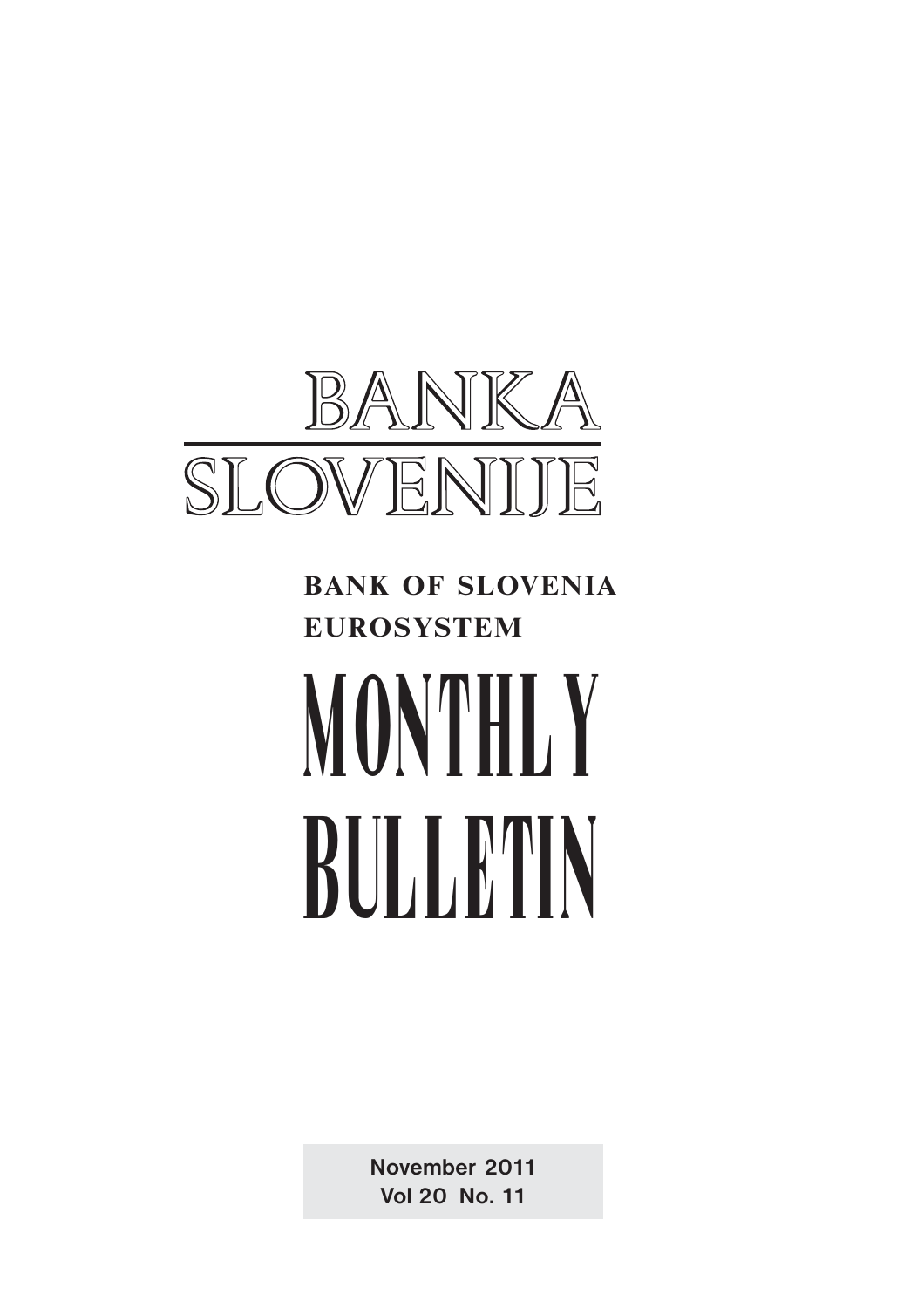

| Published by:           | <b>BANKA SLOVENIJE</b><br>Slovenska 35,<br>1000 Ljubljana<br>Slovenija<br>tel.: +386 (1) 4719000<br>fax.: +386 (1) 2515516<br>E-mail: bilten@bsi.si<br>http://www.bsi.si/<br>SWIFT: BSLJ SI 2X                                                                                                                                          |
|-------------------------|-----------------------------------------------------------------------------------------------------------------------------------------------------------------------------------------------------------------------------------------------------------------------------------------------------------------------------------------|
| <b>Editorial Board:</b> | Mr. Janez FABIJAN, Vice Governor<br>Mr. Matjaž NOČ, Financial Statistics<br>Mr. Damjan KOZAMERNIK, Analysis and Research<br>Mr. Tomaž KOŠAK, Financial Stability<br>Mr. Ernest ERMENC, Accounting<br>Mr. Neven BORAK, Advisor to the Governor<br>Mrs. Danica PRELOVŠEK, Banking Operations<br>Mr. Franc DRENOVEC, Analysis and Research |
|                         | Publication and other public use of data from this publication is<br>permitted subject to statement of the source.<br>Publication is available on the Web.                                                                                                                                                                              |
|                         | ISSN 1518-209X (online)                                                                                                                                                                                                                                                                                                                 |
|                         | Ta publikacija je na voljo tudi v slovenščini.                                                                                                                                                                                                                                                                                          |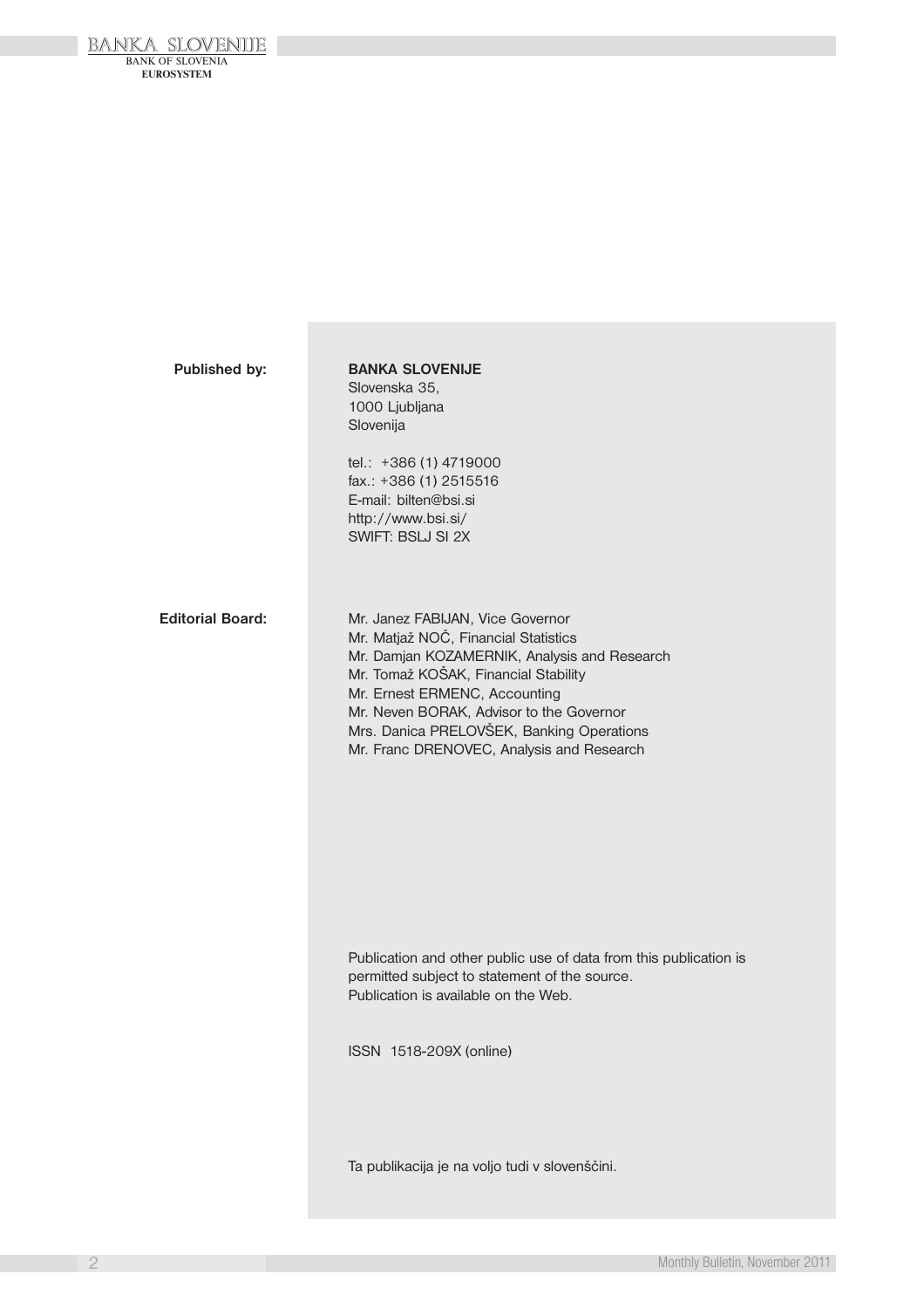#### **Important information**

Monthly Bulletin of Bank of Slovenia has been, from the number 2-3 for February-March 2007, volume 16, partly changed in its content and form.

The preannouncement of the change has been published on the web page of the Bank of Slovenia in January 2007.

The main changes are as follows:

- The beginning of publishing the statistical data of value, which refer to the period after the entry to the euro area, in the official domestic currency - euro. The data of value for the previous period will continue to be published in tolars, as the official Slovenian currency in that period. The data in euros are in the tables separated from the data in tolars by line.
- The change in the concept of the international monetary reserves because of the entry to the Economic and monetary union. Among the Slovenian international monetary reserves after the entry to the euro area, compared to the period before, there are no longer assets in euro as well as the claims on the euro area residents. More explanation is available in: "The statistical treatment of the international monetary reserves at the entry of Slovenia to the euro area" (slovenian), in the chapter Methodological information on the internet page: http://www.bsi.si/en/financial-data.asp?MapaId=64.
- The change in the presentation of the currency in the circulation to the standards of the euro area.
- The accommodation of the balance sheet of Bank of Slovenia to its activities in the framework of the Eurosystem.
- The beginning of the publishing of the interest rates of the euro area money market as well as the publishing of the whole set of the interest rates of the Monetary financial institutions according to the ECB's methodology.
- The beginning of the publishing of the financial accounts statistics in the new chapter.
- · Colour separation of the individual statistical chapters, to alleviate search and because of the link of the chapters to the specialised publications.

More information can be found in Methodological Notes in the Bank of Slovenia monthly Bulletin.

The entry to the euro area (on 1.1.2007) caused a break in the time series of the statistical tables in the Monthly bulletin in cases where the "currency" is an attribute. An expected reclassification takes place, for example of the stock of outstanding loans in euros from the time series of "foreign currency" before the introduction to the time series of "domestic currency" after the introduction of euro. To enable easier reconstruction of this change, the shares of the Euro amounts in stocks of the foreign currency in the tables 1.3, 1.4, 1.5 and 1.6 on 31.12.2004, 31.12.2005 and 31.12.2006 are published in the chapter Methodological notes.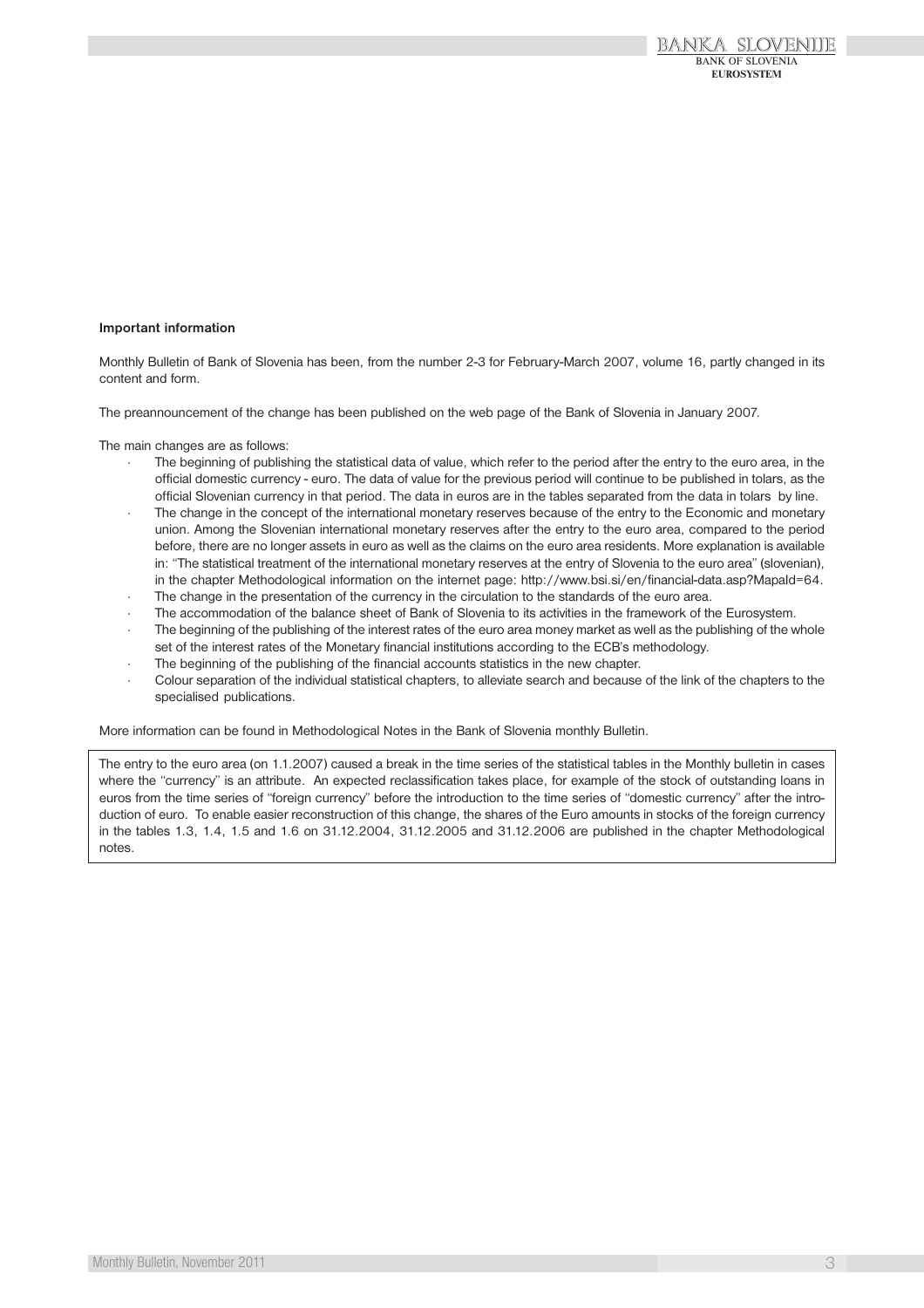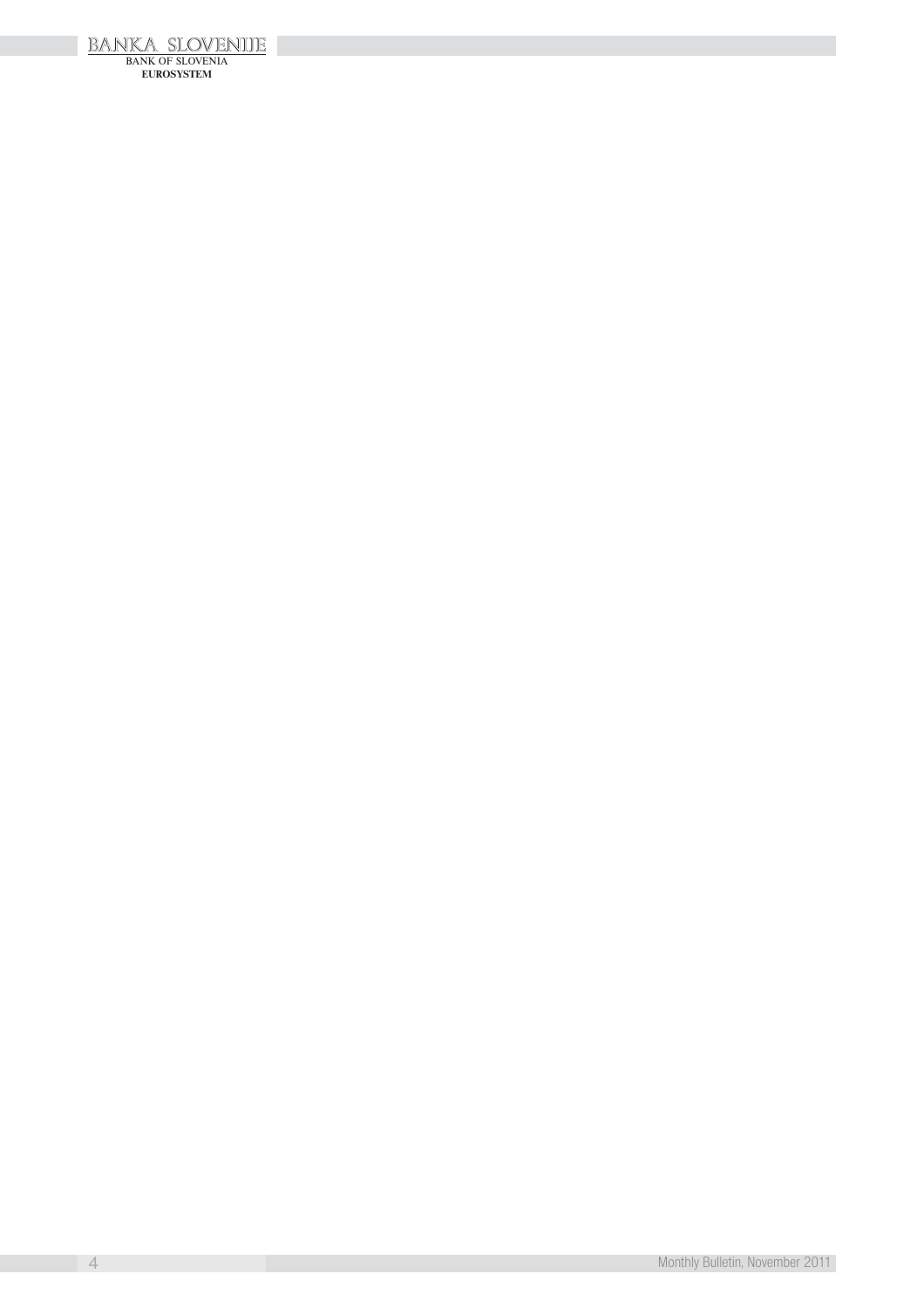# TABLE OF CONTENTS

#### **REPUBLIC OF SLOVENIA:** General Information **I. ECONOMIC AND FINANCIAL DEVELOPMENTS** 1. International Environment 2. Economic Activity and Labour Market 3. Price Developments 4. Balance of Payments 5. Public Finance 6. Banking System 7. Domestic Financial Markets **II. STATISTICAL TABLES** Money and Financial Institutions Financial Markets and Payment Systems Balance of Payments and External Position Public Finance Financial Accounts Non-Financial Accounts and General Economic Statistics **III. BANKING INSTITUTIONS IN SLOVENIA VI. NOTES ON METHODOLOGY** Review of the links Advance release calendar 6 1-26 1 3 28 47 83 90 98 1 1 28 29

#### **Legend:**

|                   | no occurence                           |
|-------------------|----------------------------------------|
|                   | not available                          |
|                   | provisional or estimated               |
| $\star$           | corrected data                         |
|                   | average                                |
| $\Omega$          | value less than 0.5                    |
| $1, 2, 3, \ldots$ | footnote, explained in Notes Methology |
| n.a.              | not applicable                         |

Sums of part figures may differ from totals due to roundings. The data in euros and the data in tolars are separated with line.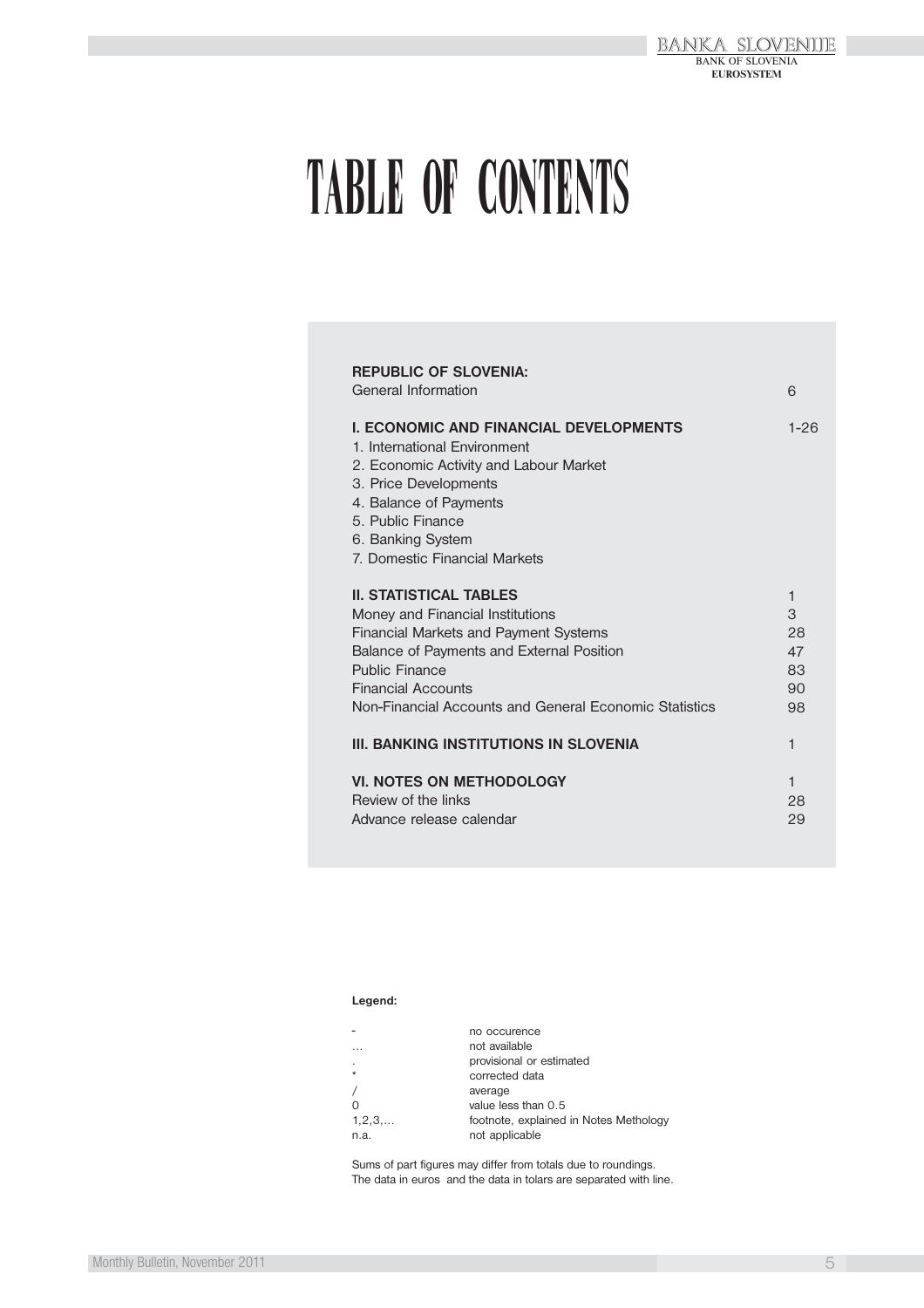# REPUBLIC OF SLOVENIA: GENERAL INFORMATION

|                                        |            |                 | Date or period of |
|----------------------------------------|------------|-----------------|-------------------|
|                                        |            | Measured in:    | data:             |
|                                        |            |                 |                   |
| Area                                   | 20,273     | km <sup>2</sup> | 2011              |
| Population                             | 2,050,189  | number          | 12.31.2010        |
| Population growth                      | 0.16       | $\frac{0}{0}$   | 12.31.2010        |
| Population density                     | 101.1      | number / $km^2$ | 12.31.2010        |
| Population of City Community Ljubljana | 280,140    | number          | 12.31.2010        |
| Origin of value added:                 |            |                 | 2010              |
| Agriculture                            | 2.5        | $\frac{0}{0}$   |                   |
| Industry                               | 23.6       | $\%$            |                   |
| Construction                           | 6.4        | $\frac{0}{0}$   |                   |
| Services                               | 67.7       | $\frac{0}{0}$   |                   |
| Total                                  | 100.0      | $\frac{0}{0}$   |                   |
| GDP real annual change                 | 1.4        | $\frac{0}{0}$   | 2010              |
| GDP real change                        | $-0.5$     | $\frac{0}{0}$   | Jul. - Sept. 2011 |
| Nominal GDP                            | 35,416     | mio EUR         | 2010              |
| GDP per capita                         | 17,286     | <b>EUR</b>      | 2010              |
|                                        |            |                 |                   |
| Industrial production annual change    | 2.5        | $\frac{0}{0}$   | September, 2011   |
| Total employment annual change         | $-1.4$     | $\frac{0}{0}$   | September, 2011   |
| Unemployment rate (ILO definition)     | 7.9        | $\frac{0}{0}$   | Jul. - Sept. 2011 |
| Annual inflation rate                  | 2.7        | $\frac{0}{0}$   | November, 2011    |
| General government:                    |            |                 |                   |
| revenue                                | 43.4       | % BDP           | 2010              |
| surplus/deficit                        | $-5.6$     | % BDP           | 2010              |
| debt                                   | 38.0       | % BDP           | 12.31.2010        |
|                                        |            |                 |                   |
| BOP current account                    | $-297.3$   | mio EUR         | 2010              |
| Trade balance                          | $-1,204.9$ | mio EUR         | 2010              |
| Gross foreign debt                     | 42,754     | mio EUR         | 09.30.2011        |
| Net foreign debt                       | 11,202     | mio EUR         | 09.30.2011        |

Currency unit since January 2007: Euro (EUR) 1EUR = 239.64 SIT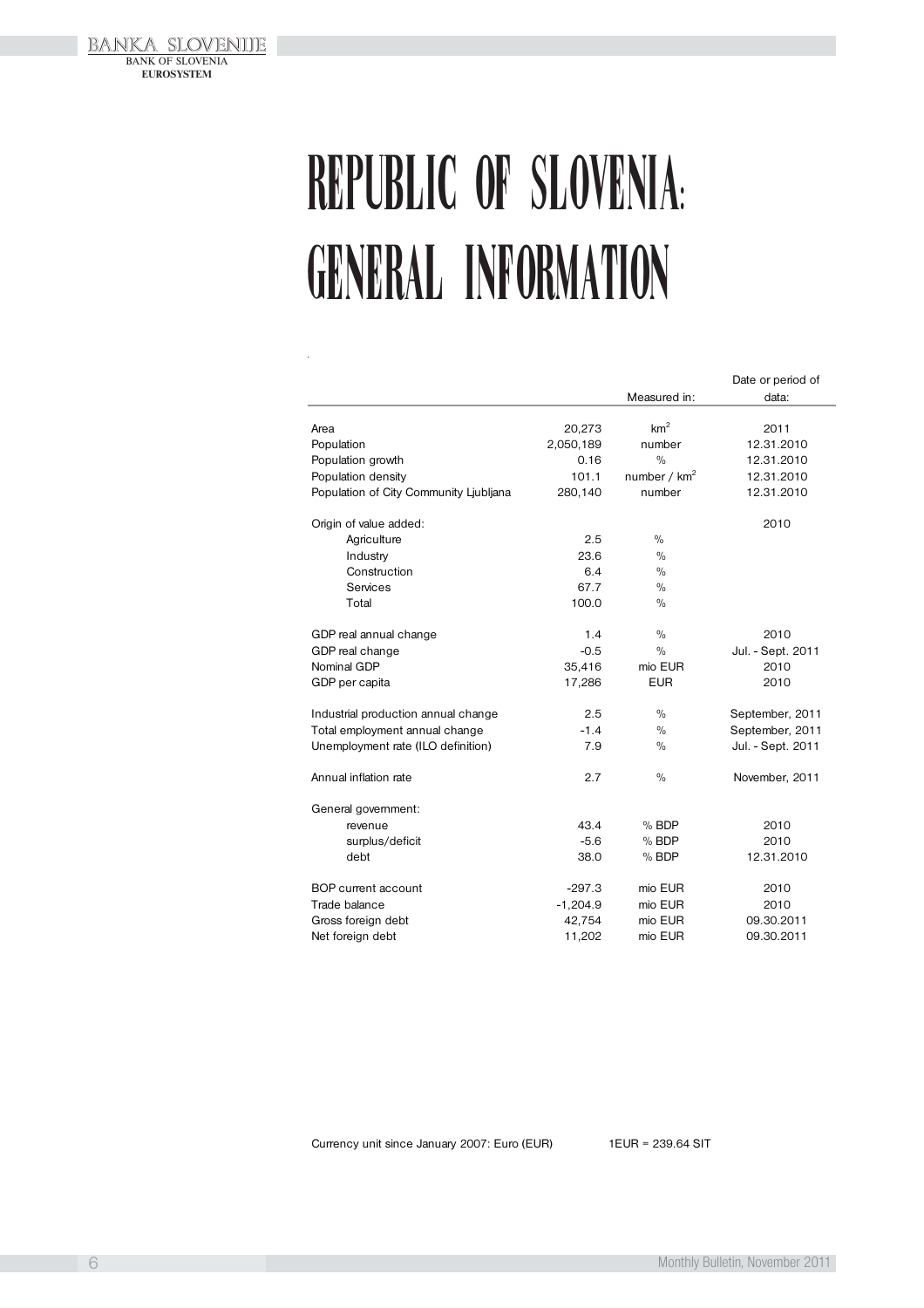# I. ECONOMIC AND FINANCIAL DEVELOPMENTS

#### **I. ECONOMIC AND FINANCIAL DEVELOPMENTS**

- 1. International Environment
- 2. Economic Activity and Labour Market
- 3. Price Developments
- 4. Balance of Payments
- 5. Public Finance
- 6. Banking System
- 7. Domestic Financial Markets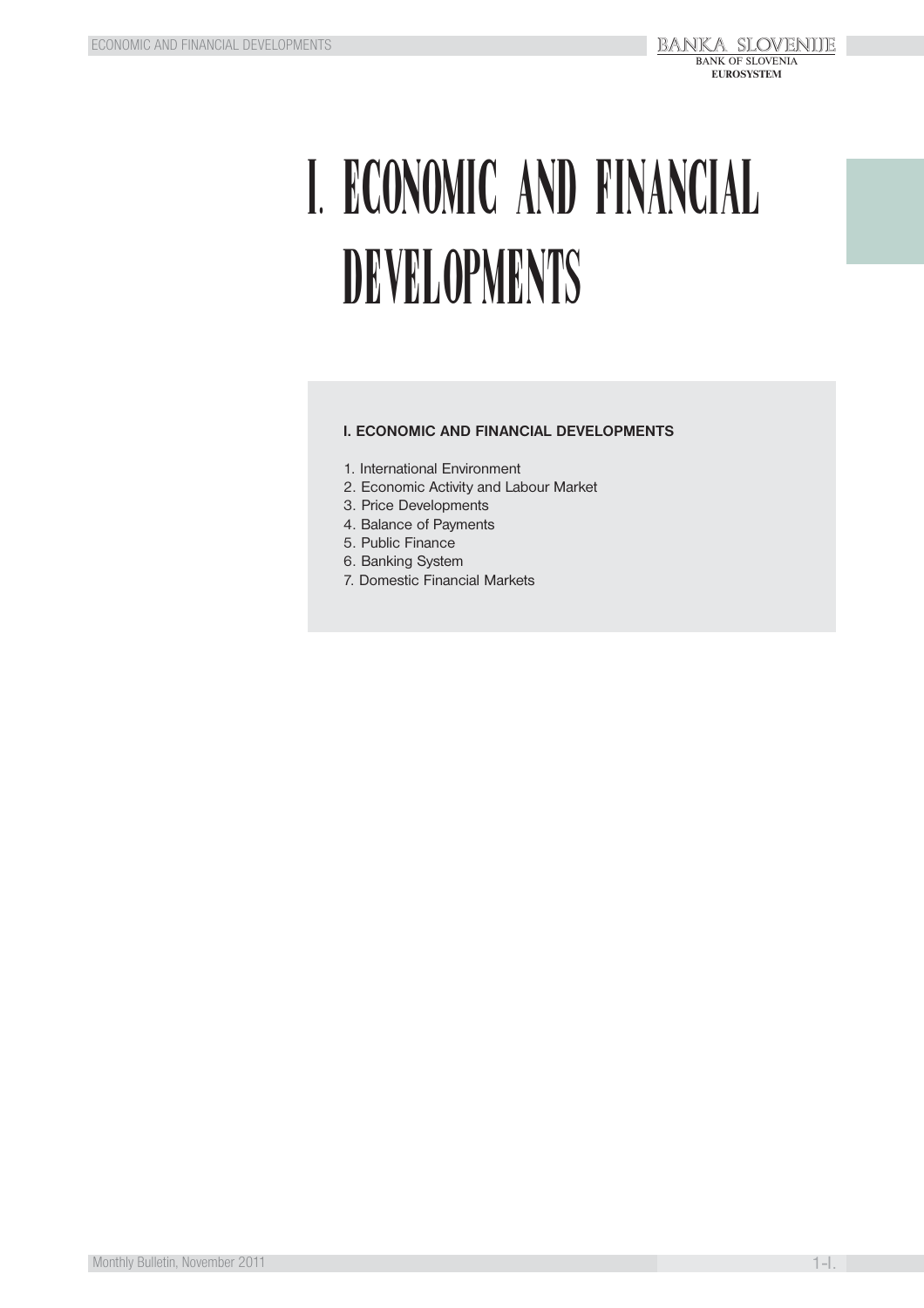**EUROSYSTEM**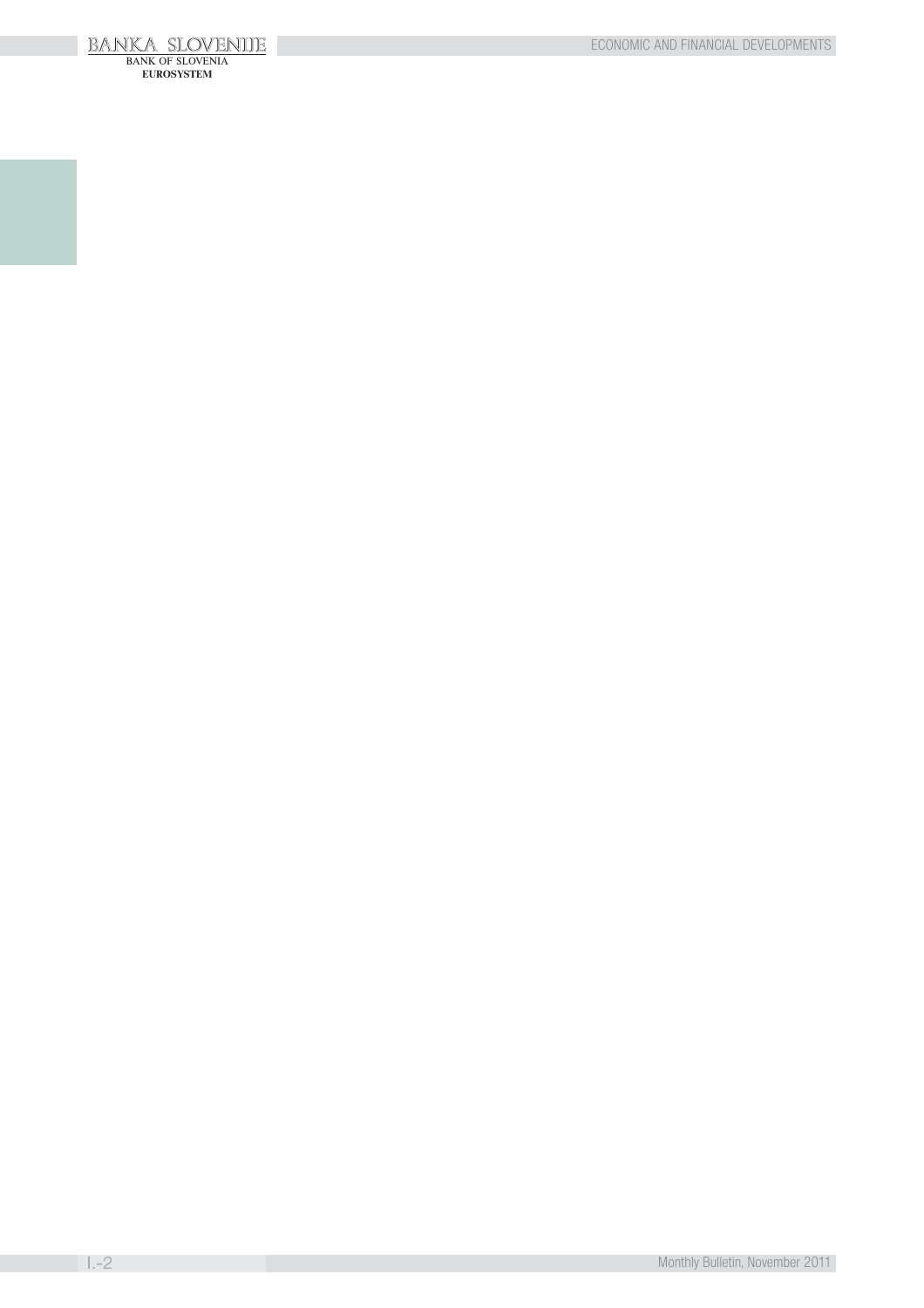# II. STATISTICAL TABLES

#### **1. Money and Financial Institutions**

- 1.1. Monetary Aggregates
- 1.2. Consolidated Balance Sheet of Monetary Financial Institutions
- 1.3. Balance Sheet of the Bank of Slovenia
- 1.4. Balance Sheet of Other Monetary Financial Institutions
- 1.5. Selected Assets of Other Monetary Financial Institutions by Sector
- 1.6. Selected Liabilities of Other Monetary Financial Institutions by Sector
- 1.7. Balance Sheet of the Bank of Slovenia - instruments
- 1.8.1. Investment funds assets according to the type of fund
- 1.8.2. Investment funds liabilities according to the type of fund

#### **2. Financial Markets and Payment Systems**

- 2.1. Bank of Slovenia Interest Rates
- 2.2. Interbank Money Market Rates and Indexation Clauses
- 2.3. European Central Bank Interest Rates
- 2.3.1. Harmonised Long-term Interest Rates for Convergence Assessment Purposes
- 2.4.1. Monetary Financial Institutions - Interest rates on Outstanding Amounts in Domestic Currency
- 2.4.2. Monetary Financial Institutions Interest Rates and Volumes on New Deposits in Domestic Currency
- 2.4.3. Monetary Financial Institutions Interest Rates and Volumes on New Loans to Households in Domestic Currency
- 2.4.4. Monetary Financial Institutions Interest Rates and Volumes on New Loans to Non-financial corporations in Domestic Currency
- 2.5. Government Securities Rates
- 2.6.1a. Selected Bank of Slovenia Exchange Rates Average Rates to 31.12.2006
- 2.6.1b. Selected Bank of Slovenia Exchange Rates End of Month Rates to 31.12.2006
- 2.6.2a. European Central Bank exchange rates Average Rates
- 2.6.2b. European Central Bank exchange rates End of Month Rates
- 2.7. TARGET2 and SEPA internal credit transfer (SEPA IKP) transactions
- 2.8. Payment Cards
- 2.9. Other Payment Instruments and Innovative Payment Schemes
- 2.10. Electronic Banking
- $2.11.$ Credit Transfers
- 2.12. Debit Transfers
- 2.13. Network of Commercial Banks

#### **3. Balance of Payments and External Position**

- 3.1. Balance of Payments 1988-1993
- 3.2. Balance of Payments
- 3.3. Current Account by countries
- 3.4. Capital and Financial Account by countries
- 3.5. Trade in goods by countries
- 3.6. International Investment Position
- 3.7.1. International Investment Position by countries - Assets
- 3.7.2. International Investment Position by countries Liabilities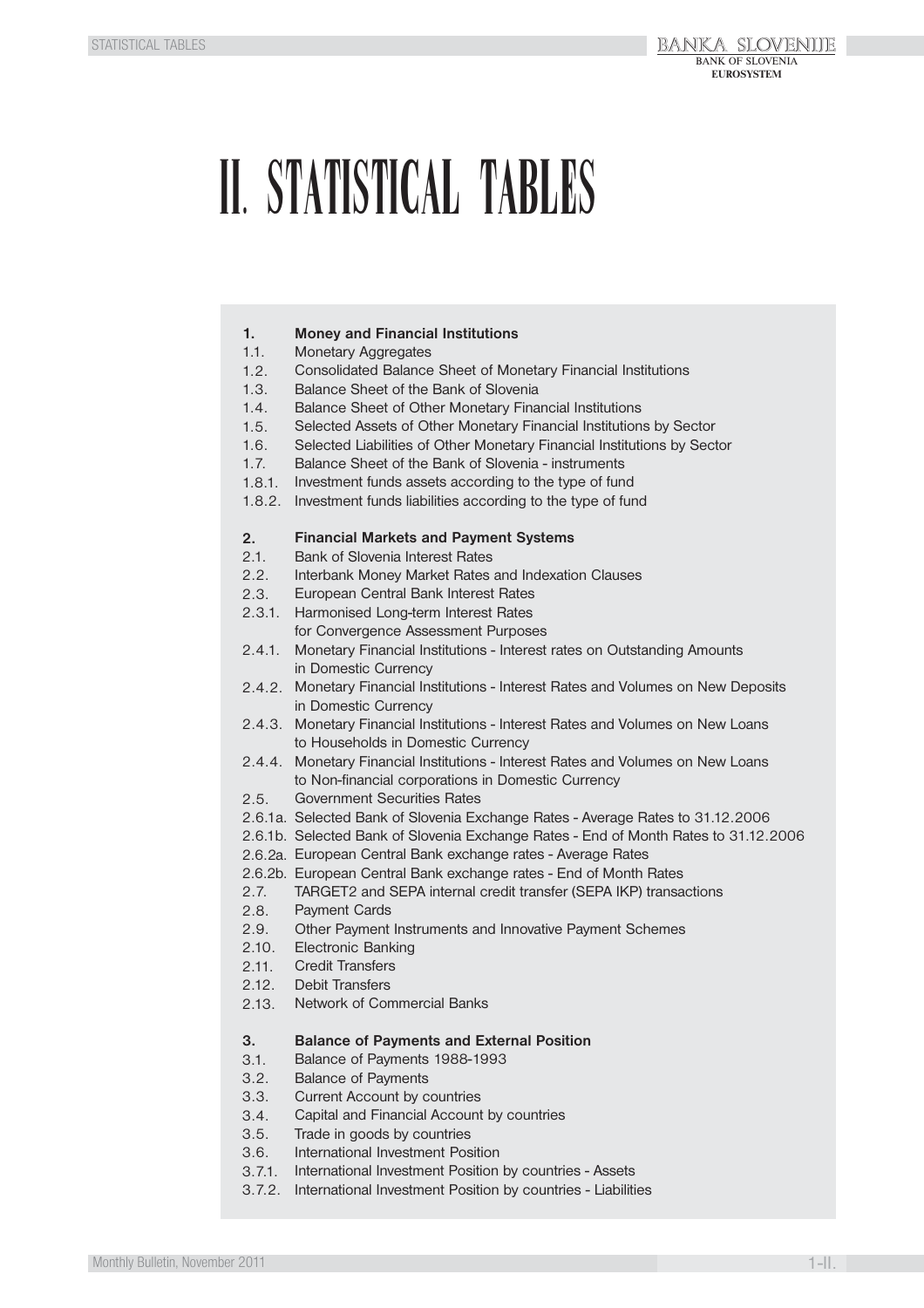- 3.8. Net external debt position 1994 2000
- 3.9. Net external debt position
- 3.10. Gross External Debt 1994 2000
- 3.11. Gross External Debt
- 3.12. International reserves

#### **4. Public Finance**

- 4.1. Non-financial and Financial Accounts (ESA 95) of the General Government sector
- 4.2. Non-financial Account of the General Government sector (ESA 95)
- 4.3. Non-financial Account of the General Government sector - share in GDP (ESA 95)
- 4.4. Financial Account of the General Government sector (ESA 95)
- 4.5. Financial Account of the General Government sector - share in GDP (ESA 95)
- 4.6. Revenues and Expenditures of the General Government
- 4.7. Lending, Repayments and Financing of the General Government
- 4.8. Central budget debt

#### **5. Financial Accounts**

- 5.1. Non-consolidated financial assets - outstanding amounts
- 5.2. Non-consolidated liabilities outstanding amounts
- 5.3. Net financial assets
- 5.4. Non-consolidated transactions in financial assets
- 5.5. Non-consolidated transactions in liabilities
- 5.6. Net financial transactions

#### **6. Non-Financial Accounts and General Economic Statistics**

- 6.1. Expenditure on gross domestic product
- 6.2. Expenditure on gross domestic product (growth rates)
- 6.3. Gross domestic product by activity
- 6.4. Gross domestic product by activity (growth rates)
- 6.5. Industrial production index
- 6.6. Industrial production index (growth rates)
- 6.7. Turnover and new orders in industry
- 6.8. Turnover and new orders in industry (growth rates)
- 6.9. Business tendency and consumer surveys (part 1)
- 6.10. Business tendency and consumer surveys (part 2)
- 6.11. Employment by Labour Force Survey (ILO)
- 6.12. Unemployment by Labour Force Survey (ILO)
- 6.13. Average Wages and Salaries
- 6.14. Nominal effective exchange rate and Real harmonised competitiveness indicators
- 6.15. Consumer price index
- 6.16. Consumer price index (growth rates)
- 6.17. Industrial producer price index
- 6.18. Industrial producer price index (growth rates)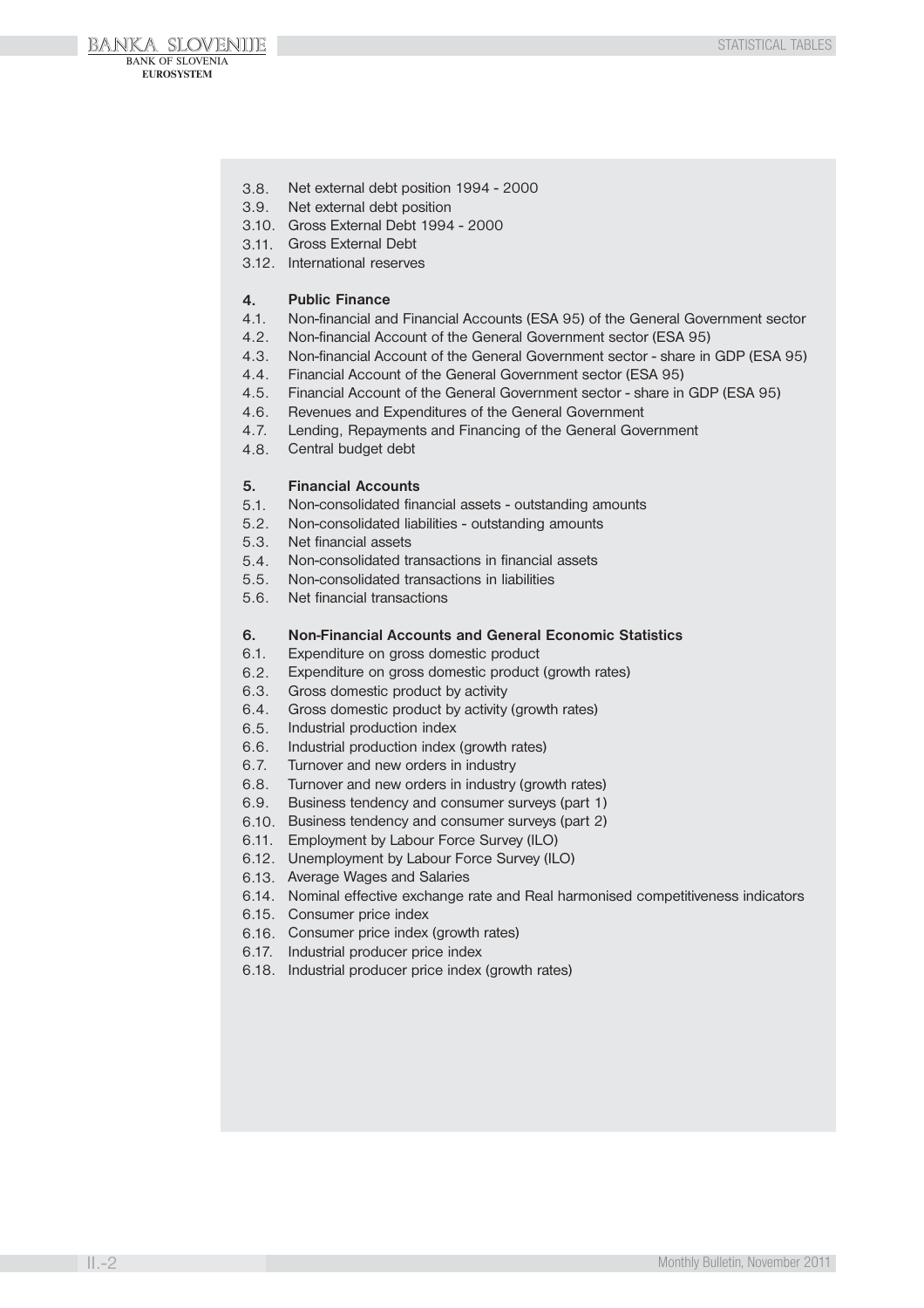# 1.1. Monetary Aggregates

| Until        |                      |                        | Before the entry of Slovenia into EMU |                          | After the entry of Slovenia into EMU |                                                            |                                |                            |  |  |
|--------------|----------------------|------------------------|---------------------------------------|--------------------------|--------------------------------------|------------------------------------------------------------|--------------------------------|----------------------------|--|--|
|              | 31.12.2006 in        |                        | Monetary aggregates of Slovenia       |                          |                                      | The contribution of Slovenia to monetary aggregates of EMU |                                |                            |  |  |
| mio SIT from |                      |                        |                                       |                          |                                      |                                                            |                                |                            |  |  |
| mio EUR      | 01.01.2007 in        | M1                     | M <sub>2</sub>                        | M <sub>3</sub>           | M1 (without<br>currency in           | M2 (without<br>currency in                                 | M3 (without<br>currency in     | Currency in<br>circulation |  |  |
|              |                      |                        |                                       |                          | circulation)                         | circulation)                                               | circulation)                   | (ECB key)                  |  |  |
|              |                      |                        |                                       |                          |                                      |                                                            |                                |                            |  |  |
|              | Column               | $\mathbf{1}$           | $\overline{\mathbf{c}}$               | 3                        | $\sqrt{4}$                           | 5                                                          | 6                              | 7                          |  |  |
|              | Code                 |                        |                                       |                          |                                      |                                                            |                                |                            |  |  |
| 2004<br>2005 | 31. Dec.<br>31. Dec. | 1,370,415              | 3,239,945                             | 3,980,215                | $\overline{\phantom{m}}$             | $\overline{\phantom{m}}$                                   | $\overline{\phantom{m}}$<br>ä, |                            |  |  |
| 2006         | 31. Dec.             | 1,682,477<br>1,834,106 | 3,493,226<br>3,778,032                | 3,502,771<br>3,786,146   |                                      |                                                            | i.                             |                            |  |  |
|              |                      |                        |                                       |                          |                                      |                                                            |                                |                            |  |  |
| 2006         | 31. Oct.             | 1,777,451              | 3,690,771                             | 3,698,299                |                                      |                                                            |                                |                            |  |  |
|              | 30. Nov.             | 1,777,757              | 3,710,262                             | 3,718,196                |                                      |                                                            | ä,                             |                            |  |  |
|              | 31. Dec.             | 1,834,106              | 3,778,032                             | 3,786,146                |                                      |                                                            | L,                             |                            |  |  |
|              |                      |                        |                                       |                          |                                      |                                                            |                                |                            |  |  |
| 2007         | 31. Dec.             |                        |                                       | -                        | 7,149                                | 17,441                                                     | 16,595                         | 2,698                      |  |  |
| 2008         | 31. Dec.             |                        | L,                                    |                          | 6,886                                | 18,341                                                     | 18,065                         | 2,995                      |  |  |
| 2009         | 31. Dec.             |                        |                                       | ٠                        | 7,419                                | 18,791                                                     | 18,540                         | 3,288                      |  |  |
| 2010         | 31. Dec.             |                        |                                       |                          | 8,420                                | 19,095                                                     | 18,984                         | 3,449                      |  |  |
|              | 2007 31. Jan.        |                        |                                       | ä,                       | 6,993                                | 15,373                                                     | 15,412                         | 2,340                      |  |  |
|              | 28. Feb.             |                        |                                       |                          | 6,955                                | 15,353                                                     | 15,276                         | 2,420                      |  |  |
|              | 31. Mar.             |                        |                                       | ٠                        | 6,948                                | 15,581                                                     | 15,451                         | 2,500                      |  |  |
|              | 30. Apr.             |                        |                                       | ÷                        | 6,974                                | 15,520                                                     | 15,422                         | 2,487                      |  |  |
|              | 31. May.             |                        |                                       | ä,                       | 7,146                                | 15,856                                                     | 15,764                         | 2,536                      |  |  |
|              | 30. Jun.             |                        |                                       | i,                       | 7,287                                | 16,157                                                     | 16,073                         | 2,575                      |  |  |
|              | 31. Jul.             |                        | ä,                                    | ٠                        | 7,355                                | 16,557                                                     | 16,447                         | 2,597                      |  |  |
|              | 31. Aug.             |                        |                                       | ÷,                       | 7,240                                | 16,740                                                     | 16,552                         | 2,584                      |  |  |
|              | 30. Sep.             |                        | ä,                                    | ä,                       | 7,257                                | 16,767                                                     | 16,598                         | 2,599                      |  |  |
|              | 31. Oct.<br>30. Nov. |                        |                                       | ٠                        | 7,028                                | 17,106                                                     | 16,686                         | 2,587                      |  |  |
|              | 31. Dec.             |                        |                                       | ÷,                       | 6,871<br>7,149                       | 16,819<br>17,441                                           | 15,943<br>16,595               | 2,625<br>2,698             |  |  |
|              |                      |                        |                                       |                          |                                      |                                                            |                                |                            |  |  |
| 2008         | 31. Jan.             |                        |                                       | ÷,                       | 7,168                                | 17,261                                                     | 16,557                         | 2,580                      |  |  |
|              | 29. Feb.             |                        | ٠                                     | ٠                        | 6,862                                | 17,201                                                     | 16,425                         | 2,601                      |  |  |
|              | 31. Mar.             |                        |                                       | ۰                        | 7,070                                | 17,489                                                     | 16,456                         | 2,627                      |  |  |
|              | 30. Apr.             |                        | ÷.                                    | ä,                       | 6,944                                | 17,641                                                     | 16,500                         | 2,648                      |  |  |
|              | 31. May.             |                        |                                       |                          | 7,120                                | 17,853                                                     | 16,385                         | 2,681                      |  |  |
|              | 30. Jun.             |                        |                                       | ä,                       | 7,341                                | 18,083                                                     | 16,589                         | 2,687                      |  |  |
|              | 31. Jul.             |                        |                                       |                          | 7,020                                | 18,029                                                     | 16,694                         | 2,734                      |  |  |
|              | 31. Aug.<br>30. Sep. |                        |                                       | L,<br>i.                 | 6,986                                | 17,999                                                     | 16,669                         | 2,737                      |  |  |
|              | 31. Oct.             |                        | ٠                                     | ä,                       | 7,191<br>6,880                       | 18,283<br>17,921                                           | 17,058<br>16,836               | 2,731<br>2,898             |  |  |
|              | 30. Nov.             |                        |                                       | ٠                        | 6,888                                | 17,935                                                     | 17,472                         | 2,932                      |  |  |
|              | 31. Dec.             |                        |                                       | L,                       | 6,886                                | 18,341                                                     | 18,065                         | 2,995                      |  |  |
|              |                      |                        |                                       |                          |                                      |                                                            |                                |                            |  |  |
| 2009         | 31. Jan.             |                        |                                       | ä,                       | 6,716                                | 18,416                                                     | 18,177                         | 3,043                      |  |  |
|              | 28. Feb.             |                        |                                       | ۰                        | 6,712                                | 18,630                                                     | 18,019                         | 3,061                      |  |  |
|              | 31. Mar.             |                        |                                       | ä,                       | 6,838                                | 18,675                                                     | 18,462                         | 3,075                      |  |  |
|              | 30. Apr.             |                        |                                       |                          | 6,839                                | 18,563                                                     | 18,250                         | 3,102                      |  |  |
|              | 31. May.<br>30. Jun. |                        |                                       |                          | 7,184                                | 18,711                                                     | 18,713                         | 3,136                      |  |  |
|              | 31. Jul.             |                        |                                       |                          | 7,419<br>7,135                       | 18,787<br>18,613                                           | 18,783<br>18,370               | 3,131<br>3,166             |  |  |
|              | 31. Aug.             |                        |                                       |                          | 7,279                                | 18,643                                                     | 18,387                         | 3,147                      |  |  |
|              | 30. Sep.             |                        | ٠                                     | ÷,                       | 7,340                                | 18,701                                                     | 18,445                         | 3,151                      |  |  |
|              | 31. Oct.             |                        | $\overline{\phantom{m}}$              | -                        | 7,224                                | 18,600                                                     | 18,343                         | 3,172                      |  |  |
|              | 30. Nov.             | ÷,                     | ä,                                    | ÷,                       | 7,330                                | 18,664                                                     | 18,434                         | 3,182                      |  |  |
|              | 31. Dec.             |                        |                                       | -                        | 7,419                                | 18,791                                                     | 18,540                         | 3,288                      |  |  |
|              |                      |                        |                                       |                          |                                      |                                                            |                                |                            |  |  |
|              | 2010 31. Jan.        |                        |                                       | -                        | 7,449                                | 18,856                                                     | 18,677                         | 3,228                      |  |  |
|              | 28. Feb.<br>31. Mar. | ÷,                     | ä,                                    |                          | 7,429                                | 18,757                                                     | 18,463                         | 3,235                      |  |  |
|              | 30. Apr.             | ٠                      | ٠                                     | $\overline{\phantom{0}}$ | 7,617<br>7,663                       | 18,917<br>18,928                                           | 18,653<br>18,633               | 3,276<br>3,273             |  |  |
|              | 31. May.             |                        |                                       | -                        | 7,976                                | 19,184                                                     | 18,884                         | 3,310                      |  |  |
|              | 30. Jun.             |                        | ä,                                    | ÷,                       | 8,272                                | 19,037                                                     | 18,750                         | 3,339                      |  |  |
|              | 31. Jul.             |                        | ÷,                                    | $\overline{\phantom{0}}$ | 8,190                                | 19,071                                                     | 18,885                         | 3,394                      |  |  |
|              | 31. Aug.             | ٠                      | ä,                                    | $\overline{\phantom{0}}$ | 8,292                                | 19,083                                                     | 18,868                         | 3,352                      |  |  |
|              | 30. Sep.             |                        |                                       | -                        | 8,233                                | 18,962                                                     | 18,777                         | 3,346                      |  |  |
|              | 31. Oct.             | ä,                     | ä,                                    | $\frac{1}{2}$            | 8,231                                | 18,948                                                     | 18,754                         | 3,369                      |  |  |
|              | 30. Nov.             | $\overline{a}$         | ÷,                                    | $\overline{\phantom{0}}$ | 8,363                                | 19,115                                                     | 18,979                         | 3,373                      |  |  |
|              | 31. Dec.             | ٠                      | ä,                                    | -                        | 8,420                                | 19,095                                                     | 18,984                         | 3,449                      |  |  |
| 2011         | 31. Jan.             |                        |                                       | $\overline{\phantom{0}}$ | 8,482                                | 19,086                                                     | 18,969                         | 3,377                      |  |  |
|              | 28. Feb.             |                        |                                       | $\overline{\phantom{0}}$ | 8,492                                | 19,143                                                     | 19,020                         | 3,369                      |  |  |
|              | 31. Mar.             | ٠                      | ä,                                    | $\overline{\phantom{0}}$ | 8,424                                | 19,008                                                     | 18,883                         | 3,384                      |  |  |
|              | 30. Apr.             |                        |                                       | -                        | 8,514                                | 18,998                                                     | 18,914                         | 3,411                      |  |  |
|              | 31. May.             | ä,                     | ä,                                    | ÷,                       | 8,553                                | 19,207                                                     | 19,149                         | 3,445                      |  |  |
|              | 30. Jun.             |                        |                                       | $\overline{\phantom{0}}$ | 8,507                                | 19,228                                                     | 19,161                         | 3,475                      |  |  |
|              | 31. Jul.             |                        |                                       | $\overline{\phantom{0}}$ | 8,554                                | 19,405                                                     | 19,343                         | 3,537                      |  |  |
|              | 31. Aug.             |                        | ä,                                    | $\overline{\phantom{0}}$ | 8,576                                | 19,413                                                     | 19,365                         | 3,504                      |  |  |
|              | 30. Sep.<br>31. Oct. |                        |                                       | ÷,<br>×,                 | 8,540                                | 19,455                                                     | 19,397                         | 3,532                      |  |  |
|              |                      |                        |                                       |                          | 8,358                                | 19,400                                                     | 19,490                         | 3,568                      |  |  |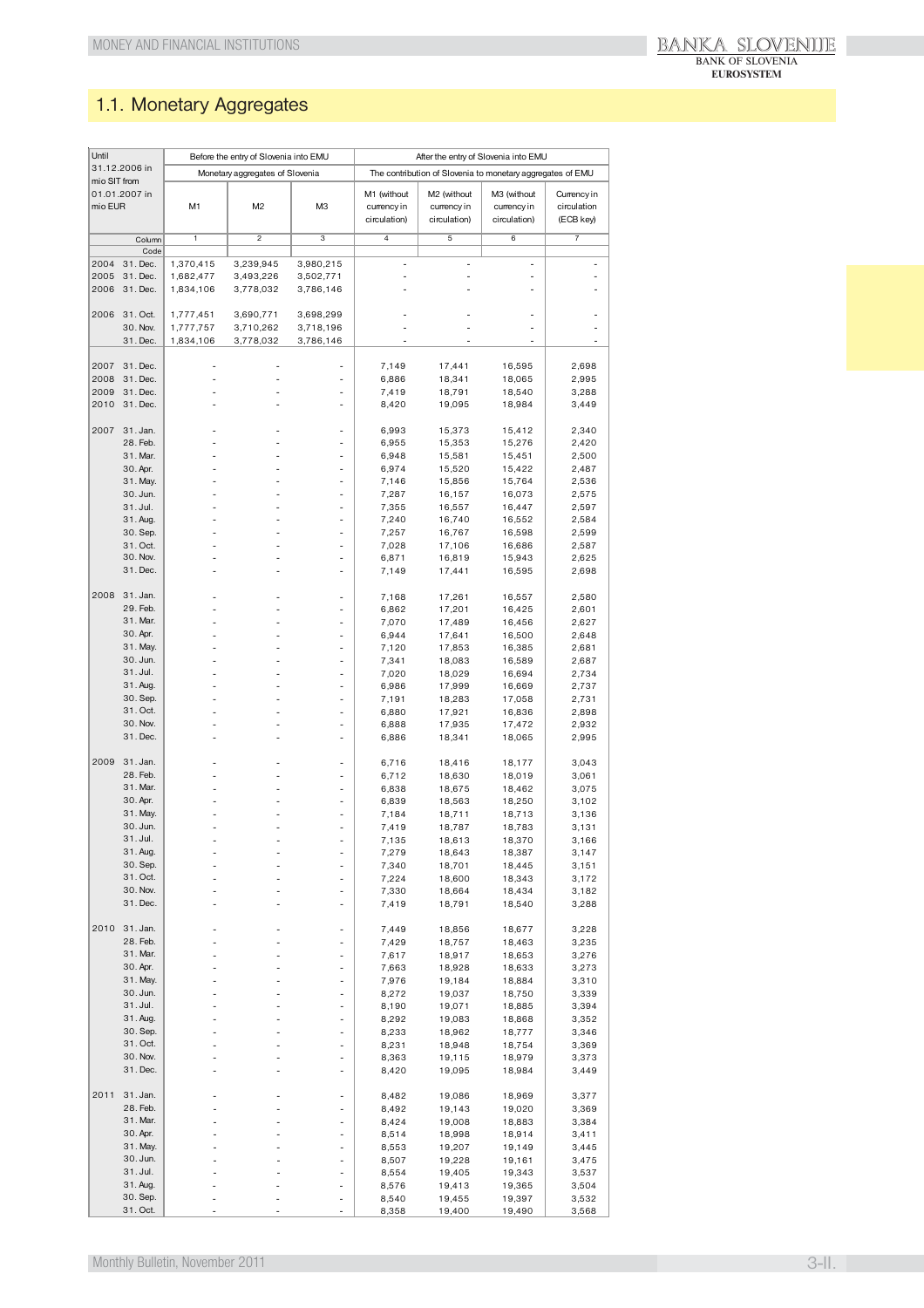**EUROSYSTEM**

# 1.2. Consolidated Balance Sheet of Monetary Financial Institutions

| Until        |               |                                   | Assets                                     |             |                                              |                                            |            |                             |                          |                 |  |  |  |
|--------------|---------------|-----------------------------------|--------------------------------------------|-------------|----------------------------------------------|--------------------------------------------|------------|-----------------------------|--------------------------|-----------------|--|--|--|
| mio SIT from | 31.12.2006 in |                                   | Claims on foreign sectors (foreign assets) |             |                                              |                                            |            | Claims on domestic non-MFIs |                          |                 |  |  |  |
|              | 01.01.2007 in |                                   |                                            |             |                                              | Claims of other MFIs on general government |            |                             |                          |                 |  |  |  |
| mio EUR      |               |                                   |                                            |             | Claims of the                                | Central government                         |            |                             | Other government         |                 |  |  |  |
|              |               | Claims of the<br>Bank of Slovenia | Claims of other<br><b>MFIs</b>             | Total       | Bank of Slovenia<br>on central<br>government | Loans                                      | Securities | Loans                       | Securities               | Total           |  |  |  |
|              | Column        | $\mathbf{1}$                      | $\overline{2}$                             | $3 = 1 + 2$ | $\overline{4}$                               | 5                                          | 6          | $\overline{7}$              | 8                        | $9 = 5 + . + 8$ |  |  |  |
|              | Code          |                                   |                                            |             |                                              |                                            |            |                             |                          |                 |  |  |  |
| 2005         | 31.Dec.       | 1,637,708                         | 848,375                                    | 2,486,083   | 17,423                                       | 140,707                                    | 639,815    | 23,141                      | $\overline{\phantom{a}}$ | 803,663         |  |  |  |
| 2006         | 31.Dec.       | 1,290,334                         | 1,182,156                                  | 2,472,490   | 16,591                                       | 131,884                                    | 644,754    | 24,940                      | ٠                        | 801,579         |  |  |  |
|              | 31.Dec.       | 5,591                             | 9,735                                      | 15,326      | 67                                           | 401                                        | 1,966      | 118                         |                          |                 |  |  |  |
| 2007         |               |                                   |                                            |             |                                              |                                            |            |                             |                          | 2,486           |  |  |  |
| 2008         | 31.Dec.       | 5,350                             | 9,280                                      | 14,630      | 68                                           | 373                                        | 1.789      | 212                         |                          | 2,374           |  |  |  |
| 2009         | 31.Dec.       | 4,903                             | 9.705                                      | 14,608      | 160                                          | 495                                        | 3,003      | 376                         | ٠                        | 3.874           |  |  |  |
| 2010         | 31.Dec.       | 5,077                             | 7,645                                      | 12,722      | 138                                          | 672                                        | 2,747      | 526                         | $\Omega$                 | 3,945           |  |  |  |
| 2010         | 30.Sep.       | 5,021                             | 8,778                                      | 13.799      | 140                                          | 626                                        | 2.796      | 417                         | 0                        | 3,840           |  |  |  |
|              | 31.Oct.       | 5.025                             | 8,506                                      | 13,531      | 139                                          | 664                                        | 2.783      | 434                         | 0                        | 3.882           |  |  |  |
|              | 30.Nov.       | 5.067                             | 8.787                                      | 13,853      | 139                                          | 647                                        | 2.806      | 497                         | 0                        | 3.951           |  |  |  |
|              | 31.Dec.       | 5,077                             | 7,645                                      | 12,722      | 138                                          | 672                                        | 2,747      | 526                         | 0                        | 3,945           |  |  |  |
| 2011         | 31.Jan.       | 5,074                             | 8,347                                      | 13,421      | 132                                          | 625                                        | 2,708      | 538                         | 0                        | 3,870           |  |  |  |
|              | 28.Feb.       | 5,108                             | 8,085                                      | 13,192      | 101                                          | 632                                        | 2,694      | 536                         | 0                        | 3,862           |  |  |  |
|              | 31.Mar.       | 5.106                             | 8.430                                      | 13,536      | 99                                           | 626                                        | 2.783      | 541                         | $\Omega$                 | 3,949           |  |  |  |
|              | 30.Apr.       | 5,101                             | 8,131                                      | 13,232      | 76                                           | 627                                        | 2,693      | 532                         | 0                        | 3,851           |  |  |  |
|              | 31.May        | 5,148                             | 8.066                                      | 13,214      | 76                                           | 630                                        | 2.697      | 530                         | $\Omega$                 | 3,857           |  |  |  |
|              | 30.Jun.       | 5,148                             | 7,992                                      | 13,140      | 76                                           | 611                                        | 2,671      | 533                         | 0                        | 3,815           |  |  |  |
|              | 31.Jul.       | 5.176                             | 8,282                                      | 13,458      | 76                                           | 607                                        | 2,669      | 534                         | 0                        | 3,810           |  |  |  |
|              | 31.Aug.       | 5.417                             | 8,139                                      | 13,556      | 76                                           | 606                                        | 2,722      | 536                         | 0                        | 3,864           |  |  |  |
|              | 30.Sep.       | 5,542                             | 7,875                                      | 13,417      | 77                                           | 607                                        | 2,748      | 535                         | 0                        | 3,890           |  |  |  |
|              | 31.Oct        | 5,539                             | 7,818                                      | 13,357      | 76                                           | 604                                        | 2,783      | 541                         | $\Omega$                 | 3,929           |  |  |  |
|              |               |                                   |                                            |             |                                              |                                            |            |                             |                          |                 |  |  |  |

| Until                         |         | Liabilities         |                                |             |                                                       |                                               |                                           |                                                                         |             |                 |
|-------------------------------|---------|---------------------|--------------------------------|-------------|-------------------------------------------------------|-----------------------------------------------|-------------------------------------------|-------------------------------------------------------------------------|-------------|-----------------|
| 31.12.2006 in<br>mio SIT from |         |                     | Liabilities to foreign sectors |             |                                                       |                                               |                                           | Banknotes and coins and instruments up to 2 years                       |             |                 |
| 01.01.2007 in                 |         |                     |                                |             |                                                       |                                               |                                           | Banknotes and coins and deposits up to 2 years                          |             |                 |
| mio EUR                       |         |                     |                                |             |                                                       |                                               | Banknotes and coins and ovemight deposits |                                                                         |             |                 |
|                               |         |                     |                                |             |                                                       |                                               |                                           | Ovemight deposits at the Bank of Slovenia                               |             |                 |
|                               |         | Bank of<br>Slovenia | Other MFIs                     | Total       | Banknotes and<br>coins (after<br>1.1.2007 ECB<br>key) | Overnight<br>deposits at other<br><b>MFIs</b> | Non-monetary<br>financial<br>institutions | Other government<br>sector (Central<br>Total<br>government<br>excluded) |             | Total           |
|                               | Column  | $\mathbf{1}$        | $\overline{c}$                 | $3 = 1 + 2$ | $\overline{4}$                                        | 5                                             | 6                                         | $\overline{7}$                                                          | $8 = 6 + 7$ | $9 = 4 + 5 + 8$ |
|                               | Code    |                     |                                |             |                                                       |                                               |                                           |                                                                         |             |                 |
| 2005                          | 31.Dec. | 2.061               | 2,062,303                      | 2,064,364   | 217,313                                               | 1,491,012                                     | 2,847                                     | 2.690                                                                   | 5.537       | 1,713,862       |
| 2006                          | 31.Dec. | 3,738               | 2,649,902                      | 2,653,641   | 172,771                                               | 1,694,551                                     | 5,048                                     | 1,345                                                                   | 6,393       | 1,873,715       |
| 2007                          | 31.Dec. | 3,560               | 16,217                         | 19,777      | 2,947                                                 | 7,057                                         | 47                                        | 6                                                                       | 53          | 10,057          |
| 2008                          | 31.Dec. | 3,603               | 17,879                         | 21,482      | 3,255                                                 | 6,799                                         | 37                                        | 6                                                                       | 43          | 10,097          |
| 2009                          | 31.Dec. | 3,361               | 16.673                         | 20,034      | 3,536                                                 | 7,338                                         | 27                                        | 10                                                                      | 37          | 10,911          |
| 2010                          | 31.Dec. | 2,126               | 16,904                         | 19,030      | 3,686                                                 | 8,351                                         | 17                                        | 8                                                                       | 25          | 12,062          |
| 2010                          | 30.Sep. | 2,781               | 17.321                         | 20.102      | 3,572                                                 | 8,165                                         | 16                                        | $\overline{7}$                                                          | 24          | 11,761          |
|                               | 31.Oct. | 3,099               | 16.897                         | 19.996      | 3,580                                                 | 8,164                                         | 16                                        | 6                                                                       | 23          | 11,766          |
|                               | 30.Nov. | 2,982               | 17.045                         | 20.027      | 3,588                                                 | 8,294                                         | 17                                        | 9                                                                       | 26          | 11,908          |
|                               | 31.Dec. | 2,126               | 16,904                         | 19,030      | 3,686                                                 | 8,351                                         | 17                                        | 8                                                                       | 25          | 12,062          |
| 2011                          | 31.Jan. | 2,265               | 16,592                         | 18,857      | 3,598                                                 | 8,401                                         | 23                                        | 9                                                                       | 32          | 12,031          |
|                               | 28.Feb. | 1,939               | 16.646                         | 18.585      | 3,593                                                 | 8,420                                         | 16                                        | 10                                                                      | 26          | 12,039          |
|                               | 31.Mar. | 1,321               | 16,656                         | 17,977      | 3,612                                                 | 8,348                                         | 16                                        | 10                                                                      | 26          | 11,985          |
|                               | 30.Apr. | 1,731               | 16,266                         | 17,998      | 3,656                                                 | 8,435                                         | 18                                        | 11                                                                      | 29          | 12,121          |
|                               | 31.May  | 1,751               | 16,111                         | 17,861      | 3,672                                                 | 8,476                                         | 17                                        | 11                                                                      | 27          | 12,176          |
|                               | 30.Jun. | 1,956               | 15,850                         | 17,806      | 3,711                                                 | 8,428                                         | 14                                        | 13                                                                      | 27          | 12,166          |
|                               | 31.Jul. | 2,090               | 16,044                         | 18,133      | 3,750                                                 | 8,474                                         | 15                                        | 12                                                                      | 27          | 12,250          |
|                               | 31.Aug. | 2,365               | 15,933                         | 18,298      | 3,724                                                 | 8,492                                         | 20                                        | 12                                                                      | 32          | 12,248          |
|                               | 30.Sep. | 2,358               | 15,622                         | 17,979      | 3,757                                                 | 8,449                                         | 24                                        | 11                                                                      | 35          | 12,241          |
|                               | 31.Oct. | 2,565               | 15,336                         | 17,901      | 3.787                                                 | 8,278                                         | 19                                        | 11                                                                      | 30          | 12,095          |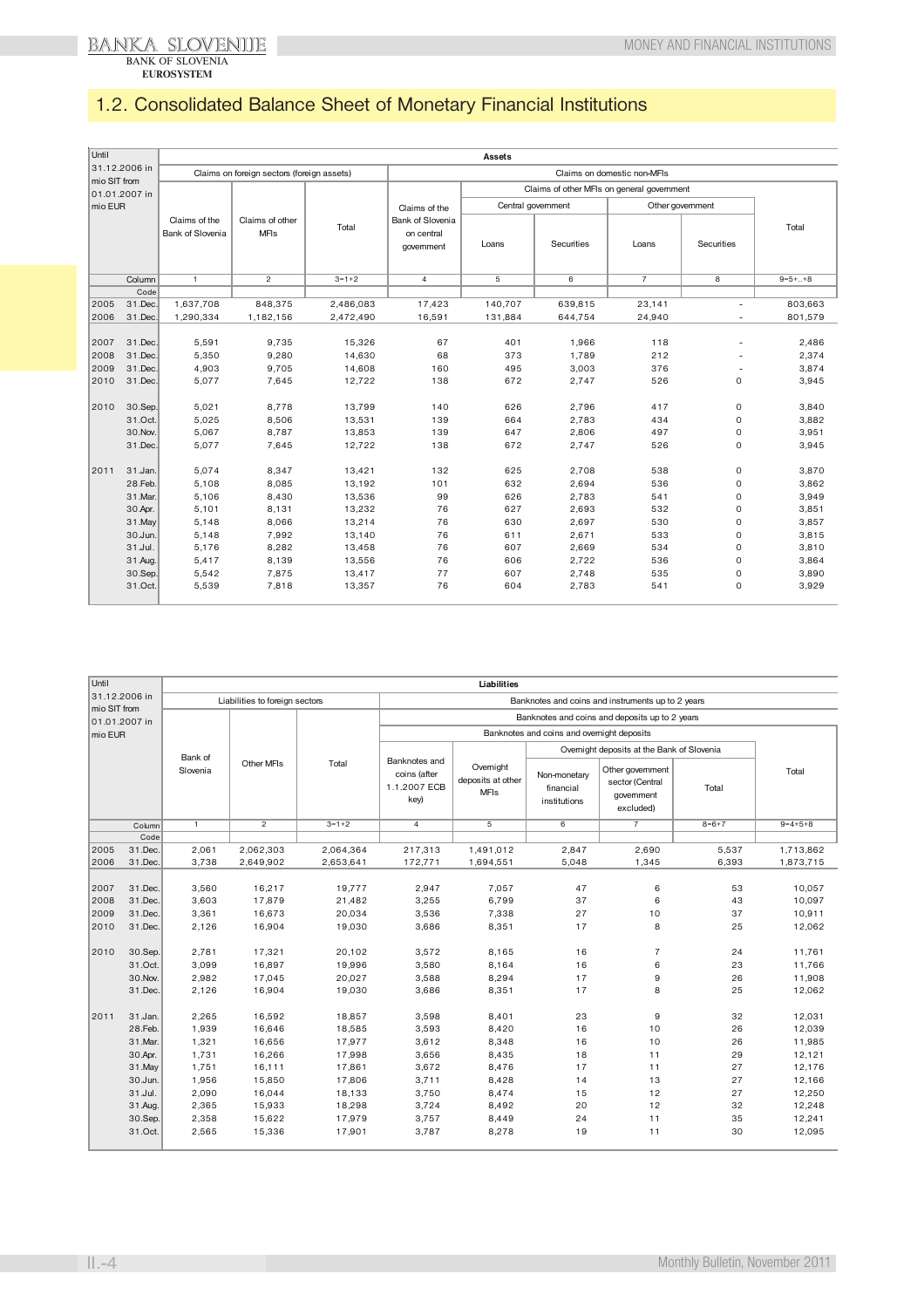2,495,187 125,683 1,025,944 179,533 51,319 3,877,666 4,698,752 291,393 7,476,228 3,083,689 152,357 1,289,432 309,165 58,911 4,893,554 5,711,723 329,295 8,513,508 17,413 692 6,818 1,966 339 27,228 29,780 3,984 49,090 20,599 550 7,827 2,539 276 31,790 34,232 4,374 53,235 20,812 892 8,413 2,349 331 32,797 36,831 4,301 55,740 20,829 818 9,282 2,211 286 33,426 37,509 4,425 54,656 21,139 722 9,119 2,193 295 33,468 37,447 4,374 55,621 21,091 757 9,149 2,201 295 33,493 37,514 4,320 55,365 20,980 810 9,225 2,206 291 33,512 37,602 4,458 55,914 20,829 818 9,282 2,211 286 33,426 37,509 4,425 54,656 20,997 795 9,226 2,177 277 33,473 37,476 4,387 55,284 20,981 794 9,233 2,126 277 33,410 37,373 4,308 54,873 20,931 841 9,276 2,097 275 33,420 37,469 4,213 55,218 20,964 818 9,304 2,078 272 33,437 37,364 4,194 54,790 20,906 808 9,383 2,079 262 33,438 37,371 4,322 54,907 20,916 809 9,425 2,066 259 33,475 37,366 4,344 54,850 20,843 813 9,507 2,054 270 33,486 37,372 4,423 55,253 20,742 795 9,490 2,033 259 33,319 37,259 4,540 55,355 20,599 770 9,468 2,046 252 33,135 37,101 4,629 55,147 **Assets** Claims on domestic non-MFIs Total Remaining Assets Total Claims of other MFIs on other non-MFIs Total Non-financial corporations Households and nonprofit institutions Loans | Securities | serving households | Loans | Securities Non-monetary fin.institutions 10 | 11 | 12 | 13 | 14 | 15=10+..+14 | 16=4+9+15 | 17 | 18=3+16+17

20,638 807 9,481 2,030 256 33,211 37,215 4,601 55,173

|                                     | Liabilities                                                                                      |                                                          |                                                                                                  |                                                                        |                                                                                                  |                                                                                        |                                                                                                  |                                                                                                                      |                                                                                                  |  |  |  |  |  |
|-------------------------------------|--------------------------------------------------------------------------------------------------|----------------------------------------------------------|--------------------------------------------------------------------------------------------------|------------------------------------------------------------------------|--------------------------------------------------------------------------------------------------|----------------------------------------------------------------------------------------|--------------------------------------------------------------------------------------------------|----------------------------------------------------------------------------------------------------------------------|--------------------------------------------------------------------------------------------------|--|--|--|--|--|
|                                     |                                                                                                  |                                                          | Banknotes and coins and instruments up to 2 years                                                |                                                                        |                                                                                                  |                                                                                        |                                                                                                  |                                                                                                                      |                                                                                                  |  |  |  |  |  |
|                                     | Banknotes and coins and deposits up to 2 years                                                   |                                                          |                                                                                                  |                                                                        |                                                                                                  |                                                                                        |                                                                                                  |                                                                                                                      |                                                                                                  |  |  |  |  |  |
|                                     | Deposits with agreed maturity                                                                    |                                                          |                                                                                                  |                                                                        |                                                                                                  | Long-term<br>financial                                                                 |                                                                                                  |                                                                                                                      |                                                                                                  |  |  |  |  |  |
| Deposits at the<br>Bank of Slovenia | Deposits at other<br><b>MFIs</b>                                                                 | Deposits<br>reedemable at<br>notice up to 3<br>months    | Total                                                                                            | Debt securities,<br>units/shares of<br>money market<br>funds and repos | Total                                                                                            | obligations to non-<br>MFIs (central<br>government<br>excluded)                        | Remaining<br>liabilities                                                                         | Excess of inter-<br><b>MFI</b> liabilities                                                                           | Total                                                                                            |  |  |  |  |  |
| 10                                  | $\overline{11}$                                                                                  | 12                                                       | $13=9+10+11+12$                                                                                  | $\overline{14}$                                                        | $15 = 13 + 14$                                                                                   | 16                                                                                     | 17                                                                                               | 18                                                                                                                   | $19=3+15+16+17+18$                                                                               |  |  |  |  |  |
|                                     |                                                                                                  |                                                          |                                                                                                  |                                                                        |                                                                                                  |                                                                                        |                                                                                                  |                                                                                                                      |                                                                                                  |  |  |  |  |  |
| 421                                 | 1,687,973                                                                                        | 122,355                                                  | 3,524,612                                                                                        | 9,545                                                                  | 3,534,156                                                                                        | 534,292                                                                                | 1,377,822                                                                                        | $-34,406$                                                                                                            | 7,476,228                                                                                        |  |  |  |  |  |
| $\sim$                              | 1,746,441                                                                                        | 197,485                                                  | 3,817,641                                                                                        | 8,114                                                                  | 3,825,755                                                                                        | 507,374                                                                                | 1,581,540                                                                                        | $-54,801$                                                                                                            | 8,513,508                                                                                        |  |  |  |  |  |
|                                     | 8,700<br>10.058<br>10,734<br>10,427<br>10,401<br>10.467<br>10,475<br>10,427                      | 1,280<br>1,265<br>526<br>75<br>152<br>75<br>101<br>75    | 20,037<br>21,419<br>22,171<br>22,564<br>22,314<br>22,308<br>22,483<br>22,564                     | 76<br>83<br>72<br>38<br>68<br>59<br>43<br>38                           | 20,113<br>21,503<br>22,243<br>22,602<br>22,382<br>22,367<br>22,527<br>22,602                     | 1,485<br>1.397<br>1,738<br>2,330<br>2,167<br>2,225<br>2,275<br>2,330                   | 7,915<br>9,012<br>12,072<br>12,208<br>12,387<br>12,158<br>12,523<br>12,208                       | $-200$<br>$-159$<br>$-346$<br>$-1,514$<br>$-1, 417$<br>$-1,381$<br>$-1,437$<br>$-1,514$                              | 49,090<br>53,235<br>55,740<br>54,656<br>55,621<br>55,365<br>55,914<br>54,656                     |  |  |  |  |  |
|                                     | 10,368<br>10,454<br>10,395<br>10,294<br>10,454<br>10,535<br>10,652<br>10,640<br>10,686<br>10,805 | 65<br>18<br>17<br>16<br>24<br>32<br>43<br>41<br>42<br>45 | 22,463<br>22,510<br>22,398<br>22,431<br>22,654<br>22,734<br>22,945<br>22,930<br>22,969<br>22,945 | 37<br>37<br>45<br>58<br>58<br>62<br>66<br>71<br>72<br>65               | 22,500<br>22,547<br>22,443<br>22,489<br>22,711<br>22,796<br>23,011<br>23,001<br>23,040<br>23,010 | 2,364<br>2,427<br>2,424<br>2,436<br>2,434<br>2,447<br>2,438<br>2,452<br>2,436<br>2,364 | 13,065<br>12,803<br>13,980<br>13,416<br>13,519<br>13,394<br>13,278<br>13,242<br>13,294<br>13,348 | $-1,502$<br>$-1,490$<br>$-1,606$<br>$-1,550$<br>$-1,618$<br>$-1,593$<br>$-1,607$<br>$-1,638$<br>$-1,602$<br>$-1,450$ | 55,284<br>54,873<br>55,218<br>54,790<br>54,907<br>54,850<br>55,253<br>55,355<br>55,147<br>55,173 |  |  |  |  |  |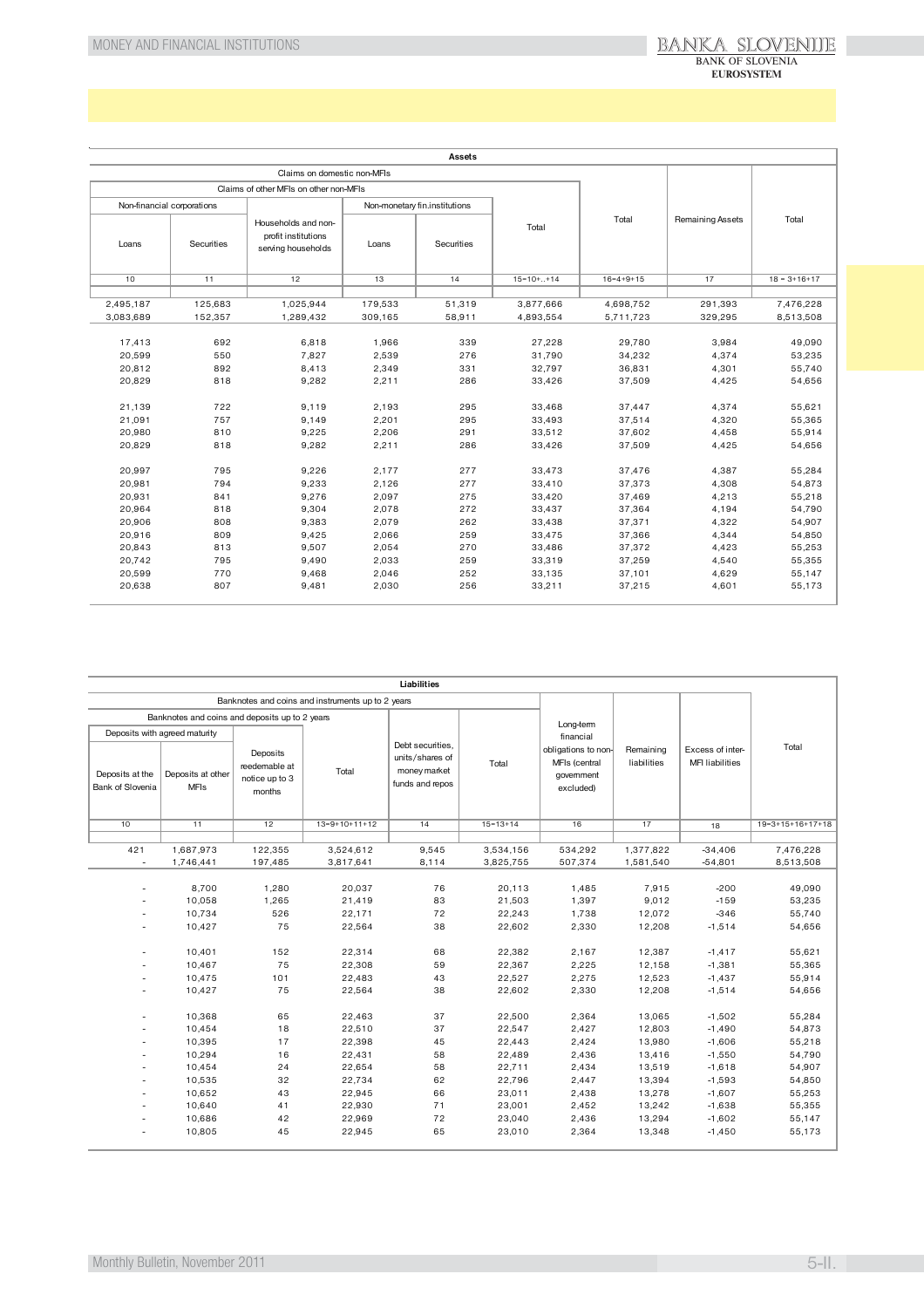**EUROSYSTEM**

#### 1.3. Balance Sheet of the Bank of Slovenia

| Until        | 31.12.2006 in |                |                                            |                         | Assets          |                |              |                |  |  |  |  |
|--------------|---------------|----------------|--------------------------------------------|-------------------------|-----------------|----------------|--------------|----------------|--|--|--|--|
| mio SIT from |               |                | Claims on foreign sectors (foreign assets) |                         |                 |                |              |                |  |  |  |  |
|              |               |                |                                            |                         |                 |                |              |                |  |  |  |  |
| mio EUR      | 01.01.2007 in |                |                                            |                         |                 |                |              |                |  |  |  |  |
|              |               | Gold           | Receivable from IMF                        | Foreign cash            | Loans, deposits | Securities     | Other claims | Total          |  |  |  |  |
|              |               |                |                                            |                         |                 |                |              |                |  |  |  |  |
|              | Column        | $\overline{1}$ | $\overline{2}$                             | $\overline{\mathbf{3}}$ | $\overline{4}$  | $\overline{5}$ | 6            | $7 = 1 +  + 6$ |  |  |  |  |
|              | Code          |                |                                            |                         |                 |                |              |                |  |  |  |  |
| 2005         | 31.Dec.       | 16,873         | 12,803                                     | 58                      | 305,094         | 1,297,370      | 5,511        | 1,637,708      |  |  |  |  |
| 2006         | 31.Dec.       | 18,793         | 8,919                                      | 60                      | 222,681         | 1,034,539      | 5,343        | 1,290,334      |  |  |  |  |
|              |               |                |                                            |                         |                 |                |              |                |  |  |  |  |
| 2007         | 31.Dec.       | 58             | 26                                         | $\mathsf O$             | 1,635           | 3,797          | 75           | 5,591          |  |  |  |  |
| 2008         | 31.Dec.       | 64             | 42                                         | 0                       | 1,165           | 4,003          | 78           | 5,350          |  |  |  |  |
| 2009         | 31.Dec.       | 78             | 262                                        | 0                       | 405             | 4,077          | 81           | 4,903          |  |  |  |  |
| 2010         | 31.Dec.       | 108            | 315                                        | 0                       | 363             | 4,200          | 91           | 5,077          |  |  |  |  |
|              |               |                |                                            |                         |                 |                |              |                |  |  |  |  |
| 2010         | 30.Sep.       | 98             | 284                                        | $\mathsf{O}\xspace$     | 341             | 4,215          | 84           | 5,021          |  |  |  |  |
|              | 31.Oct.       | 99             | 283                                        | $\circ$                 | 339             | 4,221          | 83           | 5,025          |  |  |  |  |
|              | 30.Nov.       | 109            | 293                                        | 0                       | 349             | 4,231          | 84           | 5,067          |  |  |  |  |
|              | 31.Dec.       | 108            | 315                                        | 0                       | 363             | 4,200          | 91           | 5,077          |  |  |  |  |
|              |               |                |                                            |                         |                 |                |              |                |  |  |  |  |
| 2011         | $31$ Jan.     | 99             | 323                                        | $\circ$                 | 420             | 4,142          | 90           | 5,074          |  |  |  |  |
|              | 28.Feb.       | 104            | 308                                        | 0                       | 402             | 4,203          | 90           | 5,108          |  |  |  |  |
|              | 31.Mar.       | 103            | 322                                        | 0                       | 476             | 4,115          | 90           | 5,106          |  |  |  |  |
|              | 30.Apr.       | 106            | 314                                        | $\circ$                 | 604             | 3,987          | 90           | 5,101          |  |  |  |  |
|              | 31.May        | 109            | 324                                        | 0                       | 622             | 4,001          | 91           | 5,148          |  |  |  |  |
|              | 30.Jun.       | 107            | 347                                        | $\circ$                 | 613             | 3,989          | 92           | 5,148          |  |  |  |  |
|              | 31.Jul.       | 117            | 358                                        | 0                       | 624             | 3,983          | 93           | 5,176          |  |  |  |  |
|              | 31.Aug.       | 128            | 355                                        | $\circ$                 | 751             | 4,089          | 93           | 5,417          |  |  |  |  |
|              | 30.Sep.       | 123            | 369                                        | $\circ$                 | 621             | 4,337          | 92           | 5,542          |  |  |  |  |
|              | 31.Oct.       | 126            | 358                                        | 0                       | 633             | 4,330          | 91           | 5,539          |  |  |  |  |
|              |               |                |                                            |                         |                 |                |              |                |  |  |  |  |

| Until        |               |                               | Liabilities      |                         |                  |           |          |                         |                  |           |  |  |  |  |
|--------------|---------------|-------------------------------|------------------|-------------------------|------------------|-----------|----------|-------------------------|------------------|-----------|--|--|--|--|
|              | 31.12.2006 in |                               |                  |                         |                  | Deposits  |          |                         |                  |           |  |  |  |  |
| mio SIT from | 01.01.2007 in |                               | Domestic sectors |                         |                  |           |          |                         |                  |           |  |  |  |  |
| mio EUR      |               | Banknotes and<br>coins (after |                  | Other MFIs              |                  |           |          | General government      |                  |           |  |  |  |  |
|              |               | 1.1.2007 ECB                  |                  | Domestic currency       |                  |           |          | Domestic currency       |                  |           |  |  |  |  |
|              |               | key)                          | Ovemight         | With agreed<br>maturity | Foreign currency | Total     | Ovemight | With agreed<br>maturity | Foreign currency | Total     |  |  |  |  |
|              | Column        | $\mathbf{1}$                  | $\overline{2}$   | $\overline{3}$          | $\overline{4}$   | $5=2+3+4$ | 6        | $\overline{7}$          | $\overline{8}$   | $9=6+7+8$ |  |  |  |  |
|              | Code          |                               |                  |                         |                  |           |          |                         |                  |           |  |  |  |  |
| 2005         | 31.Dec.       | 217,313                       | 101,438          | 204,990                 | 2,174            | 308,602   | 2,682    | ٠                       | 66,730           | 69,412    |  |  |  |  |
| 2006         | 31.Dec.       | 172,771                       | 95,946           | 325,519                 |                  | 421,465   | 1,296    | ٠                       | 96,992           | 98,288    |  |  |  |  |
| 2007         | 31.Dec.       | 2,947                         | 337              | 21                      |                  | 358       | 86       | 306                     | 66               | 458       |  |  |  |  |
| 2008         | 31.Dec.       | 3,255                         | 994              |                         |                  | 994       | 18       | 250                     | 72               | 339       |  |  |  |  |
| 2009         | 31.Dec.       | 3,536                         | 1,234            | ٠                       |                  | 1,234     | 21       | 250                     | 69               | 339       |  |  |  |  |
| 2010         | 31.Dec.       | 3,686                         | 761              | 135                     |                  | 896       | 20       | 250                     | 76               | 345       |  |  |  |  |
|              |               |                               |                  |                         |                  |           |          |                         |                  |           |  |  |  |  |
| 2010         | 30.Sep.       | 3,572                         | 718              | 150                     |                  | 868       | 22       | 100                     | 77               | 198       |  |  |  |  |
|              | 31.Oct.       | 3,580                         | 495              | 115                     |                  | 610       | 20       | 100                     | 76               | 196       |  |  |  |  |
|              | 30.Nov.       | 3,588                         | 699              | 25                      |                  | 724       | 23       | 100                     | 77               | 200       |  |  |  |  |
|              | 31.Dec.       | 3,686                         | 761              | 135                     |                  | 896       | 20       | 250                     | 76               | 345       |  |  |  |  |
|              |               |                               |                  |                         |                  |           |          |                         |                  |           |  |  |  |  |
| 2011         | 31.Jan.       | 3,598                         | 528              | 250                     | ٠                | 778       | 31       | 100                     | 70               | 202       |  |  |  |  |
|              | 28.Feb.       | 3,593                         | 715              | 198                     |                  | 913       | 26       | 250                     | 69               | 345       |  |  |  |  |
|              | 31.Mar.       | 3,612                         | 1,287            | 245                     | ٠                | 1,532     | 25       | 100                     | 67               | 191       |  |  |  |  |
|              | 30.Apr.       | 3,656                         | 567              | 85                      | ٠                | 652       | 24       | 500                     | 64               | 588       |  |  |  |  |
|              | 31.May        | 3,672                         | 641              | 127                     | ٠                | 768       | 25       | 500                     | 66               | 591       |  |  |  |  |
|              | 30.Jun.       | 3,711                         | 649              | 135                     |                  | 784       | 25       | 250                     | 65               | 340       |  |  |  |  |
|              | 31.Jul.       | 3,750                         | 663              | 5                       |                  | 668       | 23       | 250                     | 65               | 338       |  |  |  |  |
|              | 31.Aug.       | 3,724                         | 562              | 250                     |                  | 812       | 25       | 250                     | 64               | 339       |  |  |  |  |
|              | 30.Sep.       | 3,757                         | 607              | 191                     |                  | 798       | 21       | 250                     | 68               | 340       |  |  |  |  |
|              | 31.Oct.       | 3,787                         | 940              | 30                      |                  | 970       | 25       | 250                     | 66               | 341       |  |  |  |  |
|              |               |                               |                  |                         |                  |           |          |                         |                  |           |  |  |  |  |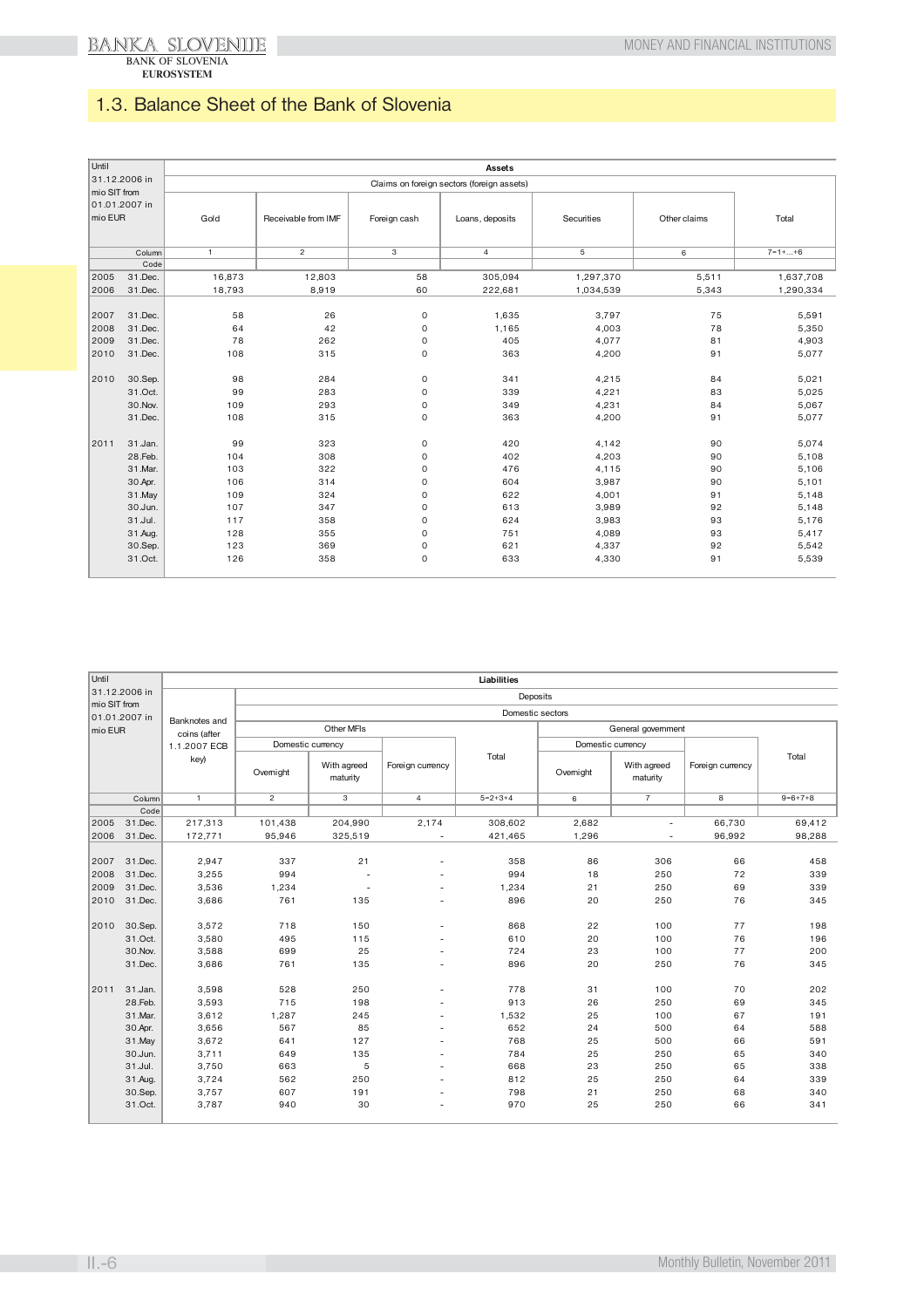|                                 |                         |                                                     | Assets       |            |                  |              |
|---------------------------------|-------------------------|-----------------------------------------------------|--------------|------------|------------------|--------------|
|                                 |                         | Claims on domestic sectors (domestic assets)        |              |            |                  |              |
|                                 | Claims on domestic MFIs |                                                     |              |            | Remaining assets | Total        |
| Claims on central<br>government | Loans                   | Claims on other domestic<br>sectors<br>Other claims |              | Total      |                  |              |
| $\overline{8}$                  | $\overline{9}$          | 10                                                  | 11           | $12=8++11$ | 13               | $14=7+12+13$ |
|                                 |                         |                                                     |              |            |                  |              |
| 17,423                          | 113                     | 84                                                  | 264          | 17,883     | 42,151           | 1,697,742    |
| 16,591                          | 1,300                   | 323                                                 | 229          | 18,442     | 57,375           | 1,366,151    |
| 67                              | 156                     | $\overline{4}$                                      | $\mathbf{1}$ | 228        | 2,590            | 8,409        |
| 68                              | 1,230                   | $\mathbf{1}$                                        |              | 1,300      | 2,736            | 9,387        |
| 160                             | 2,115                   | 72                                                  |              | 2,349      | 2,795            | 10,047       |
| 138                             | 602                     | 115                                                 | 1            | 856        | 2,683            | 8,616        |
|                                 |                         |                                                     |              |            |                  |              |
| 140                             | 985                     | 114                                                 |              | 1,240      | 2,730            | 8,991        |
| 139                             | 1,097                   | 114                                                 | $\mathbf{1}$ | 1,351      | 2,686            | 9,061        |
| 139                             | 1,073                   | 113                                                 |              | 1,326      | 2,719            | 9,112        |
| 138                             | 602                     | 115                                                 |              | 856        | 2,683            | 8,616        |
| 132                             | 437                     | 115                                                 |              | 685        | 2,624            | 8,384        |
| 101                             | 452                     | 115                                                 |              | 668        | 2,558            | 8,334        |
| 99                              | 365                     | 115                                                 |              | 580        | 2,501            | 8,187        |
| 76                              | 355                     | 115                                                 |              | 546        | 2,494            | 8,142        |
| 76                              | 447                     | 115                                                 |              | 639        | 2,530            | 8,317        |
| 76                              | 437                     | 115                                                 |              | 628        | 2,542            | 8,318        |
| 76                              | 464                     | 115                                                 |              | 655        | 2,567            | 8,398        |
| 76                              | 553                     | 115                                                 |              | 745        | 2,615            | 8,777        |
| 77                              | 423                     | 114                                                 |              | 616        | 2,655            | 8,812        |
| 76                              | 834                     | 114                                                 |              | 1,025      | 2,612            | 9,176        |
|                                 |                         |                                                     |              |            |                  |              |

|                               | Liabilities                               |                                         |                                           |                      |                                         |                               |                                       |                                 |                                            |  |  |  |  |
|-------------------------------|-------------------------------------------|-----------------------------------------|-------------------------------------------|----------------------|-----------------------------------------|-------------------------------|---------------------------------------|---------------------------------|--------------------------------------------|--|--|--|--|
|                               |                                           | Deposits                                |                                           |                      | Securities issued                       |                               |                                       |                                 |                                            |  |  |  |  |
|                               | Domestic sectors                          |                                         |                                           |                      |                                         |                               |                                       |                                 |                                            |  |  |  |  |
|                               | Other domestic sectors                    |                                         |                                           |                      |                                         |                               |                                       |                                 |                                            |  |  |  |  |
| Non-financial<br>corporations | Non-monetary<br>financial<br>institutions | Total                                   | Foreign sectors                           | Domestic<br>currency | Foreign currency                        | <b>SDR Allocation</b>         | Capital and<br>reserves               | Remaining<br>liabilities        | Total                                      |  |  |  |  |
| 10                            | 11                                        | $12=5+9+10+11$                          | 13                                        | 14                   | 15                                      | 16                            | 17                                    | 18                              | $19=1+12+13+14+18$                         |  |  |  |  |
|                               |                                           |                                         |                                           |                      |                                         |                               |                                       |                                 |                                            |  |  |  |  |
|                               | 3,268                                     | 381,282                                 | 2,061                                     | 525,195              | 323,927                                 | 7,358                         | 206,291                               | 34,316                          | 1,697,742                                  |  |  |  |  |
| ٠                             | 5,582                                     | 525,335                                 | 3,738                                     | 402,381              | 32,449                                  | 6,956                         | 187,473                               | 35,049                          | 1,366,151                                  |  |  |  |  |
|                               | 51<br>42<br>29<br>18<br>18                | 867<br>1,375<br>1,603<br>1,260<br>1,084 | 3,560<br>3,603<br>3,361<br>2,126<br>2,781 |                      | ٠<br>٠<br>×<br>$\overline{\phantom{a}}$ | 27<br>28<br>235<br>250<br>246 | 848<br>915<br>1,010<br>1,134<br>1,070 | 159<br>211<br>303<br>160<br>239 | 8,409<br>9,387<br>10,047<br>8,616<br>8,991 |  |  |  |  |
|                               | 18                                        | 823                                     | 3,099                                     |                      | $\overline{\phantom{a}}$                | 245                           | 1,068                                 | 246                             | 9,061                                      |  |  |  |  |
|                               | 19                                        | 943                                     | 2,982                                     |                      | ×                                       | 253                           | 1,068                                 | 278                             | 9,112                                      |  |  |  |  |
|                               | 18                                        | 1,260                                   | 2,126                                     |                      | ×                                       | 250                           | 1,134                                 | 160                             | 8,616                                      |  |  |  |  |
|                               | 25<br>18                                  | 1,005                                   | 2,265                                     |                      | ٠                                       | 246                           | 1,115                                 | 154                             | 8,384                                      |  |  |  |  |
|                               | 18                                        | 1,276<br>1,742                          | 1,939<br>1,321                            |                      | $\overline{a}$<br>×                     | 245<br>241                    | 1,116<br>1,127                        | 164<br>145                      | 8,334<br>8,187                             |  |  |  |  |
|                               | 21                                        | 1,261                                   | 1,731                                     |                      | $\overline{a}$                          | 235                           | 1,104                                 | 154                             | 8,142                                      |  |  |  |  |
|                               | 18                                        | 1,377                                   | 1,751                                     |                      | ٠                                       | 239                           | 1,118                                 | 159                             | 8,317                                      |  |  |  |  |
|                               | 16                                        | 1,140                                   | 1,956                                     |                      | $\sim$                                  | 239                           | 1,100                                 | 170                             | 8,318                                      |  |  |  |  |
|                               | 17                                        | 1,023                                   | 2,090                                     |                      | ٠                                       | 242                           | 1,116                                 | 178                             | 8,398                                      |  |  |  |  |
|                               | 22                                        | 1,173                                   | 2,365                                     |                      | ÷.                                      | 240                           | 1,082                                 | 192                             | 8,777                                      |  |  |  |  |
|                               | 26                                        | 1,164                                   | 2,358                                     |                      | $\blacksquare$                          | 250                           | 1,066                                 | 219                             | 8,812                                      |  |  |  |  |
|                               | 21                                        | 1,332                                   | 2,565                                     |                      | ٠                                       | 243                           | 1,028                                 | 222                             | 9,176                                      |  |  |  |  |
|                               |                                           |                                         |                                           |                      |                                         |                               |                                       |                                 |                                            |  |  |  |  |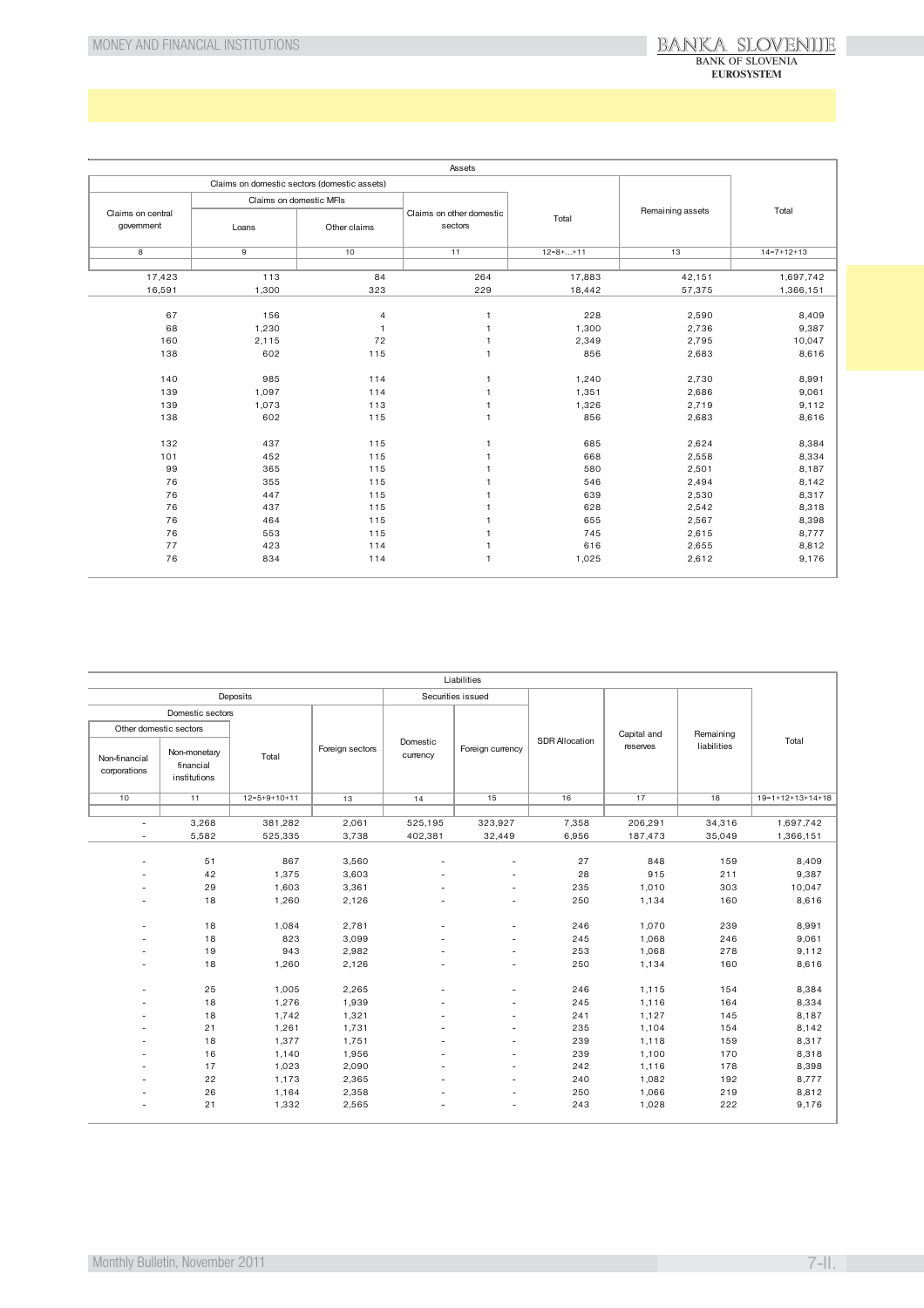# 1.4. Balance Sheet of Other Monetary Financial Institutions

| Until        |                                                                                                    | Assets                                        |                                                                         |                                          |                                                             |                                                       |                                               |                                                                    |                                                             |                                               |                                                                    |  |
|--------------|----------------------------------------------------------------------------------------------------|-----------------------------------------------|-------------------------------------------------------------------------|------------------------------------------|-------------------------------------------------------------|-------------------------------------------------------|-----------------------------------------------|--------------------------------------------------------------------|-------------------------------------------------------------|-----------------------------------------------|--------------------------------------------------------------------|--|
|              | 31.12.2006 in                                                                                      |                                               |                                                                         |                                          |                                                             | Claims on domestic sectors (domestic assets)          |                                               |                                                                    |                                                             |                                               |                                                                    |  |
| mio SIT from |                                                                                                    |                                               | Claims on the Bank of Slovenia                                          |                                          |                                                             | Claims on other MFIs                                  |                                               | Claims on non-MFIs                                                 |                                                             |                                               |                                                                    |  |
| mio EUR      | 01.01.2007 in                                                                                      | Cash                                          | Accounts and<br>deposits at the<br>Bank of<br>Slovenia, other<br>claims | Securities of the<br>Bank of<br>Slovenia | Loans                                                       | Debt securities                                       | Shares and<br>other equity                    | Loans                                                              | Debt securities                                             | Shares and<br>other equity                    | Total                                                              |  |
|              | Column                                                                                             | $\overline{1}$                                | $\overline{2}$                                                          | 3                                        | $\overline{4}$                                              | 5                                                     | 6                                             | $\overline{7}$                                                     | 8                                                           | 9                                             | $10 = 1 +  + 9$                                                    |  |
|              | Code                                                                                               |                                               |                                                                         |                                          |                                                             |                                                       |                                               |                                                                    |                                                             |                                               |                                                                    |  |
|              | 2005 31.Dec.                                                                                       | 31,302                                        | 308,602                                                                 | 849,121                                  | 125,494                                                     | 78,119                                                | 46,846                                        | 3,864,512                                                          | 691,756                                                     | 125,062                                       | 6,120,813                                                          |  |
|              | 2006 31.Dec.                                                                                       | 39,286                                        | 421,465                                                                 | 434,830                                  | 186,601                                                     | 90,011                                                | 25,769                                        | 4,839,111                                                          | 691,801                                                     | 164,221                                       | 6,893,095                                                          |  |
|              | 2007 31.Dec.<br>2008 31.Dec.<br>2009 31.Dec.<br>2010 31.Dec.<br>2010 30.Sep.<br>31.Oct.<br>30.Nov. | 245<br>259<br>246<br>234<br>226<br>211<br>214 | 358<br>994<br>1,234<br>896<br>868<br>610<br>724                         | ٠<br>ä,<br>ä,<br>ä,<br>٠<br>٠<br>ä,      | 1.470<br>1,941<br>2,948<br>3,422<br>3,082<br>3.022<br>3,428 | 386<br>621<br>969<br>1,334<br>1,280<br>1,277<br>1,359 | 186<br>110<br>151<br>159<br>169<br>169<br>177 | 26,716<br>31,549<br>32,445<br>33,519<br>33,494<br>33,539<br>33,556 | 2,176<br>2,013<br>3,231<br>2,971<br>2,950<br>2,938<br>3,032 | 822<br>602<br>995<br>881<br>864<br>897<br>876 | 32,360<br>38,089<br>42,218<br>43,417<br>42,933<br>42,665<br>43,365 |  |
|              | 31.Dec.                                                                                            | 234                                           | 896                                                                     | ٠                                        | 3.422                                                       | 1,334                                                 | 159                                           | 33,519                                                             | 2,971                                                       | 881                                           | 43,417                                                             |  |
|              | 2011 31.Jan.                                                                                       | 219                                           | 778                                                                     | ä,                                       | 3,411                                                       | 1,327                                                 | 158                                           | 33,563                                                             | 2,930                                                       | 850                                           | 43,236                                                             |  |
|              | 28.Feb.<br>31.Mar.                                                                                 | 222<br>226                                    | 913<br>1,532                                                            |                                          | 3,325<br>3,401                                              | 1,347<br>1,396                                        | 155<br>175                                    | 33,508<br>33,470                                                   | 2,916<br>3,006                                              | 849<br>893                                    | 43,235<br>44,100                                                   |  |
|              | 30.Apr.                                                                                            | 243                                           | 652                                                                     | ٠                                        | 3,267                                                       | 1,097                                                 | 163                                           | 33,505                                                             | 2,916                                                       | 867                                           | 42,710                                                             |  |
|              | 31.May                                                                                             | 225                                           | 768                                                                     | ٠                                        | 3,267                                                       | 1,077                                                 | 163                                           | 33,527                                                             | 2,922                                                       | 846                                           | 42,795                                                             |  |
|              | 30.Jun.                                                                                            | 234                                           | 784                                                                     | ٠                                        | 3,225                                                       | 1,085                                                 | 165                                           | 33,551                                                             | 2,895                                                       | 844                                           | 42,784                                                             |  |
|              | 31.Jul.                                                                                            | 210                                           | 668                                                                     | ٠                                        | 3,302                                                       | 1,085                                                 | 169                                           | 33,544                                                             | 2,894                                                       | 858                                           | 42,730                                                             |  |
|              | 31.Aug.                                                                                            | 218                                           | 812                                                                     | ٠                                        | 3,340                                                       | 1,105                                                 | 165                                           | 33,406                                                             | 2,949                                                       | 828                                           | 42,823                                                             |  |
|              | 30.Sep.                                                                                            | 223                                           | 798                                                                     | ä,                                       | 3,340                                                       | 1,084                                                 | 154                                           | 33,254                                                             | 2,960                                                       | 810                                           | 42,622                                                             |  |
|              | 31.Oct.                                                                                            | 218                                           | 970                                                                     |                                          | 3,293                                                       | 1,078                                                 | 150                                           | 33,293                                                             | 2,993                                                       | 853                                           | 42,849                                                             |  |

| Until<br>31.12.2006 in |                         | Liabilities                                     |                                    |                           |                                 |                               |                         |                                 |                           |                  |  |  |  |
|------------------------|-------------------------|-------------------------------------------------|------------------------------------|---------------------------|---------------------------------|-------------------------------|-------------------------|---------------------------------|---------------------------|------------------|--|--|--|
|                        |                         |                                                 |                                    |                           | Liabilities to domestic sectors |                               |                         |                                 |                           |                  |  |  |  |
| mio SIT from           | 01.01.2007 in           |                                                 | Liabilities to MFIs                |                           |                                 |                               | Liabilities to non-MFIs |                                 |                           |                  |  |  |  |
| mio EUR                |                         |                                                 |                                    |                           |                                 | Deposits in domestic currency |                         |                                 |                           | Total            |  |  |  |
|                        |                         | Deposits, Ioans<br>from the Bank of<br>Slovenia | Deposits, Ioans<br>from other MFIs | Debt securities<br>issued | Ovemight                        | With agreed<br>maturity       | Reedemable at<br>notice | Deposits in<br>foreign currency | Debt securities<br>issued |                  |  |  |  |
|                        | Column                  | $\mathbf{1}$                                    | $\overline{2}$                     | 3                         | $\overline{4}$                  | 5                             | 6                       | $\overline{7}$                  | 8                         | $9 = 1 +  + 8$   |  |  |  |
|                        | Code                    |                                                 |                                    |                           |                                 |                               |                         |                                 |                           |                  |  |  |  |
|                        | 2005 31.Dec.            | 110                                             | 132,645                            | 65,998                    | 980,327                         | 1,438,465                     | 136,195                 | 1,269,092                       | 172,573                   | 4,195,405        |  |  |  |
|                        | 2006 31.Dec.            | 102                                             | 171,042                            | 88,766                    | 1,161,185                       | 1,471,968                     | 179,476                 | 1,374,144                       | 163,254                   | 4,609,937        |  |  |  |
|                        | 2007 31.Dec.            | 156                                             | 1,496                              | 387                       | 6,882                           | 10,202                        | 1,363                   | 488                             | 752                       | 21,726           |  |  |  |
|                        | 2008 31.Dec.            | 1,230                                           | 2,040                              | 590                       | 6,597                           | 11,930                        | 1,381                   | 441                             | 703                       | 24,911           |  |  |  |
|                        | 2009 31.Dec.            | 2,115                                           | 2,995                              | 838                       | 7,178                           | 15,139                        | 561                     | 410                             | 684                       | 29,920           |  |  |  |
|                        | 2010 31.Dec.            | 602                                             | 3,446                              | 993                       | 8,135                           | 14,528                        | 82                      | 438                             | 775                       | 28,999           |  |  |  |
|                        | 2010 30.Sep.<br>31.Oct. | 986<br>1,098                                    | 3.148<br>3,091                     | 951<br>948                | 7,956<br>7,894                  | 14,604<br>14,556              | 160<br>83               | 428<br>430                      | 813<br>809                | 29,046<br>28,910 |  |  |  |
|                        | 30.Nov.                 | 1.073                                           | 3.488                              | 1.022                     | 8,067                           | 14.775                        | 108                     | 445                             | 794                       | 29,772           |  |  |  |
|                        | 31.Dec.                 | 602                                             | 3,446                              | 993                       | 8,135                           | 14,528                        | 82                      | 438                             | 775                       | 28,999           |  |  |  |
| 2011                   | 31.Jan.<br>28.Feb.      | 437<br>452                                      | 3,436<br>3,355                     | 989<br>1,010              | 8,215<br>8,155                  | 15,492<br>15,270              | 73<br>23                | 429<br>433                      | 772<br>769                | 29,843<br>29,467 |  |  |  |
|                        | 31.Mar.                 | 365                                             | 3,425                              | 966                       | 8,771                           |                               | 23                      | 430                             | 752                       |                  |  |  |  |
|                        |                         | 355                                             | 3,305                              | 655                       |                                 | 15,564                        | 22                      | 427                             | 762                       | 30,296<br>28,942 |  |  |  |
|                        | 30.Apr.<br>31.May       | 447                                             | 3.294                              | 634                       | 8,187<br>8,198                  | 15,229<br>15.253              | 30                      | 441                             | 755                       | 29,051           |  |  |  |
|                        | 30.Jun.                 | 437                                             | 3,265                              | 645                       |                                 | 15.439                        | 40                      | 445                             | 757                       | 29,250           |  |  |  |
|                        | 31.Jul.                 | 464                                             | 3,322                              | 645                       | 8,222<br>8,279                  | 15,300                        | 51                      | 464                             | 762                       | 29,286           |  |  |  |
|                        | 31.Aug.                 | 553                                             | 3,354                              | 662                       | 8,217                           | 15,265                        | 52                      | 458                             | 761                       | 29,321           |  |  |  |
|                        | 30.Sep.                 | 423                                             | 3,362                              | 669                       | 8,221                           | 15,307                        | 49                      | 461                             | 755                       | 29,247           |  |  |  |
|                        | 31.Oct.                 | 835                                             | 3,323                              | 812                       | 8,040                           | 15,400                        | 53                      | 473                             | 722                       | 29,658           |  |  |  |
|                        |                         |                                                 |                                    |                           |                                 |                               |                         |                                 |                           |                  |  |  |  |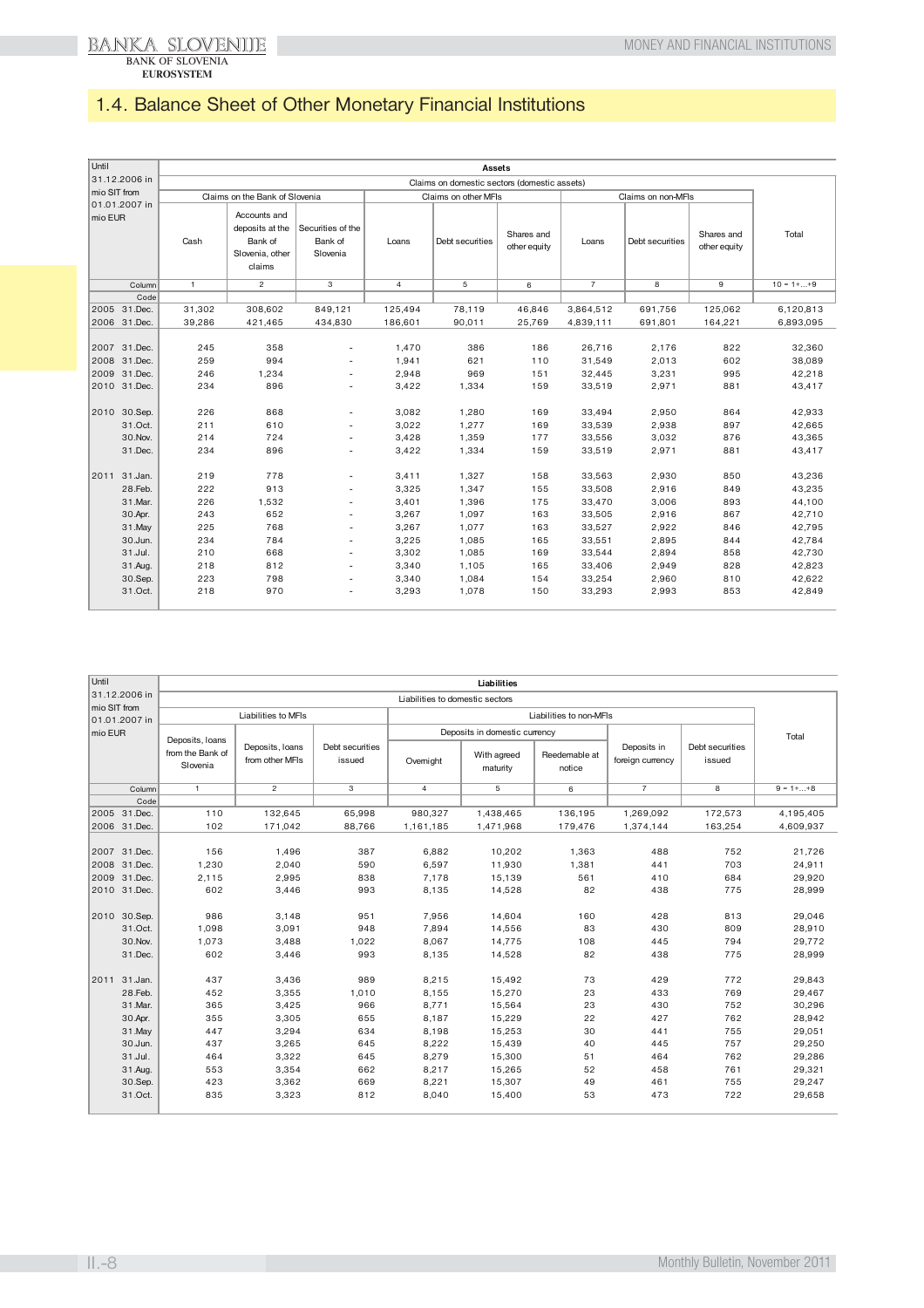| <b>Assets</b> |                |                 |                                            |                |                    |                            |                   |                     |                  |  |  |  |
|---------------|----------------|-----------------|--------------------------------------------|----------------|--------------------|----------------------------|-------------------|---------------------|------------------|--|--|--|
|               |                |                 | Claims on foreign sectors (foreign assets) |                |                    |                            |                   |                     |                  |  |  |  |
|               |                | Claims on MFIs  |                                            |                | Claims on non-MFIs |                            |                   |                     |                  |  |  |  |
| Cash          | Loans          | Debt securities | Shares and other<br>equity                 | Loans          | Debt securities    | Shares and other<br>equity | Total             | Remaining<br>assets | Total            |  |  |  |
| 11            | 12             | 13              | 14                                         | 15             | 16                 | 17                         | $18 = 11 +  + 17$ | 19                  | $20 = 10+18+19$  |  |  |  |
|               |                |                 |                                            |                |                    |                            |                   |                     |                  |  |  |  |
| 13,096        | 374,789        | 90,238          | 51,954                                     | 179,985        | 123,453            | 14,860                     | 848,375           | 250,536             | 7,219,724        |  |  |  |
| 18,080        | 362,491        | 153,235         | 52,661                                     | 286,638        | 291,509            | 17,542                     | 1,182,156         | 273,935             | 8,349,186        |  |  |  |
| 17            | 2,753          | 1,452           | 318                                        | 2,511          | 2,587              | 98                         | 9,735             | 1,397               | 43,493           |  |  |  |
| 16            | 2,221          | 1,135           | 385                                        | 2.995          | 2,441              | 86                         | 9,280             | 1,641               | 49,010           |  |  |  |
| 22            | 2,930          | 1,123           | 419                                        | 2,961          | 2,168              | 82                         | 9,705             | 1,480               | 53,404           |  |  |  |
| 20            | 1,492          | 977             | 441                                        | 2,944          | 1,932              | 82                         | 7,889             | 1,710               | 53,016           |  |  |  |
| 21<br>19      | 2,093<br>1,886 | 1.111<br>1.116  | 447<br>448                                 | 2,964<br>2,981 | 2,274<br>2,190     | 94<br>97                   | 9,003<br>8,736    | 1,708<br>1.672      | 53,644<br>53,073 |  |  |  |
| 20            | 2,365          | 1,091           | 472                                        | 2,963          | 2,022              | 103                        | 9.036             | 1.746               | 54,148           |  |  |  |
| 20            | 1,492          | 977             | 441                                        | 2,944          | 1,932              | 82                         | 7,889             | 1,710               | 53,016           |  |  |  |
| 17<br>20      | 2,012<br>1,613 | 1,038<br>1.112  | 441<br>442                                 | 2,939<br>2,923 | 2,062<br>2.137     | 84<br>91                   | 8,594<br>8,338    | 1,742<br>1,734      | 53,572<br>53,307 |  |  |  |
| 20            | 1,966          | 1,140           | 442                                        | 2,910          | 2,125              | 87                         | 8,691             | 1,742               | 54,533           |  |  |  |
| 24            | 1,566          | 1.170           | 440                                        | 2,897          | 2,206              | 87                         | 8,390             | 1.717               | 52,818           |  |  |  |
| 25            | 1,592          | 1,118           | 440                                        | 2,905          | 2,152              | 92                         | 8,323             | 1.797               | 52,916           |  |  |  |
| 32            | 1,623          | 1,098           | 463                                        | 2,899          | 2,042              | 93                         | 8,251             | 1,754               | 52,789           |  |  |  |
| 29            | 2,005          | 1,045           | 452                                        | 2,889          | 2,027              | 90                         | 8,537             | 1,842               | 53,109           |  |  |  |
| 26            | 1,986          | 1,028           | 452                                        | 2,880          | 1,937              | 91                         | 8,400             | 1,925               | 53,147           |  |  |  |
| 21            | 1,922          | 997             | 451                                        | 2,888          | 1,787              | 74                         | 8,141             | 1,952               | 52,715           |  |  |  |
| 22            | 1,980          | 951             | 451                                        | 2,921          | 1,706              | 74                         | 8,106             | 1,981               | 52,935           |  |  |  |
|               |                |                 |                                            |                |                    |                            |                   |                     |                  |  |  |  |

| Liabilities      |                        |                                |                         |                   |                      |                       |                         |  |  |  |  |  |
|------------------|------------------------|--------------------------------|-------------------------|-------------------|----------------------|-----------------------|-------------------------|--|--|--|--|--|
|                  |                        | Liabilities to foreign sectors |                         |                   |                      |                       |                         |  |  |  |  |  |
|                  | Liabilities to MFIs    |                                | Liabilities to non-MFIs |                   |                      |                       |                         |  |  |  |  |  |
| Deposits         | Debt securities issued | Deposits                       | Debt securities issued  | Total             | Capital and reserves | Remaining liabilities | Total                   |  |  |  |  |  |
| 10               | 11                     | 12                             | 13                      | $14 = 10 +  + 13$ | 15                   | 16                    | $17 = 9 + 14 + 15 + 16$ |  |  |  |  |  |
|                  |                        |                                |                         |                   |                      |                       |                         |  |  |  |  |  |
| 1,872,623        | 87,606                 | 101,988                        | 85                      | 2,062,303         | 657,418              | 304,597               | 7,219,724               |  |  |  |  |  |
| 2,439,177        | 99,644                 | 110,867                        | 215                     | 2,649,902         | 712,426              | 376,922               | 8,349,186               |  |  |  |  |  |
| 14,925<br>16,643 | 388<br>437             | 902<br>768                     | $\overline{1}$<br>30    | 16,217<br>17,879  | 3,700<br>4,118       | 1,849<br>2,102        | 43,493<br>49,010        |  |  |  |  |  |
| 13,436           | 2,263                  | 929                            | 45                      | 16,673            | 4,414                | 2,396                 | 53,404                  |  |  |  |  |  |
| 11,774           | 3,254                  | 1.460                          | 34                      | 16,522            | 4,254                | 3,241                 | 53,016                  |  |  |  |  |  |
|                  |                        |                                |                         |                   |                      |                       |                         |  |  |  |  |  |
| 12,424           | 3,221                  | 1,320                          | 35                      | 17,001            | 4,430                | 3,168                 | 53,644                  |  |  |  |  |  |
| 12,018           | 3,211                  | 1,313                          | 35                      | 16,577            | 4,432                | 3,154                 | 53,073                  |  |  |  |  |  |
| 11,911           | 3,259                  | 1,477                          | 35                      | 16,681            | 4,376                | 3,319                 | 54,148                  |  |  |  |  |  |
| 11,774           | 3,254                  | 1,460                          | 34                      | 16.522            | 4,254                | 3,241                 | 53,016                  |  |  |  |  |  |
| 11,434           | 3,261                  | 1,480                          | 34                      | 16,209            | 4,249                | 3,272                 | 53,572                  |  |  |  |  |  |
| 11,508           | 3,243                  | 1,479                          | 34                      | 16,263            | 4,247                | 3,330                 | 53,307                  |  |  |  |  |  |
| 11.197           | 3,582                  | 1,480                          | 33                      | 16,292            | 4,305                | 3,640                 | 54,533                  |  |  |  |  |  |
| 10,814           | 3.581                  | 1.472                          | 33                      | 15,900            | 4,530                | 3,446                 | 52,818                  |  |  |  |  |  |
| 10,616           | 3,589                  | 1,494                          | 33                      | 15,733            | 4,665                | 3,467                 | 52,916                  |  |  |  |  |  |
| 10,684           | 3,297                  | 1,457                          | 33                      | 15,472            | 4,644                | 3,423                 | 52,789                  |  |  |  |  |  |
| 10,881           | 3,313                  | 1,438                          | 33                      | 15,666            | 4,618                | 3,539                 | 53,109                  |  |  |  |  |  |
| 10,746           | 3,331                  | 1,446                          | 33                      | 15,557            | 4,584                | 3,685                 | 53,147                  |  |  |  |  |  |
| 10,611           | 3,106                  | 1,494                          | 34                      | 15,245            | 4,480                | 3,743                 | 52,715                  |  |  |  |  |  |
| 10,336           | 3,077                  | 1,513                          | 34                      | 14,959            | 4,480                | 3,837                 | 52,935                  |  |  |  |  |  |
|                  |                        |                                |                         |                   |                      |                       |                         |  |  |  |  |  |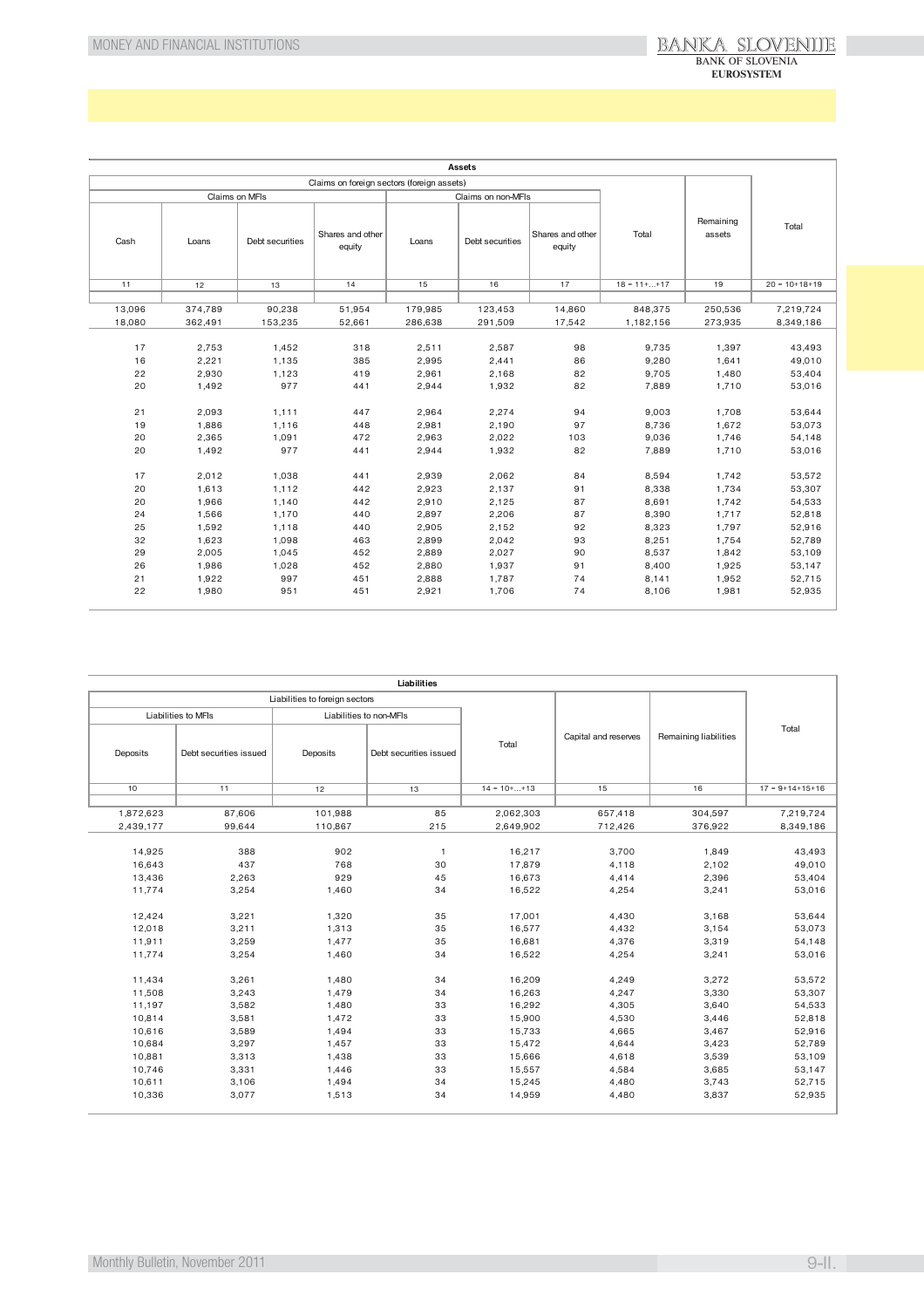**EUROSYSTEM**

# 1.5. Selected Assets of Other Monetary Financial Institutions by Sector

| Until                         | Claims on domestic sectors (domestic assets) |                  |                 |                                 |                                |                   |                  |                            |                         |  |  |
|-------------------------------|----------------------------------------------|------------------|-----------------|---------------------------------|--------------------------------|-------------------|------------------|----------------------------|-------------------------|--|--|
| 31.12.2006 in                 |                                              |                  | Loans           |                                 |                                | Debt securities   |                  |                            |                         |  |  |
| mio SIT from<br>01.01.2007 in | Domestic                                     | By currency      |                 | By purpose<br>Lending for house |                                | Domestic currency | Foreign currency | Shares and other<br>equity | Total                   |  |  |
| mio EUR                       | currency                                     | Foreign currency | Consumer credit | purchase                        | Other lending                  |                   |                  |                            |                         |  |  |
| Column                        | $\mathbf{1}$                                 | $\overline{c}$   | 3               | $\overline{4}$                  | 5                              | 6                 | $\boldsymbol{7}$ | 8                          | $9 = 1 + 2 + 6 + 7 + 8$ |  |  |
| Code                          |                                              |                  |                 |                                 | Total                          |                   |                  |                            |                         |  |  |
| 2005 31.Dec.                  | 2,099,189                                    | 2,199,419        | 471,462         | 327,736                         | 3,499,410                      | 1,203,222         | 415,774          | 171,907                    | 6,089,511               |  |  |
| 2006 31.Dec.                  | 2,298,192                                    | 3,148,985        | 547,955         | 468,689                         | 4,430,534                      | 1,096,779         | 119,864          | 189,989                    | 6,853,809               |  |  |
|                               |                                              |                  |                 |                                 |                                |                   |                  |                            |                         |  |  |
| 2007 31.Dec.                  | 26,555                                       | 1,990            | 2,743           | 2,668                           | 23,134                         | 2,562             | ÷.               | 1,008                      | 32,115                  |  |  |
| 2008 31.Dec.                  | 32,113                                       | 2,370            | 2,884           | 3,395                           | 28,204                         | 2,634             | ä,               | 712                        | 37,830                  |  |  |
| 2009 31.Dec.                  | 34,731                                       | 1,895            | 2,900           | 3,927                           | 29,799                         | 4,199             |                  | 1,146                      | 41,972                  |  |  |
| 2010 31.Dec.                  | 35,994                                       | 1,843            | 2,833           | 4,837                           | 30,168                         | 4,305             |                  | 1,040                      | 43,182                  |  |  |
| 2010 30.Sep.                  | 35,616                                       | 1,828            | 2,863           | 4,627                           | 29,953                         | 4,230             |                  | 1,033                      | 42,707                  |  |  |
| 31.Oct.                       | 35,430                                       | 1,742            | 2,857           | 4,649                           | 29,665                         | 4,215             |                  | 1,067                      | 42,454                  |  |  |
| 30.Nov.                       | 35,931                                       | 1,777            | 2,850           | 4,740                           | 30,117                         | 4,391             |                  | 1,053                      | 43,151                  |  |  |
| 31.Dec.                       | 35,994                                       | 1,843            | 2,833           | 4,837                           | 30,168                         | 4,305             | ٠                | 1,040                      | 43,182                  |  |  |
|                               |                                              |                  |                 |                                 |                                |                   |                  |                            |                         |  |  |
| 2011 31.Jan.<br>28.Feb.       | 35,993<br>36,008                             | 1,760<br>1,739   | 2,816<br>2,803  | 4,820<br>4,852                  | 30,117<br>30,092               | 4,257<br>4,262    |                  | 1,008                      | 43,018<br>43,013        |  |  |
| 31.Mar.                       | 36,712                                       | 1,691            | 2,803           | 4,880                           | 30,720                         | 4,402             | ÷,               | 1,004<br>1,068             | 43,873                  |  |  |
| 30.Apr.                       | 35,736                                       | 1,689            | 2,786           | 4,926                           | 29,712                         | 4,013             | ä,               | 1,030                      | 42,467                  |  |  |
| 31.May.                       | 35,811                                       | 1,751            | 2,783           | 5,021                           | 29,758                         | 3,999             | ä,               | 1,009                      | 42,570                  |  |  |
| 30.Jun.                       | 35,836                                       | 1,724            | 2,776           | 5,071                           | 29,713                         | 3,981             |                  | 1,009                      | 42,550                  |  |  |
| 31.Jul.                       | 35,720                                       | 1,794            | 2,786           | 5,161                           | 29,567                         | 3,979             |                  | 1,028                      | 42,520                  |  |  |
| 31.Aug.                       | 35,854                                       | 1,705            | 2,766           | 5,144                           | 29,648                         | 4,053             | ٠                | 993                        | 42,604                  |  |  |
| 30.Sep.<br>31.Oct.            | 35,763<br>35,975                             | 1,628<br>1,580   | 2,760<br>2,747  | 5,130<br>5,153                  | 29,501<br>29,655               | 4,044<br>4,072    |                  | 964<br>1,003               | 42,399<br>42,631        |  |  |
|                               |                                              |                  |                 |                                 |                                |                   |                  |                            |                         |  |  |
|                               |                                              |                  |                 |                                 | MFIs (S.121, S.122)            |                   |                  |                            |                         |  |  |
| 2005 31.Dec.                  | 345,097                                      | 88,999           |                 | ÷,                              | 434,096                        | 594,946           | 332,295          | 46,846                     | 1,408,182               |  |  |
| 2006 31.Dec.                  | 511,086                                      | 96,980           | ÷,              | $\overline{\phantom{a}}$        | 608,066                        | 482,995           | 41,846           | 25,769                     | 1,158,676               |  |  |
| 2007 31.Dec.                  | 1,758                                        | 71               |                 |                                 | 1,829                          | 386               |                  | 186                        | 2,401                   |  |  |
| 2008 31.Dec.                  | 2,918                                        | 16               |                 | ä,                              | 2,935                          | 621               |                  | 110                        | 3,666                   |  |  |
| 2009 31.Dec.                  | 4,160                                        | 22               |                 |                                 | 4,182                          | 969               |                  | 151                        | 5,302                   |  |  |
| 2010 31.Dec.                  | 4,294                                        | 24               |                 | í.                              | 4,318                          | 1,334             | ä,               | 159                        | 5,811                   |  |  |
|                               |                                              |                  |                 |                                 |                                |                   |                  |                            |                         |  |  |
| 2010 30.Sep.                  | 3,917                                        | 33               |                 |                                 | 3,950                          | 1,280             |                  | 169                        | 5,399                   |  |  |
| 31.Oct.<br>30.Nov.            | 3,607<br>4,126                               | 25<br>26         |                 | í.                              | 3,632<br>4,152                 | 1,277<br>1,359    |                  | 169<br>177                 | 5,079<br>5,688          |  |  |
| 31.Dec.                       | 4,294                                        | 24               |                 |                                 | 4,318                          | 1,334             |                  | 159                        | 5,811                   |  |  |
|                               |                                              |                  |                 |                                 |                                |                   |                  |                            |                         |  |  |
| 2011 31.Jan.                  | 4,167                                        | 22               |                 |                                 | 4,190                          | 1,327             |                  | 158                        | 5,674                   |  |  |
| 28.Feb.                       | 4,220                                        | 18<br>17         |                 | Ĭ.<br>ä,                        | 4,239<br>4,933                 | 1,347             |                  | 155                        | 5,740<br>6,504          |  |  |
| 31.Mar.<br>30.Apr.            | 4,916<br>3,902                               | 17               |                 | í.                              | 3,919                          | 1,396<br>1,097    |                  | 175<br>163                 | 5,179                   |  |  |
| 31.May.                       | 4,018                                        | 16               |                 |                                 | 4,035                          | 1,077             |                  | 163                        | 5,275                   |  |  |
| 30.Jun.                       | 3,992                                        | 18               |                 |                                 | 4,009                          | 1,085             |                  | 165                        | 5,259                   |  |  |
| 31.Jul.                       | 3,946                                        | 23               |                 |                                 | 3,970                          | 1,085             |                  | 169                        | 5,224                   |  |  |
| 31.Aug.                       | 4,136                                        | 16               |                 | ٠                               | 4,152                          | 1,105             |                  | 165                        | 5,422                   |  |  |
| 30.Sep.                       | 4,113                                        | 24               |                 |                                 | 4,137                          | 1,084             |                  | 154                        | 5,375                   |  |  |
| 31.Oct.                       | 4,242                                        | 20               |                 |                                 | 4,262                          | 1,078             |                  | 150                        | 5,491                   |  |  |
|                               |                                              |                  |                 |                                 | Non-MFIs (S.123, S.124, S.125) |                   |                  |                            |                         |  |  |
| 2005 31.Dec.                  | 39,180                                       | 140,353          |                 |                                 | 179,533                        | 2,419             | 1,799            | 47,101                     | 230,852                 |  |  |
| 2006 31.Dec.                  | 46,800                                       | 262,365          |                 |                                 | 309,165                        | 2,753             | 857              | 55,301                     | 368,076                 |  |  |
| 2007 31.Dec.                  | 1,867                                        | 99               |                 |                                 | 1,966                          | 15                |                  | 324                        | 2,305                   |  |  |
| 2008 31.Dec.                  | 2,413                                        | 126              |                 |                                 | 2,539                          | 20                |                  | 255                        | 2,815                   |  |  |
| 2009 31.Dec.                  | 2,248                                        | 100              |                 |                                 | 2,349                          | 14                |                  | 317                        | 2,680                   |  |  |
| 2010 31.Dec.                  | 2,137                                        | 73               |                 |                                 | 2,211                          | 11                |                  | 275                        | 2,497                   |  |  |
|                               |                                              |                  |                 |                                 |                                |                   |                  |                            |                         |  |  |
| 2010 30.Sep.<br>31.Oct.       | 2,120<br>2,130                               | 73<br>71         |                 |                                 | 2,193<br>2,201                 | 11<br>11          |                  | 284<br>284                 | 2,488<br>2,496          |  |  |
| 30.Nov.                       | 2,132                                        | 73               |                 |                                 | 2,206                          | 11                |                  | 280                        | 2,497                   |  |  |
| 31.Dec.                       | 2,137                                        | 73               |                 |                                 | 2,211                          | 11                |                  | 275                        | 2,497                   |  |  |
|                               |                                              |                  |                 |                                 |                                |                   |                  |                            |                         |  |  |
| 2011 31.Jan.                  | 2,108                                        | 69               |                 |                                 | 2,177                          | 11                |                  | 266                        | 2,454                   |  |  |
| 28.Feb.<br>31.Mar.            | 2,056                                        | 70               |                 |                                 | 2,126                          | 11                |                  | 265<br>264                 | 2,402                   |  |  |
| 30.Apr.                       | 2,031<br>2,014                               | 65<br>65         |                 |                                 | 2,097<br>2,078                 | 11<br>11          |                  | 261                        | 2,372<br>2,350          |  |  |
| 31.May.                       | 2,011                                        | 68               |                 |                                 | 2,079                          | 10                |                  | 252                        | 2,341                   |  |  |
| 30.Jun.                       | 2,020                                        | 46               |                 |                                 | 2,066                          | 10                |                  | 249                        | 2,325                   |  |  |
| 31.Jul.                       | 2,007                                        | 46               |                 |                                 | 2,054                          | 10                |                  | 259                        | 2,323                   |  |  |
| 31.Aug.                       | 1,988                                        | 45               |                 |                                 | 2,033                          | 10                |                  | 249                        | 2,292                   |  |  |
| 30.Sep.<br>31.Oct.            | 2,007<br>1,992                               | 39<br>38         |                 |                                 | 2,046<br>2,030                 | 10<br>10          |                  | 242<br>247                 | 2,298<br>2,286          |  |  |
|                               |                                              |                  |                 |                                 |                                |                   |                  |                            |                         |  |  |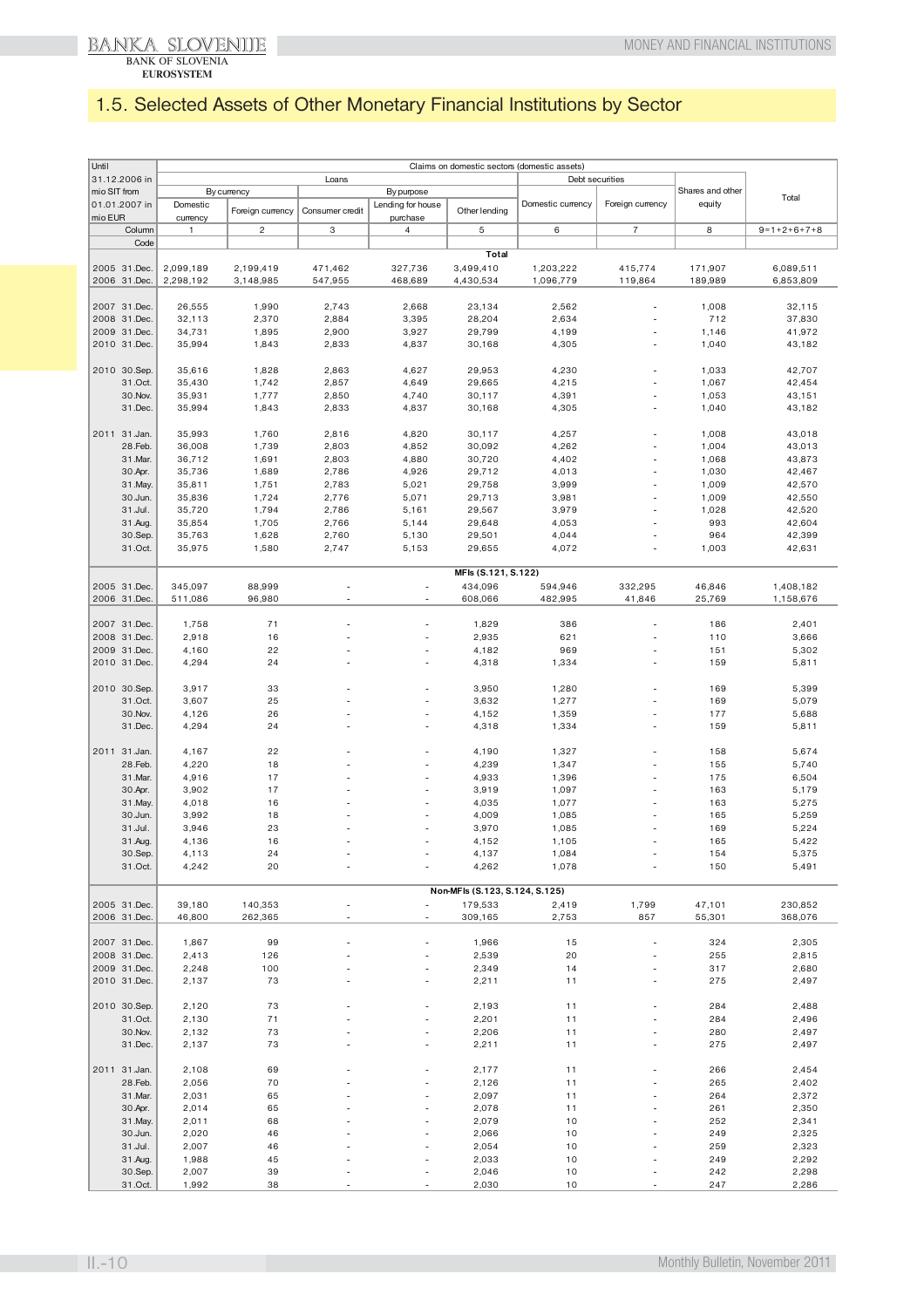|                   |                  | Claims on foreign sectors (foreign assets) |                           |                         |              |
|-------------------|------------------|--------------------------------------------|---------------------------|-------------------------|--------------|
| Loans             |                  | Debt securities                            |                           |                         |              |
| Domestic currency | Foreign currency | Domestic currency                          | Foreign currency          | Shares and other equity | Total        |
| 10                | 11               | 12                                         | 13                        | 14                      | $15=10+.+14$ |
|                   |                  |                                            |                           |                         |              |
|                   |                  | Total $(S.2)$                              |                           |                         |              |
| 11,963            | 542,811          | 12,943                                     | 200,748                   | 66,814                  | 835,279      |
| 20,446            | 628,683          | 14,760                                     | 429,984                   | 70,203                  | 1,164,076    |
|                   |                  |                                            |                           |                         |              |
| 4,570             | 693              | 3,984                                      | 54                        | 416                     | 9,718        |
| 4,472             | 743              | 3,555                                      | 21                        | 471                     | 9,263        |
| 5,145             | 746              | 3,281                                      | 10                        | 502                     | 9,683        |
| 3,903             | 533              | 2,878                                      | 31                        | 524                     | 7,869        |
|                   |                  |                                            |                           |                         |              |
| 4,454             | 602              | 3,361                                      | 23                        | 541                     | 8,982        |
| 4,269             | 599              | 3,282                                      | 23                        | 545                     | 8,718        |
| 4,749             | 579              | 3,087                                      | 26                        | 575                     | 9,016        |
| 3,903             | 533              | 2,878                                      | 31                        | 524                     | 7,869        |
|                   |                  |                                            |                           |                         |              |
| 4,443             | 508              | 3,067                                      | 33                        | 525                     | 8,576        |
| 4,009             | 527              | 3,217                                      | 33                        | 532                     | 8,318        |
| 4,357             | 520              | 3,234                                      | 30                        | 529                     | 8,670        |
| 3,934             | 529              | 3,352                                      | 23                        | 527                     | 8,366        |
| 3,889             | 608              | 3,242                                      | 28                        | 532                     | 8,299        |
| 3,895             | 627              | 3,113                                      | 28                        | 556                     | 8,219        |
| 4,252             | 642              | 3,048                                      | 24                        | 542                     | 8,508        |
| 4,205             | 661              | 2,940                                      | 25                        | 543                     | 8,374        |
| 4,159             | 652              | 2,762                                      | 22                        | 525                     | 8,120        |
| 4,196             | 706              | 2,638                                      | 19                        | 525                     | 8,084        |
|                   |                  | MFIs(S.2)                                  |                           |                         |              |
| 10,739            | 364,050          | 12,742                                     | 77,495                    | 51,954                  | 516,981      |
| 18,981            | 343,510          | 12,870                                     | 140,364                   | 52,661                  | 568,387      |
|                   |                  |                                            |                           |                         |              |
| 2,376             | 377              | 1,425                                      | 26                        | 318                     | 4,522        |
| 1,850             | 370              | 1,128                                      | $\overline{7}$            | 385                     | 3,741        |
| 2,528             | 402              | 1,119                                      | $\overline{a}$            | 419                     | 4,473        |
| 1,211             | 281              | 959                                        | 19                        | 441                     | 2,910        |
|                   |                  |                                            |                           |                         |              |
| 1,762             | 330              | 1,092                                      | 19                        | 447                     | 3,651        |
| 1,550             | 336              | 1,097                                      | 18                        | 448                     | 3,450        |
| 2,057             | 308              | 1,072                                      | 19                        | 472                     | 3,928        |
| 1,211             | 281              | 959                                        | 19                        | 441                     | 2,910        |
|                   |                  |                                            |                           |                         |              |
| 1,732             | 280              | 1,019                                      | 19                        | 441                     | 3,491        |
| 1,315             | 298              | 1,093                                      | 19                        | 442                     | 3,167        |
| 1,661             | 305              | 1,123                                      | 17                        | 442                     | 3,548        |
| 1,245             | 321              | 1,159                                      | 11                        | 440                     | 3,176        |
| 1,250             | 342              | 1,103                                      | 15                        | 440                     | 3,150        |
| 1,293             | 330              | 1,084                                      | 15                        | 463                     | 3,185        |
| 1,680             | 325              | 1,034                                      | 11                        | 452                     | 3,502        |
| 1,634             | 353              | 1,016                                      | 12                        | 452                     | 3,466        |
| 1,586             | 336              | 985                                        | 12                        | 451                     | 3,370        |
| 1,620             | 361              | 941                                        | 10                        | 451                     | 3,382        |
|                   |                  |                                            |                           |                         |              |
| ÷,                | 29,770           | Non-MFIs (S.2)<br>$\overline{\phantom{a}}$ | 17,340                    | 5,854                   | 52,965       |
|                   | 75,559           | 1,492                                      | 26,809                    | 6,697                   | 110,556      |
|                   |                  |                                            |                           |                         |              |
| 367               | 178              | 111                                        | $\ensuremath{\mathsf{3}}$ | 33                      | 692          |
| 473               | 212              | 97                                         | $\sqrt{2}$                | 35                      | 819          |
| 520               | 205              | 92                                         | $\mathbf{1}$              | 40                      | 858          |
| 646               | 144              | 79                                         |                           | 44                      | 913          |
|                   |                  |                                            |                           |                         |              |
| 636               | 166              | 151                                        |                           | 47                      | 1,000        |
| 641               | 160              | 151                                        |                           | 47                      | 998          |
| 635               | 164              | 87                                         |                           | 48                      | 934          |
| 646               | 144              | 79                                         |                           | 44                      | 913          |
|                   |                  |                                            |                           |                         |              |
| 662               | 133              | 76                                         |                           | 41                      | 912          |
| 687               | 135              | 72                                         |                           | 41                      | 935          |
| 672               | 122              | 77                                         |                           | 41                      | 913          |
| 685               | 121              | 79                                         |                           | 45                      | 931          |
| 650               | 174              | 84                                         |                           | 50                      | 957          |
| 642               | 189              | 90                                         |                           | 49                      | 971          |
| 663               | 190              | 89                                         |                           | 49                      | 991          |
| 653               | 183              | 84                                         |                           | 47                      | 967          |
| 637               | 188              | 86                                         |                           | 40                      | 951          |
| 635               | 221              | 85                                         |                           | 40                      | 981          |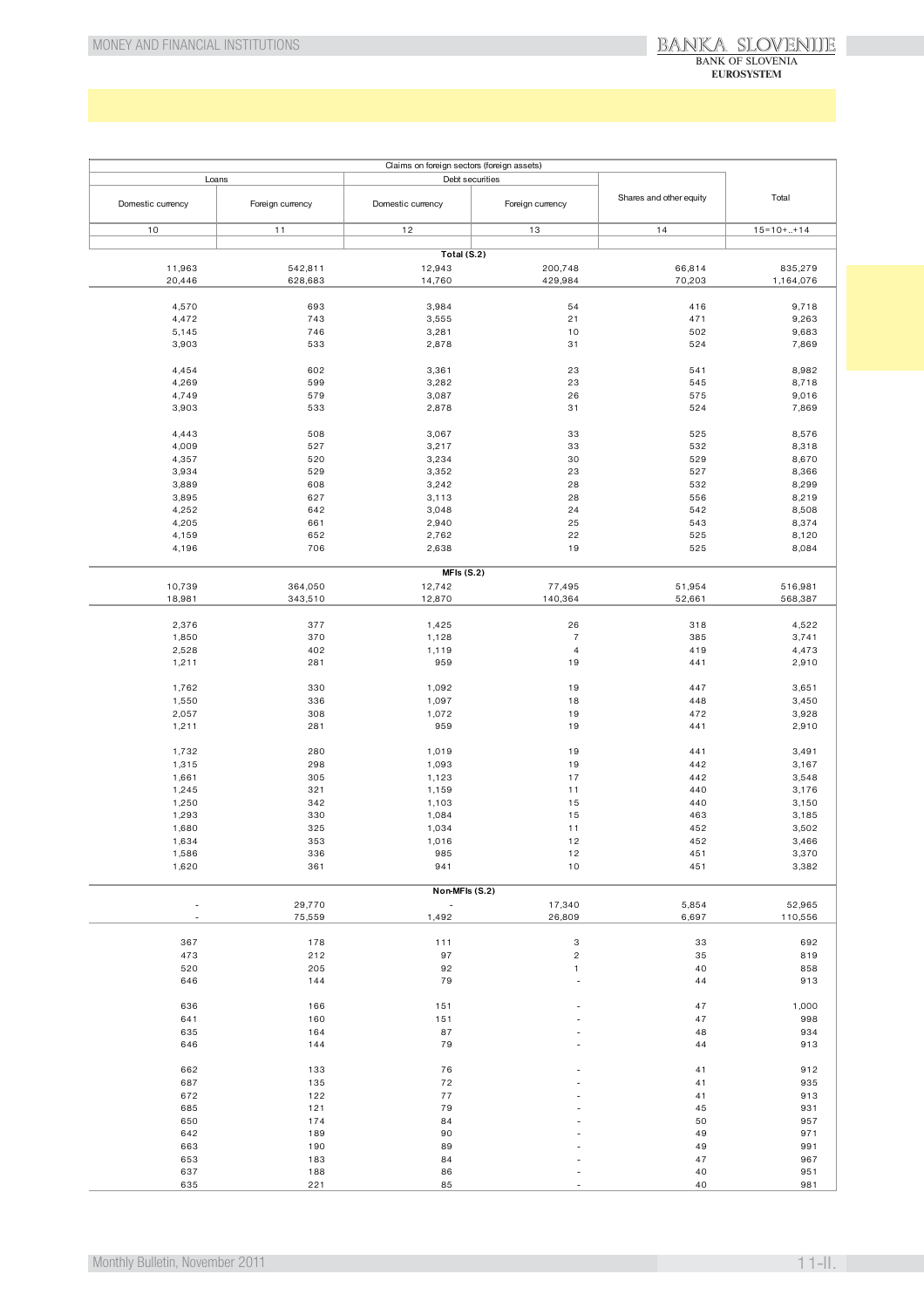### 1.5. Selected Assets of Other Monetary Financial Institutions by Sector (continued)

| Until         | Claims on domestic sectors (domestic assets) |                  |                           |                                                   |                                   |          |                           |                          |               |
|---------------|----------------------------------------------|------------------|---------------------------|---------------------------------------------------|-----------------------------------|----------|---------------------------|--------------------------|---------------|
| 31.12.2006 in |                                              |                  | Loans                     |                                                   |                                   |          | Debt securities           |                          |               |
| mio SIT from  |                                              | By currency      |                           | By purpose                                        |                                   | Domestic |                           | Shares and other         | Total         |
| 01.01.2007 in | Domestic currency                            | Foreign currency | Consumer credit           | Lending for house                                 | Other lending                     | currency | Foreign currency          | equity                   |               |
| mio EUR       |                                              |                  |                           | purchase                                          |                                   |          |                           |                          |               |
| Column        | $\mathbf{1}$                                 | $\boldsymbol{2}$ | $\ensuremath{\mathsf{3}}$ | $\sqrt{4}$                                        | $\,$ 5 $\,$                       | 6        | $\overline{\mathfrak{c}}$ | 8                        | $9=1+2+6+7+8$ |
| Code          |                                              |                  |                           |                                                   |                                   |          |                           |                          |               |
|               |                                              |                  |                           |                                                   | Non-financial corporations (S.11) |          |                           |                          |               |
| 2005 31.Dec.  | 956,334                                      | 1,538,853        | ٠                         | ÷                                                 | 2,495,187                         | 28,724   | 18,999                    | 77,960                   | 2,620,870     |
| 2006 31.Dec.  | 927,775                                      | 2,155,914        | ä,                        | ÷                                                 | 3,083,689                         | 28,541   | 14,897                    | 108,919                  | 3,236,046     |
|               |                                              |                  |                           |                                                   |                                   |          |                           |                          |               |
| 2007 31.Dec.  | 16,643                                       | 770              | ÷.                        | ×,                                                | 17,413                            | 194      | ÷,                        | 498                      | 18,105        |
| 2008 31.Dec.  | 19,834                                       | 765              |                           |                                                   | 20,599                            | 204      |                           | 346                      | 21,149        |
| 2009 31.Dec.  | 20,326                                       | 486              |                           | ٠                                                 | 20,812                            | 214      | $\overline{\phantom{a}}$  | 678                      | 21,704        |
| 2010 31.Dec.  | 20,398                                       | 430              |                           | ÷                                                 | 20,829                            | 212      |                           | 606                      | 21,646        |
|               |                                              |                  |                           |                                                   |                                   |          | ÷.                        |                          |               |
| 2010 30.Sep.  | 20,700                                       | 439              |                           | ÷,                                                | 21,139                            | 142      |                           | 581                      | 21,862        |
| 31.Oct.       | 20,674                                       | 416              |                           | ä,                                                | 21,091                            | 144      |                           | 614                      | 21,848        |
| 30.Nov.       | 20,571                                       | 409              |                           | ÷                                                 | 20,980                            | 214      | ÷.                        | 596                      | 21,790        |
| 31.Dec.       | 20,398                                       | 430              | ä,                        | ۰                                                 | 20,829                            | 212      | ÷,                        | 606                      | 21,646        |
|               |                                              |                  |                           |                                                   |                                   |          |                           |                          |               |
| 2011 31.Jan.  | 20,587                                       | 410              |                           |                                                   | 20,997                            | 211      |                           | 584                      | 21,793        |
| 28.Feb.       | 20,587                                       | 394              |                           | ٠                                                 | 20,981                            | 211      | ٠                         | 583                      | 21,775        |
| 31.Mar.       | 20,546                                       | 386              |                           |                                                   | 20,931                            | 212      | ä,                        | 629                      | 21,772        |
| 30.Apr.       | 20,583                                       | 381              |                           | ä,                                                | 20,964                            | 212      |                           | 606                      | 21,782        |
| 31.May.       | 20,520                                       | 386              |                           | ٠                                                 | 20,906                            | 215      | ×                         | 594                      | 21,714        |
| 30.Jun.       | 20,535                                       | 382              |                           | ٠                                                 | 20,916                            | 214      |                           | 595                      | 21,725        |
| 31.Jul.       | 20,453                                       | 389              |                           | ä,                                                | 20,843                            | 214      | ä,                        | 599                      | 21,656        |
| 31.Aug.       | 20,374                                       | 368              |                           |                                                   | 20,742                            | 216      |                           | 579                      | 21,537        |
| 30.Sep.       | 20,252                                       | 347              |                           | ä,                                                | 20,599                            | 203      |                           | 568                      | 21,369        |
| 31.Oct.       | 20,312                                       | 326              |                           | ÷,                                                | 20,638                            | 200      | Ĭ.                        | 607                      | 21,444        |
|               |                                              |                  |                           |                                                   |                                   |          |                           |                          |               |
|               |                                              |                  |                           |                                                   | Central government (S.1311)       |          |                           |                          |               |
| 2005 31.Dec.  | 108,217                                      | 32,491           | ×,<br>ä,                  | $\overline{\phantom{a}}$<br>÷.                    | 140,707                           | 577,133  | 62,682                    | ÷,                       | 780,523       |
| 2006 31.Dec.  | 110,035                                      | 21,849           |                           |                                                   | 131,884                           | 582,490  | 62,265                    | ×.                       | 776,638       |
|               | 394                                          | 6                | ٠                         | ÷,                                                |                                   |          |                           | ٠                        |               |
| 2007 31.Dec.  |                                              | $\overline{7}$   |                           |                                                   | 401                               | 1,966    |                           |                          | 2,367         |
| 2008 31.Dec.  | 366                                          | 6                |                           |                                                   | 373                               | 1,789    |                           |                          | 2,162         |
| 2009 31.Dec.  | 488                                          | $\overline{7}$   |                           |                                                   | 495                               | 3,003    |                           |                          | 3,497         |
| 2010 31.Dec.  | 665                                          |                  |                           | ٠                                                 | 672                               | 2,747    |                           |                          | 3,419         |
| 2010 30.Sep.  | 619                                          | $\overline{7}$   |                           | ÷.                                                | 626                               | 2,796    |                           | ×.                       | 3,422         |
|               | 657                                          | $\overline{7}$   |                           |                                                   | 664                               |          |                           |                          |               |
| 31.Oct.       |                                              |                  |                           |                                                   |                                   | 2,783    |                           |                          | 3,447         |
| 30.Nov.       | 640                                          | $\boldsymbol{7}$ |                           | ٠                                                 | 647                               | 2,806    |                           | ٠                        | 3,453         |
| 31.Dec.       | 665                                          | $\overline{7}$   |                           |                                                   | 672                               | 2,747    |                           |                          | 3,419         |
|               |                                              |                  |                           |                                                   |                                   |          |                           |                          |               |
| 2011 31.Jan.  | 618                                          | $\overline{7}$   |                           |                                                   | 625                               | 2,708    |                           |                          | 3,332         |
| 28.Feb.       | 625                                          | $\overline{7}$   |                           |                                                   | 632                               | 2,694    |                           |                          | 3,326         |
| 31.Mar.       | 620                                          | $\overline{7}$   |                           | ÷.                                                | 626                               | 2,783    |                           | ×.                       | 3,409         |
| 30.Apr.       | 620                                          | 6                |                           |                                                   | 627                               | 2,693    |                           |                          | 3,319         |
| 31.May.       | 623                                          | $\overline{7}$   |                           |                                                   | 630                               | 2,697    |                           |                          | 3,327         |
| 30.Jun.       | 604                                          | 6                |                           |                                                   | 611                               | 2,671    |                           |                          | 3,282         |
| 31.Jul.       | 600                                          | $\boldsymbol{7}$ |                           |                                                   | 607                               | 2,669    |                           |                          | 3,276         |
| 31.Aug.       | 599                                          | 6                |                           |                                                   | 606                               | 2,722    |                           |                          | 3,328         |
| 30.Sep.       | 601                                          | $\overline{7}$   |                           |                                                   | 607                               | 2,748    |                           |                          | 3,355         |
| 31.Oct.       | 598                                          | $\boldsymbol{7}$ | ٠                         | ÷,                                                | 604                               | 2,783    |                           |                          | 3,387         |
|               |                                              |                  |                           | Other government sectors (S.1312, S.1313, S.1314) |                                   |          |                           |                          |               |
| 2005 31.Dec.  | 8,139                                        | 15,001           | ÷                         |                                                   | 23,141                            | ÷,       | ÷,                        | Ĭ.                       | 23,141        |
| 2006 31.Dec.  | 8,412                                        | 16,529           | ä,                        | ÷,                                                | 24,940                            | ÷,       |                           | ÷.                       | 24,940        |
|               |                                              |                  |                           |                                                   |                                   |          |                           |                          |               |
| 2007 31.Dec.  | 111                                          | $\boldsymbol{7}$ | í.                        | ä,                                                | 118                               | í.       | ä,                        | ä,                       | 118           |
| 2008 31.Dec.  | 204                                          | $\boldsymbol{7}$ |                           | ä,                                                | 212                               |          |                           | $\overline{\phantom{a}}$ | 212           |
| 2009 31.Dec.  | 370                                          | 6                |                           |                                                   | 376                               |          |                           | ÷,                       | 376           |
| 2010 31.Dec.  | 520                                          | 6                |                           | ٠                                                 | 526                               |          |                           | $\mathsf O$              | 526           |
|               |                                              |                  |                           |                                                   |                                   |          |                           |                          |               |
| 2010 30.Sep.  | 412                                          | 6                |                           | ٠                                                 | 417                               |          |                           | $\mathsf O$              | 417           |
| 31.Oct.       | 429                                          | 6                |                           | ٠                                                 | 434                               |          |                           | $\mathsf O$              | 434           |
| 30.Nov.       | 491                                          | 6                |                           |                                                   | 497                               |          |                           | $\mathsf O$              | 497           |
| 31.Dec.       | 520                                          | 6                |                           | ٠                                                 | 526                               |          |                           | $\mathsf O$              | 526           |
|               |                                              |                  |                           |                                                   |                                   |          |                           |                          |               |
| 2011 31.Jan.  | 532                                          | 6                |                           |                                                   | 538                               |          |                           | $\mathsf O$              | 538           |
| 28.Feb.       | 531                                          | 6                |                           |                                                   | 536                               |          |                           | $\mathsf O$              | 536           |
| 31.Mar.       | 535                                          | 6                |                           |                                                   | 541                               |          |                           | $\mathsf O$              | 541           |
| 30.Apr.       | 526                                          | 6                |                           |                                                   | 532                               |          |                           | $\mathsf O$              | 532           |
| 31.May.       | 524                                          | 6                |                           |                                                   | 530                               |          |                           | $\mathsf O$              | 530           |
| 30.Jun.       | 527                                          | 6                |                           |                                                   | 533                               |          |                           | $\mathsf O$              | 533           |
| 31.Jul.       | 528                                          | 6                |                           |                                                   | 534                               |          |                           | $\mathsf O$              | 534           |
| 31.Aug.       | 530                                          | 6                |                           |                                                   | 536                               |          |                           | $\mathsf O$              | 536           |
| 30.Sep.       | 529                                          | 6                |                           |                                                   | 535                               |          |                           | $\mathsf{O}\xspace$      | 535           |
| 31.Oct.       | 536                                          | 6                |                           |                                                   | 541                               |          |                           | $\mathsf O$              | 541           |
|               |                                              |                  |                           |                                                   |                                   |          |                           |                          |               |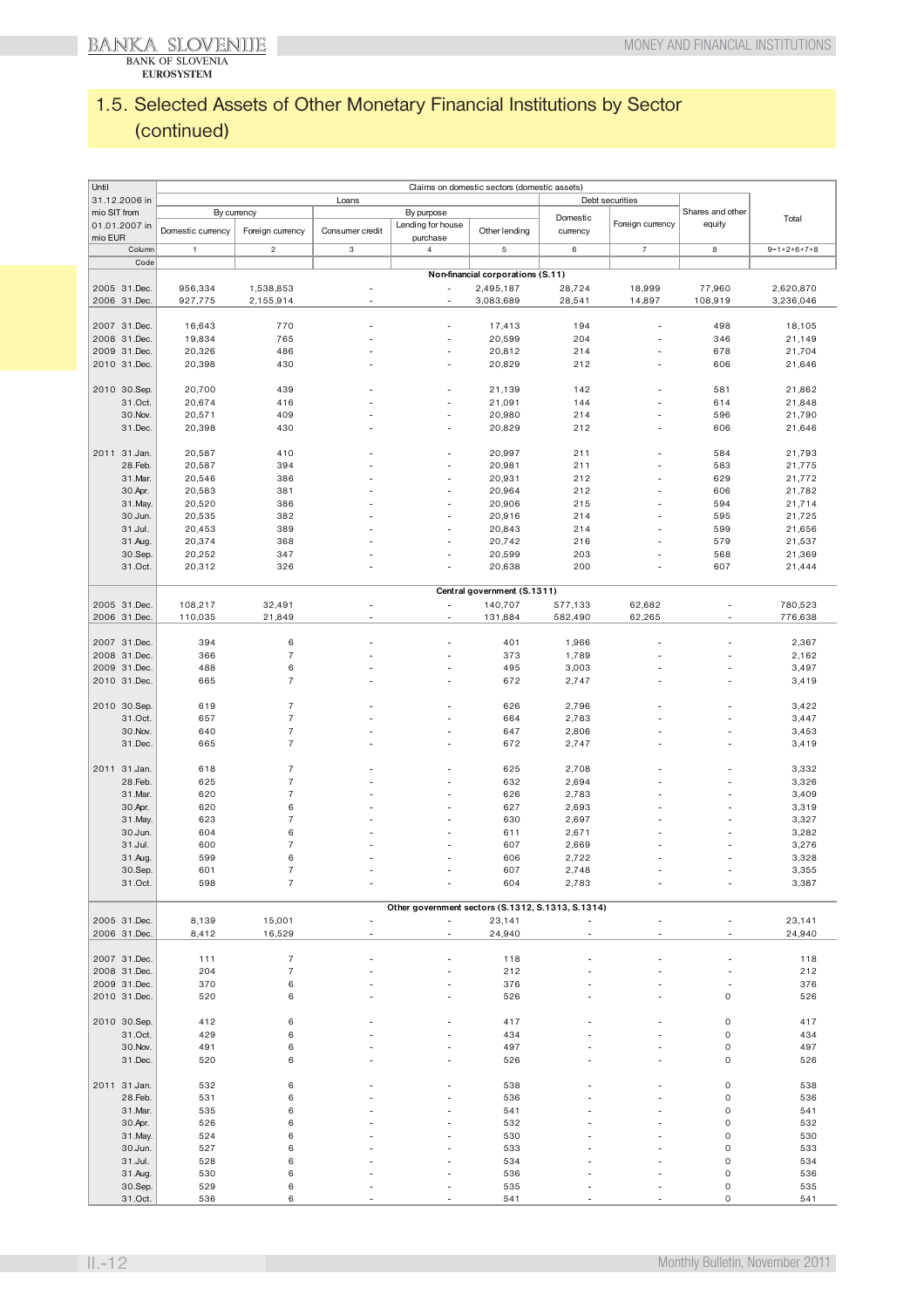|                          |                  | Claims on foreign sectors (foreign assets) |                                    |                          |                  |
|--------------------------|------------------|--------------------------------------------|------------------------------------|--------------------------|------------------|
|                          | Loans            | Debt securities                            |                                    |                          |                  |
| Domestic currency        | Foreign currency | Domestic currency                          | Foreign currency                   | Shares and other equity  | Total            |
| 10                       | 11               | 12                                         | 13                                 | 14                       | $15=10++14$      |
|                          |                  |                                            |                                    |                          |                  |
|                          |                  | Non-financial corporations (S.2)           |                                    |                          |                  |
| 633                      | 147,193          | $\overline{\phantom{a}}$                   | 40,464                             | 9,005                    | 197,296          |
| 1,119                    | 203,109          | 198                                        | 50,084                             | 10,845                   | 265,354          |
| 1,772                    | 138              | 110                                        | $\overline{4}$                     | 65                       | 2,089            |
| 2,068                    | 160              | 95                                         | $\mathsf{O}\xspace$                | 50                       | 2,374            |
| 2,045                    | 138              | 80                                         | $\mathsf{O}\xspace$                | 42                       | 2,305            |
| 1,982                    | 106              | 68                                         | $\boldsymbol{9}$                   | 38                       | 2,204            |
|                          |                  |                                            |                                    |                          |                  |
| 1,994                    | 105              | 85                                         | $\mathbf{1}$                       | 47                       | 2,233            |
| 2,015                    | 101              | 64                                         | $\mathbf{1}$                       | 50                       | 2,231            |
| 2,008                    | 106              | 78                                         | 3                                  | 55                       | 2,249            |
| 1,982                    | 106              | 68                                         | $\mathsf g$                        | 38                       | 2,204            |
|                          |                  |                                            |                                    |                          |                  |
| 1,989                    | 94               | 68                                         | $\bf8$                             | 43                       | 2,202            |
| 1,947                    | 93               | 69                                         | 8                                  | 50                       | 2,167            |
| 1,964                    | 92               | 62                                         | $\mathbf{1}$                       | 46                       | 2,163            |
| 1,944                    | 86               | 63                                         | $\mathbf{1}$                       | 42                       | 2,135            |
| 1,930                    | 91               | 65                                         | 1                                  | 42                       | 2,129            |
| 1,901                    | 106              | 70                                         | 1                                  | 43                       | 2,121            |
| 1,850                    | 126              | 78                                         | $\mathsf{O}\xspace$                | 41                       | 2,095            |
| 1,863                    | 124              | 100                                        | $\mathsf{O}\xspace$                | 44                       | 2,131            |
| 1,881<br>1,883           | 127<br>123       | 102<br>100                                 | $\mathbf 1$<br>$\mathsf{O}\xspace$ | 34<br>34                 | 2,144<br>2,141   |
|                          |                  |                                            |                                    |                          |                  |
|                          |                  | Central government (S.2)                   |                                    |                          |                  |
|                          | ä,               | 200                                        | 62,994                             | ÷,                       | 63,195           |
| $\overline{\phantom{a}}$ | 5,032            | 200                                        | 212,727                            | $\overline{\phantom{a}}$ | 217,959          |
|                          |                  |                                            |                                    |                          |                  |
| 20                       | ä,               | 2,328                                      | 20                                 |                          | 2,368            |
| 20                       |                  | 2,219                                      | 12                                 |                          | 2,252            |
| $17$                     |                  | 1,990                                      | $\,$ 5                             |                          | 2,012            |
| 31                       |                  | 1,744                                      | $\overline{4}$                     |                          | 1,779            |
|                          |                  |                                            |                                    |                          |                  |
| 15<br>17                 |                  | 1,996                                      | $\overline{4}$<br>$\overline{4}$   |                          | 2,016            |
| 17                       |                  | 1,941<br>1,822                             | $\sqrt{4}$                         |                          | 1,962<br>1,843   |
| 31                       |                  | 1,744                                      | $\sqrt{4}$                         |                          | 1,779            |
|                          |                  |                                            |                                    |                          |                  |
| 27                       |                  | 1,877                                      | $\mathbf 5$                        |                          | 1,909            |
| 26                       |                  | 1,955                                      | $\sqrt{5}$                         |                          | 1,987            |
| 25                       |                  | 1,945                                      | 13                                 |                          | 1,983            |
| 25                       |                  | 2,019                                      | 12                                 |                          | 2,056            |
| 25                       |                  | 1,957                                      | 13                                 |                          | 1,995            |
| 25                       |                  | 1,844                                      | 12                                 |                          | 1,882            |
| 25                       |                  | 1,829                                      | 13                                 |                          | 1,866            |
| 24                       |                  | 1,722                                      | 12                                 |                          | 1,759            |
| 23                       | ٠                | 1,572                                      | $\mathsf g$                        |                          | 1,605            |
| 23                       |                  | 1,484                                      | 9                                  |                          | 1,517            |
|                          |                  | Other government sectors (S.2)             |                                    |                          |                  |
|                          | ä,               | ÷,                                         | 2,454                              |                          | 2,454            |
|                          | 391              |                                            |                                    |                          | 391              |
|                          |                  |                                            |                                    |                          |                  |
| $\mathbf 1$              |                  | $10$                                       |                                    |                          | 11               |
| 8                        |                  | 15                                         |                                    |                          | 23               |
| $\boldsymbol{7}$         |                  | $\mathsf{O}\xspace$                        |                                    |                          | $\boldsymbol{7}$ |
| 6                        |                  | 28                                         |                                    |                          | 34               |
|                          |                  |                                            |                                    |                          |                  |
| 6                        |                  | 37                                         |                                    |                          | 43               |
| 6                        |                  | 30                                         |                                    |                          | 35               |
| 6<br>6                   |                  | 28<br>28                                   |                                    |                          | 34<br>34         |
|                          |                  |                                            |                                    |                          |                  |
| 5                        |                  | 28                                         |                                    |                          | 33               |
| 5                        |                  | 28                                         |                                    |                          | 33               |
| 5                        |                  | 28                                         |                                    |                          | 33               |
| 5                        |                  | 33                                         |                                    |                          | 38               |
| 5                        |                  | 33                                         |                                    |                          | 38               |
| 5                        |                  | 25                                         |                                    |                          | 30               |
| 5                        |                  | 19                                         |                                    |                          | 24               |
| 5                        |                  | 18                                         |                                    |                          | 23               |
| 5                        |                  | 18                                         |                                    |                          | 23               |
| $\overline{7}$           |                  | 27                                         |                                    |                          | 35               |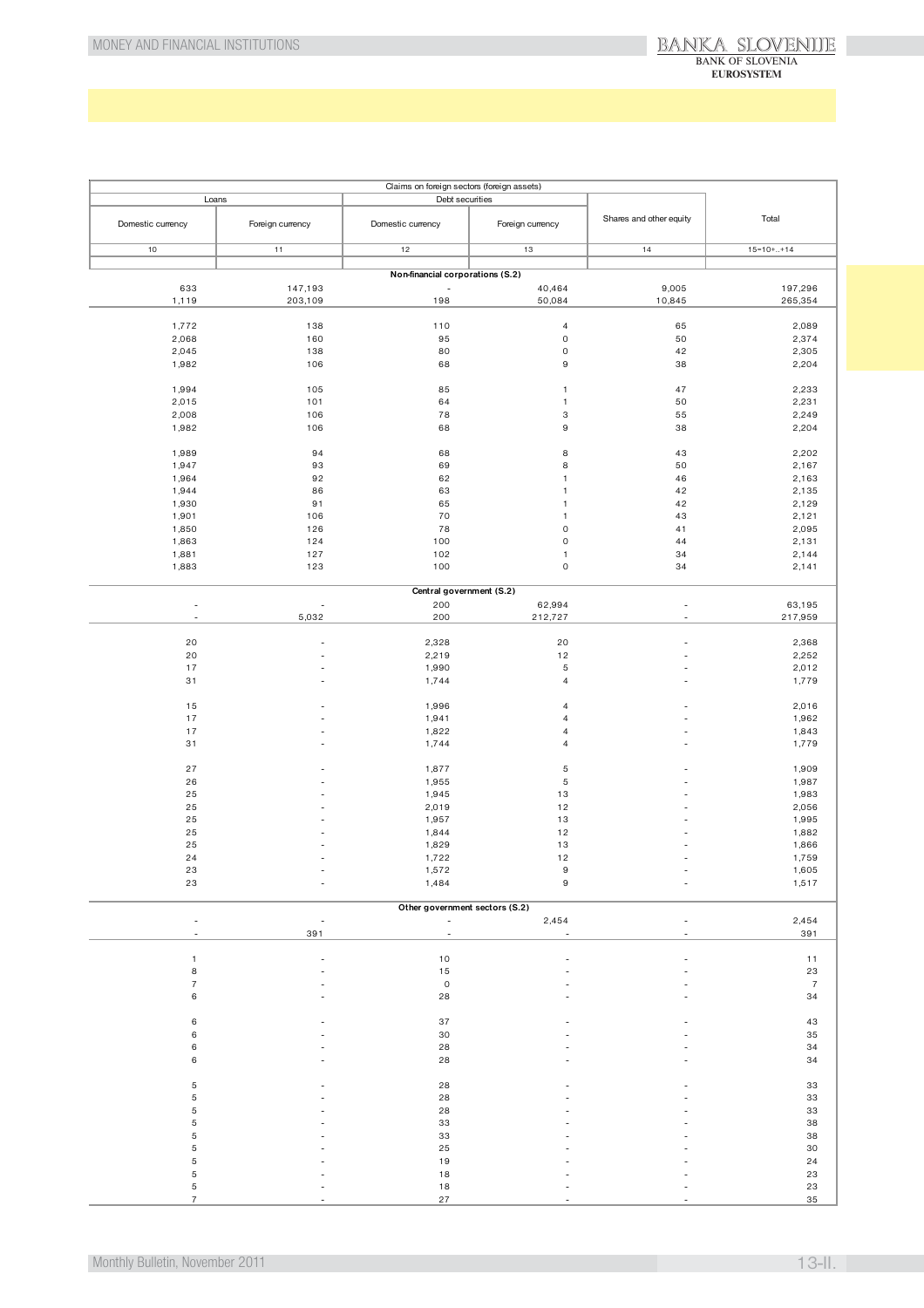### 1.5. Selected Assets of Other Monetary Financial Institutions by Sector (continued)

| Until        |               |                   |                  |                 |                                                                        | Claims on domestic sectors (domestic assets) |                      |                  |              |               |
|--------------|---------------|-------------------|------------------|-----------------|------------------------------------------------------------------------|----------------------------------------------|----------------------|------------------|--------------|---------------|
|              | 31.12.2006 in |                   |                  | Loans           |                                                                        |                                              | Debt securities      |                  |              |               |
| mio SIT from | 01.01.2007 in |                   | By currency      |                 | By purpose                                                             |                                              |                      |                  | Shares and   |               |
| mio EUR      |               | Domestic currency | Foreign currency | Consumer credit | Lending for house<br>purchase                                          | Other lending                                | Domestic<br>currency | Foreign currency | other equity | Total         |
|              | Column        | 1                 | $\overline{c}$   | 3               | 4                                                                      | 5                                            | 6                    | $\overline{7}$   | 8            | $9=1+2+6+7+8$ |
|              | Code          |                   |                  |                 |                                                                        |                                              |                      |                  |              |               |
|              |               |                   |                  |                 | Households and non-profit institutions serving households (S.14, S.15) |                                              |                      |                  |              |               |
| 2005         | 31.Dec.       | 642,223           | 383,721          | 471,462         | 327,736                                                                | 226,746                                      |                      |                  |              | 1,025,944     |
|              | 2006 31.Dec.  | 694,085           | 595,348          | 547,955         | 468.689                                                                | 272,788                                      |                      |                  |              | 1,289,432     |
| 2007         | 31.Dec.       | 5,782             | 1,036            | 2,743           | 2,668                                                                  | 1,407                                        |                      |                  |              | 6,818         |
| 2008         | 31.Dec.       | 6,378             | 1,449            | 2,884           | 3,395                                                                  | 1,548                                        |                      |                  |              | 7,827         |
|              | 2009 31.Dec.  | 7,139             | 1.274            | 2.900           | 3.927                                                                  | 1,586                                        |                      |                  |              | 8,413         |
|              | 2010 31.Dec.  | 7,980             | 1,302            | 2,833           | 4,837                                                                  | 1,612                                        |                      |                  | $\mathbf 0$  | 9,282         |
|              |               |                   |                  |                 |                                                                        |                                              |                      |                  |              |               |
| 2010         | 30.Sep.       | 7,849             | 1,270            | 2,863           | 4,627                                                                  | 1,628                                        |                      |                  | $\circ$      | 9,119         |
|              | 31.Oct.       | 7,932             | 1,217            | 2,857           | 4.649                                                                  | 1.643                                        |                      |                  | $\mathbf 0$  | 9,149         |
|              | 30.Nov.       | 7.969             | 1,256            | 2,850           | 4.740                                                                  | 1.635                                        |                      |                  | $\mathbf 0$  | 9,225         |
|              | 31.Dec.       | 7,980             | 1,302            | 2,833           | 4,837                                                                  | 1,612                                        |                      |                  | $\Omega$     | 9,282         |
|              |               |                   |                  |                 |                                                                        |                                              |                      |                  |              |               |
| 2011         | 31.Jan.       | 7,981             | 1,246            | 2,816           | 4,820                                                                  | 1,590                                        |                      |                  | $\circ$      | 9,226         |
|              | 28.Feb.       | 7,988             | 1,245            | 2,803           | 4,852                                                                  | 1,578                                        |                      |                  | $\mathbf 0$  | 9,233         |
|              | 31.Mar.       | 8,065             | 1,211            | 2,803           | 4,880                                                                  | 1,593                                        |                      |                  | $\Omega$     | 9,276         |
|              | 30.Apr.       | 8,090             | 1,214            | 2,786           | 4,926                                                                  | 1,591                                        |                      |                  | $\mathbf 0$  | 9,304         |
|              | 31.May.       | 8,115             | 1,268            | 2,783           | 5,021                                                                  | 1,579                                        |                      |                  | $\mathbf 0$  | 9,383         |
|              | 30.Jun.       | 8,158             | 1,267            | 2.776           | 5,071                                                                  | 1,578                                        |                      |                  | $\mathbf 0$  | 9,425         |
|              | 31.Jul.       | 8,185             | 1,322            | 2,786           | 5,161                                                                  | 1,560                                        |                      |                  | 0            | 9,507         |
|              | 31.Aug.       | 8,226             | 1,263            | 2,766           | 5,144                                                                  | 1,580                                        |                      |                  | $\mathbf 0$  | 9,490         |
|              | 30.Sep.       | 8,261             | 1,206            | 2,760           | 5,130                                                                  | 1,577                                        |                      |                  | $\mathbf 0$  | 9,468         |
|              | 31.Oct.       | 8,296             | 1,184            | 2,747           | 5,153                                                                  | 1,580                                        |                      |                  | $\mathbf 0$  | 9,481         |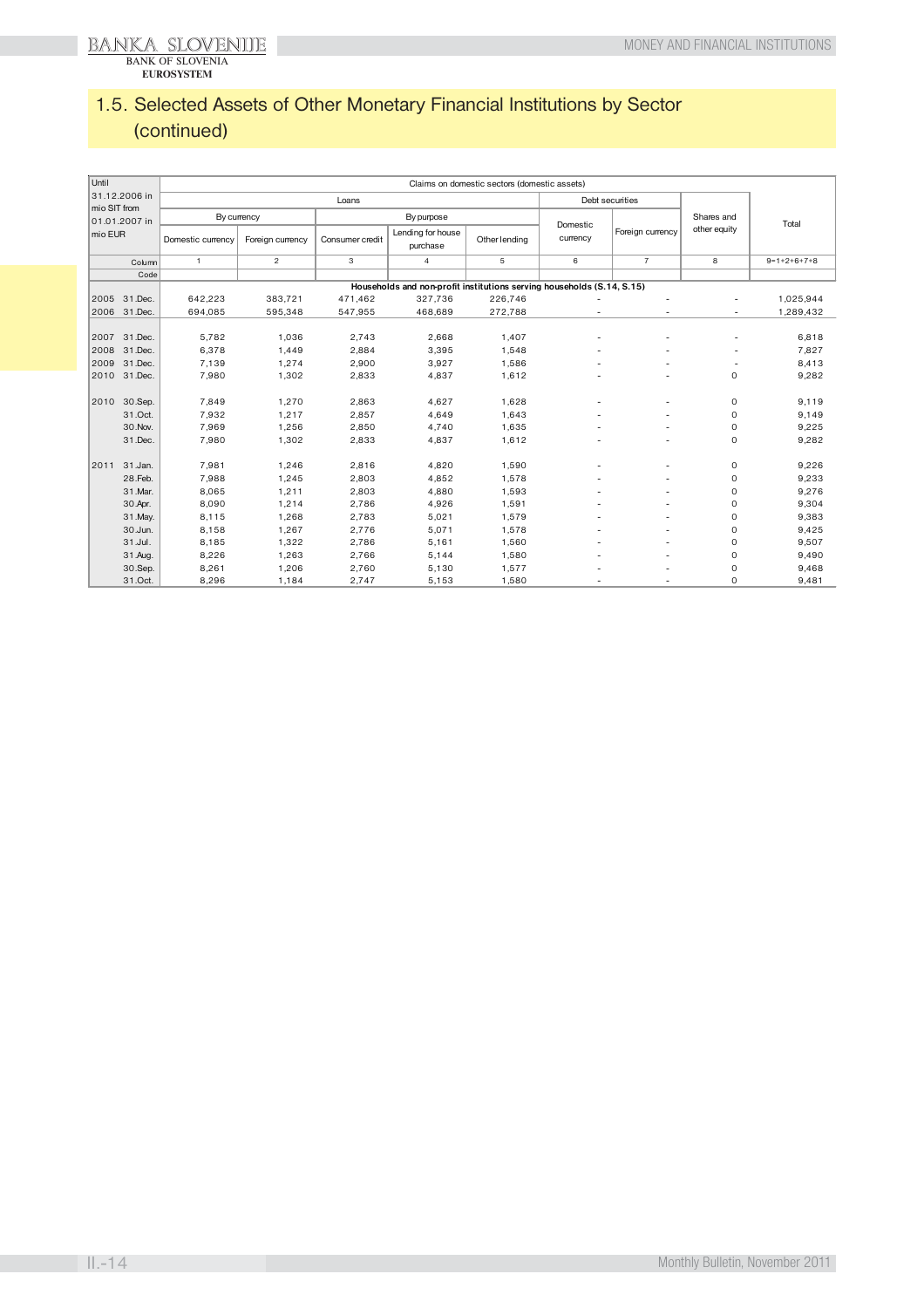| Claims on foreign sectors (foreign assets) |                  |                                                                 |                  |                         |                |  |  |  |  |  |  |  |
|--------------------------------------------|------------------|-----------------------------------------------------------------|------------------|-------------------------|----------------|--|--|--|--|--|--|--|
| Loans                                      |                  |                                                                 | Debt securities  |                         |                |  |  |  |  |  |  |  |
| Domestic currency                          | Foreign currency | Domestic currency                                               | Foreign currency | Shares and other equity | Total          |  |  |  |  |  |  |  |
| 10                                         | 11               | 12                                                              | 13               | 14                      | $15=10+.+14$   |  |  |  |  |  |  |  |
|                                            |                  |                                                                 |                  |                         |                |  |  |  |  |  |  |  |
|                                            |                  | Households and non-profit institutions serving households (S.2) |                  |                         |                |  |  |  |  |  |  |  |
| 591<br>346                                 | 1,797<br>1,083   |                                                                 | ٠                |                         | 2,388<br>1,429 |  |  |  |  |  |  |  |
|                                            |                  |                                                                 |                  |                         |                |  |  |  |  |  |  |  |
| 34                                         |                  |                                                                 |                  |                         | 35             |  |  |  |  |  |  |  |
| 53                                         |                  |                                                                 |                  |                         | 54             |  |  |  |  |  |  |  |
| 29                                         |                  |                                                                 |                  |                         | 30             |  |  |  |  |  |  |  |
| 27                                         |                  |                                                                 |                  |                         | 29             |  |  |  |  |  |  |  |
|                                            |                  |                                                                 |                  |                         |                |  |  |  |  |  |  |  |
| 40                                         |                  |                                                                 |                  |                         | 41             |  |  |  |  |  |  |  |
| 40                                         |                  |                                                                 |                  |                         | 41             |  |  |  |  |  |  |  |
| 27                                         |                  |                                                                 |                  |                         | 28             |  |  |  |  |  |  |  |
| 27                                         |                  |                                                                 |                  |                         | 29             |  |  |  |  |  |  |  |
|                                            |                  |                                                                 |                  |                         |                |  |  |  |  |  |  |  |
| 28                                         |                  |                                                                 |                  |                         | 29             |  |  |  |  |  |  |  |
| 28                                         |                  |                                                                 |                  |                         | 29             |  |  |  |  |  |  |  |
| 29                                         |                  |                                                                 |                  |                         | 30             |  |  |  |  |  |  |  |
| 29                                         |                  |                                                                 |                  |                         | 30             |  |  |  |  |  |  |  |
| 29                                         |                  |                                                                 |                  |                         | 30             |  |  |  |  |  |  |  |
| 29                                         |                  |                                                                 |                  |                         | 31             |  |  |  |  |  |  |  |
| 29                                         |                  |                                                                 |                  |                         | 31             |  |  |  |  |  |  |  |
| 26                                         |                  |                                                                 |                  |                         | 28             |  |  |  |  |  |  |  |
| 27                                         |                  |                                                                 |                  |                         | 28             |  |  |  |  |  |  |  |
| 27                                         |                  |                                                                 |                  |                         | 28             |  |  |  |  |  |  |  |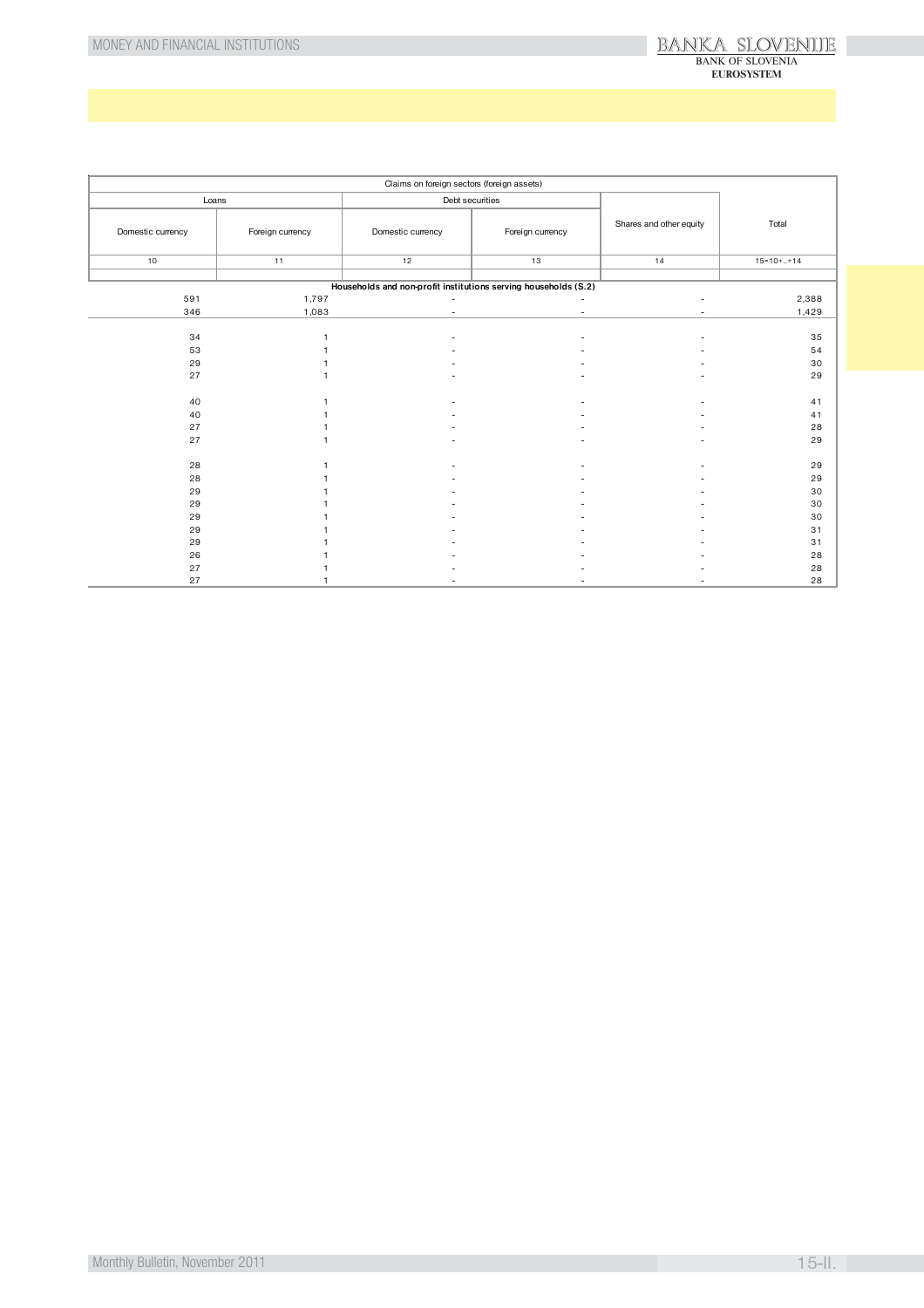**EUROSYSTEM**

# 1.6. Selected Liabilities of Other Monetary Financial Institutions by Sector

| Until                         | Liabilities to domestic sectors |                         |                      |                                |                           |                                          |                     |                                |                      |                          |                  |
|-------------------------------|---------------------------------|-------------------------|----------------------|--------------------------------|---------------------------|------------------------------------------|---------------------|--------------------------------|----------------------|--------------------------|------------------|
| 31.12.2006 in<br>mio SIT from |                                 |                         |                      | Deposits                       |                           |                                          |                     |                                |                      | Debt securities issued   |                  |
| 01.01.2007 in                 |                                 |                         | Domestic currency    |                                |                           | Foreign currency                         |                     |                                |                      |                          | Total            |
| mio EUR                       | Overnight                       |                         | With agreed maturity | Reedemable at                  | Ovemight                  | With agreed maturity                     |                     | Reedemable at                  | Domestic<br>currency | Foreign currency         |                  |
|                               |                                 | Short-term              | Long-term            | notice                         |                           | Short-term                               | Long-term           | notice                         |                      |                          | $11=3++10$       |
| Column<br>Code                | $\mathbf{1}$                    | $\overline{\mathbf{c}}$ | 3                    | $\overline{4}$                 | $\mathbf 5$               | 6                                        | $\overline{7}$      | 8                              | 9                    | 10                       |                  |
|                               |                                 |                         |                      |                                |                           | Total                                    |                     |                                |                      |                          |                  |
| 2005 31.Dec.                  | 986,985                         | 1,175,499               | 309,939              | 137,836                        | 534,802                   | 481,200                                  | 295,169             | 35,404                         | 177,327              | 61,245                   | 4,195,405        |
| 2006 31.Dec.                  | 1,178,571                       | 1,251,225               | 292,397              | 181,198                        | 552,743                   | 545,504                                  | 318,261             | 38,019                         | 193,038              | 58,982                   | 4,609,937        |
| 2007 31.Dec.                  | 6,887                           | 8,913                   | 2,857                | 1,372                          | 218                       | 248                                      | 56                  | 37                             | 1,139                | $\sim$                   | 21,726           |
| 2008 31.Dec.                  | 6,605                           | 10,971                  | 4,157                | 1,396                          | 215                       | 198                                      | 41                  | 36                             | 1,293                |                          | 24,911           |
| 2009 31.Dec                   | 7,200                           | 10,408                  | 9,788                | 569                            | 238                       | 141                                      | 45                  | 10                             | 1,521                |                          | 29,920           |
| 2010 31.Dec.                  | 8,155                           | 8,193                   | 10,337               | 82                             | 285                       | 121                                      | 55                  | $\overline{\mathbf{c}}$        | 1,768                | $\overline{a}$           | 28,999           |
| 2010 30.Sep.                  | 8,031                           | 8,096                   | 10,532               | 160                            | 277                       | 125                                      | 57                  | $\ensuremath{\mathsf{3}}$      | 1,763                | $\ddot{\phantom{a}}$     | 29,046           |
| 31.Oct.                       | 7,926                           | 8,100                   | 10,587               | 83                             | 286                       | 113                                      | 55                  | $\mathbf 2$                    | 1,758                |                          | 28,910           |
| 30.Nov.                       | 8,119                           | 8,256                   | 11,003               | 108                            | 291                       | 118                                      | 59                  | 3                              | 1,816                |                          | 29,772           |
| 31.Dec.                       | 8,155                           | 8,193                   | 10,337               | 82                             | 285                       | 121                                      | 55                  | $\sqrt{2}$                     | 1,768                |                          | 28,999           |
| 2011 31.Jan.                  | 8,245                           | 8,816                   | 10,496               | 73                             | 282                       | 115                                      | 53                  | $\mathbf 2$                    | 1,761                |                          | 29,843           |
| 28.Feb.                       | 8,179                           | 8,483                   | 10,550               | 23                             | 287                       | 116                                      | 49                  | 1                              | 1,779                |                          | 29,467           |
| 31.Mar.                       | 8,799                           | 8,724                   | 10,583               | 23                             | 284                       | 113                                      | 51                  | $\overline{1}$                 | 1,717                |                          | 30,296           |
| 30.Apr.                       | 8,206                           | 8,477                   | 10,375               | 22                             | 286                       | 107                                      | 50                  | -1                             | 1,417                |                          | 28,942           |
| 31.May.                       | 8,237                           | 8,614                   | 10,324               | 30                             | 295                       | 111                                      | 52                  | $\mathbf{1}$<br>$\overline{1}$ | 1,389                |                          | 29,051           |
| 30.Jun.<br>31.Jul.            | 8,259<br>8,303                  | 8,615<br>8,471          | 10,470<br>10,567     | 40<br>51                       | 304<br>317                | 107<br>113                               | 52<br>57            | 1                              | 1,402<br>1,407       |                          | 29,250<br>29,286 |
| 31.Aug.                       | 8,241                           | 8,468                   | 10,662               | 52                             | 305                       | 108                                      | 62                  | $\overline{1}$                 | 1,422                |                          | 29,321           |
| 30.Sep.                       | 8,236                           | 8,369                   | 10,683               | 49                             | 320                       | 109                                      | 57                  | $\circ$                        | 1,424                |                          | 29,247           |
| 31.Oct.                       | 8,056                           | 8,375                   | 11,145               | 53                             | 329                       | 109                                      | 55                  | $\mathbf{1}$                   | 1,534                |                          | 29,658           |
|                               |                                 |                         |                      |                                |                           | MFIs (S.121, S.122)                      |                     |                                |                      |                          |                  |
| 2005 31.Dec.                  | 6,658                           | 26,368                  | 20,605               | 1,641                          | 10,605                    | 17,442                                   | 49,437              | $\overline{a}$                 | 62,759               | 3,239                    | 198,754          |
| 2006 31.Dec.                  | 17,386                          | 49,451                  | 22,204               | 1,721                          | 13,434                    | 18,484                                   | 48,464              | ÷,                             | 85,143               | 3,623                    | 259,910          |
| 2007 31.Dec.                  | 5                               | 458                     | 1,110                | $\mathbf 9$                    | 9                         | 47                                       | 15                  |                                | 387                  |                          | 2,039            |
| 2008 31.Dec.                  | 8                               | 1,492                   | 1,705                | 16                             | 5                         | 35                                       | 9                   |                                | 590                  |                          | 3,860            |
| 2009 31.Dec.                  | 22                              | 777                     | 4,280                | 9                              | $\overline{7}$            | 3                                        | 12                  |                                | 838                  |                          | 5,948            |
| 2010 31.Dec.                  | 20                              | 1,001                   | 3,002                | $\circ$                        | 6                         | 14                                       | 6                   | ÷,                             | 993                  |                          | 5,040            |
| 2010 30.Sep.                  | 75                              | 655                     | 3,370                | 0                              | $\overline{\mathfrak{c}}$ | 15                                       | 13                  |                                | 951                  |                          | 5,085            |
| 31.Oct.                       | 33                              | 696                     | 3,435                | 0                              | 6                         | $\overline{7}$                           | 12                  |                                | 948                  |                          | 5,138            |
| 30.Nov.                       | 52                              | 689                     | 3,795                | 0                              | $\overline{7}$            | $\overline{7}$                           | 12                  | $\overline{a}$                 | 1,022                |                          | 5,584            |
| 31.Dec.                       | 20                              | 1,001                   | 3,002                | 0                              | 6                         | 14                                       | 6                   | ä,                             | 993                  |                          | 5,040            |
| 2011 31.Jan.                  | 30                              | 835                     | 2,985                | 0                              | 6                         | 11                                       | 6                   |                                | 989                  |                          | 4,862            |
| 28.Feb.                       | 24                              | 777                     | 2,985                | 0                              | 6                         | $\scriptstyle{7}$                        | 6                   | ä,                             | 1,010                |                          | 4,817            |
| 31.Mar.                       | 28                              | 772                     | 2,971                | 0                              | 6                         | $\overline{7}$                           | 6                   |                                | 966                  |                          | 4,756            |
| 30.Apr.                       | 19                              | 689                     | 2,935                | 0                              | 6                         | 6                                        | 5                   |                                | 655                  |                          | 4,315            |
| 31.May.                       | 38                              | 837                     | 2,848                | $\mathsf{O}\xspace$            | 6                         | 5                                        | 6                   | ä,                             | 634                  |                          | 4,374            |
| 30.Jun.                       | 38                              | 761                     | 2,885                | $\mathsf{O}\xspace$            | $\overline{7}$            | 5                                        | 6                   |                                | 645                  |                          | 4,347            |
| 31.Jul.                       | 24                              | 850                     | 2,887                | $\mathsf{O}\xspace$<br>$\circ$ | 13                        | 5<br>3                                   | 6                   | ä,                             | 645                  |                          | 4,430            |
| 31.Aug.<br>30.Sep.            | 23<br>15                        | 949<br>815              | 2,916<br>2,930       | 1                              | 8<br>15                   | 4                                        | 6<br>6              |                                | 662<br>669           |                          | 4,568<br>4,454   |
| 31.Oct.                       | 17                              | 729                     | 3,391                | 1                              | 9                         | 6                                        | 6                   |                                | 812                  |                          | 4,970            |
|                               |                                 |                         |                      |                                |                           |                                          |                     |                                |                      |                          |                  |
| 2005 31.Dec.                  | 10,513                          | 73,011                  | 75,832               | 18,349                         | 5,086                     | Non-MFIs (S.123, S.124, S.125)<br>11,650 | 110,765             | 35                             | 63,255               | 34,923                   | 403,418          |
| 2006 31.Dec.                  | 21,978                          | 86,140                  | 55,483               | 36,869                         | 18,536                    | 10,513                                   | 134,836             | 138                            | 71,909               | 32,264                   | 468,666          |
|                               |                                 |                         |                      |                                |                           |                                          |                     |                                |                      |                          |                  |
| 2007 31.Dec.<br>2008 31.Dec.  | 181<br>118                      | 504<br>491              | 259<br>303           | 213<br>151                     | 16<br>17                  | 3<br>1                                   | $\mathsf{O}\xspace$ | $\overline{7}$<br>$\circ$      | 493<br>481           |                          | 1,676<br>1,562   |
| 2009 31.Dec.                  | 111                             | 322                     | 578                  | 150                            | 36                        | $\mathsf{O}\xspace$                      | $\sim$              | $\mathsf{O}\xspace$            | 489                  | ÷,                       | 1,686            |
| 2010 31.Dec.                  | 163                             | 335                     | 756                  | 18                             | 39                        | $\mathsf{O}$                             |                     | $\mathsf{O}\xspace$            | 538                  | $\sim$                   | 1,848            |
|                               |                                 |                         |                      |                                |                           |                                          |                     |                                |                      |                          |                  |
| 2010 30.Sep.<br>31.Oct.       | 174<br>204                      | 356<br>388              | 687<br>697           | 46<br>19                       | 31<br>37                  | ÷,<br>$\mathsf O$                        |                     | 0<br>$\mathsf{O}\xspace$       | 569<br>566           | $\overline{\phantom{a}}$ | 1,862<br>1,911   |
| 30.Nov.                       | 187                             | 397                     | 720                  | 21                             | 43                        | $\mathsf{O}\xspace$                      |                     | 0                              | 556                  | ÷,                       | 1,924            |
| 31.Dec.                       | 163                             | 335                     | 756                  | 18                             | 39                        | $\mathsf{O}$                             | $\sim$              | $\mathsf{O}\xspace$            | 538                  | $\overline{\phantom{a}}$ | 1,848            |
|                               |                                 |                         |                      |                                |                           |                                          |                     |                                |                      |                          |                  |
| 2011 31.Jan.<br>28.Feb.       | 199<br>199                      | 343<br>396              | 767<br>771           | 23<br>9                        | 33<br>36                  | $\overline{\phantom{a}}$<br>$\mathsf O$  |                     | $\mathsf{O}\xspace$<br>÷,      | 536<br>542           |                          | 1,901<br>1,954   |
| 31.Mar.                       | 181                             | 342                     | 814                  | $\mathbf 9$                    | 28                        | $\mathsf O$                              |                     | ÷,                             | 525                  |                          | 1,900            |
| 30.Apr.                       | 201                             | 351                     | 824                  | 10                             | 30                        | $\mathsf{O}\xspace$                      |                     | ÷,                             | 534                  | ÷,                       | 1,950            |
| 31.May.                       | 191                             | 459                     | 837                  | 14                             | 33                        | $\mathsf{O}\xspace$                      |                     | ÷,                             | 532                  |                          | 2,067            |
| 30.Jun.                       | 207                             | 405                     | 849                  | 24                             | 35                        | $\mathsf{O}\xspace$                      |                     | $\overline{\phantom{a}}$       | 532                  | ä,                       | 2,052            |
| 31.Jul.                       | 204                             | 381                     | 879                  | 35                             | 33                        | $\mathsf{O}\xspace$                      |                     | ÷,                             | 537                  | $\blacksquare$           | 2,068            |
| 31.Aug.                       | 216                             | 370                     | 908                  | 32                             | 25                        | $\mathsf{O}\xspace$                      |                     | ÷,                             | 537                  |                          | 2,088            |
| 30.Sep.                       | 187                             | 359                     | 896                  | 32                             | 33                        | 0                                        |                     | ÷,                             | 534                  |                          | 2,040            |
| 31.Oct.                       | 141                             | 447                     | 833                  | 27                             | 41                        | $\overline{c}$                           |                     |                                | 496                  |                          | 1,987            |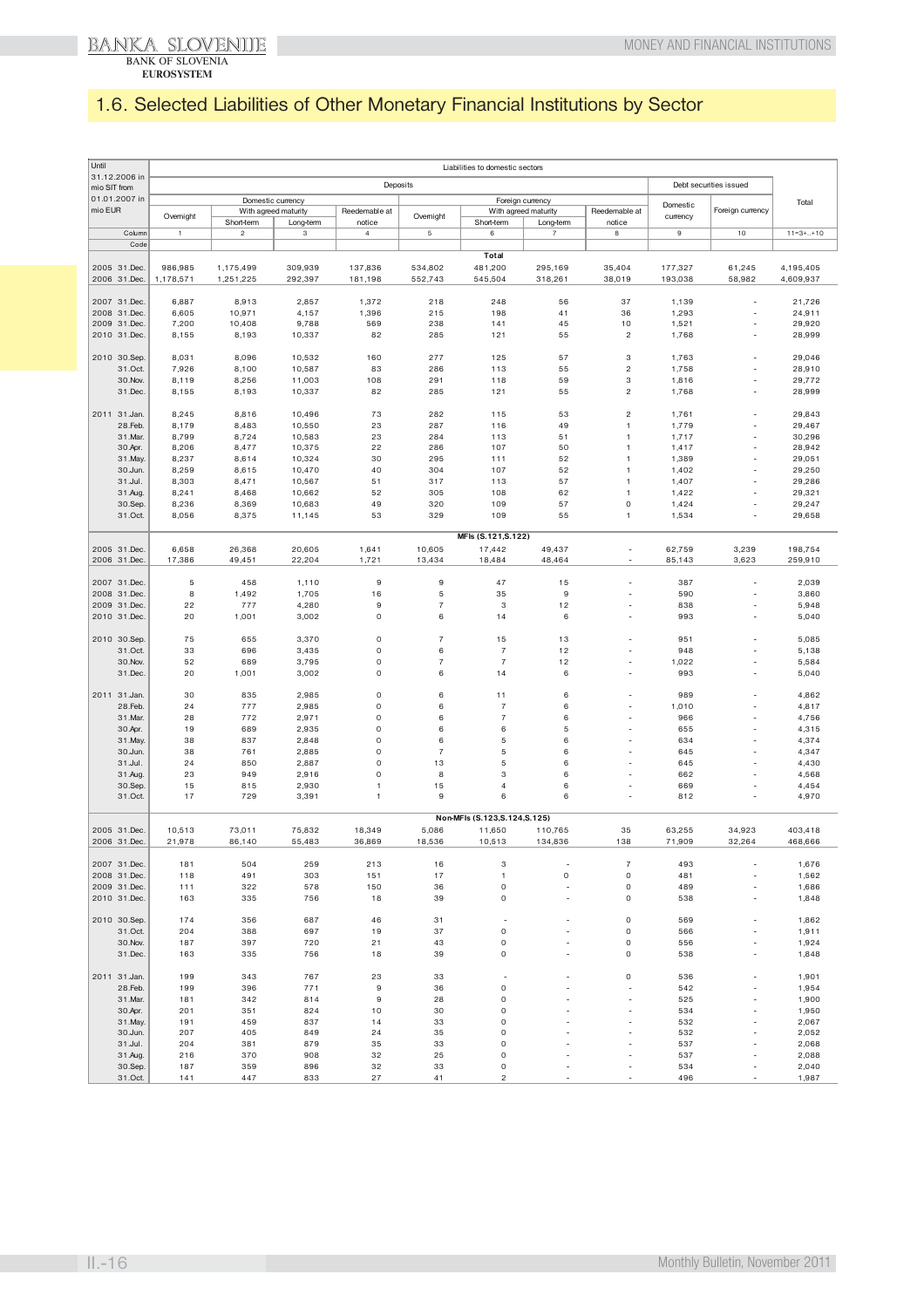| Liabilities to foreign sectors |                     |                      |                                       |                          |                      |                        |                                |                        |                                                      |                        |  |
|--------------------------------|---------------------|----------------------|---------------------------------------|--------------------------|----------------------|------------------------|--------------------------------|------------------------|------------------------------------------------------|------------------------|--|
|                                |                     |                      |                                       | Deposits                 |                      |                        |                                | Debt securities issued |                                                      |                        |  |
|                                |                     | Domestic currency    |                                       |                          | Foreign currency     |                        |                                |                        |                                                      | Total                  |  |
| Ovemight                       |                     | With agreed maturity | Reedemable at                         | Ovemight                 | With agreed maturity |                        | Reedemable at                  | Domestic currency      | Foreign currency                                     |                        |  |
|                                | Short-term          | Long-term            | notice                                |                          | Short-term           | Long-term              | notice                         |                        |                                                      |                        |  |
| 12                             | 13                  | $14$                 | 15                                    | 16                       | 17                   | 18                     | 19                             | $20\,$                 | 21                                                   | $22 - 12 +  + 21$      |  |
|                                |                     |                      |                                       |                          | Total (S.2)          |                        |                                |                        |                                                      |                        |  |
| 21,896                         | 42,339              | 55,272               | 463                                   | 36,869                   | 232,897              | 1,584,184              | 691                            | 249                    | 87,443                                               | 2,062,303              |  |
| 28,714                         | 5,474               | 9,620                | 110                                   | 38,450                   | 313,813              | 2,153,848              | 14                             | 1,093                  | 98,766                                               | 2,649,902              |  |
|                                |                     |                      |                                       |                          |                      |                        |                                |                        |                                                      |                        |  |
| 257                            | 2,573               | 11,288               | $\,$ 5 $\,$                           | 23                       | 251                  | 1,432                  | $\mathsf{O}\xspace$            | 390                    | $\ddot{\phantom{a}}$                                 | 16,217                 |  |
| 210                            | 3,087               | 12,076               | $\sqrt{4}$                            | 22                       | 269                  | 1,744                  | $\mathsf{O}$                   | 468                    | $\overline{\phantom{a}}$                             | 17,879                 |  |
| 308                            | 1,722               | 10,813               | $\sqrt{2}$                            | 50                       | 163                  | 1,307                  | $\mathsf{O}$                   | 2,308                  | ÷,<br>$\overline{\phantom{a}}$                       | 16,673                 |  |
| 216                            | 1,708               | 9,902                | $\mathsf{O}$                          | 57                       | 207                  | 1,143                  | $\mathsf{O}$                   | 3,288                  |                                                      | 16,522                 |  |
| 318                            | 1,629               | 10,349               | $\mathsf{O}\xspace$                   | 47                       | 289                  | 1,111                  | $\mathsf{O}\xspace$            | 3,256                  | ÷,                                                   | 17,001                 |  |
| 230                            | 1,437               | 10,288               | $\mathsf{O}\xspace$                   | 46                       | 226                  | 1,105                  | $\mathsf{O}\xspace$            | 3,245                  | ÷,                                                   | 16,577                 |  |
| 237                            | 1,383               | 10,369               | $\mathbf 2$                           | 53                       | 203                  | 1,140                  | $\mathsf{O}$                   | 3,294                  | $\overline{\phantom{a}}$                             | 16,681                 |  |
| 216                            | 1,708               | 9,902                | $\mathsf{O}$                          | 57                       | 207                  | 1,143                  | $\mathsf{O}$                   | 3,288                  | $\overline{\phantom{a}}$                             | 16,522                 |  |
|                                |                     |                      |                                       |                          |                      |                        |                                |                        |                                                      |                        |  |
| 230                            | 1,514               | 9,816                | $\sqrt{2}$                            | 53                       | 244                  | 1,054                  | $\mathsf{O}\xspace$            | 3,295                  |                                                      | 16,209                 |  |
| 292                            | 1,329               | 10,024               | $\mathsf{O}\xspace$                   | 45                       | 240                  | 1,057                  | ÷,                             | 3,277                  | ÷,                                                   | 16,263                 |  |
| 229<br>224                     | 1,286<br>1,149      | 9,888<br>9,653       | $\mathsf{O}\xspace$<br>$\overline{a}$ | 47<br>47                 | 202<br>187           | 1,025<br>1,025         | ÷,<br>$\sim$                   | 3,615<br>3,615         | $\overline{\phantom{a}}$<br>$\overline{\phantom{a}}$ | 16,292                 |  |
| 232                            | 1,086               | 9,489                | $\mathsf{O}\xspace$                   | 48                       | 177                  | 1,078                  | ÷,                             | 3,623                  | ÷,                                                   | 15,900<br>15,733       |  |
| 260                            | 1,165               | 9,418                | $\mathsf{O}\xspace$                   | 52                       | 183                  | 1,064                  |                                | 3,330                  | ÷,                                                   | 15,472                 |  |
| 237                            | 1,134               | 9,619                | 0                                     | 56                       | 152                  | 1,121                  |                                | 3,347                  | ÷,                                                   | 15,666                 |  |
| 245                            | 1,020               | 9,633                | ÷                                     | 60                       | 153                  | 1,081                  | ÷,                             | 3,365                  | $\overline{\phantom{a}}$                             | 15,557                 |  |
| 273                            | 909                 | 9,678                | ÷,                                    | 58                       | 158                  | 1,029                  | $\overline{\phantom{a}}$       | 3,140                  | ÷,                                                   | 15,245                 |  |
| 229                            | 851                 | 9,545                | ÷,                                    | 54                       | 151                  | 1,018                  | Î.                             | 3,111                  | $\sim$                                               | 14,959                 |  |
|                                |                     |                      |                                       |                          |                      |                        |                                |                        |                                                      |                        |  |
|                                |                     |                      |                                       |                          | MFIs(S.2)            |                        |                                |                        |                                                      |                        |  |
| 14,836<br>20,031               | 38,958<br>2,562     | 54,705<br>9,249      | 308<br>÷,                             | 8,108                    | 217,019<br>293,780   | 1,538,579<br>2,102,275 | 110                            | 201<br>1,020           | 87,406<br>98,624                                     | 1,960,229<br>2,538,821 |  |
|                                |                     |                      |                                       | 11,281                   |                      |                        |                                |                        |                                                      |                        |  |
| 45                             | 2,225               | 11,071               | ÷,                                    | $\mathbf 5$              | 231                  | 1,348                  |                                | 388                    | $\overline{\phantom{a}}$                             | 15,314                 |  |
| 71                             | 2,893               | 11,815               | ÷,                                    | $\overline{7}$           | 251                  | 1,607                  |                                | 437                    | ÷,                                                   | 17,081                 |  |
| 163                            | 1,538               | 10,403               |                                       | 30                       | 150                  | 1,152                  |                                | 2,263                  | ÷,                                                   | 15,699                 |  |
| 59                             | 1,533               | 8,994                |                                       | 29                       | 197                  | 962                    | ÷,                             | 3,254                  | ÷,                                                   | 15,028                 |  |
|                                |                     |                      |                                       |                          |                      |                        |                                |                        |                                                      |                        |  |
| 163                            | 1,433               | 9,594                |                                       | 22                       | 272                  | 940                    | $\sim$                         | 3,221                  | ÷,                                                   | 15,645                 |  |
| 72                             | 1,241               | 9,529                |                                       | 21                       | 217                  | 938                    |                                | 3,211                  | ä,                                                   | 15,229                 |  |
| 82                             | 1,189               | 9,460                |                                       | 23                       | 193                  | 963                    | ÷,                             | 3,259                  | ÷,<br>÷,                                             | 15,170                 |  |
| 59                             | 1,533               | 8,994                |                                       | 29                       | 197                  | 962                    |                                | 3,254                  |                                                      | 15,028                 |  |
| 70                             | 1,336               | 8,888                |                                       | 28                       | 233                  | 880                    |                                | 3,261                  | ÷,                                                   | 14,695                 |  |
| 136                            | 1,144               | 9,097                |                                       | 21                       | 228                  | 881                    |                                | 3,243                  | ä,                                                   | 14,750                 |  |
| 69                             | 1,109               | 8,949                |                                       | 22                       | 191                  | 856                    | $\overline{\phantom{a}}$       | 3,582                  | $\sim$                                               | 14,778                 |  |
| 70                             | 972                 | 8,714                |                                       | 22                       | 176                  | 859                    | $\overline{\phantom{a}}$       | 3,581                  | ÷,                                                   | 14,395                 |  |
| 66                             | 908                 | 8,552                |                                       | 21                       | 166                  | 903                    |                                | 3,589                  |                                                      | 14,205                 |  |
| 101                            | 1,011               | 8,482                |                                       | 27                       | 174                  | 888                    |                                | 3,297                  | ÷,                                                   | 13,981                 |  |
| 72                             | 981                 | 8,714                |                                       | 29                       | 144                  | 940                    | ÷,                             | 3,313                  | ÷,                                                   | 14,194                 |  |
| 73                             | 879                 | 8,711                | ÷,                                    | 34                       | 145                  | 904                    | $\sim$                         | 3,331                  | $\overline{\phantom{a}}$                             | 14,077                 |  |
| 108                            | 754                 | 8,714                | ÷,<br>$\overline{a}$                  | 31                       | 149                  | 854                    | $\overline{\phantom{a}}$<br>÷, | 3,106                  | $\sim$<br>÷,                                         | 13,717                 |  |
| 77                             | 688                 | 8,554                |                                       | 27                       | 142                  | 847                    |                                | 3,077                  |                                                      | 13,413                 |  |
|                                |                     |                      |                                       |                          | Non-MFIs (S.2)       |                        |                                |                        |                                                      |                        |  |
| 35                             |                     | Ĭ.                   | ÷,                                    | 35                       |                      | 295                    | 1                              | ÷,                     | ÷,                                                   | 366                    |  |
| 38                             |                     | ä,                   | ÷,                                    | 106                      | 13                   | 197                    | $\overline{\mathbf{c}}$        | $\overline{c}$         | $\mathsf O$                                          | 359                    |  |
|                                |                     |                      |                                       |                          |                      |                        |                                |                        |                                                      |                        |  |
| $\mathbf{1}$                   | 267                 | 2<br>÷,              | 0                                     |                          | 4                    | 0                      |                                | 0                      |                                                      | 275                    |  |
| 12<br>10                       | $\mathbf{1}$<br>3   | 40                   | 0<br>0                                | 0<br>$\mathsf{O}\xspace$ | 3                    |                        |                                | $\sqrt{2}$<br>18       |                                                      | 19<br>71               |  |
| $\mathbf 5$                    | $\mathsf{O}\xspace$ | 43                   |                                       | 0                        |                      |                        |                                | 0                      |                                                      | 49                     |  |
|                                |                     |                      |                                       |                          |                      |                        |                                |                        |                                                      |                        |  |
| 8                              | 1                   | 40                   |                                       | $\mathsf{O}\xspace$      | $\overline{7}$       |                        |                                | 0                      |                                                      | 57                     |  |
| 8                              | $\mathbf{1}$        | 40                   |                                       | 0                        |                      |                        |                                | 0                      |                                                      | 49                     |  |
| 6                              | 1                   | 40                   |                                       | $\mathsf{O}\xspace$      |                      |                        |                                | 0                      |                                                      | 47                     |  |
| 5                              | 0                   | 43                   |                                       | 0                        |                      |                        |                                | 0                      |                                                      | 49                     |  |
| $\mathbf 5$                    | $\mathsf{O}\xspace$ | 43                   |                                       | $\mathsf O$              |                      |                        |                                | 0                      |                                                      | 49                     |  |
| 5                              | 0                   | 43                   |                                       | 0                        |                      |                        |                                | 0                      |                                                      | 49                     |  |
| $\overline{7}$                 | 0                   | 43                   |                                       | 0                        |                      |                        |                                | 0                      |                                                      | 51                     |  |
| 5                              | 0                   | 43                   |                                       | 0                        |                      |                        |                                | 0                      |                                                      | 49                     |  |
| $\scriptstyle{7}$              | O                   | 43                   |                                       | 0                        |                      |                        |                                | 20                     |                                                      | 71                     |  |
| $\overline{\mathfrak{c}}$      | O                   | 43                   |                                       | 0                        |                      |                        |                                | 20                     |                                                      | 70                     |  |
| 10                             | 1                   | 43                   |                                       | 0                        |                      |                        |                                | 20                     |                                                      | 74                     |  |
| 5                              | 0                   | 47                   |                                       | 0                        |                      |                        |                                | 20                     |                                                      | $72\,$                 |  |
| 5                              | 0                   | 47                   |                                       | 0                        |                      |                        |                                | 20                     |                                                      | $72\,$                 |  |
| 6                              | $\mathbf{1}$        | 45                   |                                       | 0                        |                      |                        |                                | 20                     |                                                      | 71                     |  |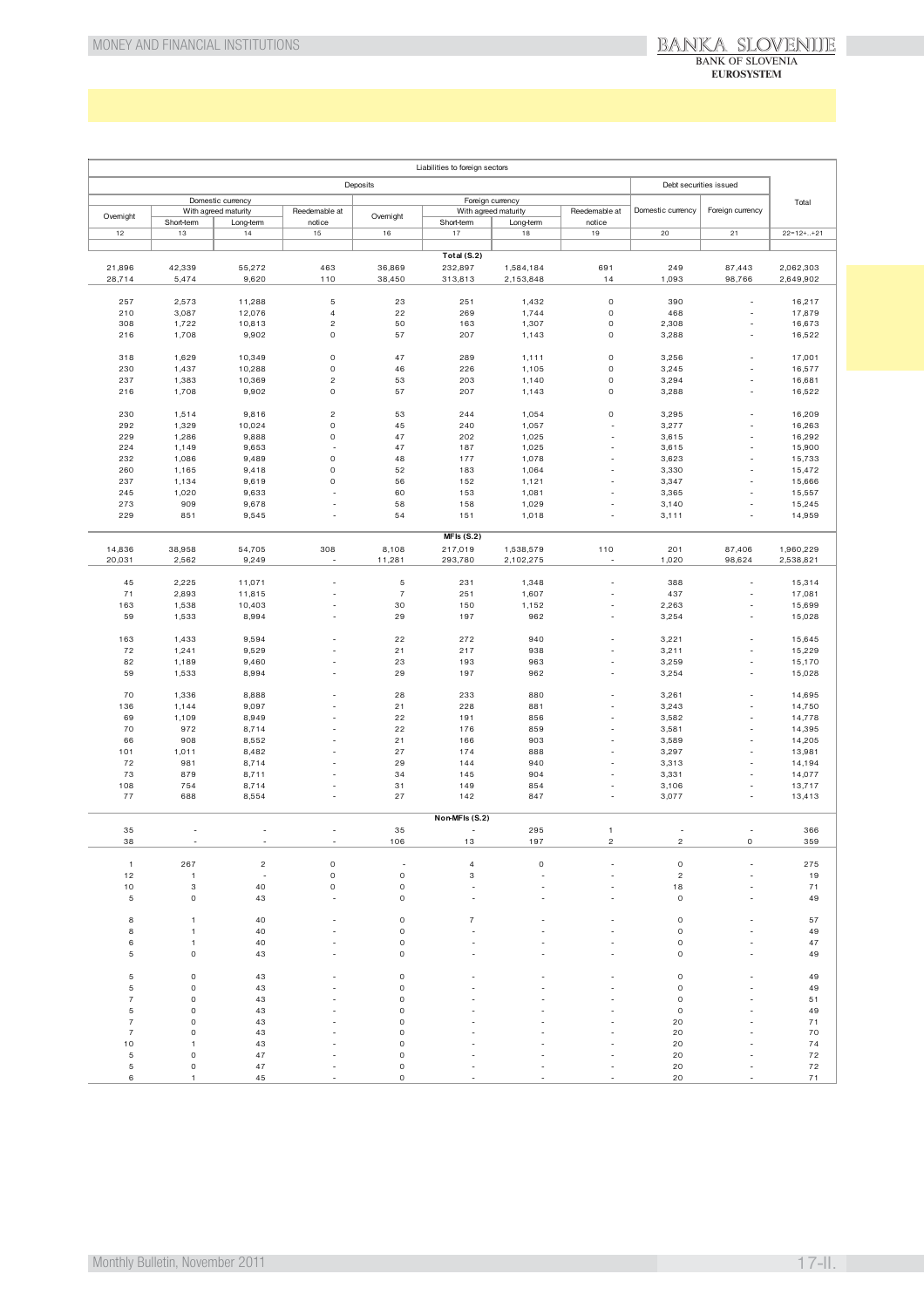### 1.6. Selected Liabilities of Other Monetary Financial Institutions by Sector (continued)

| Until                         | Liabilities to domestic sectors |                      |                |                                  |                                            |                                                   |                                          |                                    |          |                               |                |
|-------------------------------|---------------------------------|----------------------|----------------|----------------------------------|--------------------------------------------|---------------------------------------------------|------------------------------------------|------------------------------------|----------|-------------------------------|----------------|
| 31.12.2006 in                 |                                 |                      |                | Deposits                         |                                            |                                                   |                                          |                                    |          | Debt securities issued        |                |
| mio SIT from<br>01.01.2007 in |                                 | Domestic currency    |                |                                  |                                            |                                                   |                                          |                                    |          |                               |                |
| mio EUR                       |                                 | With agreed maturity |                | Reedemable at                    |                                            |                                                   | Foreign currency<br>With agreed maturity | Reedemable at                      | Domestic | Foreign currency              | Total          |
|                               | Overnight                       | Short-term           | Long-term      | notice                           | Ovemight                                   | Short-term                                        | Long-term                                | notice                             | currency |                               |                |
| Column                        | $\mathbf 1$                     | $\boldsymbol{2}$     | 3              | 4                                | $\mathbf 5$                                | $\,6\,$                                           | $\overline{7}$                           | 8                                  | 9        | 10                            | $11=3++10$     |
| Code                          |                                 |                      |                |                                  |                                            |                                                   |                                          |                                    |          |                               |                |
| 2005 31.Dec.                  | 185,785                         | 317,159              | 34,773         | 51,807                           | 85,077                                     | Non-financial corporations (S.11)<br>53,414       | 22,685                                   | 6,835                              | 26,714   | 11,241                        | 795,490        |
| 2006 31.Dec.                  | 219,967                         | 305,864              | 30,992         | 72,094                           | 89,487                                     | 63,215                                            | 18,941                                   | 7,486                              | 18,331   | 12,170                        | 838,547        |
|                               |                                 |                      |                |                                  |                                            |                                                   |                                          |                                    |          |                               |                |
| 2007 31.Dec.                  | 1,301                           | 1,800                | 126            | 351                              | 49                                         | 24                                                | $\mathbf{1}$                             | $\overline{\mathfrak{c}}$          | 116      | ÷,                            | 3,774          |
| 2008 31.Dec.                  | 1,250                           | 1,881                | 166            | 339                              | 45                                         | 12                                                | $\mathsf{O}$                             | 8                                  | 99       |                               | 3,800          |
| 2009 31.Dec.                  | 1,372                           | 1,829                | 225            | 306                              | 41                                         | 14                                                | $\mathsf{O}$                             | 6                                  | 74       |                               | 3,868          |
| 2010 31.Dec.                  | 1,748                           | 1,712                | 396            | 52                               | 43                                         | $\sqrt{4}$                                        | $\sqrt{2}$                               | $\mathbf{1}$                       | 79       | ÷,                            | 4,038          |
| 2010 30.Sep.                  | 1,585                           | 1,621                | 404            | 91                               | 53                                         | 10                                                | $\mathsf{O}\xspace$                      | $\mathbf{1}$                       | 75       |                               | 3,842          |
| 31.Oct.                       | 1,618                           | 1,665                | 406            | 50                               | 59                                         | 8                                                 | $\mathsf O$                              | $\mathbf{1}$                       | 75       |                               | 3,882          |
| 30.Nov.                       | 1,726                           | 1,780                | 384            | 72                               | 51                                         | 9                                                 | $\overline{1}$                           | $\sqrt{2}$                         | 75       |                               | 4,100          |
| 31.Dec.                       | 1,748                           | 1,712                | 396            | 52                               | 43                                         | $\sqrt{4}$                                        | $\sqrt{2}$                               | $\mathbf{1}$                       | 79       | $\overline{\phantom{a}}$      | 4,038          |
| 2011 31.Jan.                  | 1,703                           | 1,637                | 383            | 37                               | 54                                         | 6                                                 | $\sqrt{2}$                               | 1                                  | 80       |                               | 3,904          |
| 28.Feb.                       | 1,691                           | 1,681                | 390            | 5                                | 57                                         | 10                                                | $\mathsf O$                              |                                    | 74       |                               | 3,909          |
| 31.Mar.                       | 1,658                           | 1,707                | 397            | 6                                | 63                                         | $\mathsf g$                                       | $\ensuremath{\mathsf{3}}$                | $\mathsf{O}\xspace$                | 77       |                               | 3,922          |
| 30.Apr.                       | 1,674                           | 1,690                | 380            | 5                                | 67                                         | 10                                                | $\sqrt{4}$                               | $\sim$                             | 79       | ÷.                            | 3,910          |
| 31.May                        | 1,579                           | 1,702                | 379            | $\mathbf 9$                      | 62                                         | 12                                                | $\ensuremath{\mathsf{3}}$                | $\sim$                             | 74       |                               | 3,820          |
| 30.Jun.                       | 1,575                           | 1,736                | 374            | $\overline{7}$<br>$\overline{7}$ | 67                                         | 10                                                | 3                                        | $\sim$                             | 76       |                               | 3,848          |
| 31.Jul.<br>31.Aug.            | 1,612<br>1,605                  | 1,790<br>1,800       | 378<br>380     | $\overline{7}$                   | 65<br>68                                   | 13<br>11                                          | $\,$ 5 $\,$<br>10                        | $\mathsf O$                        | 77<br>77 |                               | 3,948<br>3,960 |
| 30.Sep.                       | 1,624                           | 1,901                | 351            | $\overline{7}$                   | 58                                         | 10                                                | $\ensuremath{\mathsf{3}}$                |                                    | 77       |                               | 4,032          |
| 31.Oct.                       | 1,542                           | 1,897                | 328            | 15                               | 63                                         | 11                                                | $\ensuremath{\mathsf{3}}$                | $\overline{\phantom{a}}$           | 76       | ä,                            | 3,934          |
|                               |                                 |                      |                |                                  |                                            |                                                   |                                          |                                    |          |                               |                |
| 2005 31.Dec.                  | 12,647                          | 97,654               | 12,958         | 1,609                            | 865                                        | Central government (S.1311)<br>432                | 3,223                                    | 410                                | 17,106   | 5,649                         | 152,553        |
| 2006 31.Dec.                  | 4,659                           | 154,577              | 16,720         | 2,998                            | 1,283                                      | 704                                               | 1,647                                    | 627                                | 10,347   | 4,187                         | 197,749        |
|                               |                                 |                      |                |                                  |                                            |                                                   |                                          |                                    |          |                               |                |
| 2007 31.Dec.                  | 34                              | 928                  | 77             | 11                               | $\mathsf{O}\xspace$                        | $\mathbf{1}$                                      |                                          |                                    | 53       | ٠                             | 1,105          |
| 2008 31.Dec.                  | 8                               | 1,364                | 37             | 22                               | $\mathsf{O}\xspace$                        | ä,                                                |                                          |                                    | 40       |                               | 1,470          |
| 2009 31.Dec.<br>2010 31.Dec.  | 71<br>64                        | 1,722<br>555         | 1,715<br>2,055 | 29<br>3                          | $\mathsf{O}\xspace$<br>$\mathsf{O}\xspace$ |                                                   |                                          |                                    | 43<br>73 | ÷,                            | 3,580<br>2,751 |
|                               |                                 |                      |                |                                  |                                            |                                                   |                                          |                                    |          |                               |                |
| 2010 30.Sep.                  | 62                              | 769                  | 2,111          | 4                                | $\mathsf{O}\xspace$                        |                                                   |                                          |                                    | 76       |                               | 3,023          |
| 31.Oct.                       | 10                              | 668                  | 2,040          | 3                                | $\mathsf{O}\xspace$                        |                                                   |                                          |                                    | 75       |                               | 2,797          |
| 30.Nov.                       | 57                              | 805                  | 2,074          | 3                                | $\mathsf{O}\xspace$                        |                                                   |                                          |                                    | 75       |                               | 3,015          |
| 31.Dec.                       | 64                              | 555                  | 2,055          | 3                                | $\mathsf{O}\xspace$                        |                                                   |                                          |                                    | 73       | ÷,                            | 2,751          |
| 2011 31.Jan.                  | 90                              | 1,448                | 2,148          | 3                                | $\mathsf{O}\xspace$                        |                                                   |                                          |                                    | 71       |                               | 3,761          |
| 28.Feb.                       | 16                              | 1,073                | 2,153          |                                  | 0                                          |                                                   |                                          |                                    | 69       |                               | 3,310          |
| 31.Mar.                       | 701                             | 1,416                | 2,144          |                                  | $\mathsf{O}\xspace$                        |                                                   |                                          |                                    | 68       | $\overline{\phantom{a}}$      | 4,329          |
| 30.Apr.                       | 32                              | 1,291                | 2,019          |                                  | $\mathsf{O}\xspace$                        |                                                   |                                          |                                    | 66       |                               | 3,407          |
| 31.May.                       | 10                              | 1,201                | 1,973          | $\mathsf{O}\xspace$              | $\mathsf{O}\xspace$                        |                                                   |                                          |                                    | 66       |                               | 3,251          |
| 30.Jun.<br>31.Jul.            | 91<br>109                       | 1,288<br>1,048       | 1,974<br>1,980 | 3<br>$\overline{\mathbf{c}}$     | 0<br>0                                     |                                                   |                                          |                                    | 66<br>64 |                               | 3,421<br>3,203 |
| 31.Aug.                       | 22                              | 1,011                | 1,982          | 6                                | $\mathsf{O}\xspace$                        | ä,                                                |                                          |                                    | 62       |                               | 3,082          |
| 30.Sep.                       | 77                              | 1,019                | 1,977          | $\sqrt{2}$                       | $\mathsf{O}\xspace$                        | 0                                                 |                                          |                                    | 60       |                               | 3,135          |
| 31.Oct.                       | 81                              | 1,039                | 1,984          | 3                                | 0                                          |                                                   |                                          |                                    | 49       | Ĭ.                            | 3,157          |
|                               |                                 |                      |                |                                  |                                            | Other government sectors (S.1312, S.1313, S.1314) |                                          |                                    |          |                               |                |
| 2005 31.Dec.                  | 18,488                          | 37,244               | 8,257          | 18,215                           | 386                                        | 264                                               | 1,020                                    | 0                                  | 6,182    | 1,612                         | 91,668         |
| 2006 31.Dec.                  | 20,507                          | 42,158               | 4,711          | 15,994                           | 5                                          | 2,763                                             | 696                                      | $\sim$                             | 6,243    | 2,284                         | 95,363         |
|                               |                                 |                      |                |                                  |                                            |                                                   |                                          |                                    |          |                               |                |
| 2007 31.Dec.<br>2008 31.Dec.  | 122<br>119                      | 281<br>247           | 40<br>19       | 57<br>60                         | $\mathsf{O}\xspace$<br>0                   | 2<br>L,                                           | ÷,<br>$\mathsf{O}\xspace$                |                                    | 50<br>36 | Ĭ.<br>ä,                      | 551<br>482     |
| 2009 31.Dec.                  | 123                             | 231                  | 47             | 46                               | 0                                          | ÷                                                 | $\mathsf O$                              | $\overline{\phantom{a}}$           | 28       | $\overline{a}$                | 476            |
| 2010 31.Dec.                  | 157                             | 219                  | 19             | $\mathsf{O}\xspace$              | $\mathsf{O}\xspace$                        | 0                                                 | $\mathsf{O}\xspace$                      | ÷,                                 | 28       | $\overline{\phantom{a}}$      | 425            |
|                               |                                 |                      |                |                                  |                                            |                                                   |                                          |                                    |          |                               |                |
| 2010 30.Sep.                  | 169                             | 243                  | 33             | 8                                | $\mathsf{O}\xspace$                        | 0                                                 | $\mathsf{O}$                             | $\sim$                             | 30       | $\sim$                        | 484            |
| 31.Oct.                       | 174                             | 236                  | 33             | $\mathbf{1}$                     | 0                                          | ÷,                                                | $\mathsf O$                              | ÷,                                 | 32       | ÷,                            | 476            |
| 30.Nov.<br>31.Dec.            | 164<br>157                      | 199<br>219           | 18<br>19       | $\sqrt{2}$<br>0                  | $\mathsf{O}\xspace$<br>$\mathsf{O}\xspace$ | $\overline{\phantom{a}}$<br>0                     | $\mathsf O$<br>$\mathsf{O}\xspace$       | $\overline{\phantom{a}}$<br>$\sim$ | 28<br>28 | ÷<br>$\overline{\phantom{a}}$ | 411<br>425     |
|                               |                                 |                      |                |                                  |                                            |                                                   |                                          |                                    |          |                               |                |
| 2011 31.Jan.                  | 141                             | 225                  | 24             | $\mathsf O$                      | $\mathsf{O}\xspace$                        | 0                                                 | $\mathsf{O}\xspace$                      | $\sim$                             | 28       | $\sim$                        | 418            |
| 28.Feb.                       | 139                             | 225                  | 50             | 0                                | 0                                          | 0                                                 | $\mathsf{O}\xspace$                      | $\sim$                             | 29       | $\overline{\phantom{a}}$      | 443            |
| 31.Mar.                       | 152                             | 227                  | 40             | 0                                | $\overline{1}$                             | 0                                                 | $\mathsf O$                              | ÷,                                 | 28       | ä,                            | 449            |
| 30.Apr.<br>31.May             | 146<br>121                      | 219<br>221           | 42<br>47       | 0<br>0                           | 0<br>0                                     | ÷,<br>0                                           | $\mathsf{O}\xspace$<br>$\mathsf O$       |                                    | 29<br>30 | ÷,<br>÷,                      | 437<br>419     |
| 30.Jun.                       | 135                             | 222                  | 51             | 0                                | 0                                          | 0                                                 | $\mathsf{O}\xspace$                      | ÷                                  | 30       | ÷,                            | 438            |
| 31.Jul.                       | 131                             | 214                  | 60             | 0                                | 0                                          | 0                                                 | $\mathsf{O}\xspace$                      | $\sim$                             | 30       | $\overline{\phantom{a}}$      | 434            |
| 31.Aug.                       | 149                             | 215                  | 61             | $\mathsf O$                      | 0                                          | 0                                                 | $\mathsf{O}\xspace$                      | $\sim$                             | 30       | ä,                            | 455            |
| 30.Sep.                       | 131                             | 200                  | 78             | $\mathsf{O}\xspace$              | 0                                          | 0                                                 | $\mathsf{O}\xspace$                      | $\sim$                             | 30       | $\overline{\phantom{a}}$      | 440            |
| 31.Oct.                       | 129                             | 187                  | 150            | $\overline{\mathbf{c}}$          | 0                                          | ÷,                                                | $\mathsf{O}\xspace$                      | ÷,                                 | 47       | ÷,                            | 515            |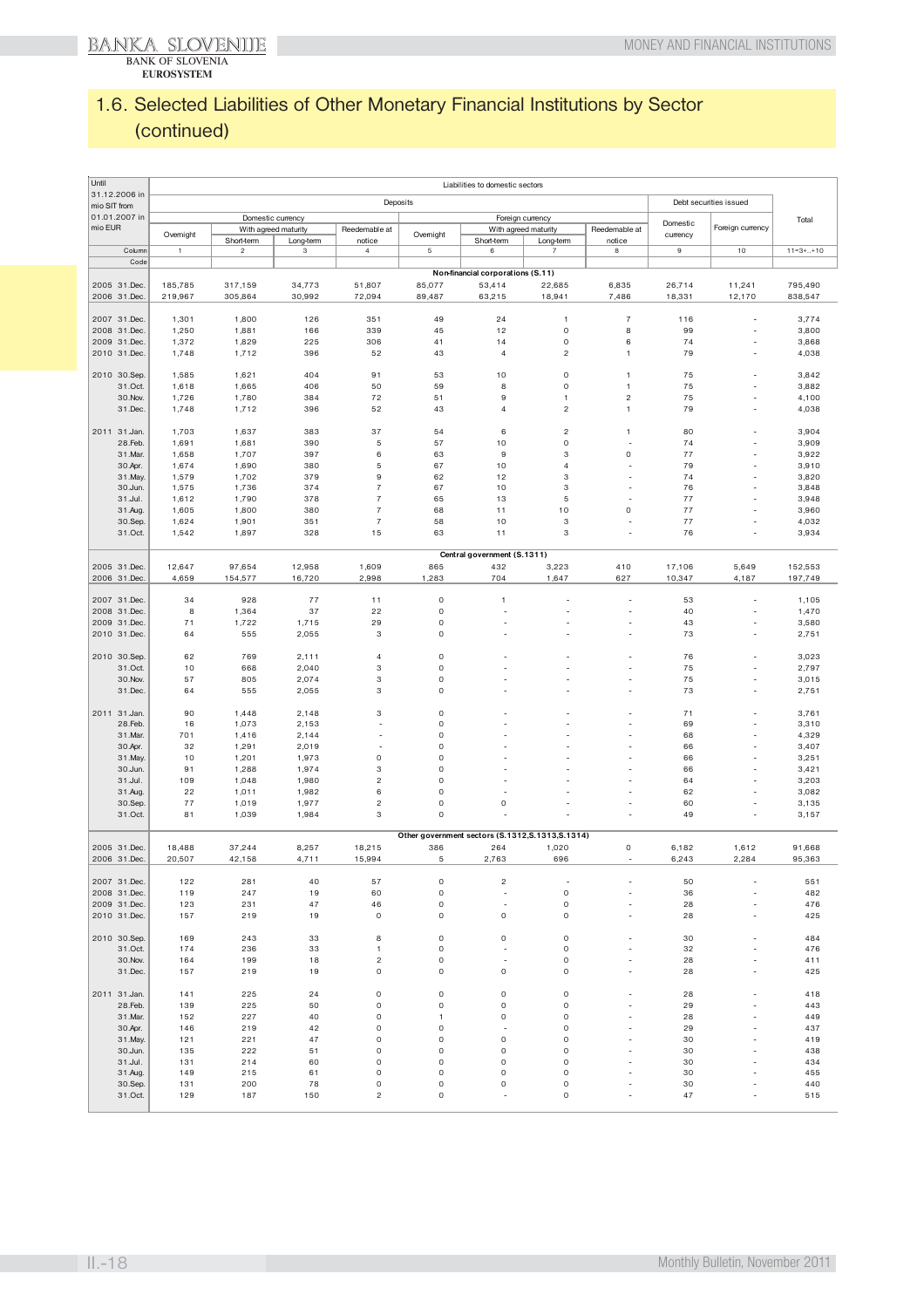| Liabilities to foreign sectors                     |                                            |                                                                                          |                                         |                                            |                                                                                                                                                                                                                                                                                                                                                                                                                                                            |                                            |                                                                                     |                                                                                                                      |                                     |                          |
|----------------------------------------------------|--------------------------------------------|------------------------------------------------------------------------------------------|-----------------------------------------|--------------------------------------------|------------------------------------------------------------------------------------------------------------------------------------------------------------------------------------------------------------------------------------------------------------------------------------------------------------------------------------------------------------------------------------------------------------------------------------------------------------|--------------------------------------------|-------------------------------------------------------------------------------------|----------------------------------------------------------------------------------------------------------------------|-------------------------------------|--------------------------|
|                                                    |                                            |                                                                                          | Deposits                                |                                            |                                                                                                                                                                                                                                                                                                                                                                                                                                                            |                                            |                                                                                     |                                                                                                                      | Debt securities issued              |                          |
|                                                    |                                            | Domestic currency<br>With agreed maturity                                                | Reedemable at                           |                                            |                                                                                                                                                                                                                                                                                                                                                                                                                                                            | Foreign currency<br>With agreed maturity   | Reedemable at                                                                       | Domestic currency                                                                                                    | Foreign currency                    | Total                    |
| Ovemight                                           | Short-term                                 | Long-term                                                                                | notice                                  | Ovemight                                   | Short-term                                                                                                                                                                                                                                                                                                                                                                                                                                                 | Long-term                                  | notice                                                                              |                                                                                                                      |                                     |                          |
| 12                                                 | 13                                         | 14                                                                                       | 15                                      | 16                                         | $17\,$                                                                                                                                                                                                                                                                                                                                                                                                                                                     | 18                                         | 19                                                                                  | 20                                                                                                                   | 21                                  | $22 - 12 +  + 21$        |
|                                                    |                                            |                                                                                          |                                         |                                            | Non-financial corporations (S.2)                                                                                                                                                                                                                                                                                                                                                                                                                           |                                            |                                                                                     |                                                                                                                      |                                     |                          |
| 1,329                                              | 686                                        | 24                                                                                       | 155                                     | 6,864                                      | 1,075                                                                                                                                                                                                                                                                                                                                                                                                                                                      | 304                                        | 579                                                                                 |                                                                                                                      |                                     | 11,016                   |
| 1,229                                              | $\mathbf{1}$                               | 33                                                                                       | 109                                     | 5,955                                      | 3,768                                                                                                                                                                                                                                                                                                                                                                                                                                                      | 1,352                                      | 10                                                                                  | ÷,                                                                                                                   | ÷,                                  | 12,458                   |
|                                                    |                                            |                                                                                          |                                         |                                            |                                                                                                                                                                                                                                                                                                                                                                                                                                                            |                                            |                                                                                     |                                                                                                                      |                                     |                          |
| 109                                                | 6                                          | 12                                                                                       | 5                                       | $\sqrt{4}$                                 | $\mathbf{1}$                                                                                                                                                                                                                                                                                                                                                                                                                                               | $\,$ 5 $\,$                                | $\mathsf{O}$                                                                        | Ĭ.                                                                                                                   | Ĭ.                                  | 142                      |
| 28<br>34                                           | 83<br>82                                   | 37<br>39                                                                                 | 3<br>$\overline{c}$                     | $\ensuremath{\mathsf{3}}$<br>$\mathbf 5$   | $\mathbf{1}$<br>0                                                                                                                                                                                                                                                                                                                                                                                                                                          | $\overline{\mathbf{c}}$<br>1               | $\mathsf O$<br>$\mathsf O$                                                          | 27<br>27                                                                                                             | $\overline{a}$                      | 184<br>189               |
| 35                                                 | 116                                        | 42                                                                                       | $\mathsf O$                             | 6                                          | 1                                                                                                                                                                                                                                                                                                                                                                                                                                                          | ł,                                         | $\mathsf O$                                                                         | 33                                                                                                                   | Ĭ.                                  | 234                      |
|                                                    |                                            |                                                                                          |                                         |                                            |                                                                                                                                                                                                                                                                                                                                                                                                                                                            |                                            |                                                                                     |                                                                                                                      |                                     |                          |
| 29                                                 | 131                                        | 47                                                                                       | $\mathsf{O}$                            | $\sqrt{4}$                                 | $\mathbf 2$                                                                                                                                                                                                                                                                                                                                                                                                                                                |                                            | $\mathsf{O}$                                                                        | 34                                                                                                                   | ä,                                  | 248                      |
| 32<br>32                                           | 130<br>131                                 | 46<br>45                                                                                 | $\circ$<br>$\overline{c}$               | $\overline{4}$<br>9                        | $\overline{c}$<br>1                                                                                                                                                                                                                                                                                                                                                                                                                                        |                                            | $\mathsf{o}$<br>$\mathsf O$                                                         | 34<br>34                                                                                                             |                                     | 249<br>255               |
| 35                                                 | 116                                        | 42                                                                                       | $\circ$                                 | 6                                          | 1                                                                                                                                                                                                                                                                                                                                                                                                                                                          |                                            | $\mathsf O$                                                                         | 33                                                                                                                   | $\overline{a}$                      | 234                      |
|                                                    |                                            |                                                                                          |                                         |                                            |                                                                                                                                                                                                                                                                                                                                                                                                                                                            |                                            |                                                                                     |                                                                                                                      |                                     |                          |
| 34                                                 | 122                                        | 42                                                                                       | $\overline{c}$                          | 6                                          | $\mathbf 2$                                                                                                                                                                                                                                                                                                                                                                                                                                                |                                            | $\mathsf{O}$                                                                        | 33                                                                                                                   | ä,                                  | 241                      |
| 32                                                 | 125                                        | 42<br>36                                                                                 | $\overline{\phantom{a}}$                | $\mathbf 5$<br>6                           | 3<br>$\overline{c}$                                                                                                                                                                                                                                                                                                                                                                                                                                        |                                            | $\sim$<br>÷,                                                                        | 33                                                                                                                   | ä,                                  | 240                      |
| 31<br>29                                           | 125<br>125                                 | 36                                                                                       |                                         | 5                                          | 3                                                                                                                                                                                                                                                                                                                                                                                                                                                          |                                            |                                                                                     | 33<br>33                                                                                                             |                                     | 233<br>231               |
| 34                                                 | 125                                        | 39                                                                                       | $\mathsf O$                             | $\overline{7}$                             | 3                                                                                                                                                                                                                                                                                                                                                                                                                                                          |                                            |                                                                                     | 13                                                                                                                   |                                     | 220                      |
| 29                                                 | 105                                        | 38                                                                                       | $\mathsf{O}$                            | 6                                          | $\mathbf 2$                                                                                                                                                                                                                                                                                                                                                                                                                                                |                                            | $\overline{a}$                                                                      | 13                                                                                                                   | L                                   | 193                      |
| 35                                                 | 100                                        | $\mathbf 9$                                                                              |                                         | $\mathbf 5$                                | $\mathbf 2$                                                                                                                                                                                                                                                                                                                                                                                                                                                | 0                                          |                                                                                     | 13                                                                                                                   | ä,                                  | 163                      |
| 42<br>39                                           | 91<br>103                                  | $\mathbf 9$<br>25                                                                        |                                         | $\mathbf 5$<br>$\mathbf 5$                 | 3<br>3                                                                                                                                                                                                                                                                                                                                                                                                                                                     | 0<br>$\mathsf{O}\xspace$                   | $\sim$                                                                              | 13<br>13                                                                                                             | ä,                                  | 162<br>188               |
| 28                                                 | 111                                        | 24                                                                                       |                                         | 5                                          | $\overline{4}$                                                                                                                                                                                                                                                                                                                                                                                                                                             | $\mathsf O$                                |                                                                                     | 13                                                                                                                   | $\overline{a}$                      | 185                      |
|                                                    |                                            |                                                                                          |                                         |                                            |                                                                                                                                                                                                                                                                                                                                                                                                                                                            |                                            |                                                                                     |                                                                                                                      |                                     |                          |
|                                                    |                                            |                                                                                          | $\sim$                                  |                                            | Central government (S.2)                                                                                                                                                                                                                                                                                                                                                                                                                                   |                                            |                                                                                     |                                                                                                                      |                                     |                          |
| 8<br>98                                            | $\overline{\phantom{a}}$<br>610            | ÷<br>r.                                                                                  |                                         | 58<br>416                                  | $\overline{\phantom{a}}$<br>$\overline{\phantom{a}}$                                                                                                                                                                                                                                                                                                                                                                                                       | 37,363<br>42,133                           | $\sim$<br>÷,                                                                        | $\overline{\phantom{a}}$<br>÷,                                                                                       | ÷                                   | 37,428<br>43,258         |
|                                                    |                                            |                                                                                          |                                         |                                            |                                                                                                                                                                                                                                                                                                                                                                                                                                                            |                                            |                                                                                     |                                                                                                                      |                                     |                          |
| $\overline{c}$                                     | ÷,                                         | 146                                                                                      |                                         | $\mathsf 0$                                | ÷,                                                                                                                                                                                                                                                                                                                                                                                                                                                         | 71                                         |                                                                                     |                                                                                                                      | $\overline{a}$                      | 219                      |
| $\sqrt{2}$                                         | J.                                         | 163                                                                                      |                                         | $\mathsf{O}\xspace$                        |                                                                                                                                                                                                                                                                                                                                                                                                                                                            | 128                                        |                                                                                     |                                                                                                                      |                                     | 293                      |
| 1<br>$\sqrt{2}$                                    | ł,<br>$\mathsf{O}\xspace$                  | 235<br>706                                                                               |                                         | 0<br>$\mathbf{1}$                          | ÷<br>$\sim$                                                                                                                                                                                                                                                                                                                                                                                                                                                | 149<br>172                                 | ä,<br>$\sim$                                                                        |                                                                                                                      | ä,                                  | 386<br>881               |
|                                                    |                                            |                                                                                          |                                         |                                            |                                                                                                                                                                                                                                                                                                                                                                                                                                                            |                                            |                                                                                     |                                                                                                                      |                                     |                          |
| $\overline{c}$                                     | $\mathsf{O}\xspace$                        | 554                                                                                      |                                         | $\mathsf 0$                                | ä,                                                                                                                                                                                                                                                                                                                                                                                                                                                         | 165                                        |                                                                                     |                                                                                                                      |                                     | 721                      |
| $\overline{c}$                                     | $\mathsf{O}\xspace$                        | 560                                                                                      |                                         | $\mathsf{O}\xspace$                        |                                                                                                                                                                                                                                                                                                                                                                                                                                                            | 161                                        |                                                                                     |                                                                                                                      |                                     | 722                      |
| $\overline{\mathbf{c}}$<br>$\overline{\mathbf{c}}$ | $\mathsf{O}\xspace$<br>$\mathsf{O}\xspace$ | 708<br>706                                                                               |                                         | 0<br>1                                     | ÷<br>÷,                                                                                                                                                                                                                                                                                                                                                                                                                                                    | 168<br>172                                 | ä,                                                                                  |                                                                                                                      | ä,                                  | 878<br>881               |
|                                                    |                                            |                                                                                          |                                         |                                            |                                                                                                                                                                                                                                                                                                                                                                                                                                                            |                                            |                                                                                     |                                                                                                                      |                                     |                          |
| $\sqrt{2}$                                         | $\mathsf{O}\xspace$                        | 721                                                                                      |                                         | $\mathsf 0$                                |                                                                                                                                                                                                                                                                                                                                                                                                                                                            | 166                                        |                                                                                     |                                                                                                                      |                                     | 889                      |
| $\overline{\mathbf{c}}$                            | $\mathsf{O}\xspace$                        | 719                                                                                      |                                         | $\mathsf{O}\xspace$                        |                                                                                                                                                                                                                                                                                                                                                                                                                                                            | 167                                        |                                                                                     |                                                                                                                      |                                     | 888                      |
| $\overline{\mathbf{c}}$<br>$\overline{c}$          | $\mathsf{O}\xspace$<br>$\mathsf{O}\xspace$ | 729<br>728                                                                               |                                         | $\mathsf{O}\xspace$<br>$\mathsf{O}\xspace$ | $\overline{a}$                                                                                                                                                                                                                                                                                                                                                                                                                                             | 161<br>159                                 |                                                                                     |                                                                                                                      |                                     | 892<br>889               |
| $\sqrt{2}$                                         | $\mathsf{O}\xspace$                        | 728                                                                                      |                                         | $\mathsf{O}\xspace$                        |                                                                                                                                                                                                                                                                                                                                                                                                                                                            | 167                                        |                                                                                     |                                                                                                                      |                                     | 898                      |
| $\sqrt{2}$                                         | $\mathsf{O}\xspace$                        | 725                                                                                      |                                         | $\mathsf{O}\xspace$                        | ٠                                                                                                                                                                                                                                                                                                                                                                                                                                                          | 166                                        |                                                                                     |                                                                                                                      | ÷                                   | 894                      |
| 3                                                  | 1                                          | 723                                                                                      |                                         | $\mathsf 0$                                | ä,                                                                                                                                                                                                                                                                                                                                                                                                                                                         | 172                                        |                                                                                     |                                                                                                                      |                                     | 899                      |
| $\sqrt{2}$<br>$\overline{c}$                       | $\mathsf 0$<br>1                           | 737<br>756                                                                               |                                         | $\mathsf 0$<br>$\mathsf{O}\xspace$         |                                                                                                                                                                                                                                                                                                                                                                                                                                                            | 167<br>164                                 |                                                                                     |                                                                                                                      |                                     | 907<br>924               |
| $\overline{\mathbf{c}}$                            | $\mathsf{O}\xspace$                        | 783                                                                                      |                                         | $\mathsf{O}\xspace$                        |                                                                                                                                                                                                                                                                                                                                                                                                                                                            | 162                                        | ÷,                                                                                  | J.                                                                                                                   | l,                                  | 948                      |
|                                                    |                                            |                                                                                          |                                         |                                            |                                                                                                                                                                                                                                                                                                                                                                                                                                                            |                                            |                                                                                     |                                                                                                                      |                                     |                          |
| $\sim$                                             |                                            |                                                                                          |                                         | Î.                                         | Other government sectors (S.2)                                                                                                                                                                                                                                                                                                                                                                                                                             |                                            | $\sim$                                                                              |                                                                                                                      | ä,                                  |                          |
|                                                    | $\overline{a}$                             |                                                                                          |                                         | L.                                         | ÷,                                                                                                                                                                                                                                                                                                                                                                                                                                                         |                                            | ÷,                                                                                  |                                                                                                                      |                                     |                          |
|                                                    |                                            |                                                                                          |                                         |                                            |                                                                                                                                                                                                                                                                                                                                                                                                                                                            |                                            |                                                                                     |                                                                                                                      |                                     |                          |
|                                                    |                                            |                                                                                          |                                         |                                            |                                                                                                                                                                                                                                                                                                                                                                                                                                                            |                                            |                                                                                     |                                                                                                                      |                                     |                          |
|                                                    | $\overline{\phantom{a}}$                   | $\overline{\phantom{a}}$                                                                 | $\overline{\phantom{a}}$                |                                            |                                                                                                                                                                                                                                                                                                                                                                                                                                                            | $\overline{\phantom{a}}$                   | $\overline{\phantom{a}}$                                                            |                                                                                                                      |                                     |                          |
|                                                    | $\sim$<br>$\sim$                           | $\sim$<br>$\sim$                                                                         | $\sim$<br>$\omega_{\rm{eff}}$           | $\sim$<br>$\sim$                           | $\sim$<br>$\sim$                                                                                                                                                                                                                                                                                                                                                                                                                                           | $\sim$<br>$\omega_{\rm{max}}$              | $\omega$<br>$\Delta \sim 10^4$                                                      | ÷.<br>$\omega$ .                                                                                                     | $\sim$<br>$\sim$                    |                          |
|                                                    |                                            |                                                                                          |                                         |                                            |                                                                                                                                                                                                                                                                                                                                                                                                                                                            |                                            |                                                                                     |                                                                                                                      |                                     |                          |
|                                                    |                                            | $\sigma_{\rm{max}}$ and<br>$\frac{1}{2}$ , $\frac{1}{2}$ , $\frac{1}{2}$ , $\frac{1}{2}$ |                                         | $\sigma_{\rm{max}}=0.01$                   | $\frac{1}{2} \left( \frac{1}{2} \right)$ .<br>$\frac{1}{2} \left( \frac{1}{2} \right)$                                                                                                                                                                                                                                                                                                                                                                     |                                            | $\frac{1}{2} \left( \frac{1}{2} \right)$ , $\frac{1}{2} \left( \frac{1}{2} \right)$ | $\frac{1}{2} \left( \frac{1}{2} \right)$ , $\frac{1}{2} \left( \frac{1}{2} \right)$<br>$\frac{1}{2}$ , $\frac{1}{2}$ | $\sigma_{\rm{eff}}$                 |                          |
| $\overline{\phantom{a}}$                           | $\Delta \sim 10^4$                         | $\bar{\mathcal{A}}$                                                                      | $\omega_{\rm{max}}$                     |                                            |                                                                                                                                                                                                                                                                                                                                                                                                                                                            |                                            |                                                                                     |                                                                                                                      | $\sim$                              | $\Box$                   |
|                                                    | $\sim$<br>$\sim$                           | $\sim$<br>$\hat{\mathcal{A}}$                                                            | $\omega$<br>$\omega$                    | $\sim$<br>$\sim$                           | $\omega_{\rm{eff}}$<br>$\omega_{\rm c}$                                                                                                                                                                                                                                                                                                                                                                                                                    | $\omega_{\rm{eff}}$<br>$\omega_{\rm{eff}}$ | $\omega$<br>$\mathbb{Z}^2$                                                          | $\omega$ .<br>$\omega$                                                                                               | $\mathcal{L}$<br>$\bar{\mathbf{z}}$ | $\overline{\phantom{a}}$ |
|                                                    |                                            |                                                                                          |                                         |                                            |                                                                                                                                                                                                                                                                                                                                                                                                                                                            |                                            |                                                                                     |                                                                                                                      |                                     |                          |
|                                                    | $\sigma_{\rm{max}}$ and                    |                                                                                          | $\sigma_{\rm{max}}=0.1$                 |                                            |                                                                                                                                                                                                                                                                                                                                                                                                                                                            |                                            | $\frac{1}{2} \left( \frac{1}{2} \right)$ .                                          | $\frac{1}{2} \left( \frac{1}{2} \right)$ , $\frac{1}{2} \left( \frac{1}{2} \right)$<br>$\frac{1}{2}$                 | $\overline{\phantom{a}}$            |                          |
| $\blacksquare$                                     | $1 -$                                      |                                                                                          | $\omega_{\rm{max}}$                     | $\frac{1}{2}$ ) (                          | $\begin{array}{l} \frac{1}{2} \left( \begin{array}{cc} 1 & 0 \\ 0 & 1 \end{array} \right) & \mbox{if} \quad \frac{1}{2} \left( \begin{array}{cc} 1 & 0 \\ 0 & 1 \end{array} \right) & \mbox{if} \quad \frac{1}{2} \left( \begin{array}{cc} 1 & 0 \\ 0 & 1 \end{array} \right) & \mbox{if} \quad \frac{1}{2} \left( \begin{array}{cc} 1 & 0 \\ 0 & 1 \end{array} \right) & \mbox{if} \quad \frac{1}{2} \left( \begin{array}{cc} 1 & 0 \\ 0 & 1 \end{array}$ |                                            |                                                                                     |                                                                                                                      | $\omega$                            | $\mathbf{1}$             |
| $\blacksquare$                                     | $\sim 10^{-1}$<br>$\sim$                   |                                                                                          | $\omega_{\rm{max}}$<br>$\omega_{\rm c}$ | $\mathbb{Z}^{\mathbb{Z}}$                  | $\omega_{\rm{max}}$                                                                                                                                                                                                                                                                                                                                                                                                                                        | $\omega_{\rm{max}}$<br>$\omega_{\rm{max}}$ | $\omega_{\rm{max}}$<br>$\omega_{\rm{max}}$                                          | $\omega_{\rm{max}}$<br>$\omega_{\rm{max}}$                                                                           | $\Box$<br>$\blacksquare$            |                          |
|                                                    | $\sim$                                     | $\omega$                                                                                 | $\omega_{\rm{max}}$                     | $\sim$                                     | $\omega_{\rm{max}}$                                                                                                                                                                                                                                                                                                                                                                                                                                        | $\sim$                                     | $\sim$                                                                              | $\sim$                                                                                                               | $\mathcal{L}_{\mathcal{A}}$         |                          |
|                                                    | $\omega_{\rm{max}}$                        | $\sigma_{\rm{max}}$                                                                      | $\omega_{\rm{max}}$                     | $\Delta \sim 100$                          | $\omega_{\rm{max}}$                                                                                                                                                                                                                                                                                                                                                                                                                                        | $\omega_{\rm{max}}$                        | $\Delta \sim 100$                                                                   | $\omega_{\rm{max}}$                                                                                                  |                                     |                          |
|                                                    | $\sim$                                     | $\sim$                                                                                   | $\sim$                                  | $\sim$                                     | $\sim$                                                                                                                                                                                                                                                                                                                                                                                                                                                     | $\sim$                                     | $\omega_{\rm{max}}$                                                                 | $\omega_{\rm c}$                                                                                                     | $\overline{\phantom{a}}$            |                          |
|                                                    | $\sim 10$                                  | t.<br>P                                                                                  | $\omega_{\rm c}$<br>$\overline{a}$      | $\sim$                                     | $\sim$                                                                                                                                                                                                                                                                                                                                                                                                                                                     | $\sim$                                     | $\sim$                                                                              | $\omega$                                                                                                             | $\blacksquare$                      |                          |
|                                                    |                                            |                                                                                          |                                         |                                            |                                                                                                                                                                                                                                                                                                                                                                                                                                                            |                                            |                                                                                     |                                                                                                                      |                                     |                          |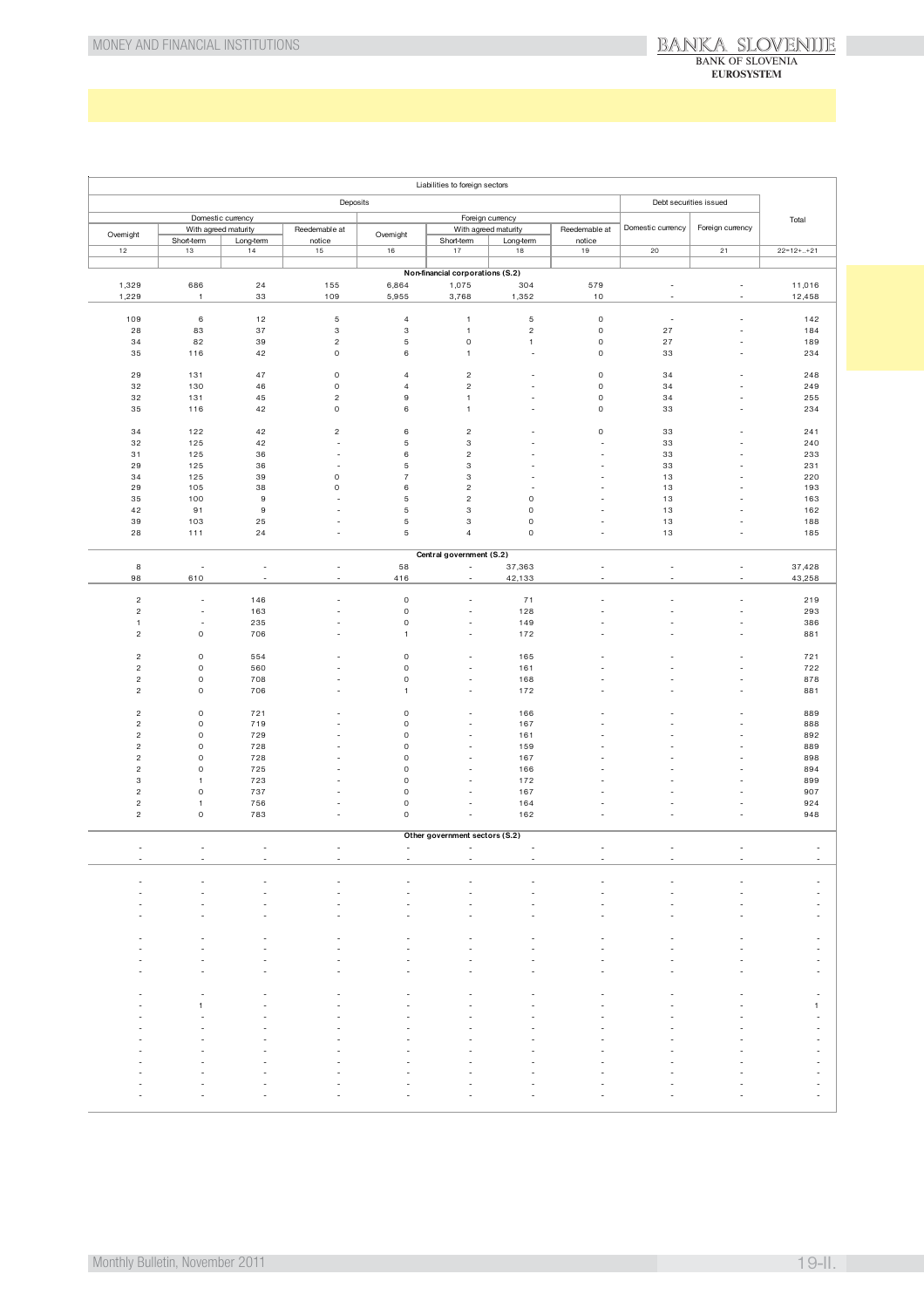### 1.6. Selected Liabilities of Other Monetary Financial Institutions by Sector (continued)

| Until        |               |           |                |                      |                |          | Liabilities to domestic sectors |                                                                        |                |                      |                        |            |
|--------------|---------------|-----------|----------------|----------------------|----------------|----------|---------------------------------|------------------------------------------------------------------------|----------------|----------------------|------------------------|------------|
|              | 31.12.2006 in |           |                |                      |                |          |                                 |                                                                        |                |                      | Debt securities issued |            |
| mio SIT from |               |           |                |                      |                | Deposits |                                 |                                                                        |                |                      |                        |            |
|              | 01.01.2007 in |           |                | Domestic currency    |                |          |                                 | Foreign currency                                                       |                |                      |                        | Total      |
| mio EUR      |               |           |                | With agreed maturity | Reedemable     |          |                                 | With agreed maturity                                                   | Reedemable     | Domestic<br>currency | Foreign<br>currency    |            |
|              |               | Overnight | Short-term     | Long-term            | at notice      | Ovemight | Short-term                      | Long-term                                                              | at notice      |                      |                        |            |
|              | Column        | 1         | $\overline{2}$ | 3                    | $\overline{4}$ | 5        | 6                               | $\overline{7}$                                                         | 8              | 9                    | 10                     | $11=3++10$ |
|              | Code          |           |                |                      |                |          |                                 |                                                                        |                |                      |                        |            |
|              |               |           |                |                      |                |          |                                 | Households and non-profit institutions serving households (S.14, S.15) |                |                      |                        |            |
|              | 2005 31.Dec.  | 752.894   | 624,063        | 157,515              | 46,215         | 432,783  | 397,997                         | 108,039                                                                | 28,124         | 1,310                | 4,581                  | 2,553,522  |
|              | 2006 31.Dec.  | 894.073   | 613,034        | 162,287              | 51,521         | 429,998  | 449,825                         | 113,676                                                                | 29,769         | 1,065                | 4,455                  | 2,749,703  |
|              |               |           |                |                      |                |          |                                 |                                                                        |                |                      |                        |            |
|              | 2007 31.Dec.  | 5,244     | 4,942          | 1,246                | 732            | 143      | 171                             | 40                                                                     | 24             | 40                   | ۰                      | 12,582     |
|              | 2008 31.Dec.  | 5,103     | 5,495          | 1,927                | 809            | 147      | 150                             | 31                                                                     | 29             | 48                   |                        | 13,737     |
|              | 2009 31.Dec.  | 5,501     | 5,526          | 2,943                | 29             | 154      | 124                             | 32                                                                     | 3              | 49                   |                        | 14,362     |
|              | 2010 31.Dec.  | 6,003     | 4,371          | 4,110                | 9              | 197      | 102                             | 47                                                                     | $\overline{1}$ | 57                   |                        | 14,897     |
|              |               |           |                |                      |                |          |                                 |                                                                        |                |                      |                        |            |
|              | 2010 30.Sep.  | 5,966     | 4,451          | 3,927                | 11             | 187      | 100                             | 44                                                                     |                | 62                   |                        | 14,750     |
|              | 31.Oct.       | 5,889     | 4,447          | 3,976                | 10             | 184      | 98                              | 42                                                                     |                | 60                   | ۰                      | 14,707     |
|              | 30.Nov.       | 5,933     | 4,386          | 4,012                | 9              | 190      | 102                             | 46                                                                     |                | 59                   | ۰                      | 14.739     |
|              | 31.Dec.       | 6,003     | 4,371          | 4,110                | 9              | 197      | 102                             | 47                                                                     | 1              | 57                   | ٠                      | 14,897     |
|              |               |           |                |                      |                |          |                                 |                                                                        |                |                      |                        |            |
| 2011         | 31.Jan.       | 6,083     | 4,328          | 4,189                | 9              | 188      | 98                              | 46                                                                     |                | 57                   | ۰                      | 14,998     |
|              | 28.Feb.       | 6,109     | 4,331          | 4,202                | 8              | 188      | 98                              | 43                                                                     |                | 54                   | ۰                      | 15,034     |
|              | 31.Mar.       | 6,078     | 4,260          | 4,215                | $\overline{7}$ | 185      | 97                              | 42                                                                     |                | 54                   | ۰                      | 14,940     |
|              | 30.Apr.       | 6,134     | 4,237          | 4,176                | $\overline{7}$ | 183      | 92                              | 41                                                                     |                | 53                   | ä,                     | 14,923     |
|              | 31.May.       | 6,296     | 4,193          | 4,240                | 6              | 194      | 94                              | 43                                                                     |                | 53                   | ۰                      | 15,120     |
|              | 30.Jun.       | 6,214     | 4,203          | 4,337                | 6              | 194      | 92                              | 43                                                                     |                | 54                   | ٠                      | 15,145     |
|              | 31.Jul.       | 6,223     | 4,188          | 4,383                | 6              | 205      | 95                              | 46                                                                     |                | 55                   |                        | 15,203     |
|              | 31.Aug.       | 6,225     | 4,123          | 4,415                | $\overline{7}$ | 203      | 93                              | 46                                                                     |                | 55                   | ۰                      | 15,168     |
|              | 30.Sep.       | 6,203     | 4,074          | 4,451                | $\overline{7}$ | 214      | 95                              | 47                                                                     | $\Omega$       | 55                   |                        | 15,146     |
|              | 31.Oct.       | 6.147     | 4,076          | 4,460                | $\overline{7}$ | 216      | 90                              | 46                                                                     |                | 54                   |                        | 15,096     |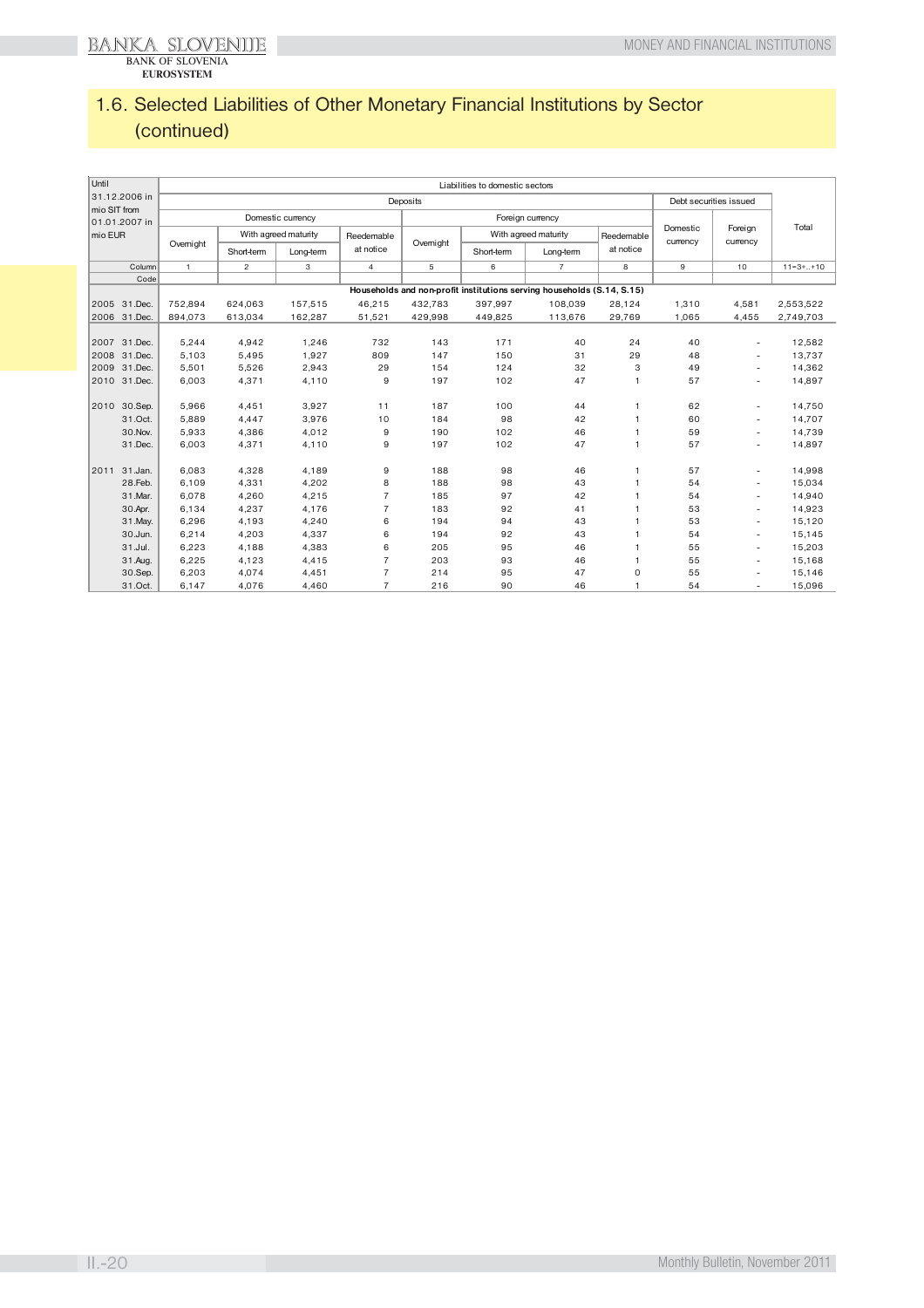|          |            |                      |                          |          | Liabilities to foreign sectors |                                                                 |                |              |                          |             |
|----------|------------|----------------------|--------------------------|----------|--------------------------------|-----------------------------------------------------------------|----------------|--------------|--------------------------|-------------|
|          |            |                      |                          | Deposits |                                |                                                                 |                |              | Debt securities issued   |             |
|          |            | Domestic currency    |                          |          |                                | Foreign currency                                                |                |              |                          |             |
|          |            | With agreed maturity | Reedemable at            |          |                                | With agreed maturity                                            | Reedemable at  | Domestic     | Foreign currency         | Total       |
| Ovemight | Short-term | Long-term            | notice                   | Ovemight | Short-term                     | Long-term                                                       | notice         | currency     |                          |             |
| 12       | 13         | 14                   | 15                       | 16       | 17                             | 18                                                              | 19             | 20           | 21                       | $22=12++21$ |
|          |            |                      |                          |          |                                |                                                                 |                |              |                          |             |
|          |            |                      |                          |          |                                | Households and non-profit institutions serving households (S.2) |                |              |                          |             |
| 5,688    | 2,695      | 543                  | 0                        | 21,805   | 14,803                         | 7,642                                                           | $\mathbf{1}$   | 48           | 37                       | 53,263      |
| 7,319    | 2,301      | 338                  | 1                        | 20,692   | 16,252                         | 7,891                                                           | $\overline{c}$ | 71           | 142                      | 55,007      |
|          |            |                      |                          |          |                                |                                                                 |                |              |                          |             |
| 100      | 75         | 56                   | 0                        | 14       | 15                             | $\overline{7}$                                                  | ٠              | $\mathbf{1}$ | ٠                        | 267         |
| 96       | 110        | 61                   | 0                        | 13       | 15                             | 6                                                               | $\circ$        | 1            | ٠                        | 302         |
| 100      | 99         | 95                   | 0                        | 16       | 12                             | 5                                                               | ä,             | 1            | ٠                        | 327         |
| 115      | 60         | 117                  | 0                        | 21       | 8                              | $\overline{9}$                                                  | ÷              | $\mathbf{1}$ | ٠                        | 331         |
|          |            |                      |                          |          |                                |                                                                 |                |              |                          |             |
| 116      | 64         | 114                  | 0                        | 20       | 8                              | $\overline{7}$                                                  | ä,             | 1            | $\overline{\phantom{a}}$ | 329         |
| 116      | 64         | 112                  | 0                        | 20       | $\overline{7}$                 | $\overline{7}$                                                  | ä,             | $\mathbf{1}$ | ٠                        | 327         |
| 115      | 62         | 116                  | 0                        | 20       | 9                              | 9                                                               |                | 1            | ٠                        | 331         |
| 115      | 60         | 117                  | 0                        | 21       | 8                              | $\overline{9}$                                                  |                | 1            | ٠                        | 331         |
|          |            |                      |                          |          |                                |                                                                 |                |              |                          |             |
| 119      | 56         | 123                  | 0                        | 19       | 9                              | 8                                                               | ٠              | 1            | ٠                        | 334         |
| 117      | 58         | 124                  | 0                        | 19       | 8                              | $\overline{9}$                                                  | ٠              | $\mathbf{1}$ | ٠                        | 335         |
| 119      | 52         | 131                  | 0                        | 19       | 8                              | 8                                                               | ä,             |              | $\overline{\phantom{a}}$ | 338         |
| 117      | 52         | 132                  | ٠                        | 20       | 8                              | 8                                                               | ä,             |              | ٠                        | 336         |
| 123      | 53         | 127                  | 0                        | 19       | 8                              | 8                                                               | ٠              | $\mathbf{1}$ | ٠                        | 339         |
| 120      | 48         | 130                  | 0                        | 19       | $\overline{7}$                 | 9                                                               | ٠              |              | ٠                        | 333         |
| 118      | 51         | 130                  | 0                        | 22       | 6                              | 9                                                               | ä,             |              | ÷                        | 335         |
| 122      | 49         | 130                  | ۰                        | 21       | 6                              | 10                                                              | ٠              |              | ٠                        | 338         |
| 119      | 51         | 136                  |                          | 22       | 6                              | 11                                                              |                |              | ٠                        | 344         |
| 115      | 52         | 138                  | $\overline{\phantom{a}}$ | 22       | 5                              | 10                                                              | ٠              |              | ٠                        | 342         |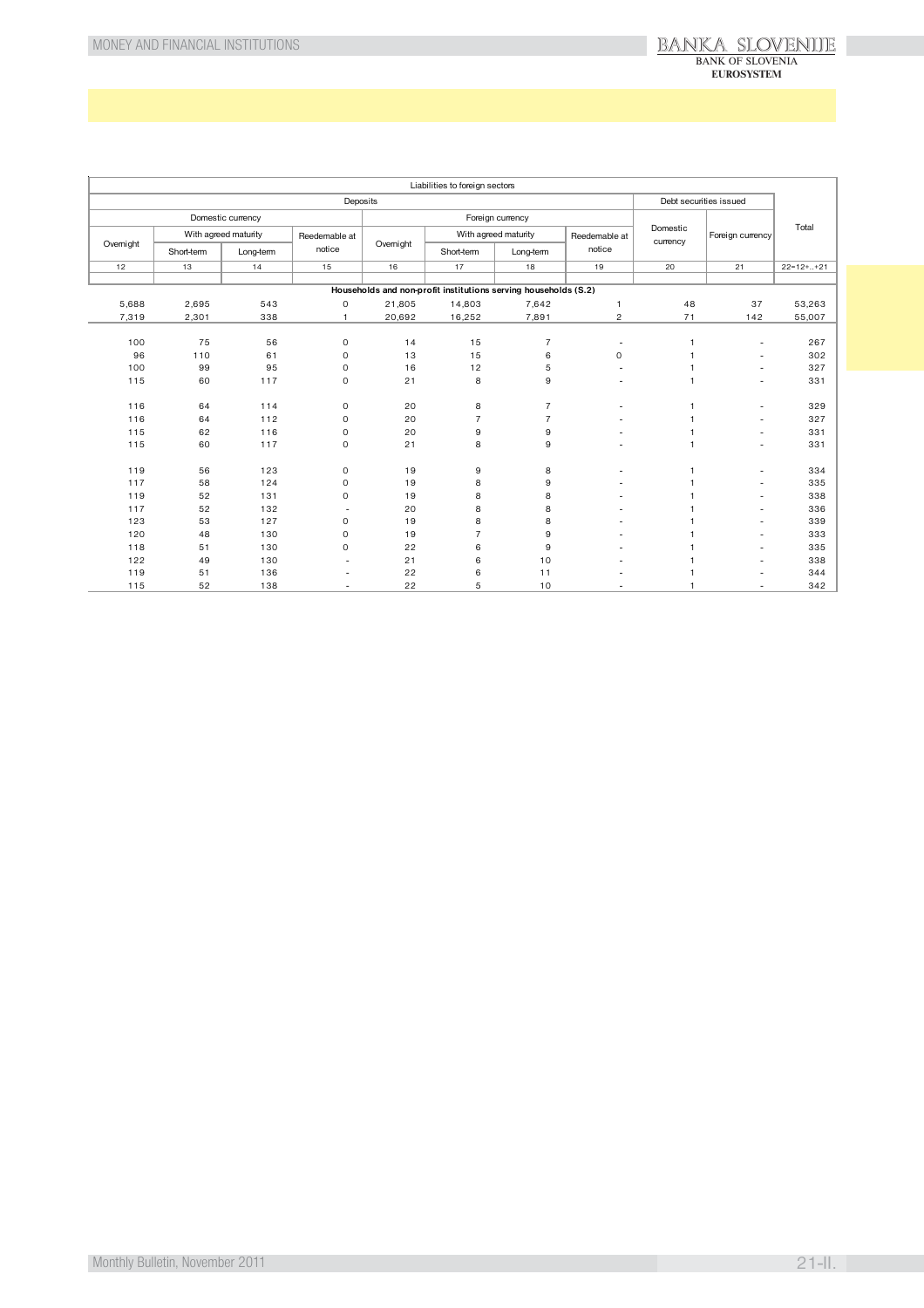**EUROSYSTEM**

#### 1.7. Balance Sheet of the Bank of Slovenia - instruments

| Millions of EUR | Assets                       |                                      |                                                         |                                |                                                                                       |                                   |                |  |  |  |  |  |
|-----------------|------------------------------|--------------------------------------|---------------------------------------------------------|--------------------------------|---------------------------------------------------------------------------------------|-----------------------------------|----------------|--|--|--|--|--|
|                 |                              |                                      |                                                         |                                | Lending to euro area credit institutionsrelated to monetary policy operations in euro |                                   |                |  |  |  |  |  |
|                 | Gold and gold<br>receivables | Claims on non-euro area<br>residents | Claims on euro area<br>residents in foreign<br>currency | Main refinancing<br>operations | Longer-term refinancing<br>operations                                                 | Fine-tuning reverse<br>operations | Securities     |  |  |  |  |  |
| Column          | $\mathbf{1}$                 | $\overline{c}$                       | 3                                                       | $\overline{4}$                 | 5                                                                                     | 6                                 | $\overline{7}$ |  |  |  |  |  |
| Code            |                              |                                      |                                                         |                                |                                                                                       |                                   |                |  |  |  |  |  |
| 2007 31.Dec.    | 58                           | 1,740                                | 498                                                     | 80                             | 76                                                                                    | $\cdots$                          | $\cdots$       |  |  |  |  |  |
| 2008 31.Dec.    | 64                           | 1,758                                | 262                                                     | 134                            | 1,064                                                                                 | $\cdots$                          | $\ldots$       |  |  |  |  |  |
| 2009 31.Dec.    | 78                           | 1,550                                | 245                                                     | $\mathbf{1}$                   | 2,114                                                                                 | $\cdots$                          | 85             |  |  |  |  |  |
| 2010 31.Dec.    | 108                          | 1,459                                | 259                                                     | 53                             | 539                                                                                   | 10                                | 669            |  |  |  |  |  |
|                 |                              |                                      |                                                         |                                |                                                                                       |                                   |                |  |  |  |  |  |
| 2009 30.Nov.    | 70                           | 1,665                                | 248                                                     | 14                             | 1,277                                                                                 | $\cdots$                          | 77             |  |  |  |  |  |
| 31.Dec.         | 78                           | 1,550                                | 245                                                     | $\mathbf{1}$                   | 2,114                                                                                 | $\cdots$                          | 85             |  |  |  |  |  |
|                 |                              |                                      |                                                         |                                |                                                                                       |                                   |                |  |  |  |  |  |
| 2010 31.Jan.    | 78                           | 1,542                                | 298                                                     | $\mathbf{1}$                   | 2,104                                                                                 | $\cdots$                          | 95             |  |  |  |  |  |
| 28.Feb.         | 78                           | 1,637                                | 316                                                     | $\mathbf{1}$                   | 2,094                                                                                 | $\cdots$                          | 150            |  |  |  |  |  |
| 31.Mar.         | 84                           | 1,556                                | 319                                                     | $\mathbf{1}$                   | 2,084                                                                                 |                                   | 179            |  |  |  |  |  |
| 30.Apr.         | 84                           | 1,504                                | 333                                                     | $\mathbf{1}$                   | 2,174                                                                                 | $\cdots$                          | 213            |  |  |  |  |  |
| 31.May.         | 84                           | 1,572                                | 273                                                     | $\mathbf{1}$                   | 2,171                                                                                 |                                   | 615            |  |  |  |  |  |
| 30.Jun.         | 103                          | 1,480                                | 276                                                     | 11                             | 2,051                                                                                 | $\cdots$                          | 665            |  |  |  |  |  |
| 31.Jul.         | 103                          | 1,597                                | 262                                                     | $\mathbf{1}$                   | 1,184                                                                                 | $\cdots$                          | 665            |  |  |  |  |  |
| 31.Aug.         | 103                          | 1,505                                | 249                                                     | $\mathbf{1}$                   | 1,248                                                                                 | $\cdots$                          | 665            |  |  |  |  |  |
| 30.Sep.         | 98                           | 1,475                                | 240                                                     | 21                             | 929                                                                                   | 35                                | 664            |  |  |  |  |  |
| 31.Oct.         | 98                           | 1,452                                | 260                                                     | 48                             | 1,049                                                                                 | $\cdots$                          | 664            |  |  |  |  |  |
| 30.Nov.         | 98                           | 1,460                                | 245                                                     | 8                              | 1,065                                                                                 | $\cdots$                          | 664            |  |  |  |  |  |
| 31.Dec.         | 108                          | 1,459                                | 259                                                     | 53                             | 539                                                                                   | 10                                | 669            |  |  |  |  |  |
|                 |                              |                                      |                                                         |                                |                                                                                       |                                   |                |  |  |  |  |  |
| 2011 31.Jan.    | 108                          | 1,467                                | 277                                                     | 28                             | 409                                                                                   | $\cdots$                          | 677            |  |  |  |  |  |
| 28.Feb.         | 108                          | 1,466                                | 272                                                     | 38                             | 414                                                                                   | $\cdots$                          | 681            |  |  |  |  |  |
| 31.Mar.         | 103                          | 1,508                                | 231                                                     | 38                             | 327                                                                                   |                                   | 673            |  |  |  |  |  |
| 30.Apr.         | 103                          | 1,494                                | 245                                                     | $\cdots$                       | 355                                                                                   | $\cdots$                          | 673            |  |  |  |  |  |
| 31.May.         | 103                          | 1,488                                | 243                                                     | 18                             | 429                                                                                   | $\cdots$                          | 673            |  |  |  |  |  |
| 30.Jun.         | 107                          | 1,530                                | 245                                                     | 38                             | 399                                                                                   | $\cdots$                          | 653            |  |  |  |  |  |
| 31.Jul.         | 107                          | 1,543                                | 241                                                     | 43                             | 421                                                                                   |                                   | 643            |  |  |  |  |  |
| 31.Aug.         | 107                          | 1,502                                | 254                                                     | 8                              | 545                                                                                   | $\cdots$                          | 909            |  |  |  |  |  |
| 30.Sep.         | 123                          | 1,512                                | 299                                                     | 8                              | 415                                                                                   |                                   | 1,017          |  |  |  |  |  |
| 31.Oct.         | 123                          | 1,483                                | 244                                                     | $\cdots$                       | 834                                                                                   | $\cdots$                          | 1,047          |  |  |  |  |  |

| Millions of EUR | Liabilities                 |                                           |                                                              |                                                              |                                                                                           |                     |                                   |  |  |  |  |  |
|-----------------|-----------------------------|-------------------------------------------|--------------------------------------------------------------|--------------------------------------------------------------|-------------------------------------------------------------------------------------------|---------------------|-----------------------------------|--|--|--|--|--|
|                 |                             |                                           |                                                              |                                                              | Liabilities to euro area credit instiutions related to monetary policy operations in euro |                     |                                   |  |  |  |  |  |
|                 | Banknotes in<br>circulation | Liabilities to non-euro<br>area residents | Liabilities to euro area<br>residents in foreign<br>currency | Current accounts (covering<br>the minimum reserve<br>system) | Deposit facility                                                                          | Fixed-term deposits | Fine-tuning reverse<br>operations |  |  |  |  |  |
| Column          | $\mathbf{1}$                | $\overline{c}$                            | 3                                                            | $\overline{4}$                                               | 5                                                                                         | 6                   | $\overline{7}$                    |  |  |  |  |  |
| Code            |                             |                                           |                                                              |                                                              |                                                                                           |                     |                                   |  |  |  |  |  |
| 2007 31. Dec.   | 2,900                       | 97                                        | 66                                                           | 335                                                          | 16                                                                                        | 5                   | $\cdots$                          |  |  |  |  |  |
| 2008 31. Dec.   | 3,215                       | 62                                        | 72                                                           | 403                                                          | 582                                                                                       | $\cdots$            | $\cdots$                          |  |  |  |  |  |
| 2009 31. Dec.   | 3,496                       | 251                                       | 69                                                           | 415                                                          | 805                                                                                       | $\cdots$            |                                   |  |  |  |  |  |
| 2010 31. Dec.   | 3,640                       | 283                                       | 76                                                           | 442                                                          | 305                                                                                       | 135                 |                                   |  |  |  |  |  |
|                 |                             |                                           |                                                              |                                                              |                                                                                           |                     |                                   |  |  |  |  |  |
| 2009 30. Nov.   | 3,364                       | 317                                       | 68                                                           | 407                                                          | 480                                                                                       | $\cdots$            |                                   |  |  |  |  |  |
| 31. Dec.        | 3,496                       | 251                                       | 69                                                           | 415                                                          | 805                                                                                       | $\cdots$            |                                   |  |  |  |  |  |
|                 |                             |                                           |                                                              |                                                              |                                                                                           |                     |                                   |  |  |  |  |  |
| 2010 31. Jan.   | 3,397                       | 271                                       | 69                                                           | 408                                                          | 1,725                                                                                     | $\cdots$            | $\cdots$                          |  |  |  |  |  |
| 28. Feb.        | 3,400                       | 244                                       | 70                                                           | 455                                                          | 623                                                                                       | $\cdots$            |                                   |  |  |  |  |  |
| 31. Mar.        | 3,455                       | 276                                       | 72                                                           | 557                                                          | 270                                                                                       | $\cdots$            |                                   |  |  |  |  |  |
| 30. Apr.        | 3,460                       | 273                                       | 73                                                           | 444                                                          | 510                                                                                       | $\cdots$            |                                   |  |  |  |  |  |
| 31. May.        | 3,491                       | 247                                       | 74                                                           | 447                                                          | 490                                                                                       | 75                  | $\cdots$                          |  |  |  |  |  |
| 30. Jun.        | 3,520                       | 271                                       | 80                                                           | 566                                                          | 732                                                                                       | 115                 |                                   |  |  |  |  |  |
| 31. Jul.        | 3,557                       | 280                                       | 80                                                           | 455                                                          | 308                                                                                       | 162                 | $\cdots$                          |  |  |  |  |  |
| 31. Aug.        | 3,528                       | 278                                       | 84                                                           | 448                                                          | 289                                                                                       | 21                  |                                   |  |  |  |  |  |
| 30. Sep.        | 3,526                       | 310                                       | 77                                                           | 459                                                          | 230                                                                                       | 150                 | $\cdots$                          |  |  |  |  |  |
| 31. Oct.        | 3,533                       | 299                                       | 77                                                           | 409                                                          | 74                                                                                        | 115                 |                                   |  |  |  |  |  |
| 30. Nov.        | 3,541                       | 256                                       | 74                                                           | 422                                                          | 264                                                                                       | 25                  |                                   |  |  |  |  |  |
| 31. Dec.        | 3,640                       | 283                                       | 76                                                           | 442                                                          | 305                                                                                       | 135                 |                                   |  |  |  |  |  |
|                 |                             |                                           |                                                              |                                                              |                                                                                           |                     |                                   |  |  |  |  |  |
| 2011 31. Jan.   | 3,552                       | 267                                       | 72                                                           | 415                                                          | 101                                                                                       | 250                 | $\cdots$                          |  |  |  |  |  |
| 28. Feb.        | 3,548                       | 261                                       | 72                                                           | 535                                                          | 168                                                                                       | 198                 |                                   |  |  |  |  |  |
| 31. Mar.        | 3,564                       | 284                                       | 67                                                           | 1,079                                                        | 192                                                                                       | 245                 | $\cdots$                          |  |  |  |  |  |
| 30. Apr.        | 3,609                       | 276                                       | 67                                                           | 453                                                          | 99                                                                                        | 85                  | $\cdots$                          |  |  |  |  |  |
| 31. May.        | 3,624                       | 253                                       | 66                                                           | 476                                                          | 153                                                                                       | 127                 | $\cdots$                          |  |  |  |  |  |
| 30. Jun.        | 3,663                       | 249                                       | 65                                                           | 424                                                          | 170                                                                                       | 135                 |                                   |  |  |  |  |  |
| 31. Jul.        | 3,701                       | 246                                       | 64                                                           | 442                                                          | 209                                                                                       | 5                   | $\cdots$                          |  |  |  |  |  |
| 31. Aug.        | 3,675                       | 298                                       | 64                                                           | 422                                                          | 121                                                                                       | 250                 |                                   |  |  |  |  |  |
| 30. Sep.        | 3,708                       | 273                                       | 68                                                           | 422                                                          | 148                                                                                       | 191                 |                                   |  |  |  |  |  |
| 31. Oct.        | 3,738                       | 261                                       | 68                                                           | 509                                                          | 410                                                                                       | 30                  | $\cdots$                          |  |  |  |  |  |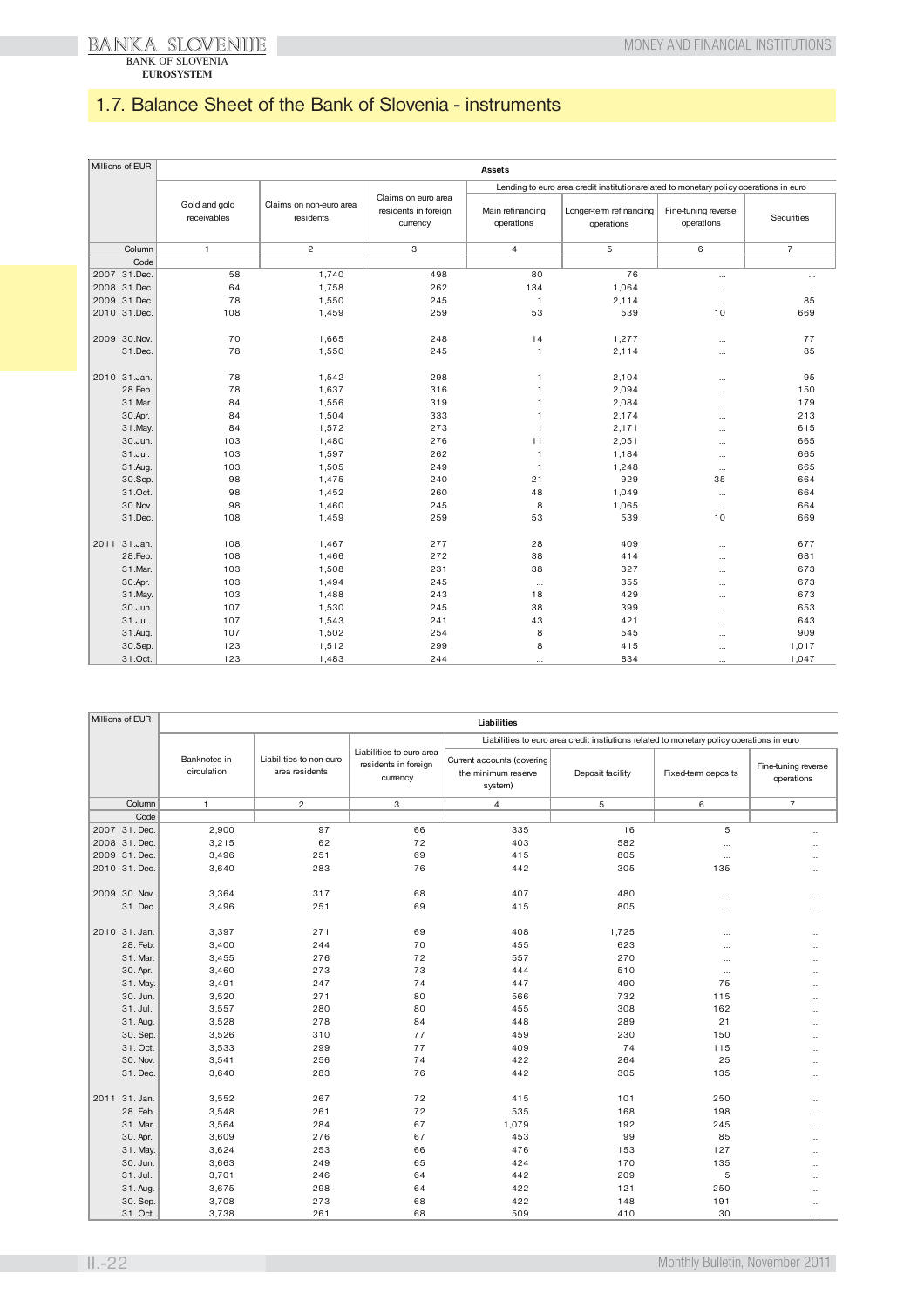| Assets                    |       |                                                             |                                         |                                              |                            |              |        |  |  |  |  |
|---------------------------|-------|-------------------------------------------------------------|-----------------------------------------|----------------------------------------------|----------------------------|--------------|--------|--|--|--|--|
| Marginal lending facility | Total | Other claims on euro<br>area credit institutions<br>in euro | Claims on general<br>government in euro | Securities of euro area<br>residents in euro | Intra-Eurosystem<br>claims | Other assets | Total  |  |  |  |  |
| 8                         | 9     | 10                                                          | 11                                      | 12                                           | 13                         | 14           | 15     |  |  |  |  |
|                           |       |                                                             |                                         |                                              |                            |              |        |  |  |  |  |
| $\cdots$                  | 156   | 972                                                         |                                         | 2,103                                        | 2,574                      | 220          | 8,321  |  |  |  |  |
|                           | 1,198 | 636                                                         |                                         | 2,442                                        | 2,651                      | 329          | 9,338  |  |  |  |  |
| $\cdots$                  | 2,200 | 20                                                          |                                         | 2,857                                        | 2,756                      | 283          | 9,990  |  |  |  |  |
| $\cdots$                  | 1,271 | 95                                                          |                                         | 2,428                                        | 2,728                      | 214          | 8,561  |  |  |  |  |
|                           |       |                                                             |                                         |                                              |                            |              |        |  |  |  |  |
| $\cdots$                  | 1,369 | 22                                                          |                                         | 2,921                                        | 2,715                      | 284          | 9,294  |  |  |  |  |
| $\cdots$                  | 2,200 | 20                                                          |                                         | 2,857                                        | 2,756                      | 283          | 9,990  |  |  |  |  |
|                           |       |                                                             |                                         |                                              |                            |              |        |  |  |  |  |
| $\cdots$                  | 2,200 | 8                                                           |                                         | 2,834                                        | 2,700                      | 282          | 9,943  |  |  |  |  |
| $\cdots$                  | 2,245 | 5                                                           |                                         | 2,734                                        | 2,679                      | 288          | 9,982  |  |  |  |  |
| $\cdots$                  | 2,264 | 77                                                          |                                         | 2,632                                        | 2,717                      | 310          | 9,960  |  |  |  |  |
| $\cdots$                  | 2,388 | 49                                                          |                                         | 2,489                                        | 2,680                      | 310          | 9,836  |  |  |  |  |
| $\cdots$                  | 2,787 | 59                                                          | $\cdots$                                | 2,472                                        | 2,691                      | 332          | 10,270 |  |  |  |  |
| $\cdots$                  | 2,726 | 97                                                          |                                         | 2,358                                        | 2,710                      | 399          | 10,150 |  |  |  |  |
| $\cdots$                  | 1,849 | $\mathbf{1}$                                                |                                         | 2,364                                        | 2,746                      | 383          | 9,307  |  |  |  |  |
| $\cdots$                  | 1,913 | 119                                                         |                                         | 2,372                                        | 2,750                      | 332          | 9,344  |  |  |  |  |
| $\cdots$                  | 1,650 | 84                                                          |                                         | 2,411                                        | 2,732                      | 284          | 8,975  |  |  |  |  |
| $\cdots$                  | 1,761 | 82                                                          | $\cdots$                                | 2,425                                        | 2,697                      | 279          | 9,054  |  |  |  |  |
|                           | 1,737 | 89                                                          |                                         | 2,425                                        | 2,725                      | 286          | 9,066  |  |  |  |  |
| $\cdots$                  | 1,271 | 95                                                          |                                         | 2,428                                        | 2,728                      | 214          | 8,561  |  |  |  |  |
|                           |       |                                                             |                                         |                                              |                            |              |        |  |  |  |  |
| $\cdots$                  | 1,113 | 163                                                         | $\cdots$                                | 2,355                                        | 2,678                      | 209          | 8,370  |  |  |  |  |
| $\cdots$                  | 1,132 | 126                                                         |                                         | 2,398                                        | 2,616                      | 206          | 8,324  |  |  |  |  |
| $\cdots$                  | 1,037 | 185                                                         | $\cdots$                                | 2,311                                        | 2,560                      | 204          | 8,139  |  |  |  |  |
| $\cdots$                  | 1,027 | 292                                                         | $\cdots$                                | 2,216                                        | 2,551                      | 202          | 8,130  |  |  |  |  |
| $\cdots$                  | 1,119 | 309                                                         |                                         | 2,217                                        | 2,590                      | 214          | 8,283  |  |  |  |  |
|                           | 1,089 | 259                                                         |                                         | 2,232                                        | 2,603                      | 225          | 8,291  |  |  |  |  |
| $\cdots$                  | 1,106 | 266                                                         | $\cdots$                                | 2,228                                        | 2,636                      | 222          | 8,350  |  |  |  |  |
| $\cdots$                  | 1,462 | 392                                                         |                                         | 2,140                                        | 2,676                      | 234          | 8,766  |  |  |  |  |
| $\cdots$                  | 1,440 | 296                                                         |                                         | 2,173                                        | 2,705                      | 287          | 8,836  |  |  |  |  |
| $\cdots$                  | 1,880 | 338                                                         |                                         | 2,232                                        | 2,682                      | 276          | 9,258  |  |  |  |  |

| Liabilities                 |                |                                                                  |                                              |                                 |                      |                   |        |  |  |  |  |  |
|-----------------------------|----------------|------------------------------------------------------------------|----------------------------------------------|---------------------------------|----------------------|-------------------|--------|--|--|--|--|--|
| Debt certificates<br>issued | Total          | Other liabilities to euro<br>area credit institutions<br>in euro | Liabilities to general<br>government in euro | Intra-Eurosystem<br>liabilities | Capital and reserves | Other liabilities | Total  |  |  |  |  |  |
| 8                           | $\overline{9}$ | 10                                                               | 11                                           | 12                              | 13                   | 14                | 15     |  |  |  |  |  |
|                             |                |                                                                  |                                              |                                 |                      |                   |        |  |  |  |  |  |
| $\ldots$                    | 356            | 53                                                               | 341                                          | 3,491                           | 800                  | 218               | 8,321  |  |  |  |  |  |
| $\cdots$                    | 984            | 10                                                               | 268                                          | 3,570                           | 752                  | 406               | 9,338  |  |  |  |  |  |
| $\cdots$                    | 1,220          | 14                                                               | 271                                          | 3,345                           | 724                  | 600               | 9,990  |  |  |  |  |  |
| $\cdots$                    | 882            | 14                                                               | 270                                          | 2,093                           | 802                  | 501               | 8,561  |  |  |  |  |  |
|                             |                |                                                                  |                                              |                                 |                      |                   |        |  |  |  |  |  |
| $\cdots$                    | 887            | 13                                                               | 287                                          | 3,027                           | 722                  | 608               | 9,294  |  |  |  |  |  |
| $\cdots$                    | 1,220          | 14                                                               | 271                                          | 3,345                           | 724                  | 600               | 9,990  |  |  |  |  |  |
|                             | 2,132          | 13                                                               | 279                                          | 2,440                           | 724                  | 618               | 9,943  |  |  |  |  |  |
| $\cdots$                    | 1,078          | 16                                                               | 820                                          | 3,001                           | 724                  | 628               | 9,982  |  |  |  |  |  |
|                             | 827            | 84                                                               | 1,069                                        | 2,759                           | 802                  | 616               | 9,960  |  |  |  |  |  |
| $\cdots$                    | 954            | 14                                                               | 1,066                                        | 2,563                           | 802                  | 631               | 9,836  |  |  |  |  |  |
|                             | 1,012          | 12                                                               | 870                                          | 3,124                           | 802                  | 639               | 10,270 |  |  |  |  |  |
| $\cdots$                    | 1,414          | 13                                                               | 270                                          | 3,094                           | 802                  | 686               | 10,150 |  |  |  |  |  |
|                             | 925            | 11                                                               | 270                                          | 2,711                           | 802                  | 670               | 9,307  |  |  |  |  |  |
|                             | 757            | 12                                                               | 220                                          | 3,044                           | 802                  | 618               | 9,344  |  |  |  |  |  |
| $\cdots$                    | 839            | 29                                                               | 122                                          | 2,717                           | 802                  | 554               | 8,975  |  |  |  |  |  |
|                             | 597            | 13                                                               | 120                                          | 3,046                           | 802                  | 567               | 9,054  |  |  |  |  |  |
| $\cdots$                    | 710            | 13                                                               | 123                                          | 2,972                           | 802                  | 575               | 9,066  |  |  |  |  |  |
| $\cdots$                    | 882            | 14                                                               | 270                                          | 2,093                           | 802                  | 501               | 8,561  |  |  |  |  |  |
| $\cdots$                    |                |                                                                  |                                              |                                 |                      |                   |        |  |  |  |  |  |
|                             | 767            | 12                                                               | 131                                          | 2,248                           | 802                  | 519               | 8,370  |  |  |  |  |  |
| $\cdots$                    | 901            | 12                                                               | 276                                          | 1,927                           | 802                  | 525               | 8,324  |  |  |  |  |  |
| $\cdots$                    | 1,516          | 16                                                               | 125                                          | 1,277                           | 831                  | 459               | 8,139  |  |  |  |  |  |
|                             | 636            | 16                                                               | 524                                          | 1,696                           | 831                  | 475               | 8,130  |  |  |  |  |  |
| $\cdots$                    | 756            | 12                                                               | 525                                          | 1,739                           | 831                  | 477               | 8,283  |  |  |  |  |  |
|                             | 729            | 55                                                               | 275                                          | 1,946                           | 831                  | 478               | 8,291  |  |  |  |  |  |
|                             | 656            | 11                                                               | 273                                          | 2,083                           | 831                  | 485               | 8,350  |  |  |  |  |  |
|                             | 793            | 19                                                               | 275                                          | 2,306                           | 831                  | 505               | 8,766  |  |  |  |  |  |
| $\cdots$                    | 761            | 37                                                               | 271                                          | 2,335                           | 831                  | 553               | 8,836  |  |  |  |  |  |
|                             | 949            | 20                                                               | 275                                          | 2,553                           | 831                  | 562               | 9,258  |  |  |  |  |  |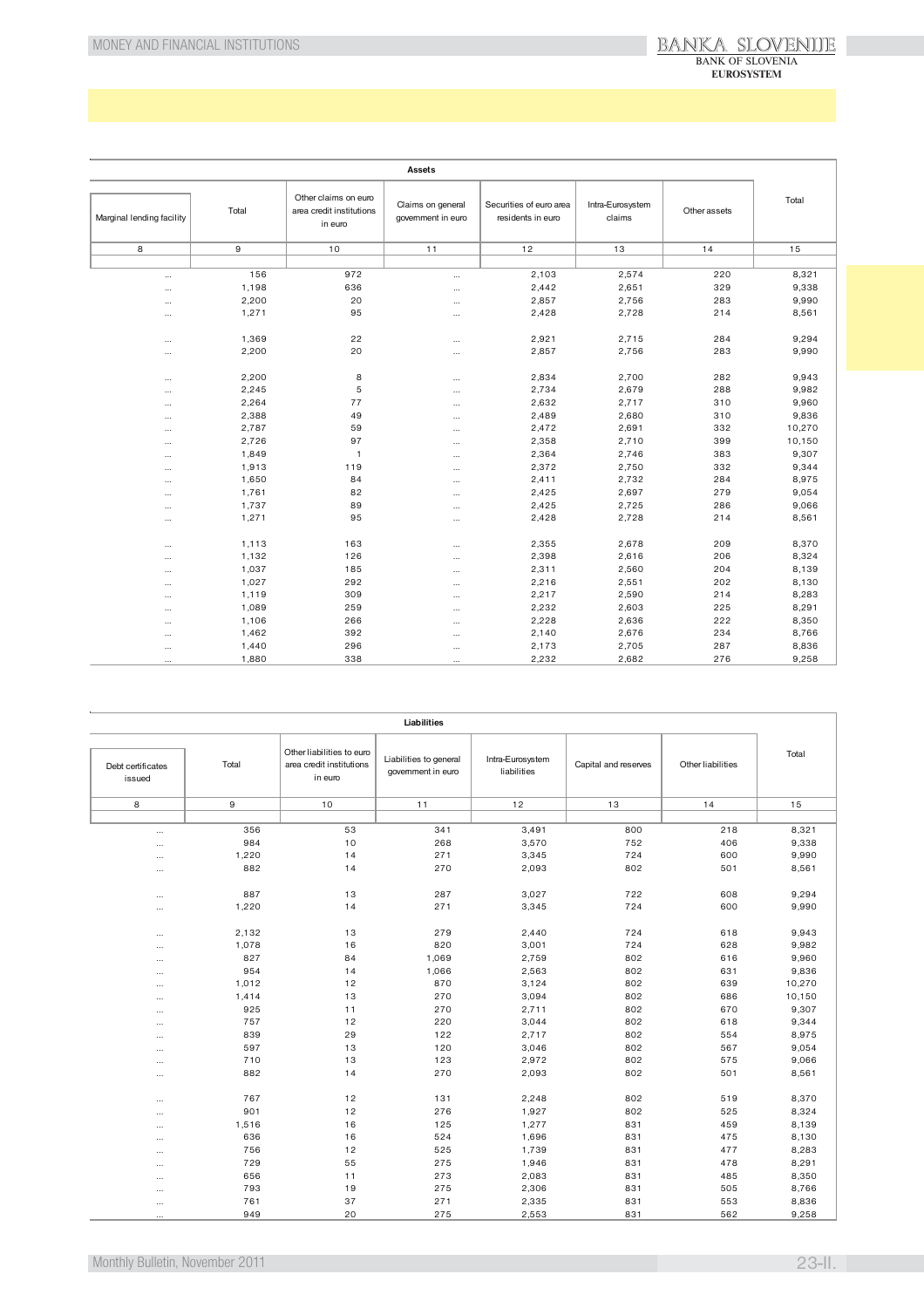**EUROSYSTEM**

#### 1.8.1. Investment funds assets according to the type of fund

|            |                       |              |                           |                                                      |                | Assets                   |                         |                                                          |                                                                                                                                     |            |
|------------|-----------------------|--------------|---------------------------|------------------------------------------------------|----------------|--------------------------|-------------------------|----------------------------------------------------------|-------------------------------------------------------------------------------------------------------------------------------------|------------|
|            |                       |              |                           |                                                      |                | Domestic assets          |                         |                                                          |                                                                                                                                     |            |
|            |                       |              |                           | Outstanding amount to financial sectors <sup>1</sup> |                |                          |                         | Outstanding amount to non-financial sectors <sup>2</sup> |                                                                                                                                     |            |
| in mio EUR |                       | Deposits     | Debt securities           | Shares and other<br>equity                           | Total          | Deposits                 | Debt securities         | Shares and other<br>equity                               | Total                                                                                                                               | Total      |
|            | Column                | $\mathbf{1}$ | $\overline{2}$            | $\overline{\mathbf{3}}$                              | $\overline{4}$ | $\overline{5}$           | $\overline{6}$          | $\boldsymbol{7}$                                         | $\overline{8}$                                                                                                                      | 9          |
|            | Code                  |              |                           |                                                      |                |                          |                         |                                                          |                                                                                                                                     |            |
|            |                       |              |                           |                                                      |                | Total                    |                         |                                                          |                                                                                                                                     |            |
|            | 2008 31.Dec           | 182          | 76                        | 175                                                  | 434            |                          | 58                      | 489                                                      | 546                                                                                                                                 | 981        |
|            | 2009 31.Dec           | 173          | 61                        | 191                                                  | 425            |                          | 54                      | 468                                                      | 522                                                                                                                                 | 947        |
|            | 2010 31.Dec           | 148          | 58                        | 146                                                  | 352            |                          | 43                      | 363                                                      | 406                                                                                                                                 | 759        |
|            | 2011 31.Jan           | 150          | 58                        | 142                                                  | 350            |                          | 43                      | 350                                                      | 393                                                                                                                                 | 743        |
|            | 28.Feb                | 147          | 55                        | 140                                                  | 341            |                          | 43                      | 331                                                      | 374                                                                                                                                 | 715        |
|            | 31.Mar                | 126          | 53                        | 139                                                  | 318            |                          | 41                      | 331                                                      | 372                                                                                                                                 | 690        |
|            | 30.Apr                | 134          | 53                        | 117                                                  | 305            |                          | 39                      | 316                                                      | 355                                                                                                                                 | 660        |
|            | 31.May                | 147          | 53                        | 118                                                  | 318            |                          | 37                      | 311                                                      | 348                                                                                                                                 | 666        |
|            | 30.Jun                | 148          | 51                        | 112                                                  | 311            |                          | 37                      | 303                                                      | 340                                                                                                                                 | 651        |
|            | $31$ .Jul             | 133          | 50                        | 106                                                  | 289            |                          | 36                      | 298                                                      | 335                                                                                                                                 | 624        |
|            | 31.Aug                | 108          | 50                        | 97                                                   | 255            |                          | 36                      | 276                                                      | 312                                                                                                                                 | 567        |
|            | 30.Sep                | 101          | 48                        | 83                                                   | 233            | $\overline{\phantom{a}}$ | 34                      | 255                                                      | 290                                                                                                                                 | 522        |
|            | 2008 31.Dec           | 99           | $\,$ 5 $\,$               | 72                                                   | 176            | Open-end equity funds    | $\mathbf{1}$            | 155                                                      | 156                                                                                                                                 | 332        |
|            | 2009 31.Dec           | 84           | $\ensuremath{\mathsf{3}}$ | 76                                                   | 164            |                          | 1                       | 158                                                      | 158                                                                                                                                 | 322        |
|            | 2010 31.Dec           | 72           | $\,$ 5 $\,$               | 69                                                   | 146            |                          | 1                       | 150                                                      | 152                                                                                                                                 | 297        |
|            | 2011 31.Jan<br>28.Feb | 74<br>65     | 5<br>$\overline{4}$       | 68<br>65                                             | 146<br>134     |                          | 1<br>$\overline{c}$     | 146<br>142                                               | 147<br>143                                                                                                                          | 293<br>277 |
|            | 31.Mar                | 59           | $\overline{4}$            | 63                                                   | 126            |                          | $\overline{\mathbf{c}}$ | 142                                                      | 144                                                                                                                                 | 270        |
|            | 30.Apr                | 67           | 4                         | 59                                                   | 130            |                          | $\overline{c}$          | 161                                                      | 162                                                                                                                                 | 293        |
|            | 31.May                | 73           | $\overline{4}$            | 58                                                   | 135            |                          | $\overline{\mathbf{c}}$ | 163                                                      | 165                                                                                                                                 | 300        |
|            | 30.Jun                | 70           | $\overline{4}$            | 55                                                   | 129            |                          | $\overline{c}$          | 159                                                      | 160                                                                                                                                 | 289        |
|            | $31$ .Jul             | 63           | 4                         | 51                                                   | 118            |                          | $\sqrt{2}$              | 155                                                      | 157                                                                                                                                 | 275        |
|            | 31 Aug                | 65           | 14                        | 78                                                   | 157            |                          | $\sqrt{2}$              | 218                                                      | 220                                                                                                                                 | 377        |
|            | 30.Sep                | 61           | 14                        | 65                                                   | 140            |                          | $\overline{c}$          | 202                                                      | 203                                                                                                                                 | 344        |
|            |                       |              |                           |                                                      |                | Open-end bond funds      |                         |                                                          |                                                                                                                                     |            |
|            | 2008 31.Dec           | 5            | $\,$ 5 $\,$               | $\mathsf O$                                          | 10             |                          | $\overline{7}$          | $\mathsf O$                                              | $\boldsymbol{7}$                                                                                                                    | 17         |
|            | 2009 31.Dec           | 5            | $\overline{4}$            | $\mathsf{O}\xspace$                                  | $\mathsf g$    |                          | 8                       | $\mathsf O$                                              | 8                                                                                                                                   | 18         |
|            | 2010 31.Dec           | 9            | $\overline{4}$            | $\mathsf{O}\xspace$                                  | 14             |                          | 8                       | $\mathsf O$                                              | 8                                                                                                                                   | 22         |
|            | 2011 31.Jan           | 9            | $\overline{4}$            | 0                                                    | 13             |                          | 8                       | $\mathsf O$                                              | 8                                                                                                                                   | 21         |
|            | 28.Feb                | 12           | 4                         | $\mathsf{O}\xspace$                                  | 17             |                          | 8                       | $\mathsf O$                                              | 8                                                                                                                                   | 25         |
|            | 31.Mar                | 11           | 4                         | 0                                                    | 16             |                          | 8                       | $\mathsf O$                                              | 8                                                                                                                                   | 24         |
|            | 30.Apr                | 13           | $\overline{4}$            | 0                                                    | 17             |                          | $\overline{7}$          | $\mathbf 0$                                              | 8                                                                                                                                   | 25         |
|            | 31.May                | 13           | 4                         | 0                                                    | 17             |                          | $\overline{7}$          | $\mathsf O$                                              | $\boldsymbol{7}$                                                                                                                    | 25         |
|            | 30.Jun                | 10           | 4                         | $\circ$                                              | 15             |                          | $\overline{7}$          | $\circ$                                                  | $\overline{7}$                                                                                                                      | 22         |
|            | $31$ .Jul             | 11           | 4                         | $\mathsf{O}\xspace$                                  | 15             |                          | $\boldsymbol{7}$        | $\mathsf{O}\xspace$                                      | $\boldsymbol{7}$                                                                                                                    | 22         |
|            | 31.Aug                | $10$         | 4                         | $\mathsf{O}\xspace$                                  | 15             |                          | 8                       | $\mathsf{O}\xspace$                                      | 8                                                                                                                                   | 23         |
|            | 30.Sep                | 8            | 4                         | $\mathsf{O}\xspace$                                  | 12             |                          | $\boldsymbol{7}$        | $\mathsf O$                                              | $\overline{7}$                                                                                                                      | 20         |
|            |                       |              |                           |                                                      |                |                          |                         |                                                          | Other funds (close-end equity, close-end mixed, open-end mixed and open-end other funds; money market funds excluded <sup>3</sup> ) |            |
|            | 2008 31.Dec           | 79           | 66                        | 103                                                  | 248            |                          | 50                      | 334                                                      | 383                                                                                                                                 | 631        |
|            | 2009 31.Dec           | 84           | 53                        | 115                                                  | 252            |                          | 45                      | 310                                                      | 355                                                                                                                                 | 607        |
|            | 2010 31.Dec           | 67           | 49                        | $7\,7$                                               | 193            |                          | 34                      | 213                                                      | 247                                                                                                                                 | 439        |
|            | 2011 31.Jan           | 67           | 49                        | 74                                                   | 190            |                          | 34                      | 204                                                      | 238                                                                                                                                 | 428        |
|            | 28.Feb                | 69           | 46                        | 75                                                   | 190            |                          | 34                      | 190                                                      | 223                                                                                                                                 | 413        |
|            | 31.Mar                | 57           | 45                        | 75                                                   | 176            |                          | 32                      | 189                                                      | 221                                                                                                                                 | 397        |
|            | 30.Apr                | 54           | 45                        | 59                                                   | 157            |                          | 30                      | 155                                                      | 185                                                                                                                                 | 342        |
|            | 31.May                | 62           | 44                        | 60                                                   | 166            |                          | 28                      | 148                                                      | 176                                                                                                                                 | 341        |
|            | 30.Jun                | 68           | 43                        | 56                                                   | 167            |                          | 28                      | 144                                                      | 172                                                                                                                                 | 339        |
|            | $31$ .Jul             | 60           | 42                        | 54                                                   | 156            |                          | 28                      | 143                                                      | 170                                                                                                                                 | 327        |
|            | 31.Aug                | 32           | 32                        | 20                                                   | 83             |                          | 26                      | 58                                                       | 84                                                                                                                                  | 168        |
|            | 30.Sep                | 32           | 30                        | 18                                                   | 80             |                          | 26                      | 53                                                       | 79                                                                                                                                  | 159        |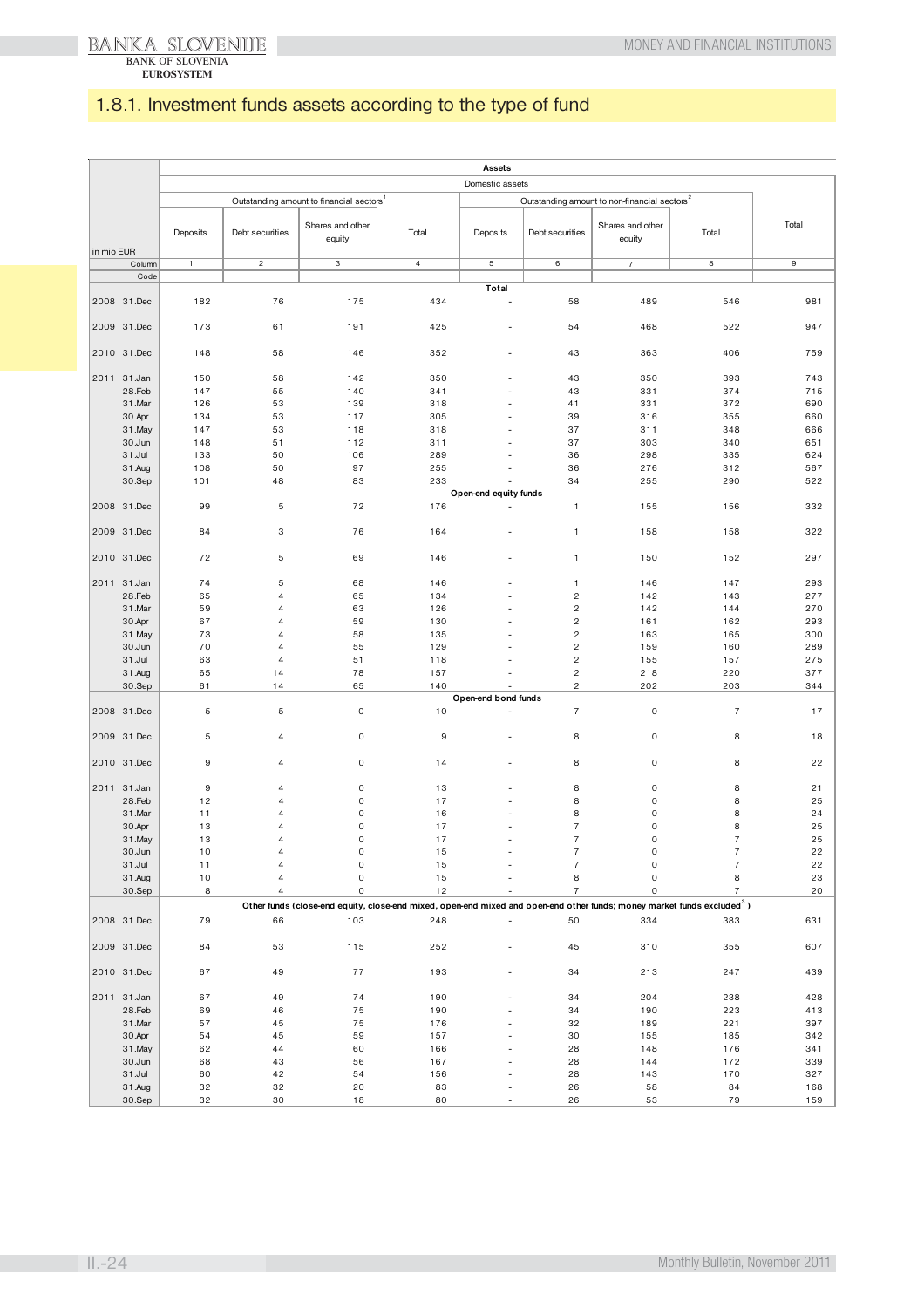|                           |                          |                                                                                                                                     |                |                          | Assets                |                                                          |       |       |                                       |                    |
|---------------------------|--------------------------|-------------------------------------------------------------------------------------------------------------------------------------|----------------|--------------------------|-----------------------|----------------------------------------------------------|-------|-------|---------------------------------------|--------------------|
|                           |                          |                                                                                                                                     |                | Foreign assets           |                       |                                                          |       |       |                                       |                    |
|                           |                          | Outstanding amount to financial sectors <sup>1</sup>                                                                                |                |                          |                       | Outstanding amount to non-financial sectors <sup>2</sup> |       |       | Other assets                          |                    |
| Deposits                  | Debt securities          | Shares and other<br>equity                                                                                                          | Total          | Deposits                 | Debt securities       | Shares and other<br>equity                               | Total | Total | (including<br>financial<br>derivates) | Total              |
| 10                        | 11                       | 12                                                                                                                                  | 13             | 14                       | 15                    | 16                                                       | 17    | 18    | 19                                    | $20 = 9 + 18 + 19$ |
|                           |                          |                                                                                                                                     |                |                          |                       |                                                          |       |       |                                       |                    |
| $\overline{c}$            | 5                        | 247                                                                                                                                 | 277            | $\mathsf O$              | Total<br>59           | 571                                                      | 630   | 908   | 6                                     | 1,894              |
| 3                         | $\overline{7}$           | 303                                                                                                                                 | 344            | $\mathsf O$              | 70                    | 851                                                      | 922   | 1,266 | $\overline{7}$                        | 2,220              |
| $\overline{\mathbf{c}}$   | 13                       | 370                                                                                                                                 | 415            | $\mathsf O$              | 89                    | 1,002                                                    | 1,091 | 1,506 | 12                                    | 2,277              |
| $\boldsymbol{2}$          | 13                       | 385                                                                                                                                 | 431            | $\mathsf O$              | 92                    | 990                                                      | 1,082 | 1,513 | 13                                    | 2,269              |
| 3                         | 14                       | 409                                                                                                                                 | 456            | $\mathsf{O}\xspace$      | 94                    | 1,003                                                    | 1,096 | 1,552 | 9                                     | 2,276              |
| 3                         | 15                       | 410                                                                                                                                 | 457            | $\mathsf O$              | 93                    | 996                                                      | 1,089 | 1,547 | 10                                    | 2,247              |
| $\ensuremath{\mathsf{3}}$ | 15                       | 395                                                                                                                                 | 443            | $\mathsf O$              | 94                    | 980                                                      | 1,075 | 1,518 | 13                                    | 2,204              |
| 3                         | 15                       | 379                                                                                                                                 | 426            | $\circ$                  | 97                    | 956                                                      | 1,053 | 1,480 | 17                                    | 2,175              |
| $\overline{c}$            | 16                       | 371                                                                                                                                 | 419            | $\mathsf{O}\xspace$      | 99                    | 940                                                      | 1,039 | 1,459 | 19                                    | 2,132              |
| 3                         | 16                       | 363                                                                                                                                 | 413            | $\circ$                  | 101                   | 910                                                      | 1,010 | 1,422 | 25                                    | 2,100              |
| $\overline{\mathbf{4}}$   | 45                       | 328                                                                                                                                 | 378            | $\mathsf{O}\xspace$      | 101                   | 832                                                      | 933   | 1,311 | 11                                    | 1,889              |
| 5                         | 42                       | 312                                                                                                                                 | 359            | $\mathsf{O}\xspace$      | 104                   | 759                                                      | 863   | 1,222 | 10                                    | 1,755              |
|                           |                          |                                                                                                                                     |                |                          | Open-end equity funds |                                                          |       |       |                                       |                    |
| $\overline{c}$            | $\sqrt{2}$               | 172                                                                                                                                 | 175            | $\mathsf O$              | 0                     | 396                                                      | 396   | 570   | $\overline{c}$                        | 905                |
| $\overline{c}$            | $\mathbf{1}$             | 243                                                                                                                                 | 247            | $\mathsf{O}\xspace$      | $\mathsf{O}\xspace$   | 600                                                      | 600   | 847   | $\overline{4}$                        | 1,173              |
| $\overline{\mathbf{c}}$   | 1                        | 276                                                                                                                                 | 279            | $\mathsf O$              | $\mathsf O$           | 730                                                      | 730   | 1,009 | $\overline{7}$                        | 1,313              |
| $\sqrt{2}$                | 1                        | 284                                                                                                                                 | 286            | $\circ$                  | $\mathsf{O}\xspace$   | 729                                                      | 729   | 1,015 | 5                                     | 1,313              |
| $\overline{\mathbf{c}}$   | 1                        | 296                                                                                                                                 | 299            | $\mathsf{O}\xspace$      | 0                     | 741                                                      | 741   | 1,040 | 5                                     | 1,321              |
| $\overline{c}$            | 1                        | 294                                                                                                                                 | 296            | $\circ$                  | 0                     | 741                                                      | 741   | 1,038 | 3                                     | 1,311              |
| $\overline{\mathbf{c}}$   | 1                        | 294                                                                                                                                 | 297            | $\mathsf O$              | 0                     | 760                                                      | 760   | 1,057 | 8                                     | 1,358              |
| $\overline{c}$            | $\mathbf{1}$             | 286                                                                                                                                 | 289            | $\circ$                  | 0                     | 740                                                      | 740   | 1,029 | 10                                    | 1,339              |
| $\overline{c}$            | 1                        | 276                                                                                                                                 | 279            | $\mathsf{O}\xspace$      | 0                     | 731                                                      | 731   | 1,010 | 12                                    | 1,311              |
| $\overline{c}$            | 1                        | 274                                                                                                                                 | 277            | $\mathsf O$              | 0                     | 724                                                      | 724   | 1,000 | 10                                    | 1,285              |
| 3                         | $\mathbf{1}$             | 238                                                                                                                                 | 242            | $\mathsf{O}\xspace$      | 0                     | 645                                                      | 645   | 887   | $\overline{\mathcal{I}}$              | 1,271              |
| $\overline{4}$            | $\mathbf{1}$             | 227                                                                                                                                 | 232            | $\mathsf{O}\xspace$      | $\circ$               | 593                                                      | 593   | 825   | 5                                     | 1,174              |
|                           |                          |                                                                                                                                     |                |                          | Open-end bond funds   |                                                          |       |       |                                       |                    |
| $\mathsf{O}\xspace$       | $\overline{4}$           | $\circ$                                                                                                                             | $\overline{4}$ | $\overline{\phantom{0}}$ | 10                    | $\mathbf{1}$                                             | 10    | 14    | 0                                     | 32                 |
| $\circ$                   | 5                        | $\mathbf{1}$                                                                                                                        | 6              |                          | 15                    | $\mathbf{1}$                                             | 15    | 21    | 0                                     | 39                 |
| $\circ$                   | 12                       | $\overline{c}$                                                                                                                      | 13             |                          | 31                    | $\mathsf O$                                              | 32    | 45    | $\mathbf{1}$                          | 68                 |
| $\circ$                   | 12                       | $\overline{c}$                                                                                                                      | 14             |                          | 33                    | $\mathsf O$                                              | 33    | 47    | $\mathsf{O}\xspace$                   | 69                 |
| 0                         | 13                       | $\overline{c}$                                                                                                                      | 15             |                          | 35                    | $\mathsf O$                                              | 35    | 50    | $\mathsf{O}\xspace$                   | 75                 |
| 0                         | 14                       | $\sqrt{2}$                                                                                                                          | 16             |                          | 36                    | $\mathbf{1}$                                             | 37    | 53    | 1                                     | 77                 |
| $\mathbf 0$               | 15                       | $\sqrt{2}$                                                                                                                          | 17             |                          | 37                    | 0                                                        | 37    | 53    | 1                                     | 79                 |
| 0                         | 15                       | $\overline{c}$                                                                                                                      | 16             | ۰                        | 39                    | $\mathsf{O}\xspace$                                      | 39    | 55    | $\mathsf{O}\xspace$                   | 80                 |
| $\circ$                   | 15                       | $\overline{c}$                                                                                                                      | 17             |                          | 40                    | $\circ$                                                  | 41    | 57    | $\circ$                               | 80                 |
| $\mathsf{O}\xspace$       | 15                       | $\sqrt{2}$                                                                                                                          | 17             |                          | 42                    | $\mathsf O$                                              | 42    | 59    | 0                                     | 82                 |
| $\mathsf{O}\xspace$       | 15                       | $\sqrt{2}$                                                                                                                          | $17$           |                          | 44                    | 0                                                        | 44    | 61    | 0                                     | 84                 |
| $\mathsf O$               | 14                       | $\overline{\mathbf{c}}$                                                                                                             | 16             |                          | 44                    | $\mathsf{O}\xspace$                                      | 44    | 60    | 0                                     | 80                 |
|                           |                          | Other funds (close-end equity, close-end mixed, open-end mixed and open-end other funds; money market funds excluded <sup>3</sup> ) |                |                          |                       |                                                          |       |       |                                       |                    |
| $\mathsf 0$               | $\overline{\phantom{a}}$ | 76                                                                                                                                  | 99             |                          | 50                    | 175                                                      | 224   | 323   | 3                                     | 958                |
| 1                         |                          | 60                                                                                                                                  | 91             |                          | 56                    | 250                                                      | 306   | 397   | $\overline{c}$                        | 1,007              |
| 0                         |                          | 92                                                                                                                                  | 123            |                          | 58                    | 272                                                      | 329   | 452   | $\overline{4}$                        | 896                |
| 1                         |                          | 99                                                                                                                                  | 130            |                          | 59                    | 261                                                      | 320   | 451   | 8                                     | 887                |
| 1                         |                          | 111                                                                                                                                 | 143            |                          | 59                    | 262                                                      | 321   | 463   | $\overline{4}$                        | 880                |
| 1                         |                          | 114                                                                                                                                 | 145            |                          | 58                    | 254                                                      | 311   | 456   | 6                                     | 859                |
| 1                         |                          | 98                                                                                                                                  | 129            |                          | 58                    | 220                                                      | 278   | 408   | 4                                     | 766                |
| 1                         |                          | 91                                                                                                                                  | 121            |                          | 58                    | 216                                                      | 274   | 395   | $\overline{7}$                        | 756                |
| 0                         |                          | 92                                                                                                                                  | 123            |                          | 59                    | 209                                                      | 268   | 391   | $\overline{7}$                        | 741                |
| 0                         |                          | 87                                                                                                                                  | 119            |                          | 59                    | 186                                                      | 244   | 363   | 15                                    | 733                |
| $\overline{\mathbf{c}}$   | 30                       | 87                                                                                                                                  | 119            |                          | 57                    | 186                                                      | 244   | 363   | $\overline{\mathbf{4}}$               | 534                |
| $\overline{\mathbf{c}}$   | 27                       | 82                                                                                                                                  | 111            |                          | 60                    | 166                                                      | 226   | 337   | 5                                     | 501                |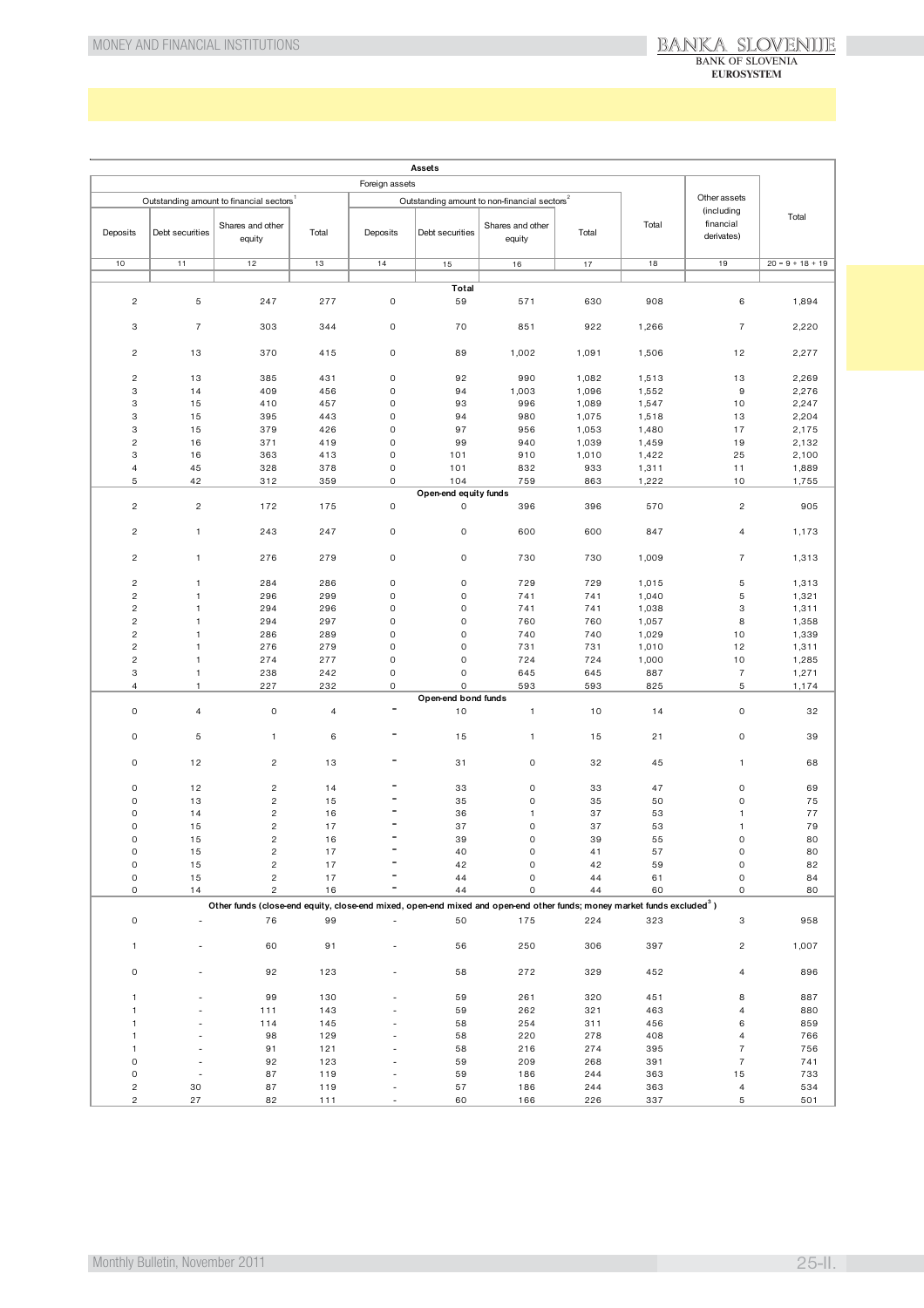# 1.8.2. Investment funds liabilities according to the type of fund

|            |                  |             |                                                      |                    | Liabilities                                                                                                                         |                                                          |                 |                |
|------------|------------------|-------------|------------------------------------------------------|--------------------|-------------------------------------------------------------------------------------------------------------------------------------|----------------------------------------------------------|-----------------|----------------|
|            |                  |             |                                                      |                    | Domestic liabilities                                                                                                                |                                                          |                 |                |
|            |                  |             | Outstanding amount to financial sectors <sup>1</sup> |                    |                                                                                                                                     | Outstanding amount to non-financial sectors <sup>2</sup> |                 |                |
|            |                  | Loans       | Investment fund                                      | Total              |                                                                                                                                     | Investment fund                                          | Total           | Total          |
| in mio EUR |                  |             | shares/units                                         |                    | Loans                                                                                                                               | shares/units                                             |                 |                |
|            | Column           | 1           | $\overline{2}$                                       | $\overline{3}$     | $\overline{4}$                                                                                                                      | $\overline{5}$                                           | $6\overline{6}$ | $\overline{7}$ |
|            | Code             |             |                                                      |                    |                                                                                                                                     |                                                          |                 |                |
|            |                  |             |                                                      |                    | Total                                                                                                                               |                                                          |                 |                |
|            | 2008 31.Dec      | 24          | 528                                                  | 552                |                                                                                                                                     | 1,315                                                    | 1,315           | 1,867          |
|            | 2009 31.Dec      | 16          | 717                                                  | 733                |                                                                                                                                     | 1,450                                                    | 1,450           | 2,183          |
|            | 2010 31.Dec      | 13          | 796                                                  | 809                |                                                                                                                                     | 1,429                                                    | 1,429           | 2,238          |
|            | 2011 31.Jan      | 13          | 781                                                  | 793                |                                                                                                                                     | 1,436                                                    | 1,436           | 2,230          |
|            | 28.Feb           | 9           | 794                                                  | 803                |                                                                                                                                     | 1,429                                                    | 1,429           | 2,232          |
|            | 31.Mar           | 9           | 793                                                  | 802                |                                                                                                                                     | 1,409                                                    | 1,409           | 2,211          |
|            | 30.Apr           | 9           | 789                                                  | 798                |                                                                                                                                     | 1,373                                                    | 1,373           | 2,170          |
|            | 31.May           | 9           | 777                                                  | 786                |                                                                                                                                     | 1,353                                                    | 1,353           | 2,140          |
|            | 30.Jun           | 9           | 765                                                  | 774                |                                                                                                                                     | 1,316                                                    | 1,316           | 2,091          |
|            | $31$ .Jul        | 9           | 753                                                  | 762                |                                                                                                                                     | 1,292                                                    | 1,292           | 2,054          |
|            | 31.Aug           | 9           | 688                                                  | 697                |                                                                                                                                     | 1,156                                                    | 1,156           | 1,853          |
|            | 30.Sep           | 9           | 642                                                  | 651                | ä,                                                                                                                                  | 1,071                                                    | 1,071           | 1,722          |
|            |                  |             |                                                      |                    | Open-end equity funds                                                                                                               |                                                          |                 |                |
|            | 2008 31.Dec      | ä,          | 288                                                  | 288                |                                                                                                                                     | 603                                                      | 603             | 891            |
|            | 2009 31.Dec      |             | 419                                                  | 419<br>$\mathsf O$ |                                                                                                                                     | 733                                                      | 733             | 1,152          |
|            | 2010 31.Dec      |             | 513                                                  | 513                |                                                                                                                                     | 781                                                      | 781             | 1,294          |
|            | 2011 31.Jan      |             | 506                                                  | 506                |                                                                                                                                     | 787                                                      | 787             | 1,294          |
|            | 28.Feb           |             | 514                                                  | 514                |                                                                                                                                     | 788                                                      | 788             | 1,302          |
|            | 31.Mar           |             | 516                                                  | 516                |                                                                                                                                     | 778                                                      | 778             | 1,294          |
|            | 30.Apr           |             | 538                                                  | 538                |                                                                                                                                     | 801                                                      | 801             | 1,339          |
|            | 31.May           |             | 530                                                  | 530                |                                                                                                                                     | 788                                                      | 788             | 1,319          |
|            | 30.Jun           |             | 524                                                  | 524                |                                                                                                                                     | 764                                                      | 764             | 1,288          |
|            | $31$ .Jul        |             | 515                                                  | 515                |                                                                                                                                     | 746                                                      | 746             | 1,261          |
|            | 31.Aug           | 9           | 508                                                  | 517                |                                                                                                                                     | 729                                                      | 729             | 1,245          |
|            | 30.Sep           | 9           | 474                                                  | 483                |                                                                                                                                     | 667                                                      | 667             | 1,150          |
|            |                  |             |                                                      |                    | Open-end bond funds                                                                                                                 |                                                          |                 |                |
|            | 2008 31.Dec      |             | $\,$ 8 $\,$                                          | 8                  |                                                                                                                                     | 23                                                       | 23              | 32             |
|            | 2009 31.Dec      |             | 13                                                   | 13                 |                                                                                                                                     | 26                                                       | 26              | 39             |
|            | 2010 31.Dec      |             | 33                                                   | 33                 |                                                                                                                                     | 34                                                       | 34              | 67             |
|            | 2011 31.Jan      |             | 27                                                   | 27                 |                                                                                                                                     | 40                                                       | 40              | 67             |
|            | 28.Feb           |             | 33                                                   | 33                 |                                                                                                                                     | 40                                                       | 40              | 73             |
|            | 31.Mar           |             | 34                                                   | 34                 |                                                                                                                                     | 41                                                       | 41              | 74             |
|            | 30.Apr           |             | 37                                                   | 37                 |                                                                                                                                     | 40                                                       | 40              | 77             |
|            | 31.May           |             | 38                                                   | 38                 |                                                                                                                                     | 41                                                       | 41              | 79             |
|            | 30.Jun           |             | 37                                                   | 37                 |                                                                                                                                     | 42                                                       | 42              | 79             |
|            | $31$ .Jul        |             | 37                                                   | 37                 |                                                                                                                                     | 43                                                       | 43              | 80             |
|            | 31.Aug           |             | 37                                                   | 37                 |                                                                                                                                     | 45                                                       | 45              | 82             |
|            | 30.Sep           |             | 34                                                   | 34                 |                                                                                                                                     | 45                                                       | 45              | 79             |
|            |                  |             |                                                      |                    | Other funds (close-end equity, close-end mixed, open-end mixed and open-end other funds; money market funds excluded <sup>3</sup> ) |                                                          |                 |                |
|            | 2008 31.Dec      | 24          | 232                                                  | 256                |                                                                                                                                     | 688                                                      | 688             | 944            |
|            | 2009 31.Dec      | 16          | 285                                                  | 301                |                                                                                                                                     | 691                                                      | 691             | 992            |
|            | 2010 31.Dec      | 13          | 250                                                  | 263                |                                                                                                                                     | 614                                                      | 614             | 877            |
|            | 2011 31.Jan      | 13          | 248                                                  | 260                |                                                                                                                                     | 609                                                      | 609             | 869            |
|            | 28.Feb           | $\mathsf g$ | 247                                                  | 256                |                                                                                                                                     | 601                                                      | 601             | 857            |
|            | 31.Mar           | $\mathsf g$ | 243                                                  | 252                |                                                                                                                                     | 590                                                      | 590             | 843            |
|            | 30.Apr           | 9           | 213                                                  | 222                |                                                                                                                                     | 531                                                      | 531             | 754            |
|            |                  | 9           | 209                                                  | 218                |                                                                                                                                     | 524                                                      | 524             | 742            |
|            | 31.May<br>30.Jun | 9           | 205                                                  | 214                |                                                                                                                                     | 510                                                      | 510             | 724            |
|            |                  |             |                                                      |                    |                                                                                                                                     |                                                          |                 |                |
|            | $31$ .Jul        | 9           | 201                                                  | 210                |                                                                                                                                     | 502                                                      | 502             | 712            |
|            | 31.Aug           |             | 144                                                  | 144                |                                                                                                                                     | 382                                                      | 382             | 526            |
|            | 30.Sep           |             | 134                                                  | 134                |                                                                                                                                     | 359                                                      | 359             | 493            |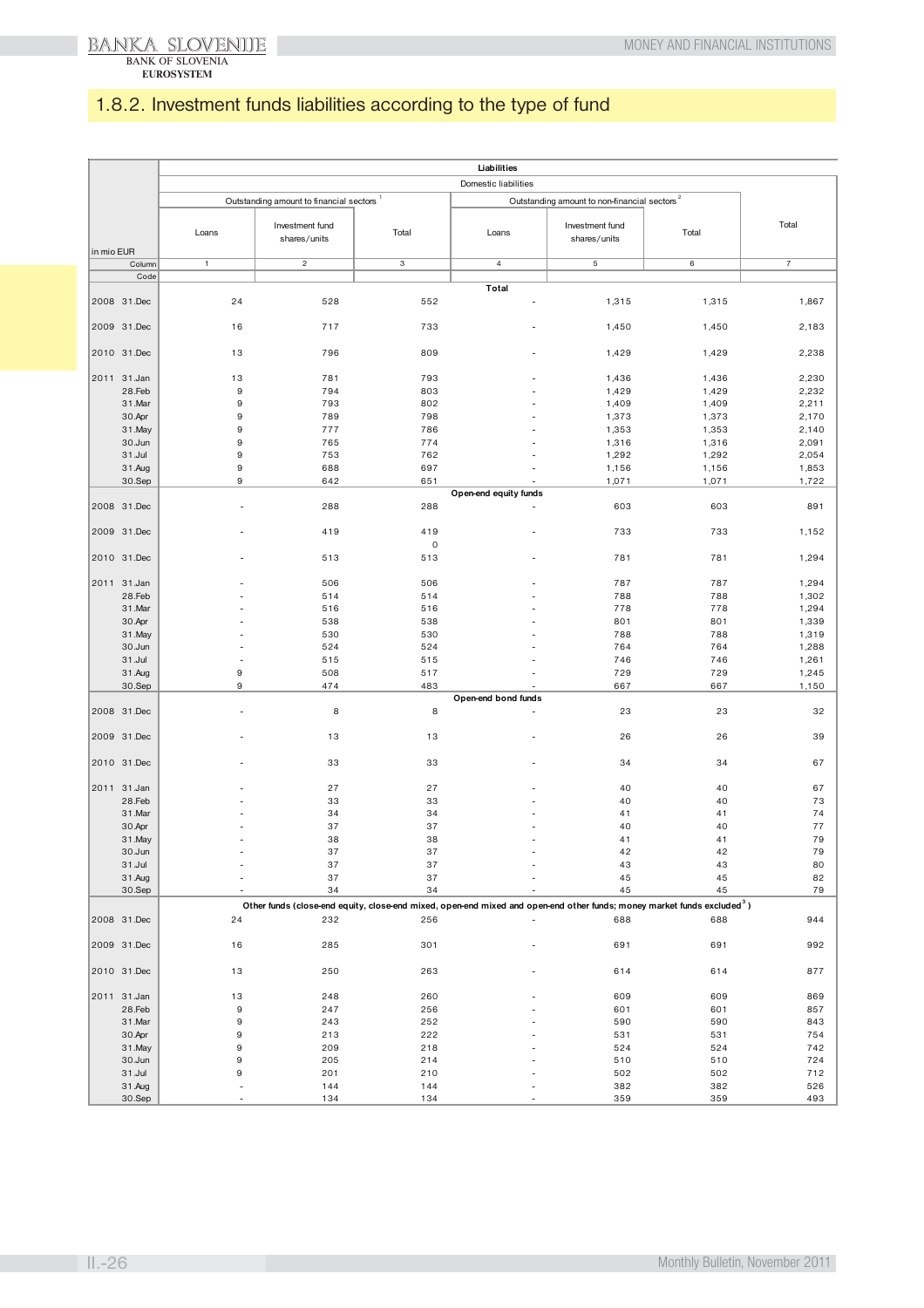|                |                                                      |                           |                          | Liabilities                                                                                                                         |                                |                     |                                    |                    |
|----------------|------------------------------------------------------|---------------------------|--------------------------|-------------------------------------------------------------------------------------------------------------------------------------|--------------------------------|---------------------|------------------------------------|--------------------|
|                |                                                      |                           | Foreign liabilities      |                                                                                                                                     |                                |                     |                                    |                    |
|                | Outstanding amount to financial sectors <sup>1</sup> |                           |                          | Outstanding amount to non-financial sectors <sup>2</sup>                                                                            |                                |                     | Other liabilities                  |                    |
| Loans          | Investment fund<br>shares/units                      | Total                     | Loans                    | Investment fund<br>shares/units                                                                                                     | Total                          | Total               | (including financial<br>derivates) | Total              |
|                |                                                      |                           |                          |                                                                                                                                     |                                |                     |                                    |                    |
| $\overline{8}$ | $\overline{9}$                                       | 10                        | 11                       | 12                                                                                                                                  | 13                             | 14                  | 15                                 | $16 = 7 + 14 + 15$ |
|                |                                                      |                           |                          |                                                                                                                                     |                                |                     |                                    |                    |
|                | $\overline{\mathbf{4}}$                              | $\overline{4}$            |                          | Total<br>$\mathsf g$                                                                                                                | $\mathsf g$                    | 13                  | 15                                 | 1,894              |
|                |                                                      |                           |                          |                                                                                                                                     |                                |                     |                                    |                    |
|                | $\sqrt{4}$                                           | $\overline{4}$            |                          | 10                                                                                                                                  | 10                             | 15                  | 22                                 | 2,220              |
|                | 5                                                    | $\,$ 5 $\,$               |                          | $10$                                                                                                                                | 10                             | 14                  | 24                                 | 2,277              |
|                | $\sqrt{4}$                                           | $\overline{4}$            |                          | $\mathsf g$                                                                                                                         | $\mathsf g$                    | 14                  | 25                                 | 2,269              |
|                | $\overline{4}$                                       | 4                         |                          | 10                                                                                                                                  | 10                             | 14                  | 31                                 | 2,276              |
|                | $\overline{4}$                                       | 4                         |                          | 10                                                                                                                                  | 10                             | 14                  | 20                                 | 2,246              |
|                | 5                                                    | 5                         |                          | 11                                                                                                                                  | 11                             | 15                  | 17                                 | 2,204              |
|                | 6                                                    | 6                         |                          | 10                                                                                                                                  | 10                             | 16                  | 20                                 | 2,175              |
|                | 5                                                    | 5                         |                          | 10                                                                                                                                  | 10                             | 16                  | 26                                 | 2,132              |
|                |                                                      | $\,$ 5 $\,$               |                          | 10                                                                                                                                  | 10                             |                     |                                    |                    |
|                | 5                                                    |                           |                          |                                                                                                                                     |                                | 16                  | 30                                 | 2,100              |
|                | $\sqrt{5}$                                           | $\,$ 5 $\,$               |                          | 14                                                                                                                                  | 14                             | 18                  | 18                                 | 1,889              |
| ٠              | $\ensuremath{4}$                                     | $\overline{4}$            | $\sim$                   | 12                                                                                                                                  | 12                             | 17                  | 16                                 | 1,755              |
|                | $\sqrt{4}$                                           | $\ensuremath{\mathsf{4}}$ | ÷,                       | Open-end equity funds<br>6                                                                                                          | 6                              | 10                  | $\overline{4}$                     | 905                |
|                | $\sqrt{4}$                                           | $\overline{4}$            | ٠                        | 8                                                                                                                                   | 8                              | 12                  | $\mathsf g$                        | 1,173              |
|                | $\sqrt{2}$                                           | $\overline{c}$            |                          | $\boldsymbol{7}$                                                                                                                    | $\sqrt{7}$                     | $\mathsf g$         | 10                                 | 1,313              |
|                | $\sqrt{2}$                                           | $\sqrt{2}$                |                          | $\overline{7}$                                                                                                                      | $\overline{7}$                 | $\mathsf g$         | 11                                 | 1,313              |
|                | $\sqrt{2}$                                           | $\overline{\mathbf{c}}$   |                          | $\overline{7}$                                                                                                                      | $\overline{7}$                 | $\mathsf g$         | 11                                 | 1,321              |
|                | $\sqrt{2}$                                           | $\sqrt{2}$                |                          | 8                                                                                                                                   | 8                              | 10                  | $\overline{7}$                     | 1,311              |
|                | $\sqrt{2}$                                           | $\sqrt{2}$                |                          | 8                                                                                                                                   | 8                              | 10                  | $\boldsymbol{9}$                   | 1,358              |
|                | 3                                                    | $\ensuremath{\mathsf{3}}$ |                          | 8                                                                                                                                   | 8                              | 11                  | 10                                 | 1,339              |
|                | 3                                                    | 3                         |                          | $\overline{7}$                                                                                                                      | $\overline{7}$                 | 10                  | 13                                 | 1,311              |
|                | 3                                                    | $\ensuremath{\mathsf{3}}$ |                          | $\overline{7}$                                                                                                                      | $\overline{7}$                 | 10                  | 14                                 | 1,285              |
|                | 3                                                    | 3                         |                          | 11                                                                                                                                  | 11                             | 14                  | 12                                 | 1,271              |
| ٠              | 3                                                    | 3                         | $\sim$                   | 10                                                                                                                                  | 10                             | 13                  | 11                                 | 1,174              |
|                |                                                      |                           |                          | Open-end bond funds                                                                                                                 |                                |                     |                                    |                    |
|                | $\mathsf{O}\xspace$                                  | $\mathsf{O}\xspace$       | $\frac{1}{2}$            | $\mathsf{O}\xspace$                                                                                                                 | $\mathsf O$                    | $\mathsf{O}\xspace$ | $\mathsf O$                        | 32                 |
|                | $\mathsf{O}\xspace$                                  | $\mathsf{O}\xspace$       | $\overline{\phantom{0}}$ | $\mathsf O$                                                                                                                         | $\mathsf{O}\xspace$            | $\mathsf{O}\xspace$ | $\mathsf{O}\xspace$                | 39                 |
|                | $\mathsf{O}\xspace$                                  | $\mathsf{O}\xspace$       |                          | $\mathsf O$                                                                                                                         | $\mathsf{O}\xspace$            | $\mathsf{O}\xspace$ | $\mathsf{O}\xspace$                | 68                 |
|                | $\mathsf{O}\xspace$                                  | $\mathsf{O}\xspace$       |                          | $\mathsf O$                                                                                                                         | $\mathsf{O}\xspace$            | $\mathsf O$         | $\sqrt{2}$                         | 69                 |
|                | $\circ$                                              | $\mathsf O$               |                          | $\mathsf{O}\xspace$                                                                                                                 | $\mathsf O$                    | $\mathsf O$         | $\mathbf{1}$                       | 75                 |
|                | $\mathsf{O}\xspace$                                  | $\mathsf{O}\xspace$       |                          | $\mathsf{O}\xspace$                                                                                                                 | $\mathsf{O}\xspace$            | $\mathsf{O}\xspace$ | $\sqrt{2}$                         | 76                 |
|                | $\circ$                                              | $\circ$                   |                          | $\mathsf O$                                                                                                                         | $\mathsf O$                    | $\mathsf O$         | $\mathbf{1}$                       | 79                 |
|                |                                                      |                           |                          |                                                                                                                                     |                                |                     |                                    |                    |
|                | $\mathsf{O}\xspace$<br>$\circ$                       | $\mathsf O$<br>$\circ$    |                          | $\mathsf{O}\xspace$<br>$\mathsf{O}\xspace$                                                                                          | $\mathsf{O}\xspace$<br>$\circ$ | 1                   | $\mathbf{1}$                       | 80<br>80           |
|                |                                                      |                           |                          |                                                                                                                                     |                                | 1                   | $\mathsf O$                        |                    |
|                | 1                                                    | $\mathbf{1}$              |                          | $\mathsf{O}\xspace$                                                                                                                 | $\mathsf{O}\xspace$            | 1                   | $\mathsf O$                        | 82                 |
|                | $\mathbf{1}$                                         | 1                         |                          | $\mathsf{O}\xspace$                                                                                                                 | $\mathsf{O}\xspace$            | $\mathbf{1}$        | $\overline{c}$                     | 84                 |
|                | 1                                                    | $\mathbf{1}$              |                          | $\mathsf{O}\xspace$                                                                                                                 | $\mathsf{O}\xspace$            | $\mathbf{1}$        | $\mathsf{O}\xspace$                | 80                 |
|                |                                                      |                           |                          | Other funds (close-end equity, close-end mixed, open-end mixed and open-end other funds; money market funds excluded <sup>3</sup> ) |                                |                     |                                    |                    |
|                | $\mathsf{O}\xspace$                                  | $\mathsf O$               |                          | $\sqrt{2}$                                                                                                                          | $\sqrt{2}$                     | $\overline{c}$      | 11                                 | 958                |
|                | $\mathsf{O}\xspace$                                  | $\mathsf{O}\xspace$       |                          | $\sqrt{2}$                                                                                                                          | $\sqrt{2}$                     | $\overline{c}$      | 12                                 | 1,007              |
|                | $\overline{c}$                                       | $\overline{c}$            |                          | $\sqrt{2}$                                                                                                                          | $\sqrt{2}$                     | $\,$ 5 $\,$         | 14                                 | 896                |
|                | $\overline{c}$                                       | $\overline{c}$            |                          | $\overline{c}$                                                                                                                      | $\sqrt{2}$                     | $\sqrt{5}$          | 13                                 | 887                |
|                | $\sqrt{2}$                                           | $\overline{c}$            |                          | $\sqrt{2}$                                                                                                                          | $\sqrt{2}$                     | 5                   | 19                                 | 880                |
|                |                                                      | $\overline{\mathbf{c}}$   |                          |                                                                                                                                     | $\sqrt{2}$                     |                     |                                    |                    |
|                | $\sqrt{2}$                                           |                           |                          | $\overline{\mathbf{c}}$                                                                                                             |                                | 5                   | 12                                 | 859                |
|                | $\sqrt{2}$                                           | $\overline{\mathbf{c}}$   |                          | $\mathbf 2$                                                                                                                         | $\sqrt{2}$                     | 5                   | 8                                  | 766                |
|                | $\sqrt{2}$                                           | $\overline{\mathbf{c}}$   |                          | $\overline{c}$                                                                                                                      | $\sqrt{2}$                     | 5                   | $\mathsf g$                        | 756                |
|                | $\sqrt{2}$                                           | $\overline{\mathbf{c}}$   |                          | $\overline{c}$                                                                                                                      | $\sqrt{2}$                     | 4                   | 13                                 | 741                |
|                | $\sqrt{2}$                                           | $\overline{\mathbf{c}}$   |                          | $\sqrt{2}$                                                                                                                          | $\sqrt{2}$                     | 4                   | 16                                 | 733                |
|                | $\mathbf{1}$                                         | 1                         |                          | $\sqrt{2}$                                                                                                                          | $\sqrt{2}$                     | 4                   | $\,$ 5 $\,$                        | 534                |
|                | $\mathbf{1}$                                         | 1                         |                          | $\overline{c}$                                                                                                                      | $\sqrt{2}$                     | 3                   | 5                                  | 501                |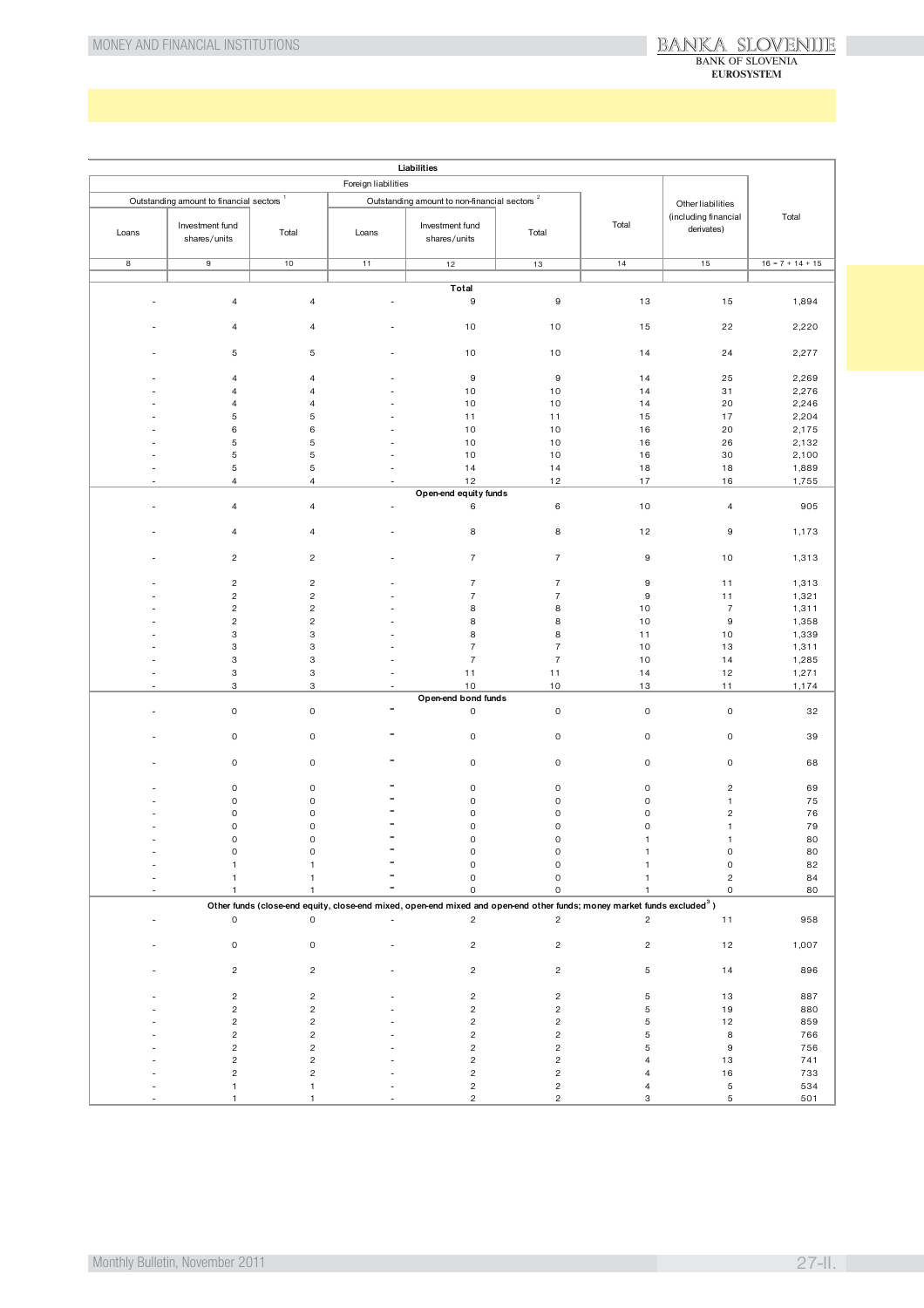**EUROSYSTEM**

#### 2.1. Bank of Slovenia Interest Rates (% p. a.)

|              |                |                          |                         |                          |                          | Bank of Slovenia Bills |                          |                |                |              |              |                 |              |                     |
|--------------|----------------|--------------------------|-------------------------|--------------------------|--------------------------|------------------------|--------------------------|----------------|----------------|--------------|--------------|-----------------|--------------|---------------------|
|              | Lombard        | Repo                     | Banks'                  | Ovemight                 | Longterm                 |                        | In SIT                   |                | In EUR         |              |              | In USD          |              | General             |
|              | loan           | $(7-day)$                | reserves                | deposit                  | deposit                  |                        | Number of days           |                | Number of days |              |              | Number of days  |              | legal penal<br>rate |
|              |                |                          |                         |                          |                          | 60                     | 270                      | 60             | 90             | 120          | 60           | 90              | 120          |                     |
|              | n              | n                        | n                       | $\mathsf{n}$             | n                        | n                      | n                        | r.             | $\mathbf{r}$   | $\mathbf{r}$ | $\mathbf{r}$ | $\mathbf{r}$    | $\mathbf{r}$ | n                   |
| Column       | $\overline{1}$ | $\overline{2}$           | $\overline{\mathbf{3}}$ | $\overline{4}$           | 5                        | $\overline{6}$         | $\overline{7}$           | $\overline{8}$ | $\overline{9}$ | 10           | 11           | $\overline{12}$ | 13           | 14                  |
| Code         |                |                          |                         |                          |                          |                        |                          |                |                |              |              |                 |              |                     |
| 1995         | 12.50          | $\sim$                   | 1.00                    | ×.                       | $\overline{\phantom{a}}$ | 12.78                  | ×                        | 4.23           | 4.24           | 4.29         | 5.63         | 5.67            | 5.70         | 32.21               |
| 1996         | 11.00          | ×.                       | 1.00                    | ×.                       | $\overline{\phantom{a}}$ | 13.27                  | $\sim$                   | 3.11           | 3.10           | 3.10         | 5.30         | 5.33            | 5.34         | 27.76               |
| 1997         | 11.00          | $\overline{\phantom{a}}$ | 1.00                    | $\overline{\phantom{a}}$ | $\overline{\phantom{a}}$ | 12.98                  | 14.33                    | 3.17           | 3.20           | 3.23         | 5.55         | 5.61            | 5.62         | 26.84               |
| 1998         | 11.00          | ÷                        | 1.00                    | ×.                       | $\overline{\phantom{a}}$ | 10.40                  | 12.39                    | 3.36           | 3.40           | 3.42         | 5.40         | 5.40            | 5.39         | 26.55               |
| 1999         | 9.00           | ä,                       | 1.00                    | ä,                       | $\overline{\phantom{a}}$ | 7.13                   | 9.08                     | 2.75           | 2.80           | 2.83         | 5.16         | 5.25            | 5.30         | 20.68               |
| 2000         | 9.67           | 9.56                     | 1.00                    | $\overline{a}$           | $\overline{\phantom{a}}$ | 8.19                   | 9.35                     | 4.16           | 4.23           | 4.29         | 6.29         | 6.37            | 6.40         | 24.65               |
| 2001         | 11.75          | 11.02                    | 1.00                    | 4.92                     | $\overline{\phantom{a}}$ | 10.42                  | 11.16                    | 4.08           | 4.04           | 4.00         | 3.55         | 3.52            | 3.50         | 27.99               |
| 2002         | 10.96          | 9.61                     | 1.00                    | 4.00                     | $\overline{\phantom{a}}$ | 8.44                   | 9.72                     | 3.14           | 3.14           | 3.15         | 1.60         | 1.62            | 1.65         | 21.16               |
| 2003         | 8.77           | 8.03                     | 1.00                    | 3.69                     | ٠                        | 6.92                   | 7.44                     | 2.17           | 2.15           | 2.13         | 1.03         | 1.03            | 1.03         | 18.25               |
| 2004         | 5.63           | 4.63                     | 1.00                    | 2.40                     | 4.20                     | 4.48                   | 4.70                     | 2.00           | 2.01           | 2.03         | 1.48         | 1.54            | 1.60         | 15.50               |
| 2005         | 5.00           | 4.10                     | 1.00                    | 2.25                     | 4.20                     | 4.00                   | $\overline{\phantom{a}}$ | 2.10           | 2.12           | 2.14         | 3.42         | 3.50            | 3.57         | 15.50               |
| 2006         | 4.65           | 3.69                     | 1.00                    | 2.35                     | 3.78                     | 3.52                   | $\overline{\phantom{a}}$ | 2.88           | 2.83           | 2.83         | 1.99         | 2.02            | 2.04         | 13.00               |
|              |                |                          |                         |                          |                          |                        |                          |                |                |              |              |                 |              |                     |
| Sep.<br>2005 | 5.00           | 4.10                     | 1.00                    | 2.25                     | 4.20                     | 4.00                   | $\overline{\phantom{a}}$ | 2.04           | 2.05           | 2.06         | 3.79         | 3.85            | 3.90         | 15.50               |
| Oct.         | 5.00           | 4.10                     | 1.00                    | 2.25                     | 4.20                     | 4.00                   | $\overline{\phantom{a}}$ | 2.06           | 2.10           | 2.12         | 3.99         | 4.09            | 4.15         | 15.50               |
| Nov.         | 5.00           | 4.10                     | 1.00                    | 2.25                     | 4.20                     | 4.00                   | ٠                        | 2.31           | 2.37           | 2.41         | 4.23         | 4.31            | 4.37         | 15.50               |
| Dec.         | 5.00           | 4.10                     | 1.00                    | 2.25                     | 4.20                     | 4.00                   | ä,                       | 2.36           | 2.41           | 2.46         | 4.38         | 4.43            | 4.48         | 15.50               |
|              |                |                          |                         |                          |                          |                        |                          |                |                |              |              |                 |              |                     |
| 2006<br>Jan. | 5.00           | 4.10                     | 1.00                    | 2.25                     | 4.20                     | 4.00                   | $\overline{\phantom{a}}$ | 2.38           | 2.45           | 2.50         | 4.50         | 4.55            | 4.59         | 13.50               |
| Feb.         | 4.75           | 3.75                     | 1.00                    | 2.25                     | 4.20                     | 3.75                   | $\overline{\phantom{a}}$ | 2.50           | 2.54           | 2.58         | 4.62         | 4.70            | 4.77         | 13.50               |
| Mar.         | 4.50           | 3.50                     | 1.00                    | 2.25                     | 4.20                     | 3.50                   | $\overline{\phantom{a}}$ | 2.61           | 2.67           | 2.73         | 4.83         | 4.89            | 4.93         | 13.50               |
| Apr.         | 4.50           | 3.50                     | 1.00                    | 2.25                     | 3.70                     | 3.50                   | $\overline{\phantom{a}}$ | 2.61           | 2.69           | 2.74         | 4.93         | 5.00            | 5.05         | 13.50               |
| May          | 4.50           | 3.50                     | 1.00                    | 2.25                     | 3.70                     | 3.50                   | $\overline{\phantom{a}}$ | 2.73           | 2.80           | 2.86         | 5.05         | 5.10            | 5.14         | 13.50               |
| Jun.         | 4.50           | ÷,                       | 1.00                    | 2.25                     | 3.70                     | 3.25                   | $\overline{\phantom{a}}$ | 2.84           | 2.88           | 2.93         | ÷            |                 | ÷.           | 13.50               |
| Jul.         | 4.50           | ٠                        | 1.00                    | 2.25                     | 3.70                     | 3.25                   | $\overline{\phantom{a}}$ | 2.94           | 3.00           | 3.06         | ÷.           |                 | ٠            | 12.50               |
| Aug.         | 4.75           | ٠                        | 1.00                    | 2.50                     | 3.45                     | 3.50                   | $\overline{\phantom{a}}$ | 3.08           | 3.16           | 3.22         | ÷            | ÷               | $\sim$       | 12.50               |
| Sep.         | 4.75           | $\overline{\phantom{a}}$ | 1.00                    | 2.50                     | 3.45                     | 3.50                   | $\overline{\phantom{a}}$ | 3.20           | 3.28           |              |              | ×.              | ×.           | 12.50               |
| Oct.         | 4.75           | ÷,                       | 1.00                    | 2.50                     | 3.70                     | 3.50                   | $\overline{\phantom{a}}$ | 3.30           |                |              |              | $\sim$          | $\sim$       | 12.50               |
| Nov.         | 4.75           | 3.75                     | 1.00                    | 2.50                     | 3.70                     | 3.50                   | $\overline{\phantom{a}}$ | 3.46           | ä,             |              |              |                 | $\sim$       | 12.50               |
| Dec.         | 4.50           | 3.75                     | 1.00                    | 2.50                     | 3.70                     | 3.50                   |                          |                |                |              | ÷.           |                 | ÷.           | 12.50               |

#### 2.2. Interbank Money Market Rates and Indexation Clause (% p. a.)

|      |              | <b>Interbank Market</b> |                   |          |                |        | <b>Revaluation Clauses</b>                   |                |                          |                |         |            |
|------|--------------|-------------------------|-------------------|----------|----------------|--------|----------------------------------------------|----------------|--------------------------|----------------|---------|------------|
|      |              |                         |                   |          |                |        |                                              |                |                          |                |         |            |
|      |              | SIONIA/                 | SITIBOR / EURIBOR |          |                |        | <b>Tolar Indexation Clause</b><br><b>TOM</b> |                | Foreign Exchange Clauses |                |         |            |
|      |              | <b>EONIA</b>            |                   |          |                |        |                                              |                | <b>USD</b>               |                | CHF     |            |
|      |              |                         | 1 month           | 3 months | 6 months       | 1 year | Monthly                                      | Annualized     | Monthly                  | Annualized     | Monthly | Annualized |
|      | Column       | $\mathbf{1}$            | $\overline{c}$    | 3        | $\overline{4}$ | 5      | 6                                            | $\overline{7}$ | 8                        | $\overline{9}$ | 10      | 11         |
|      | Code         |                         |                   |          |                |        |                                              |                |                          |                |         |            |
| 2005 |              | 3.71                    | 4.04              | 4.03     | 4.01           | 3.94   | 0.24                                         | 2.94           | 1.18                     | 14.86          | $-0.06$ | $-0.70$    |
| 2006 |              | 3.37                    | 3.60              | 3.58     | 3.58           | 3.62   | 0.21                                         | 2.53           | $-0.87$                  | $-10.13$       | $-0.27$ | $-3.26$    |
| 2007 |              | 3.87                    | 4.08              | 4.28     | 4.35           | 4.45   | 0.28                                         | 3.35           | $-0.90$                  | $-10.40$       | $-0.22$ | $-2.68$    |
| 2008 |              | 3.87                    | 4.28              | 4.64     | 4.73           | 4.83   | 0.50                                         | 6.18           | 0.49                     | 25.69          | 0.89    | 17.81      |
| 2009 |              | 0.71                    | 0.89              | 1.22     | 1.43           | 1.61   | 0.09                                         | 1.12           | $-0.10$                  | 10.69          | 0.08    | 1.46       |
| 2010 |              | 0.44                    | 0.57              | 0.81     | 1.08           | 1.35   | 0.16                                         | 1.92           | 0.72                     | 7.81           | 1.48    | 18.65      |
| 2010 |              | 0.34                    | 0.44              | 0.68     | 0.98           | 1.23   | 0.10                                         | 1.18           | 3.15                     | 44.08          | 1.19    | 14.90      |
|      | Jan.<br>Feb. | 0.34                    | 0.42              | 0.66     | 0.96           | 1.23   | 0.10                                         | 1.31           | 2.92                     | 45.49          | 0.16    | 2.16       |
|      |              |                         |                   |          |                |        |                                              |                |                          |                |         |            |
|      | Mar.         | 0.35                    | 0.41              | 0.65     | 0.95           | 1.22   | 0.10                                         | 1.18           | 0.68                     | 8.24           | 2.54    | 34.29      |
|      | Apr.         | 0.35                    | 0.40              | 0.64     | 0.96           | 1.23   | 0.10                                         | 1.22           | 1.23                     | 16.06          | $-0.45$ | $-5.38$    |
|      | May          | 0.34                    | 0.42              | 0.69     | 0.98           | 1.25   | 0.20                                         | 2.38           | 8.19                     | 152.67         | 0.78    | 9.58       |
|      | Jun.         | 0.35                    | 0.45              | 0.73     | 1.01           | 1.28   | 0.20                                         | 2.46           | 0.29                     | 3.63           | 7.13    | 131.15     |
|      | Jul.         | 0.48                    | 0.58              | 0.85     | 1.10           | 1.37   | 0.20                                         | 2.38           | $-5.81$                  | $-50.58$       | $-1.91$ | $-20.27$   |
|      | Aug.         | 0.43                    | 0.64              | 0.90     | 1.15           | 1.42   | 0.20                                         | 2.38           | 2.74                     | 37.55          | 4.68    | 71.44      |
|      | Sep.         | 0.45                    | 0.62              | 0.88     | 1.14           | 1.42   | 0.20                                         | 2.46           | $-7.09$                  | $-59.14$       | $-2.65$ | $-27.87$   |
|      | Oct.         | 0.70                    | 0.78              | 1.00     | 1.22           | 1.50   | 0.20                                         | 2.38           | $-1.51$                  | $-16.38$       | $-3.07$ | $-30.74$   |
|      | Nov.         | 0.59                    | 0.83              | 1.04     | 1.27           | 1.54   | 0.20                                         | 2.46           | 6.61                     | 117.84         | 5.53    | 92.43      |
|      | Dec.         | 0.50                    | 0.81              | 1.02     | 1.25           | 1.53   | 0.10                                         | 1.18           | $-2.72$                  | $-27.76$       | 3.89    | 56.67      |
| 2011 | Jan.         | 0.66                    | 0.79              | 1.02     | 1.25           | 1.55   | 0.20                                         | 2.38           | $-2.41$                  | $-24.97$       | $-3.00$ | $-30.15$   |
|      | Feb.         | 0.71                    | 0.89              | 1.09     | 1.35           | 1.71   | 0.20                                         | 2.64           | $-1.03$                  | $-12.58$       | 0.40    | 5.30       |
|      | Mar.         | 0.66                    | 0.90              | 1.18     | 1.48           | 1.92   | 0.10                                         | 1.18           | $-2.63$                  | $-26.89$       | $-1.27$ | $-13.96$   |
|      | Apr.         | 0.97                    | 1.13              | 1.32     | 1.62           | 2.09   | 0.20                                         | 2.46           | $-4.39$                  | $-42.12$       | 1.07    | 13.86      |
|      | May          | 1.03                    | 1.24              | 1.43     | 1.71           | 2.15   | 0.20                                         | 2.38           | 3.30                     | 46.60          | 4.82    | 74.12      |
|      | Jun.         | 1.12                    | 1.28              | 1.49     | 1.75           | 2.14   | 0.20                                         | 2.46           | $-0.47$                  | $-5.58$        | 1.69    | 22.62      |
|      | Jul.         | 1.01                    | 1.42              | 1.60     | 1.82           | 2.18   | 0.10                                         | 1.18           | 1.35                     | 17.15          | 5.72    | 92.48      |
|      |              | 0.91                    | 1.37              |          | 1.75           |        |                                              |                |                          |                |         |            |
|      | Aug.         |                         |                   | 1.55     |                | 2.10   | 0.10                                         | 1.18           | $-1.31$                  | $-14.43$       | $-2.16$ | $-22.67$   |
|      | Sep.         | 1.01                    | 1.35              | 1.54     | 1.74           | 2.07   | 0.10                                         | 1.22           | 7.01                     | 128.12         | $-4.11$ | $-39.98$   |
|      | Oct.         | 0.96                    | 1.36              | 1.58     | 1.78           | 2.11   | 0.20                                         | 2.38           | $-3.56$                  | $-34.72$       | $-0.17$ | $-2.01$    |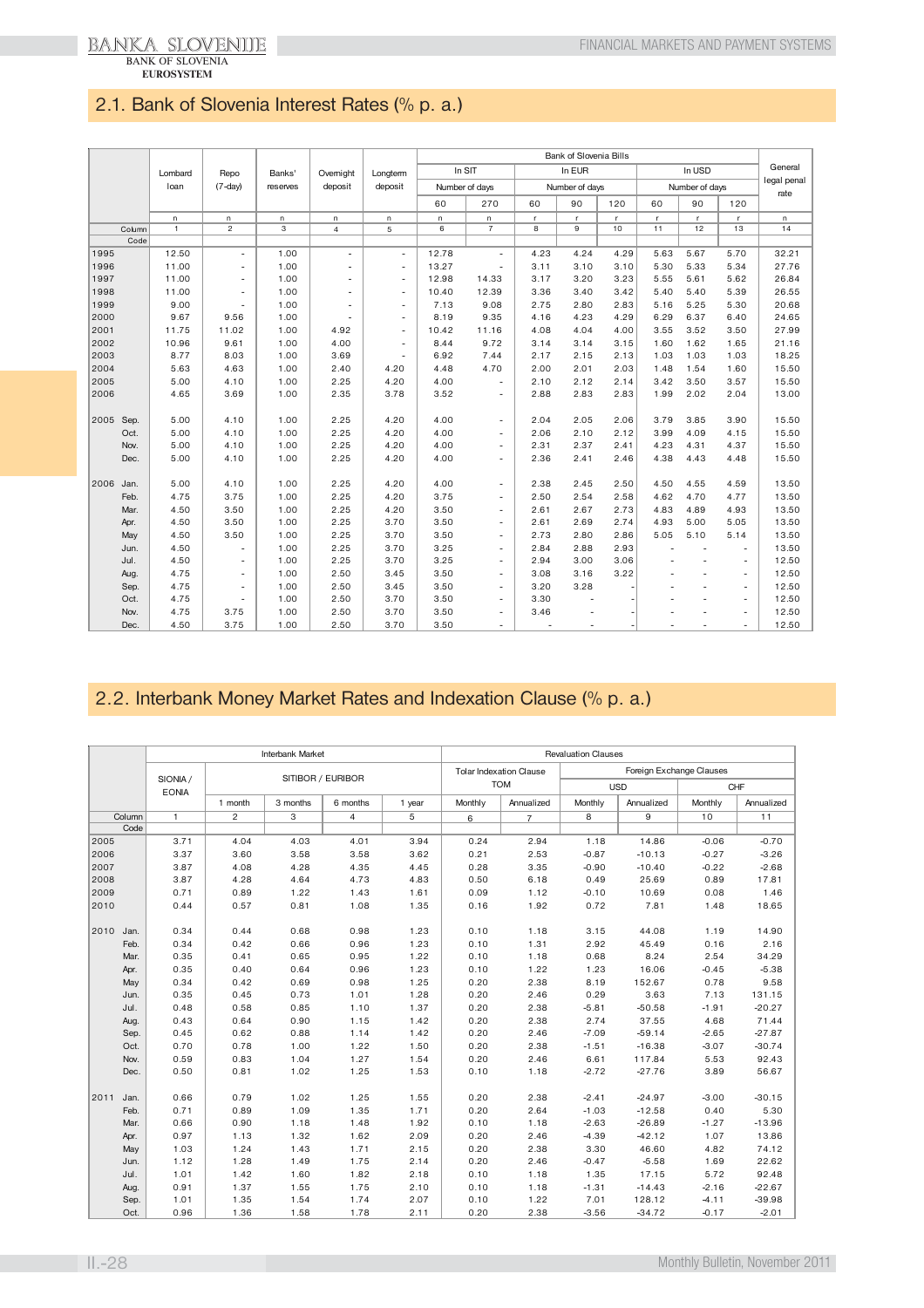# 2.3. European Central Bank Interest Rates (% p. a.)

|      |         | Deposit<br>facility | Main<br>refinancing<br>operations | Marginal<br>lending<br>facility |
|------|---------|---------------------|-----------------------------------|---------------------------------|
|      | Column  | 1                   | 2                                 | 3                               |
|      | Code    |                     |                                   |                                 |
| 2006 | 13 Dec. | 2.50                | 3.50                              | 4.50                            |
| 2007 | 14 Mar. | 2.75                | 3.75                              | 4.75                            |
|      | 13 Jun. | 3.00                | 4.00                              | 5.00                            |
| 2008 | 9 Jul.  | 3.25                | 4.25                              | 5.25                            |
|      | 8 Oct.  | 2.75                |                                   | 4.75                            |
|      | 9 Oct.  | 3.25                |                                   | 4.25                            |
|      | 15 Oct. |                     | 3.75                              |                                 |
|      | 12 Nov. | 2.75                | 3.25                              | 3.75                            |
|      | 10 Dec. | 2.00                | 2.50                              | 3.00                            |
| 2009 | 21 Jan. | 1.00                | 2.00                              | 3.00                            |
|      | 11 Mar. | 0.50                | 1.50                              | 2.50                            |
|      | 8 Apr.  | 0.25                | 1.25                              | 2.25                            |
|      | 13 May. | 0.25                | 1.00                              | 1.75                            |
| 2011 | 13 Apr. | 0.50                | 1.25                              | 2.00                            |
|      | 13 Jul. | 0.75                | 1.50                              | 2.25                            |
|      | 9 Nov.  | 0.50                | 1.25                              | 2.00                            |

### 2.3.1. Harmonised Long-term Interest Rates for Convergence Assessment Purposes (% p. a.)

|      |        | Yield to<br>maturity |
|------|--------|----------------------|
|      | Column | 1                    |
|      | Code   |                      |
| 2003 |        | 6.38                 |
| 2004 |        | 4.68                 |
| 2005 |        | 3.81                 |
| 2006 |        | 3.85                 |
| 2007 |        | 4.53                 |
| 2008 |        | 4.61                 |
| 2009 |        | 4.37                 |
| 2010 |        | 3.83                 |
|      |        |                      |
| 2009 | Dec.   | 3.91                 |
| 2010 | Jan.   | 4.00                 |
|      | Feb.   | 3.84                 |
|      | Mar.   | 3.94                 |
|      | Apr.   | 3.94                 |
|      | May    | 3.82                 |
|      | Jun.   | 3.83                 |
|      | Jul.   | 3.87                 |
|      | Aug.   | 3.67                 |
|      | Sep.   | 3.64                 |
|      | Oct.   | 3.56                 |
|      | Nov.   | 3.77                 |
|      | Dec.   | 4.11                 |
| 2011 | Jan.   | 4.29                 |
|      | Feb.   | 4.26                 |
|      | Mar.   | 4.30                 |
|      | Apr.   | 4.53                 |
|      | May    | 4.43                 |
|      | Jun.   | 4.58                 |
|      | Jul.   | 4.89                 |
|      | Aug.   | 4.99                 |
|      | Sep.   | 4.86                 |
|      | Oct.   | 5.16                 |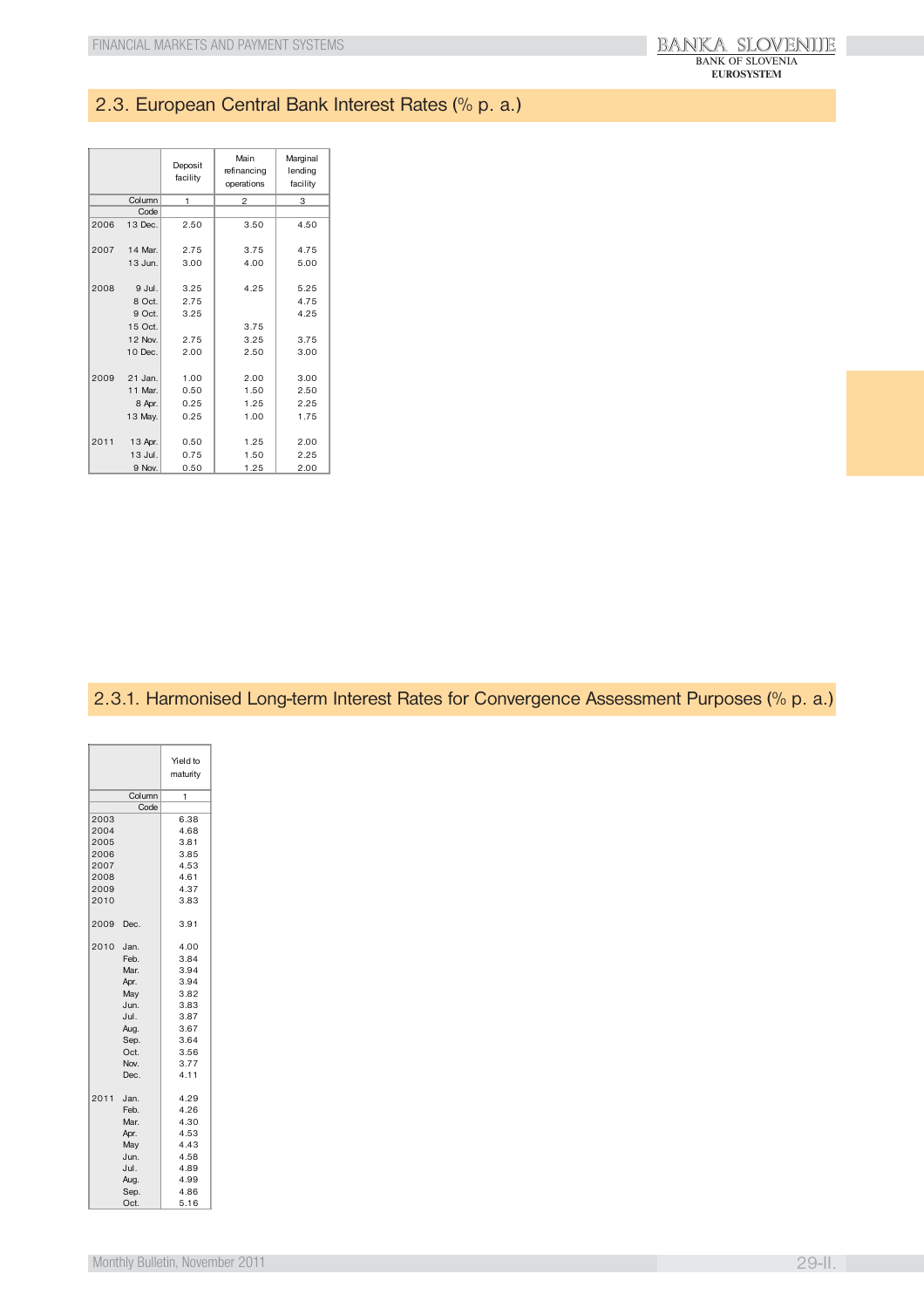### 2.4.1. Monetary Financial Institutions - Interest Rates on Outstanding Amounts in Domestic Currency (% p. a.)

|                     |              |                    |              |                | Loans              |              |                |                            |              |
|---------------------|--------------|--------------------|--------------|----------------|--------------------|--------------|----------------|----------------------------|--------------|
| Until<br>31.12.2006 |              |                    |              |                |                    |              |                |                            |              |
| SIT after           |              |                    |              | Households     |                    |              |                | Non-financial corporations |              |
| 01.01.2007          |              | For house purchase |              |                | For consumption    |              |                |                            |              |
| <b>EUR</b>          | Up to 1 year | Over 1 and up to   | Over 5 years | Up to 1 year   | Over 1 and up to 5 | Over 5 years | Up to 1 year   | Over 1 and up to           | Over 5 years |
|                     |              | 5 years            |              |                | years              |              |                | 5 years                    |              |
| Column              | $\mathbf{1}$ | $\overline{c}$     | 3            | $\overline{4}$ | 5                  | 6            | $\overline{7}$ | 8                          | 9            |
| Code                |              |                    |              |                |                    |              |                |                            |              |
| 2006                | 5.68         | 5.50               | 6.12         | 9.65           | 7.90               | 7.94         | 5.41           | 5.34                       | 5.35         |
| 2007                | 6.00         | 6.20               | 6.71         | 8.10           | 7.42               | 7.67         | 5.33           | 5.33                       | 5.19         |
| 2008                | 7.02         | 6.93               | 7.42         | 8.32           | 7.69               | 8.10         | 6.23           | 6.04                       | 5.77         |
| 2009                | 5.44         | 4.62               | 4.64         | 7.61           | 6.82               | 6.24         | 5.64           | 4.28                       | 3.12         |
| 2010                | 4.87         | 3.99               | 3.53         | 7.01           | 6.20               | 5.52         | 5.58           | 4.45                       | 2.90         |
|                     |              |                    |              |                |                    |              |                |                            |              |
| 2006<br>Sep.        | 6.61         | 6.12               | 6.68         | 9.32           | 7.95               | 8.10         | 5.38           | 5.30                       | 5.36         |
| Oct.                | 5.93         | 5.48               | 5.99         | 9.16           | 7.74               | 7.86         | 5.31           | 5.21                       | 5.25         |
| Nov.                | 4.83         | 4.92               | 5.37         | 9.12           | 7.49               | 7.55         | 5.27           | 5.19                       | 5.15         |
| Dec.                | 5.84         | 5.54               | 6.04         | 8.91           | 7.66               | 7.82         | 5.30           | 5.22                       | 5.22         |
| 2007 Jan.           |              |                    | 6.30         |                |                    | 7.33         | 4.95           |                            | 4.66         |
| Feb                 | 5.18<br>5.62 | 5.82               | 6.38         | 8.37<br>8.44   | 7.33<br>7.38       | 7.45         | 5.01           | 4.86<br>4.97               |              |
| Mar                 | 4.93         | 5.95<br>5.89       | 6.36         | 8.28           | 7.36               | 7.48         | 5.09           | 5.05                       | 4.77<br>4.90 |
|                     | 5.54         | 5.96               | 6.43         | 8.15           | 7.37               | 7.52         | 5.12           | 5.12                       | 5.00         |
| Apr                 | 5.70         | 5.96               | 6.43         | 8.00           | 7.34               | 7.52         | 5.16           | 5.17                       | 5.06         |
| May.<br>Jun.        | 5.77         | 5.99               | 6.47         | 7.95           | 7.34               | 7.52         | 5.24           | 5.24                       | 5.15         |
| Jul.                | 5.74         | 6.23               | 6.81         | 7.95           | 7.43               | 7.72         | 5.33           | 5.34                       | 5.26         |
|                     |              |                    | 6.87         |                | 7.43               | 7.75         | 5.40           |                            |              |
| Aug.<br>Sep.        | 6.27<br>6.68 | 6.35<br>6.37       | 6.92         | 8.05<br>8.12   | 7.46               | 7.84         | 5.59           | 5.43<br>5.58               | 5.34<br>5.45 |
| Oct                 | 6.33         | 6.48               | 7.04         | 8.04           | 7.50               | 7.90         | 5.63           | 5.69                       | 5.52         |
| Nov.                | 6.94         | 6.63               | 7.20         | 7.93           | 7.55               | 7.96         | 5.59           | 5.70                       | 5.54         |
| Dec.                | 7.35         | 6.76               | 7.30         | 7.97           | 7.58               | 8.03         | 5.83           | 5.79                       | 5.63         |
|                     |              |                    |              |                |                    |              |                |                            |              |
| 2008<br>Jan.        | 7.38         | 6.81               | 7.35         | 8.07           | 7.62               | 8.04         | 5.80           | 5.75                       | 5.63         |
| Feb.                | 7.40         | 6.85               | 7.36         | 8.11           | 7.64               | 8.02         | 5.74           | 5.70                       | 5.57         |
| Mar.                | 7.36         | 6.78               | 7.28         | 8.10           | 7.61               | 7.99         | 5.79           | 5.77                       | 5.59         |
| Apr.                | 7.08         | 6.86               | 7.38         | 8.07           | 7.62               | 8.03         | 5.99           | 5.87                       | 5.67         |
| May.                | 6.24         | 6.74               | 7.34         | 8.14           | 7.60               | 8.02         | 6.11           | 5.94                       | 5.73         |
| Jun.                | 6.32         | 6.81               | 7.35         | 8.15           | 7.61               | 8.04         | 6.23           | 6.04                       | 5.80         |
| Jul.                | 6.65         | 6.88               | 7.54         | 8.29           | 7.69               | 8.17         | 6.40           | 6.21                       | 5.93         |
| Aug                 | 6.89         | 7.13               | 7.60         | 8.44           | 7.74               | 8.23         | 6.51           | 6.25                       | 5.97         |
| Sep.                | 7.15         | 7.11               | 7.56         | 8.56           | 7.79               | 8.25         | 6.61           | 6.38                       | 6.07         |
| Oct.                | 7.39         | 7.17               | 7.64         | 8.64           | 7.86               | 8.31         | 6.82           | 6.52                       | 6.13         |
| Nov.                | 7.32         | 7.08               | 7.42         | 8.71           | 7.78               | 8.10         | 6.59           | 6.29                       | 5.88         |
| Dec.                | 7.02         | 7.00               | 7.22         | 8.60           | 7.69               | 7.93         | 6.21           | 5.80                       | 5.22         |
|                     |              |                    |              |                |                    |              |                |                            |              |
| 2009<br>Jan.        | 6.93         | 6.41               | 6.36         | 8.12           | 7.38               | 7.31         | 5.56           | 4.83                       | 4.40         |
| Feb.                | 6.98         | 5.49               | 5.97         | 7.99           | 7.22               | 7.04         | 5.50           | 4.62                       | 4.04         |
| Mar.                | 7.02         | 5.35               | 5.70         | 8.02           | 7.12               | 6.79         | 5.59           | 4.43                       | 3.80         |
| Apr.                | 7.11         | 4.88               | 5.06         | 7.96           | 6.94               | 6.46         | 5.59           | 4.18                       | 3.40         |
| May.                | 7.14         | 4.84               | 4.83         | 7.96           | 6.90               | 6.34         | 5.65           | 4.33                       | 3.13         |
| Jun.                | 7.10         | 4.73               | 4.63         | 7.90           | 6.86               | 6.26         | 5.74           | 4.34                       | 2.97         |
| Jul.                | 7.10         | 4.42               | 4.19         | 7.24           | 6.73               | 5.97         | 5.72           | 4.15                       | 2.68         |
| Aug.                | 5.30         | 4.00               | 3.98         | 7.29           | 6.65               | 5.85         | 5.64           | 3.98                       | 2.65         |
| Sep.                | 3.08         | 3.86               | 3.90         | 7.23           | 6.61               | 5.79         | 5.73           | 4.08                       | 2.61         |
| Oct.                | 2.47         | 3.86               | 3.73         | 7.22           | 6.53               | 5.71         | 5.68           | 4.07                       | 2.55         |
| Nov.                | 2.45         | 3.84               | 3.67         | 7.25           | 6.50               | 5.68         | 5.64           | 4.10                       | 2.55         |
| Dec.                | 2.57         | 3.78               | 3.66         | 7.16           | 6.45               | 5.64         | 5.59           | 4.19                       | 2.64         |
|                     |              |                    |              |                |                    |              |                |                            |              |
| 2010 Jan.           | 2.45         | 3.71               | 3.60         | 7.28           | 6.39               | 5.58         | 5.63           | 4.21                       | 2.61         |
| Feb.                | 2.43         | 3.60               | 3.55         | 7.22           | 6.33               | 5.54         | 5.62           | 4.25                       | 2.64         |
| Mar.                | 6.18         | 3.64               | 3.51         | 7.19           | 6.28               | 5.51         | 5.59           | 4.29                       | 2.67         |
| Apr.                | 5.63         | 3.58               | 3.47         | 7.18           | 6.23               | 5.49         | 5.50           | 4.33                       | 2.69         |
| May.                | 5.62         | 3.88               | 3.48         | 7.14           | 6.20               | 5.47         | 5.51           | 4.36                       | 2.74         |
| Jun.                | 6.63         | 4.23               | 3.42         | 6.78           | 6.12               | 5.42         | 5.56           | 4.43                       | 2.84         |
| Jul.                | 6.38         | 4.38               | 3.51         | 6.81           | 6.17               | 5.53         | 5.55           | 4.49                       | 2.96         |
| Aug.                | 5.46         | 4.26               | 3.53         | 6.88           | 6.15               | 5.54         | 5.55           | 4.54                       | 3.00         |
| Sep.                | 4.86         | 4.25               | 3.54         | 6.80           | 6.15               | 5.55         | 5.57           | 4.56                       | 3.06         |
| Oct.                | 3.05         | 4.24               | 3.57         | 6.90           | 6.15               | 5.57         | 5.62           | 4.59                       | 3.12         |
| Nov.                | 4.97         | 4.14               | 3.59         | 6.96           | 6.13               | 5.53         | 5.55           | 4.64                       | 3.22         |
| Dec.                | 4.75         | 3.93               | 3.57         | 6.93           | 6.10               | 5.53         | 5.65           | 4.69                       | 3.27         |
| 2011 Jan.           | 6.20         | 4.18               | 3.64         | 7.11           | 6.11               | 5.55         | 5.55           | 4.74                       | 3.35         |
| Feb.                | 6.21         | 4.22               | 3.67         | 7.12           | 6.10               | 5.55         | 5.60           | 4.78                       | 3.36         |
| Mar.                | 6.10         | 3.81               | 3.66         | 7.05           | 6.11               | 5.57         | 5.54           | 4.83                       | 3.43         |
| Apr.                | 5.93         | 3.94               | 3.79         | 7.05           | 6.15               | 5.63         | 5.57           | 4.91                       | 3.54         |
| May.                | 3.76         | 3.97               | 3.82         | 7.03           | 6.20               | 5.66         | 5.58           | 4.96                       | 3.63         |
| Jun.                | 3.82         | 4.02               | 3.87         | 7.07           | 6.23               | 5.70         | 5.60           | 5.09                       | 3.76         |
| Jul.                | 4.03         | 4.12               | 3.99         | 7.17           | 6.31               | 5.82         | 5.69           | 5.20                       | 3.93         |
| Aug.                | 3.97         | 4.22               | 4.06         | 7.21           | 6.34               | 5.85         | 5.72           | 5.22                       | 3.96         |
| Sep.                | 5.79         | 4.22               | 4.08         | 7.23           | 6.35               | 5.86         | 5.67           | 5.22                       | 3.94         |
| Oct                 | 5.66         | 4.28               | 4.12         | 7.24           | 6.38               | 5.86         | 5.69           | 5.21                       | 3.93         |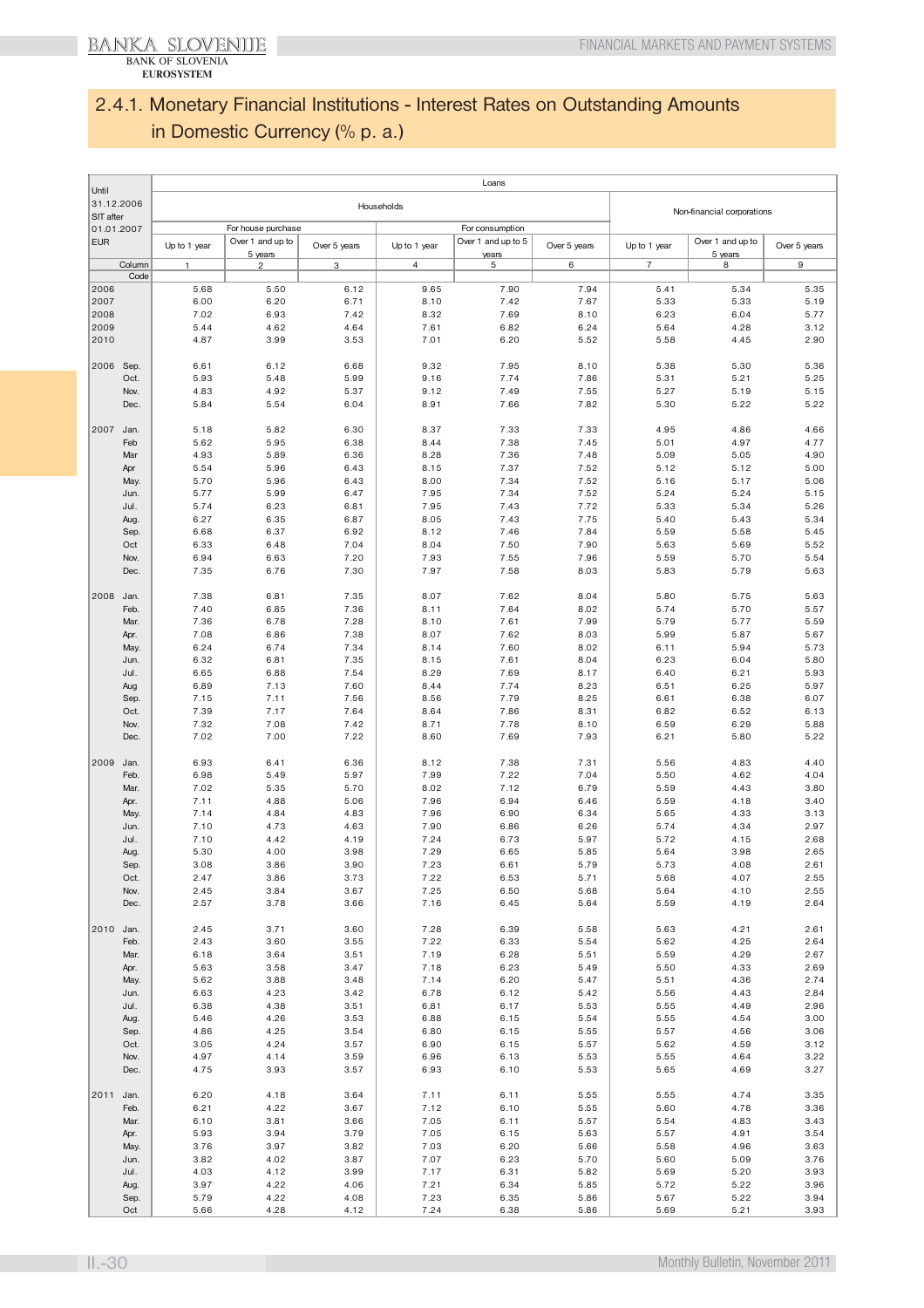#### BANKA SLOVENIJE BANK OF SLOVENIA **EUROSYSTEM**

|                      |               | Deposits                           |                      |                            |                                    |                                            | Deposits redeemable at notice |                                           | Until                   |
|----------------------|---------------|------------------------------------|----------------------|----------------------------|------------------------------------|--------------------------------------------|-------------------------------|-------------------------------------------|-------------------------|
|                      | Households    |                                    |                      | Non-financial corporations |                                    |                                            |                               | Households and non-financial corporations | 31.12.2006              |
|                      |               | Time deposits with agreed maturity |                      |                            | Time deposits with agreed maturity | Repos                                      | Notice up to 3 months         | Notice over 3 months                      | SIT after<br>01.01.2007 |
| Ovemight<br>deposits | Up to 2 years | Over 2 years                       | Ovemight<br>deposits | Up to 2 years              | Over 2 years                       |                                            | IR                            | IR                                        | <b>EUR</b>              |
| 10                   | 11            | 12                                 | 13                   | 14                         | 15                                 | 16                                         | 17                            | 18                                        | Stolpec                 |
|                      |               |                                    |                      |                            |                                    |                                            |                               |                                           | Koda                    |
| 0.32                 | 2.99          | 4.31                               | 0.56                 | 3.33                       | 3.91                               | 3.89                                       | 2.99                          | 4.09                                      | 2006                    |
| 0.36                 | 3.29          | 4.38                               | 0.43                 | 3.93                       | 4.19                               | ÷,                                         | 3.60                          | 4.47                                      | 2007                    |
| 0.46                 | 4.35          | 5.19                               | 0.50                 | 4.69                       | 4.78                               | ä,                                         | 4.05                          | 5.56                                      | 2008                    |
| 0.28                 | 3.48          | 4.04                               | 0.32                 | 2.93                       | 4.17                               | ÷,<br>$\overline{a}$                       | 1.23                          | 2.98<br>2.22                              | 2009<br>2010            |
| 0.21                 | 2.62          | 3.93                               | 0.27                 | 2.16                       | 4.08                               |                                            | 0.63                          |                                           |                         |
| 0.28                 | 2.86          | 4.96                               | 0.55                 | 3.27                       | 4.30                               | 3.87                                       | 2.93                          | 5.04                                      | 2006<br>Sep.            |
| 0.27                 | 2.82          | 4.07                               | 0.51                 | 3.29                       | 3.82                               | 3.87                                       | 2.93                          | 3.91                                      | Oct.                    |
| 0.28                 | 2.83          | 3.24                               | 0.50                 | 3.30                       | 3.81                               | 3.95                                       | 2.91                          | 2.97                                      | Nov.                    |
| 0.27                 | 2.84          | 4.05                               | 0.44                 | 3.27                       | 3.96                               | 3.95                                       | 2.92                          | 3.83                                      | Dec.                    |
| 0.33                 | 2.81          | 3.89                               | 0.43                 | 3.36                       | 3.87                               | ٠                                          | 2.99                          | 3.91                                      | 2007<br>Jan.            |
| 0.33                 | 2.87          | 4.06                               | 0.42                 | 3.43                       | 4.01                               | ÷                                          | 3.21                          | 4.14                                      | Feb                     |
| 0.33                 | 2.94          | 3.88                               | 0.39                 | 3.55                       | 3.99                               | ÷,                                         | 3.33                          | 3.93                                      | Mar                     |
| 0.34                 | 3.02          | 3.93                               | 0.39                 | 3.66                       | 4.06                               | ÷                                          | 3.45                          | 3.97                                      | Apr                     |
| 0.34                 | 3.10          | 4.02                               | 0.46                 | 3.76                       | 4.02                               | ٠                                          | 3.47                          | 3.97                                      | May.                    |
| 0.34                 | 3.19          | 4.01                               | 0.39                 | 3.88                       | 4.03                               | ÷,                                         | 3.52                          | 4.01                                      | Jun.                    |
| 0.35<br>0.35         | 3.29<br>3.36  | 4.54<br>4.55                       | 0.47<br>0.37         | 3.99<br>4.10               | 4.28<br>4.29                       | ÷,<br>ä,                                   | 3.70<br>3.74                  | 4.58<br>4.67                              | Jul.<br>Aug.            |
| 0.37                 | 3.48          | 4.60                               | 0.46                 | 4.24                       | 4.33                               | $\overline{\phantom{a}}$                   | 3.94                          | 4.72                                      | Sep.                    |
| 0.42                 | 3.70          | 4.59                               | 0.45                 | 4.32                       | 4.24                               | ÷,                                         | 4.06                          | 4.72                                      | Oct                     |
| 0.40                 | 3.78          | 5.07                               | 0.41                 | 4.38                       | 4.60                               | ä,                                         | 3.89                          | 5.32                                      | Nov.                    |
| 0.40                 | 3.92          | 5.38                               | 0.39                 | 4.50                       | 4.57                               | ×,                                         | 3.87                          | 5.70                                      | Dec.                    |
|                      |               |                                    |                      |                            |                                    |                                            |                               |                                           |                         |
| 0.44<br>0.41         | 4.01<br>4.00  | 5.35<br>5.45                       | 0.75<br>0.42         | 4.43<br>4.41               | 4.71<br>4.68                       | $\overline{a}$<br>÷,                       | 4.21<br>3.93                  | 5.63<br>5.68                              | 2008<br>Jan.<br>Feb.    |
| 0.41                 | 4.02          | 5.28                               | 0.43                 | 4.49                       | 4.68                               | ÷,                                         | 3.92                          | 5.31                                      | Mar.                    |
| 0.43                 | 4.11          | 5.36                               | 0.47                 | 4.54                       | 4.80                               | $\overline{a}$                             | 4.04                          | 5.69                                      | Apr.                    |
| 0.46                 | 4.22          | 5.06                               | 0.49                 | 4.61                       | 4.64                               | ÷,                                         | 4.07                          | 5.41                                      | May.                    |
| 0.46                 | 4.31          | 5.11                               | 0.46                 | 4.72                       | 4.63                               | ä,                                         | 4.07                          | 5.44                                      | Jun.                    |
| 0.48                 | 4.42          | 5.37                               | 0.48                 | 4.80                       | 4.94                               | ä,                                         | 4.19                          | 5.77                                      | Jul.                    |
| 0.48                 | 4.49          | 5.38                               | 0.46                 | 4.85                       | 4.94                               | $\overline{\phantom{m}}$                   | 4.18                          | 5.91                                      | Aug                     |
| 0.48<br>0.51         | 4.58<br>4.70  | 5.17<br>5.13                       | 0.51<br>0.54         | 5.02<br>5.07               | 4.91<br>4.94                       | ÷,<br>ä,                                   | 4.15<br>4.19                  | 5.63<br>5.59                              | Sep.<br>Oct.            |
| 0.52                 | 4.70          | 4.94                               | 0.49                 | 4.89                       | 4.86                               | ÷,                                         | 4.27                          | 5.45                                      | Nov.                    |
| 0.43                 | 4.65          | 4.70                               | 0.48                 | 4.46                       | 4.66                               | $\overline{\phantom{a}}$                   | 3.40                          | 5.18                                      | Dec.                    |
|                      |               |                                    |                      |                            |                                    |                                            |                               |                                           |                         |
| 0.48                 | 4.54          | 4.45                               | 0.46                 | 4.20                       | 4.27                               | ä,                                         | 2.66                          | 4.90                                      | 2009<br>Jan.            |
| 0.40<br>0.34         | 4.31<br>4.02  | 4.40<br>4.31                       | 0.44<br>0.38         | 3.84<br>3.52               | 4.30<br>4.22                       | ÷<br>٠                                     | 2.09<br>1.60                  | 3.19<br>3.22                              | Feb.<br>Mar.            |
| 0.28                 | 3.78          | 4.29                               | 0.33                 | 3.13                       | 4.11                               | ä,                                         | 1.31                          | 3.12                                      | Apr.                    |
| 0.25                 | 3.56          | 4.03                               | 0.34                 | 3.00                       | 4.20                               | ÷,                                         | 1.15                          | 2.57                                      | May.                    |
| 0.23                 | 3.34          | 4.05                               | 0.31                 | 2.81                       | 4.19                               | ÷                                          | 1.07                          | 2.68                                      | Jun.                    |
| 0.23                 | 3.20          | 3.79                               | 0.27                 | 2.67                       | 4.12                               | ٠                                          | 1.10                          | 2.51                                      | Jul.                    |
| 0.23                 | 3.14          | 3.75                               | 0.26                 | 2.61                       | 4.13                               | ÷                                          | 0.87                          | 2.50                                      | Aug.                    |
| 0.23                 | 3.07          | 3.80                               | 0.25                 | 2.50                       | 4.11                               | ä,                                         | 0.79                          | 2.65                                      | Sep.                    |
| 0.23<br>0.23         | 2.98<br>2.93  | 3.83<br>3.82                       | 0.26<br>0.25         | 2.38<br>2.24               | 4.12<br>4.12                       | $\blacksquare$                             | 0.71<br>0.70                  | 2.75<br>2.79                              | Oct.<br>Nov.            |
| 0.23                 | 2.85          | 3.92                               | 0.26                 | 2.22                       | 4.20                               | $\blacksquare$                             | 0.73                          | 2.89                                      | Dec.                    |
|                      |               |                                    |                      |                            |                                    |                                            |                               |                                           |                         |
| 0.22                 | 2.76          | 3.92                               | 0.25                 | 2.26                       | 4.08                               | $\blacksquare$                             | 0.71                          | 2.89                                      | 2010<br>Jan.            |
| 0.22                 | 2.68          | 3.89                               | 0.26                 | 2.21                       | 4.07                               | $\overline{\phantom{a}}$                   | 0.66                          | 2.91                                      | Feb.                    |
| 0.22                 | 2.64          | 3.89                               | 0.27                 | 2.22                       | 4.08                               | $\blacksquare$                             | 0.65                          | 2.90                                      | Mar.                    |
| 0.22<br>0.21         | 2.60<br>2.60  | 3.90<br>3.96                       | 0.27<br>0.25         | 2.19<br>2.15               | 4.07<br>4.08                       | $\blacksquare$<br>$\overline{\phantom{a}}$ | 0.67<br>0.64                  | 2.91<br>2.93                              | Apr.<br>May.            |
| 0.22                 | 2.55          | 3.94                               | 0.30                 | 2.07                       | 4.05                               | $\blacksquare$                             | 0.53                          | 3.29                                      | Jun.                    |
| 0.19                 | 2.56          | 3.97                               | 0.26                 | 2.07                       | 4.09                               | $\overline{\phantom{a}}$                   | 0.54                          | 1.43                                      | Jul.                    |
| 0.19                 | 2.58          | 3.97                               | 0.25                 | 2.12                       | 4.15                               | $\blacksquare$                             | 0.51                          | 1.29                                      | Aug.                    |
| 0.19                 | 2.60          | 3.97                               | 0.27                 | 2.14                       | 4.10                               | $\frac{1}{2}$                              | 0.54                          | 1.25                                      | Sep.                    |
| 0.20                 | 2.62          | 3.98                               | 0.28                 | 2.16                       | 4.09                               | $\overline{\phantom{a}}$                   | 0.67                          | 1.31                                      | Oct.                    |
| 0.20<br>0.20         | 2.63<br>2.65  | 3.94<br>3.89                       | 0.31<br>0.28         | 2.13<br>2.19               | 4.07<br>4.01                       | $\overline{\phantom{a}}$<br>$\blacksquare$ | 1.00<br>0.47                  | 1.72<br>1.82                              | Nov.<br>Dec.            |
|                      |               |                                    |                      |                            |                                    |                                            |                               |                                           |                         |
| 0.21                 | 2.69          | 3.98                               | 0.29                 | 2.29                       | 4.04                               | $\overline{\phantom{a}}$                   | 0.47                          | 1.84                                      | 2011<br>Jan.            |
| 0.21                 | 2.70          | 3.96                               | 0.32                 | 2.27                       | 4.04                               | $\blacksquare$                             | 0.67                          | 1.83                                      | Feb.                    |
| 0.21                 | 2.74          | 3.92                               | 0.29                 | 2.30                       | 4.03                               | $\blacksquare$                             | 0.85                          | 1.95                                      | Mar.                    |
| 0.21                 | 2.78          | 3.96<br>3.95                       | 0.31                 | 2.34                       | 4.11<br>4.12                       | $\overline{\phantom{a}}$<br>$\blacksquare$ | 0.83                          | 2.07                                      | Apr.                    |
| 0.21<br>0.21         | 2.85<br>2.90  | 3.97                               | 0.29<br>0.28         | 2.46<br>2.51               | 4.16                               | $\overline{\phantom{a}}$                   | 1.27<br>1.13                  | 2.15<br>2.34                              | May.<br>Jun.            |
| 0.23                 | 2.93          | 3.95                               | 0.29                 | 2.60                       | 3.86                               | $\blacksquare$                             | 1.14                          | 2.30                                      | Jul.                    |
| 0.23                 | 2.97          | 3.95                               | 0.30                 | 2.62                       | 3.87                               | $\overline{\phantom{a}}$                   | 1.37                          | 2.39                                      | Aug.                    |
| 0.24                 | 3.00          | 3.97                               | 0.30                 | 2.55                       | 3.85                               | $\overline{\phantom{a}}$                   | 1.38                          | 2.39                                      | Sep.                    |
| 0.24                 | 3.04          | 4.03                               | 0.28                 | 2.60                       | 3.57                               |                                            | 1.66                          | 2.47                                      | Oct                     |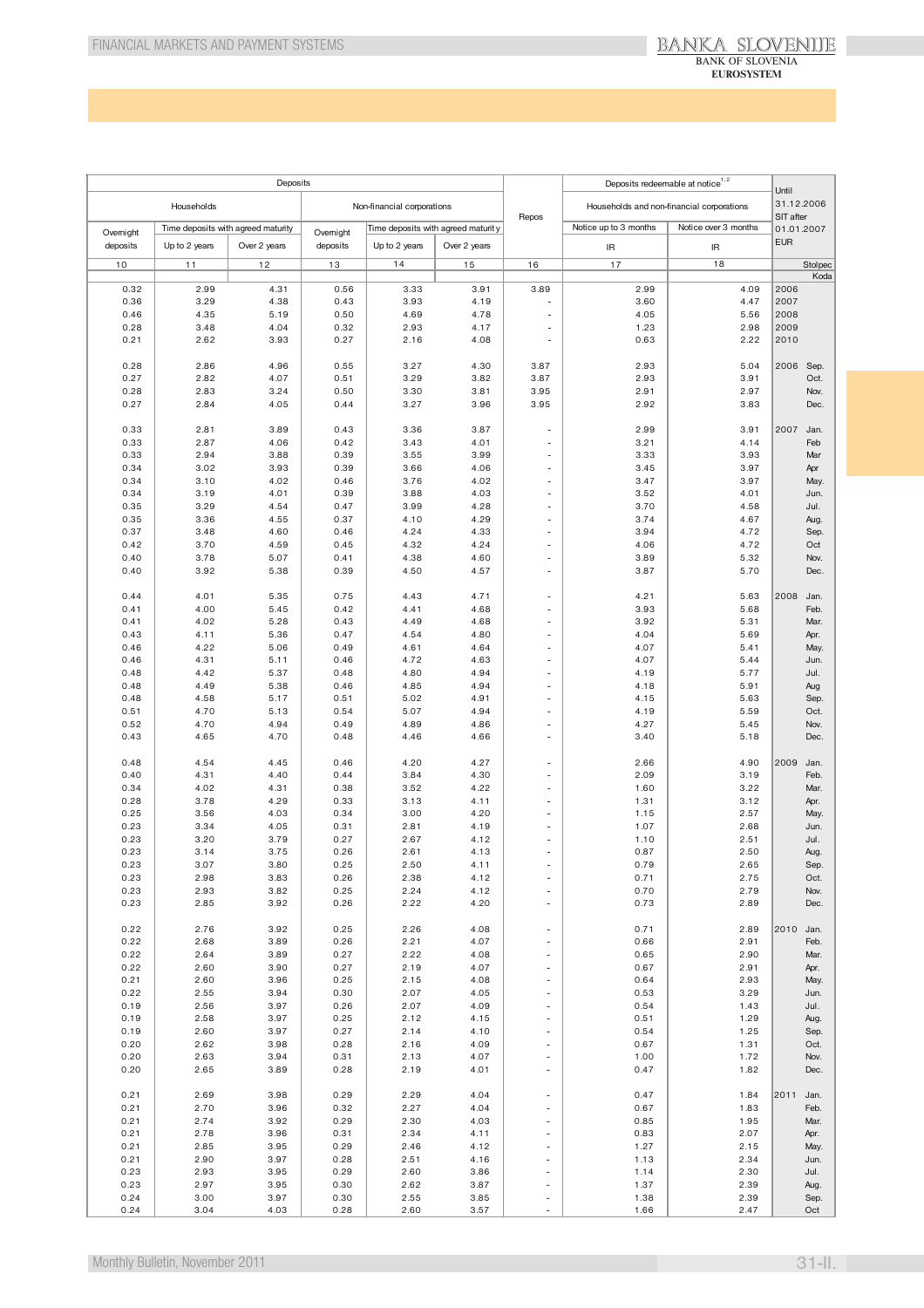BANKA SLOVENIJE BANK OF SLOVENIA **EUROSYSTEM**

### 2.4.2. Monetary Financial Institutions - Interest Rates and Volumes on New Deposits in Domestic Currency (% p. a., volumes in mio SIT/EUR)

| Until          |              |                |                      | Households                         |                  |              | Households and non-financial corporations $1, 2$ |              |                               |              |                  |
|----------------|--------------|----------------|----------------------|------------------------------------|------------------|--------------|--------------------------------------------------|--------------|-------------------------------|--------------|------------------|
| 31.12.2006     |              |                |                      | Time deposits with agreed maturity |                  |              |                                                  |              | Deposits redeemable at notice |              |                  |
| SIT after      | Ovemight     |                | Up to 1 year         | Over 1 and up to 2 years           |                  |              | Over 2 years                                     |              | Notice up to 3 months         |              | Over 3 months    |
| 01.01.2007     | deposits     |                |                      |                                    |                  |              |                                                  |              |                               |              |                  |
| <b>EUR</b>     |              | IR             | Volume               | IR                                 | Volume           | IR.          | Volume                                           | IR           | Volume                        | <b>IR</b>    | Volume           |
| Column<br>Code | $\mathbf{1}$ | $\overline{c}$ | 3                    | $\overline{4}$                     | 5                | 6            | $\overline{7}$                                   | 8            | 9                             | 10           | 11               |
| 2006           | 0.32         | 2.96           |                      | 3.17                               |                  | 3.44         |                                                  | 2.99         | $\cdots$                      | 4.09         |                  |
| 2007           | 0.36         | 3.36           | $\cdots$             | 3.93                               | $\cdots$         | 3.86         |                                                  | 3.60         | $\cdots$                      | 4.47         |                  |
| 2008           | 0.46         | 4.30           | $\cdots$             | 5.09                               | $\cdots$         | 5.17         |                                                  | 4.05         | $\cdots$                      | 5.56         |                  |
| 2009           | 0.28         | 2.51           | $\cdots$             | 3.91                               |                  | 4.37         |                                                  | 1.23         | $\cdots$                      | 2.98         | $\cdots$         |
| 2010           | 0.21         | 1.81           |                      | 3.41                               | $\ldots$         | 4.09         |                                                  | 0.63         | $\cdots$                      | 2.22         |                  |
|                |              |                |                      |                                    |                  |              |                                                  |              |                               |              |                  |
| 2006<br>Sep.   | 0.28         | 2.82           | 251,653              | 3.30                               | 4,189            | 3.70         | 1,099                                            | 2.93         | 104,410                       | 5.04         | 12,400           |
| Oct.           | 0.27         | 2.80           | 264,476              | 3.36                               | 4,725            | 3.32         | 868                                              | 2.93         | 103,917                       | 3.91         | 12,847           |
| Nov.           | 0.28         | 2.81           | 268,756              | 3.30                               | 5,164            | 3.47         | 815                                              | 2.91         | 108,423                       | 2.97         | 12,674           |
| Dec.           | 0.27         | 2.84           | 253,751              | 3.39                               | 6,971            | 3.55         | 657                                              | 2.92         | 109,316                       | 3.83         | 14,300           |
|                |              |                |                      |                                    |                  |              |                                                  |              |                               |              |                  |
| 2007<br>Jan    | 0.33         | 2.83           | 1,968.61             | 3.33                               | 82.41            | 3.60         | 14.93                                            | 2.99         | 709.56                        | 3.91         | 56.42            |
| Feb<br>Mar     | 0.33<br>0.33 | 2.91<br>3.01   | 1,559.60<br>1,720.53 | 3.42<br>3.54                       | 52.43<br>50.26   | 3.80<br>2.78 | 12.44<br>9.72                                    | 3.21<br>3.33 | 670.60<br>781.10              | 4.14<br>3.93 | 61.75<br>63.60   |
| Apr            | 0.34         | 3.07           | 1,618.75             | 3.72                               | 61.46            | 4.93         | 9.97                                             | 3.45         | 780.32                        | 3.97         | 67.52            |
| May.           | 0.34         | 3.15           | 1,670.29             | 3.72                               | 51.54            | 3.36         | 11.08                                            | 3.47         | 846.26                        | 3.97         | 72.01            |
| Jun.           | 0.34         | 3.26           | 1,659.44             | 3.87                               | 61.18            | 3.89         | 4.59                                             | 3.52         | 877.82                        | 4.01         | 75.70            |
| Jul.           | 0.35         | 3.36           | 1,789.88             | 4.06                               | 87.88            | 4.21         | 9.99                                             | 3.70         | 896.33                        | 4.58         | 75.76            |
| Aug.           | 0.35         | 3.41           | 1,763.17             | 3.98                               | 63.36            | 3.99         | 4.16                                             | 3.74         | 956.42                        | 4.67         | 79.90            |
| Sep.           | 0.37         | 3.61           | 1,669.59             | 4.19                               | 53.51            | 4.23         | 2.70                                             | 3.94         | 997.80                        | 4.72         | 78.78            |
| Oct.           | 0.42         | 3.89           | 1,920.19             | 4.40                               | 61.56            | 4.69         | 11.05                                            | 4.06         | 1,019.52                      | 4.72         | 76.28            |
| Nov.           | 0.40         | 3.83           | 1,664.59             | 4.42                               | 45.96            | 3.79         | 12.27                                            | 3.89         | 995.56                        | 5.32         | 83.41            |
| Dec.           | 0.40         | 4.04           | 1,897.12             | 4.55                               | 55.61            | 3.10         | 18.56                                            | 3.87         | 986.54                        | 5.70         | 96.47            |
|                |              |                |                      |                                    |                  |              |                                                  |              |                               |              |                  |
| 2008<br>Jan.   | 0.44         | 4.08           | 2,028.87             | 4.60                               | 52.36            | 4.65         | 4.06                                             | 4.21         | 1,036.89                      | 5.63         | 102.84           |
| Feb.           | 0.41         | 3.95           | 1,816.55             | 4.40                               | 51.71            | 4.81         | 4.28                                             | 3.93         | 1,060.00                      | 5.68         | 105.76           |
| Mar.           | 0.41         | 4.03           | 1,888.64             | 4.61                               | 48.38            | 4.65         | 4.26                                             | 3.92         | 1,081.93                      | 5.31         | 101.54           |
| Apr.           | 0.43         | 4.14           | 1,992.24             | 4.98                               | 212.05           | 5.23         | 5.21                                             | 4.04         | 1,077.52                      | 5.69         | 102.83           |
| May.           | 0.46         | 4.20           | 1,775.76             | 5.07                               | 195.03           | 5.33         | 6.90                                             | 4.07         | 1,077.60                      | 5.41         | 104.28           |
| Jun.           | 0.46         | 4.30           | 1,846.77             | 5.18                               | 106.53           | 5.17         | 4.50                                             | 4.07         | 1,095.36                      | 5.44         | 107.90           |
| Jul.<br>Aug.   | 0.48<br>0.48 | 4.40<br>4.39   | 2,048.73<br>1,699.61 | 5.24<br>5.27                       | 106.05<br>137.29 | 5.12<br>5.51 | 2.93<br>9.42                                     | 4.19<br>4.18 | 1,074.45<br>1,067.80          | 5.77<br>5.91 | 104.87<br>108.23 |
| Sep            | 0.48         | 4.53           | 1,943.51             | 5.30                               | 173.04           | 5.45         | 11.19                                            | 4.15         | 1,103.61                      | 5.63         | 113.22           |
| Oct.           | 0.51         | 4.65           | 1,906.11             | 5.51                               | 110.63           | 5.38         | 4.85                                             | 4.19         | 1,084.34                      | 5.59         | 115.13           |
| Nov.           | 0.52         | 4.56           | 1,794.95             | 5.47                               | 96.76            | 5.34         | 2.65                                             | 4.27         | 1,069.11                      | 5.45         | 116.24           |
| Dec.           | 0.43         | 4.45           | 2,083.31             | 5.42                               | 180.65           | 5.38         | 3.79                                             | 3.40         | 1,026.94                      | 5.18         | 120.27           |
|                |              |                |                      |                                    |                  |              |                                                  |              |                               |              |                  |
| 2009<br>Jan.   | 0.48         | 4.08           | 2,010.66             | 5.19                               | 210.17           | 5.07         | 11.09                                            | 2.66         | 999.00                        | 4.90         | 124.08           |
| Feb.           | 0.40         | 3.40           | 1,656.15             | 4.73                               | 141.63           | 4.97         | 21.40                                            | 2.09         | 906.60                        | 3.19         | 117.91           |
| Mar.           | 0.34         | 2.82           | 1,701.89             | 4.21                               | 146.14           | 4.43         | 14.28                                            | 1.60         | 866.48                        | 3.22         | 106.12           |
| Apr.           | 0.28         | 2.44           | 1,523.74             | 3.82                               | 96.09            | 4.43         | 24.66                                            | 1.31         | 839.50                        | 3.12         | 134.30           |
| May.           | 0.25         | 2.28           | 1,463.03             | 3.64                               | 143.95           | 4.34         | 36.94                                            | 1.15         | 821.25                        | 2.57         | 148.56           |
| Jun.           | 0.23         | 2.40           | 1,726.90             | 3.73                               | 179.16           | 4.44         | 36.90                                            | 1.07         | 782.70                        | 2.68         | 167.16           |
| Jul.           | 0.23         | 2.35           | 1,737.45             | 3.77                               | 192.97           | 4.19         | 33.24                                            | 1.10         | 727.43                        | 2.51         | 161.02           |
| Aug.           | 0.23         | 2.27           | 1,510.29             | 3.69                               | 131.71           | 4.14         | 23.72                                            | 0.87         | 682.23                        | 2.50         | 183.95           |
| Sep.<br>Oct.   | 0.23<br>0.23 | 2.14<br>2.04   | 1,392.44             | 3.52<br>3.53                       | 142.68<br>197.41 | 4.12<br>4.18 | 27.17<br>42.08                                   | 0.79<br>0.71 | 674.56<br>650.41              | 2.65<br>2.75 | 237.10<br>304.71 |
| Nov.           | 0.23         | 1.97           | 1,371.42<br>1,330.02 | 3.52                               | 169.37           | 4.03         | 21.77                                            | 0.70         | 619.40                        | 2.79         | 357.36           |
| Dec.           | 0.23         | 2.00           | 1,499.23             | 3.59                               | 242.98           | 4.08         | 26.35                                            | 0.73         | 625.24                        | 2.89         | 415.25           |
|                |              |                |                      |                                    |                  |              |                                                  |              |                               |              |                  |
| 2010 Jan.      | 0.22         | 1.91           | 1,393.43             | 3.49                               | 308.95           | 4.12         | 28.68                                            | 0.71         | 629.33                        | 2.89         | 469.81           |
| Feb.           | 0.22         | 1.75           | 1,161.82             | 3.47                               | 311.57           | 4.18         | 30.70                                            | 0.66         | 562.39                        | 2.91         | 503.33           |
| Mar.           | 0.22         | 1.69           | 1,214.37             | 3.40                               | 287.78           | 4.06         | 24.69                                            | 0.65         | 535.51                        | 2.90         | 527.58           |
| Apr.           | 0.22         | 1.66           | 1,147.13             | 3.28                               | 218.78           | 4.20         | 22.17                                            | 0.67         | 567.94                        | 2.91         | 545.04           |
| May.           | 0.21         | 1.72           | 1,189.18             | 3.32                               | 155.71           | 3.78         | 15.59                                            | 0.64         | 508.81                        | 2.93         | 563.68           |
| Jun.           | 0.22         | 1.83           | 1,307.55             | 3.31                               | 188.55           | 4.16         | 25.12                                            | 0.53         | 96.57                         | 3.29         | 25.68            |
| Jul.           | 0.19         | 1.87           | 1,377.09             | 3.40                               | 211.95           | 4.20         | 27.63                                            | 0.54         | 92.42                         | 1.43         | 6.54             |
| Aug.           | 0.19         | 1.82           | 1,276.92             | 3.40                               | 181.69           | 4.22         | 28.66                                            | 0.51         | 104.87                        | 1.29         | 5.38             |
| Sep.           | 0.19         | 1.85           | 1,201.54             | 3.39                               | 161.01           | 4.11         | 24.84                                            | 0.54         | 97.48                         | 1.25         | 4.44             |
| Oct.           | 0.20         | 1.86           | 1,195.15             | 3.45                               | 220.65           | 4.13         | 29.70                                            | 0.67         | 54.95                         | 1.31         | 4.98             |
| Nov.           | 0.20         | 1.88           | 1,204.47<br>1,349.43 | 3.44                               | 239.99           | 3.92         | 33.20                                            | 1.00         | 78.31                         | 1.72         | 5.20             |
| Dec.           | 0.20         | 1.94           |                      | 3.63                               | 306.72           | 4.01         | 34.93                                            | 0.47         | 55.26                         | 1.82         | 5.52             |
| 2011 Jan.      | 0.21         | 2.04           | 1,283.40             | 3.63                               | 314.79           | 4.24         | 33.43                                            | 0.47         | 40.80                         | 1.84         | 5.59             |
| Feb.           | 0.21         | 1.98           | 1,088.63             | 3.61                               | 291.80           | 4.08         | 39.43                                            | 0.67         | 8.11                          | 1.83         | 5.44             |
| Mar.           | 0.21         | 2.04           | 1,164.61             | 3.73                               | 329.30           | 4.37         | 29.97                                            | 0.85         | 7.85                          | 1.95         | 5.88             |
| Apr.           | 0.21         | 2.08           | 1,114.50             | 3.76                               | 258.47           | 4.36         | 25.99                                            | 0.83         | 6.42                          | 2.07         | 5.53             |
| May.           | 0.21         | 2.15           | 1,168.53             | 3.84                               | 302.07           | 4.10         | 39.10                                            | 1.27         | 9.89                          | 2.15         | 5.47             |
| Jun.           | 0.21         | 2.20           | 1,161.58             | 3.86                               | 271.70           | 3.99         | 28.92                                            | 1.13         | 7.91                          | 2.34         | 5.25             |
| Jul.           | 0.23         | 2.20           | 1,144.55             | 3.92                               | 257.62           | 4.36         | 19.80                                            | 1.14         | 8.10                          | 2.30         | 5.20             |
| Aug.           | 0.23         | 2.18           | 1,136.35             | 3.95                               | 249.18           | 4.29         | 18.50                                            | 1.37         | 8.79                          | 2.39         | 5.01             |
| Sep.           | 0.24         | 2.17           | 1,057.45             | 3.93                               | 226.45           | 4.81         | 32.49                                            | 1.38         | 9.08                          | 2.39         | 5.12             |
| Oct            | 0.24         | 2.24           | 1,047.69             | 4.02                               | 237.53           | 4.05         | 22.79                                            | 1.66         | 16.44                         | 2.47         | 4.90             |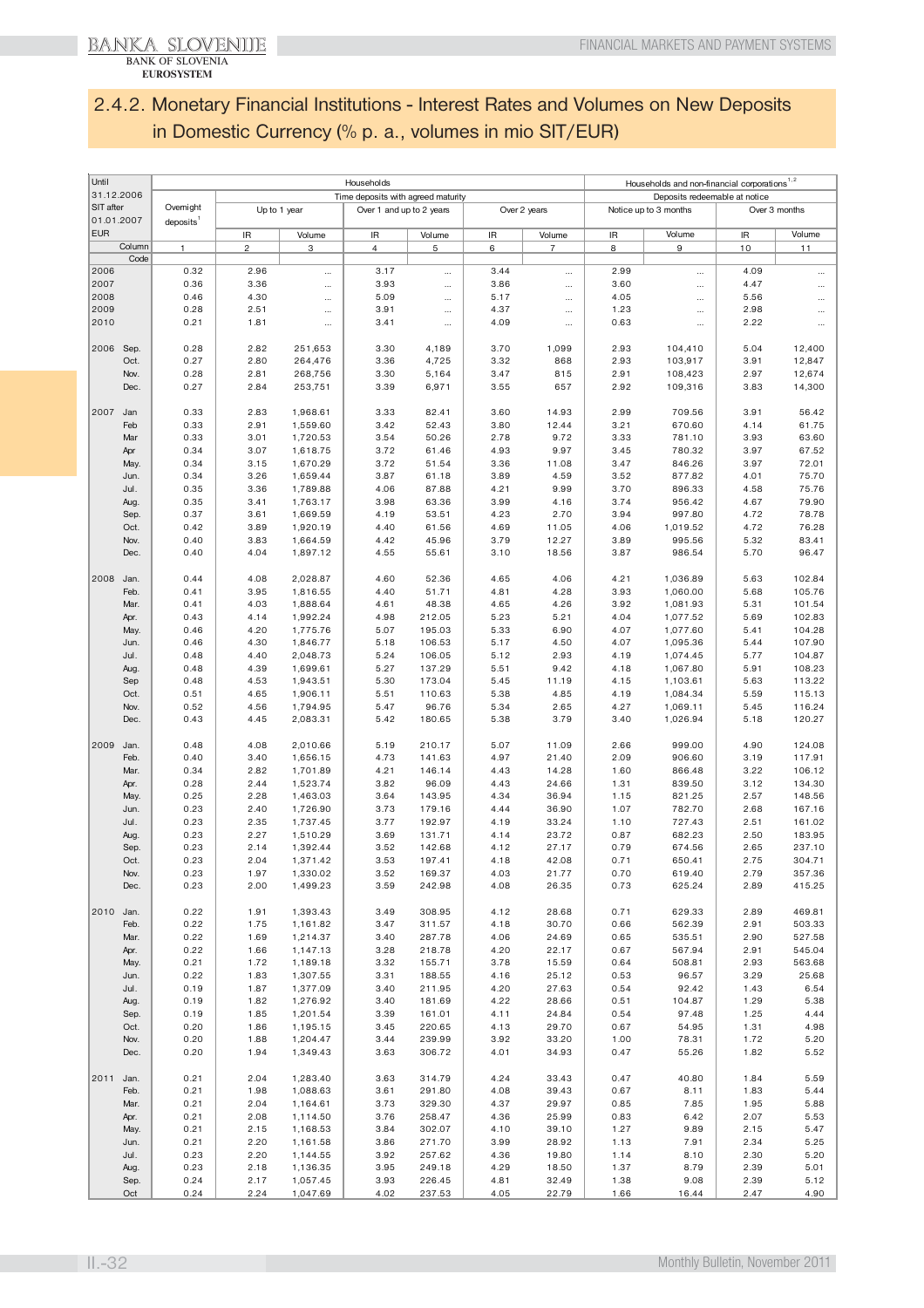|                   |      |              | Non-financial corporations         |          |      |              |                          | Until                   |
|-------------------|------|--------------|------------------------------------|----------|------|--------------|--------------------------|-------------------------|
|                   |      |              | Time deposits with agreed maturity |          |      |              |                          | 31.12.2006              |
| Ovemight deposits |      | Up to 1 year | Over 1 and up to 2 years           |          |      | Over 2 years | Repos                    | SIT after<br>01.01.2007 |
| IR.               | IR.  | Volume       | IR                                 | Volume   | IR   | Volume       |                          | <b>EUR</b>              |
| 12                | 13   | 14           | 15                                 | 16       | 17   | 18           | 19                       | Column                  |
|                   |      |              |                                    |          |      |              |                          | Code                    |
| 0.56              | 3.27 | $\cdots$     | 3.45                               | $\cdots$ | 3.62 | $\ddotsc$    | 3.95                     | 2006                    |
| 0.43              | 3.89 |              | 4.07                               | $\cdots$ | 3.99 | $\cdots$     | ä,                       | 2007                    |
| 0.50              | 4.31 | $\cdots$     | 5.20                               | $\cdots$ | 4.52 | $\cdots$     | ÷,                       | 2008                    |
| 0.32              | 1.91 | $\cdots$     | 3.87                               | $\cdots$ | 3.42 |              | ÷,                       | 2009                    |
| 0.27              | 1.38 |              | 3.61                               |          | 3.33 |              | ÷                        | 2010                    |
|                   |      | $\cdots$     |                                    | $\cdots$ |      | $\cdots$     |                          |                         |
|                   |      |              | 3.38                               |          |      | 179          | $\overline{a}$           | 2006 Sep.               |
| 0.55              | 3.27 | 240,323      |                                    | 1,688    | 3.50 |              |                          |                         |
| 0.51              | 3.27 | 268,042      | 3.43                               | 510      | 5.83 | 544          | ÷,                       | Oct.                    |
| 0.50              | 3.22 | 264,317      | 3.44                               | 473      | 3.18 | 81           | ÷,                       | Nov.                    |
| 0.44              | 3.20 | 267,801      | 3.55                               | 1,701    | 3.26 | 190          | 3.95                     | Dec.                    |
|                   |      |              |                                    |          |      |              |                          |                         |
| 0.43              | 3.28 | 1,567.12     | 3.54                               | 8.97     | 3.37 | 0.83         | ÷                        | 2007<br>Jan             |
| 0.42              | 3.44 | 1,374.58     | 3.98                               | 8.50     | 3.75 | 2.51         | ٠                        | Feb                     |
| 0.39              | 3.59 | 1,570.82     | 4.11                               | 34.99    | 2.97 | 0.60         | ÷,                       | Mar                     |
| 0.39              | 3.69 | 1,841.26     | 4.04                               | 7.19     | 3.95 | 0.83         | ٠                        | Apr                     |
| 0.46              | 3.77 | 1,697.59     | 3.79                               | 5.18     | 4.00 | 1.32         | ÷,                       | May.                    |
| 0.39              | 3.92 | 1,741.74     | 3.80                               | 0.54     | 4.21 | 2.58         | ٠                        | Jun.                    |
| 0.47              | 4.02 | 1,904.86     | 4.26                               | 11.03    | 5.75 | 4.37         | ä,                       | Jul.                    |
|                   |      |              |                                    |          |      |              | ٠                        |                         |
| 0.37              | 4.12 | 2,190.87     | 4.29                               | 2.41     | 3.77 | 0.96         |                          | Aug.                    |
| 0.46              | 4.19 | 1,860.36     | 4.30                               | 4.29     | 4.23 | 1.24         |                          | Sep.                    |
| 0.45              | 4.18 | 2,443.00     | 4.03                               | 0.85     | 3.96 | 0.82         | ä,                       | Oct.                    |
| 0.41              | 4.18 | 2,441.15     | 4.43                               | 3.54     | 3.84 | 0.56         | ÷,                       | Nov.                    |
| 0.39              | 4.27 | 1,949.27     | 4.34                               | 6.45     | 4.13 | 2.61         | ٠                        | Dec.                    |
|                   |      |              |                                    |          |      |              |                          |                         |
| 0.75              | 4.22 | 2,166.22     | 4.54                               | 1.46     | 3.84 | 0.85         | ÷                        | 2008<br>Jan.            |
| 0.42              | 4.20 | 1,872.38     | 4.85                               | 3.72     | 3.50 | 1.36         | ÷,                       | Feb.                    |
| 0.43              | 4.31 | 2,045.11     | 5.21                               | 6.37     | 4.87 | 6.12         | ٠                        | Mar.                    |
| 0.47              | 4.35 | 1,850.15     | 5.25                               | 11.51    | 4.51 | 2.75         | ٠                        | Apr.                    |
| 0.49              | 4.33 | 2,052.56     | 5.15                               | 7.54     | 4.98 | 3.53         | ÷.                       | May.                    |
|                   |      |              |                                    |          |      |              |                          |                         |
| 0.46              | 4.42 | 1,991.85     | 5.36                               | 14.42    | 3.55 | 0.87         | ÷,                       | Jun.                    |
| 0.48              | 4.52 | 1,859.85     | 5.53                               | 7.41     | 5.37 | 31.46        | ٠                        | Jul.                    |
| 0.46              | 4.58 | 1,704.49     | 4.99                               | 4.23     | 3.97 | 0.49         | ÷,                       | Aug.                    |
| 0.51              | 4.73 | 1,934.63     | 5.15                               | 7.51     | 5.21 | 15.31        | $\sim$                   | Sep                     |
| 0.54              | 4.58 | 1,944.53     | 5.68                               | 5.12     | 4.95 | 2.18         | ÷,                       | Oct.                    |
| 0.49              | 3.96 | 1,568.37     | 5.22                               | 12.67    | 4.01 | 0.96         | ٠                        | Nov.                    |
| 0.48              | 3.56 | 1,934.69     | 5.45                               | 8.65     | 5.43 | 3.31         | ÷,                       | Dec.                    |
|                   |      |              |                                    |          |      |              |                          |                         |
| 0.46              | 3.29 | 1,468.69     | 4.91                               | 4.56     | 3.02 | 1.13         | ÷,                       | 2009<br>Jan.            |
| 0.44              | 2.64 | 1,300.47     | 4.39                               | 13.67    | 5.00 | 29.13        | $\overline{\phantom{a}}$ | Feb.                    |
| 0.38              | 2.34 | 1,462.73     | 4.27                               | 3.24     | 4.02 | 1.10         | ÷,                       | Mar.                    |
|                   |      |              |                                    |          |      |              |                          |                         |
| 0.33              | 1.98 | 1,463.47     | 3.18                               | 10.02    | 2.68 | 1.27         | ٠                        | Apr.                    |
| 0.34              | 1.86 | 1,361.95     | 3.82                               | 6.38     | 3.75 | 1.66         | ä,                       | May.                    |
| 0.31              | 1.89 | 1,526.86     | 3.81                               | 3.77     | 2.34 | 1.00         | ٠                        | Jun.                    |
| 0.27              | 1.62 | 1,296.89     | 3.14                               | 10.96    | 3.70 | 4.76         |                          | Jul.                    |
| 0.26              | 1.56 | 1,214.54     | 3.81                               | 6.82     | 3.49 | 1.50         | ÷                        | Aug.                    |
| 0.25              | 1.62 | 1,052.61     | 3.79                               | 8.04     | 2.91 | 1.72         |                          | Sep.                    |
| 0.26              | 1.48 | 1,037.80     | 3.81                               | 21.03    | 4.08 | 4.05         |                          | Oct.                    |
| 0.25              | 1.31 | 1,129.55     | 3.72                               | 11.38    | 2.76 | 1.76         |                          | Nov.                    |
| 0.26              | 1.37 | 1,281.83     | 3.76                               | 15.84    | 3.30 | 2.19         |                          | Dec.                    |
|                   |      |              |                                    |          |      |              |                          |                         |
| 0.25              | 1.48 | 953.89       | 3.69                               | 16.33    | 3.11 | 0.93         | ٠                        | 2010 Jan.               |
| 0.26              | 1.41 | 872.30       | 3.55                               | 12.92    | 3.35 | 1.15         | $\overline{\phantom{a}}$ | Feb.                    |
| 0.27              | 1.46 | 1,017.94     | 3.86                               | 24.60    | 4.09 | 2.93         | ٠                        | Mar.                    |
|                   |      |              |                                    |          |      |              |                          |                         |
| 0.27              | 1.36 | 948.98       | 3.75                               | 36.62    | 3.14 | 1.85         |                          | Apr.                    |
| 0.25              | 1.30 | 863.74       | 3.59                               | 31.26    | 3.77 | 5.05         | ٠                        | May.                    |
| 0.30              | 1.30 | 892.34       | 3.39                               | 23.10    | 2.00 | 4.18         |                          | Jun.                    |
| 0.26              | 1.26 | 915.22       | 3.59                               | 24.88    | 2.86 | 1.03         | ä,                       | Jul.                    |
| 0.25              | 1.26 | 870.94       | 3.43                               | 28.41    | 4.04 | 2.14         |                          | Aug.                    |
| 0.27              | 1.33 | 930.99       | 3.62                               | 17.37    | 3.59 | 4.72         | ٠                        | Sep.                    |
| 0.28              | 1.39 | 852.67       | 3.45                               | 15.12    | 2.82 | 0.65         |                          | Oct.                    |
| 0.31              | 1.46 | 954.67       | 3.62                               | 15.94    | 3.80 | 8.77         | ٠                        | Nov.                    |
| 0.28              | 1.51 | 1,068.11     | 3.81                               | 30.01    | 3.36 | 5.55         | ÷,                       | Dec.                    |
|                   |      |              |                                    |          |      |              |                          |                         |
| 0.29              | 1.64 | 842.07       | 3.77                               | 15.04    | 2.81 | 0.94         | $\overline{\phantom{a}}$ | 2011<br>Jan.            |
| 0.32              | 1.62 | 817.21       | 3.56                               | 16.49    | 3.16 | 0.75         | $\frac{1}{2}$            | Feb.                    |
| 0.29              | 1.69 |              |                                    | 27.61    |      | 2.66         | ÷,                       |                         |
|                   |      | 884.88       | 4.02                               |          | 4.22 |              |                          | Mar.                    |
| 0.31              | 1.73 | 722.32       | 4.00                               | 21.55    | 3.72 | 3.79         | $\overline{\phantom{m}}$ | Apr.                    |
| 0.29              | 2.02 | 883.78       | 3.67                               | 30.63    | 4.12 | 5.99         |                          | May.                    |
| 0.28              | 2.06 | 791.25       | 3.98                               | 26.18    | 3.98 | 4.84         |                          | Jun.                    |
| 0.29              | 2.13 | 762.11       | 4.10                               | 34.63    | 3.95 | 2.31         |                          | Jul.                    |
| 0.30              | 2.09 | 770.82       | 3.99                               | 14.80    | 3.90 | 9.46         | $\overline{\phantom{m}}$ | Aug.                    |
| 0.30              | 2.03 | 853.79       | 3.41                               | 33.61    | 3.61 | 2.06         |                          | Sep.                    |

0.28 | 2.08 848.55 | 4.25 12.67 | 4.12 3.48 | - Oct

L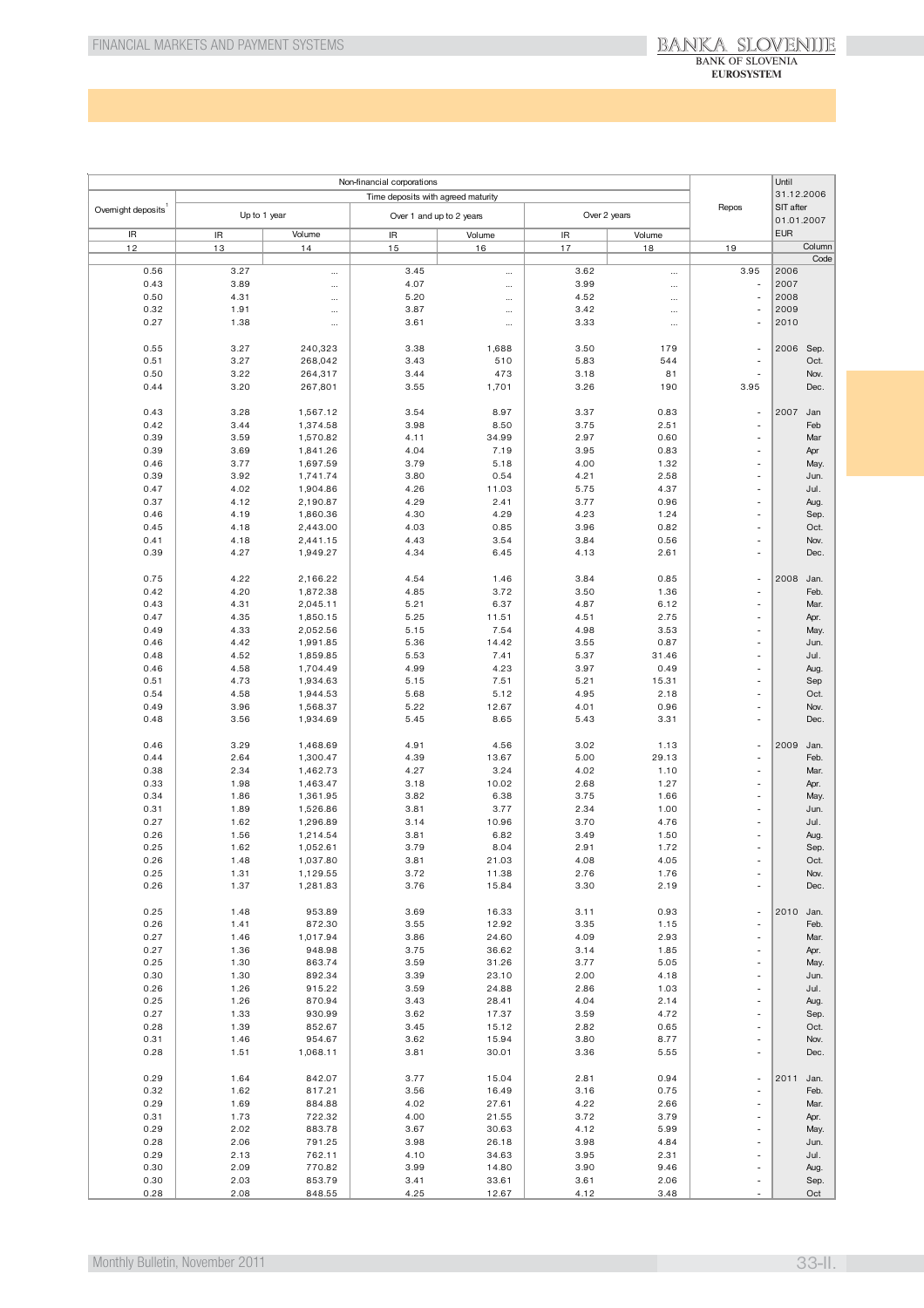## 2.4.3. Monetary Financial Institutions - Interest Rates and Volumes on New Loans to Households in Domestic Currency (% p. a., volumes in mio SIT/EUR)

| Until                |                             |                          |                            |                          | Households               |                 |                             |                |              |
|----------------------|-----------------------------|--------------------------|----------------------------|--------------------------|--------------------------|-----------------|-----------------------------|----------------|--------------|
| 31.12.2006           | Bank overdraft <sup>1</sup> |                          |                            |                          |                          | For consumption |                             |                |              |
| SIT after            |                             |                          | Floating rate or           |                          | Over 1 and up to 5 years |                 | Over 5 years                |                | <b>APRC</b>  |
| 01.01.2007           |                             |                          |                            |                          |                          |                 |                             |                |              |
| <b>EUR</b>           |                             |                          | up to 1 year rate fixation |                          | rate fixation            |                 | rate fixation               |                |              |
| Column               | IR<br>$\mathbf{1}$          | Volume<br>$\overline{2}$ | IR<br>3                    | Volume<br>$\overline{4}$ | IR<br>5                  | Volume<br>6     | <b>IR</b><br>$\overline{7}$ | Volume<br>8    | IR<br>9      |
| Code                 |                             |                          |                            |                          |                          |                 |                             |                |              |
| 2006                 | 11.83                       | $\cdots$                 | 6.49                       |                          | 7.64                     |                 | 7.74                        | $\cdots$       | 9.18         |
| 2007                 | 10.78                       |                          | 6.82                       |                          | 7.44                     |                 | 7.68                        | $\cdots$       | 8.68         |
| 2008                 | 10.85                       |                          | 7.41                       | $\cdots$                 | 7.90                     | $\cdots$        | 8.41                        | $\cdots$       | 9.54         |
| 2009                 | 9.37                        |                          | 5.47                       |                          | 7.49                     |                 | 7.67                        | $\cdots$       | 8.16         |
| 2010                 | 8.59                        | $\cdots$                 | 4.72                       | $\cdots$                 | 6.99                     | $\cdots$        | 7.04                        | $\cdots$       | 7.29         |
|                      |                             |                          |                            |                          |                          |                 |                             |                |              |
| 2006<br>Sep.         | 11.65                       | 85,206                   | 6.20                       | 7,679                    | 7.53                     | 7,605           | 7.68                        | 6,791          | 9.01         |
| Oct.                 | 11.45                       | 86,072                   | 6.52                       | 7,180                    | 7.37                     | 7,512           | 7.47                        | 6,642          | 9.02         |
| Nov.<br>Dec.         | 11.55<br>11.35              | 87,816                   | 6.36<br>6.61               | 8,205<br>6,534           | 7.40<br>6.93             | 7,350<br>7,355  | 7.55<br>7.55                | 6,678<br>4,992 | 8.84<br>8.69 |
|                      |                             | 82,529                   |                            |                          |                          |                 |                             |                |              |
| 2007<br>Jan.         | 10.85                       | 347.70                   | 6.65                       | 62.78                    | 7.47                     | 28.61           | 7.43                        | 27.39          | 8.45         |
| Feb.                 | 10.82                       | 346.17                   | 6.78                       | 50.64                    | 7.53                     | 29.51           | 7.67                        | 27.96          | 8.74         |
| Mar.                 | 10.82                       | 349.53                   | 6.55                       | 69.23                    | 7.46                     | 39.36           | 7.46                        | 39.71          | 8.38         |
| Apr.                 | 10.74                       | 352.20                   | 6.61                       | 65.14                    | 7.33                     | 36.26           | 7.42                        | 34.36          | 8.48         |
| May                  | 10.75                       | 341.93                   | 6.67                       | 68.92                    | 7.30                     | 40.47           | 7.64                        | 33.08          | 8.80         |
| Jun.                 | 10.74                       | 329.47                   | 6.60                       | 79.90                    | 7.34                     | 44.77           | 7.60                        | 31.54          | 8.37         |
| Jul.                 | 10.74                       | 337.89                   | 6.98                       | 68.92                    | 7.40                     | 46.21           | 7.73                        | 35.43          | 8.82         |
| Aug.                 | 10.76                       | 359.81                   | 6.94                       | 70.26                    | 7.40                     | 48.89           | 7.85                        | 36.34          | 8.68         |
| Sep.                 | 10.79                       | 369.94                   | 7.23                       | 68.40                    | 7.42                     | 49.83           | 7.85                        | 36.54          | 9.01         |
| Oct.                 | 10.78                       | 380.11                   | 7.16                       | 64.28                    | 7.40                     | 50.56           | 7.85                        | 38.06          | 8.92         |
| Nov.                 | 10.81                       | 392.49                   | 6.42                       | 148.96                   | 7.58                     | 44.44           | 7.87                        | 34.83          | 8.25         |
| Dec.                 | 10.77                       | 379.53                   | 7.23                       | 48.89                    | 7.62                     | 31.28           | 7.85                        | 27.03          | 9.03         |
| 2008<br>Jan.         | 10.74                       | 386.40                   | 7.21                       | 60.55                    | 7.73                     | 42.09           | 8.14                        | 33.47          | 9.17         |
| Feb.                 | 10.77                       | 391.75                   | 7.19                       | 65.00                    | 7.54                     | 41.64           | 7.78                        | 36.86          | 9.00         |
| Mar.                 | 10.72                       | 391.42                   | 7.19                       | 63.42                    | 7.49                     | 43.19           | 7.87                        | 38.07          | 9.25         |
| Apr.                 | 10.68                       | 393.46                   | 7.45                       | 66.75                    | 7.61                     | 49.66           | 7.96                        | 45.17          | 9.28         |
| May.                 | 10.81                       | 383.31                   | 7.46                       | 52.90                    | 7.73                     | 40.37           | 8.20                        | 36.84          | 9.39         |
| Jun.                 | 10.75                       | 376.38                   | 7.50                       | 53.10                    | 7.78                     | 41.11           | 8.30                        | 38.51          | 9.50         |
| Jul.                 | 10.83                       | 406.38                   | 7.56                       | 70.98                    | 8.05                     | 44.96           | 8.77                        | 38.82          | 9.86         |
| Aug.                 | 10.83                       | 419.81                   | 7.69                       | 50.69                    | 8.14                     | 38.80           | 8.84                        | 31.60          | 10.02        |
| Sep.                 | 10.97                       | 426.49                   | 7.75                       | 63.74                    | 8.24                     | 45.09           | 8.89                        | 37.29          | 9.99         |
| Oct.                 | 11.02                       | 432.71                   | 7.50                       | 65.40                    | 8.26                     | 39.68           | 8.96                        | 35.86          | 9.92         |
| Nov.                 | 11.00                       | 434.54                   | 7.57                       | 57.73                    | 8.27                     | 27.01           | 8.70                        | 24.85          | 9.94         |
| Dec.                 | 11.13                       | 429.61                   | 6.89                       | 61.86                    | 7.96                     | 25.10           | 8.48                        | 20.23          | 9.17         |
|                      |                             |                          |                            |                          |                          |                 |                             |                |              |
| 2009<br>Jan.<br>Feb. | 10.13<br>10.04              | 442.46<br>440.28         | 6.36<br>5.99               | 56.82<br>70.28           | 8.08<br>7.71             | 23.18<br>26.19  | 8.30<br>8.04                | 20.94<br>23.48 | 9.10<br>8.47 |
| Mar                  | 10.05                       | 444.54                   | 5.89                       | 73.56                    | 7.61                     | 31.76           | 7.95                        | 27.69          | 8.74         |
| Apr.                 | 10.05                       | 446.09                   | 5.73                       | 71.83                    | 7.50                     | 28.11           | 7.80                        | 21.70          | 8.55         |
| May.                 | 10.09                       | 433.13                   | 5.68                       | 71.01                    | 7.49                     | 26.99           | 7.37                        | 29.65          | 8.23         |
| Jun.                 | 10.02                       | 418.91                   | 5.42                       | 81.59                    | 7.41                     | 29.15           | 7.55                        | 22.74          | 7.99         |
| Jul.                 | 8.74                        | 451.74                   | 5.38                       | 80.05                    | 7.35                     | 31.09           | 7.62                        | 20.49          | 8.16         |
| Aug.                 | 8.74                        | 461.16                   | 5.22                       | 79.22                    | 7.39                     | 26.60           | 7.55                        | 16.47          | 7.95         |
| Sep.                 | 8.66                        | 468.52                   | 5.18                       | 91.91                    | 7.38                     | 29.80           | 7.57                        | 18.90          | 8.01         |
| Oct.                 | 8.67                        | 4/0.94                   | 4.92                       | 87.99                    | 7.31                     | 26.50           | 7.36                        | 17.22          | 7.62         |
| Nov.                 | 8.65                        | 474.81                   | 4.92                       | 81.08                    | 7.32                     | 22.15           | 7.56                        | 13.38          | 7.63         |
| Dec.                 | 8.64                        | 467.00                   | 4.99                       | 92.18                    | 7.35                     | 19.46           | 7.40                        | 11.77          | 7.49         |
| 2010 Jan.            | 8.63                        | 467.09                   | 4.92                       | 79.92                    | 7.37                     | 20.70           | 7.56                        | 10.76          | 7.60         |
| Feb.                 | 8.61                        | 464.55                   | 4.91                       | 80.65                    | 7.36                     | 19.33           | 7.54                        | 11.02          | 7.57         |
| Mar.                 | 8.64                        | 474.11                   | 4.67                       | 90.03                    | 7.17                     | 25.34           | 7.30                        | 15.32          | 7.55         |
| Apr.                 | 8.61                        | 473.80                   | 4.59                       | 66.49                    | 6.75                     | 23.01           | 6.96                        | 12.88          | 7.25         |
| May.                 | 8.60                        | 459.12                   | 4.55                       | 77.25                    | 6.99                     | 22.49           | 6.90                        | 14.13          | 6.94         |
| Jun.                 | 8.54                        | 454.12                   | 4.59                       | 71.98                    | 6.77                     | 22.11           | 6.81                        | 17.36          | 7.01         |
| Jul.                 | 8.54                        | 454.20                   | 4.75                       | 64.56                    | 7.02                     | 20.36           | 6.83                        | 16.27          | 7.37         |
| Aug.                 | 8.45                        | 474.47                   | 4.76                       | 58.91                    | 6.95                     | 18.49           | 6.81                        | 14.76          | 7.42         |
| Sep.                 | 8.45                        | 484.42                   | 4.73                       | 68.77                    | 6.91                     | 20.73           | 6.79                        | 16.77          | 7.32         |
| Oct.                 | 8.66                        | 487.29                   | 4.65                       | 63.88                    | 7.04                     | 16.09           | 7.01                        | 12.75          | 7.36         |
| Nov.                 | 8.70                        | 494.10                   | 4.73                       | 62.75                    | 6.84                     | 17.52           | 7.01                        | 12.17          | 7.28         |
| Dec.                 | 8.60                        | 504.96                   | 4.73                       | 74.38                    | 6.74                     | 15.22           | 6.96                        | 9.27           | 6.80         |
| 2011<br>Jan.         | 8.62                        | 501.52                   | 4.71                       | 63.59                    | 7.03                     | 14.04           | 6.98                        | 10.86          | 7.12         |
| Feb.                 | 8.62                        | 502.90                   | 4.87                       | 64.14                    | 7.01                     | 15.11           | 6.94                        | 12.36          | 7.28         |
| Mar.                 | 8.62                        | 502.43                   | 4.90                       | 72.31                    | 7.03                     | 25.22           | 7.11                        | 10.03          | 7.39         |
| Apr.                 | 8.62                        | 500.20                   | 4.97                       | 51.94                    | 6.99                     | 23.20           | 7.15                        | 9.53           | 7.75         |
| May.                 | 8.61                        | 479.19                   | 5.06                       | 53.87                    | 7.04                     | 25.38           | 7.17                        | 11.96          | 7.79         |
| Jun.                 | 8.62                        | 487.99                   | 5.18                       | 56.64                    | 7.06                     | 26.36           | 7.12                        | 12.47          | 7.64         |
| Jul.                 | 8.78                        | 484.43                   | 5.22<br>5.23               | 53.34                    | 7.07<br>7.03             | 23.44<br>23.00  | 7.17<br>7.32                | 11.04          | 7.74<br>7.90 |
| Aug.<br>Sep.         | 8.79<br>8.80                | 504.12<br>508.14         | 5.23                       | 48.70<br>56.51           | 7.06                     | 25.12           | 7.19                        | 9.69<br>11.57  | 7.82         |
| Oct                  | 8.75                        | 516.02                   | 5.16                       | 52.04                    | 7.00                     | 21.47           | 7.24                        | 9.55           | 7.83         |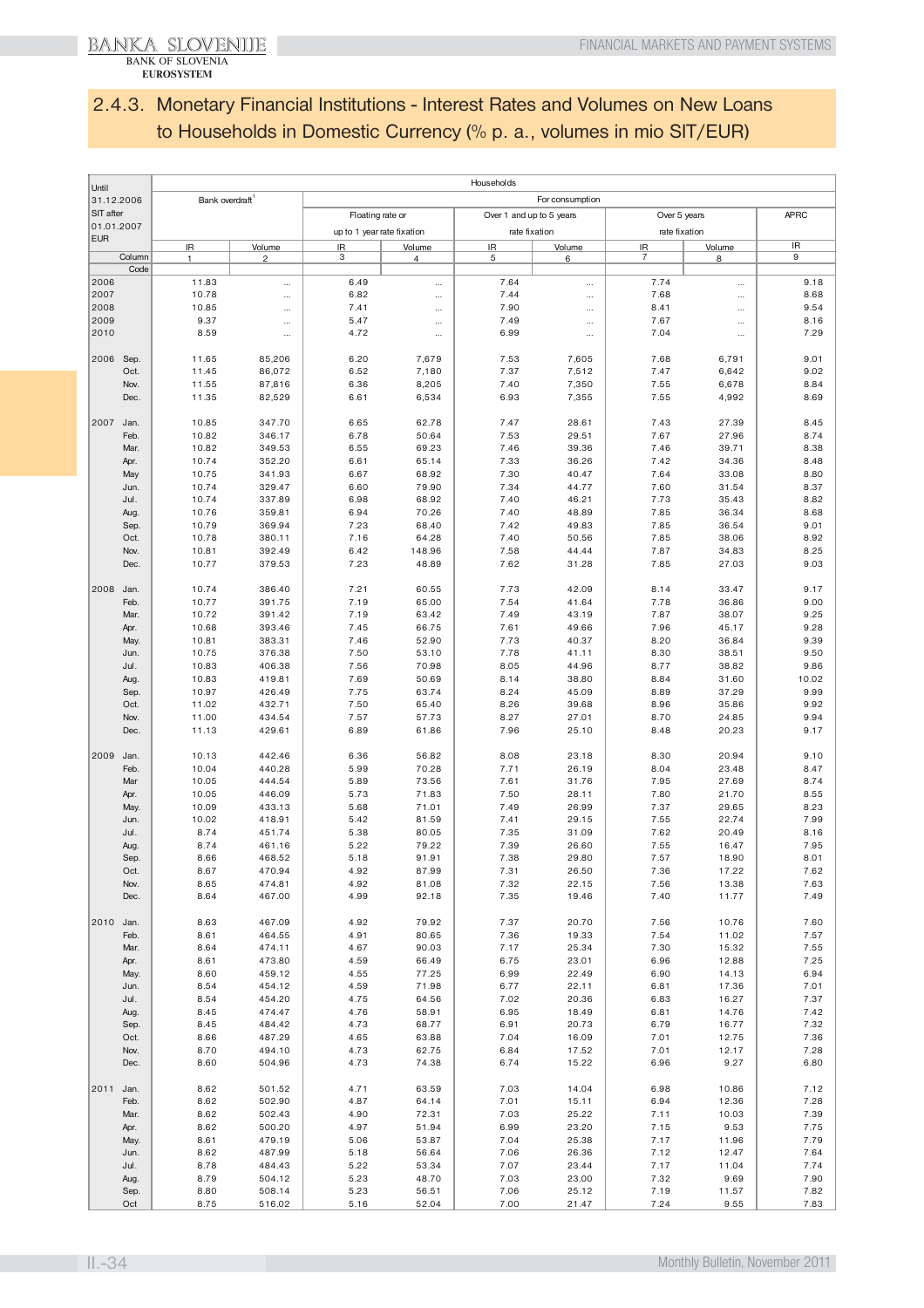|              |                            |              |                                                    |                    |               |              | Households    |              |              |                            |                          |                          |              |               | Until      |              |
|--------------|----------------------------|--------------|----------------------------------------------------|--------------------|---------------|--------------|---------------|--------------|--------------|----------------------------|--------------------------|--------------------------|--------------|---------------|------------|--------------|
|              |                            |              |                                                    | For house purchase |               |              |               |              |              |                            | Loans for other purposes |                          |              |               | 31.12.2006 |              |
|              | Floating rate or           |              | Over 1 and up to 5 years Over 5 and up to 10 years |                    |               |              | Over 10 years | <b>APRC</b>  |              | Floating rate or           |                          | Over 1 and up to 5 years |              | Over 5 years  | SIT after  |              |
|              | up to 1 year rate fixation |              | rate fixation                                      |                    | rate fixation |              | rate fixation |              |              | up to 1 year rate fixation |                          | rate fixation            |              | rate fixation | 01.01.2007 |              |
| IR           | Volume                     | IR           | Volume                                             | IR.                | Volume        | IR           | Volume        | IR           | IR           | Volume                     | IR.                      | Volume                   | <b>IR</b>    | Volume        | <b>EUR</b> |              |
| 10           | 11                         | 12           | 13                                                 | 14                 | 15            | 16           | 17            | 18           | 19           | 20                         | 21                       | 22                       | 23           | 24            |            | Column       |
|              |                            |              |                                                    |                    |               |              |               |              |              |                            |                          |                          |              |               |            | Code         |
| 5.40         | $\cdots$                   | 4.96         | $\cdots$                                           | 4.56               |               | 4.03         | $\cdots$      | 5.64         | 6.76         | $\cdots$                   | 6.45                     | $\cdots$                 | 6.12         | $\cdots$      | 2006       |              |
| 6.16         | $\cdots$                   | 5.93         |                                                    | 5.80               | $\cdots$      | 6.07         | $\cdots$      | 6.47         | 6.16         | $\ddotsc$                  | 6.46                     | $\ddotsc$                | 6.81         |               | 2007       |              |
| 6.69         | $\cdots$                   | 6.80         |                                                    | 6.77               | $\cdots$      | 6.92         | $\ldots$      | 7.03         | 6.96         | $\cdots$                   | 6.89                     | $\cdots$                 | 7.21         |               | 2008       |              |
| 4.05         | $\cdots$                   | 5.58         | $\cdots$                                           | 6.43               | $\cdots$      | 5.95         | $\ldots$      | 4.39         | 6.08         | $\cdots$                   | 5.91                     | $\cdots$                 | 5.93         | $\cdots$      | 2009       |              |
| 3.21         | $\cdots$                   | 3.97         |                                                    | 5.53               | $\cdots$      | 5.02         | $\cdots$      | 3.48         | 5.63         | $\cdots$                   | 6.08                     | $\cdots$                 | 6.01         | $\cdots$      | 2010       |              |
|              |                            |              |                                                    |                    |               | 4.05         |               | 5.75         |              |                            |                          |                          |              |               |            |              |
| 5.46<br>5.58 | 1,630<br>2,280             | 4.68<br>5.49 | 64<br>$\overline{7}$                               | 4.60<br>4.42       | 216<br>254    | 3.81         | 712<br>781    | 5.84         | 6.95<br>6.53 | 2,458<br>2,707             | 6.40<br>5.64             | 138<br>187               | 5.59<br>6.38 | 116<br>143    | 2006       | Sep.<br>Oct. |
| 5.43         | 2,160                      | 5.01         | 33                                                 | 5.19               | 163           | 4.33         | 584           | 5.83         | 6.62         | 2,943                      | 5.79                     | 323                      | 6.61         | 55            |            | Nov.         |
| 5.92         | 3,713                      | 5.09         | 136                                                | 4.29               | 157           | 4.18         | 881           | 5.98         | 6.61         | 3,385                      | 6.47                     | 203                      | 5.49         | 260           |            | Dec.         |
|              |                            |              |                                                    |                    |               |              |               |              |              |                            |                          |                          |              |               |            |              |
| 5.89         | 32.40                      | 6.38         | 0.29                                               | 5.16               | 1.52          | 6.05         | 4.30          | 6.21         | 5.75         | 38.21                      | 5.76                     | 0.75                     | 5.93         | 0.61          | 2007       | Jan.         |
| 6.06         | 30.60                      | 5.74         | 0.37                                               | 5.44               | 1.30          | 5.78         | 4.01          | 6.43         | 5.71         | 36.98                      | 6.57                     | 0.68                     | 6.39         | 0.43          |            | Feb.         |
| 5.97         | 48.33                      | 5.40         | 0.42                                               | 5.50               | 2.71          | 5.73         | 6.10          | 6.26         | 6.07         | 40.61                      | 6.49                     | 1.90                     | 6.76         | 0.97          |            | Mar.         |
| 5.97         | 45.31                      | 5.47         | 0.55                                               | 5.35               | 4.25          | 5.64         | 6.84          | 6.20         | 6.09         | 32.43                      | 6.80                     | 1.55                     | 6.97         | 1.43          |            | Apr.         |
| 6.04         | 55.44                      | 5.35         | 0.67                                               | 5.37               | 5.19          | 5.75         | 7.99          | 6.24         | 5.97         | 39.38                      | 5.93                     | 5.33                     | 5.92         | 1.95          |            | May          |
| 6.08         | 48.28                      | 5.63         | 0.50                                               | 5.36               | 3.18          | 5.70         | 6.29          | 6.33         | 6.09         | 50.92                      | 6.29                     | 1.52                     | 7.21         | 1.31          |            | Jun.         |
| 6.11         | 45.26                      | 5.79         | 0.62                                               | 5.79               | 3.06          | 5.84         | 5.65          | 6.41         | 6.20         | 40.44                      | 6.36                     | 1.24                     | 7.12         | 0.88          |            | Jul.         |
| 6.20         | 42.46                      | 5.86         | 0.72                                               | 5.98               | 3.11          | 6.03         | 8.44          | 6.51         | 6.28         | 36.10                      | 6.12                     | 1.78                     | 6.80         | 0.54          |            | Aug.         |
| 6.31         | 44.43                      | 6.27         | 0.47                                               | 6.16               | 3.23          | 6.54         | 6.12          | 6.64         | 6.37         | 41.05                      | 6.72                     | 1.61                     | 6.90         | 1.14          |            | Sep.         |
| 6.46         | 39.40                      | 6.31         | 0.52                                               | 6.45               | 3.02          | 6.58         | 7.50          | 6.77         | 6.49         | 42.14                      | 6.71                     | 3.66                     | 7.13         | 0.94          |            | Oct.         |
| 6.42         | 35.79                      | 6.64         | 0.35                                               | 6.44               | 1.90          | 6.54         | 7.48          | 6.69         | 6.35         | 45.20                      | 6.84                     | 2.38                     | 6.86         | 2.20          |            | Nov.         |
| 6.45         | 33.21                      | 6.30         | 1.17                                               | 6.58               | 1.41          | 6.71         | 12.76         | 6.76         | 6.55         | 45.15                      | 6.90                     | 2.43                     | 7.68         | 13.10         |            | Dec.         |
|              |                            |              |                                                    |                    |               |              |               |              |              |                            |                          |                          |              |               |            |              |
| 6.49         | 29.29                      | 6.61         | 0.79                                               | 6.75               | 1.79          | 6.67         | 7.21          | 6.86         | 6.44         | 25.85                      | 7.51                     | 0.87                     | 7.33         | 1.04          | 2008       | Jan.         |
| 6.37         | 34.16                      | 6.10         | 0.23                                               | 6.40               | 2.52          | 6.66         | 8.08          | 6.71         | 6.36         | 40.93                      | 6.07                     | 3.48                     | 6.79         | 1.77          |            | Feb.         |
| 6.30         | 46.09                      | 6.67         | 0.52                                               | 6.61               | 2.58          | 6.52         | 8.54          | 6.66         | 6.58         | 40.75                      | 6.84                     | 2.06                     | 6.97         | 1.82          |            | Mar.         |
| 6.50         | 58.17                      | 6.84         | 1.11                                               | 6.53               | 3.36          | 6.70         | 14.82         | 6.84         | 6.72         | 59.21                      | 6.51                     | 1.99                     | 7.23         | 1.69          |            | Apr.         |
| 6.61         | 46.36                      | 6.60         | 1.04                                               | 6.53               | 2.77          | 6.69         | 14.52         | 6.92         | 6.91         | 50.13                      | 6.52                     | 2.83                     | 7.55         | 1.79          |            | May.         |
| 6.63         | 47.79                      | 6.52         | 0.87                                               | 6.63               | 3.51          | 6.79         | 15.04         | 6.98         | 7.05         | 50.41                      | 6.72                     | 3.59                     | 7.35         | 1.80          |            | Jun.         |
| 6.79         | 41.09                      | 6.76         | 0.53                                               | 6.71               | 3.14          | 6.91         | 14.85         | 7.13         | 7.15         | 44.34                      | 7.15                     | 1.95                     | 7.87         | 1.28          |            | Jul.         |
| 6.91         | 28.96                      | 6.82         | 1.60                                               | 6.95               | 2.74          | 7.07         | 12.96         | 7.28         | 7.27         | 30.38                      | 7.27                     | 2.00                     | 7.50         | 0.86          |            | Aug.         |
| 7.05         | 33.62                      | 6.98         | 0.94                                               | 6.99               | 4.84          | 7.32         | 15.47         | 7.43         | 7.32         | 47.78                      | 7.60                     | 1.93                     | 7.61         | 2.98          |            | Sep.         |
| 7.25         | 36.49                      | 7.17         | 1.24                                               | 7.10               | 5.48          | 7.44         | 14.24         | 7.55         | 7.66         | 41.38                      | 6.92                     | 1.73                     | 7.64         | 1.84          |            | Oct.         |
| 7.05         | 38.22                      | 7.25         | 0.47                                               | 7.17               | 3.36          | 7.34         | 10.13         | 7.38         | 7.29         | 37.54                      | 6.83                     | 2.68                     | 6.66         | 1.65          |            | Nov.         |
| 6.28         | 41.82                      | 7.30         | 0.94                                               | 6.88               | 1.94          | 6.94         | 6.20          | 6.64         | 6.73         | 46.50                      | 6.77                     | 2.56                     | 6.09         | 1.46          |            | Dec.         |
|              |                            |              |                                                    |                    |               |              |               |              |              |                            |                          |                          |              |               |            |              |
| 5.50         | 42.02                      | 7.02         | 0.18                                               | 7.05               | 0.60          | 6.65         | 3.07          | 5.85         | 6.10         | 33.69                      | 4.95                     | 0.40                     | 6.18         | 0.55          | 2009       | Jan.         |
| 4.75         | 47.76                      | 6.47         | 1.02                                               | 6.63               | 1.01          | 6.28         | 2.98          | 5.16         | 6.41         | 40.16                      | 6.62                     | 0.61                     | 5.05         | 1.20          |            | Feb.         |
| 4.64         | 66.67                      | 5.00         | 0.45                                               | 5.75               | 2.09          | 6.69         | 4.71          | 5.06         | 6.46         | 44.05                      | 5.86                     | 1.50                     | 5.72         | 3.29          |            | Mar          |
| 4.34         | 66.17                      | 6.76         | 0.51                                               | 6.75               | 0.76          | 6.40         | 2.60          | 4.73         | 6.44         | 43.81                      | 5.16                     | 2.13                     | 6.08         | 1.18          |            | Apr.         |
| 4.10         | 82.75                      | 5.56         | 0.22                                               | 6.37               | 1.15          | 6.20         | 2.96          | 4.46         | 6.08         | 48.38                      | 5.61                     | 1.82                     | 5.77         | 2.16          |            | May.         |
| 4.11         | 78.43                      | 6.60         | 0.36                                               | 6.59               | 0.87          | 6.33         | 2.74          | 4.46         | 5.87         | 50.69                      | 6.32                     | 2.63                     | 5.56         | 1.65          |            | Jun.         |
| 3.92<br>3.57 | 84.08<br>74.70             | 6.32<br>3.92 | 0.06<br>0.12                                       | 6.74<br>6.57       | 0.91<br>0.56  | 6.14<br>5.78 | 1.99<br>0.99  | 4.25<br>3.89 | 5.86<br>6.24 | 35.09<br>32.84             | 5.68<br>6.39             | 2.68<br>2.21             | 6.21<br>6.07 | 1.18          |            | Jul.<br>Aug. |
| 3.52         | 90.12                      | 5.28         | 0.17                                               | 6.64               | 0.84          | 5.49         | 1.55          | 3.83         | 6.05         | 43.32                      | 5.96                     | 3.49                     | 6.10         | 1.17<br>1.56  |            | Sep.         |
| 3.46         | 90.10                      | 5.91         | 0.77                                               | 6.74               | 0.71          | 5.22         | 1.41          | 3.76         | 6.07         | 37.22                      | 6.11                     | 2.53                     | 6.00         | 0.84          |            | Oct.         |
| 3.38         | 90.35                      | 2.95         | 0.06                                               | 5.00               | 0.35          | 5.09         | 1.72          | 3.61         | 6.08         | 37.23                      | 6.21                     | 2.10                     | 6.34         | 0.87          |            | Nov.         |
| 3.36         | 104.45                     | 5.17         | 0.10                                               | 6.28               | 0.33          | 5.08         | 1.28          | 3.56         | 5.32         | 48.56                      | 6.03                     | 3.58                     | 6.04         | 1.32          |            | Dec.         |
|              |                            |              |                                                    |                    |               |              |               |              |              |                            |                          |                          |              |               |            |              |
| 3.39         | 73.66                      | 0.00         | 0.03                                               | 6.11               | 0.12          | 4.38         | 1.29          | 3.61         | 5.92         | 23.21                      | 5.63                     | 0.90                     | 5.87         | 0.85          | 2010       | Jan.         |
| 3.27         | 81.94                      | 3.84         | 0.06                                               | 6.08               | 0.28          | 4.32         | 1.27          | 3.51         | 5.77         | 38.41                      | 5.84                     | 1.28                     | 6.13         | 0.76          |            | Feb.         |
| 3.15         | 109.59                     | 4.13         | 0.13                                               | 5.33               | 0.34          | 4.39         | 2.45          | 3.42         | 5.46         | 50.45                      | 5.76                     | 2.81                     | 6.01         | 0.97          |            | Mar.         |
| 3.08         | 105.45                     | 6.25         | 0.25                                               | 5.80               | 0.54          | 5.04         | 2.21          | 3.37         | 5.79         | 42.85                      | 5.63                     | 1.07                     | 5.95         | 1.51          |            | Apr.         |
| 3.06         | 116.02                     | 3.11         | 0.16                                               | 5.38               | 0.62          | 4.45         | 3.27          | 3.31         | 5.41         | 38.09                      | 6.07                     | 1.39                     | 4.58         | 1.75          |            | May.         |
| 3.04         | 126.27                     | 4.20         | 2.99                                               | 5.42               | 0.62          | 5.29         | 3.06          | 3.32         | 5.44         | 43.71                      | 6.23                     | 2.03                     | 6.21         | 0.35          |            | Jun.         |
| 3.13         | 101.36                     | 3.98         | 3.35                                               | 5.12               | 0.54          | 5.27         | 2.16          | 3.43         | 5.68         | 42.91                      | 6.34                     | 0.56                     | 5.84         | 0.45          |            | Jul.         |
| 3.26         | 83.60                      | 4.29         | 2.42                                               | 5.33               | 0.56          | 5.42         | 1.41          | 3.58         | 5.45         | 32.70                      | 6.70                     | 0.69                     | 7.19         | 0.19          |            | Aug.         |
| 3.22         | 99.34                      | 4.13         | 2.50                                               | 5.17               | 0.38          | 5.07         | 2.34          | 3.50         | 5.57         | 33.78                      | 6.56                     | 1.15                     | 6.27         | 0.13          |            | Sep.         |
| 3.23         | 98.78                      | 3.96         | 1.49                                               | 5.50               | 0.35          | 5.52         | 1.33          | 3.47         | 5.80         | 36.14                      | 6.07                     | 0.63                     | 6.49         | 0.17          |            | Oct.         |
| 3.35         | 89.37                      | 4.27         | 1.98                                               | 5.43               | 0.34          | 5.45         | 1.32          | 3.60         | 5.88         | 30.59                      | 5.87                     | 0.83                     | 5.98         | 0.39          |            | Nov.         |
| 3.35         | 97.76                      | 5.46         | 2.20                                               | 5.65               | 0.35          | 5.60         | 1.45          | 3.63         | 5.42         | 59.41                      | 6.28                     | 0.97                     | 5.64         | 0.30          |            | Dec.         |
|              |                            |              |                                                    |                    |               |              |               |              |              |                            |                          |                          |              |               |            |              |
| 3.29         | 66.17                      | 3.58         | 1.39                                               | 5.85               | 0.12          | 5.52         | 1.25          | 3.56         | 5.81         | 21.58                      | 6.33                     | 1.56                     | 5.35         | 0.48          | 2011       | Jan.         |
| 3.41         | 72.00                      | 3.62         | 1.49                                               | 5.17               | 0.67          | 5.27         | 1.53          | 3.70         | 5.71         | 22.28                      | 5.77                     | 0.71                     | 4.74         | 0.11          |            | Feb.         |
| 3.48         | 90.84                      | 5.23         | 2.66                                               | 5.45               | 1.41          | 6.11         | 1.24          | 3.82         | 5.59         | 37.29                      | 6.18                     | 1.77                     | 7.01         | 0.38          |            | Mar.         |
| 3.60         | 75.60                      | 5.32         | 1.69                                               | 5.51               | 1.66          | 6.15         | 1.12          | 4.04         | 5.79         | 39.12                      | 6.33                     | 2.13                     | 6.62         | 0.48          |            | Apr.         |
| 3.68         | 85.75                      | 5.25         | 2.11                                               | 5.42               | 1.82          | 6.41         | 0.90          | 3.99         | 5.95         | 26.99                      | 6.00                     | 2.62                     | 6.62         | 0.50          |            | May.         |
| 3.74         | 85.50                      | 5.45         | 1.13                                               | 5.52               | 1.94          | 6.11         | 1.43          | 4.06         | 5.62         | 42.31                      | 6.61                     | 1.57                     | 7.35         | 0.55          |            | Jun.         |
| 3.82         | 70.68                      | 5.19         | 1.40                                               | 5.39               | 1.29          | 5.87         | 0.94          | 4.13         | 6.05         | 23.15                      | 6.64                     | 1.63                     | 5.26         | 0.35          |            | Jul.         |
| 3.83         | 61.34                      | 5.40         | 1.01                                               | 5.49               | 1.97          | 6.38         | 1.33          | 4.24         | 5.90         | 25.79                      | 6.87                     | 0.99                     | 6.41         | 0.35          |            | Aug.         |
| 3.86         | 70.77                      | 5.31         | 0.68                                               | 5.45               | 1.56          | 5.68         | 1.37          | 4.23         | 6.18         | 27.53                      | 6.60                     | 0.70                     | 3.74         | 0.42          |            | Sep.         |
| 3.88         | 67.18                      | 5.24         | 1.45                                               | 5.50               | 1.27          | 6.06         | 1.04          | 4.19         | 5.87         | 26.63                      | 6.48                     | 1.23                     | 5.94         | 0.42          |            | Oct          |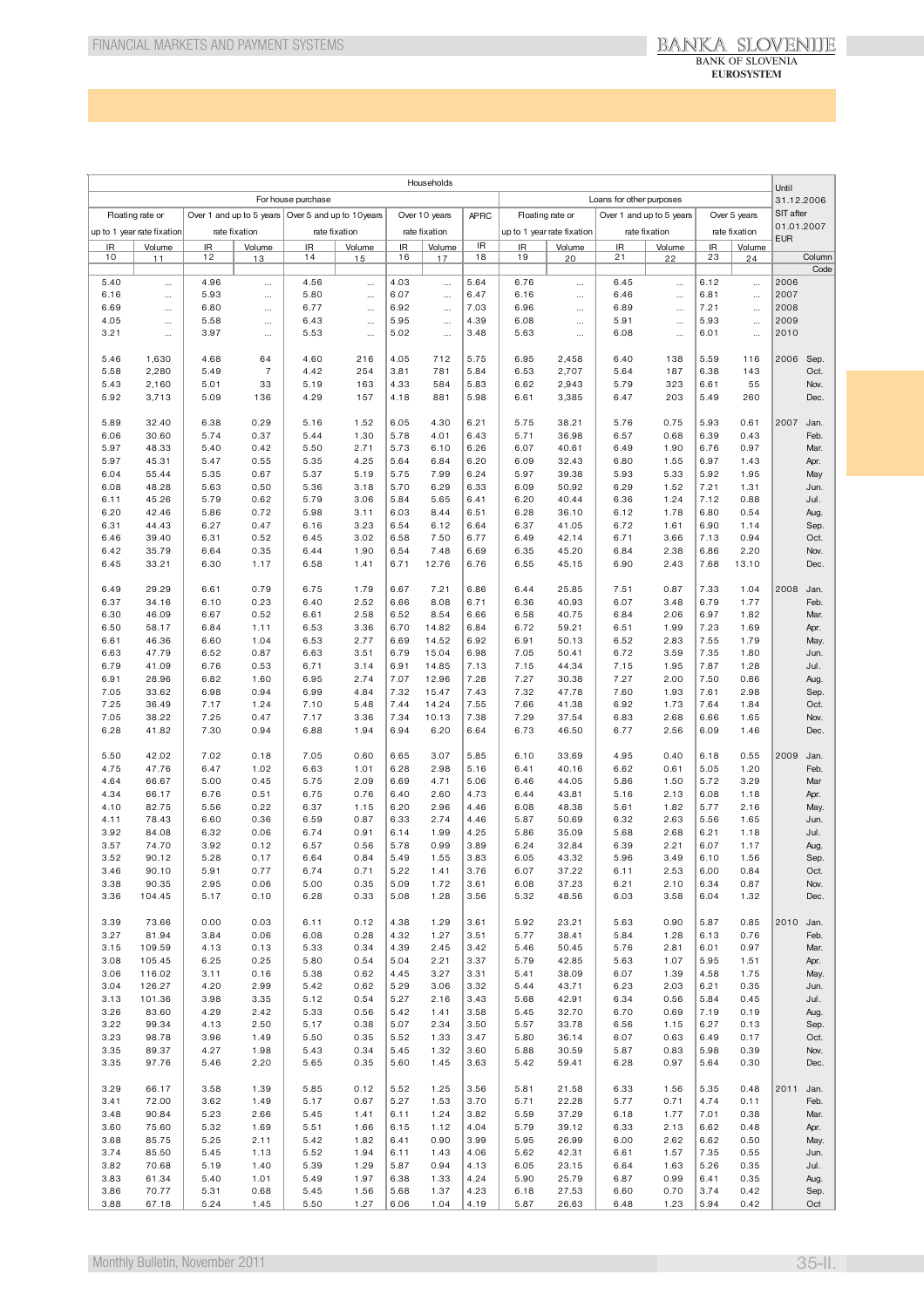BANKA SLOVENIJE BANK OF SLOVENIA **EUROSYSTEM**

# 2.4.4. Monetary Financial Institutions - Interest Rates and Volumes on New Loans to Non-financial corporations in Domestic Currency (% p. a., mio SIT/EUR)

| Until      |              |              |                      |                            |              |                                              |              | Non-financial corporations |              |                            |              |                                             |                          |                          |
|------------|--------------|--------------|----------------------|----------------------------|--------------|----------------------------------------------|--------------|----------------------------|--------------|----------------------------|--------------|---------------------------------------------|--------------------------|--------------------------|
| 31.12.2006 |              |              |                      |                            |              | Other loans up to an amount of EUR 1 million |              |                            |              |                            |              | Other loans over an amount of EUR 1 million |                          |                          |
| SIT after  |              | Bank         |                      | Floating rate or           |              | Over 1 and up to 5                           |              | Over 5 years               |              | Floating rate or           |              | Over 1 and up to 5                          |                          | Over 5 years             |
| 01.01.2007 |              | overdraft    |                      |                            |              |                                              |              |                            |              |                            |              |                                             |                          |                          |
| <b>EUR</b> |              |              |                      | up to 1 year rate fixation |              | years rate fixation                          |              | rate fixation              |              | up to 1 year rate fixation |              | years rate fixation                         |                          | rate fixation            |
|            | Column       | $\mathbf{1}$ | IR<br>$\overline{c}$ | Volume<br>3                | IR<br>4      | Volume<br>5                                  | IR<br>6      | Volume<br>$\overline{7}$   | ΙR<br>8      | Volume<br>9                | IR.<br>10    | Volume<br>11                                | IR<br>12                 | Volume<br>13             |
|            | Code         |              |                      |                            |              |                                              |              |                            |              |                            |              |                                             |                          |                          |
| 2006       |              | 6.33         | 5.99                 |                            | 5.66         | $\cdots$                                     | 5.74         |                            | 4.56         | $\cdots$                   | 4.64         |                                             | 5.21                     | $\cdots$                 |
| 2007       |              | 5.92         | 5.91                 |                            | 6.08         | $\cdots$                                     | 6.35         | $\cdots$                   | 5.22         | $\cdots$                   | 5.76         | $\cdots$                                    | 5.18                     | $\cdots$                 |
| 2008       |              | 6.58         | 6.66                 |                            | 6.91         | $\cdots$                                     | 6.45         | $\cdots$                   | 6.24         |                            | 6.62         | $\cdots$                                    | 6.54                     | $\cdots$                 |
| 2009       |              | 6.01         | 5.91                 |                            | 6.54         | $\cdots$                                     | 5.74         |                            | 5.29         | $\cdots$                   | 6.28         | $\cdots$                                    | 5.92                     |                          |
| 2010       |              | 5.70         | 5.68                 |                            | 6.16         | $\cdots$                                     | 5.67         | $\cdots$                   | 4.89         | $\cdots$                   | 5.76         | $\cdots$                                    | 6.08                     | $\ddotsc$                |
|            |              |              |                      |                            |              |                                              |              |                            |              |                            |              |                                             |                          |                          |
| 2006 Sep.  |              | 6.29         | 5.89                 | 30,735                     | 5.46         | 676                                          | 5.14         | 32                         | 4.91         | 45,186                     | 3.61         | 2,802                                       |                          |                          |
|            | Oct.         | 6.25         | 5.89                 | 27,312                     | 5.48         | 966                                          | 5.34         | 319                        | 4.47         | 45,007                     | 4.66         | 4,660                                       | 4.80                     | 1,075                    |
|            | Nov.<br>Dec. | 6.08         | 5.81<br>5.90         | 33,479<br>30,048           | 5.59<br>5.85 | 1,171<br>1,768                               | 5.70<br>5.48 | 664<br>662                 | 4.51         | 45,031                     | 5.04<br>5.11 | 2,550<br>3,435                              | 5.12<br>5.34             | 1,588<br>9,070           |
|            |              | 6.22         |                      |                            |              |                                              |              |                            | 4.47         | 99,605                     |              |                                             |                          |                          |
| 2007       | Jan.         | 5.67         | 5.59                 | 278.20                     | 5.25         | 3.00                                         | 5.21         | 1.68                       | 4.74         | 875.73                     | 5.49         | 4.40                                        |                          |                          |
|            | Feb.         | 5.74         | 5.60                 | 277.66                     | 6.24         | 2.72                                         | 5.98         | 1.30                       | 4.62         | 871.23                     | 6.53         | 3.61                                        | 5.22                     | 2.00                     |
|            | Mar.         | 5.63         | 5.57                 | 347.78                     | 5.52         | 6.41                                         | 5.83         | 0.25                       | 4.95         | 863.40                     |              |                                             | 5.09                     | 2.00                     |
|            | Apr.         | 5.80         | 5.64                 | 339.52                     | 5.76         | 4.08                                         | 6.70         | 0.01                       | 4.89         | 1,253.23                   |              |                                             |                          |                          |
|            | May.         | 5.85         | 5.71                 | 319.42                     | 5.92         | 13.66                                        | 6.06         | 2.57                       | 5.10         | 760.10                     | 4.86         | 5.56                                        |                          |                          |
|            | Jun.         | 5.82         | 5.77                 | 355.02                     | 6.05         | 6.43                                         | 7.98         | 0.09                       | 5.07         | 886.34                     | 5.12         | 1.12                                        |                          |                          |
|            | Jul.         | 5.92         | 5.88                 | 305.78                     | 6.11         | 3.93                                         | 6.68         | 0.40                       | 5.11         | 1,241.36                   | 6.49         | 1.24                                        |                          |                          |
|            | Aug.         | 5.92         | 6.14                 | 237.22                     | 6.39         | 3.14                                         | 6.73         | 1.35                       | 5.32         | 822.76                     |              |                                             | ä,                       |                          |
|            | Sep.         | 6.05         | 6.25                 | 280.13                     | 6.44         | 2.37                                         | 6.66         | 2.51                       | 5.68         | 797.01                     | 5.76         | 3.00                                        | 5.23                     | 10.00                    |
|            | Oct.<br>Nov. | 6.18<br>6.17 | 6.22<br>6.18         | 320.21<br>328.25           | 6.47<br>6.97 | 6.23<br>3.35                                 | 6.12<br>6.09 | 0.90<br>0.62               | 5.65<br>5.59 | 1,041.85<br>1,064.39       | 5.59         | 7.00                                        | ä,                       |                          |
|            | Dec.         | 6.29         | 6.40                 | 345.51                     | 5.91         | 4.37                                         | 6.13         | 2.61                       | 5.96         | 1,463.74                   | 6.25         | 4.80                                        |                          |                          |
|            |              |              |                      |                            |              |                                              |              |                            |              |                            |              |                                             |                          |                          |
| 2008 Jan.  |              | 6.19         | 6.22                 | 268.30                     | 6.29         | 2.95                                         | 6.35         | 0.27                       | 5.62         | 1,270.31                   | ٠            |                                             |                          | ÷,                       |
|            | Feb.         | 6.22         | 6.15                 | 310.76                     | 6.44         | 3.77                                         | 4.99         | 0.31                       | 5.59         | 1,085.17                   |              | ä,                                          |                          | ÷.                       |
|            | Mar.         | 6.19         | 6.24                 | 358.57                     | 6.42         | 2.50                                         | 5.73         | 1.63                       | 5.76         | 1,281.71                   | 5.63         | 2.17                                        |                          | ä,                       |
|            | Apr.         | 6.30         | 6.47                 | 450.03                     | 6.66         | 4.40                                         | 6.95         | 0.73                       | 6.07         | 1,449.20                   | 6.32         | 5.40                                        |                          |                          |
|            | May.         | 6.40         | 6.63                 | 382.61                     | 7.03         | 5.45                                         | 6.05         | 0.81                       | 6.24         | 1,022.31                   | 5.47         | 7.00                                        | 5.93                     | 8.65                     |
|            | Jun.         | 6.55         | 6.73                 | 457.89                     | 6.85         | 3.29                                         | 7.02         | 2.13                       | 6.25         | 1,405.80                   | 6.63         | 3.13                                        | 6.53                     | 1.50                     |
|            | Jul.         | 6.72         | 6.83                 | 378.49                     | 7.18         | 2.30                                         | 6.90         | 4.36                       | 6.57         | 1,357.51                   | 6.91         | 10.72                                       |                          |                          |
|            | Aug.         | 6.78         | 6.90                 | 271.29                     | 7.07         | 2.29                                         | 7.46         | 1.01                       | 6.64         | 1,267.33                   | 0.00         | 1.15                                        | ÷,                       |                          |
|            | Sep.<br>Oct  | 6.76<br>6.98 | 7.04<br>7.32         | 375.81<br>354.14           | 7.28<br>7.30 | 2.46<br>5.97                                 | 6.82<br>7.18 | 3.64<br>2.22               | 6.71<br>6.88 | 1,215.43<br>1,064.15       | 6.94<br>6.76 | 1.50<br>11.18                               | 7.17                     | 3.26                     |
|            | Nov.         | 7.02         | 6.98                 | 341.95                     | 7.03         | 6.81                                         | 6.60         | 0.80                       | 6.58         | 1,022.14                   | 7.24         | 19.02                                       |                          |                          |
|            | Dec.         | 6.88         | 6.39                 | 505.04                     | 7.30         | 9.29                                         | 5.39         | 1.21                       | 5.93         | 1,811.14                   | 7.74         | 11.39                                       |                          |                          |
|            |              |              |                      |                            |              |                                              |              |                            |              |                            |              |                                             |                          |                          |
| 2009       | Jan.         | 6.00         | 5.89                 | 379.36                     | 7.03         | 4.39                                         | 5.33         | 2.51                       | 5.44         | 1,662.80                   | 6.61         | 27.22                                       |                          |                          |
|            | Feb.         | 6.09         | 5.84                 | 384.01                     | 7.27         | 4.01                                         | 5.37         | 1.21                       | 5.38         | 1,732.07                   | 6.35         | 15.15                                       | 6.01                     | 3.34                     |
|            | Mar.         | 6.00         | 6.02                 | 468.50                     | 6.60         | 23.66                                        | 6.18         | 4.00                       | 5.53         | 1,507.53                   | 6.34         | 73.39                                       | 6.50                     | 5.59                     |
|            | Apr.         | 5.89         | 6.00                 | 445.90                     | 6.62         | 20.92                                        | 6.09         | 3.34                       | 5.54         | 1,221.16                   | 6.05         | 200.88                                      | 4.11                     | 6.00                     |
|            | May.<br>Jun. | 5.97<br>6.02 | 6.00<br>5.98         | 397.94<br>475.98           | 6.43<br>6.30 | 26.82<br>44.11                               | 6.37<br>6.62 | 7.57<br>4.69               | 5.54<br>5.49 | 1,269.87<br>1,396.00       | 6.10<br>6.19 | 293.55<br>204.22                            | 4.36<br>6.12             | 2.62<br>22.84            |
|            | Jul.         | 5.95         | 5.84                 | 407.94                     | 6.37         | 27.23                                        | 4.53         | 8.18                       | 5.27         | 1,407.13                   | 6.36         | 153.73                                      | 4.84                     | 11.71                    |
|            | Aug.         | 6.13         | 5.88                 | 343.26                     | 6.32         | 11.16                                        | 4.29         | 3.15                       | 5.22         | 1,698.82                   | 6.20         | 73.41                                       |                          |                          |
|            | Sep.         | 6.08         | 5.91                 | 429.53                     | 6.38         | 16.45                                        | 6.14         | 3.72                       | 5.25         | 1,309.88                   | 6.66         | 126.77                                      | 6.80                     | 2.70                     |
|            | Oct.         | 5.93         | 6.01                 | 361.91                     | 6.29         | 11.26                                        | 5.35         | 2.34                       | 5.15         | 1,237.80                   | 6.47         | 66.75                                       | 6.72                     | 10.48                    |
|            | Nov          | 6.07         | 5.87                 | 316.78                     | 6.74         | 8.69                                         | 6.36         | 1.62                       | 5.03         | 1,052.84                   | 5.94         | 59.79                                       | 6.70                     | 3.34                     |
|            | Dec.         | 5.96         | 5.65                 | 492.42                     | 6.11         | 19.41                                        | 6.24         | 1.96                       | 4.63         | 1,857.27                   | 6.06         | 144.18                                      | 7.08                     | 24.29                    |
|            |              |              |                      |                            |              |                                              |              |                            |              |                            |              |                                             |                          |                          |
| 2010 Jan.  | Feb.         | 5.94<br>6.01 | 5.77<br>5.80         | 262.83<br>280.84           | 6.10<br>6.37 | 8.11<br>10.87                                | 4.36<br>7.02 | 4.50<br>0.58               | 4.98<br>5.08 | 1,039.08<br>974.53         | 6.15<br>6.31 | 49.40<br>41.24                              | 3.48<br>6.70             | 6.18<br>14.80            |
|            | Mar.         | 5.83         | 5.77                 | 358.52                     | 6.37         | 10.13                                        | 4.48         | 2.33                       | 5.04         | 1,335.78                   | 5.64         | 20.16                                       | 6.80                     | 2.70                     |
|            | Apr.         | 5.71         | 5.62                 | 343.02                     | 5.96         | 9.22                                         | 4.14         | 0.89                       | 4.68         | 1,086.93                   | 5.98         | 57.60                                       | 6.70                     | 1.15                     |
|            | May.         | 5.72         | 5.47                 | 333.60                     | 5.68         | 12.18                                        | 4.63         | 0.83                       | 5.17         | 840.88                     | 6.03         | 58.85                                       | 6.33                     | 4.99                     |
|            | Jun.         | 6.06         | 5.46                 | 377.13                     | 6.30         | 14.80                                        | 4.90         | 1.51                       | 4.90         | 1,507.37                   | 5.61         | 67.04                                       | $\overline{\phantom{a}}$ | $\overline{\phantom{a}}$ |
|            | Jul.         | 5.49         | 5.73                 | 301.30                     | 6.30         | 8.84                                         | 6.31         | 1.39                       | 4.71         | 1,006.61                   | 5.40         | 38.20                                       | $\overline{\phantom{a}}$ | $\overline{\phantom{a}}$ |
|            | Aug.         | 5.45         | 5.70                 | 248.77                     | 6.08         | 8.52                                         | 6.74         | 2.29                       | 4.70         | 1,016.32                   | 5.84         | 14.44                                       | 6.06                     | 3.90                     |
|            | Sep.         | 5.48         | 5.78                 | 332.10                     | 6.15         | 11.28                                        | 6.87         | 1.54                       | 4.92         | 1,018.90                   | 4.98         | 34.91                                       | 8.16                     | 16.45                    |
|            | Oct.         | 5.55         | 5.78                 | 292.31                     | 5.96         | 9.43                                         | 6.97         | 0.27                       | 4.78         | 807.96                     | 5.72         | 35.49                                       | $\overline{\phantom{a}}$ |                          |
|            | Nov.         | 5.59         | 5.69                 | 261.96                     | 6.32         | 14.23                                        | 5.74         | 0.41                       | 4.68         | 977.38                     | 6.00         | 40.24                                       | 5.31                     | 7.00                     |
|            | Dec.         | 5.54         | 5.60                 | 352.56                     | 6.39         | 19.53                                        | 5.92         | 0.40                       | 5.06         | 1,576.59                   | 5.44         | 63.04                                       | 5.20                     | 27.05                    |
| 2011       | Jan.         | 5.56         | 5.51                 | 216.17                     | 6.32         | 11.39                                        | 6.20         | 0.09                       | 4.67         | 925.31                     | 5.83         | 16.77                                       | 4.46                     | 2.90                     |
|            | Feb.         | 5.53         | 5.71                 | 210.89                     | 6.04         | 8.57                                         | 4.54         | 0.21                       | 4.79         | 868.14                     | 5.45         | 53.55                                       | $\overline{\phantom{a}}$ | $\overline{\phantom{a}}$ |
|            | Mar.         | 5.55         | 5.71                 | 292.45                     | 6.13         | 14.04                                        | 5.64         | 0.71                       | 5.03         | 1,063.48                   | 5.40         | 27.54                                       | $\overline{\phantom{a}}$ | $\overline{\phantom{a}}$ |
|            | Apr.         | 5.63         | 5.72                 | 242.35                     | 6.17         | 10.35                                        | 7.92         | 1.01                       | 4.97         | 794.31                     | 5.25         | 15.98                                       | 6.40                     | 1.77                     |
|            | May.         | 5.67         | 5.76                 | 241.53                     | 6.25         | 13.36                                        | 6.86         | 1.40                       | 5.01         | 681.18                     | 5.82         | 37.40                                       | 5.93                     | 12.45                    |
|            | Jun.         | 5.64         | 5.83                 | 293.01                     | 6.20         | 18.48                                        | 6.52         | 1.49                       | 4.95         | 1,114.02                   | 5.97         | 24.24                                       | $\overline{\phantom{a}}$ | $\overline{\phantom{a}}$ |
|            | Jul.         | 5.66         | 5.79                 | 218.47                     | 6.26         | 10.19                                        | 6.15         | 3.04                       | 5.45         | 834.45                     | 6.17         | 19.87                                       | 6.32                     | 3.10                     |
|            | Aug.         | 5.65         | 5.90                 | 189.75                     | 6.46         | 9.14                                         | 8.28         | 0.49                       | 5.08         | 595.12                     | 6.48         | 26.23                                       | 2.96                     | 25.83                    |
|            | Sep.<br>Oct. | 5.67<br>5.64 | 5.91<br>6.10         | 262.94<br>226.87           | 6.19<br>6.56 | 15.05<br>9.45                                | 2.04<br>6.53 | 8.26<br>1.53               | 5.04<br>5.05 | 869.24<br>717.94           | 5.91<br>4.25 | 16.00<br>6.25                               | 3.64<br>1.00             | 41.57<br>2.09            |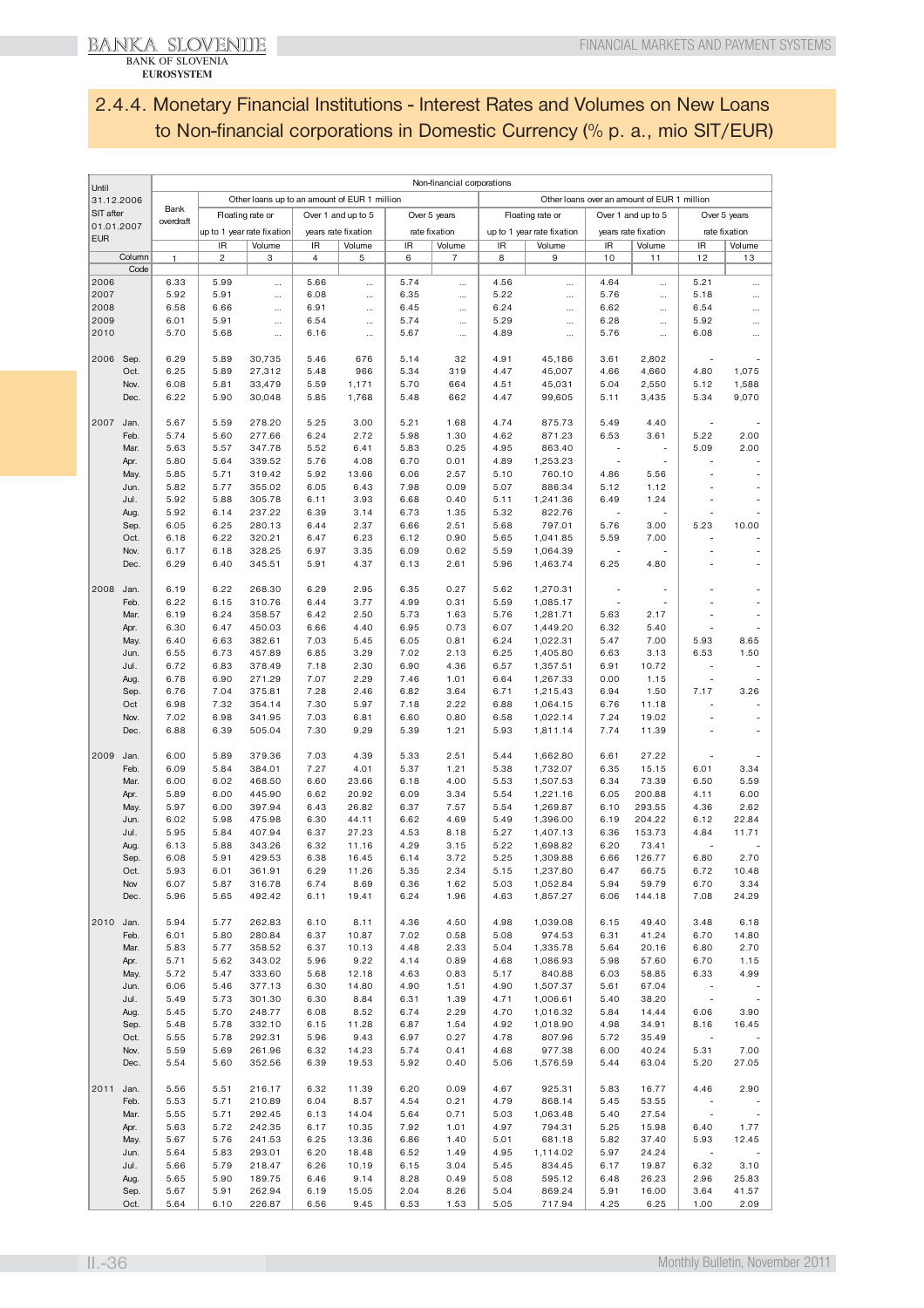# 2.5. Government Securities Rates (% p. a.)

| Government security        | Issued      | Maturity    | Interest rate | Amount outstanding | Currency of<br>the issue | Indexation of<br>the principal | Currency of<br>the payments |
|----------------------------|-------------|-------------|---------------|--------------------|--------------------------|--------------------------------|-----------------------------|
| Government securities      |             |             |               |                    |                          |                                |                             |
| <b>RS21</b>                | 1 Feb 2001  | 1 Mar 2015  | $TOM + 1,00%$ | 34,057,005         | <b>EUR</b>               | ٠                              | <b>EUR</b>                  |
| <b>RS29</b>                | 15 Jan 2002 | 15 Jan 2012 | 5.375%        | 55,000,000         | <b>EUR</b>               |                                | <b>EUR</b>                  |
| <b>RS32</b>                | 15 Jan 2002 | 15 Jan 2012 | 5.375%        | 23,865,500         | <b>EUR</b>               | ۰                              | <b>EUR</b>                  |
| <b>RS33</b>                | 1 Jan 2002  | 31 Dec 2022 | 8.000%        | 82,880,109         | <b>EUR</b>               |                                | <b>EUR</b>                  |
| <b>RS38</b>                | 19 Apr 2002 | 19 Apr 2017 | 5.63%         | 68,847,000         | <b>EUR</b>               |                                | <b>EUR</b>                  |
| <b>RS44</b>                | 8 Nov 2002  | 8 Nov 2012  | 6.650%        | 4,443,536          | <b>EUR</b>               |                                | <b>EUR</b>                  |
| <b>RS48</b>                | 2 Dec 2002  | 2 Dec 2012  | 4.75%         | 56,465,200         | <b>EUR</b>               | ٠                              | <b>EUR</b>                  |
| <b>RS49</b>                | 10 Jan 2003 | 10 Jan 2022 | 4.75%         | 29,632,020         | <b>EUR</b>               | ٠                              | <b>EUR</b>                  |
| <b>RS50</b>                | 24 Feb 2003 | 24 Feb 2013 | 4.50%         | 48,527,000         | <b>EUR</b>               | ٠                              | <b>EUR</b>                  |
| <b>RS53</b>                | 8 Apr 2003  | 8 Apr 2018  | 4.88%         | 79,290,900         | <b>EUR</b>               |                                | <b>EUR</b>                  |
| <b>RS54</b>                | 15 Oct 2003 | 15 Oct 2013 | 5.750%        | 76,295,376         | <b>EUR</b>               | ٠                              | <b>EUR</b>                  |
| <b>RS57</b>                | 15 Mar 2004 | 15 Oct 2014 | 4.88%         | 259,697,224        | <b>EUR</b>               | ٠                              | <b>EUR</b>                  |
| <b>RS59</b>                | 17 Jan 2005 | 17 Feb 2016 | 4.000%        | 1,121,325,495      | <b>EUR</b>               | ٠                              | <b>EUR</b>                  |
| <b>RS62</b>                | 18 Jan 2006 | 23 Mar 2017 | 3.50%         | 390,540,053        | <b>EUR</b>               | ٠                              | <b>EUR</b>                  |
| <b>RS63</b>                | 6 Feb 2008  | 6 Feb 2019  | 4.38%         | 1,000,000,000      | <b>EUR</b>               | ٠                              | <b>EUR</b>                  |
| <b>RS64</b>                | 5 Feb 2009  | 5 Feb 2012  | 4.25%         | 1,000,000,000      | <b>EUR</b>               |                                | <b>EUR</b>                  |
| <b>RS65</b>                | 2 Apr 2009  | 2 Apr 2014  | 4.375%        | 1,500,000,000      | <b>EUR</b>               |                                | <b>EUR</b>                  |
| <b>RS66</b>                | 9 Sep 2009  | 9 Sep 2024  | 4.63%         | 1,500,000,000      | <b>EUR</b>               |                                | <b>EUR</b>                  |
| <b>RS67</b>                | 26 Jan 2010 | 26 Jan 2020 | 4.125%        | 1,500,000,000      | <b>EUR</b>               | ٠                              | <b>EUR</b>                  |
| <b>RS68</b>                | 17 Mar 2010 | 17 Mar 2015 | 2.750%        | 1,000,000,000      | <b>EUR</b>               |                                | <b>EUR</b>                  |
| <b>RS69</b>                | 18 Jan 2011 | 18 Jan 2021 | 4.375%        | 1,500,000,000      | <b>EUR</b>               |                                | <b>EUR</b>                  |
| <b>RS70</b>                | 30 Mar 2011 | 30 Mar 2026 | 5.125%        | 1,500,000,000      | <b>EUR</b>               | $\overline{\phantom{a}}$       | <b>EUR</b>                  |
| Eurobonds                  |             |             |               |                    |                          |                                |                             |
| SLOVEN4 03/22/18           | 22 Mar 2007 | 22 Mar 2018 | 4.00%         | 1,000,000,000      | <b>EUR</b>               | ٠                              | <b>EUR</b>                  |
| <b>TREASURY BILLS</b>      |             |             |               |                    |                          |                                |                             |
| Treasury Bills - 3 months  |             |             |               |                    |                          |                                |                             |
| 133. issue                 | 13 Oct 2011 | 12 Jan 2012 | 1.19%         | 28.260.000         | <b>EUR</b>               | ٠                              | <b>EUR</b>                  |
| Treasury Bills - 6 months  |             |             |               |                    |                          |                                |                             |
|                            |             |             |               |                    |                          |                                |                             |
| Treasury Bills - 12 months |             |             |               |                    |                          |                                |                             |
|                            |             |             |               |                    |                          |                                |                             |

In case of dematerialised securities, the interest rate is applied from the day of issue.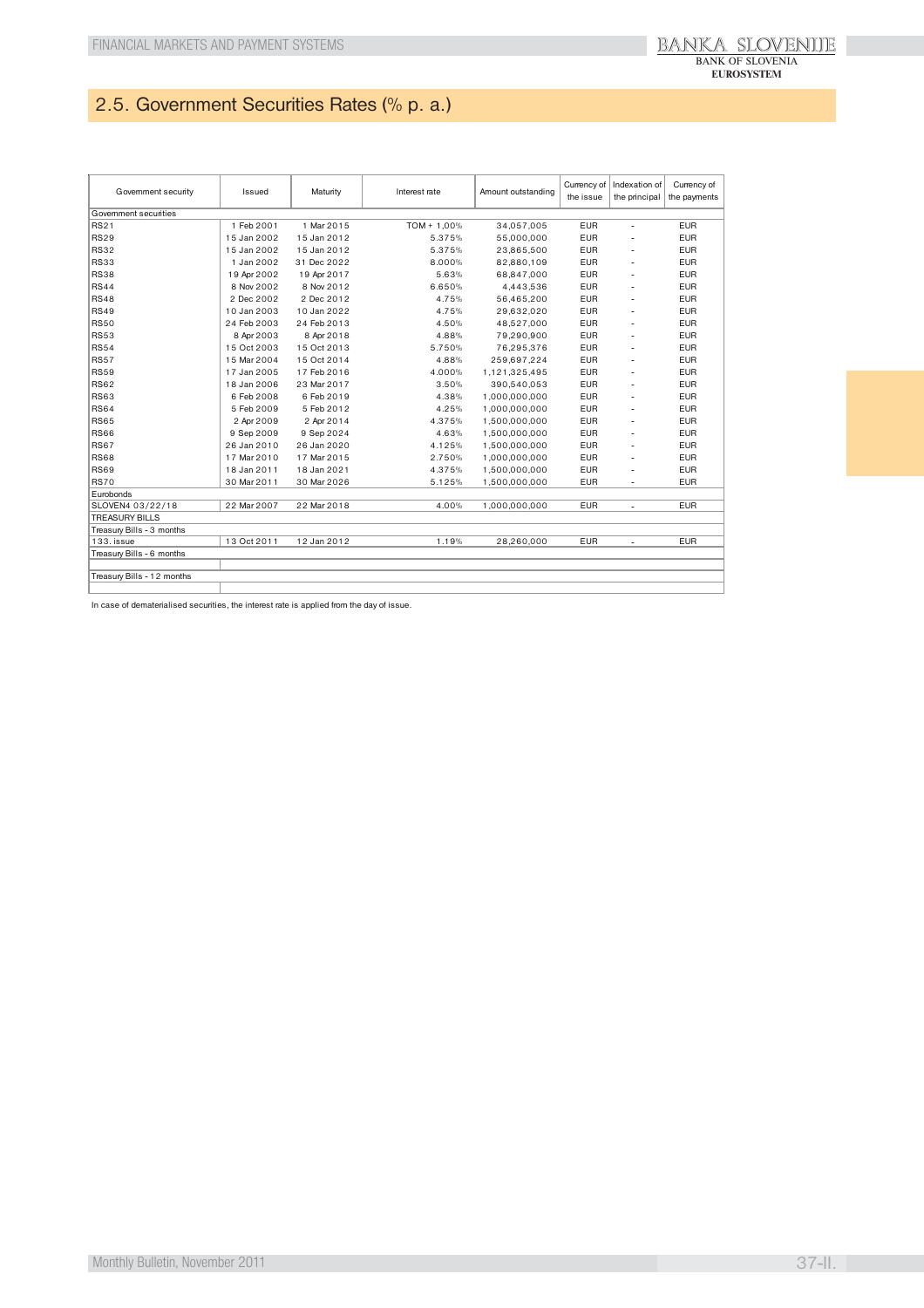**EUROSYSTEM**

### 2.6.1.a. Selected Bank of Slovenia Exchange Rates - Average Rates to 31.12.2006

|      | in SIT | <b>EUR</b>   | GBP            | CHF      | <b>USD</b>     | <b>JPY</b> | CZK    | <b>HUF</b>     | <b>PLN</b> | <b>SKK</b> | <b>HRK</b> |
|------|--------|--------------|----------------|----------|----------------|------------|--------|----------------|------------|------------|------------|
|      | Column | $\mathbf{1}$ | $\overline{c}$ | 3        | $\overline{4}$ | 5          | 6      | $\overline{7}$ | 8          | 9          | 10         |
|      | Code   |              |                |          |                |            |        |                |            |            |            |
| 1992 |        | 105.0788     | 142.7461       | 57.9490  | 81.2870        | 0.6422     | 2.8170 | 1.0106         | 0.0060     | ٠          | 0.4271     |
| 1993 |        | 132.2802     | 170.0252       | 76.6669  | 113.2419       | 1.0248     | 3.8509 | 1.2306         | 0.0063     | ٠          | 0.0491     |
| 1994 |        | 152.3622     | 197.0006       | 94.2149  | 128.8086       | 1.2598     | 4.4723 | 1.2408         | 0.0057     | 4.0159     | 21.2188    |
| 1995 |        | 153.1177     | 186.9737       | 100.2418 | 118.5185       | 1.2644     | 4.4366 | 0.9665         | 49.0672    | 3.9584     | 22.5009    |
| 1996 |        | 169,5098     | 211.4174       | 109.6247 | 135.3654       | 1.2453     | 4.9776 | 0.9097         | 50.3619    | 4.4139     | 24.8883    |
| 1997 |        | 180.3985     | 261.5308       | 110.0789 | 159.6893       | 1.3224     | 5.0803 | 0.8582         | 48.8393    | 4.7465     | 25.9223    |
| 1998 |        | 186.2659     | 275.2013       | 114.6526 | 166.1346       | 1.2743     | 5.1514 | 0.7841         | 47.8055    | 4.7157     | 26.0659    |
| 1999 |        | 193.6253     | 294.0493       | 120.9907 | 181.7704       | 1.6053     | 5.2556 | 0.7665         | 45.8644    | 4.3976     | 25.6099    |
| 2000 |        | 205.0316     | 336.5545       | 131.7159 | 222.6824       | 2.0673     | 5.7624 | 0.7888         | 51.2137    | 4.8181     | 26.9045    |
| 2001 |        | 217.1851     | 349.3743       | 143.8502 | 242.7488       | 1.9989     | 6.3822 | 0.8476         | 59.3171    | 5.0203     | 29.1298    |
| 2002 |        | 226.2237     | 360.0079       | 154.1931 | 240.2447       | 1.9171     | 7.3500 | 0.9332         | 58.8916    | 5.3062     | 30.5910    |
| 2003 |        | 233.7045     | 338.0625       | 153.7727 | 207.1137       | 1.7863     | 7.3480 | 0.9238         | 53.2745    | 5.6371     | 30.9031    |
| 2004 |        | 238.8615     | 352.1029       | 154.7207 | 192.3811       | 1.7783     | 7.4931 | 0.9499         | 52.8366    | 5.9692     | 31.8877    |
| 2005 |        | 239.6371     | 350.3115       | 154.7818 | 192.7055       | 1.7511     | 8.0509 | 0.9670         | 59.6242    | 6.2144     | 32.3952    |
| 2006 |        | 239.6009     | 351.4322       | 152.3405 | 191.0283       | 1.6425     | 8.4588 | 0.9087         | 61.5690    | 6.4436     | 32.7343    |
|      |        |              |                |          |                |            |        |                |            |            |            |
| 2005 | Oct.   | 239.5807     | 351.3147       | 154.6052 | 199.2506       | 1.7376     | 8.0799 | 0.9515         | 61.1596    | 6.1615     | 32.4528    |
|      | Nov.   | 239.5792     | 352.7656       | 155.1060 | 203.2470       | 1.7166     | 8.1855 | 0.9550         | 60.2878    | 6.1914     | 32.4951    |
|      | Dec.   | 239.5806     | 352.7348       | 154.8072 | 202.1508       | 1.7042     | 8.2754 | 0.9485         | 62.1571    | 6.3288     | 32.4458    |
|      |        |              |                |          |                |            |        |                |            |            |            |
| 2006 | Jan.   | 239.5819     | 349.1456       | 154.6279 | 197.9386       | 1.7139     | 8.3432 | 0.9564         | 62.7640    | 6.3919     | 32.4928    |
|      | Feb.   | 239.5747     | 350.7676       | 153.7948 | 200.4449       | 1.7002     | 8.4410 | 0.9529         | 63.1841    | 6.4103     | 32.7543    |
|      | Mar.   | 239.5850     | 347.9357       | 152.7422 | 199.5020       | 1.7015     | 8.3693 | 0.9219         | 61.8858    | 6.4003     | 32.7118    |
|      | Apr.   | 239.5864     | 345.0651       | 152.1430 | 195.9356       | 1.6695     | 8.4039 | 0.9025         | 61.1223    | 6.4088     | 32.7791    |
|      | May    | 239.6060     | 350.6148       | 153.9118 | 187.6411       | 1.6796     | 8.4773 | 0.9133         | 61.5581    | 6.3788     | 32.9716    |
|      | Jun.   | 239.6155     | 349.1390       | 153.6103 | 189.1902       | 1.6520     | 8.4511 | 0.8851         | 59.6528    | 6.3065     | 33.0389    |
|      | Jul.   | 239.6143     | 348.2300       | 152.7889 | 188.8930       | 1.6335     | 8.4266 | 0.8623         | 59.9182    | 6.2473     | 33.0698    |
|      | Aug.   | 239,6088     | 353.7894       | 151.8884 | 187.0762       | 1.6156     | 8.5006 | 0.8742         | 61.4034    | 6.3607     | 32.9058    |
|      | Sep.   | 239.6018     | 354.9524       | 151.2966 | 188.0560       | 1.6069     | 8.4480 | 0.8726         | 60.4599    | 6.3898     | 32.4361    |
|      | Oct.   | 239.6052     | 355.9334       | 150.6935 | 190.0380       | 1.6008     | 8.4737 | 0.8964         | 61.3990    | 6.5055     | 32.4196    |
|      | Nov.   | 239.6129     | 355.5299       | 150.4937 | 186.2352       | 1.5870     | 8.5461 | 0.9243         | 62.5999    | 6.6741     | 32.6365    |
|      | Dec.   | 239.6188     | 356.0833       | 150.0954 | 181.3881       | 1.5491     | 8.6251 | 0.9429         | 62.8802    | 6.8490     | 32.5958    |

# 2.6.1.b. Selected Bank of Slovenia Exchange Rates - End of Month Rates to 31.12.2006

|      | in SIT    | <b>EUR</b> | GBP            | CHF      | <b>USD</b>     | <b>JPY</b> | <b>CZK</b> | <b>HUF</b>     | <b>PLN</b> | <b>SKK</b> | <b>HRK</b> |
|------|-----------|------------|----------------|----------|----------------|------------|------------|----------------|------------|------------|------------|
|      | Column    | 1          | $\overline{c}$ | 3        | $\overline{4}$ | 5          | 6          | $\overline{7}$ | 8          | 9          | 10         |
|      | Code      |            |                |          |                |            |            |                |            |            |            |
| 1992 | 31.Dec.   | 119,4741   | 149.2738       | 67.5004  | 98.7005        | 0.7925     | 3.3584     | 1.1692         | 0.0063     |            | 0.1300     |
| 1993 | 31.Dec.   | 147.8001   | 195.2084       | 89.8447  | 131.8420       | 1.1819     | 4.2931     | 1.2808         | 0.0061     | 3.8730     | 0.0200     |
| 1994 | 31.Dec.   | 155.1327   | 197.6472       | 96.5088  | 126.4576       | 1.2687     | 4.5533     | 1.1607         | 0.0053     | 4.0795     | 22.0000    |
| 1995 | 31.Dec.   | 161.4538   | 194.5444       | 109.4581 | 125.9902       | 1.2224     | 4.7260     | 0.9314         | 50.0004    | 4.2194     | 23.6770    |
| 1996 | 31.Dec.   | 175.4113   | 239.0169       | 104.6444 | 141.4792       | 1.2201     | 5.2536     | 0.8988         | 49.7196    | 4.4357     | 25.5786    |
| 1997 | 31.Dec.   | 186.7334   | 281.5091       | 116.3514 | 169.1792       | 1.3063     | 4.9700     | 0.8426         | 47.3093    | 4.8667     | 26.8496    |
| 1998 | 31.Dec.   | 188.9271   | 269.5999       | 117.7452 | 161.2011       | 1.3976     | 5.4048     | 0.7441         | 47.1241    | 4.3637     | 25.7502    |
| 1999 | 31.Dec.   | 197.3215   | 318.1579       | 122.9647 | 196.7705       | 1.9249     | 5.4681     | 0.7758         | 47.4582    | 4.6526     | 25.7617    |
| 2000 | 31.Dec.   | 211.5062   | 339.3329       | 138.9295 | 227.3771       | 1.9798     | 6.0387     | 0.7980         | 54.9224    | 4.8113     | 27.9818    |
| 2001 | 31.Dec.   | 221.4095   | 363.5027       | 149.5606 | 250.9458       | 1.9138     | 6.9234     | 0.9033         | 63.3051    | 5.1816     | 30.1816    |
| 2002 | 31.Dec.   | 230.2673   | 354.0940       | 158.5099 | 221.0708       | 1.8542     | 7.3194     | 0.9768         | 57.6331    | 5.5300     | 30.8380    |
| 2003 | 31.Dec.   | 236,6903   | 336.2556       | 151.7343 | 189.3674       | 1.7708     | 7.2774     | 0.9067         | 50.5759    | 5.7561     | 30.9723    |
| 2004 | 31.Dec.   | 239.7430   | 338.3333       | 155.1132 | 176.2427       | 1.6972     | 7.8816     | 0.9765         | 58.8471    | 6.1892     | 31.4055    |
| 2005 | 31.Dec.   | 239,5756   | 348.6765       | 154.0382 | 202.4297       | 1.7221     | 8.2584     | 0.9486         | 62.0823    | 6.3288     | 32.5201    |
| 2006 | 31.Dec.   | 239.6400   | 356.9258       | 149.0299 | 181.9314       | 1.5296     | 8.7208     | 0.9524         | 62.5937    | 6.9602     | 32.6374    |
|      |           |            |                |          |                |            |            |                |            |            |            |
| 2005 | 31.Oct.   | 239.6246   | 351.4588       | 154.9664 | 197.2381       | 1.7117     | 8.0722     | 0.9541         | 60.0367    | 6.1375     | 32.4937    |
|      | 30.Nov.   | 239.5742   | 349.7944       | 154.7937 | 202.7026       | 1.7014     | 8.2817     | 0.9539         | 61.4766    | 6.3358     | 32.4055    |
|      | 31.Dec.   | 239.5756   | 348.6765       | 154.0382 | 202.4297       | 1.7221     | 8.2584     | 0.9486         | 62.0823    | 6.3288     | 32.5201    |
|      |           |            |                |          |                |            |            |                |            |            |            |
| 2006 | 31.Jan.   | 239.5844   | 349.9626       | 154.0141 | 198.1510       | 1.6841     | 8.4316     | 0.9520         | 62.7809    | 6.4111     | 32.5974    |
|      | 28.Feb.   | 239,5663   | 351.5280       | 153.1950 | 202.0974       | 1.7394     | 8.4569     | 0.9489         | 63.5320    | 6.4303     | 32.7769    |
|      | 31.Mar.   | 239.5871   | 345.0772       | 152.0995 | 198.5145       | 1.6915     | 8.3778     | 0.9025         | 61.0149    | 6.3618     | 32.7037    |
|      | 30 Apr.   | 239.5803   | 345.1668       | 152.4630 | 190.9158       | 1.6728     | 8.4261     | 0.9068         | 61.8033    | 6.4059     | 32.9003    |
|      | 31.May    | 239,6203   | 349.7596       | 153.7703 | 186.1996       | 1.6637     | 8.5023     | 0.9159         | 60.8328    | 6.3577     | 33.0051    |
|      | 30.Jun.   | 239.6285   | 346.6848       | 153.0586 | 191.2896       | 1.6426     | 8.4110     | 0.8489         | 58.7642    | 6.2599     | 33.0974    |
|      | $31$ Jul. | 239,6096   | 351.2307       | 152.3459 | 189,1008       | 1.6347     | 8.4227     | 0.8849         | 60.9864    | 6.2964     | 33.0268    |
|      | 31.Aug    | 239.6011   | 355.3331       | 151.9637 | 186.9401       | 1.5966     | 8.4845     | 0.8669         | 60.5436    | 6.3496     | 32.7154    |
|      | 30.Sep.   | 239.5987   | 353.7034       | 150.8618 | 189.1071       | 1.6033     | 8.4649     | 0.8785         | 60.3356    | 6.4184     | 32.4444    |
|      | 31.Oct.   | 239,6000   | 358.0395       | 150.7677 | 188.3204       | 1.6032     | 8.4625     | 0.9126         | 61.6382    | 6.5851     | 32.5743    |
|      | 30.Nov    | 239.6220   | 355.1008       | 150.8100 | 182.1113       | 1.5670     | 8.5671     | 0.9308         | 62.6872    | 6.7455     | 32.5843    |
|      | 31.Dec.   | 239.6400   | 356.9258       | 149.0299 | 181.9314       | 1.5296     | 8.7208     | 0.9524         | 62.5937    | 6.9602     | 32.6374    |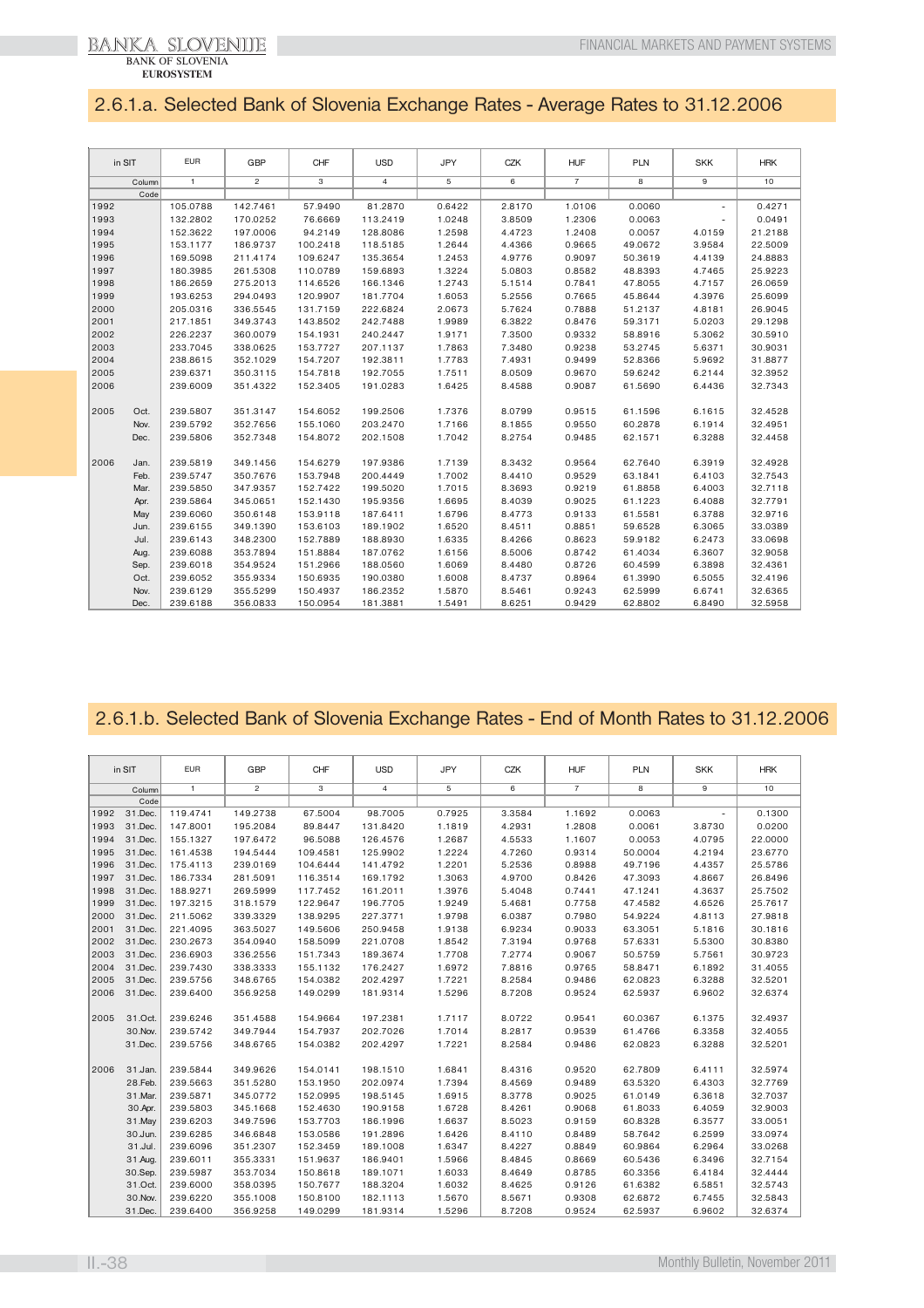### 2.6.2.a. European Central Bank exchange rates - Average Rates

| for EUR |        | GBP          | CHF            | <b>USD</b> | <b>JPY</b>     | CZK     | <b>HUF</b> | <b>PLN</b>     | <b>SKK</b>               | <b>DKK</b> | <b>SEK</b> | <b>HRK</b> |
|---------|--------|--------------|----------------|------------|----------------|---------|------------|----------------|--------------------------|------------|------------|------------|
|         | Column | $\mathbf{1}$ | $\overline{c}$ | 3          | $\overline{4}$ | 5       | 6          | $\overline{7}$ | 8                        | 9          | 10         | 11         |
|         | Code   |              |                |            |                |         |            |                |                          |            |            |            |
| 1999    |        | 0.6587       | 1.6003         | 1.0658     | 121.3200       | 36.8840 | 252.7700   | 4.2274         | 44.1230                  | 7.4355     | 8.8075     |            |
| 2000    |        | 0.6095       | 1.5579         | 0.9236     | 99.4700        | 35.5990 | 260.0400   | 4.0082         | 42.6020                  | 7.4538     | 8.4452     |            |
| 2001    |        | 0.6219       | 1.5105         | 0.8956     | 108.6800       | 34.0680 | 256.5900   | 3.6721         | 43.3000                  | 7.4521     | 9.2551     | 7.4820     |
| 2002    |        | 0.6288       | 1.4670         | 0.9456     | 118.0600       | 30.8040 | 242.9600   | 3.8574         | 42.6940                  | 7.4305     | 9.1611     | 7.4130     |
| 2003    |        | 0.6920       | 1.5212         | 1.1312     | 130.9700       | 31.8460 | 253.6200   | 4.3996         | 41.4890                  | 7.4307     | 9.1242     | 7.5688     |
| 2004    |        | 0.6787       | 1.5438         | 1.2439     | 134.4400       | 31.8910 | 251.6600   | 4.5268         | 40.0220                  | 7.4399     | 9.1243     | 7.4967     |
| 2005    |        | 0.6838       | 1.5483         | 1.2441     | 136.8500       | 29.7820 | 248.0500   | 4.0230         | 38.5990                  | 7.4518     | 9.2822     | 7.4008     |
| 2006    |        | 0.6817       | 1.5729         | 1.2556     | 146.0200       | 28.3420 | 264.2600   | 3.8959         | 37.2340                  | 7.4591     | 9.2544     | 7.3247     |
| 2007    |        | 0.6843       | 1.6427         | 1.3705     | 161.2500       | 27.7660 | 251.3500   | 3.7837         | 33.7750                  | 7.4506     | 9.2501     | 7.3376     |
| 2008    |        | 0.7963       | 1.5874         | 1.4708     | 152.4500       | 24.9460 | 251.5100   | 3.5121         | 31.2620                  | 7.4560     | 9.6152     | 7.2239     |
| 2009    |        | 0.8909       | 1.5100         | 1.3948     | 130.3400       | 26.4350 | 280.3300   | 4.3276         |                          | 7.4462     | 10.6191    | 7.3400     |
| 2010    |        | 0.8578       | 1.3803         | 1.3257     | 116.2400       | 25.2840 | 275.4800   | 3.9947         |                          | 7.4473     | 9.5373     | 7.2891     |
|         |        |              |                |            |                |         |            |                |                          |            |            |            |
| 2010    | Jun.   | 0.8277       | 1.3767         | 1.2208     | 110.9900       | 25.7800 | 281.4800   | 4.1055         |                          | 7.4409     | 9.5722     | 7.2225     |
|         | Jul.   | 0.8357       | 1.3460         | 1.2770     | 111.7300       | 25.3280 | 283.7500   | 4.0814         | ۰                        | 7.4522     | 9.4954     | 7.2198     |
|         | Aug.   | 0.8236       | 1.3413         | 1.2894     | 110.0400       | 24.8060 | 281.4500   | 3.9899         | $\overline{\phantom{a}}$ | 7.4495     | 9.4216     | 7.2525     |
|         | Sep.   | 0.8399       | 1.3089         | 1.3067     | 110.2600       | 24.6510 | 282.1000   | 3.9548         | ۰                        | 7.4476     | 9.2241     | 7.2874     |
|         | Oct.   | 0.8764       | 1.3452         | 1.3898     | 113.6700       | 24.5310 | 274.0100   | 3.9496         | $\overline{\phantom{a}}$ | 7.4567     | 9.2794     | 7.3277     |
|         | Nov.   | 0.8551       | 1.3442         | 1.3661     | 112.6900       | 24.6330 | 275.5100   | 3.9520         | ٠                        | 7.4547     | 9.3166     | 7.3830     |
|         | Dec    | 0.8481       | 1.2811         | 1.3220     | 110.1100       | 25.1740 | 277.6200   | 3.9962         |                          | 7.4528     | 9.0559     | 7.3913     |
|         |        |              |                |            |                |         |            |                |                          |            |            |            |
| 2011    | Jan.   | 0.8471       | 1.2779         | 1.3360     | 110.3800       | 24.4490 | 275.3300   | 3.8896         | ٠                        | 7.4518     | 8.9122     | 7.4008     |
|         | Feb.   | 0.8464       | 1.2974         | 1.3649     | 112.7700       | 24.2770 | 271.1500   | 3.9264         |                          | 7.4555     | 8.7882     | 7.4149     |
|         | Mar.   | 0.8665       | 1.2867         | 1.3999     | 114.4000       | 24.3930 | 270.8900   | 4.0145         | ۰                        | 7.4574     | 8.8864     | 7.3915     |
|         | Apr.   | 0.8829       | 1.2977         | 1.4442     | 120.4200       | 24.3010 | 265.2900   | 3.9694         |                          | 7.4574     | 8.9702     | 7.3639     |
|         | May.   | 0.8779       | 1.2537         | 1.4349     | 116.4700       | 24.3810 | 266.9600   | 3.9404         | $\overline{\phantom{a}}$ | 7.4566     | 8.9571     | 7.4052     |
|         | Jun.   | 0.8875       | 1.2092         | 1.4388     | 115.7500       | 24.2860 | 266.8700   | 3.9702         | $\overline{\phantom{a}}$ | 7.4579     | 9.1125     | 7.4065     |
|         | Jul.   | 0.8848       | 1.1766         | 1.4264     | 113.2600       | 24.3350 | 267.6800   | 3.9951         | ٠                        | 7.4560     | 9.1340     | 7.4316     |
|         | Aug.   | 0.8767       | 1.1203         | 1.4343     | 110.4300       | 24.2730 | 272.3700   | 4.1195         |                          | 7.4498     | 9.1655     | 7.4620     |
|         | Sep.   | 0.8717       | 1.2005         | 1.3770     | 105.7500       | 24.5560 | 285.0500   | 4.3379         |                          | 7.4462     | 9.1343     | 7.4936     |
|         | Oct.   | 0.8704       | 1.2295         | 1.3706     | 105.0600       | 24.8410 | 296.7900   | 4.3516         |                          | 7.4442     | 9.1138     | 7.4849     |

### 2.6.2.b. European Central Bank exchange rates - End of Month Rates

|      |         | GBP          |                | <b>USD</b> | <b>JPY</b>     |         |            |                |                          |            |            |            |
|------|---------|--------------|----------------|------------|----------------|---------|------------|----------------|--------------------------|------------|------------|------------|
|      | for EUR |              | CHF            |            |                | CZK     | <b>HUF</b> | <b>PLN</b>     | <b>SKK</b>               | <b>DKK</b> | <b>SEK</b> | <b>HRK</b> |
|      | Column  | $\mathbf{1}$ | $\overline{c}$ | 3          | $\overline{4}$ | 5       | 6          | $\overline{7}$ | 8                        | 9          | 10         | 11         |
|      | Code    |              |                |            |                |         |            |                |                          |            |            |            |
| 1999 | 31.Dec  | 0.6217       | 1.6051         | 1.0046     | 102.7300       | 36.1030 | 254,7000   | 4.1587         | 42.4020                  | 7.4433     | 8.5625     |            |
| 2000 | 31.Dec  | 0.6241       | 1.5232         | 0.9305     | 106.9200       | 35.0470 | 265,0000   | 3.8498         | 43.9330                  | 7.4631     | 8.8313     | 7.5800     |
| 2001 | 31.Dec  | 0.6085       | 1.4829         | 0.8813     | 115.3300       | 31.9620 | 245.1800   | 3.4953         | 42.7800                  | 7.4365     | 9.3012     | 7.3490     |
| 2002 | 31.Dec  | 0.6505       | 1.4524         | 1.0487     | 124.3900       | 31.5770 | 236.2900   | 4.0210         | 41.5030                  | 7.4288     | 9.1528     | 7.4750     |
| 2003 | 31.Dec  | 0.7048       | 1.5579         | 1.2630     | 135.0500       | 32.4100 | 262.5000   | 4.7019         | 41.1700                  | 7.4450     | 9.0800     | 7.6451     |
| 2004 | 31.Dec  | 0.7051       | 1.5429         | 1.3621     | 139.6500       | 30.4640 | 245.9700   | 4.0845         | 38.7450                  | 7.4388     | 9.0206     | 7.6650     |
| 2005 | 31.Dec  | 0.6853       | 1.5551         | 1.1797     | 138.9000       | 29.0000 | 252.8700   | 3.8600         | 37.8800                  | 7.4605     | 9.3885     | 7.3715     |
| 2006 | 31.Dec  | 0.6715       | 1.6069         | 1.3170     | 156.9300       | 27.4850 | 251.7700   | 3.8310         | 34.4350                  | 7.4560     | 9.0404     | 7.3504     |
| 2007 | 31.Dec  | 0.7334       | 1.6547         | 1.4721     | 164.9300       | 26.6280 | 253.7300   | 3.5935         | 33.5830                  | 7.4583     | 9.4415     | 7.3308     |
| 2008 | 31.Dec. | 0.9525       | 1.4850         | 1.3917     | 126.1400       | 26.8750 | 266.7000   | 4.1535         | 30.1260                  | 7.4506     | 10.8700    | 7.3555     |
| 2009 | 31.Dec. | 0.8881       | 1.4836         | 1.4406     | 133.1600       | 26.4730 | 270.4200   | 4.1045         |                          | 7.4418     | 10.2520    | 7.3000     |
| 2010 | 31.Dec. | 0.8608       | 1.2504         | 1.3362     | 108.6500       | 25.0610 | 277.9500   | 3.9750         |                          | 7.4535     | 8.9655     | 7.3830     |
|      |         |              |                |            |                |         |            |                |                          |            |            |            |
| 2010 | 30.Jun. | 0.8175       | 1.3283         | 1.2271     | 108.7900       | 25.6910 | 286.0000   | 4.1470         |                          | 7.4488     | 9.5259     | 7.1980     |
|      | 31.Jul. | 0.8349       | 1.3541         | 1.3028     | 112.6200       | 24.7770 | 285.6200   | 4.0085         |                          | 7.4510     | 9.4333     | 7.2361     |
|      | 31.Aug. | 0.8248       | 1.2935         | 1.2680     | 107.0700       | 24.8500 | 287.6800   | 4.0135         | $\overline{\phantom{a}}$ | 7.4448     | 9.3890     | 7.2725     |
|      | 30.Sep. | 0.8600       | 1.3287         | 1.3648     | 113.6800       | 24.6000 | 275.7500   | 3.9847         | ٠                        | 7.4519     | 9.1421     | 7.3058     |
|      | 31.Oct. | 0.8686       | 1.3708         | 1.3857     | 111.8700       | 24.5980 | 271.7600   | 3.9820         |                          | 7.4562     | 9.3610     | 7.3470     |
|      | 30.Nov. | 0.8377       | 1.2990         | 1.2998     | 109.0000       | 24.9150 | 284.1800   | 4.0692         |                          | 7.4529     | 9.1715     | 7.4260     |
|      | 31.Dec. | 0.8608       | 1.2504         | 1.3362     | 108.6500       | 25.0610 | 277.9500   | 3.9750         |                          | 7.4535     | 8.9655     | 7.3830     |
|      |         |              |                |            |                |         |            |                |                          |            |            |            |
| 2011 | 31.Jan. | 0.8609       | 1.2891         | 1.3692     | 112,4900       | 24.2230 | 273.8500   | 3.9362         | ٠                        | 7.4544     | 8.8670     | 7.4171     |
|      | 28.Feb. | 0.8528       | 1.2840         | 1.3834     | 113,2600       | 24.3530 | 270.7200   | 3.9548         |                          | 7.4564     | 8.7445     | 7.4279     |
|      | 31.Mar. | 0.8837       | 1.3005         | 1.4207     | 117.6100       | 24.5430 | 265.7200   | 4.0106         | ٠                        | 7.4567     | 8.9329     | 7.3778     |
|      | 30.Apr. | 0.8917       | 1.2867         | 1.4860     | 120.6700       | 24.2230 | 264.5000   | 3.9356         | ٠                        | 7.4576     | 8.9140     | 7.3615     |
|      | 31.May  | 0.8721       | 1.2275         | 1.4385     | 117.2200       | 24.5470 | 266,8500   | 3.9558         | ٠                        | 7.4561     | 8.8932     | 7.4460     |
|      | 30.Jun. | 0.9026       | 1.2071         | 1.4453     | 116,2500       | 24.3450 | 266,1100   | 3.9903         | ٠                        | 7.4587     | 9.1739     | 7.4018     |
|      | 31.Jul. | 0.8749       | 1.1418         | 1.4260     | 110.5900       | 24.1880 | 269.9700   | 4.0086         | ٠                        | 7.4494     | 9.0689     | 7.4375     |
|      | 31.Aug. | 0.8856       | 1.1670         | 1.4450     | 110.5500       | 24.1100 | 272.0000   | 4.1481         |                          | 7.4512     | 9.1640     | 7.4848     |
|      | 30.Sep  | 0.8667       | 1.2170         | 1.3503     | 103.7900       | 24.7540 | 292.5500   | 4.4050         |                          | 7.4417     | 9.2580     | 7.4995     |
|      | 31.Oct. | 0.8731       | 1.2191         | 1.4001     | 109.2200       | 24.8010 | 303.5500   | 4.3447         |                          | 7.4420     | 9.0090     | 7.4970     |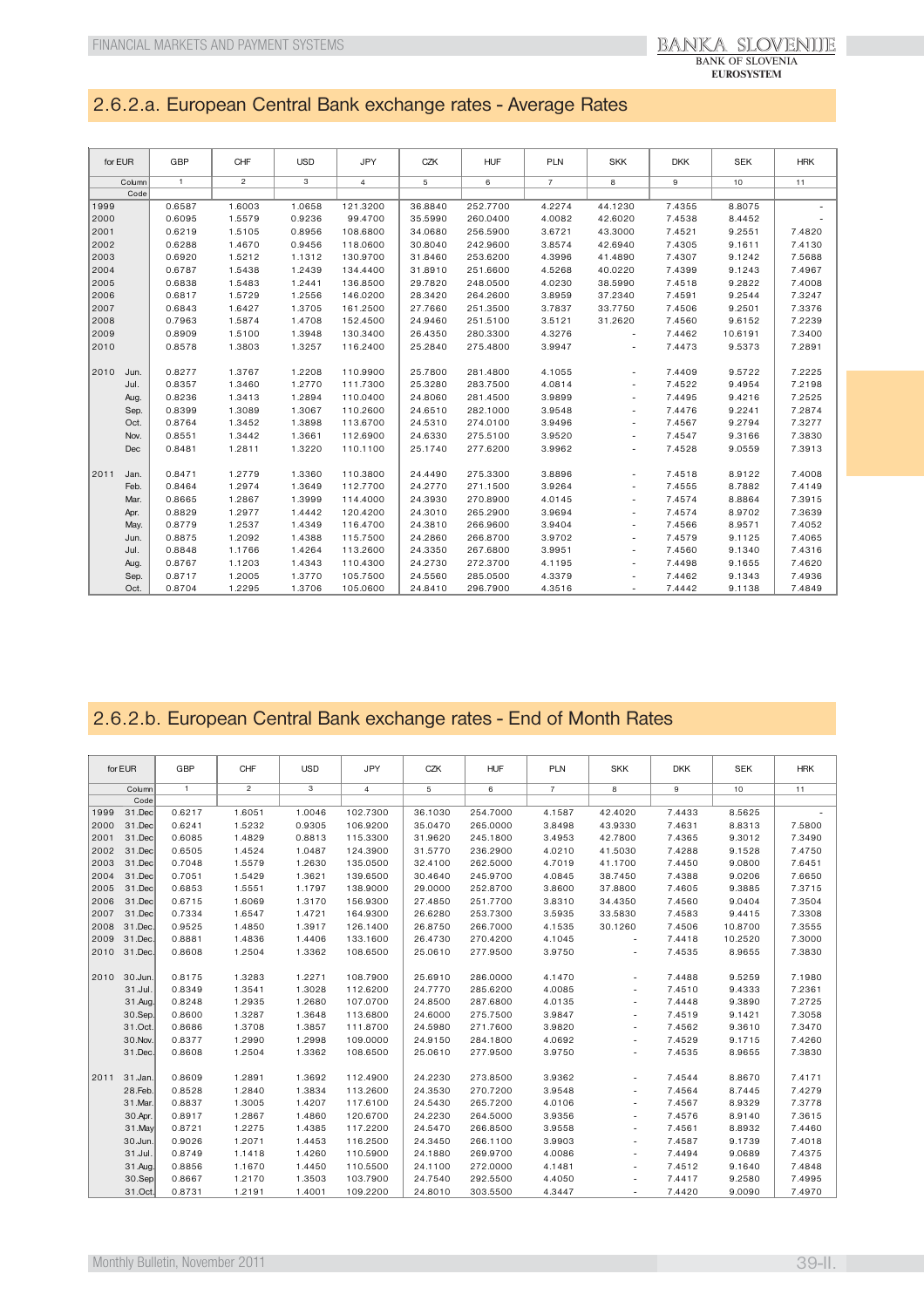**EUROSYSTEM**

### 2.7. TARGET2 and SEPA internal credit transfer (SEPA IKP) transactions

|           | Value                         |                        | IARGET <sup>2</sup>     |                                    |                |                        |                          | SEPA IKP transactions $1,2$ |                  |
|-----------|-------------------------------|------------------------|-------------------------|------------------------------------|----------------|------------------------|--------------------------|-----------------------------|------------------|
|           | until 31.12.2006              |                        |                         |                                    |                |                        |                          |                             |                  |
|           | in mio SIT                    | Domestic payments $^3$ |                         | Cross-border payments <sup>4</sup> |                | Number                 | Gross Value <sup>5</sup> | Net Value <sup>6</sup>      | Net Cash Flow    |
|           | from 01.01.2007<br>in mio EUR | Number                 | Value                   | Number                             | Value          |                        |                          |                             | in %             |
|           | Column                        | 1                      | $\overline{\mathbf{c}}$ | $\overline{3}$                     | $\overline{4}$ | 5                      | 6                        | 7                           | $8 = (7/6)^*100$ |
|           | Code                          |                        |                         |                                    |                |                        |                          |                             |                  |
| 1998      |                               | 224,270                | 15,216.80               | ÷,                                 | ÷,             | 171,527                | 17.01                    | 4.18                        | 24.59            |
| 1999      |                               | 511,321                | 23,184.37               |                                    | ÷,             | 9,789,220              | 1,259.30                 | 1,077.41                    | 85.56            |
| 2000      |                               | 1,039,796              | 22,218.30               |                                    | ä,             | 34,837,077             | 2,801.55                 | 1,296.40                    | 46.27            |
| 2001      |                               | 1,444,594              | 29,153.14               |                                    | ÷,             | 48,180,832             | 3,794.08                 | 1,431.45                    | 37.73            |
| 2002      |                               | 1,351,429              | 40,137.66               |                                    | ٠              | 50,486,456             | 4,461.62                 | 1,097.55                    | 24.60            |
| 2003      |                               | 1,264,074              | 43,391.20               |                                    |                | 46,613,463             | 4,505.72                 | 902.48                      | 20.03            |
| 2004      |                               | 1,370,990              | 48,774.40               |                                    | ä,             | 48,598,215             | 4,844.19                 | 932.37                      | 19.25            |
| 2005      |                               | 1,403,876              | 62,694.04               |                                    | ÷,             | 49,368,854             | 5,021.52                 | 980.36                      | 19.52            |
| 2006      |                               | 1,567,213              | 76,107.58               |                                    | ٠              | 52,108,939             | 5,493.42                 | 1,078.40                    | 19.63            |
|           |                               |                        |                         |                                    |                |                        |                          |                             |                  |
| 2005 Oct. |                               | 116,247                | 5,315.74                |                                    | ٠              | 4,059,202              | 416.29                   | 81.63                       | 19.61            |
|           | Nov.                          | 125,488                | 5,726.53                |                                    |                | 4,393,709              | 451.78                   | 89.89                       | 19.90            |
|           | Dec.                          | 145,117                | 7,248.89                |                                    | ٠              | 4,692,082              | 492.23                   | 91.56                       | 18.60            |
|           |                               |                        |                         |                                    |                |                        |                          |                             |                  |
| 2006 Jan. |                               | 120,912                | 6,216.58                |                                    | ٠              | 4,084,313              | 423.28                   | 86.64                       | 20.47            |
|           | Feb.                          | 110,330                | 6,046.12                |                                    | ÷,             | 3,800,169              | 390.43                   | 78.81                       | 20.18            |
|           | Mar.                          | 129,225                | 6,877.72                |                                    | ٠              | 4,506,835              | 456.43                   | 86.20                       | 18.89            |
|           | Apr.                          | 121,402                | 6,004.00                |                                    | ٠              | 4,073,215              | 431.34                   | 87.05                       | 20.18            |
|           | May                           | 131,262                | 6,722.14                |                                    |                | 4,559,106              | 480.46                   | 93.66                       | 19.49            |
|           | Jun.                          | 132,498                | 6,162.06                |                                    | ٠              | 4,556,337              | 480.67                   | 91.70                       | 19.08            |
|           | Jul.                          | 123,556                | 6,267.37<br>5,553.39    |                                    |                | 4,302,144<br>4,106,734 | 455.70                   | 91.59                       | 20.10            |
|           | Aug.                          | 120,691                |                         |                                    | ä,             |                        | 437.66                   | 84.23                       | 19.24            |
|           | Sep.                          | 133,030                | 6,113.46                |                                    |                | 4,118,041              | 437.05                   | 88.63                       | 20.28            |
|           | Oct.                          | 138,658<br>141,613     | 6,207.84                |                                    |                | 4,425,703              | 470.74                   | 91.95                       | 19.53<br>19.55   |
|           | Nov.<br>Dec.                  | 164,036                | 6,546.96<br>7,389.95    |                                    |                | 4,540,935<br>5,035,407 | 483.59<br>546.07         | 94.57<br>103.40             | 18.93            |
|           |                               |                        |                         |                                    |                |                        |                          |                             |                  |
| 2007      |                               | 728,846                | 364,681.45              | 72,150                             | 68,882.13      | 53,652,237             | 45,721.18                | 9,082.54                    | 19.87            |
| 2008      |                               | 659,466                | 410,351.72              | 112,700 *                          | 84,617.96 *    | 55,908,926             | 49,121.39                | 9,368.78                    | 19.07            |
| 2009      |                               | 667,403                | 507,617.82              | 117,384 *                          | 63,980.68 *    | 55,131,097             | 44,874.69                | 10,504.15                   | 23.41            |
| 2010      |                               | 647,231                | 530,107.18              | 127,269                            | 63,440.58      | 56,131,105             | 45,407.77                | 9,138.52                    | 20.13            |
|           |                               |                        |                         |                                    |                |                        |                          |                             |                  |
| 2008 Jul. |                               | 57,759                 | 31,196.89               | 10,922                             | 8,507.01       | 4,800,452              | 4,322.98                 | 859.81                      | 19.89            |
|           | Aug.                          | 49,509                 | 27,723.29               | 8,370                              | 6,274.20       | 4,129,784              | 3,690.23                 | 723.45                      | 19.60            |
|           | Sep.                          | 56,835                 | 32,056.63               | 9,897                              | 7,237.15       | 4,671,409              | 4,165.59                 | 761.37                      | 18.28            |
|           | Oct.                          | 58,340                 | 47,267.49               | 10,251                             | 7,191.73       | 4,971,699              | 4,421.93                 | 809.70                      | 18.31            |
|           | Nov.                          | 52,394                 | 40,451.17               | 9,630                              | 5,782.60       | 4,577,907              | 3,926.67                 | 734.02                      | 19.23            |
|           | Dec.                          | 61,639                 | 49,474.76               | 10,884 *                           | 5,836.25 *     | 5,278,181              | 4,591.95                 | 868.82                      | 18.92            |
|           |                               |                        |                         |                                    |                |                        |                          |                             |                  |
| 2009 Jan. |                               | 48,686                 | 41,056.97               | $8,423$ *                          | 4,273.01 *     | 4,278,032              | 3,581.00                 | 717.11                      | 20.03            |
|           | Feb.                          | 47,369                 | 43,622.04               | 8,533 *                            | 5,547.57 *     | 4,168,023              | 3,396.43                 | 671.22                      | 19.76            |
|           | Mar.                          | 55,653                 | 35,975.53               | $9,767$ *                          | $5,169.31$ *   | 4,765,206              | 3,783.82                 | 1,294.30                    | 28.90            |
|           | Apr.                          | 54,281                 | 38,569.16               | $9,658$ *                          | $6,399.43$ *   | 4,648,154              | 3,832.43                 | 1,294.62                    | 27.19            |
|           | May                           | 51,322                 | 28,792.16               | $9,782$ *                          | 5,519.91 *     | 4,517,344              | 3,632.91                 | 1,222.23                    | 27.03            |
|           | Jun.                          | 55,544                 | 35,773.60               | 10,561 *                           | 6,937.76 *     | 4,901,837              | 3,866.26                 | 784.05                      | 20.02            |
|           | Jul.                          | 58,681                 | 42,316.43               | 11,002 *                           | 5,439.36 *     | 4,808,170              | 3,889.31                 | 791.56                      | 20.23            |
|           | Aug.                          | 50,575                 | 42,635.38               | 8,876 *                            | 3,874.08 *     | 4,114,660              | 3,379.03                 | 682.38                      | 20.19            |
|           | Sep                           | 56.692                 | 50.775.91               | $10,831$ *                         | $6,051.54$ *   | 4,459,772              | 3,640.15                 | 704.76                      | 19.36            |
|           | Oct.                          | 63,714                 | 48,916.50               | 10,909 *                           | 4,390.21 *     | 4,703,953              | 3,838.92                 | 747.90                      | 19.48            |
|           | Nov.                          | 59,677                 | 39,631.47               | 8,873 *                            | 4,221.21 *     | 4,602,323              | 3,728.67                 | 749.76                      | 20.11            |
|           | Dec.                          | 65,209                 | 59,552.68               | 10,169                             | 6,157.29       | 5,163,623              | 4,305.76                 | 844.26                      | 19.61            |
| 2010 Jan. |                               | 50,259                 | 65,486.59               | 8,032                              | 3,674.26       | 4,222,872              | 3,414.68                 | 687.88                      | 20.14            |
|           | Feb                           | 48,056                 | 58,055.06               | 8,601                              | 3,851.32       | 4,148,419              | 3,244.92                 | 647.69                      | 19.96            |
|           | Mar                           | 56,674                 | 50,581.93               | 11,019                             | 5,427.62       | 4,911,927              | 3,866.53                 | 741.96                      | 19.19            |
|           | Apr                           | 52,344                 | 37,957.95               | 10,640                             | 4,925.35       | 4,614,480              | 3,750.94                 | 780.01                      | 20.80            |
|           | May                           | 53,496                 | 42,989.46               | 11,006                             | 5,009.27       | 4,839,029              | 3,823.93                 | 777.14                      | 20.32            |
|           | Jun.                          | 56,981                 | 45,127.18               | 11,842                             | 4,659.38       | 4,891,104              | 3,881.74                 | 768.99                      | 19.81            |
|           | Jul.                          | 54,722                 | 38,502.60               | 11,364                             | 5,144.02       | 4,758,748              | 3,866.97                 | 796.05                      | 20.59            |
|           | Aug.                          | 51,624                 | 37,896.55               | 9,614                              | 4,755.85       | 4,374,121              | 3,603.82                 | 745.70                      | 20.69            |
|           | Sep.                          | 53,331                 | 34,757.81               | 11,360                             | 4,912.66       | 4,553,532              | 3,725.99                 | 711.63                      | 19.10            |
|           | Oct.                          | 54,480                 | 32,666.75               | 10,296                             | 5,801.96       | 4,676,009              | 3,822.36                 | 760.11                      | 19.89            |
|           | Nov.                          | 53,687                 | 35,949.95               | 11,864                             | 7,496.12       | 4,832,386              | 3,970.20                 | 832.66                      | 20.97            |
|           | Dec                           | 61,577                 | 50,135.34               | 11,631                             | 7,782.78       | 5,308,478              | 4,435.69                 | 888.69                      | 20.04            |
|           |                               |                        |                         |                                    |                |                        |                          |                             |                  |
| 2011 Jan. |                               | 51,354                 | 43,541.00               | 9,640                              | 8,200.87       | 4,517,527              | 3,707.26                 | 804.41                      | 21.70            |
|           | Feb                           | 47,029                 | 33,980.63               | 10,007                             | 5,691.43       | 4,289,293              | 3,433.70                 | 722.33                      | 21.04            |
|           | Mar                           | 55,610                 | 50,434.86               | 11,864                             | 10,991.31      | 5,006,253              | 3,981.27                 | 781.78                      | 19.64            |
|           | Apr                           | 49,787                 | 45,009.10               | 11,400                             | 9,115.06       | 4,686,863              | 3,795.69                 | 846.41                      | 22.30            |
|           | May                           | 54,720                 | 33,218.72               | 12,399                             | 7,102.71       | 5,249,714              | 4,032.42                 | 833.38                      | 20.67            |
|           | June                          | 56,628                 | 33,604.93               | 11,546                             | 7,159.60       | 5,494,935              | 4,054.67                 | 820.99                      | 20.25            |
|           | Jul.                          | 52,082                 | 33,980.81               | 10,751                             | 7,366.45       | 5,031,280              | 3,839.74                 | 806.40                      | 21.00            |
|           | Aug.                          | 53,272                 | 37,731.82               | 11,008                             | 6,683.19       | 5,084,615              | 3,832.88                 | 796.86                      | 20.79            |
|           | Sep.                          | 55,137                 | 38,247.48               | 11,389                             | 6,668.77       | 5,271,059              | 3,837.82                 | 774.03                      | 20.17            |
|           | Okt.                          | 51,049                 | 38,432.84               | 10,746                             | 7,740.36       | 5,297,712              | 3,739.12                 | 736.51                      | 19.70            |
|           | Nov.                          | 56,771                 | 48,541.77               | 12,488                             | 7,663.50       | 6,800,430              | 4,050.27                 | 826.72                      | 20.41            |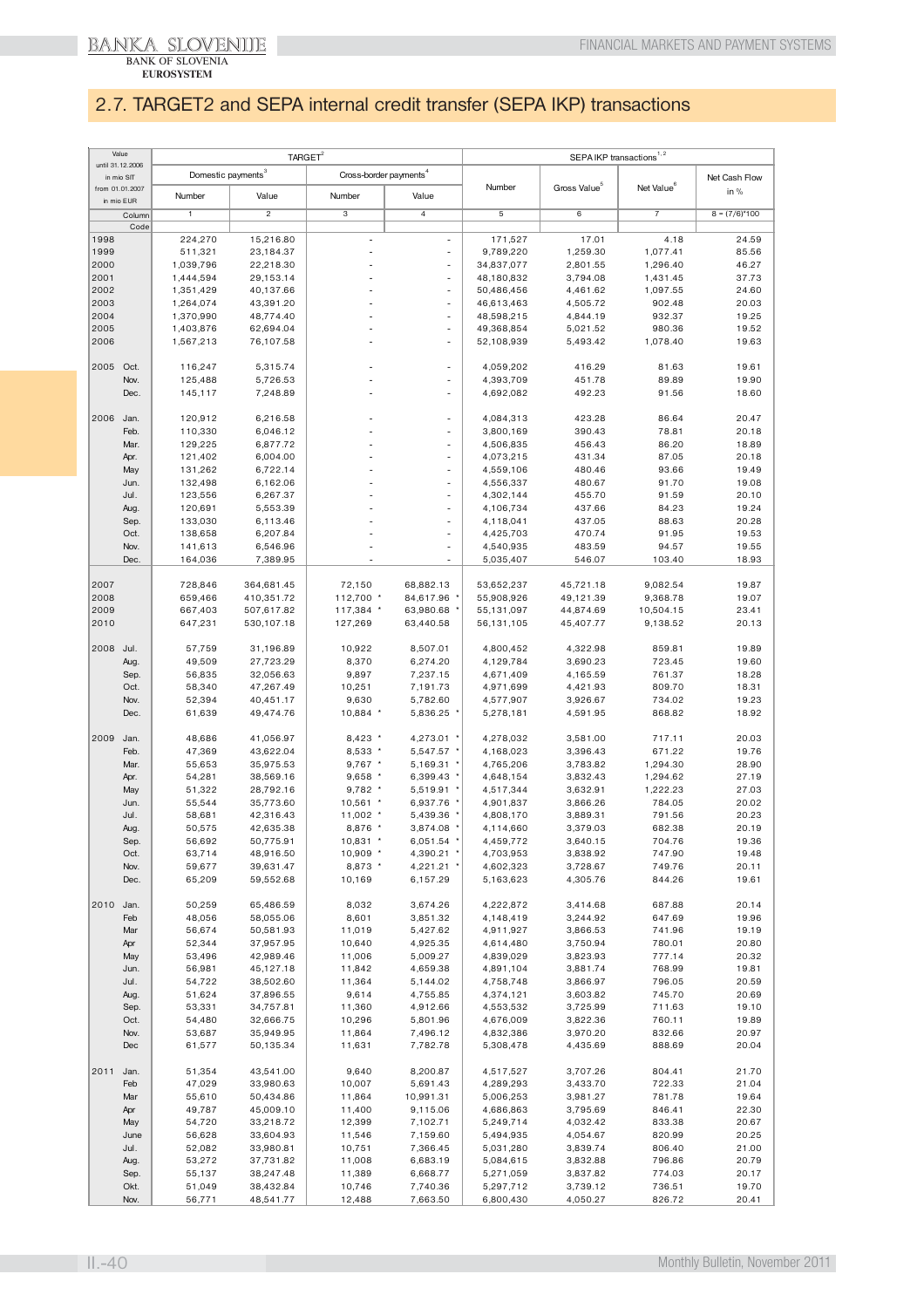### 2.8. Payment Cards

|      |              | Number of cards in circulation - cards issued in Slovenia |                |              |                           |           |                 |                         |                          |  |  |  |  |
|------|--------------|-----------------------------------------------------------|----------------|--------------|---------------------------|-----------|-----------------|-------------------------|--------------------------|--|--|--|--|
|      |              |                                                           |                |              | Credit cards <sup>1</sup> |           |                 |                         |                          |  |  |  |  |
|      |              | Domestic                                                  | Under          | Issued by    | Issued by                 | Personal  | <b>Business</b> | Total                   | Debit cards <sup>2</sup> |  |  |  |  |
|      |              | cards                                                     | licence        | <b>banks</b> | enterprises               | cards     | cards           |                         |                          |  |  |  |  |
|      | Column       | 1                                                         | $\mathfrak{p}$ | 3            | $\overline{4}$            | 5.        | 6               | $7 = 1 + 2.3 + 4.5 + 6$ | 8                        |  |  |  |  |
|      | Code         |                                                           |                |              |                           |           |                 |                         |                          |  |  |  |  |
|      | 1998 31.Dec. | 350.567                                                   | 243.296        | 415,666      | 178.197                   | 510,145   | 83,718          | 593,863                 | 775,032                  |  |  |  |  |
| 1999 | 31.Dec.      | 374.929                                                   | 272.887        | 438.823      | 208.993                   | 551.645   | 96.171          | 647.816                 | 961.982                  |  |  |  |  |
| 2000 | 31.Dec.      | 418.565                                                   | 323.506        | 498.670      | 243.401                   | 629.879   | 112.192         | 742.071                 | 1,392,379                |  |  |  |  |
| 2001 | 31.Dec.      | 443.541                                                   | 344.238        | 512.994      | 274.785                   | 676.018   | 111.761         | 787.779                 | 1,495,660                |  |  |  |  |
| 2002 | 31.Dec.      | 477.072                                                   | 370.378        | 539.853      | 307.597                   | 733.119   | 114.331         | 847.450                 | 1.707.668                |  |  |  |  |
| 2003 | 31.Dec.      | 522.759                                                   | 405.425        | 573.818      | 354.366                   | 804.099   | 124.085         | 928.184                 | 2,466,579                |  |  |  |  |
|      | 2004 31.Dec. | 575.976                                                   | 435.260        | 595.595      | 415.641                   | 873,506   | 137.730         | 1.011.236               | 2.310.190                |  |  |  |  |
| 2005 | 31.Dec.      | 630.342                                                   | 463.977        | 627.935      | 466,384                   | 933.588   | 160.731         | 1,094,319               | 2,330,220                |  |  |  |  |
| 2006 | 31.Dec.      | 700.950                                                   | 506.102        | 651.681      | 555.371                   | 1.043.121 | 163.931         | 1.207.052               | 2.412.485                |  |  |  |  |
| 2007 | 31.Dec.      | 738.876                                                   | 545.988        | 670.988      | 613.876                   | 1.098.501 | 186.363         | 1.284.864               | 2.486.652                |  |  |  |  |
| 2008 | 31.Dec.      | 787.838                                                   | 590.905        | 684.852      | 693.891                   | 1.158.295 | 220.448         | 1.378.743               | 2.626.982                |  |  |  |  |
| 2009 | 31.Dec.      | 849.696                                                   | 611.720        | 684.876      | 776.540                   | 1.223.575 | 237.841         | 1.461.416               | 2.611.307                |  |  |  |  |
| 2010 | 31.Dec.      | 888.081                                                   | 643.384        | 694.102      | 837.363                   | 1.301.574 | 229.891         | 1.531.465               | 2.742.470                |  |  |  |  |
|      |              |                                                           |                |              |                           |           |                 |                         |                          |  |  |  |  |
| 2011 | 31.Mar.      | 912.061                                                   | 649.957        | 695.037      | 866.981                   | 1.328.263 | 233.755         | 1.562.018               | 2.772.353                |  |  |  |  |
|      | 31.Jun.      | 926.069                                                   | 683.848        | 692.125      | 917.792                   | 1,374,813 | 235,104         | 1,609,917               | 2,552,967                |  |  |  |  |
|      | 30.Sep.      | 938.724                                                   | 653.762        | 691.793      | 900.693                   | 1.360.257 | 232.229         | 1.592.486               | 2.542.975                |  |  |  |  |

| In thousands | Volume of transactions in Slovenia |                |           |                           |                          |                 |                 |                          |                     |                     |  |
|--------------|------------------------------------|----------------|-----------|---------------------------|--------------------------|-----------------|-----------------|--------------------------|---------------------|---------------------|--|
|              |                                    |                |           |                           | Cards issued in Slovenia |                 |                 |                          |                     | Number of           |  |
|              |                                    |                |           | Credit cards <sup>1</sup> |                          |                 |                 |                          | Cards issued        | transaction         |  |
|              | Domestic                           | Under          | Issued by | Issued by                 | Personal                 | <b>Business</b> |                 | Debit cards <sup>2</sup> | abroad <sup>3</sup> | abroad <sup>4</sup> |  |
|              | cards                              | licence        | banks     | enterprises               | cards                    | cards           | Total           |                          |                     |                     |  |
| Column       | 1                                  | $\overline{c}$ | 3         | 4                         | 5                        | 6               | $7=1+2.3+4.5+6$ | 8                        | 9                   | 10                  |  |
| Code         |                                    |                |           |                           |                          |                 |                 |                          |                     |                     |  |
| 1998         | 25,993                             | 12,245         | 28.147    | 10,091                    | 33,231                   | 5,006           | 38,238          | 1,216                    | 2,278               | 1,278               |  |
| 1999         | 28,396                             | 15,798         | 33,050    | 11,144                    | 38,704                   | 5,490           | 44,194          | 5,264                    | 2,925               | 1,433               |  |
| 2000         | 31.794                             | 20.139         | 38.426    | 13.506                    | 44.209                   | 7.724           | 51.933          | 13.933                   | 3.745               | 1,558               |  |
| 2001         | 33.366                             | 21,697         | 40.218    | 14.846                    | 47.777                   | 7.286           | 55,063          | 26.388                   | 4,585               | 1,623               |  |
| 2002         | 31.877                             | 23,117         | 40.599    | 14.394                    | 49.138                   | 5,856           | 54.994          | 31.988                   | 4,752               | 1,788               |  |
| 2003         | 34,930                             | 24,598         | 41,556    | 17.972                    | 52,010                   | 7,519           | 59,528          | 37,784                   | 5,253               | 2,097               |  |
| 2004         | 34,338                             | 26,377         | 41.342    | 19.373                    | 53,228                   | 7,486           | 60,715          | 44,145                   | 5,011               | 2,764               |  |
| 2005         | 35.079                             | 28,292         | 41.794    | 21.577                    | 55.784                   | 7.587           | 63.371          | 49.178                   | 5,897               | 3,044               |  |
| 2006         | 36.408                             | 29,579         | 40.281    | 25.706                    | 57,308                   | 8,679           | 65,987          | 55,182                   | 7,221               | 3,597               |  |
| 2007         | 34.909                             | 27,942         | 35.975    | 26.876                    | 53,848                   | 9,003           | 62,851          | 59,496                   | 7,642               | 4,551               |  |
| 2008         | 32.725                             | 28,711         | 35.688    | 25.748                    | 53.310                   | 8,125           | 61,435          | 64.520                   | 8,911               | 4,560               |  |
| 2009         | 28,800                             | 28,611         | 34,069    | 23,342                    | 51,162                   | 6,248           | 57,411          | 68,016                   | 7,814               | 5,537               |  |
| 2010         | 27.747                             | 29.910         | 33.927    | 23.730                    | 51.688                   | 5,968           | 57.656          | 72.833                   | 8,561               | 6,543               |  |
|              |                                    |                |           |                           |                          |                 |                 |                          |                     |                     |  |
| $2011$       | 6,682                              | 7,284          | 7,994     | 5,973                     | 12,623                   | 1,344           | 13,967          | 17.705                   | 1,843               | 1,496               |  |
| Ш            | 6.850                              | 7.808          | 8.542     | 6.115                     | 13.241                   | 1.416           | 14.658          | 19.804                   | 2.316               | 1.805               |  |
| Ш            | 6,616                              | 7,229          | 8.045     | 5,800                     | 12,504                   | 1,341           | 13,845          | 19,347                   | 3,019               | 2,267               |  |

| Until              |              |                |           |                           | Value of transactions in Slovenia |                 |                 |                          |                     |                     |
|--------------------|--------------|----------------|-----------|---------------------------|-----------------------------------|-----------------|-----------------|--------------------------|---------------------|---------------------|
| 31.12.2006         |              |                |           |                           | Cards issued in Slovenia          |                 |                 |                          |                     | Value of            |
| in mio SIT<br>from |              |                |           | Credit cards <sup>1</sup> |                                   |                 |                 |                          | Cards issued        | transaction         |
| 01.01.2007         | Domestic     | Under          | Issued by | Issued by                 | Personal                          | <b>Business</b> |                 | Debit cards <sup>2</sup> | abroad <sup>3</sup> | abroad <sup>4</sup> |
| in mio EUR         | cards        | licence        | banks     | enterprises               | cards                             | cards           | Total           |                          |                     |                     |
| Column             | $\mathbf{1}$ | $\overline{2}$ | 3         | 4                         | 5                                 | 6               | $7=1+2,3+4,5+6$ | 8                        | 9                   | 10                  |
| Code               |              |                |           |                           |                                   |                 |                 |                          |                     |                     |
| 1998               | 111.565      | 73.086         | 138.320   | 46,332                    | 152.454                           | 32,198          | 184,651         | 6.890                    | 33,552              | 22.638              |
| 1999               | 127.134      | 97.561         | 167.751   | 56.944                    | 185.451                           | 39.244          | 224.695         | 30.034                   | 42.727              | 27.284              |
| 2000               | 178.771      | 143.089        | 218.963   | 102.897                   | 245.942                           | 75.918          | 321.860         | 92.982                   | 58.499              | 28,552              |
| 2001               | 186.422      | 170.049        | 251.098   | 105.373                   | 287.814                           | 68.657          | 356.471         | 162.896                  | 77.047              | 32.158              |
| 2002               | 193.263      | 189.545        | 266.733   | 116,076                   | 314.342                           | 68.466          | 382.809         | 209.688                  | 86.323              | 35.523              |
| 2003               | 210.647      | 207,019        | 281.677   | 135.989                   | 340.674                           | 76,992          | 417.665         | 249,105                  | 90,031              | 40,168              |
| 2004               | 227.975      | 221.060        | 287.729   | 161.307                   | 355.983                           | 93.052          | 449.035         | 313.100                  | 81.157              | 51.101              |
| 2005               | 248.978      | 237.568        | 296.349   | 190.197                   | 378.827                           | 107.718         | 486.546         | 357.411                  | 91,612              | 59,788              |
| 2006               | 266,911      | 245,265        | 296,973   | 215,204                   | 393,877                           | 118,300         | 512,177         | 403.573                  | 104.853             | 70,435              |
|                    |              |                |           |                           |                                   |                 |                 |                          |                     |                     |
| 2007               | 1,131        | 1.082          | 1,217     | 995                       | 1.680                             | 532             | 2,212           | 1,945                    | 571                 | 330                 |
| 2008               | 1.243        | 1.243          | 1.294     | 1.191                     | 1.796                             | 690             | 2.486           | 2.248                    | 742                 | 372                 |
| 2009               | 1.084        | 1.280          | 1,230     | 1.134                     | 1.749                             | 616             | 2.365           | 2.326                    | 582                 | 438                 |
| 2010               | 1,126        | 1.360          | 1.247     | 1,239                     | 1.805                             | 682             | 2.486           | 2.509                    | 639                 | 504                 |
|                    |              |                |           |                           |                                   |                 |                 |                          |                     |                     |
| 2011               | 280          | 330            | 292       | 318                       | 438                               | 172             | 610             | 607                      | 159                 | 127                 |
| $\mathsf{II}$      | 291          | 348            | 312       | 327                       | 459                               | 180             | 639             | 687                      | 198                 | 149                 |
| Ш                  | 275          | 323            | 290       | 308                       | 431                               | 168             | 598             | 666                      | 244                 | 166                 |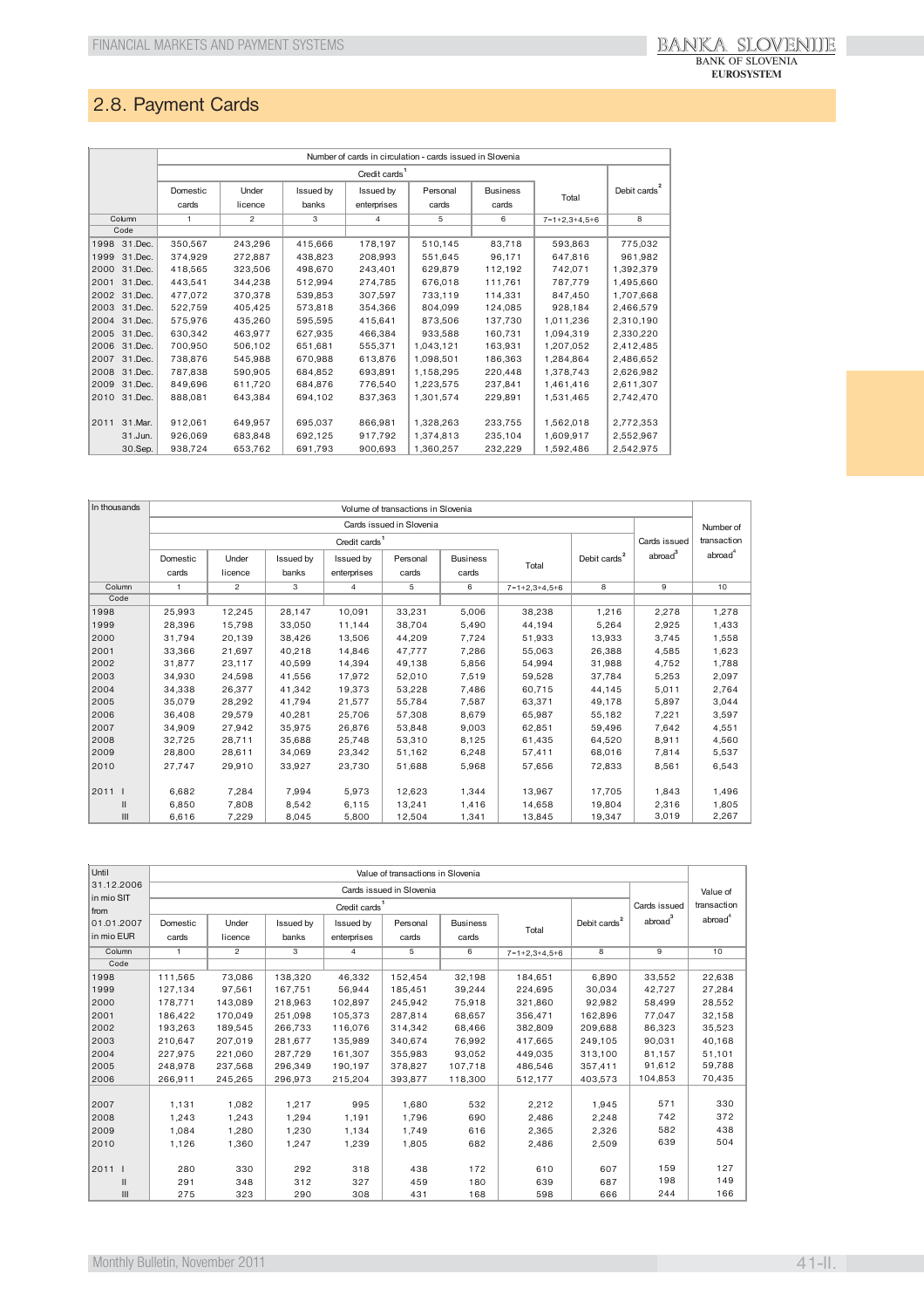**EUROSYSTEM**

### 2.9. Other Payment Instruments and Innovative Payment Schemes

| Value until                        |              | ATMs            |                 |                  | POS terminals             |                            | Cheques        |              | Travel cheques |
|------------------------------------|--------------|-----------------|-----------------|------------------|---------------------------|----------------------------|----------------|--------------|----------------|
| 31.12.2006                         |              |                 |                 |                  |                           |                            |                |              |                |
| in mio SIT from                    |              | Volume of       | Value of        |                  | Volume of                 | Value of                   | Number of      |              |                |
| 01.01.2007                         | Number of    | transactions at | transactions at | Number of EFT    | transactions at           | transactions at            | encashed       | Value of     | Value issued   |
| in mio EUR                         | <b>ATMs</b>  | ATMs in         | <b>ATMs</b>     | POS <sup>1</sup> | POS terminals             | POS terminals <sup>2</sup> | cheques in     | transactions |                |
|                                    |              | thousands       |                 |                  | in thousands <sup>2</sup> |                            | thousands      |              |                |
| Column                             | $\mathbf{1}$ | $\overline{c}$  | 3               | $\overline{4}$   | 5                         | 6                          | $\overline{7}$ | 8            | 9              |
| Code                               |              |                 |                 |                  |                           |                            |                |              |                |
| 1998                               | 612          | 27,934          | 224,010         | 11,361           | $\cdots$                  | .                          | 26,692         | 266,650      | 1,137          |
| 1999                               | 757          | 34,515          | 307,768         | 15,269           | 38,149                    | 223,694                    | 23,012         | 249,995      | 953            |
| 2000                               | 865          | 41,048          | 425,016         | 21,723           | 49,376                    | 313,744                    | 13,205         | 158,841      | 1,043          |
| 2001                               | 1,027        | 46,734          | 566,099         | 26,186           | 73,445                    | 466,627                    | 5,663          | 90,049       | 720            |
| 2002                               | 1,095        | 52,160          | 642,742         | 29,452           | 91,750                    | 585,103                    | 4,532          | 82,477       | 782            |
| 2003                               | 1,240        | 58,736          | 770,682         | 32,035           | 111,788                   | 719,572                    | 2,967          | 51,935       | 589            |
| 2004                               | 1,389        | 63,700          | 892,207         | 34,770           | 110,771                   | 812,861                    | 1,735          | 32,342       | 603            |
| 2005                               | 1,490        | 66,485          | 983,024         | 28,817           | 109,508                   | 868,676                    | 1,350          | 27,275       | 506            |
| 2006                               | 1,522        | 64,160          | 1,010,028       | 29,234           | 115,367                   | 945,200                    | 921            | 20,028       | 377            |
|                                    |              |                 |                 |                  |                           |                            |                |              |                |
| 2003                               | 1,173        | 13,164          | 162,743         | 30,053           | 24,423                    | 152,980                    | 942            | 16,105       | 125            |
| Ш                                  | 1,158        | 14,928          | 191,306         | 30,617           | 27,734                    | 175,793                    | 860            | 14,458       | 115            |
| $\mathbf{III}$<br>IV               | 1,171        | 15,007          | 200,994         | 31,145           | 29,831                    | 191,683                    | 573            | 10,451       | 213            |
|                                    | 1,240        | 15,636          | 215,639         | 32,035           | 29,801                    | 199,116                    | 591            | 10,921       | 136            |
| 2004                               | 1,272        | 15,105          | 204,576         | 32,496           | 27,731                    | 182,777                    | 437            | 7,813        | 127            |
| $\label{eq:1} \mathsf{II}$         | 1,322        | 15,300          | 213,299         | 33,321           | 28,133                    | 206,328                    | 455            | 8,314        | 106            |
| $\mathbf{III}$                     | 1,354        | 16,583          | 234,242         | 34,302           | 27,181                    | 208,101                    | 419            | 7,887        | 227            |
| IV                                 | 1,389        | 16,712          | 240,090         | 34,770           | 27,726                    | 215,654                    | 424            | 8,328        | 143            |
|                                    |              |                 |                 |                  |                           |                            |                |              |                |
| 2005<br>- 1                        | 1,409        | 15,600          | 220,762         | 27,031           | 24,382                    | 185,977                    | 373            | 7,347        | 118            |
| Ш                                  | 1,435        | 17,549          | 257,915         | 27,746           | 25,055                    | 202,970                    | 342            | 6,758        | 106            |
| $\mathbf{III}$                     | 1,456        | 16,812          | 254,691         | 28,276           | 28,836                    | 230,619                    | 312            | 6,481        | 172            |
| IV                                 | 1,490        | 16,524          | 249,656         | 28,817           | 31,235                    | 249,109                    | 322            | 6,689        | 111            |
|                                    |              |                 |                 |                  |                           |                            |                |              |                |
| 2006<br>$\blacksquare$             | 1,499        | 15,720          | 237,180         | 28,587           | 26,834                    | 208,497                    | 300            | 6,274        | 103            |
| Ш                                  | 1,510        | 16,099          | 253,363         | 29,148           | 30,026                    | 245,869                    | 263            | 5,515        | 75             |
| $\mathbf{III}$                     | 1,522        | 16,876          | 272,059         | 29,259           | 29,506                    | 245,751                    | 211            | 4,632        | 105            |
| IV                                 | 1,522        | 15,465          | 247,426         | 29,234           | 29,001                    | 245,083                    | 147            | 3,608        | 94             |
|                                    |              |                 |                 |                  |                           |                            |                |              |                |
| 2007                               | 1,643        | 61,146          | 4,731           | 31,529           | 129,895                   | 4,724                      | 285            | 126          | 1.2            |
| 2008                               | 1,731        | 61,567          | 5,218           | 33,490           | 134,581                   | 5,457                      | 320            | 125          | 0.9            |
| 2009                               | 1,786        | 61,370          | 5,356           | 32,883           | 132,991                   | 5,253                      | 268            | 108          | 0.5            |
| 2010                               | 1,814        | 60,990          | 5,484           | 32,021           | 138,853                   | 5,616                      | 213            | 72           | 0.3            |
|                                    |              |                 |                 |                  |                           |                            |                |              |                |
| 2007                               | 1,547        | 14,565          | 1,019           | 29,843           | 30,821                    | 1,044                      | 46             | 28           | 0.3            |
| $\label{eq:1} \mathsf{II}$         | 1,575        | 15,953          | 1,229           | 29,926           | 33,405                    | 1,192                      | 72             | 34           | 0.3            |
| $\mathbf{III}$<br>IV               | 1,619        | 15,184          | 1,236           | 29,632           | 32,280                    | 1,230                      | 80<br>87       | 30<br>34     | 0.4<br>0.3     |
|                                    | 1,643        | 15,444          | 1,246           | 31,529           | 33,388                    | 1,258                      |                |              |                |
| 2008                               | 1,648        | 14,536          | 1,164           | 31,748           | 32,496                    | 1,195                      | 74             | 27           | 0.2            |
| Ш                                  | 1,685        | 16,040          | 1,353           | 32,581           | 35,316                    | 1,427                      | 73             | 34           | 0.2            |
| $\mathbf{III}$                     | 1,697        | 15,275          | 1,342           | 33,017           | 33,238                    | 1,438                      | 79             | 34           | 0.3            |
| IV                                 | 1,731        | 15,716          | 1,359           | 33,490           | 33,531                    | 1,398                      | 94             | 30           | 0.2            |
|                                    |              |                 |                 |                  |                           |                            |                |              |                |
| 2009                               | 1,731        | 14,430          | 1,221           | 33,815           | 30,808                    | 1,204                      | 67             | 26           | 0.1            |
| Ш                                  | 1,753        | 15,877          | 1,392           | 34,139           | 34,056                    | 1,336                      | 69             | 26           | 0.1            |
| Ш                                  | 1,779        | 15,457          | 1,378           | 33,155           | 33,636                    | 1,341                      | 67             | 29           | 0.1            |
| IV                                 | 1,786        | 15,606          | 1,365           | 32,883           | 34,492                    | 1,371                      | 64             | 27           | 0.1            |
|                                    |              |                 |                 |                  |                           |                            |                |              |                |
| 2010                               | 1,793        | 14,283          | 1,247           | 31,236           | 31,908                    | 1,277                      | 61             | 18           | 0.1            |
| Ш                                  | 1,797        | 15,835          | 1,424           | 32,092           | 35,469                    | 1,433                      | 51             | 19           | 0.1            |
| $\mathop{\mathsf{III}}\nolimits$   | 1,798        | 15,242          | 1,410           | 32,249           | 35,018                    | 1,415                      | 49             | 18           | 0.1            |
| IV                                 | 1,814        | 15,630          | 1,403           | 32,021           | 36,458                    | 1,490                      | 52             | 17           | 0.04           |
|                                    |              |                 |                 |                  |                           |                            |                |              |                |
| 2011                               | 1,809        | 14,552          | 1,292           | 31,775           | 33,453                    | 1,372                      | 45             | 16           | 0.03           |
| $\rm{II}$                          | 1,839        | 16,038          | 1,470           | 30,886           | 36,694                    | 1,518                      | 36             | 15           | 0.05           |
| $\ensuremath{\mathsf{III}}\xspace$ | 1,823        | 15,362          | 1,449           | 33,883           | 36,125                    | 1,502                      | 31             | 14           | 0.04           |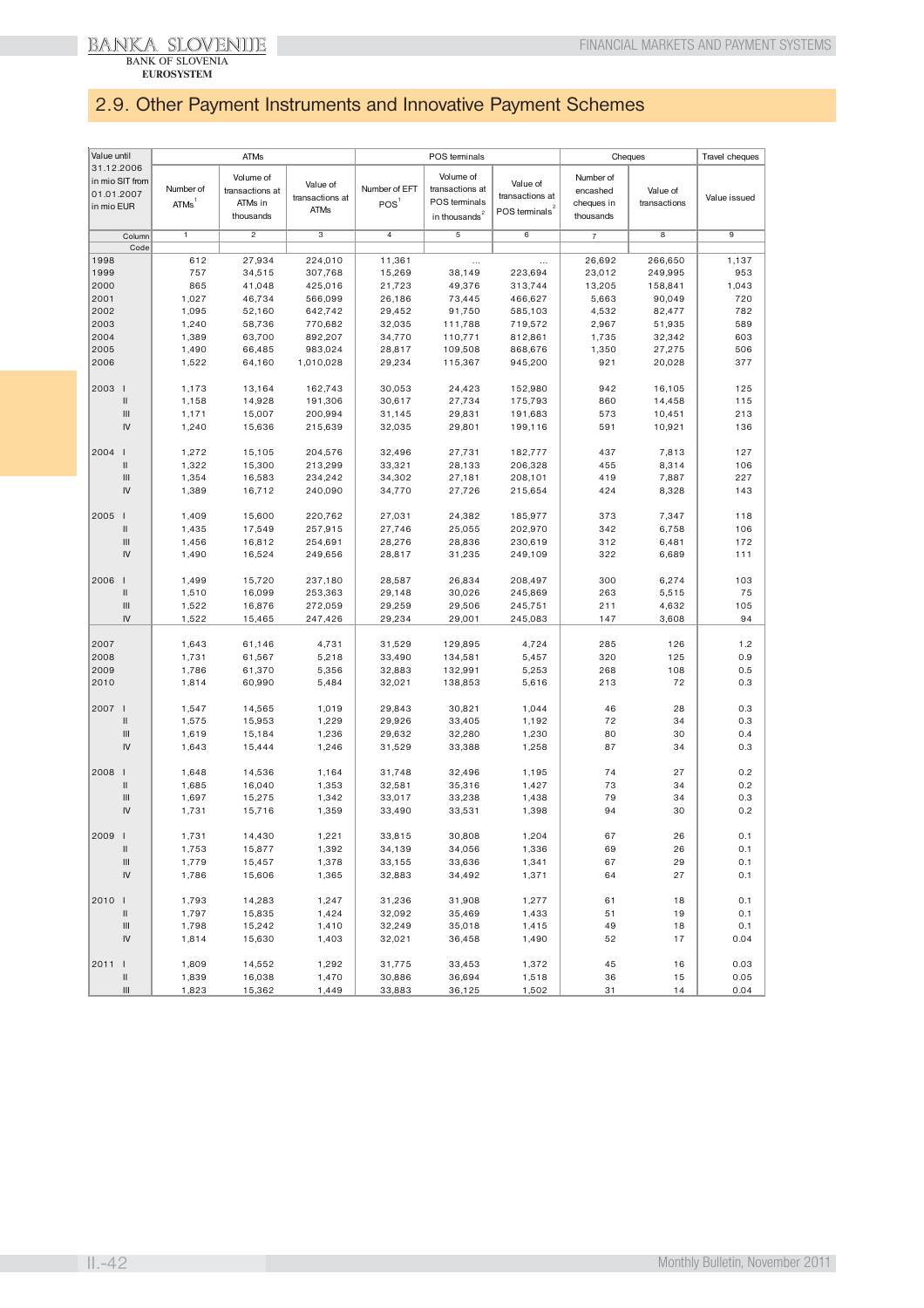

# 2.10. Electronic Banking

| Value until                   |               | Personal computer banking via Internet |                  |                                   |                              |                                     |                              |                                   |                              |                          |                              |  |
|-------------------------------|---------------|----------------------------------------|------------------|-----------------------------------|------------------------------|-------------------------------------|------------------------------|-----------------------------------|------------------------------|--------------------------|------------------------------|--|
| 31.12.2006                    |               |                                        | Users            |                                   |                              | Volume of transactions in thousands |                              |                                   | Value of transactions        |                          |                              |  |
| in mio SIT from<br>01.01.2007 |               |                                        |                  | Natural persons, Sole proprietors |                              | legal persons                       |                              | Natural persons, Sole proprietors |                              | Legal persons            |                              |  |
| in mio EUR                    |               |                                        |                  |                                   |                              |                                     |                              |                                   |                              |                          |                              |  |
|                               |               | Natural persons,                       |                  |                                   |                              |                                     |                              |                                   |                              |                          |                              |  |
|                               |               | Sole proprietors                       | Legal persons    | Domestic<br>transactions          | Cross border<br>transactions | Domestic<br>transactions            | Cross border<br>transactions | Domestic<br>transactions          | Cross border<br>transactions | Domestic<br>transactions | Cross border<br>transactions |  |
|                               |               |                                        |                  |                                   |                              |                                     |                              |                                   |                              |                          |                              |  |
|                               |               |                                        |                  |                                   |                              |                                     |                              |                                   |                              |                          |                              |  |
|                               | Stolpec       | $\mathbf{1}$                           | $\overline{2}$   | $\overline{\mathbf{3}}$           | $\overline{4}$               | $\overline{5}$                      | 6                            | $\overline{7}$                    | $\overline{8}$               | $\overline{9}$           | 10                           |  |
|                               | Koda          |                                        |                  |                                   |                              |                                     |                              |                                   |                              |                          |                              |  |
| 2000                          |               | 15,082                                 | 1,206            | 984                               | 0                            | 159                                 | 24                           | 54,550                            | 24                           | 79,395                   | 67,924                       |  |
| 2001                          |               | 63,440                                 | 14,091           | 3,403                             | $\circ$                      | 6,900                               | 93                           | 214,894                           | 387                          | 3,126,883                | 350,888                      |  |
| 2002                          |               | 98,669                                 | 34,094           | 7,104                             | $\overline{7}$               | 23,879                              | 285                          | 573,775                           | 9,893                        | 12,652,713               | 1,019,139                    |  |
| 2003<br>2004                  |               | 142,334<br>192,560                     | 41,592<br>45,008 | 9,520<br>12,616                   | 12<br>28                     | 31,002<br>32,751                    | 410<br>552                   | 658,965<br>984,660                | 19,988<br>13,617             | 17,715,548<br>21,227,533 | 1,485,185                    |  |
| 2005                          |               | 261,928                                | 48,543           | 15,957                            | 73                           | 33,624                              | 709                          | 1,221,006                         | 22,556                       | 22,884,609               | 2,185,642<br>3,042,587       |  |
| 2006                          |               | 351,111                                | 70,287           | 20,982                            | 70                           | 35,657                              | 808                          | 1,454,449                         | 28,684                       | 25,790,907               | 3,876,749                    |  |
|                               |               |                                        |                  |                                   |                              |                                     |                              |                                   |                              |                          |                              |  |
| 2007                          |               | 407,210                                | 61,955           | 24,735                            | 108                          | 47,205                              | 974                          | 7,391                             | 357                          | 147,711                  | 22,818                       |  |
| 2008                          |               | 463,337                                | 81,816           | 27,499                            | 169                          | 42,096                              | 1,176                        | 8,884                             | 473                          | 145,101                  | 28,786                       |  |
| 2009                          |               | 509.572                                | 96,401           | 29,867                            | 173                          | 40,585                              | 1.116                        | 8,695                             | 342                          | 119.477                  | 21,798                       |  |
| 2010                          |               | 566,759                                | 100,998          | 31,376                            | 235                          | 40,213                              | 1,226                        | 8,755                             | 401                          | 118,317                  | 21,870                       |  |
|                               |               |                                        |                  |                                   |                              |                                     |                              |                                   |                              |                          |                              |  |
| 2008 IV                       |               | 463,337                                | 81,816           | 7,266                             | 50                           | 11,062                              | 303                          | 2,563                             | 136                          | 38,203                   | 7,658                        |  |
|                               |               |                                        |                  |                                   |                              |                                     |                              |                                   |                              |                          |                              |  |
| 2009                          |               | 486,493                                | 86,214           | 7,317                             | 30                           | 9,864                               | 258                          | 2,121                             | 59                           | 29,116                   | 5,351                        |  |
|                               | Ш             | 487.471                                | 90.641           | 7.385                             | 48                           | 10.186                              | 275                          | 2,422                             | 92                           | 29,146                   | 5,413                        |  |
|                               | Ш             | 498.895                                | 93.690           | 7.434                             | 45                           | 9.969                               | 283                          | 1,984                             | 91                           | 29,741                   | 5,181                        |  |
|                               | IV            | 509,572                                | 96,401           | 7,732                             | 50                           | 10,565                              | 301                          | 2,167                             | 100                          | 31,473                   | 5,852                        |  |
|                               |               |                                        |                  |                                   |                              |                                     |                              |                                   |                              |                          |                              |  |
| 2010                          |               | 512,337                                | 97,060           | 7,396                             | 50                           | 9,466                               | 292                          | 1,963                             | 78                           | 27,020                   | 4,640                        |  |
|                               | $\mathbf{H}$  | 523,818                                | 98,507           | 7.935                             | 61                           | 10.298                              | 309                          | 2,159                             | 100                          | 29,604                   | 5,312                        |  |
|                               | III           | 534,325                                | 99,899           | 7,678                             | 59                           | 9,954                               | 306                          | 2,209                             | 109                          | 29,469                   | 5,526                        |  |
|                               | IV            | 566,759                                | 100,998          | 8.367                             | 65                           | 10.495                              | 320                          | 2,424                             | 114                          | 32,223                   | 6,393                        |  |
|                               |               |                                        |                  |                                   |                              |                                     |                              |                                   |                              |                          |                              |  |
| 2011                          |               | 578,976                                | 103,262          | 8,227                             | 48                           | 10,675                              | 440                          | 2,438                             | 98                           | 32,483                   | 6,097                        |  |
|                               | $\mathbf{II}$ | 592,481                                | 104,384          | 7.857                             | 53                           | 9,951                               | 342                          | 1,950                             | 116                          | 31,032                   | 5,976                        |  |
|                               | III           | 592.416                                | 104,199          | 8.029                             | 49                           | 9,527                               | 339                          | 2.105                             | 117                          | 29,611                   | 5,981                        |  |

| Value until              |                 | Telebanking and mobile phone banking |              |                       |                 |  |  |  |
|--------------------------|-----------------|--------------------------------------|--------------|-----------------------|-----------------|--|--|--|
| 31.12.2006               |                 | Volume of transactions in            |              |                       |                 |  |  |  |
|                          | in mio SIT from | thousand                             |              | Value of transactions |                 |  |  |  |
| 01.01.2007<br>in mio EUR |                 |                                      |              |                       |                 |  |  |  |
|                          |                 |                                      |              |                       |                 |  |  |  |
|                          |                 | Domestic                             | Cross border | Domestic              | Cross border    |  |  |  |
|                          |                 | transactions                         | transactions | transactions          | transactions    |  |  |  |
|                          |                 |                                      |              |                       |                 |  |  |  |
|                          | Stolpec         | $\overline{11}$                      | 12           | 13                    | $\overline{14}$ |  |  |  |
|                          | Koda            |                                      |              |                       |                 |  |  |  |
| 2000                     |                 |                                      | .            |                       |                 |  |  |  |
| 2001                     |                 | $\cdots$                             |              | .                     | .               |  |  |  |
| 2002                     |                 | .                                    |              |                       | .               |  |  |  |
| 2003                     |                 |                                      |              |                       | .               |  |  |  |
| 2004                     |                 |                                      |              |                       | .               |  |  |  |
| 2005                     |                 | 1,518                                | 0.8          | 62,196                | 880             |  |  |  |
| 2006                     |                 | 1,394                                | 0.9          | 65,193                | 4,730           |  |  |  |
|                          |                 |                                      |              |                       | 4.0             |  |  |  |
| 2007                     |                 | 914                                  | 1.0          | 237                   | 5.2             |  |  |  |
| 2008<br>2009             |                 | 836<br>673                           | 1.1<br>0.6   | 213<br>160            | 1.2             |  |  |  |
| 2010                     |                 | 437                                  | 0.3          | 103                   | 1.1             |  |  |  |
|                          |                 |                                      |              |                       |                 |  |  |  |
| 2008                     | IV              | 188                                  | 0.2          | 51                    | 0.4             |  |  |  |
|                          |                 |                                      |              |                       |                 |  |  |  |
| 2009                     | L               | 171                                  | 0.2          | 41                    | 0.4             |  |  |  |
|                          | $\mathbf{I}$    | 173                                  | 0.1          | 39                    | 0.2             |  |  |  |
|                          | Ш               | 168                                  | 0.2          | 40                    | 0.3             |  |  |  |
|                          | IV              | 161                                  | 0.1          | 41                    | 0.3             |  |  |  |
|                          |                 |                                      |              |                       |                 |  |  |  |
| 2010                     | т               | 148                                  | 0.2          | 34                    | 0.3             |  |  |  |
|                          | Ш               | 141                                  | 0.1          | 35                    | 0.2             |  |  |  |
|                          | Ш               | 141                                  | 0.1          | 35                    | 0.3             |  |  |  |
|                          | IV              | 143                                  | 0.1          | 34                    | 0.4             |  |  |  |
|                          |                 |                                      |              |                       |                 |  |  |  |
| 2011                     | т               | 153                                  | 0.1          | 34                    | 0.4             |  |  |  |
|                          | Ш               | 118                                  | 0.2          | 37                    | 2.6             |  |  |  |
|                          | Ш               | 120                                  | 0.2          | 32                    | 0.9             |  |  |  |
|                          |                 |                                      |              |                       |                 |  |  |  |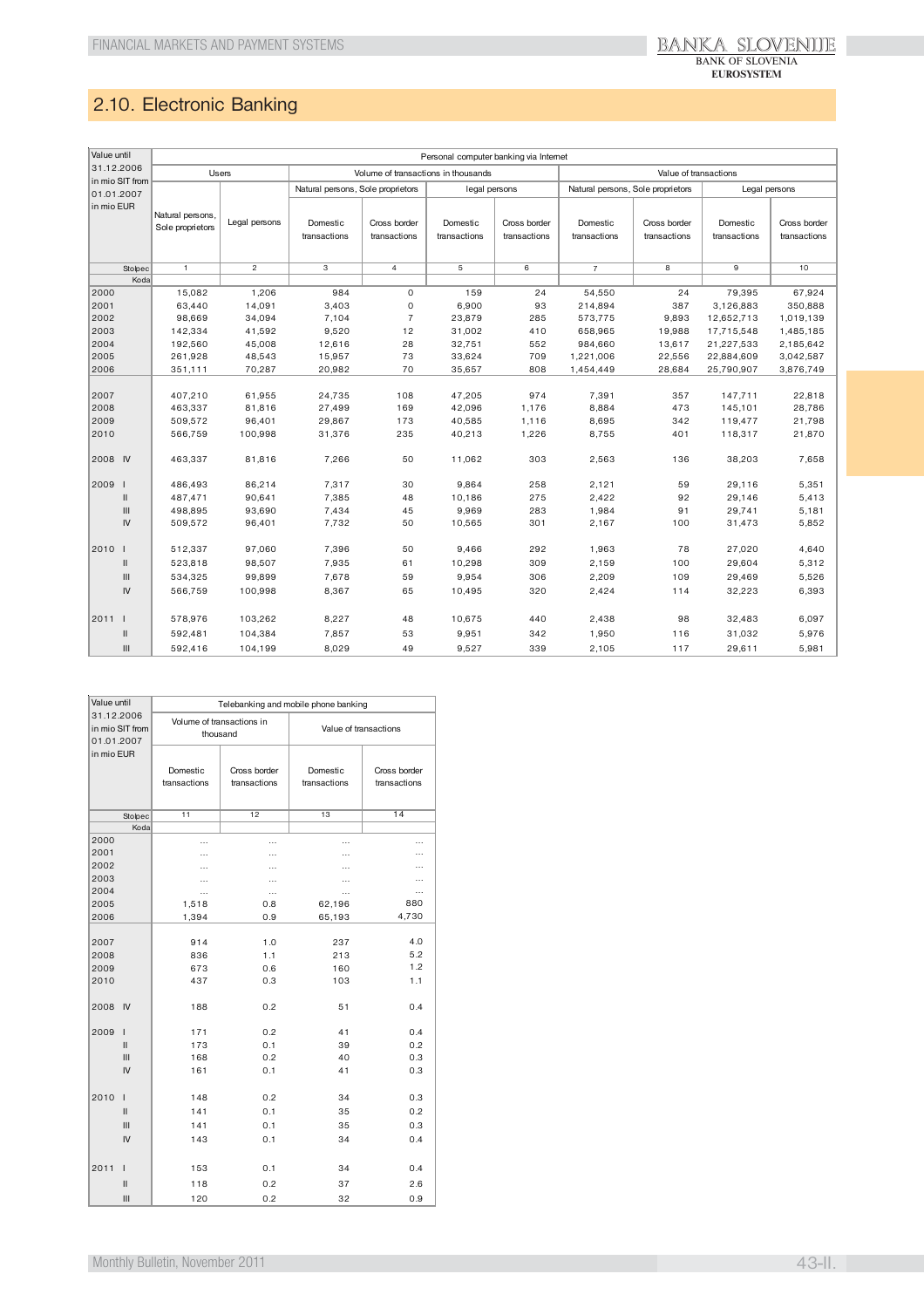BANK OF SLOVENIA **EUROSYSTEM**

### 2.11. Credit Transfers

| Value until<br>31.12.2006<br>in milliards SIT<br>from |                                      |                                      | Paper based payment                   |                                      | Non-paper based payment  |                                      |                          |                                      |  |
|-------------------------------------------------------|--------------------------------------|--------------------------------------|---------------------------------------|--------------------------------------|--------------------------|--------------------------------------|--------------------------|--------------------------------------|--|
| 01.01.2007                                            |                                      | Volume (in thousands)                | Value                                 |                                      |                          | Volume (in thousands)                |                          | Value                                |  |
| in millions<br><b>EUR</b>                             | Total                                | Of which<br>domestic<br>transactions | Total                                 | Of which<br>domestic<br>transactions | Total                    | Of which<br>domestic<br>transactions | Total                    | Of which<br>domestic<br>transactions |  |
| Column                                                | $\mathbf{1}$                         | $\overline{2}$                       | $\overline{3}$                        | 4                                    | $\overline{5}$           | 6                                    | $\overline{7}$           | 8                                    |  |
| Code                                                  |                                      |                                      |                                       |                                      |                          |                                      |                          |                                      |  |
| 2004<br>2005<br>2006                                  | 87,508<br>92,004                     | 86,757<br>91,124                     | $\cdots$<br>16,277<br>23,496          | $\cdots$<br>11,783<br>18,675         | $\cdots$<br>404<br>451   | $\cdots$<br>404<br>451               | $\ddotsc$<br>116<br>127  | $\cdots$<br>116<br>127               |  |
| 2007<br>2008<br>2009<br>2010                          | 76,550<br>72,935<br>65,982<br>68,051 | 76,098<br>72,533<br>65,647<br>67,673 | 104,959<br>79,538<br>62,860<br>57,072 | 96,149<br>71,544<br>57,501<br>51,988 | 365<br>341<br>329<br>349 | 342<br>315<br>297<br>315             | 764<br>559<br>712<br>704 | 416<br>279<br>308<br>288             |  |
| 2007<br>III<br>IV                                     | 18.925<br>20,380                     | 18,834<br>20,275                     | 25,171<br>21,386                      | 23.188<br>19,040                     | 87<br>99                 | 81<br>93                             | 171<br>204               | 75<br>117                            |  |
| 2008<br>$\overline{1}$<br>Ш<br>III<br>IV              | 17,876<br>19,497<br>17,403<br>18,159 | 17,774<br>19,391<br>17,306<br>18,062 | 19,668<br>22,309<br>18,457<br>19,104  | 17,829<br>20,297<br>16,603<br>16,815 | 84<br>86<br>79<br>92     | 79<br>80<br>72<br>84                 | 116<br>134<br>146<br>162 | 52<br>73<br>79<br>75                 |  |
| 2009<br>$\mathbf{I}$<br>$\mathbf{H}$<br>III<br>IV     | 16.481<br>16,852<br>16,065<br>16,584 | 16,393<br>16,766<br>15,987<br>16,500 | 16,362<br>16,014<br>15,582<br>14,902  | 15.104<br>14,611<br>14,353<br>13,433 | 77<br>86<br>80<br>86     | 70<br>78<br>72<br>77                 | 160<br>172<br>191<br>188 | 79<br>76<br>74<br>79                 |  |
| 2010<br>$\blacksquare$<br>$\mathbf{H}$<br>III<br>IV   | 19,401<br>16,641<br>15,918<br>16,091 | 19,303<br>16,538<br>15.834<br>15,997 | 15,439<br>13,503<br>13.992<br>14,137  | 13,869<br>12,281<br>12.910<br>12,928 | 83<br>92<br>87<br>87     | 75<br>84<br>78<br>78                 | 156<br>180<br>165<br>203 | 73<br>77<br>58<br>80                 |  |
| 2011<br>т<br>$\mathsf{II}$<br>III                     | 15,257<br>15,556<br>15,259           | 15,173<br>15,484<br>15,191           | 16,070<br>12,841<br>14,171            | 15,073<br>11,859<br>13,234           | 86<br>97<br>103          | 77<br>88<br>93                       | 202<br>233<br>180        | 67<br>72<br>44                       |  |

| Value until<br>31.12.2006 | in milliards SIT |                            | Standing orders            |                        |                          |                              | Direct credit            |                            |                          |
|---------------------------|------------------|----------------------------|----------------------------|------------------------|--------------------------|------------------------------|--------------------------|----------------------------|--------------------------|
| from<br>01.01.2007        |                  |                            | Volume (in thousands)      |                        | Value                    | Volume (in thousands)        |                          | Value                      |                          |
| in millions               |                  |                            | Of which                   |                        | Of which                 |                              | Of which                 |                            | Of which                 |
| <b>EUR</b>                |                  | Total                      | domestic<br>transactions   | Total                  | domestic<br>transactions | Total                        | domestic<br>transactions | Total                      | domestic<br>transactions |
|                           | Column           | 9                          | 10                         | 11                     | 12                       | 13                           | 14                       | 15                         | 16                       |
|                           | Code             |                            |                            |                        |                          |                              |                          |                            |                          |
| 2004<br>2005<br>2006      |                  | $\cdots$<br>4,484<br>3,963 | $\cdots$<br>4,484<br>3,963 | $\cdots$<br>408<br>427 | $\cdots$<br>408<br>427   | $\cdots$<br>16,434<br>18,050 | 16,429<br>18,049         | $\cdots$<br>6,111<br>6,736 | $\sim$<br>6,087<br>6,717 |
| 2007                      |                  | 4,624                      | 4,624                      | 2,105                  | 2,060                    | 21,284                       | 21.284                   | 12,249                     | 12,241                   |
| 2008                      |                  | 4,199                      | 4,199                      | 1,977                  | 1,932                    | 21,037                       | 21,037                   | 12,116                     | 12,114                   |
| 2009<br>2010              |                  | 4,188                      | 4,188                      | 2,611                  | 2,595                    | 20,784<br>15,748             | 20,784                   | 12,024<br>9.079            | 12,024<br>9,079          |
|                           |                  | 2,856                      | 2,855                      | 8,135                  | 8,131                    |                              | 15,748                   |                            |                          |
| 2007                      | III              | 1.200                      | 1.200                      | 573                    | 564                      | 5.587                        | 5.587                    | 2,914                      | 2.913                    |
|                           | IV               | 1.076                      | 1,076                      | 546                    | 529                      | 5,349                        | 5,349                    | 3,530                      | 3,528                    |
| 2008                      | $\mathbf{I}$     | 1,020                      | 1.020                      | 447                    | 436                      | 4,741                        | 4.741                    | 2,891                      | 2,889                    |
|                           | $\mathbf{II}$    | 1,023                      | 1,023                      | 532                    | 519                      | 5,666                        | 5,666                    | 3,253                      | 3,253                    |
|                           | Ш<br>IV          | 1,067<br>1,090             | 1,067<br>1,089             | 511<br>488             | 501<br>476               | 5,381<br>5,249               | 5,381                    | 2,861<br>3,110             | 2,861                    |
|                           |                  |                            |                            |                        |                          |                              | 5,249                    |                            | 3,110                    |
| 2009                      | $\mathbf{I}$     | 1,138                      | 1,138                      | 578                    | 573                      | 4,836                        | 4,836                    | 2,790                      | 2,790                    |
|                           | Ш                | 1,017                      | 1,016                      | 579                    | 575                      | 5,572                        | 5,572                    | 3,321                      | 3,321                    |
|                           | Ш                | 1,026                      | 1,026                      | 728                    | 724                      | 5,168                        | 5,168                    | 2,894                      | 2,894                    |
|                           | IV               | 1,008                      | 1,008                      | 727                    | 723                      | 5,209                        | 5,209                    | 3,019                      | 3,019                    |
| 2010                      | $\mathbf{I}$     | 962                        | 962                        | 745                    | 744                      | 4,931                        | 4,931                    | 3,043                      | 3,043                    |
|                           | $\mathsf{II}$    | 954                        | 954                        | 903                    | 902                      | 5,386                        | 5.386                    | 3,243                      | 3,243                    |
|                           | Ш                | 937                        | 936                        | 1,357                  | 1,356                    | 5,289                        | 5,289                    | 3,014                      | 3,014                    |
|                           | IV               | 965                        | 965                        | 5,875                  | 5,873                    | 5,074                        | 5,074                    | 2,823                      | 2,823                    |
| 2011                      | $\mathbf{I}$     | 936                        | 935                        | 4,870                  | 4,867                    | 4,698                        | 4,698                    | 2,875                      | 2,875                    |
|                           | $\mathsf{II}$    | 945                        | 945                        | 2,413                  | 2,412                    | 5,239                        | 5.239                    | 2,033                      | 2,033                    |
|                           | Ш                | 932                        | 932                        | 2,134                  | 2,133                    | 5,284                        | 5,284                    | 3,051                      | 3,051                    |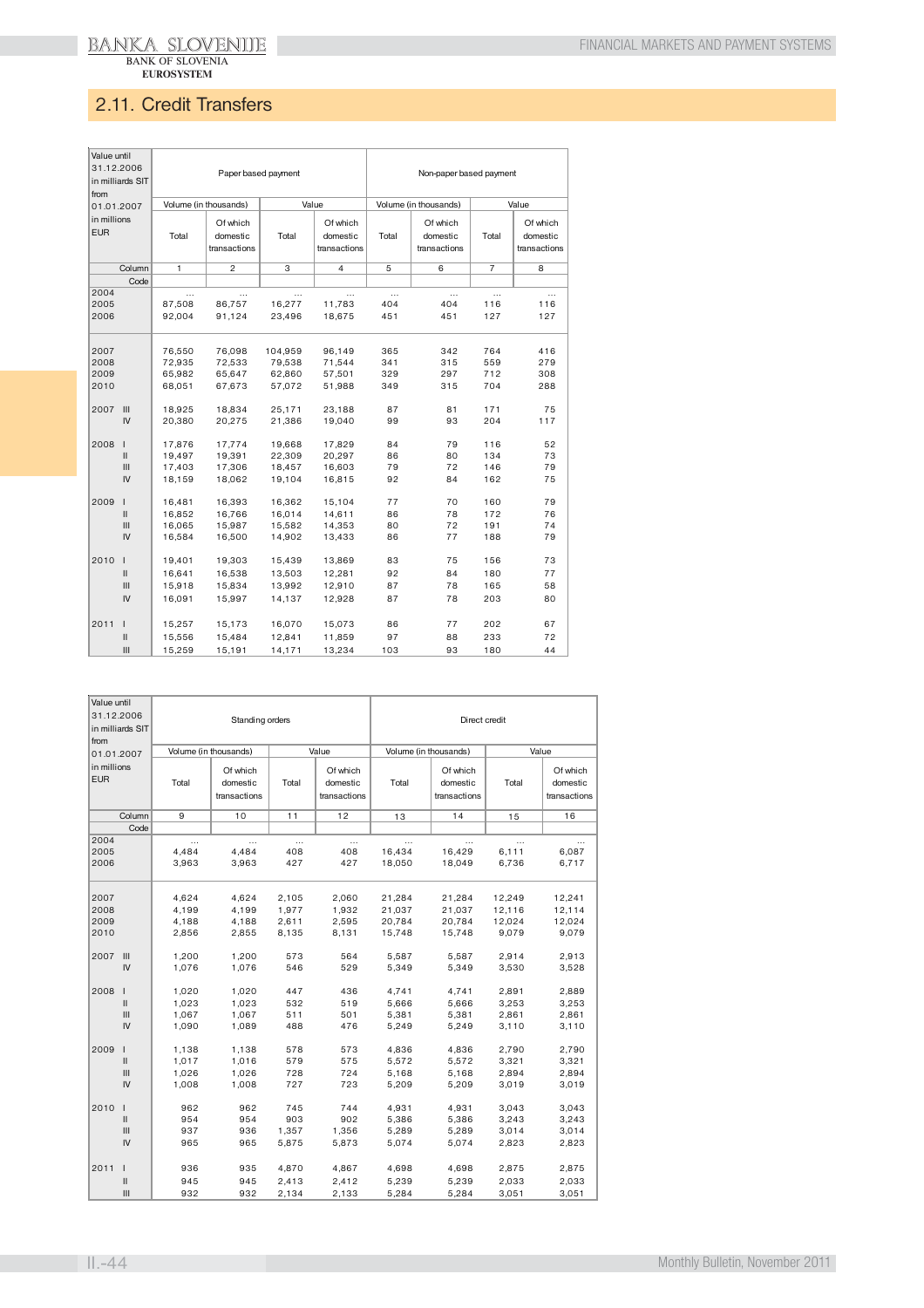### 2.12. Debit Transfers

| Value until                            |                  |                       |                 |                      |                  |                       | Debit transfers     |                      |                    |                       |                   |                      |
|----------------------------------------|------------------|-----------------------|-----------------|----------------------|------------------|-----------------------|---------------------|----------------------|--------------------|-----------------------|-------------------|----------------------|
| 31.12.2006<br>in milliards SIT<br>from |                  | Direct debit          |                 |                      |                  |                       | Special money order |                      |                    | Other debit transfers |                   |                      |
| 01.01.2007<br>in millions              |                  | Volume (in thousands) |                 | Value                |                  | Volume (in thousands) |                     | Value                |                    | Volume (in thousands) |                   | Value                |
| <b>EUR</b>                             | Total            | Of which<br>domestic  | Total           | Of which<br>domestic | Total            | Of which<br>domestic  | Total               | Of which<br>domestic | Total              | Of which<br>domestic  | Total             | Of which<br>domestic |
|                                        |                  | transactions          |                 | transactions         |                  | transaction           |                     | transactions         |                    | transactions          |                   | transactions         |
| Stolpec                                | $\mathbf{1}$     | $\overline{c}$        | 3               | 4                    | 5                | 6                     | $\sqrt{7}$          | 8                    | 9                  | 10                    | 11                | 12                   |
| Koda<br>2004                           |                  |                       |                 |                      |                  |                       |                     |                      |                    |                       |                   |                      |
| 2005                                   | <br>35,934       | <br>35,933            | $\cdots$<br>449 | $\ldots$<br>449      | $\cdots$<br>68.7 | $\cdots$<br>68.7      | $\cdots$<br>2.7     | $\cdots$<br>2.7      | $\cdots$<br>22,746 | $\cdots$<br>22,688    | $\cdots$<br>5,820 | $\cdots$<br>5,340    |
| 2006                                   | 40,237           | 40,237                | 430             | 430                  | 40.4             | 40.4                  | 3.8                 | 3.8                  | 28,219             | 28,144                | 6,499             | 6,007                |
|                                        |                  |                       |                 |                      |                  |                       |                     |                      |                    |                       |                   |                      |
| 2004 l                                 |                  | $\cdots$              | $\ldots$        | $\ldots$             | $\cdots$         | $\cdots$              | $\cdots$            | $\cdots$             | $\cdots$           | $\cdots$              | $\cdots$          | $\cdots$             |
| $\mathsf{II}$                          | 8,107            | 8,107                 | 85              | 85                   | 7.3              | 7.3                   | 0.3                 | 0.3                  | 5,973              | 5,962                 | 1,163             | 1,084                |
| III                                    | 9,001            | 9,001                 | 94              | 94                   | 42.0             | 42.0                  | 2.4                 | 2.4                  | 5,372              | 5,360                 | 1,224             | 1,127                |
| IV                                     | 9,424            | 9,424                 | 98              | 98                   | 3.2              | 3.2                   | 0.1                 | 0.1                  | 5,671              | 5,658                 | 1,330             | 1,226                |
| 2005                                   | 8,228            | 8,228                 |                 | 87                   | 3.2              | 3.2                   | 0.1                 | 0.1                  |                    | 5,292                 |                   |                      |
| Ш                                      |                  |                       | 87              |                      |                  | 21.3                  |                     |                      | 5,305              |                       | 1,251             | 1,144                |
| Ш                                      | 9,121<br>9,207   | 9,121<br>9,207        | 132             | 132<br>127           | 21.3<br>37.0     | 37.0                  | 1.5<br>0.1          | 1.5<br>0.1           | 5,667              | 5,653<br>5,654        | 1,340             | 1,251                |
| IV                                     | 9,378            | 9,378                 | 127<br>103      | 103                  | 7.2              | 7.2                   | 0.9                 | 0.9                  | 5,670<br>6,105     | 6,089                 | 1,459<br>1,770    | 1,340<br>1,606       |
|                                        |                  |                       |                 |                      |                  |                       |                     |                      |                    |                       |                   |                      |
| 2006                                   | 9,306            | 9,306                 | 100             | 100                  | 1.1              | 1.1                   | 0.1                 | 0.1                  | 6,228              | 6,213                 | 1,508             | 1,378                |
| $\mathsf{II}$                          | 9,633            | 9,633                 | 107             | 107                  | 1.4              | 1.4                   | 0.1                 | 0.1                  | 7,375              | 7,357                 | 1,509             | 1,493                |
| $\mathbf{III}$                         | 10,605           | 10,605                | 111             | 111                  | 24.6             | 24.6                  | 2.4                 | 2.4                  | 7,124              | 7,105                 | 1,636             | 1,489                |
| IV                                     | 10,694           | 10,694                | 112             | 112                  | 13.2             | 13.2                  | 1.2                 | 1.2                  | 7,491              | 7,470                 | 1,846             | 1,647                |
|                                        |                  |                       |                 |                      |                  |                       |                     |                      |                    |                       |                   |                      |
| 2007                                   | 41,733           | 41,733                | 1,848           | 1,848                | 24.0             | 24.0                  | 5.9                 | 5.9                  | 4,085              | 4,000                 | 16,124            | 12,815               |
| 2008                                   | 41,506           | 41,506                | 1,984           | 1,984                | 9.6              | 9.6                   | 2.9                 | 2.9                  | 4,848              | 4,743                 | 17,530            | 13,547               |
| 2009                                   | 46,304           | 46,304                | 2,219           | 2,219                | 7.1              | 7.1                   | 2.5                 | 2.5                  | 4,324              | 4,320                 | 13,564            | 13,562               |
| 2010                                   | 50,002           | 50,002                | 2,393           | 2,393                | 0.0              | 0.0                   | 0.0                 | 0.0                  | 4,450              | 4,445                 | 14,047            | 14,045               |
| 2007                                   | 9,959            | 9,959                 | 421             | 421                  | 3.1              | 3.1                   | 1.0                 | 1.0                  | 978                | 959                   | 3,580             | 2,869                |
| Ш                                      | 10,469           | 10,469                | 462             | 462                  | 4.5              | 4.5                   | 0.9                 | 0.9                  | 961                | 942                   | 3,757             | 3,050                |
| Ш                                      | 10,531           | 10,531                | 470             | 470                  | 12.0             | 12.0                  | 2.8                 | 2.8                  | 1,008              | 986                   | 4,244             | 3,350                |
| IV                                     | 10,774           | 10,774                | 495             | 495                  | 4.4              | 4.4                   | 1.3                 | 1.3                  | 1,138              | 1,113                 | 4,543             | 3,545                |
|                                        |                  |                       |                 |                      |                  |                       |                     |                      |                    |                       |                   |                      |
| 2008<br>$\blacksquare$                 | 10,733           | 10,733                | 496             | 496                  | 1.4              | 1.4                   | 0.3                 | 0.3                  | 1,117              | 1,093                 | 4,129             | 3,230                |
| Ш                                      | 9,883            | 9,883                 | 482             | 482                  | 2.0              | 2.0                   | 0.5                 | 0.5                  | 1,234              | 1,208                 | 4,391             | 3,352                |
| Ш                                      | 9,991            | 9,991                 | 482             | 482                  | 3.4              | 3.4                   | 1.3                 | 1.3                  | 1,221              | 1,195                 | 4,358             | 3,404                |
| IV                                     | 10,898           | 10,898                | 525             | 525                  | 2.8              | 2.8                   | 0.8                 | 0.8                  | 1,276              | 1,248                 | 4,651             | 3,561                |
|                                        |                  |                       |                 |                      |                  |                       |                     |                      |                    |                       |                   |                      |
| 2009<br>$\mathbf{I}$                   | 11,211           | 11,211                | 560             | 560                  | 0.5              | 0.5                   | 0.2                 | 0.2                  | 1,139              | 1,137                 | 3,144             | 3,144                |
| Ш                                      | 10,965           | 10,965                | 542             | 542                  | 2.0              | 2.0                   | 0.7                 | 0.7                  | 1,091              | 1,090                 | 3,048             | 3,047                |
| Ш                                      | 12,087           | 12,087                | 571             | 571                  | 3.2              | 3.2                   | 1.0                 | 1.0                  | 1,042              | 1,041                 | 3,668             | 3,668                |
| IV                                     | 12,042           | 12,042                | 546             | 546                  | 1.4              | 1.4                   | 0.5                 | 0.5                  | 1,053              | 1,052                 | 3,704             | 3,703                |
| 2010                                   | 11,877           | 11,877                | 576             | 576                  | 0.0              | 0.0                   | 0.0                 | 0.0                  | 1,022              | 1,021                 | 3,271             | 3,270                |
| Ш                                      | 12,335           | 12,335                | 609             | 609                  | 0.0              | 0.0                   | 0.0                 | 0.0                  | 1,134              | 1,133                 | 3,610             | 3,609                |
| $\mathbf{III}$                         |                  |                       |                 |                      | 0.0              |                       | 0.0                 | 0.0                  |                    |                       |                   |                      |
|                                        | 12,841           | 12,841                | 616             | 616                  |                  | 0.0                   |                     |                      | 1,107              | 1,106                 | 3,559             | 3,559                |
| IV                                     | 12,950           | 12,950                | 593             | 593                  | 0.0              | 0.0                   | 0.0                 | 0.0                  | 1,187              | 1,186                 | 3,608             | 3,607                |
| 2011                                   |                  |                       | 625             |                      | 0.0              | 0.0                   | 0.0                 | 0.0                  |                    |                       |                   |                      |
| $\mathbf{II}$                          | 12,331<br>12,772 | 12,331<br>12,772      | 642             | 625<br>642           | 0.0              | 0.0                   | 0.0                 | 0.0                  | 1,136<br>1,215     | 1,135<br>1,211        | 3,134<br>3,301    | 3,134<br>3,300       |
| III                                    | 12,924           | 12,924                | 648             | 648                  | 0.0              | 0.0                   | 0.0                 | 0.0                  | 1,212              | 1,210                 | 4.922             | 4,921                |
|                                        |                  |                       |                 |                      |                  |                       |                     |                      |                    |                       |                   |                      |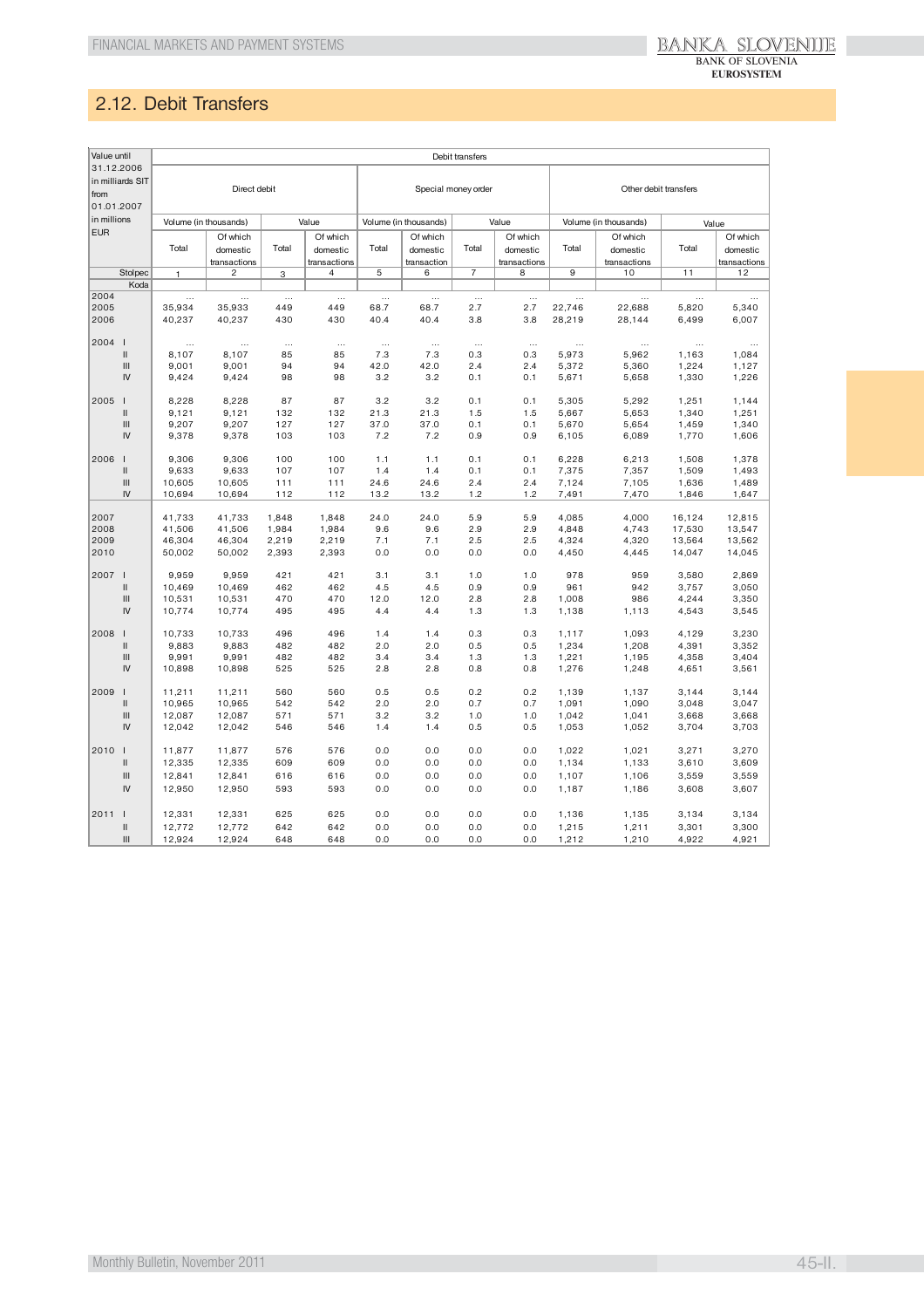**EUROSYSTEM**

### 2.13. Network of Commercial Banks

| No.            |                       |                |          | Commercial banks (Head offices) |          |                         |          | Network <sup>2</sup> (31.12.2010) |        | Total |
|----------------|-----------------------|----------------|----------|---------------------------------|----------|-------------------------|----------|-----------------------------------|--------|-------|
|                | Region <sup>1</sup>   | 2006           | 2007     | 2008                            | 2009     | 2010                    | H.office | <b>Branch</b>                     | Agency |       |
| 1              | Pomurska              | $\Omega$       | $\Omega$ | 0                               | $\Omega$ | $\Omega$                | $\Omega$ | 13                                | 28     | 41    |
| 2              | Podravska             | $\overline{4}$ | 4        | 4                               | 4        | $\overline{\mathbf{4}}$ | 4        | 21                                | 71     | 96    |
| 3              | Koroška               |                |          | $\Omega$                        | $\cap$   | $\Omega$                | $\Omega$ | 5                                 | 22     | 27    |
| $\overline{4}$ | Savinjska             |                |          |                                 |          |                         |          | 34                                | 61     | 96    |
| 5              | Zasavska              |                |          | O                               | $\cap$   | $\Omega$                | $\Omega$ |                                   | 12     | 13    |
| 6              | Spodnjeposavska       | $\Omega$       | O        | $\Omega$                        | $\Omega$ | $\Omega$                | $\Omega$ | 5                                 | 16     | 21    |
| $\overline{7}$ | Jugovzhodna Slovenija | $\Omega$       | $\Omega$ | 0                               | $\cap$   | $\Omega$                | $\Omega$ | 13                                | 42     | 55    |
| 8              | Osrednjeslovenska     | 13             | 15       | 14                              | 15       | 15                      | 15       | 31                                | 100    | 146   |
| 9              | Gorenjska             |                |          |                                 |          |                         |          | 22                                | 43     | 66    |
| 10             | Notranjsko-kraška     | $\Omega$       | $\Omega$ | $\Omega$                        | $\cap$   | $\Omega$                | $\Omega$ | 3                                 | 17     | 20    |
| 11             | Goriška               | $\Omega$       | $\Omega$ | 0                               | $\Omega$ | $\Omega$                | $\Omega$ | 20                                | 38     | 58    |
| 12             | Obalno-kraška         |                |          |                                 |          |                         |          | 20                                | 23     | 44    |
|                | <b>TOTAL</b>          | 22             | 24       | 21                              | 22       | 22                      | 22       | 188                               | 473    | 683   |

|                                            | 1999   | 2000  | 2001 | 2002  | 2003 | 2004 | 2005  | 2006           | 2007 | 2008   | 2009  | 2010  |
|--------------------------------------------|--------|-------|------|-------|------|------|-------|----------------|------|--------|-------|-------|
| Number of employees in<br>commercial banks | 10.445 | 0.929 | .258 | 1.543 | .397 | .534 | 1.632 | $\overline{z}$ | .878 | 12.096 | 1.994 | .,787 |

Density of the banking network by local comunities

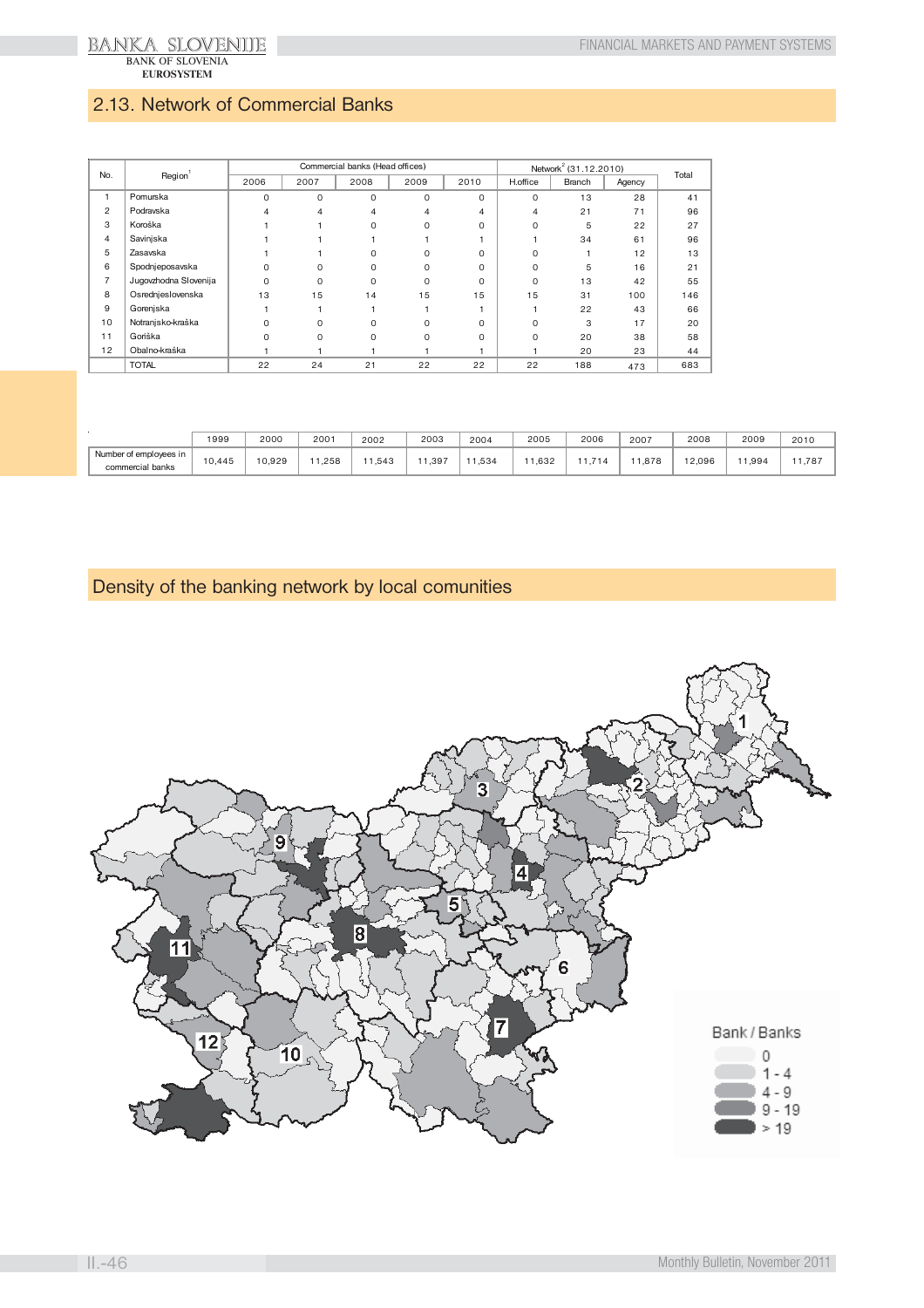### 3.1. Balance of Payments 1988-1993

| Millions of US Dollars                                           |            |            |            |             |            |            |
|------------------------------------------------------------------|------------|------------|------------|-------------|------------|------------|
|                                                                  | 1988       | 1989       | 1990       | 1991        | 1992       | 1993       |
| I. Current account                                               | 1,351.8    | 1,088.5    | 518.4      | 129.1       | 926.2      | 191.9      |
| 1. Trade balance                                                 | 364.8      | 192.1      | $-608.7$   | $-262.2$    | 791.1      | $-154.2$   |
| 1.1. Exports f.o.b.                                              | 3,278.4    | 3,408.5    | 4,117.8    | 3,869.1     | 6,682.9    | 6,082.9    |
| 1.2. Imports c.i.f.                                              | $-2,913.6$ | $-3,216.3$ | $-4,726.6$ | $-4, 131.3$ | $-5,891.8$ | $-6,237.1$ |
| 2. Services                                                      | 965.7      | 922.3      | 1,139.5    | 482.9       | 180.3      | 375.3      |
| 2.1. Exports                                                     | 1,340.8    | 1,355.4    | 1,699.4    | 1,012.6     | 1,219.3    | 1,392.7    |
| 2.1.2 Processing                                                 | 123.2      | 128.5      | 162.3      | 152.8       |            |            |
| 2.2 Imports                                                      | $-375.2$   | $-433.1$   | $-560.0$   | $-529.7$    | $-1,039.0$ | $-1,017.3$ |
| 2.2.2. Processing                                                | $-4.9$     | $-7.8$     | $-6.2$     | $-25.6$     |            |            |
| 3. Income                                                        | $-93.9$    | $-99.8$    | $-118.7$   | $-106.3$    | $-91.3$    | $-51.4$    |
| 3.1. Receipts                                                    | 24.4       | 25.3       | 59.7       | 41.5        | 69.8       | 114.7      |
| 3.2. Expenditure                                                 | $-118.3$   | $-125.1$   | $-178.4$   | $-147.8$    | $-161.1$   | $-166.0$   |
| 4. Current transfers                                             | 115.2      | 73.8       | 106.4      | 14.7        | 46.0       | 22.2       |
| 4.1. Receipts                                                    | 129.8      | 97.4       | 134.5      | 49.7        | 93.0       | 155.1      |
| 4.2. Expenditure                                                 | $-14.5$    | $-23.6$    | $-28.2$    | $-35.0$     | $-46.9$    | $-132.9$   |
|                                                                  |            |            |            |             |            |            |
| II. Capital and financial account                                | $-113.4$   | 103.4      | $-48.0$    | $-290.6$    | $-645.4$   | $-202.0$   |
| A. Capital account                                               |            |            |            |             |            | 4.1        |
| <b>B.</b> Financial account                                      | $-113.4$   | 103.4      | $-48.0$    | $-290.6$    | $-645.4$   | $-206.1$   |
| 1. Direct investment                                             | $-5.4$     | $-14.3$    | $-2.1$     | $-41.3$     | 112.9      | 111.3      |
| 1.1. Foreign in Slovenia                                         | $-0.2$     | 3.0        | 4.3        | 64.9        | 111.0      | 112.6      |
| 1.2. Domestic abroad                                             | $-5.2$     | $-17.3$    | $-6.5$     | $-23.5$     | 1.8        | $-1.3$     |
| 2. Portfolio investment                                          | 0.2        | 0.1        | 2.5        |             | $-8.9$     | 3.1        |
| 3. Other investment                                              | $-108.3$   | 117.6      | $-48.4$    | $-225.1$    | $-116.8$   | $-209.2$   |
| 3.1. Assets                                                      | 67.5       | $-91.0$    | $-179.0$   | $-108.7$    | $-157.5$   | $-313.5$   |
| a) Commercial credits (other sectors)                            | ٠          | $-54.6$    | 30.1       | $-41.8$     | 6.6        | 93.3       |
| - Long-term                                                      | ä,         | $-20.6$    | 26.6       | $-21.3$     | 6.6        | 5.3        |
| - Short-term                                                     |            | $-34.0$    | 3.5        | $-20.5$     |            | 88.0       |
| b) Loans (banks)                                                 | $-2.4$     | $-0.1$     | $-0.3$     | $-4.7$      | $-30.8$    | 11.5       |
| - Long-term                                                      | $-2.4$     | $-0.1$     | $-0.3$     | 0.0         | $-36.7$    | 21.7       |
| - Short-term                                                     |            |            |            | $-4.7$      | 6.0        | $-10.2$    |
| c) Currency and deposits                                         | 61.2       | $-46.7$    | $-242.8$   | $-73.3$     | $-139.5$   | $-383.7$   |
| Banks                                                            | $-54.3$    | $-251.2$   | 134.3      | 18.8        | $-148.7$   | $-450.8$   |
| Other sectors                                                    | 115.5      | 204.5      | $-377.1$   | $-92.0$     | 9.2        | 67.1       |
| d) Other assets                                                  | 8.7        | 10.4       | 34.0       | 11.0        | 6.2        | $-34.6$    |
| 3.2. Liabilities                                                 | $-175.8$   | 208.6      | 130.6      | $-116.4$    | 40.6       | 104.3      |
| a) Commercial credits (long-term)                                | 4.7        | 14.8       | 0.4        | $-18.2$     | $-12.9$    | $-13.0$    |
| General government                                               |            |            | $-0.8$     | 2.7         | $-1.4$     |            |
| Other sectors                                                    | 4.7        | 14.8       | 1.2        | $-20.9$     | $-11.5$    |            |
| b) Loans                                                         | 17.3       | 48.0       | 120.5      | $-47.4$     | 32.9       | 161.2      |
| General government                                               |            |            | 65.3       | 11.2        | $-16.8$    | 78.6       |
| Banks                                                            | 27.7       | $-24.5$    | 0.1        | $-44.0$     | $-9.1$     | 1.7        |
| - Long-term                                                      | 57.3       | 21.6       | $-3.0$     | $-23.9$     | $-6.8$     | $-2.4$     |
| - Short-term                                                     | $-29.6$    | $-46.1$    | 3.1        | $-20.1$     | $-2.4$     | 4.1        |
| Other sectors <sup>1</sup>                                       | $-10.4$    | 72.5       | 55.1       | $-14.6$     | 58.8       | 94.7       |
| - Long-term                                                      | $-11.2$    | 66.9       | 60.7       | $-18.3$     | 52.1       | 27.3       |
| - Short-term                                                     | 0.9        | 5.6        | $-5.6$     | 3.7         | 6.7        | 67.5       |
| c) Deposits                                                      | $-194.3$   | 132.8      | $-64.8$    | $-61.7$     | 13.8       | $-40.3$    |
| d) Other liabilities                                             | $-3.5$     | 13.0       | 74.5       | 10.9        | 7.4        | $-3.7$     |
| 4. International reserves <sup>3</sup>                           |            |            |            | $-106.8$    | $-632.6$   | $-111.3$   |
| Gold, SDRs and Reserve position in IMF                           |            |            |            | $-106.8$    |            | $-17.8$    |
| Currency and deposits                                            |            |            |            |             | $-627.0$   | $-48.3$    |
| <b>Securities</b>                                                |            |            |            |             | $-5.6$     | $-45.3$    |
|                                                                  |            |            |            |             |            |            |
| III. Statistical error and multilateral settlements <sup>2</sup> | $-1,238.4$ | $-1,191.8$ | $-470.4$   | 161.5       | $-288.6$   | 10.1       |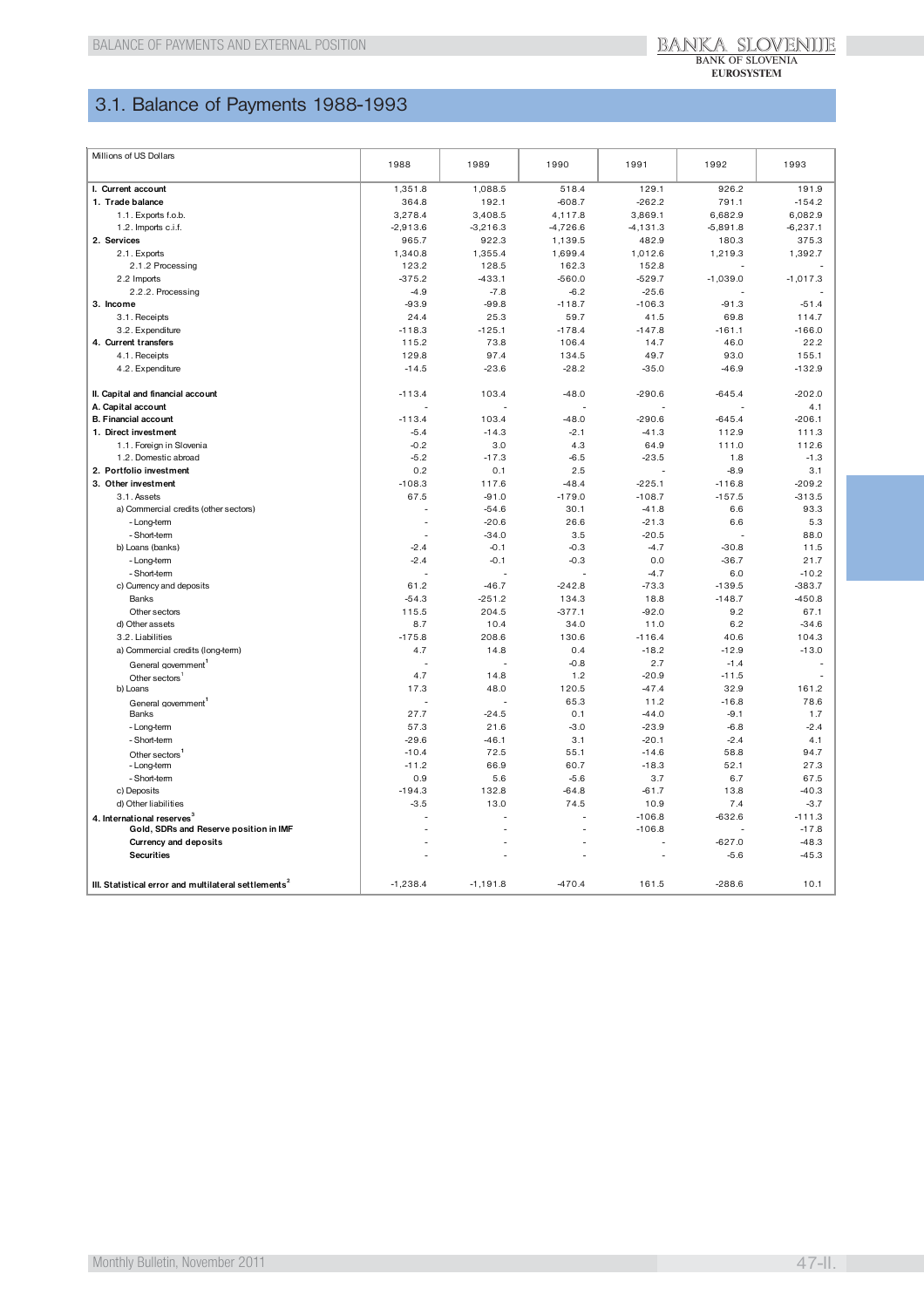BANK OF SLOVENIA **EUROSYSTEM**

# 3.2. Balance of Payments

#### Balance of Payments of Slovenia

| Mio EUR      |              | Current account |              |                | Goods <sup>1</sup> |             | Services       |         |             |  |
|--------------|--------------|-----------------|--------------|----------------|--------------------|-------------|----------------|---------|-------------|--|
|              | Balance      | Receipts        | Expenditures | Balance        | Exports            | Imports     | Balance        | Exports | Imports     |  |
| Column       | $\mathbf{1}$ | $\overline{2}$  | 3            | $\overline{4}$ | 5                  | 6           | $\overline{7}$ | 8       | 9           |  |
| Code         |              |                 |              |                |                    |             |                |         |             |  |
| 1994*        | 486.5        | 7,749.4         | $-7,262.9$   | $-279.4$       | 5,756.1            | $-6,035.5$  | 539.4          | 1,519.5 | $-980.1$    |  |
| 1995*        | $-51.6$      | 8,526.2         | $-8,577.8$   | $-731.3$       | 6,456.1            | $-7,187.5$  | 450.3          | 1,565.1 | $-1, 114.8$ |  |
| 1996         | 32.3         | 8,904.9         | $-8.872.6$   | $-670.9$       | 6,670.9            | $-7,341.8$  | 511.3          | 1,703.9 | $-1, 192.6$ |  |
| 1997         | 43.1         | 9,824.3         | $-9,781.1$   | $-684.0$       | 7,438.3            | $-8,122.4$  | 560.8          | 1,809.9 | $-1,249.1$  |  |
| 1998         | $-107.9$     | 10,526.4        | $-10,634.3$  | $-708.2$       | 8,088.3            | $-8,796.5$  | 446.9          | 1,804.2 | $-1,357.3$  |  |
| 1999         | $-664.2$     | 10,582.6        | $-11,246.8$  | $-1,164.1$     | 8,103.2            | $-9,267.3$  | 329.5          | 1,763.5 | $-1,434.0$  |  |
| 2000         | $-583.0$     | 12,467.5        | $-13,050.5$  | $-1,227.0$     | 9,574.2            | $-10,801.2$ | 489.2          | 2,051.5 | $-1,562.3$  |  |
| 2001         | 38.0         | 13,579.1        | $-13,541.2$  | $-684.5$       | 10,454.3           | $-11,138.7$ | 535.6          | 2,177.6 | $-1,642.1$  |  |
| 2002         | 247.2        | 14,510.2        | $-14,263.0$  | $-265.0$       | 11,081.6           | $-11,346.6$ | 619.8          | 2,439.5 | $-1,819.8$  |  |
| 2003         | $-195.7$     | 14,866.0        | $-15,061.7$  | $-542.8$       | 11,417.1           | $-11,959.9$ | 540.2          | 2,464.9 | $-1,924.7$  |  |
| 2004         | $-719.7$     | 16,806.2        | $-17,525.9$  | $-1,008.8$     | 12,932.8           | $-13,941.6$ | 687.6          | 2,782.6 | $-2,095.0$  |  |
| 2005         | $-497.6$     | 19.198.2        | $-19,695.8$  | $-1,025.8$     | 14,599.2           | $-15.625.0$ | 920.0          | 3,213.5 | $-2,293.5$  |  |
| 2006         | $-771.0$     | 22.257.5        | $-23.028.5$  | $-1.151.0$     | 17.028.3           | $-18.179.3$ | 992.7          | 3.572.4 | $-2.579.7$  |  |
| 2007         | $-1.646.2$   | 26.053.1        | $-27.699.3$  | $-1.665.9$     | 19.798.5           | $-21.464.4$ | 1.047.4        | 4.145.2 | $-3.097.9$  |  |
| 2008         | $-2,573.9$   | 27,137.8        | $-29,711.6$  | $-2,648.1$     | 20,032.2           | $-22,680.4$ | 1,423.7        | 4,956.5 | $-3,532.8$  |  |
| 2009         | $-455.7$     | 22,145.6        | $-22,601.3$  | $-702.6$       | 16,167.3           | $-16,869.9$ | 1,165.1        | 4,347.0 | $-3,181.9$  |  |
| 2010         | $-297.3$     | 24,919.3        | $-25,216.6$  | $-1,204.9$     | 18,386.0           | $-19,590.8$ | 1,308.2        | 4,633.2 | $-3,324.9$  |  |
| 2011<br>Jan. | $-5.1$       | 2,032.4         | $-2,037.5$   | $-71.1$        | 1,534.2            | $-1,605.3$  | 123.6          | 353.0   | $-229.4$    |  |
| Feb.         | $-95.1$      | 2,120.7         | $-2,215.8$   | $-116.8$       | 1,601.9            | $-1.718.7$  | 93.6           | 326.1   | $-232.5$    |  |
| Mar.         | 46.6         | 2,538.4         | $-2,491.8$   | $-118.6$       | 1.884.0            | $-2.002.6$  | 136.0          | 405.2   | $-269.2$    |  |
| Apr.         | 42.0         | 2.292.0         | $-2,250.0$   | $-93.1$        | 1.693.6            | $-1.786.7$  | 162.3          | 413.9   | $-251.6$    |  |
| May          | $-75.1$      | 2.416.8         | $-2.492.0$   | $-168.8$       | 1.835.6            | $-2.004.4$  | 135.9          | 392.1   | $-256.1$    |  |
| Jun.         | 109.6        | 2,413.2         | $-2,303.6$   | 4.6            | 1,814.6            | $-1,810.0$  | 143.6          | 418.3   | $-274.7$    |  |
| Jul.         | 41.6         | 2,406.0         | $-2,364.4$   | $-6.7$         | 1,735.5            | $-1,742.2$  | 90.0           | 477.0   | $-387.0$    |  |
| Aug.         | $-90.1$      | 2,128.4         | $-2,218.5$   | $-133.6$       | 1,510.9            | $-1,644.5$  | 134.8          | 477.0   | $-342.2$    |  |
| Sep.         | 38.6         | 2,545.1         | $-2,506.5$   | $-66.5$        | 1,895.5            | $-1,962.0$  | 158.4          | 458.2   | $-299.8$    |  |

| Mio EUR |        |              | Current account |              |                | Goods <sup>1</sup> |             |                | Services |            |
|---------|--------|--------------|-----------------|--------------|----------------|--------------------|-------------|----------------|----------|------------|
|         |        | Balance      | Receipts        | Expenditures | Balance        | Exports            | Imports     | Balance        | Exports  | Imports    |
|         | Column | $\mathbf{1}$ | $\overline{2}$  | 3            | $\overline{4}$ | 5                  | 6           | $\overline{7}$ | 8        | 9          |
|         | Code   |              |                 |              |                |                    |             |                |          |            |
| 2002    |        | $-560.1$     | 8,215.9         | $-8,776.0$   | $-1, 145.5$    | 6,120.8            | $-7,266.3$  | 594.8          | 1,397.4  | $-802.5$   |
| 2003    |        | $-826.6$     | 8,426.3         | $-9,252.9$   | $-1,367.0$     | 6,224.7            | $-7,591.7$  | 619.8          | 1,489.6  | $-869.8$   |
| 2004    |        | $-2,102.8$   | 9,352.8         | $-11,455.6$  | $-2,755.7$     | 7,011.2            | $-9,766.9$  | 757.1          | 1,689.4  | $-932.3$   |
| 2005    |        | $-2, 145.6$  | 10,597.1        | $-12,742.7$  | $-2,791.6$     | 8,002.3            | $-10,793.9$ | 823.8          | 1,897.8  | $-1,074.0$ |
| 2006    |        | $-2,547.9$   | 12,147.8        | $-14,695.7$  | $-3,190.4$     | 9,200.2            | $-12,390.6$ | 949.6          | 2,158.5  | $-1,208.9$ |
| 2007    |        | $-3.305.9$   | 13,772.5        | $-17,078.4$  | $-3,757.8$     | 10.340.0           | $-14,097.8$ | 1,038.9        | 2,414.6  | $-1,375.7$ |
| 2008    |        | $-4.202.0$   | 13,923.2        | $-18, 125.2$ | $-4,422.9$     | 10.201.9           | $-14,624.9$ | 1,177.3        | 2,740.4  | $-1,563.1$ |
| 2009    |        | $-1.950.6$   | 11.957.5        | $-13,908.1$  | $-2.367.5$     | 8.839.8            | $-11,207.3$ | 919.8          | 2,419.8  | $-1,500.0$ |
| 2010    |        | $-1.678.0$   | 13,700.8        | $-15.378.8$  | $-2.558.5$     | 10.226.7           | $-12.785.3$ | 1.071.3        | 2.655.1  | $-1,583.8$ |
|         |        |              |                 |              |                |                    |             |                |          |            |
| 2010    | Jul.   | $-100.1$     | 1,221.3         | $-1,321.5$   | $-214.1$       | 882.0              | $-1,096.1$  | 113.2          | 266.6    | $-153.4$   |
|         | Aug.   | $-133.4$     | 1,008.3         | $-1, 141.7$  | $-263.5$       | 660.3              | $-923.8$    | 151.7          | 284.7    | $-133.0$   |
|         | Sep.   | $-153.6$     | 1,269.6         | $-1,423.2$   | $-232.4$       | 949.6              | $-1,181.9$  | 109.2          | 252.4    | $-143.1$   |
|         | Oct.   | $-161.0$     | 1,227.9         | $-1,388.9$   | $-259.4$       | 926.6              | $-1,186.0$  | 103.1          | 231.9    | $-128.8$   |
|         | Nov.   | $-163.3$     | 1,219.3         | $-1,382.7$   | $-216.1$       | 953.5              | $-1.169.6$  | 70.1           | 199.1    | $-129.0$   |
|         | Dec.   | $-262.4$     | 1,106.1         | $-1,368.6$   | $-310.8$       | 790.2              | $-1, 101.0$ | 74.6           | 240.5    | $-165.8$   |
| 2011    | Jan.   | $-86.8$      | 1,157.3         | $-1,244.1$   | $-135.4$       | 908.4              | $-1.043.8$  | 77.8           | 189.2    | $-111.4$   |
|         | Feb.   | $-146.1$     | 1,172.9         | $-1,319.0$   | $-183.2$       | 921.7              | $-1,105.0$  | 66.8           | 183.6    | $-116.8$   |
|         | Mar.   | $-168.7$     | 1,398.0         | $-1,566.7$   | $-265.3$       | 1,063.0            | $-1,328.3$  | 100.8          | 232.2    | $-131.4$   |
|         | Apr.   | $-80.3$      | 1,291.6         | $-1,371.9$   | $-176.8$       | 970.3              | $-1, 147.1$ | 120.1          | 246.6    | $-126.5$   |
|         | May    | $-134.6$     | 1,382.4         | $-1,516.9$   | $-214.3$       | 1,062.6            | $-1,276.9$  | 105.1          | 237.5    | $-132.4$   |
|         | Jun.   | $-126.3$     | 1,304.4         | $-1,430.7$   | $-201.9$       | 988.5              | $-1,190.4$  | 111.7          | 244.3    | $-132.6$   |
|         | Jul.   | $-66.7$      | 1,358.5         | $-1,425.2$   | $-170.3$       | 979.7              | $-1,150.0$  | 130.8          | 289.0    | $-158.2$   |
|         | Aug.   | $-107.8$     | 1,199.5         | $-1,307.3$   | $-240.2$       | 820.9              | $-1,061.1$  | 171.3          | 308.4    | $-137.1$   |
|         | Sep.   | $-174.5$     | 1,378.2         | $-1,552.8$   | $-269.2$       | 1,029.4            | $-1,298.5$  | 134.5          | 271.9    | $-137.4$   |
|         |        |              |                 |              |                |                    |             |                |          |            |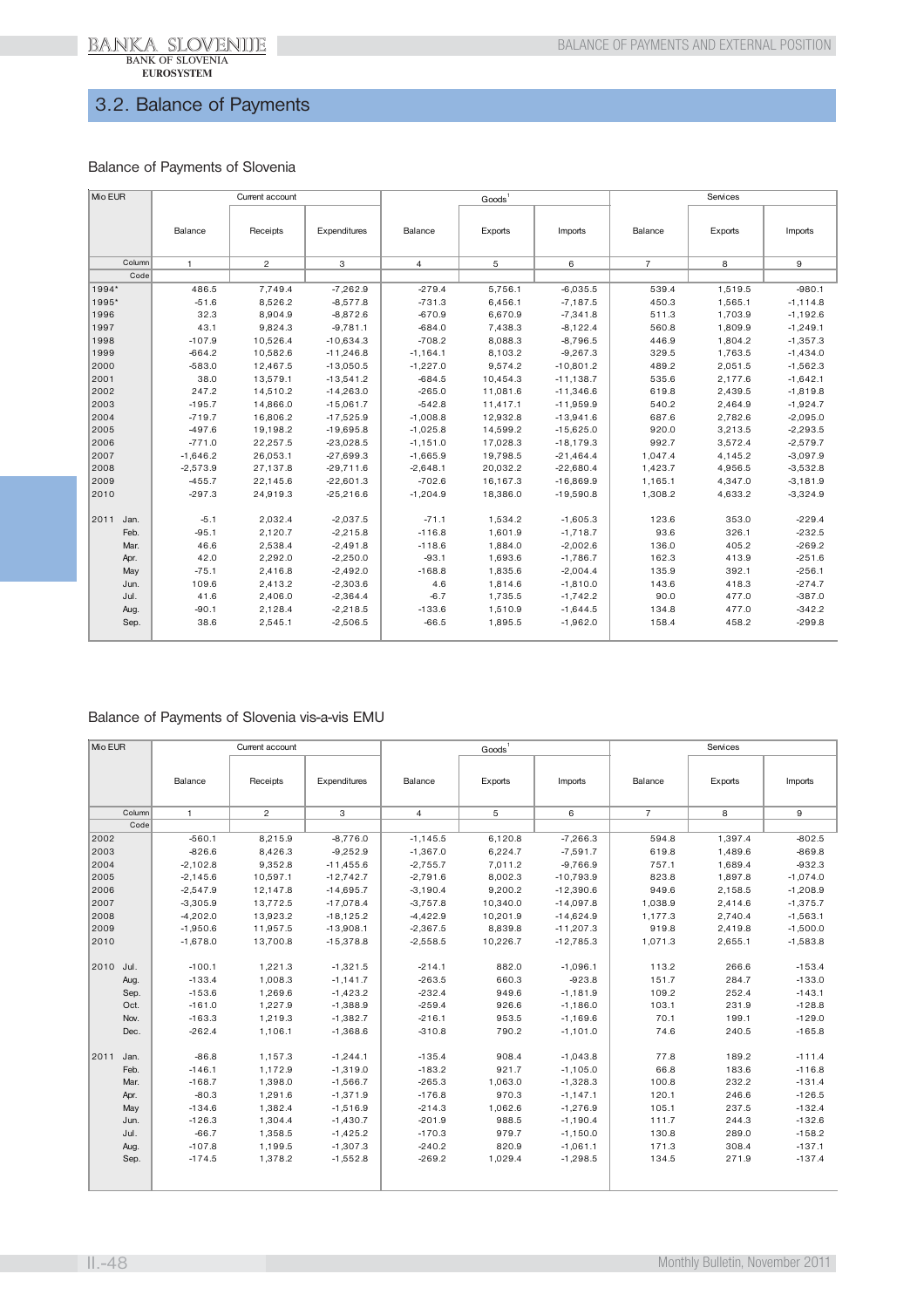#### Balance of Payments of Slovenia

|         | Services - of which: |         |          |         |                         |                       |          |         |                         |  |
|---------|----------------------|---------|----------|---------|-------------------------|-----------------------|----------|---------|-------------------------|--|
|         | Transportations      | Travel  |          |         | Communications services | Construction services |          |         | Other business services |  |
| Exports | Imports              | Exports | Imports  | Exports | Imports                 | Exports               | Imports  | Exports | Imports                 |  |
| 10      | 11                   | 12      | 13       | 14      | 15                      | 16                    | 17       | 18      | 19                      |  |
|         |                      |         |          |         |                         |                       |          |         |                         |  |
| 410.6   | $-354.8$             | 766.8   | $-326.3$ | 10.6    | $-4.6$                  | 103.6                 | $-2.7$   | 205.1   | $-220.3$                |  |
| 390.2   | $-338.1$             | 836.8   | $-443.0$ | 9.2     | $-8.9$                  | 104.1                 | $-18.4$  | 191.0   | $-221.2$                |  |
| 383.9   | $-326.6$             | 989.1   | $-481.5$ | 11.1    | $-13.1$                 | 73.8                  | $-35.0$  | 193.5   | $-236.1$                |  |
| 411.9   | $-327.2$             | 1,047.9 | $-462.8$ | 19.1    | $-24.0$                 | 70.3                  | $-46.8$  | 199.6   | $-247.6$                |  |
| 480.9   | $-365.9$             | 970.8   | $-501.1$ | 22.1    | $-27.6$                 | 65.2                  | $-31.1$  | 189.8   | $-272.7$                |  |
| 489.8   | $-357.5$             | 900.1   | $-511.5$ | 22.7    | $-35.0$                 | 54.0                  | $-59.2$  | 207.5   | $-296.2$                |  |
| 534.4   | $-385.0$             | 1,044.8 | $-556.2$ | 27.0    | $-55.3$                 | 71.8                  | $-55.6$  | 265.0   | $-301.5$                |  |
| 559.2   | $-356.3$             | 1,104.8 | $-600.8$ | 37.8    | $-67.1$                 | 78.8                  | $-52.1$  | 266.8   | $-335.4$                |  |
| 634.6   | $-385.2$             | 1,142.6 | $-634.8$ | 60.5    | $-89.0$                 | 94.9                  | $-60.4$  | 337.4   | $-380.7$                |  |
| 680.0   | $-419.5$             | 1,186.3 | $-664.1$ | 61.7    | $-94.9$                 | 71.0                  | $-72.1$  | 331.4   | $-399.1$                |  |
| 809.3   | $-485.4$             | 1,311.7 | $-703.3$ | 71.9    | $-95.9$                 | 72.2                  | $-49.4$  | 378.4   | $-455.1$                |  |
| 923.0   | $-524.9$             | 1,450.5 | $-707.5$ | 90.8    | $-109.4$                | 107.9                 | $-64.4$  | 479.5   | $-572.3$                |  |
| 1,057.7 | $-601.4$             | 1,555.5 | $-772.3$ | 89.9    | $-107.9$                | 103.8                 | $-67.5$  | 577.1   | $-648.5$                |  |
| 1,258.7 | $-733.6$             | 1,665.4 | $-831.5$ | 105.4   | $-129.8$                | 151.4                 | $-160.5$ | 751.5   | $-801.7$                |  |
| 1,435.8 | $-874.5$             | 1,826.6 | $-922.2$ | 206.3   | $-217.5$                | 300.3                 | $-155.2$ | 880.4   | $-839.9$                |  |
| 1,084.9 | $-648.3$             | 1,803.9 | $-912.7$ | 197.5   | $-223.3$                | 197.3                 | $-98.9$  | 778.9   | $-697.5$                |  |
| 1,205.8 | $-709.5$             | 1,935.4 | $-923.1$ | 217.8   | $-240.8$                | 148.1                 | $-67.6$  | 795.6   | $-742.9$                |  |
| 88.5    | $-58.2$              | 152.3   | $-39.1$  | 19.7    | $-18.6$                 | 10.3                  | $-7.0$   | 64.2    | $-50.8$                 |  |
| 105.3   | $-62.9$              | 119.8   | $-40.3$  | 18.0    | $-20.0$                 | 9.6                   | $-4.3$   | 53.6    | $-51.1$                 |  |
| 119.5   | $-64.4$              | 147.3   | $-39.3$  | 20.1    | $-19.3$                 | 10.2                  | $-5.9$   | 75.4    | $-79.2$                 |  |
| 106.1   | $-58.8$              | 176.3   | $-53.0$  | 22.1    | $-21.9$                 | 11.4                  | $-5.0$   | 73.6    | $-66.9$                 |  |
| 115.3   | $-61.7$              | 151.9   | $-48.3$  | 21.2    | $-20.5$                 | 11.5                  | $-5.7$   | 58.3    | $-63.8$                 |  |
| 110.4   | $-59.3$              | 171.6   | $-61.6$  | 21.7    | $-23.7$                 | 13.4                  | $-3.5$   | 72.7    | $-71.6$                 |  |
| 110.7   | $-56.1$              | 238.1   | $-173.6$ | 20.0    | $-21.6$                 | 13.1                  | $-3.5$   | 72.2    | $-62.4$                 |  |
| 106.5   | $-56.2$              | 268.8   | $-150.0$ | 20.4    | $-29.8$                 | 11.5                  | $-4.6$   | 49.0    | $-56.5$                 |  |
| 112.0   | $-56.8$              | 205.3   | $-89.5$  | 26.8    | $-29.7$                 | 12.9                  | $-5.7$   | 74.0    | $-62.0$                 |  |

|         | Services - of which: |         |          |         |                         |         |                       |         |                         |  |
|---------|----------------------|---------|----------|---------|-------------------------|---------|-----------------------|---------|-------------------------|--|
|         | Transportations      | Travel  |          |         | Communications services |         | Construction services |         | Other business services |  |
| Exports | Imports              | Exports | Imports  | Exports | Imports                 | Exports | Imports               | Exports | Imports                 |  |
| 10      | 11                   | 12      | 13       | 14      | 15                      | 16      | 17                    | 18      | 19                      |  |
|         |                      |         |          |         |                         |         |                       |         |                         |  |
| 386.3   | $-234.0$             | 722.7   | $-242.8$ | 30.8    | $-30.0$                 | 34.1    | $-14.6$               | 162.0   | $-170.7$                |  |
| 420.7   | $-254.0$             | 778.5   | $-246.4$ | 36.2    | $-38.6$                 | 26.8    | $-30.1$               | 171.4   | $-179.1$                |  |
| 488.4   | $-287.8$             | 872.7   | $-247.8$ | 41.8    | $-32.2$                 | 31.8    | $-24.7$               | 194.3   | $-195.4$                |  |
| 563.9   | $-277.7$             | 930.7   | $-326.9$ | 54.2    | $-44.0$                 | 46.2    | $-31.7$               | 232.1   | $-243.4$                |  |
| 695.7   | $-320.1$             | 995.6   | $-347.6$ | 57.9    | $-44.7$                 | 59.5    | $-29.9$               | 265.0   | $-282.0$                |  |
| 801.9   | $-388.6$             | 1033.8  | $-344.4$ | 66.4    | $-42.0$                 | 82.0    | $-97.9$               | 340.0   | $-285.7$                |  |
| 877.2   | $-457.9$             | 1140.4  | $-407.2$ | 104.9   | $-71.4$                 | 107.7   | $-33.6$               | 361.9   | $-305.1$                |  |
| 678.7   | $-363.0$             | 1139.7  | $-423.3$ | 82.0    | $-55.9$                 | 91.6    | $-43.9$               | 308.1   | $-279.9$                |  |
| 773.8   | $-391.3$             | 1247.8  | $-442.6$ | 91.7    | $-56.8$                 | 90.5    | $-31.5$               | 306.5   | $-284.4$                |  |
|         |                      |         |          |         |                         |         |                       |         |                         |  |
| 67.5    | $-32.9$              | 143.6   | $-51.3$  | 7.9     | $-4.1$                  | 9.6     | $-1.9$                | 26.8    | $-24.8$                 |  |
| 56.2    | $-33.1$              | 180.2   | $-44.3$  | 7.1     | $-3.6$                  | 7.8     | $-4.9$                | 21.6    | $-18.6$                 |  |
| 68.3    | $-32.1$              | 121.8   | $-44.1$  | 11.6    | $-8.0$                  | 7.3     | $-1.9$                | 26.5    | $-24.7$                 |  |
| 69.5    | $-36.1$              | 107.5   | $-34.1$  | 8.9     | $-4.6$                  | 8.0     | $-2.7$                | 23.7    | $-22.5$                 |  |
| 73.7    | $-33.7$              | 76.1    | $-28.1$  | 8.9     | $-5.6$                  | 8.4     | $-2.1$                | 21.3    | $-26.2$                 |  |
| 76.3    | $-32.2$              | 89.8    | $-31.5$  | 10.6    | $-7.6$                  | 10.1    | $-4.0$                | 40.1    | $-45.2$                 |  |
|         |                      |         |          |         |                         |         |                       |         |                         |  |
| 58.4    | $-31.1$              | 84.5    | $-26.1$  | 8.8     | $-3.7$                  | 8.7     | $-4.5$                | 22.3    | $-21.5$                 |  |
| 69.5    | $-32.8$              | 70.6    | $-27.2$  | 7.6     | $-4.3$                  | 8.2     | $-2.2$                | 17.9    | $-20.4$                 |  |
| 79.3    | $-34.8$              | 90.9    | $-25.7$  | 9.4     | $-3.7$                  | 8.0     | $-3.7$                | 27.7    | $-24.0$                 |  |
| 72.5    | $-31.1$              | 120.1   | $-33.7$  | 10.6    | $-5.4$                  | 5.4     | $-2.3$                | 26.2    | $-27.4$                 |  |
| 80.0    | $-35.5$              | 96.5    | $-32.5$  | 10.7    | $-4.6$                  | 6.7     | $-2.3$                | 22.8    | $-22.3$                 |  |
| 71.3    | $-32.1$              | 112.4   | $-36.0$  | 12.2    | $-4.5$                  | 7.1     | $-1.8$                | 30.2    | $-26.1$                 |  |
| 76.1    | $-31.5$              | 155.6   | $-53.2$  | 9.0     | $-6.8$                  | 10.7    | $-2.0$                | 25.7    | $-20.1$                 |  |
| 69.9    | $-31.8$              | 192.6   | $-46.3$  | 10.2    | $-6.2$                  | 9.3     | $-3.1$                | 17.2    | $-19.5$                 |  |
| 76.7    | $-32.4$              | 132.0   | $-42.9$  | 12.9    | $-5.6$                  | 9.5     | $-2.9$                | 25.9    | $-22.9$                 |  |
|         |                      |         |          |         |                         |         |                       |         |                         |  |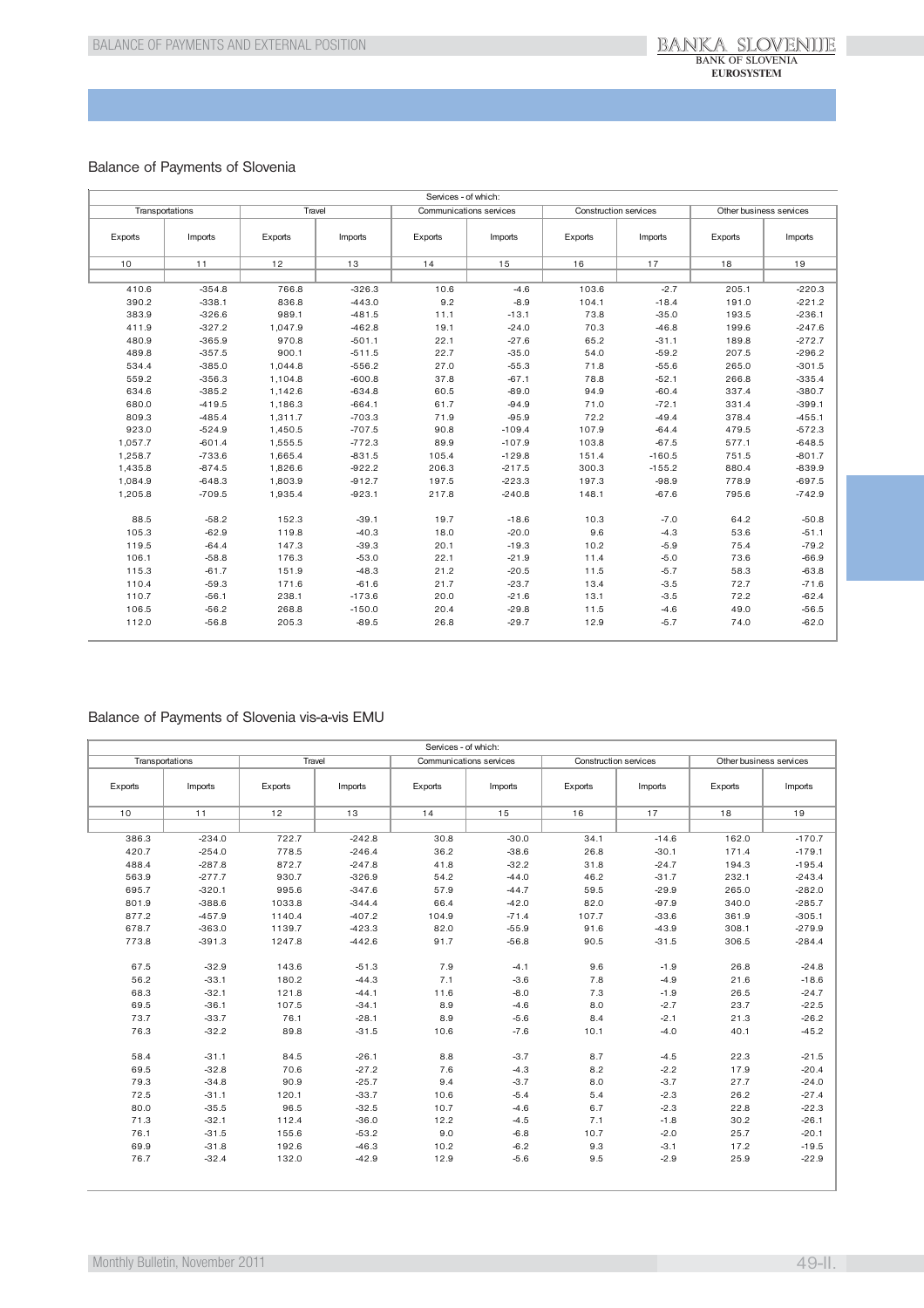**EUROSYSTEM**

# Balance of Payments of Slovenia

| Mio EUR      | Income <sup>8</sup> |          |                           |         |                 |                   |            |            |                          |  |  |
|--------------|---------------------|----------|---------------------------|---------|-----------------|-------------------|------------|------------|--------------------------|--|--|
|              |                     |          | Compensation of employees |         |                 | Investment income |            |            |                          |  |  |
|              |                     |          |                           |         |                 | Receipts          |            |            | Expenditures             |  |  |
|              | Balance             | Receipts | Expenditures              |         | Direct inv. $8$ | Portofolio inv.   | Other inv. |            | Direct inv. <sup>8</sup> |  |  |
| Column       | 20                  | 21       | 22                        | 23      | 24              | 25                | 26         | 27         | 28                       |  |  |
| Code         |                     |          |                           |         |                 |                   |            |            |                          |  |  |
| 1994*        | 144.8               | 183.5    | $-13.6$                   | 90.3    | $-1.7$          | 0.0               | 91.9       | $-115.5$   | 4.2                      |  |  |
| 1995*        | 155.7               | 167.0    | $-19.5$                   | 146.7   | $-1.1$          | 10.6              | 137.1      | $-138.4$   | 3.2                      |  |  |
| 1996         | 122.0               | 186.6    | $-19.2$                   | 143.2   | 4.3             | 15.8              | 123.2      | $-188.7$   | $-10.7$                  |  |  |
| 1997         | 65.8                | 181.7    | $-23.3$                   | 164.7   | 9.6             | 27.2              | 127.9      | $-257.3$   | $-44.1$                  |  |  |
| 1998         | 49.1                | 183.5    | $-24.2$                   | 184.2   | $-11.2$         | 73.3              | 122.1      | $-294.3$   | $-65.7$                  |  |  |
| 1999         | 58.1                | 194.4    | $-23.4$                   | 205.8   | 6.4             | 115.4             | 84.1       | $-318.7$   | $-77.6$                  |  |  |
| 2000         | 29.3                | 203.7    | $-29.3$                   | 267.5   | 24.5            | 128.8             | 114.2      | $-412.6$   | $-97.4$                  |  |  |
| 2001         | 43.2                | 197.1    | $-29.8$                   | 313.9   | 5.5             | 168.0             | 140.4      | $-438.1$   | 7.8                      |  |  |
| 2002         | $-167.7$            | 207.3    | $-47.3$                   | 282.2   | $-4.0$          | 145.6             | 140.6      | $-609.9$   | $-201.3$                 |  |  |
| 2003         | $-218.7$            | 192.0    | $-57.3$                   | 317.7   | 20.7            | 193.2             | 103.8      | $-671.1$   | $-265.8$                 |  |  |
| 2004         | $-322.1$            | 200.5    | $-62.6$                   | 329.2   | 26.2            | 220.9             | 82.1       | $-789.2$   | $-381.0$                 |  |  |
| 2005         | $-295.2$            | 204.9    | $-76.5$                   | 442.3   | 74.4            | 267.7             | 100.2      | $-865.9$   | $-385.5$                 |  |  |
| 2006         | $-439.8$            | 217.6    | $-110.2$                  | 654.3   | 174.4           | 301.1             | 178.8      | $-1,201.5$ | $-562.5$                 |  |  |
| 2007         | $-788.5$            | 229.0    | $-178.9$                  | 939.9   | 261.7           | 373.5             | 304.7      | $-1,778.5$ | $-770.3$                 |  |  |
| 2008         | $-1,062.1$          | 238.0    | $-262.6$                  | 1,024.0 | 205.2           | 422.3             | 396.5      | $-2,061.6$ | $-700.5$                 |  |  |
| 2009         | $-766.2$            | 197.5    | $-128.5$                  | 468.2   | $-86.8$         | 325.7             | 229.4      | $-1,303.4$ | $-496.4$                 |  |  |
| 2010         | $-506.7$            | 233.1    | $-94.1$                   | 448.6   | $-115.4$        | 356.2             | 207.8      | $-1,094.3$ | $-304.1$                 |  |  |
| 2011<br>Jan. | $-55.4$             | 18.2     | $-6.9$                    | 43.3    | $-2.7$          | 28.9              | 17.0       | $-110.0$   | $-37.5$                  |  |  |
| Feb.         | $-54.6$             | 18.2     | $-6.9$                    | 45.2    | $-1.9$          | 31.0              | 16.1       | $-111.1$   | $-36.6$                  |  |  |
| Mar.         | $-37.0$             | 18.2     | $-6.9$                    | 69.6    | $-2.3$          | 54.7              | 17.2       | $-118.0$   | $-37.6$                  |  |  |
| Apr.         | $-53.1$             | 26.2     | $-7.9$                    | 44.3    | $-2.4$          | 29.6              | 17.1       | $-115.6$   | $-37.3$                  |  |  |
| May          | $-41.0$             | 26.2     | $-7.9$                    | 58.9    | $-2.6$          | 44.2              | 17.3       | $-118.2$   | $-37.9$                  |  |  |
| Jun.         | $-46.2$             | 26.2     | $-7.9$                    | 55.8    | $-1.3$          | 39.4              | 17.7       | $-120.2$   | $-38.0$                  |  |  |
| Jul.         | $-59.3$             | 24.1     | $-8.4$                    | 53.2    | $-1.5$          | 35.7              | 18.9       | $-128.1$   | $-44.0$                  |  |  |
| Aug.         | $-65.9$             | 24.1     | $-8.4$                    | 46.0    | $-2.8$          | 30.5              | 18.4       | $-127.6$   | $-40.5$                  |  |  |
| Sep.         | $-65.1$             | 24.1     | $-8.4$                    | 48.1    | $-2.4$          | 32.7              | 17.8       | $-128.8$   | $-42.9$                  |  |  |

| Mio EUR |        | Income <sup>8</sup> |          |                           |       |                 |                   |            |           |                 |  |  |
|---------|--------|---------------------|----------|---------------------------|-------|-----------------|-------------------|------------|-----------|-----------------|--|--|
|         |        |                     |          | Compensation of employees |       |                 | Investment income |            |           |                 |  |  |
|         |        | Balance             |          |                           |       |                 | Receipts          |            |           | Expenditures    |  |  |
|         |        |                     | Receipts | Expenditures              |       | Direct inv. $8$ | Portofolio inv.   | Other inv. |           | Direct inv. $8$ |  |  |
|         | Column | 20                  | 21       | 22                        | 23    | 24              | 25                | 26         | 27        | 28              |  |  |
|         | Code   |                     |          |                           |       |                 |                   |            |           |                 |  |  |
| 2002    |        | $-79.8$             | 202.1    | $-14.6$                   | 192.3 | 5.0             | 110.5             | 76.8       | $-459.7$  | $-148.0$        |  |  |
| 2003    |        | $-129.3$            | 187.0    | $-16.6$                   | 226.8 | 20.8            | 152.3             | 53.8       | $-526.6$  | $-213.1$        |  |  |
| 2004    |        | $-113.5$            | 197.6    | $-22.0$                   | 214.3 | 11.7            | 163.2             | 39.5       | $-503.4$  | $-270.9$        |  |  |
| 2005    |        | $-174.6$            | 202.6    | $-5.3$                    | 242.9 | 15.1            | 186.1             | 41.7       | $-614.8$  | $-316.4$        |  |  |
| 2006    |        | $-253.8$            | 213.4    | $-9.5$                    | 336.2 | 62.1            | 190.0             | 84.1       | $-793.9$  | $-353.0$        |  |  |
| 2007    |        | $-573.9$            | 223.1    | $-10.6$                   | 425.5 | 61.6            | 242.7             | 121.1      | $-1211.8$ | $-511.2$        |  |  |
| 2008    |        | $-885.1$            | 232.5    | $-11.3$                   | 444.9 | 32.4            | 274.0             | 138.4      | $-1551.3$ | $-526.8$        |  |  |
| 2009    |        | $-493.2$            | 192.1    | $-18.3$                   | 228.3 | $-44.0$         | 221.1             | 51.2       | $-895.4$  | $-363.6$        |  |  |
| 2010    |        | $-144.8$            | 225.7    | $-13.4$                   | 307.2 | 12.1            | 251.2             | 43.9       | $-664.3$  | $-242.6$        |  |  |
|         |        |                     |          |                           |       |                 |                   |            |           |                 |  |  |
| 2010    | Jul.   | $-1.4$              | 18.0     | $-1.2$                    | 23.3  | $-0.2$          | 20.8              | 2.6        | $-41.5$   | $-7.4$          |  |  |
|         | Aug.   | $-18.8$             | 18.0     | $-1.2$                    | 23.3  | $-0.5$          | 20.9              | 2.9        | $-58.9$   | $-24.3$         |  |  |
|         | Sep.   | $-28.6$             | 18.0     | $-1.2$                    | 24.0  | 0.1             | 20.6              | 3.3        | $-69.5$   | $-33.5$         |  |  |
|         | Oct.   | 1.0                 | 21.4     | $-1.2$                    | 24.6  | 1.8             | 20.0              | 2.8        | $-43.7$   | $-8.5$          |  |  |
|         | Nov.   | $-6.3$              | 21.4     | $-1.2$                    | 25.1  | $-0.2$          | 22.4              | 2.9        | $-51.6$   | $-16.5$         |  |  |
|         | Dec.   | $-15.8$             | 21.4     | $-1.2$                    | 32.6  | 8.3             | 20.2              | 4.1        | $-68.5$   | $-28.3$         |  |  |
| 2011    | Jan.   | $-25.6$             | 16.3     | $-1.0$                    | 24.2  | $-0.3$          | 20.6              | 3.9        | $-65.1$   | $-27.4$         |  |  |
|         | Feb.   | $-24.5$             | 16.3     | $-1.0$                    | 27.7  | $-0.4$          | 24.6              | 3.5        | $-67.5$   | $-26.4$         |  |  |
|         | Mar.   | $-4.0$              | 16.3     | $-1.0$                    | 50.4  | 0.1             | 45.9              | 4.4        | $-69.7$   | $-27.5$         |  |  |
|         | Apr.   | $-24.3$             | 20.8     | $-1.1$                    | 25.4  | 0.3             | 20.6              | 4.5        | $-69.4$   | $-27.2$         |  |  |
|         | May    | $-15.7$             | 20.8     | $-1.1$                    | 37.0  | $-0.1$          | 32.4              | 4.8        | $-72.3$   | $-27.6$         |  |  |
|         | Jun.   | $-29.3$             | 20.8     | $-1.1$                    | 25.8  | $-0.1$          | 21.1              | 4.8        | $-74.8$   | $-27.7$         |  |  |
|         | Jul.   | $-28.7$             | 23.3     | $-1.2$                    | 30.0  | $-0.2$          | 24.5              | 5.7        | $-80.8$   | $-33.5$         |  |  |
|         | Aug.   | $-30.7$             | 23.3     | $-1.2$                    | 25.7  | $-0.2$          | 20.2              | 5.8        | $-78.6$   | $-29.8$         |  |  |
|         |        | $-32.7$             | 23.3     | $-1.2$                    | 26.5  | 0.2             | 21.3              | 4.9        | $-81.3$   | $-32.2$         |  |  |
|         | Sep.   |                     |          |                           |       |                 |                   |            |           |                 |  |  |
|         |        |                     |          |                           |       |                 |                   |            |           |                 |  |  |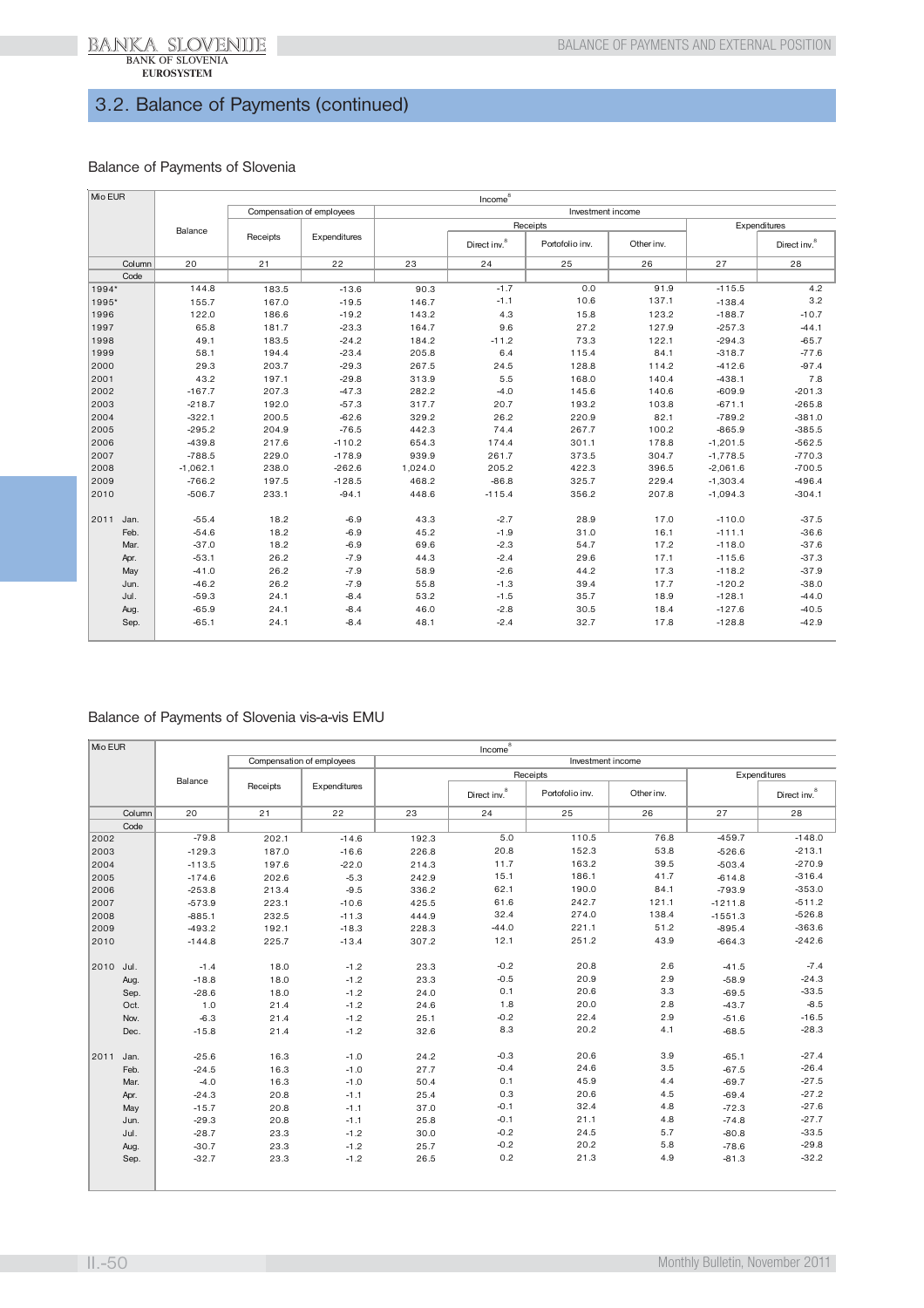#### Balance of Payments of Slovenia

| Income            |            | Current transfers $10$ |         |                    |               |             |                    |               |
|-------------------|------------|------------------------|---------|--------------------|---------------|-------------|--------------------|---------------|
| Investment income |            |                        |         | In Slovenia        |               |             | Abroad             |               |
| Expenditures      |            | Balance                |         |                    |               |             |                    |               |
| Portofolio inv.   | Other inv. |                        |         | General government | Other sectors |             | General government | Other sectors |
|                   |            |                        |         |                    |               |             |                    |               |
| 29                | 30         | 31                     | 32      | 33                 | 34            | 35          | 36                 | 37            |
|                   |            |                        |         |                    |               |             |                    |               |
| 0.0               | $-119.7$   | 81.9                   | 200.0   | 9.6                | 190.4         | $-118.2$    | $-100.9$           | $-17.3$       |
| $-6.0$            | $-135.7$   | 73.7                   | 191.3   | 14.4               | 176.9         | $-117.7$    | $-77.9$            | $-39.7$       |
| $-21.7$           | $-156.3$   | 70.0                   | 200.3   | 13.1               | 187.2         | $-130.3$    | $-77.2$            | $-53.1$       |
| $-26.9$           | $-186.3$   | 100.6                  | 229.6   | 26.0               | 203.6         | $-129.0$    | $-84.9$            | $-44.1$       |
| $-45.5$           | $-183.1$   | 104.2                  | 266.2   | 19.2               | 247.0         | $-162.0$    | $-94.4$            | $-67.6$       |
| $-72.9$           | $-168.2$   | 112.2                  | 315.7   | 22.5               | 293.2         | $-203.4$    | $-102.8$           | $-100.6$      |
| $-100.9$          | $-214.3$   | 125.5                  | 370.6   | 44.1               | 326.5         | $-245.1$    | $-110.6$           | $-134.5$      |
| $-154.3$          | $-291.6$   | 143.6                  | 436.2   | 62.1               | 374.0         | $-292.5$    | $-137.0$           | $-155.5$      |
| $-126.8$          | $-281.9$   | 60.1                   | 499.5   | 90.0               | 409.5         | $-439.4$    | $-147.1$           | $-292.4$      |
| $-128.3$          | $-277.1$   | 25.7                   | 474.3   | 90.2               | 384.1         | $-448.6$    | $-135.3$           | $-313.3$      |
| $-124.1$          | $-284.1$   | $-76.5$                | 561.1   | 209.7              | 351.4         | $-637.5$    | $-299.7$           | $-337.9$      |
| $-131.5$          | $-348.8$   | $-96.6$                | 738.3   | 347.9              | 390.4         | $-834.9$    | $-461.5$           | $-373.4$      |
| $-120.9$          | $-518.1$   | $-172.8$               | 784.9   | 409.8              | 375.1         | $-957.8$    | $-516.6$           | $-441.2$      |
| $-155.2$          | $-853.0$   | $-239.1$               | 940.6   | 410.1              | 530.4         | $-1, 179.6$ | $-604.0$           | $-575.6$      |
| $-169.7$          | $-1,191.4$ | $-287.3$               | 887.0   | 475.9              | 411.2         | $-1, 174.3$ | $-704.2$           | $-470.1$      |
| $-259.2$          | $-547.9$   | $-152.0$               | 965.6   | 590.3              | 375.2         | $-1, 117.5$ | $-700.2$           | $-417.3$      |
| $-434.5$          | $-355.7$   | 106.0                  | 1.218.4 | 823.2              | 395.2         | $-1, 112.4$ | $-667.2$           | $-445.2$      |
|                   |            |                        |         |                    |               |             |                    |               |
| $-40.8$           | $-31.7$    | $-2.1$                 | 83.8    | 62.6               | 21.2          | $-85.9$     | $-61.6$            | $-24.3$       |
| $-44.5$           | $-30.0$    | $-17.2$                | 129.3   | 83.5               | 45.8          | $-146.6$    | $-106.5$           | $-40.1$       |
| $-47.7$           | $-32.7$    | 66.2                   | 161.4   | 127.6              | 33.8          | $-95.1$     | $-53.6$            | $-41.5$       |
| $-46.2$           | $-32.0$    | 25.8                   | 114.0   | 78.2               | 35.8          | $-88.2$     | $-44.3$            | $-43.8$       |
| $-46.9$           | $-33.4$    | $-1.2$                 | 104.1   | 70.2               | 33.9          | $-105.3$    | $-62.8$            | $-42.5$       |
| $-46.3$           | $-35.9$    | 7.6                    | 98.3    | 64.6               | 33.7          | $-90.8$     | $-50.6$            | $-40.1$       |
| $-45.6$           | $-38.6$    | 17.6                   | 116.2   | 81.8               | 34.4          | $-98.6$     | $-56.2$            | $-42.5$       |
| $-47.4$           | $-39.7$    | $-25.4$                | 70.4    | 45.7               | 24.7          | $-95.8$     | $-49.4$            | $-46.4$       |
| $-45.9$           | $-40.1$    | 11.7                   | 119.2   | 79.7               | 39.5          | $-107.5$    | $-55.5$            | $-51.9$       |
|                   |            |                        |         |                    |               |             |                    |               |

| Income            |            | Current transfers <sup>10</sup> |       |                    |               |          |                    |               |
|-------------------|------------|---------------------------------|-------|--------------------|---------------|----------|--------------------|---------------|
| Investment income |            |                                 |       | In Slovenia        |               |          | Abroad             |               |
| Expenditures      |            | Balance                         |       |                    |               |          |                    |               |
| Portofolio inv.   | Other inv. |                                 |       | General government | Other sectors |          | General government | Other sectors |
| 29                | 30         | 31                              | 32    | 33                 | 34            | 35       | 36                 | 37            |
|                   |            |                                 |       |                    |               |          |                    |               |
| $-98.9$           | $-212.8$   | 70.4                            | 303.3 | 69.4               | 233.9         | $-232.9$ | $-41.9$            | $-190.9$      |
| $-100.7$          | $-212.8$   | 50.0                            | 298.2 | 67.7               | 230.5         | $-248.2$ | $-46.0$            | $-202.2$      |
| $-19.0$           | $-213.6$   | 9.3                             | 240.3 | 21.2               | 219.0         | $-231.0$ | $-31.6$            | $-199.3$      |
| $-33.1$           | $-265.3$   | $-3.2$                          | 251.5 | 29.2               | 222.3         | $-254.7$ | $-53.7$            | $-201.0$      |
| $-28.4$           | $-412.5$   | $-53.4$                         | 239.5 | 38.6               | 200.9         | $-292.9$ | $-64.6$            | $-228.2$      |
| $-33.8$           | $-666.8$   | $-13.1$                         | 369.3 | 65.8               | 303.5         | $-382.4$ | $-68.5$            | $-313.9$      |
| $-58.1$           | $-966.3$   | $-71.2$                         | 303.4 | 53.7               | 249.7         | $-374.6$ | $-82.6$            | $-292.0$      |
| $-104.0$          | $-427.8$   | $-9.7$                          | 277.5 | 55.7               | 221.7         | $-287.1$ | $-75.4$            | $-211.7$      |
| $-161.5$          | $-260.2$   | $-46.0$                         | 286.0 | 74.2               | 211.9         | $-332.1$ | $-90.4$            | $-241.6$      |
|                   |            |                                 |       |                    |               |          |                    |               |
| $-13.6$           | $-20.5$    | 2.1                             | 31.5  | 12.3               | 19.1          | $-29.4$  | $-6.7$             | $-22.7$       |
| $-13.6$           | $-21.0$    | $-2.7$                          | 22.0  | 5.4                | 16.6          | $-24.7$  | $-5.4$             | $-19.4$       |
| $-13.5$           | $-22.4$    | $-1.8$                          | 25.6  | 6.3                | 19.3          | $-27.5$  | $-6.3$             | $-21.1$       |
| $-13.7$           | $-21.5$    | $-5.7$                          | 23.5  | 4.9                | 18.6          | $-29.2$  | $-6.9$             | $-22.4$       |
| $-12.9$           | $-22.1$    | $-11.0$                         | 20.3  | 4.6                | 15.7          | $-31.3$  | $-11.4$            | $-19.9$       |
| $-12.4$           | $-27.8$    | $-10.5$                         | 21.5  | 5.8                | 15.7          | $-32.0$  | $-9.0$             | $-23.1$       |
|                   |            |                                 |       |                    |               |          |                    |               |
| $-15.2$           | $-22.5$    | $-3.6$                          | 19.3  | 5.7                | 13.6          | $-22.9$  | $-7.4$             | $-15.5$       |
| $-19.6$           | $-21.5$    | $-5.2$                          | 23.6  | 6.2                | 17.5          | $-28.8$  | $-7.9$             | $-20.9$       |
| $-18.7$           | $-23.5$    | $-0.1$                          | 36.1  | 19.8               | 16.3          | $-36.3$  | $-13.4$            | $-22.9$       |
| $-19.1$           | $-23.1$    | 0.8                             | 28.6  | 5.1                | 23.5          | $-27.8$  | $-8.0$             | $-19.9$       |
| $-20.7$           | $-24.0$    | $-9.7$                          | 24.5  | 7.7                | 16.7          | $-34.2$  | $-9.1$             | $-25.0$       |
| $-21.1$           | $-26.0$    | $-6.8$                          | 25.1  | 6.9                | 18.2          | $-31.9$  | $-8.2$             | $-23.7$       |
| $-19.1$           | $-28.2$    | 1.5                             | 36.5  | 16.8               | 19.7          | $-35.0$  | $-6.1$             | $-28.9$       |
| $-19.5$           | $-29.3$    | $-8.1$                          | 21.2  | 6.8                | 14.4          | $-29.3$  | $-6.9$             | $-22.5$       |
| $-19.6$           | $-29.5$    | $-7.2$                          | 27.1  | 8.1                | 19.0          | $-34.3$  | $-10.1$            | $-24.2$       |
|                   |            |                                 |       |                    |               |          |                    |               |
|                   |            |                                 |       |                    |               |          |                    |               |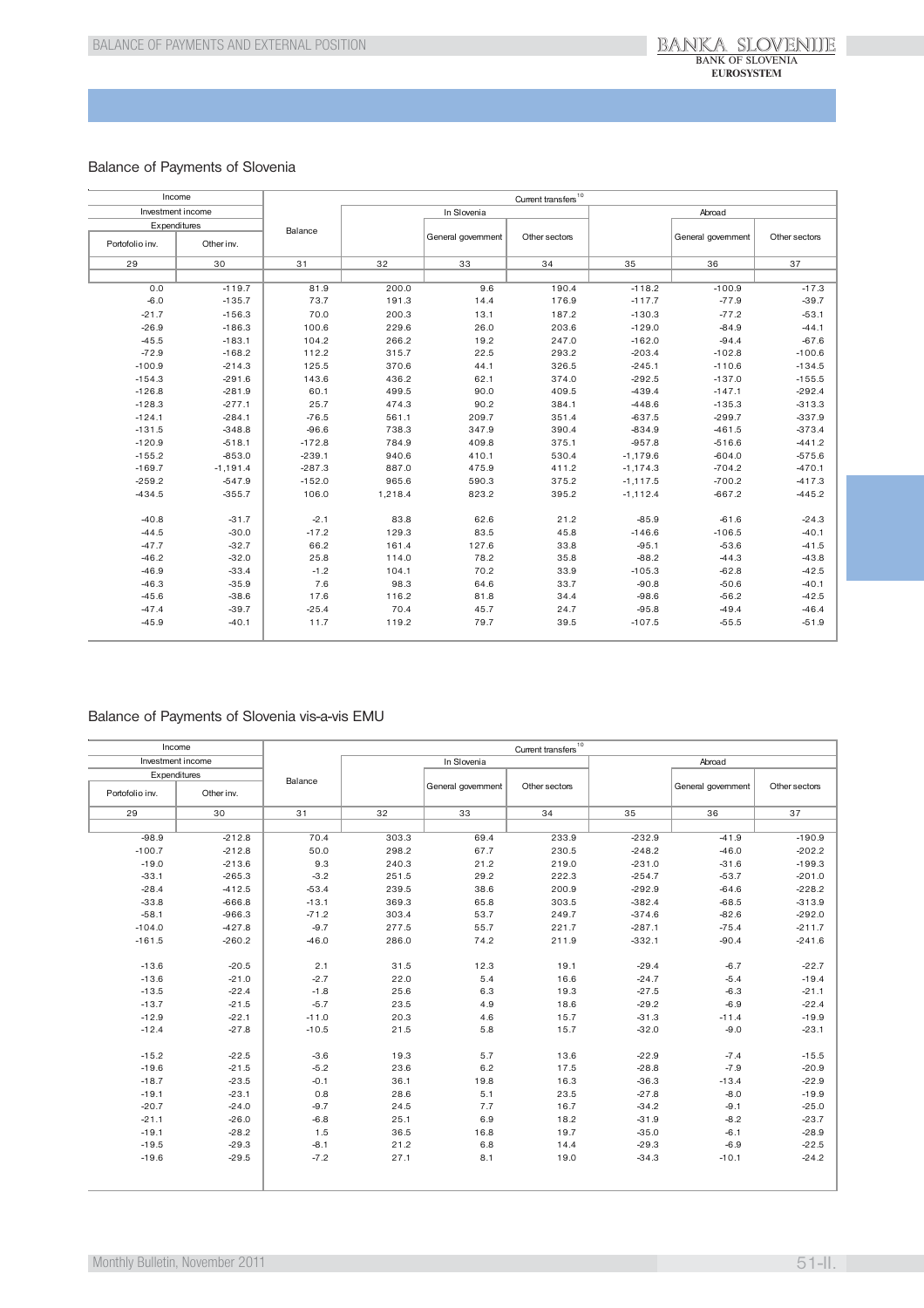**EUROSYSTEM**

#### Balance of Payments of Slovenia

| Mio EUR      |                      |                 |                                   |       |                          |               |          |                       |               | CA. of which:          |
|--------------|----------------------|-----------------|-----------------------------------|-------|--------------------------|---------------|----------|-----------------------|---------------|------------------------|
|              | Capital and          | Capital account | CA, of which:                     |       | Receipts                 |               |          | Expenditures          |               | Non-produced,          |
|              | financial<br>account | (CA)            | Capital<br>${\sf transfers}^{10}$ |       | General<br>government    | Other sectors |          | General<br>government | Other sectors | nonfinancial<br>assets |
| Column       | 38                   | 39              | 40                                | 41    | 42                       | 43            | 44       | 45                    | 46            | 47                     |
| Code         |                      |                 |                                   |       |                          |               |          |                       |               |                        |
| 1994*        | $-441.3$             | $-2.8$          | $-1.5$                            | 1.8   | $\overline{\phantom{a}}$ | 1.8           | $-3.2$   | ÷,                    | $-3.2$        | $-1.3$                 |
| 1995*        | 200.5                | $-5.3$          | $-3.5$                            | 2.3   | 0.8                      | 1.5           | $-5.8$   | $-3.1$                | $-2.8$        | $-1.8$                 |
| 1996         | $-33.9$              | $-1.5$          | 0.6                               | 4.1   | 0.9                      | 3.2           | $-3.5$   | 0.0                   | $-3.4$        | $-2.1$                 |
| 1997         | $-111.4$             | 0.9             | 1.8                               | 4.2   | 1.2                      | 3.0           | $-2.4$   | $-0.1$                | $-2.3$        | $-0.9$                 |
| 1998         | 53.0                 | $-1.2$          | $-0.2$                            | 3.0   | 0.1                      | 2.8           | $-3.2$   | 0.0                   | $-3.2$        | $-1.0$                 |
| 1999         | 624.6                | $-0.7$          | 0.0                               | 2.7   | 0.1                      | 2.6           | $-2.8$   | $\sim$                | $-2.8$        | $-0.6$                 |
| 2000         | 541.6                | 4.0             | 0.8                               | 3.4   | 0.0                      | 3.4           | $-2.7$   | $-0.2$                | $-2.5$        | 3.3                    |
| 2001         | $-148.4$             | $-4.0$          | 0.7                               | 2.4   | ÷,                       | 2.4           | $-1.8$   | 0.0                   | $-1.7$        | $-4.7$                 |
| 2002         | 3.1                  | $-163.6$        | $-162.7$                          | 74.1  | 0.0                      | 74.1          | $-236.8$ | 0.0                   | $-236.8$      | $-0.8$                 |
| 2003         | 45.7                 | $-165.5$        | $-163.7$                          | 81.1  | 0.1                      | 81.0          | $-244.8$ | $-0.1$                | $-244.7$      | $-1.8$                 |
| 2004         | 697.6                | $-96.1$         | $-96.5$                           | 151.0 | 19.5                     | 131.5         | $-247.5$ | 0.0                   | $-247.5$      | 0.4                    |
| 2005         | 970.4                | $-113.9$        | $-109.2$                          | 169.8 | 28.6                     | 141.2         | $-279.0$ | 0.0                   | $-279.0$      | $-4.7$                 |
| 2006         | 1.091.5              | $-131.5$        | $-126.4$                          | 205.2 | 46.7                     | 158.5         | $-331.6$ | $-0.1$                | $-331.5$      | $-5.1$                 |
| 2007         | 1,919.7              | $-51.9$         | $-50.5$                           | 315.5 | 127.7                    | 187.8         | $-366.0$ | $-0.8$                | $-365.3$      | $-1.4$                 |
| 2008         | 2,605.2              | $-25.4$         | $-26.3$                           | 280.8 | 78.0                     | 202.9         | $-307.1$ | $\sim$                | $-307.1$      | 0.9                    |
| 2009         | 154.1                | $-9.4$          | $-4.1$                            | 267.3 | 120.9                    | 146.5         | $-271.5$ | $-0.3$                | $-271.1$      | $-5.3$                 |
| 2010         | 318.7                | 8.2             | 16.0                              | 355.9 | 103.7                    | 252.2         | $-339.9$ | 0.0                   | $-339.9$      | $-7.8$                 |
| 2011<br>Jan. | $-149.6$             | $-9.3$          | $-6.6$                            | 12.5  | 2.1                      | 10.4          | $-19.0$  | ÷.                    | $-19.0$       | $-2.7$                 |
| Feb.         | 56.7                 | 1.5             | 1.5                               | 17.6  | 4.3                      | 13.3          | $-16.1$  |                       | $-16.1$       | 0.0                    |
| Mar.         | 180.1                | 1.0             | 1.0                               | 22.8  | 2.0                      | 20.8          | $-21.8$  | ×                     | $-21.8$       | 0.0                    |
| Apr.         | 10.4                 | $-2.1$          | $-3.4$                            | 15.6  | 3.3                      | 12.2          | $-18.9$  | ×                     | $-18.9$       | 1.2                    |
| May          | 21.3                 | 0.2             | 0.5                               | 19.0  | 6.2                      | 12.7          | $-18.5$  | ÷.                    | $-18.5$       | $-0.3$                 |
| Jun.         | $-320.0$             | $-3.9$          | $-3.6$                            | 12.2  | 0.0                      | 12.2          | $-15.8$  | $\overline{a}$        | $-15.8$       | $-0.3$                 |
| Jul.         | 4.8                  | $-6.7$          | $-6.8$                            | 12.7  | 3.3                      | 9.4           | $-19.5$  | ×                     | $-19.5$       | 0.0                    |
| Aug.         | $-34.7$              | $-4.2$          | $-2.9$                            | 10.4  | 3.0                      | 7.4           | $-13.3$  |                       | $-13.3$       | $-1.3$                 |
| Sep.         | $-44.5$              | 2.9             | 2.9                               | 17.3  | 6.4                      | 10.9          | $-14.4$  |                       | $-14.4$       | 0.0                    |

| Mio EUR |        |                      |                 |                                    |       |                          |               |          |                          |               | CA, of which:          |
|---------|--------|----------------------|-----------------|------------------------------------|-------|--------------------------|---------------|----------|--------------------------|---------------|------------------------|
|         |        | Capital and          | Capital account | CA, of which:                      |       | Receipts                 |               |          | Expenditures             |               | Non-produced,          |
|         |        | financial<br>account | (CA)            | Capital<br>transfers <sup>10</sup> |       | General<br>government    | Other sectors |          | General<br>government    | Other sectors | nonfinancial<br>assets |
|         | Column | 38                   | 39              | 40                                 | 41    | 42                       | 43            | 44       | 45                       | 46            | 47                     |
|         | Code   |                      |                 |                                    |       |                          |               |          |                          |               |                        |
| 2002    |        | $-314.7$             | $-81.3$         | $-82.4$                            | 45.3  | 0.0                      | 45.3          | $-127.7$ | 0.0                      | $-127.7$      | 1.1                    |
| 2003    |        | 65.2                 | $-83.9$         | $-83.2$                            | 47.5  | 0.0                      | 47.5          | $-130.7$ | 0.0                      | $-130.7$      | $-0.7$                 |
| 2004    |        | 557.5                | $-42.8$         | $-42.5$                            | 90.1  | $\overline{\phantom{a}}$ | 90.1          | $-132.6$ | 0.0                      | $-132.6$      | $-0.3$                 |
| 2005    |        | 2,611.8              | $-57.0$         | $-52.8$                            | 96.3  | 0.0                      | 96.3          | $-149.1$ | 0.0                      | $-149.1$      | $-4.2$                 |
| 2006    |        | 2,611.5              | $-68.9$         | $-68.2$                            | 107.3 | 0.1                      | 107.2         | $-175.5$ | 0.0                      | $-175.5$      | $-0.6$                 |
| 2007    |        | 2,734.0              | $-65.3$         | $-65.1$                            | 123.2 | 0.0                      | 123.2         | $-188.3$ | $-0.2$                   | $-188.1$      | $-0.2$                 |
| 2008    |        | 3,325.6              | $-34.8$         | $-34.0$                            | 118.7 | 0.0                      | 118.7         | $-152.7$ | $\overline{\phantom{a}}$ | $-152.7$      | $-0.8$                 |
| 2009    |        | $-4,053.2$           | $-51.8$         | $-48.5$                            | 96.8  | 0.3                      | 96.4          | $-145.3$ | $-0.2$                   | $-145.1$      | $-3.2$                 |
| 2010    |        | $-1,482.3$           | $-8.2$          | $-3.0$                             | 193.6 | 0.2                      | 193.4         | $-196.6$ | $\overline{\phantom{a}}$ | $-196.6$      | $-5.2$                 |
|         |        |                      |                 |                                    |       |                          |               |          |                          |               |                        |
| 2010    | Jul.   | 260.7                | $-3.8$          | $-3.8$                             | 6.1   | ٠                        | 6.1           | $-9.9$   | ٠                        | $-9.9$        | 0.0                    |
|         | Aug.   | $-249.1$             | $-1.7$          | $-1.7$                             | 4.1   | 0.0                      | 4.1           | $-5.8$   | ٠                        | $-5.8$        | 0.0                    |
|         | Sep.   | 69.3                 | $-0.8$          | $-0.6$                             | 6.6   | ÷,                       | 6.6           | $-7.2$   | ÷.                       | $-7.2$        | $-0.2$                 |
|         | Oct.   | 31.6                 | 0.3             | 0.4                                | 8.4   | 0.0                      | 8.4           | $-8.0$   | ٠                        | $-8.0$        | $-0.1$                 |
|         | Nov.   | $-867.6$             | 0.5             | 0.6                                | 14.1  | 0.0                      | 14.1          | $-13.5$  | ×                        | $-13.5$       | 0.0                    |
|         | Dec.   | $-106.0$             | $-52.8$         | $-48.7$                            | 23.9  | 0.0                      | 23.9          | $-72.6$  | ٠                        | $-72.6$       | $-4.0$                 |
|         |        |                      |                 |                                    |       |                          |               |          |                          |               |                        |
| 2011    | Jan.   | $-1,430.7$           | $-4.6$          | $-4.6$                             | 6.7   | ٠                        | 6.7           | $-11.2$  | ٠                        | $-11.2$       | 0.0                    |
|         | Feb.   | $-79.3$              | $-0.5$          | $-0.6$                             | 8.5   |                          | 8.5           | $-9.1$   | ٠                        | $-9.1$        | 0.1                    |
|         | Mar.   | 94.8                 | 1.6             | 1.6                                | 13.6  | 0.0                      | 13.6          | $-12.0$  | ÷.                       | $-12.0$       | 0.0                    |
|         | Apr.   | 409.0                | $-2.9$          | $-2.8$                             | 7.7   | ٠                        | 7.7           | $-10.6$  | ٠                        | $-10.6$       | 0.0                    |
|         | May    | $-273.9$             | $-2.8$          | $-2.7$                             | 8.1   | $\overline{\phantom{a}}$ | 8.1           | $-10.7$  | ٠                        | $-10.7$       | $-0.1$                 |
|         | Jun.   | 182.2                | $-1.1$          | $-0.7$                             | 8.0   | ٠                        | 8.0           | $-8.7$   | ٠                        | $-8.7$        | $-0.4$                 |
|         | Jul.   | 100.7                | $-4.8$          | $-4.8$                             | 6.2   | ÷,                       | 6.2           | $-10.9$  | ×                        | $-10.9$       | 0.0                    |
|         | Aug.   | $-247.2$             | $-3.5$          | $-2.4$                             | 4.7   | ٠                        | 4.7           | $-7.2$   | ×                        | $-7.2$        | $-1.1$                 |
|         | Sep.   | 177.5                | $-0.6$          | $-0.6$                             | 7.2   |                          | 7.2           | $-7.8$   |                          | $-7.8$        | 0.0                    |
|         |        |                      |                 |                                    |       |                          |               |          |                          |               |                        |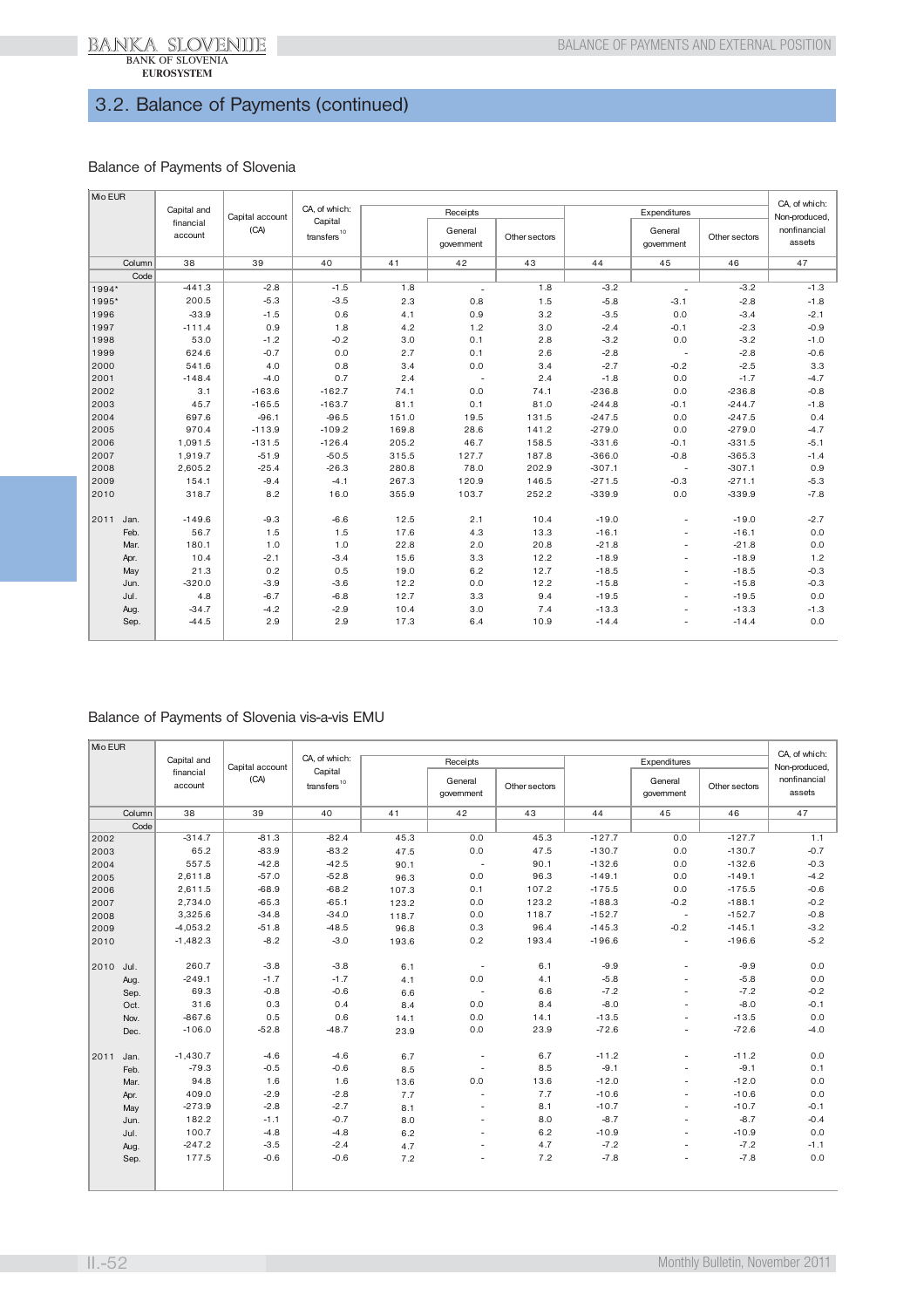#### Balance of Payments of Slovenia

|                   |          |            |                |                       | FA, of which: Direct investment <sup>8, 9</sup> |             |                |                       |                          |
|-------------------|----------|------------|----------------|-----------------------|-------------------------------------------------|-------------|----------------|-----------------------|--------------------------|
| Financial account |          |            |                |                       |                                                 |             |                |                       |                          |
| (FA)              |          | Abroad     | Equity capital | Reinvested<br>eamings | Other capital                                   | In Slovenia | Equity capital | Reinvested<br>eamings | Other capital            |
| 48                | 49       | 50         | 51             | 52                    | 53                                              | 54          | 55             | 56                    | 57                       |
|                   |          |            |                |                       |                                                 |             |                |                       |                          |
| $-438.5$          | 109.2    | 10.9       | 2.5            | 8.3                   |                                                 | 98.3        | 108.0          | $-9.6$                |                          |
| 205.8             | 125.2    | 7.8        | $-4.0$         | 11.8                  |                                                 | 117.4       | 136.9          | $-19.5$               | ٠                        |
| $-32.4$           | 132.6    | $-5.6$     | $-5.1$         | $-0.5$                |                                                 | 138.2       | 142.0          | $-3.8$                |                          |
| $-112.3$          | 267.3    | $-27.7$    | $-24.7$        | $-3.0$                |                                                 | 294.9       | 269.3          | 25.7                  |                          |
| 54.2              | 199.2    | 4.9        | $-11.2$        | 16.1                  |                                                 | 194.3       | 153.1          | 41.2                  |                          |
| 625.3             | 54.5     | $-44.7$    | $-42.1$        | $-2.6$                |                                                 | 99.2        | 75.3           | 23.9                  |                          |
| 537.6             | 77.4     | $-71.7$    | $-54.7$        | $-17.0$               |                                                 | 149.1       | 96.3           | 52.7                  | $\overline{\phantom{a}}$ |
| $-144.3$          | 251.2    | $-161.2$   | $-102.7$       | 4.7                   | $-63.2$                                         | 412.4       | 394.7          | $-60.4$               | 78.1                     |
| 166.6             | 1,555.9  | $-165.8$   | $-71.2$        | 13.9                  | $-108.5$                                        | 1,721.7     | 1,511.0        | 134.1                 | 76.6                     |
| 211.2             | $-150.8$ | $-421.3$   | $-246.0$       | $-5.9$                | $-169.4$                                        | 270.5       | $-16.3$        | 195.8                 | 91.0                     |
| 793.7             | 224.2    | $-441.0$   | $-379.7$       | $-11.6$               | $-49.7$                                         | 665.2       | 317.5          | 276.3                 | 71.4                     |
| 1,084.3           | $-43.0$  | $-515.6$   | $-456.0$       | $-45.5$               | $-14.1$                                         | 472.5       | 270.7          | 251.1                 | $-49.3$                  |
| 1,223.0           | $-173.7$ | $-687.0$   | $-418.8$       | $-99.4$               | $-168.8$                                        | 513.3       | 252.0          | 196.4                 | 65.0                     |
| 1,971.5           | $-210.2$ | $-1,316.6$ | $-647.2$       | $-125.3$              | $-544.2$                                        | 1,106.4     | 424.9          | 83.7                  | 597.9                    |
| 2,630.6           | 346.2    | $-983.3$   | $-702.1$       | $-10.6$               | $-270.7$                                        | 1,329.5     | 380.3          | 17.7                  | 931.4                    |
| 163.5             | $-643.9$ | $-174.2$   | $-478.2$       | 297.4                 | 6.6                                             | $-469.7$    | 120.8          | 6.7                   | $-597.2$                 |
| 310.5             | 333.5    | 59.6       | $-170.2$       | 259.6                 | $-29.8$                                         | 273.9       | 442.3          | $-239.5$              | 71.0                     |
| $-140.3$          | $-81.7$  | $-56.1$    | $-17.1$        | 10.2                  | $-49.2$                                         | $-25.6$     | $-0.6$         | 27.5                  | $-52.5$                  |
| 55.2              | $-13.0$  | 21.8       | $-12.5$        | 9.6                   | 24.7                                            | $-34.8$     | 4.7            | 23.3                  | $-62.8$                  |
| 179.1             | 168.3    | 35.4       | $-14.3$        | 15.9                  | 33.8                                            | 132.9       | 11.6           | 7.5                   | 113.8                    |
| 12.5              | 98.3     | $-7.6$     | $-0.3$         | 12.3                  | $-19.5$                                         | 105.9       | $-20.0$        | 1.6                   | 124.3                    |
| 21.1              | 98.7     | 8.3        | $-6.7$         | 10.2                  | 4.9                                             | 90.4        | 70.9           | $-15.9$               | 35.4                     |
| $-316.1$          | 55.5     | 35.9       | $-34.9$        | 19.1                  | 51.7                                            | 19.6        | 2.3            | $0.0$                 | 17.2                     |
| 11.5              | 19.2     | $-57.1$    | 15.1           | 11.8                  | $-84.0$                                         | 76.2        | 1.9            | $-33.2$               | 107.5                    |
| $-30.5$           | 76.6     | 42.5       | $-0.2$         | 9.6                   | 33.1                                            | 34.1        | 32.5           | $-2.3$                | 3.9                      |
| $-47.5$           | 125.4    | 70.1       | $-46.5$        | 23.7                  | 92.9                                            | 55.3        | 11.1           | $-1.4$                | 45.6                     |

|                   |         |          |                |                       | FA, of which: Direct investment <sup>8, 9</sup> |             |                |                       |               |
|-------------------|---------|----------|----------------|-----------------------|-------------------------------------------------|-------------|----------------|-----------------------|---------------|
| Financial account |         |          |                |                       |                                                 |             |                |                       |               |
| (FA)              |         | Abroad   | Equity capital | Reinvested<br>eamings | Other capital                                   | In Slovenia | Equity capital | Reinvested<br>eamings | Other capital |
| 48                | 49      | 50       | 51             | 52                    | 53                                              | 54          | 55             | 56                    | 57            |
|                   |         |          |                |                       |                                                 |             |                |                       |               |
| $-233.4$          | 921.4   | 0.3      | 20.1           | 0.9                   | $-20.7$                                         | 921.1       | 755.8          | 102.4                 | 62.9          |
| 149.1             | 214.6   | $-95.9$  | $-37.8$        | $-10.3$               | $-47.7$                                         | 310.4       | 172.4          | 158.3                 | $-20.3$       |
| 600.3             | 352.2   | $-198.8$ | $-267.9$       | $-6.8$                | 75.8                                            | 551.0       | 256.5          | 197.5                 | 97.0          |
| 2,668.7           | 562.7   | 35.4     | 5.3            | $-3.5$                | 33.6                                            | 527.3       | 277.0          | 198.5                 | 51.7          |
| 2,680.4           | 297.9   | $-126.4$ | $-79.6$        | $-34.9$               | $-11.9$                                         | 424.3       | 189.2          | 164.8                 | 70.4          |
| 2,799.2           | 540.6   | $-313.1$ | $-132.7$       | $-21.1$               | $-159.3$                                        | 853.7       | 292.7          | 92.8                  | 468.2         |
| 3.360.4           | 908.0   | $-151.8$ | $-156.6$       | 31.6                  | $-26.9$                                         | 1,059.8     | 339.7          | 41.0                  | 679.1         |
| $-4.001.5$        | $-55.8$ | 102.0    | $-101.4$       | 109.3                 | 94.1                                            | $-157.8$    | 177.5          | $-0.8$                | $-334.6$      |
| $-1,474.0$        | $-30.6$ | $-21.9$  | $-22.0$        | 15.5                  | $-15.4$                                         | $-8.7$      | 212.4          | $-139.3$              | $-81.8$       |
|                   |         |          |                |                       |                                                 |             |                |                       |               |
| 264.5             | 34.1    | 5.4      | $-0.9$         | 1.3                   | 4.9                                             | 28.7        | 15.2           | $-11.6$               | 25.1          |
| $-247.4$          | 29.2    | $-25.4$  | $-9.6$         | 1.3                   | $-17.1$                                         | 54.6        | 12.9           | $-11.6$               | 53.3          |
| 70.1              | $-41.2$ | $-23.2$  | 5.5            | 1.3                   | $-30.1$                                         | $-18.0$     | 4.6            | $-11.6$               | $-10.9$       |
| 31.3              | 44.2    | 30.5     | $-0.3$         | 1.3                   | 29.4                                            | 13.7        | 18.0           | $-11.6$               | 7.3           |
| $-868.2$          | 67.0    | 32.0     | $-0.5$         | 1.3                   | 31.2                                            | 35.1        | 42.3           | $-11.6$               | 4.3           |
| $-53.3$           | 41.2    | $-45.0$  | 0.5            | 1.3                   | $-46.8$                                         | 86.2        | 159.7          | $-11.6$               | $-61.9$       |
|                   |         |          |                |                       |                                                 |             |                |                       |               |
| $-1,426.1$        | $-3.9$  | 12.3     | $-0.7$         | 1.3                   | 11.7                                            | $-16.2$     | $-2.0$         | 18.7                  | $-32.9$       |
| $-78.8$           | $-14.6$ | 42.1     | $-0.1$         | 1.3                   | 40.9                                            | $-56.6$     | 4.7            | 6.2                   | $-67.5$       |
| 93.2              | 128.0   | 0.1      | $-0.4$         | 1.5                   | $-1.0$                                          | 128.0       | 8.7            | $-0.4$                | 119.6         |
| 411.9             | 32.2    | $-46.6$  | $-0.3$         | 1.4                   | $-47.7$                                         | 78.8        | $-25.4$        | 5.9                   | 98.3          |
| $-271.1$          | 85.5    | 28.3     | $-2.3$         | 2.5                   | 28.0                                            | 57.2        | 66.5           | $-11.0$               | 1.8           |
| 183.3             | 110.9   | 72.8     | $-0.1$         | 2.7                   | 70.2                                            | 38.1        | 6.2            | $-5.5$                | 37.4          |
| 105.5             | $-8.7$  | $-67.4$  | 0.1            | 1.9                   | $-69.4$                                         | 58.8        | 5.0            | 11.9                  | 41.9          |
| $-243.6$          | 43.1    | 30.9     | $-0.6$         | 1.3                   | 30.2                                            | 12.1        | 25.5           | $-8.7$                | $-4.6$        |
| 178.1             | 78.2    | 60.1     | $-0.3$         | 5.6                   | 54.7                                            | 18.2        | 8.3            | $-7.8$                | 17.7          |
|                   |         |          |                |                       |                                                 |             |                |                       |               |
|                   |         |          |                |                       |                                                 |             |                |                       |               |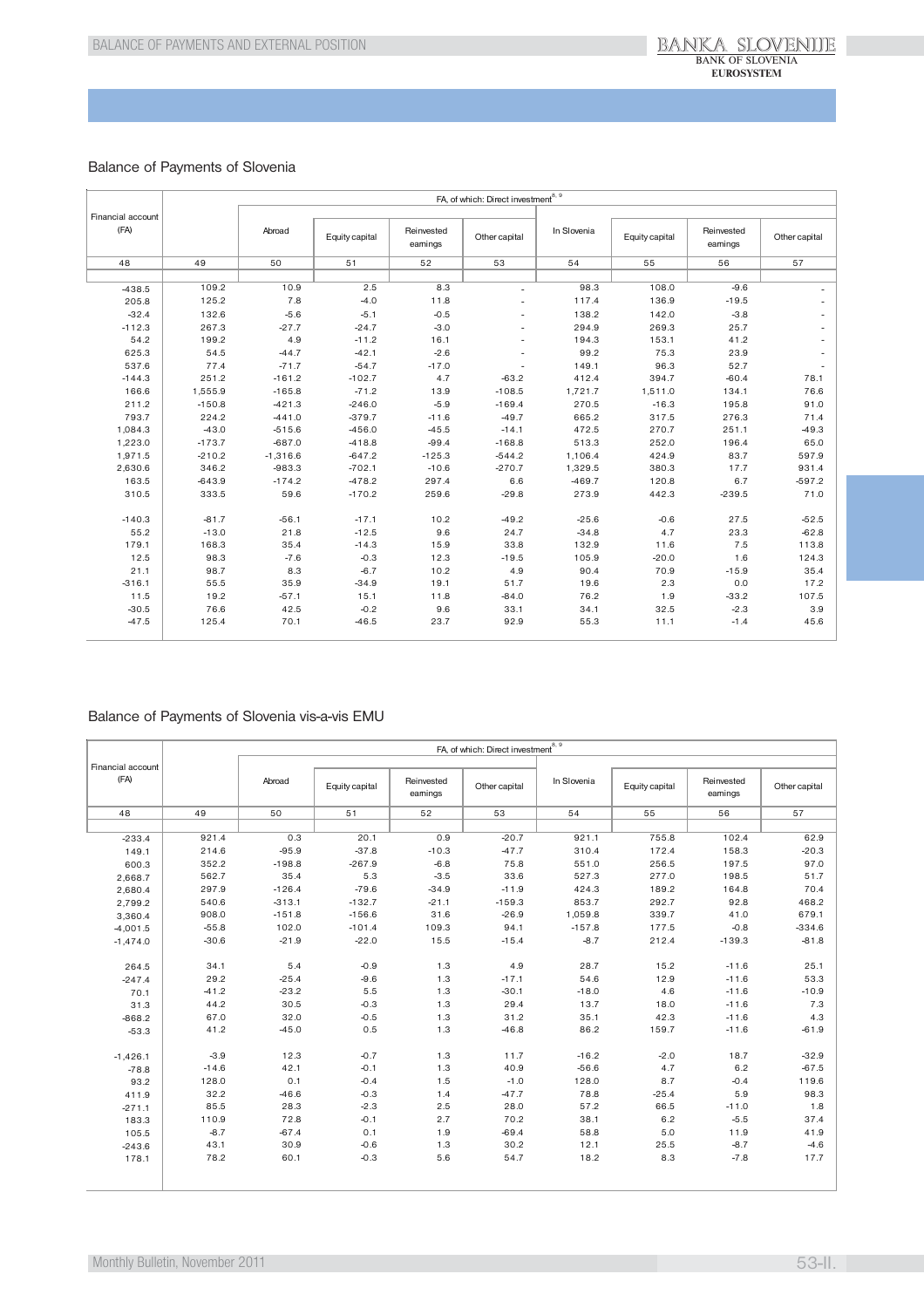**EUROSYSTEM**

# 3.2. Balance of Payments (continued)

#### Balance of Payments of Slovenia

| Mio EUR      |            |            |                |            |                 | FA, of which: Portofolio investment <sup>2, 3</sup> |                          |             |             |                 |                       |
|--------------|------------|------------|----------------|------------|-----------------|-----------------------------------------------------|--------------------------|-------------|-------------|-----------------|-----------------------|
|              |            |            |                | Assets     |                 |                                                     |                          |             | Liabilities |                 |                       |
|              |            |            |                |            | Debt sec.       |                                                     |                          |             |             | Debt sec.       |                       |
|              |            |            | Equity sec.    |            | Bonds and notes | Money market<br>inst.                               |                          | Equity sec. |             | Bonds and notes | Money market<br>inst. |
| Column       | 58         | 59         | 60             | 61         | 62              | 63                                                  | 64                       | 65          | 66          | 67              | 68                    |
| Code         |            |            |                |            |                 |                                                     |                          |             |             |                 |                       |
| 1994*        | $-29.5$    | $-29.5$    | a.             | $-29.5$    | $-29.5$         | $\overline{\phantom{a}}$                            | $\overline{\phantom{a}}$ | ä,          | ٠           |                 |                       |
| 1995*        | $-10.6$    | $-22.6$    | $\overline{a}$ | $-22.6$    | $-25.9$         | 3.3                                                 | 12.0                     | ÷.          | 12.0        | 12.3            | $-0.3$                |
| 1996         | 507.5      | 4.5        |                | 4.5        | $-0.2$          | 4.7                                                 | 503.0                    | ÷.          | 503.0       | 504.6           | $-1.6$                |
| 1997         | 212.5      | 1.0        |                | 1.0        | 1.1             | 0.0                                                 | 211.5                    | 48.0        | 163.4       | 163.4           | 0.0                   |
| 1998         | 82.2       | $-26.3$    |                | $-26.3$    | $-27.9$         | 1.6                                                 | 108.5                    | 8.3         | 100.2       | 101.1           | $-0.8$                |
| 1999         | 323.7      | $-5.1$     | $-0.5$         | $-4.5$     | $-0.1$          | $-4.5$                                              | 328.8                    | $-2.4$      | 331.2       | 331.2           | 0.0                   |
| 2000         | 185.2      | $-65.5$    | $-16.0$        | $-49.5$    | $-49.7$         | 0.2                                                 | 250.8                    | 28.4        | 222.4       | 222.4           | $-0.1$                |
| 2001         | 79.8       | $-119.3$   | $-26.1$        | $-93.2$    | $-96.4$         | 3.2                                                 | 199.1                    | $-2.6$      | 201.6       | 187.8           | 13.9                  |
| 2002         | $-69.1$    | $-94.1$    | $-74.4$        | $-19.7$    | $-19.4$         | $-0.2$                                              | 25.0                     | 12.1        | 12.9        | $-26.3$         | 39.2                  |
| 2003         | $-223.0$   | $-192.8$   | $-88.8$        | $-104.0$   | $-84.0$         | $-20.0$                                             | $-30.2$                  | 13.5        | $-43.7$     | $-47.0$         | 3.3                   |
| 2004         | $-637.1$   | $-652.8$   | $-218.7$       | $-434.1$   | $-427.3$        | $-6.8$                                              | 15.7                     | $-9.8$      | 25.5        | 0.9             | 24.6                  |
| 2005         | $-1,313.4$ | $-1,409.4$ | $-639.0$       | $-770.4$   | $-764.3$        | $-6.2$                                              | 96.0                     | 79.2        | 16.9        | $-36.4$         | 53.3                  |
| 2006         | $-1,442.5$ | $-2,127.5$ | $-746.0$       | $-1,381.6$ | $-1,244.9$      | $-136.7$                                            | 685.0                    | 156.4       | 528.7       | 431.3           | 97.4                  |
| 2007         | $-2,255.4$ | $-3,310.7$ | $-911.8$       | $-2,398.9$ | $-939.1$        | $-1,459.9$                                          | 1,055.4                  | 203.8       | 851.6       | 851.6           |                       |
| 2008         | 572.2      | $-40.6$    | 102.5          | $-143.1$   | $-601.0$        | 457.9                                               | 612.8                    | $-194.1$    | 806.9       | 806.9           |                       |
| 2009         | 4,627.6    | 74.3       | $-68.4$        | 142.7      | $-84.3$         | 226.9                                               | 4,553.3                  | 22.1        | 4,531.3     | 4,531.3         |                       |
| 2010         | 1.947.1    | $-383.9$   | $-207.0$       | $-176.9$   | $-561.2$        | 384.3                                               | 2,331.0                  | 127.0       | 2,203.9     | 2,203.9         |                       |
| 2011<br>Jan. | 1,136.1    | $-214.6$   | $-30.2$        | $-184.4$   | $-79.2$         | $-105.2$                                            | 1,350.7                  | 15.6        | 1,335.2     | 1,335.2         |                       |
| Feb.         | $-206.5$   | $-270.0$   | $-36.6$        | $-233.4$   | $-102.5$        | $-130.9$                                            | 63.5                     | 21.0        | 42.5        | 42.5            |                       |
| Mar.         | 1,661.4    | $-46.5$    | $-49.3$        | 2.8        | 40.6            | $-37.8$                                             | 1,708.0                  | 9.2         | 1,698.7     | 1,698.7         |                       |
| Apr.         | $-360.5$   | $-41.8$    | 4.1            | $-45.9$    | 176.6           | $-222.4$                                            | $-318.7$                 | 1.9         | $-320.6$    | $-320.6$        |                       |
| May          | 270.6      | 135.9      | 17.5           | 118.4      | 101.2           | 17.2                                                | 134.7                    | 55.2        | 79.5        | 79.5            |                       |
| Jun.         | $-224.3$   | 69.1       | 22.2           | 46.9       | 15.1            | 31.8                                                | $-293.4$                 | 6.8         | $-300.2$    | $-300.2$        |                       |
| Jul.         | 72.3       | 94.5       | 9.7            | 84.8       | 73.8            | 11.0                                                | $-22.3$                  | 12.9        | $-35.2$     | $-35.2$         |                       |
| Aug.         | $-47.9$    | $-5.5$     | 19.8           | $-25.3$    | $-106.0$        | 80.7                                                | $-42.4$                  | 9.1         | $-51.6$     | $-51.6$         |                       |
| Sep.         | $-443.8$   | $-72.4$    | 44.7           | $-117.2$   | $-156.5$        | 39.3                                                | $-371.3$                 | 2.8         | $-374.2$    | $-374.2$        |                       |

| Mio EUR |        |            |            |             |            |                 | FA, of which: Portofolio investment <sup>2, 3</sup> |          |             |             |                 |                       |
|---------|--------|------------|------------|-------------|------------|-----------------|-----------------------------------------------------|----------|-------------|-------------|-----------------|-----------------------|
|         |        |            |            |             | Assets     |                 |                                                     |          |             | Liabilities |                 |                       |
|         |        |            |            |             |            | Debt sec.       |                                                     |          |             |             | Debt sec.       |                       |
|         |        |            |            | Equity sec. |            | Bonds and notes | Money market<br>inst.                               |          | Equity sec. |             | Bonds and notes | Money market<br>inst. |
|         | Column | 58         | 59         | 60          | 61         | 62              | 63                                                  | 64       | 65          | 66          | 67              | 68                    |
|         | Code   |            |            |             |            |                 |                                                     |          |             |             |                 |                       |
| 2002    |        | $-76.0$    | $-66.6$    | $-50.0$     | $-16.5$    | $-16.3$         | $-0.2$                                              | $-9.4$   | $-18.1$     | 8.7         | $-16.4$         | 25.1                  |
| 2003    |        | $-163.6$   | $-142.3$   | $-44.1$     | $-98.2$    | $-85.9$         | $-12.4$                                             | $-21.3$  | 14.1        | $-35.4$     | $-44.3$         | 8.9                   |
| 2004    |        | $-430.6$   | $-465.5$   | $-117.8$    | $-347.7$   | $-347.1$        | $-0.6$                                              | 34.9     | 4.8         | 30.1        | 14.6            | 15.5                  |
| 2005    |        | $-481.6$   | $-854.6$   | $-244.2$    | $-610.4$   | $-608.6$        | $-1.8$                                              | 373.1    | 26.6        | 346.5       | 308.3           | 38.2                  |
| 2006    |        | $-819.7$   | $-1,350.8$ | $-297.6$    | $-1,053.2$ | $-915.7$        | $-137.6$                                            | 531.1    | 73.9        | 457.2       | 364.4           | 92.8                  |
| 2007    |        | $-2,373.0$ | $-2,428.5$ | $-261.1$    | $-2,167.3$ | $-755.4$        | $-1,412.0$                                          | 55.5     | 114.5       | $-59.0$     | $-59.0$         |                       |
| 2008    |        | $-107.3$   | 86.7       | 9.7         | 77.0       | $-493.1$        | 570.1                                               | $-194.0$ | $-62.2$     | $-131.8$    | $-131.8$        |                       |
| 2009    |        | $-63.9$    | $-158.2$   | $-65.5$     | $-92.7$    | $-173.1$        | 80.4                                                | 94.3     | 11.0        | 83.3        | 83.3            |                       |
| 2010    |        | 980.3      | $-114.1$   | $-77.7$     | $-36.5$    | $-405.6$        | 369.1                                               | 1,094.4  | 62.7        | 1,031.7     | 1,031.7         |                       |
|         |        |            |            |             |            |                 |                                                     |          |             |             |                 |                       |
| 2010    | Jul.   | 113.9      | 104.8      | 5.5         | 99.3       | $-17.4$         | 116.8                                               | 9.1      | 4.4         | 4.7         | 4.7             |                       |
|         | Aug.   | 2.9        | $-3.7$     | $-8.8$      | 5.1        | $-23.2$         | 28.4                                                | 6.5      | 5.4         | 1.1         | 1.1             |                       |
|         | Sep.   | $-6.6$     | $-5.8$     | 9.1         | $-14.9$    | $-7.6$          | $-7.3$                                              | $-0.8$   | 5.7         | $-6.5$      | $-6.5$          |                       |
|         | Oct.   | $-13.3$    | $-20.6$    | $-1.5$      | $-19.1$    | $-64.7$         | 45.6                                                | 7.3      | 1.2         | 6.0         | 6.0             | ٠                     |
|         | Nov.   | $-90.7$    | 167.6      | $-3.6$      | 171.2      | $-41.0$         | 212.3                                               | $-258.3$ | 2.0         | $-260.3$    | $-260.3$        |                       |
|         | Dec.   | 72.4       | 79.8       | 16.9        | 62.9       | $-80.1$         | 143.1                                               | $-7.4$   | 5.4         | $-12.8$     | $-12.8$         |                       |
|         |        |            |            |             |            |                 |                                                     |          |             |             |                 |                       |
| 2011    | Jan.   | $-272.8$   | $-149.7$   | $-13.8$     | $-135.9$   | $-32.1$         | $-103.8$                                            | $-123.1$ | 3.5         | $-126.6$    | $-126.6$        |                       |
|         | Feb.   | $-184.3$   | $-183.5$   | $-14.2$     | $-169.3$   | $-80.5$         | $-88.8$                                             | $-0.8$   | 6.3         | $-7.1$      | $-7.1$          |                       |
|         | Mar.   | 1,468.0    | 38.3       | $-32.1$     | 70.4       | 107.4           | $-37.0$                                             | 1,429.8  | 5.1         | 1,424.6     | 1,424.6         |                       |
|         | Apr.   | $-11.9$    | $-12.7$    | 1.4         | $-14.2$    | 168.4           | $-182.6$                                            | 0.8      | 3.7         | $-2.9$      | $-2.9$          |                       |
|         | May    | 81.0       | 87.6       | 9.7         | 77.9       | 60.2            | 17.7                                                | $-6.6$   | 6.3         | $-12.8$     | $-12.8$         |                       |
|         | Jun.   | 49.9       | 52.1       | 3.9         | 48.2       | 24.9            | 23.3                                                | $-2.2$   | 5.0         | $-7.2$      | $-7.2$          |                       |
|         | Jul.   | 108.9      | 78.0       | 5.1         | 72.9       | 58.5            | 14.4                                                | 30.8     | 11.7        | 19.1        | 19.1            |                       |
|         | Aug.   | $-89.9$    | $-63.1$    | $-5.4$      | $-57.7$    | $-138.4$        | 80.6                                                | $-26.8$  | 7.2         | $-34.1$     | $-34.1$         |                       |
|         | Sep.   | $-98.3$    | $-91.1$    | $-2.7$      | $-88.4$    | $-99.1$         | 10.6                                                | $-7.2$   | 0.4         | $-7.5$      | $-7.5$          |                       |
|         |        |            |            |             |            |                 |                                                     |          |             |             |                 |                       |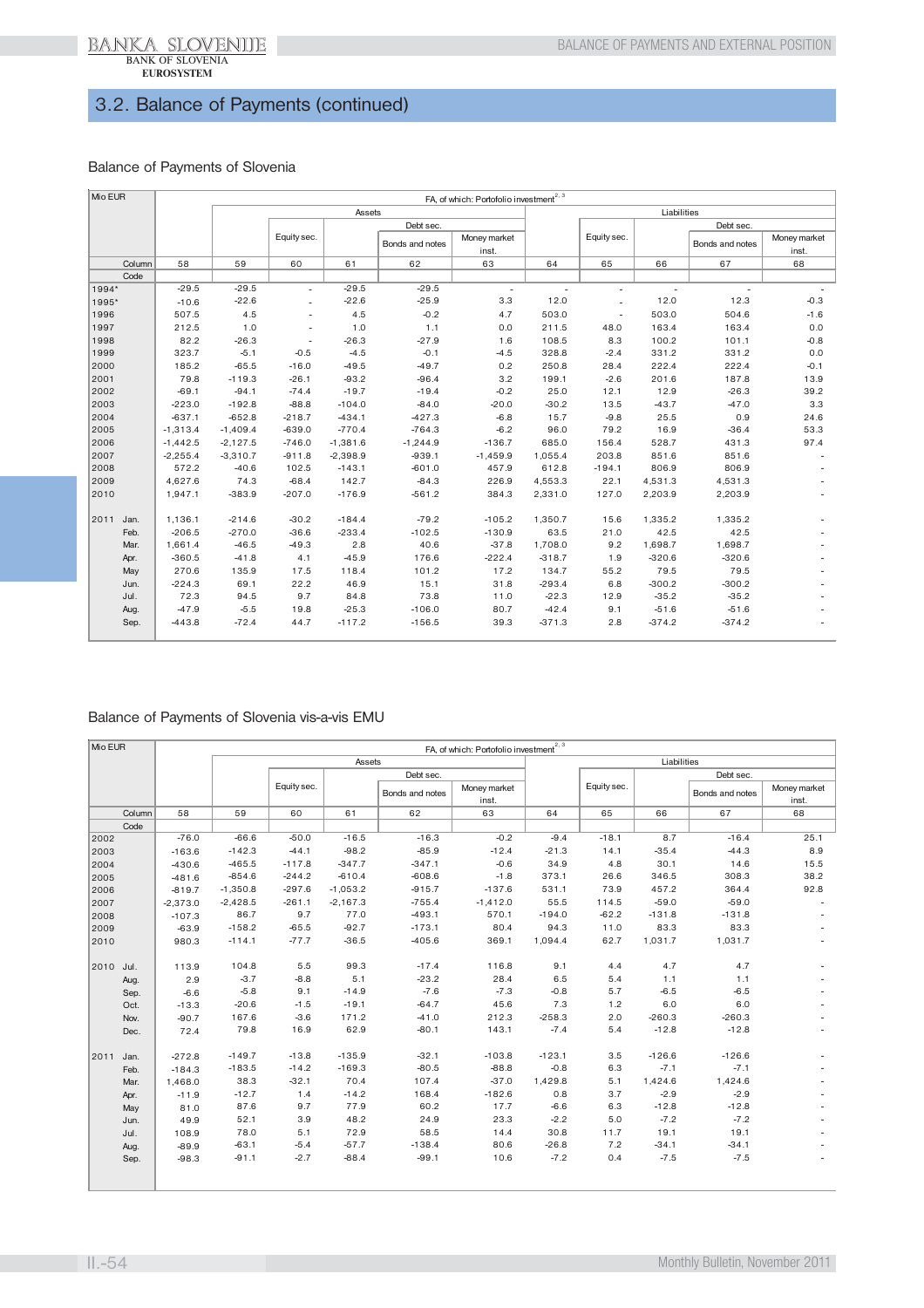#### Balance of Payments of Slovenia

| FA, of which:            |             |            |                            |            |            | FA, of which: Other investment |            |                |                       |               |              |
|--------------------------|-------------|------------|----------------------------|------------|------------|--------------------------------|------------|----------------|-----------------------|---------------|--------------|
| Financial                |             |            |                            |            |            | Assets                         |            |                |                       |               |              |
| derivatives              |             |            |                            |            | Loans      |                                |            |                | Currency and deposits |               |              |
|                          |             |            | Trade credits <sup>4</sup> |            | Banks      | Other sectors                  |            | Bank of        | Banks                 | Other sectors | Other assets |
|                          |             |            |                            |            |            |                                |            | Slovenia       |                       |               |              |
| 69                       | 70          | 71         | 72                         | 73         | 74         | 75                             | 76         | 77             | 78                    | 79            | 80           |
|                          |             |            |                            |            |            |                                |            |                |                       |               |              |
| $\mathbf{r}$             | 12.3        | $-186.4$   | $-11.7$                    | $-8.8$     | $-9.2$     | 0.4                            | $-70.1$    | ÷.             | $-281.0$              | 211.0         | $-95.7$      |
|                          | 272.0       | $-197.2$   | $-8.3$                     | $-13.2$    | $-10.9$    | $-2.2$                         | $-54.7$    | ÷.             | $-160.2$              | 105.5         | $-121.0$     |
| ٠                        | $-209.5$    | $-343.9$   | $-235.1$                   | $-4.0$     | $-2.9$     | $-1.1$                         | $-226.9$   | ٠              | $-272.7$              | 45.8          | 122.2        |
|                          | 549.0       | 230.2      | $-320.1$                   | $-57.4$    | $-61.6$    | 4.2                            | 658.7      | ٠              | 524.2                 | 134.5         | $-51.0$      |
| $\overline{a}$           | $-80.9$     | $-404.8$   | $-415.8$                   | $-49.3$    | $-28.1$    | $-21.1$                        | 54.5       | ٠              | $-24.5$               | 79.0          | 5.8          |
| ٠                        | 158.6       | $-540.3$   | $-275.6$                   | $-39.5$    | $-8.1$     | $-31.3$                        | $-194.4$   |                | 21.7                  | $-216.1$      | $-30.8$      |
| $\overline{\phantom{a}}$ | 461.8       | $-576.0$   | $-174.3$                   | $-72.4$    | 11.2       | $-83.5$                        | $-296.1$   | ÷.             | $-271.7$              | $-24.4$       | $-33.2$      |
| $\overline{\phantom{a}}$ | 964.0       | 247.9      | $-239.3$                   | 19.4       | $-17.0$    | 36.4                           | 499.7      | ٠              | $-300.7$              | 800.4         | $-31.9$      |
| $\overline{a}$           | 565.1       | $-538.4$   | $-135.5$                   | $-174.5$   | $-94.1$    | $-80.4$                        | $-157.4$   | $\overline{a}$ | 351.3                 | $-508.8$      | $-71.1$      |
|                          | 849.2       | $-730.3$   | $-116.0$                   | $-223.4$   | $-128.3$   | $-95.1$                        | $-322.8$   | ٠              | 203.9                 | $-526.7$      | $-68.1$      |
| 5.8                      | 944.9       | $-1,307.5$ | $-237.2$                   | $-281.0$   | $-205.3$   | $-75.6$                        | $-720.4$   |                | $-0.8$                | $-719.6$      | $-69.1$      |
| $-10.0$                  | 2.639.5     | $-1,458.8$ | $-225.7$                   | $-339.8$   | $-234.6$   | $-105.2$                       | $-871.8$   |                | $-447.3$              | $-424.5$      | $-21.5$      |
| $-12.5$                  | 1,570.9     | $-1,939.2$ | $-442.4$                   | $-733.2$   | $-476.1$   | $-257.1$                       | $-743.0$   |                | 37.1                  | $-780.1$      | $-20.6$      |
| $-15.2$                  | 4,312.7     | $-4,741.2$ | $-399.6$                   | $-1,895.1$ | $-1,706.7$ | $-188.4$                       | $-2,453.7$ | $-873.3$       | $-870.5$              | $-709.9$      | 7.2          |
| 46.0                     | 1,645.2     | $-332.7$   | $-142.3$                   | $-324.6$   | $-231.4$   | $-93.2$                        | 129.9      | 483.7          | 308.8                 | $-662.6$      | 4.3          |
| $-2.0$                   | $-3,985.4$  | $-277.1$   | 416.0                      | $-0.7$     | $-30.4$    | 29.7                           | $-612.7$   | 780.5          | $-623.2$              | $-769.9$      | $-79.7$      |
| $-116.8$                 | $-1,872.1$  | 683.0      | $-173.9$                   | 164.2      | 211.1      | 56.1                           | 608.9      | 57.5           | 1,497.1               | $-945.7$      | 83.9         |
|                          |             |            |                            |            |            |                                |            |                |                       |               |              |
| $-29.2$                  | $-1, 175.4$ | $-1,056.3$ | $-217.0$                   | $-51.0$    | $-9.5$     | $-8.7$                         | $-779.0$   | $-62.8$        | $-523.2$              | $-193.1$      | $-9.3$       |
| $-30.8$                  | 288.3       | 337.3      | 28.9                       | 4.2        | 30.4       | $-5.2$                         | 311.2      | 17.0           | 378.5                 | $-84.3$       | $-7.0$       |
| $-19.6$                  | $-1,612.5$  | $-849.5$   | $-132.2$                   | $-54.6$    | 24.8       | $-8.2$                         | $-684.7$   | $-49.9$        | $-382.0$              | $-252.7$      | 21.9         |
| $-4.9$                   | 266.3       | 60.6       | $-83.2$                    | 13.5       | 10.3       | 4.0                            | 119.1      | $-132.8$       | 385.8                 | $-133.8$      | 11.2         |
| $-4.9$                   | $-343.9$    | $-99.4$    | 29.4                       | $-16.3$    | $-23.4$    | 7.8                            | $-109.4$   | $-14.8$        | 3.8                   | $-98.4$       | $-3.2$       |
| $-4.8$                   | $-140.6$    | $-166.9$   | $-34.6$                    | $-18.9$    | 21.2       | $-5.4$                         | $-107.1$   | 0.8            | $-55.7$               | $-52.2$       | $-6.3$       |
| ٠                        | $-68.0$     | $-510.6$   | $-39.4$                    | $-19.4$    | $-1.9$     | 9.8                            | $-437.9$   | $-3.6$         | $-354.8$              | $-79.5$       | $-13.9$      |
|                          | $-74.5$     | $-34.2$    | 199.3                      | 29.1       | 25.5       | 4.6                            | $-243.9$   | $-127.4$       | $-17.3$               | $-99.3$       | $-18.7$      |
| $-12.4$                  | 254.2       | 166.4      | $-124.2$                   | 41.2       | 37.4       | 1.6                            | 248.6      | 116.1          | 27.1                  | 105.5         | 0.8          |
|                          |             |            |                            |            |            |                                |            |                |                       |               |              |

| FA, of which:            |            |            |                                         |          |          | FA of which: Other investment |            |                          |                       |               |              |
|--------------------------|------------|------------|-----------------------------------------|----------|----------|-------------------------------|------------|--------------------------|-----------------------|---------------|--------------|
| Financial                |            |            |                                         |          |          |                               | Assets     |                          |                       |               |              |
| derivatives              |            |            |                                         |          | Loans    |                               |            |                          | Currency and deposits |               |              |
|                          |            |            | $\label{eq:4} \textbf{Trade credits}^4$ |          | Banks    | Other sectors                 |            | Bank of<br>Slovenia      | Banks                 | Other sectors | Other assets |
| 69                       | 70         | 71         | 72                                      | 73       | 74       | 75                            | 76         | 77                       | 78                    | 79            | 80           |
|                          |            |            |                                         |          |          |                               |            |                          |                       |               |              |
| $\overline{\phantom{0}}$ | 504.0      | $-480.6$   | $-56.8$                                 | $-51.2$  | 0.8      | $-52.0$                       | $-302.1$   | $\sim$                   | 310.5                 | $-612.6$      | $-70.5$      |
| $\overline{\phantom{a}}$ | 480.9      | $-675.4$   | $-28.4$                                 | $-84.3$  | $-35.9$  | $-48.4$                       | $-552.9$   | $\overline{\phantom{a}}$ | 121.9                 | $-674.8$      | $-9.8$       |
| $-0.2$                   | 367.0      | $-1,022.1$ | $-66.4$                                 | 4.3      | $-15.6$  | 19.9                          | $-954.2$   | ٠                        | $-161.9$              | $-792.3$      | $-5.9$       |
| $-3.9$                   | 2,449.6    | $-1,104.9$ | $-149.5$                                | $-6.1$   | 30.8     | $-36.9$                       | $-940.2$   | ×.                       | $-371.7$              | $-568.4$      | $-9.2$       |
| $-15.6$                  | 2,353.5    | $-899.3$   | $-178.3$                                | $-54.9$  | $-7.7$   | $-47.1$                       | $-664.9$   | ٠                        | 177.6                 | $-842.5$      | $-1.2$       |
| $-19.7$                  | 4,651.3    | $-2,297.7$ | $-55.5$                                 | $-311.8$ | $-253.5$ | $-58.3$                       | $-1,907.4$ | $-511.2$                 | $-775.9$              | $-620.2$      | $-23.1$      |
| 45.2                     | 2,514.6    | 392.4      | 34.9                                    | 133.0    | 172.8    | $-39.9$                       | 199.9      | 420.5                    | 322.3                 | $-543.0$      | 24.7         |
| $-6.9$                   | $-3,874.9$ | $-716.4$   | 99.6                                    | $-49.1$  | $-65.2$  | 16.2                          | $-686.8$   | 662.9                    | $-724.1$              | $-625.7$      | $-80.0$      |
| $-95.2$                  | $-2,328.5$ | 250.8      | $-183.4$                                | $-3.0$   | 79.3     | 20.7                          | 459.9      | $-84.8$                  | 1,344.1               | $-799.5$      | $-22.7$      |
|                          |            |            |                                         |          |          |                               |            |                          |                       |               |              |
| $-3.3$                   | 119.8      | 750.8      | $-3.9$                                  | 107.1    | 102.8    | 4.3                           | 655.0      | 98.7                     | 606.4                 | $-50.1$       | $-7.4$       |
| $-2.2$                   | $-277.4$   | $-447.5$   | 123.4                                   | $-7.9$   | $-5.4$   | $-2.5$                        | $-576.6$   | $-113.5$                 | $-361.5$              | $-101.6$      | 13.5         |
| $-2.4$                   | 120.3      | 52.5       | $-93.2$                                 | $-130.1$ | $-20.9$  | $-6.2$                        | 265.6      | 28.6                     | 280.1                 | $-43.1$       | 10.2         |
| $-6.1$                   | 6.5        | $-123.5$   | $-63.1$                                 | $-26.9$  | $-13.1$  | $-13.7$                       | $-18.3$    | $-2.8$                   | 176.4                 | $-192.0$      | $-15.2$      |
| $-1.8$                   | $-842.6$   | $-617.9$   | $-58.7$                                 | $-32.4$  | $-23.6$  | $-8.7$                        | $-523.1$   | $-2.6$                   | $-455.0$              | $-65.5$       | $-3.7$       |
| $-2.3$                   | $-164.6$   | 1,053.8    | 195.8                                   | $-20.3$  | $-13.8$  | $-6.5$                        | 886.1      | $-16.9$                  | 876.9                 | 26.1          | $-7.9$       |
|                          |            |            |                                         |          |          |                               |            |                          |                       |               |              |
| $-18.8$                  | $-1,130.6$ | $-1,043.1$ | $-175.7$                                | $-65.4$  | $-27.4$  | $-5.2$                        | $-797.7$   | $-62.8$                  | $-562.3$              | $-172.6$      | $-4.3$       |
| $-20.3$                  | 140.4      | 367.8      | 68.5                                    | $-26.7$  | 1.7      | $-7.4$                        | 336.3      | 17.0                     | 388.9                 | $-69.7$       | $-10.2$      |
| $-9.1$                   | $-1,493.7$ | $-673.3$   | $-60.5$                                 | $-47.6$  | 22.9     | 0.7                           | $-587.1$   | $-49.9$                  | $-296.4$              | $-240.8$      | 22.0         |
| $\overline{\phantom{a}}$ | 391.6      | 111.9      | $-26.5$                                 | $-6.5$   | $-13.3$  | 7.6                           | 133.5      | $-132.8$                 | 373.8                 | $-107.5$      | 11.4         |
|                          | $-437.6$   | $-198.9$   | $-33.7$                                 | $-4.8$   | $-8.4$   | 4.3                           | $-158.4$   | $-14.8$                  | $-74.0$               | $-69.6$       | $-2.0$       |
| 0.1                      | 22.5       | 1.8        | 8.5                                     | $-52.6$  | $-18.0$  | 0.1                           | 51.1       | 50.8                     | 22.7                  | $-22.5$       | $-5.3$       |
|                          | 5.3        | $-522.1$   | $-27.5$                                 | $-6.7$   | 14.6     | 6.0                           | $-479.3$   | $-3.1$                   | $-408.0$              | $-68.2$       | $-8.6$       |
|                          | $-196.8$   | $-119.0$   | 134.6                                   | $-1.3$   | $-0.3$   | $-0.1$                        | $-232.1$   | $-127.3$                 | $-29.1$               | $-75.6$       | $-20.2$      |
| $-12.4$                  | 210.5      | 184.2      | $-71.5$                                 | 63.9     | 60.5     | 1.2                           | 200.1      | 65.9                     | 14.4                  | 119.7         | $-8.2$       |
|                          |            |            |                                         |          |          |                               |            |                          |                       |               |              |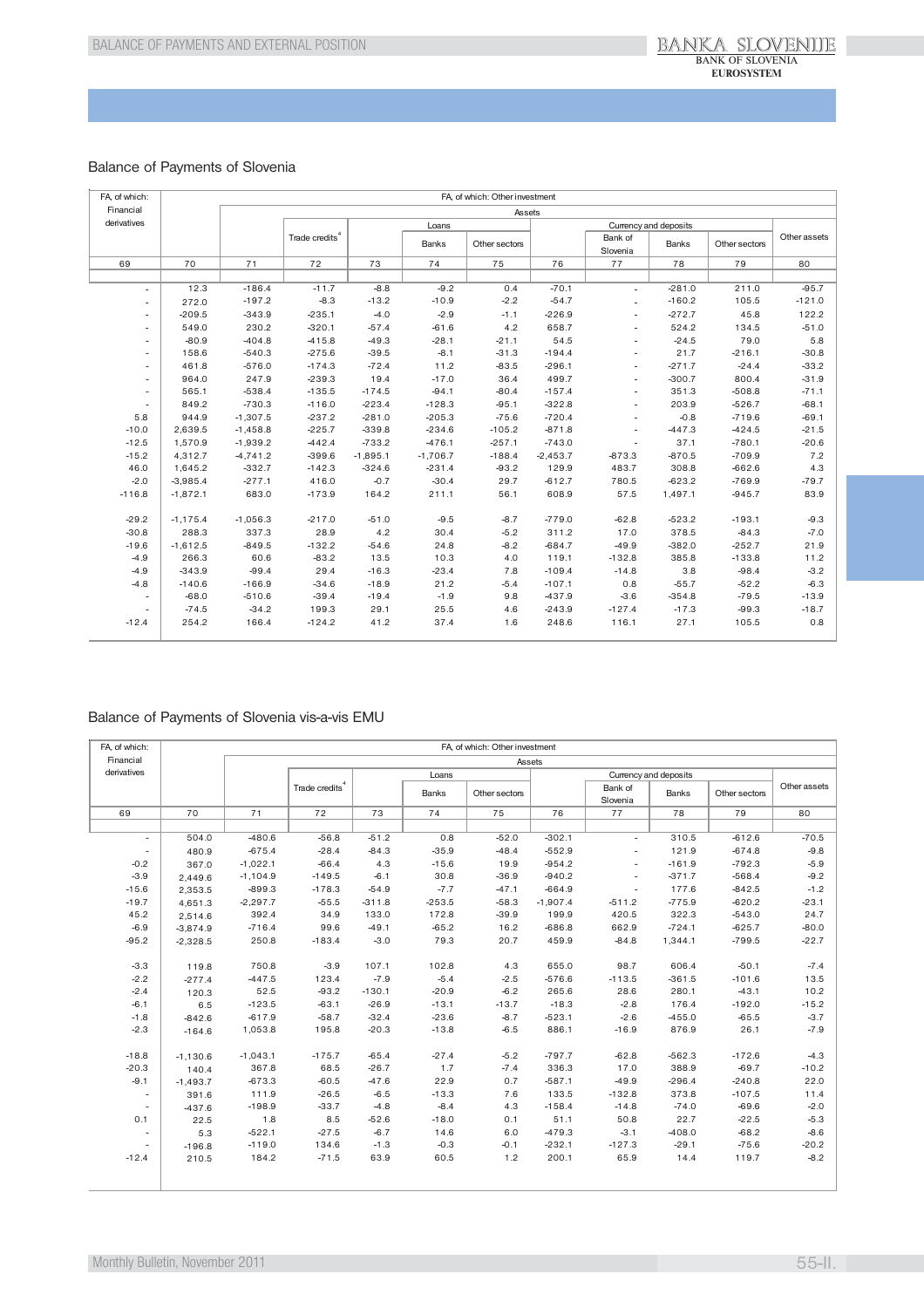**EUROSYSTEM**

# 3.2. Balance of Payments (continued)

#### Balance of Payments of Slovenia

| Mio EUR      | FA, of which. Other investment<br>Liabilities |                            |            |                       |            |              |               |            |                  |          |             |  |  |
|--------------|-----------------------------------------------|----------------------------|------------|-----------------------|------------|--------------|---------------|------------|------------------|----------|-------------|--|--|
|              | Loans<br>Deposits<br>Other                    |                            |            |                       |            |              |               |            |                  |          |             |  |  |
|              |                                               |                            |            |                       |            |              |               |            |                  |          |             |  |  |
|              |                                               | Trade credits <sup>4</sup> |            | Bank of               | General    | Banks $^{2}$ | Other sectors |            | Bank of Slovenia | Banks    | liabilities |  |  |
|              |                                               |                            |            | Slovenia <sup>6</sup> | government |              |               |            |                  |          |             |  |  |
| Column       | 81                                            | 82                         | 83         | 84                    | 85         | 86           | 87            | 88         | 89               | 90       | 91          |  |  |
| Code         |                                               |                            |            |                       |            |              |               |            |                  |          |             |  |  |
| 1994*        | 199.2                                         | $-8.8$                     | 272.5      | $-4.3$                | 79.4       | 89.4         | 108.0         | $-4.3$     | 0.1              | $-4.3$   | $-60.2$     |  |  |
| 1995*        | 469.2                                         | $-2.9$                     | 436.9      | $-2.6$                | 106.9      | 167.9        | 164.8         | 29.4       | 0.0              | 29.3     | 5.8         |  |  |
| 1996         | 134.4                                         | 17.1                       | $-7.7$     | $-2.1$                | $-54.9$    | $-141.6$     | 190.8         | 128.5      | 0.1              | 128.4    | $-3.5$      |  |  |
| 1997         | 318.7                                         | 7.9                        | 292.8      | $-1.1$                | $-22.7$    | $-12.3$      | 328.9         | 17.5       | 0.0              | 17.5     | 0.5         |  |  |
| 1998         | 323.9                                         | 39.0                       | 240.7      |                       | $-21.0$    | 37.5         | 224.2         | 39.0       | 0.1              | 38.9     | 5.1         |  |  |
| 1999         | 698.9                                         | $-18.7$                    | 709.6      | ٠                     | $-3.6$     | 242.5        | 470.6         | 1.6        | 0.0              | 1.6      | 6.4         |  |  |
| 2000         | 1.037.9                                       | $-20.6$                    | 1,038.1    | ٠                     | 85.5       | 305.9        | 646.6         | 33.6       | $-0.3$           | 33.9     | $-13.2$     |  |  |
| 2001         | 716.1                                         | $-9.6$                     | 574.7      |                       | $-74.0$    | 151.6        | 497.1         | 152.4      | 0.0              | 152.4    | $-1.4$      |  |  |
| 2002         | 1,103.5                                       | 95.2                       | 838.5      |                       | $-96.1$    | 333.3        | 601.3         | 130.4      | 0.0              | 130.4    | 39.5        |  |  |
| 2003         | 1,579.5                                       | 59.2                       | 1,123.2    |                       | $-65.9$    | 659.7        | 529.4         | 428.2      | 0.0              | 428.2    | $-31.1$     |  |  |
| 2004         | 2,252.5                                       | 213.7                      | 1,671.1    |                       | 4.7        | 961.3        | 705.1         | 335.1      | 98.9             | 236.3    | 32.5        |  |  |
| 2005         | 4,098.3                                       | 291.3                      | 2,731.4    |                       | $-26.8$    | 2,465.3      | 292.9         | 1,052.6    | 1.7              | 1,050.9  | 23.0        |  |  |
| 2006         | 3.510.1                                       | 478.5                      | 2,063.6    |                       | $-115.0$   | 1,442.6      | 735.9         | 998.2      | 7.0              | 991.2    | $-30.3$     |  |  |
| 2007         | 9,053.9                                       | 499.4                      | 3,841.1    |                       | $-42.8$    | 3,354.5      | 529.4         | 4,726.7    | 3,544.6          | 1,182.1  | $-13.2$     |  |  |
| 2008         | 1,977.9                                       | $-73.0$                    | 1.868.6    |                       | $-28.8$    | 1,227.8      | 669.6         | 189.8      | 43.1             | 146.8    | $-7.5$      |  |  |
| 2009         | $-3,708.3$                                    | $-452.4$                   | $-2,910.8$ |                       | $-20.1$    | $-2,962.9$   | 72.2          | $-318.0$   | $-243.5$         | $-74.6$  | $-27.1$     |  |  |
| 2010         | $-2.555.1$                                    | 364.3                      | $-973.5$   |                       | $-3.0$     | $-709.2$     | $-261.3$      | $-1.934.4$ | $-1,234.8$       | $-699.6$ | $-11.5$     |  |  |
| 2011<br>Jan. | $-119.2$                                      | $-42.6$                    | $-109.4$   |                       | 4.4        | $-138.8$     | 25.0          | 2.5        | 139.4            | $-136.9$ | 30.4        |  |  |
| Feb.         | $-49.0$                                       | 60.5                       | $-86.3$    |                       | 20.1       | $-253.4$     | 147.0         | $-8.5$     | $-326.4$         | 317.9    | $-14.7$     |  |  |
| Mar.         | $-763.0$                                      | 181.1                      | $-189.8$   |                       | $-4.0$     | $-128.6$     | $-57.2$       | $-780.8$   | $-617.4$         | $-163.4$ | 26.5        |  |  |
| Apr.         | 205.7                                         | 142.5                      | $-213.1$   |                       | $-0.5$     | $-246.2$     | 33.6          | 274.4      | 410.5            | $-136.0$ | 1.8         |  |  |
| May          | $-244.4$                                      | 8.2                        | $-226.2$   | ٠                     | $-1.7$     | $-182.3$     | $-42.1$       | $-26.4$    | 19.6             | $-46.0$  | $-0.1$      |  |  |
| Jun.         | 26.3                                          | $-163.5$                   | 141.4      | ٠                     | 35.4       | 140.9        | $-35.0$       | 86.3       | 204.4            | $-118.1$ | $-37.9$     |  |  |
| Jul.         | 442.6                                         | $-9.0$                     | 242.5      |                       | $-0.2$     | 64.1         | 178.6         | 202.2      | 133.4            | 68.8     | 7.0         |  |  |
| Aug.         | $-40.4$                                       | $-260.9$                   | $-41.3$    |                       | 0.0        | $-43.1$      | 1.8           | 236.5      | 275.7            | $-39.2$  | 25.3        |  |  |
| Sep.         | 87.8                                          | 186.8                      | 30.8       |                       | $-3.9$     | 30.3         | 4.4           | $-98.8$    | $-7.8$           | $-91.0$  | $-31.0$     |  |  |
|              |                                               |                            |            |                       |            |              |               |            |                  |          |             |  |  |

| Mio EUR |        |                                  |                            |            |                       |            | FA, of which. Other investment |               |            |                  |          |             |
|---------|--------|----------------------------------|----------------------------|------------|-----------------------|------------|--------------------------------|---------------|------------|------------------|----------|-------------|
|         |        | Liabilities<br>Deposits<br>Loans |                            |            |                       |            |                                |               |            |                  |          |             |
|         |        |                                  |                            |            |                       |            |                                |               |            |                  |          | Other       |
|         |        |                                  | Trade credits <sup>4</sup> |            | Bank of               | General    | Banks <sup>2</sup>             | Other sectors |            | Bank of Slovenia | Banks    | liabilities |
|         |        |                                  |                            |            | Slovenia <sup>6</sup> | government |                                |               |            |                  |          |             |
|         | Column | 81                               | 82                         | 83         | 84                    | 85         | 86                             | 87            | 88         | 89               | 90       | 91          |
|         | Code   |                                  |                            |            |                       |            |                                |               |            |                  |          |             |
| 2002    |        | 984.6                            | 26.0                       | 804.5      |                       | $-43.5$    | 329.8                          | 518.2         | 121.9      | ٠                | 121.9    | 32.1        |
| 2003    |        | 1,156.3                          | 85.8                       | 935.9      |                       | $-36.1$    | 591.4                          | 380.5         | 172.9      | ٠                | 172.9    | $-38.2$     |
| 2004    |        | 1,389.2                          | 81.9                       | 1,132.7    |                       | $-9.8$     | 703.4                          | 439.1         | 152.1      |                  | 152.1    | 22.6        |
| 2005    |        | 3,554.6                          | 174.1                      | 2,314.9    |                       | $-6.8$     | 2,045.6                        | 276.2         | 1,077.1    | ×,               | 1,077.1  | $-11.6$     |
| 2006    |        | 3,252.8                          | 235.5                      | 2,103.5    |                       | $-72.5$    | 1,538.0                        | 637.9         | 924.2      |                  | 924.2    | $-10.5$     |
| 2007    |        | 6,949.0                          | 237.1                      | 2,113.4    |                       | $-7.1$     | 1,985.6                        | 134.9         | 4,588.5    | 3,490.6          | 1,097.9  | 9.9         |
| 2008    |        | 2,122.2                          | $-122.0$                   | 2,023.7    |                       | $-7.3$     | 1,730.7                        | 300.2         | 216.2      | 79.2             | 137.0    | 4.3         |
| 2009    |        | $-3,158.5$                       | $-352.2$                   | $-2,409.6$ |                       | $-6.8$     | $-2,507.7$                     | 105.0         | $-397.4$   | $-225.2$         | $-172.2$ | 0.7         |
| 2010    |        | $-2,579.3$                       | 186.4                      | $-895.7$   |                       | ٠          | $-615.5$                       | $-280.3$      | $-1,856.5$ | $-1,252.0$       | $-604.5$ | $-13.5$     |
| 2010    | Jul.   | $-631.0$                         | 18.0                       | $-53.7$    |                       |            | $-30.7$                        | $-23.0$       | $-574.4$   | $-383.3$         | $-191.1$ | $-20.9$     |
|         | Aug.   | 170.2                            | $-160.0$                   | $-3.7$     |                       |            | $-55.3$                        | 51.7          | 320.9      | 332.9            | $-12.0$  | 13.0        |
|         | Sep.   | 67.8                             | 95.9                       | 18.3       |                       |            | 30.7                           | $-12.4$       | $-55.3$    | $-326.8$         | 271.6    | 8.8         |
|         | Oct.   | 130.0                            | 85.1                       | $-143.7$   |                       |            | $-135.6$                       | $-8.0$        | 193.5      | 329.1            | $-135.6$ | $-5.0$      |
|         | Nov.   | $-224.7$                         | 60.7                       | 8.5        |                       |            | 5.4                            | 3.1           | $-296.6$   | $-74.6$          | $-222.0$ | 2.6         |
|         | Dec.   | $-1,218.4$                       | $-102.4$                   | $-323.6$   |                       |            | $-219.3$                       | $-104.3$      | $-760.0$   | $-879.1$         | 119.1    | $-32.4$     |
| 2011    | Jan.   | $-87.6$                          | 21.3                       | $-139.0$   |                       |            | $-154.7$                       | 15.7          | $-0.6$     | 155.6            | $-156.1$ | 30.8        |
|         | Feb.   | $-227.4$                         | 20.0                       | $-238.8$   |                       | 20.5       | $-251.3$                       | $-8.0$        | 0.5        | $-320.8$         | 321.3    | $-9.1$      |
|         | Mar.   | $-820.5$                         | 128.8                      | $-177.4$   |                       |            | $-135.8$                       | $-41.7$       | $-782.6$   | $-650.1$         | $-132.5$ | 10.8        |
|         | Apr.   | 279.7                            | 77.7                       | $-114.8$   |                       |            | $-147.9$                       | 33.0          | 294.5      | 419.0            | $-124.5$ | 22.3        |
|         | May    | $-238.6$                         | $-2.2$                     | $-212.5$   |                       |            | $-161.6$                       | $-50.9$       | $-11.8$    | 42.3             | $-54.2$  | $-12.1$     |
|         | Jun.   | 20.7                             | $-113.7$                   | 99.7       |                       | 36.1       | 165.4                          | $-101.8$      | 66.9       | 207.0            | $-140.1$ | $-32.2$     |
|         | Jul.   | 527.4                            | 34.8                       | 250.3      |                       |            | 64.3                           | 186.0         | 232.0      | 137.2            | 94.7     | 10.4        |
|         | Aug.   | $-77.8$                          | $-172.6$                   | $-72.7$    |                       |            | $-59.0$                        | $-13.7$       | 143.2      | 223.4            | $-80.3$  | 24.2        |
|         | Sep.   | 26.3                             | 103.3                      | 15.0       |                       |            | 1.0                            | 13.9          | $-63.3$    | 28.2             | $-91.4$  | $-28.7$     |
|         |        |                                  |                            |            |                       |            |                                |               |            |                  |          |             |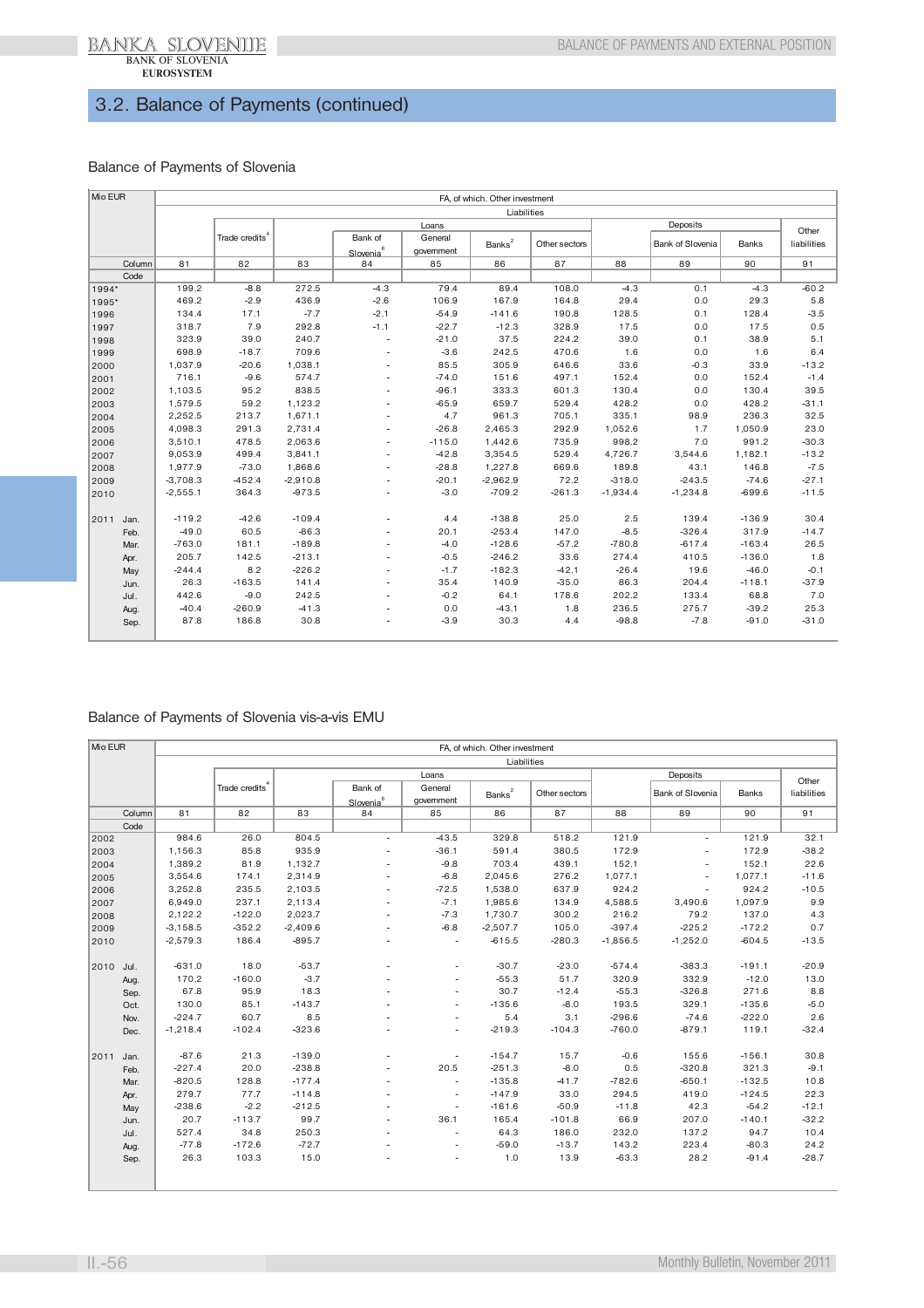#### Balance of Payments of Slovenia

| FA, of which: Reserve assets <sup>7</sup> |                   |                                   |                   |                          |          |            |                 |                    |                          |           |
|-------------------------------------------|-------------------|-----------------------------------|-------------------|--------------------------|----------|------------|-----------------|--------------------|--------------------------|-----------|
|                                           | Gold, SDRs and    | Foreign<br>of which:<br>of which: |                   |                          |          |            |                 |                    | Net errors and           |           |
|                                           | reserve positions |                                   | Currency and      | with mon.<br>with banks  |          |            |                 |                    | Financial                | omissions |
|                                           | in IMF            | exchange                          | deposits $^{2,5}$ | authorities              |          | Securities | Bonds and notes | Money market inst. | derivatives              |           |
| 92                                        | 93                | 94                                | 95                | 96                       | 97       | 98         | 99              | 100                | 101                      | 102       |
|                                           |                   |                                   |                   |                          |          |            |                 |                    |                          |           |
| $-530.4$                                  | 0.0               | $-530.4$                          | $-498.1$          | $\overline{\phantom{a}}$ | $\sim$   | $-32.3$    | ٠               | ٠                  | ٠                        | $-45.2$   |
| $-180.8$                                  | 0.0               | $-180.8$                          | $-91.6$           | ٠                        | ٠        | $-89.2$    |                 |                    | ٠                        | $-148.9$  |
| $-463.1$                                  | $-0.1$            | $-463.0$                          | $-307.6$          |                          | ٠        | $-155.4$   |                 |                    |                          | 1.6       |
| $-1, 141.1$                               | 0.1               | $-1, 141.1$                       | $-447.1$          |                          | ٠        | $-694.0$   |                 |                    |                          | 68.2      |
| $-146.3$                                  | $-40.5$           | $-105.8$                          | 624.2             |                          | ٠        | $-730.0$   |                 |                    |                          | 54.9      |
| 88.5                                      | $-40.9$           | 129.4                             | 502.2             |                          | ٠        | $-372.8$   |                 |                    | ÷                        | 39.6      |
| $-186.8$                                  | 19.4              | $-206.2$                          | $-182.7$          |                          |          | $-23.4$    |                 |                    |                          | 41.4      |
| $-1,439.3$                                | $-3.1$            | $-1,436.2$                        | $-1,100.4$        | ٠                        |          | $-335.8$   |                 |                    |                          | 110.4     |
| $-1,885.3$                                | $-45.4$           | $-1,839.9$                        | $-378.8$          | 0.3                      | $-379.2$ | $-1,461.1$ | $-378.8$        | $-1,082.3$         |                          | $-250.3$  |
| $-264.2$                                  | $-23.4$           | $-240.8$                          | 848.3             | $0.0$                    | 848.3    | $-1,089.1$ | $-2,180.6$      | 1,091.5            | ٠                        | 150.0     |
| 255.9                                     | 16.9              | 238.9                             | 953.7             | 0.0                      | 953.8    | $-714.8$   | $-709.8$        | $-5.0$             |                          | 22.2      |
| $-188.8$                                  | 94.3              | $-283.1$                          | $-540.9$          | $-0.1$                   | $-540.9$ | 257.8      | 282.9           | $-25.2$            | ٠                        | $-472.8$  |
| 1,280.8                                   | 0.4               | 1,280.4                           | 297.3             | $-0.2$                   | 297.6    | 983.1      | 1,009.7         | $-26.6$            | ٠                        | $-320.5$  |
| 139.6                                     | 34.5              | 105.1                             | 156.0             | $-0.1$                   | 156.1    | $-50.8$    | $-31.4$         | $-19.4$            | ٠                        | $-273.5$  |
| 21.0                                      | $-16.0$           | 37.0                              | $-48.6$           | $-0.2$                   | $-48.4$  | 85.6       | 63.4            | 22.2               |                          | $-31.3$   |
| 167.2                                     | $-13.1$           | 180.3                             | 8.8               | 0.0                      | 8.9      | 181.7      | 183.1           | $-1.5$             | $-10.2$                  | 301.6     |
| 18.8                                      | $-10.6$           | 29.4                              | $-37.1$           | $-60.3$                  | 23.2     | 75.2       | 80.0            | $-4.8$             | $-8.7$                   | $-21.4$   |
| 10.0                                      | $-11.5$           | 21.5                              | 2.8               | 4.1                      | $-1.2$   | 18.6       | 18.6            | 0.0                |                          | 154.6     |
| 17.1                                      | 11.0              | 6.1                               | 0.0               | 0.0                      | 0.1      | 6.0        | 6.0             | 0.0                | 0.0                      | 38.4      |
| $-18.5$                                   | $-19.0$           | 0.5                               | $-27.1$           | 1.5                      | $-28.6$  | 27.6       | 28.9            | $-1.2$             | $\overline{\phantom{a}}$ | $-226.7$  |
| 13.3                                      | 0.0               | 13.4                              | $-0.1$            | 0.3                      | $-0.4$   | 13.5       | 13.5            | 0.0                | ٠                        | $-52.4$   |
| 0.6                                       | $-3.8$            | 4.4                               | $-0.1$            | 0.5                      | $-0.6$   | $-1.3$     | $-1.3$          | 0.0                | 5.9                      | 53.8      |
| $-1.8$                                    | $-23.6$           | 21.8                              | 7.0               | 0.2                      | 6.7      | 14.8       | 14.8            | 0.0                |                          | 210.4     |
| $-11.9$                                   | $-0.1$            | $-11.8$                           | $-12.0$           | 0.0                      | $-12.0$  | 0.2        | 0.2             | 0.0                | ٠                        | $-46.4$   |
| 15.3                                      | 0.2               | 15.2                              | $-0.3$            | $-0.3$                   | $-0.1$   | 13.9       | 7.0             | 6.9                | 1.6                      | 124.8     |
| 29.1                                      | $-0.1$            | 29.2                              | 21.7              | 0.2                      | 21.6     | 7.4        | 7.4             | 0.0                |                          | 5.9       |

|            |                   |            |                |                          | FA, of which: Reserve assets $^7$ |            |                 |                    |                |                        |
|------------|-------------------|------------|----------------|--------------------------|-----------------------------------|------------|-----------------|--------------------|----------------|------------------------|
|            | Gold, SDRs and    |            |                |                          |                                   |            |                 |                    |                | Net errors and         |
|            | reserve positions | Foreign    | Currency and   |                          | of which:                         |            |                 | of which:          | Financial      | $\,$ omissions $^{11}$ |
|            | in IMF            | exchange   | deposits $2,5$ | with mon.<br>authorities | with banks                        | Securities | Bonds and notes | Money market inst. | derivatives    |                        |
| 92         | 93                | 94         | 95             | 96                       | 97                                | 98         | 99              | 100                | 101            | 102                    |
|            |                   |            |                |                          |                                   |            |                 |                    |                |                        |
| $-1,582.8$ | $\sim$            | $-1,582.8$ | $-71.5$        | 0.3                      | $-71.9$                           | $-1,511.3$ | $-428.7$        | $-1,082.6$         | $\sim$         | n.s.                   |
| $-382.7$   | $-54.7$           | $-328.0$   | 361.1          | 0.0                      | 361.1                             | $-689.1$   | $-1,780.2$      | 1,091.1            | ٠              | n.s.                   |
| 311.9      | 0.0               | 311.9      | 425.1          | $-0.1$                   | 425.2                             | $-113.2$   | $-108.2$        | $-5.0$             | ٠              | n.s.                   |
| 141.8      | 35.2              | 106.6      | $-176.3$       | 0.0                      | $-176.3$                          | 282.9      | 308.0           | $-25.1$            | ÷,             | n.s.                   |
| 864.3      | 35.4              | 828.9      | $-64.9$        | 0.0                      | $-64.9$                           | 893.8      | 920.4           | $-26.6$            | $\overline{a}$ | n.s.                   |
| ٠          | ٠                 | ä,         | ٠              | $\overline{\phantom{a}}$ | ٠                                 |            | ٠               |                    | ä,             | n.s.                   |
|            |                   |            |                |                          |                                   |            |                 |                    | ٠              | n.s.                   |
|            |                   |            |                |                          |                                   |            |                 |                    | ä,             | n.s.                   |
|            |                   |            |                |                          |                                   |            |                 |                    | ٠              | n.s.                   |
|            |                   |            |                |                          |                                   |            |                 |                    |                |                        |
|            |                   |            |                |                          |                                   |            |                 |                    | ٠              | n.s.                   |
|            |                   |            |                |                          |                                   |            |                 |                    | ٠              | n.s.                   |
|            |                   |            |                |                          |                                   |            |                 |                    | ÷              | n.s.                   |
|            |                   |            |                |                          |                                   |            |                 |                    | ÷              | n.s.                   |
|            |                   |            |                |                          |                                   |            |                 |                    | ٠              | n.s.                   |
|            |                   |            |                |                          |                                   |            |                 |                    | ٠              | n.s.                   |
|            |                   |            |                |                          |                                   |            |                 |                    |                |                        |
|            |                   |            |                |                          |                                   |            |                 |                    |                | n.s.                   |
|            |                   |            |                |                          |                                   |            |                 |                    |                | n.s.                   |
|            |                   |            |                |                          |                                   |            |                 |                    |                | n.s.                   |
|            |                   |            |                |                          |                                   |            |                 |                    |                | n.s.                   |
|            |                   |            |                |                          |                                   |            |                 |                    | Ĭ.             | n.s.                   |
|            |                   |            |                |                          |                                   |            |                 |                    | ٠              | n.s.                   |
|            |                   |            |                |                          |                                   |            |                 |                    | ٠              | n.s.                   |
|            |                   |            |                |                          |                                   |            |                 |                    | ٠              | n.s.                   |
|            |                   |            |                |                          |                                   |            |                 |                    | ٠              | n.s.                   |
|            |                   |            |                |                          |                                   |            |                 |                    |                |                        |
|            |                   |            |                |                          |                                   |            |                 |                    |                |                        |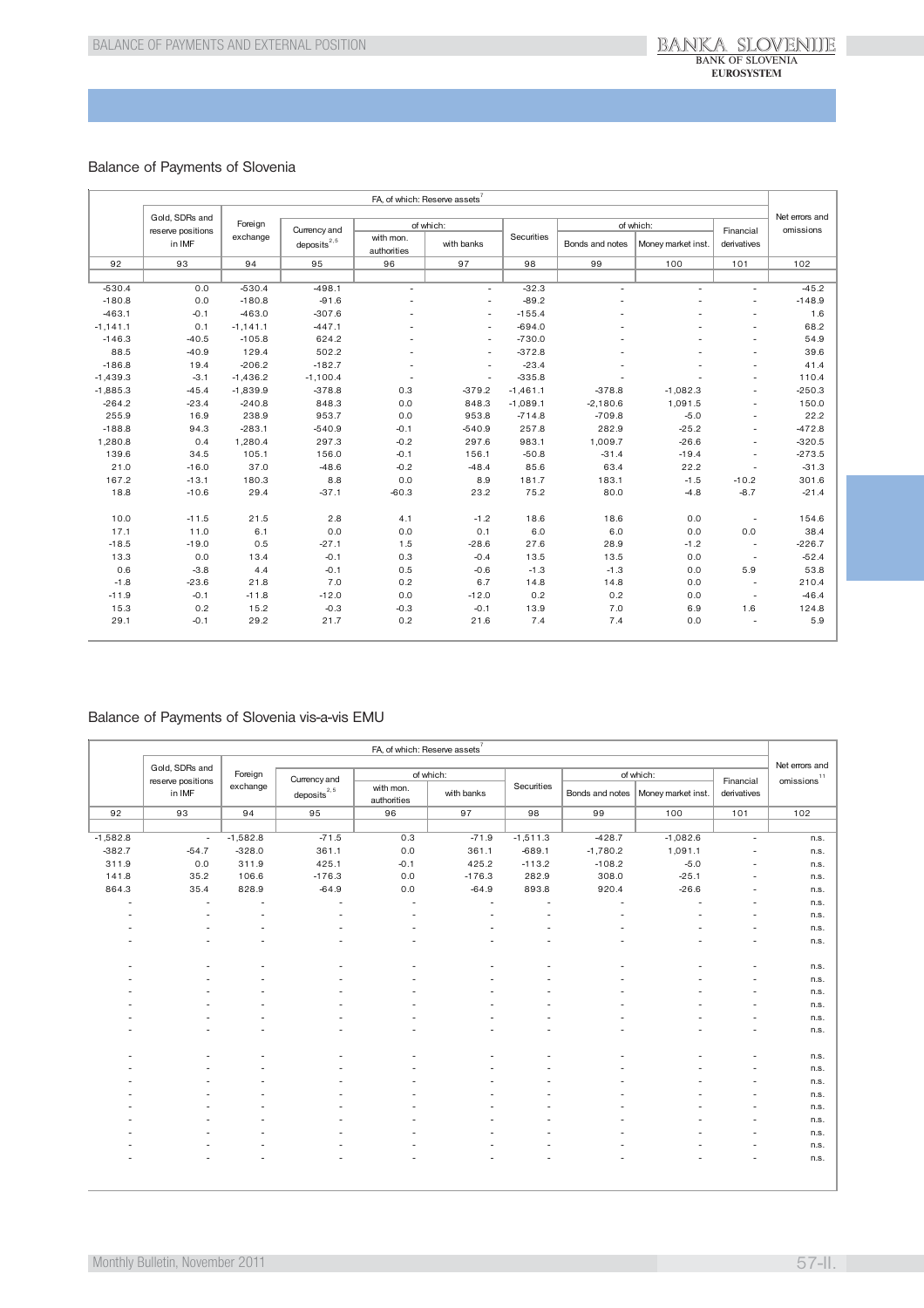**EUROSYSTEM**

### 3.3. Current Account by countries

| Mio EUR                                 |                      |                |                     |                |                    |                  |                     |             |                   |
|-----------------------------------------|----------------------|----------------|---------------------|----------------|--------------------|------------------|---------------------|-------------|-------------------|
|                                         | Current              |                | Goods               |                | Services           |                  | Income              |             | Current transfers |
| 31.12.2010                              | account              |                |                     |                |                    |                  |                     |             |                   |
|                                         |                      |                |                     |                |                    |                  |                     |             |                   |
|                                         | Net                  | Export         | Import              | Export         | Import             | Receipts         | Expenditures        | In Slovenia | Abroad            |
| Column                                  |                      |                |                     |                |                    |                  |                     |             |                   |
| Code                                    | $\mathbf{1}$         | $\overline{c}$ | 3                   | $\overline{4}$ | 5                  | 6                | $\overline{7}$      | 8           | $\mathbf 9$       |
|                                         |                      |                |                     |                |                    |                  |                     |             |                   |
| <b>Total world</b>                      | $-297.3$             | 18,386.0       | $-19,590.8$         | 4,633.2        | $-3,324.9$         | 681.8            | $-1,188.4$          | 1,218.4     | $-1, 112.4$       |
|                                         |                      |                |                     |                |                    |                  |                     |             |                   |
| Europe                                  | 493.2                | 17,069.0       | $-17,465.7$         | 4,347.6        | $-3,075.8$         | 583.0            | $-1,061.0$          | 1,157.0     | $-1,060.9$        |
|                                         |                      |                |                     |                |                    |                  |                     |             |                   |
| EU-27                                   | $-977.6$             | 13,186.8       | $-15,207.9$         | 3,274.4        | $-2,083.3$         | 580.3            | $-943.8$            | 1,008.9     | $-792.9$          |
| Austria                                 | $-758.7$             | 1,533.9        | $-2,385.1$          | 666.3          | $-425.2$           | 197.5            | $-260.1$            | 67.5        | $-153.4$          |
| Belgium                                 | $-83.8$              | 210.0          | $-421.4$            | 121.5          | $-58.1$            | 11.9             | 52.5                | 7.3         | $-7.4$            |
| Bulgaria                                | $-1.0$               | 136.9          | $-123.8$            | 19.7           | $-23.5$            | $-5.2$           | $-8.0$              | 15.9        | $-13.1$           |
| Cyprus                                  | 16.8                 | 9.1            | $-6.7$              | 7.4            | $-10.7$            | 5.1              | 11.5                | 1.7         | $-0.5$            |
| Czech Republic                          | 0.8                  | 437.0          | $-492.4$            | 71.7           | $-53.3$            | 5.1              | 29.5                | 12.1        | $-8.9$            |
| Denmark                                 | 72.1                 | 164.4          | $-66.7$             | 31.9           | $-35.1$            | 2.8              | $-13.6$             | 0.2         | $-11.7$           |
| Estionia                                | 23.1                 | 27.3           | $-3.8$              | 1.9            | $-1.5$             | 0.1              | $-0.2$              | 0.0         | $-0.6$            |
| Finland                                 | $-16.6$              | 43.6           | $-75.7$             | 15.8           | $-6.4$             | 3.6              | 1.1                 | 2.9         | $-1.6$            |
| France                                  | 366.7                | 1,489.3        | $-1,099.2$          | 134.1          | $-131.5$           | 57.0             | $-77.5$             | 8.4         | $-13.7$           |
| Greece                                  | $-0.8$               | 62.8           | $-78.7$             | 11.0           | $-18.6$            | 21.8             | $-0.1$              | 1.4         | $-0.5$            |
| Ireland                                 | $-150.9$             | 22.6           | $-86.7$             | 25.7           | $-106.5$           | 9.8              | $-14.1$             | 0.3         | $-2.0$            |
| Italy                                   | $-544.2$             | 2,240.2        | $-3,469.0$          | 999.5          | $-334.4$           | 80.2             | $-51.6$             | 49.4        | $-58.4$           |
| Latvia                                  | 22.6                 | 25.0           | $-2.9$              | 2.3            | $-1.9$             | 0.2              | $-0.1$              | 0.3         | $-0.2$            |
| Lithuania                               | 47.8                 | 60.1           | $-7.3$              | 5.0            | $-11.2$            | 1.7              | $-0.6$              | 0.4         | $-0.3$            |
| Luxembourg                              | $-193.0$<br>$-155.6$ | 36.2<br>545.4  | $-81.6$<br>$-793.7$ | 15.8<br>183.2  | $-30.7$<br>$-82.1$ | 6.0<br>7.9       | $-137.9$<br>$-19.0$ | 0.2<br>8.7  | $-1.0$<br>$-6.1$  |
| Hungary<br>Malta                        | $-1.3$               | 3.5            | $-6.1$              | 2.6            | $-1.2$             |                  | $-0.1$              | 0.0         | 0.0               |
| Germany                                 | 115.3                | 3,655.1        | $-3,654.0$          | 460.8          | $-331.2$           | $\cdots$<br>58.0 | $-132.2$            | 135.3       | $-76.6$           |
| Netherlands                             | $-183.7$             | 366.7          | $-640.9$            | 115.6          | $-37.3$            | 50.8             | $-32.6$             | 4.4         | $-10.3$           |
| Poland                                  | 224.6                | 631.8          | $-406.6$            | 42.7           | $-54.4$            | 18.0             | $-4.2$              | 1.1         | $-3.8$            |
| Portugal                                | 32.0                 | 52.8           | $-24.0$             | 4.7            | $-5.4$             | 4.1              | $-0.1$              | 0.2         | $-0.1$            |
| Romania                                 | 136.3                | 295.1          | $-164.8$            | 44.4           | $-26.9$            | $-9.5$           | $-3.7$              | 3.7         | $-2.0$            |
| Slovakia                                | $-53.2$              | 271.1          | $-307.3$            | 43.7           | $-60.4$            | 3.5              | $-4.7$              | 2.9         | $-2.1$            |
| Spain                                   | $-198.8$             | 229.7          | $-446.9$            | 30.7           | $-25.9$            | 15.0             | $-1.3$              | 4.1         | $-4.3$            |
| Sweden                                  | 96.4                 | 183.6          | $-102.8$            | 43.6           | $-31.2$            | 5.3              | $-7.7$              | 10.6        | $-5.1$            |
| United Kingdom                          | 44.5                 | 453.4          | $-257.8$            | 172.2          | $-178.4$           | 19.3             | $-183.1$            | 51.4        | $-32.5$           |
| European Union Institutions (incl. ECB) | 167.0                | 0.0            |                     | 0.7            | 0.0                | 10.3             | $-85.8$             | 618.5       | $-376.6$          |
|                                         |                      |                |                     |                |                    |                  |                     |             |                   |
| <b>EFTA</b>                             | 54.9                 | 232.5          | $-302.2$            | 272.5          | $-116.9$           | 19.4             | $-54.6$             | 43.1        | $-38.9$           |
| Iceland                                 | 0.6                  | 0.9            | $-0.9$              | 1.1            | $-0.6$             | 0.2              | 0.0                 | 0.0         | 0.0               |
| Liechtenstein                           | 9.1                  | 1.7            | $-0.6$              | 1.9            | $-1.7$             | 0.2              | 8.6                 | 0.0         | $-1.0$            |
| Norway                                  | 27.6                 | 41.0           | $-19.0$             | 21.4           | $-14.5$            | 3.5              | 1.0                 | 6.5         | $-12.2$           |
| Switzerland                             | 17.5                 | 189.0          | $-281.6$            | 248.1          | $-100.2$           | 15.5             | $-64.1$             | 36.5        | $-25.7$           |
|                                         |                      |                |                     |                |                    |                  |                     |             |                   |
| Other European countries, of that       | 1,415.9              | 3,649.7        | $-1,955.6$          | 800.7          | $-875.6$           | $-16.7$          | $-62.6$             | 105.0       | $-229.0$          |
| Bosnia and Herzegovina                  | 124.8                | 529.4          | $-316.5$            | 65.8           | $-90.3$            | 8.3              | $-4.8$              | 9.6         | $-76.7$           |
| Montenegro                              | 69.9                 | 83.2           | $-23.5$             | 18.6           | $-11.2$            | 5.6              | $-0.6$              | 1.7         | $-3.9$            |
| Croatia                                 | 273.6                | 1,231.4        | $-733.2$            | 387.9          | $-504.1$           | $-6.5$           | $-31.5$             | 32.4        | $-102.9$          |
| Macedonia                               | 110.6                | 142.4          | $-32.1$             | 27.3           | $-26.6$            | 5.4              | $-3.8$              | 4.4         | $-6.4$            |
| Russian Federation                      | 281.2                | 536.2          | $-298.7$            | 96.3           | $-80.7$            | $-10.4$          | $-2.6$              | 43.2        | $-1.9$            |
| Serbia                                  | 264.1                | 659.0          | $-354.9$            | 138.0          | $-111.8$           | $-25.7$          | $-17.0$             | 10.3        | $-33.7$           |
| Turkey                                  | 35.9                 | 193.7          | $-167.3$            | 34.2           | $-25.2$            | 1.1              | $-1.3$              | 2.6         | $-2.0$            |
| Africa                                  | 33.3                 | 217.9          | $-242.8$            | 34.2           | $-12.9$            | 35.6             | 3.9                 | 0.6         | $-3.1$            |
|                                         |                      |                |                     |                |                    |                  |                     |             |                   |
| America, of that                        | $-17.8$              | 427.0          | -436.3              | 89.8           | $-141.7$           | 38.9             | $-2.6$              | 21.1        | $-14.0$           |
| Canada                                  | 33.4                 | 47.2           | $-10.4$             | 10.0           | $-15.7$            | 3.0              | $-0.3$              | 1.0         | $-1.5$            |
| <b>United States</b>                    | 2.1                  | 273.0          | $-265.8$            | 66.3           | $-103.5$           | 30.0             | $-6.0$              | 20.0        | $-11.8$           |
|                                         |                      |                |                     |                |                    |                  |                     |             |                   |
| Asia                                    | $-420.4$             | 634.4          | $-1,128.2$          | 140.5          | $-87.3$            | 17.9             | $-0.9$              | 18.7        | $-15.6$           |
| Hong Kong                               | 25.8                 | 22.1           | $-4.6$              | 12.4           | $-7.9$             | 1.9              | 0.0                 | 5.4         | $-3.5$            |
| Japan                                   | $-31.2$              | 16.1           | $-50.2$             | 10.3           | $-9.5$             | 2.3              | $-0.6$              | 0.8         | $-0.4$            |
| China                                   | $-340.7$             | 87.6           | $-437.1$            | 7.0            | $-5.3$             | 5.7              | $-0.1$              | 1.8         | $-0.3$            |
|                                         |                      |                |                     |                |                    |                  |                     |             |                   |
| Oceania and Polar regions               | 35.5                 | 30.2           | $-7.1$              | 8.8            | $-3.2$             | 5.8              | 2.5                 | 0.1         | $-1.7$            |
|                                         |                      |                |                     |                |                    |                  |                     |             |                   |
| Int. org. excluding EU Inst.            | $-1.7$               | $\cdots$       |                     | 0.0            | $\cdots$           | 0.5              | $-2.5$              | 1.5         | $-1.3$            |
|                                         |                      |                |                     |                |                    |                  |                     |             |                   |
| Not allocated                           | -419.2               | 7.4            | $-310.7$            | 12.2           | $-4.0$             | $\cdots$         | $-127.9$            | 19.5        | $-15.8$           |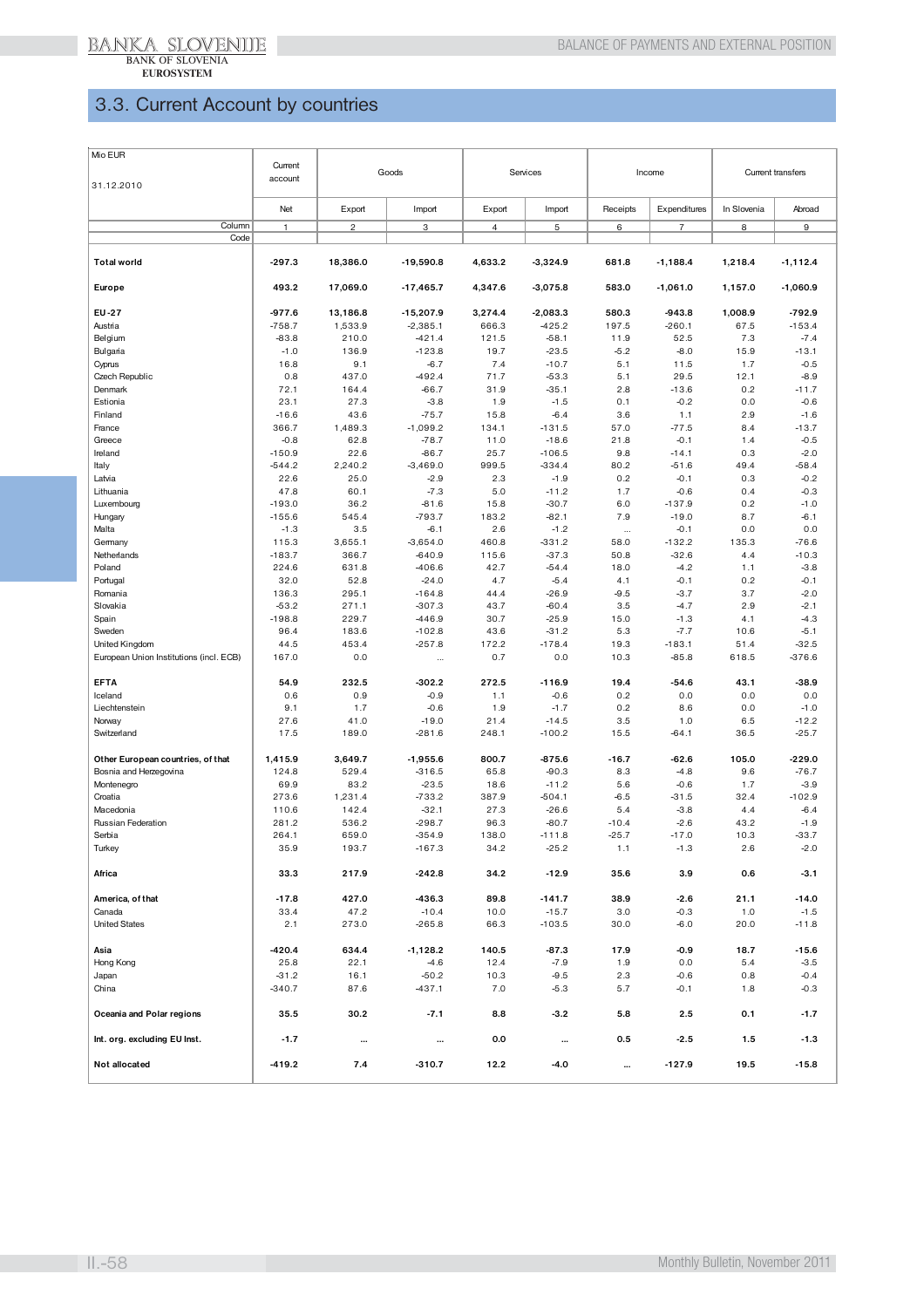# BANKA SLOVENIJE

BANK OF SLOVENIA **EUROSYSTEM**

# 3.4. Capital and Financial Account by countries

| Mio EUR<br>31.12.2010                   | Capital and<br>financial<br>account | Capital account | Financial account | Direct investment |             | Portfolio investment |             | Loans    |             |  |
|-----------------------------------------|-------------------------------------|-----------------|-------------------|-------------------|-------------|----------------------|-------------|----------|-------------|--|
|                                         | Net                                 | Net             | Net               | Abroad            | In Slovenia | Assets               | Liabilities | Assets   | Liabilities |  |
| Column                                  | 1                                   | $\overline{c}$  | 3                 | $\overline{4}$    | 5           | 6                    | 7           | 8        | 9           |  |
| Code                                    |                                     |                 |                   |                   |             |                      |             |          |             |  |
| <b>Total world</b>                      | 318.7                               | 8.2             | 310.5             | 59.6              | 273.9       | -383.9               | 2,331.0     | 164.2    | $-973.5$    |  |
| Europe                                  | 415.6                               | 14.6            | 401.0             | 104.6             | 193.6       | $-259.6$             | 2,131.1     | 163.6    | $-981.2$    |  |
| EU-27                                   | $-100.7$                            | 61.7            | $-162.4$          | 69.0              | 145.1       | $-257.7$             | 2,121.0     | 61.2     | $-989.9$    |  |
| Austria                                 | 107.2                               | $-8.4$          | 115.5             | 3.6               | 154.6       | $-38.1$              | 46.0        | 6.6      | $-235.3$    |  |
| Belgium                                 | 211.6                               | $-0.2$          | 211.7             | $-1.5$            | $-44.5$     | 172.7                | $-7.1$      | 12.1     | $-4.8$      |  |
| Bulgaria                                | 10.6                                | $-1.5$          | 12.2              | 51.3              | $-1.5$      | $-0.8$               | 0.0         | $-9.3$   | $-0.1$      |  |
| Cyprus                                  | 78.7                                | $-0.1$          | 78.8              | 31.4              | $-7.7$      | $-1.9$               | 8.6         | 32.8     | 10.5        |  |
| Czech Republic                          | 8.4                                 | $-3.4$          | 11.8              | 4.2               | $-30.4$     | $-17.1$              | 11.7        | 51.7     | $-0.1$      |  |
| Denmark                                 | 122.7                               | $-2.4$          | 125.1             | 1.6               | 6.6         | $-7.4$               | 0.0         | 0.4      | 0.0         |  |
| Estionia                                | $-2.2$                              | $-0.5$          | $-1.7$            | $\cdots$          | 0.0         | 0.1                  | 0.1         | $\cdots$ | $\cdots$    |  |
| Finland                                 | $-21.3$                             | $-0.1$          | $-21.2$           | $-0.1$            | 0.4         | $-14.8$              | 0.0         | 0.0      | 0.1         |  |
| France                                  | $-334.2$                            | $-14.3$         | $-319.9$          | $-0.4$            | $-44.1$     | $-182.7$             | $-63.9$     | 39.5     | $-23.9$     |  |
| Greece                                  | $-293.9$                            | $-0.6$          | $-293.3$          | $-5.4$            | 0.4         | $-190.4$             | 0.0         | $-103.6$ |             |  |
| Ireland                                 | $-26.2$                             | $-0.2$          | $-26.0$           | $-0.1$            | $-2.6$      | $-37.7$              | 2.9         | $-3.7$   | $-23.8$     |  |
| Italy                                   | 25.8                                | $-7.6$          | 33.4              | $-18.5$           | 25.9        | $-81.1$              | 1.1         | 7.6      | $-24.2$     |  |
| Latvia                                  | 1.7                                 | $-0.4$          | 2.1               | 0.0               | 0.0         | 0.1                  |             | 1.1      | 0.0         |  |
| Lithuania                               | $-7.5$                              | $-1.1$          | $-6.4$            | $-0.3$            | 0.0         | $-4.3$               | 0.0         | $-0.1$   |             |  |
| Luxembourg                              | 931.7                               | 56.8            | 874.9             | $-0.3$            | $-73.0$     | $-86.2$              | 1,107.5     | 33.3     | $-60.2$     |  |
| Hungary                                 | 8.6                                 | $-2.7$          | 11.3              | 1.0               | 4.2         | $-4.9$               | 15.1        | 0.1      | 0.0         |  |
| Malta                                   | $-1.3$                              | 0.0             | $-1.3$            | $\ddotsc$         | 0.0         |                      |             | 0.0      | $-0.8$      |  |
| Gemany                                  | 83.4                                | $-31.2$         | 114.6             | $-9.8$            | $-4.5$      | 328.2                | $-0.6$      | $-37.0$  | $-308.1$    |  |
| Netherlands                             | $-299.3$                            | 0.7             | $-300.0$          | $-16.4$           | $-12.1$     | $-34.8$              | $-0.2$      | 15.9     | $-222.3$    |  |
| Poland                                  | $-17.6$                             | $-6.8$          | $-10.8$           | 32.0              | $-1.7$      | $-37.4$              | 0.0         | 5.3      |             |  |
| Portugal                                | $-71.4$                             | $-0.8$          | $-70.7$           | $-0.2$            | 0.0         | $-70.0$              | 0.0         | 0.0      | $\cdots$    |  |
| Romania                                 | 4.6                                 | $-3.8$          | 8.4               | 11.9              | $-0.1$      | $-2.2$               | $-0.1$      | 5.9      | 0.0         |  |
| Slovakia                                | 18.9                                | $-2.2$          | 21.0              | $-2.8$            | $-1.8$      | $-56.2$              | 0.0         | $-7.2$   | 0.0         |  |
| Spain                                   | 164.1                               | $-0.3$          | 164.4             | $-1.2$            | 0.4         | 178.6                | $0.0$       | 0.6      | $-3.0$      |  |
| Sweden                                  | $-20.6$                             | $-4.7$          | $-15.9$           | $-11.1$           | 2.5         | $-28.9$              | 5.9         | $-1.7$   | $-0.1$      |  |
| United Kingdom                          | 925.8                               | $-6.2$          | 932.0             | 0.3               | 174.3       | $-78.7$              | 993.9       | 10.8     | $-304.4$    |  |
| European Union Institutions (incl. ECB) | $-1,708.9$                          | 103.4           | $-1,812.4$        | $\cdots$          | $\ddotsc$   | 37.9                 |             | $\cdots$ | 210.5       |  |
| <b>EFTA</b>                             | $-142.3$                            | $-1.1$          | $-141.2$          | 0.2               | $-154.9$    | $-8.7$               | $-6.8$      | 19.1     | $-45.8$     |  |
| Iceland                                 | 7.1                                 | 0.0             | 7.1               | $\ddotsc$         | $\cdots$    | 7.0                  | $\cdots$    | 0.0      |             |  |
| Liechtenstein                           | $-22.2$                             | 0.0             | $-22.2$           | 0.2               | $-14.9$     | 2.0                  | $-6.9$      | $-4.3$   | 1.6         |  |
| Norway                                  | 1.0                                 | $-0.5$          | 1.5               | 0.0               | 4.4         | $-5.3$               | 0.0         | 0.0      | 0.4         |  |
| Switzerland                             | $-128.2$                            | $-0.5$          | $-127.7$          | 0.0               | $-144.5$    | $-12.5$              | 0.1         | 23.4     | -47.9       |  |
| Other European countries, of that       | 658.7                               | $-46.0$         | 704.7             | 35.4              | 203.4       | 6.8                  | 17.0        | 83.3     | 54.5        |  |
| Bosnia and Herzegovina                  | 51.3                                | $-6.4$          | 57.7              | 7.9               | $-8.8$      | 9.3                  | 2.0         | 42.3     | 0.2         |  |
| Montenegro                              | 86.7                                | $-1.3$          | 88.0              | $-8.5$            | 0.0         | 3.9                  | 0.0         | 34.7     | 0.7         |  |
| Croatia                                 | 277.6                               | $-13.8$         | 291.4             | $-28.9$           | 197.6       | 16.1                 | 24.4        | $-7.4$   | 59.3        |  |
| Macedonia                               | -5.0                                | $-2.2$          | $-2.8$            | 1.7               | $-1.3$      | 3.9                  | 1.1         | 17.5     | 0.0         |  |
| Russian Federation                      | 185.3                               | $-6.2$          | 191.5             | $-41.7$           | 18.2        | $-15.1$              | 0.0         | 46.3     | 0.0         |  |
| Serbia                                  | 77.4                                | $-8.8$          | 86.2              | 107.1             | $-3.8$      | $-6.1$               | $-10.8$     | $-55.2$  | $-5.8$      |  |
| Turkey                                  | $-9.0$                              | $-2.3$          | $-6.8$            | $-3.3$            | 0.7         | $-3.1$               | 0.0         | $-0.3$   |             |  |
| Africa                                  | $-34.5$                             | $-1.9$          | $-32.6$           | $-33.2$           | -4.0        | $-2.5$               | 0.0         | 0.0      | 0.0         |  |
| America, of that                        | $-68.7$                             | $-3.8$          | $-64.9$           | $-6.1$            | $-13.2$     | $-95.2$              | 7.6         | $-9.5$   | $-3.1$      |  |
| Canada                                  | 23.1                                | $-0.6$          | 23.7              | $-1.9$            | 0.0         | 12.8                 | 0.0         | $-0.1$   | $\ldots$    |  |
| <b>United States</b>                    | $-41.7$                             | $-2.6$          | $-39.1$           | $-5.8$            | $-12.1$     | $-67.9$              | 7.2         | $-0.6$   | $-4.4$      |  |
|                                         |                                     |                 |                   |                   |             |                      |             |          |             |  |
| Asia                                    | $-27.3$                             | $-2.6$          | $-24.7$           | $-4.1$            | 19.5        | $-47.3$              | 1.5         | 10.0     | 0.1         |  |
| Hong Kong                               | 2.0                                 | $-0.4$          | 2.3               | $-1.0$            | 0.0         | 2.1                  | $\cdots$    | 0.0      | $\cdots$    |  |
| Japan                                   | 12.6                                | 0.1             | 12.5              | 0.1               | 18.9        | $-3.8$               | 0.0         | 0.0      | $\cdots$    |  |
| China                                   | $-17.1$                             | 2.2             | $-19.3$           | $-2.8$            | $-0.2$      | $-10.7$              | 0.0         | 0.5      | 0.0         |  |
| Oceania and Polar regions               | 40.0                                | $-0.6$          | 40.5              | $-1.6$            | $-1.5$      | 20.8                 | $-0.4$      | 0.0      | 1.1         |  |
| Int. org. excluding EU Inst.            | $-30.8$                             |                 | $-30.8$           |                   | 78.6        | 0.0                  | $\cdots$    | $\cdots$ | 9.6         |  |
| Not allocated                           | 24.4                                | $2.4\,$         | 22.0              |                   | 0.8         | $\ddotsc$            | 191.1       |          | $\cdots$    |  |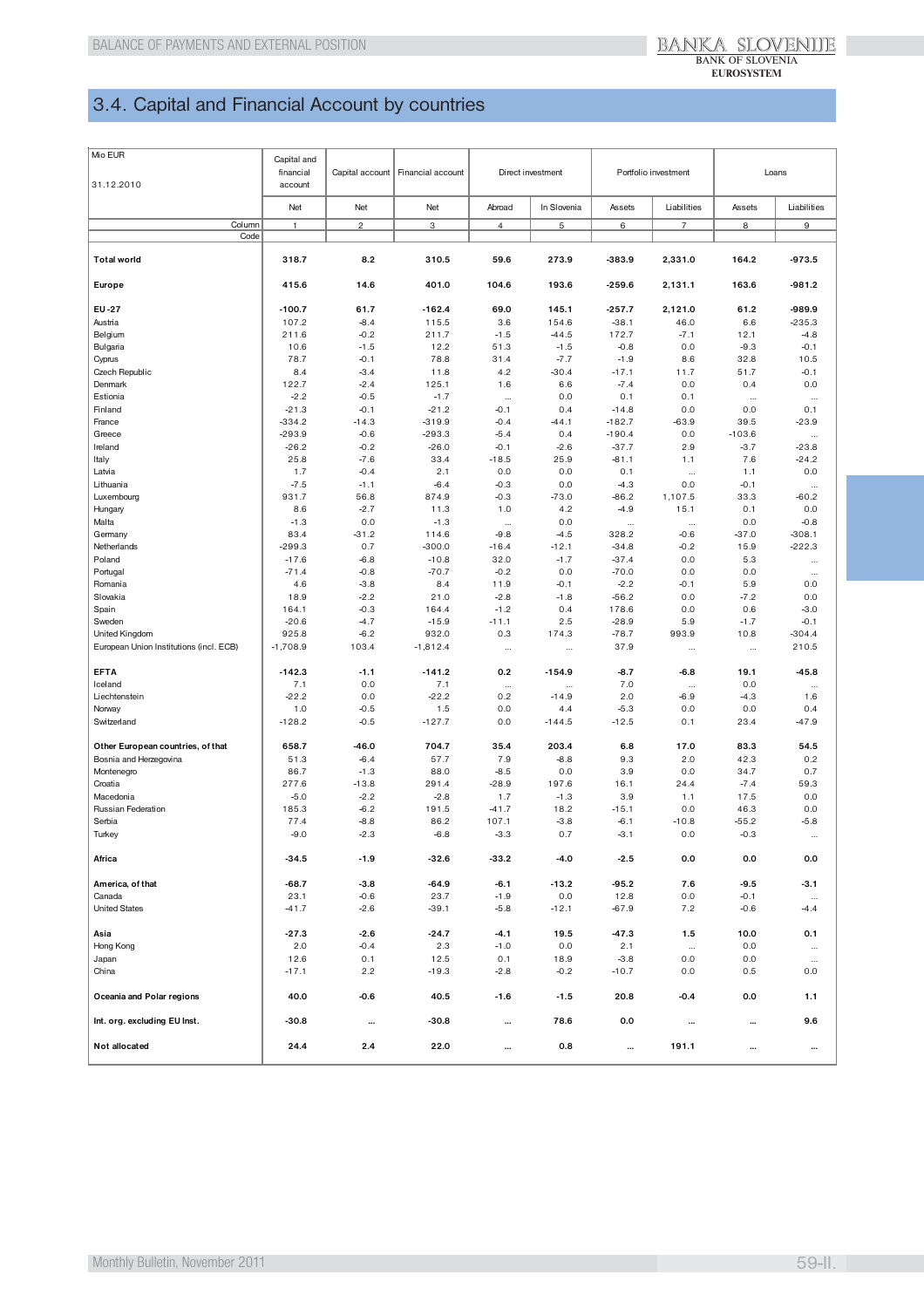BANKA SLOVENIJE BANK OF SLOVENIA **EUROSYSTEM**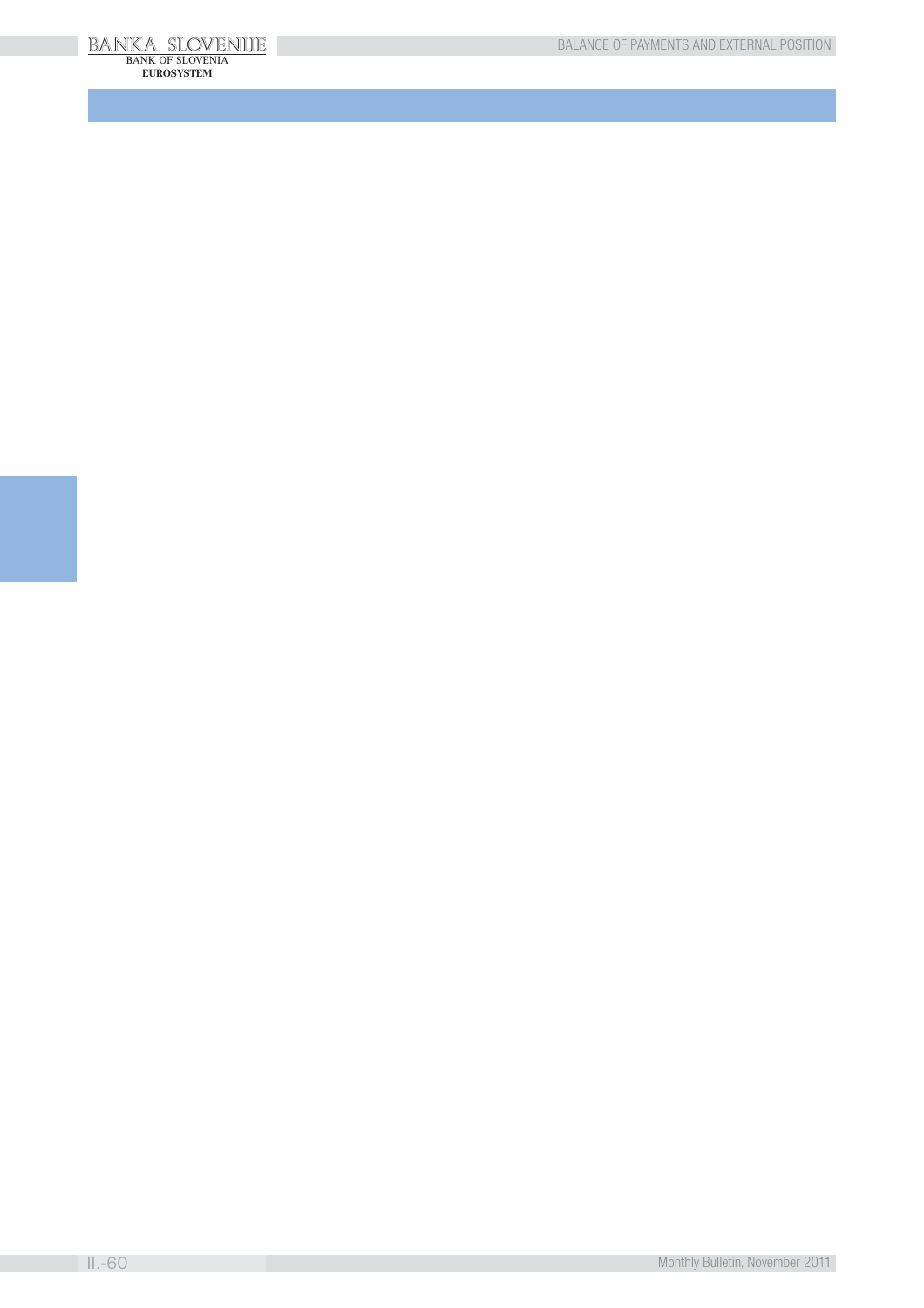# 3.5. Trade in goods by countries

| Millions of EUR                      | Exports         |                 |                |                | Imports         |                           |                     |                 |  |
|--------------------------------------|-----------------|-----------------|----------------|----------------|-----------------|---------------------------|---------------------|-----------------|--|
|                                      | 2009            |                 | January-August |                |                 |                           | January-August      |                 |  |
|                                      |                 | 2010            | 2010           | 2011           | 2009            | 2010                      | 2010                | 2011            |  |
| Total                                | 16,018          | 18,243          | 11,721         | 13,481         | 17,115          | 19,881                    | 12,606              | 14,441          |  |
|                                      |                 |                 |                |                |                 |                           |                     |                 |  |
| European Union 27<br>Austria         | 11,183<br>1,251 | 13,073<br>1,494 | 8,409<br>966   | 9,812<br>1,076 | 13,473<br>2,243 | 15,401<br>2,407           | 9,789<br>1,517      | 11,224<br>1,657 |  |
| Belgium                              | 179             | 210             | 131            | 171            | 388             | 430                       | 277                 | 292             |  |
| Bulgaria                             | 123             | 137             | 83             | 102            | 49              | 127                       | 95                  | 107             |  |
|                                      | 9               | 9               | $\overline{7}$ | 46             | 5               | $\overline{7}$            | $\overline{4}$      | 51              |  |
| Cyprus                               | 388             | 435             | 277            | 329            | 441             | 506                       | 323                 | 375             |  |
| Czech Republic<br>Denmark            | 132             | 164             | 105            | 135            | 76              | 68                        | 45                  | 47              |  |
| Estonia                              | 21              | 27              | 16             | 16             | 6               | 4                         | 3                   | 3               |  |
| Finland                              | 48              | 44              | 28             | 39             | 66              | 78                        | 45                  | 60              |  |
| France                               | 1.361           | 1,478           | 999            | 947            | 947             | 1,091                     | 696                 | 723             |  |
| Greece                               | 74              | 62              | 41             | 36             | 134             | 81                        | 44                  | 113             |  |
| Ireland                              | 16              | 22              | 13             | 13             | 65              | 89                        | 64                  | 24              |  |
|                                      |                 | 2,234           | 1,443          | 1,671          | 3,028           | 3,541                     | 2,285               | 2,622           |  |
| Italy<br>Latvia                      | 1,863<br>21     | 25              | 15             | 16             | 3               | 3                         | $\overline{c}$      | $\overline{c}$  |  |
|                                      | 59              | 60              | 37             | 37             | 35              | $\overline{7}$            | $\overline{4}$      | 6               |  |
| Lithuania                            | 17              |                 | 22             | 20             | 62              | 78                        |                     | 38              |  |
| Luxembourg                           | 459             | 36<br>544       | 344            | 415            | 647             | 805                       | 53<br>495           | 605             |  |
| Hungary<br>Malta                     | $\overline{c}$  | 3               | $\overline{c}$ | $\overline{c}$ | 3               |                           | 5                   | $\overline{c}$  |  |
|                                      |                 |                 |                |                |                 | 6                         |                     |                 |  |
| Germany                              | 3,166           | 3,616           | 2,295          | 2,896          | 3,136           | 3,667                     | 2,311               | 2,714           |  |
| Netherlands                          | 254             | 366             | 240            | 292            | 567             | 657                       | 422                 | 495             |  |
| Poland                               | 468             | 630             | 403            | 454            | 359             | 418                       | 265                 | 309             |  |
| Portugal                             | 46              | 53              | 35             | 34             | 21              | 25                        | 15                  | 18              |  |
| Romania                              | 240             | 294             | 183            | 236            | 161             | 170                       | 111                 | 135             |  |
| Slovakia                             | 275             | 266             | 169            | 196            | 238             | 313                       | 194                 | 212             |  |
| Spain                                | 190             | 229             | 151            | 163            | 464             | 454                       | 284                 | 314             |  |
| Sweden                               | 143             | 183             | 117            | 150            | 110             | 105                       | 64                  | 82              |  |
| United Kingdom                       | 378             | 450             | 291            | 321            | 220             | 264                       | 166                 | 219             |  |
| <b>EFTA</b>                          | 200             | 227             | 139            | 200            | 265             | 306                       | 189                 | 165             |  |
| Iceland                              | 1               | 1               | 1              | 1              | 0               | 1                         | 0                   | 1               |  |
| Liechenstein                         | $\overline{c}$  | $\overline{c}$  | $\mathbf{1}$   | $\overline{1}$ | 1               | 1                         | 0                   | $\circ$         |  |
| Norway                               | 37              | 41              | 22             | 28             | 15              | 20                        | 10                  | 16              |  |
| Switzerland                          | 160             | 183             | 115            | 171            | 250             | 285                       | 178                 | 148             |  |
|                                      |                 |                 |                |                |                 |                           |                     |                 |  |
| Countries of former Yugoslavia       | 2,607           | 2,627           | 1,684          | 1,864          | 1,172           | 1,489                     | 932                 | 1,148           |  |
| Bosnia and Herzegovina               | 501             | 528             | 344            | 363            | 235             | 325                       | 207                 | 248             |  |
| Croatia                              | 1,241           | 1,220           | 789            | 903            | 630             | 746                       | 462                 | 585             |  |
| Macedonia                            | 160             | 140             | 91             | 97             | 25              | 33                        | 18                  | 27              |  |
| Serbia and Montenegro                |                 |                 |                |                | $\cdots$        |                           |                     | $\ddotsc$       |  |
| Serbia                               | 618             | 656             | 407            | 445            | 264             | 362                       | 230                 | 277             |  |
| Montenegro                           | 87              | 83              | 53             | 56             | 18              | 23                        | 15                  | 12              |  |
|                                      |                 |                 |                |                |                 |                           |                     |                 |  |
| Other Europe                         | 39              | 39              | 26             | 25             | 0               | 1                         | $\mathsf O$         | $\circ$         |  |
| Albania                              | 39              | 39              | 26             | 25             | $\circ$         | 1                         | $\mathsf{O}\xspace$ | $\circ$         |  |
|                                      |                 |                 |                |                |                 |                           |                     |                 |  |
| Coun. of former Sov. Union, of which | 818             | 860             | 550            | 570            | 266             | 337                       | 212                 | 227             |  |
| Belarus                              | 32              | 46              | 28             | 25             | 6               | $\overline{\mathfrak{c}}$ | 5                   | 4               |  |
| Russian federation                   | 519             | 534             | 367            | 337            | 208             | 304                       | 190                 | 197             |  |
| Ukraine                              | 166             | 170             | 94             | 131            | 10              | 8                         | 5                   | 19              |  |
|                                      |                 |                 |                |                |                 |                           |                     |                 |  |
| Non-European members of OECD         | 487             | 632             | 409            | 468            | 717             | 681                       | 403                 | 605             |  |
| Australia                            | 21              | 26              | 16             | 19             | 3               | 6                         | $\overline{4}$      | 4               |  |
| South Korea                          | 17              | 30              | 17             | 25             | 138             | 164                       | 121                 | 123             |  |
| Mexico                               | 30              | 45              | 32             | 35             | $\overline{7}$  | 9                         | 6                   | $\overline{7}$  |  |
| New Zealand                          | $\overline{c}$  | $\overline{c}$  | $\mathbf{1}$   | $\mathbf{1}$   | $\overline{c}$  | $\circ$                   | $\circ$             | $\circ$         |  |
| Canada                               | 40              | 47              | 39             | 38             | 34              | 10                        | 6                   | 23              |  |
| Japan                                | 16              | 16              | 10             | 15             | 59              | 51                        | 36                  | 34              |  |
| Turkey                               | 151             | 193             | 122            | 138            | 145             | 172                       | 113                 | 139             |  |
| United States of America             | 209             | 273             | 171            | 196            | 331             | 268                       | 116                 | 275             |  |
|                                      |                 |                 |                |                |                 |                           |                     |                 |  |
| Other countries                      |                 |                 |                |                |                 |                           |                     |                 |  |
| Other developed countries            | 109             | 151             | 90             | 111            | 87              | 192                       | 140                 | 102             |  |
| Other Middle East                    | 100             | 132             | 81             | 82             | $\overline{7}$  | 6                         | $\overline{4}$      | 43              |  |
| Other Asia                           | 203             | 242             | 164            | 168            | 578             | 748                       | 467                 | 512             |  |
| Other North Africa                   | 194             | 161             | 110            | 111            | 121             | 182                       | 127                 | 58              |  |
| Other East Africa                    | 9               | 12              | 8              | 8              | 4               | 5                         | $\overline{4}$      | $\mathsf O$     |  |
| Other Africa                         | 16              | 21              | 10             | $\overline{4}$ | 19              | 57                        | 35                  | 38              |  |
| Other Middle and South America       | 46              | 60              | 36             | 44             | 223             | 155                       | 85                  | 184             |  |
| Other Oceania                        | 0               | 0               | $\mathsf O$    | 0              | 0               | $\mathsf O$               | $\mathsf O$         | 0               |  |
| Other N.E.C.                         | $\overline{7}$  | $\overline{7}$  | 5              | 15             | 181             | 322                       | 219                 | 135             |  |

Source: Statistical Office of RS.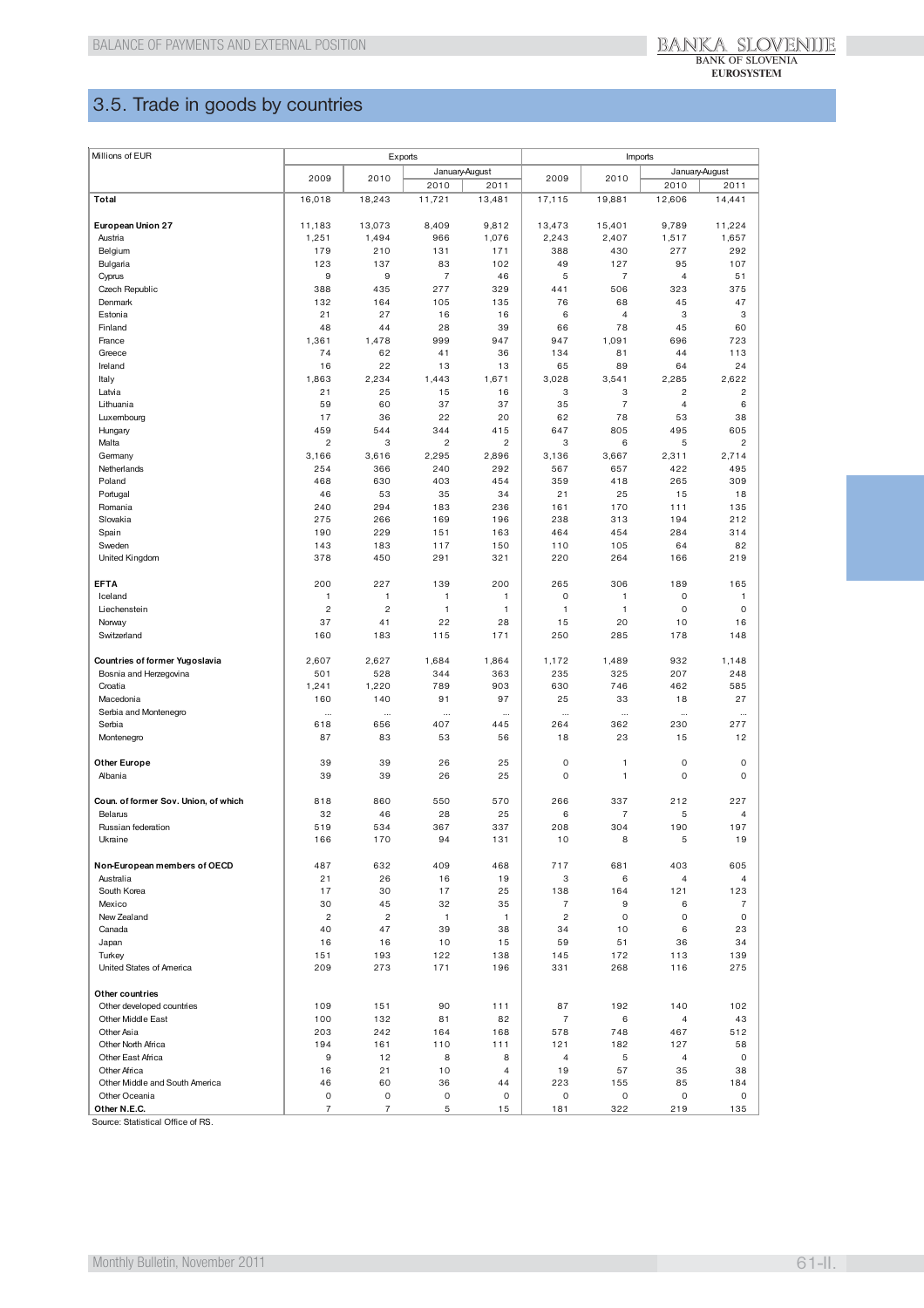**EUROSYSTEM**

### 3.6. International Investment Position

#### International Investment Position of Slovenia

| Mio EUR |        |              |                  |             |                                             |                          | Claims                                 |                                             |              |         |                             |       |
|---------|--------|--------------|------------------|-------------|---------------------------------------------|--------------------------|----------------------------------------|---------------------------------------------|--------------|---------|-----------------------------|-------|
|         |        |              |                  |             |                                             | Direct investment abroad |                                        |                                             |              |         | Portfolio investment        |       |
|         |        |              |                  |             |                                             |                          | Ostali kapital                         |                                             |              |         | Equity securities, of which |       |
|         |        | Net position |                  |             | Equity capital<br>and reinvested<br>eamings |                          | Claims on<br>affiliated<br>Enterprises | Liabilities to<br>affiliated<br>enterprises |              |         | General<br>government       | Banks |
|         | Column | $1 = 2 - 50$ | $2=3+8+22+27+42$ | $3 = 4 + 5$ | $\overline{4}$                              | $5=6+7$                  | 6                                      | $\overline{7}$                              | $8 = 9 + 13$ | 9       | 10                          | 11    |
|         | Code   |              |                  |             |                                             |                          |                                        |                                             |              |         |                             |       |
| 1994    |        | 600.2        | 4,830.3          | 288.6       | 279.1                                       | 9.5                      | 216.3                                  | $-206.8$                                    | 50.6         | 12.2    | $\cdots$                    | 3.3   |
| 1995    |        | 360.4        | 5,338.8          | 382.3       | 285.7                                       | 96.6                     | 274.3                                  | $-177.8$                                    | 83.0         | 13.4    | $\cdots$                    | 4.8   |
| 1996    |        | $-418.9$     | 5.771.2          | 370.6       | 276.6                                       | 94.0                     | 279.6                                  | $-185.6$                                    | 75.7         | 12.7    | $\cdots$                    | 5.1   |
| 1997    |        | $-361.4$     | 6,947.2          | 416.2       | 294.2                                       | 122.0                    | 364.8                                  | $-242.7$                                    | 50.6         | 14.0    | $\cdots$                    | 5.4   |
| 1998    |        | $-842.2$     | 7,210.2          | 542.8       | 325.5                                       | 217.3                    | 368.4                                  | $-151.1$                                    | 33.8         | 14.3    | $\cdots$                    | 6.2   |
| 1999    |        | $-1,970.5$   | 7,834.2          | 624.7       | 378.0                                       | 246.7                    | 410.9                                  | $-164.2$                                    | 130.1        | 32.3    | $\cdots$                    | 6.2   |
| 2000    |        | $-2.545.5$   | 8,923.0          | 825.3       | 498.9                                       | 326.4                    | 502.6                                  | $-176.2$                                    | 188.5        | 39.5    | $\cdots$                    | 5.7   |
| 2001    |        | $-448.8$     | 12,268.0         | 1,120.4     | 697.0                                       | 423.4                    | 553.2                                  | $-129.8$                                    | 289.2        | 29.0    | $\cdots$                    | 4.8   |
| 2002    |        | 26.8         | 14.636.8         | 1,445.2     | 918.0                                       | 527.1                    | 690.3                                  | $-163.2$                                    | 316.4        | 40.3    | $\cdots$                    | 4.2   |
| 2003    |        | $-1,480.6$   | 15,867.6         | 1,880.3     | 1,201.8                                     | 678.4                    | 863.7                                  | $-185.3$                                    | 551.4        | 188.0   | 0.0                         | 19.0  |
| 2004    |        | $-2,124.9$   | 17,876.8         | 2,224.0     | 1,519.1                                     | 704.9                    | 836.1                                  | $-131.3$                                    | 1,271.4      | 472.0   | 0.0                         | 37.0  |
| 2005    |        | $-3,161.0$   | 22,361.6         | 2,788.7     | 2,338.7                                     | 450.0                    | 883.5                                  | $-433.5$                                    | 2,757.9      | 1,242.3 | 86.8                        | 52.9  |
| 2006    |        | $-5,305.5$   | 25,122.5         | 3,452.2     | 2,656.7                                     | 795.5                    | 986.6                                  | $-191.1$                                    | 5,132.5      | 2,258.4 | 107.1                       | 94.6  |
| 2007    |        | $-7,372.5$   | 34,617.9         | 4,916.6     | 3,328.9                                     | 1,587.7                  | 1,818.0                                | $-230.3$                                    | 12,547.8     | 3,662.2 | 197.4                       | 127.5 |
| 2008    |        | $-12,586.9$  | 33.890.9         | 5,677.0     | 3,923.4                                     | 1,753.6                  | 2,019.4                                | $-265.8$                                    | 10,635.6     | 1,750.7 | 134.7                       | 57.8  |
| 2009    |        | $-12,650.7$  | 34,830.6         | 5,568.4     | 4,013.1                                     | 1,555.3                  | 1,917.5                                | $-362.3$                                    | 11,296.9     | 2,320.7 | 174.6                       | 42.0  |
| 2010    |        | $-12,655.9$  | 35,209.1         | 5,518.5     | 3,841.6                                     | 1,676.9                  | 2,079.8                                | $-402.9$                                    | 11,900.5     | 2,793.5 | 218.7                       | 55.3  |
| 2009    | Sep.   | $-12,162.8$  | 35,629.1         | 5,599.5     | 3,936.6                                     | 1,662.9                  | 1,961.6                                | $-298.7$                                    | 11,398.1     | 2,186.2 | 153.1                       | 41.8  |
|         | Dec.   | $-12.650.7$  | 34.830.6         | 5.568.4     | 4.013.1                                     | 1.555.3                  | 1,917.5                                | $-362.3$                                    | 11,296.9     | 2,320.7 | 174.6                       | 42.0  |
| 2010    | Mar.   | $-12.157.4$  | 35.620.6         | 5.653.7     | 4.006.1                                     | 1.647.5                  | 2.009.2                                | $-361.7$                                    | 12.036.9     | 2.532.2 | 193.5                       | 45.9  |
|         | Jun.   | $-12.707.0$  | 36.263.5         | 5.571.7     | 3.958.0                                     | 1.613.7                  | 2,004.8                                | $-391.2$                                    | 11.914.7     | 2.478.2 | 189.5                       | 47.5  |
|         | Sep.   | $-12.909.0$  | 35.947.2         | 5.577.0     | 3.898.3                                     | 1.678.7                  | 2,034.4                                | $-355.8$                                    | 12.032.8     | 2,543.4 | 192.9                       | 41.2  |
|         | Dec.   | $-12,655.9$  | 35,209.1         | 5,518.5     | 3,841.6                                     | 1,676.9                  | 2,079.8                                | $-402.9$                                    | 11,900.5     | 2,793.5 | 218.7                       | 55.3  |
| 2011    | Mar.   | $-12.692.6$  | 37.178.9         | 5.512.3     | 3.846.7                                     | 1.665.5                  | 2.098.8                                | $-433.3$                                    | 12.448.4     | 2.977.6 | 216.1                       | 56.1  |
|         | Jun.   | $-12,469.3$  | 37,019.1         | 5,475.7     | 3,846.2                                     | 1,629.5                  | 2,100.3                                | $-470.8$                                    | 12,249.7     | 2,877.7 | 215.5                       | 53.9  |

#### International Investment Position of Slovenia vis-a-vis EMU

| Mio EUR      |                            | Claims               |                |                                             |                          |                                        |                                             |                      |                |                             |              |
|--------------|----------------------------|----------------------|----------------|---------------------------------------------|--------------------------|----------------------------------------|---------------------------------------------|----------------------|----------------|-----------------------------|--------------|
|              |                            |                      |                |                                             | Direct investment abroad |                                        |                                             | Portfolio investment |                |                             |              |
|              |                            |                      |                |                                             |                          | Other capital                          |                                             |                      |                | Equity securities, of which |              |
|              | Net position               |                      |                | Equity capital<br>and reinvested<br>eamings |                          | Claims on<br>affiliated<br>Enterprises | Liabilities to<br>affiliated<br>enterprises |                      |                | General<br>aovemment        | Banks        |
|              | Column<br>$1 = 2 - 50$     | $2=3+8+22+27+42$     | $3 = 4 + 5$    | $\overline{4}$                              | $5 = 6 + 7$              | 6                                      | $\overline{7}$                              | $8 = 9 + 13$         | 9              | 10                          | 11           |
|              | Code                       |                      |                |                                             |                          |                                        |                                             |                      |                |                             |              |
| 2001         | $-2.256.2$                 | 5.353.2              | 177.3          | 118.4                                       | 58.9                     | 116.8                                  | $-57.9$                                     | 5.8                  | 5.8            | $\cdots$                    | 2.5          |
| 2002         | $-1,403.7$                 | 7,714.1              | 290.8          | 210.9                                       | 79.9                     | 157.0                                  | $-77.2$                                     | 10.0                 | 10.0           | $\cdots$                    | 1.6          |
| 2003         | $-1.928.1$                 | 8.711.3              | 349.8          | 222.9                                       | 126.9                    | 220.2                                  | $-93.3$                                     | 300.0                | 93.1           | 0.0                         | 2.6          |
| 2004         | $-2,842.2$                 | 9,795.4              | 459.7          | 411.5                                       | 48.2                     | 125.4                                  | $-77.2$                                     | 777.4                | 223.2          | 0.0                         | 7.6          |
| 2005         | $-5,921.5$                 | 11,629.2             | 505.1          | 766.8                                       | $-261.7$                 | 115.2                                  | $-376.9$                                    | 1,672.9              | 548.9          | 34.4                        | 9.3          |
| 2006         | $-9,049.4$                 | 12,916.2             | 577.9          | 562.3                                       | 15.5                     | 129.1                                  | $-113.6$                                    | 3,110.9              | 959.5          | 54.7                        | 16.1         |
| 2007         | $-12.179.7$                | 17,949.0             | 587.0          | 397.8                                       | 189.2                    | 297.3                                  | $-108.1$                                    | 8,425.2              | 1,416.0        | 115.6                       | 35.3         |
| 2008         | $-17,539.7$                | 17,144.0             | 668.9          | 555.4                                       | 113.5                    | 189.3                                  | $-75.9$                                     | 7,846.1              | 768.9          | 77.2                        | 17.8         |
| 2009         | $-14.691.1$                | 18,305.3             | 679.0          | 675.4                                       | 3.6                      | 137.2                                  | $-133.6$                                    | 8.337.7              | 1,075.6        | 92.6                        | 12.4         |
| 2010         | $-12.583.7$                | 18,520.7             | 698.5          | 671.4                                       | 27.1                     | 207.2                                  | $-180.1$                                    | 8,455.8              | 1,233.5        | 117.5                       | 7.7          |
|              |                            |                      |                |                                             |                          |                                        |                                             |                      |                |                             |              |
| 2008 Jun.    | $-14,939.8$                | 19,801.4             | 675.5          | 515.5                                       | 160.0                    | 306.5                                  | $-146.5$                                    | 9.661.3              | 1,148.9        | 101.8                       | 33.3         |
| Sep.         | $-16.277.6$                | 18.685.8             | 733.5          | 514.3                                       | 219.2                    | 312.8                                  | $-93.6$                                     | 9.155.0              | 973.5          | 94.0                        | 25.0         |
| Dec.         | $-17,539.7$                | 17,144.0             | 668.9          | 555.4                                       | 113.5                    | 189.3                                  | $-75.9$                                     | 7,846.1              | 768.9          | 77.2                        | 17.8         |
|              |                            |                      |                |                                             |                          |                                        |                                             |                      |                |                             |              |
| 2009<br>Mar. | $-17,343.6$<br>$-17.094.5$ | 16,425.7             | 565.7<br>668.2 | 576.7<br>657.5                              | $-11.0$<br>10.7          | 165.2<br>158.3                         | $-176.2$<br>$-147.6$                        | 7,374.9<br>7.378.7   | 743.9<br>847.4 | 67.5<br>69.4                | 11.1<br>10.8 |
| Jun.         | $-14,585.8$                | 16,542.3             | 582.9          | 603.1                                       |                          | 122.1                                  | $-142.4$                                    |                      | 993.3          |                             | 11.5         |
| Sep.<br>Dec. | $-14.691.1$                | 18,759.7<br>18,305.3 | 679.0          | 675.4                                       | $-20.3$<br>3.6           | 137.2                                  | $-133.6$                                    | 8,357.0<br>8,337.7   | 1,075.6        | 77.3<br>92.6                | 12.4         |
|              |                            |                      |                |                                             |                          |                                        |                                             |                      |                |                             |              |
| 2010<br>Mar. | $-13,902.1$                | 18,565.9             | 642.4          | 677.9                                       | $-35.5$                  | 150.8                                  | $-186.2$                                    | 8,809.4              | 1,166.9        | 98.6                        | 14.5         |
| Jun.         | $-13,554.6$                | 19,281.9             | 666.5          | 683.0                                       | $-16.5$                  | 162.5                                  | $-179.1$                                    | 8,723.8              | 1,135.8        | 95.7                        | 12.5         |
| Sep.         | $-13,551.9$                | 19,134.6             | 720.8          | 684.1                                       | 36.7                     | 174.8                                  | $-138.1$                                    | 8,692.6              | 1,171.1        | 101.2                       | 10.2         |
| Dec.         | $-12,583.7$                | 18,520.7             | 698.5          | 671.4                                       | 27.1                     | 207.2                                  | $-180.1$                                    | 8,455.8              | 1,233.5        | 117.5                       | 7.7          |
|              |                            |                      |                |                                             |                          |                                        |                                             |                      |                |                             |              |
| 2011<br>Mar. | $-11.511.7$                | 20.056.2             | 654.3          | 668.6                                       | $-14.3$                  | 210.9                                  | $-225.2$                                    | 8.702.5              | 1,304.1        | 117.6                       | 10.2         |
| Jun.         | $-12,428.6$                | 19,884.3             | 602.3          | 664.7                                       | $-62.4$                  | 188.6                                  | $-251.0$                                    | 8,526.1              | 1,271.6        | 118.5                       | 13.5         |
|              |                            |                      |                |                                             |                          |                                        |                                             |                      |                |                             |              |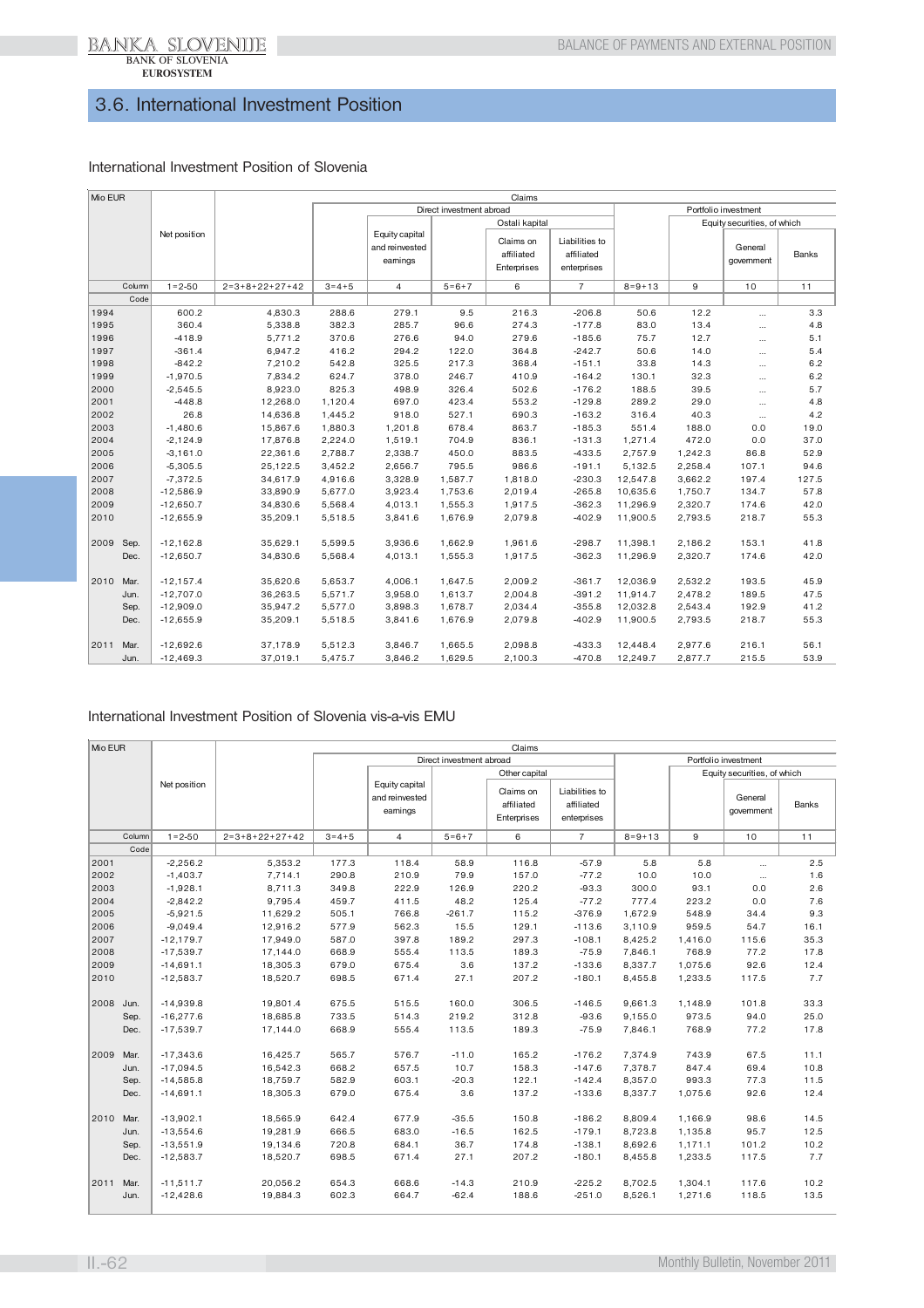#### International Investment Position of Slovenia

|               | Claims         |         |                  |                       |                 |               |          |                                    |          |  |  |  |  |  |
|---------------|----------------|---------|------------------|-----------------------|-----------------|---------------|----------|------------------------------------|----------|--|--|--|--|--|
|               |                |         |                  | Portfolio investment  |                 |               |          |                                    |          |  |  |  |  |  |
|               |                |         |                  |                       | Debt securities |               |          |                                    |          |  |  |  |  |  |
|               |                |         |                  | Bonds and notes       |                 |               |          | Money market instruments, of which |          |  |  |  |  |  |
| Other sectors |                |         | Bank of Slovenia | General<br>government | Banks           | Other sectors |          | Bank of Slovenia                   | Banks    |  |  |  |  |  |
| 12            | $13 = 14 + 19$ | 14      | 15               | 16                    | 17              | 18            | 19       | 20                                 | 21       |  |  |  |  |  |
|               |                |         |                  |                       |                 |               |          |                                    |          |  |  |  |  |  |
| 9.0           | 38.3           | 38.3    | $\cdots$         | $\cdots$              | 38.3            | $\cdots$      | $\cdots$ | $\cdots$                           | $\cdots$ |  |  |  |  |  |
| 8.5           | 69.7           | 69.7    | $\cdots$         | $\cdots$              | 69.7            | $\cdots$      | $\cdots$ | $\cdots$                           | $\cdots$ |  |  |  |  |  |
| 7.6           | 63.0           | 63.0    | $\cdots$         | $\cdots$              | 63.0            | $\cdots$      | $\cdots$ | $\cdots$                           | $\cdots$ |  |  |  |  |  |
| 8.6           | 36.6           | 36.6    | $\cdots$         | $\cdots$              | 36.6            | $\cdots$      | $\cdots$ | $\cdots$                           | $\cdots$ |  |  |  |  |  |
| 8.1           | 19.6           | 19.6    | $\cdots$         | $\cdots$              | 19.6            | $\cdots$      | $\cdots$ | $\cdots$                           | $\cdots$ |  |  |  |  |  |
| 26.1          | 97.7           | 97.7    | $\cdots$         | $\cdots$              | 97.7            | 0.0           | $\cdots$ | $\cdots$                           | $\cdots$ |  |  |  |  |  |
| 33.8          | 149.0          | 149.0   | $\cdots$         | $\cdots$              | 140.6           | 8.4           | $\cdots$ | $\cdots$                           | $\cdots$ |  |  |  |  |  |
| 24.2          | 260.2          | 260.2   | $\cdots$         | $\cdots$              | 225.5           | 34.8          | $\cdots$ | $\cdots$                           | $\cdots$ |  |  |  |  |  |
| 36.1          | 276.1          | 276.1   | $\cdots$         | $\cdots$              | 171.0           | 105.2         | $\cdots$ | $\cdots$                           | $\cdots$ |  |  |  |  |  |
| 169.0         | 363.4          | 363.4   | $\cdots$         | 1.3                   | 194.9           | 167.2         | $\cdots$ | $\cdots$                           | $\cdots$ |  |  |  |  |  |
| 435.0         | 799.5          | 791.2   | $\cdots$         | 2.0                   | 369.6           | 419.6         | 8.3      | $\cdots$                           | 5.4      |  |  |  |  |  |
| 1,102.6       | 1,515.6        | 1,509.7 | $\cdots$         | 60.2                  | 907.7           | 541.7         | 5.9      | $\cdots$                           | 1.3      |  |  |  |  |  |
| 2,056.6       | 2.874.1        | 2,732.6 | $\cdots$         | 90.9                  | 1,802.0         | 839.7         | 141.5    | $\cdots$                           | 133.4    |  |  |  |  |  |
| 3,337.3       | 8,885.6        | 7,175.0 | 2,527.4          | 181.3                 | 3,120.9         | 1,345.4       | 1,710.6  | 684.7                              | 993.6    |  |  |  |  |  |
| 1,558.2       | 8,884.9        | 7,532.7 | 3,197.4          | 182.5                 | 2,685.0         | 1,467.8       | 1,352.2  | 337.4                              | 985.0    |  |  |  |  |  |
| 2,104.2       | 8,976.2        | 7,833.4 | 3,746.3          | 131.8                 | 2,234.4         | 1,720.8       | 1,142.8  | 20.0                               | 1113.5   |  |  |  |  |  |
| 2,519.5       | 9.107.0        | 8,340.0 | 3,924.7          | 154.7                 | 2,169.8         | 2,090.8       | 767.0    | 15.0                               | 741.1    |  |  |  |  |  |
| 1,991.3       | 9,212.0        | 7,920.8 | 3,912.8          | 134.9                 | 2,222.0         | 1,651.1       | 1,291.2  | 44.9                               | 1225.6   |  |  |  |  |  |
| 2,104.2       | 8,976.2        | 7,833.4 | 3,746.3          | 131.8                 | 2,234.4         | 1,720.8       | 1,142.8  | 20.0                               | 1113.5   |  |  |  |  |  |
| 2,292.8       | 9,504.7        | 7,959.3 | 3,683.5          | 145.5                 | 2,341.2         | 1,789.1       | 1,545.5  | 20.0                               | 1514.3   |  |  |  |  |  |
| 2,241.2       | 9,436.4        | 8.077.4 | 3,862.7          | 156.0                 | 2,269.4         | 1,789.3       | 1,359.1  | 15.0                               | 1332.8   |  |  |  |  |  |
| 2,309.2       | 9,489.4        | 8,256.9 | 3,920.5          | 161.8                 | 2,179.8         | 1,994.8       | 1,232.5  | 15.0                               | 1206.0   |  |  |  |  |  |
| 2,519.5       | 9,107.0        | 8,340.0 | 3,924.7          | 154.7                 | 2,169.8         | 2,090.8       | 767.0    | 15.0                               | 741.1    |  |  |  |  |  |
| 2,705.4       | 9,470.8        | 8,429.0 | 3,899.5          | 147.5                 | 2,225.6         | 2,156.4       | 1,041.8  | 15.0                               | 1011.0   |  |  |  |  |  |
| 2,608.3       | 9,372.1        | 8,153.9 | 3,532.8          | 157.2                 | 2,202.1         | 2,261.7       | 1,218.2  | 284.5                              | 921.5    |  |  |  |  |  |

#### International Investment Position of Slovenia vis-a-vis EMU

|               | Claims         |          |                  |                       |                 |               |          |                                    |          |  |  |  |  |  |
|---------------|----------------|----------|------------------|-----------------------|-----------------|---------------|----------|------------------------------------|----------|--|--|--|--|--|
|               |                |          |                  | Portfolio investment  |                 |               |          |                                    |          |  |  |  |  |  |
|               |                |          |                  |                       | Debt securities |               |          |                                    |          |  |  |  |  |  |
|               |                |          |                  | Bonds and notes       |                 |               |          | Money market instruments, of which |          |  |  |  |  |  |
| Other sectors |                |          | Bank of Slovenia | General<br>government | <b>Banks</b>    | Other sectors |          | Bank of Slovenia                   | Banks    |  |  |  |  |  |
| 12            | $13 = 14 + 19$ | 14       | 15               | 16                    | 17              | 18            | 19       | 20                                 | 21       |  |  |  |  |  |
|               |                |          |                  |                       |                 |               |          |                                    |          |  |  |  |  |  |
| 3.2           | $\cdots$       | $\cdots$ | $\cdots$         | $\cdots$              | $\cdots$        | $\cdots$      | $\cdots$ | $\cdots$                           | $\cdots$ |  |  |  |  |  |
| 8.4           | $\cdots$       | $\cdots$ |                  | $\cdots$              | $\cdots$        | $\cdots$      | $\cdots$ | $\cdots$                           | $\cdots$ |  |  |  |  |  |
| 90.5          | 206.9          | 206.9    |                  | $\cdots$              | 102.1           | 104.8         | $\cdots$ | $\cdots$                           | $\cdots$ |  |  |  |  |  |
| 215.6         | 554.2          | 553.5    |                  | $\cdots$              | 258.4           | 295.1         | 0.6      | $\cdots$                           | $\cdots$ |  |  |  |  |  |
| 505.3         | 1.124.0        | 1,122.2  | $\cdots$         | 41.1                  | 698.0           | 383.1         | 1.7      | $\cdots$                           | $\cdots$ |  |  |  |  |  |
| 888.8         | 2,151.4        | 2,012.5  | $\cdots$         | 56.0                  | 1,399.3         | 557.2         | 138.8    | $\cdots$                           | 132.7    |  |  |  |  |  |
| 1,265.1       | 7.009.2        | 5.359.1  | 1.812.0          | 110.7                 | 2,534.7         | 901.7         | 1,650.1  | 628.2                              | 992.9    |  |  |  |  |  |
| 673.8         | 7,077.2        | 5,902.5  | 2,489.7          | 131.6                 | 2,218.7         | 1,062.5       | 1,174.7  | 163.5                              | 985.0    |  |  |  |  |  |
| 970.7         | 7.262.1        | 6.151.6  | 2.993.1          | 90.8                  | 1.815.5         | 1.252.2       | 1.110.5  | 20.0                               | 1,083.5  |  |  |  |  |  |
| 1,108.4       | 7,222.2        | 6,473.0  | 3,156.7          | 97.6                  | 1.736.3         | 1,482.4       | 749.2    | 15.0                               | 727.1    |  |  |  |  |  |
|               |                |          |                  |                       |                 |               |          |                                    |          |  |  |  |  |  |
| 1,013.8       | 8,512.4        | 6,082.8  | 2,375.5          | 145.1                 | 2,588.8         | 973.5         | 2,429.6  | 1,042.4                            | 1,351.0  |  |  |  |  |  |
| 854.4         | 8,181.6        | 5,910.4  | 2,442.2          | 139.8                 | 2,304.4         | 1,024.1       | 2,271.2  | 895.8                              | 1,343.1  |  |  |  |  |  |
| 673.8         | 7,077.2        | 5,902.5  | 2,489.7          | 131.6                 | 2,218.7         | 1,062.5       | 1,174.7  | 163.5                              | 985.0    |  |  |  |  |  |
|               |                |          |                  |                       |                 |               |          |                                    |          |  |  |  |  |  |
| 665.3         | 6,631.0        | 5,628.6  | 2,456.5          | 121.5                 | 1,981.1         | 1,069.4       | 1,002.4  | 148.1                              | 837.0    |  |  |  |  |  |
| 767.1         | 6,531.3        | 5,780.9  | 2,716.5          | 119.9                 | 1,854.9         | 1,089.6       | 750.3    | 174.0                              | 562.4    |  |  |  |  |  |
| 904.5         | 7,363.8        | 6.136.1  | 3,007.4          | 99.4                  | 1,808.1         | 1,221.2       | 1,227.6  | 44.9                               | 1,165.7  |  |  |  |  |  |
| 970.7         | 7,262.1        | 6,151.6  | 2,993.1          | 90.8                  | 1,815.5         | 1,252.2       | 1,110.5  | 20.0                               | 1,083.5  |  |  |  |  |  |
| 1,053.8       | 7,642.5        | 6,150.7  | 2,883.7          | 99.1                  | 1,904.4         | 1,263.4       | 1,491.8  | 20.0                               | 1,464.6  |  |  |  |  |  |
| 1.027.5       | 7,588.1        | 6,302.8  | 3.110.2          | 103.0                 |                 | 1,261.1       | 1.285.3  | 15.0                               | 1,263.1  |  |  |  |  |  |
|               |                |          |                  |                       | 1,828.5         |               |          |                                    |          |  |  |  |  |  |
| 1,059.6       | 7,521.5        | 6,373.3  | 3,116.7          | 102.0                 | 1,751.3         | 1,403.2       | 1,148.3  | 15.0                               | 1,126.1  |  |  |  |  |  |
| 1,108.4       | 7,222.2        | 6.473.0  | 3.156.7          | 97.6                  | 1,736.3         | 1,482.4       | 749.2    | 15.0                               | 727.1    |  |  |  |  |  |
| 1.176.3       | 7.398.5        | 6,419.0  | 3.039.4          | 94.6                  | 1.781.9         | 1.503.2       | 979.4    | 15.0                               | 954.3    |  |  |  |  |  |
| 1,139.6       | 7,254.5        | 6.130.9  | 2.686.2          | 100.2                 | 1.760.3         | 1.584.2       | 1,123.6  | 284.5                              | 831.8    |  |  |  |  |  |
|               |                |          |                  |                       |                 |               |          |                                    |          |  |  |  |  |  |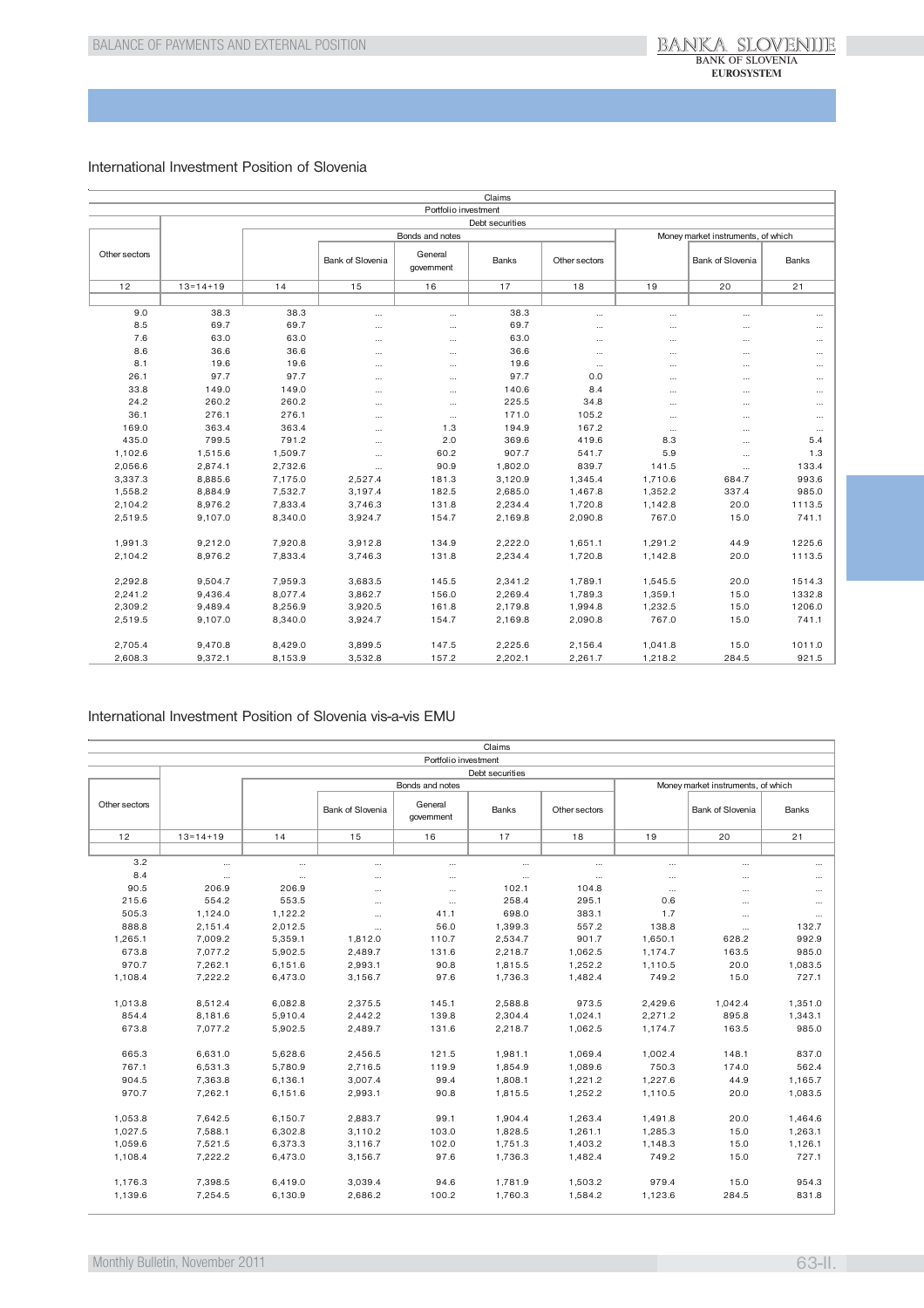**EUROSYSTEM**

# 3.6. International Investment Position of (continued)

#### International Investment Position of Slovenia

| Mio EUR |        |          |                     |                       |          |               | Claims                   |               |                  |                 |               |  |  |
|---------|--------|----------|---------------------|-----------------------|----------|---------------|--------------------------|---------------|------------------|-----------------|---------------|--|--|
|         |        |          |                     | Financial derivatives |          |               |                          |               | Other investment |                 |               |  |  |
|         |        |          |                     |                       |          |               |                          |               |                  | Loans, of which |               |  |  |
|         |        |          | Bank of<br>Slovenia | General<br>government | Banks    | Other sectors |                          | Trade credits |                  | Banks           | Other sectors |  |  |
|         | Column | 22       | 23                  | 24                    | 25       | 26            | $27 = 28 + 29 + 32 + 37$ | 28            | 29               | 30              | 31            |  |  |
|         | Code   |          |                     |                       |          |               |                          |               |                  |                 |               |  |  |
| 1994    |        | $\cdots$ | $\cdots$            |                       |          | $\cdots$      | 3,269.1                  | 1,360.7       | 23.0             | 18.7            | 4.4           |  |  |
| 1995    |        | $\cdots$ | $\cdots$            |                       |          | $\ddotsc$     | 3,452.5                  | 1,412.2       | 33.9             | 29.2            | 4.7           |  |  |
| 1996    |        | $\cdots$ | $\cdots$            | $\cdots$              |          | $\cdots$      | 3,471.9                  | 1,401.7       | 36.9             | 31.5            | 5.4           |  |  |
| 1997    |        | $\cdots$ | $\cdots$            | $\cdots$              |          | $\cdots$      | 3,477.3                  | 1,703.3       | 94.9             | 90.6            | 4.3           |  |  |
| 1998    |        | $\cdots$ | $\cdots$            | $\cdots$              |          | $\cdots$      | 3,528.9                  | 1,796.0       | 118.0            | 106.5           | 11.4          |  |  |
| 1999    |        | $\cdots$ | $\cdots$            | $\cdots$              | $\cdots$ | $\cdots$      | 3,920.1                  | 1,996.4       | 144.9            | 118.7           | 26.2          |  |  |
| 2000    |        | $\cdots$ | $\cdots$            | $\cdots$              | $\cdots$ | $\ddotsc$     | 4,473.3                  | 2,189.9       | 192.6            | 107.2           | 85.3          |  |  |
| 2001    |        | $\cdots$ | $\cdots$            | $\cdots$              | $\cdots$ | $\ddotsc$     | 5,874.6                  | 1,927.9       | 169.5            | 109.6           | 59.9          |  |  |
| 2002    |        | $\cdots$ | $\cdots$            | $\cdots$              | $\cdots$ | $\cdots$      | 6,093.8                  | 1,908.4       | 337.4            | 199.4           | 138.0         |  |  |
| 2003    |        | 0.3      | $\cdots$            | $\cdots$              | $\cdots$ | 0.3           | 6,556.6                  | 1,922.0       | 524.7            | 299.6           | 225.1         |  |  |
| 2004    |        | 1.5      | $\cdots$            | $\cdots$              | 0.0      | 1.5           | 7,838.1                  | 2,121.7       | 751.9            | 489.3           | 262.5         |  |  |
| 2005    |        | 14.5     | $\cdots$            | 0.1                   | $\cdots$ | 14.4          | 9,906.0                  | 2,871.9       | 1,205.5          | 838.1           | 367.4         |  |  |
| 2006    |        | 26.7     | $\cdots$            | 0.0                   | $\cdots$ | 26.7          | 11.092.6                 | 3,272.0       | 1,899.4          | 1,300.7         | 598.7         |  |  |
| 2007    |        | 131.8    | $\cdots$            | 10.3                  | 66.8     | 54.7          | 16,297.9                 | 3,737.1       | 3,453.6          | 3,029.0         | 424.6         |  |  |
| 2008    |        | 83.1     | $\cdots$            | 7.2                   | 60.4     | 15.5          | 16,808.0                 | 3,975.4       | 3,876.2          | 3,288.2         | 588.0         |  |  |
| 2009    |        | 89.7     | 0.1                 | 4.8                   | 72.4     | 12.4          | 17,126.5                 | 3,767.4       | 3,978.7          | 3,311.2         | 667.5         |  |  |
| 2010    |        | 122.1    | $\cdots$            | 4.6                   | 107.2    | 10.3          | 16,864.8                 | 3,936.9       | 4,111.2          | 3,310.2         | 697.9         |  |  |
| 2009    | Sep.   | 82.5     | 1.9                 | 5.7                   | 60.9     | 14.0          | 17,796.4                 | 4,061.6       | 4,068.5          | 3,304.1         | 764.4         |  |  |
|         | Dec.   | 89.7     | 0.1                 | 4.8                   | 72.4     | 12.4          | 17,126.5                 | 3,767.4       | 3,978.7          | 3,311.2         | 667.5         |  |  |
| 2010    | Mar.   | 133.5    | $\cdots$            | 4.8                   | 114.6    | 14.1          | 17,073.5                 | 4,022.5       | 4,441.8          | 3,693.8         | 748.0         |  |  |
|         | Jun.   | 158.8    | $\cdots$            | 4.6                   | 144.2    | 10.0          | 17,780.4                 | 4,214.5       | 4,024.3          | 3,349.8         | 674.4         |  |  |
|         | Sep.   | 145.5    | 13.1                | 4.6                   | 117.3    | 10.5          | 17,420.8                 | 4.199.0       | 4,148.9          | 3,353.5         | 692.4         |  |  |
|         | Dec.   | 122.1    | $\cdots$            | 4.6                   | 107.2    | 10.3          | 16,864.8                 | 3,936.9       | 4,111.2          | 3,310.2         | 697.9         |  |  |
| 2011    | Mar.   | 120.5    | 2.5                 | 4.6                   | 101.6    | 11.7          | 18,338.4                 | 4,234.7       | 4,168.4          | 3,247.3         | 693.1         |  |  |
|         | Jun.   | 118.0    | $\cdots$            | 4.6                   | 101.6    | 11.7          | 18,427.9                 | 4,271.3       | 4,179.8          | 3,222.9         | 692.8         |  |  |

#### International Investment Position of Slovenia vis-a-vis EMU

| Mio EUR |        |          |                     |                       |          |               | Claims                   |                      |                  |                 |               |  |
|---------|--------|----------|---------------------|-----------------------|----------|---------------|--------------------------|----------------------|------------------|-----------------|---------------|--|
|         |        |          |                     | Financial derivatives |          |               |                          |                      | Other investment |                 |               |  |
|         |        |          |                     |                       |          |               |                          |                      |                  | Loans, of which |               |  |
|         |        |          | Bank of<br>Slovenia | General<br>aovemment  | Banks    | Other sectors |                          | <b>Trade credits</b> |                  | Banks           | Other sectors |  |
|         | Column | 22       | 23                  | 24                    | 25       | 26            | $27 = 28 + 29 + 32 + 37$ | 28                   | 29               | 30              | 31            |  |
|         | Code   |          |                     |                       |          |               |                          |                      |                  |                 |               |  |
| 2001    |        | $\cdots$ | $\cdots$            | $\cdots$              | $\cdots$ | $\cdots$      | 2,136.1                  | 778.0                | 41.9             | 31.5            | 10.4          |  |
| 2002    |        | $\cdots$ | $\cdots$            | $\cdots$              |          | $\cdots$      | 2,878.6                  | 781.5                | 90.8             | 28.8            | 62.0          |  |
| 2003    |        | 0.3      | $\cdots$            | $\cdots$              | $\cdots$ | 0.3           | 3,192.3                  | 790.6                | 154.9            | 46.0            | 108.9         |  |
| 2004    |        | 0.4      | $\cdots$            | $\cdots$              | 0.0      | 0.4           | 4,022.1                  | 860.8                | 123.8            | 63.4            | 60.4          |  |
| 2005    |        | 5.0      | $\cdots$            | 0.1                   | $\ldots$ | 4.9           | 4.990.4                  | 1,202.7              | 201.2            | 102.0           | 99.2          |  |
| 2006    |        | 20.6     | $\cdots$            | 0.0                   | $\cdots$ | 20.6          | 5.736.4                  | 1,345.9              | 253.2            | 108.5           | 144.7         |  |
| 2007    |        | 107.4    | $\cdots$            | 8.2                   | 46.4     | 52.8          | 8,829.4                  | 1,440.1              | 478.1            | 345.9           | 132.2         |  |
| 2008    |        | 52.8     | $\cdots$            | 6.0                   | 31.3     | 15.4          | 8.576.3                  | 1,445.6              | 397.4            | 217.0           | 180.4         |  |
| 2009    |        | 53.9     | 0.1                 | 3.6                   | 37.8     | 12.4          | 9,234.7                  | 1,407.1              | 601.3            | 285.1           | 316.2         |  |
| 2010    |        | 80.9     | $\cdots$            | 3.7                   | 67.0     | 10.3          | 9,285.5                  | 1,591.6              | 748.0            | 345.3           | 299.7         |  |
| 2008    | Jun.   | 114.5    |                     | 9.4                   | 74.4     | 30.7          | 9,350.0                  | 1,752.1              | 558.7            | 423.1           | 135.5         |  |
|         | Sep.   | 75.6     | $\cdots$            | 6.2                   | 48.3     | 21.1          | 8,721.6                  | 1,702.6              | 374.1            | 218.8           | 155.3         |  |
|         | Dec.   | 52.8     | $\cdots$            | 6.0                   | 31.3     | 15.4          | 8,576.3                  | 1,445.6              | 397.4            | 217.0           | 180.4         |  |
| 2009    | Mar.   | 64.6     | 3.5                 | 6.2                   | 40.8     | 14.0          | 8,420.5                  | 1,561.0              | 600.5            | 232.3           | 368.2         |  |
|         | Jun.   | 66.5     | 11.1                | 6.2                   | 37.1     | 12.0          | 8.429.0                  | 1,531.8              | 613.1            | 237.4           | 375.7         |  |
|         | Sep.   | 55.1     | 1.9                 | 4.6                   | 34.6     | 14.0          | 9,764.7                  | 1,546.9              | 685.3            | 302.3           | 383.0         |  |
|         | Dec.   | 53.9     | 0.1                 | 3.6                   | 37.8     | 12.4          | 9,234.7                  | 1,407.1              | 601.3            | 285.1           | 316.2         |  |
| 2010    | Mar.   | 82.1     | $\cdots$            | 3.6                   | 64.4     | 14.1          | 9,032.0                  | 1,564.1              | 914.9            | 583.8           | 331.1         |  |
|         | Jun.   | 96.5     | $\cdots$            | 3.7                   | 82.8     | 10.0          | 9.795.0                  | 1.671.7              | 591.6            | 308.6           | 283.0         |  |
|         | Sep.   | 106.6    | 13.1                | 3.7                   | 79.3     | 10.5          | 9,614.6                  | 1,681.7              | 706.9            | 316.7           | 287.2         |  |
|         | Dec.   | 80.9     | $\cdots$            | 3.7                   | 67.0     | 10.3          | 9,285.5                  | 1,591.6              | 748.0            | 345.3           | 299.7         |  |
| 2011    | Mar.   | 86.3     | 2.5                 | 3.7                   | 68.7     | 11.4          | 10,613.1                 | 1,757.8              | 890.3            | 346.9           | 315.4         |  |
|         | Jun.   | 83.8     | $\cdots$            | 3.7                   | 68.7     | 11.4          | 10.672.1                 | 1,789.3              | 963.0            | 379.9           | 318.9         |  |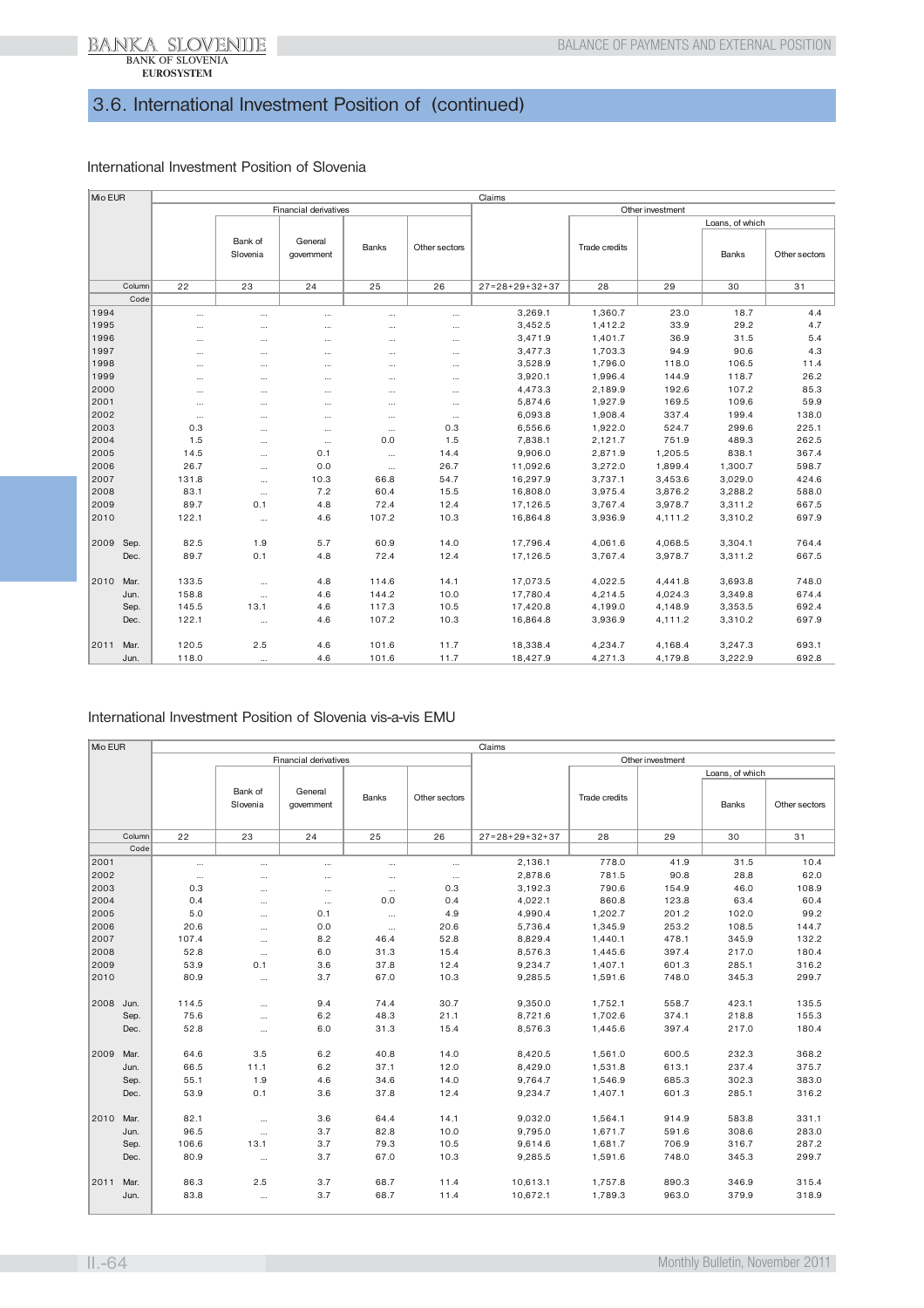#### International Investment Position of Slovenia

|         |                  |                       |         |               | Claims           |                  |                       |       |               |
|---------|------------------|-----------------------|---------|---------------|------------------|------------------|-----------------------|-------|---------------|
|         |                  |                       |         |               | Other investment |                  |                       |       |               |
|         |                  | Currency and deposits |         |               |                  |                  | Other assets          |       |               |
|         | Bank of Slovenia | General<br>government | Banks   | Other sectors |                  | Bank of Slovenia | General<br>government | Banks | Other sectors |
| 32      | 33               | 34                    | 35      | 36            | 37               | 38               | 39                    | 40    | 41            |
|         |                  |                       |         |               |                  |                  |                       |       |               |
| 1,467.5 | $\cdots$         | $\cdots$              | 1,040.9 | 426.6         | 417.9            | 84.2             | $\cdots$              | 333.7 |               |
| 1,631.3 | $\cdots$         | $\cdots$              | 1,218.4 | 412.9         | 375.1            | 132.8            | $\cdots$              | 242.3 | $\cdots$      |
| 1,812.4 | $\cdots$         | $\cdots$              | 1,441.0 | 371.4         | 220.8            | 26.8             | $\cdots$              | 194.0 | $\cdots$      |
| 1,392.9 | $\cdots$         | $\cdots$              | 926.4   | 466.5         | 286.2            | 36.9             | $\cdots$              | 249.3 | $\cdots$      |
| 1,334.2 | $\cdots$         | $\cdots$              | 941.2   | 393.0         | 280.8            | 39.5             | $\cdots$              | 241.3 | $\cdots$      |
| 1,461.8 | $\cdots$         | $\cdots$              | 954.5   | 507.3         | 317.0            | 51.7             | $\cdots$              | 265.3 | $\cdots$      |
| 1,747.5 | $\cdots$         | $\cdots$              | 1,242.2 | 505.3         | 343.3            | 62.3             | $\cdots$              | 281.1 | $\cdots$      |
| 2,313.3 | $\cdots$         | 3.3                   | 1,562.5 | 747.6         | 1,463.9          | 86.2             | 883.8                 | 324.4 | 169.5         |
| 2,425.8 | $\cdots$         | 2.5                   | 1,167.4 | 1,255.9       | 1,422.1          | 81.3             | 871.4                 | 321.6 | 147.8         |
| 2,702.7 | $\cdots$         | 2.7                   | 918.5   | 1,781.5       | 1,407.3          | 69.8             | 846.9                 | 354.9 | 135.7         |
| 3,408.9 | $\cdots$         | 2.7                   | 905.7   | 2,500.4       | 1,555.7          | 169.2            | 852.6                 | 358.6 | 175.3         |
| 4,435.3 | $\cdots$         | 5.4                   | 1,506.5 | 2,923.4       | 1,393.2          | 192.6            | 864.0                 | 159.1 | 177.6         |
| 5,151.9 | $\cdots$         | 2.7                   | 1,445.7 | 3,703.5       | 769.3            | 175.7            | 171.4                 | 171.1 | 251.1         |
| 8,404.8 | 1,617.8          | 30.1                  | 2,232.3 | 4,524.5       | 702.3            | 205.3            | 195.4                 | 107.3 | 194.4         |
| 8,348.4 | 1,132.9          | 13.1                  | 1,928.7 | 5,273.7       | 608.0            | 220.7            | 216.4                 | 96.2  | 74.7          |
| 8,736.9 | 352.4            | 5.2                   | 2,554.6 | 5,824.8       | 643.5            | 214.5            | 178.0                 | 89.9  | 161.1         |
| 8,249.6 | 302.8            | 0.9                   | 1,121.0 | 6,824.9       | 567.0            | 133.8            | 185.3                 | 46.3  | 201.6         |
| 9,120.2 | 341.9            | 362.3                 | 2,352.8 | 6,063.2       | 546.1            | 208.3            | 176.6                 | 87.2  | 74.0          |
| 8,736.9 | 352.4            | 5.2                   | 2,554.6 | 5,824.8       | 643.5            | 214.5            | 178.0                 | 89.9  | 161.1         |
| 7,948.2 | 462.2            | 3.2                   | 1,454.9 | 6,027.9       | 661.1            | 220.5            | 183.7                 | 89.0  | 167.9         |
| 8,886.6 | 292.3            | 2.5                   | 2,301.7 | 6,290.1       | 655.1            | 221.4            | 194.3                 | 52.5  | 186.8         |
| 8,505.0 | 284.4            | 2.3                   | 1,701.7 | 6,516.6       | 567.9            | 151.5            | 182.7                 | 30.1  | 203.6         |
| 8,249.6 | 302.8            | 0.9                   | 1,121.0 | 6,824.9       | 567.0            | 133.8            | 185.3                 | 46.3  | 201.6         |
| 9,348.0 | 396.7            | 251.8                 | 1,634.0 | 7,065.5       | 587.4            | 130.2            | 182.0                 | 48.4  | 226.7         |
| 9,400.3 | 542.8            | 201.8                 | 1,317.7 | 7,338.1       | 576.5            | 131.6            | 185.6                 | 50.1  | 209.1         |

|         |                  |                       |         |               | Claims           |                  |                       |           |               |
|---------|------------------|-----------------------|---------|---------------|------------------|------------------|-----------------------|-----------|---------------|
|         |                  |                       |         |               | Other investment |                  |                       |           |               |
|         |                  | Currency and deposits |         |               |                  |                  | Other assets          |           |               |
|         | Bank of Slovenia | General<br>government | Banks   | Other sectors |                  | Bank of Slovenia | General<br>government | Banks     | Other sectors |
| 32      | 33               | 34                    | 35      | 36            | 37               | 38               | 39                    | 40        | 41            |
|         |                  |                       |         |               |                  |                  |                       |           |               |
| 1,200.6 | $\cdots$         | 1.3                   | 1,180.1 | 19.2          | 115.6            | 69.7             | $\cdots$              | 42.3      | 3.6           |
| 1,837.2 | $\cdots$         | 1.3                   | 860.3   | 975.7         | 169.1            | 66.5             | $\cdots$              | 100.5     | 2.2           |
| 2.063.7 | $\cdots$         | 1.6                   | 680.5   | 1.381.6       | 183.1            | 56.3             | $\cdots$              | 123.7     | 3.0           |
| 2,811.1 | $\cdots$         | 1.4                   | 762.5   | 2,047.2       | 226.4            | 53.9             | $\cdots$              | 136.4     | 36.1          |
| 3,493.3 | $\cdots$         | 3.4                   | 1,180.7 | 2,309.2       | 93.2             | 61.8             | $\cdots$              | $\cdots$  | 31.5          |
| 4,035.4 | $\cdots$         | 1.5                   | 990.2   | 3,043.7       | 102.0            | 56.7             | $\cdots$              | $\ddotsc$ | 45.2          |
| 6,763.0 | 1,292.9          | 25.0                  | 1,693.7 | 3,751.5       | 148.2            | 97.2             | $\cdots$              | $\cdots$  | 51.0          |
| 6,597.5 | 871.1            | 11.6                  | 1,377.9 | 4,336.9       | 135.8            | 105.3            | 7.7                   | $\ddotsc$ | 22.9          |
| 7,008.9 | 208.2            | 4.2                   | 2,101.0 | 4,695.5       | 217.5            | 102.2            | $\cdots$              | $\cdots$  | 115.3         |
| 6,692.3 | 300.9            | 0.5                   | 812.9   | 5,578.1       | 253.5            | 106.9            | $\cdots$              | 22.3      | 124.3         |
|         |                  |                       |         |               |                  |                  |                       |           |               |
| 6,799.5 | 454.2            | 104.2                 | 2,145.7 | 4,095.3       | 239.8            | 94.8             | $\cdots$              | $\cdots$  | 145.0         |
| 6,394.6 | 240.4            | 255.0                 | 1,853.4 | 4,045.7       | 250.3            | 98.5             | 7.8                   | $\cdots$  | 144.0         |
| 6,597.5 | 871.1            | 11.6                  | 1,377.9 | 4,336.9       | 135.8            | 105.3            | 7.7                   | $\cdots$  | 22.9          |
|         |                  |                       |         |               |                  |                  |                       |           |               |
| 6,117.5 | 335.9            | 11.0                  | 1,381.3 | 4,389.3       | 141.3            | 104.7            | 6.7                   | $\cdots$  | 30.0          |
| 6,151.4 | 333.4            | 9.9                   | 1,339.6 | 4,468.4       | 132.7            | 99.2             | 7.0                   | $\cdots$  | 26.6          |
| 7,405.4 | 198.2            | 360.7                 | 1,959.9 | 4,886.6       | 127.1            | 97.7             | $\cdots$              | $\cdots$  | 29.4          |
| 7,008.9 | 208.2            | 4.2                   | 2,101.0 | 4,695.5       | 217.5            | 102.2            | $\cdots$              | $\cdots$  | 115.3         |
|         |                  |                       |         |               |                  |                  |                       |           |               |
| 6,324.3 | 320.8            | 1.5                   | 1,111.6 | 4,890.4       | 228.8            | 101.1            |                       | $\cdots$  | 127.7         |
| 7,293.6 | 291.4            | 1.3                   | 1.895.1 | 5.105.7       | 238.2            | 105.2            | $\cdots$              | 6.8       | 126.2         |
| 7,005.2 | 278.9            | 0.9                   | 1,413.9 | 5,311.6       | 220.8            | 100.6            | $\cdots$              | 6.4       | 113.7         |
| 6,692.3 | 300.9            | 0.5                   | 812.9   | 5,578.1       | 253.5            | 106.9            | $\cdots$              | 22.3      | 124.3         |
|         |                  |                       |         |               |                  |                  |                       |           |               |
| 7,720.0 | 394.7            | 250.9                 | 1,277.5 | 5.796.8       | 245.0            | 104.4            | 2.7                   | 23.5      | 114.5         |
| 7,691.5 | 490.8            | 201.0                 | 960.0   | 6,039.8       | 228.4            | 103.7            | 8.5                   | 23.4      | 92.8          |
|         |                  |                       |         |               |                  |                  |                       |           |               |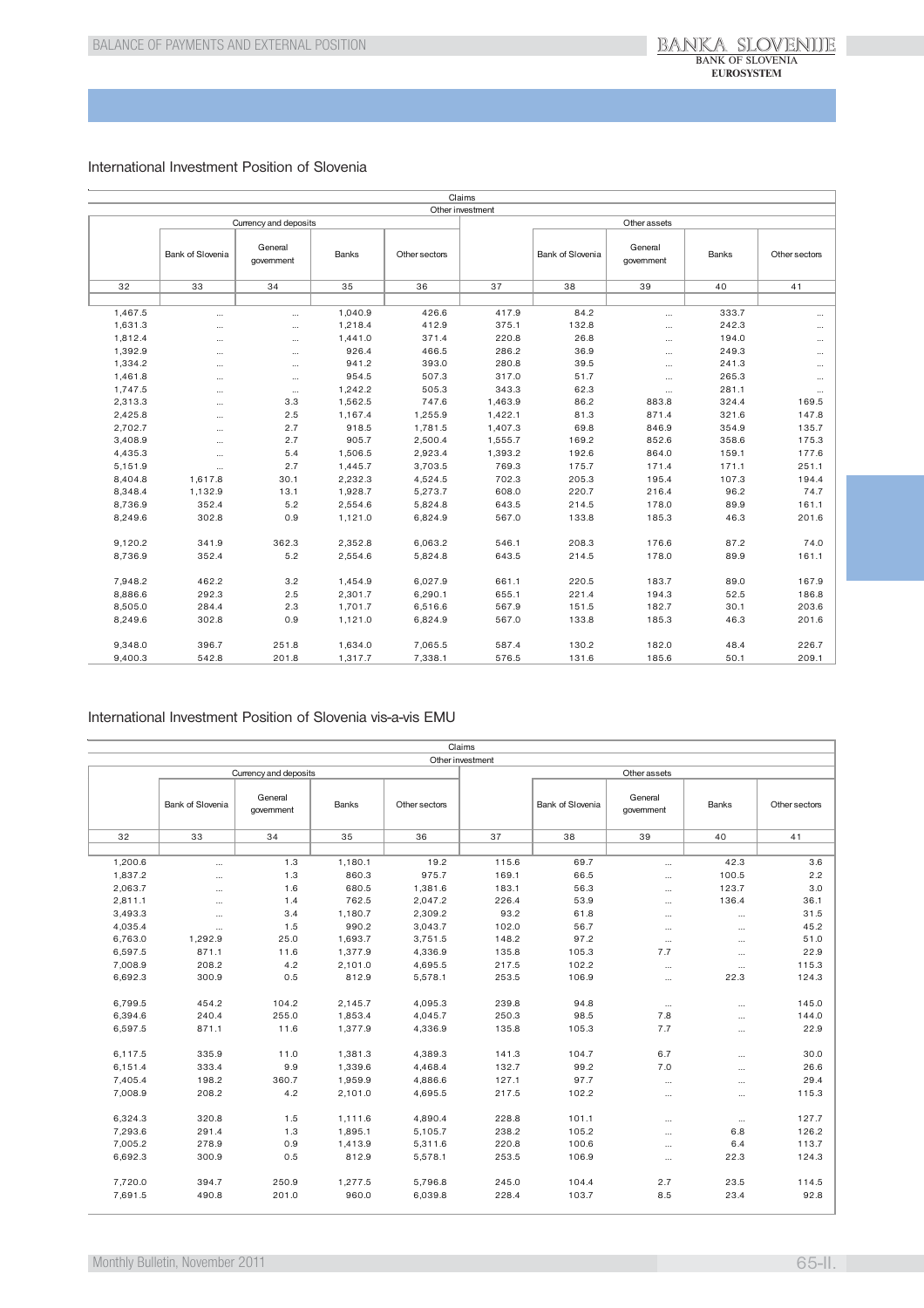**EUROSYSTEM**

# 3.6. International Investment Position (continued)

#### International Investment Position of Slovenia

| Mio EUR |      |                                 |                  |                              | Claims                             |         |                          |            |                          |                          | Liabilities    |                                             |
|---------|------|---------------------------------|------------------|------------------------------|------------------------------------|---------|--------------------------|------------|--------------------------|--------------------------|----------------|---------------------------------------------|
|         |      |                                 |                  |                              | Reserve assets                     |         |                          |            |                          |                          |                | Direct                                      |
|         |      |                                 |                  |                              |                                    |         | Foreign exchange         |            |                          |                          |                |                                             |
|         |      |                                 | Monetary<br>gold | Special<br>Drawing<br>Rights | Reserve<br>Position in<br>the Fund |         | Currency and<br>deposits | Securities | Financial<br>derivatives |                          |                | Equity capital<br>and reinvested<br>eamings |
|         |      | Column $42 = 43 + 44 + 45 + 46$ | 43               | 44                           | 45                                 | 46      | 47                       | 48         | 49                       | $50 = 51 + 56 + 66 + 71$ | $51 = 52 + 53$ | 52                                          |
|         | Code |                                 |                  |                              |                                    |         |                          |            |                          |                          |                |                                             |
| 1994    |      | 1,222.0                         | 0.1              | 0.1                          | 15.3                               | 1.206.5 | 1.132.0                  | 74.5       | $\cdots$                 | 4,230.0                  | 1.080.8        | 787.8                                       |
| 1995    |      | 1.420.9                         | 0.1              | 0.0                          | 14.9                               | 1.405.9 | 1,243.1                  | 162.7      | $\cdots$                 | 4.978.3                  | 1.376.0        | 939.2                                       |
| 1996    |      | 1.853.0                         | 0.1              | 0.1                          | 14.9                               | 1.837.9 | 1,525.9                  | 312.0      | $\cdots$                 | 6.190.1                  | 1.611.6        | 1,028.3                                     |
| 1997    |      | 3.003.1                         | 0.1              | 0.1                          | 15.7                               | 2.987.3 | 1,985.2                  | 1,002.1    | $\cdots$                 | 7.308.7                  | 1,999.8        | 1,412.8                                     |
| 1998    |      | 3.104.6                         | 0.1              | 0.2                          | 55.8                               | 3.048.5 | 1,344.9                  | 1,703.6    | $\cdots$                 | 8.052.4                  | 2,369.5        | 1,720.3                                     |
| 1999    |      | 3,159.3                         | 0.1              | 1.6                          | 107.3                              | 3,050.3 | 867.0                    | 2,183.3    | $\cdots$                 | 9,804.6                  | 2.675.0        | 1,904.7                                     |
| 2000    |      | 3,435.9                         | 0.1              | 4.0                          | 88.5                               | 3,343.3 | 1.060.4                  | 2,282.9    | $\cdots$                 | 11,468.5                 | 3,109.8        | 2,116.9                                     |
| 2001    |      | 4,983.7                         | 76.2             | 5.7                          | 91.3                               | 4,810.5 | 2,153.3                  | 2,657.3    | $\cdots$                 | 12,716.8                 | 2,940.0        | 2,489.0                                     |
| 2002    |      | 6,781.4                         | 79.9             | 6.7                          | 115.9                              | 6,578.9 | 2,510.0                  | 4,068.9    | $\cdots$                 | 14,610.0                 | 3,947.9        | 3,466.2                                     |
| 2003    |      | 6.878.9                         | 80.9             | 7.3                          | 115.7                              | 6.675.0 | 1.634.7                  | 5,040.3    | $\cdots$                 | 17.348.1                 | 5.046.8        | 4,438.6                                     |
| 2004    |      | 6.541.7                         | 77.8             | 8.2                          | 87.9                               | 6.367.9 | 690.3                    | 5,677.6    | $\cdots$                 | 20.001.7                 | 5,579.6        | 4,874.1                                     |
| 2005    |      | 6,894.5                         | 70.4             | 9.8                          | 43.6                               | 6.770.7 | 1,271.1                  | 5,499.6    | $\cdots$                 | 25,522.6                 | 6,133.6        | 5,607.4                                     |
| 2006    |      | 5,418.5                         | 78.4             | 9.4                          | 27.8                               | 5,302.8 | 925.8                    | 4,377.1    | $\cdots$                 | 30,428.1                 | 6,822.3        | 6,283.1                                     |
| 2007    |      | 723.8                           | 58.2             | 8.6                          | 17.1                               | 639.9   | 17.0                     | 622.9      | $\cdots$                 | 41,990.5                 | 9,765.1        | 6,776.0                                     |
| 2008    |      | 687.2                           | 63.6             | 8.5                          | 33.2                               | 582.0   | 61.2                     | 520.8      | $\cdots$                 | 46,477.8                 | 11,236.3       | 7,472.8                                     |
| 2009    |      | 749.1                           | 78.3             | 215.7                        | 45.8                               | 409.2   | 52.7                     | 361.3      | $-4.8$                   | 47,481.3                 | 10,537.8       | 7,440.2                                     |
| 2010    |      | 803.2                           | 108.0            | 229.5                        | 59.1                               | 406.5   | 86.2                     | 320.0      | 0.3                      | 47,865.0                 | 10,771.5       | 7,497.9                                     |
| 2009    | Sep. | 752.6                           | 69.9             | 214.2                        | 45.5                               | 423.0   | 51.6                     | 369.0      | 2.4                      | 47.791.9                 | 10.701.6       | 7,470.5                                     |
|         | Dec. | 749.1                           | 78.3             | 215.7                        | 45.8                               | 409.2   | 52.7                     | 361.3      | $-4.8$                   | 47,481.3                 | 10,537.8       | 7,440.2                                     |
| 2010    | Mar. | 723.1                           | 84.1             | 223.6                        | 47.4                               | 367.9   | 6.3                      | 361.6      | $\cdots$                 | 47,778.0                 | 10,438.7       | 7,321.8                                     |
|         | Jun. | 838.0                           | 103.3            | 238.8                        | 50.7                               | 445.2   | 61.6                     | 382.8      | 0.8                      | 48,970.5                 | 10,471.9       | 7,294.0                                     |
|         | Sep. | 771.1                           | 98.1             | 226.1                        | 58.2                               | 388.7   | 55.1                     | 334.9      | $-1.4$                   | 48,856.2                 | 10,606.4       | 7,298.8                                     |
|         | Dec. | 803.2                           | 108.0            | 229.5                        | 59.1                               | 406.5   | 86.2                     | 320.0      | 0.3                      | 47,865.0                 | 10,771.5       | 7,497.9                                     |
| 2011    | Mar. | 759.4                           | 103.1            | 209.4                        | 85.5                               | 361.4   | 106.2                    | 250.1      | 5.1                      | 49.871.6                 | 10.851.8       | 7,573.8                                     |
|         | Jun. | 747.8                           | 106.8            | 231.0                        | 88.7                               | 321.4   | 98.0                     | 220.7      | 2.6                      | 49.488.4                 | 11,085.5       | 7,603.7                                     |

| Mio EUR |                     |                          |                  |                              | Claims                             |           |                          |            |                          |                          | Liabilities    |                                             |
|---------|---------------------|--------------------------|------------------|------------------------------|------------------------------------|-----------|--------------------------|------------|--------------------------|--------------------------|----------------|---------------------------------------------|
|         |                     |                          |                  |                              | Reserve assets                     |           |                          |            |                          |                          |                | Direct                                      |
|         |                     |                          |                  |                              |                                    |           | Foreign exchange         |            |                          |                          |                |                                             |
|         |                     |                          | Monetary<br>gold | Special<br>Drawing<br>Rights | Reserve<br>Position in<br>the Fund |           | Currency and<br>deposits | Securities | Financial<br>derivatives |                          |                | Equity capital<br>and reinvested<br>eamings |
|         | Column <sup>I</sup> | $42 = 43 + 44 + 45 + 46$ | 43               | 44                           | 45                                 | 46        | 47                       | 48         | 49                       | $50 = 51 + 56 + 66 + 71$ | $51 = 52 + 53$ | 52                                          |
|         | Code                |                          |                  |                              |                                    |           |                          |            |                          |                          |                |                                             |
| 2001    |                     | 3,034.1                  | $\cdots$         | $\cdots$                     | 0.0                                | 3,034.1   | 1,190.8                  | 1,843.3    | $\cdots$                 | 7,609.5                  | 2,274.3        | 1,873.1                                     |
| 2002    |                     | 4,534.7                  | $\cdots$         | $\cdots$                     | $\cdots$                           | 4,534.7   | 1,248.2                  | 3,286.5    | $\cdots$                 | 9,117.8                  | 2,923.4        | 2,509.9                                     |
| 2003    |                     | 4.868.9                  | 53.4             | $\cdots$                     | $\cdots$                           | 4,815.5   | 869.5                    | 3,946.0    | $\cdots$                 | 10,639.3                 | 3,169.1        | 2,727.3                                     |
| 2004    |                     | 4,535.9                  | 51.3             | $\cdots$                     | $\cdots$                           | 4,484.5   | 454.6                    | 4,029.9    | $\cdots$                 | 12,637.5                 | 3,753.8        | 3,191.0                                     |
| 2005    |                     | 4,455.8                  | 34.8             |                              | $\cdots$                           | 4,421.1   | 664.3                    | 3,756.8    | $\cdots$                 | 17,550.7                 | 4,247.7        | 3,804.2                                     |
| 2006    |                     | 3,470.5                  | 0.0              |                              | $\cdots$                           | 3,470.5   | 688.9                    | 2,781.6    | $\cdots$                 | 21,965.6                 | 4,892.0        | 4,439.2                                     |
| 2007    |                     | 0.0                      | 0.0              |                              | $\cdots$                           | $\cdots$  | $\cdots$                 | $\cdots$   | $\cdots$                 | 30,128.8                 | 7,675.6        | 4,789.7                                     |
| 2008    |                     | $\cdots$                 | $\cdots$         |                              | $\cdots$                           | $\ddotsc$ | $\ddotsc$                | $\cdots$   | $\cdots$                 | 34,683.7                 | 8,826.5        | 5,430.3                                     |
| 2009    |                     | $\cdots$                 | $\cdots$         | $\cdots$                     | $\cdots$                           | $\cdots$  | $\cdots$                 | $\cdots$   | $\cdots$                 | 32,996.4                 | 8,334.2        | 5,415.5                                     |
| 2010    |                     |                          |                  |                              | $\cdots$                           | $\cdots$  | $\cdots$                 |            | $\cdots$                 | 31,104.4                 | 8,327.1        | 5,369.0                                     |
| 2008    | Jun.                | $\cdots$                 | $\cdots$         |                              |                                    |           | $\cdots$                 |            | $\cdots$                 | 34,741.2                 | 8,211.4        | 5,123.0                                     |
|         | Sep.                | $\cdots$                 |                  |                              |                                    |           |                          |            | $\cdots$                 | 34,963.3                 | 8,443.1        | 5,106.4                                     |
|         | Dec.                |                          | $\cdots$         | $\cdots$                     |                                    |           |                          |            | $\cdots$                 | 34,683.7                 | 8,826.5        | 5,430.3                                     |
| 2009    | Mar.                |                          |                  |                              |                                    | $\cdots$  |                          |            | $\cdots$                 | 33,769.2                 | 8,539.0        | 5,445.3                                     |
|         | Jun.                | $\cdots$                 | $\cdots$         | $\ddotsc$                    | $\ddotsc$                          | $\ddotsc$ | $\ddotsc$                | $\cdots$   | $\cdots$                 | 33,636.8                 | 8,584.5        | 5,410.9                                     |
|         | Sep.                | $\cdots$                 | $\cdots$         |                              | $\ddotsc$                          | $\cdots$  | $\cdots$                 | $\cdots$   | $\cdots$                 | 33,345.5                 | 8,569.3        | 5,514.4                                     |
|         | Dec.                | $\cdots$                 |                  |                              | $\cdots$                           | $\cdots$  | $\ddotsc$                |            | $\cdots$                 | 32,996.4                 | 8,334.2        | 5,415.5                                     |
| 2010    | Mar.                | $\cdots$                 | $\cdots$         |                              |                                    | $\cdots$  | $\cdots$                 |            | $\cdots$                 | 32,468.0                 | 8,081.6        | 5,299.3                                     |
|         | Jun.                |                          |                  |                              | $\cdots$                           | $\cdots$  | $\cdots$                 |            | $\cdots$                 | 32.836.5                 | 8,139.6        | 5,293.2                                     |
|         | Sep.                | $\cdots$                 | $\cdots$         | $\cdots$                     |                                    | $\cdots$  | $\cdots$                 | $\cdots$   | $\cdots$                 | 32,686.5                 | 8,295.3        | 5,290.9                                     |
|         | Dec.                | $\cdots$                 | $\cdots$         |                              |                                    | $\cdots$  | $\cdots$                 | $\cdots$   | $\cdots$                 | 31,104.4                 | 8,327.1        | 5,369.0                                     |
| 2011    | Mar.                | $\ddotsc$                | $\cdots$         | $\cdots$                     | $\ddotsc$                          | $\ddotsc$ | $\ddotsc$                | $\cdots$   | $\cdots$                 | 31,567.9                 | 8.372.6        | 5,403.7                                     |
|         | Jun.                | $\cdots$                 | $\cdots$         | $\ddotsc$                    | $\ddotsc$                          | $\cdots$  | $\ddotsc$                | $\cdots$   | $\cdots$                 | 32,312.9                 | 8,564.0        | 5,439.9                                     |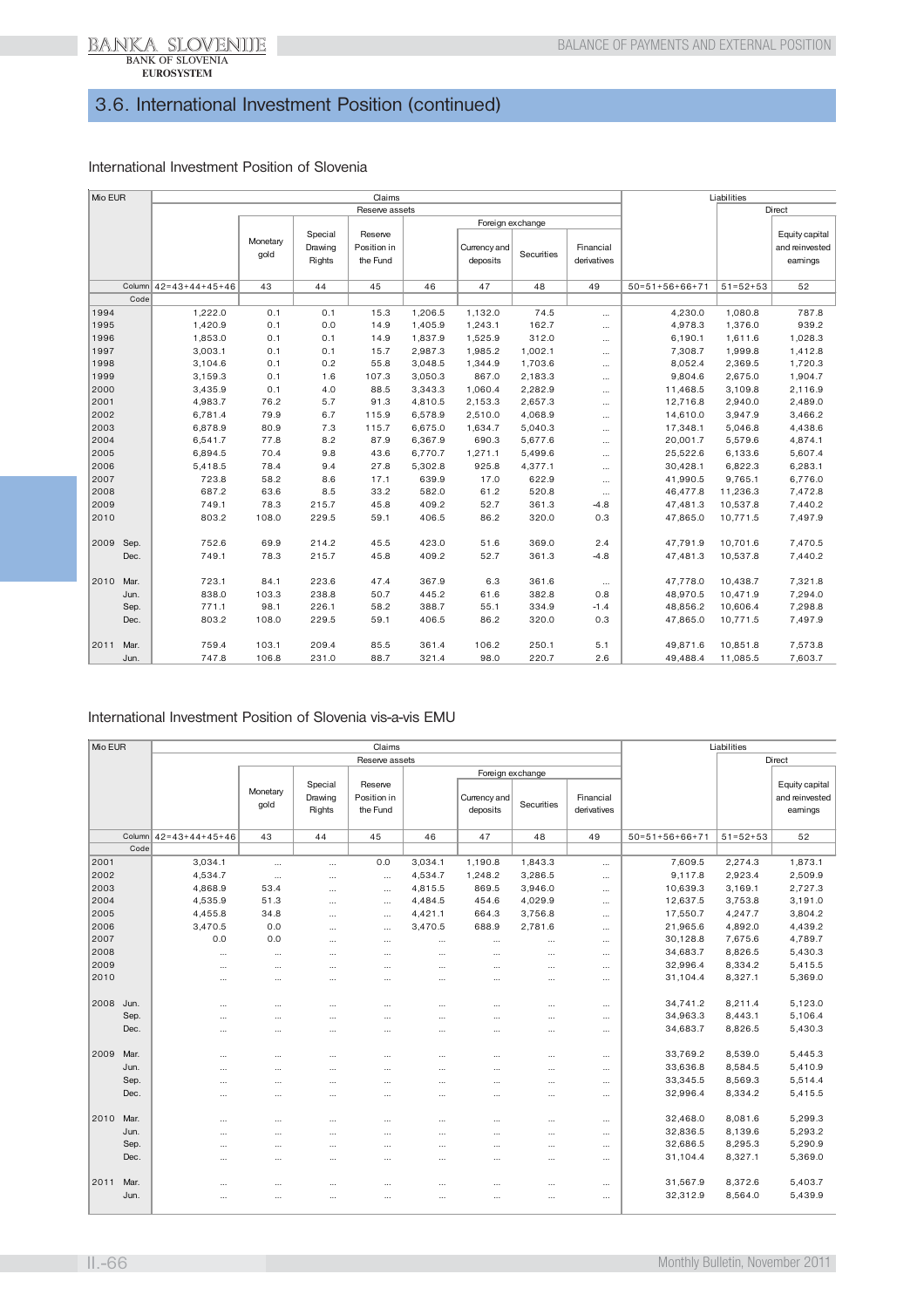#### International Investment Position of Slovenia

|                |                               |                                    |                                                     |         |              | Liabilities   |                |          |                           |          |               |
|----------------|-------------------------------|------------------------------------|-----------------------------------------------------|---------|--------------|---------------|----------------|----------|---------------------------|----------|---------------|
|                | investment in Slovenia        |                                    | Portfolio investment<br>Equity securities, of which |         |              |               |                |          |                           |          |               |
|                | Other capital                 |                                    |                                                     |         |              |               |                |          | Debt securities           |          |               |
|                |                               |                                    |                                                     |         |              |               |                |          | Bonds and notes, of which |          |               |
|                | Claims on<br>direct investors | Liabilities to<br>direct investors |                                                     |         | <b>Banks</b> | Other sectors |                |          | General<br>government     | Banks    | Other sectors |
| $53 - 55 + 54$ | 54                            | 55                                 | $56 = 57 + 60$                                      | 57      | 58           | 59            | $60 = 61 + 65$ | 61       | 62                        | 63       | 64            |
|                |                               |                                    |                                                     |         |              |               |                |          |                           |          |               |
| 293.0          | $-94.7$                       | 387.7                              | 72.5                                                | 37.4    | 14.6         | 22.8          | 35.1           | 35.1     | $\cdots$                  | $\cdots$ | 35.1          |
| 436.9          | $-107.4$                      | 544.3                              | 81.2                                                | 49.0    | 21.5         | 27.5          | 32.3           | 32.3     | $\cdots$                  | 13.3     | 19.0          |
| 583.3          | $-140.9$                      | 724.2                              | 918.0                                               | 107.9   | 24.3         | 83.5          | 810.1          | 810.1    | 761.5                     | 20.4     | 28.2          |
| 587.0          | $-169.4$                      | 756.4                              | 1,156.6                                             | 142.0   | 14.2         | 127.8         | 1,014.6        | 1,014.6  | 962.9                     | 19.9     | 31.8          |
| 649.1          | $-94.6$                       | 743.8                              | 1,212.9                                             | 119.0   | 15.3         | 103.7         | 1,093.9        | 1,093.9  | 1,039.6                   | 20.1     | 34.3          |
| 770.2          | $-110.8$                      | 881.0                              | 1,656.3                                             | 162.6   | 13.9         | 148.6         | 1,493.8        | 1,493.8  | 1,430.7                   | 20.1     | 42.9          |
| 992.9          | $-143.2$                      | 1,136.1                            | 1,927.9                                             | 180.4   | 26.4         | 154.0         | 1.747.5        | 1,747.5  | 1,688.0                   | 20.1     | 39.4          |
| 451.0          | $-223.1$                      | 674.0                              | 2,143.9                                             | 194.9   | 11.7         | 183.2         | 1,949.1        | 1,934.2  | 1,908.2                   | 0.3      | 25.6          |
| 481.6          | $-324.1$                      | 805.7                              | 2,098.4                                             | 107.0   | 32.2         | 74.8          | 1,991.4        | 1,935.2  | 1,894.0                   | 19.6     | 21.6          |
| 608.2          | $-366.2$                      | 974.4                              | 2,337.7                                             | 236.2   | 30.7         | 205.4         | 2,101.6        | 2,070.0  | 2,008.3                   | 33.4     | 28.3          |
| 705.4          | $-295.7$                      | 1,001.2                            | 2,320.1                                             | 211.0   | 34.8         | 176.2         | 2,109.1        | 2,096.1  | 1,865.0                   | 221.4    | 9.7           |
| 526.2          | $-454.8$                      | 981.0                              | 2,398.2                                             | 306.9   | 45.6         | 261.3         | 2,091.3        | 2,069.9  | 1,720.3                   | 336.3    | 13.3          |
| 539.1          | $-388.9$                      | 928.0                              | 3,137.4                                             | 657.2   | 53.1         | 604.1         | 2,480.1        | 2,456.4  | 2.107.9                   | 331.8    | 16.7          |
| 2,989.1        | $-772.5$                      | 3,761.6                            | 4,549.5                                             | 1,358.4 | 148.9        | 1,209.4       | 3,191.2        | 3,191.2  | 2,832.2                   | 352.7    | 6.2           |
| 3,763.5        | $-788.8$                      | 4,552.3                            | 4,590.9                                             | 598.5   | 58.1         | 540.5         | 3,992.4        | 3,992.4  | 3,551.7                   | 436.9    | 3.8           |
| 3,097.6        | $-738.0$                      | 3,835.6                            | 9,353.9                                             | 643.2   | 64.9         | 578.3         | 8,710.7        | 8,710.7  | 6,406.5                   | 2,033.0  | 271.1         |
| 3,273.6        | $-955.4$                      | 4,229.0                            | 11,753.5                                            | 714.2   | 70.2         | 643.9         | 11,039.4       | 11,039.4 | 8,017.5                   | 2,771.7  | 250.1         |
| 3,231.1        | $-660.2$                      | 3,891.3                            | 9,231.8                                             | 700.7   | 63.8         | 636.9         | 8,531.1        | 8,531.1  | 6,433.2                   | 2,085.3  | 12.6          |
| 3.097.6        | $-738.0$                      | 3.835.6                            | 9.353.9                                             | 643.2   | 64.9         | 578.3         | 8.710.7        | 8,710.7  | 6,406.5                   | 2,033.0  | 271.1         |
| 3,116.9        | $-841.4$                      | 3,958.2                            | 11,185.8                                            | 696.9   | 70.9         | 626.0         | 10.488.9       | 10,488.9 | 8,182.0                   | 2,053.4  | 253.5         |
| 3,177.9        | $-799.7$                      | 3,977.6                            | 11,735.5                                            | 684.2   | 67.9         | 616.2         | 11.051.3       | 11,051.3 | 8,115.3                   | 2,691.4  | 244.7         |
| 3,307.6        | $-822.2$                      | 4,129.8                            | 11,768.2                                            | 670.2   | 67.7         | 602.5         | 11,098.0       | 11,098.0 | 8,132.1                   | 2,711.2  | 254.7         |
| 3,273.6        | $-955.4$                      | 4,229.0                            | 11,753.5                                            | 714.2   | 70.2         | 643.9         | 11,039.4       | 11,039.4 | 8,017.5                   | 2,771.7  | 250.1         |
| 3,278.0        | $-1.017.4$                    | 4,295.4                            | 14,813.3                                            | 738.6   | 72.5         | 666.1         | 14.074.7       | 14,074.7 | 10,795.4                  | 3,032.2  | 247.2         |
| 3,481.7        | $-941.9$                      | 4,423.6                            | 14,252.0                                            | 727.9   | 70.0         | 657.9         | 13,524.1       | 13,524.1 | 10,522.4                  | 2,744.8  | 256.8         |

|                |                               |                                    |                |       |                             | Liabilities   |                      |         |                           |       |               |
|----------------|-------------------------------|------------------------------------|----------------|-------|-----------------------------|---------------|----------------------|---------|---------------------------|-------|---------------|
|                | investment in Slovenia        |                                    |                |       |                             |               | Portfolio investment |         |                           |       |               |
|                | Other capital                 |                                    |                |       | Equity securities, of which |               |                      |         | Debt securities           |       |               |
|                |                               |                                    |                |       |                             |               |                      |         | Bonds and notes, of which |       |               |
|                | Claims on<br>direct investors | Liabilities to<br>direct investors |                |       | Banks                       | Other sectors |                      |         | General<br>government     | Banks | Other sectors |
| $53 = 55 + 54$ | 54                            | 55                                 | $56 = 57 + 60$ | 57    | 58                          | 59            | $60 = 61 + 65$       | 61      | 62                        | 63    | 64            |
|                |                               |                                    |                |       |                             |               |                      |         |                           |       |               |
| 401.1          | $-183.2$                      | 584.4                              | 99.5           | 74.6  | 8.3                         | 66.3          | 24.8                 | 13.3    | $\cdots$                  | 0.2   | 13.2          |
| 413.4          | $-266.6$                      | 680.0                              | 80.8           | 37.5  | 5.7                         | 31.8          | 43.3                 | 43.3    | $\cdots$                  | 30.1  | 13.2          |
| 441.8          | $-206.5$                      | 648.3                              | 269.4          | 135.3 | 3.2                         | 132.1         | 134.1                | 126.7   | 92.8                      | 11.5  | 22.5          |
| 562.8          | $-223.1$                      | 785.9                              | 272.7          | 111.0 | 5.4                         | 105.6         | 161.7                | 153.8   | 132.3                     | 11.8  | 9.6           |
| 443.5          | $-321.4$                      | 764.9                              | 614.4          | 141.1 | 4.6                         | 136.5         | 473.3                | 457.3   | 437.1                     | 6.9   | 13.3          |
| 452.8          | $-273.1$                      | 725.9                              | 1,117.9        | 299.1 | 5.6                         | 293.5         | 818.8                | 795.0   | 784.5                     | 6.8   | 3.7           |
| 2,885.9        | $-569.4$                      | 3,455.4                            | 1.300.7        | 630.6 | 37.0                        | 593.6         | 670.1                | 670.1   | 636.7                     | 29.7  | 3.7           |
| 3,396.1        | $-582.8$                      | 3,978.9                            | 1,604.5        | 291.8 | 38.4                        | 253.4         | 1,312.7              | 1,312.7 | 1,177.6                   | 131.3 | 3.8           |
| 2,918.7        | $-555.6$                      | 3,474.3                            | 3,214.1        | 295.2 | 40.4                        | 254.7         | 2,918.9              | 2,918.9 | 2,882.2                   | 28.8  | 7.9           |
| 2,958.2        | $-688.2$                      | 3.646.4                            | 4,024.5        | 310.5 | 39.0                        | 271.5         | 3,714.0              | 3,714.0 | 3,676.2                   | 34.2  | 3.6           |
| 3,088.3        | $-554.8$                      | 3,643.1                            | 1,738.9        | 492.0 | 37.0                        | 455.0         | 1,246.9              | 1,246.9 | 1,111.5                   | 131.7 | 3.7           |
| 3,336.7        | $-575.8$                      | 3,912.5                            | 1,751.6        | 395.3 | 38.3                        | 357.0         | 1,356.2              | 1,356.2 | 1,219.8                   | 132.7 | 3.7           |
| 3,396.1        | $-582.8$                      | 3,978.9                            | 1,604.5        | 291.8 | 38.4                        | 253.4         | 1,312.7              | 1,312.7 | 1,177.6                   | 131.3 | 3.8           |
| 3,093.7        | $-470.8$                      | 3,564.4                            | 2,146.3        | 280.4 | 38.9                        | 241.5         | 1,865.9              | 1,865.9 | 1,725.9                   | 131.2 | 8.7           |
| 3,173.6        | $-463.2$                      | 3,636.8                            | 2,569.3        | 312.8 | 40.7                        | 272.1         | 2,256.5              | 2,256.5 | 2,217.1                   | 31.0  | 8.4           |
| 3,054.9        | $-495.5$                      | 3,550.4                            | 3,229.1        | 310.8 | 39.3                        | 271.4         | 2,918.3              | 2,918.3 | 2,875.8                   | 30.4  | 12.1          |
| 2,918.7        | $-555.6$                      | 3,474.3                            | 3,214.1        | 295.2 | 40.4                        | 254.7         | 2,918.9              | 2,918.9 | 2,882.2                   | 28.8  | 7.9           |
| 2.782.3        | $-651.7$                      | 3,434.0                            | 4,409.6        | 312.1 | 44.8                        | 267.3         | 4.097.5              | 4,097.5 | 4,053.7                   | 35.1  | 8.6           |
| 2,846.4        | $-620.6$                      | 3,467.0                            | 4,365.6        | 310.8 | 40.7                        | 270.1         | 4,054.8              | 4,054.8 | 4,015.9                   | 35.2  | 3.7           |
| 3.004.4        | $-627.7$                      | 3.632.1                            | 4.370.0        | 305.2 | 40.4                        | 264.9         | 4.064.8              | 4,064.8 | 4,025.9                   | 35.3  | 3.6           |
| 2,958.2        | $-688.2$                      | 3,646.4                            | 4,024.5        | 310.5 | 39.0                        | 271.5         | 3,714.0              | 3,714.0 | 3,676.2                   | 34.2  | 3.6           |
| 2.968.9        | $-744.5$                      | 3.713.4                            | 5,674.4        | 307.9 | 35.1                        | 272.8         | 5.366.5              | 5,366.5 | 5,329.1                   | 33.5  | 3.9           |
| 3,124.1        | $-670.9$                      | 3,795.0                            | 6,198.8        | 292.3 | 34.1                        | 258.3         | 5,906.5              | 5,906.5 | 5,869.6                   | 33.0  | 3.9           |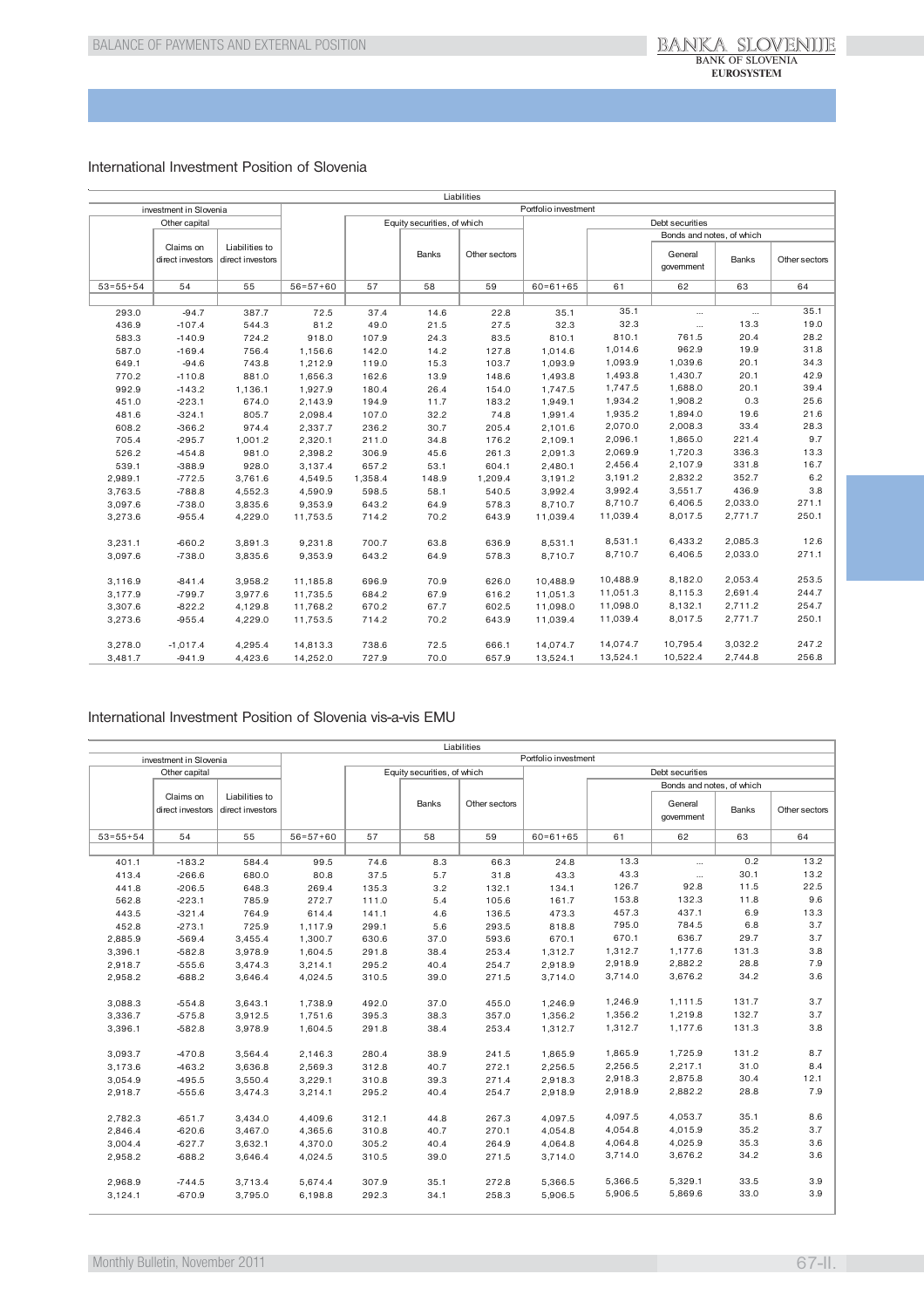**EUROSYSTEM**

# 3.6. International Investment Position (continued)

#### International Investment Position of Slovenia

| Mio EUR |        |                             |          |                                  |                       |          | Liabilities   |                          |                  |          |                     |
|---------|--------|-----------------------------|----------|----------------------------------|-----------------------|----------|---------------|--------------------------|------------------|----------|---------------------|
|         |        | Portfolio invest.           |          |                                  | Financial derivates   |          |               |                          | Other investment |          |                     |
|         |        | Debt securities             |          |                                  |                       |          |               |                          |                  |          | Loans               |
|         |        | Money market<br>instruments |          | Bank of<br>Slovenia<br>Slovenije | General<br>government | Banks    | Other sectors |                          | Trade credits    |          | Bank of<br>Slovenia |
|         | Column | 65                          | 66       | 67                               | 68                    | 69       | 70            | $71 = 72 + 73 + 78 + 81$ | 72               | 73       | 74                  |
|         | Code   |                             |          |                                  |                       |          |               |                          |                  |          |                     |
| 1994    |        | $\ldots$                    | $\cdots$ | $\cdots$                         | $\cdots$              |          | $\cdots$      | 3,076.7                  | 1,258.4          | 1,538.5  | 5.9                 |
| 1995    |        |                             | $\cdots$ |                                  | $\cdots$              |          | $\ddotsc$     | 3,521.1                  | 1,356.2          | 1,859.3  | 3.1                 |
| 1996    |        |                             | $\cdots$ | $\cdots$                         | $\cdots$              | $\cdots$ | $\cdots$      | 3,660.5                  | 1,278.9          | 1,969.5  | 1.0                 |
| 1997    |        |                             | $\cdots$ | $\cdots$                         | $\cdots$              | $\cdots$ | $\cdots$      | 4,152.2                  | 1,523.7          | 2,221.6  | 0.0                 |
| 1998    |        |                             | $\cdots$ | $\cdots$                         | $\cdots$              | $\cdots$ | $\cdots$      | 4,470.1                  | 1,548.6          | 2,490.0  | $\cdots$            |
| 1999    |        | $\cdots$                    | $\cdots$ |                                  | $\cdots$              |          | $\cdots$      | 5,473.4                  | 1,760.4          | 3,212.9  | $\cdots$            |
| 2000    |        | $\cdots$                    | $\cdots$ |                                  | $\cdots$              | $\cdots$ | $\cdots$      | 6,430.7                  | 1,921.1          | 4,030.1  | $\cdots$            |
| 2001    |        | 14.9                        | $\cdots$ |                                  | $\cdots$              | $\cdots$ | $\cdots$      | 7,632.8                  | 1,749.5          | 5,162.3  | 0.0                 |
| 2002    |        | 56.2                        | $\cdots$ |                                  | $\cdots$              | $\cdots$ | $\cdots$      | 8,563.7                  | 1,730.3          | 5,932.4  | $\cdots$            |
| 2003    |        | 31.5                        | $\cdots$ | $\cdots$                         | $\cdots$              | $\cdots$ | $\cdots$      | 9,963.6                  | 1,693.5          | 7,013.4  | $\cdots$            |
| 2004    |        | 13.0                        | $\cdots$ |                                  | $\cdots$              | $\cdots$ | $\cdots$      | 12,102.0                 | 1,879.0          | 8,699.9  |                     |
| 2005    |        | 21.4                        | $\cdots$ | $\cdots$                         | $\cdots$              | $\cdots$ | $\cdots$      | 16,990.7                 | 2,855.2          | 11,612.1 |                     |
| 2006    |        | 23.8                        | $\cdots$ |                                  | $\cdots$              | $\cdots$ | $\cdots$      | 20,468.4                 | 3,337.0          | 13,576.8 |                     |
| 2007    |        | $\cdots$                    | 76.4     |                                  | 0.0                   | 51.1     | 25.3          | 27,599.5                 | 3,855.5          | 15,636.2 |                     |
| 2008    |        | $\cdots$                    | 227.5    | $\cdots$                         | 0.0                   | 211.3    | 16.2          | 30,423.0                 | 4,018.7          | 17,987.2 | $\cdots$            |
| 2009    |        | $\cdots$                    | 204.4    | 2.7                              | 0.0                   | 184.9    | 16.9          | 27,385.2                 | 3,429.4          | 15,583.2 |                     |
| 2010    |        | $\cdots$                    | 312.5    | 11.4                             | 0.0                   | 295.6    | 5.6           | 25,027.4                 | 3,748.3          | 14,653.6 | $\cdots$            |
| 2009    | Sep.   | $\cdots$                    | 191.4    | 2.8                              | 0.0                   | 177.0    | 11.6          | 27,667.1                 | 3,514.5          | 16,596.9 |                     |
|         | Dec.   | $\cdots$                    | 204.4    | 2.7                              | 0.0                   | 184.9    | 16.9          | 27,385.2                 | 3,429.4          | 15,583.2 | $\cdots$            |
| 2010    | Mar.   | $\cdots$                    | 240.9    | 8.9                              | 0.0                   | 227.2    | 4.8           | 25,912.7                 | 3,482.1          | 15,032.6 | $\cdots$            |
|         | Jun.   | $\cdots$                    | 341.3    | 9.8                              | 0.0                   | 321.1    | 10.4          | 26,421.8                 | 3,746.2          | 14,904.3 |                     |
|         | Sep.   | $\cdots$                    | 292.2    | $\cdots$                         | 0.0                   | 287.6    | 4.6           | 26,189.3                 | 3,696.8          | 14,940.6 |                     |
|         | Dec.   |                             | 312.5    | 11.4                             | 0.0                   | 295.6    | 5.6           | 25,027.4                 | 3,748.3          | 14,653.6 |                     |
| 2011    | Mar.   | $\cdots$                    | 210.1    | 2.0                              | 0.0                   | 203.4    | 4.6           | 23.996.3                 | 3,919.7          | 14,229.5 | $\cdots$            |
|         | Jun.   |                             | 208.3    | 0.2                              | 0.0                   | 203.4    | 4.6           | 23,942.7                 | 3,861.8          | 13,913.3 | $\cdots$            |

| Mio EUR |        |                             |          |                                  |                       |           | Liabilities   |                          |                  |          |                     |
|---------|--------|-----------------------------|----------|----------------------------------|-----------------------|-----------|---------------|--------------------------|------------------|----------|---------------------|
|         |        | Portfolio invest.           |          |                                  | Financial derivates   |           |               |                          | Other investment |          |                     |
|         |        | Debt securities             |          |                                  |                       |           |               |                          |                  |          | Loans               |
|         |        | Money market<br>instruments |          | Bank of<br>Slovenia<br>Slovenije | General<br>government | Banks     | Other sectors |                          | Trade credits    |          | Bank of<br>Slovenia |
|         | Column | 65                          | 66       | 67                               | 68                    | 69        | 70            | $71 = 72 + 73 + 78 + 81$ | 72               | 73       | 74                  |
|         | Code   |                             |          |                                  |                       |           |               |                          |                  |          |                     |
| 2001    |        | 11.5                        | $\cdots$ | $\cdots$                         | $\cdots$              | $\cdots$  | $\cdots$      | 5,235.7                  | 1,137.5          | 3,798.4  | $\cdots$            |
| 2002    |        | $\ldots$                    | $\cdots$ |                                  | $\cdots$              | $\ddotsc$ | $\cdots$      | 6,113.6                  | 1,114.9          | 4,567.8  | $\cdots$            |
| 2003    |        | 7.4                         | $\cdots$ | $\cdots$                         | $\cdots$              | $\cdots$  | $\cdots$      | 7,200.8                  | 1,155.4          | 5,478.7  | $\cdots$            |
| 2004    |        | 7.9                         | $\cdots$ |                                  | $\cdots$              | $\cdots$  | $\cdots$      | 8,611.0                  | 1,225.6          | 6,638.3  | $\cdots$            |
| 2005    |        | 16.0                        | $\cdots$ |                                  | $\cdots$              | $\cdots$  | $\cdots$      | 12,688.7                 | 1,817.6          | 8,756.8  | $\cdots$            |
| 2006    |        | 23.8                        | $\cdots$ | $\cdots$                         | $\cdots$              | $\cdots$  | $\cdots$      | 15,955.6                 | 2,081.8          | 10,794.7 | $\cdots$            |
| 2007    |        | $\cdots$                    | 65.2     | $\cdots$                         | 0.0                   | 40.9      | 24.3          | 21,087.2                 | 2,366.9          | 11,179.5 | $\cdots$            |
| 2008    |        |                             | 159.8    | $\cdots$                         | 0.0                   | 145.1     | 14.7          | 24,093.0                 | 2,575.1          | 13,643.8 | $\cdots$            |
| 2009    |        | $\cdots$                    | 133.0    | 2.7                              | 0.0                   | 120.2     | 10.2          | 21,315.1                 | 2,108.4          | 11,665.5 | $\cdots$            |
| 2010    |        | $\cdots$                    | 144.4    | 11.4                             | 0.0                   | 129.5     | 3.6           | 18,608.4                 | 2,235.4          | 10,568.0 | $\cdots$            |
| 2008    | Jun.   | $\cdots$                    | 143.1    | $\cdots$                         | 0.0                   | 68.8      | 74.3          | 24,647.8                 | 2,914.0          | 13,482.9 | $\cdots$            |
|         | Sep.   | $\cdots$                    | 118.8    | $\cdots$                         | 0.0                   | 65.4      | 53.4          | 24,649.8                 | 2,913.1          | 13,766.9 | $\cdots$            |
|         | Dec.   | $\cdots$                    | 159.8    | $\cdots$                         | 0.0                   | 145.1     | 14.7          | 24,093.0                 | 2,575.1          | 13,643.8 | $\cdots$            |
| 2009    | Mar.   | $\cdots$                    | 163.6    | 0.9                              | 0.0                   | 157.9     | 4.8           | 22,920.4                 | 2,224.2          | 13,660.4 | $\cdots$            |
|         | Jun.   | $\cdots$                    | 134.4    | $\cdots$                         | 0.0                   | 122.6     | 11.8          | 22,348.6                 | 2,132.5          | 12,419.7 | $\cdots$            |
|         | Sep.   | $\cdots$                    | 137.8    | 2.8                              | 0.0                   | 125.8     | 9.2           | 21,409.2                 | 2,161.3          | 12,465.4 | $\cdots$            |
|         | Dec.   | $\cdots$                    | 133.0    | 2.7                              | 0.0                   | 120.2     | 10.2          | 21,315.1                 | 2,108.4          | 11,665.5 | $\cdots$            |
| 2010    | Mar.   | $\cdots$                    | 157.6    | 8.9                              | 0.0                   | 146.9     | 1.7           | 19,819.3                 | 2,139.3          | 11,171.4 |                     |
|         | Jun.   | $\cdots$                    | 183.9    | 9.8                              | 0.0                   | 167.0     | 7.1           | 20,147.5                 | 2,256.2          | 10,960.9 |                     |
|         | Sep.   |                             | 152.4    | $\cdots$                         | 0.0                   | 149.0     | 3.3           | 19,868.9                 | 2,212.6          | 10,959.6 | $\cdots$            |
|         | Dec.   | $\cdots$                    | 144.4    | 11.4                             | 0.0                   | 129.5     | 3.6           | 18,608.4                 | 2,235.4          | 10,568.0 | $\cdots$            |
| 2011    | Mar.   |                             | 97.8     | 2.0                              | 0.0                   | 94.3      | 1.4           | 17,423.1                 | 2,394.1          | 9,994.4  |                     |
|         | Jun.   | $\cdots$                    | 95.8     | 0.2                              | 0.0                   | 94.2      | 1.4           | 17,454.3                 | 2,328.8          | 9,732.3  |                     |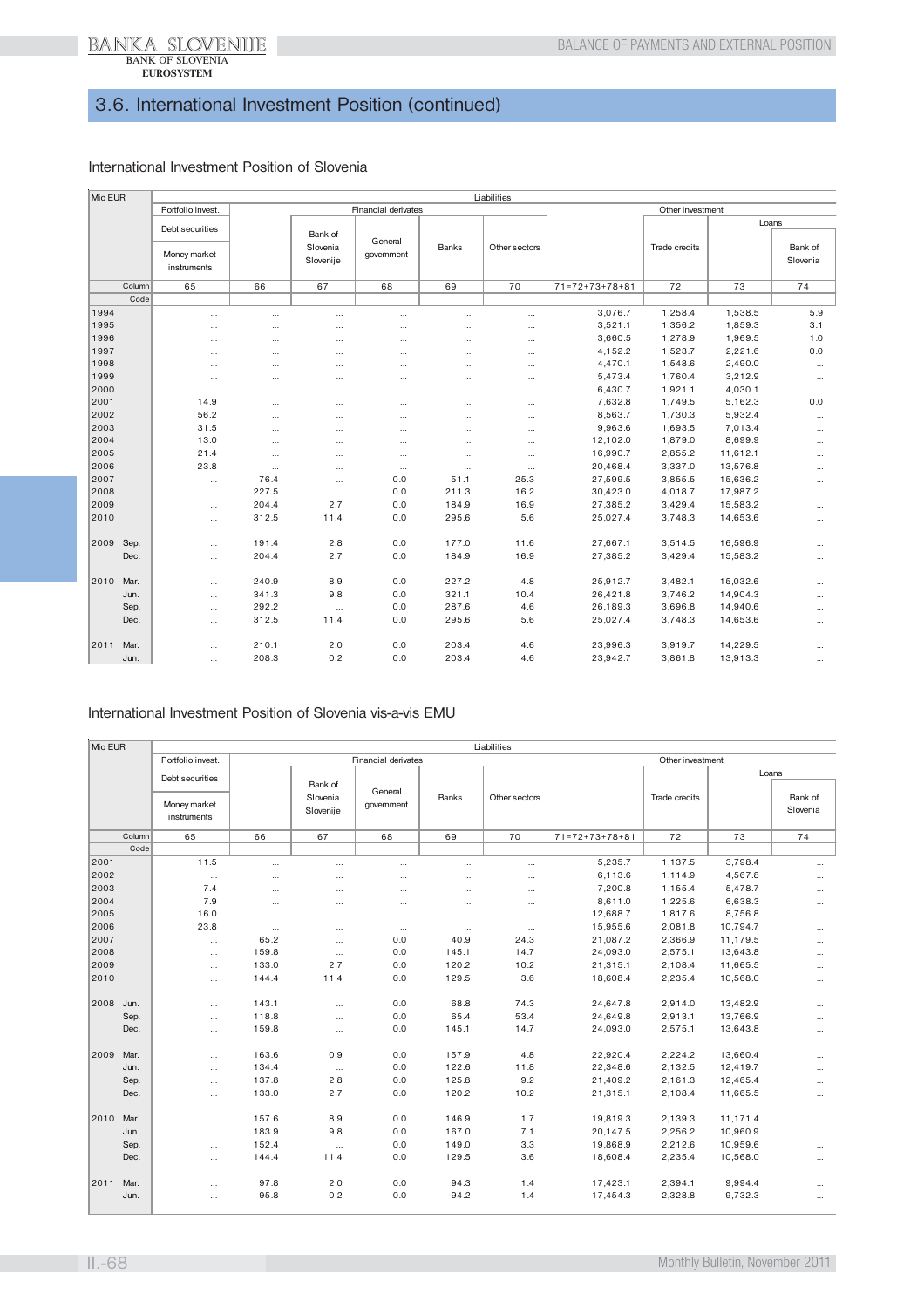#### International Investment Position of Slovenia

|                       |          |               |         |                                 | Liabilities      |       |                     |                       |       |               |
|-----------------------|----------|---------------|---------|---------------------------------|------------------|-------|---------------------|-----------------------|-------|---------------|
|                       |          |               |         |                                 | Other investment |       |                     |                       |       |               |
|                       | Loans    |               |         | Currency and deposits, of which |                  |       |                     | Other liabilities     |       |               |
| General<br>government | Banks    | Other sectors |         | Bank of<br>Slovenia             | Banks            |       | Bank of<br>Slovenia | General<br>government | Banks | Other sectors |
| 75                    | 76       | 77            | 78      | 79                              | 80               | 81    | 82                  | 83                    | 84    | 85            |
|                       |          |               |         |                                 |                  |       |                     |                       |       |               |
| 464.8                 | 264.3    | 803.5         | 140.0   | 0.1                             | 139.9            | 139.9 | $\cdots$            | $\cdots$              | 53.5  | 86.4          |
| 608.7                 | 303.1    | 944.4         | 170.9   | 0.1                             | 170.8            | 134.6 |                     | $\cdots$              | 61.4  | 73.1          |
| 587.6                 | 493.3    | 887.6         | 293.4   | 0.2                             | 293.2            | 118.7 | $\cdots$            | $\cdots$              | 57.2  | 61.5          |
| 620.6                 | 513.3    | 1,087.7       | 312.6   | 0.2                             | 312.4            | 94.3  | $\cdots$            | $\cdots$              | 62.8  | 31.5          |
| 701.8                 | 458.3    | 1,330.0       | 347.9   | 0.3                             | 347.6            | 83.6  | $\cdots$            | $\cdots$              | 62.5  | 21.0          |
| 699.7                 | 688.9    | 1,824.2       | 363.9   | 0.3                             | 363.6            | 136.1 | $\cdots$            | $\cdots$              | 122.5 | 13.6          |
| 809.3                 | 922.7    | 2,298.1       | 401.3   | 0.0                             | 401.3            | 78.2  | $\cdots$            | $\cdots$              | 71.7  | 6.5           |
| 582.7                 | 1,329.0  | 3,250.5       | 557.9   | 0.0                             | 557.9            | 163.1 | 0.0                 | 11.3                  | 81.7  | 70.2          |
| 467.7                 | 1,633.0  | 3,831.7       | 695.5   | 33.2                            | 662.3            | 205.5 | $\cdots$            | 9.8                   | 110.1 | 85.6          |
| 382.4                 | 2,284.3  | 4,346.8       | 1,093.9 | 30.3                            | 1,063.6          | 162.8 | $\cdots$            | 8.4                   | 64.1  | 90.4          |
| 380.7                 | 3,255.5  | 5,063.8       | 1,322.7 | 35.8                            | 1,286.8          | 200.4 | 0.0                 | 7.9                   | 90.7  | 101.9         |
| 363.1                 | 5,929.6  | 5,319.5       | 2,351.9 | 39.3                            | 2,312.6          | 171.5 | 0.0                 | 9.4                   | 64.5  | 97.6          |
| 241.3                 | 7,354.6  | 5,980.9       | 3,331.2 | 44.6                            | 3,286.5          | 223.4 | 0.0                 | 8.9                   | 46.2  | 168.2         |
| 203.4                 | 11.374.9 | 4.057.9       | 8,037.6 | 3,587.5                         | 4,450.0          | 70.2  | 0.0                 | 0.0                   | 38.8  | 31.5          |
| 180.0                 | 12.704.7 | 5,102.5       | 8,332.7 | 3,631.4                         | 4,701.3          | 84.5  | 0.0                 | 4.2                   | 43.6  | 36.7          |
| 149.3                 | 9,740.2  | 5,693.7       | 8,216.6 | 3,594.8                         | 4,621.8          | 155.9 | 0.2                 | 2.9                   | 19.2  | 133.6         |
| 147.0                 | 9,127.0  | 5,379.6       | 6,481.3 | 2,374.9                         | 4,106.4          | 144.2 | 0.0                 | 2.0                   | 8.1   | 134.1         |
| 142.5                 | 10,481.3 | 5,973.1       | 7,382.1 | 3,205.4                         | 4,176.7          | 173.6 | 0.0                 | 3.9                   | 20.0  | 149.6         |
| 149.3                 | 9,740.2  | 5,693.7       | 8,216.6 | 3,594.8                         | 4,621.8          | 155.9 | 0.2                 | 2.9                   | 19.2  | 133.6         |
| 140.7                 | 9,531.4  | 5,360.5       | 7,175.1 | 3,034.2                         | 4,141.0          | 222.9 | 0.0                 | 2.9                   | 86.3  | 133.6         |
| 138.2                 | 9,474.3  | 5,291.8       | 7,589.0 | 3,365.0                         | 4,224.1          | 182.3 | 0.0                 | 2.9                   | 42.9  | 136.5         |
| 133.2                 | 9,423.4  | 5,383.9       | 7,348.3 | 3,026.9                         | 4,321.3          | 203.7 | 0.0                 | 2.9                   | 41.4  | 159.4         |
| 147.0                 | 9,127.0  | 5.379.6       | 6,481.3 | 2,374.9                         | 4.106.4          | 144.2 | 0.0                 | 2.0                   | 8.1   | 134.1         |
| 167.3                 | 8,574.5  | 5,487.7       | 5,658.1 | 1,561.6                         | 4,096.5          | 189.1 | 0.0                 | 4.5                   | 60.2  | 124.5         |
| 200.5                 | 8,315.3  | 5,397.5       | 6,014.8 | 2,194.1                         | 3,820.7          | 152.8 | 0.0                 | 9.9                   | 18.7  | 124.2         |

|                       |          |               |         |                                 | Liabilities      |       |                     |                       |          |               |
|-----------------------|----------|---------------|---------|---------------------------------|------------------|-------|---------------------|-----------------------|----------|---------------|
|                       |          |               |         |                                 | Other investment |       |                     |                       |          |               |
|                       | Loans    |               |         | Currency and deposits, of which |                  |       |                     | Other liabilities     |          |               |
| General<br>government | Banks    | Other sectors |         | Bank of<br>Slovenia             | Banks            |       | Bank of<br>Slovenia | General<br>government | Banks    | Other sectors |
| 75                    | 76       | 77            | 78      | 79                              | 80               | 81    | 82                  | 83                    | 84       | 85            |
|                       |          |               |         |                                 |                  |       |                     |                       |          |               |
| 209.3                 | 1,065.3  | 2,523.8       | 225.2   | 0.0                             | 225.2            | 74.6  | $\cdots$            | 11.1                  | 4.9      | 58.5          |
| 165.7                 | 1,366.8  | 3,035.4       | 321.6   | $\cdots$                        | 321.6            | 109.2 | $\cdots$            | 9.7                   | 36.6     | 63.0          |
| 129.6                 | 1,953.7  | 3.395.5       | 489.0   | $\cdots$                        | 489.0            | 77.7  | $\cdots$            | 8.3                   | 2.0      | 67.5          |
| 119.8                 | 2,667.8  | 3,850.7       | 642.7   | 0.0                             | 642.7            | 104.4 | 0.0                 | 7.8                   | 21.0     | 75.6          |
| 113.0                 | 4.554.0  | 4.089.8       | 2,040.5 | 0.0                             | 2.040.5          | 73.8  | 0.0                 | 9.3                   | $\cdots$ | 64.5          |
| 40.5                  | 6,083.6  | 4,670.6       | 2,952.9 | 0.0                             | 2,952.9          | 126.2 | 0.0                 | 8.8                   | $\cdots$ | 117.4         |
| 35.4                  | 8.706.6  | 2,437.5       | 7,529.0 | 3,490.6                         | 4.038.4          | 11.7  | 0.0                 | 0.0                   | $\cdots$ | 11.7          |
| 28.6                  | 10,525.3 | 3,089.8       | 7,854.9 | 3,569.8                         | 4,285.0          | 19.2  | 0.0                 | 0.0                   | $\cdots$ | 19.2          |
| 20.1                  | 8,018.4  | 3,627.0       | 7,452.7 | 3,344.6                         | 4,108.0          | 88.5  | 0.2                 | 0.0                   | $\cdots$ | 88.3          |
| 20.1                  | 7,234.8  | 3,313.1       | 5,740.7 | 2,092.7                         | 3,648.0          | 64.3  | 0.0                 | 0.0                   | 1.0      | 63.4          |
| 32.3                  | 10,603.6 | 2,847.0       | 8,235.0 | 3,580.6                         | 4,654.4          | 15.9  | 0.0                 | 0.0                   | $\cdots$ | 15.9          |
| 28.5                  | 10,758.0 | 2,980.3       | 7,948.1 | 3,584.3                         | 4,363.8          | 21.8  | 0.0                 | 0.0                   | $\cdots$ | 21.8          |
| 28.6                  | 10,525.3 | 3,089.8       | 7,854.9 | 3,569.8                         | 4,285.0          | 19.2  | 0.0                 | 0.0                   |          | 19.2          |
| 23.5                  | 9,986.5  | 3,650.4       | 7,007.1 | 2,971.5                         | 4,035.5          | 28.8  | 0.0                 | 0.0                   |          | 28.8          |
| 23.5                  | 8,702.9  | 3,693.3       | 7,716.5 | 3,708.0                         | 4,008.5          | 79.9  | 0.0                 | 0.0                   | $\cdots$ | 79.9          |
| 20.1                  | 8,588.7  | 3,856.6       | 6,671.1 | 2,938.7                         | 3,732.4          | 111.4 | 0.0                 | 0.0                   | $\cdots$ | 111.4         |
| 20.1                  | 8,018.4  | 3,627.0       | 7,452.7 | 3,344.6                         | 4,108.0          | 88.5  | 0.2                 | 0.0                   | $\cdots$ | 88.3          |
| 20.1                  | 7,789.7  | 3.361.6       | 6,426.3 | 2,758.8                         | 3,667.6          | 82.3  | 0.0                 | 0.0                   | $\cdots$ | 82.3          |
| 20.1                  | 7,625.8  | 3.314.9       | 6,818.7 | 3,094.4                         | 3,724.2          | 111.7 | 0.0                 | 0.0                   | 28.3     | 83.4          |
| 20.1                  | 7.570.6  | 3.368.9       | 6,580.7 | 2.717.2                         | 3.863.5          | 116.0 | 0.0                 | 0.0                   | 27.0     | 89.0          |
| 20.1                  | 7,234.8  | 3.313.1       | 5.740.7 | 2,092.7                         | 3.648.0          | 64.3  | 0.0                 | 0.0                   | 1.0      | 63.4          |
| 40.7                  | 6,673.4  | 3.280.4       | 4,937.5 | 1,277.4                         | 3,660.1          | 97.1  | 0.0                 | 2.5                   | 33.2     | 61.4          |
| 76.7                  | 6,551.4  | 3.104.2       | 5,320.3 | 1.945.7                         | 3.374.6          | 72.9  | 0.0                 | 7.9                   | 4.5      | 60.5          |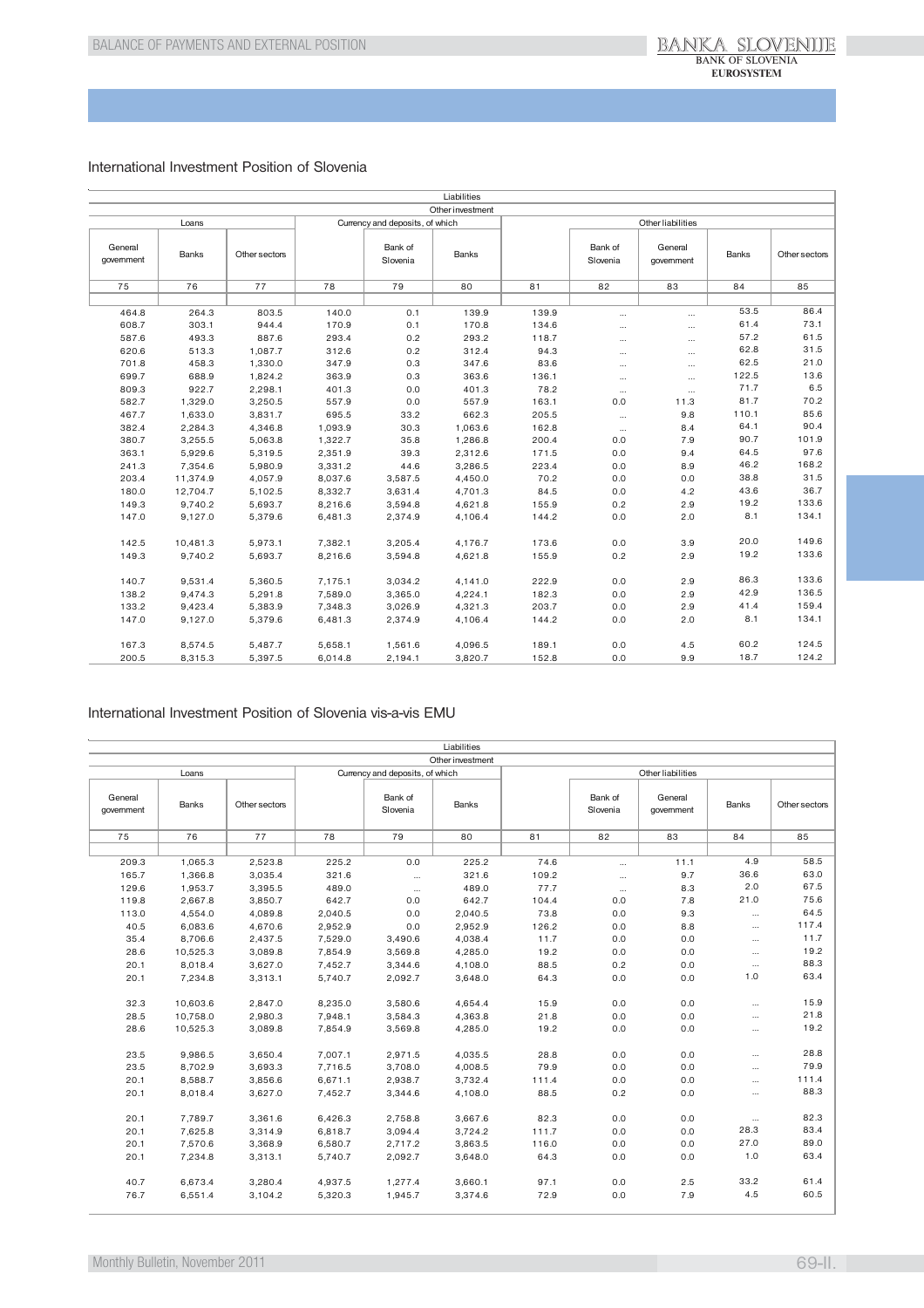**EUROSYSTEM**

# 3.7.1. International Investment Position by countries - Assets

| Mio EUR                                 |          |                      |                   |                    | Of that:                    |                |                |
|-----------------------------------------|----------|----------------------|-------------------|--------------------|-----------------------------|----------------|----------------|
| 31.12.2010                              | Assets   | Direct<br>investment | Equity securities | Bonds and<br>notes | Money market<br>instruments | Loans          | Trade credits  |
| Column                                  | 1        | $\overline{c}$       | 3                 | 4                  | 5                           | $\overline{6}$ | $\overline{7}$ |
| Code                                    |          |                      |                   |                    |                             |                |                |
| <b>Total world</b>                      | 35,209.1 | 5,518.5              | 2,793.5           | 8,340.0            | 767.0                       | 4,111.2        | 3,936.9        |
| Europe                                  | 30,576.9 | 5,196.2              | 1,787.6           | 7,583.2            | 766.2                       | 4,011.8        | 3,487.9        |
| EU-27                                   | 21,168.8 | 984.2                | 1,393.2           | 7,497.9            | 759.2                       | 933.2          | 2,175.2        |
| Austria                                 | 1,640.5  | 86.7                 | 262.5             | 492.7              | 5.1                         | 88.6           | 213.1          |
| Belgium                                 | 656.0    | 2.3                  | 11.3              | 215.5              | 209.5                       | 0.9            | 36.0           |
| Bulgaria                                | 219.5    | 26.5                 | 3.9               |                    |                             | 106.1          | 45.2           |
| Cyprus                                  | 74.5     | $-27.1$              | 3.7               | 16.8               | $\ddotsc$                   | 65.2           | 15.4           |
| Czech Republic                          | 261.6    | 47.6                 | 4.1               | 101.2              |                             | 36.8           | 66.1           |
| Denmark                                 | 209.9    | 17.6                 | 10.9              | 66.6               | 0.0                         | 1.1            | 19.0           |
| Estionia                                | 5.9      |                      | 0.8               | 0.0                | $\ddotsc$                   | $\cdots$       | 5.0            |
| Finland                                 | 105.1    | 1.1                  | 11.6              | 74.0               | $\cdots$                    | 0.0            | 7.7            |
| France                                  | 2,234.2  | 20.2                 | 215.9             | 1,407.7            | 213.5                       | 10.9           | 154.1          |
| Greece                                  | 672.7    | 6.6                  | 8.6               | 534.2              | 0.0                         | 104.0          | 18.6           |
| Ireland                                 | 303.0    | 0.7                  | 25.0              | 221.5              | 18.7                        | 0.3            | 30.8           |
| Italy                                   | 1,417.6  | 39.2                 | 50.8              | 567.3              | 53.9                        | 107.7          | 461.2          |
| Latvia                                  | 7.0      | 0.0                  | 0.0               | 2.8                |                             | 0.8            | 3.0            |
| Lithuania                               | 47.4     | 0.3                  | 0.6               | 32.5               | $\cdots$                    | 0.1            | 13.4           |
| Luxembourg                              | 569.3    | 5.4                  | 301.8             | 113.0              | 0.2                         | 16.0           | 44.8           |
| Hungary                                 | 207.8    | 23.5                 | 8.2               | 87.4               | $\ddotsc$                   | 1.0            | 85.2           |
| Malta                                   | 1.0      | 0.0                  |                   |                    | $\cdots$                    |                | 1.0            |
| Germany                                 | 2,991.1  | 198.3                | 261.7             | 1,488.0            | 72.3                        | 51.3           | 457.1          |
| Netherlands                             | 1,771.0  | 300.7                | 36.3              | 713.5              | 159.7                       | 288.3          | 45.7           |
| Poland                                  | 382.6    | 110.2                | 10.8              | 158.2              | $\ddotsc$                   | 13.4           | 88.7           |
| Portugal                                | 135.2    | 0.5                  | 0.6               | 122.8              | $\cdots$                    | 0.0            | 11.1           |
| Romania                                 | 165.8    | 36.2                 | 13.0              | 7.9                | $\cdots$                    | 4.0            | 104.6          |
| Slovakia                                | 207.6    | 46.7                 | 20.5              | 73.4               | 10.9                        | 12.7           | 42.8           |
| Spain                                   | 551.0    | 17.2                 | 23.2              | 432.6              | 5.5                         | 2.1            | 52.2           |
| Sweden                                  | 195.0    | 15.8                 | 4.0               | 86.2               | 7.0                         | 1.9            | 28.2           |
| United Kingdom                          | 807.4    | 7.9                  | 103.4             | 454.8              | 2.9                         | 19.8           | 125.4          |
| European Union Institutions (incl. ECB) | 5,329.1  |                      |                   | 27.3               | $\cdots$                    |                | 0.0            |
| <b>EFTA</b>                             | 742.4    | 51.6                 | 75.1              | 45.7               | 7.0                         | 265.4          | 171.1          |
| Iceland                                 | 1.0      | $\ddotsc$            | $\ddotsc$         | 0.6                | $\ddotsc$                   | 0.0            | 0.4            |
| Liechtenstein                           | 16.9     | 3.6                  | 1.1               | $\cdots$           | $\cdots$                    | 10.9           | 1.1            |
| Norway                                  | 107.1    |                      | 3.9               | 33.1               | $\cdots$                    | 0.0            | 10.6           |
| Switzerland                             | 617.4    | 48.0                 | 70.1              | 12.1               | 7.0                         | 254.5          | 158.9          |
| Other European countries, of that       | 8,665.7  | 4,160.4              | 319.3             | 39.5               | $\ddotsc$                   | 2,813.3        | 1,141.6        |
| Bosnia and Herzegovina                  | 1,332.7  | 656.5                | 41.1              | 0.3                | $\cdots$                    | 386.9          | 182.7          |
| Montenegro                              | 394.9    | 169.8                | 4.4               | 1.1                | $\cdots$                    | 177.5          | 34.9           |
| Croatia                                 | 2,761.9  | 1,117.9              | 48.9              | 8.1                | $\cdots$                    | 1,139.9        | 395.7          |
| Macedonia                               | 535.1    | 350.9                | 24.6              | 5.6                |                             | 65.4           | 51.9           |
| Russian Federation                      | 715.3    | 345.3                | 83.4              | 20.3               | $\cdots$                    | 124.2          | 128.8          |
| Serbia                                  | 2,684.1  | 1,459.0              | 97.7              | 2.1                |                             | 867.1          | 241.5          |
| Turkey                                  | 66.2     | 10.8                 | 15.3              | $\cdots$           | $\cdots$                    | 0.5            | 39.5           |
| Africa                                  | 299.3    | 209.2                | 6.8               | 8.1                | $\ddotsc$                   | 0.2            | 74.9           |
| America, of that                        | 1,766.3  | 60.2                 | 712.7             | 642.7              | 0.8                         | 68.6           | 134.9          |
| Canada                                  | 106.0    | 10.2                 | 44.0              | 27.7               | 0.0                         | 0.3            | 4.9            |
| <b>United States</b>                    | 1,392.1  | 29.0                 | 603.9             | 539.4              | 0.8                         | 29.5           | 79.2           |
| Asia                                    | 599.7    | 51.1                 | 270.7             | 19.3               |                             | 6.4            | 227.8          |
| Hong Kong                               | 65.4     | 1.6                  | 53.6              | 0.9                | $\ddot{\phantom{a}}$        | 0.2            | 6.1            |
| Japan                                   | 38.7     | 2.4                  | 26.3              | 2.2                |                             | 0.0            | 3.7            |
| China                                   | 147.5    | 14.5                 | 88.4              | 3.1                | $\cdots$                    | 0.2            | 40.8           |
| Oceania and Polar regions               | 199.4    | 1.8                  | 15.7              | 86.7               | $\ddotsc$                   | 24.2           | 11.5           |
| Int. org. excluding EU Inst.            | 447.6    |                      |                   | 0.0                | 0.0                         | $\ddotsc$      |                |
| Not allocated                           | 1,320.0  |                      |                   |                    | $\cdots$                    |                | $\cdots$       |
|                                         |          |                      |                   |                    |                             |                |                |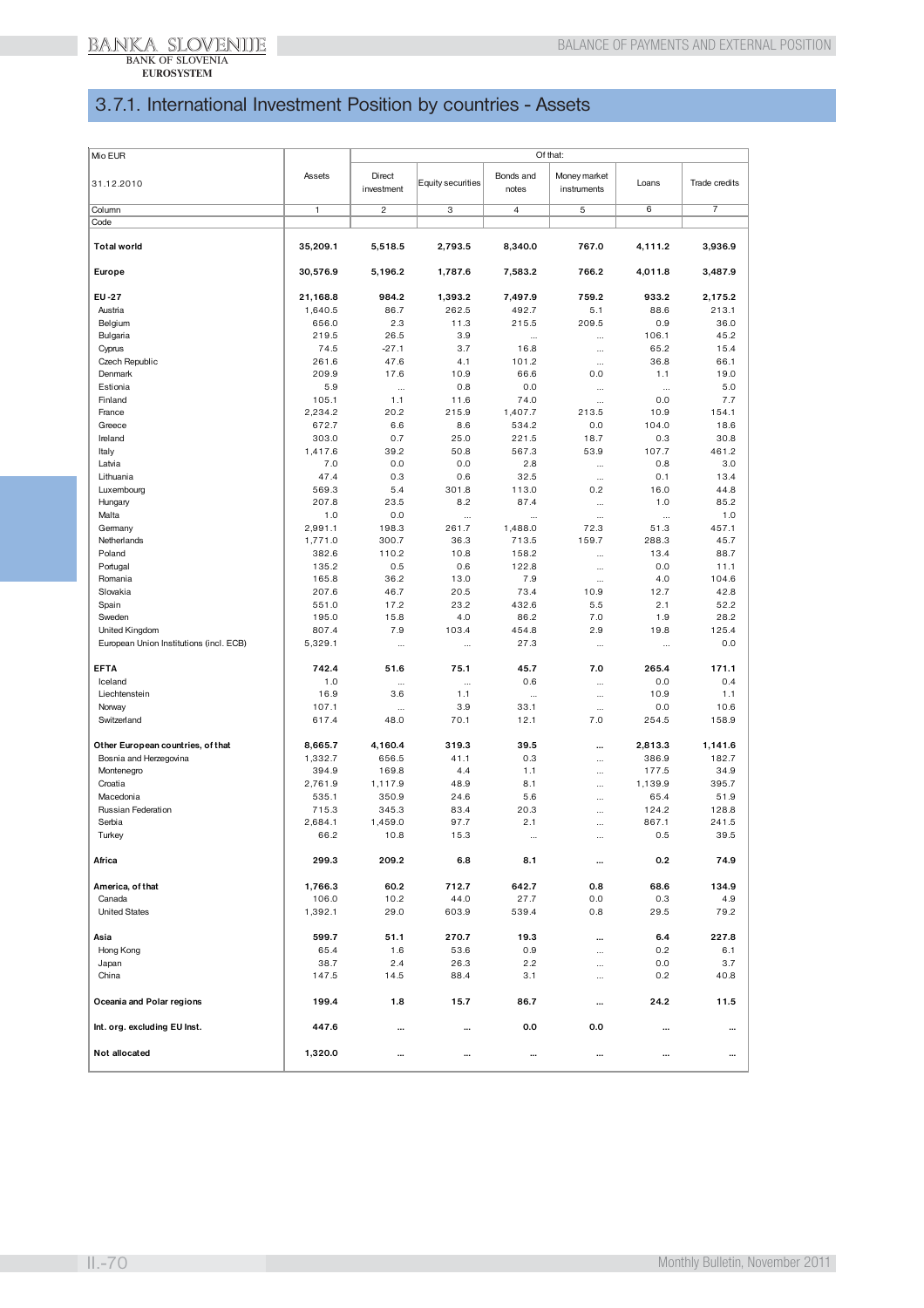# 3.7.2. International Investment Position by countries - Liabilities

| Mio EUR                                 |                |                      |                                     |                | Of that:                 |                    |                      |                                          |
|-----------------------------------------|----------------|----------------------|-------------------------------------|----------------|--------------------------|--------------------|----------------------|------------------------------------------|
| 31.12.2010                              | Liabilities    | Direct<br>investment | Equity securities   Debt securities |                | Currency and<br>deposits | Loans              | <b>Trade credits</b> | Net position<br>(assest-<br>liabilities) |
|                                         |                |                      |                                     |                |                          |                    |                      |                                          |
| Column                                  | $\mathbf{1}$   | $\overline{c}$       | 3                                   | $\overline{4}$ | 5                        | $\overline{6}$     | $\overline{7}$       | 8                                        |
| Code                                    |                |                      |                                     |                |                          |                    |                      |                                          |
| <b>Total world</b>                      | 47.865.0       | 10,771.5             | 714.2                               | 11,039.4       | 6,481.3                  | 14,653.6           | 3,748.3              | $-12,655.9$                              |
| Europe                                  | 42,931.7       | 10,346.1             | 565.7                               | 7,393.4        | 6,178.7                  | 14,544.2           | 3,493.0              | $-12,354.8$                              |
| EU-27                                   | 39,816.9       | 8,850.9              | 390.9                               | 7,376.0        | 5,820.2                  | 14,260.0           | 2,751.8              | $-18,648.1$                              |
| Austria                                 | 13,614.0       | 5,163.1              | 154.0                               | 450.2          | 3,318.8                  | 3,954.6            | 436.3                | $-11,973.4$                              |
| Belgium                                 | 475.5          | 289.9                | 1.3                                 | 54.0           | 1.4                      | 51.7               | 77.0                 | 180.5                                    |
| Bulgaria                                | 77.8           | $-4.2$               | 0.1                                 |                | 11.9                     | 2.0                | 31.0                 | 141.7                                    |
| Cyprus                                  | 301.8          | 152.0                | 53.4                                | 5.0            | 6.3                      | 22.9               | 36.7                 | $-227.3$                                 |
| Czech Republic                          | 167.7          | 50.1                 | 2.9                                 | 0.2            | 2.6                      | 1.3                | 99.1                 | 94.0                                     |
| Denmark                                 | 77.9           | 62.5                 | 0.1                                 | 0.0            | 0.3                      | 1.2                | 12.6                 | 132.0                                    |
| Estionia                                | 6.8            | 0.0                  | 1.4                                 | 4.8            | 0.0                      |                    | 0.4                  | $-1.0$                                   |
| Finland                                 | 42.6           | 23.8                 | 1.7                                 | $\ddotsc$      | 0.5                      | 1.4                | 14.6                 | 62.4                                     |
| France                                  | 1,821.2        | 653.7                | 1.9                                 | 0.6            | 7.1                      | 1,028.7            | 117.7                | 412.9                                    |
| Greece                                  | 22.7           | 9.3                  | 0.2                                 | $\ddotsc$      | 2.0                      | $\ddotsc$          | 11.2                 | 650.1                                    |
| Ireland                                 | 1,274.1        | $-3.6$               | 9.2                                 | $\ddotsc$      | 0.6                      | 1,247.5            | 19.4                 | $-971.1$                                 |
| Italy                                   | 1,892.2        | 665.7                | 17.1                                | 5.7            | 172.6                    | 311.2              | 702.0                | $-474.6$                                 |
| Latvia                                  | 3.2            | 2.3                  | $\cdots$                            |                | 0.0                      | 0.0                | 0.7                  | 3.9                                      |
| Lithuania                               | 1.9            | 0.0                  | 0.2                                 | $\ddotsc$      | 0.0                      | $\ddotsc$          | 1.5                  | 45.6                                     |
| Luxembourg                              | 3,334.6        | 208.0                | 41.6                                | 2,982.6        | 1.3                      | 64.6               | 31.2                 | $-2,765.4$                               |
| Hungary                                 | 183.2          | 55.2                 | 22.9                                | 0.1            | 3.5                      | 0.7                | 89.9                 | 24.6                                     |
| Malta                                   | 2.1            | 0.0                  |                                     |                | 0.0                      | 1.2                | 0.8                  | $-1.1$                                   |
| Germany                                 | 5,130.2        | 601.6                | 8.5                                 | 215.4          | 32.0                     | 3,681.8            | 586.7                | $-2,139.2$                               |
| Netherlands                             | 852.9          | 552.9                | 20.4                                | 0.0            | 3.2                      | 177.0              | 98.2                 | 918.2                                    |
| Poland                                  | 80.6           | 3.3                  | 0.5                                 |                | 0.5                      | $\cdots$           | 74.8                 | 302.0                                    |
| Portugal                                | 6.0            | 0.0                  | 0.0                                 |                | 0.2                      | $\cdots$           | 5.7                  | 129.2                                    |
| Romania                                 | 26.2           | 0.3                  | 0.0                                 | $\cdots$       | 0.3                      | 0.0                | 24.5                 | 139.7                                    |
| Slovakia                                | 165.4          | 6.8                  | 1.1                                 | 0.1            | 101.5                    | 0.2                | 52.0                 | 42.2                                     |
| Spain                                   | 76.5           | 3.9                  | 0.1                                 | 0.5            | 0.7                      | 25.2               | 46.0                 | 474.5                                    |
| Sweden                                  | 126.0          | 40.2                 | 32.9                                | 0.1            | 4.2                      | 0.5                | 34.8                 | 69.0                                     |
| United Kingdom                          | 5,283.9        | 314.1                | 19.4                                | 3,656.8        | 23.6                     | 1,041.1            | 147.0                | $-4,476.5$                               |
| European Union Institutions (incl. ECB) | 4,770.1        | $\cdots$             | $\cdots$                            |                | 2,125.0                  | 2,645.1            | $\cdots$             | 559.0                                    |
| <b>EFTA</b><br>Iceland                  | 1,372.0<br>0.5 | 840.7<br>$\cdots$    | 43.7<br>$\ddotsc$                   | 0.6<br>        | 26.2<br>0.1              | 155.9<br>$\ddotsc$ | 298.9<br>0.5         | $-629.6$<br>0.5                          |
| Liechtenstein                           | 53.7           | 17.3                 | 4.6                                 |                | 0.9                      | 25.5               | 5.3                  | $-36.8$                                  |
| Norway                                  | 26.7           | 5.0                  | 8.0                                 | <br>           | 0.2                      | 0.4                | 12.7                 | 80.4                                     |
| Switzerland                             | 1,291.1        | 818.3                | 31.0                                | 0.6            | 25.0                     | 130.0              | 280.4                | $-673.7$                                 |
| Other European countries, of that       | 1,742.8        | 654.5                | 131.2                               | 16.8           | 332.4                    | 128.4              | 442.3                | 6,922.8                                  |
| Bosnia and Herzegovina                  | 160.0          | 13.0                 | 1.9                                 | 2.5            | 74.4                     | 1.8                | 61.6                 | 1,172.7                                  |
| Montenegro                              | 50.2           | 0.0                  | 3.3                                 | 0.0            | 40.5                     | 0.7                | 3.6                  | 344.8                                    |
| Croatia                                 | 1,027.1        | 525.0                | 88.0                                | 7.3            | 89.3                     | 96.1               | 208.8                | 1,734.8                                  |
| Macedonia                               | 43.9           | 0.1                  | 3.0                                 | 1.3            | 19.6                     |                    | 18.9                 | 491.2                                    |
| Russian Federation                      | 123.6          | 73.8                 | 0.2                                 | $\cdots$       | 16.7                     | 2.3                | 29.8                 | 591.7                                    |
| Serbia                                  | 282.0          | 34.0                 | 34.5                                | 5.6            | 89.4                     | 27.3               | 75.5                 | 2,402.1                                  |
| Turkey                                  | 33.5           | 2.9                  | 0.0                                 | $\cdots$       | 0.9                      | $\cdots$           | 29.5                 | 32.7                                     |
| Africa                                  | 51.5           | 16.6                 | 0.0                                 | 0.0            | 2.6                      | 0.1                | 28.6                 | 247.8                                    |
| America, of that                        | 445.2          | 88.5                 | 141.6                               | 9.2            | 41.3                     | 23.4               | 102.2                | 1,321.1                                  |
| Canada                                  | 18.8           | 0.0                  | 1.5                                 | 2.0            | 9.0                      | $\cdots$           | 5.8                  | 87.3                                     |
| <b>United States</b>                    | 330.6          | 59.6                 | 138.2                               | 1.7            | 20.4                     | 12.3               | 76.0                 | 1,061.5                                  |
| Asia                                    | 181.6          | 41.8                 | 6.2                                 | 0.0            | 6.2                      | 10.0               | 116.0                | 418.0                                    |
| Hong Kong                               | 6.6            | 0.0                  | 0.2                                 | $\cdots$       | 0.1                      | $\cdots$           | 6.3                  | 58.8                                     |
| Japan                                   | 41.4           | 30.2                 | 1.4                                 | $\cdots$       | 2.4                      | $\ldots$           | 7.3                  | $-2.7$                                   |
| China                                   | 23.0           | 0.0                  | 0.0                                 | $\cdots$       | 0.8                      | 0.9                | 21.3                 | 124.4                                    |
| Oceania and Polar regions               | 55.0           | 36.9                 | 0.5                                 | 0.5            | 2.6                      | 5.7                | 8.5                  | 144.4                                    |
| Int. org. excluding EU Inst.            | 406.4          | 84.5                 | $\cdots$                            | $\sim$         | 249.8                    | 70.2               | 0.0                  | 41.1                                     |
| Not allocated                           | 3,793.5        | 157.2                | 0.1                                 | 3,636.2        |                          | $\sim$             | $\cdots$             | $-2,473.5$                               |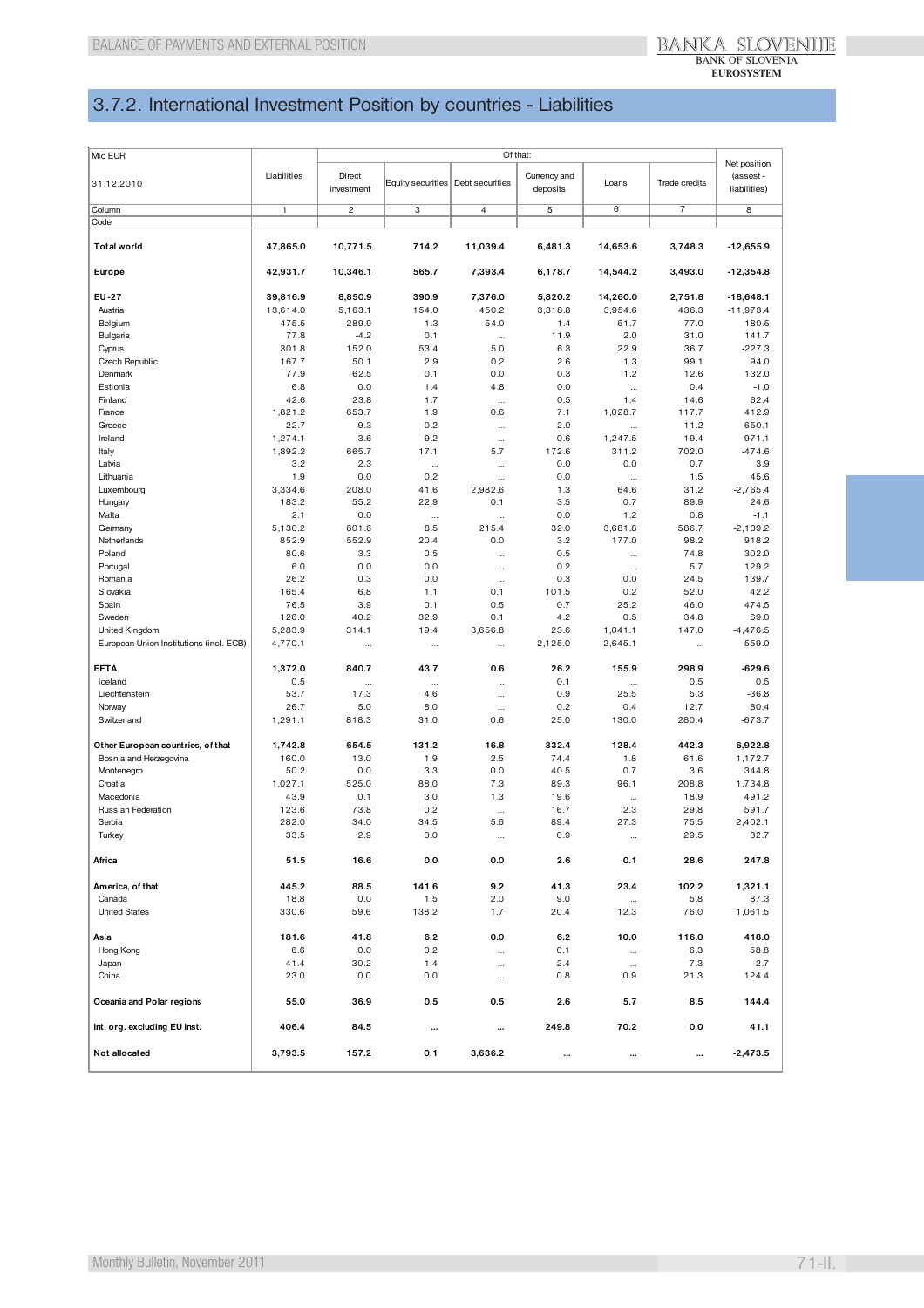**EUROSYSTEM**

# 3.8. Net external debt position 1994 - 2000

|        | Breakdown items                         |              |              |              | Claims         |                |       |             |
|--------|-----------------------------------------|--------------|--------------|--------------|----------------|----------------|-------|-------------|
|        |                                         | 1994         | 1995         | 1996         | 1997           | 1998           | 1999  | 2000        |
|        | Total                                   | 4,840        | 5,325        | 5,808        | 7,051          | 7,116          | 7,697 | 8,700       |
|        |                                         |              |              |              |                |                |       |             |
|        |                                         |              |              |              |                |                |       |             |
| 1.     | <b>General Government</b>               |              |              |              |                |                |       |             |
| 1.1.   | Short - term                            |              |              |              |                |                |       |             |
| 1.1.1. | Money market instruments                |              |              |              |                |                |       |             |
| 1.1.2. | Loans                                   |              |              |              |                |                |       |             |
| 1.1.3. | Trade credits                           |              |              |              |                |                |       |             |
| 1.1.4. | Other debt ass. / liab.                 |              |              |              |                |                |       |             |
|        |                                         |              |              |              |                |                |       |             |
| 1.2.   | Long - term                             |              |              |              |                |                |       |             |
| 1.2.1. | Bonds and notes                         |              |              |              |                |                |       |             |
| 1.2.2. | Loans                                   |              |              |              |                |                |       |             |
| 1.2.3. | Trade credits                           |              |              |              |                |                |       |             |
| 1.2.4. | Other debt ass. / liab.                 |              |              |              |                |                |       |             |
|        |                                         |              |              |              |                |                |       |             |
| 2.     | Bank of Slovenia                        | 1,306        | 1,554        | 1,880        | 3,040          | 3,144          | 3,209 | 3,494       |
| 2.1.   | Short - term                            | 1,216        | 1,376        | 1,553        | 2,022          | 1,384          | 919   | 1,123       |
|        |                                         |              |              |              |                |                |       |             |
| 2.1.1. | Money market instruments                |              |              |              |                |                |       |             |
| 2.1.2. | Loans                                   |              |              |              |                |                | ٠     |             |
| 2.1.3. | Currency and deposits                   | 1,132        | 1,243        | 1,526        | 1,985          | 1,345          | 867   | 1,060       |
| 2.1.4. | Other debt ass. / liab.                 | 84           | 133          | 27           | 37             | 39             | 52    | 62          |
| 2.2.   | Long - term                             | 90           | 178          | 327          | 1,018          | 1,759          | 2,291 | 2,372       |
| 2.2.1. | Bonds and notes                         | 75           | 163          | 312          | 1,002          | 1,704          | 2,183 | 2,283       |
| 2.2.2. | Loans                                   |              |              |              |                |                |       |             |
|        |                                         |              |              |              |                |                |       |             |
| 2.2.3. | Currency and deposits                   | ä,           |              |              | ×              | ÷              | ٠     |             |
| 2.2.4. | Other debt ass. / liab.                 | 15           | 15           | 15           | 16             | 56             | 107   | 89          |
|        |                                         |              |              |              |                |                |       |             |
| 3.     | Banks                                   | 1,432        | 1,560        | 1,730        | 1,303          | 1,309          | 1,436 | 1,771       |
| 3.1.   | Short - term                            | 1,381        | 1,471        | 1,644        | 1,213          | 1,214          | 1,265 | 1,551       |
| 3.1.1. | Money market instruments                |              |              |              |                |                |       |             |
| 3.1.2. | Loans                                   | 6            |              | 10           | 39             | 32             | 45    | 28          |
|        |                                         |              | 11           |              |                |                |       |             |
| 3.1.3. | Currency and deposits                   | 1,041        | 1,218        | 1,441        | 926            | 941            | 955   | 1,242       |
| 3.1.4. | Other debt ass. / liab.                 | 334          | 242          | 193          | 247            | 240            | 265   | 281         |
| 3.2.   | Long - term                             | 50           | 88           | 85           | 90             | 95             | 172   | 220         |
| 3.2.1. | Bonds and notes                         | 38           | 70           | 63           | 37             | 20             | 98    | 141         |
| 3.2.2. | Loans                                   | 12           | 19           | 21           | 52             | 74             | 74    | 80          |
| 3.2.3. | Currency and deposits                   |              |              |              | ٠              |                |       |             |
| 3.2.4. | Other debt ass. / liab.                 | $\circ$      | $\mathsf O$  | $\mathbf{1}$ | $\overline{c}$ | 1              | 0     | $\mathsf O$ |
|        |                                         |              |              |              |                |                |       |             |
|        |                                         |              |              |              |                |                |       |             |
| 4.     | Other sectors                           | 1,792        | 1,830        | 1,778        | 2,174          | 2,200          | 2,530 | 2,789       |
| 4.1.   | Short - term                            | 1,639        | 1,686        | 1,640        | 2,030          | 2,042          | 2,310 | 2,496       |
| 4.1.1. | Money market instruments                |              |              |              |                | J.             |       |             |
| 4.1.2. | Loans                                   | $\mathbf{1}$ | $\mathbf{1}$ | 3            | 1              | $\overline{7}$ | 5     | 8           |
| 4.1.3. | Currency and deposits                   | 427          | 413          | 371          | 467            | 393            | 507   | 505         |
| 4.1.4. | Trade credits                           | 1,211        | 1,272        | 1,266        | 1,562          | 1,642          | 1,798 | 1,982       |
| 4.1.5. | Other debt ass. / liab.                 |              |              |              |                | ×.             |       |             |
|        |                                         |              |              |              |                |                |       |             |
| 4.2.   | Long - term                             | 153          | 144          | 139          | 144            | 158            | 220   | 293         |
| 4.2.1. | Money market instruments                |              |              |              |                | ÷,             | 0     | 8           |
| 4.2.2. | Loans                                   | 3            | 4            | 3            | 3              | 5              | 21    | 77          |
| 4.2.3. | Currency and deposits                   |              |              |              |                | ä,             |       |             |
| 4.2.4. | Trade credits                           | 149          | 140          | 136          | 141            | 154            | 199   | 208         |
| 4.2.5. | Other debt ass. / liab.                 |              |              |              |                |                |       |             |
|        |                                         |              |              |              |                |                |       |             |
| 5.     |                                         | 311          | 382          | 421          | 534            | 463            | 522   | 646         |
|        | Direct investment: intercompany lending |              |              |              |                |                |       |             |
| 5.1.   | Affiliated enterprises                  | 216          | 274          | 280          | 365            | 368            | 411   | 503         |
| 5.2.   | Direct investors                        | 95           | 107          | 141          | 169            | 95             | 111   | 143         |
|        |                                         |              |              |              |                |                |       |             |
|        | Summary                                 |              |              |              |                |                |       |             |
|        | Total                                   | 4,840        | 5,325        | 5,808        | 7,051          | 7,116          | 7,697 | 8,700       |
| A.     | Total all sectors                       | 4,529        | 4,943        | 5,388        | 6,517          | 6,653          | 7,175 | 8,054       |
| A.1.   | Short - term                            | 4,236        | 4,533        | 4,836        | 5,265          | 4,640          | 4,493 | 5,169       |
| A.1.1. |                                         |              |              |              |                | ÷,             | ÷,    |             |
|        | Money market instruments                |              |              |              |                |                |       |             |
| A.1.2. | Loans                                   | 8            | 12           | 13           | 40             | 39             | 50    | 36          |
| A.1.3. | Trade credits                           | 1,211        | 1,272        | 1,266        | 1,562          | 1,642          | 1,798 | 1,982       |
| A.1.4. | Currency and deposits                   | 2,600        | 2,874        | 3,338        | 3,378          | 2,679          | 2,329 | 2,808       |
| A.1.5. | Other debt ass. / liab.                 | 418          | 375          | 220          | 284            | 280            | 317   | 343         |
| A.2.   | Long - term                             | 293          | 410          | 551          | 1,252          | 2,012          | 2,682 | 2,885       |
| A.2.1. | Money market instruments                | 113          | 232          | 375          | 1,039          | 1,723          | 2,281 | 2,432       |
|        |                                         |              |              |              |                |                |       |             |
| A.2.2. | Loans                                   | 15           | 22           | 24           | 55             | 79             | 95    | 157         |
| A.2.3. | Trade credits                           | 149          | 140          | 136          | 141            | 154            | 199   | 208         |
| A.2.4. | Currency and deposits                   |              |              |              |                | ٠              |       |             |
| A.2.5. | Other debt ass. / liab.                 | 15           | 15           | 16           | 18             | 57             | 107   | 89          |
| ΙB.    | Direct investment: intercompany lending | 311          | 382          | 421          | 534            | 463            | 522   | 646         |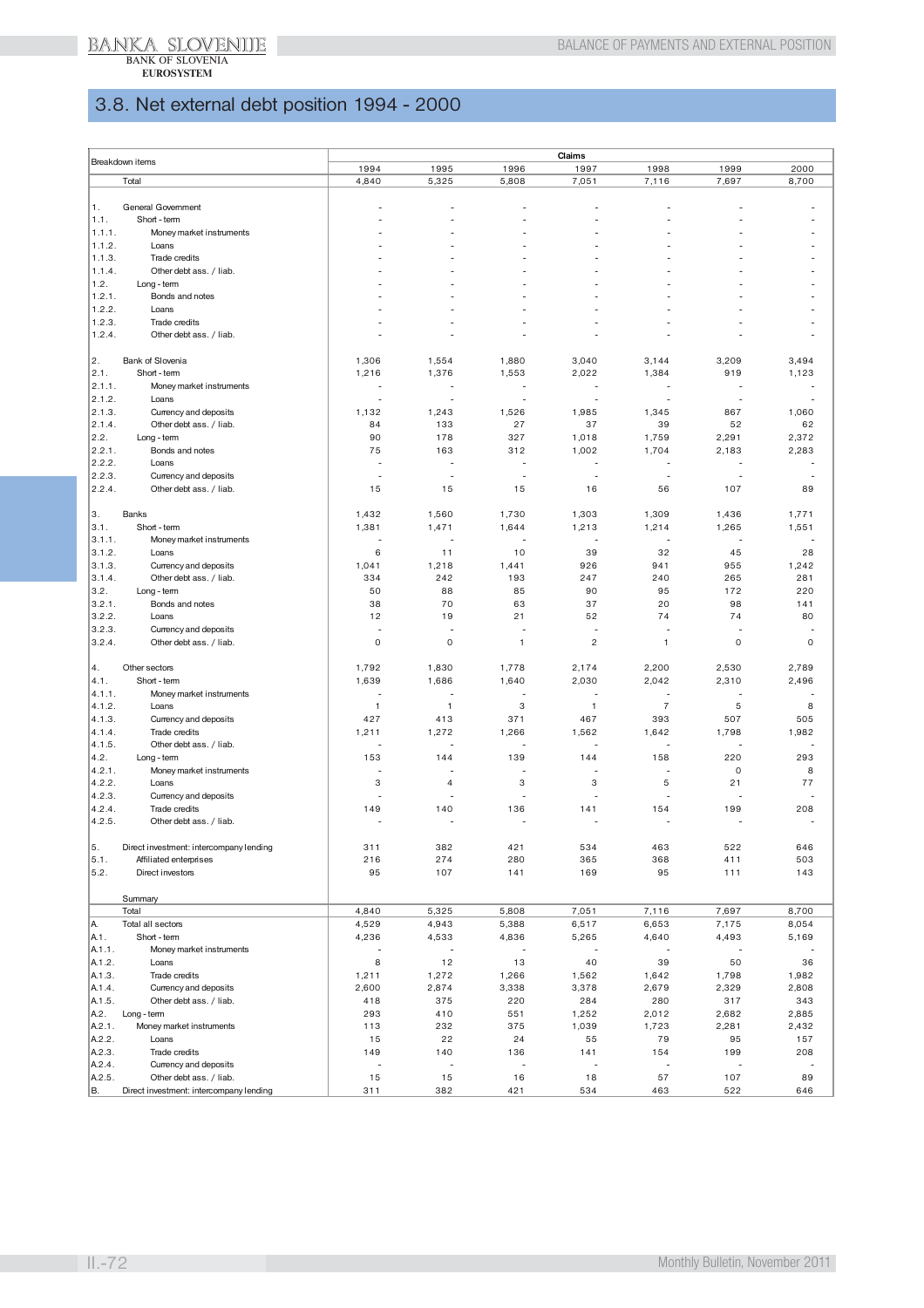#### BANKA SLOVENIJE BANK OF SLOVENIA **EUROSYSTEM**

|                          |                          |                          | Liabilities              |                          |                          |                          |                          |                               |                          | Net                      |                          |                          |                          |
|--------------------------|--------------------------|--------------------------|--------------------------|--------------------------|--------------------------|--------------------------|--------------------------|-------------------------------|--------------------------|--------------------------|--------------------------|--------------------------|--------------------------|
| 1994                     | 1995                     | 1996                     | 1997                     | 1998                     | 1999                     | 2000                     | 1994                     | 1995                          | 1996                     | 1997                     | 1998                     | 1999                     | 2000                     |
| 3,706                    | 4,275                    | 5,380                    | 6,166                    | 6,459                    | 8,012                    | 9,491                    | $-1, 134$                | $-1,049$                      | $-428$                   | $-885$                   | $-657$                   | 315                      | 791                      |
|                          |                          |                          |                          |                          |                          |                          |                          |                               |                          |                          |                          |                          |                          |
| 470                      | 606                      | 1,299                    | 1,470                    | 1,582                    | 1,967                    | 2,213                    | 470                      | 606                           | 1,299                    | 1,470                    | 1,582                    | 1,967                    | 2,213                    |
|                          |                          |                          |                          |                          |                          |                          |                          |                               |                          |                          |                          |                          |                          |
| ÷                        |                          | ٠                        |                          |                          |                          | $\overline{a}$           | ä,                       | J.                            |                          |                          |                          |                          |                          |
|                          |                          |                          |                          |                          |                          | ٠                        |                          |                               |                          |                          |                          |                          |                          |
| ÷                        |                          | ä,                       |                          |                          |                          | ÷                        | ÷,                       |                               |                          |                          |                          |                          |                          |
|                          |                          |                          |                          |                          |                          |                          |                          |                               |                          |                          |                          |                          |                          |
| 470                      | 606                      | 1,299                    | 1,470                    | 1,582                    | 1,967                    | 2,213                    | 470                      | 606                           | 1,299                    | 1,470                    | 1,582                    | 1,967                    | 2,213                    |
| $\overline{\phantom{a}}$ | $\overline{a}$           | 762                      | 963                      | 1,040                    | 1,431                    | 1,688                    | $\circ$                  | 0                             | 762                      | 963                      | 1,040                    | 1,431                    | 1,688                    |
| 465                      | 601                      | 533                      | 505                      | 542                      | 536                      | 525                      | 465                      | 601                           | 533                      | 505                      | 542                      | 536                      | 525                      |
| 6                        | 5                        | 4                        |                          | 1                        | 0                        | 0                        | 6                        |                               |                          | $\sqrt{2}$               | $\overline{1}$           | 0                        | $\mathsf O$              |
| ٠                        | $\overline{a}$           | ÷,                       | 2<br>$\overline{a}$      |                          | $\overline{a}$           | $\overline{a}$           | $\overline{\phantom{a}}$ | 5<br>$\overline{\phantom{a}}$ | 4                        | ÷,                       |                          | ÷,                       | $\sim$                   |
|                          |                          |                          |                          | ÷                        |                          |                          |                          |                               |                          |                          |                          |                          |                          |
|                          |                          |                          |                          |                          |                          |                          |                          |                               |                          |                          |                          |                          |                          |
| 6                        | 3                        | 1                        | $\mathsf{O}\xspace$      | 0                        | 0                        | 0                        | $-1,300$                 | $-1,550$                      | $-1,878$                 | $-3,040$                 | $-3,144$                 | $-3,209$                 | $-3,494$                 |
| 0                        | $\mathsf O$              | $\mathsf O$              | $\mathsf O$              | 0                        | 0                        | 0                        | $-1,216$                 | $-1,376$                      | $-1,552$                 | $-2,022$                 | $-1,384$                 | $-918$                   | $-1, 123$                |
| ÷                        | ٠                        | ä,                       | ×.                       |                          |                          | ÷,                       | ٠.                       | $\overline{\phantom{a}}$      | $\overline{\phantom{a}}$ | $\overline{\phantom{a}}$ |                          | ÷,                       | $\overline{\phantom{a}}$ |
|                          | $\overline{a}$           | ä,                       | ٠                        |                          | ÷,                       | $\overline{\phantom{a}}$ | ÷.                       | $\overline{\phantom{a}}$      | $\overline{\phantom{a}}$ | $\overline{\phantom{a}}$ | $\overline{\phantom{a}}$ | $\overline{\phantom{a}}$ | $\sim$                   |
| 0                        | $\mathsf O$              | 0                        | $\mathsf O$              | 0                        | 0                        | 0                        | $-1,132$                 | $-1,243$                      | $-1,526$                 | $-1,985$                 | $-1,345$                 | $-867$                   | $-1,060$                 |
|                          | ٠                        | ×,                       |                          |                          |                          |                          | $-84$                    | $-133$                        | $-27$                    | $-37$                    | $-39$                    | $-52$                    | $-62$                    |
| 6                        | 3                        | 1                        | ×.                       |                          | ÷,                       | ٠                        | $-84$                    | $-175$                        | $-326$                   | $-1,018$                 | $-1,759$                 | $-2,291$                 | $-2,372$                 |
|                          | ÷,                       |                          |                          |                          |                          | ٠                        | $-75$                    | $-163$                        | $-312$                   | $-1,002$                 | $-1,704$                 | $-2,183$                 | $-2,283$                 |
| 6                        | 3                        | 1                        |                          |                          |                          | ٠                        | 6                        | 3                             | $\mathbf{1}$             | $\overline{\phantom{a}}$ |                          | $\overline{\phantom{a}}$ | $\overline{\phantom{a}}$ |
|                          |                          |                          |                          |                          |                          | ä,                       | ÷,                       | $\sim$                        |                          |                          | $\overline{\phantom{a}}$ | ÷,                       |                          |
| ×                        |                          | ÷,                       |                          |                          |                          | ×                        | $-15$                    | $-15$                         | $-15$                    | $-16$                    | $-56$                    | $-107$                   | $-89$                    |
|                          |                          |                          |                          |                          |                          |                          |                          |                               |                          |                          |                          |                          |                          |
| 458                      | 549                      | 864                      | 908                      | 888                      | 1,195                    | 1,416                    | 458                      | 549                           | $-568$                   | $-651$                   | $-841$                   | $-108$                   | 107                      |
| 141                      | 174                      | 293                      | 313                      | 348                      | 425                      | 404                      | $-1,240$                 | $-1,297$                      | $-1,351$                 | $-900$                   | $-865$                   | $-840$                   | $-1, 147$                |
| $\overline{\phantom{a}}$ | $\overline{\phantom{a}}$ | $\overline{\phantom{a}}$ | $\overline{\phantom{a}}$ | $\overline{\phantom{a}}$ | $\sim$                   | $\overline{\phantom{a}}$ | $\circ$                  | $\mathsf O$                   | $\circ$                  | $\circ$                  | $\circ$                  | $\circ$                  | $\circ$                  |
| $\overline{1}$           | 3                        |                          | $\mathsf O$              | $\mathsf O$              | $\overline{7}$           | $\overline{c}$           | $-5$                     | $-8$                          | $-10$                    | $-39$                    | $-32$                    | $-38$                    | $-26$                    |
| 140                      | 171                      | 293                      | 312                      | 348                      | 364                      | 401                      | -901                     | $-1,048$                      | $-1, 148$                | $-614$                   | $-594$                   | $-591$                   | $-841$                   |
| 0                        | $\circ$                  | $\circ$                  | $\mathsf{O}\xspace$      | 0                        | 54                       | $\mathsf{O}\xspace$      | $-334$                   | $-242$                        | $-193$                   | $-247$                   | $-240$                   | $-211$                   | $-281$                   |
| 316                      | 375                      | 570                      | 596                      | 540                      | 770                      | 1,012                    | 266                      | 287                           | 485                      | 506                      | 445                      | 599                      | 792                      |
| $\overline{\phantom{a}}$ | 13                       | 20                       | 20                       | 20                       | 20                       | 20                       | $-38$                    | $-56$                         | $-43$                    | $-17$                    | $\overline{1}$           | $-78$                    | $-120$                   |
| 263                      | 300                      | 493                      | 513                      | 458                      | 682                      | 921                      | 251                      | 282                           | 472                      | 462                      | 384                      | 608                      | 841                      |
| $\sim$                   | $\overline{\phantom{a}}$ | $\sim$                   | ÷,                       | $\overline{\phantom{a}}$ | $\sim$                   | $\sim$                   | $\circ$                  | $\mathsf{O}$                  | $\circ$                  | $\circ$                  | $\circ$                  | $\circ$                  | $\circ$                  |
| 53                       | 61                       | 57                       | 62                       | 62                       | 69                       | 71                       | 53                       | 61                            | 56                       | 61                       | 61                       | 69                       | 71                       |
|                          |                          |                          |                          |                          |                          |                          |                          |                               |                          |                          |                          |                          |                          |
| 2,178                    | 2,395                    | 2,306                    | 2,789                    | 3,093                    | 3,805                    | 4,549                    | 386                      | 565                           | 528                      | 614                      | 893                      | 1,275                    | 1,760                    |
| 1,229                    | 1,296                    | 1,209                    | 1,506                    | 1,490                    | 1,730                    | 1,879                    | $-410$                   | $-390$                        | $-430$                   | $-524$                   | $-552$                   | $-579$                   | $-616$                   |
| $\blacksquare$           | ٠                        | $\overline{\phantom{a}}$ | $\overline{\phantom{a}}$ | $\overline{\phantom{a}}$ | $\sim$                   | $\overline{\phantom{a}}$ | $\mathsf{O}\xspace$      | $\mathsf O$                   | $\circ$                  | $\circ$                  | $\circ$                  | $\circ$                  | $\mathsf 0$              |
| 41                       | 6                        | 12                       | 71                       | 57                       | 72                       | 45                       | 40                       | 5                             | 9                        | 69                       | 51                       | 67                       | 37                       |
|                          |                          | ۰.                       |                          |                          | $\overline{\phantom{a}}$ | $\sim$                   | $-427$                   | $-413$                        | $-371$                   | $-467$                   | $-393$                   | $-507$                   | $-505$                   |
| 1,189                    | 1,290                    | 1,197                    | 1,435                    | 1,432                    | 1,659                    | 1,834                    | $-23$                    | 18                            | $-68$                    | $-127$                   | $-210$                   | $-139$                   | $-148$                   |
| $\overline{\phantom{a}}$ | ٠                        | $\overline{\phantom{a}}$ |                          | $\overline{\phantom{a}}$ |                          | $\overline{\phantom{a}}$ | $\circ$                  | $\mathsf O$                   | $\circ$                  | $\mathsf O$              | $\circ$                  | $\mathsf O$              | $\mathsf O$              |
| 948                      | 1,099                    | 1,097                    | 1,283                    | 1,603                    | 2,074                    | 2,670                    | 796                      | 955                           | 958                      | 1,139                    | 1,445                    | 1,854                    | 2,377                    |
| 35                       | 19                       | 28                       | 32                       | 34                       | 43                       | 39                       | 35                       | 19                            | 28                       | 32                       | 34                       | 43                       | 31                       |
| 763                      | 945                      | 930                      | 1,133                    | 1,433                    | 1,916                    | 2,537                    | 760                      | 942                           | 927                      | 1,129                    | 1,428                    | 1,895                    | 2,460                    |
| $\overline{\phantom{a}}$ | $\overline{\phantom{a}}$ | $\overline{\phantom{a}}$ | $\overline{\phantom{a}}$ | $\overline{\phantom{a}}$ | ÷                        | $\sim$                   | $\mathsf O$              | $\mathsf O$                   | $\circ$                  | $\mathsf O$              | $\circ$                  | $\mathsf O$              | $\mathsf O$              |
| 64                       | 61                       | 77                       | 87                       | 115                      | 101                      | 87                       | $-86$                    | $-79$                         | $-59$                    | $-54$                    | $-38$                    | $-97$                    | $-121$                   |
| 86                       | 73                       | 62                       | 31                       | 21                       | 14                       | $\overline{7}$           | 86                       | 73                            | 62                       | 31                       | 21                       | 14                       | $\overline{7}$           |
|                          |                          |                          |                          |                          |                          |                          |                          |                               |                          |                          |                          |                          |                          |
| 595                      | 722                      | 910                      | 999                      | 895                      | 1,045                    | 1,312                    | 283                      | 340                           | 489                      | 465                      | 432                      | 524                      | 667                      |
| 207                      | 178                      | 186                      | 243                      | 151                      | 164                      | 176                      | $-10$                    | $-97$                         | $-94$                    | $-122$                   | $-217$                   | $-247$                   | $-326$                   |
| 388                      | 544                      | 724                      | 756                      | 744                      | 881                      | 1,136                    | 293                      | 437                           | 583                      | 587                      | 649                      | 770                      | 993                      |
|                          |                          |                          |                          |                          |                          |                          |                          |                               |                          |                          |                          |                          |                          |
|                          |                          |                          |                          |                          |                          |                          |                          |                               |                          |                          |                          |                          |                          |
| 3,706                    | 4,275                    | 5,380                    | 6,166                    | 6,459                    | 8,012                    | 9,491                    | $-1,134$                 | $-1,049$                      | $-428$                   | $-885$                   | $-657$                   | 315                      | 791                      |
| 3,112                    | 3,553                    | 4,471                    | 5,167                    | 5,564                    | 6,967                    | 8,178                    | $-1,417$                 | $-1,390$                      | $-917$                   | $-1,350$                 | $-1,089$                 | $-208$                   | 124                      |
| 1,371                    | 1,470                    | 1,503                    | 1,819                    | 1,839                    | 2,155                    | 2,283                    | $-2,866$                 | $-3,063$                      | $-3,333$                 | $-3,446$                 | $-2,802$                 | $-2,338$                 | $-2,886$                 |
| $\overline{\phantom{a}}$ | $\overline{\phantom{a}}$ | $\overline{\phantom{a}}$ | $\overline{\phantom{a}}$ | $\overline{\phantom{a}}$ | $\sim$                   | $\overline{\phantom{a}}$ | $\overline{\phantom{a}}$ | $\overline{\phantom{a}}$      | $\overline{\phantom{a}}$ | $\sim$                   | $\overline{\phantom{a}}$ | $\overline{\phantom{a}}$ | $\sim$                   |
| 42                       | $\mathsf g$              | 12                       | 71                       | 58                       | 79                       | 47                       | 34                       | $-3$                          | $-1$                     | 30                       | 19                       | 29                       | 11                       |
| 1,189                    | 1,290                    | 1,197                    | 1,435                    | 1,432                    | 1,659                    | 1,834                    | $-23$                    | 18                            | $-68$                    | $-127$                   | $-210$                   | $-139$                   | $-148$                   |
| 140                      | 171                      | 293                      | 313                      | 348                      | 364                      | 401                      | $-2,460$                 | $-2,704$                      | $-3,045$                 | $-3,066$                 | $-2,331$                 | $-1,965$                 | $-2,407$                 |
|                          | $\mathsf{O}\xspace$      |                          | $\mathsf{O}\xspace$      | $\circ$                  |                          | $\mathsf{O}\xspace$      |                          |                               |                          |                          |                          |                          |                          |
| $\mathsf{O}$             |                          | $\circ$                  |                          |                          | 54                       |                          | $-418$                   | $-375$                        | $-220$                   | $-284$                   | $-279$                   | $-263$                   | $-343$                   |
| 1,741                    | 2,083                    | 2,968                    | 3,348                    | 3,725                    | 4,812                    | 5,895                    | 1,448                    | 1,673                         | 2,416                    | 2,096                    | 1,713                    | 2,129                    | 3,010                    |
| 35                       | 32                       | 810                      | 1,015                    | 1,094                    | 1,494                    | 1,748                    | $-78$                    | $-200$                        | 435                      | $-24$                    | $-629$                   | $-787$                   | $-684$                   |
| 1,497                    | 1,850                    | 1,957                    | 2,151                    | 2,432                    | 3,134                    | 3,983                    | 1,481                    | 1,828                         | 1,933                    | 2,096                    | 2,353                    | 3,039                    | 3,826                    |
| 70                       | 66                       | 82                       | 88                       | 116                      | 102                      | 87                       | $-80$                    | $-74$                         | $-54$                    | $-52$                    | $-38$                    | $-97$                    | $-121$                   |
| $\overline{\phantom{a}}$ | $\overline{\phantom{a}}$ | $\overline{\phantom{a}}$ | $\overline{\phantom{a}}$ | $\overline{\phantom{a}}$ | $\overline{\phantom{a}}$ | $\overline{\phantom{a}}$ | $\overline{\phantom{a}}$ | $\overline{\phantom{a}}$      | $\overline{\phantom{a}}$ | $\overline{\phantom{a}}$ | $\overline{\phantom{a}}$ | $\overline{\phantom{a}}$ | $\overline{\phantom{a}}$ |
| 140                      | 134                      | 118                      | 94                       | 83                       | 82                       | 78                       | 124                      | 119                           | 102                      | 76                       | 26                       | $-25$                    | $-11$                    |
| 595                      | 722                      | 910                      | 999                      | 895                      | 1,045                    | 1,312                    | 283                      | 340                           | 489                      | 465                      | 432                      | 524                      | 667                      |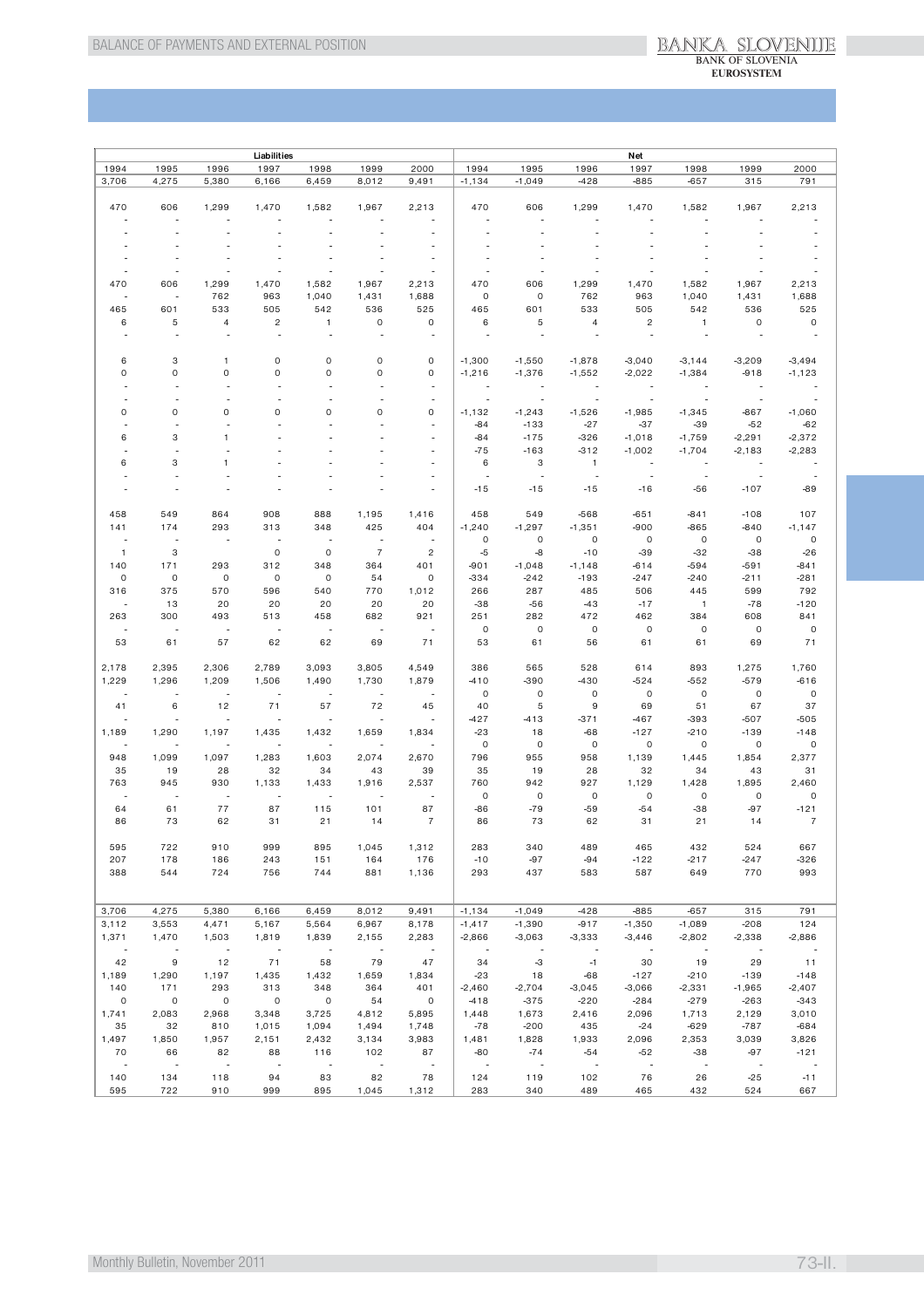**EUROSYSTEM**

# 3.9. Net external debt position

| Mio EUR                      |                             |                         |                           |                          |                       | General government        |                       |                                 |                          |                  |                  |
|------------------------------|-----------------------------|-------------------------|---------------------------|--------------------------|-----------------------|---------------------------|-----------------------|---------------------------------|--------------------------|------------------|------------------|
|                              |                             |                         | Short-term                |                          |                       |                           | Long-term             |                                 |                          |                  |                  |
|                              | Money market<br>instruments | Loans                   | Trade<br>credits          | Other debt<br>ass./liab. | Total                 | Bonds and<br>notes        | Loans                 | Trade credits                   | Other debt<br>ass./liab. | Total            | Total            |
| Stolpec                      | $\mathbf{1}$                | $\overline{\mathbf{c}}$ | $\ensuremath{\mathsf{3}}$ | 4                        | $5 = 1 +  4$          | $\,6$                     | $7 = 8 + 9 + 10 + 11$ | 8                               | $\mathsf g$              | $10=6++9$        | $11 = 5 + 10$    |
| Koda                         |                             |                         |                           |                          |                       |                           |                       |                                 |                          |                  |                  |
|                              |                             |                         |                           |                          |                       | Claims                    |                       |                                 |                          |                  |                  |
| 2001 31.Dec.                 |                             |                         | $\cdots$                  | 887                      | 887                   | $\ddotsc$                 |                       | $\ddotsc$                       | $\ddotsc$                | $\cdots$         | 887              |
| 2002 31.Dec.<br>2003 31.Dec. | <br>$\cdots$                | <br>                    | $\cdots$<br>$\cdots$      | 852<br>829               | 852<br>829            | $\ddotsc$<br>$\mathbf{1}$ | $\ddotsc$<br>$\cdots$ | <br>                            | 22<br>20                 | 22<br>21         | 874<br>851       |
| 2004 31.Dec.                 |                             |                         |                           | 827                      | 827                   | $\overline{c}$            | $\ddotsc$             |                                 | 29                       | 31               | 857              |
| 2005 31.Dec.                 | $\overline{\mathbf{c}}$     |                         | $\cdots$                  | 830                      | 832                   | 60                        | $\cdots$              | $\cdots$                        | 39                       | 100              | 931              |
| 2006 31.Dec.<br>2007 31.Dec. | 1<br>3                      |                         | $\cdots$                  | 126<br>124               | 127<br>127            | 91<br>181                 | $\ddotsc$             |                                 | 48<br>102                | 139<br>283       | 266<br>410       |
| 2008 31.Dec.                 | 4                           | <br>                    | $\cdots$<br>$\cdots$      | 124                      | 128                   | 183                       | <br>$\cdots$          | $\cdots$<br>$\cdots$            | 105                      | 288              | 416              |
| 2009 31.Dec.                 | 0                           |                         | $\cdots$                  | 90                       | 90                    | 132                       | $\ddotsc$             |                                 | 94                       | 225              | 315              |
| 2010 31.Dec.                 | 0                           |                         | $\cdots$                  | 95                       | 95                    | 155                       | 103                   | $\cdots$                        | 92                       | 349              | 444              |
| 2011 28.Feb.                 | 0                           |                         | $\cdots$                  | 190                      | 191                   | 150                       | 157                   |                                 | 94                       | 401              | 592              |
| 31.Mar.                      | 0                           |                         | $\cdots$                  | 340                      | 341                   | 148                       | 228                   | $\cdots$                        | 94                       | 469              | 810              |
| 30.Apr.                      | $\mathsf O$                 |                         |                           | 338                      | 339                   | 149                       | 229                   | $\ddotsc$                       | 93                       | 472              | 810              |
| 31.May<br>30.Jun.            | 0<br>0                      | <br>                    | $\cdots$<br>$\cdots$      | 328<br>288               | 329<br>289            | 154<br>157                | 229<br>264            | $\cdots$<br>                    | 94<br>99                 | 477<br>521       | 806<br>809       |
| 31.Jul.                      | 0                           |                         | $\cdots$                  | 288                      | 289                   | 157                       | 291                   |                                 | 100                      | 548              | 837              |
| 31.Aug.                      | $\mathsf O$                 |                         | $\cdots$                  | 288                      | 289                   | 158                       | 292                   |                                 | 99                       | 550              | 838              |
| 30.Sep.                      | $\mathsf O$                 |                         | $\cdots$                  | 88                       | 89                    | 125                       | 291                   | $\cdots$                        | 100                      | 515              | 604              |
|                              |                             |                         |                           |                          |                       | Liabilities               |                       |                                 |                          |                  |                  |
| 2001 31.Dec.                 | 3                           |                         | $\cdots$                  | 11                       | 15                    | 1,908                     | 583                   |                                 | $\cdots$                 | 2,491            | 2,506            |
| 2002 31.Dec.                 | 56                          |                         |                           | 10                       | 66                    | 1,894                     | 468                   |                                 | $\ddotsc$                | 2,362            | 2,428            |
| 2003 31.Dec.                 | 32                          |                         |                           | 8                        | 40                    | 2,008                     | 382                   |                                 | $\cdots$                 | 2,391            | 2,431            |
| 2004 31.Dec.                 | 13                          |                         | $\cdots$                  | 8                        | 21                    | 1,865                     | 381                   | $\mathsf{O}\xspace$             | $\cdots$                 | 2,246            | 2,267            |
| 2005 31.Dec.<br>2006 31.Dec. | 21<br>24                    | <br>                    | $\cdots$<br>$\cdots$      | 9<br>9                   | 31<br>33              | 1,720<br>2,108            | 363<br>241            | $\mathsf{O}\xspace$<br>$\cdots$ | $\cdots$<br>$\cdots$     | 2,083<br>2,349   | 2,114<br>2,382   |
| 2007 31.Dec.                 |                             | 0                       |                           |                          | 0                     | 2,832                     | 203                   | $\ddotsc$                       | $\cdots$                 | 3,036            | 3,036            |
| 2008 31.Dec.                 | $\cdots$                    |                         |                           |                          | $\cdots$              | 3,552                     | 180                   | $\cdots$                        | 4                        | 3,736            | 3,736            |
| 2009 31.Dec.                 |                             |                         | $\cdots$                  |                          | $\cdots$              | 6,407                     | 149                   |                                 | 3                        | 6,559            | 6,559            |
| 2010 31.Dec.                 | $\cdots$                    |                         | $\cdots$                  | $\cdots$                 | $\cdots$              | 8,018                     | 147                   | $\cdots$                        | $\overline{\mathbf{c}}$  | 8,167            | 8,167            |
| 2011 28.Feb.                 |                             |                         | $\cdots$                  |                          | $\cdots$              | 9,351                     | 171                   | $\ddotsc$                       | 5                        | 9,527            | 9,527            |
| 31.Mar.                      | $\cdots$                    |                         | $\cdots$                  | $\cdots$                 | $\ldots$              | 10,795                    | 167                   |                                 | 4                        | 10,967           | 10,967           |
| 30.Apr.<br>31.May            | <br>$\cdots$                | <br>                    | <br>$\cdots$              | <br>$\cdots$             | $\ldots$<br>$\ddotsc$ | 10,476<br>10,558          | 167<br>165            | $\cdots$<br>$\ddotsc$           | 4<br>4                   | 10,647<br>10,727 | 10,647<br>10,727 |
| 30.Jun.                      |                             |                         |                           | $\cdots$                 | $\ldots$              | 10,522                    | 200                   | $\cdots$                        | 10                       | 10,733           | 10,733           |
| 31.Jul.                      | $\cdots$                    |                         | $\cdots$                  | $\cdots$                 | $\ldots$              | 10,453                    | 200                   |                                 | 10                       | 10,663           | 10,663           |
| 31.Aug.<br>30.Sep.           |                             |                         |                           |                          | $\cdots$              | 10,398<br>10,323          | 200<br>197            |                                 | 10<br>10                 | 10,608<br>10,529 | 10,608<br>10,529 |
|                              |                             |                         |                           | $\cdots$                 | $\cdots$              |                           |                       |                                 |                          |                  |                  |
|                              |                             |                         |                           |                          |                       | <b>Net position</b>       |                       |                                 |                          |                  |                  |
| 2001 31.Dec.                 | 3                           |                         | $\cdots$                  | $-876$                   | $-872$                | 1,908                     | 583                   | $\cdots$                        | $\cdots$                 | 2,491            | 1,619            |
| 2002 31.Dec.                 | 56                          |                         |                           | $-842$                   | $-786$                | 1,894                     | 468                   |                                 | $-22$                    | 2,340            | 1,554            |
| 2003 31.Dec.<br>2004 31.Dec. | 32                          |                         | $\cdots$                  | $-821$                   | $-790$                | 2,007                     | 382                   | $\cdots$                        | $-20$                    | 2,369            | 1,580            |
| 2005 31.Dec.                 | 13<br>20                    | <br>$\cdots$            | $\cdots$<br>$\cdots$      | $-819$<br>$-821$         | $-806$<br>$-801$      | 1,863<br>1,660            | 381<br>363            | 0<br>$\mathsf{O}\xspace$        | $-29$<br>$-39$           | 2,215<br>1,984   | 1,409<br>1,183   |
| 2006 31.Dec.                 | 23                          |                         | $\cdots$                  | $-117$                   | $-94$                 | 2,017                     | 241                   |                                 | $-48$                    | 2,210            | 2,116            |
| 2007 31.Dec.                 | $-3$                        | 0                       | $\cdots$                  | $-124$                   | $-127$                | 2,651                     | 203                   | $\cdots$                        | $-102$                   | 2,752            | 2,625            |
| 2008 31.Dec.                 | $-4$                        |                         | $\cdots$                  | $-124$                   | $-128$                | 3,369                     | 180                   |                                 | $-101$                   | 3,448            | 3,319            |
| 2009 31.Dec.<br>2010 31.Dec. | 0<br>0                      | <br>                    | $\cdots$<br>$\cdots$      | $-90$<br>$-95$           | $-90$<br>$-95$        | 6,275<br>7,863            | 149<br>44             | $\cdots$<br>                    | $-91$<br>$-90$           | 6,333<br>7,817   | 6,243<br>7,722   |
| 2011 28.Feb.                 | 0                           |                         | $\cdots$                  | $-190$                   | $-191$                | 9,201                     | 15                    |                                 | $-89$                    | 9,126            | 8,935            |
| 31.Mar.                      | 0                           | $\cdots$                | $\cdots$                  | $-340$                   | $-341$                | 10,648                    | $-61$                 | <br>$\cdots$                    | $-89$                    | 10,498           | 10,157           |
| 30.Apr.                      | 0                           |                         | $\cdots$                  | $-338$                   | $-339$                | 10,327                    | $-62$                 |                                 | $-89$                    | 10,176           | 9,837            |
| 31.May                       | 0                           |                         | $\cdots$                  | $-328$                   | $-329$                | 10,404                    | $-64$                 | $\ddotsc$                       | $-89$                    | 10,250           | 9,921            |
| 30.Jun.<br>31.Jul.           | 0<br>0                      |                         | $\cdots$                  | $-288$<br>$-288$         | $-289$<br>$-289$      | 10,365<br>10,296          | $-64$<br>$-91$        |                                 | $-90$<br>$-90$           | 10,212<br>10,115 | 9,923<br>9,826   |
| 31.Aug.                      | 0                           | <br>                    | $\cdots$<br>$\cdots$      | $-288$                   | $-289$                | 10,240                    | $-92$                 | $\cdots$<br>$\cdots$            | $-90$                    | 10,058           | 9,769            |
| 30.Sep.                      | 0                           |                         | $\cdots$                  | $-88$                    | $-89$                 | 10,198                    | $-94$                 | $\cdots$                        | $-91$                    | 10,013           | 9,925            |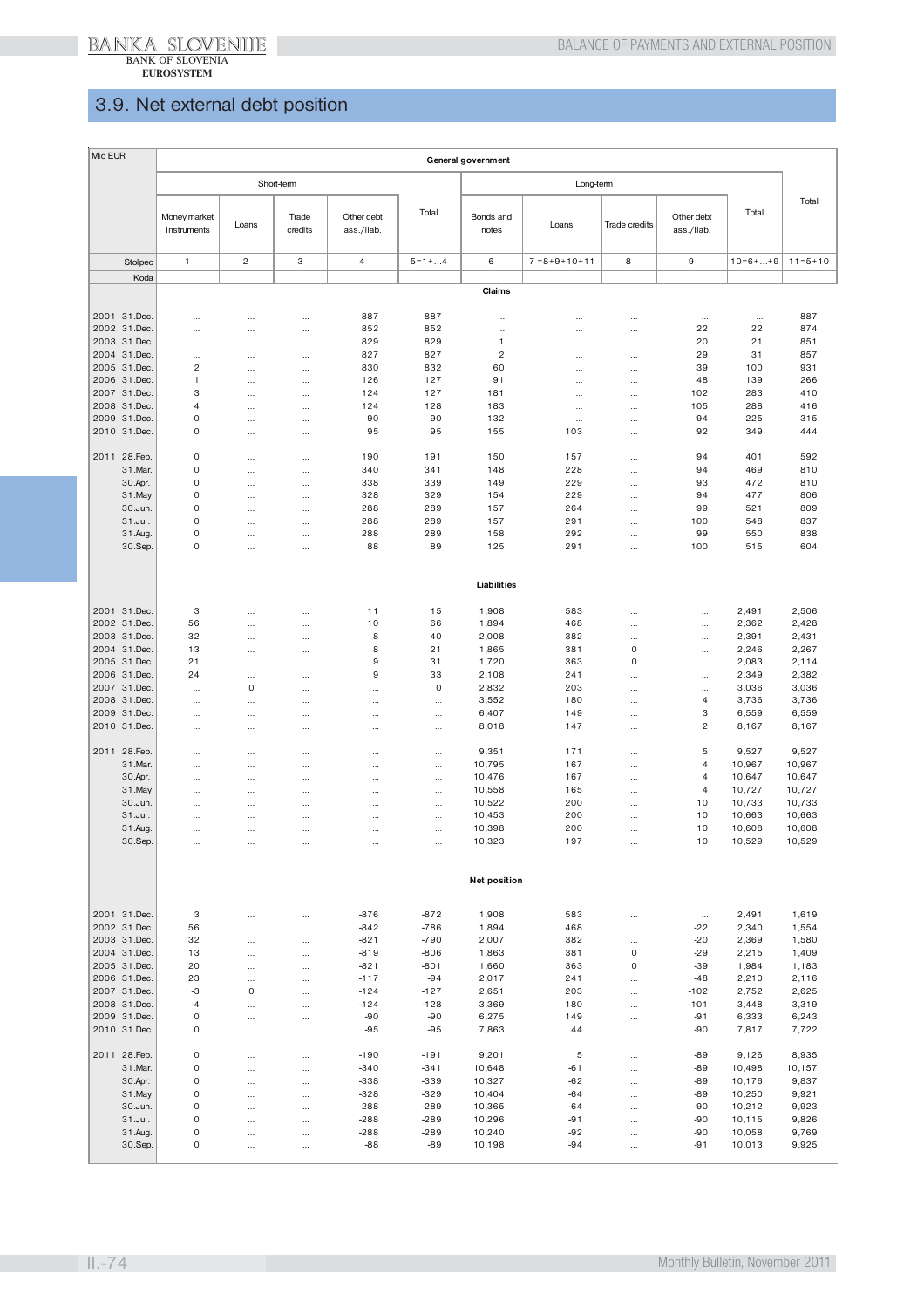#### BANKA SLOVENIJE BANK OF SLOVENIA **EUROSYSTEM**

|                             |                      |                          |                          |                      | <b>Bank of Slovenia</b> |                      |                          |                          |                      |                      | Mio EUR                      |
|-----------------------------|----------------------|--------------------------|--------------------------|----------------------|-------------------------|----------------------|--------------------------|--------------------------|----------------------|----------------------|------------------------------|
|                             |                      | Short-term               |                          |                      |                         |                      | Long-term                |                          |                      |                      |                              |
| Money market<br>instruments | Loans                | Currency and<br>deposits | Other debt<br>ass./liab. | Total                | Bonds and<br>notes      | Loans                | Currency and<br>deposits | Other debt<br>ass./liab. | Total                | Total                |                              |
| 12                          | 13                   | 14                       | 15                       | $16 = 12 +  + 15$    | 17                      | 18                   | 19                       | 20                       | $21 = 17 + .20$      | $22 = 16 + 21$       | Stolpec                      |
|                             |                      |                          |                          |                      |                         |                      |                          |                          |                      |                      | Koda                         |
|                             |                      |                          |                          |                      | Claims                  |                      |                          |                          |                      |                      |                              |
|                             | $\cdots$             | 2,153                    | 72                       | 2,225                | 2,657                   | $\cdots$             |                          | 106                      | 2,763                | 4,988                | 2001 31.Dec.                 |
| 1,101                       | $\cdots$             | 2,510                    | 67                       | 3,677                | 2,968                   | $\ddotsc$            |                          | 130                      | 3,099                | 6,776                | 2002 31.Dec.                 |
| 12                          | $\cdots$             | 1,635                    | 56                       | 1,703                | 5,029                   |                      |                          | 129                      | 5,158                | 6,861                | 2003 31.Dec.                 |
| 16                          | $\cdots$             | 690                      | 52                       | 759                  | 5,661                   |                      |                          | 205                      | 5,866                | 6,625                | 2004 31.Dec.                 |
| 42                          | $\cdots$             | 1,271                    | 60                       | 1,374                | 5,458                   | $\cdots$             | $\cdots$                 | 176                      | 5,633                | 7,007                | 2005 31.Dec.                 |
| 71                          | $\cdots$             | 926                      | 55                       | 1,052                | 4,306                   |                      |                          | 148                      | 4,455                | 5,506                | 2006 31.Dec.                 |
| 707                         | $\cdots$             | 1,635                    | 42                       | 2,384                | 3,128                   | $\cdots$             |                          | 180                      | 3,309                | 5,692                | 2007 31.Dec.                 |
| 337<br>20                   | $\cdots$             | 1,194<br>405             | 143<br>133               | 1,674<br>558         | 3,718<br>4,108          | $\cdots$             | 8<br>216                 | 111<br>127               | 3,838<br>4,450       | 5,512<br>5,009       | 2008 31.Dec.<br>2009 31.Dec. |
| 21                          | $\cdots$<br>$\cdots$ | 362                      | 43                       | 427                  | 4,238                   | $\cdots$<br>$\cdots$ | 256                      | 150                      | 4,645                | 5,071                | 2010 31.Dec.                 |
|                             |                      |                          |                          |                      |                         |                      |                          |                          |                      |                      |                              |
| 21                          | $\cdots$             | 401                      | 42                       | 464                  | 4,228                   | $\cdots$             | 253                      | 145                      | 4,627                | 5,091                | 2011 28.Feb.                 |
| 22                          | $\cdots$             | 476                      | 40                       | 538                  | 4,143                   | $\cdots$             | 236                      | 175                      | 4,554                | 5,093                | 31.Mar.                      |
| 181                         | $\cdots$             | 603                      | 39                       | 823                  | 3,853                   | $\ldots$             | 231                      | 174                      | 4,257                | 5,080                | 30.Apr.                      |
| 221                         | $\cdots$             | 621                      | 40                       | 883                  | 3,828                   | $\cdots$             | 236                      | 180                      | 4,244                | 5,127                | 31.May                       |
| 291                         | $\cdots$             | 613                      | 40                       | 944                  | 3,747                   | $\cdots$             | 259                      | 180                      | 4,186                | 5,130                | 30.Jun.                      |
| 282<br>274                  | $\cdots$             | 625                      | 40                       | 946                  | 3,748                   | $\cdots$             | 268                      | 183                      | 4,200                | 5,146                | 31.Jul.                      |
| 374                         | $\cdots$<br>$\cdots$ | 751<br>621               | 40<br>43                 | 1,065<br>1,037       | 3,862<br>4,015          | $\cdots$<br>$\cdots$ | 266<br>276               | 182<br>184               | 4,310<br>4,475       | 5,375<br>5,512       | 31.Aug.<br>30.Sep.           |
|                             |                      |                          |                          |                      |                         |                      |                          |                          |                      |                      |                              |
|                             |                      |                          |                          |                      | Liabilities             |                      |                          |                          |                      |                      |                              |
|                             |                      | 0                        |                          | $\mathsf{O}\xspace$  |                         |                      |                          |                          |                      | $\mathsf{O}\xspace$  | 2001 31.Dec.                 |
|                             | <br>$\cdots$         | 33                       | <br>                     | 33                   | <br>                    | $\cdots$             | <br>                     | <br>$\cdots$             | <br>                 | 33                   | 2002 31.Dec.                 |
| <br>                        |                      | 30                       |                          | 30                   |                         |                      |                          |                          |                      | 30                   | 2003 31.Dec.                 |
|                             | $\cdots$             | 36                       |                          | 36                   |                         | $\cdots$             |                          | $\cdots$                 |                      | 36                   | 2004 31.Dec.                 |
|                             | $\cdots$             | 39                       |                          | 39                   |                         |                      |                          | $\cdots$                 |                      | 39                   | 2005 31.Dec.                 |
|                             | $\cdots$             | 45                       |                          | 45                   |                         |                      |                          | $\cdots$                 | $\cdots$             | 45                   | 2006 31.Dec.                 |
|                             | $\cdots$             | 3,588                    |                          | 3,588                |                         | $\ddotsc$            |                          | $\cdots$                 | $\cdots$             | 3,588                | 2007 31.Dec.                 |
|                             | $\cdots$             | 3,603                    |                          | 3,603                |                         | $\cdots$             |                          | 28                       | 28                   | 3,631                | 2008 31.Dec.                 |
|                             | $\cdots$             | 3,360                    | $\mathsf O$              | 3,360                |                         |                      |                          | 235                      | 235                  | 3,595                | 2009 31.Dec.                 |
|                             | $\cdots$             | 2,125                    |                          | 2,125                |                         | $\cdots$             | $\cdots$                 | 250                      | 250                  | 2,375                | 2010 31.Dec.                 |
|                             | $\cdots$             | 1,938                    |                          | 1,938                |                         | $\ddotsc$            | $\cdots$                 | 245                      | 245                  | 2,184                | 2011 28.Feb.                 |
|                             | $\cdots$             | 1,321                    | $\cdots$                 | 1,321                |                         |                      |                          | 241                      | 241                  | 1,562                | 31.Mar.                      |
|                             | $\cdots$             | 1,731                    |                          | 1,731                |                         | $\cdots$             | $\cdots$                 | 235                      | 235                  | 1,966                | 30.Apr.                      |
|                             | $\cdots$             | 1,751                    | $\cdots$                 | 1,751                |                         |                      | $\cdots$                 | 239                      | 239                  | 1,990                | 31.May                       |
|                             | $\ddotsc$            | 1,955                    |                          | 1,955                |                         | $\cdots$             |                          | 239                      | 239                  | 2,194                | 30.Jun.                      |
|                             | $\ddotsc$            | 2,089                    |                          | 2,089                |                         |                      |                          | 242                      | 242                  | 2,331                | 31.Jul.                      |
| $\cdots$                    | $\cdots$             | 2,364<br>2,357           |                          | 2,364<br>2,357       |                         | $\cdots$             | $\cdots$                 | 240<br>250               | 240<br>250           | 2,605<br>2.606       | 31.Aug.<br>30.Sep.           |
|                             |                      |                          |                          |                      |                         |                      |                          |                          |                      |                      |                              |
|                             |                      |                          |                          |                      | <b>Net position</b>     |                      |                          |                          |                      |                      |                              |
|                             |                      |                          |                          |                      |                         |                      |                          |                          |                      |                      |                              |
| $\cdots$                    |                      | $-2,153$                 | $-72$<br>$-67$           | $-2,225$             | $-2,657$                | $\ddotsc$            |                          | $-106$                   | $-2,763$             | $-4,988$             | 2001 31.Dec.<br>2002 31.Dec. |
| $-1,101$<br>$-12$           | $\cdots$             | $-2,477$<br>$-1,604$     | $-56$                    | $-3,644$<br>$-1,672$ | $-2,968$<br>$-5,029$    |                      | $\cdots$                 | $-130$<br>$-129$         | $-3,099$<br>$-5,158$ | $-6,743$<br>$-6,830$ | 2003 31.Dec.                 |
| $-16$                       | $\cdots$<br>$\cdots$ | $-654$                   | $-52$                    | $-723$               | $-5,661$                | $\cdots$<br>$\cdots$ | <br>$\cdots$             | $-205$                   | $-5,866$             | $-6,589$             | 2004 31.Dec.                 |
| $-42$                       | $\cdots$             | $-1,232$                 | $-60$                    | $-1,334$             | $-5,458$                | $\cdots$             | $\cdots$                 | $-176$                   | $-5,633$             | $-6,968$             | 2005 31.Dec.                 |
| $-71$                       | $\cdots$             | $-881$                   | $-55$                    | $-1,007$             | $-4,306$                | $\cdots$             | $\cdots$                 | $-148$                   | $-4,455$             | $-5,462$             | 2006 31.Dec.                 |
| $-707$                      | $\cdots$             | 1,953                    | $-42$                    | 1,204                | $-3,128$                | $\cdots$             | $\cdots$                 | $-180$                   | $-3,309$             | $-2,105$             | 2007 31.Dec.                 |
| $-337$                      | $\cdots$             | 2,409                    | $-143$                   | 1,929                | $-3,718$                | $\ldots$             | -8                       | $-83$                    | $-3,810$             | $-1,881$             | 2008 31.Dec.                 |
| $-20$                       | $\cdots$             | 2,955                    | $-133$                   | 2,802                | $-4,108$                | $\cdots$             | $-216$                   | 108                      | $-4,215$             | $-1, 414$            | 2009 31.Dec.                 |
| $-21$                       | $\cdots$             | 1,763                    | $-43$                    | 1,698                | $-4,238$                | $\ldots$             | $-256$                   | 100                      | $-4,395$             | $-2,696$             | 2010 31.Dec.                 |
| $-21$                       | $\cdots$             | 1,537                    | $-42$                    | 1,474                | $-4,228$                | $\cdots$             | $-253$                   | 100                      | $-4,381$             | $-2,907$             | 2011 28.Feb.                 |
| $-22$                       | $\cdots$             | 845                      | $-40$                    | 782                  | $-4, 143$               | $\cdots$             | $-236$                   | 66                       | $-4,313$             | $-3,531$             | 31.Mar.                      |
| $-181$                      | $\cdots$             | 1,128                    | $-39$                    | 908                  | $-3,853$                | $\cdots$             | $-231$                   | 62                       | $-4,022$             | $-3,114$             | 30.Apr.                      |
| $-221$                      | $\cdots$             | 1,129                    | $-40$                    | 868                  | $-3,828$                | $\cdots$             | $-236$                   | 59                       | $-4,005$             | $-3,137$             | 31.May                       |
| $-291$                      | $\cdots$             | 1,342                    | $-40$                    | 1,011                | $-3,747$                | $\ldots$             | $-259$                   | 58                       | $-3,947$             | $-2,936$             | 30.Jun.                      |
| $-282$                      | $\cdots$             | 1,464                    | $-40$                    | 1,142                | $-3,748$                | $\cdots$             | $-268$                   | 59                       | $-3,958$             | $-2,815$             | 31.Jul.                      |
| $-274$                      | $\cdots$             | 1,614                    | $-40$                    | 1,299                | $-3,862$                | $\cdots$             | $-266$                   | 58                       | $-4,070$             | $-2,770$             | 31.Aug.                      |
| $-374$                      | $\cdots$             | 1,736                    | $-43$                    | 1,319                | $-4,015$                | $\cdots$             | $-276$                   | 65                       | $-4,225$             | $-2,906$             | 30.Sep.                      |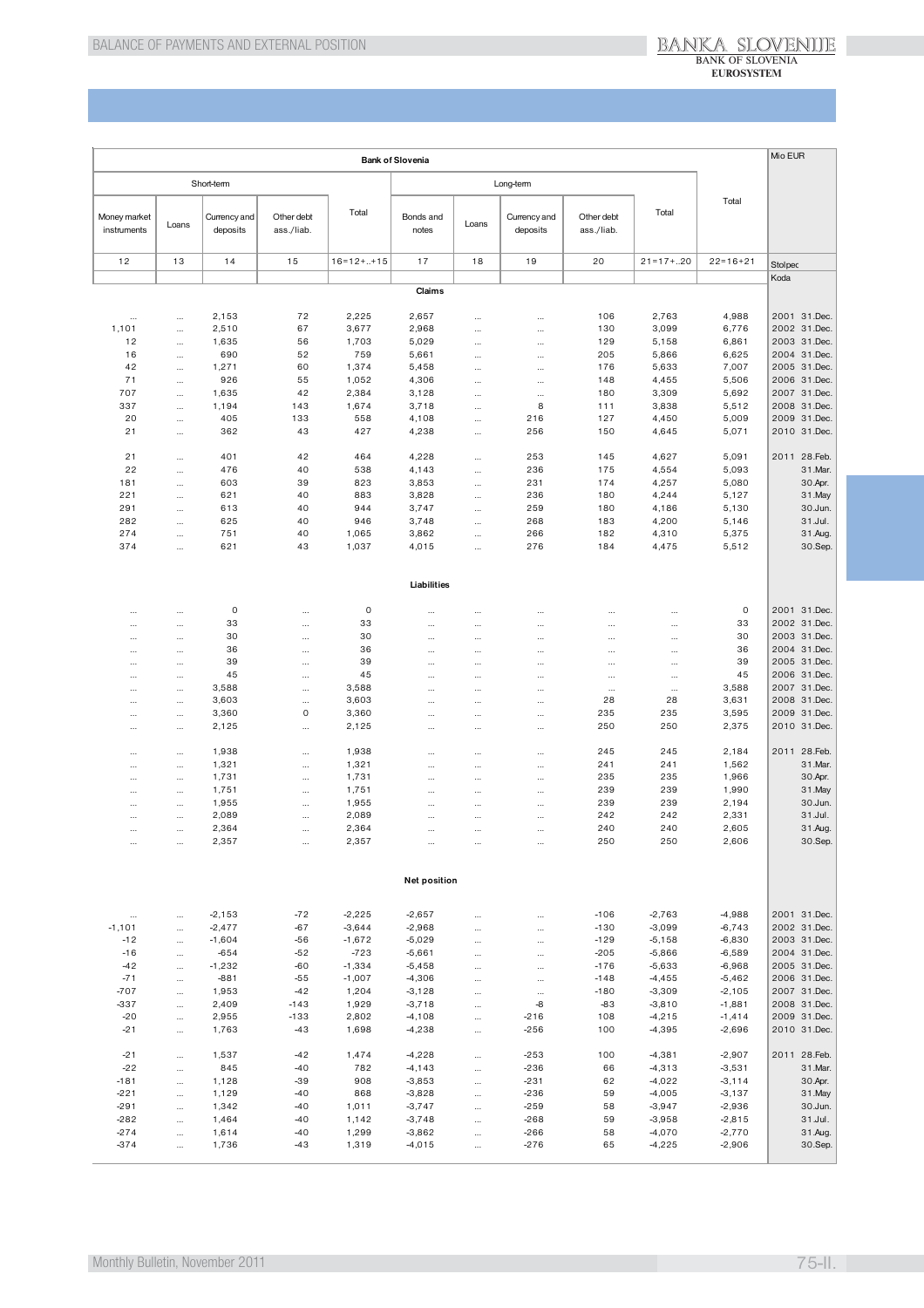**EUROSYSTEM**

# 3.9. Net external debt position (continued)

| Mio EUR                      |                             |                |                          |                          | <b>Banks</b>        |                    |                |                          |                              |                  |                |
|------------------------------|-----------------------------|----------------|--------------------------|--------------------------|---------------------|--------------------|----------------|--------------------------|------------------------------|------------------|----------------|
|                              |                             |                | Short-term               |                          |                     |                    |                | Long-term                |                              |                  |                |
|                              | Money market<br>instruments | Loans          | Currency and<br>deposits | Other debt<br>ass./liab. | Total               | Bonds and<br>notes | Loans          | Currency and<br>deposits | Other debt<br>ass./liab.     | Total            | Total          |
| Stolpec                      | $\mathbf{1}$                | $\overline{c}$ | 3                        | $\overline{4}$           | $5 = 1 + .4$        | 6                  | $\overline{7}$ | 8                        | 9                            | $10 = 6 +  9$    | $11 = 5 + 9$   |
| Koda                         |                             |                |                          |                          |                     |                    |                |                          |                              |                  |                |
|                              |                             |                |                          |                          | Claims              |                    |                |                          |                              |                  |                |
| 2001 31.Dec.                 |                             | 13             | 1,563                    | 324                      | 1,899               | 225                | 97             | $\cdots$                 | $\overline{1}$               | 323              | 2,222          |
| 2002 31.Dec.                 |                             | 32             | 1,167                    | 307                      | 1,506               | 171                | 168            |                          | 15                           | 354              | 1,859          |
| 2003 31.Dec.                 |                             | 62             | 919                      | 338                      | 1,318               | 195                | 238            | $\cdots$                 | 17                           | 450              | 1,768          |
| 2004 31.Dec.                 | 5                           | 76             | 906                      | 340                      | 1,328               | 370                | 413            | $\cdots$                 | 18                           | 801              | 2,129          |
| 2005 31.Dec                  | $\mathbf{1}$                | 199            | 1,473                    | 114                      | 1,787               | 908                | 640            | 33                       | 45                           | 1,626            | 3,413          |
| 2006 31.Dec.<br>2007 31.Dec. | 133<br>994                  | 292<br>927     | 1,408                    | 126                      | 1,959               | 1,802              | 1,009          | 38<br>59                 | 45<br>44                     | 2,894            | 4,853<br>9,483 |
| 2008 31.Dec.                 | 985                         | 628            | 2,174<br>1,813           | 63<br>52                 | 4,157<br>3,478      | 3,121<br>2,685     | 2,102<br>2,661 | 115                      | 44                           | 5,326<br>5,505   | 8,983          |
| 2009 31.Dec.                 | 1,113                       | 801            | 2,396                    | 46                       | 4,356               | 2,234              | 2,511          | 159                      | 44                           | 4,948            | 9,304          |
| 2010 31.Dec.                 | 741                         | 1,020          | 1,097                    | 4                        | 2,861               | 2,170              | 2,290          | 24                       | 43                           | 4,527            | 7,388          |
|                              |                             |                |                          |                          |                     |                    |                |                          |                              |                  |                |
| 2011 28.Feb.                 | 977                         | 1,018          | 1,230                    | 8                        | 3,233               | 2,248              | 2,261          | 29                       | 51                           | 4,589            | 7,822          |
| 31.Mar.<br>30.Apr.           | 1,011<br>1,078              | 959<br>957     | 1,608<br>1,227           | 14                       | 3,592<br>3,273      | 2,226              | 2,288          | 26                       | 35<br>36                     | 4,574            | 8,166<br>7,863 |
| 31.May                       | 1,022                       | 943            | 1,235                    | 11<br>15                 | 3,216               | 2,266<br>2,223     | 2,257<br>2,298 | 31<br>29                 | 36                           | 4,590<br>4,586   | 7,802          |
| 30.Jun.                      | 922                         | 781            | 1,279                    | 14                       | 2,995               | 2,202              | 2,442          | 39                       | 37                           | 4,720            | 7,714          |
| 31.Jul.                      | 911                         | 811            | 1,640                    | 19                       | 3,381               | 2,199              | 2,418          | 41                       | 36                           | 4,694            | 8,075          |
| 31.Aug.                      | 828                         | 703            | 1,647                    | 16                       | 3,194               | 2,182              | 2,489          | 43                       | 45                           | 4,760            | 7,954          |
| 30.Sep.                      | 687                         | 740            | 1,638                    | $\overline{7}$           | 3,071               | 2,089              | 2,403          | 42                       | 54                           | 4,588            | 7,659          |
|                              |                             |                |                          |                          |                     |                    |                |                          |                              |                  |                |
|                              |                             |                |                          |                          | Liabilities         |                    |                |                          |                              |                  |                |
| 2001 31.Dec.                 |                             | $\mathbf{1}$   | 396                      | 8                        | 406                 | $\mathsf{O}$       | 1,328          | 162                      | 73                           | 1,563            | 1,969          |
| 2002 31.Dec.                 |                             | 11             | 383                      | 46                       | 440                 | 20                 | 1,622          | 279                      | 64                           | 1,985            | 2,425          |
| 2003 31.Dec.                 |                             | 6              | 558                      | 9                        | 573                 | 33                 | 2,278          | 506                      | 55                           | 2,873            | 3,445          |
| 2004 31.Dec.                 |                             | 49             | 543                      | 33                       | 625                 | 221                | 3,206          | 744                      | 58                           | 4,229            | 4,854          |
| 2005 31.Dec.                 |                             | 537            | 862                      | 65                       | 1,463               | 336                | 5,393          | 1,450                    | $\cdots$                     | 7,179            | 8,643          |
| 2006 31.Dec                  |                             | 204            | 1,342                    | 46                       | 1,592               | 332                | 7,150          | 1,945                    | $\cdots$                     | 9,427            | 11,019         |
| 2007 31.Dec.                 |                             | 1,509          | 1,563                    | 39                       | 3,111               | 353                | 9,866          | 2,887                    | $\ddotsc$                    | 13,106           | 16,216         |
| 2008 31.Dec.                 | $\cdots$                    | 1,821          | 1,770                    | 44                       | 3,635               | 437                | 10,884         | 2,931                    | $\cdots$                     | 14,252           | 17,886         |
| 2009 31.Dec.                 |                             | 315            | 1,931                    | 19                       | 2,265               | 2,033              | 9,425          | 2,691                    | $\cdots$                     | 14,149           | 16,414         |
| 2010 31.Dec.                 |                             | 494            | 1,694                    | 3                        | 2,190               | 2,772              | 8,633          | 2,413                    | 6                            | 13,823           | 16,013         |
| 2011 28.Feb.                 |                             | 239            | 1,663                    | 31                       | 1,934               | 2,772              | 8,473          | 2,608                    | $\mathbf{1}$                 | 13,855           | 15,789         |
| 31.Mar.                      | $\cdots$                    | 243            | 1,515                    | 43                       | 1,801               | 3,032              | 8,331          | 2,581                    | 18                           | 13,962           | 15,763         |
| 30.Apr.                      | $\cdots$                    | 273            | 1,333                    | 60                       | 1,665               | 3,015              | 8,054          | 2,624                    | 3                            | 13,697           | 15,362         |
| 31.May                       |                             | 274            | 1,263                    | 60                       | 1,597               | 3,037              | 7,895          | 2,672                    | 2                            | 13,606           | 15,203         |
| 30.Jun.                      | $\cdots$                    | 483            | 1,171                    | 14                       | 1,668               | 2,745              | 7,832          | 2,649                    | 5                            | 13,231           | 14,900         |
| 31.Jul.                      |                             | 330            | 1,245                    | 20                       | 1,595               | 2,728              | 8,076          | 2,666                    | 4                            | 13,474           | 15,069         |
| 31.Aug.                      | $\cdots$                    | 301<br>306     | 1,172                    | 51                       | 1,524               | 2,727              | 8,035          | 2,682                    | $\overline{\mathbf{c}}$<br>0 | 13,445<br>13,207 | 14,969         |
| 30.Sep.                      |                             |                | 1,089                    | 18                       | 1,413               | 2,498              | 8,044          | 2,665                    |                              |                  | 14,620         |
|                              |                             |                |                          |                          | <b>Net position</b> |                    |                |                          |                              |                  |                |
| 2001 31.Dec.                 |                             | $-12$          | $-1,166$                 | $-315$                   | $-1,494$            | $-225$             | 1,231          | 162                      | 73                           | 1,240            | $-253$         |
| 2002 31.Dec.                 | $\ldots$<br>$\ldots$        | $-21$          | $-784$                   | $-260$                   | $-1,066$            | $-151$             | 1,454          | 279                      | 49                           | 1,631            | 566            |
| 2003 31.Dec.                 | $\ldots$                    | $-56$          | $-361$                   | $-329$                   | $-745$              | $-161$             | 2,040          | 506                      | 38                           | 2,423            | 1,678          |
| 2004 31.Dec.                 | $-5$                        | $-27$          | $-363$                   | $-307$                   | $-702$              | $-148$             | 2,793          | 744                      | 39                           | 3,428            | 2,726          |
| 2005 31.Dec.                 | $-1$                        | 338            | $-611$                   | $-49$                    | $-323$              | $-571$             | 4,753          | 1,417                    | $-45$                        | 5,553            | 5,230          |
| 2006 31.Dec.                 | $-133$                      | $-88$          | $-66$                    | $-80$                    | $-367$              | $-1,470$           | 6,141          | 1,907                    | $-45$                        | 6,533            | 6,166          |
| 2007 31.Dec.                 | $-994$                      | 583            | $-611$                   | $-24$                    | $-1,046$            | $-2,768$           | 7,763          | 2,829                    | $-44$                        | 7,779            | 6,733          |
| 2008 31.Dec.                 | $-985$                      | 1,193          | $-43$                    | -9                       | 156                 | $-2,248$           | 8,223          | 2,816                    | $-44$                        | 8,747            | 8,903          |
| 2009 31.Dec.                 | $-1, 113$                   | $-486$         | $-465$                   | $-27$                    | $-2,091$            | $-201$             | 6,915          | 2,532                    | $-44$                        | 9,201            | 7,111          |
| 2010 31.Dec.                 | $-741$                      | $-526$         | 597                      | $-1$                     | $-671$              | 602                | 6,342          | 2,388                    | $-37$                        | 9,295            | 8,625          |
| 2011 28.Feb.                 | $-977$                      | $-779$         | 433                      | 24                       | $-1,299$            | 525                | 6,212          | 2,579                    | $-49$                        | 9,266            | 7,966          |
| 31.Mar.                      | $-1,011$                    | $-716$         | $-93$                    | 29                       | $-1,791$            | 807                | 6,043          | 2,556                    | $-17$                        | 9,388            | 7,597          |
| 30.Apr.                      | $-1,078$                    | $-684$         | 106                      | 49                       | $-1,608$            | 749                | 5,798          | 2,593                    | $-33$                        | 9,107            | 7,499          |
| 31.May                       | $-1,022$                    | $-669$         | 27                       | 45                       | $-1,618$            | 814                | 5,597          | 2,644                    | $-34$                        | 9,020            | 7,402          |
| 30.Jun.                      | $-922$                      | $-297$         | $-108$                   | $\mathsf O$              | $-1,326$            | 543                | 5,390          | 2,611                    | $-32$                        | 8,512            | 7,185          |
| 31.Jul.                      | $-911$                      | $-481$         | $-395$                   | $\mathbf{1}$             | $-1,786$            | 529                | 5,658          | 2,625                    | $-32$                        | 8,781            | 6,995          |
| 31.Aug.                      | $-828$                      | $-402$         | $-475$                   | 35                       | $-1,670$            | 545                | 5,545          | 2,638                    | $-43$                        | 8,685            | 7,015          |
| 30.Sep.                      | $-687$                      | $-433$         | $-549$                   | 11                       | $-1,659$            | 409                | 5,642          | 2,623                    | $-54$                        | 8,619            | 6,961          |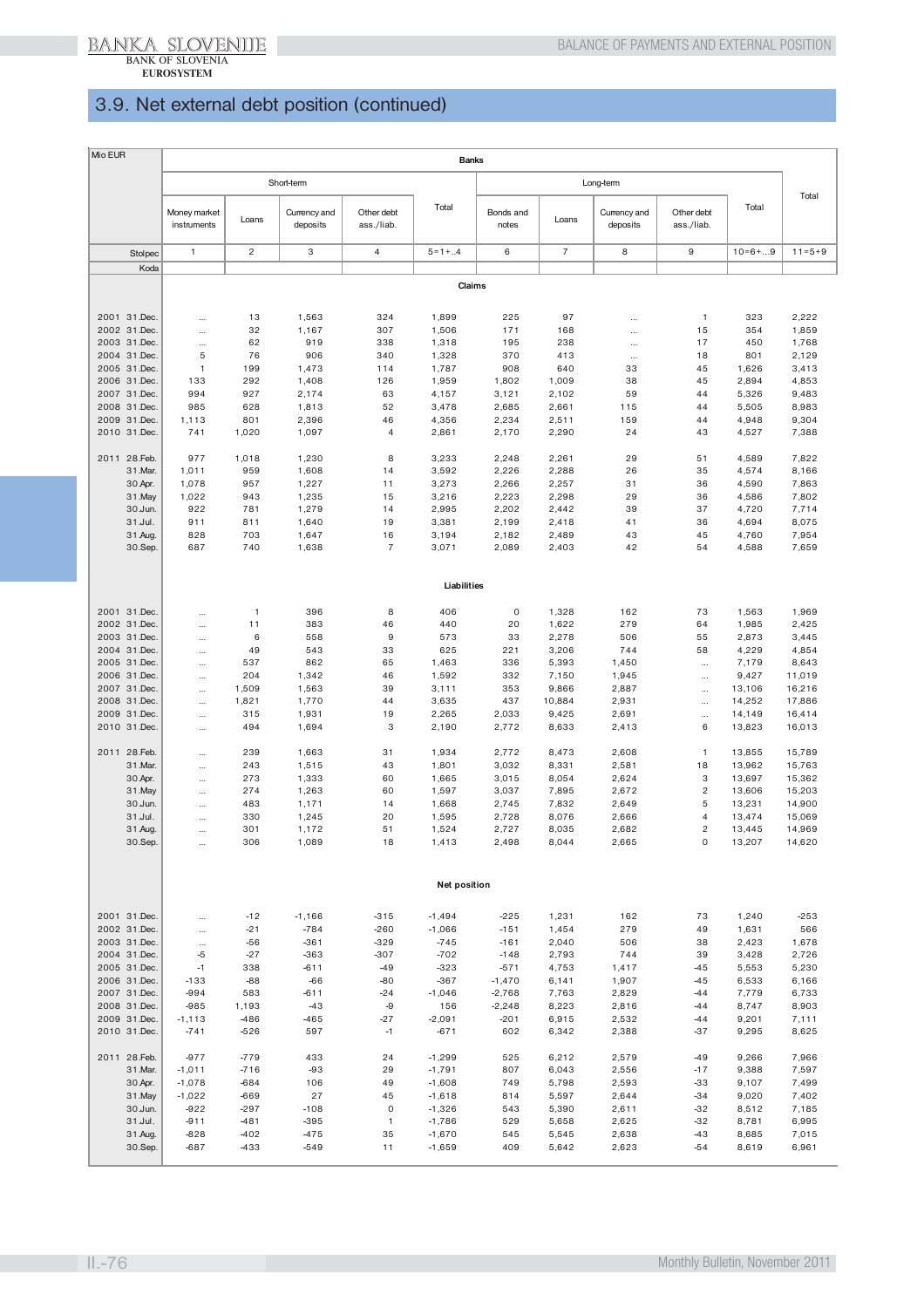|                                |                |                          |                  |                           | Other sectors        |                      |                |                             |                           |                              |                      |                      | Mio EUR                      |
|--------------------------------|----------------|--------------------------|------------------|---------------------------|----------------------|----------------------|----------------|-----------------------------|---------------------------|------------------------------|----------------------|----------------------|------------------------------|
|                                |                | Short-term               |                  |                           |                      |                      |                | Long-term                   |                           |                              |                      |                      |                              |
| Money<br>market<br>instruments | Loans          | Currency and<br>deposits | Trade credits    | Other debt<br>ass./liab.  | Total                | Bonds and<br>notes   | Loans          | Currency<br>and<br>deposits | Trade credits             | Other debt<br>ass./liab.     | Total                | Total                |                              |
| 12                             | 13             | 14                       | 15               | 16                        | $17 = 12 + .16$      | 18                   | 19             | 20                          | 21                        | 22                           | $23=18+.22$ 24=17+23 |                      | Stolpec                      |
|                                |                |                          |                  |                           |                      |                      |                |                             |                           |                              |                      |                      | Koda                         |
|                                |                |                          |                  |                           |                      | Claims               |                |                             |                           |                              |                      |                      |                              |
| $\cdots$                       | $\overline{4}$ | 748                      | 1,880            | 169                       | 2,800                | 35                   | 56             | $\cdots$                    | 48                        | 0                            | 139                  | 2,940                | 2001 31.Dec.                 |
|                                | 18             | 1,256                    | 1,884            | 148                       | 3,305                | 105                  | 120            | $\cdots$                    | 25                        |                              | 250                  | 3,555                | 2002 31.Dec.                 |
| $\cdots$                       | 41             | 1,781                    | 1,907            | 132                       | 3,862                | 167                  | 184            | $\cdots$                    | 15                        | 4                            | 370                  | 4,231                | 2003 31.Dec.                 |
| З                              | 51             | 2,500                    | 2,108            | 169                       | 4,832                | 420                  | 212            | $\cdots$                    | 13                        | 6                            | 651                  | 5,482                | 2004 31.Dec.                 |
| 3                              | 78             | 2,923                    | 2,856            | 171                       | 6,032                | 542                  | 289            | $\cdots$                    | 16                        | 6                            | 853                  | 6,885                | 2005 31.Dec.                 |
| $\overline{7}$                 | 146            | 3,704                    | 3,247            | 249                       | 7,352                | 840                  | 453            | $\cdots$                    | 25                        | $\sqrt{2}$                   | 1,321                | 8,672                | 2006 31.Dec.                 |
| 29                             | 248            | 4,497                    | 3,699            | 190                       | 8,662                | 1,345                | 177            | $\boldsymbol{7}$            | 38                        | 25                           | 1,593                | 10,255               | 2007 31.Dec.                 |
| 25                             | 369            | 5,265                    | 3,935            | 53                        | 9,648                | 1,468                | 219            | $\overline{7}$              | 40                        | 23                           | 1,757                | 11,405               | 2008 31.Dec.                 |
| $\mathsf g$                    | 318            | 5,815                    | 3,722            | 32                        | 9,896                | 1,721                | 350            | $\overline{7}$              | 45                        | 132                          | 2,254                | 12,150               | 2009 31.Dec.                 |
| 10                             | 308            | 6,818                    | 3,910            | 82                        | 11,129               | 2,091                | 390            | 1                           | 27                        | 125                          | 2,634                | 13,763               | 2010 31.Dec.                 |
| 11                             | 331            | 7,216                    | 4,090            | 91                        | 11,739               | 2,150                | 386            | 1                           | 24                        | 124                          | 2,686                | 14,425               | 2011 28.Feb.                 |
| 15                             | 305            | 7,183                    | 4,215            | 119                       | 11,837               | 2,156                | 389            | 1                           | 23                        | 112                          | 2,682                | 14,520               | 31.Mar.                      |
| 11                             | 306            | 7,137                    | 4,284            | 109                       | 11,847               | 2,204                | 394            | 1                           | 24                        | 101                          | 2,725                | 14,572               | 30.Apr.                      |
| 12                             | 300            | 7,179                    | 4,239            | 109                       | 11,839               | 2,223                | 387            | $\sqrt{2}$                  | 24                        | 102                          | 2,738                | 14,577               | 31.May                       |
| 12                             | 298            | 7,171                    | 4,267            | 112                       | 11,859               | 2,262                | 398            | $\sqrt{2}$                  | 24                        | 102                          | 2,787                | 14,647               | 30.Jun.                      |
| 23                             | 278            | 7,185                    | 4,304            | 130                       | 11,921               | 2,256                | 399            | $\overline{c}$              | 24                        | 102                          | 2,782                | 14,703               | 31.Jul.                      |
| 28                             | 275            | 7,172                    | 4,069            | 143                       | 11,688               | 2,217                | 396            | $\sqrt{2}$                  | 24                        | 101                          | 2,741                | 14,429               | 31.Aug.                      |
| 31                             | 280            | 7,247                    | 4,250            | 169                       | 11,977               | 2,261                | 394            | 3                           | 42                        | 99                           | 2,799                | 14,776               | 30.Sep.                      |
|                                |                |                          |                  |                           |                      | Liabilities          |                |                             |                           |                              |                      |                      |                              |
| 12                             |                |                          |                  |                           |                      |                      |                |                             |                           |                              |                      |                      |                              |
|                                | 27<br>13       |                          | 1,690<br>1,693   | 64<br>82                  | 1,793<br>1,787       | 26<br>22             | 3,224<br>3,819 |                             | 60<br>38                  | 6<br>$\overline{\mathbf{4}}$ | 3,315<br>3,882       | 5,107<br>5,669       | 2001 31.Dec.<br>2002 31.Dec. |
|                                | 81             | $\cdots$                 | 1,663            | 88                        | 1,832                | 28                   | 4,266          | $\cdots$                    | 30                        | $\boldsymbol{2}$             | 4,327                | 6,159                | 2003 31.Dec.                 |
| <br>                           | 24             | <br>$\cdots$             | 1,862            | 92                        | 1,977                | 10                   | 5,040          | $\cdots$<br>$\cdots$        | 17                        | 10                           | 5,077                | 7,054                | 2004 31.Dec.                 |
|                                | 101            |                          | 2,848            | 91                        | 3,040                | 13                   | 5,219          | $\cdots$                    | $\overline{\mathfrak{c}}$ | $\sqrt{7}$                   | 5,246                | 8,286                | 2005 31.Dec.                 |
|                                | 68             | $\cdots$                 | 3,335            | 166                       | 3,569                | 17                   | 5,912          | $\cdots$                    | 3                         | $\boldsymbol{2}$             | 5,934                | 9,503                | 2006 31.Dec.                 |
|                                | 166            |                          | 3,847            | 22                        | 4,034                | 6                    | 3,892          | $\cdots$                    | 9                         | 10                           | 3,917                | 7,951                | 2007 31.Dec.                 |
|                                | 330            | $\cdots$                 | 4,002            | 26                        | 4,357                | $\overline{4}$       | 4,773          | $\cdots$                    | 17                        | 11                           | 4,805                | 9,162                | 2008 31.Dec.                 |
| $\cdots$                       | 507            | $\cdots$                 | 3,400            | 109                       | 4,016                | 271                  | 5,187          | $\cdots$                    | 29                        | 25                           | 5,512                | 9,528                | 2009 31.Dec.                 |
|                                | 307            | $\ddotsc$                | 3,741            | 97                        | 4,145                | 250                  | 5,072          | $\cdots$                    | $\overline{7}$            | 37                           | 5,367                | 9,512                | 2010 31.Dec.                 |
|                                | 332            | $\ddotsc$                | 3,739            | 94                        | 4,164                | 249                  | 5,221          | $\cdots$                    | $\overline{\mathfrak{c}}$ | 27                           | 5,505                | 9,669                | 2011 28.Feb.                 |
|                                | 319            | $\cdots$                 | 3,903            | 98                        | 4,321                | 247                  | 5,168          | $\cdots$                    | $\overline{7}$            | 27                           | 5,449                | 9,770                | 31.Mar.                      |
|                                | 320            | $\cdots$                 | 4,025            | 98                        | 4,443                | 248                  | 5,168          | $\cdots$                    | $\overline{7}$            | 26                           | 5,449                | 9,892                | 30.Apr.                      |
|                                | 354            |                          | 4,038            | 97                        | 4,489                | 258                  | 5,100          | $\cdots$                    | $\overline{7}$            | 27                           | 5,392                | 9,880                | 31.May                       |
|                                | 340            | $\cdots$                 | 3,864            | 98                        | 4,302                | 257                  | 5,055          | $\cdots$                    | $\overline{\mathfrak{c}}$ | 27                           | 5,346                | 9,648                | 30.Jun.                      |
|                                | 359            |                          | 3,852            | 99                        | 4,311                | 264                  | 5,215          | $\cdots$                    | $\overline{7}$            | 27                           | 5,513                | 9,823                | 31.Jul.                      |
|                                | 363            |                          | 3,565            | 98                        | 4,026                | 265                  | 5,206          | $\cdots$                    | $\overline{7}$            | 27                           | 5,504                | 9,530                | 31.Aug.                      |
|                                | 398            |                          | 3,829            | 114                       | 4,341                | 266                  | 5,248          | $\cdots$                    |                           | 33                           | 5,554                | 9,895                | 30.Sep.                      |
|                                |                |                          |                  |                           |                      |                      |                |                             |                           |                              |                      |                      |                              |
|                                |                |                          |                  |                           |                      | Net position         |                |                             |                           |                              |                      |                      |                              |
| 12                             | 23             | $-748$                   | $-190$           | $-105$                    | $-1,008$             | -9                   | 3,168          |                             | 11                        | 6                            | 3,175                | 2,168                | 2001 31.Dec.                 |
| $\ldots$                       | $-5$           | $-1,256$                 | $-191$           | -66                       | $-1,518$             | $-84$                | 3,699          | $\cdots$                    | 13                        | 4                            | 3,632                | 2,114                | 2002 31.Dec.                 |
| $\ldots$                       | 39             | $-1,781$                 | $-244$           | $-44$                     | $-2,030$             | $-139$               | 4,082          | $\ldots$                    | 15                        | $-1$                         | 3,957                | 1,927                | 2003 31.Dec.                 |
| -3                             | $-27$          | $-2,500$                 | $-247$           | $-77$                     | $-2,854$             | $-410$               | 4,828          | $\cdots$                    | 4                         | 4                            | 4,426                | 1,572                | 2004 31.Dec.                 |
| -3                             | 22             | $-2,923$                 | -8               | -80                       | $-2,993$             | $-528$               | 4,930          | $\cdots$                    | -9                        | 0                            | 4,393                | 1,400                | 2005 31.Dec.                 |
| $-7$                           | $-77$          | $-3,704$                 | 88               | $-82$                     | $-3,783$             | $-823$               | 5,459          | $\ldots$                    | $-23$                     | $-1$                         | 4,613                | 830                  | 2006 31.Dec.                 |
| -29                            | $-82$          | -4,497                   | 148              | $-169$                    | $-4,628$             | $-1,339$             | 3,715          | -7                          | $-30$                     | $-15$                        | 2,325                | $-2,304$             | 2007 31.Dec.                 |
| $-25$                          | $-39$          | $-5,265$                 | 67               | $-28$                     | $-5,291$             | $-1,464$             | 4,554          | $-7$                        | $-23$                     | $-12$                        | 3,047                | $-2,243$             | 2008 31.Dec.                 |
| -9<br>$-10$                    | 189<br>$-1$    | $-5,815$<br>$-6,818$     | $-322$<br>$-169$ | 77<br>15                  | $-5,881$<br>$-6,984$ | $-1,450$<br>$-1,841$ | 4,837<br>4,682 | -7<br>$-1$                  | $-16$<br>$-19$            | -107<br>-88                  | 3,258<br>2,733       | $-2,623$<br>$-4,250$ | 2009 31.Dec.<br>2010 31.Dec. |
|                                |                |                          |                  |                           |                      |                      |                |                             |                           |                              |                      |                      |                              |
| $-11$                          | $\overline{1}$ | $-7,216$                 | $-351$           | $\ensuremath{\mathsf{3}}$ | $-7,575$             | $-1,901$             | 4,835          | $-1$                        | $-17$                     | $-97$                        | 2,819                | $-4,756$             | 2011 28.Feb.                 |
| $-15$                          | 14             | $-7,183$                 | $-312$           | $-21$                     | $-7,516$             | $-1,909$             | 4,779          | $-1$                        | $-16$                     | $-85$                        | 2,767                | $-4,750$             | 31.Mar.                      |
| $-11$                          | 14             | $-7,137$                 | $-258$           | $-11$                     | $-7,404$             | $-1,956$             | 4,774          | $-1$                        | $-17$                     | $-76$                        | 2,724                | $-4,680$             | 30.Apr.                      |
| $-12$<br>$-12$                 | 54<br>42       | $-7,179$                 | $-201$<br>$-403$ | $-12$<br>$-13$            | $-7,351$             | $-1,965$             | 4,712          | $-2$<br>$-2$                | $-17$<br>$-17$            | $-75$<br>$-75$               | 2,654                | -4,696               | 31.May                       |
| $-23$                          | 81             | $-7,171$<br>$-7,185$     | $-452$           | -31                       | $-7,557$<br>$-7,610$ | $-2,005$<br>$-1,992$ | 4,657<br>4,816 | $-2$                        | $-17$                     | $-75$                        | 2,559<br>2,730       | $-4,999$<br>$-4,879$ | 30.Jun.<br>31.Jul.           |
| $-28$                          | 88             | $-7,172$                 | $-505$           | $-45$                     | $-7,662$             | $-1,953$             | 4,810          | $-2$                        | $-17$                     | $-75$                        | 2,763                | -4,899               | 31.Aug.                      |
| $-31$                          | 119            | $-7,247$                 | -421             | -55                       | -7,636               | $-1,995$             | 4,854          | -3                          | $-36$                     | $-66$                        | 2,755                | -4,880               | 30.Sep.                      |
|                                |                |                          |                  |                           |                      |                      |                |                             |                           |                              |                      |                      |                              |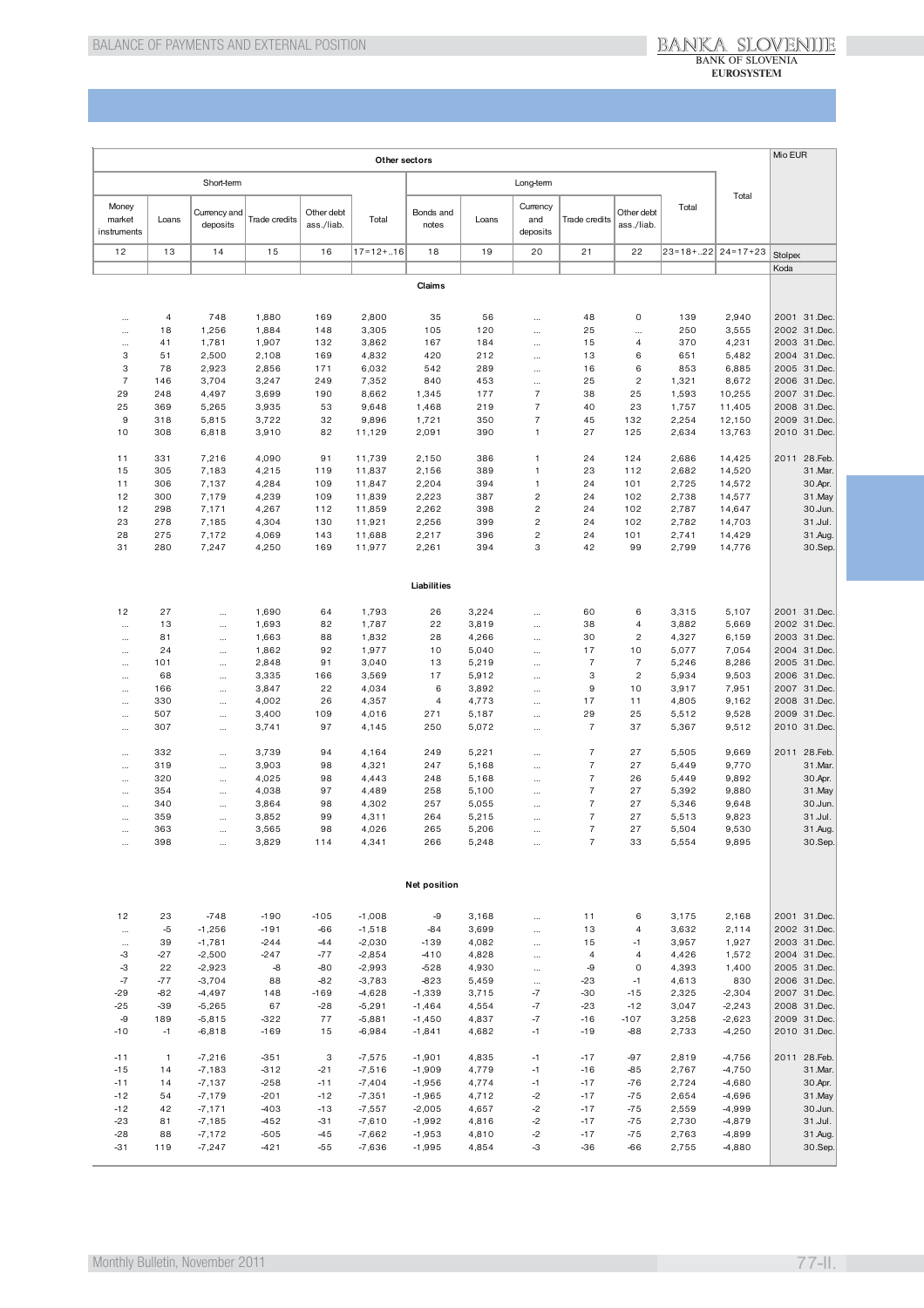BANKA SLOVENIJE

BANK OF SLOVENIA **EUROSYSTEM**

# 3.9. Net external debt position (continued)

| Mio EUR                      |                    |                       |                  |                      |                          |                          |                      | <b>Total all sectors</b> |                         |                      |                          |                           |                      |                  |
|------------------------------|--------------------|-----------------------|------------------|----------------------|--------------------------|--------------------------|----------------------|--------------------------|-------------------------|----------------------|--------------------------|---------------------------|----------------------|------------------|
|                              |                    |                       |                  |                      |                          |                          |                      |                          |                         |                      |                          |                           | Direct investment:   |                  |
|                              |                    |                       |                  | Short-term           |                          |                          |                      |                          | Long-term               |                      |                          |                           | Intercomapny lending |                  |
|                              |                    | Money                 |                  |                      |                          |                          |                      |                          |                         | Currency             |                          |                           |                      | Total            |
|                              |                    | market<br>instruments | Loans            | <b>Trade credits</b> | Currency and<br>deposits | Other debt<br>ass./liab. | Bonds and<br>notes   | Loans                    | Trade credits           | and<br>deposits      | Other debt<br>ass./liab. | Affiliated<br>enterprises | Direct<br>investors  |                  |
|                              | Stolpec            | 1                     | $\overline{c}$   | 3                    | $\overline{4}$           | 5                        | 6                    | $\overline{7}$           | 8                       | 9                    | 10                       | 11                        | 12                   | $13=1++12$       |
|                              | Koda               |                       |                  |                      |                          |                          |                      |                          |                         |                      |                          |                           |                      |                  |
|                              |                    |                       |                  |                      |                          |                          |                      | Claims                   |                         |                      |                          |                           |                      |                  |
|                              |                    |                       |                  |                      |                          |                          |                      |                          |                         |                      |                          |                           |                      |                  |
| 2001 31.Dec.<br>2002 31.Dec. |                    | $\ddotsc$<br>1,101    | 17<br>50         | 1,880<br>1,884       | 4,463<br>4,933           | 1,452<br>1,373           | 2,917<br>3,244       | 153<br>288               | 48<br>25                | $\ddotsc$            | 106<br>167               | 553<br>690                | 223<br>324           | 11,813<br>14,079 |
| 2003 31.Dec.                 |                    | 12                    | 103              | 1,907                | 4,335                    | 1,356                    | 5,392                | 422                      | 15                      | $\cdots$<br>$\cdots$ | 170                      | 864                       | 366                  | 14,941           |
| 2004 31.Dec.                 |                    | 24                    | 127              | 2,108                | 4,096                    | 1,389                    | 6,453                | 625                      | 13                      | $\cdots$             | 258                      | 836                       | 296                  | 16,225           |
| 2005 31.Dec.                 |                    | 48                    | 277              | 2,856                | 5,668                    | 1,175                    | 6,967                | 929                      | 16                      | 33                   | 267                      | 883                       | 455                  | 19,574           |
| 2006 31.Dec.                 |                    | 212                   | 438              | 3,247                | 6,037                    | 556                      | 7,039                | 1,462                    | 25                      | 38                   | 244                      | 987                       | 389                  | 20,673           |
| 2007 31.Dec.                 |                    | 1,733                 | 1,174<br>996     | 3,699                | 8,305                    | 419                      | 7,776                | 2,279                    | 38                      | 66                   | 351                      | 1,818                     | 773                  | 28,431           |
| 2008 31.Dec.<br>2009 31.Dec. |                    | 1,352<br>1,143        | 1,119            | 3,935<br>3,722       | 8,272<br>8,616           | 373<br>301               | 8,053<br>8,195       | 2,880<br>2,860           | 40<br>45                | 131<br>382           | 283<br>396               | 2,019<br>1,918            | 789<br>738           | 29,125<br>29,434 |
| 2010 31.Dec.                 |                    | 773                   | 1,328            | 3,910                | 8,277                    | 223                      | 8,654                | 2,783                    | 27                      | 282                  | 409                      | 2,080                     | 955                  | 29,702           |
| 2011 28.Feb.                 |                    | 1,010                 | 1,349            | 4,090                | 8,848                    | 330                      | 8,776                | 2,805                    | 24                      | 284                  | 414                      | 2,118                     | 1,051                | 31,099           |
|                              | 31.Mar.            | 1,049                 | 1,264            | 4,215                | 9,267                    | 514                      | 8,672                | 2,906                    | 23                      | 264                  | 416                      | 2,099                     | 1,026                | 31,713           |
|                              | 30.Apr.            | 1,271                 | 1,262            | 4,284                | 8,967                    | 497                      | 8,472                | 2,879                    | 24                      | 264                  | 405                      | 2,099                     | 942                  | 31,365           |
|                              | 31.May             | 1,256                 | 1,243            | 4,239                | 9,036                    | 492                      | 8,428                | 2,915                    | 24                      | 266                  | 411                      | 2,088                     | 986                  | 31,385           |
|                              | 30.Jun.            | 1,225                 | 1,078            | 4,267                | 9,063                    | 453                      | 8,368                | 3,105                    | 24                      | 299                  | 418                      | 2,103                     | 965                  | 31,369           |
|                              | 31.Jul.            | 1,216                 | 1,089            | 4,304                | 9,449                    | 478                      | 8,360                | 3,108                    | 24                      | 311                  | 421                      | 2,141                     | 882                  | 31,783           |
|                              | 31.Aug.<br>30.Sep. | 1,131<br>1,092        | 978<br>1,019     | 4,069<br>4,250       | 9,571<br>9,506           | 487<br>307               | 8,420<br>8,490       | 3,177<br>3,087           | 24<br>42                | 311<br>321           | 428<br>438               | 2,094<br>2,092            | 886<br>910           | 31,575<br>31,553 |
|                              |                    |                       |                  |                      |                          |                          |                      |                          |                         |                      |                          |                           |                      |                  |
|                              |                    |                       |                  |                      |                          |                          |                      | Liabilities              |                         |                      |                          |                           |                      |                  |
| 2001 31.Dec.                 |                    | 15                    | 28               | 1,690                | 396                      | 84                       | 1,934                | 5,134                    | 60                      | 162                  | 79                       | 130                       | 674                  | 10,386           |
| 2002 31.Dec.                 |                    | 56                    | 24               | 1,693                | 416                      | 138                      | 1,935                | 5,909                    | 38                      | 279                  | 68                       | 163                       | 806                  | 11,524           |
| 2003 31.Dec.                 |                    | 32                    | 87               | 1,663                | 588                      | 106                      | 2,070                | 6,927                    | 30                      | 506                  | 57                       | 185                       | 974                  | 13,225           |
| 2004 31.Dec.<br>2005 31.Dec. |                    | 13<br>21              | 73<br>638        | 1,862<br>2,848       | 579<br>901               | 133<br>165               | 2,096<br>2,070       | 8,627<br>10,974          | 17<br>$\overline{7}$    | 744<br>1,450         | 68<br>$\overline{7}$     | 131<br>433                | 1,001<br>981         | 15,343<br>20,496 |
| 2006 31.Dec.                 |                    | 24                    | 273              | 3,335                | 1,386                    | 222                      | 2,456                | 13,304                   | 3                       | 1,945                | $\overline{c}$           | 191                       | 928                  | 24,067           |
| 2007 31.Dec.                 |                    |                       | 1,675            | 3,847                | 5,150                    | 60                       | 3,191                | 13,961                   | 9                       | 2,887                | 10                       | 230                       | 3,762                | 34,783           |
| 2008 31.Dec.                 |                    |                       | 2,151            | 4,002                | 5,374                    | 69                       | 3,992                | 15,837                   | 17                      | 2,931                | 43                       | 266                       | 4,552                | 39,234           |
| 2009 31.Dec.                 |                    |                       | 822              | 3,400                | 5,291                    | 128                      | 8,711                | 14,762                   | 29                      | 2,691                | 263                      | 362                       | 3,836                | 40,294           |
| 2010 31.Dec.                 |                    |                       | 802              | 3,741                | 3,819                    | 99                       | 11,039               | 13,852                   | $\overline{7}$          | 2,413                | 295                      | 403                       | 4,229                | 40,699           |
| 2011 28.Feb.                 |                    |                       | 571              | 3,739                | 3,601                    | 125                      | 12,372               | 13,866                   | $\overline{7}$          | 2,608                | 278                      | 416                       | 4,212                | 41,796           |
|                              | 31.Mar.<br>30.Apr. |                       | 562<br>592       | 3,903<br>4,025       | 2,836<br>3,064           | 141<br>158               | 14,075<br>13,740     | 13,667<br>13,389         | 7<br>$\overline{7}$     | 2,581<br>2,624       | 290<br>269               | 433<br>411                | 4,296<br>4,337       | 42,791<br>42,615 |
|                              | 31.May             | <br>                  | 628              | 4,038                | 3,013                    | 158                      | 13,853               | 13,159                   | 7                       | 2,672                | 273                      | 407                       | 4,429                | 42,636           |
|                              | 30.Jun.            |                       | 823              | 3,864                | 3,126                    | 112                      | 13,524               | 13,088                   | $\boldsymbol{7}$        | 2,649                | 281                      | 471                       | 4,429                | 42,375           |
|                              | 31.Jul.            |                       | 689              | 3,852                | 3,333                    | 120                      | 13,445               | 13,491                   | $\overline{7}$          | 2,666                | 283                      | 424                       | 4,472                | 42,783           |
|                              | 31.Aug.            |                       | 664              | 3,565                | 3,537                    | 149                      | 13,390               | 13,441                   | 7                       | 2,682                | 278                      | 427                       | 4,474                | 42,612           |
|                              | 30.Sep.            |                       | 704              | 3,829                | 3,445                    | 132                      | 13,087               | 13,489                   | $\overline{\mathbf{7}}$ | 2,665                | 293                      | 520                       | 4,584                | 42,754           |
|                              |                    |                       |                  |                      |                          |                          |                      | Net position             |                         |                      |                          |                           |                      |                  |
| 2001 31.Dec.                 |                    | 15                    | 11               | $-190$               | $-4,067$                 | $-1,368$                 | $-983$               | 4,981                    | 11                      | 162                  | $-27$                    | $-423$                    | 451                  | $-1,427$         |
| 2002 31.Dec.                 |                    | $-1,044$              | $-26$            | $-191$               | $-4,517$                 | $-1,236$                 | $-1,309$             | 5,621                    | 13                      | 279                  | $-100$                   | $-527$                    | 482                  | $-2,555$         |
| 2003 31.Dec.                 |                    | 20                    | $-16$            | $-244$               | $-3,747$                 | $-1,250$                 | $-3,322$             | 6,505                    | 15                      | 506                  | $-113$                   | $-678$                    | 608                  | $-1,716$         |
| 2004 31.Dec.                 |                    | $-12$                 | $-54$            | $-247$               | $-3,518$                 | $-1,256$                 | $-4,357$             | 8,002                    | $\overline{4}$          | 744                  | $-190$                   | $-705$                    | 705                  | $-882$           |
| 2005 31.Dec.<br>2006 31.Dec. |                    | $-27$<br>$-188$       | 361<br>$-165$    | -8<br>88             | $-4,766$<br>$-4,651$     | $-1,010$                 | $-4,897$             | 10,046<br>11,842         | -9                      | 1,417<br>1,907       | $-260$<br>$-242$         | $-450$<br>$-796$          | 526<br>539           | 922<br>3,395     |
| 2007 31.Dec.                 |                    | $-1,733$              | 500              | 148                  | $-3,155$                 | $-334$<br>$-359$         | $-4,583$<br>$-4,585$ | 11,682                   | $-23$<br>$-30$          | 2,821                | $-341$                   | $-1,588$                  | 2,989                | 6,351            |
| 2008 31.Dec.                 |                    | $-1,352$              | 1,154            | 67                   | $-2,899$                 | $-304$                   | $-4,061$             | 12,957                   | $-23$                   | 2,800                | $-240$                   | $-1,754$                  | 3,763                | 10,109           |
| 2009 31.Dec.                 |                    | $-1, 143$             | $-297$           | $-322$               | $-3,325$                 | $-173$                   | 516                  | 11,901                   | $-16$                   | 2,309                | $-133$                   | $-1,555$                  | 3,098                | 10,860           |
| 2010 31.Dec.                 |                    | $-773$                | $-526$           | $-169$               | $-4,458$                 | $-124$                   | 2,386                | 11,069                   | $-19$                   | 2,130                | $-115$                   | $-1,677$                  | 3,274                | 10,997           |
| 2011 28.Feb.                 |                    | $-1,010$              | $-778$           | $-351$               | $-5,247$                 | $-205$                   | 3,596                | 11,061                   | $-17$                   | 2,324                | $-136$                   | $-1,702$                  | 3,161                | 10,697           |
|                              | 31.Mar.            | $-1,049$              | $-702$           | $-312$               | $-6,431$                 | $-373$                   | 5,403                | 10,761                   | $-16$                   | 2,318                | $-126$                   | $-1,666$                  | 3,270                | 11,078           |
|                              | 30.Apr.            | $-1,271$              | $-670$           | $-258$               | $-5,904$                 | $-339$                   | 5,268                | 10,510                   | $-17$                   | 2,360                | $-136$                   | $-1,688$                  | 3,395                | 11,250           |
|                              | 31.May             | $-1,256$              | $-615$           | $-201$               | $-6,022$                 | $-335$                   | 5,424                | 10,244                   | $-17$                   | 2,406                | $-139$                   | $-1,681$                  | 3,443                | 11,251           |
|                              | 30.Jun.<br>31.Jul. | $-1,225$<br>$-1,216$  | $-255$<br>$-400$ | $-403$<br>$-452$     | $-5,937$<br>$-6, 116$    | $-341$<br>$-358$         | 5,156<br>5,085       | 9,983<br>10,383          | $-17$<br>$-17$          | 2,350<br>2,355       | $-137$<br>$-138$         | $-1,632$<br>$-1,717$      | 3,464<br>3,591       | 11,006<br>11,000 |
|                              | 31.Aug.            | $-1,131$              | $-314$           | $-505$               | $-6,034$                 | $-338$                   | 4,970                | 10,264                   | $-17$                   | 2,370                | $-150$                   | $-1,666$                  | 3,588                | 11,037           |
|                              | 30.Sep.            | $-1,092$              | $-315$           | $-421$               | $-6,061$                 | -175                     | 4,597                | 10,402                   | $-36$                   | 2,344                | $-145$                   | $-1,572$                  | 3,675                | 11,202           |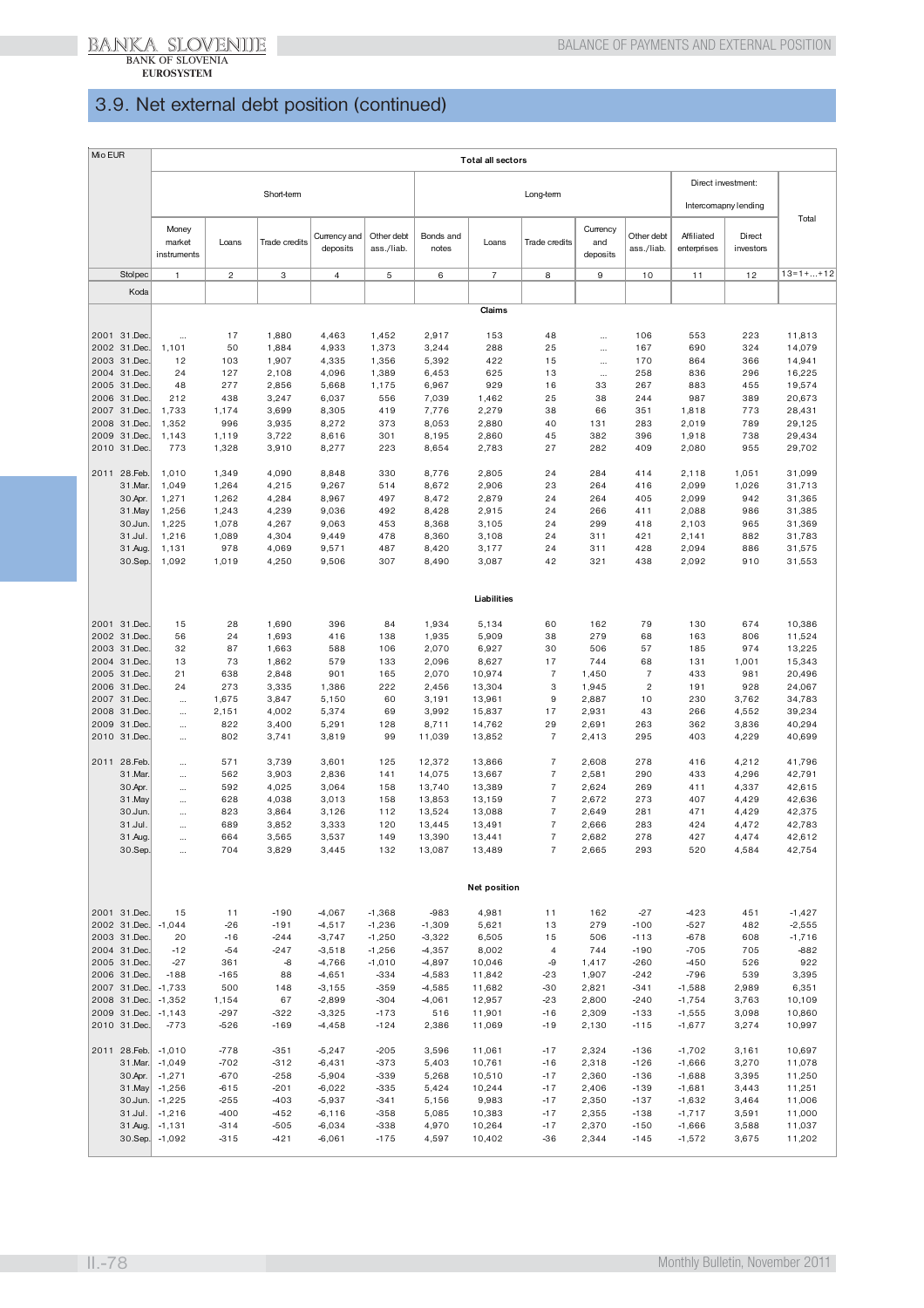|                                         |      | Total                                       | $20 = 6 + 12 + 19$            |      |                                     |                | 3,706<br>4,275                                                                           | 5,381                       |                |                |                                                    | 6,165<br>6,459<br>6,012<br>9,490 |                                     | 1,097          | 1,178                                 | 1,657<br>1,875 |                | 2,007          |                     | 2,462<br>2,883     |                                            |                | 2,609<br>3,097    | 3,724                                                                | 4,290             | 4,452          | 5,550          | 6,607                                               |
|-----------------------------------------|------|---------------------------------------------|-------------------------------|------|-------------------------------------|----------------|------------------------------------------------------------------------------------------|-----------------------------|----------------|----------------|----------------------------------------------------|----------------------------------|-------------------------------------|----------------|---------------------------------------|----------------|----------------|----------------|---------------------|--------------------|--------------------------------------------|----------------|-------------------|----------------------------------------------------------------------|-------------------|----------------|----------------|-----------------------------------------------------|
|                                         |      | Total                                       | $\frac{0}{1}$                 |      |                                     | 595            | 722                                                                                      | 910                         | 999            | 895            |                                                    | $1,045$<br>$1,312$               |                                     |                | $\circ\circ\circ\circ\circ\circ\circ$ |                |                |                |                     |                    |                                            | 595            |                   | $722$<br>$999$<br>$995$<br>$895$                                     |                   |                | 1,045          | 1,312                                               |
|                                         |      | Other                                       | $\frac{8}{1}$                 |      |                                     |                | 00000000                                                                                 |                             |                |                |                                                    |                                  |                                     |                | 00000000                              |                |                |                |                     |                    |                                            |                |                   |                                                                      |                   |                |                |                                                     |
|                                         |      | Arears                                      | $\overline{1}$                |      |                                     |                | 00000000                                                                                 |                             |                |                |                                                    |                                  |                                     |                | 00000000                              |                |                |                |                     |                    |                                            |                | $\blacksquare$    | $\mathcal{A}$                                                        | $\blacksquare$    | $\,$           | $\mathbf{I}$   |                                                     |
| Direct investment: Intercompany lending | Debt | liabilities to<br>investors<br>direct       | $\frac{6}{1}$                 |      |                                     | 388            | 544<br>724<br>756                                                                        |                             |                | 744            | 881                                                | 1,136                            |                                     |                | $\circ\circ\circ\circ\circ\circ\circ$ |                |                |                |                     |                    |                                            | 388            |                   | 544<br>724                                                           | 756               | 744            | 881            | 1,136                                               |
|                                         |      | Other                                       | $\frac{10}{10}$               |      |                                     |                | $\circ\circ\circ\circ\circ\circ\circ$                                                    |                             |                |                |                                                    |                                  |                                     |                | 00000000                              |                |                |                |                     |                    |                                            |                | $\,$              | $\mathbf{u}$                                                         |                   |                |                |                                                     |
|                                         |      | Arrears                                     | $\frac{4}{3}$                 |      |                                     |                | 00000000                                                                                 |                             |                |                |                                                    |                                  |                                     |                | 00000000                              |                |                |                |                     |                    |                                            |                | $\mathcal{A}$     | $\sim$ 1                                                             | $\sim$            | $\mathcal{A}$  | $\sim$ 1       | $\mathbf{I}$                                        |
|                                         | Debt | liabilities to<br>enterprises<br>affiliated | $\frac{8}{1}$                 |      |                                     | 207            | 178                                                                                      |                             |                |                |                                                    | 243<br>151<br>176<br>176         |                                     |                | 00000000                              |                |                |                |                     |                    |                                            | 207            |                   | $178$<br>$186$<br>$245$<br>$164$<br>$176$                            |                   |                |                |                                                     |
|                                         |      | Total                                       | $= 7 +  + 1$<br>$\frac{2}{1}$ |      |                                     | 1,741          | 2,083                                                                                    | 2,968                       | 3,347          | 3,726          | 4,811                                              | 5,895                            |                                     | 1,097          | 1,178                                 | 1,657          | 1,875          | 2,007          | 2,462               | 2,883              |                                            | 644            | 905               | 1,311                                                                |                   |                |                | $1,472$<br>$1,719$<br>$2,350$<br>$2,350$<br>$3,012$ |
|                                         |      | Other debt<br>liabilities                   | $\overline{1}$                |      | <b>Gross External Debt Position</b> | 140            |                                                                                          | $134$<br>118                | $\overline{9}$ |                | $\begin{array}{c} 30 \\ 30 \\ 30 \\ 5 \end{array}$ |                                  | Public and Publicly Guaranteed Debt |                | $\circ\circ\circ\circ$                |                |                |                | $\circ \circ \circ$ |                    | Non-guaranteed privat sector external debt | 140            | 134               | $118$                                                                |                   |                | 98880          |                                                     |
|                                         |      | Trade credits                               | $\frac{1}{2}$                 |      |                                     |                | <b>PO</b><br>66                                                                          | 82<br>87                    |                | 115            | 101                                                | 87                               |                                     |                | 0 0 0 0 0 0 0                         |                |                |                |                     |                    |                                            |                |                   | $\frac{4}{9}$ $\frac{2}{9}$ $\frac{2}{9}$                            |                   |                | $115$<br>$101$ | $\overline{8}$                                      |
| $Long - term$                           |      | Currency and<br>deposits                    | တ                             |      |                                     |                | $\circ$ $\circ$                                                                          | $\circ\circ\circ\circ\circ$ |                |                |                                                    |                                  |                                     |                | $\circ\circ\circ\circ\circ\circ\circ$ |                |                |                |                     |                    |                                            |                |                   | $\,$                                                                 | $\,$              | $\,$           |                |                                                     |
|                                         |      | Loans                                       | ${}^{\circ}$                  |      |                                     | 1,496          | 1,851                                                                                    | 1,957                       | 2,151          |                |                                                    | 2,433<br>3,134<br>3,983          |                                     | 1,091          | 1,173                                 | 890            | 912            | 967            | 1,0.31              | 1,195              |                                            | 405            | 678               | 1,067                                                                | 1,239             | 1,466          | 2,103          | 2,788                                               |
|                                         |      | Bonds and<br>notes                          | N                             |      |                                     |                |                                                                                          |                             |                |                |                                                    |                                  |                                     |                |                                       |                |                | 1,040          |                     | $1,431$<br>$1,688$ |                                            |                |                   | 5<br>5 5 5 5 7 5 6 7                                                 |                   |                |                |                                                     |
|                                         |      | Total                                       | $= 1 +  + 5$<br>$\circ$       |      |                                     |                | $\begin{array}{cccc}\n 1.371 \\ 7.470 \\ 1.503 \\ 1.638 \\ 2.453 \\ 2.283\n \end{array}$ |                             |                |                |                                                    |                                  |                                     |                | $\circ\circ\circ\circ\circ\circ\circ$ |                |                |                |                     |                    |                                            |                |                   |                                                                      |                   |                |                |                                                     |
| Short-term                              |      | Other debt<br>liabilities                   | LO                            |      |                                     |                | $\circ \circ \circ \circ \circ \circ \underset{\omega}{\circ} \circ$                     |                             |                |                |                                                    |                                  |                                     |                | 00000000                              |                |                |                |                     |                    |                                            |                |                   | $\circ \circ \circ \circ \circ \circ \underset{\omega}{\circ} \circ$ |                   |                |                |                                                     |
|                                         |      | Trade credits                               | 4                             |      |                                     |                |                                                                                          |                             |                |                |                                                    |                                  |                                     |                | $\circ\circ\circ\circ\circ\circ\circ$ |                |                |                |                     |                    |                                            |                |                   |                                                                      |                   |                |                |                                                     |
|                                         |      | Currency and<br>deposits                    | S                             |      |                                     |                | $140$<br>$171$                                                                           |                             | 0.78804        |                |                                                    |                                  |                                     |                | 00000000                              |                |                |                |                     |                    |                                            |                |                   | 75878870                                                             |                   |                |                |                                                     |
|                                         |      | Loans                                       | $\sim$                        |      |                                     |                | 4 9 2 7 8 9 7 4                                                                          |                             |                |                |                                                    |                                  |                                     |                | 00000000                              |                |                |                |                     |                    |                                            |                |                   | 4 9 2 7 8 9 7 4 9 7                                                  |                   |                |                |                                                     |
|                                         |      | instruments<br>market<br>Money              | ÷                             |      |                                     |                | 00000000                                                                                 |                             |                |                |                                                    |                                  |                                     |                | 00000000                              |                |                |                |                     |                    |                                            |                |                   | 00000000                                                             |                   |                |                |                                                     |
|                                         |      |                                             | Column                        | Code |                                     | 31.dec<br>1994 | 31.dec<br>1995                                                                           | 31.dec<br>1996              | 31.dec<br>1997 | 31.dec<br>1998 | 31.dec<br>1999                                     | 31.dec<br>2000                   |                                     | 31.dec<br>1994 | $31.\text{dec}$<br>1995               | 1996           | 31.dec<br>1997 | 31.dec<br>1998 | $31$ .dec<br>1999   | 31.dec<br>2000     |                                            | 31.dec<br>1994 | $31$ .dec<br>1995 | $31$ .dec<br>1996                                                    | $31$ .dec<br>1997 | 31.dec<br>1998 | 31.dec<br>1999 | 31.dec<br>2000                                      |

#### BANKA SLOVENIJE BANK OF SLOVENIA **EUROSYSTEM**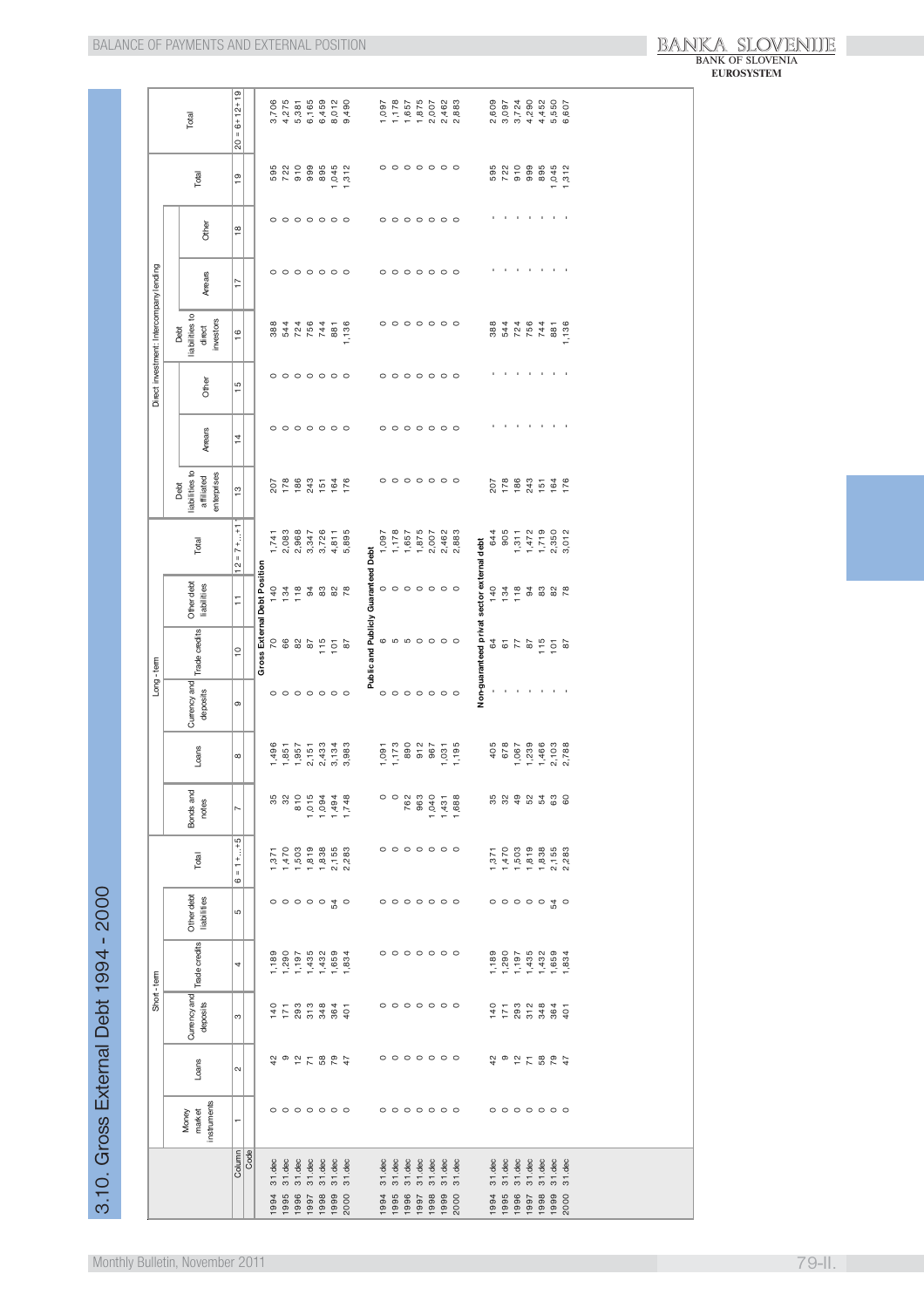**EUROSYSTEM**

# 3.11. Gross External Debt

| Millions of EUR              |                             |                      | Short-term                |                |                                     |                                             |                    | Long-term        |                          |                                    |
|------------------------------|-----------------------------|----------------------|---------------------------|----------------|-------------------------------------|---------------------------------------------|--------------------|------------------|--------------------------|------------------------------------|
|                              | Money market<br>instruments | Loans                | Currency and<br>deposuits | Trade credits  | Other debt<br>liabilities           | Total                                       | Bonds and<br>notes | Loans            | Currency and<br>deposits | Trade credits                      |
| Stolpec                      | $\mathbf{1}$                | $\sqrt{2}$           | 3                         | $\overline{4}$ | 5                                   | $6 = 1 +  + 5$                              | $\sqrt{7}$         | 8                | 9                        | 10                                 |
| Koda                         |                             |                      |                           |                |                                     |                                             |                    |                  |                          |                                    |
|                              |                             |                      |                           |                |                                     | <b>Gross External Debt Position</b>         |                    |                  |                          |                                    |
|                              |                             |                      |                           |                |                                     |                                             |                    |                  |                          |                                    |
| 2001 31.Dec.<br>2002 31.Dec. | 15<br>56                    | 28<br>24             | 396<br>416                | 1,690<br>1,693 | 84<br>138                           | 2,213<br>2,327                              | 1,934<br>1,935     | 5,134<br>5,909   | 162<br>279               | 60<br>38                           |
| 2003 31.Dec.                 | 32                          | 87                   | 588                       | 1,663          | 106                                 | 2,475                                       | 2,070              | 6,927            | 506                      | 30                                 |
| 2004 31.Dec.                 | 13                          | 73                   | 579                       | 1,862          | 133                                 | 2,659                                       | 2,096              | 8,627            | 744                      | 17                                 |
| 2005 31.Dec.                 | 21                          | 638                  | 901                       | 2,848          | 165                                 | 4,573                                       | 2,070              | 10,974           | 1,450                    | $\overline{7}$                     |
| 2006 31.Dec.                 | 24                          | 273                  | 1,386                     | 3,335          | 222                                 | 5,239                                       | 2,456              | 13,304           | 1,945                    | 3                                  |
| 2007 31.Dec.<br>2008 31.Dec. | $\cdots$                    | 1,675<br>2,151       | 5,150<br>5,374            | 3,847<br>4,002 | 60<br>69                            | 10,732<br>11,595                            | 3,191<br>3,992     | 13,961<br>15,837 | 2,887<br>2,931           | 9<br>17                            |
| 2009 31.Dec.                 | $\cdots$<br>$\cdots$        | 822                  | 5,291                     | 3,400          | 128                                 | 9,640                                       | 8,711              | 14,762           | 2,691                    | 29                                 |
| 2010 31.Dec.                 | $\cdots$                    | 802                  | 3,819                     | 3,741          | 99                                  | 8,461                                       | 11,039             | 13,852           | 2,413                    | $\overline{7}$                     |
|                              |                             |                      |                           |                |                                     |                                             |                    |                  |                          |                                    |
| 2011 28.Feb.                 | $\cdots$                    | 571                  | 3,601                     | 3,739          | 125                                 | 8,036                                       | 12,372             | 13,866           | 2,608                    | $\overline{7}$                     |
| 31.Mar.                      | $\cdots$                    | 562                  | 2,836                     | 3,903          | 141                                 | 7,442                                       | 14,075             | 13,667           | 2,581                    | $\overline{7}$                     |
| 30.Apr.<br>31.May            | $\ldots$                    | 592<br>628           | 3,064<br>3,013            | 4,025<br>4,038 | 158<br>158                          | 7,839<br>7,837                              | 13,740<br>13,853   | 13,389<br>13,159 | 2,624<br>2,672           | $\overline{7}$<br>$\overline{7}$   |
| 30.Jun.                      | $\cdots$<br>$\cdots$        | 823                  | 3,126                     | 3,864          | 112                                 | 7,926                                       | 13,524             | 13,088           | 2,649                    | $\overline{\mathfrak{c}}$          |
| 31.Jul.                      | $\cdots$                    | 689                  | 3,333                     | 3,852          | 120                                 | 7,995                                       | 13,445             | 13,491           | 2,666                    | $\overline{7}$                     |
| 31.Aug.                      | $\cdots$                    | 664                  | 3,537                     | 3,565          | 149                                 | 7,914                                       | 13,390             | 13,441           | 2,682                    | $\boldsymbol{7}$                   |
| 30.Sep.                      | $\ldots$                    | 704                  | 3,445                     | 3,829          | 132                                 | 8,110                                       | 13,087             | 13,489           | 2,665                    | $\overline{7}$                     |
|                              |                             |                      |                           |                |                                     |                                             |                    |                  |                          |                                    |
|                              |                             |                      |                           |                |                                     |                                             |                    |                  |                          |                                    |
|                              |                             |                      |                           |                | Public and Publicly Guaranteed Debt |                                             |                    |                  |                          |                                    |
|                              | 3                           |                      | $\mathsf O$               |                | 12                                  |                                             |                    |                  |                          |                                    |
| 2001 31.Dec.<br>2002 31.Dec. | 56                          | $\cdots$<br>$\cdots$ | 33                        | <br>$\cdots$   | 10                                  | 15<br>99                                    | 1,908<br>1,894     | 1,186<br>1,248   | $\cdots$<br>             | <br>                               |
| 2003 31.Dec.                 | 32                          | $\cdots$             | 30                        |                | 8                                   | 70                                          | 2,008              | 1,453            | $\cdots$                 |                                    |
| 2004 31.Dec.                 | 13                          | $\cdots$             | 36                        | $\cdots$       | 8                                   | 57                                          | 1,865              | 1,824            |                          |                                    |
| 2005 31.Dec.                 | 21                          | $\cdots$             | 39                        |                | 9                                   | 70                                          | 1,720              | 2,009            |                          |                                    |
| 2006 31.Dec.                 | 24                          | $\cdots$             | 45                        | $\cdots$       | 9                                   | 77                                          | 2,108              | 2,167            |                          |                                    |
| 2007 31.Dec.<br>2008 31.Dec. | $\cdots$                    | $\mathsf O$          | 3,588<br>3,603            |                | $\cdots$                            | 3,588<br>3,603                              | 2,832<br>3,552     | 1,676<br>1,949   |                          |                                    |
| 2009 31.Dec.                 | $\cdots$<br>$\cdots$        | $\cdots$<br>$\ldots$ | 3,360                     | $\cdots$<br>   | $\cdots$<br>0                       | 3,360                                       | 8,208              | 2,156            | $\cdots$<br>             | <br>                               |
| 2010 31.Dec.                 | $\cdots$                    | 20                   | 2,125                     | $\cdots$       | $\cdots$                            | 2,145                                       | 9,864              | 4,235            |                          | $\cdots$                           |
|                              |                             |                      |                           |                |                                     |                                             |                    |                  |                          |                                    |
| 2011 28.Feb.                 | $\cdots$                    | 40                   | 1,938                     | $\cdots$       | $\cdots$                            | 1,978                                       | 11,197             | 4,223            | $\cdots$                 |                                    |
| 31.Mar.<br>30.Apr.           | $\cdots$                    | 40<br>60             | 1,321<br>1,731            |                |                                     | 1,361<br>1,791                              | 12,625<br>12,305   | 4,197<br>4,200   | <br>0                    |                                    |
| 31.May                       | $\cdots$<br>$\cdots$        | 60                   | 1,751                     | $\cdots$<br>   | $\cdots$<br>$\cdots$                | 1,811                                       | 12,395             | 4,201            | 3                        | <br>                               |
| 30.Jun.                      | $\cdots$                    | 60                   | 1,955                     | $\cdots$       | $\cdots$                            | 2,015                                       | 12,068             | 4,227            | 5                        |                                    |
| 31.Jul.                      | $\cdots$                    | 105                  | 2,089                     |                |                                     | 2,194                                       | 11,997             | 4,189            | 10                       |                                    |
| 31.Aug.                      | $\cdots$                    | 60                   | 2,364                     | $\cdots$       | $\cdots$                            | 2,424                                       | 11,941             | 4,188            | 21                       | $\cdots$                           |
| 30.Sep.                      |                             | 60                   | 2,357                     |                |                                     | 2,417                                       | 11,658             | 4,163            | 23                       |                                    |
|                              |                             |                      |                           |                |                                     |                                             |                    |                  |                          |                                    |
|                              |                             |                      |                           |                |                                     | Non-guaranteed private sector external debt |                    |                  |                          |                                    |
|                              |                             |                      |                           |                | 72                                  |                                             |                    |                  |                          |                                    |
| 2001 31.Dec.<br>2002 31.Dec. | 12<br>$\cdots$              | 28<br>24             | 396<br>383                | 1,690<br>1,693 | 128                                 | 2,198<br>2,227                              | 26<br>41           | 3,948<br>4,661   | 162<br>279               | 60<br>38                           |
| 2003 31.Dec.                 | $\cdots$                    | 87                   | 558                       | 1,663          | 97                                  | 2,405                                       | 62                 | 5,474            | 506                      | 30                                 |
| 2004 31.Dec.                 | $\cdots$                    | 73                   | 543                       | 1,862          | 125                                 | 2,603                                       | 231                | 6,803            | 744                      | 17                                 |
| 2005 31.Dec.                 | $\cdots$                    | 638                  | 862                       | 2,848          | 156                                 | 4,503                                       | 350                | 8,966            | 1,450                    | $\overline{7}$                     |
| 2006 31.Dec.                 | $\cdots$                    | 273                  | 1,342                     | 3,335          | 213                                 | 5,162                                       | 349                | 11,137           | 1,945                    | 3                                  |
| 2007 31.Dec.<br>2008 31.Dec. | $\cdots$                    | 1,675<br>2,151       | 1,563<br>1,770            | 3,847<br>4,002 | 60<br>69                            | 7,145<br>7,992                              | 359<br>441         | 12,285<br>13,887 | 2,887<br>2,931           | 9<br>17                            |
| 2009 31.Dec.                 | $\cdots$<br>$\cdots$        | 822                  | 1,931                     | 3,400          | 128                                 | 6,280                                       | 503                | 12,606           | 2,691                    | 29                                 |
| 2010 31.Dec.                 | $\cdots$                    | 782                  | 1,694                     | 3,741          | 99                                  | 6,316                                       | 1,175              | 9,617            | 2,413                    | $\overline{7}$                     |
|                              |                             |                      |                           |                |                                     |                                             |                    |                  |                          |                                    |
| 2011 28.Feb.                 | $\cdots$                    | 531                  | 1,663                     | 3,739          | 125                                 | 6,058                                       | 1,175              | 9,643            | 2,608                    | $\boldsymbol{7}$                   |
| 31.Mar.<br>30.Apr.           | $\cdots$                    | 522<br>532           | 1,515<br>1,333            | 3,903<br>4,025 | 141<br>158                          | 6,082<br>6,048                              | 1,450<br>1,434     | 9,470<br>9,189   | 2,581<br>2,624           | $\boldsymbol{7}$<br>$\overline{7}$ |
| 31.May                       | $\cdots$<br>$\ldots$        | 568                  | 1,263                     | 4,038          | 158                                 | 6,026                                       | 1,458              | 8,958            | 2,670                    | $\boldsymbol{7}$                   |
| 30.Jun.                      | $\cdots$                    | 763                  | 1,171                     | 3,864          | 112                                 | 5,911                                       | 1,456              | 8,860            | 2,644                    | $\overline{\mathcal{I}}$           |
| 31.Jul.                      | $\ldots$                    | 584                  | 1,245                     | 3,852          | 120                                 | 5,801                                       | 1,448              | 9,302            | 2,656                    | $\boldsymbol{7}$                   |
| 31.Aug.                      | $\cdots$                    | 604                  | 1,172                     | 3,565          | 149                                 | 5,490                                       | 1,449              | 9,253            | 2,661                    | $\boldsymbol{7}$                   |
| 30.Sep.                      | $\cdots$                    | 644                  | 1,089                     | 3,829          | 132                                 | 5,694                                       | 1,428              | 9,326            | 2,642                    | $\overline{7}$                     |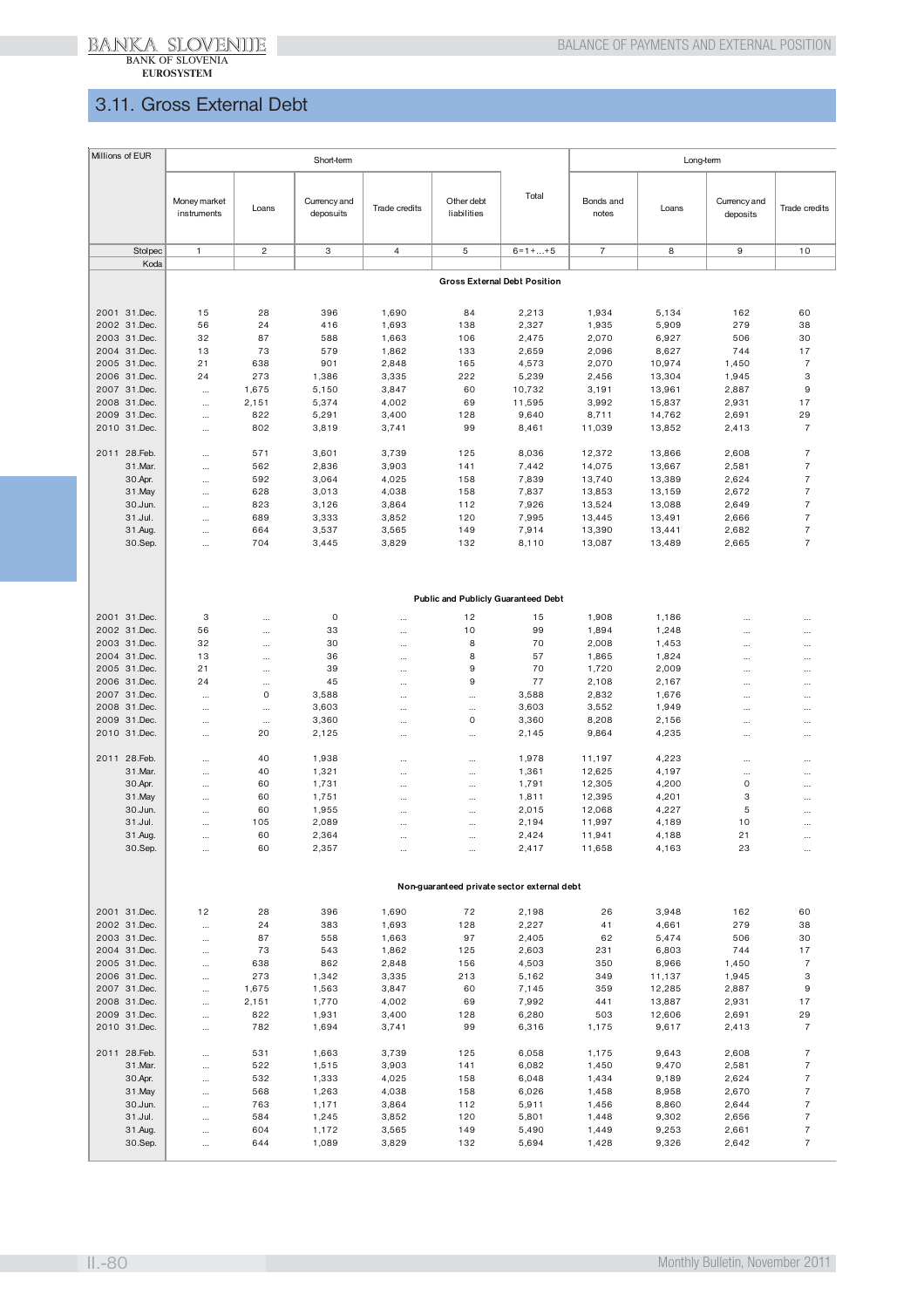|                      |                  |                              |                                                    |                      | Direct investment: Intercompany lending     |                         |                |                |                  | Millions of EUR              |
|----------------------|------------------|------------------------------|----------------------------------------------------|----------------------|---------------------------------------------|-------------------------|----------------|----------------|------------------|------------------------------|
|                      |                  |                              |                                                    |                      |                                             |                         |                |                |                  |                              |
| Other debt           |                  | Debt liabilities             |                                                    |                      | Debt liabilities                            |                         |                | Total          | Total            |                              |
| liabilities          | Total            | to affiliated<br>enterprises | Arrears                                            | Other                | to direct<br>investors                      | Arrears                 | Other          |                |                  |                              |
| 11                   | $12 = 7 +  + 11$ | 13                           | 14                                                 | 15                   | 16                                          | 17                      | 18             | 19             | $20=6+12+19$     | Stolpec                      |
|                      |                  |                              |                                                    |                      |                                             |                         |                |                |                  | Koda                         |
|                      |                  |                              |                                                    |                      | <b>Gross External Debt Position</b>         |                         |                |                |                  |                              |
| 79                   | 7,369            | 130                          |                                                    | 130                  | 674                                         | $\sqrt{4}$              | 670            | 804            | 10,386           | 2001 31.Dec.                 |
| 68                   | 8,229            | 163                          | $\mathsf{O}\xspace$                                | 163                  | 806                                         | $\overline{7}$          | 799            | 969            | 11,524           | 2002 31.Dec.                 |
| 57                   | 9,590            | 185                          | 0                                                  | 185                  | 974                                         | 8                       | 966            | 1,160          | 13,225           | 2003 31.Dec.                 |
| 68<br>$\overline{7}$ | 11,552           | 131<br>433                   | 1<br>0                                             | 131<br>433           | 1,001<br>981                                | 9<br>5                  | 992<br>976     | 1,132          | 15,343           | 2004 31.Dec.<br>2005 31.Dec. |
| $\sqrt{2}$           | 14,509<br>17,709 | 191                          | 12                                                 | 179                  | 928                                         | 31                      | 897            | 1,415<br>1,119 | 20,496<br>24,067 | 2006 31.Dec.                 |
| 10                   | 20,059           | 230                          | $\cdots$                                           | 230                  | 3,762                                       | $\overline{\mathbf{c}}$ | 3,759          | 3,992          | 34,783           | 2007 31.Dec.                 |
| 43                   | 22,820           | 266                          | $\mathsf O$                                        | 266                  | 4,552                                       | $\overline{4}$          | 4,548          | 4,818          | 39,234           | 2008 31.Dec.                 |
| 263                  | 26,455           | 362                          | 0                                                  | 362                  | 3,836                                       | $\overline{4}$          | 3,831          | 4,198          | 40,294           | 2009 31.Dec.                 |
| 295                  | 27,606           | 403                          | 0                                                  | 403                  | 4,229                                       | $\overline{7}$          | 4,222          | 4,632          | 40,699           | 2010 31.Dec.                 |
| 278                  | 29,132           | 416                          | $\sqrt{2}$                                         | 415                  | 4,212                                       | 10                      | 4,202          | 4,628          | 41,796           | 2011 28.Feb.                 |
| 290                  | 30,620           | 433                          | $\overline{\mathbf{c}}$                            | 431                  | 4,296                                       | 9                       | 4,288          | 4,729          | 42,791           | 31.Mar.                      |
| 269                  | 30,028           | 411                          | $\sqrt{2}$                                         | 409                  | 4,337                                       | 10                      | 4,327          | 4,748          | 42,615           | 30.Apr.                      |
| 273                  | 29,964           | 407                          | $\overline{\mathbf{c}}$                            | 405                  | 4,429                                       | 10                      | 4,418          | 4,835          | 42,636           | 31.May                       |
| 281                  | 29,549           | 471                          | $\mathbf{1}$                                       | 470                  | 4,429                                       | 13                      | 4,416          | 4,900          | 42,375           | 30.Jun.                      |
| 283                  | 29,892           | 424                          | 1                                                  | 423                  | 4,472                                       | 5                       | 4,468          | 4,897          | 42,783           | 31.Jul.                      |
| 278                  | 29,797           | 427                          | $\mathbf 0$                                        | 427                  | 4,474                                       | 3                       | 4,471          | 4,902          | 42,612           | 31.Aug.                      |
| 293                  | 29,540           | 520                          | 0                                                  | 520                  | 4,584                                       | 6                       | 4,578          | 5,104          | 42,754           | 30.Sep.                      |
|                      |                  |                              |                                                    |                      |                                             |                         |                |                |                  |                              |
|                      |                  |                              |                                                    |                      | Public and Publicly Guaranteed Debt         |                         |                |                |                  |                              |
|                      | 3,095            |                              |                                                    |                      | $\cdots$                                    |                         |                |                | 3,109            | 2001 31.Dec.                 |
|                      | 3,142            |                              |                                                    |                      | $\ddotsc$                                   |                         |                |                | 3,241            | 2002 31.Dec.                 |
|                      | 3,461            | $\cdots$                     |                                                    | $\cdots$             | $\ddotsc$                                   |                         |                |                | 3,531<br>3,745   | 2003 31.Dec.<br>2004 31.Dec. |
|                      | 3,689<br>3,729   |                              |                                                    | $\cdots$             | $\cdots$                                    |                         |                |                | 3,799            | 2005 31.Dec.                 |
| $\cdots$             | 4,275            | $\cdots$                     | $\cdots$                                           | $\cdots$             | $\cdots$                                    |                         |                |                | 4,352            | 2006 31.Dec                  |
| $\cdots$<br>$\cdots$ | 4,508            | <br>$\cdots$                 | $\cdots$<br>                                       | $\cdots$<br>$\cdots$ | $\ddotsc$                                   | <br>                    |                | $\cdots$       | 8,096            | 2007 31.Dec.                 |
| 32                   | 5,533            |                              | $\cdots$                                           | $\cdots$             | $\cdots$<br>$\ddotsc$                       |                         | <br>           | <br>           | 9,137            | 2008 31.Dec.                 |
| 238                  | 10,602           | $\cdots$                     |                                                    | $\cdots$             | $\cdots$                                    |                         |                |                | 13,962           | 2009 31.Dec                  |
| 252                  | 14,351           | $\cdots$                     |                                                    |                      | $\ddotsc$                                   |                         |                |                | 16,496           | 2010 31.Dec.                 |
| 250                  | 15,670           |                              |                                                    |                      | $\cdots$                                    |                         |                |                | 17,648           | 2011 28.Feb.                 |
| 245                  | 17,068           | $\cdots$                     | $\cdots$                                           | $\ldots$             | $\cdots$                                    | $\cdots$                |                | $\cdots$       | 18,428           | 31.Mar.                      |
| 240                  | 16,745           |                              | $\cdots$                                           | $\cdots$             | $\ddotsc$                                   |                         |                | $\cdots$       | 18,536           | 30.Apr.                      |
| 243                  | 16,842           |                              |                                                    |                      |                                             |                         | $\cdots$       |                | 18,653           | 31.May                       |
| 249                  | 16,549           |                              | $\cdots$                                           | $\cdots$             | $\ddotsc$                                   |                         |                | $\cdots$       | 18,564           | 30.Jun.                      |
| 252                  | 16,449           | $\cdots$                     |                                                    | $\cdots$             | $\cdots$                                    |                         |                |                | 18,642           | 31.Jul.                      |
| 250                  | 16,399           |                              |                                                    | $\cdots$             | $\ddotsc$                                   |                         |                |                | 18,823           | 31.Aug.                      |
| 259                  | 16,103           | $\cdots$                     |                                                    | $\cdots$             |                                             |                         |                |                | 18,520           | 30.Sep.                      |
|                      |                  |                              |                                                    |                      | Non-guaranteed private sector external debt |                         |                |                |                  |                              |
| 79                   | 4,274            | 130                          | $\ldots$                                           | 130                  | 674                                         | $\overline{\mathbf{4}}$ | 670            | 804            | 7,276            | 2001 31.Dec.                 |
| 68                   | 5,087            | 163                          | 0                                                  | 163                  | 806                                         | $\boldsymbol{7}$        | 799            | 969            | 8,283            | 2002 31.Dec.                 |
| 57                   | 6,129            | 185                          | 0                                                  | 185                  | 974                                         | 8                       | 966            | 1,160          | 9,694            | 2003 31.Dec.                 |
| 68                   | 7,863            | 131                          | 1                                                  | 131                  | 1,001                                       | 9                       | 992            | 1,132          | 11,598           | 2004 31.Dec.                 |
| $\sqrt{7}$           | 10,780           | 433                          | $\mathsf{O}\xspace$                                | 433                  | 981                                         | 5                       | 976            | 1,415          | 16,697           | 2005 31.Dec.                 |
| $\sqrt{2}$           | 13,435           | 191                          | 12                                                 | 179                  | 928                                         | 31                      | 897            | 1,119          | 19,715           | 2006 31.Dec.                 |
| 10                   | 15,550           | 230                          | $\cdots$                                           | 230                  | 3,762                                       | $\overline{\mathbf{c}}$ | 3,759          | 3,992          | 26,687           | 2007 31.Dec.                 |
| 11                   | 17,287           | 266                          | 0                                                  | 266                  | 4,552                                       | 4                       | 4,548          | 4,818          | 30,097           | 2008 31.Dec.                 |
| 25                   | 15,854           | 362                          | 0                                                  | 362                  | 3,836                                       | 4                       | 3,831          | 4,198          | 26,332           | 2009 31.Dec.<br>2010 31.Dec. |
| 43                   | 13,255           | 403                          | 0                                                  | 403                  | 4,229                                       | $\overline{7}$          | 4,222          | 4,632          | 24,203           |                              |
| 28                   | 13,462           | 416                          | $\sqrt{2}$                                         | 415                  | 4,212                                       | 10                      | 4,202          | 4,628          | 24,148           | 2011 28.Feb.                 |
| 44                   | 13,552           | 433                          | $\sqrt{2}$                                         | 431                  | 4,296                                       | 9                       | 4,288          | 4,729          | 24,363           | 31.Mar.                      |
| 29<br>29             | 13,284<br>13,122 | 411<br>407                   | $\overline{\mathbf{c}}$<br>$\overline{\mathbf{c}}$ | 409<br>405           | 4,337                                       | 10<br>10                | 4,327          | 4,748          | 24,080           | 30.Apr.<br>31.May            |
| 32                   | 13,000           | 471                          | $\mathbf{1}$                                       | 470                  | 4,429<br>4,429                              | 13                      | 4,418<br>4,416 | 4,835<br>4,900 | 23,983<br>23,810 | 30.Jun.                      |
| 31                   | 13,444           | 424                          | 1                                                  | 423                  | 4,472                                       | 5                       | 4,468          | 4,897          | 24,141           | 31.Jul.                      |
| 28                   | 13,398           | 427                          | 0                                                  | 427                  | 4,474                                       | 3                       | 4,471          | 4,902          | 23,789           | 31.Aug.                      |
| 34                   | 13,436           | 520                          | 0                                                  | 520                  | 4,584                                       | 6                       | 4,578          | 5,104          | 24,234           | 30.Sep.                      |
|                      |                  |                              |                                                    |                      |                                             |                         |                |                |                  |                              |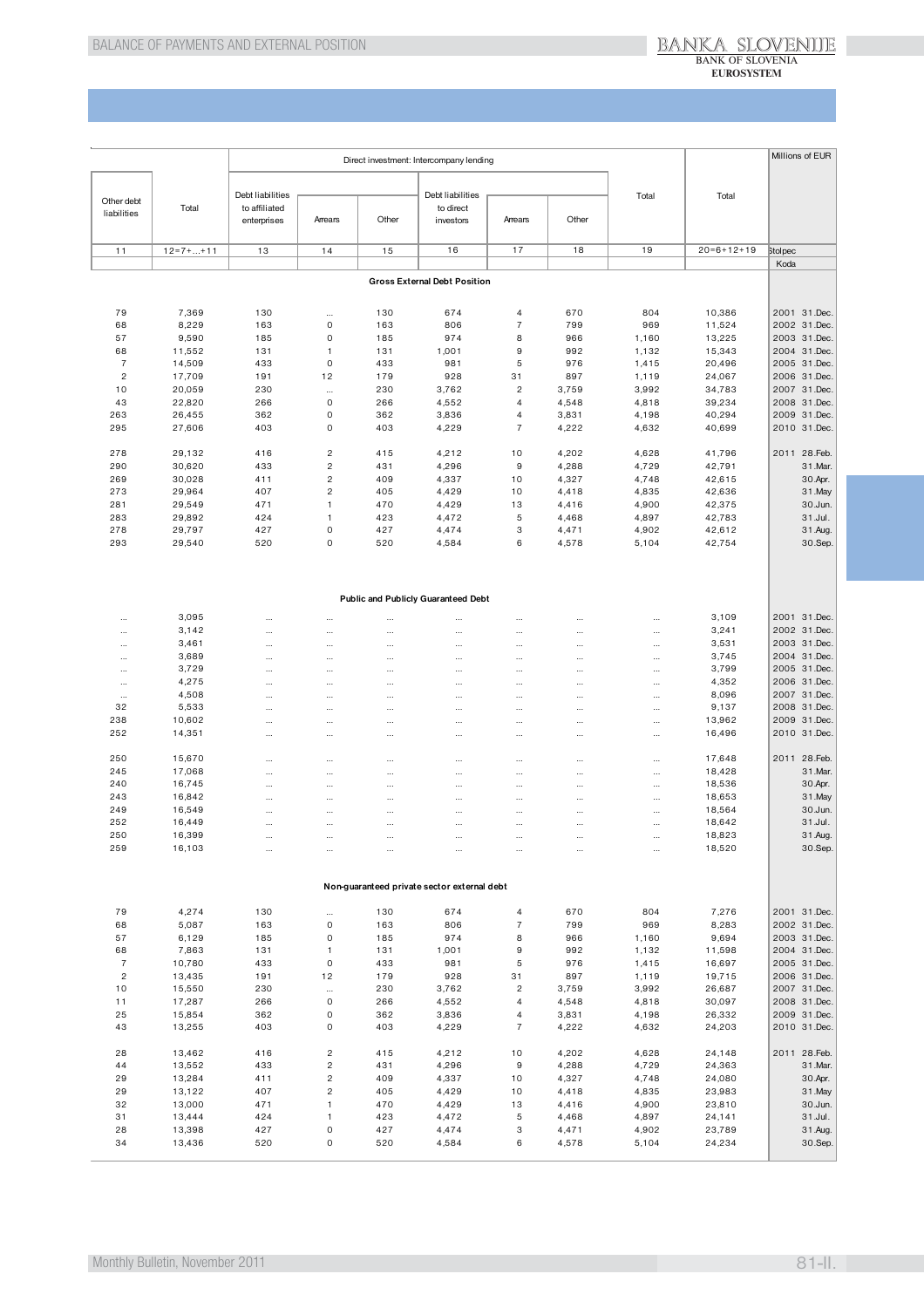BANK OF SLOVENIA **EUROSYSTEM**

# 3.12. International reserves

|              | Millions of EUR  |                |                |                                 | Bank of Slovenia    |                          |                         |
|--------------|------------------|----------------|----------------|---------------------------------|---------------------|--------------------------|-------------------------|
|              |                  |                |                | Total reserves (including gold) |                     |                          |                         |
|              |                  | Gold           | SDR's          | Reserve<br>position in IMF      | Foreign<br>exchange | Financial<br>derivatives | Total                   |
|              | Column           | 1              | $\overline{2}$ | 3                               | $\overline{4}$      | 5                        | $6 = 1 + 2 + 3 + 4 + 5$ |
|              | Code             |                |                |                                 |                     |                          |                         |
| 1994<br>1995 | 31.Dec<br>31.Dec | 0.1<br>0.1     | 0.1<br>0.0     | 15.3<br>14.9                    | 1,206.5             |                          | 1,222.0                 |
| 1996         | 31.Dec           | 0.1            | 0.1            | 14.9                            | 1,405.9<br>1,837.9  | <br>                     | 1,420.9<br>1,853.0      |
| 1997         | 31.Dec           | 0.1            | 0.1            | 15.7                            | 2,987.3             |                          | 3,003.1                 |
| 1998         | 31.Dec           | 0.1            | 0.2            | 55.8                            | 3,048.5             |                          | 3,104.6                 |
| 1999         | 31.Dec           | 0.1            | 1.6            | 107.3                           | 3,050.3             |                          | 3,159.3                 |
| 2000         | 31.Dec           | 0.1            | 4.0            | 88.5                            | 3,343.3             |                          | 3,435.9                 |
| 2001         | 31.Dec           | 76.2           | 5.7            | 91.3                            | 4,810.5             |                          | 4,983.7                 |
| 2002         | 31.Dec           | 79.9           | 6.7            | 115.9                           | 6,578.9             |                          | 6,781.4                 |
| 2003         | 31.Dec           | 80.9           | 7.3            | 115.7                           | 6,675.0             |                          | 6,878.9                 |
| 2004<br>2005 | 31.Dec<br>31.Dec | 77.8           | 8.2            | 87.9                            | 6,367.9             |                          | 6,541.8                 |
| 2006         | 31.Dec           | 70.4<br>78.4   | 9.8<br>9.3     | 43.6<br>27.8                    | 6,770.7<br>5,304.5  |                          | 6,894.6<br>5,420.0      |
| 2007         | 31.Dec           | 58.2           | 8.6            | 17.1                            | 639.9               | <br>                     | 723.8                   |
| 2008         | 31.Dec           | 63.6           | 8.5            | 33.2                            | 582.0               |                          | 687.2                   |
| 2009         | 31.Dec           | 78.3           | 215.7          | 45.8                            | 414.0               | $-4.8$                   | 749.1                   |
| 2010         | 31.Dec           | 108.0          | 229.5          | 59.1                            | 406.2               | 0.3                      | 803.2                   |
| 2007         | 31.Oct           | 56.0           | 8.8            | 17.3                            | 705.1               |                          | 787.2                   |
|              | 30.Nov           | 54.4           | 8.5            | 17.2                            | 715.6               |                          | 795.6                   |
|              | 31.Dec           | 58.2           | 8.6            | 17.1                            | 639.9               |                          | 723.8                   |
| 2008         | 31.Jan           | 63.6           | 8.5            | 16.1                            | 640.3               |                          | 728.5                   |
|              | 29.Feb           | 65.5           | 8.4            | 15.0                            | 600.5               |                          | 689.3                   |
|              | 31.Mar           | 60.6           | 8.5            | 14.7                            | 687.7               |                          | 771.5                   |
|              | 30.Apr           | 57.3           | 8.2            | 14.7                            | 608.6               |                          | 688.8                   |
|              | 31.May<br>30.Jun | 58.4<br>60.5   | 8.1<br>8.1     | 17.9<br>17.7                    | 589.3<br>601.4      |                          | 673.7<br>687.6          |
|              | $31$ .Jul        | 60.1           | 8.1            | 17.7                            | 678.5               | <br>                     | 764.5                   |
|              | 31.Aug           | 57.8           | 8.2            | 18.2                            | 589.6               |                          | 673.9                   |
|              | 30.Sep           | 64.1           | 8.4            | 18.6                            | 617.7               |                          | 708.9                   |
|              | 31.Oct           | 58.6           | 8.9            | 19.7                            | 631.3               |                          | 718.5                   |
|              | 30.Nov           | 65.4           | 9.0            | 35.3                            | 633.6               |                          | 743.4                   |
|              | 31.Dec           | 63.6           | 8.5            | 33.2                            | 582.0               |                          | 687.2                   |
| 2009         | 31.Jan           | 73.3           | 8.9            | 35.0                            | 610.9               | $-2.3$                   | 725.9                   |
|              | 28.Feb           | 77.0           | 8.9            | 34.9                            | 524.2               | $-1.8$                   | 643.2                   |
|              | 31.Mar           | 70.6           | 8.6            | 33.8                            | 481.4               | 7.8                      | 602.1                   |
|              | 30.Apr<br>31.May | 68.0<br>70.7   | 8.6            | 34.0                            | 491.5<br>407.8      | 0.6                      | 602.7                   |
|              | 30.Jun           | 68.1           | 8.3<br>8.4     | 45.8<br>46.3                    | 417.0               | 0.5<br>$-0.7$            | 533.2<br>539.0          |
|              | 31.Jul           | 67.9           | 8.4            | 46.2                            | 472.4               | $-1.5$                   | 593.4                   |
|              | 31.Aug           | 68.0           | 196.6          | 46.1                            | 439.6               | $-1.7$                   | 748.7                   |
|              | 30.Sep           | 69.9           | 214.2          | 45.5                            | 420.6               | 2.4                      | 752.6                   |
|              | 31.Oct           | 71.8           | 212.8          | 45.2                            | 412.7               | 3.7                      | 746.3                   |
|              | 30.Nov           | 80.0           | 212.4          | 45.1                            | 401.4               | 0.2                      | 739.1                   |
|              | 31.Dec           | 78.3           | 215.7          | 45.8                            | 414.0               | 4.8                      | 749.1                   |
| 2010         | 31.Jan           | 78.9           | 220.6          | 46.8                            | 376.4               | $-8.6$                   | 714.1                   |
|              | 28.Feb           | 83.5           | 223.9          | 47.5                            | 367.2               |                          | 722.1                   |
|              | 31.Mar           | 84.1           | 223.6          | 47.4                            | 367.9               |                          | 723.1                   |
|              | 30.Apr<br>31.May | 90.5<br>99.6   | 225.3          | 47.8                            | 342.0<br>418.5      |                          | 705.6                   |
|              | 30.Jun           | 103.3          | 237.4<br>238.8 | 50.4<br>50.7                    | 444.4               | <br>0.8                  | 806.0<br>838.0          |
|              | 31.Jul           | 91.7           | 231.1          | 49.1                            | 439.6               | 8.8                      | 820.4                   |
|              | 31.Aug           | 100.4          | 236.0          | 60.8                            | 430.7               | 4.8                      | 832.7                   |
|              | 30.Sep           | 98.1           | 226.1          | 58.2                            | 390.0               | $-1.4$                   | 771.1                   |
|              | 31.Oct           | 99.3           | 225.0          | 58.0                            | 366.0               | $-1.1$                   | 747.1                   |
|              | 30.Nov           | 108.7          | 232.5          | 60.0                            | 401.2               | $-1.2$                   | 801.3                   |
|              | 31.Dec           | 108.0          | 229.5          | 59.1                            | 406.2               | 0.3                      | 803.2                   |
| 2011         | 31.Jan           | 99.2           | 226.4          | 69.7                            | 374.9               | 0.3                      | 770.5                   |
|              | 28.Feb           | 104.4          | 225.5          | 55.4                            | 366.3               | 1.7                      | 753.2                   |
|              | 31.Mar           | 103.1          | 209.4          | 85.5                            | 356.3               | 5.1                      | 759.4                   |
|              | 30.Apr<br>31.May | 106.2          | 204.5          | 83.5                            | 331.5               | 10.6                     | 736.4                   |
|              | 30.Jun           | 109.3<br>106.8 | 207.7<br>231.0 | 88.8<br>88.7                    | 342.2<br>318.8      | 1.9<br>2.6               | 749.9<br>747.8          |
|              | 31.Jul           | 116.9          | 234.5          | 90.0                            | 335.8               | 1.1                      | 778.3                   |
|              | 31.Aug           | 128.4          | 232.3          | 89.2                            | 316.7               | $\cdots$                 | 766.6                   |
|              | 30.Sep           | 123.5          | 241.4          | 92.7                            | 304.8               | $-2.1$                   | 760.2                   |
|              | 31.Oct           | 125.9          | 234.6          | 90.1                            | 313.9               |                          | 764.4                   |
|              |                  |                |                |                                 |                     |                          |                         |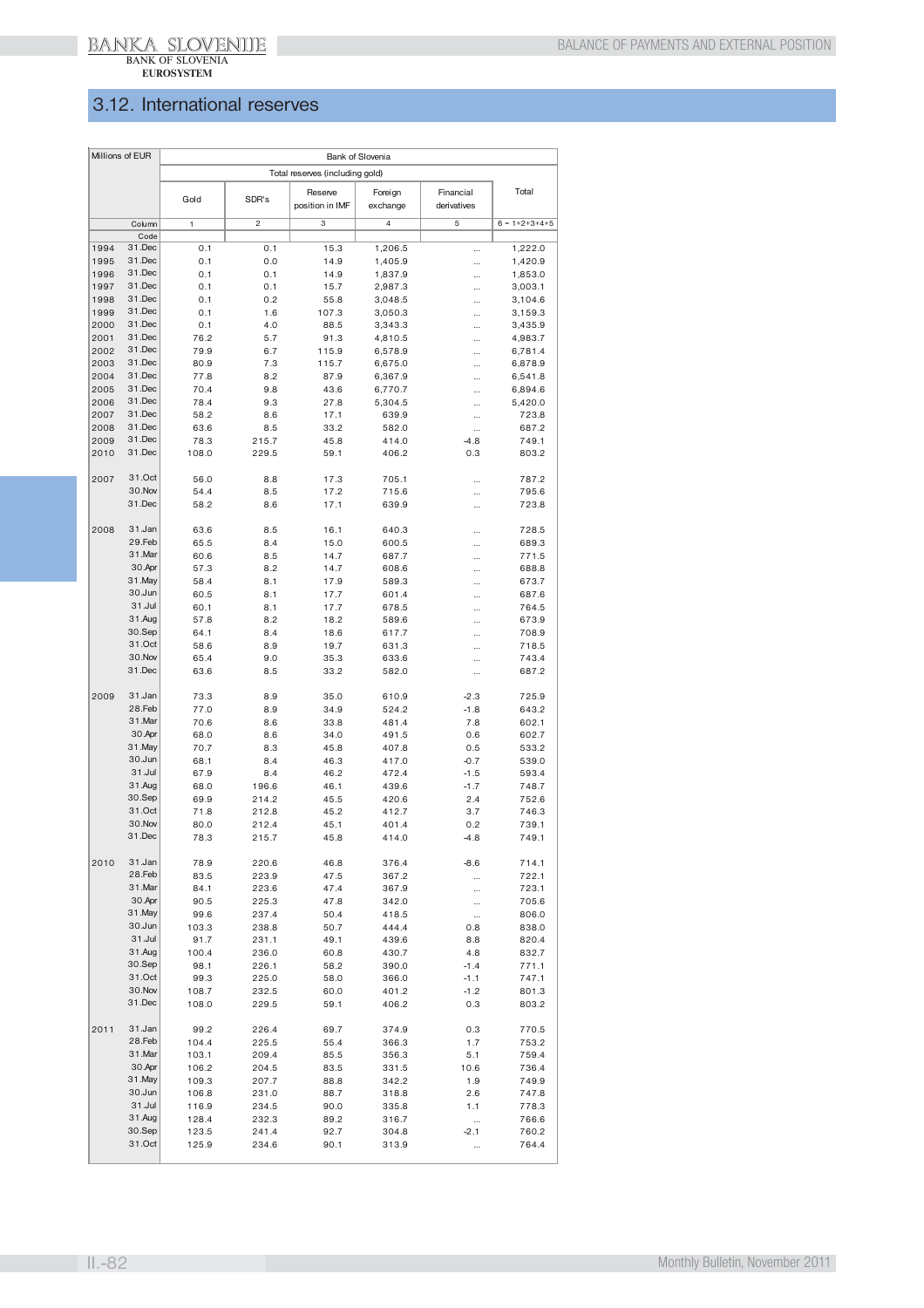### 4.1. Non-financial and Financial Accounts (ESA 95) of the General Government sector

|                                                                                              | 2007      | 2008                | 2009           | 2010         | 2007       | 2008          | 2009             | 2010       |
|----------------------------------------------------------------------------------------------|-----------|---------------------|----------------|--------------|------------|---------------|------------------|------------|
|                                                                                              |           |                     | miljon eur     |              |            |               | share in GDP (%) |            |
| NON-FINANCIAL ACCOUNT                                                                        |           |                     |                |              |            |               |                  |            |
| Deficit (-) or surplus (+)                                                                   | $-16$     | $-695$              | $-2,146$       | $-2,071$     | 0.0        | $-1.9$        | $-6.1$           | $-5.8$     |
| Total revenue                                                                                | 14,665    | 15,797              | 15,258         | 15,676       | 42.4       | 42.4          | 43.2             | 44.3       |
| Total current revenue                                                                        | 14,520    | 15,701              | 15,120         | 15,555       | 42.0       | 42.1          | 42.8             | 43.9       |
| Current taxes on income, wealth                                                              | 3,168     | 3,320               | 2,931          | 2,918        | 9.2        | 8.9           | 8.3              | 8.2        |
| Taxes on production and imports                                                              | 5,016     | 5,225               | 4,995          | 5,066        | 14.5       | 14.0          | 14.1             | 14.3       |
| Property income                                                                              | 247       | 327                 | 189            | 254          | 0.7        | 0.9           | 0.5              | 0.7        |
| Social contributions                                                                         | 4,814     | 5,326               | 5,388          | 5,495        | 13.9       | 14.3          | 15.3             | 15.5       |
| Market output, output for own final use and payments                                         | 901       | 996                 | 999            | 1,066        | 2.6        | 2.7           | 2.8              | 3.0        |
| for other non-market output                                                                  | 376       | 508                 | 619            |              |            |               | 1.8              | 2.1        |
| Other current transfers<br>Total capital revenue                                             | 145       | 96                  | 138            | 756<br>122   | 1.1<br>0.4 | 1.4<br>0.3    | 0.4              | 0.3        |
| Capital taxes                                                                                | 9         | 11                  | 11             | 14           | 0.0        | 0.0           | 0.0              | 0.0        |
| Other capital transfers and investment grants                                                | 136       | 85                  | 127            | 108          | 0.4        | 0.2           | 0.4              | 0.3        |
| <b>Total expenditure</b>                                                                     | 14,681    | 16,492              | 17,403         | 17,748       | 42.5       | 44.2          | 49.3             | 50.1       |
| Total current expenditure                                                                    | 12,882    | 14,354              | 15,293         | 15,848       | 37.3       | 38.5          | 43.3             | 44.7       |
| Current transfers                                                                            | 6,736     | 7,496               | 8,100          | 8,330        | 19.5       | 20.1          | 22.9             | 23.5       |
| Social benefits                                                                              | 5,627     | 6,192               | 6,634          | 6,920        | 16.3       | 16.6          | 18.8             | 19.5       |
| Subsidies                                                                                    | 550       | 612                 | 766            | 763          | 1.6        | 1.6           | 2.2              | 2.2        |
| Other current transfers                                                                      | 560       | 692                 | 700            | 646          | 1.6        | 1.9           | 2.0              | 1.8        |
| Property income (payable)                                                                    | 438       | 416                 | 479            | 581          | 1.3        | 1.1           | 1.4              | 1.6        |
| of which: interest rates                                                                     | 438       | 416                 | 479            | 581          | 1.3        | 1.1           | 1.4              | 1.6        |
| Compensation of employees                                                                    | 3,641     | 4,112               | 4,399          | 4,500        | 10.5       | 11.0          | 12.5             | 12.7       |
| Intermediate consumption                                                                     | 1,939     | 2,245               | 2,301          | 2,424        | 5.6        | 6.0           | 6.5              | 6.8        |
| Other expenditure                                                                            | 128       | 85                  | 14             | 13           | 0.4        | 0.2           | 0.0              | 0.0        |
| Total capital expenditure                                                                    | 316       | 452                 | 441            | 363          | 0.9        | $1.2$         | $1.2$            | 1.0        |
| Gross capital formation and Acquisitions less disposals of non-financial non-produced assets | 1.483     | 1.686               | 1.669          | 1.537        | 4.3        | 4.5           | 4.7              | 4.3        |
| Net receipts from EU Budget (net receiver +, net payer -)                                    | 91        | $-11$               | 197            | 358          | 0.3        | 0.0           | 0.6              | 1.0        |
| Payments by Member State to EU Budget                                                        | 358       | 414                 | 423            | 372          | 1.0        | 1.1           | 1.2              | 1.1        |
| EU expenditure in Member State                                                               | 449       | 404                 | 621            | 731          | 1.3        | 1.1           | 1.8              | 2.1        |
| FINANCIAL ACCOUNT, consolidated                                                              |           |                     |                |              |            |               |                  |            |
| <b>TRANSACTIONS</b>                                                                          |           |                     |                |              |            |               |                  |            |
| Deficit (-) or surplus (+)                                                                   | $-29$     | $-706$              | $-2, 131$      | $-2,072$     | $-0.1$     | $-1.9$        | $-6.0$           | $-5.8$     |
| <b>Financial assets</b>                                                                      | 96        | 88                  | 2,063          | $-722$       | 0.3        | 0.2           | 5.8              | $-2.0$     |
| Currency and deposits                                                                        | 412       | 248                 | 2,062          | $-971$       | 1.2        | 0.7           | 5.8              | $-2.7$     |
| Securities other than shares                                                                 | 103       | $-49$               | $-46$          | 23           | 0.3        | $-0.1$        | $-0.1$           | 0.1        |
| Loans                                                                                        | 8         | $\mathbf 0$         | $\overline{c}$ | 100          | 0.0        | 0.0           | 0.0              | 0.3        |
| Shares and other equity                                                                      | -806      | -8                  | 154            | $-3$         | $-2.3$     | 0.0           | 0.4              | 0.0        |
| Insurance technical reserves<br>Other assets                                                 | 18<br>361 | $-13$<br>$-91$      | $-4$<br>$-105$ | $-1$<br>131  | 0.1<br>1.0 | 0.0<br>$-0.2$ | 0.0<br>$-0.3$    | 0.0<br>0.4 |
| <b>Financial liabilities</b>                                                                 | 125       | 793                 | 4,194          | 1,350        | 0.4        | 2.1           | 11.9             | 3.8        |
| Currency and deposits                                                                        | 119       | $\mathbf{1}$        | 6              | 8            | 0.3        | 0.0           | 0.0              | 0.0        |
| Securities other than shares                                                                 | $-194$    | 390                 | 4,153          | 891          | $-0.6$     | 1.0           | 11.8             | 2.5        |
| Loans                                                                                        | $-145$    | 44                  | 212            | 438          | $-0.4$     | 0.1           | 0.6              | 1.2        |
| Shares and other equity                                                                      | $\circ$   | $\mathsf{O}\xspace$ | $\Omega$       | $\circ$      | 0.0        | 0.0           | 0.0              | 0.0        |
| Insurance technical reserves                                                                 | $\circ$   | 0                   | $\Omega$       | $\mathsf O$  | 0.0        | 0.0           | 0.0              | 0.0        |
| Other liabilities                                                                            | 345       | 358                 | $-176$         | 13           | 1.0        | 1.0           | $-0.5$           | 0.0        |
| STOCKS, consolidated                                                                         |           |                     |                |              |            |               |                  |            |
| <b>Financial assets</b>                                                                      | 16,458    | 13,194              | 15,599         | 16,856       | 47.6       | 35.4          | 44.2             | 47.6       |
| Currency and deposits                                                                        | 1,978     | 2,280               | 4,336          | 3,485        | 5.7        | 6.1           | 12.3             | 9.8        |
| Securities other than shares                                                                 | 361       | 311                 | 274            | 304          | 1.0        | 0.8           | 0.8              | 0.9        |
| Loans                                                                                        | 363       | 448                 | 280            | 382          | 1.1        | 1.2           | 0.8              | 1.1        |
| Shares and other equity                                                                      | 11,319    | 7,811               | 8,561          | 10,514       | 32.7       | 21.0          | 24.2             | 29.7       |
| Insurance technical reserves                                                                 | 26        | 13                  | 10             | 9            | 0.1        | 0.0           | 0 <sub>0</sub>   | 0.0        |
| Other assets                                                                                 | 2,412     | 2,330               | 2,137          | 2,161        | 7.0        | 6.3           | 6.1              | 6.1        |
| Liabilities                                                                                  | 10,603    | 11,320              | 15,645         | 17,154       | 30.7       | 30.4          | 44.3             | 48.4       |
| Currency and deposits                                                                        | 165       | 82                  | 88             | 95           | 0.5        | 0.2           | 0.2              | 0.3        |
| Securities other than shares                                                                 | 7,191     | 7,603               | 11,946         | 12,991       | 20.8       | 20.4          | 33.8             | 36.7       |
| Loans                                                                                        | 836       | 838                 | 1,045          | 1,487        | 2.4        | 2.2           | 3.0              | 4.2        |
| Shares and other equity                                                                      | $\circ$   | 1                   | $\Omega$       | $\mathbf{1}$ | 0.0        | 0.0           | 0.0              | 0.0        |
| Insurance technical reserves                                                                 | $\Omega$  | $\circ$             | $\Omega$       | $\circ$      | 0.0        | 0.0           | 0.0              | 0.0        |
| Other liabilities                                                                            | 2,410     | 2,795               | 2,566          | 2,579        | 7.0        | 7.5           | 7.3              | 7.3        |
| EDP debt                                                                                     | 7,981     | 8.180               | 12.449         | 13.737       | 23.1       | 21.9          | 35.3             | 38.8       |

Source: Statistical Office of the Republic of Slovenia, Bank of Slovenia, Ministry of Finance and computations in Bank of Slovenia.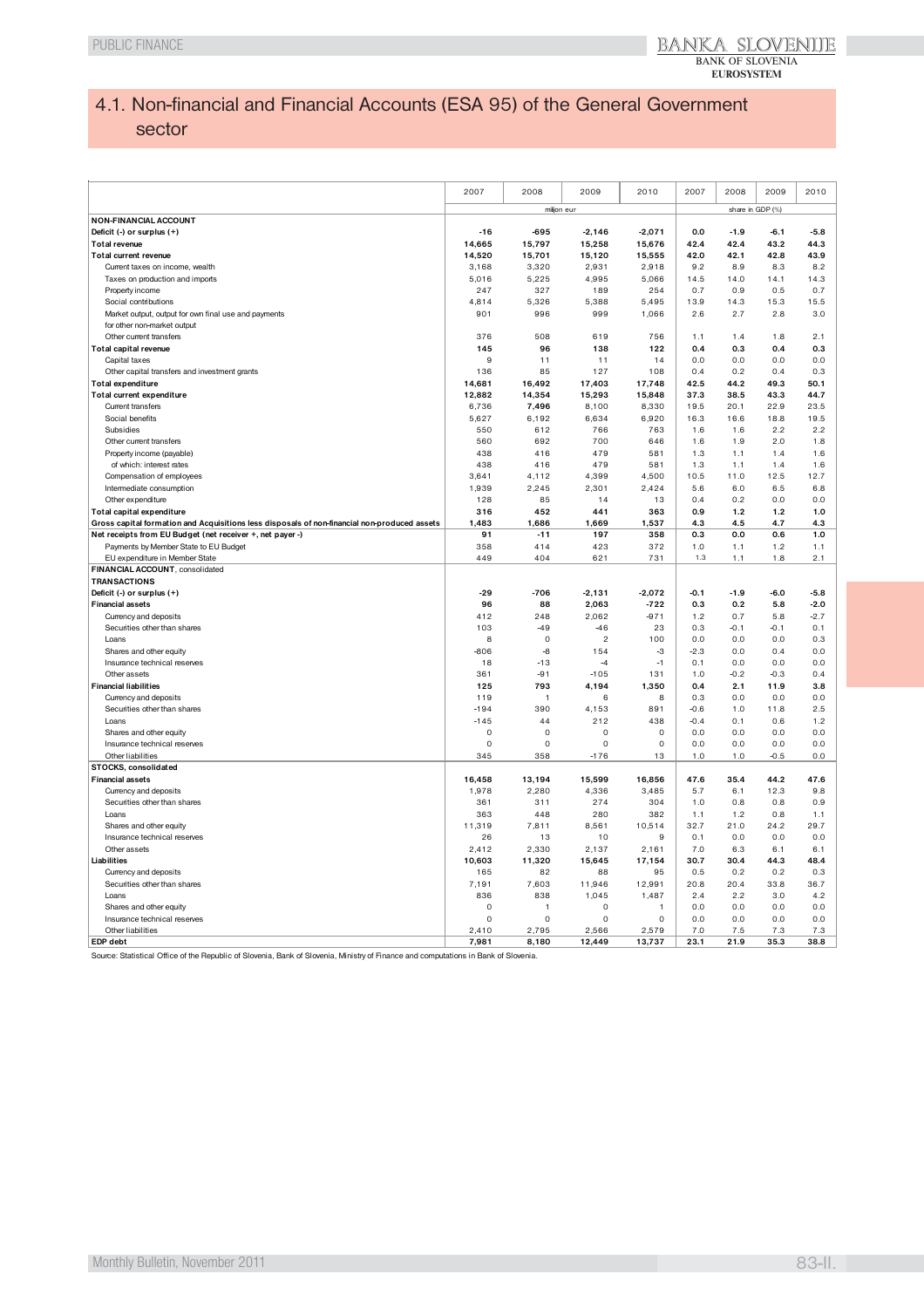# BANKA SLOVENIJE

BANK OF SLOVENIA **EUROSYSTEM**

### 4.2. Non-financial Account of the General Government sector (ESA 95)

| Current prices, till                                                      | Deficit /                             |                |                         | of which       |                         |             |                             | of which           |                                  |                     |                         |               |
|---------------------------------------------------------------------------|---------------------------------------|----------------|-------------------------|----------------|-------------------------|-------------|-----------------------------|--------------------|----------------------------------|---------------------|-------------------------|---------------|
| 31.12.2006 in<br>Millions of SIT.<br>after 1.1.2007 in<br>Millions of EUR | surplus<br>(non-financial<br>account) | Revenue        | Direct taxes            | Indirect taxes | Social<br>contributions | Expenditure | Intermediate<br>consumption | Social<br>payments | Compensatio<br>n of<br>employees | Interest<br>payable | Govemment<br>investment | Fiscal burden |
| Stolpec                                                                   | $1 = 2 - 6$                           | $\overline{2}$ | $\overline{\mathbf{3}}$ | $\overline{4}$ | $\overline{5}$          | 6           | $\overline{7}$              | 8                  | 9                                | 10                  | 11                      | 12            |
| Koda                                                                      |                                       |                |                         |                |                         |             |                             |                    |                                  |                     |                         |               |
| 2006                                                                      | $-101,272$                            | 3,215,034      | 677,510                 | 1,110,707      | 1,061,246               | 3,316,306   | 463,440                     | 1,288,017          | 833,923                          | 103,644             | 274,244                 | 2,850,805     |
| 2006                                                                      | $-45.987$                             | 717.554        | 150.662                 | 239.185        | 253,635                 | 763.541     | 103.572                     | 308.105            | 196.457                          | 25.761              | 59.646                  | 643.769       |
| Ш                                                                         | $-39,612$                             | 819,353        | 184,451                 | 282,847        | 259,938                 | 858,966     | 118,766                     | 343,356            | 214,789                          | 25,234              | 70,382                  | 727,547       |
| III                                                                       | $-15,696$                             | 799,463        | 164,992                 | 283,925        | 261,447                 | 815,183     | 115,866                     | 308,944            | 207,816                          | 25,977              | 69,256                  | 710,700       |
| IV                                                                        | 24                                    | 878,664        | 177,405                 | 304,750        | 286,226                 | 878,616     | 125,236                     | 327,612            | 214,861                          | 26,672              | 74,959                  | 768,789       |
|                                                                           |                                       |                |                         |                |                         |             |                             |                    |                                  |                     |                         |               |
| 2007                                                                      | $-16$                                 | 14,665         | 3,168                   | 5,016          | 4,814                   | 14,681      | 1,939                       | 5,627              | 3,641                            | 438                 | 1,461                   | 13,006        |
| 2008                                                                      | $-695$                                | 15,797         | 3,319                   | 5,225          | 5,326                   | 16,492      | 2,245                       | 6,192              | 4,112                            | 416                 | 1,640                   | 13,881        |
| 2009                                                                      | $-2,146$                              | 15,258         | 2,931                   | 4,995          | 5,388                   | 17,403      | 2,301                       | 6,633              | 4,399                            | 479                 | 1,632                   | 13,325        |
| 2010                                                                      | $-2,071$                              | 15,676         | 2,918                   | 5,066          | 5,495                   | 17,748      | 2,424                       | 6,921              | 4,500                            | 582                 | 1,520                   | 13,493        |
|                                                                           |                                       |                |                         |                |                         |             |                             |                    |                                  |                     |                         |               |
| 2007                                                                      | $-111$                                | 3,260          | 702                     | 1,088          | 1,138                   | 3,371       | 434                         | 1,343              | 855                              | 116                 | 321                     | 2,930         |
| Ш                                                                         | $-118$                                | 3,684          | 834                     | 1.277          | 1,175                   | 3,802       | 497                         | 1.490              | 939                              | 114                 | 369                     | 3,288         |
| $\ensuremath{\mathsf{III}}\xspace$                                        | 106                                   | 3,703          | 786                     | 1,302          | 1,190                   | 3,597       | 485                         | 1,337              | 913                              | 105                 | 381                     | 3,279         |
| IV                                                                        | 107                                   | 4,018          | 846                     | 1,349          | 1,311                   | 3,911       | 523                         | 1,456              | 935                              | 104                 | 390                     | 3,509         |
|                                                                           |                                       |                |                         |                |                         |             |                             |                    |                                  |                     |                         |               |
| 2008                                                                      | $-157$                                | 3,552          | 734                     | 1,160          | 1,271                   | 3,709       | 502                         | 1,443              | 945                              | 103                 | 374                     | 3,168         |
| II                                                                        | $-141$                                | 4,063          | 931                     | 1,380          | 1,308                   | 4,204       | 571                         | 1,580              | 1,049                            | 106                 | 432                     | 3,622         |
| III                                                                       | $-62$                                 | 4,030          | 803                     | 1,373          | 1,331                   | 4,092       | 562                         | 1,486              | 1,036                            | 104                 | 427                     | 3,509         |
| IV                                                                        | $-335$                                | 4,152          | 852                     | 1,312          | 1,416                   | 4,486       | 611                         | 1,683              | 1,082                            | 104                 | 408                     | 3,583         |
|                                                                           |                                       |                |                         |                |                         |             |                             |                    |                                  |                     |                         |               |
| 2009                                                                      | $-535$                                | 3,488          | 675                     | 1,091          | 1,336                   | 4,023       | 516                         | 1,597              | 1,064                            | 100                 | 370                     | 3,104         |
| Ш                                                                         | $-669$                                | 3,892          | 818                     | 1,290          | 1,332                   | 4,561       | 581                         | 1,752              | 1,167                            | 113                 | 420                     | 3,443         |
| $\ensuremath{\mathsf{III}}\xspace$                                        | $-451$                                | 3,797          | 695                     | 1,318          | 1,325                   | 4,248       | 577                         | 1,622              | 1,079                            | 129                 | 421                     | 3,340         |
| IV                                                                        | $-490$                                | 4,081          | 744                     | 1,297          | 1,395                   | 4,572       | 627                         | 1,662              | 1,090                            | 136                 | 422                     | 3,439         |
|                                                                           |                                       |                |                         |                |                         |             |                             |                    |                                  |                     |                         |               |
| 2010                                                                      | $-640$                                | 3,496          | 659                     | 1,068          | 1,343                   | 4,136       | 543                         | 1,688              | 1,084                            | 141                 | 331                     | 3,073         |
| Ш                                                                         | $-699$                                | 3,925          | 795                     | 1,298          | 1,360                   | 4,624       | 618                         | 1,822              | 1,189                            | 144                 | 384                     | 3,457         |
| Ш                                                                         | $-384$                                | 3,933          | 706                     | 1,331          | 1,356                   | 4,317       | 606                         | 1,665              | 1,106                            | 147                 | 395                     | 3,396         |
| IV                                                                        | $-349$                                | 4,322          | 758                     | 1,369          | 1,437                   | 4,671       | 656                         | 1,746              | 1,121                            | 150                 | 411                     | 3,567         |
|                                                                           |                                       |                |                         |                |                         |             |                             |                    |                                  |                     |                         |               |
| $2011$                                                                    | $-830$                                | 3,688          | 691                     | 1,120          | 1,361                   | 4,517       | 565                         | 1,776              | 1,100                            | 166                 | 302                     | 3,174         |
| Ш                                                                         | $-742$                                | 4,019          | 818                     | 1,295          | 1,379                   | 4,761       | 618                         | 1,897              | 1,198                            | 180                 | 321                     | 3,495         |

Source: Statistical office RS

# 4.3. Non-financial Account of the General Government sector - share in GDP (ESA 95)

|                                    | Deficit /                             |                |              | of which       |                         |             |                             | of which           |                                  |                     |                          |               |
|------------------------------------|---------------------------------------|----------------|--------------|----------------|-------------------------|-------------|-----------------------------|--------------------|----------------------------------|---------------------|--------------------------|---------------|
| Share in GDP<br>(%)                | surplus<br>(non-financial<br>account) | Revenue        | Direct taxes | Indirect taxes | Social<br>contributions | Expenditure | Intermediate<br>consumption | Social<br>payments | Compensatio<br>n of<br>employees | Interest<br>payable | Government<br>investment | Fiscal burden |
| Stolpec                            | $1=2-6$                               | $\overline{a}$ | 3            | $\overline{4}$ | 5                       | 6           | $\overline{7}$              | 8                  | $\overline{9}$                   | 10                  | 11                       | 12            |
|                                    | Koda                                  |                |              |                |                         |             |                             |                    |                                  |                     |                          |               |
| 2006                               | $-1.4$                                | 43.2           | 9.1          | 14.9           | 14.3                    | 44.6        | 6.2                         | 17.3               | 11.2                             | 1.4                 | 3.7                      | 38.3          |
| 2007                               | 0.0                                   | 42.4           | 9.2          | 14.5           | 13.9                    | 42.5        | 5.6                         | 16.3               | 10.5                             | 1.3                 | 4.2                      | 37.6          |
| 2008                               | $-1.9$                                | 42.4           | 8.9          | 14.0           | 14.3                    | 44.2        | 6.0                         | 16.6               | 11.0                             | 1.1                 | 4.4                      | 37.2          |
| 2009                               | $-6.1$                                | 43.2           | 8.3          | 14.2           | 15.3                    | 49.3        | 6.5                         | 18.8               | 12.5                             | 1.4                 | 4.6                      | 37.7          |
| 2010                               | $-5.8$                                | 43.6           | 8.1          | 14.1           | 15.3                    | 49.3        | 6.7                         | 19.2               | 12.5                             | 1.6                 | 4.2                      | 37.5          |
| 2005 IV                            | $-0.4$                                | 46.2           | 9.0          | 16.5           | 15.1                    | 46.6        | 6.5                         | 17.4               | 11.5                             | 1.5                 | 3.4                      | 40.6          |
| 2006                               | $-2.7$                                | 42.8           | 9.0          | 14.3           | 15.1                    | 45.6        | 6.2                         | 18.4               | 11.7                             | 1.5                 | 3.6                      | 38.4          |
| $\,$ $\,$ $\,$                     | $-2.1$                                | 43.3           | 9.7          | 14.9           | 13.7                    | 45.3        | 6.3                         | 18.1               | 11.3                             | 1.3                 | 3.7                      | 38.4          |
| $\  \ $                            | $-0.8$                                | 41.5           | 8.6          | 14.7           | 13.6                    | 42.3        | 6.0                         | 16.0               | 10.8                             | 1.3                 | 3.6                      | 36.9          |
| IV                                 | 0.0                                   | 45.2           | 9.1          | 15.7           | 14.7                    | 45.2        | 6.4                         | 16.8               | 11.0                             | 1.4                 | 3.9                      | 39.5          |
|                                    |                                       |                |              |                |                         |             |                             |                    |                                  |                     |                          |               |
| 2007                               | $-1.4$                                | 41.7           | 9.0          | 13.9           | 14.5                    | 43.1        | 5.6                         | 17.2               | 10.9                             | 1.5                 | 4.1                      | 37.4          |
| Ш                                  | $-1.3$                                | 42.0           | 9.5          | 14.5           | 13.4                    | 43.3        | 5.7                         | 17.0               | 10.7                             | 1.3                 | 4.2                      | 37.5          |
| $\ensuremath{\mathsf{III}}\xspace$ | 1.2                                   | 41.1           | 8.7          | 14.4           | 13.2                    | 39.9        | 5.4                         | 14.8               | 10.1                             | 1.2                 | 4.2                      | 36.4          |
| IV                                 | 1.2                                   | 45.0           | 9.5          | 15.1           | 14.7                    | 43.8        | 5.9                         | 16.3               | 10.5                             | 1.2                 | 4.4                      | 39.3          |
|                                    |                                       |                |              |                |                         |             |                             |                    |                                  |                     |                          |               |
| 2008                               | $-1.8$                                | 41.1           | 8.5          | 13.4           | 14.7                    | 43.0        | 5.8                         | 16.7               | 10.9                             | 1.2                 | 4.3                      | 36.7          |
| $\mathbf{II}$                      | $-1.5$                                | 41.9           | 9.6          | 14.2           | 13.5                    | 43.4        | 5.9                         | 16.3               | 10.8                             | 1.1                 | 4.5                      | 37.4          |
| $\ensuremath{\mathsf{III}}\xspace$ | $-0.6$                                | 41.4           | 8.3          | 14.1           | 13.7                    | 42.0        | 5.8                         | 15.3               | 10.6                             | 1.1                 | 4.4                      | 36.1          |
| IV                                 | $-3.6$                                | 45.0           | 9.2          | 14.2           | 15.4                    | 48.6        | 6.6                         | 18.2               | 11.7                             | 1.1                 | 4.4                      | 38.8          |
|                                    | $-6.4$                                |                | 8.1          | 13.1           |                         | 48.4        | 6.2                         | 19.2               | 12.8                             | 1.2                 |                          | 37.3          |
| 2009  <br>$\mathbf{II}$            | $-7.4$                                | 41.9<br>43.2   | 9.1          | 14.3           | 16.1<br>14.8            | 50.7        | 6.5                         | 19.5               | 13.0                             | 1.3                 | 4.4<br>4.7               | 38.2          |
| $\ensuremath{\mathsf{III}}\xspace$ | $-5.0$                                | 41.8           | 7.7          | 14.5           | 14.6                    | 46.8        | 6.4                         | 17.9               | 11.9                             | 1.4                 | 4.6                      | 36.8          |
| IV                                 |                                       | 45.8           | 8.4          |                |                         |             |                             |                    | 12.2                             | 1.5                 |                          | 38.6          |
|                                    | $-5.5$                                |                |              | 14.6           | 15.7                    | 51.4        | 7.0                         | 18.7               |                                  |                     | 4.7                      |               |
| 2010                               | $-7.8$                                | 42.4           | 8.0          | 13.0           | 16.3                    | 50.2        | 6.6                         | 20.5               | 13.2                             | 1.7                 | 4.0                      | 37.3          |
| Ш                                  | $-7.5$                                | 42.2           | 8.6          | 14.0           | 14.6                    | 49.8        | 6.7                         | 19.6               | 12.8                             | 1.6                 | 4.1                      | 37.2          |
| $\ensuremath{\mathsf{III}}\xspace$ | $-4.1$                                | 42.1           | 7.5          | 14.2           | 14.5                    | 46.2        | 6.5                         | 17.8               | 11.8                             | 1.6                 | 4.2                      | 36.3          |
| IV                                 | $-3.8$                                | 47.5           | 8.3          | 15.1           | 15.8                    | 51.4        | 7.2                         | 19.2               | 12.3                             | 1.6                 | 4.5                      | 39.2          |
|                                    |                                       |                |              |                |                         |             |                             |                    |                                  |                     |                          |               |
| $2011$ $1$                         | $-9.8$                                | 43.4           | 8.1          | 13.2           | 16.0                    | 53.1        | 6.6                         | 20.9               | 12.9                             | 2.0                 | 3.6                      | 37.3          |
| $\mathbf{H}$                       | $-8.9$                                | 48.0           | 9.8          | 15.5           | 16.5                    | 56.9        | 7.4                         | 22.7               | 14.3                             | 2.1                 | 3.8                      | 41.7          |

Source: Statistical Office RS and computations in BS.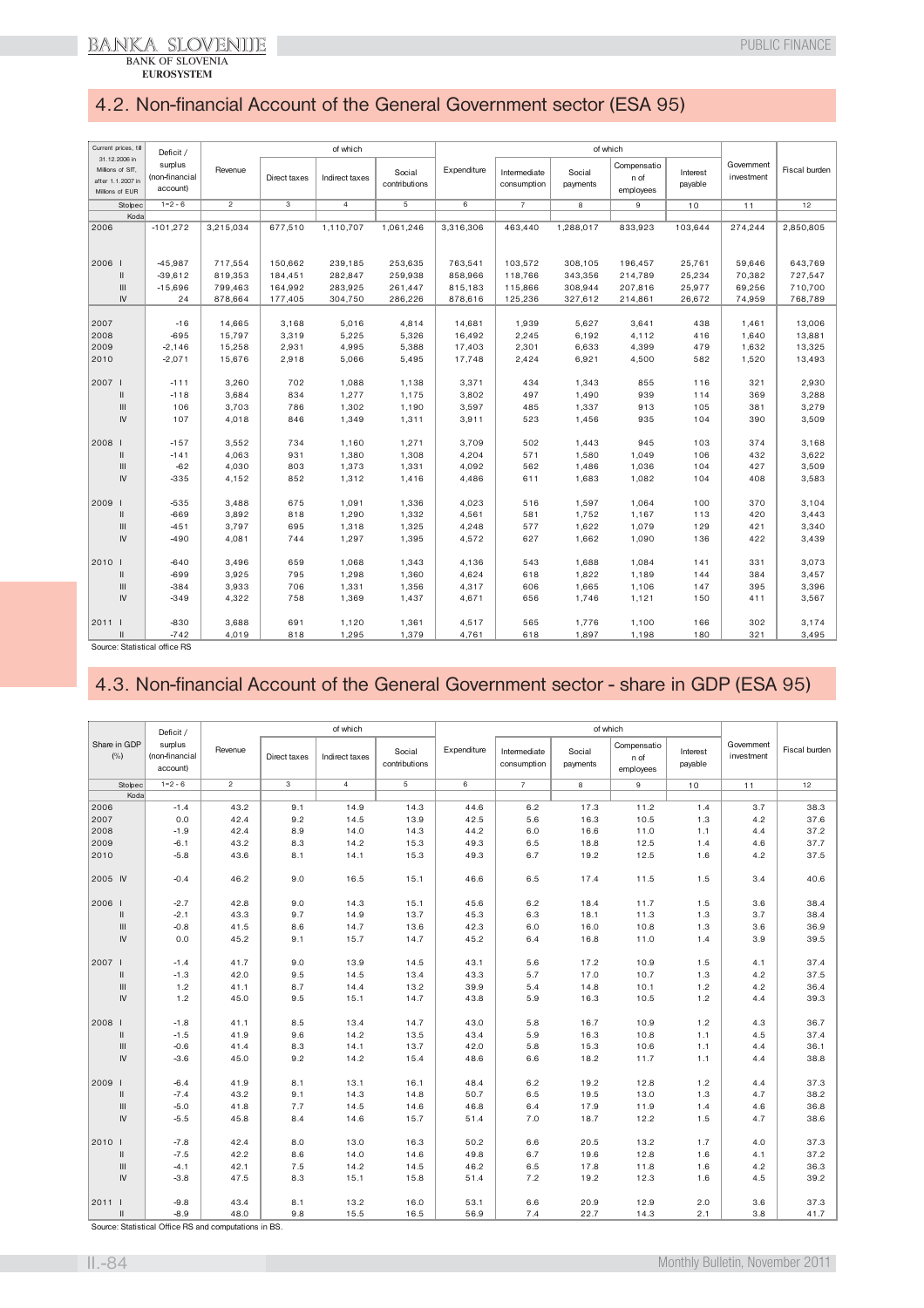# 4.4. Financial Account of the General Government sector (ESA 95)

| Current prices, till |                                           |                      |                |                          |                |                |            |                     | Liabilities    |                |        |             |                    |
|----------------------|-------------------------------------------|----------------------|----------------|--------------------------|----------------|----------------|------------|---------------------|----------------|----------------|--------|-------------|--------------------|
| 31.12.2006 in        |                                           | Deficit /            |                | Deficit-debt             |                |                |            | Financial assets    |                |                |        |             |                    |
| Millions of SIT,     |                                           | surplus              | Change in EDP  | adiustement              | Total          | Currency and   | Securities |                     | Shares and     |                |        | Other flows | Borrowing          |
| after 1.1.2007 in    |                                           | (financial           | debt           | (DDA)                    |                | deposits       | other than | Loans               | other equity   | Other assets   | Other  |             | requirement        |
| Millions of EUR      |                                           | account)             |                |                          |                |                | share      |                     |                |                |        |             |                    |
|                      | Stolpec                                   | $\mathbf{1}$         | $\overline{2}$ | $3 = \frac{1}{2}(1) + 2$ | $\overline{4}$ | $\overline{5}$ | 6          | $\overline{7}$      | 8              | $\mathsf g$    | 10     | 11          | $12 = -1 + 4 - 10$ |
|                      | Koda                                      |                      |                |                          |                |                |            |                     |                |                |        |             |                    |
| 2006                 |                                           | $-97,062$            | 27,407         | $-73,865$                | 125,813        | 84,001         | $-2,332$   | 2,979               | $-23,452$      | 64,616         | 89,785 | $-109,893$  | 133,090            |
|                      |                                           |                      |                |                          |                |                |            |                     |                |                |        |             |                    |
|                      |                                           |                      |                |                          |                |                |            |                     |                |                |        |             |                    |
| 2006                 |                                           | $-12.465$            | 14,961         | $-31.026$                | 66.477         | 7,155          | 10,653     | $-690$              | $-11,830$      | 61.189         | 37.743 | $-59.760$   | 41.199             |
|                      | $\mathbf{H}$                              | $-31,346$            | 27,629         | $-11,984$                | 14,278         | 52,997         | $-7,189$   | 1,653               | $-3,800$       | $-29,382$      | 11,332 | $-14,930$   | 34,292             |
|                      | $\mathbf{III}$                            | 3,664                | 94,892         | 79,196                   | 73,976         | 45,076         | $-210$     | 918                 | $-2,108$       | 30,301         | 37,531 | 42,751      | 32,781             |
|                      | $\mathsf{N}$                              | $-56,915$            | $-110,075$     | $-110,051$               | $-28,918$      | $-21,226$      | $-5,585$   | 1,098               | $-5,714$       | 2,509          | 3,179  | $-77,954$   | 24,818             |
| 2007                 |                                           | $-29$                | 613            | 597                      | 96             | 412            | 103        | 8                   | $-806$         | 379            | 345    | 847         | $-220$             |
| 2008                 |                                           | $-706$               | 148            | $-547$                   | 88             | 248            | $-49$      | $\circ$             | $-8$           | $-103$         | 355    | $-280$      | 438                |
| 2009                 |                                           |                      | $-31$          | $-2,177$                 | 2,063          | 2,062          | $-46$      | $\mathbf{1}$        | 154            | $-109$         | $-176$ |             | 4,370              |
| 2010                 |                                           | $-2,131$<br>$-2,072$ |                | 853                      | $-722$         | $-971$         | 23         | 100                 | $-3$           | 130            | 12     | $-4, 416$   | 1,337              |
|                      |                                           |                      | 2,924          |                          |                |                |            |                     |                |                |        | 1,587       |                    |
| 2007                 |                                           | 17                   | 161            | 51                       | 840            | 577            | 53         | $-2$                | $-76$          | 289            | 158    | $-631$      | 665                |
|                      | $\, \parallel$                            | $-74$                | 156            | 38                       | $-859$         | $-713$         | 19         | $\overline{4}$      | $-248$         | 78             | 38     | 935         | $-824$             |
|                      | $\,$ III                                  | 63                   | 182            | 288                      | 241            | 130            | 12         | $\overline{4}$      | $-36$          | 130            | 285    | 332         | $-107$             |
|                      | $\mathsf{N}$                              | $-36$                | 114            | 221                      | $-126$         | 417            | 19         | $\overline{c}$      | $-446$         | $-118$         | $-136$ | 211         | 46                 |
|                      |                                           |                      |                |                          |                |                |            |                     |                |                |        |             |                    |
| 2008                 |                                           | $-57$                | 42             | $-115$                   | 930            | 848            | 10         | $-7$                | 31             | 47             | 230    | $-815$      | 757                |
|                      | $\mathbf{H}$                              | $-52$                | 184            | 43                       | $-536$         | $-350$         | 6          | $\overline{c}$      | $-160$         | $-34$          | 65     | 644         | $-549$             |
|                      | $\begin{array}{c} \text{III} \end{array}$ | $-150$               | 764            | 702                      | 177            | 150            | $-20$      | $\mathsf{O}\xspace$ | 87             | $-40$          | 213    | 738         | 113                |
|                      | IV                                        | $-447$               | $-842$         | $-1, 176$                | $-483$         | $-401$         | $-44$      | $\overline{4}$      | 34             | $-76$          | $-152$ | $-846$      | 117                |
|                      |                                           |                      |                |                          |                |                |            |                     |                |                |        |             |                    |
| 2009                 |                                           | $-355$               | $-192$         | $-727$                   | 829            | 751            | $-39$      | $-6$                | 3              | 119            | 100    | $-1.455$    | 1,084              |
|                      | $\mathbf{H}$                              | $-706$               | 46             | $-623$                   | 882            | 886            | $-5$       | 3                   | $-4$           | $\overline{c}$ | $-85$  | $-1,591$    | 1,673              |
|                      | $\mathbf{H}$                              | $-502$               | 663            | 212                      | 1,286          | 1,373          | $-7$       | 3                   | 160            | $-244$         | 193    | $-881$      | 1,595              |
|                      | IV                                        | $-568$               | $-548$         | $-1,039$                 | $-934$         | $-949$         | 5          | $\mathbf{1}$        | $-5$           | 14             | $-385$ | $-489$      | 18                 |
|                      |                                           |                      |                |                          |                |                |            |                     |                |                |        |             |                    |
| $2010$ $\mid$        |                                           | $-540$               | 30             | $-610$                   | 270            | 228            | 3          | $-1$                | 9              | 31             | 20     | $-860$      | 791                |
|                      | $\mathbf{H}$                              | $-706$               | 55             | $-644$                   | $-613$         | $-643$         | 6          | $\mathbf{1}$        | 3              | 20             | 62     | 31          | 31                 |
|                      | $\begin{array}{c} \text{III} \end{array}$ | $-395$               | 1,213          | 829                      | $-253$         | $-292$         | 23         | 101                 | $-16$          | $-68$          | $-92$  | 989         | 235                |
|                      | $\mathbf{III}$                            | $-430$               | 1,627          | 1,278                    | $-126$         | $-264$         | -9         | $\mathsf{O}\xspace$ | $\mathbf{1}$   | 147            | 23     | 1,427       | 281                |
|                      |                                           |                      |                |                          |                |                |            |                     |                |                |        |             |                    |
| $2011$               |                                           | $-738$               | 1,476          | 646                      | 1,940          | 1,717          | $-13$      | 120                 | 17             | 99             | 160    | $-1.133$    | 2,517              |
|                      | $\mathbf{I}$                              | $-665$               | $-46$          | $-788$                   | $-950$         | $-863$         | 13         | 35                  | $\overline{4}$ | $-139$         | 179    | 342         | $-464$             |

Source: Bank of Slovenia

# 4.5. Financial Account of the General Government sector - share in GDP (ESA 95)

|                                  | Deficit /                         |                       |                                      | Financial assets |                          |                                   |                |                            |                | Liabilities |             |                          |
|----------------------------------|-----------------------------------|-----------------------|--------------------------------------|------------------|--------------------------|-----------------------------------|----------------|----------------------------|----------------|-------------|-------------|--------------------------|
| Share in GDP<br>(%)              | surplus<br>(financial<br>account) | Change in EDP<br>debt | Deficit-debt<br>adjustement<br>(DDA) | Total            | Currency and<br>deposits | Securities<br>other than<br>share | Loans          | Shares and<br>other equity | Other assets   | Other       | Other flows | Borrowing<br>requirement |
| Stolpec                          | $\overline{1}$                    | $\overline{2}$        | $3 = \frac{1}{2}(1) + 2$             | $\overline{4}$   | $\overline{5}$           | 6                                 | $\overline{7}$ | 8                          | $\overline{9}$ | 10          | 11          | $12 = -1 + 4 - 10$       |
| Koda                             |                                   |                       |                                      |                  |                          |                                   |                |                            |                |             |             |                          |
| 2006                             | $-1.3$                            | 0.4                   | $-1.0$                               | 1.7              | 1.1                      | 0.0                               | 0.0            | $-0.3$                     | 0.9            | 1.2         | $-1.5$      | 1.8                      |
| 2007                             | $-0.1$                            | 1.8                   | 1.7                                  | 0.3              | 1.2                      | 0.3                               | 0.0            | $-2.3$                     | 1.1            | 1.0         | 2.5         | $-0.6$                   |
| 2008                             | $-1.9$                            | 0.4                   | $-1.5$                               | 0.2              | 0.7                      | $-0.1$                            | 0.0            | 0.0                        | $-0.3$         | 1.0         | $-0.7$      | 1.2                      |
| 2009                             | $-6.0$                            | $-0.1$                | $-6.2$                               | 5.8              | 5.8                      | $-0.1$                            | 0.0            | 0.4                        | $-0.3$         | $-0.5$      | $-12.5$     | 12.4                     |
| 2010                             | $-5.8$                            | 8.1                   | 2.4                                  | $-2.0$           | $-2.7$                   | 0.1                               | 0.3            | 0.0                        | 0.4            | 0.0         | 4.4         | 3.7                      |
| 2005 IV                          | $-1.9$                            | 2.2                   | 1.8                                  | 0.6              | 0.6                      | 0.1                               | 0.1            | $-0.9$                     | 0.8            | 0.6         | 1.7         | 2.0                      |
| 2006                             | $-0.7$                            | 0.8                   | $-1.7$                               | 3.7              | 0.4                      | 0.6                               | 0.0            | $-0.7$                     | 3.4            | 2.1         | $-3.4$      | 2.3                      |
| $\mathbf{H}$                     | $-1.9$                            | 1.6                   | $-0.7$                               | 0.9              | 3.2                      | $-0.4$                            | 0.1            | $-0.2$                     | $-1.8$         | 0.7         | $-0.9$      | 2.0                      |
| $\mathbf{III}$                   | 0.2                               | 5.0                   | $4.2\,$                              | 3.9              | 2.4                      | 0.0                               | 0.0            | $-0.1$                     | 1.6            | 2.0         | 2.3         | 1.7                      |
| IV                               | $-3.0$                            | $-5.7$                | $-5.7$                               | $-1.5$           | $-1.1$                   | $-0.3$                            | 0.1            | $-0.3$                     | 0.1            | 0.2         | $-4.0$      | 1.3                      |
| 2007                             | 0.0                               | 0.0                   | 0.0                                  | 0.0              | 0.0                      | 0.0                               | 0.0            | 0.0                        | 0.0            | 0.0         | 0.0         | 0.0                      |
| $\mathbf{H}$                     | $-0.9$                            | 2.0                   | 0.5                                  | $-11.0$          | $-9.1$                   | 0.2                               | 0.1            | $-3.2$                     | 1.0            | 0.5         | 12.0        | $-10.5$                  |
| $\mathop{\mathrm{III}}\nolimits$ | 0.7                               | 2.1                   | 3.3                                  | 2.7              | 1.5                      | 0.1                               | 0.0            | $-0.4$                     | 1.5            | 3.2         | 3.8         | $-1.2$                   |
| IV                               | $-0.4$                            | 1.3                   | 2.5                                  | $-1.4$           | 4.6                      | 0.2                               | 0.0            | $-4.9$                     | $-1.3$         | $-1.5$      | 2.3         | 0.5                      |
| 2008                             | $-0.6$                            | 0.5                   | $-1.3$                               | 10.4             | 9.5                      | 0.1                               | $-0.1$         | 0.3                        | 0.5            | 2.6         | $-9.1$      | 8.5                      |
| $\mathbf{H}$                     | $-0.6$                            | 2.1                   | 0.5                                  | $-6.2$           | $-4.1$                   | 0.1                               | 0.0            | $-1.8$                     | $-0.4$         | 0.8         | 7.5         | $-6.4$                   |
| $\mathop{\mathrm{III}}\nolimits$ | $-1.5$                            | 7.9                   | 7.2                                  | 1.8              | 1.5                      | $-0.2$                            | 0.0            | 0.9                        | $-0.4$         | 2.2         | 7.6         | 1.2                      |
| IV                               | $-4.6$                            | $-8.6$                | $-12.1$                              | $-5.0$           | $-4.1$                   | $-0.5$                            | 0.0            | 0.4                        | $-0.8$         | $-1.6$      | $-8.7$      | 1.2                      |
|                                  |                                   |                       |                                      |                  |                          |                                   |                |                            |                |             |             |                          |
| 2009<br>- 1                      | $-3.9$                            | $-2.1$                | $-7.9$                               | 9.0              | 8.1                      | $-0.4$                            | $-0.1$         | 0.0                        | 1.3            | 1.1         | $-15.8$     | 11.7                     |
| $\mathbf{H}$                     | $-8.5$                            | 0.5                   | $-7.5$                               | 10.6             | 10.7                     | $-0.1$                            | 0.0            | 0.0                        | 0.0            | $-1.0$      | $-19.1$     | 20.1                     |
| $\mathbf{III}$                   | $-5.6$                            | 7.4                   | 2.4                                  | 14.3             | 15.3                     | $-0.1$                            | 0.0            | 1.8                        | $-2.7$         | 2.1         | $-9.8$      | 17.7                     |
| IV                               | $-6.3$                            | $-6.0$                | $-11.4$                              | $-10.3$          | $-10.5$                  | 0.1                               | 0.0            | $-0.1$                     | 0.2            | $-4.2$      | $-5.4$      | 0.2                      |
|                                  |                                   |                       |                                      |                  |                          |                                   |                |                            |                |             |             |                          |
| 2010<br>п                        | $-6.1$                            | 0.3                   | $-6.9$                               | 3.0              | 2.6                      | 0.0                               | 0.0            | 0.1                        | 0.4            | 0.2         | $-9.7$      | 8.9                      |
| $\rm{II}$                        | $-8.6$                            | 0.7                   | $-7.8$                               | $-7.4$           | $-7.8$                   | 0.1                               | 0.0            | 0.0                        | 0.2            | 0.7         | 0.4         | 0.4                      |
| $\mathop{\mathrm{III}}\nolimits$ | $-4.3$                            | 13.1                  | 8.9                                  | $-2.7$           | $-3.1$                   | 0.3                               | 1.1            | $-0.2$                     | $-0.7$         | $-1.0$      | 10.6        | 2.5                      |
| $\mathbf{III}$                   | $-4.6$                            | 17.4                  | 13.7                                 | $-1.3$           | $-2.8$                   | $-0.1$                            | 0.0            | 0.0                        | 1.6            | 0.2         | 15.3        | 3.0                      |
| 2011<br>- 1                      | $-8.1$                            | 16.2                  | 7.1                                  | 21.3             | 18.9                     | $-0.1$                            | 1.3            | 0.2                        | 1.1            | 1.8         | $-12.5$     | 27.7                     |
| $\mathbf{II}$                    | $-7.8$                            | $-0.5$                | $-9.3$                               | $-11.2$          | $-10.1$                  | 0.1                               | 0.4            | 0.0                        | $-1.6$         | 2.1         | 4.0         | $-5.5$                   |

Source: Bank of Slovenia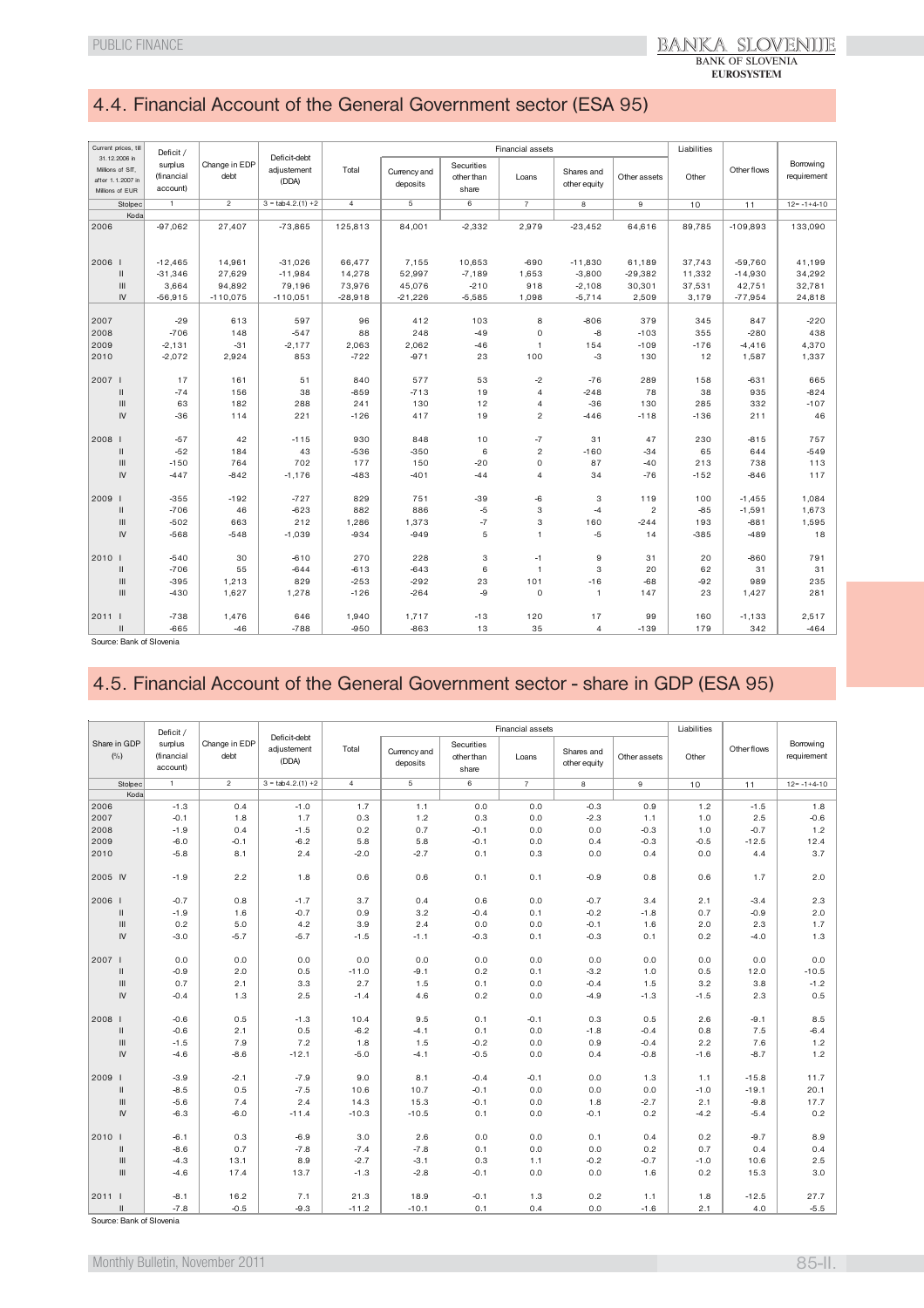# 4.6. Revenues and Expenditures of the General Government

| Until 31.12.2006 |              |                                            |           |             |           | Total revenue (I) |                               |           |          |                 |
|------------------|--------------|--------------------------------------------|-----------|-------------|-----------|-------------------|-------------------------------|-----------|----------|-----------------|
| in mio SIT from  |              |                                            |           |             |           |                   |                               |           |          |                 |
| 01.01.2007 in    |              |                                            |           |             |           | Tax revenues      |                               |           |          |                 |
| thousands of     |              | Taxes on income, profits and capital gains |           |             |           |                   | Social security contributions |           |          |                 |
| <b>EUR</b>       |              |                                            |           | Taxes on    |           |                   | Other                         |           | Taxes on | Domestics taxes |
|                  | Personal     | Corporate                                  | Total     | payroll and | Employees | Employers         | unallocable                   | Total     | property | on goods and    |
|                  | income tax   | income tax                                 |           | work force  |           |                   | social security               |           |          | services        |
|                  |              |                                            |           |             |           |                   | contributions                 |           |          |                 |
| Column           | $\mathbf{1}$ | $\overline{c}$                             | 3         | 4           | 5         | 6                 | $\overline{7}$                | 8         | 9        | 10              |
| Code             |              |                                            |           |             |           |                   |                               |           |          |                 |
| 2006             | 429,666      | 225,820                                    | 655,486   | 113,334     | 542,290   | 403,277           | 68,404                        | 1,013,970 | 45,322   | 977,082         |
|                  |              |                                            |           |             |           |                   |                               |           |          |                 |
| 2007             | 1,804,427    | 1,113,243                                  | 2,917,670 | 418,141     | 2,464,786 | 1,831,132         | 302,054                       | 4,597,973 | 206,421  | 4,498,576       |
| 2008             | 2,185,135    | 1,257,037                                  | 3,442,172 | 258,037     | 2,731,100 | 2,027,957         | 335,951                       | 5,095,009 | 214,909  | 4,805,321       |
| 2009             | 2,092,860    | 712,228                                    | 2,805,088 | 28,490      | 2,743,212 | 2,037,073         | 380,970                       | 5,161,254 | 206,975  | 4,660,123       |
| 2010             | 2,039,298    | 448,602                                    | 2,487,900 | 28,076      | 2,770,803 | 2,058,123         | 405,559                       | 5,234,485 | 219,739  | 4,780,711       |
|                  |              |                                            |           |             |           |                   |                               |           |          |                 |
| 2010<br>Feb.     | 161,006      | 58,873                                     | 219,880   | 2,004       | 219,340   | 163,171           | 32,127                        | 414,639   | 8,604    | 401,746         |
| Mar.             | 154,603      | 36,683                                     | 191,287   | 2,165       | 229,627   | 169,985           | 36,121                        | 435,733   | 8,779    | 291,028         |
| Apr.             | 177,732      | $-69,764$                                  | 107,968   | 2,492       | 231,897   | 172,109           | 33,430                        | 437,436   | 9,719    | 434,792         |
| May              | 190,752      | 19,253                                     | 210,005   | 2,195       | 228,330   | 169,972           | 33,245                        | 431,547   | 31,206   | 373,371         |
| Jun.             | 226,492      | 49,916                                     | 276,408   | 2,477       | 229,385   | 170,563           | 34,872                        | 434,821   | 18,006   | 391,065         |
| Jul.             | 64,106       | 49,393                                     | 113,499   | 2,566       | 228,740   | 169,603           | 34,335                        | 432,678   | 24,725   | 444,362         |
| Aug.             | 178,470      | 47,322                                     | 225,792   | 1,910       | 227,131   | 168,641           | 33,046                        | 428,818   | 27,387   | 411,230         |
| Sep.             | 164,783      | 48,176                                     | 212,959   | 2,005       | 229,024   | 169,407           | 33,525                        | 431,956   | 24,613   | 376,055         |
| Oct.             | 169,261      | 49,093                                     | 218,354   | 2,596       | 229,751   | 171,129           | 34,026                        | 434,907   | 13,705   | 393,795         |
| Nov.             | 170.822      | 48,155                                     | 218,977   | 2,411       | 231.075   | 171,214           | 34,085                        | 436.374   | 31.156   | 491,956         |
| Dec.             | 218,150      | 50,331                                     | 268,481   | 3,142       | 261,195   | 194,352           | 36,042                        | 491,590   | 15,115   | 440,165         |
|                  |              |                                            |           |             |           |                   |                               |           |          |                 |
| 2011<br>Jan.     | 172,014      | 42,964                                     | 214,979   | 2,262       | 232,125   | 172,986           | 32,588                        | 437,699   | 7,413    | 424,518         |
| Feb.             | 161.963      | 46,242                                     | 208,205   | 2,147       | 222.828   | 165,384           | 36,338                        | 424,550   | 8,278    | 299,407         |
| Mar.             | 169.374      | 42,752                                     | 212,126   | 2,300       | 229,793   | 170,393           | 38,180                        | 438,366   | 8,343    | 441,554         |
| Apr.             | 188,841      | 105,603                                    | 294,444   | 2,507       | 231,258   | 171,383           | 35,688                        | 438,329   | 7,132    | 380,256         |
| May              | 170,256      | 67,592                                     | 237,848   | 2,480       | 231,062   | 170,985           | 37,583                        | 439,630   | 25,709   | 426,248         |
| Jun.             | 243,676      | 51,690                                     | 295,366   | 2,593       | 231,040   | 171,469           | 36,482                        | 438,991   | 21,007   | 410,851         |
| Jul.             | 53,023       | 52,928                                     | 105,952   | 2,720       | 229,311   | 170,400           | 36,555                        | 436,267   | 25,406   | 397,286         |
| Aug.             | 168,962      | 51,805                                     | 220,767   | 1,937       | 227,464   | 168,225           | 35,779                        | 431,468   | 30,817   | 420,058         |
| Sep.             | 177,323      | 57,454                                     | 234,776   | 2,085       | 229,646   | 169,950           | 36,475                        | 436,071   | 27,978   | 331,051         |

Source: Ministry of Finance.

| Until        |                 | Total revenue (I) |           |                                | Total expenditure (II) |                                   |           |                     |                     |         |                |
|--------------|-----------------|-------------------|-----------|--------------------------------|------------------------|-----------------------------------|-----------|---------------------|---------------------|---------|----------------|
| 31.12.2006   |                 |                   |           |                                |                        |                                   |           | Current expenditure |                     |         |                |
|              | in mio SIT from |                   |           |                                |                        | Expenditure on goods and services |           |                     | Interest payments   |         | Current        |
| 01.01.2007   |                 |                   | Transfers |                                |                        | Other                             |           | Domestics           |                     |         |                |
| in thousands |                 | Grants            |           | Total revenue (I) <sup>2</sup> | Wages and              | purchases aof                     | Total     | interest            | Interest            | Total   | Cur. transfers |
| of EUR       |                 |                   |           |                                | salaries               | goods and                         |           |                     | payments            |         |                |
|              |                 |                   |           |                                |                        | services                          |           | payments            | abroad              |         |                |
|              | Column          | 22                | 23        | 24                             | $\mathbf{1}$           | $\overline{2}$                    | 3         | $\overline{4}$      | 5                   | 6       | $\overline{7}$ |
|              | Code            |                   |           |                                |                        |                                   |           |                     |                     |         |                |
| 2006         |                 | 1,287             | 10,259    | 3,021,927                      | 651,456                | 496,830                           | 1,148,286 | 68,620              | 21,578              | 90,199  | 96,556         |
|              |                 |                   |           |                                |                        |                                   |           |                     |                     |         |                |
| 2007         |                 | 11,872            | 42,500    | 13,658,091                     | 2,809,715              | 2,212,229                         | 5,021,944 | 263,853             | 93,130              | 356,983 | 423,371        |
| 2008         |                 | 10.388            | 53,916    | 14,973,838                     | 3,084,407              | 2,527,472                         | 5,611,879 | 214,886             | 120.280             | 335,166 | 476,509        |
| 2009         |                 | 11,140            | 54,263    | 13,807,488                     | 3,413,312              | 2,506,821                         | 5,920,133 | 218,155             | 117,775             | 335,930 | 597,859        |
| 2010         |                 | 12,622            | 109,544   | 14,066,559                     | 3,409,663              | 2,512,429                         | 5,922,092 | 391,020             | 97,139              | 488,159 | 581,895        |
|              | Feb.            |                   | 193       |                                |                        |                                   |           |                     | 68                  |         | 22.573         |
| 2010         |                 | 236               |           | 1,119,117                      | 273,905                | 179,263                           | 453,167   | 134,403             |                     | 134,471 |                |
|              | Mar.            | 2,470             | 264       | 1,001,205                      | 282,577                | 206,767                           | 489,344   | 38,439              | 70,991              | 109,430 | 27,001         |
|              | Apr.            | 846               | 890       | 1,071,126                      | 273,231                | 193.383                           | 466,614   | 79,696              | 24,285              | 103,981 | 39,698         |
|              | May             | 1,001             | 570       | 1,120,103                      | 335,864                | 211,906                           | 547,771   | 1,151               | 315                 | 1,466   | 42,218         |
|              | Jun.            | 343               | 833       | 1,198,009                      | 279,876                | 219,564                           | 499,440   | 4,568               | $\mathsf{O}\xspace$ | 4,568   | 40,895         |
|              | Jul.            | 1,068             | 2,014     | 1,121,881                      | 278,073                | 203,248                           | 481,321   | 3,946               | 85                  | 4,031   | 39,256         |
|              | Aug.            | 969               | 948       | 1,246,910                      | 281,837                | 200.530                           | 482,368   | 884                 | $\overline{c}$      | 886     | 27,597         |
|              | Sep.            | 487               | 872       | 1,123,865                      | 277,326                | 183,906                           | 461,232   | 70,522              | 950                 | 71,471  | 36,825         |
|              | Oct.            | 1,189             | 527       | 1,141,154                      | 285,817                | 203,217                           | 489,035   | 21,813              | 77                  | 21,890  | 46,398         |
|              | Nov.            | 1,899             | 100,926   | 1,397,717                      | 280,615                | 216,885                           | 497,500   | 1,254               | 270                 | 1,525   | 50,248         |
|              | Dec.            | 1,900             | 1,469     | 1,475,115                      | 284,943                | 322,961                           | 607,904   | 5,777               | $\mathsf{O}\xspace$ | 5,777   | 98,090         |
| 2011         | Jan.            | 859               | 1,504     | 1,151,267                      | 283,389                | 202,228                           | 485,617   | 88,516              | 75                  | 88,591  | 97,453         |
|              | Feb.            | 424               | 41        | 1,048,280                      | 274,339                | 183,773                           | 458,112   | 134,494             | $\mathbf{1}$        | 134,495 | 46,409         |
|              | Mar.            | 1,114             | 743       | 1,177,205                      | 282,118                | 199.403                           | 481,521   | 47,286              | 40,892              | 88,178  | 27,379         |
|              | Apr.            | 1,040             | 140       | 1,197,286                      | 271,016                | 213,105                           | 484,121   | 77,101              | 24,240              | 101,341 | 40,894         |
|              | May             | 1,092             | 148       | 1,213,112                      | 336,023                | 203,350                           | 539,373   | 1,228               | 229                 | 1,457   | 36,841         |
|              | Jun.            | 834               | 90        | 1,252,989                      | 278,132                | 199,675                           | 477,806   | 5,343               | $\mathbf 0$         | 5,343   | 49,909         |
|              | Jul.            | 317               | 172       | 1,042,811                      | 279,233                | 207,545                           | 486,779   | 3,865               | 62                  | 3,928   | 22,651         |
|              | Aug.            | 249               | 43        | 1,185,177                      | 278,430                | 215,590                           | 494,021   | 2,322               | 1                   | 2,323   | 22,816         |
|              | Sep.            | 440               | 50,303    | 1,155,539                      | 271,258                | 180,759                           | 452,017   | 70,897              | 845                 | 71,742  | 23,470         |

Source: Ministry of Finance.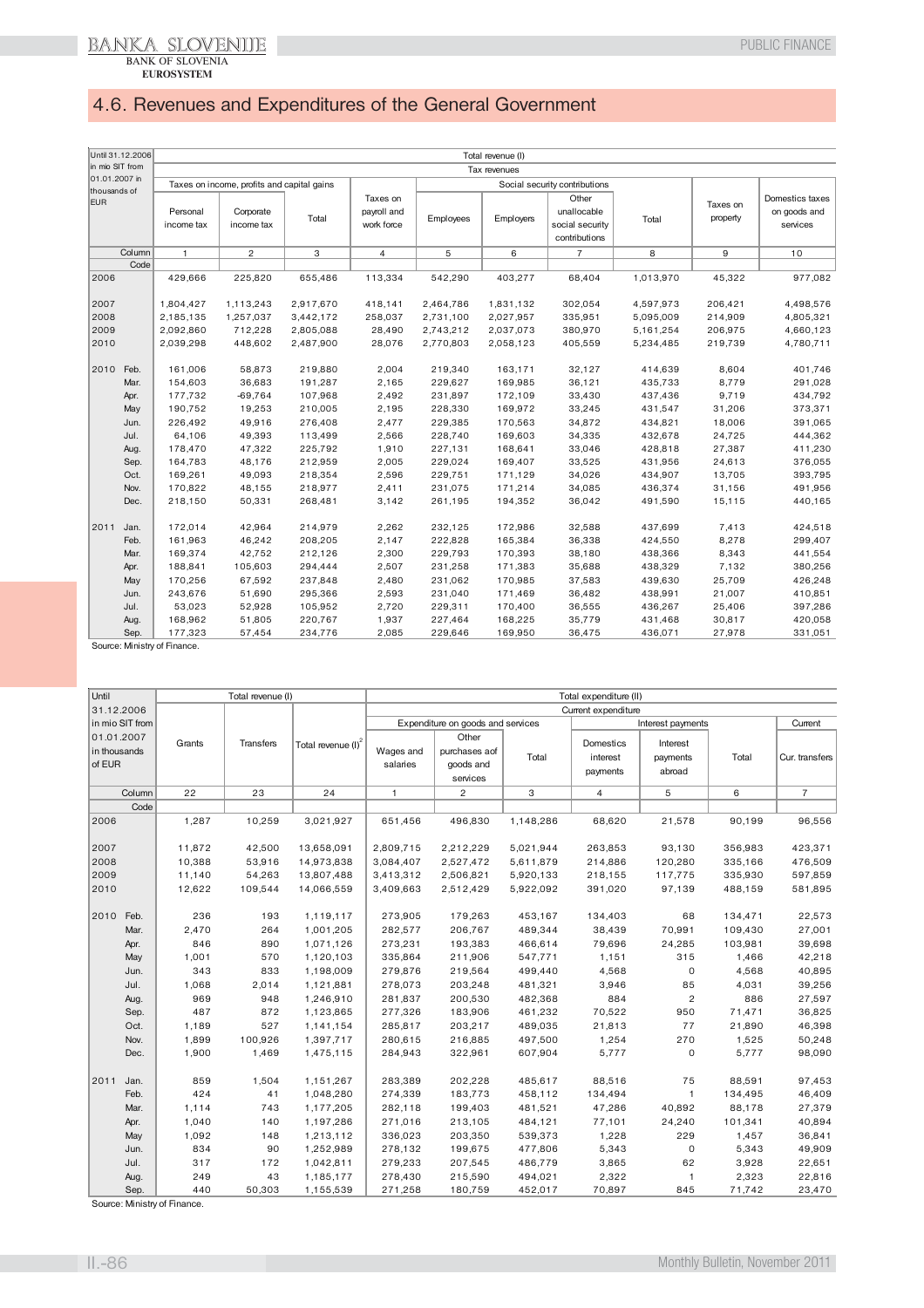|                           |           |                                           |             |            | Total revenue (I)                         |                                                          |                          |         |                 |                 |
|---------------------------|-----------|-------------------------------------------|-------------|------------|-------------------------------------------|----------------------------------------------------------|--------------------------|---------|-----------------|-----------------|
|                           |           | Tax revenues                              |             |            |                                           | Nontax revenue                                           |                          |         |                 |                 |
|                           | Of which: | Taxes on                                  |             |            |                                           | Administrative                                           |                          |         |                 |                 |
| General sales<br>tax. VAT | Excises   | intemational<br>trade and<br>transactions | Other taxes | Total      | Enterpreneurial<br>and property<br>income | fees and<br>charges,<br>nonindustrial<br>sales and fines | Other nontax<br>revenues | Total   | Current revenue | Capital revenue |
| 11                        | 12        | 13                                        | 14          | 15         | 16                                        | 17                                                       | 18                       | 19      | 20              | 21              |
|                           |           |                                           |             |            |                                           |                                                          |                          |         |                 |                 |
| 650,858                   | 229,083   | 12,145                                    | 1,304       | 2,818,643  | 64,731                                    | 34,280                                                   | 52,756                   | 151,767 | 2,970,410       | 39,971          |
| 2,906,674                 | 1,157,853 | 117,079                                   | 2,081       | 12,757,942 | 299,944                                   | 149,100                                                  | 260,183                  | 709,227 | 13,467,169      | 136,551         |
| 3,144,501                 | 1,213,255 | 120,092                                   | 1,825       | 13,937,365 | 338,244                                   | 170,784                                                  | 345,875                  | 854,903 | 14,792,268      | 117,265         |
| 2,838,007                 | 1,415,000 | 90,533                                    | 2,883       | 12,955,347 | 233,683                                   | 185,488                                                  | 263,638                  | 682,810 | 13,638,156      | 103,928         |
| 2,940,893                 | 1,439,187 | 90,699                                    | 4,010       | 12,845,619 | 336,933                                   | 188,344                                                  | 397,771                  | 923,048 | 13.768.667      | 175,726         |
| 269,885                   | 100,043   | 6,876                                     | 99          | 1,053,847  | 13,109                                    | 13,596                                                   | 35,419                   | 62,124  | 1,115,972       | 2,718           |
| 89,847                    | 163,290   | 6,116                                     | 311         | 935,418    | 19,811                                    | 16,861                                                   | 21,530                   | 58,201  | 993,620         | 4,852           |
| 280,515                   | 118,196   | 8,286                                     | 174         | 1,000,866  | 21,791                                    | 15,257                                                   | 24,177                   | 61,224  | 1,062,090       | 7,299           |
| 223,875                   | 117,753   | 8,367                                     | 291         | 1,056,983  | 22,526                                    | 15,962                                                   | 17,726                   | 56,214  | 1,113,197       | 5,335           |
| 234,801                   | 114,617   | 8,075                                     | 529         | 1,131,381  | 18,998                                    | 16,925                                                   | 24,212                   | 60,136  | 1,191,517       | 5,315           |
| 283,788                   | 126,401   | 8,423                                     | 199         | 1,026,452  | 42,376                                    | 16,324                                                   | 24,286                   | 82,986  | 1,109,438       | 9,361           |
| 242,442                   | 139,068   | 6,788                                     | 232         | 1,102,157  | 33,566                                    | 14,384                                                   | 81,432                   | 129,382 | 1,231,539       | 13,455          |
| 212,300                   | 134,037   | 7,312                                     | 250         | 1,055,150  | 23,078                                    | 15,508                                                   | 25,513                   | 64,099  | 1,119,249       | 3,257           |
| 287,648                   | 73,520    | 9,199                                     | 91          | 1,072,646  | 16,658                                    | 15,832                                                   | 26,991                   | 59,482  | 1,132,128       | 7,311           |
| 267,143                   | 192,068   | 7,061                                     | 1,181       | 1,189,116  | 26,641                                    | 16,387                                                   | 31,647                   | 74,674  | 1,263,790       | 31,103          |
| 288,792                   | 117,278   | 8,507                                     | 516         | 1,227,514  | 75,344                                    | 18,603                                                   | 66,819                   | 160,766 | 1,388,280       | 83,466          |
| 266,451                   | 126,649   | 7,789                                     | $-20$       | 1,094,640  | 20,000                                    | 13,934                                                   | 18,353                   | 52,287  | 1,146,927       | 1,976           |
| 231,197                   | 35,738    | 7,690                                     | $-245$      | 950,033    | 15,241                                    | 13,048                                                   | 66,748                   | 95,037  | 1,045,070       | 2,744           |
| 231,505                   | 173,229   | 8,241                                     | 203         | 1,111,134  | 20,484                                    | 16,685                                                   | 24,202                   | 61,370  | 1,172,505       | 2,843           |
| 276,979                   | 65,211    | 9,116                                     | $-50$       | 1,131,734  | 15,554                                    | 14,505                                                   | 23,403                   | 53,462  | 1,185,197       | 10,909          |
| 224,977                   | 167,933   | 9,409                                     | $-23$       | 1,141,300  | 30,054                                    | 15,596                                                   | 21,550                   | 67,201  | 1,208,500       | 3,371           |
| 253,385                   | 117,464   | 9,049                                     | $-16$       | 1,177,841  | 28,793                                    | 17,297                                                   | 20,833                   | 66,922  | 1,244,764       | 7,301           |
| 288,751                   | 75,663    | 9,249                                     | $-86$       | 976,793    | 19,209                                    | 15,002                                                   | 26,222                   | 60,433  | 1,037,226       | 5,097           |
| 209,075                   | 180,993   | 6,413                                     | $-120$      | 1,111,339  | 30,144                                    | 15,130                                                   | 24,082                   | 69,356  | 1,180,694       | 4,190           |
| 164,312                   | 137,030   | 8,186                                     | $-5$        | 1,040,143  | 26,046                                    | 15,805                                                   | 17,676                   | 59,527  | 1,099,670       | 5,126           |

| Total expenditure (II)     |                      |                                           |                                 |                     |                    |                     |                        |                        |                                        |                               |
|----------------------------|----------------------|-------------------------------------------|---------------------------------|---------------------|--------------------|---------------------|------------------------|------------------------|----------------------------------------|-------------------------------|
|                            |                      |                                           | Current expenditure             |                     |                    |                     |                        |                        |                                        |                               |
|                            |                      | Current transfers                         |                                 |                     |                    |                     |                        |                        |                                        | Nonfinancial                  |
| Transfers to<br>households | Of which:<br>Pension | Transfers to<br>nonprofit<br>institutions | Other<br>domestics<br>transfers | Transfers<br>abroad | Total              | Current<br>reserves | Total                  | Capital<br>expenditure | Total<br>expenditure (II) <sup>2</sup> | balance $(A = 1 -$<br>$II.$ ) |
| 8                          | 9                    | 10                                        | 11                              | 12                  | 13                 | 14                  | 15                     | 16                     | 17                                     | 18                            |
|                            |                      |                                           |                                 |                     |                    |                     |                        |                        |                                        |                               |
| 1,167,404                  | 756,593              | 29,159                                    | 120,389                         | 6,556               | 1,420,064          | 14,145              | 2,672,693              | 312,972                | 2,985,665                              | 36,262                        |
| 5,093,321                  | 3,354,926            | 127,790                                   | 467,484                         | 31,979              | 6,143,945          | 104,765             | 11,627,637             | 1,464,740              | 13,092,376                             | 565,714                       |
| 5,619,214                  | 3,680,764            | 138,385                                   | 459,931                         | 48,189              | 6,742,228          | 115,979             | 12,805,252             | 1,714,100              | 14,519,353                             | 454,485                       |
| 6,024,077                  | 3,859,250            | 159,014                                   | 520,452                         | 38,930              | 7,340,332          | 42,294              | 13,638,690             | 1,788,490              | 15,427,180                             | $-1,619,692$                  |
| 6,277,741                  | 4,003,560            | 188,546                                   | 540,236                         | 40,114              | 7,628,532          | 47,351              | 14,086,135             | 1,707,031              | 15,793,165                             | $-1,726,606$                  |
| 505,971<br>527,886         | 323,779<br>320,591   | 6,368<br>14,258                           | 41,945<br>45,567                | 1,592<br>4,531      | 578,450<br>619,242 | 2,690<br>2,797      | 1,168,778<br>1,220,813 | 75,020<br>72,581       | 1,243,799<br>1,293,394                 | $-124,681$<br>$-292,188$      |
| 510,182                    | 320,295              | 16,291                                    | 43,920                          | 1,942               | 612,033            | 2,683               | 1,185,311              | 77,119                 | 1,262,430                              | $-191,304$                    |
| 647,395                    | 454,425              | 14,903                                    | 45,431                          | 3,223               | 753,170            | 3,884               | 1,306,291              | 86,691                 | 1,392,982                              | $-272,879$                    |
| 513,559                    | 321,689              | 16,549                                    | 51,461                          | 7,460               | 629,925            | 3,306               | 1,137,239              | 138,695                | 1,275,935                              | $-77,926$                     |
| 509,108                    | 321,158              | 15,215                                    | 43,758                          | 1,404               | 608,741            | 2,491               | 1,096,583              | 133,818                | 1,230,401                              | $-108,520$                    |
| 501,206                    | 321,898              | 14,076                                    | 45,351                          | 1,896               | 590,126            | 2,756               | 1,076,135              | 121,724                | 1,197,860                              | 49,050                        |
| 504,411                    | 322,665              | 20,820                                    | 44,122                          | 5,825               | 612,004            | 3,992               | 1,148,699              | 147,512                | 1,296,211                              | $-172,346$                    |
| 516,767                    | 323,381              | 12,131                                    | 46,066                          | 3,090               | 624,452            | 2,921               | 1,138,297              | 156,745                | 1,295,042                              | $-153,888$                    |
| 519,544                    | 332,218              | 16,064                                    | 42,963                          | 4,217               | 633,037            | 2,653               | 1,134,715              | 229,664                | 1,364,379                              | 33,339                        |
| 526,612                    | 326,103              | 36,636                                    | 52,420                          | 2,332               | 716,090            | 13,233              | 1,343,004              | 374,778                | 1,717,782                              | $-242,667$                    |
| 521,539                    | 328,435              | 6,665                                     | 44,475                          | 3,583               | 673,716            | 21,965              | 1,269,889              | 71,306                 | 1,341,196                              | $-189,929$                    |
| 532,423                    | 334,286              | 9,208                                     | 39,539                          | 384                 | 627,963            | 2,538               | 1,223,108              | 62,155                 | 1,285,263                              | $-236,983$                    |
| 552,106                    | 333,213              | 9,396                                     | 49,402                          | 1,898               | 640,181            | 10,529              | 1,220,408              | 77,733                 | 1,298,141                              | $-120,936$                    |
| 534,562                    | 331,829              | 10,483                                    | 44,419                          | 5,368               | 635.727            | 2,485               | 1,223,674              | 74,582                 | 1,298,256                              | $-100,970$                    |
| 673,005                    | 469,254              | 12,212                                    | 49,634                          | 9,903               | 781,596            | 2,848               | 1,325,273              | 82,905                 | 1,408,178                              | $-195,066$                    |
| 537,775                    | 333,497              | 21,079                                    | 48,238                          | 1,690               | 658,691            | 2,881               | 1,144,722              | 112,126                | 1,256,848                              | $-3,859$                      |
| 530,096                    | 332,662              | 17,963                                    | 43,547                          | 6,182               | 620,440            | 2,621               | 1,113,767              | 119,959                | 1,233,727                              | $-190,916$                    |
| 529,801                    | 333,717              | 18,591                                    | 47,290                          | 1,095               | 619,593            | 1,906               | 1,117,842              | 134,678                | 1,252,520                              | $-67,343$                     |
| 522,558                    | 334,854              | 18,969                                    | 41,240                          | 7,240               | 613,477            | 4,542               | 1,141,777              | 108,794                | 1,250,571                              | $-95,032$                     |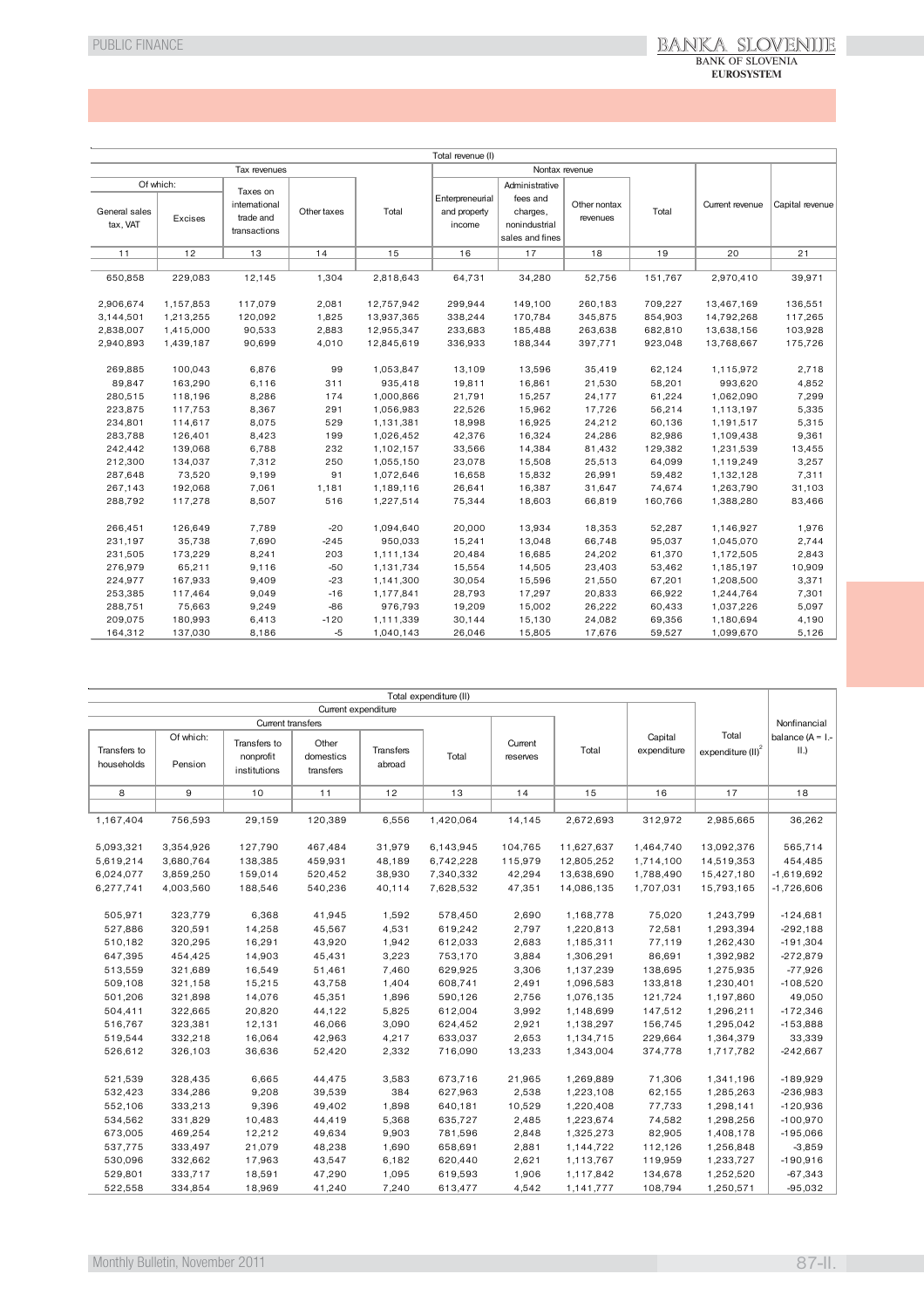**EUROSYSTEM**

# 4.7. Lending, Repayments and Financing of the General Government

| Until                                |                 | Lending minus repayments (B)<br>Repayment of given loans and equity sold<br>Lending and aquisition of equity |              |                           |                |             |                        |                                       |         |            |  |  |  |
|--------------------------------------|-----------------|--------------------------------------------------------------------------------------------------------------|--------------|---------------------------|----------------|-------------|------------------------|---------------------------------------|---------|------------|--|--|--|
| 31.12.2006                           |                 |                                                                                                              |              |                           |                |             |                        |                                       |         |            |  |  |  |
| 01.01.2007<br>in thousands<br>of EUR | in mio SIT from | Repayment of<br>given loans                                                                                  | Equity sold  | Privatization<br>receipts | Total          | Loans given | Acquision of<br>equity | Privatization<br>receipts<br>spending | Total   | Balance    |  |  |  |
|                                      |                 | $\mathbf{1}$                                                                                                 | 2            | 3                         | $\overline{4}$ | 5           | 6                      | $\overline{7}$                        | 8       | 9          |  |  |  |
|                                      | Code            |                                                                                                              |              |                           |                |             |                        |                                       |         |            |  |  |  |
| 2006                                 |                 | 11,344                                                                                                       | 7,205        | 2,545                     | 21,094         | 2.784       | 2,902                  | 755                                   | 9,998   | 11,096     |  |  |  |
|                                      |                 |                                                                                                              |              |                           |                |             |                        |                                       |         |            |  |  |  |
| 2007                                 |                 | 44,785                                                                                                       | 497,229      | 8,332                     | 550,347        | 5,043       | 58,937                 | 4,037                                 | 86,995  | 463,352    |  |  |  |
| 2008                                 |                 | 50,391                                                                                                       | 20,250       | 10,001                    | 80,642         | 5.224       | 134,689                | 14,288                                | 166,752 | $-86,109$  |  |  |  |
| 2009                                 |                 | 19,808                                                                                                       | 23,298       | 5,717                     | 48,822         | 94,611      | 203,395                | 6,426                                 | 312,350 | $-263,528$ |  |  |  |
| 2010                                 |                 | 12,263                                                                                                       | 18,234       | 3,140                     | 33,638         | 179,230     | 3,488                  | 3,594                                 | 198,167 | $-164,529$ |  |  |  |
|                                      |                 |                                                                                                              |              |                           |                |             |                        |                                       |         |            |  |  |  |
| 2010                                 | Feb.            | 170                                                                                                          | 13           | 38                        | 221            | 941         | $\circ$                | 175                                   | 1,116   | $-895$     |  |  |  |
|                                      | Mar.            | 5,656                                                                                                        | $\mathbf 0$  | 21                        | 5,677          | 84          | 108                    | $\overline{c}$                        | 381     | 5,296      |  |  |  |
|                                      | Apr.            | 1,757                                                                                                        | 1,250        | 325                       | 3,333          | 99          | 48                     | 44                                    | 190     | 3,143      |  |  |  |
|                                      | May             | 274                                                                                                          | $\mathbf 0$  | 42                        | 316            | 316         | 10                     | $\overline{c}$                        | 327     | $-12$      |  |  |  |
|                                      | Jun.            | 638                                                                                                          | 10           | 47                        | 695            | 284         | 8                      | $\overline{2}$                        | 481     | 213        |  |  |  |
|                                      | Jul.            | 1,070                                                                                                        | 1,397        | 88                        | 2,555          | 3,477       | 618                    | 11                                    | 4,106   | $-1,551$   |  |  |  |
|                                      | Aug.            | 238                                                                                                          | 0            | 34                        | 272            | 309         | 11                     | 76                                    | 5,495   | $-5,224$   |  |  |  |
|                                      | Sep.            | 824                                                                                                          | 15,550       | 34                        | 16,408         | 104,651     | $-1$                   | $\overline{c}$                        | 104,844 | $-88,436$  |  |  |  |
|                                      | Oct.            | 822                                                                                                          | $\mathbf{1}$ | 1,844                     | 2,668          | 287         | 1,415                  | 283                                   | 1,985   | 682        |  |  |  |
|                                      | Nov.            | $-69$                                                                                                        | 12           | 47                        | $-10$          | 17,072      | 1,044                  | 2,229                                 | 20,344  | $-20,354$  |  |  |  |
|                                      | Dec.            | 334                                                                                                          | $\mathbf{1}$ | 55                        | 391            | 50,968      | 229                    | 301                                   | 57,686  | $-57,294$  |  |  |  |
|                                      |                 |                                                                                                              |              |                           |                |             |                        |                                       |         |            |  |  |  |
| 2011                                 | Jan.            | 1.351                                                                                                        | $\mathbf 0$  | 262                       | 1.614          | 32.575      | $\circ$                | 1.085                                 | 33,720  | $-32,106$  |  |  |  |
|                                      | Feb.            | 44                                                                                                           | 4            | 40                        | 88             | 2.808       | 90                     | $\overline{c}$                        | 2,988   | $-2,900$   |  |  |  |
|                                      | Mar.            | 276                                                                                                          | $\Omega$     | 45                        | 321            | 75,629      | 245,755                | $\overline{c}$                        | 322,735 | $-322,414$ |  |  |  |
|                                      | Apr.            | 135                                                                                                          | 1            | 102                       | 237            | 1,576       | 44                     | 34                                    | 1,654   | $-1,416$   |  |  |  |
|                                      | May             | 684                                                                                                          | $\mathbf 0$  | 35                        | 718            | 1,464       | 6,826                  | 2                                     | 8,529   | $-7,811$   |  |  |  |
|                                      | Jun.            | 119                                                                                                          | 1            | 58                        | 178            | 1,586       | 1,607                  | 42                                    | 8,318   | $-8,140$   |  |  |  |
|                                      | Jul.            | 662                                                                                                          | 3            | 1,302                     | 1,968          | 29,489      | 155                    | $\overline{c}$                        | 29,729  | $-27,761$  |  |  |  |
|                                      | Aug.            | 102                                                                                                          | 8            | 29                        | 139            | 4,819       | 20                     | 2                                     | 4,924   | $-4,785$   |  |  |  |
|                                      | Sep.            | 1,170                                                                                                        | 47           | 38                        | 1,255          | 1,802       | 50,100                 | 198                                   | 52,184  | $-50,929$  |  |  |  |

Source: Ministry of Finance.

| Until        |                 |                          | Total financing (C) |                     |            |             |                  |            |                 |                                   |
|--------------|-----------------|--------------------------|---------------------|---------------------|------------|-------------|------------------|------------|-----------------|-----------------------------------|
| 31.12.2006   |                 |                          |                     | Domestics financing |            |             | Financing abroad |            |                 | Change in                         |
| 01.01.2007   | in mio SIT from | Overall<br>balance (A+B) | Domestics           | Domestic            |            | Drawings    | Amortization     |            | Total financing | cash, deposits<br>and statistical |
| in thousands |                 |                          | drawings            | amortization        | Balance    | abroad      | abroad           | Balance    | balance         | error                             |
| of EUR       |                 |                          |                     |                     |            |             |                  |            |                 |                                   |
|              |                 | 10                       | 11                  | 12                  | 13         | 14          | 15               | 16         | 17              | 18                                |
|              | Column          |                          |                     |                     |            |             |                  |            |                 |                                   |
| 2006         |                 | 47,358                   | 344,223             | 226.052             | 118,171    | 2.068       | 33.955           | $-31,887$  | 86,284          | 133.642                           |
|              |                 |                          |                     |                     |            |             |                  |            |                 |                                   |
| 2007         |                 | 1,029,066                | 691,504             | 899,476             | $-207,972$ | 199,736     | 40,893           | 158,843    | $-49,129$       | 979,937                           |
| 2008         |                 | 368,376                  | 1,142,479           | 1,232,444           | $-89,965$  | $\Omega$    | 42,907           | $-42,907$  | $-132,872$      | 235,504                           |
| 2009         |                 | $-1,883,220$             | 4,926,369           | 464,948             | 4,461,421  | $\Omega$    | 425,338          | $-425,338$ | 4,036,083       | 2,152,863                         |
| 2010         |                 | $-1,891,135$             | 2,659,326           | 1,260,357           | 1,398,969  | 0           | 515,325          | $-515,325$ | 883,644         | $-1,007,491$                      |
|              |                 |                          |                     |                     |            |             |                  |            |                 |                                   |
| 2010         | Feb.            | $-125,577$               | 5,081               | 4,521               | 560        | $\Omega$    | 1,773            | $-1,773$   | $-1,213$        | $-126,790$                        |
|              | Mar.            | $-286,892$               | 996,726             | 732,861             | 263,865    | $\Omega$    | 502,199          | $-502,199$ | $-238,333$      | $-525,225$                        |
|              | Apr.            | $-188, 162$              | 2,995               | 48,429              | $-45,434$  | 0           | 996              | -996       | $-46,430$       | $-234,592$                        |
|              | May             | $-272,891$               | 7,185               | 15,127              | $-7.942$   | $\mathbf 0$ | 1.773            | $-1.773$   | $-9.715$        | $-282,606$                        |
|              | Jun.            | $-77.712$                | 10,221              | 4,622               | 5.598      | 0           | $\circ$          | 0          | 5,598           | $-72,114$                         |
|              | Jul.            | $-110,071$               | $-14,563$           | 3,927               | $-18,490$  | 0           | 433              | $-433$     | $-18,923$       | $-128,994$                        |
|              | Aug.            | 43,827                   | 28,803              | 3,251               | 25,553     | 0           | 109              | $-109$     | 25,444          | 69,271                            |
|              | Sep.            | $-260,782$               | $-17.039$           | 5,378               | $-22,417$  | 0           | 2,211            | $-2.211$   | $-24,628$       | $-285,410$                        |
|              | Oct.            | $-153,206$               | 4.163               | 11,936              | $-7.773$   | $\mathbf 0$ | 866              | $-866$     | $-8,639$        | $-161,845$                        |
|              | Nov.            | 12,985                   | 16,547              | 3,087               | 13,460     | 0           | 1,774            | $-1,774$   | 11,686          | 24,670                            |
|              | Dec.            | $-299,961$               | 52,072              | 31,198              | 20,874     | $\Omega$    | $\circ$          | $\Omega$   | 20,874          | $-279,087$                        |
|              |                 |                          |                     |                     |            |             |                  |            |                 |                                   |
| 2011         | Jan.            | $-222,035$               | 1,535,413           | 357,272             | 1,178,141  | 0           | 3,269            | $-3,269$   | 1,174,873       | 952,837                           |
|              | Feb.            | $-239,883$               | 2,163               | 43,002              | $-40.839$  | 0           | 109              | $-109$     | $-40,948$       | $-280,831$                        |
|              | Mar.            | $-443,350$               | 1,526,575           | 15,030              | 1,511,544  | 0           | 2,196            | $-2,196$   | 1,509,348       | 1,065,999                         |
|              | Apr.            | $-102,386$               | $-10,340$           | 4,505               | $-14,845$  | 0           | 450,646          | $-450,646$ | $-465, 491$     | $-567,877$                        |
|              | May             | $-202.876$               | 15,202              | 3,481               | 11.721     | 0           | 1.776            | $-1.776$   | 9,945           | $-192,931$                        |
|              | Jun.            | $-12,000$                | 9,539               | 70,281              | $-60.743$  | 0           | $\circ$          | 0          | $-60.743$       | $-72.742$                         |
|              | Jul.            | $-218,677$               | 5,935               | 4,243               | 1,692      | $\Omega$    | 433              | $-433$     | 1,259           | $-217,418$                        |
|              | Aug.            | $-72,128$                | 20,512              | 14,402              | 6,109      | $\Omega$    | 109              | $-109$     | 6,000           | $-66, 128$                        |
|              | Sep.            | $-145,961$               | $-7,495$            | $-1,127$            | $-6,369$   | 0           | 2,198            | $-2,198$   | $-8,567$        | $-154,528$                        |

Source: Ministry of Finance.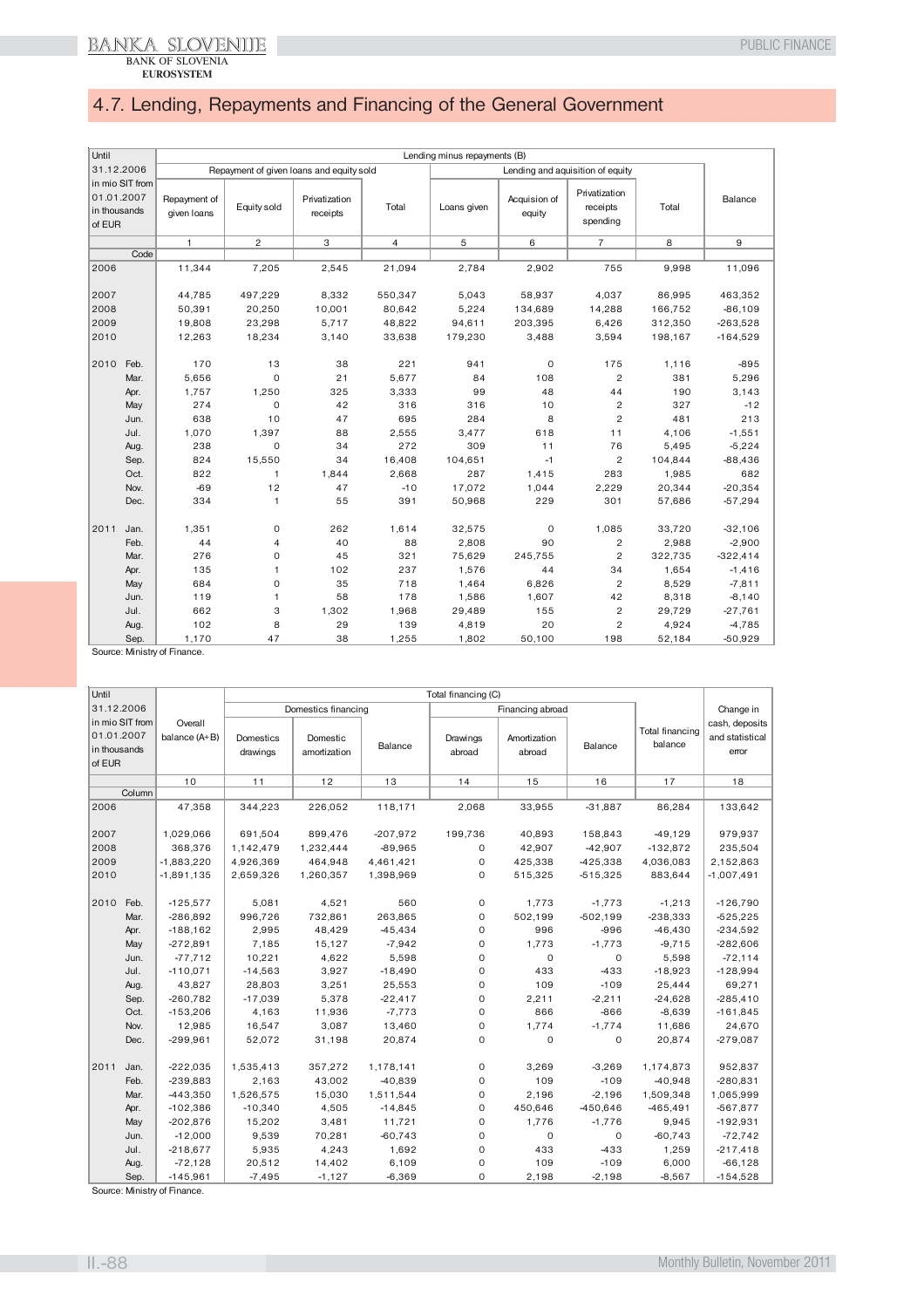# 4.8. Central budget debt

| Till         |               |              |                |         | Debt incurred in domestic market |                        |            |                    | Debt incurred abroad |             |                        |
|--------------|---------------|--------------|----------------|---------|----------------------------------|------------------------|------------|--------------------|----------------------|-------------|------------------------|
|              | 31.12.2006 in |              |                |         |                                  |                        |            |                    |                      |             |                        |
| Millions of  |               |              |                |         |                                  |                        |            |                    |                      |             |                        |
| Tolars, from |               | Public       | Bank of        |         | Other                            | Negotiable             |            |                    |                      |             | Total debt             |
| 1.1.2007 in  |               | sector       | Slovenia       | Banks   | domestic                         | securities             | Total      | Loans              | <b>Bonds</b>         | Total       |                        |
| Thousands of |               |              |                |         | creditors                        |                        |            |                    |                      |             |                        |
| Euros.       |               |              |                |         |                                  |                        |            |                    |                      |             |                        |
|              | Column        | $\mathbf{1}$ | $\overline{c}$ | 3       | $\overline{4}$                   | 5                      | $6 = 1  5$ | $\overline{7}$     | 8                    | $9 = 7 + 8$ | $10 = 6 + 9$           |
|              | Code          |              |                |         |                                  |                        |            |                    |                      |             |                        |
|              | 1998 31.Mar   | 11,157       | 509            | 43,311  | $\circ$                          | 370,988                | 425,965    | 102,626            | 191,387              | 294,013     | 719,978                |
|              | 30.Jun        | 3,450        | 553            | 67,554  | $\mathsf{O}\xspace$              | 390,256                | 461,813    | 92,132             | 205,092              | 297,224     | 759,037                |
|              | 30.Sep        | 3,526        | 609            | 65,147  | $\mathbf 0$<br>$\mathbf 0$       | 398,181                | 467,463    | 97,003             | 200,906              | 297,909     | 765,372                |
|              | 31.Dec        | 1,818        | 625            | 81,273  |                                  | 391,817                | 475,533    | 92,304             | 203,460              | 295,764     | 771,297                |
| 1999         | 31.Mar        | 1,518        | 766            | 94,987  | $\mathbf 0$                      | 401,209                | 498,480    | 95,878             | 287,366              | 383,244     | 881,724                |
|              | 30.Jun        | 14,289       | 856            | 82,333  | 0                                | 407,050                | 504,528    | 93,492             | 294,948              | 388,440     | 892,968                |
|              | 30.Sep        | 9,518        | 930            | 90,818  | $\mathbf 0$                      | 402,387                | 503,653    | 92,308             | 296,696              | 389,004     | 892,657                |
|              | 31.Dec        | 5,680        | 238            | 82,473  | 0                                | 410,084                | 498,475    | 94,536             | 300,281              | 394,817     | 893,292                |
|              |               |              |                |         |                                  |                        |            |                    |                      |             |                        |
| 2000         | 31.Mar        | 4,600        | 310            | 84,378  | $\mathbf 0$                      | 422,648                | 511,937    | 110,073            | 391,514              | 501,587     | 1,013,524              |
|              | 30.Jun        | 400          | 146            | 79,346  | $\mathbf 0$                      | 439,281                | 519,173    | 100,268            | 397,654              | 497,922     | 1,017,095              |
|              | 30.Sep        | 11,600       | 240            | 84,060  | $\mathbf 0$                      | 431,813                | 527,713    | 104,671            | 410,387              | 515,058     | 1,042,771              |
|              | 31.Dec        | 13,040       | 322            | 75,824  | 0                                | 415,887                | 505,073    | 98,222             | 410,057              | 508,280     | 1,013,353              |
|              |               |              |                |         |                                  |                        |            |                    |                      |             |                        |
| 2001         | 31.Mar        | 4,373        | 413            | 95,080  | $\mathbf 0$                      | 449,068                | 548,934    | 108,360            | 443,523              | 551,883     | 1,100,818              |
|              | 30.Jun        | 6,035        | 526            | 80,260  | 0                                | 478,114                | 564,935    | 110,433            | 547,994              | 658,427     | 1,223,362              |
|              | 30.Sep        | 5,478        | 169            | 83,340  | $\mathbf 0$                      | 488,442                | 577,429    | 102,394            | 468,592              | 570,986     | 1,148,415              |
|              | 31.Dec        | 768          | 7,935          | 96,187  | 0                                | 530,252                | 635,142    | 122,373            | 471,360              | 593,733     | 1,228,875              |
|              |               |              |                |         |                                  |                        |            |                    |                      |             |                        |
| 2002         | 31.Mar        | 553          | 8,196          | 110,855 | $\mathbf 0$                      | 591,752                | 711,356    | 117,797            | 477,424              | 595,221     | 1,306,577              |
|              | 30.Jun        | 0            | 7,836          | 104,398 | $\mathbf 0$                      | 641,405                | 753,640    | 109,592            | 479,064              | 588,656     | 1,342,296              |
|              | 30.Sep        | 0            | 7,736          | 102,365 | 0                                | 680,995                | 791,096    | 105,222            | 483,490              | 588,712     | 1,379,808              |
|              | 31.Dec        | 0            | 7,643          | 101,738 | 0                                | 724,520                | 833,902    | 100,108            | 485,650              | 585,758     | 1,419,660              |
|              |               |              |                |         |                                  |                        |            |                    |                      |             |                        |
| 2003         | 31.Mar        | 0            | 7,466          | 101,861 | $\mathbf 0$                      | 722,612                | 831,940    | 96,334             | 489,362              | 585,696     | 1,417,636              |
|              | 30.Jun        | 0            | 7,097          | 95,666  | 0                                | 767,469                | 870,233    | 94,783             | 490,950              | 585,734     | 1,455,967              |
|              | 30.Sep        | 0            | 7,511          | 83,517  | $\mathbf 0$                      | 795,729                | 886,757    | 92,473             | 493,964              | 586,438     | 1,473,195              |
|              | 31.Dec        | 0            | 7,097          | 82,122  | $\mathbf 0$                      | 823,270                | 912,489    | 83,090             | 495,256              | 578,346     | 1,490,835              |
| 2004         | 31.Mar        | 0            | 7,283          | 84,930  | $\mathbf 0$                      | 852,341                | 944,553    | 80,606             | 498,038              | 578,644     | 1,523,198              |
|              | 30.Jun        | 0            | 7,276          | 117,348 | $\mathbf 0$                      | 913,519                | 1,038,144  | 80,089             | 450,285              | 530,374     | 1,568,518              |
|              | 30.Sep        | 0            | 7,339          | 99,506  | 0                                | 941,403                | 1,048,248  | 86,452             | 451,509              | 537,961     | 1,586,209              |
|              | 31.Dec        | 0            | 6,937          | 78,578  | $\mathsf O$                      | 980,694                | 1,066,209  | 83,849             | 449,700              | 533,549     | 1,599,759              |
|              |               |              |                |         |                                  |                        |            |                    |                      |             |                        |
|              | 2005 31.Mar   | 0            | 7,015          | 75,911  | $\circ$                          | 1,082,058              | 1,164,985  | 81,527             | 449,854              | 531,382     | 1,696,366              |
|              | 30.Jun        | 0            | 7,344          | 107,497 | $\mathsf O$                      | 1,078,283              | 1,193,124  | 81,688             | 328,720              | 410,407     | 1,603,532              |
|              | 30.Sep        | 0            | 7,297          | 124,218 | $\mathsf O$                      | 1,112,172              | 1,243,687  | 78,515             | 328,729              | 407,244     | 1,650,931              |
|              | 31.Dec        | 0            | 7,358          | 105,066 | $\circ$                          | 1,155,313              | 1,267,736  | 78,769             | 327,449              | 406,218     | 1,673,954              |
|              |               |              |                |         |                                  |                        |            |                    |                      |             |                        |
|              | 2006 31.Mar   | 0            | 7,353          | 82,736  | $\mathsf O$                      | 1,185,321              | 1,275,410  | 75,638             | 327,417              | 403,055     | 1,678,465              |
|              | 30.Jun        | 0            | 7,068          | 77,011  | $\mathsf O$                      | 1,256,445              | 1,340,524  | 52,721             | 326,090              | 378,811     | 1,719,335              |
|              | 30.Sep        | 0            | 7,045          | 61,153  | $\mathsf O$                      | 1,295,940              | 1,364,137  | 49,493             | 326,032              | 375,526     | 1,739,663              |
|              | 31.Dec        | 0            | 6,956          | 71,335  | 0                                | 1,310,679              | 1,388,970  | 49,229             | 323,514              | 372,743     | 1,761,713              |
|              |               |              |                |         |                                  |                        |            |                    |                      |             |                        |
|              | 2007 31.Mar   | 0            | 28,979         | 354,821 | 0                                | 5,183,949              | 5,567,749  | 187,177            | 2,350,000            | 2,537,177   | 8,104,926              |
|              | 30.Jun        | 0            | 28,582         | 315,627 | 0                                | 4,289,109              | 4,633,318  | 181,291            | 2,350,000            | 2,531,291   | 7,164,609              |
|              | 30.Sep        | 0            | 28,403         | 311,008 | $\mathsf{O}\xspace$              | 4,165,273              | 4,504,684  | 166,891            | 2,350,000            | 2,516,891   | 7,021,575              |
|              | 31.Dec        | 0            | 27,313         | 718,298 | 0                                | 4,139,051              | 4,884,662  | 160,796            | 2,350,000            | 2,510,796   | 7,395,458              |
|              | 2008 31.Mar   | 0            | 27,004         | 273,281 | 0                                |                        | 5,280,745  |                    | 2,350,000            | 2,492,547   | 7,773,292              |
|              | 30.Jun        | 0            | 26,577         | 196,010 | 0                                | 4,980,460<br>4,477,360 | 4,699,947  | 142,547<br>137,131 | 2,350,000            | 2,487,131   | 7,187,078              |
|              | 30.Sep        | 0            | 27,129         | 219,170 | 0                                |                        | 4,702,184  | 124,399            | 2,350,000            | 2,474,399   |                        |
|              | 31.Dec        | 0            | 28,096         | 238,724 | 0                                | 4,455,885<br>4,445,389 | 4,712,209  | 119,407            | 2,350,000            | 2,469,407   | 7,176,583<br>7,181,616 |
|              |               |              |                |         |                                  |                        |            |                    |                      |             |                        |
| 2009         | 31.Mar        | 0            | 29,513         | 183,724 | 0                                | 6,016,471              | 6,229,708  | 107,895            | 1,950,000            | 2,057,895   | 8,287,603              |
|              | 30.Jun        | 0            | 27,692         | 181,692 | 0                                | 7,617,890              | 7,827,273  | 104,247            | 1,950,000            | 2,054,247   | 9,881,521              |
|              | 30.Sep        | 0            | 27,867         | 144,062 | 0                                | 9,009,679              | 9,181,608  | 96,988             | 1,950,000            | 2,046,988   | 11,228,596             |
|              | 31.Dec        | 0            | 27,684         | 118,626 | 0                                | 8,892,736              | 9,039,046  | 94,320             | 1,950,000            | 2,044,320   | 11,083,366             |
|              |               |              |                |         |                                  |                        |            |                    |                      |             |                        |
|              | 2010 31.Mar   | 0            | 28,721         | 108,201 | 0                                | 10,330,059             | 10,466,982 | 87,720             | 1,450,000            | 1,537,720   | 12,004,701             |
|              | 30.Jun        | 0            | 30,465         | 96,703  | 0                                | 10,285,168             | 10,412,335 | 85,704             | 1,450,000            | 1,535,704   | 11,948,039             |
|              | 30.Sep        | 0            | 30,263         | 95,683  | 0                                | 10,267,022             | 10,392,967 | 82,155             | 1,450,000            | 1,532,155   | 11,925,122             |
|              | 31.Dec        | 0            | 29,429         | 63,968  | 0                                | 10,261,440             | 10,354,837 | 79,692             | 1,450,000            | 1,529,692   | 11,884,529             |
|              |               |              |                |         |                                  |                        |            |                    |                      |             |                        |
|              | 2011 31. Mar  | 0            | 28,917         | 388,771 | 0                                | 12,890,688             | 13,308,376 | 73,799             | 1,450,000            | 1,523,799   | 14,832,175             |
|              | 30.Jun        | 0            | 28,162         | 373,771 | 0                                | 12,842,092             | 13,244,025 | 71,302             | 1,000,000            | 1,071,302   | 14,315,327             |

Source: Ministry of Finance.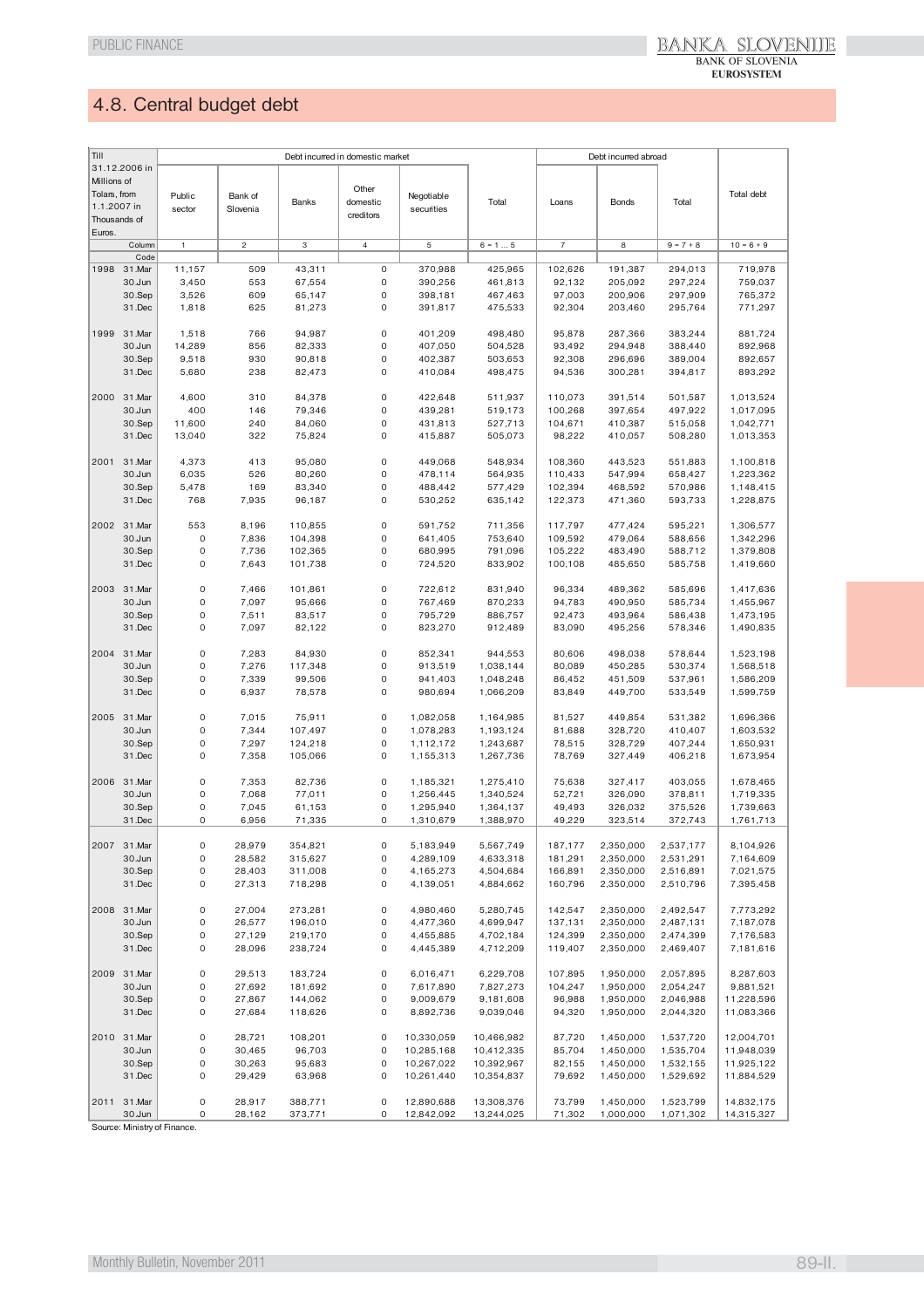**EUROSYSTEM**

# 5.1. Non-consolidated financial assets - outstanding amounts

| Mio EUR                      | 2003    | 2004    | 2005         | 2006    | 2007    | 2008    | 2009    | 2010    | $I-2009$ |
|------------------------------|---------|---------|--------------|---------|---------|---------|---------|---------|----------|
| Domestic sector              |         |         |              |         |         |         |         |         |          |
| Total                        | 102,906 | 111,843 | 126,088      | 140,978 | 176,553 | 175,375 | 187,118 | 184,753 | 175,817  |
| Monetary gold and SDRs       | 87      | 86      | 80           | 88      | 67      | 72      | 294     | 337     | 79       |
| Currency and deposits        | 20,216  | 21,847  | 24,467       | 27,138  | 33,498  | 36,595  | 43,245  | 39,945  | 36,913   |
| Securities other than shares | 15,355  | 16,570  | 17,930       | 16,541  | 16,088  | 15,884  | 17,707  | 17,628  | 16,236   |
|                              |         |         |              |         |         |         |         |         | 49,101   |
| Loans                        | 17,155  | 19,593  | 24,698       | 29,428  | 40,601  | 48,367  | 50,555  | 51,838  |          |
| Shares                       | 17,747  | 19,455  | 20,608       | 26,531  | 36,648  | 22,552  | 22,402  | 22,160  | 21,860   |
| Other equity                 | 11,912  | 12,844  | 13,732       | 14,160  | 15,401  | 19,056  | 20,256  | 20,575  | 19,532   |
| Mutual fund shares           | 1,565   | 2,213   | 2,710        | 3,805   | 5,505   | 3,025   | 3,814   | 4,330   | 2,974    |
| Insurance technical reserves | 1,977   | 2,385   | 2,805        | 3,350   | 3,786   | 4,060   | 4,631   | 5,012   | 4,197    |
| Other                        | 16,892  | 16,849  | 19,057       | 19,937  | 24,959  | 25,764  | 24,215  | 22,926  | 24,925   |
| Non-financial corporations   |         |         |              |         |         |         |         |         |          |
| Total                        | 29,334  | 29,766  | 34,186       | 37,610  | 46,986  | 47,755  | 47,238  | 45,641  | 46,844   |
| Currency and deposits        | 2,677   | 2,771   | 3,219        | 3,524   | 4,037   | 3,946   | 4,081   | 4,253   | 3,863    |
| Securities other than shares | 548     | 637     | 537          | 569     | 492     | 380     | 359     | 352     | 396      |
| Loans                        | 2,644   | 2,682   | 3,132        | 3,141   | 4,402   | 5,376   | 5,977   | 5,987   | 5,502    |
| Shares                       | 5,771   | 5,740   | 7,087        | 8,033   | 11,188  | 8,520   | 7,834   | 7,067   | 8,259    |
| Other equity                 | 6,334   | 6,594   | 7,017        | 7,351   | 7,816   | 9,576   | 10,262  | 10,391  | 9,808    |
| Mutual fund shares           | 273     | 278     | 302          | 400     | 544     | 212     | 197     | 171     | 194      |
| Insurance technical reserves | 250     | 288     | 297          | 334     | 389     | 402     | 450     | 438     | 464      |
| Other                        | 10,837  | 10,776  | 12,594       | 14,258  | 18,118  | 19,343  | 18,077  | 16,982  | 18,359   |
| Monetary sector              |         |         |              |         |         |         |         |         |          |
| Total                        | 28,940  | 31,251  | 37,132       | 40,302  | 51,838  | 58,057  | 63,023  | 60.898  | 57,505   |
| Monetary gold and SDRs       | 87      | 86      | 80           | 88      | 67      | 72      | 294     | 337     | 79       |
| Currency and deposits        | 3,842   | 3,690   | 4,861        | 5,115   | 8,318   | 8,897   | 10,006  | 6,604   | 7,405    |
| Securities other than shares | 11,990  | 12,361  | 13,501       | 11,706  | 10,991  | 10,935  | 12,457  | 12,161  | 11,424   |
| Loans                        | 11,602  | 13,537  | 16,890       | 21,352  | 30,192  | 36,179  | 37,914  | 39,701  | 36,681   |
| Shares                       | 671     | 792     | 1,001        | 1,282   | 1,422   | 1,324   | 1,572   | 1,515   | 1,232    |
| Other equity                 | 120     |         |              |         |         |         |         | 252     | 263      |
|                              |         | 101     | 104          | 169     | 253     | 261     | 293     |         |          |
| Mutual fund shares           | 114     | 104     | 93           | 150     | 181     | 66      | 85      | 93      | 68       |
| Insurance technical reserves | 48      | 50      | 53           | 60      | 39      | 36      | 41      | 43      | 36       |
| Other                        | 465     | 530     | 548          | 379     | 375     | 287     | 363     | 192     | 317      |
| Other financial institutions |         |         |              |         |         |         |         |         |          |
| Total                        | 8,116   | 9,940   | 11,025       | 13,826  | 17,884  | 15,611  | 16,254  | 16,095  | 15,547   |
| Currency and deposits        | 735     | 996     | 881          | 988     | 1,254   | 1,111   | 1,132   | 1,288   | 1,206    |
| Securities other than shares | 1,792   | 2,348   | 2,846        | 3,247   | 3,563   | 3,593   | 3,959   | 4,189   | 3,495    |
| Loans                        | 1,808   | 2,180   | 2,913        | 3,702   | 4,313   | 5,276   | 5,317   | 4,737   | 5,373    |
| Shares                       | 2,673   | 3,050   | 2,870        | 3,872   | 5,950   | 3,414   | 3,352   | 3,260   | 3,247    |
| Other equity                 | 346     | 389     | 343          | 292     | 368     | 338     | 300     | 278     | 321      |
| Mutual fund shares           | 162     | 274     | 455          | 733     | 1,217   | 784     | 1,092   | 1,325   | 791      |
| Insurance technical reserves | 166     | 174     | 174          | 193     | 165     | 219     | 219     | 186     | 209      |
| Other                        | 434     | 531     | 544          | 799     | 1,055   | 877     | 882     | 833     | 903      |
| General government           |         |         |              |         |         |         |         |         |          |
| Total                        | 13,684  | 14,902  | 15,473       | 17,262  | 22,436  | 17,324  | 21,028  | 20,319  | 18,677   |
| Currency and deposits        | 1,384   | 1,395   | 1,258        | 2,017   | 2,714   | 3,269   | 7,304   | 5,347   | 4,682    |
| Securities other than shares | 430     | 479     | 527          | 507     | 532     | 475     | 427     | 435     | 429      |
| Loans                        | 471     | 568     | 878          | 395     | 837     | 627     | 405     | 467     | 593      |
| Shares                       | 5,289   | 5,910   | 5,937        | 8,643   | 11,630  | 6,152   | 6,280   | 7,215   | 6,033    |
| Other equity                 | 2,618   | 2,964   | 3,076        | 2,920   | 3,127   | 3,520   | 3,714   | 3,907   | 3,566    |
| Mutual fund shares           | 5       | 8       | 31           | 60      | 120     | 78      | 99      | 141     | 73       |
| Insurance technical reserves |         |         |              |         |         |         |         |         |          |
|                              | 0       | 3       | $\mathbf{1}$ | 16      | 26      | 13      | 10      | 9       | 9        |
| Other                        | 3,486   | 3,575   | 3,765        | 2,703   | 3,450   | 3,188   | 2,789   | 2,796   | 3,292    |
| <b>Households and NPISHs</b> |         |         |              |         |         |         |         |         |          |
| Total                        | 22,831  | 25,983  | 28,272       | 31,979  | 37,408  | 36,627  | 39,575  | 41,801  | 37,243   |
| Currency and deposits        | 11,578  | 12,995  | 14,248       | 15,495  | 17,175  | 19,371  | 20,722  | 22,453  | 19,757   |
| Securities other than shares | 594     | 746     | 519          | 512     | 510     | 501     | 505     | 491     | 491      |
| Loans                        | 630     | 626     | 885          | 838     | 858     | 909     | 942     | 946     | 952      |
| Shares                       | 3,343   | 3,963   | 3,713        | 4,700   | 6,457   | 3,141   | 3,364   | 3,104   | 3,089    |
| Other equity                 | 2,492   | 2,796   | 3,192        | 3,428   | 3,837   | 5,361   | 5,687   | 5,747   | 5,573    |
| Mutual fund shares           | 1,012   | 1,549   | 1,828        | 2,461   | 3,442   | 1,885   | 2,341   | 2,600   | 1,848    |
| Insurance technical reserves | 1,513   | 1,871   | 2,280        | 2,746   | 3,167   | 3,390   | 3,911   | 4,336   | 3,480    |
| Other                        | 1,669   | 1,437   | 1,607        | 1,798   | 1,961   | 2,070   | 2,103   | 2,123   | 2,053    |
| Rest of the world            |         |         |              |         |         |         |         |         |          |
| Total                        | 17,716  | 20,558  | 26,765       | 31,377  | 43,206  | 47,807  | 48,796  | 49,947  | 46,528   |
| Monetary gold and SDRs       | 0       | 0       | 0            | 0       | 0       | 0       | 0       | 0       | 0        |
| Currency and deposits        | 1,051   | 1,490   | 2,920        | 3,858   | 9,739   | 10,179  | 8,489   | 6,697   | 9,028    |
| Securities other than shares | 2,088   | 2,119   | 2,098        | 2,512   | 3,359   | 4,313   | 9,118   | 11,565  | 4,510    |
| Loans                        | 7,544   | 9,161   | 11,878       | 13,566  | 17,044  | 20,018  | 18,266  | 17,871  | 19,755   |
| Shares                       | 1,545   | 2,465   | 2,851        | 3,658   | 4,354   | 3,902   | 3,908   | 4,024   | 4,001    |
| Other equity                 | 3,145   | 2,694   | 3,168        | 3,320   | 3,754   | 4,161   | 4,199   | 4,593   | 4,208    |
| Mutual fund shares           | 20      | 21      | 23           | 20      | 30      | 14      | 18      | 16      | 14       |
|                              |         |         |              |         |         |         |         |         |          |
| Insurance technical reserves | 59      | 67      | 82           | 94      | 58      | 73      | 98      | 115     | 89       |
| Other                        | 2,266   | 2,543   | 3,745        | 4,349   | 4,868   | 5,147   | 4,700   | 5,065   | 4,923    |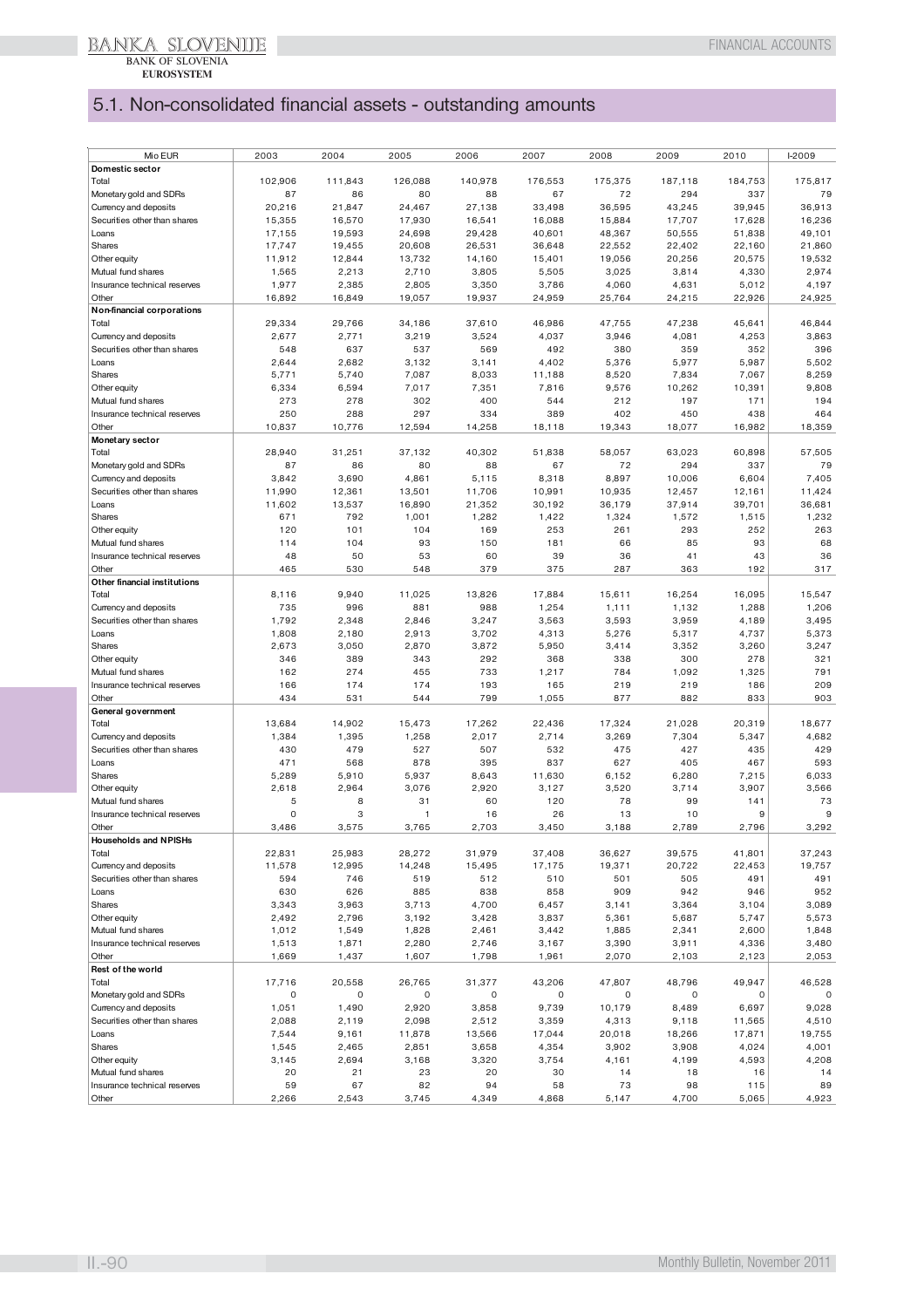| II-2009    | III-2009 | IV-2009    | $I - 2010$ | $II-2010$ | III-2010 | IV-2010 | $1 - 2011$ | $II - 2011$    | Mio EUR                                   |
|------------|----------|------------|------------|-----------|----------|---------|------------|----------------|-------------------------------------------|
|            |          |            |            |           |          |         |            |                | Domestic sector                           |
| 183,234    | 188,548  | 187,118    | 188,693    | 188,882   | 185,007  | 184,753 | 189,808    | 184,913 Total  |                                           |
| 77         | 284      | 294        | 307        | 342       | 324      | 337     | 312        | 337            | Monetary gold and SDRs                    |
| 40,541     | 43,166   | 43,245     | 43,285     | 43,376    | 40,542   | 39,945  | 44,374     |                | 42,009 Currency and deposits              |
| 16,644     | 17,913   | 17,707     | 17,608     | 18,033    | 18,050   | 17,628  | 17,693     | 16,857         | Securities other than shares              |
| 49,676     | 49,992   | 50,555     | 51,313     | 51,613    | 51,711   | 51,838  | 52,104     | 52,063 Loans   |                                           |
| 23,458     | 23,638   | 22,402     | 22,400     | 21,109    | 20,599   | 22,160  | 21,873     | 20,846 Shares  |                                           |
| 19,760     | 20,147   | 20,256     | 20,761     | 20,591    | 20,805   | 20,575  | 21,133     |                | 20,687 Other equity                       |
| 3,321      | 3,628    | 3,814      | 4,150      | 4,086     | 4,131    | 4,330   | 4,388      |                | 4,305 Mutual fund shares                  |
| 4,430      | 4,551    | 4,631      | 4,818      | 4,911     | 5,009    | 5,012   | 5,097      | 5,114          | Insurance technical reserves              |
| 25,327     | 25,229   | 24,215     | 24,052     | 24,821    | 23,836   | 22,926  | 22,834     | 22,695 Other   |                                           |
|            |          |            |            |           |          |         |            |                | Non-financial corporations                |
| 47,233     | 47,197   | 47,238     | 47,790     | 47,659    | 46,697   | 45,641  | 45,841     | 45,055 Total   |                                           |
| 3,920      | 3,930    | 4,081      | 4,077      | 4,069     | 4,047    | 4,253   | 4,052      |                | 3,982 Currency and deposits               |
| 379        | 396      | 359        | 386        | 342       | 319      | 352     | 361        | 330            | Securities other than shares              |
| 5,668      | 5,636    | 5,977      | 6,413      | 6,201     | 6,153    | 5,987   | 6,254      | 6,099 Loans    |                                           |
| 8,260      | 7,947    | 7,834      | 7,792      | 7,391     | 7,273    | 7,067   | 6,913      | $6,422$ Shares |                                           |
| 9,892      | 10,059   | 10,262     | 10,603     | 10,541    | 10,556   | 10,391  | 10,799     | 10,851         | Other equity                              |
| 207        | 211      | 197        | 215        | 198       | 181      | 171     | 177        |                | 166 Mutual fund shares                    |
| 480        | 464      | 450        | 485        | 481       | 467      | 438     | 478        | 481            | Insurance technical reserves              |
| 18,427     | 18,554   | 18,077     | 17,818     | 18,436    | 17,701   | 16,982  | 16,806     | 16,726 Other   |                                           |
|            |          |            |            |           |          |         |            |                | Monetary sector                           |
| 59,640     | 61,500   | 63,023     | 62,300     | 64,162    | 61,815   | 60,898  | 62,083     | 60,472 Total   |                                           |
| 77         | 284      | 294        | 307        | 342       | 324      | 337     | 312        |                | 337 Monetary gold and SDRs                |
| 8,738      | 8,769    | 10,006     | 9,024      | 9,908     | 7,606    | 6,604   | 7,461      |                | 6,572 Currency and deposits               |
| 11,660     | 12,708   | 12,457     | 12,261     | 12,670    | 12,550   | 12,161  | 12,302     | 11,580         | Securities other than shares              |
| 37,018     | 37,411   | 37,914     | 38,309     | 38,962    | 39,212   | 39,701  | 39,857     | 39,862 Loans   |                                           |
| 1,345      | 1,558    | 1,572      | 1,590      | 1,557     | 1,488    | 1,515   | 1,535      | 1,503 Shares   |                                           |
| 260        | 284      | 293        | 299        | 264       | 266      | 252     | 266        |                | 280 Other equity                          |
| 75         | 86       | 85         | 92         | 85        | 89       | 93      | 85         | 81             | Mutual fund shares                        |
| 39         | 40       | 41         | 42         | 43        | 44       | 43      | 42         | 42             | Insurance technical reserves              |
| 429        | 360      | 363        | 375        | 331       | 237      | 192     | 222        | 214            | Other                                     |
|            |          |            |            |           |          |         |            |                | Other financial institutions              |
| 16,179     | 16,574   | 16,254     | 16,460     | 16,242    | 16,214   | 16,095  | 16,006     | 15,918 Total   |                                           |
| 1,164      | 1,185    | 1,132      | 1,202      | 1,252     | 1,268    | 1,288   | 1,336      | 1,469          | Currency and deposits                     |
| 3,702      | 3,878    | 3,959      | 4,026      | 4,071     | 4,188    | 4,189   | 4,127      |                | 4,077 Securities other than shares        |
| 5,438      | 5,526    | 5,317      | 5,226      | 5,071     | 4,897    | 4,737   | 4,560      | 4,653 Loans    |                                           |
| 3,486      | 3,508    | 3,352      | 3,403      | 3,237     | 3,198    | 3,260   | 3,172      | $3,032$ Shares |                                           |
| 361        | 387      | 300        | 296        | 271       | 314      | 278     | 263        |                | 253 Other equity                          |
| 885        | 997      | 1,092      | 1,216      | 1,213     | 1,229    | 1,325   | 1,375      | 1,350          | Mutual fund shares                        |
| 223<br>920 | 213      | 219<br>882 | 208        | 218       | 217      | 186     | 206<br>966 | 202            | Insurance technical reserves<br>883 Other |
|            | 879      |            | 882        | 908       | 903      | 833     |            |                |                                           |
| 21,612     | 24,237   | 21,028     | 21,659     | 19,893    | 19,176   | 20,319  | 24,127     | 22,235         | General government<br>Total               |
| 6,526      | 9,037    | 7,304      | 7,828      | 6,431     | 5,726    | 5,347   | 8,858      | 7,030          | Currency and deposits                     |
| 421        | 434      | 427        | 436        | 429       | 458      | 435     | 430        | 430            | Securities other than shares              |
| 606        | 464      | 405        | 402        | 404       | 505      | 467     | 650        |                | 689 Loans                                 |
| 6,867      | 7,088    | 6,280      | 6,185      | 5,700     | 5,499    | 7,215   | 7,240      | 7,041          | Shares                                    |
| 3,647      | 3,785    | 3,714      | 3,793      | 3,801     | 3,943    | 3,907   | 3,898      |                | 3,923 Other equity                        |
| 81         | 85       | 99         | 119        | 122       | 125      | 141     | 153        | 157            | Mutual fund shares                        |
| 10         | 10       | 10         | 10         | 9         | 9        | 9       | 10         | 10             | Insurance technical reserves              |
| 3,454      | 3,335    | 2,789      | 2,886      | 2,996     | 2,911    | 2,796   | 2,889      | 2,955 Other    |                                           |
|            |          |            |            |           |          |         |            |                | <b>Households and NPISHs</b>              |
| 38,570     | 39,041   | 39,575     | 40,484     | 40,926    | 41,105   | 41,801  | 41,751     | 41,233 Total   |                                           |
| 20,193     | 20,245   | 20,722     | 21,154     | 21,716    | 21,895   | 22,453  | 22,667     |                | 22,956 Currency and deposits              |
| 482        | 497      | 505        | 499        | 521       | 535      | 491     | 472        |                | 439 Securities other than shares          |
| 946        | 955      | 942        | 962        | 975       | 945      | 946     | 783        |                | 760 Loans                                 |
| 3,501      | 3,538    | 3,364      | 3,430      | 3,224     | 3,141    | 3,104   | 3,013      |                | $2,849$ Shares                            |
| 5,600      | 5,631    | 5,687      | 5,770      | 5,713     | 5,726    | 5,747   | 5,906      | 5,381          | Other equity                              |
| 2,073      | 2,250    | 2,341      | 2,507      | 2,468     | 2,507    | 2,600   | 2,598      |                | 2,552 Mutual fund shares                  |
| 3,678      | 3,824    | 3,911      | 4,072      | 4,159     | 4,272    | 4,336   | 4,361      |                | 4.378 Insurance technical reserves        |
| 2,095      | 2,102    | 2,103      | 2,090      | 2,150     | 2,084    | 2,123   | 1,951      | 1,917 Other    |                                           |
|            |          |            |            |           |          |         |            |                | Rest of the world                         |
| 46,442     | 49,216   | 48,796     | 49,468     | 50,714    | 50,577   | 49,947  | 51,960     | 51,666 Total   |                                           |
| 0          | 0        | 0          | 0          | 0         | 0        | 0       | 0          |                | 0 Monetary gold and SDRs                  |
| 9,037      | 8,047    | 8,489      | 7,345      | 7,784     | 7,480    | 6,697   | 5,674      |                | 6,272 Currency and deposits               |
| 5,503      | 8,903    | 9,118      | 10,868     | 11,499    | 11,565   | 11,565  | 14,394     |                | 13,973 Securities other than shares       |
| 18,919     | 18,914   | 18,266     | 18,020     | 17,844    | 18,143   | 17,871  | 17,785     | 17,403 Loans   |                                           |
| 3,928      | 3,978    | 3,908      | 3,970      | 3,923     | 3,899    | 4,024   | 4,045      |                | 4,009 Shares                              |
| 4,167      | 4,231    | 4,199      | 4,316      | 4,302     | 4,303    | 4,593   | 4,556      |                | 4,544 Other equity                        |
| 16         | 17       | 18         | 18         | 19        | 18       | 16      | 19         |                | 19 Mutual fund shares                     |
| 89         | 89       | 98         | 97         | 105       | 111      | 115     | 122        |                | 123   Insurance technical reserves        |
| 4,784      | 5,038    | 4,700      | 4,834      | 5,239     | 5,059    | 5,065   | 5,366      | 5,322 Other    |                                           |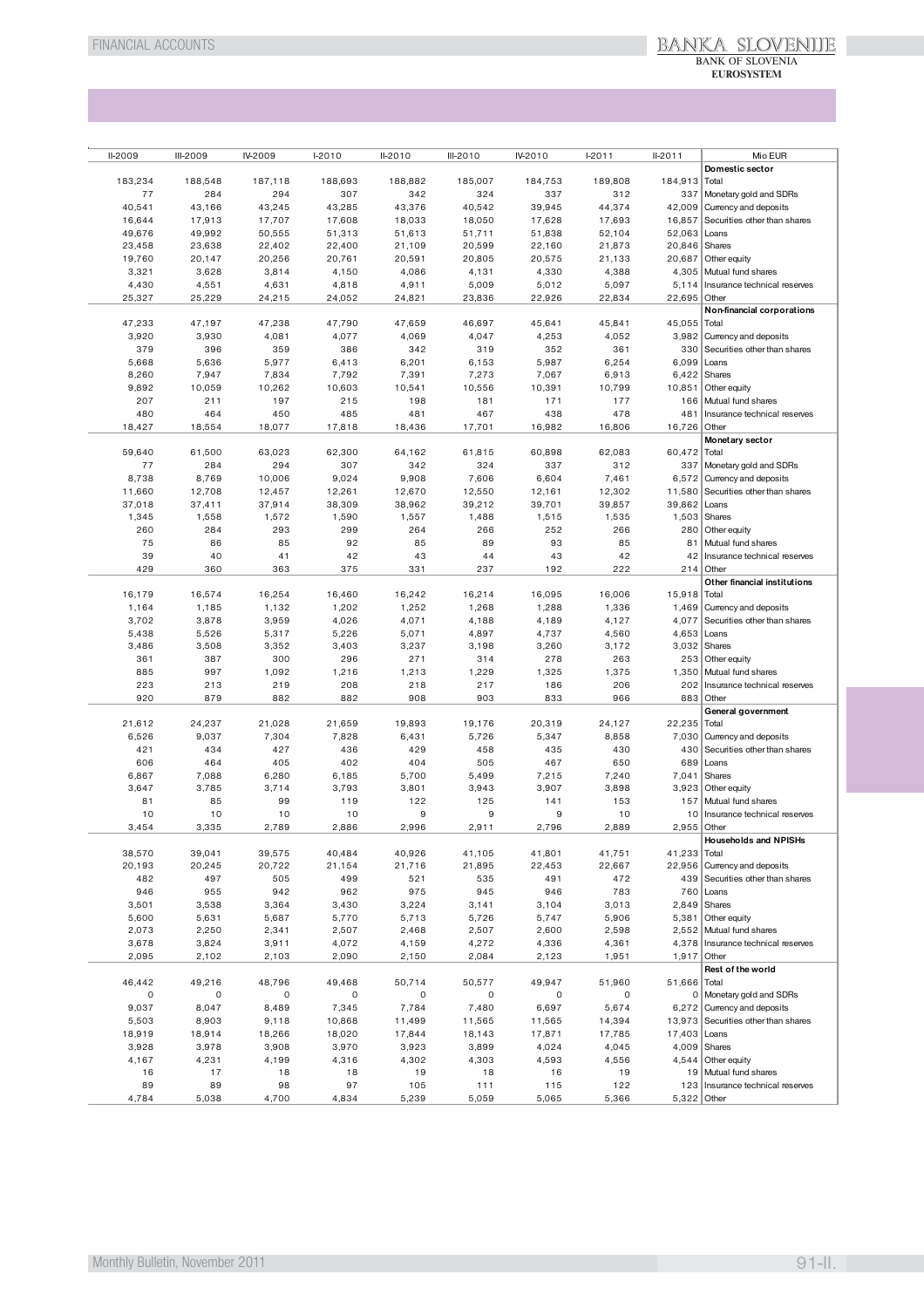BANK OF SLOVENIA **EUROSYSTEM**

# 5.2. Non-consolidated liabilities - outstanding amounts

| Mio EUR                                               | 2003    | 2004             | 2005             | 2006             | 2007    | 2008    | 2009             | 2010    | $I-2009$ |
|-------------------------------------------------------|---------|------------------|------------------|------------------|---------|---------|------------------|---------|----------|
| Domestic sector                                       |         |                  |                  |                  |         |         |                  |         |          |
| Total                                                 | 104,511 | 114,171          | 129,500          | 146,612          | 184,164 | 187,960 | 199,730          | 197,781 | 188,800  |
|                                                       | 16,721  |                  |                  |                  | 33,856  | 37,772  |                  | 37,790  | 37,704   |
| Currency and deposits<br>Securities other than shares | 12,077  | 18,836<br>12,134 | 21,343<br>12,928 | 24,530<br>11,730 | 9,795   | 10,669  | 42,457<br>17,414 | 19,649  | 11,889   |
|                                                       |         |                  |                  |                  |         |         |                  |         |          |
| Loans                                                 | 23,764  | 27,885           | 35,191           | 41,102           | 53,668  | 63,522  | 63,666           | 64,296  | 64,023   |
| Shares                                                | 18,692  | 20,943           | 21,444           | 27,587           | 37,076  | 23,925  | 23,631           | 23,319  | 23,516   |
| Other equity                                          | 14,299  | 14,572           | 15,570           | 15,827           | 17,055  | 20,358  | 21,286           | 22,032  | 20,925   |
| Mutual fund shares                                    | 1,569   | 2,179            | 2,398            | 3,171            | 4,622   | 2,465   | 3,033            | 3,328   | 2,408    |
| Insurance technical reserves                          | 2,024   | 2,391            | 2,805            | 3,333            | 3,726   | 3,997   | 4,605            | 5,015   | 4,150    |
| Other                                                 | 15,365  | 15,232           | 17,820           | 19,330           | 24,365  | 25,253  | 23,639           | 22,353  | 24,188   |
| Non-financial corporations                            |         |                  |                  |                  |         |         |                  |         |          |
| Total                                                 | 52,387  | 56,551           | 62,984           | 71,305           | 89,356  | 88,629  | 88,813           | 89,237  | 88.187   |
| Securities other than shares                          | 227     | 350              | 523              | 511              | 592     | 705     | 978              | 1,033   | 710      |
| Loans                                                 | 13,533  | 15,611           | 18,465           | 20,920           | 27,398  | 33,321  | 33,686           | 33,581  | 33,899   |
| Shares                                                | 14,456  | 16,420           | 16,761           | 20,657           | 27,366  | 16,501  | 16,198           | 16,984  | 16,146   |
| Other equity                                          | 13,463  | 13,659           | 14,584           | 14,886           | 15,699  | 18,970  | 19,932           | 20,714  | 19,496   |
| Other                                                 | 10,708  | 10,511           | 12,651           | 14,332           | 18,301  | 19,133  | 18,019           | 16,926  | 17,935   |
| Monetary sector                                       |         |                  |                  |                  |         |         |                  |         |          |
| Total                                                 | 27,796  | 30,012           | 35,619           | 38,737           | 50,370  | 56,178  | 60,846           | 58,232  | 55.769   |
| Currency and deposits                                 | 16.713  | 18,825           | 21,329           | 24,051           | 32,955  | 36,701  | 39,401           | 35,832  | 35.987   |
| Securities other than shares                          | 5,453   | 4,639            | 5,147            | 3,482            | 1,788   | 2,127   | 4,261            | 5,430   | 2,308    |
| Loans                                                 | 2,821   | 3,504            | 5,833            | 7,520            | 10,649  | 12,468  | 11,710           | 11,709  | 12,354   |
| Shares                                                | 2,065   | 2,226            | 2,356            | 2,708            | 3,901   | 3,889   | 4,322            | 4,266   | 4,075    |
| Other equity                                          | 475     | 497              | 602              | 501              | 472     | 513     | 683              | 742     | 562      |
| Mutual fund shares                                    | 0       | $\mathbf 0$      | 5                | $\overline{7}$   | 10      | 17      | 14               | 12      | 20       |
| Other                                                 | 269     | 322              | 347              | 469              | 596     | 463     | 455              | 241     | 463      |
| Other financial institutions                          |         |                  |                  |                  |         |         |                  |         |          |
| Total                                                 | 7,720   | 9,588            | 10,994           | 14,298           | 17,803  | 16,500  | 17,218           | 17,174  | 16.438   |
| Securities other than shares                          | 113     | 93               | 60               | 72               | 53      | 71      | 76               | 64      | 80       |
| Loans                                                 | 2,225   | 3,034            | 3,764            | 4,874            | 5,691   | 7,008   | 6,795            | 6,421   | 6,944    |
| Shares                                                | 1,057   | 1,093            | 1,097            | 1,860            | 2,251   | 1,665   | 1,645            | 1,380   | 1,562    |
| Other equity                                          | 361     | 416              | 384              | 440              | 885     | 803     | 605              | 514     | 798      |
| Mutual fund shares                                    | 1,569   | 2,179            | 2,394            | 3,165            | 4,612   | 2,448   | 3,019            | 3,315   | 2,388    |
| Insurance technical reserves                          | 2,024   | 2,391            | 2,805            | 3,333            | 3,726   | 3,997   | 4,605            | 5,015   | 4,150    |
| Other                                                 | 371     | 382              | 491              | 552              | 585     | 508     | 472              | 465     | 517      |
| General government                                    |         |                  |                  |                  |         |         |                  |         |          |
| Total                                                 | 11,300  | 12,272           | 13,021           | 14,179           | 16,580  | 15,450  | 21,074           | 20,616  | 17,093   |
| Currency and deposits                                 | 8       | 12               | 14               | 480              | 901     | 1,071   | 3,056            | 1,958   | 1,717    |
| Securities other than shares                          | 6,284   | 7,051            | 7,198            | 7,665            | 7,363   | 7,767   | 12,099           | 13,122  | 8,790    |
| Loans                                                 | 1,165   | 1,245            | 1,647            | 1,011            | 1,310   | 1,017   | 1,170            | 1,571   | 1,024    |
| Shares                                                | 1,114   | 1,204            | 1,230            | 2,362            | 3,559   | 1,870   | 1,465            | 690     | 1,733    |
| Other                                                 | 2,729   | 2,761            | 2,931            | 2,661            | 3,449   | 3,653   | 3,217            | 3,214   | 3,760    |
| <b>Households and NPISHs</b>                          |         |                  |                  |                  |         |         |                  |         |          |
| Total                                                 | 5,308   | 5,748            | 6,882            | 8,093            | 10,054  | 11,204  | 11,779           | 12,521  | 11,314   |
| Loans                                                 | 4,020   | 4,491            | 5,482            | 6,777            | 8,620   | 9,708   | 10,304           | 11,014  | 9,802    |
| Other                                                 | 1,288   | 1,257            | 1,400            | 1,316            | 1,434   | 1,496   | 1,475            | 1,507   | 1,512    |
| Rest of the world                                     |         |                  |                  |                  |         |         |                  |         |          |
| Total                                                 | 16,024  | 18,144           | 23,273           | 25,655           | 35,528  | 35,150  | 35,890           | 36,582  | 33,465   |
| Currency and deposits                                 | 4,545   | 4,501            | 6,043            | 6,466            | 9,382   | 9,002   | 9,277            | 8,852   | 8,238    |
| Securities other than shares                          | 5,365   | 6,555            | 7,100            | 7,323            | 9,652   | 9,528   | 9,411            | 9,545   | 8,857    |
|                                                       | 935     |                  |                  |                  |         |         |                  |         | 4,834    |
| Loans                                                 |         | 868<br>977       | 1,386            | 1,892            | 3,976   | 4,863   | 5,156            | 5,414   | 2,344    |
| Shares                                                | 600     |                  | 2,015            | 2,602            | 3,925   | 2,529   | 2,679            | 2,866   |          |
| Other equity                                          | 757     | 966              | 1,331            | 1,653            | 2,099   | 2,859   | 3,169            | 3,137   | 2,815    |
| Mutual fund shares                                    | 16      | 55               | 335              | 653              | 913     | 574     | 799              | 1,019   | 580      |
| Insurance technical reserves                          | 12      | 62               | 83               | 110              | 117     | 136     | 124              | 113     | 136      |
| Other                                                 | 3,793   | 4,160            | 4,981            | 4,955            | 5,462   | 5,658   | 5,276            | 5,638   | 5,660    |

#### 5.3. Net financial assets

| Mio EUR                      | 2003      | 2004      | 2005      | 2006      | 2007      | 2008      | 2009      | 2010      | $I-2009$  |
|------------------------------|-----------|-----------|-----------|-----------|-----------|-----------|-----------|-----------|-----------|
| Domestic sector              | $-1.606$  | $-2.328$  | $-3.412$  | $-5.634$  | $-7.611$  | $-12.585$ | $-12.612$ | $-13.028$ | $-12.983$ |
| Non-financial corporations   | $-23.052$ | $-26.785$ | $-28.798$ | $-33.696$ | $-42.369$ | $-40.874$ | -41.576   | $-43.596$ | $-41.342$ |
| Monetary sector              | 1.144     | ,239      | .513      | .565      | 1.468     | 880.      | 2.178     | 2.666     | 1.736     |
| Other financial institutions | 396       | 352       | 31        | $-472$    | 81        | $-889$    | $-964$    | $-1.080$  | $-891$    |
| General government           | 2.384     | 2.630     | 2.452     | 3.083     | 5.856     | 874.      | $-46$     | $-298$    | .584      |
| Households and NPISHs        | 17.522    | 20.235    | 21.390    | 23.886    | 27.354    | 25.424    | 27.796    | 29,280    | 25,929    |
| Rest of the world            | 1.693     | 2.414     | 3.492     | 5.722     | 7.678     | 12.657    | 12.906    | 13.365    | 13.063    |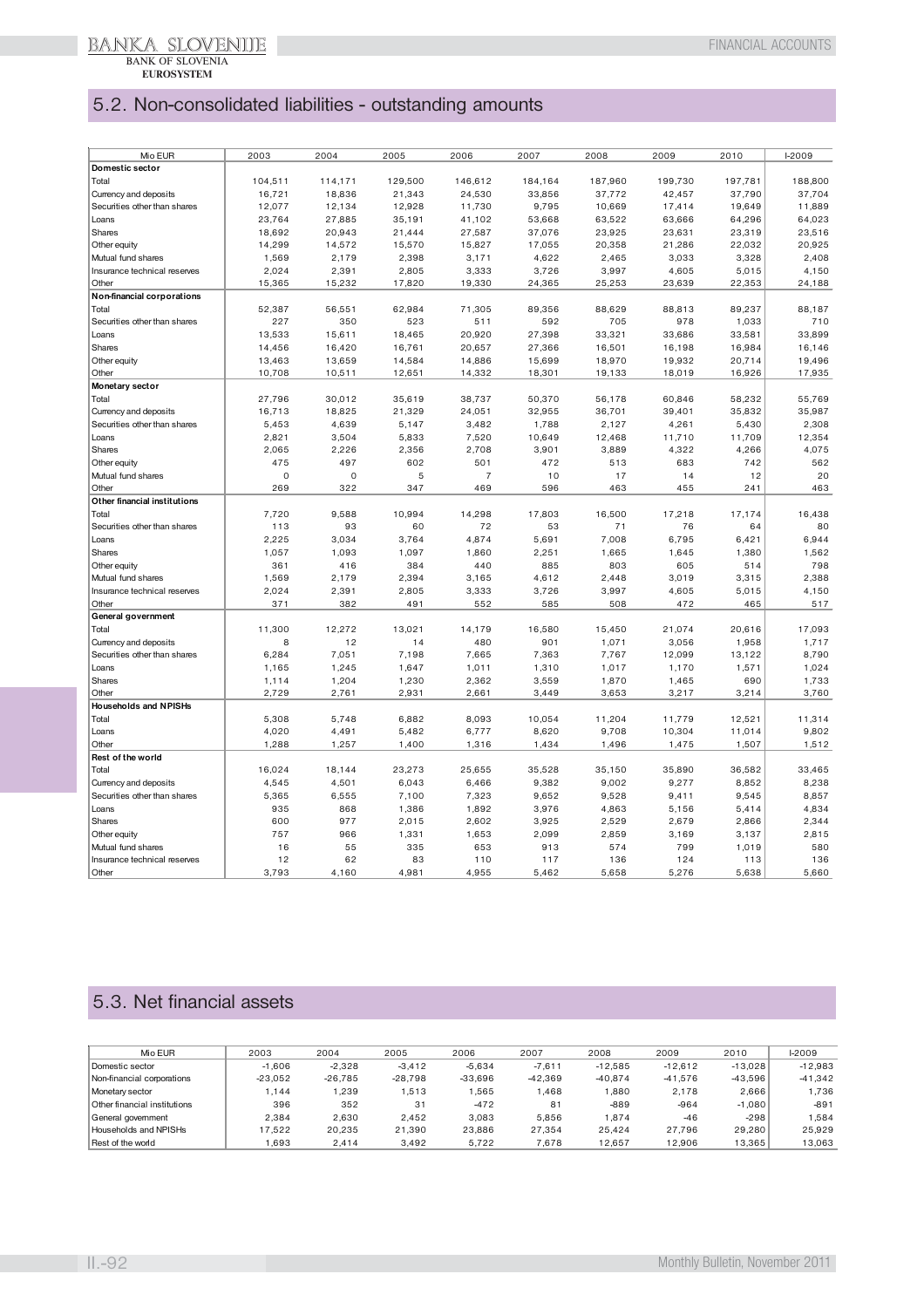**EUROSYSTEM**

| II-2009 | <b>III-2009</b> | IV-2009 | $I - 2010$ | $II-2010$ | III-2010 | IV-2010 | $1 - 2011$ | $II - 2011$   | Mio EUR                              |
|---------|-----------------|---------|------------|-----------|----------|---------|------------|---------------|--------------------------------------|
|         |                 |         |            |           |          |         |            |               | Domestic sector                      |
| 195,641 | 201,148         | 199,730 | 201,025    | 201,703   | 197,971  | 197,781 | 202,965    | 198,274       | Total                                |
| 41,179  | 41,925          | 42,457  | 41,780     | 41,646    | 38,901   | 37,790  | 40,379     | 38,805        | Currency and deposits                |
| 13,356  | 17,099          | 17,414  | 18,474     | 19,544    | 19,658   | 19,649  | 22,184     | 21,108        | Securities other than shares         |
| 63,561  | 63,749          | 63,666  | 64,060     | 64,356    | 64,595   | 64,296  | 64,169     | 63,796        | Loans                                |
| 24,823  | 24,830          | 23,631  | 23,535     | 22,274    | 21,669   | 23,319  | 22,899     | 21,863        | Shares                               |
| 20,999  | 21,334          | 21,286  | 21,904     | 21,706    | 21,922   | 22,032  | 22,622     | 22,187        | Other equity                         |
| 2,710   | 2,941           | 3,033   | 3,253      | 3,182     | 3,217    | 3,328   | 3,346      | 3,287         | Mutual fund shares                   |
| 4,387   | 4,510           | 4,605   | 4,799      | 4,902     | 5,005    | 5,015   | 5,101      | 5,122         | Insurance technical reserves         |
| 24,626  | 24,759          | 23,639  | 23,220     | 24,094    | 23,005   | 22,353  | 22,266     | 22,107        | Other                                |
|         |                 |         |            |           |          |         |            |               | Non-financial corporations           |
| 89,187  | 89,125          | 88,813  | 89,150     | 88,747    | 87,698   | 89,237  | 89,180     | 87,474        | Total                                |
| 664     | 681             | 978     | 1,004      | 1,062     | 1,031    | 1,033   | 979        | 1,006         | Securities other than shares         |
| 33,880  | 33,861          | 33,686  | 34,145     | 34,082    | 34,114   | 33,581  | 33,820     | 33,915        | Loans                                |
| 17,036  | 16,796          | 16,198  | 16,099     | 15,242    | 14,862   | 16,984  | 16,616     | 15,680 Shares |                                      |
| 19,511  | 19,737          | 19,932  | 20,568     | 20,368    | 20,567   | 20,714  | 21,322     | 20,880        | Other equity                         |
| 18,096  | 18,050          | 18,019  | 17,334     | 17,993    | 17,125   | 16,926  | 16,442     | 15,994        | Other                                |
|         |                 |         |            |           |          |         |            |               | Monetary sector                      |
| 57,928  | 59,489          | 60,846  | 60,042     | 61,834    | 59,317   | 58,232  | 59,187     | 57,374        | Total                                |
| 38,511  | 38,101          | 39,401  | 38,449     | 39,077    | 36,731   | 35,832  | 36,667     | 36,054        | Currency and deposits                |
| 2,157   | 4,250           | 4,261   | 4,355      | 5,395     | 5,392    | 5,430   | 5,613      | 5,082         | Securities other than shares         |
| 11,767  | 11,615          | 11,710  | 11,593     | 11,729    | 11,735   | 11,709  | 11,428     | 10,828        | Loans                                |
| 4,193   | 4,320           | 4,322   | 4,386      | 4,320     | 4,227    | 4,266   | 4,332      |               | $4,313$ Shares                       |
| 644     | 719             | 683     | 744        | 747       | 764      | 742     | 739        | 745           | Other equity                         |
| 17      | 15              | 14      | 14         | 14        | 14       | 12      | 15         | 19            | Mutual fund shares                   |
| 640     | 468             | 455     | 501        | 553       | 454      | 241     | 393        | 334           | Other                                |
|         |                 |         |            |           |          |         |            |               | Other financial institutions         |
| 16,951  | 17,441          | 17,218  | 17,422     | 17,207    | 17,125   | 17,174  | 17,126     | 16,981        | Total                                |
| 70      | 64              | 76      | 74         | 70        | 65       | 64      | 64         | 67            | Securities other than shares         |
| 6,946   | 6,916           | 6,795   | 6,676      | 6,622     | 6,485    | 6,421   | 6,303      | 6,275         | Loans                                |
| 1,569   | 1,687           | 1,645   | 1,557      | 1,403     | 1,343    | 1,380   | 1,279      | 1,205         | Shares                               |
| 771     | 803             | 605     | 530        | 529       | 528      | 514     | 502        | 502           | Other equity                         |
| 2,694   | 2,926           | 3,019   | 3,239      | 3,167     | 3,203    | 3,315   | 3,331      | 3,268         | Mutual fund shares                   |
| 4,387   | 4,510           | 4,605   | 4,799      | 4,902     | 5,005    | 5,015   | 5,101      |               | 5,122   Insurance technical reserves |
| 513     | 535             | 472     | 546        | 513       | 496      | 465     | 547        | 543           | Other                                |
|         |                 |         |            |           |          |         |            |               | General government                   |
| 20,142  | 23,361          | 21,074  | 22,382     | 21,623    | 21,407   | 20,616  | 25,020     | 23,877        | Total                                |
| 2,668   | 3,824           | 3,056   | 3,331      | 2,569     | 2,169    | 1,958   | 3,712      | 2.751         | Currency and deposits                |
| 10,465  | 12,104          | 12,099  | 13,041     | 13,017    | 13,171   | 13,122  | 15,527     | 14,954        | Securities other than shares         |
| 1,077   | 1,176           | 1,170   | 1,158      | 1,224     | 1,402    | 1,571   | 1,672      | 1,684         | Loans                                |
| 2,024   | 2,027           | 1,465   | 1,493      | 1,309     | 1,238    | 690     | 671        | 665           | Shares                               |
| 3,835   | 4,156           | 3,217   | 3,299      | 3,441     | 3,365    | 3,214   | 3,379      | 3,762         | Other                                |
|         |                 |         |            |           |          |         |            |               | <b>Households and NPISHs</b>         |
| 11,432  | 11,731          | 11,779  | 12,028     | 12,292    | 12,423   | 12,521  | 12,451     | 12,569 Total  |                                      |
| 9,890   | 10,181          | 10,304  | 10,488     | 10,698    | 10,859   | 11,014  | 10,946     | 11,094        | Loans                                |
| 1,542   | 1,550           | 1,475   | 1,540      | 1,594     | 1,564    | 1,507   | 1,505      | 1,475         | Other                                |
|         |                 |         |            |           |          |         |            |               | Rest of the world                    |
| 33,959  | 36,333          | 35,890  | 36,828     | 37,551    | 37,289   | 36,582  | 38,491     | 37,968        | Total                                |
| 8,399   | 9,288           | 9,277   | 8,850      | 9,514     | 9,121    | 8,852   | 9,669      | 9,477         | Currency and deposits                |
| 8,791   | 9,716           | 9,411   | 10,001     | 9,988     | 9,956    | 9,545   | 9,903      | 9.723         | Securities other than shares         |
| 5,034   | 5,157           | 5,156   | 5,272      | 5,101     | 5,259    | 5,414   | 5,721      | 5,671         | Loans                                |
| 2,564   | 2,786           | 2,679   | 2,835      | 2,759     | 2,829    | 2,866   | 3,019      | 2,991         | Shares                               |
| 2,928   | 3,045           | 3,169   | 3,173      | 3,187     | 3,186    | 3,137   | 3,066      |               | 3,044 Other equity                   |
| 627     | 704             | 799     | 915        | 923       | 932      | 1,019   | 1,061      | 1,037         | Mutual fund shares                   |
| 131     | 130             | 124     | 116        | 114       | 115      | 113     | 118        | 115           | Insurance technical reserves         |
| 5,485   | 5.507           | 5,276   | 5.666      | 5.966     | 5.891    | 5.638   | 5,934      | 5.910 Other   |                                      |

| $II - 2009$ | $III-2009$ | IV-2009   | $1 - 2010$ | $II-2010$ | $III-2010$ | IV-2010   | $1 - 2011$ | II-2011 | Mio EUR                              |  |
|-------------|------------|-----------|------------|-----------|------------|-----------|------------|---------|--------------------------------------|--|
| $-12.407$   | $-12.600$  | $-12.612$ | $-12.333$  | $-12.821$ | $-12.964$  | $-13.028$ | $-13.156$  |         | -13.361 Domestic sector              |  |
| $-41.954$   | $-41.928$  | $-41.576$ | $-41.360$  | $-41.088$ | $-41.001$  | $-43.596$ | $-43.339$  |         | -42.418   Non-financial corporations |  |
| 1.712       | 2.011      | 2.178     | 2.258      | 2.328     | 2.498      | 2.666     | 2.896      |         | 3.098   Monetary sector              |  |
| $-772$      | $-868$     | $-964$    | $-962$     | $-965$    | $-911$     | $-1.080$  | $-1.120$   |         | -1.062 Other financial institutions  |  |
| 1.470       | 876        | $-46$     | $-724$     | $-1.730$  | $-2.232$   | $-298$    | $-893$     |         | -1,642 General government            |  |
| 27.137      | 27,310     | 27.796    | 28.456     | 28.634    | 28.682     | 29,280    | 29,300     |         | 28.664 Households and NPISHs         |  |
| 12.483      | 12.884     | 12.906    | 12.640     | 13.163    | 13.288     | 13.365    | 13.469     |         | 13.698 Rest of the world             |  |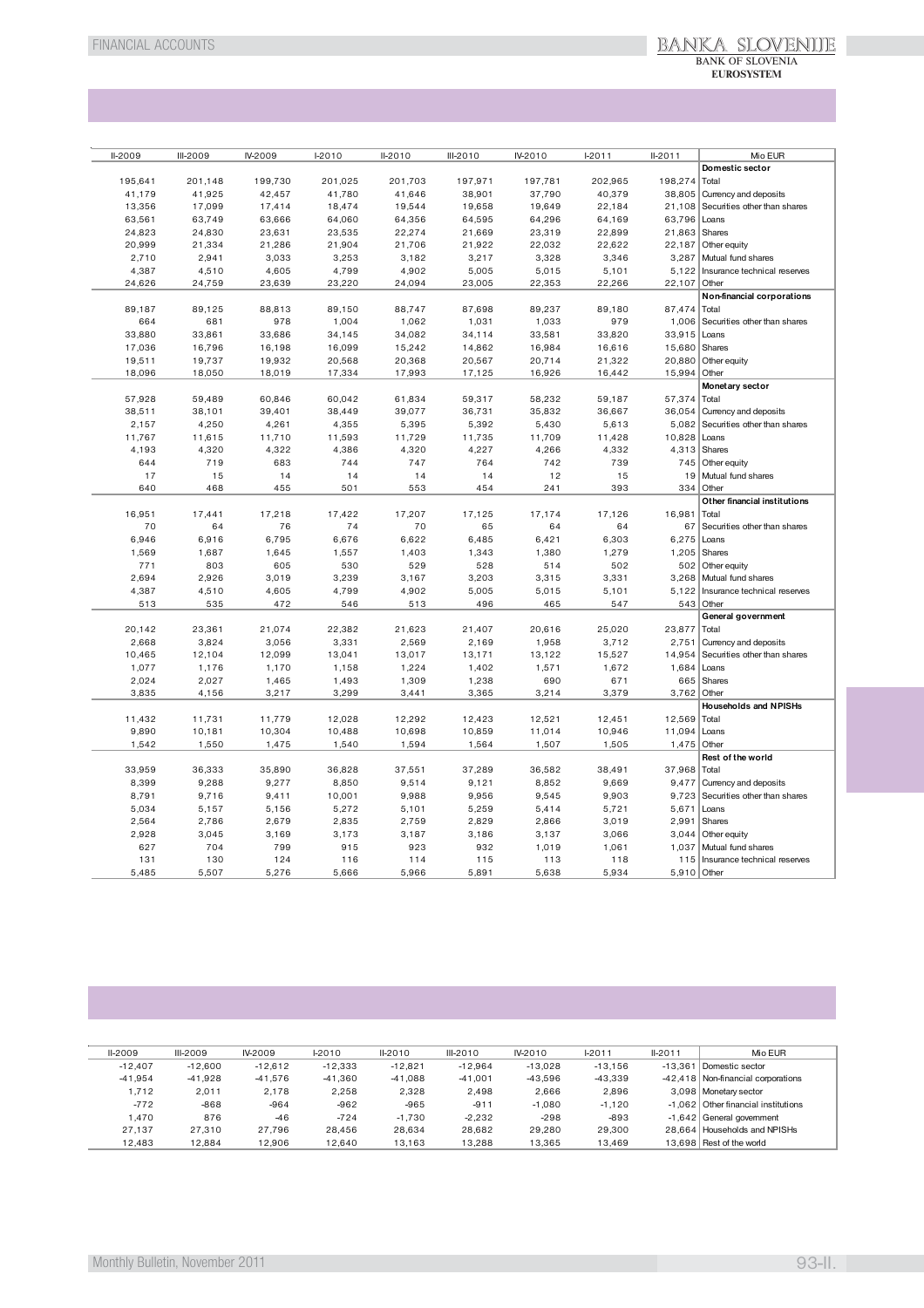# 5.4. Non-consolidated transactions in financial assets

| Mio EUR                      | 2003                | 2004           | 2005                | 2006           | 2007   | 2008           | 2009                    | 2010           | $I-2009$       |
|------------------------------|---------------------|----------------|---------------------|----------------|--------|----------------|-------------------------|----------------|----------------|
| Domestic sector              |                     |                |                     |                |        |                |                         |                |                |
|                              |                     |                |                     |                |        |                |                         |                |                |
| Total                        | 7,004               | 5,382          | 11,733              | 10,823         | 21,111 | 14,783         | 11,566                  | $-2,268$       | 892            |
| Monetary gold and SDRs       | $\overline{1}$      | $\overline{1}$ | $-34$               | $\circ$        | $-29$  | -9             | $\mathbf 0$             | $\mathbf 0$    | $\circ$        |
| Currency and deposits        | $-14$               | 1,200          | 2,479               | 2,059          | 4,103  | 3,061          | 6,551                   | $-3,490$       | 271            |
| Securities other than shares | 2,416               | 1,113          | 1,317               | $-1,049$       | $-380$ | $-68$          | 1,571                   | $-473$         | 402            |
| Loans                        | 2,210               | 2,673          | 4,704               | 5,619          | 10,917 | 7,686          | 2,680                   | 1,611          | 834            |
| Shares                       | 809                 | $-350$         | 559                 | 638            | 948    | 920            | 363                     | $-81$          | 52             |
|                              |                     |                |                     |                |        |                |                         |                | 96             |
| Other equity                 | 25                  | $-79$          | 198                 | 321            | 655    | 1,239          | 374                     | $\overline{c}$ |                |
| Mutual fund shares           | 133                 | 365            | 439                 | 568            | 715    | $-138$         | 207                     | 276            | 13             |
| Insurance technical reserves | 309                 | 349            | 394                 | 500            | 280    | 388            | 393                     | 274            | 133            |
| Other                        | 1,116               | 110            | 1,678               | 2,168          | 3,902  | 1,704          | $-573$                  | $-387$         | $-909$         |
| Non-financial corporations   |                     |                |                     |                |        |                |                         |                |                |
| Total                        | 2,079               | $-272$         | 2,701               | 2,780          | 6,496  | 4,429          | 277                     | $-21$          | $-877$         |
|                              |                     |                |                     |                |        |                |                         |                |                |
| Currency and deposits        | 106                 | 76             | 434                 | 261            | 434    | 30             | 113                     | 167            | $-95$          |
| Securities other than shares | 50                  | 65             | $-100$              | $\overline{c}$ | $-51$  | $-23$          | $-1$                    | $-60$          | 21             |
| Loans                        | 134                 | 22             | 639                 | 240            | 1,195  | 1,130          | 709                     | 366            | 187            |
| Shares                       | 869                 | $-267$         | 312                 | 366            | 1,636  | 386            | $-110$                  | $-143$         | 32             |
| Other equity                 | $-21$               | $-214$         | 98                  | 237            | 511    | 1,090          | 257                     | 16             | 36             |
|                              | 59                  |                | 42                  | 29             | 3      | $-38$          |                         | $-31$          | $-15$          |
| Mutual fund shares           |                     | $-4$           |                     |                |        |                | $-48$                   |                |                |
| Insurance technical reserves | -9                  | 36             | 6                   | 27             | 47     | 12             | 47                      | $-13$          | 62             |
| Other                        | 892                 | 13             | 1,269               | 1,619          | 2,721  | 1,842          | $-689$                  | $-323$         | $-1,105$       |
| Monetary sector              |                     |                |                     |                |        |                |                         |                |                |
| Total                        | 2,204               | 2,025          | 5,596               | 3,513          | 7,929  | 6,663          | 4,700                   | $-2,488$       | $-416$         |
| Monetary gold and SDRs       | $\overline{1}$      | $\overline{1}$ | $-34$               | $\circ$        | $-29$  | -9             | 0                       | 0              | 0              |
|                              |                     |                |                     |                |        |                |                         |                |                |
| Currency and deposits        | $-1.056$            | $-428$         | 1,140               | 317            | 903    | 601            | 1,099                   | $-3,396$       | $-1,496$       |
| Securities other than shares | 1,831               | 351            | 1,073               | $-1,385$       | $-684$ | $-43$          | 1,350                   | $-593$         | 517            |
| Loans                        | 1,556               | 2,131          | 3,222               | 4,422          | 8,045  | 5,828          | 1,779                   | 1,537          | 509            |
| Shares                       | $-38$               | 52             | 194                 | 115            | $-390$ | 418            | 347                     | 80             | 11             |
| Other equity                 | 10                  | $-12$          | $\mathsf{O}\xspace$ | 53             | 62     | $-5$           | 29                      | 30             | 3              |
|                              |                     |                |                     | 37             |        |                | $\mathbf{1}$            |                | $\overline{4}$ |
| Mutual fund shares           | $-5$                | $-35$          | -2                  |                | $-22$  | $-31$          |                         | 5              |                |
| Insurance technical reserves | $\mathsf{O}\xspace$ | $\overline{1}$ | $\overline{c}$      | 6              | $-21$  | $-3$           | 5                       | $\overline{c}$ | $\circ$        |
| Other                        | $-94$               | $-35$          | $-1$                | $-52$          | 66     | $-93$          | 91                      | $-153$         | 36             |
| Other financial institutions |                     |                |                     |                |        |                |                         |                |                |
| Total                        | 922                 | 1,321          | 1,070               | 2,101          | 2,930  | 1,396          | 598                     | 44             | 194            |
| Currency and deposits        | $-26$               | 179            | $-121$              | 104            | 347    | $-149$         | 17                      | 150            | 94             |
|                              |                     |                |                     |                |        |                |                         |                |                |
| Securities other than shares | 540                 | 519            | 329                 | 435            | 345    | 100            | 274                     | 191            | $-81$          |
| Loans                        | 389                 | 430            | 693                 | 840            | 1,200  | 1,026          | 198                     | -424           | 123            |
| Shares                       | 25                  | 9              | 60                  | 312            | 475    | 298            | $-31$                   | 48             | 21             |
| Other equity                 | $-33$               | 18             | $-34$               | $-57$          | $-1$   | 35             | 22                      | $-24$          | 10             |
| Mutual fund shares           | -9                  | 67             | 151                 | 197            | 273    | 132            | 115                     | 170            | 23             |
| Insurance technical reserves | 21                  | 6              |                     |                |        | 54             | 0                       | $-32$          | $-10$          |
|                              |                     |                | $-2$                | 18             | $-29$  |                |                         |                |                |
| Other                        | 15                  | 92             | $-5$                | 253            | 320    | $-99$          | $\overline{c}$          | $-35$          | 15             |
| General government           |                     |                |                     |                |        |                |                         |                |                |
| Total                        | $-90$               | 98             | $-86$               | 370            | 1,031  | $-94$          | 4,104                   | $-1,881$       | 1,490          |
| Currency and deposits        | $-245$              | 12             | $-157$              | 166            | 728    | 418            | 4,048                   | $-2,087$       | 1,408          |
| Securities other than shares | 24                  | 37             | 48                  | $-41$          | 14     | $-88$          | $-54$                   | 0              | $-46$          |
|                              |                     |                |                     |                |        |                |                         |                |                |
| Loans                        | 42                  | 98             | $-121$              | 152            | 446    | $-362$         | $-43$                   | 102            | $-32$          |
| Shares                       | $-33$               | $-84$          | $-112$              | $-141$         | $-819$ | $-48$          | 136                     | $-15$          | $-3$           |
| Other equity                 | $-12$               | 5              | 9                   | 21             | $-28$  | 22             | 19                      | $-15$          | 9              |
| Mutual fund shares           | $\overline{4}$      | $\overline{1}$ | 18                  | 25             | 42     | 12             | $-1$                    | 27             | $-2$           |
| Insurance technical reserves | $-2$                | $\overline{c}$ | $-2$                | 15             | 18     | $-13$          | $-4$                    | $-1$           | $-4$           |
| Other                        | 133                 | 27             | 231                 | 173            | 630    | $-35$          | $\overline{c}$          | 108            | 161            |
| <b>Households and NPISHs</b> |                     |                |                     |                |        |                |                         |                |                |
|                              |                     |                |                     |                |        |                |                         |                |                |
| Total                        | 1,888               | 2,211          | 2,452               | 2,059          | 2,726  | 2,389          | 1,887                   | 2,077          | 501            |
| Currency and deposits        | 1,207               | 1,361          | 1,184               | 1,211          | 1,690  | 2,162          | 1,275                   | 1,677          | 360            |
| Securities other than shares | $-28$               | 142            | $-34$               | $-60$          | $-4$   | $-14$          | $\overline{\mathbf{c}}$ | $-11$          | -9             |
| Loans                        | 88                  | -9             | 271                 | $-35$          | 31     | 64             | 37                      | 30             | 46             |
| Shares                       | $-13$               | $-59$          | 104                 | $-15$          | 47     | $-135$         | 20                      | $-51$          | -9             |
| Other equity                 | 80                  | 124            | 126                 | 67             | 112    | 98             | 48                      | $-5$           | 38             |
|                              |                     |                |                     |                |        |                |                         |                |                |
| Mutual fund shares           | 84                  | 337            | 229                 | 281            | 419    | $-213$         | 140                     | 104            | $\overline{4}$ |
| Insurance technical reserves | 299                 | 303            | 390                 | 433            | 265    | 338            | 344                     | 318            | 86             |
| Other                        | 170                 | 13             | 183                 | 176            | 165    | 90             | 21                      | 16             | $-15$          |
| Rest of the world            |                     |                |                     |                |        |                |                         |                |                |
| Total                        | 1,941               | 2,759          | 5,044               | 4,667          | 11,565 | 4,065          | 825                     | 278            | $-1,277$       |
| Monetary gold and SDRs       | $-1$                | $-1$           | 34                  | 0              | 29     | 9              | 0                       | 0              | $\Omega$       |
|                              |                     |                |                     |                |        |                |                         |                |                |
| Currency and deposits        | 409                 | 225            | 1,419               | 976            | 5,905  | 384            | $-1,689$                | $-1,847$       | $-1,149$       |
| Securities other than shares | $-78$               | $-6$           | $-4$                | 437            | 863    | 828            | 4,701                   | 2,015          | 230            |
| Loans                        | 1,364               | 1,814          | 2,625               | 2,183          | 3,358  | 2,663          | $-1,975$                | $-655$         | $-346$         |
| Shares                       | $-712$              | 172            | 369                 | 384            | 600    | $\overline{4}$ | 61                      | 189            | -8             |
| Other equity                 | 909                 | 331            | 206                 | 216            | 144    | 165            | 83                      | 148            | 24             |
|                              |                     |                | $\sqrt{2}$          |                |        |                |                         |                |                |
| Mutual fund shares           | -3                  | -6             |                     | $-7$           | 3      | $-5$           | $-1$                    | $-2$           | $-1$           |
| Insurance technical reserves | 8                   | 8              | 14                  | 10             | 5      | 14             | 25                      | 17             | 16             |
| Other                        | 44                  | 222            | 379                 | 468            | 658    | $\overline{c}$ | $-380$                  | 413            | $-42$          |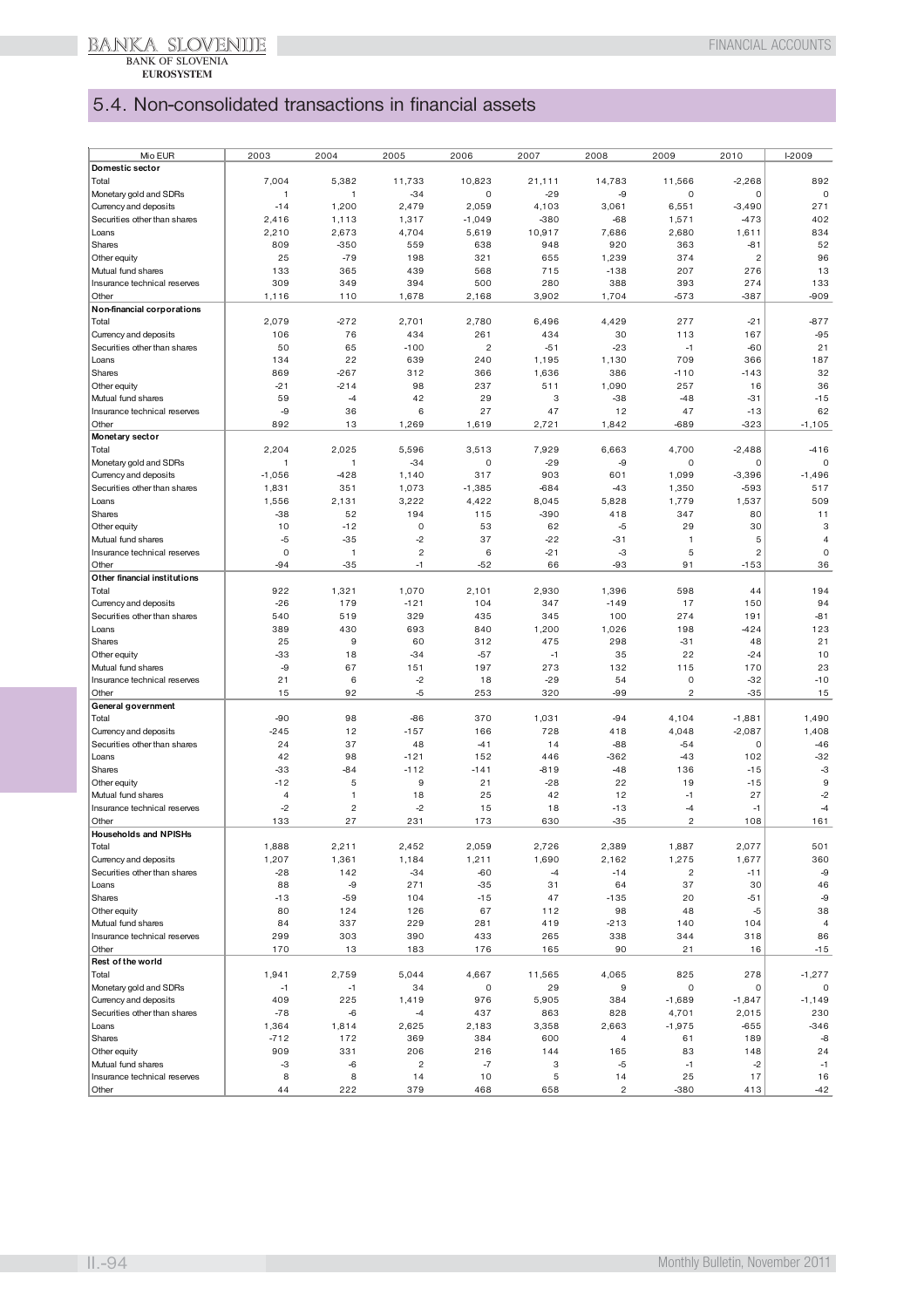**EUROSYSTEM**

| II-2009             | III-2009                      | IV-2009             | $I-2010$            | $II-2010$        | III-2010              | IV-2010                       | $1 - 2011$          | II-2011        | Mio EUR                                     |
|---------------------|-------------------------------|---------------------|---------------------|------------------|-----------------------|-------------------------------|---------------------|----------------|---------------------------------------------|
|                     |                               |                     |                     |                  |                       |                               |                     |                | Domestic sector                             |
| 5,502               | 4,599                         | 573                 | 558                 | 1,817            | $-3,274$              | $-1,369$                      | 5,413               | $-2,661$ Total |                                             |
| 0                   | $\mathsf O$                   | $\circ$             | 0                   | $\mathsf O$      | 0                     | 0                             | $-12$               | 24             | Monetary gold and SDRs                      |
| 3,665               | 2,606                         | $\mathsf g$         | $-2$                | 26               | $-2,774$              | $-739$                        | 4,587               |                | $-2,136$ Currency and deposits              |
| 337                 | 1,056                         | $-225$              | $-315$              | 285              | $-74$                 | $-370$                        | $-11$               | $-856$         | Securities other than shares                |
| 647                 | 433                           | 765                 | 673                 | 424              | 145                   | 369                           | 208                 | $-69$          | Loans                                       |
| $\overline{c}$      | 193                           | 117                 | 29                  | $\mathsf O$      | 33                    | $-143$                        | 58                  |                | 36 Shares                                   |
| 64                  | 24                            | 190                 | 16                  | $-55$            | $-42$                 | 83                            | 109                 |                | 52 Other equity                             |
| 10                  | 75                            | 109                 | 135                 | 72               | $\overline{7}$        | 61                            | 97                  | 29             | Mutual fund shares                          |
| 162<br>615          | 56<br>156                     | 42<br>$-435$        | 127<br>$-106$       | 107<br>960       | 70<br>$-640$          | $-30$<br>$-601$               | 84<br>292           | 24<br>235      | Insurance technical reserves<br>Other       |
|                     |                               |                     |                     |                  |                       |                               |                     |                | Non-financial corporations                  |
| 600                 | 130                           | 424                 | 266                 | 618              | $-616$                | $-288$                        | 174                 |                | $119$ Total                                 |
| 65                  | 11                            | 132                 | $-7$                | $-17$            | $-17$                 | 207                           | $-165$              | $-77$          | Currency and deposits                       |
| $-17$               | 20                            | $-26$               | 6                   | $-51$            | $-33$                 | 19                            | $-66$               | -8             | Securities other than shares                |
| 184                 | $-100$                        | 437                 | 379                 | $-73$            | $-58$                 | 118                           | 177                 | $-106$         | Loans                                       |
| $-10$               | $-140$                        | 9                   | $-14$               | $-25$            | 44                    | $-147$                        | $\overline{7}$      |                | 20 Shares                                   |
| 64                  | $-28$                         | 184                 | 17                  | $-39$            | $-38$                 | 77                            | 96                  | 39             | Other equity                                |
| $-10$               | $-7$                          | $-16$               | 6                   | -8               | $-15$                 | $-14$                         | $-7$                |                | -3 Mutual fund shares                       |
| 15                  | $-16$                         | $-15$               | 34                  | $-4$             | $-14$                 | $-28$                         | 38                  | $\overline{c}$ | Insurance technical reserves                |
| 309                 | 388                           | $-281$              | $-155$              | 835              | $-484$                | $-519$                        | 93                  |                | 252 Other                                   |
|                     |                               |                     |                     |                  |                       |                               |                     |                | Monetary sector                             |
| 2,094               | 1,480                         | 1,542               | $-948$              | 1,686            | $-2,276$              | $-950$                        | 1,173               | $-1,659$ Total |                                             |
| 0                   | 0                             | $\circ$             | $\mathbf 0$         | 0                | $\mathbf 0$           | $\mathsf{O}\xspace$           | $-12$               |                | 24   Monetary gold and SDRs                 |
| 1,353               | 6                             | 1,236               | $-977$              | 883              | $-2,281$              | $-1,022$                      | 877                 | $-879$         | Currency and deposits                       |
| 194                 | 922                           | $-283$              | $-331$              | 276              | $-159$                | $-379$                        | 145                 | $-754$         | Securities other than shares                |
| 369                 | 400                           | 500                 | 308                 | 536              | 244                   | 449                           | 82                  | $-98$          | Loans                                       |
| 63                  | 183                           | 89                  | 30                  | 26               | -8                    | 33                            | 16                  | 55             | Shares                                      |
| $-3$                | 25                            | $\overline{4}$      | $-1$                | 14               | 3                     | 15                            | $\overline{7}$      | 10             | Other equity                                |
| $-2$                | $\mathsf{O}\xspace$           | $-2$                | 5                   | $-4$             | $\overline{4}$        | $\circ$                       | $-7$                | $-4$           | Mutual fund shares                          |
| 3                   | $\mathbf{1}$                  | $\mathbf{1}$        | $\mathbf{1}$        | $\mathbf{1}$     | $\mathbf{1}$          | $-1$                          | $-1$                | $\mathbf 0$    | Insurance technical reserves                |
| 116                 | $-59$                         | $-3$                | 17                  | $-45$            | $-80$                 | $-45$                         | 66                  |                | $-13$ Other                                 |
| 191                 | 206                           | $\overline{7}$      | 104                 | 113              | -8                    | $-165$                        | 103                 |                | Other financial institutions<br>$102$ Total |
| $-43$               | 22                            | $-56$               | 68                  | 46               | 17                    | 19                            | 30                  | 130            | Currency and deposits                       |
| 186                 | 103                           | 66                  | 13                  | 45               | 86                    | 48                            | $-45$               | $-64$          | Securities other than shares                |
| 83                  | 108                           | $-115$              | $-72$               | $-65$            | $-131$                | $-157$                        | $-171$              | 106            | Loans                                       |
| $-58$               | $-31$                         | 37                  | 25                  | 13               | 15                    | $-5$                          | 42                  | -3             | Shares                                      |
| $\overline{4}$      | 9                             | $-1$                | $-4$                | $-13$            | $\overline{4}$        | $-10$                         | $\overline{1}$      | -2             | Other equity                                |
| $-13$               | 48                            | 57                  | 68                  | 54               | $\overline{4}$        | 44                            | 81                  |                | 18 Mutual fund shares                       |
| 14                  | -9                            | 6                   | $-10$               | 10               | $-1$                  | $-31$                         | 20                  | -3             | Insurance technical reserves                |
| 18                  | $-44$                         | 13                  | 16                  | 23               | $-1$                  | $-72$                         | 144                 | $-79$          | Other                                       |
|                     |                               |                     |                     |                  |                       |                               |                     |                | General government                          |
| 1,984               | 2,576                         | $-1,947$            | 607                 | $-1,340$         | $-595$                | $-553$                        | 3,765               | $-1,690$       | Total                                       |
| 1,852               | 2,513                         | $-1,725$            | 503                 | $-1,416$         | $-690$                | $-485$                        | 3,478               | $-1,824$       | Currency and deposits                       |
| $-14$               | $\overline{c}$                | $\sqrt{5}$          | $\boldsymbol{2}$    | $-7$             | 24                    | $-20$                         | $-28$               | -2             | Securities other than shares                |
| 14                  | 22                            | $-47$               | 35                  | $\overline{c}$   | 101                   | -36                           | 183                 |                | 39 Loans                                    |
| $-4$                | 157                           | $-13$               | $-5$                | $-2$             | $-1$                  | $-7$                          | $\overline{c}$      |                | $-3$ Shares                                 |
| $\overline{c}$      | 8                             | $\circ$             | $\circ$             | $-1$             | $-16$                 | $\overline{c}$                | 3                   | 0              | Other equity                                |
| $-2$                | $-5$                          | 8                   | 13                  | 6                | 1                     | $\overline{\mathcal{I}}$      | 13                  | $\overline{7}$ | Mutual fund shares                          |
| 1<br>135            | $\mathsf{O}\xspace$<br>$-120$ | $\circ$<br>$-173$   | $\circ$<br>57       | $-1$<br>78       | $\mathbf{1}$<br>$-14$ | $\mathsf{O}\xspace$<br>$-14$  | $\mathbf{1}$<br>115 | $-1$<br>94     | Insurance technical reserves<br>Other       |
|                     |                               |                     |                     |                  |                       |                               |                     |                | <b>Households and NPISHs</b>                |
| 633                 | 207                           | 546                 | 529                 | 741              | 221                   | 587                           | 198                 |                | 467 Total                                   |
| 439                 | 54                            | 422                 | 411                 | 529              | 196                   | 542                           | 367                 |                | 513 Currency and deposits                   |
| $-12$               | 8                             | 14                  | $-5$                | 22               | $\hbox{9}$            | $-38$                         | $-16$               | $-27$          | Securities other than shares                |
| $-3$                | $\overline{c}$                | -9                  | 22                  | 24               | $-10$                 | $-5$                          | $-63$               | $-11$          | Loans                                       |
| 11                  | 24                            | $-5$                | $-7$                | $-12$            | $-16$                 | $-17$                         | -9                  |                | $-32$ Shares                                |
| $-4$                | 10                            | 3                   | $\overline{4}$      | $-15$            | 5                     | $\overline{1}$                | $\sqrt{2}$          |                | 5 Other equity                              |
| 35                  | 38                            | 62                  | 43                  | 23               | 14                    | 25                            | 18                  | 11             | Mutual fund shares                          |
| 129                 | 80                            | 50                  | 102                 | 101              | 84                    | 31                            | 25                  |                | 27 Insurance technical reserves             |
| 37                  | -9                            | $\mathsf g$         | $-42$               | 69               | $-61$                 | 49                            | $-127$              |                | $-19$ Other                                 |
|                     |                               |                     |                     |                  |                       |                               |                     |                | Rest of the world                           |
| 43                  | 2,323                         | $-264$              | 359                 | 1,036            | $-356$                | $-761$                        | 2,234               | $-143$ Total   |                                             |
| 0                   | 0                             | $\mathsf{O}\xspace$ | $\circ$             | 0                | 0                     | $\mathsf{O}\xspace$           | 12                  | $-24$          | Monetary gold and SDRs                      |
| 13                  | $-990$                        | 437                 | $-1, 152$           | 419              | $-300$                | $-815$                        | $-1,050$            |                | 572 Currency and deposits                   |
| 976                 | 3,312                         | 183                 | 1,591               | 484              | $-47$                 | $-12$                         | 2,914               |                | -458 Securities other than shares           |
| $-764$              | $-182$                        | $-682$              | $-182$              | $-236$           | 150                   | $-388$                        | $-95$               |                | $-383$ Loans                                |
| $\mathsf{O}\xspace$ | 31                            | 39                  | 5                   | 26               | 31                    | 127                           | 56                  |                | 137 Shares                                  |
| $-26$               | 42                            | 43                  | $-68$               | $-50$            | 9                     | 256                           | 49                  |                | -40 Other equity                            |
| 0                   | $-1$                          | $\circ$             | $\mathsf{O}\xspace$ | $\boldsymbol{2}$ | $-1$                  | $-2$                          | 3                   |                | 1 Mutual fund shares                        |
| 0<br>$-156$         | $\mathsf{O}\xspace$<br>112    | 9<br>$-293$         | $-1$<br>165         | 8<br>383         | 6<br>$-204$           | $\overline{\mathbf{4}}$<br>69 | 6<br>340            | 1              | Insurance technical reserves<br>50 Other    |
|                     |                               |                     |                     |                  |                       |                               |                     |                |                                             |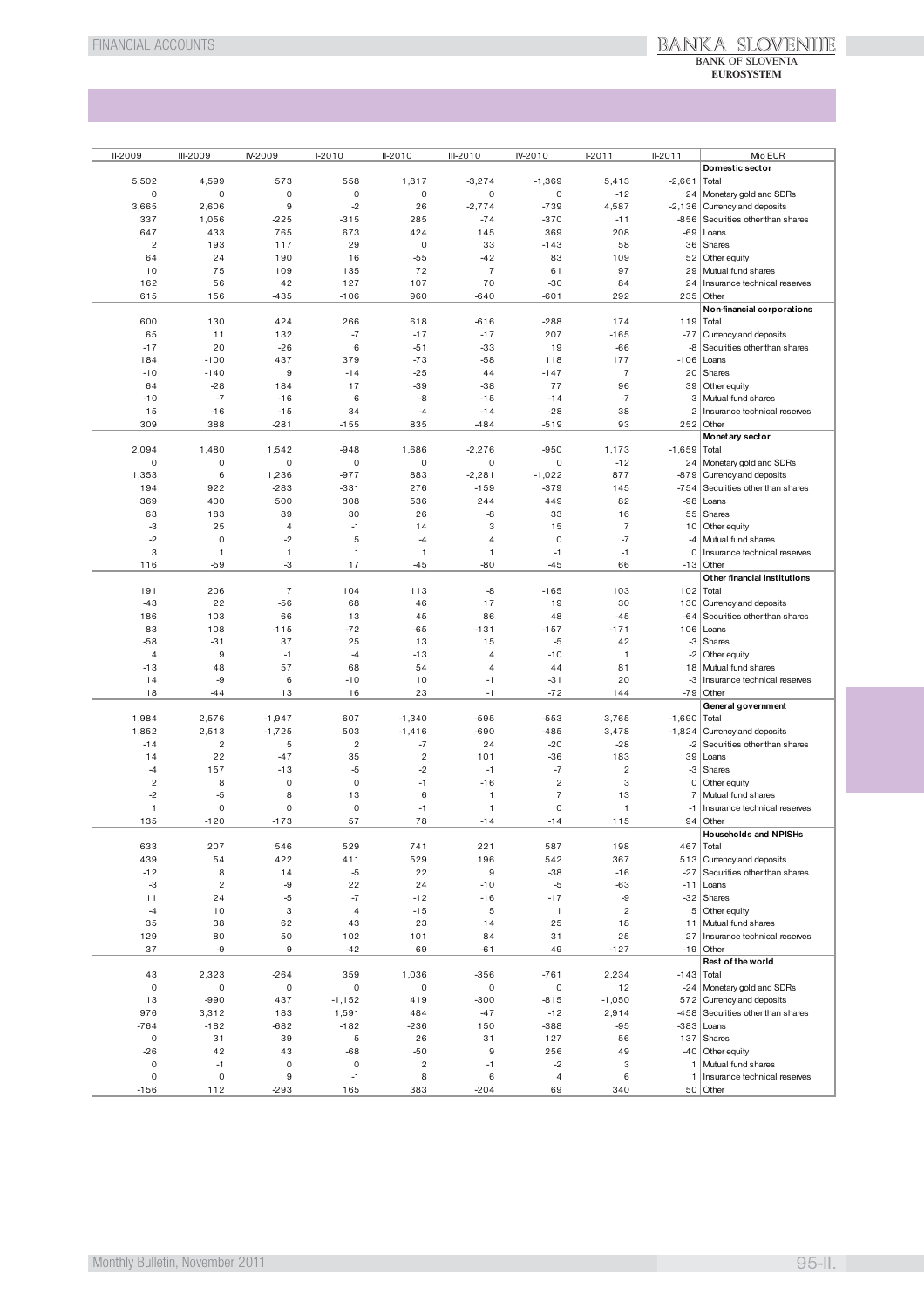# 5.5. Non-consolidated transactions in liabilities

| Mio EUR                      | 2003           | 2004           | 2005           | 2006           | 2007         | 2008        | 2009           | 2010        | $I-2009$       |
|------------------------------|----------------|----------------|----------------|----------------|--------------|-------------|----------------|-------------|----------------|
| Domestic sector              |                |                |                |                |              |             |                |             |                |
| Total                        | 7,369          | 6,215          | 12,622         | 12,021         | 23,049       | 17,663      | 12,291         | $-2,098$    | 1,047          |
| Currency and deposits        | 906            | 1,655          | 2,388          | 2,562          | 7,195        | 3,893       | 4,645          | $-4,916$    | $-110$         |
| Securities other than shares | 1,130          | $-94$          | 825            | $-1,045$       | $-1,944$     | 724         | 6,554          | 1,507       | 1,274          |
| Loans                        | 3,318          | 4,399          | 6,697          | 7,131          | 12,319       | 9,540       | 409            | 822         | 449            |
| Shares                       | -3             | $-526$         | 298            | 316            | 363          | 852         | 364            | 29          | 27             |
| Other equity                 | 750            | 92             | 103            | 318            | 370          | 788         | 312            | 189         | 130            |
| Mutual fund shares           | 118            | 322            | 187            | 279            | 594          | $-190$      | 175            | 158         | 8              |
| Insurance technical reserves | 305            | 345            | 388            | 481            | 279          | 385         | 431            | 303         | 148            |
| Other                        | 844            | 24             | 1,735          | 1,980          | 3,873        | 1,672       | $-600$         | $-188$      | $-879$         |
| Non-financial corporations   |                |                |                |                |              |             |                |             |                |
| Total                        | 3,083          | 1,604          | 4,583          | 4,847          | 9,727        | 8.039       | 828            | 130         | $-370$         |
| Securities other than shares | 11             | 119            | 164            | $-18$          | 75           | 56          | 343            | $-181$      | 29             |
| Loans                        | 1,805          | 2,041          | 2,786          | 3,032          | 6,223        | 5,715       | 476            | 200         | 498            |
| Shares                       | $-81$          | $-607$         | 159            | 57             | 182          | 71          | 159            | 6           | 23             |
| Other equity                 | 699            | 30             | 98             | 299            | 282          | 803         | 323            | 238         | 117            |
| Other                        | 648            | 22             | 1,375          | 1,477          | 2,966        | 1,394       | $-473$         | $-133$      | $-1,037$       |
| Monetary sector              |                |                |                |                |              |             |                |             |                |
| Total                        | 2,217          | 1,872          | 5,221          | 3,036          | 7,715        | 6,360       | 4,134          | $-3,180$    | $-680$         |
| Currency and deposits        | 904            | 1,651          | 2,385          | 2,751          | 6,759        | 3,721       | 2,654          | $-3,808$    | $-757$         |
| Securities other than shares | 636            | $-837$         | 484            | $-1,689$       | $-1,719$     | 299         | 2,062          | 832         | 188            |
| Loans                        | 668            | 1,040          | 2,223          | 1,669          | 2,428        | 1,752       | $-744$         | $-98$       | $-113$         |
| Shares                       | 67             | 63             | 116            | 150            | 211          | 716         | 171            | 14          | $\overline{c}$ |
| Other equity                 | 14             | $\circ$        | $\circ$        | $\circ$        | 0            | $\mathbf 0$ | $\mathbf 0$    | $\mathbf 0$ | $\mathbf 0$    |
| Mutual fund shares           | $\circ$        | $\circ$        | $\overline{4}$ | $\overline{c}$ | 3            | 6           | $-4$           | $-2$        | 3              |
| Other                        | $-72$          | $-45$          | $\overline{9}$ | 153            | 33           | $-135$      | $-4$           | $-119$      | $-3$           |
| Other financial institutions |                |                |                |                |              |             |                |             |                |
|                              |                |                |                |                |              |             |                |             |                |
| Total                        | 978            | 1,536          | 1,390          | 2,059          | 2,600        | 1,543       | 472            | 56          | 116            |
| Securities other than shares | 31             | $-23$          | $-34$          | 14             | $-17$        | 17          | $\overline{4}$ | $-11$       | $\circ$        |
| Loans                        | 490            | 805            | 741            | 1,108          | 1,539        | 1,359       | $-132$         | $-341$      | $-59$          |
| Shares                       | 10             | 18             | 21             | 107            | $-30$        | 71          | 34             | 8           | $\overline{c}$ |
| Other equity                 | 37             | 62             | $\overline{4}$ | 20             | 88           | $-15$       | $-11$          | $-50$       | 12             |
| Mutual fund shares           | 118            | 322            | 183            | 277            | 591          | $-196$      | 179            | 159         | 5              |
| Insurance technical reserves | 305            | 345            | 388            | 481            | 279          | 385         | 431            | 303         | 148            |
| Other                        | $-14$          | $\overline{7}$ | 87             | 52             | 150          | $-78$       | $-33$          | $-13$       | $\overline{7}$ |
| General government           |                |                |                |                |              |             |                |             |                |
| Total                        | 574            | 707            | 322            | 775            | 1,060        | 611         | 6,235          | 190         | 1,846          |
| Currency and deposits        | $\overline{c}$ | $\overline{4}$ | 3              | $-189$         | 436          | 171         | 1,992          | $-1,108$    | 647            |
| Securities other than shares | 451            | 647            | 212            | 647            | $-283$       | 350         | 4,145          | 867         | 1,056          |
| Loans                        | $-20$          | 77             | $-21$          | 22             | 292          | $-317$      | 167            | 441         | $\overline{4}$ |
| Shares                       | $\circ$        | $\circ$        | $\overline{c}$ | $\overline{2}$ | $\mathbf{1}$ | $-7$        | $\mathbf 0$    | $\circ$     | $\mathbf 0$    |
| Other                        | 140            | $-21$          | 127            | 293            | 614          | 413         | $-69$          | $-10$       | 138            |
| <b>Households and NPISHs</b> |                |                |                |                |              |             |                |             |                |
| Total                        | 516            | 496            | 1,105          | 1,304          | 1,946        | 1,111       | 621            | 706         | 136            |
| Loans                        | 374            | 436            | 969            | 1,300          | 1,836        | 1,031       | 643            | 620         | 120            |
| Other                        | 142            | 60             | 136            | 5              | 110          | 78          | $-22$          | 86          | 16             |
| Rest of the world            |                |                |                |                |              |             |                |             |                |
| Total                        | 1,577          | 1,926          | 4,156          | 3,469          | 9,628        | 1,184       | 99             | 108         | $-1,432$       |
| Currency and deposits        | $-510$         | $-230$         | 1,510          | 474            | 2,813        | $-447$      | 217            | $-421$      | $-768$         |
| Securities other than shares | 1,208          | 1,201          | 488            | 432            | 2,428        | 36          | $-283$         | 35          | $-643$         |
| Loans                        | 256            | 88             | 632            | 671            | 1,957        | 810         | 296            | 134         | 39             |
| Shares                       | 100            | 348            | 630            | 706            | 1,185        | 72          | 60             | 79          | 17             |
| Other equity                 | 184            | 161            | 302            | 219            | 430          | 617         | 146            | $-39$       | $-10$          |
| Mutual fund shares           | 12             | 38             | 253            | 282            | 124          | 47          | 30             | 116         | $\overline{4}$ |
| Insurance technical reserves | 12             | 11             | 20             | 28             | 6            | 17          | $-13$          | $-11$       | $\overline{1}$ |
| Other                        | 315            | 308            | 322            | 656            | 687          | 33          | $-354$         | 214         | $-72$          |
|                              |                |                |                |                |              |             |                |             |                |

#### 5.6. Net financial transactions

| Mio EUR                      | 2003     | 2004     | 2005     | 2006     | 2007     | 2008     | 2009     | 2010     | $I-2009$ |
|------------------------------|----------|----------|----------|----------|----------|----------|----------|----------|----------|
| Domestic sector              | $-364$   | $-833$   | $-888$   | $-1.198$ | $-1.937$ | $-2.880$ | $-725$   | $-170$   | $-155$   |
| Non-financial corporations   | $-1.004$ | $-1.876$ | $-1.882$ | $-2.067$ | $-3.231$ | $-3.610$ | $-551$   | $-151$   | $-507$   |
| <b>Monetary sector</b>       | $-13$    | 153      | 375      | 477      | 214      | 303      | 566      | 692      | 264      |
| Other financial institutions | $-56$    | $-216$   | $-320$   | 42       | 330      | $-146$   | 125      | $-11$    | 78       |
| General government           | $-664$   | $-609$   | $-408$   | $-405$   | $-29$    | $-706$   | $-2.131$ | $-2.072$ | $-355$   |
| Households and NPISHs        | 1.372    | .714     | .347     | 755      | 779      | .278     | .266     | 1.371    | 365      |
| Rest of the world            | 364      | 833      | 888      | .198     | 1.937    | 2.880    | 725      | 171      | 155      |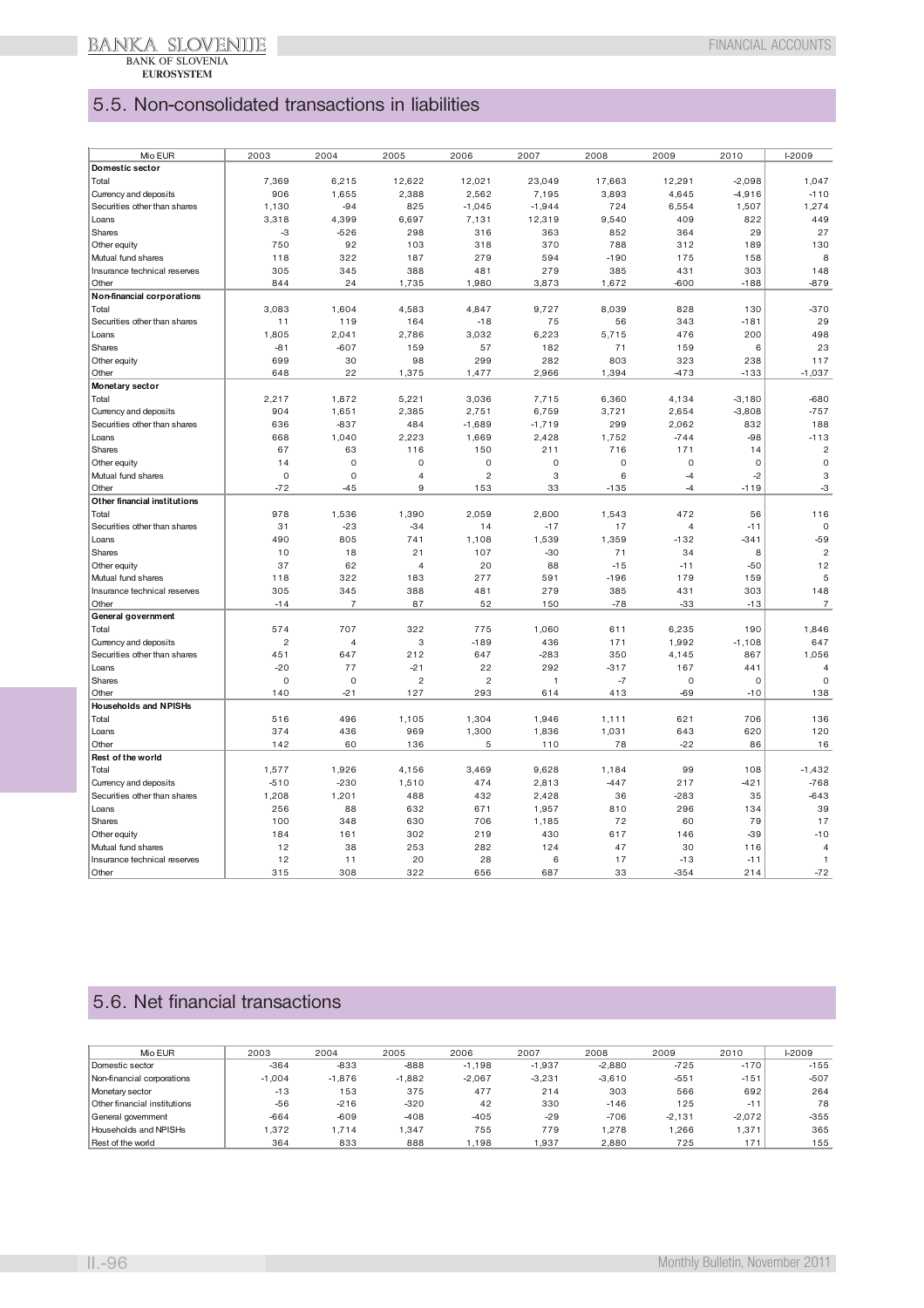**EUROSYSTEM**

| II-2009        | III-2009            | IV-2009             | $I-2010$            | $II-2010$ | III-2010       | IV-2010             | $1 - 2011$     | $II-2011$      | Mio EUR                             |
|----------------|---------------------|---------------------|---------------------|-----------|----------------|---------------------|----------------|----------------|-------------------------------------|
|                |                     |                     |                     |           |                |                     |                |                | Domestic sector                     |
| 5,379          | 5,173               | 691                 | 457                 | 2,084     | $-3,190$       | $-1,449$            | 5,476          | $-2,700$ Total |                                     |
| 3,502          | 743                 | 510                 | $-733$              | $-221$    | $-2,698$       | $-1,265$            | 2,466          |                | -1,613 Currency and deposits        |
| 1,443          | 3,557               | 280                 | 826                 | 781       | $-56$          | $-44$               | 2,523          |                | -1,136 Securities other than shares |
| $-323$         | 187                 | 95                  | 456                 | 358       | 197            | $-190$              | $-112$         |                | -388 Loans                          |
| 17             | 209                 | 111                 | $-20$               | $-7$      | 37             | 19                  | 42             |                | 163 Shares                          |
| $-48$          | 82                  | 147                 | $-41$               | $-72$     | $-4$           | 306                 | 146            |                | 36 Other equity                     |
| 44             | 49                  | 74                  | 69                  | 46        | 18             | 25                  | 40             | 27             | Mutual fund shares                  |
| 168            | 58                  | 57                  | 133                 | 118       | 74             | $-23$               | 85             | 29             | Insurance technical reserves        |
| 575            | 288                 | $-584$              | $-232$              | 1,081     | $-758$         | $-278$              | 285            |                | 184 Other                           |
|                |                     |                     |                     |           |                |                     |                |                | Non-financial corporations          |
| 376            | 189                 | 633                 | 104                 | 827       | $-767$         | $-33$               | 158            |                | $102$ Total                         |
| $-18$          | 20                  | 313                 | $-1$                | $-62$     | $-61$          | $-58$               | $-95$          | 5              | Securities other than shares        |
| 81             | $-53$               | $-50$               | 547                 | 87        | $-104$         | $-330$              | 225            |                | 202 Loans                           |
| $\mathbf 0$    | 40                  | 97                  | $-23$               | $-26$     | 32             | 23                  | $\,6$          |                | $-1$ Shares                         |
| $-7$           | 68                  | 145                 | 26                  | $-72$     | $-6$           | 290                 | 151            | 31             | Other equity                        |
| 321            | 114                 | 130                 | $-446$              | 900       | $-628$         | 41                  | $-129$         | $-135$         | Other                               |
|                |                     |                     |                     |           |                |                     |                |                | Monetary sector                     |
| 1,992          | 1,468               | 1,354               | $-1,095$            | 1,598     | $-2,410$       | $-1,273$            | 695            | $-1,829$ Total |                                     |
| 2,547          | $-415$              | 1,279               | $-1,000$            | 547       | $-2,304$       | $-1,052$            | 704            | $-650$         | Currency and deposits               |
| $-162$         | 2,033               | 3                   | 16                  | 906       | $-44$          | $-46$               | 153            |                | -655 Securities other than shares   |
| $-578$         | $-142$              | 88                  | $-148$              | 95        | 21             | $-66$               | $-308$         | $-629$         | Loans                               |
| $\overline{4}$ | 164                 | $\mathsf{O}\xspace$ | 1                   | 12        | $\circ$        | $\overline{1}$      | $\overline{c}$ |                | 163 Shares                          |
| $\circ$        | $\circ$             | $\circ$             | $\mathsf{O}\xspace$ | $\circ$   | $\circ$        | $\circ$             | $\circ$        | 0              | Other equity                        |
| $-3$           | $-1$                | $-1$                | $\mathsf{O}\xspace$ | $\circ$   | $\mathsf O$    | $-1$                | 3              | $\overline{4}$ | Mutual fund shares                  |
| 184            | $-171$              | $-14$               | 35                  | 38        | $-82$          | $-110$              | 141            |                | $-61$ Other                         |
|                |                     |                     |                     |           |                |                     |                |                | Other financial institutions        |
|                | 132                 | 30                  | 84                  | 67        | $-5$           | $-90$               | 117            | 19             | Total                               |
| 194<br>-9      | $\mathsf{O}\xspace$ | 14                  | $-2$                |           | $-3$           | $\mathsf{O}\xspace$ | $-1$           | $\overline{c}$ |                                     |
|                |                     |                     |                     | $-5$      |                |                     |                |                | Securities other than shares        |
| 20             | $-16$               | $-78$               | $-120$              | $-65$     | $-84$          | $-72$               | $-118$<br>34   | $-35$          | Loans                               |
| 13             | 5                   | 15                  | $\overline{1}$      | 8         | 5              | $-6$                |                |                | 0 Shares                            |
| $-40$          | 14                  | 3                   | $-67$               | $\circ$   | $\overline{2}$ | 16                  | $-5$           | $\mathbf 5$    | Other equity                        |
| 48             | 50                  | 75                  | 69                  | 46        | 18             | 27                  | 37             |                | 23 Mutual fund shares               |
| 168            | 58                  | 57                  | 133                 | 118       | 74             | $-23$               | 85             | 29             | Insurance technical reserves        |
| $-5$           | 21                  | $-56$               | 71                  | $-34$     | $-17$          | $-32$               | 85             | $-4$           | Other                               |
|                |                     |                     |                     |           |                |                     |                |                | General government                  |
| 2,689          | 3,079               | $-1,379$            | 1,147               | $-635$    | $-200$         | $-122$              | 4,503          | $-1,025$ Total |                                     |
| 955            | 1,157               | $-768$              | 266                 | $-767$    | $-394$         | $-213$              | 1,762          | $-963$         | Currency and deposits               |
| 1,632          | 1,505               | $-49$               | 813                 | $-57$     | 52             | 60                  | 2.467          |                | -488 Securities other than shares   |
| 53             | 100                 | 11                  | 23                  | 71        | 178            | 169                 | 96             | 14             | Loans                               |
| $\mathsf O$    | $\mathsf{O}\xspace$ | $\mathsf{O}\xspace$ | $\mathsf{O}\xspace$ | $\circ$   | $\mathsf O$    | $\mathsf O$         | $\circ$        | $\mathbf 0$    | Shares                              |
| 49             | 317                 | $-572$              | 45                  | 119       | $-37$          | $-138$              | 177            |                | 411 Other                           |
|                |                     |                     |                     |           |                |                     |                |                | <b>Households and NPISHs</b>        |
| 128            | 305                 | 53                  | 217                 | 228       | 191            | 70                  | 3              |                | 33 Total                            |
| 101            | 297                 | 125                 | 154                 | 171       | 186            | 110                 | $-7$           |                | 60 Loans                            |
| 27             | $\overline{7}$      | $-71$               | 63                  | 57        | 6              | $-40$               | 11             |                | -27 Other                           |
|                |                     |                     |                     |           |                |                     |                |                | Rest of the world                   |
| 166            | 1,749               | $-383$              | 460                 | 768       | $-439$         | $-682$              | 2,171          | $-104$         | Total                               |
| 176            | 873                 | $-64$               | $-421$              | 666       | $-376$         | $-289$              | 1,071          | 49             | Currency and deposits               |
| $-130$         | 812                 | $-322$              | 450                 | $-12$     | $-64$          | $-339$              | 380            | $-177$         | Securities other than shares        |
| 206            | 63                  | $-12$               | 36                  | $-171$    | 98             | 171                 | 224            | $-64$          | Loans                               |
| $-15$          | 15                  | 44                  | 55                  | 32        | 27             | $-35$               | 71             | 10             | Shares                              |
| 85             | $-16$               | 86                  | $-10$               | $-33$     | $-29$          | 33                  | 12             | $-24$          | Other equity                        |
| $-35$          | 25                  | 36                  | 67                  | 27        | $-11$          | 34                  | 60             | $\overline{4}$ | Mutual fund shares                  |
| $-6$           | $-2$                | $-6$                | $-7$                | $-2$      | $\overline{1}$ | $-3$                | 5              | -3             | Insurance technical reserves        |
| $-116$         | $-21$               | $-144$              | 291                 | 262       | $-85$          | $-254$              | 347            | 101            | Other                               |

| $II - 2009$ | $II - 2009$ | IV-2009 | $1-2010$ | $II-2010$ | $III-2010$ | IV-2010 | $1 - 2011$ | $II - 2011$ | Mio EUR                         |
|-------------|-------------|---------|----------|-----------|------------|---------|------------|-------------|---------------------------------|
| 123         | $-574$      | $-119$  | 101      | $-267$    | $-83$      | 79      | $-63$      |             | 39   Domestic sector            |
| 224         | $-60$       | $-209$  | 162      | $-209$    | 151        | $-255$  | 16         |             | 17 Non-financial corporations   |
| 102         | 12          | 188     | 147      | 88        | 134        | 323     | 479        |             | 170 Monetary sector             |
| -3          | 73          | $-23$   | 20       | 46        | $-3$       | $-75$   | $-15$      |             | 83 Other financial institutions |
| $-706$      | $-502$      | $-568$  | $-540$   | $-706$    | $-395$     | $-430$  | $-738$     |             | -665 General government         |
| 505         | $-97$       | 493     | 312      | 512       | 30         | 517     | 194        |             | 433 Households and NPISHs       |
| $-123$      | 574         | 119     | $-101$   | 267       | 83         | $-79$   | 63         |             | -39 Rest of the world           |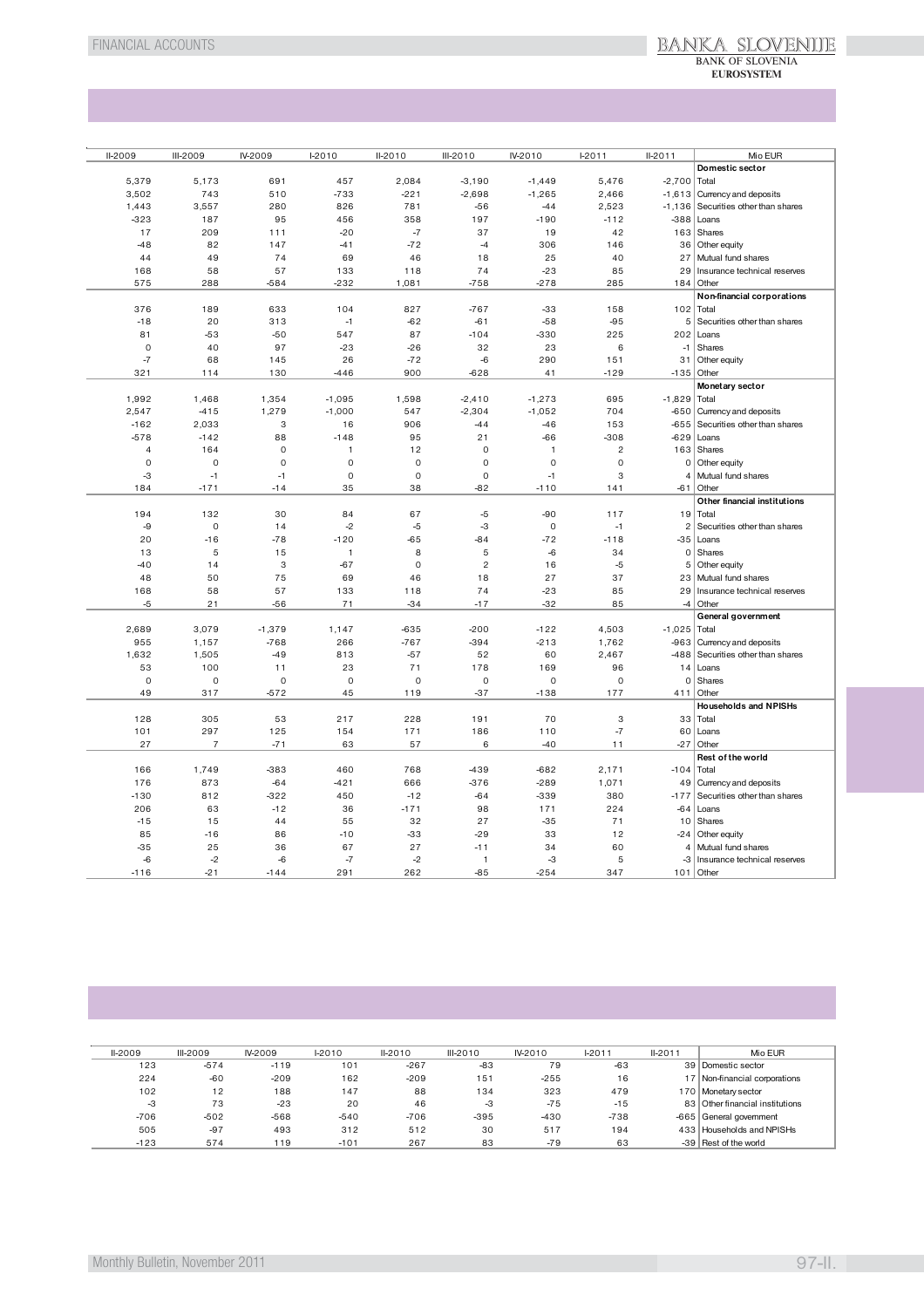# 6.1. Expenditure on gross domestic product

| Current prices,                                                               |                              |               |            |                | Domestic expenditure |                                  |                                            | External trade |                                     |                                     |
|-------------------------------------------------------------------------------|------------------------------|---------------|------------|----------------|----------------------|----------------------------------|--------------------------------------------|----------------|-------------------------------------|-------------------------------------|
| till 31.12.2006<br>millions of SIT.<br>after<br>01.01.2007<br>millions of EUR | Gross<br>domestic<br>product | Total         | Households | NPISH's        | General<br>aovemment | Gross fixed<br>capital formation | Changes in<br>inventories and<br>valuables | Balance        | Exports of<br>goods and<br>services | Imports of<br>goods and<br>services |
| Column                                                                        | $1 = 2 + 8$                  | $2=3+4+5+6+7$ | 3          | $\overline{4}$ | 5                    | 6                                | $\overline{7}$                             | $8 = 9 - 10$   | 9                                   | 10 <sup>1</sup>                     |
| Code                                                                          |                              |               |            |                |                      |                                  |                                            |                |                                     |                                     |
| 2006                                                                          | 7,440,916                    | 7,479,440     | 3,871,639  | 58,839         | 1,395,840            | 1,975,143                        | 175,642                                    | $-38,523$      | 4,950,327                           | 4,988,850                           |
| 2007                                                                          | 34.568                       | 35.163        | 17.944     | 274            | 5.990                | 9.571                            | 1,363                                      | $-595$         | 24,041                              | 24,636                              |
| 2008                                                                          | 37.135                       | 38.259        | 19.297     | 283            | 6.735                | 10,742                           | 1.188                                      | $-1.124$       | 25.134                              | 26,258                              |
| 2009                                                                          | 35.311                       | 34.804        | 19,434     | 271            | 7,152                | 8,268                            | $-324$                                     | 507            | 20,618                              | 20,111                              |
| 2010                                                                          | 35,416                       | 35,216        | 19,578     | 263            | 7,363                | 7,651                            | 360                                        | 200            | 23,171                              | 22,971                              |
| 2007                                                                          | 7.829                        | 7.815         | 3.907      | 65             | 1.397                | 2.054                            | 387                                        | 14             | 5.667                               | 5,653                               |
| $\mathbf{H}$                                                                  | 8.783                        | 8.798         | 4.532      | 73             | 1.542                | 2,447                            | 199                                        | $-16$          | 6.069                               | 6,084                               |
| Ш                                                                             | 9,021                        | 9,119         | 4.654      | 70             | 1,482                | 2,580                            | 327                                        | $-98$          | 6,209                               | 6,307                               |
| IV                                                                            | 8,930                        | 9,425         | 4,748      | 75             | 1,568                | 2,523                            | 507                                        | $-496$         | 6,095                               | 6,591                               |
| 2008                                                                          | 8.626                        | 8.770         | 4,386      | 64             | 1,555                | 2,480                            | 283                                        | $-144$         | 6,159                               | 6,303                               |
| Ш                                                                             | 9.688                        | 9.908         | 5.076      | 73             | 1.714                | 2.861                            | 183                                        | $-220$         | 6,625                               | 6,845                               |
| Ш                                                                             | 9.734                        | 10,142        | 5.132      | 68             | 1,682                | 2,882                            | 378                                        | $-408$         | 6,430                               | 6,837                               |
| IV                                                                            | 9,231                        | 9,660         | 4,950      | 69             | 1,808                | 2,507                            | 326                                        | $-429$         | 5,818                               | 6,247                               |
| 2009                                                                          | 8,321                        | 8,188         | 4,401      | 62             | 1,703                | 1,997                            | 25                                         | 133            | 4,922                               | 4,789                               |
| $\mathbf{I}$                                                                  | 9,001                        | 8,693         | 4,935      | 71             | 1,856                | 2,120                            | $-290$                                     | 308            | 5,149                               | 4,841                               |
| Ш                                                                             | 9,077                        | 9,038         | 5.078      | 67             | 1,755                | 2,128                            | 9                                          | 40             | 5,197                               | 5,158                               |
| IV                                                                            | 8,912                        | 8.886         | 5.021      | 70             | 1,839                | 2.023                            | $-68$                                      | 26             | 5.350                               | 5,324                               |
| 2010                                                                          | 8.145                        | 8.026         | 4.390      | 59             | 1.745                | 1.733                            | 99                                         | 119            | 5.215                               | 5,096                               |
| Ш                                                                             | 9.126                        | 9.015         | 4.940      | 68             | 1.902                | 2.053                            | 52                                         | 111            | 5.866                               | 5.756                               |
| Ш                                                                             | 9.178                        | 9.039         | 5.126      | 66             | 1.808                | 1.951                            | 87                                         | 139            | 6.026                               | 5,888                               |
| IV                                                                            | 8,967                        | 9,135         | 5,121      | 71             | 1,907                | 1,914                            | 122                                        | $-168$         | 6.063                               | 6,231                               |
| $2011$                                                                        | 8.374                        | 8,294         | 4,484      | 62             | 1.806                | 1,629                            | 313                                        | 80             | 6.147                               | 6,067                               |
| $\mathsf{II}$                                                                 | 9,242                        | 8,978         | 5.053      | 67             | 1.926                | 1,729                            | 202                                        | 264            | 6.567                               | 6,303                               |

Source: Statistical Office of the Republic of Slovenia.

# 6.2. Expenditure on gross domestic product (growth rates)

|                              |                                                                                              |                              |                |                         | Domestic expenditure | External trade balance |                                  |                |                                     |  |  |
|------------------------------|----------------------------------------------------------------------------------------------|------------------------------|----------------|-------------------------|----------------------|------------------------|----------------------------------|----------------|-------------------------------------|--|--|
| Real yearly<br>$\frac{0}{0}$ | growth rates in                                                                              | Gross<br>domestic<br>product | Total          | NPISH's<br>Households   |                      | General<br>government  | Gross fixed<br>capital formation |                | Imports of<br>goods and<br>services |  |  |
|                              | Column                                                                                       | $\overline{1}$               | $\overline{2}$ | $\overline{\mathbf{3}}$ | $\overline{4}$       | $\overline{5}$         | $\overline{6}$                   | $\overline{7}$ | $\overline{8}$                      |  |  |
|                              | Code                                                                                         |                              |                |                         |                      |                        |                                  |                |                                     |  |  |
| 2006                         |                                                                                              | 5.8                          | 5.6            | 2.9                     | 4.5                  | 4.0                    | 9.9                              | 12.5           | 12.2                                |  |  |
| 2007                         |                                                                                              | 6.8                          | 8.6            | 6.7                     | 4.6                  | 0.7                    | 11.7                             | 13.7           | 16.3                                |  |  |
| 2008                         |                                                                                              | 3.5                          | 3.5            | 2.1                     | $-0.7$               | 6.2                    | 7.7                              | 2.9            | 2.9                                 |  |  |
| 2009                         |                                                                                              | $-7.7$                       | $-9.0$         | 1.5                     | $-24.4$              | 2.8                    | $-22.2$                          | $-17.1$        | $-18.7$                             |  |  |
| 2010                         |                                                                                              | 1.4                          | $-0.1$         | $-0.6$                  | $-3.7$               | 1.5                    | $-8.3$                           | 9.5            | 7.2                                 |  |  |
|                              |                                                                                              |                              |                |                         |                      |                        |                                  |                |                                     |  |  |
| 2007                         |                                                                                              | 7.7                          | 8.2            | 4.3                     | 16.3                 | $-0.3$                 | 14.9                             | 15.6           | 16.3                                |  |  |
|                              | $\mathbf{H}$                                                                                 | 6.8                          | 9.6            | 5.0                     | 12.9                 | 0.1                    | 16.1                             | 13.9           | 18.3                                |  |  |
|                              | III                                                                                          | 7.7                          | 10.9           | 8.4                     | 10.0                 | 0.7                    | 15.4                             | 15.6           | 20.5                                |  |  |
|                              | IV                                                                                           | 5.3                          | 6.9            | 6.2                     | 13.1                 | 2.1                    | 7.5                              | 10.2           | 12.2                                |  |  |
|                              |                                                                                              |                              |                |                         |                      |                        |                                  |                |                                     |  |  |
| 2008                         |                                                                                              | 5.7                          | 7.3            | 4.4                     | $-6.8$               | 7.0                    | 18.2                             | 7.3            | 9.5                                 |  |  |
|                              | $\mathbf{H}$                                                                                 | 5.9                          | 6.8            | 5.1                     | $-4.1$               | 5.5                    | 13.6                             | 8.6            | 9.8                                 |  |  |
|                              | III                                                                                          | 3.8                          | 4.6            | 3.6                     | $-6.6$               | 5.6                    | 6.9                              | 2.2            | 3.4                                 |  |  |
|                              | IV                                                                                           | $-0.9$                       | $-1.7$         | 2.5                     | $-13.2$              | 6.4                    | $-5.6$                           | $-6.1$         | $-6.8$                              |  |  |
| 2009                         |                                                                                              | $-8.1$                       | $-9.3$         | 0.6                     | $-4.9$               | 3.4                    | $-22.8$                          | $-20.9$        | $-22.3$                             |  |  |
|                              | $\mathbf{H}$                                                                                 | $-9.5$                       | $-11.6$        | $-1.7$                  | $-4.5$               | 4.2                    | $-26.9$                          | $-22.8$        | $-25.4$                             |  |  |
|                              | III                                                                                          | $-8.9$                       | $-10.4$        | 0.3                     | $-2.3$               | 3.9                    | $-25.3$                          | $-17.6$        | $-19.4$                             |  |  |
|                              | IV                                                                                           | $-5.3$                       | $-8.5$         | 0.4                     | 0.8                  | 0.2                    | $-17.5$                          | $-6.4$         | $-10.9$                             |  |  |
| 2010                         |                                                                                              | $-0.7$                       | $-2.0$         | $-0.9$                  | $-6.3$               | 1.9                    | $-11.8$                          | 6.5            | 4.2                                 |  |  |
|                              | $\mathbf{H}$                                                                                 | 2.0                          | 1.2            | $-1.4$                  | $-5.7$               | 1.0                    | $-4.5$                           | 12.0           | 10.6                                |  |  |
|                              |                                                                                              | 1.7                          | $-1.6$         | $-1.1$                  | $-3.4$               | 1.3                    | $-9.9$                           | 11.4           |                                     |  |  |
|                              | III<br>IV.                                                                                   | 2.3                          | 1.9            | 0.8                     | 0.2                  | 1.6                    | $-7.2$                           | 8.2            | 5.9<br>7.8                          |  |  |
|                              |                                                                                              |                              |                |                         |                      |                        |                                  |                |                                     |  |  |
| 2011                         |                                                                                              | 2.3                          | 1.2            | 0.1                     | 3.2                  | 1.9                    | $-8.3$                           | 11.1           | 9.6                                 |  |  |
|                              | $\rm{II}$                                                                                    | 0.9                          | $-2.1$         | 0.1                     | $-0.2$               | 0.1                    | $-16.4$                          | 8.3            | 3.9                                 |  |  |
|                              | Source: Statistical Office of the Republic of Slovenia and computations in Bank of Slovenia. |                              |                |                         |                      |                        |                                  |                |                                     |  |  |

II.-98 Monthly Bulletin, November 2011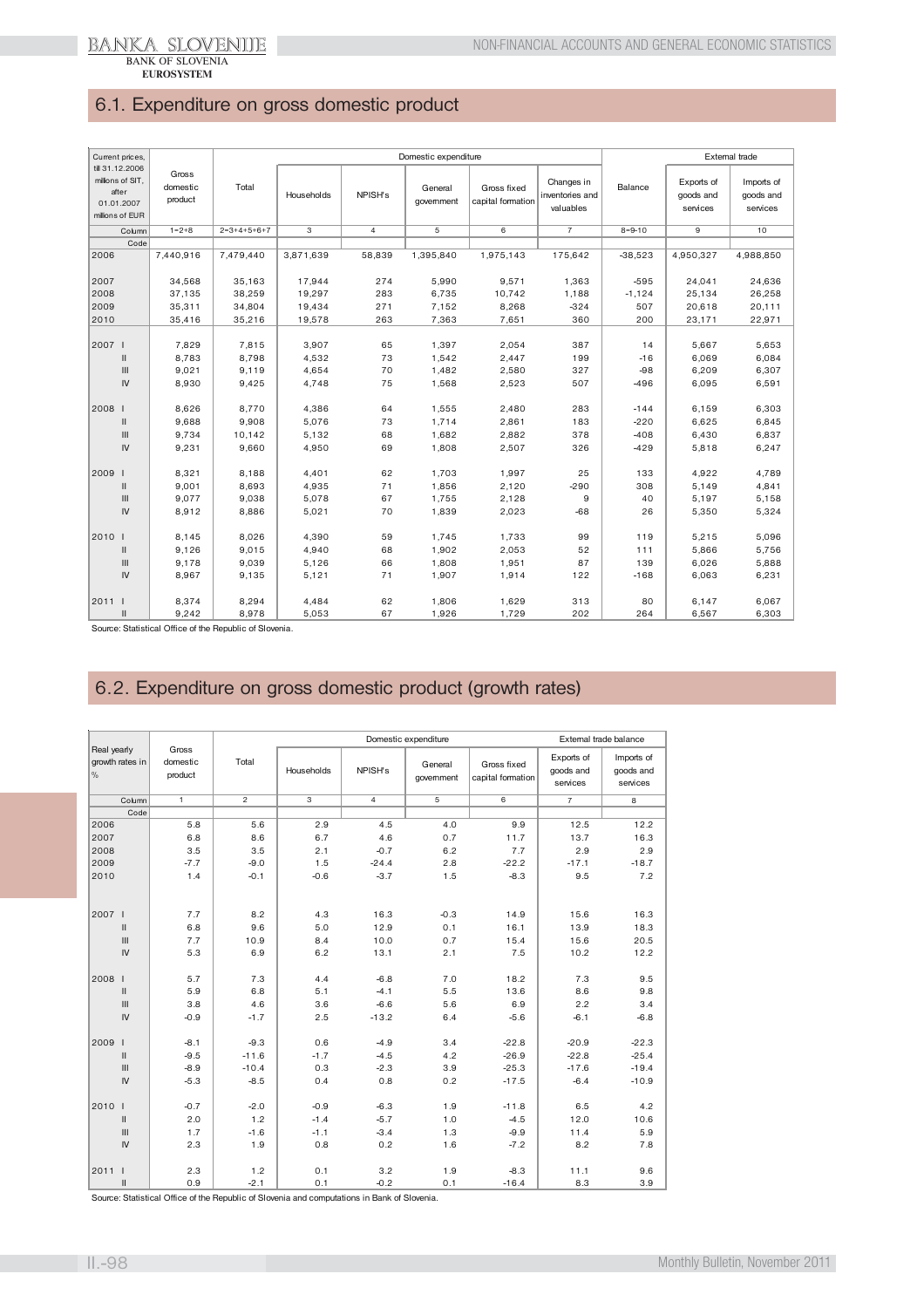# 6.3. Gross domestic product by activity

|                                                                                                   | Value added |                                         |                                                                                                       |                            |                |                                                                                                 |                                     |                                          |                           |                                                                               |                |                          |                              |
|---------------------------------------------------------------------------------------------------|-------------|-----------------------------------------|-------------------------------------------------------------------------------------------------------|----------------------------|----------------|-------------------------------------------------------------------------------------------------|-------------------------------------|------------------------------------------|---------------------------|-------------------------------------------------------------------------------|----------------|--------------------------|------------------------------|
| Current prices<br>till 31.12.2006<br>in Milions of<br>SIT, after<br>01.01.2007<br>Millions of EUR |             | Agriculture,<br>forestry and<br>fishina | Mining and<br>quarrying,<br>manufacturing,<br>electricity and<br>water supply,<br>waste<br>management | of which:<br>Manufacturing | Construction   | Trade.<br>transportation<br>and storage,<br>accommodatio<br>n and food<br>service<br>activities | Information<br>and<br>communication | Financial and<br>insurance<br>activities | Real estate<br>activities | Public<br>administration.<br>education.<br>human health<br>and social<br>work | Other services | Net taxes on<br>products | Gross<br>domestic<br>product |
| Column                                                                                            |             | $\overline{1}$                          | $\overline{2}$                                                                                        | 3                          | $\overline{4}$ | 5                                                                                               | 6                                   | $\overline{7}$                           | 8                         | $\overline{9}$                                                                | 10             | 11                       | 12                           |
|                                                                                                   | Code        |                                         |                                                                                                       |                            |                |                                                                                                 |                                     |                                          |                           |                                                                               |                |                          |                              |
| 2006                                                                                              |             | 150,254                                 | 1,753,518                                                                                             | 1,487,853                  | 469,047        | 1,302,971                                                                                       | 263,580                             | 329,769                                  | 481,101                   | 1,047,371                                                                     | 726,541        | 915,449                  | 7,439,624                    |
| 2007                                                                                              |             | 743                                     | 8,070                                                                                                 | 6,881                      | 2,451          | 6,234                                                                                           | 1,216                               | 1,460                                    | 2,151                     | 4,597                                                                         | 3,413          | 4,227                    | 34,563                       |
| 2008                                                                                              |             | 798                                     | 8,265                                                                                                 | 6,981                      | 2,762          | 6,852                                                                                           | 1,294                               | 1,539                                    | 2,387                     | 5,064                                                                         | 3,756          | 4,564                    | 37,280                       |
| 2009                                                                                              |             | 750                                     | 7,112                                                                                                 | 5,840                      | 2,465          | 6,338                                                                                           | 1,209                               | 1,582                                    | 2,357                     | 5,361                                                                         | 3,616          | 4,523                    | 35,311                       |
| 2010                                                                                              |             | 767                                     | 7,259                                                                                                 | 5.967                      | 1,969          | 6,342                                                                                           | 1,258                               | 1,731                                    | 2,265                     | 5,515                                                                         | 3,716          | 4,593                    | 35,416                       |
| 2007 II                                                                                           |             | 206                                     | 2.099                                                                                                 | 1.790                      | 622            | 1,584                                                                                           | 284                                 | 378                                      | 524                       | 1.177                                                                         | 826            | 1.085                    | 8.783                        |
| $\mathbf{III}$                                                                                    |             | 182                                     | 2.062                                                                                                 | 1.787                      | 690            | 1,708                                                                                           | 332                                 | 388                                      | 542                       | 1.156                                                                         | 878            | 1.083                    | 9.021                        |
| IV                                                                                                |             | 193                                     | 1,992                                                                                                 | 1,691                      | 629            | 1,570                                                                                           | 324                                 | 341                                      | 566                       | 1,188                                                                         | 990            | 1,136                    | 8,930                        |
| 2008                                                                                              |             | 177                                     | 2,001                                                                                                 | 1.675                      | 638            | 1,551                                                                                           | 299                                 | 398                                      | 571                       | 1.166                                                                         | 825            | 1.001                    | 8,626                        |
| $\mathbf{I}$                                                                                      |             | 219                                     | 2,227                                                                                                 | 1,878                      | 700            | 1,742                                                                                           | 313                                 | 450                                      | 608                       | 1,281                                                                         | 925            | 1,223                    | 9,688                        |
| $\mathbf{H}$                                                                                      |             | 182                                     | 2,146                                                                                                 | 1,856                      | 770            | 1,922                                                                                           | 340                                 | 338                                      | 587                       | 1,278                                                                         | 965            | 1,206                    | 9,734                        |
| IV.                                                                                               |             | 220                                     | 1,891                                                                                                 | 1,572                      | 653            | 1,637                                                                                           | 342                                 | 353                                      | 621                       | 1,339                                                                         | 1,040          | 1,134                    | 9,231                        |
| 2009                                                                                              |             | 164                                     | 1.717                                                                                                 | 1.391                      | 605            | 1.458                                                                                           | 288                                 | 385                                      | 585                       | 1.286                                                                         | 802            | 1.032                    | 8,321                        |
| $\mathbf{H}$                                                                                      |             | 199                                     | 1.819                                                                                                 | 1.485                      | 644            | 1,625                                                                                           | 298                                 | 394                                      | 577                       | 1,385                                                                         | 889            | 1.172                    | 9,001                        |
| $\mathbf{III}$                                                                                    |             | 177                                     | 1.800                                                                                                 | 1.518                      | 652            | 1.730                                                                                           | 320                                 | 401                                      | 601                       | 1.324                                                                         | 901            | 1.173                    | 9,077                        |
| IV                                                                                                |             | 210                                     | 1,776                                                                                                 | 1,446                      | 565            | 1,525                                                                                           | 303                                 | 402                                      | 594                       | 1,367                                                                         | 1,025          | 1,146                    | 8,912                        |
| 2010<br>- 1                                                                                       |             | 145                                     | 1,661                                                                                                 | 1,337                      | 487            | 1,399                                                                                           | 297                                 | 446                                      | 559                       | 1,316                                                                         | 832            | 1.004                    | 8,145                        |
| $\mathbf{I}$                                                                                      |             | 213                                     | 1,932                                                                                                 | 1,598                      | 510            | 1,656                                                                                           | 309                                 | 433                                      | 555                       | 1,419                                                                         | 930            | 1,170                    | 9,126                        |
| $\mathbf{H}$                                                                                      |             | 192                                     | 1,865                                                                                                 | 1,575                      | 518            | 1,767                                                                                           | 334                                 | 425                                      | 577                       | 1,368                                                                         | 933            | 1,201                    | 9,178                        |
| IV.                                                                                               |             | 217                                     | 1,801                                                                                                 | 1,457                      | 455            | 1,520                                                                                           | 319                                 | 428                                      | 575                       | 1,412                                                                         | 1,022          | 1,219                    | 8,967                        |
| $2011$ $1$                                                                                        |             | 152                                     | 1.810                                                                                                 | 1.469                      | 395            | 1.471                                                                                           | 296                                 | 426                                      | 562                       | 1.357                                                                         | 852            | 1.055                    | 8,374                        |
| $\mathbf{I}$                                                                                      |             | 217                                     | 2,077                                                                                                 | 1,729                      | 398            | 1,717                                                                                           | 306                                 | 418                                      | 556                       | 1,459                                                                         | 943            | 1,152                    | 9,242                        |

Source: Statistical Office of the Republic of Slovenia and computations in Bank of Slovenia.

### 6.4. Gross domestic product by activity (growth rates)

|                           |                                    |                                         | Mining and<br>quarrying,                                                  | of which:               |                | Trade,<br>transportation                                            |                                  |                                          |                           | Public                                                              |                |                          | Gross               |
|---------------------------|------------------------------------|-----------------------------------------|---------------------------------------------------------------------------|-------------------------|----------------|---------------------------------------------------------------------|----------------------------------|------------------------------------------|---------------------------|---------------------------------------------------------------------|----------------|--------------------------|---------------------|
| Real growth<br>rates in % |                                    | Agriculture,<br>forestry and<br>fishing | manufacturing,<br>electricity and<br>water supply,<br>waste<br>management | Manufacturing           | Construction   | and storage.<br>accommodatio<br>n and food<br>service<br>activities | Information and<br>communication | Financial and<br>insurance<br>activities | Real estate<br>activities | administration,<br>education,<br>human health<br>and social<br>work | Other services | Net taxes on<br>products | domestic<br>product |
|                           | Column                             | $\mathbf{1}$                            | $\overline{2}$                                                            | $\overline{\mathbf{3}}$ | $\overline{4}$ | $\overline{5}$                                                      | $6\overline{6}$                  | $\overline{7}$                           | 8                         | $\mathsf g$                                                         | 10             | 11                       | 12                  |
|                           | Code                               |                                         |                                                                           |                         |                |                                                                     |                                  |                                          |                           |                                                                     |                |                          |                     |
| 2006                      |                                    | $-0.8$                                  | 7.3                                                                       | 7.4                     | 14.6           | 7.2                                                                 | 9.1                              | 5.6                                      | 2.7                       | 1.8                                                                 | 5.1            | 4.1                      | 5.8                 |
| 2007                      |                                    | 3.0                                     | 7.5                                                                       | 8.4                     | 17.6           | 7.0                                                                 | 9.0                              | 15.0                                     | 4.3                       | 1.9                                                                 | 4.6            | 5.6                      | 6.9                 |
| 2008                      |                                    | $-0.4$                                  | 1.0                                                                       | 0.2                     | 4.8            | 3.2                                                                 | 9.8                              | 8.3                                      | 5.6                       | 2.0                                                                 | 3.2            | 6.3                      | 3.6                 |
| 2009                      |                                    | $-7.0$                                  | $-15.4$                                                                   | $-17.0$                 | $-15.5$        | $-9.6$                                                              | $-4.6$                           | 2.7                                      | $-2.9$                    | 2.4                                                                 | $-5.9$         | $-8.3$                   | $-8.0$              |
| 2010                      |                                    | $-4.6$                                  | 6.6                                                                       | 7.4                     | $-19.9$        | 2.5                                                                 | 3.5                              | $5.0$                                    | 1.2                       | 2.5                                                                 | 3.7            | $-0.8$                   | 1.4                 |
| 2006 IV                   |                                    | 2.1                                     | 9.4                                                                       | 8.6                     | 26.6           | 8.1                                                                 | 2.7                              | $-6.5$                                   | 5.5                       | 1.2                                                                 | 6.9            | 1.1                      | 6.3                 |
| 2007                      |                                    | 6.8                                     | 8.9                                                                       | 9.5                     | 27.9           | 6.5                                                                 | 2.1                              | 14.9                                     | 5.4                       | 2.1                                                                 | 6.9            | 5.7                      | 7.7                 |
|                           | $\mathbf{H}$                       | 4.2                                     | 8.0                                                                       | 9.0                     | 24.0           | 7.5                                                                 | 8.1                              | 11.3                                     | 4.8                       | 2.3                                                                 | 3.3            | 2.0                      | 6.8                 |
|                           | $\ensuremath{\mathsf{III}}\xspace$ | 2.1                                     | 7.6                                                                       | 7.9                     | 15.8           | 8.2                                                                 | 13.1                             | 19.7                                     | 4.7                       | 1.5                                                                 | 5.7            | 7.6                      | 7.7                 |
|                           | IV                                 | $-0.6$                                  | 5.7                                                                       | 7.4                     | 6.3            | 5.6                                                                 | 12.9                             | 14.1                                     | 2.4                       | 1.8                                                                 | 3.2            | 7.2                      | 5.3                 |
| 2008                      | $\blacksquare$                     | $-1.2$                                  | 3.8                                                                       | 3.5                     | 16.5           | 5.9                                                                 | 13.2                             | 2.3                                      | 4.9                       | 2.8                                                                 | 7.2            | 6.9                      | 5.7                 |
|                           | $\mathbf{H}$                       | $-2.1$                                  | 6.6                                                                       | 5.5                     | 4.5            | 3.4                                                                 | 12.2                             | 3.9                                      | 10.3                      | 2.3                                                                 | 4.7            | 11.9                     | 5.9                 |
|                           | $\mathbf{III}$                     | 0.8                                     | 1.6                                                                       | 1.3                     | 3.8            | 3.2                                                                 | 5.9                              | 17.2                                     | 3.2                       | 1.8                                                                 | 4.0            | 6.0                      | 3.8                 |
|                           | IV                                 | 1.2                                     | $-7.9$                                                                    | $-9.4$                  | $-3.7$         | 0.5                                                                 | 8.1                              | 9.6                                      | 4.3                       | 1.3                                                                 | $-1.6$         | 0.6                      | $-0.9$              |
| 2009                      | $\mathbf{I}$                       | $-11.7$                                 | $-18.2$                                                                   | $-20.5$                 | $-11.8$        | $-11.0$                                                             | $-2.1$                           | 18.3                                     | $-1.1$                    | 2.0                                                                 | $-8.0$         | $-7.8$                   | $-8.1$              |
|                           | $\mathbf{H}$                       | $-5.5$                                  | $-20.8$                                                                   | $-22.7$                 | $-13.1$        | $-9.5$                                                              | $-2.8$                           | 12.6                                     | $-7.3$                    | 1.6                                                                 | $-5.7$         | $-11.2$                  | $-9.5$              |
|                           | $\mathbf{III}$                     | $-5.1$                                  | $-15.6$                                                                   | $-16.9$                 | $-19.1$        | $-9.8$                                                              | $-2.4$                           | $-12.4$                                  | 0.5                       | 2.2                                                                 | $-7.7$         | $-7.5$                   | $-8.9$              |
|                           | IV                                 | $-6.2$                                  | $-5.7$                                                                    | $-6.6$                  | $-17.8$        | $-7.8$                                                              | $-10.6$                          | $-4.8$                                   | $-3.5$                    | 3.7                                                                 | $-2.6$         | $-6.6$                   | $-5.3$              |
| $2010$ $\mid$             |                                    | $-5.8$                                  | 1.1                                                                       | 1.1                     | $-18.7$        | $-0.9$                                                              | 2.3                              | 4.2                                      | 0.0                       | 2.5                                                                 | 4.3            | $-2.9$                   | $-0.7$              |
|                           | $\mathbf{H}$                       | $-3.1$                                  | 10.8                                                                      | 12.8                    | $-20.1$        | 3.6                                                                 | 2.0                              | $-2.5$                                   | 1.1                       | 2.5                                                                 | 5.5            | $-1.8$                   | 2.0                 |
|                           | $\mathbf{III}$                     | $-5.0$                                  | 7.2                                                                       | 8.0                     | $-20.6$        | 4.7                                                                 | 3.8                              | 4.6                                      | 1.8                       | 2.5                                                                 | 4.3            | $-2.3$                   | 1.7                 |
|                           | IV                                 | $-4.9$                                  | 6.9                                                                       | 7.3                     | $-20.3$        | 2.2                                                                 | 6.0                              | 15.5                                     | 1.7                       | 2.4                                                                 | 1.2            | 3.8                      | 2.3                 |
| 2011                      |                                    | $-0.8$                                  | 8.6                                                                       | 9.8                     | $-21.4$        | 2.6                                                                 | 2.5                              | 9.7                                      | 0.9                       | 2.2                                                                 | 1.8            | 1.3                      | 2.3                 |
|                           | $\mathbf{II}$                      | $-2.5$                                  | 5.5                                                                       | 6.2                     | $-24.0$        | 2.1                                                                 | 1.2                              | 5.8                                      | 0.4                       | 2.4                                                                 | 0.4            | 0.4                      | 0.9                 |

Source: Statistical Office of the Republic of Slovenia and computations in Bank of Slovenia.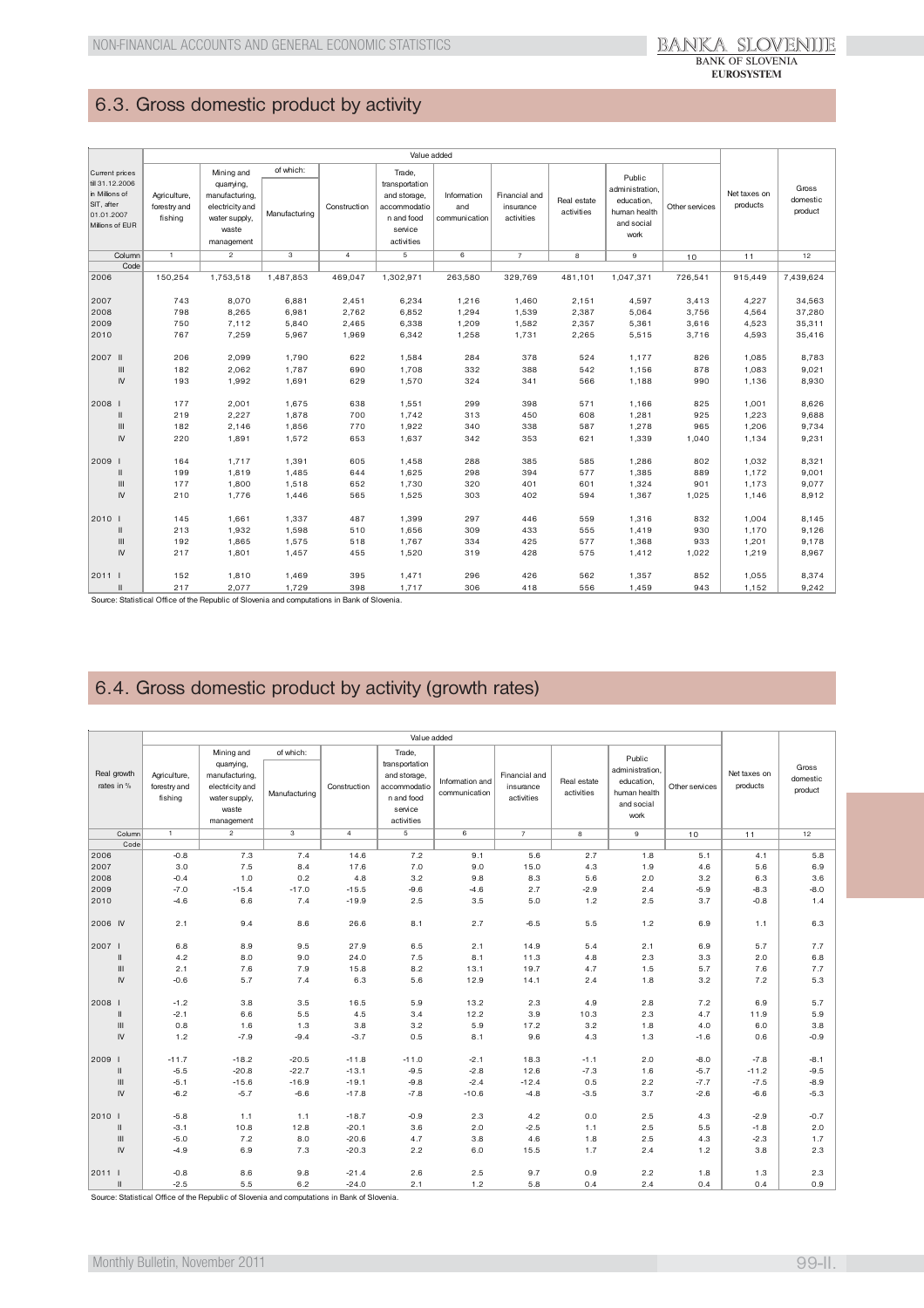# 6.5. Industrial production index

|              |        |              |                         | Activity      |                                         | Industry group                      |                             |                                 |                             |                                    |  |  |
|--------------|--------|--------------|-------------------------|---------------|-----------------------------------------|-------------------------------------|-----------------------------|---------------------------------|-----------------------------|------------------------------------|--|--|
|              |        |              |                         |               |                                         |                                     |                             |                                 |                             | of which                           |  |  |
| $2005 = 100$ |        | Total        | Mining and<br>quarrying | Manufacturing | Electricity, gas<br>and water<br>supply | Intermediate<br>goods<br>industries | Capital goods<br>industries | Consumer<br>goods<br>industries | Durable goods<br>industries | Non-durable<br>goods<br>industries |  |  |
|              | Column | $\mathbf{1}$ | $\overline{c}$          | 3             | $\overline{4}$                          | 5                                   | 6                           | $\overline{7}$                  | 8                           | 9                                  |  |  |
|              | Code   |              |                         |               |                                         |                                     |                             |                                 |                             |                                    |  |  |
| 2006         |        | 105.6        | 107.5                   | 106.1         | 99.0                                    | 106.8                               | 105.0                       | 104.3                           | 104.2                       | 104.4                              |  |  |
| 2007         |        | 113.2        | 113.4                   | 115.2         | 88.0                                    | 111.3                               | 118.5                       | 113.0                           | 103.7                       | 116.0                              |  |  |
| 2008         |        | 116.1        | 119.7                   | 118.2         | 89.9                                    | 107.6                               | 117.8                       | 114.4                           | 97.6                        | 119.7                              |  |  |
| 2009         |        | 95.9         | 116.3                   | 96.2          | 84.0                                    | 99.5                                | 86.8                        | 96.6                            | 70.9                        | 105.7                              |  |  |
| 2010         |        | 101.9        | 129.1                   | 102.5         | 85.5                                    | 109.5                               | 91.8                        | 97.0                            | 73.4                        | 105.4                              |  |  |
|              |        |              |                         |               |                                         |                                     |                             |                                 |                             |                                    |  |  |
| 2009 Nov     |        | 106.7        | 157.6                   | 106.8         | 89.9                                    | 113.6                               | 89.9                        | 107.9                           | 84.0                        | 116.2                              |  |  |
|              | Dec    | 91.6         | 94.2                    | 90.5          | 93.5                                    | 91.7                                | 82.7                        | 97.5                            | 62.9                        | 110.2                              |  |  |
|              |        |              |                         |               |                                         |                                     |                             |                                 |                             |                                    |  |  |
| 2010         | Jan    | 86.4         | 97.5                    | 84.8          | 89.3                                    | 93.7                                | 79.3                        | 80.0                            | 65.4                        | 84.9                               |  |  |
|              | Feb    | 91.0         | 99.4                    | 90.3          | 87.9                                    | 97.2                                | 82.2                        | 87.5                            | 65.0                        | 95.5                               |  |  |
|              | Mar    | 110.0        | 126.7                   | 111.3         | 89.4                                    | 113.8                               | 100.9                       | 110.1                           | 78.6                        | 121.5                              |  |  |
|              | Apr    | 96.2         | 122.2                   | 97.0          | 79.3                                    | 106.8                               | 85.5                        | 87.6                            | 69.8                        | 93.7                               |  |  |
|              | May    | 106.0        | 133.2                   | 107.8         | 80.2                                    | 112.4                               | 95.3                        | 103.2                           | 75.3                        | 113.3                              |  |  |
|              | Jun    | 107.1        | 120.3                   | 110.0         | 75.7                                    | 111.4                               | 93.8                        | 109.5                           | 75.5                        | 122.0                              |  |  |
|              | Jul    | 101.1        | 136.6                   | 102.6         | 76.7                                    | 110.7                               | 91.8                        | 93.0                            | 62.1                        | 104.4                              |  |  |
|              | Aug    | 90.5         | 145.0                   | 90.5          | 75.2                                    | 101.4                               | 72.6                        | 86.6                            | 71.0                        | 91.8                               |  |  |
|              | Sep    | 110.3        | 138.4                   | 112.0         | 85.0                                    | 118.2                               | 99.3                        | 105.9                           | 82.9                        | 113.9                              |  |  |
|              | Oct    | 108.4        | 144.1                   | 109.4         | 86.8                                    | 119.9                               | 98.6                        | 97.7                            | 84.4                        | 101.8                              |  |  |
|              | Nov    | 111.3        | 153.7                   | 112.1         | 90.4                                    | 119.6                               | 100.9                       | 105.7                           | 83.8                        | 113.2                              |  |  |
|              | Dec    | 104.2        | 131.6                   | 101.7         | 109.8                                   | 109.4                               | 101.9                       | 97.2                            | 66.7                        | 108.4                              |  |  |
|              |        |              |                         |               |                                         |                                     |                             |                                 |                             |                                    |  |  |
| 2011         | Jan    | 98.4         | 92.0                    | 97.3          | 98.8                                    | 107.6                               | 89.9                        | 90.6                            | 69.2                        | 98.1                               |  |  |
|              | Feb    | 97.3         | 98.7                    | 96.7          | 93.1                                    | 106.1                               | 89.0                        | 89.8                            | 66.4                        | 98.1                               |  |  |
|              | Mar    | 117.4        | 116.0                   | 119.6         | 92.3                                    | 121.0                               | 108.7                       | 116.7                           | 80.8                        | 129.7                              |  |  |
|              | Apr    | 99.7         | 116.9                   | 100.5         | 83.5                                    | 108.6                               | 88.3                        | 94.2                            | 65.4                        | 104.6                              |  |  |
|              | May    | 110.9        | 103.4                   | 113.7         | 82.5                                    | 115.6                               | 106.0                       | 106.2                           | 75.0                        | 117.4                              |  |  |
|              | Jun    | 111.1        | 121.0                   | 114.5         | 77.2                                    | 114.6                               | 100.7                       | 112.1                           | 69.5                        | 127.8                              |  |  |
|              | Jul    | 100.1        | 125.2                   | 101.3         | 79.8                                    | 107.8                               | 88.1                        | 96.7                            | 59.8                        | 110.3                              |  |  |
|              | Aug    | 89.1         | 119.3                   | 88.2          | 84.2                                    | 102.0                               | 73.2                        | 81.7                            | 58.8                        | 89.9                               |  |  |
|              | Sep    | 113.1        | 138.2                   | 115.3         | 84.7                                    | 116.3                               | 102.0                       | 114.8                           | 74.4                        | 129.5                              |  |  |

Source: Statistical Office of the Republic of Slovenia.

# 6.6. Industrial production index (growth rates)

|                             |      |              |                         | Activity      |                                         | Industry group                      |                             |                                 |                                         |                                    |  |  |
|-----------------------------|------|--------------|-------------------------|---------------|-----------------------------------------|-------------------------------------|-----------------------------|---------------------------------|-----------------------------------------|------------------------------------|--|--|
| Yearly growth<br>rates in % |      | Total        | Mining and<br>quarrying | Manufacturing | Electricity, gas<br>and water<br>supply | Intermediate<br>goods<br>industries | Capital goods<br>industries | Consumer<br>goods<br>industries | of which<br>Durable goods<br>industries | Non-durable<br>goods<br>industries |  |  |
| Column                      |      | $\mathbf{1}$ | $\overline{c}$          | 3             | $\overline{4}$                          | 5                                   | $\mathbf 6$                 | $\overline{7}$                  | 8                                       | $\mathsf g$                        |  |  |
|                             | Code |              |                         |               |                                         |                                     |                             |                                 |                                         |                                    |  |  |
| 2006                        |      | 5.7          | 7.5                     | 6.2           | $-0.9$                                  | 6.8                                 | 5.1                         | 4.3                             | 4.2                                     | 4.4                                |  |  |
| 2007                        |      | 7.2          | 5.5                     | 8.5           | $-11.2$                                 | 4.2                                 | 12.9                        | 8.4                             | $-0.4$                                  | 11.2                               |  |  |
| 2008                        |      | 2.5          | 5.6                     | 2.6           | 2.2                                     | $-3.3$                              | $-0.6$                      | 1.2                             | $-5.9$                                  | 3.2                                |  |  |
| 2009                        |      | $-17.4$      | $-2.9$                  | $-18.7$       | $-6.6$                                  | $-7.6$                              | $-26.3$                     | $-15.6$                         | $-27.4$                                 | $-11.7$                            |  |  |
| 2010                        |      | 6.2          | 11.0                    | 6.6           | 1.8                                     | 10.1                                | 5.8                         | 0.5                             | 3.6                                     | $-0.3$                             |  |  |
| 2009 Nov                    |      | $-1.7$       | 32.4                    | $-2.6$        | $-4.6$                                  | $-1.7$                              | $-17.7$                     | 1.1                             | $-17.8$                                 | 7.4                                |  |  |
|                             | Dec  | 4.7          | $-14.8$                 | 5.2           | $-6.3$                                  | 4.7                                 | 0.6                         | $-2.6$                          | $-10.9$                                 | 0.5                                |  |  |
|                             |      |              |                         |               |                                         |                                     |                             |                                 |                                         |                                    |  |  |
| 2010 Jan                    |      | $-8.4$       | $-5.5$                  | $-8.8$        | $-7.7$                                  | $-8.4$                              | $-1.4$                      | $-21.8$                         | $-8.8$                                  | $-25.1$                            |  |  |
|                             | Feb  | $-1.6$       | $-16.5$                 | $-1.3$        | $-2.0$                                  | $-1.6$                              | $-7.5$                      | $-3.2$                          | $-8.8$                                  | $-1.4$                             |  |  |
|                             | Mar  | 8.1          | 0.2                     | 9.0           | 1.9                                     | 8.1                                 | 4.5                         | 4.0                             | $-3.0$                                  | 6.0                                |  |  |
|                             | Apr  | 8.5          | 9.4                     | 9.7           | $-2.1$                                  | 8.5                                 | 2.2                         | 0.1                             | 2.9                                     | $-0.7$                             |  |  |
|                             | May  | 14.1         | 19.0                    | 15.2          | 3.1                                     | 14.1                                | 9.3                         | 14.8                            | 14.3                                    | 15.0                               |  |  |
|                             | Jun  | 9.6          | 7.4                     | 11.0          | $-2.2$                                  | 9.6                                 | 4.6                         | 10.6                            | 21.0                                    | 8.4                                |  |  |
|                             | Jul  | 6.4          | 15.9                    | 7.3           | $-3.6$                                  | 6.4                                 | 5.6                         | 1.9                             | 5.4                                     | 1.1                                |  |  |
|                             | Aug  | 12.4         | 37.4                    | 13.1          | 1.1                                     | 12.4                                | 10.5                        | 11.0                            | 13.6                                    | 10.1                               |  |  |
|                             | Sep  | 4.0          | 19.1                    | 2.9           | 13.6                                    | 4.0                                 | 2.6                         | $-3.6$                          | 4.1                                     | $-5.6$                             |  |  |
|                             | Oct  | 4.8          | 20.7                    | 4.7           | 2.2                                     | 4.8                                 | 6.0                         | $-1.5$                          | 2.7                                     | $-2.9$                             |  |  |
|                             | Nov  | 4.3          | $-2.5$                  | 5.0           | 0.6                                     | 4.3                                 | 12.2                        | $-2.0$                          | $-0.2$                                  | $-2.6$                             |  |  |
|                             | Dec  | 13.8         | 39.7                    | 12.4          | 17.4                                    | 13.8                                | 23.2                        | $-0.3$                          | 6.0                                     | $-1.6$                             |  |  |
|                             |      |              |                         |               |                                         |                                     |                             |                                 |                                         |                                    |  |  |
| 2011                        | Jan  | 13.9         | $-5.6$                  | 14.7          | 10.6                                    | 13.9                                | 13.4                        | 13.3                            | 5.8                                     | 15.5                               |  |  |
|                             | Feb  | 6.9          | $-0.7$                  | 7.1           | 5.9                                     | 6.9                                 | 8.3                         | 2.6                             | 2.2                                     | 2.7                                |  |  |
|                             | Mar  | 6.7          | $-8.4$                  | 7.5           | 3.2                                     | 6.7                                 | 7.7                         | 6.0                             | 2.8                                     | 6.7                                |  |  |
|                             | Apr  | 3.6          | $-4.3$                  | 3.6           | 5.3                                     | 3.6                                 | 3.3                         | 7.5                             | $-6.3$                                  | 11.6                               |  |  |
|                             | May  | 4.6          | $-22.4$                 | 5.5           | 2.9                                     | 4.6                                 | 11.2                        | 2.9                             | $-0.4$                                  | 3.6                                |  |  |
|                             | Jun  | 3.7          | 0.6                     | 4.1           | 2.0                                     | 3.7                                 | 7.4                         | 2.4                             | $-7.9$                                  | 4.8                                |  |  |
|                             | Jul  | $-1.0$       | $-8.3$                  | $-1.3$        | 4.0                                     | $-1.0$                              | $-4.0$                      | 4.0                             | $-3.7$                                  | 5.7                                |  |  |
|                             | Aug  | $-1.5$       | $-17.7$                 | $-2.5$        | 12.0                                    | $-1.5$                              | 0.8                         | $-5.7$                          | $-17.2$                                 | $-2.1$                             |  |  |
|                             | Sep  | 2.5          | $-0.1$                  | 2.9           | $-0.4$                                  | 2.5                                 | 2.7                         | 8.4                             | $-10.3$                                 | 13.7                               |  |  |

Source: Statistical Office of the Republic of Slovenia and computations in Bank of Slovenia.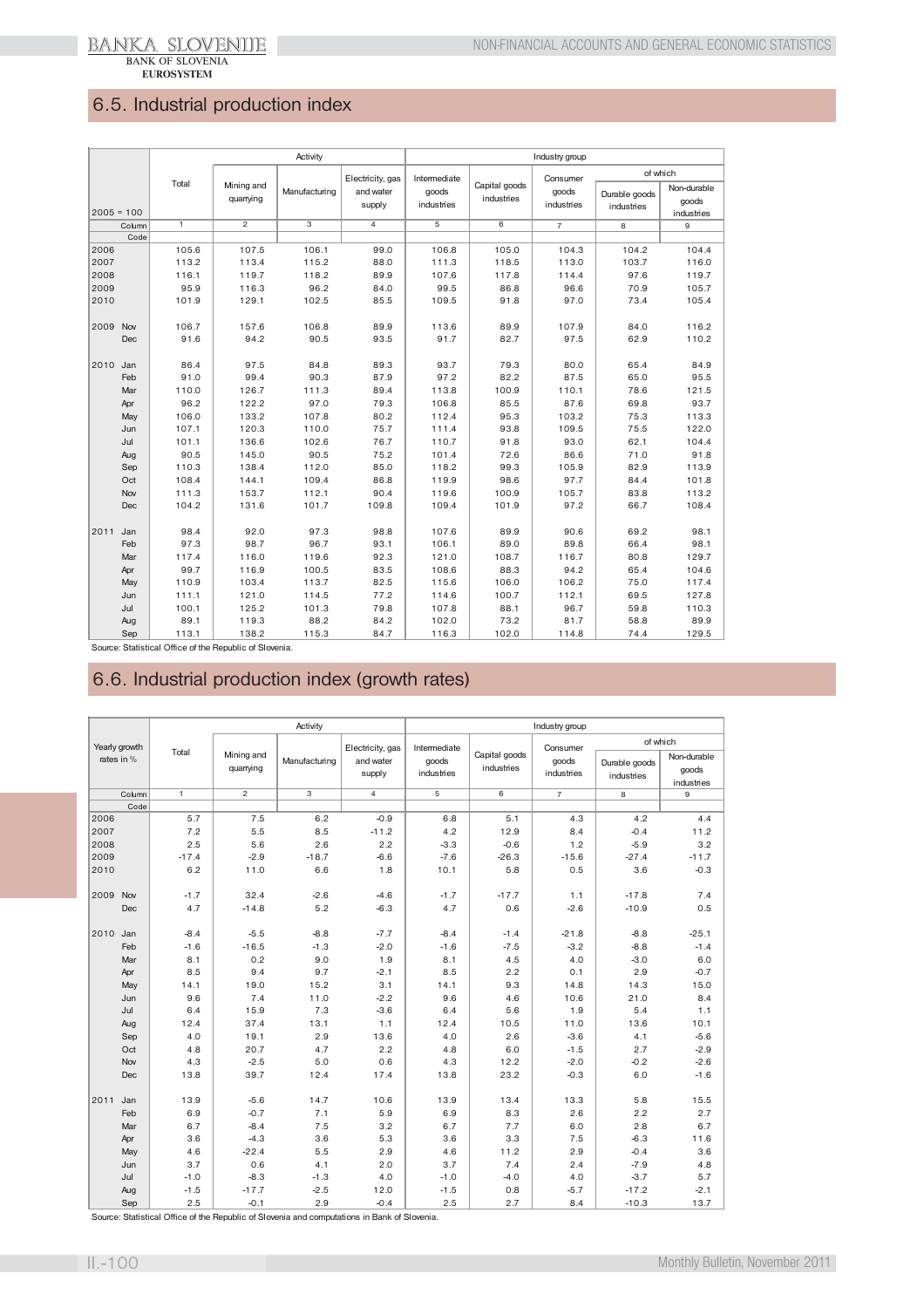#### BANKA SLOVENIJE BANK OF SLOVENIA

**EUROSYSTEM**

## 6.7. Turnover and new orders in industry

|                                   |              |                                     |                             | Tumover                         |                     |                         | New orders     |                                     |                             |                                 |                        |                            |  |
|-----------------------------------|--------------|-------------------------------------|-----------------------------|---------------------------------|---------------------|-------------------------|----------------|-------------------------------------|-----------------------------|---------------------------------|------------------------|----------------------------|--|
| Nominal<br>index,<br>$2005 = 100$ | Total        | Intermediate<br>goods<br>industries | Capital goods<br>industries | Consumer<br>goods<br>industries | Domestic<br>tumover | Non-domestic<br>tumover | Total          | Intermediate<br>goods<br>industries | Capital goods<br>industries | Consumer<br>goods<br>industries | Domestic new<br>orders | Non-domestic<br>new orders |  |
| Stolpec                           | $\mathbf{1}$ | $\overline{2}$                      | 3                           | $\overline{4}$                  | 5                   | 6                       | $\overline{7}$ | 8                                   | $_{9}$                      | 10                              | 11                     | 12                         |  |
| Koda                              |              |                                     |                             |                                 |                     |                         |                |                                     |                             |                                 |                        |                            |  |
| 2006                              | 107.7        | 112.6                               | 104.3                       | 104.0                           | 103.9               | 109.8                   | 102.2          | 104.3                               | 109.8                       | 88.4                            | 94.4                   | 104.7                      |  |
| 2007                              | 118.2        | 125.2                               | 122.2                       | 106.9                           | 112.3               | 121.5                   | 102.9          | 98.7                                | 123.5                       | 87.2                            | 91.2                   | 106.4                      |  |
| 2008                              | 118.3        | 129.0                               | 117.2                       | 105.7                           | 114.0               | 120.4                   | 78.4           | 66.9                                | 99.3                        | 79.0                            | 67.1                   | 81.8                       |  |
| 2009                              | 95.0         | 98.5                                | 96.0                        | 89.8                            | 91.0                | 96.9                    | 61.8           | 48.9                                | 77.7                        | 71.3                            | 49.7                   | 65.5                       |  |
| 2010                              | 104.4        | 114.9                               | 102.8                       | 92.4                            | 91.4                | 111.2                   | 76.4           | 63.4                                | 94.7                        | 83.4                            | 57.3                   | 82.2                       |  |
|                                   |              |                                     |                             |                                 |                     |                         |                |                                     |                             |                                 |                        |                            |  |
| 2009 Jul                          | 97.0         | 102.8                               | 98.6                        | 88.5                            | 92.5                | 99.2                    | 58.4           | 46.5                                | 69.6                        | 71.0                            | 51.8                   | 60.4                       |  |
| Aug                               | 79.6         | 89.3                                | 70.4                        | 74.7                            | 82.8                | 77.8                    | 57.4           | 46.0                                | 77.4                        | 58.8                            | 44.2                   | 61.4                       |  |
| Sep                               | 107.8        | 112.6                               | 107.3                       | 102.3                           | 98.6                | 112.5                   | 71.7           | 56.2                                | 88.9                        | 85.2                            | 59.4                   | 75.4                       |  |
| Oct                               | 105.4        | 112.8                               | 105.2                       | 96.2                            | 99.9                | 108.1                   | 69.9           | 55.4                                | 88.2                        | 80.2                            | 53.0                   | 75.1                       |  |
| Nov                               | 103.1        | 108.6                               | 101.6                       | 97.8                            | 94.2                | 107.8                   | 65.3           | 52.4                                | 77.3                        | 79.2                            | 49.5                   | 70.1                       |  |
| Dec                               | 89.6         | 82.5                                | 96.2                        | 93.8                            | 91.9                | 88.4                    | 59.8           | 44.8                                | 75.8                        | 73.9                            | 47.2                   | 63.7                       |  |
|                                   |              |                                     |                             |                                 |                     |                         |                |                                     |                             |                                 |                        |                            |  |
| 2010<br>Jan                       | 85.3         | 90.7                                | 89.9                        | 75.0                            | 73.3                | 91.7                    | 66.9           | 55.4                                | 86.2                        | 69.4                            | 52.4                   | 71.4                       |  |
| Feb                               | 90.6         | 95.6                                | 93.6                        | 82.2                            | 75.2                | 98.8                    | 71.9           | 56.0                                | 93.4                        | 81.2                            | 51.6                   | 78.1                       |  |
| Mar                               | 112.4        | 117.6                               | 117.1                       | 102.3                           | 95.3                | 121.3                   | 80.6           | 63.8                                | 103.2                       | 90.9                            | 60.5                   | 86.8                       |  |
| Apr                               | 100.2        | 115.0                               | 98.0                        | 83.2                            | 89.2                | 105.9                   | 77.9           | 64.2                                | 103.5                       | 77.7                            | 55.9                   | 84.6                       |  |
| May                               | 107.5        | 118.7                               | 108.4                       | 92.8                            | 94.4                | 114.4                   | 80.4           | 67.1                                | 102.2                       | 83.9                            | 61.2                   | 86.3                       |  |
| Jun                               | 111.9        | 122.7                               | 105.0                       | 103.9                           | 96.7                | 119.9                   | 83.4           | 68.9                                | 104.9                       | 89.8                            | 62.5                   | 89.9                       |  |
| Jul                               | 106.4        | 119.2                               | 105.1                       | 91.2                            | 92.7                | 113.6                   | 72.3           | 63.8                                | 77.5                        | 84.6                            | 53.4                   | 78.1                       |  |
| Aug                               | 90.9         | 107.8                               | 72.7                        | 84.1                            | 86.8                | 92.9                    | 69.8           | 58.2                                | 89.0                        | 72.8                            | 52.9                   | 75.0                       |  |
| Sep                               | 115.1        | 128.5                               | 110.5                       | 101.9                           | 97.9                | 124.2                   | 81.2           | 67.8                                | 90.8                        | 99.0                            | 61.0                   | 87.4                       |  |
| Oct                               | 112.5        | 129.0                               | 108.6                       | 94.9                            | 99.3                | 119.5                   | 79.7           | 66.5                                | 100.1                       | 84.5                            | 60.6                   | 85.5                       |  |
| Nov                               | 113.6        | 126.9                               | 110.4                       | 99.3                            | 97.3                | 122.1                   | 78.3           | 69.8                                | 88.1                        | 84.9                            | 58.8                   | 84.2                       |  |
| Dec                               | 106.1        | 107.1                               | 114.5                       | 98.4                            | 98.9                | 109.8                   | 74.2           | 58.7                                | 96.9                        | 81.6                            | 57.1                   | 79.5                       |  |
|                                   |              |                                     |                             |                                 |                     |                         |                |                                     |                             |                                 |                        | 88.2                       |  |
| 2011<br>Jan                       | 101.8        | 115.0                               | 103.7                       | 83.6                            | 83.5                | 111.5                   | 81.6           | 70.7                                | 104.3                       | 78.8                            | 60.2                   |                            |  |
| Feb                               | 102.3        | 113.6                               | 103.2                       | 87.5                            | 82.3                | 112.9                   | 85.3           | 74.6                                | 108.9                       | 80.8                            | 64.6                   | 91.6                       |  |
| Mar                               | 123.2        | 134.2                               | 126.3                       | 107.0                           | 100.7               | 135.1                   | 87.5           | 80.1                                | 103.6                       | 84.6                            | 69.6                   | 93.0                       |  |
| Apr                               | 107.7        | 124.3                               | 101.5                       | 91.9                            | 91.2                | 116.5                   | 85.6           | 75.9                                | 111.0                       | 77.1                            | 61.6                   | 93.1                       |  |
| May                               | 117.3        | 133.0                               | 117.3                       | 97.4                            | 100.5               | 126.1                   | 86.4           | 76.0                                | 104.6                       | 87.5                            | 69.5                   | 91.6                       |  |
| Jun                               | 118.2        | 131.9                               | 108.4                       | 108.9                           | 99.9                | 127.9                   | 83.8           | 75.7                                | 96.3                        | 86.4                            | 68.0                   | 88.6                       |  |
| Jul                               | 105.6        | 122.0                               | 96.0                        | 92.5                            | 87.6                | 115.1                   | 73.9           | 69.9                                | 77.6                        | 78.2                            | 57.4                   | 79.0                       |  |
| Aug                               | 93.3         | 115.3                               | 72.4                        | 82.3                            | 89.4                | 95.3                    | 75.5           | 67.9                                | 95.8                        | 68.3                            | 54.7                   | 82.0                       |  |
| Sep                               | 121.4        | 135.6                               | 112.5                       | 110.7                           | 100.3               | 132.6                   | 90.1           | 74.4                                | 118.3                       | 91.3                            | 61.3                   | 99.0                       |  |

Source: Statistical Office of the Republic of Slovenia.

## 6.8. Turnover and new orders in industry (growth rates)

|                                                 |         |              |                                     |                             | Tumover                         |                     |                         | New orders     |                                     |                             |                                 |                        |                            |  |
|-------------------------------------------------|---------|--------------|-------------------------------------|-----------------------------|---------------------------------|---------------------|-------------------------|----------------|-------------------------------------|-----------------------------|---------------------------------|------------------------|----------------------------|--|
| Real yearly<br>growth rates in<br>$\frac{9}{6}$ |         | Total        | Intermediate<br>goods<br>industries | Capital goods<br>industries | Consumer<br>goods<br>industries | Domestic<br>tumover | Non-domestic<br>tumover | Total          | Intermediate<br>goods<br>industries | Capital goods<br>industries | Consumer<br>goods<br>industries | Domestic new<br>orders | Non-domestic<br>new orders |  |
|                                                 | Stolpec | $\mathbf{1}$ | $\overline{2}$                      | $\overline{\mathbf{3}}$     | $\overline{4}$                  | $\overline{5}$      | $\overline{6}$          | $\overline{7}$ | 8                                   | $\overline{9}$              | 10                              | 11                     | 12                         |  |
|                                                 | Koda    |              |                                     |                             |                                 |                     |                         |                |                                     |                             |                                 |                        |                            |  |
| 2006                                            |         | 5.2          | 8.1                                 | 2.9                         | 3.5                             | 2.2                 | 6.8                     | 0.4            | 0.3                                 | 9.3                         | $-10.8$                         | $-6.4$                 | 2.5                        |  |
| 2007                                            |         | 6.7          | 5.7                                 | 12.7                        | 3.7                             | 3.7                 | 8.2                     | $-3.1$         | $-13.0$                             | 8.0                         | 4.2                             | $-8.4$                 | $-1.6$                     |  |
| 2008                                            |         | $-2.3$       | 0.5                                 | $-8.8$                      | $-0.7$                          | $-4.1$              | $-1.6$                  | $-23.5$        | $-33.5$                             | $-21.9$                     | $-5.4$                          | $-27.2$                | $-22.5$                    |  |
| 2009                                            |         | $-16.7$      | $-20.0$                             | $-14.5$                     | $-14.0$                         | $-18.5$             | $-15.9$                 | $-16.1$        | $-21.1$                             | $-17.1$                     | $-7.7$                          | $-22.4$                | $-14.6$                    |  |
| 2010                                            |         | 7.9          | 12.6                                | 8.7                         | 1.3                             | $-0.4$              | 11.8                    | 19.6           | 23.2                                | 23.0                        | 11.4                            | 13.5                   | 21.0                       |  |
|                                                 |         |              |                                     |                             |                                 |                     |                         |                |                                     |                             |                                 |                        |                            |  |
| 2009                                            | Jul     | $-21.1$      | $-21.9$                             | $-21.2$                     | $-19.9$                         | $-23.4$             | $-20.1$                 | $-20.1$        | $-23.1$                             | $-18.4$                     | $-19.1$                         | $-24.8$                | $-18.9$                    |  |
|                                                 | Aug     | $-15.1$      | $-15.4$                             | $-14.1$                     | $-14.7$                         | $-16.7$             | $-14.1$                 | $-12.2$        | $-13.8$                             | $-8.9$                      | $-13.7$                         | $-15.6$                | $-11.5$                    |  |
|                                                 | Sep     | $-14.7$      | $-17.7$                             | $-12.1$                     | $-12.5$                         | $-18.2$             | $-13.2$                 | $-11.2$        | $-18.4$                             | $-8.2$                      | $-5.5$                          | $-14.5$                | $-10.5$                    |  |
|                                                 | Oct     | $-16.3$      | $-14.1$                             | $-12.7$                     | $-21.7$                         | $-16.9$             | $-16.0$                 | $-1.5$         | $-4.5$                              | 12.6                        | $-11.4$                         | $-5.5$                 | $-0.7$                     |  |
|                                                 | Nov     | 2.0          | 0.0                                 | 7.3                         | 1.2                             | $-9.3$              | 7.9                     | 21.7           | 13.5                                | 28.1                        | 24.3                            | 3.3                    | 26.4                       |  |
|                                                 | Dec     | 9.2          | 3.2                                 | 33.9                        | 1.6                             | $-2.0$              | 16.1                    | 18.4           | 22.5                                | 25.6                        | 7.6                             | 17.5                   | 18.6                       |  |
| 2010                                            | Jan     | 1.8          | 4.2                                 | 12.3                        | $-9.3$                          | $-5.2$              | 5.2                     | 16.1           | 16.1                                | 32.1                        | 0.1                             | 12.0                   | 17.0                       |  |
|                                                 | Feb     | 2.6          | 7.2                                 | 1.0                         | $-2.0$                          | $-7.5$              | 7.1                     | 17.6           | 18.3                                | 21.4                        | 12.4                            | 6.3                    | 20.0                       |  |
|                                                 | Mar     | 13.8         | 17.9                                | 17.1                        | 6.6                             | 1.2                 | 19.8                    | 33.8           | 36.4                                | 49.5                        | 16.6                            | 24.2                   | 36.0                       |  |
|                                                 | Apr     | 9.9          | 21.2                                | 8.6                         | $-4.2$                          | $-0.5$              | 14.9                    | 33.9           | 39.2                                | 38.7                        | 20.0                            | 19.0                   | 37.1                       |  |
|                                                 | May     | 13.2         | 16.9                                | 12.8                        | 8.3                             | 0.4                 | 19.4                    | 28.7           | 33.6                                | 21.9                        | 31.2                            | 24.1                   | 29.8                       |  |
|                                                 | Jun     | 11.4         | 14.0                                | 4.8                         | 13.2                            | 4.2                 | 14.5                    | 29.7           | 29.6                                | 42.0                        | 17.8                            | 25.8                   | 30.5                       |  |
|                                                 | Jul     | 8.0          | 10.9                                | 11.4                        | 1.3                             | $-0.5$              | 12.1                    | 19.8           | 26.0                                | 13.4                        | 18.4                            | 3.0                    | 23.9                       |  |
|                                                 | Aug     | 11.5         | 14.6                                | 3.6                         | 12.4                            | 2.9                 | 15.8                    | 15.8           | 17.0                                | 14.9                        | 14.8                            | 15.7                   | 15.8                       |  |
|                                                 | Sep     | 3.1          | 8.7                                 | 2.4                         | $-3.6$                          | $-2.5$              | 5.5                     | 8.2            | 13.8                                | 0.3                         | 10.0                            | $-0.7$                 | 10.4                       |  |
|                                                 | Oct     | 3.3          | 8.9                                 | 2.6                         | $-4.0$                          | $-2.6$              | 6.0                     | 9.0            | 12.7                                | 12.3                        | $-0.2$                          | 10.6                   | 8.6                        |  |
|                                                 | Nov     | 4.6          | 8.1                                 | 8.3                         | $-2.9$                          | 0.2                 | 6.5                     | 11.1           | 20.5                                | 11.6                        | $-1.0$                          | 11.6                   | 10.9                       |  |
|                                                 | Dec     | 13.3         | 20.8                                | 19.2                        | 1.1                             | 4.7                 | 17.7                    | 17.0           | 19.8                                | 27.0                        | 4.4                             | 14.9                   | 17.5                       |  |
|                                                 |         |              |                                     |                             |                                 |                     |                         |                |                                     |                             |                                 |                        |                            |  |
| 2011                                            | Jan     | 14.1         | 16.0                                | 14.4                        | 11.1                            | 9.7                 | 15.9                    | 16.4           | 14.8                                | 20.0                        | 14.0                            | 8.2                    | 18.3                       |  |
|                                                 | Feb     | 8.0          | 8.6                                 | 9.7                         | 5.6                             | 5.9                 | 8.7                     | 12.1           | 19.1                                | 14.9                        | $-0.4$                          | 18.1                   | 10.9                       |  |
|                                                 | Mar     | 5.0          | 5.2                                 | 6.7                         | 2.8                             | 1.8                 | 6.2                     | 2.6            | 14.3                                | $-1.4$                      | $-7.7$                          | 9.1                    | 1.3                        |  |
|                                                 | Apr     | 3.5          | 0.7                                 | 2.0                         | 9.7                             | $-1.0$              | 5.4                     | 5.2            | 7.6                                 | 5.1                         | 1.4                             | 4.8                    | 5.3                        |  |
|                                                 | May     | 5.6          | 6.3                                 | 7.6                         | 2.6                             | 3.8                 | 6.3                     | 4.9            | 7.1                                 | 2.2                         | 5.0                             | 11.5                   | 3.4                        |  |
|                                                 | Jun     | 2.7          | 2.3                                 | 3.2                         | 3.2                             | 1.0                 | 3.5                     | $-3.5$         | 3.6                                 | $-9.2$                      | $-6.3$                          | 7.2                    | $-5.6$                     |  |
|                                                 | Jul     | $-3.2$       | $-2.1$                              | $-9.8$                      | 1.2                             | $-7.6$              | $-1.4$                  | $-2.6$         | 2.7                                 | $-1.0$                      | $-10.9$                         | 3.9                    | $-3.8$                     |  |
|                                                 | Aug     | $-0.9$       | 2.3                                 | $-1.7$                      | $-5.0$                          | 0.1                 | $-1.4$                  | 5.7            | 8.2                                 | 6.6                         | 0.8                             | $-1.4$                 | 7.4                        |  |
|                                                 | Sep     | 4.2          | 1.3                                 | 1.3                         | 10.6                            | $-0.1$              | 5.8                     | 8.8            | 3.2                                 | 31.4                        | $-5.7$                          | $-2.8$                 | 11.3                       |  |

Source: Statistical Office of the Republic of Slovenia and computations in Bank of Slovenia.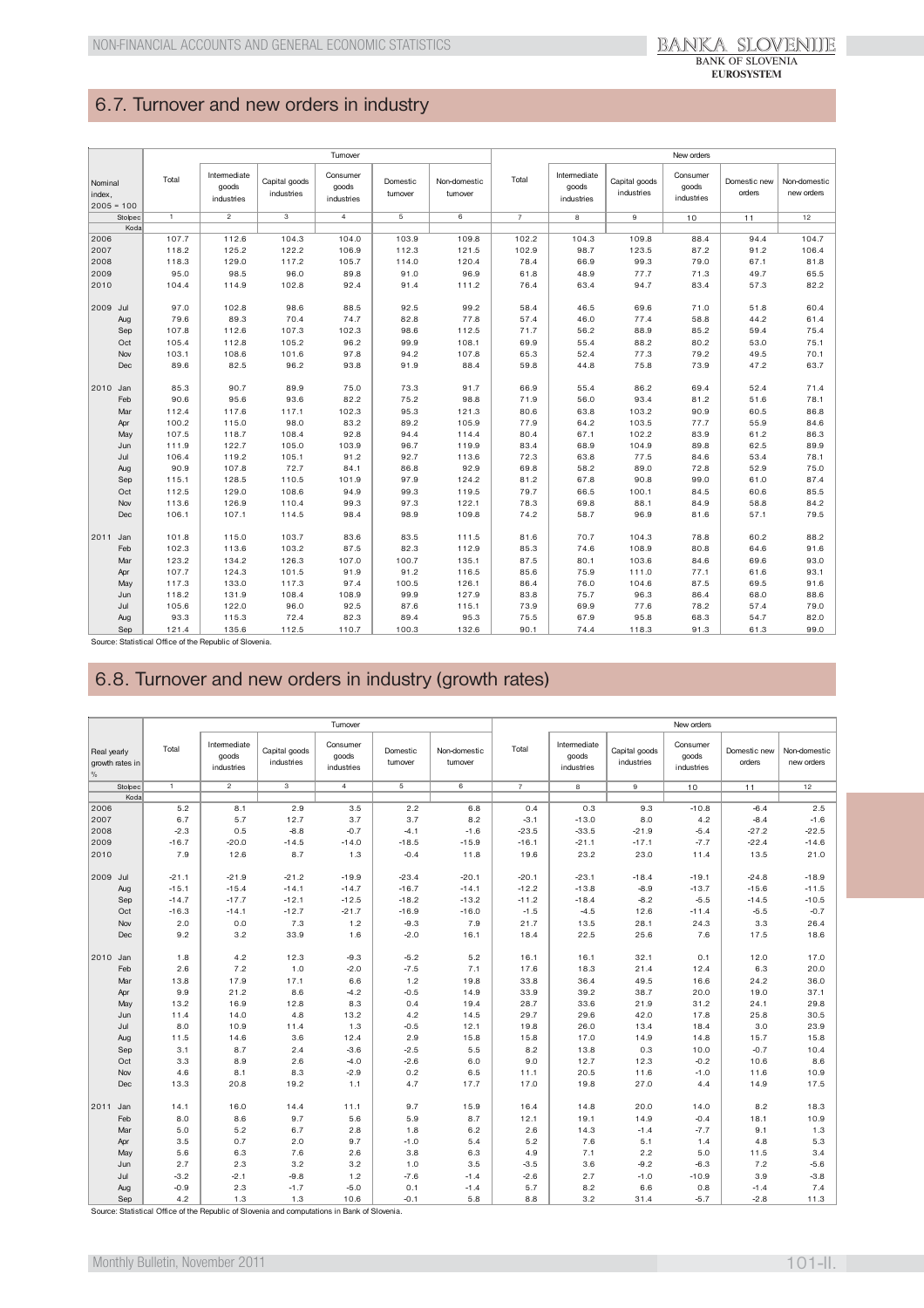## 6.9. Business tendency and consumer surveys (part 1)

|             |                        | Consumers<br>Manufacturing |                                            |                                                 |                                            |                                       |                         |                            |                         |                                   |
|-------------|------------------------|----------------------------|--------------------------------------------|-------------------------------------------------|--------------------------------------------|---------------------------------------|-------------------------|----------------------------|-------------------------|-----------------------------------|
|             | Sentiment<br>indicator | Confidence<br>indicator    | Financial<br>situation of the<br>household | General<br>economic<br>situation in<br>Slovenia | Unemployment<br>over the next<br>12 months | Savings over<br>the next 12<br>months | Confidence<br>indicator | Production<br>expectations | Overall order-<br>books | Stocks of<br>finished<br>products |
| Column      | 1                      | $\overline{c}$             | 3                                          | $\overline{4}$                                  | 5                                          | 6                                     | $\overline{7}$          | 8                          | 9                       | 10                                |
| Code        |                        |                            |                                            |                                                 |                                            |                                       |                         |                            |                         |                                   |
| 2006        | 12                     | $-14$                      | $-14$                                      | $-6$                                            | 21                                         | $-16$                                 | 10                      | 32                         | 6                       | $\overline{7}$                    |
| 2007        | 13                     | $-11$                      | $-14$                                      | $-4$                                            | 11                                         | $-15$                                 | 11                      | 31                         | 9                       | 6                                 |
| 2008        | 3                      | $-20$                      | $-24$                                      | $-15$                                           | 19                                         | $-23$                                 | $-5$                    | 17                         | $-19$                   | 13                                |
| 2009        | $-23$                  | $-30$                      | $-20$                                      | $-24$                                           | 55                                         | $-20$                                 | $-23$                   | $-2$                       | $-62$                   | $\overline{7}$                    |
| 2010        | -9                     | $-25$                      | $-18$                                      | $-21$                                           | 43                                         | $-17$                                 | $-1$                    | 21                         | $-25$                   | $-1$                              |
|             |                        |                            |                                            |                                                 |                                            |                                       |                         |                            |                         |                                   |
| 2010 Jan    | $-10$                  | $-24$                      | $-15$                                      | $-17$                                           | 48                                         | $-17$                                 | $-6$                    | 26                         | $-49$                   | $-4$                              |
| Feb         | $-10$                  | $-23$                      | $-15$                                      | $-15$                                           | 50                                         | $-14$                                 | $-5$                    | 35                         | $-50$                   | 1                                 |
| Mar         | $-15$                  | $-28$                      | $-16$                                      | $-21$                                           | 54                                         | $-20$                                 | $-3$                    | 27                         | $-41$                   | $-4$                              |
| Apr         | $-11$                  | $-26$                      | $-18$                                      | $-23$                                           | 46                                         | $-15$                                 | $\overline{c}$          | 28                         | $-23$                   | $-2$                              |
| May         | $-8$                   | $-23$                      | $-19$                                      | $-20$                                           | 40                                         | $-11$                                 | $\mathbf{1}$            | 34                         | $-30$                   | $\mathbf 0$                       |
| Jun         | $-6$                   | $-21$                      | $-17$                                      | $-15$                                           | 37                                         | $-17$                                 | $-1$                    | 20                         | $-22$                   | $\mathbf 0$                       |
| Jul         | $-6$                   | $-26$                      | $-20$                                      | $-26$                                           | 38                                         | $-19$                                 | $\overline{2}$          | 16                         | $-11$                   | $-1$                              |
| Aug         | -6                     | $-27$                      | $-22$                                      | $-25$                                           | 44                                         | $-18$                                 | $\overline{c}$          | 25                         | $-19$                   | 1                                 |
| Sep         | $-5$                   | $-26$                      | $-20$                                      | $-24$                                           | 44                                         | $-16$                                 | 5                       | 32                         | $-17$                   | 0                                 |
| Oct         | $-7$                   | $-28$                      | $-21$                                      | $-27$                                           | 43                                         | $-21$                                 | $\overline{4}$          | 15                         | $-5$                    | $-3$                              |
| Nov         | $-10$                  | $-23$                      | $-18$                                      | $-19$                                           | 38                                         | $-17$                                 | $-7$                    | $-1$                       | $-17$                   | $\overline{c}$                    |
| Dec         | $-12$                  | $-25$                      | $-18$                                      | $-22$                                           | 39                                         | $-20$                                 | -8                      | $-3$                       | $-19$                   | $\mathbf{1}$                      |
|             |                        |                            |                                            |                                                 |                                            |                                       |                         |                            |                         |                                   |
| 2011<br>Jan | $-7$                   | $-25$                      | $-15$                                      | $-28$                                           | 45                                         | $-11$                                 | $\overline{4}$          | 28                         | $-22$                   | $-6$                              |
| Feb         | $-6$                   | $-28$                      | $-25$                                      | $-27$                                           | 45                                         | $-13$                                 | $\overline{7}$          | 40                         | $-18$                   | 0                                 |
| Mar         | $-6$                   | $-27$                      | $-25$                                      | $-29$                                           | 46                                         | $-10$                                 | 6                       | 36                         | $-10$                   | 9                                 |
| Apr         | -3                     | $-29$                      | $-22$                                      | $-28$                                           | 46                                         | $-19$                                 | 10                      | 33                         | $\overline{c}$          | 6                                 |
| May         | $-2$                   | $-24$                      | $-19$                                      | $-28$                                           | 38                                         | $-13$                                 | 6                       | 27                         | -8                      | 3                                 |
| Jun         | $-5$                   | $-23$                      | $-17$                                      | $-25$                                           | 36                                         | $-13$                                 | $-1$                    | 15                         | $-10$                   | 8                                 |
| Jul         | $-6$                   | $-22$                      | $-21$                                      | $-25$                                           | 33                                         | $-11$                                 | -3                      | 11                         | $-11$                   | 8                                 |
| Aug         | -6                     | $-27$                      | $-20$                                      | $-33$                                           | 46                                         | $-10$                                 | $-1$                    | 27                         | $-19$                   | 11                                |
| Sep         | $-4$                   | $-22$                      | $-16$                                      | $-27$                                           | 36                                         | $-10$                                 | $\overline{c}$          | 30                         | $-21$                   | $\overline{4}$                    |
| Oct         | $-10$                  | $-28$                      | $-23$                                      | $-28$                                           | 39                                         | $-22$                                 | -8                      | 4                          | $-16$                   | 11                                |
| Nov         | $-12$                  | $-25$                      | $-22$                                      | $-22$                                           | 35                                         | $-21$                                 | $-13$                   | $-8$                       | $-26$                   | $\overline{4}$                    |

Source: Statistical Office of the Republic of Slovenia.

## 6.10. Business tendency and consumer surveys (part 2)

|             |                         |                              | Retail trade                      |                     |                         |                              | Services       |                    |                         |                         | Construction               |
|-------------|-------------------------|------------------------------|-----------------------------------|---------------------|-------------------------|------------------------------|----------------|--------------------|-------------------------|-------------------------|----------------------------|
|             | Confidence<br>indicator | <b>Business</b><br>situation | Expected<br>business<br>situation | Volume of<br>stocks | Confidence<br>indicator | <b>Business</b><br>situation | Demand         | Expected<br>demand | Confidence<br>indicator | Overall order-<br>books | Employment<br>expectations |
| Column      | $\mathbf{1}$            | $\overline{2}$               | $\overline{3}$                    | $\overline{4}$      | $\overline{5}$          | 6                            | $\overline{7}$ | 8                  | $\mathsf g$             | 10                      | 11                         |
| Code        |                         |                              |                                   |                     |                         |                              |                |                    |                         |                         |                            |
| 2006        | 23                      | 29                           | 35                                | $\mathbf{1}$        | 30                      | 35                           | 27             | 28                 | 12                      | $\overline{4}$          | 19                         |
| 2007        | 28                      | 35                           | 34                                | $\mathbf{1}$        | 29                      | 36                           | 26             | 25                 | 19                      | 15                      | 22                         |
| 2008        | 22                      | 28                           | 24                                | $\mathbf{1}$        | 27                      | 33                           | 20             | 27                 | $\overline{c}$          | $-5$                    | 9                          |
| 2009        | $-12$                   | $-10$                        | $\overline{4}$                    | 15                  | $-14$                   | $-4$                         | $-27$          | -9                 | $-50$                   | $-62$                   | $-37$                      |
| 2010        | $\overline{7}$          | $-2$                         | 28                                | $\overline{7}$      | $-3$                    | $-3$                         | $-12$          | 6                  | $-57$                   | $-69$                   | $-44$                      |
|             |                         |                              |                                   |                     |                         |                              |                |                    |                         |                         |                            |
| 2010 Jan    | $-10$                   | $-6$                         | 23                                | 12                  | 4                       | 11                           | -9             | 10                 | $-61$                   | $-75$                   | $-48$                      |
| Feb         | $-5$                    | $-14$                        | 28                                | 11                  | $\overline{1}$          | $\overline{4}$               | $-21$          | 20                 | $-62$                   | $-78$                   | $-47$                      |
| Mar         | $-5$                    | $-3$                         | 23                                | 10                  | $-16$                   | $-6$                         | $-36$          | $-6$               | $-65$                   | $-84$                   | $-47$                      |
| Apr         | $\overline{7}$          | 3                            | 27                                | 11                  | $-13$                   | $-10$                        | $-30$          | $\circ$            | $-59$                   | $-80$                   | $-39$                      |
| May         | $\overline{7}$          | $\overline{c}$               | 29                                | 9                   | $-3$                    | $-11$                        | $-10$          | 11                 | $-55$                   | $-71$                   | $-39$                      |
| Jun         | 17                      | $\overline{1}$               | 30                                | $\mathsf O$         | $\mathsf{O}\xspace$     | $-6$                         | $-4$           | 11                 | $-54$                   | $-67$                   | $-42$                      |
| Jul         | 8                       | $\overline{4}$               | 26                                | 9                   | 1                       | $-3$                         | $\overline{c}$ | 5                  | $-52$                   | $-65$                   | $-40$                      |
| Aug         | 19                      | 8                            | 13                                | $\overline{4}$      | 0                       | $\mathsf{O}$                 | -8             | 8                  | $-54$                   | $-64$                   | $-43$                      |
| Sep         | 12                      | $-3$                         | 35                                | 3                   | $\mathbf 0$             | $-2$                         | $-7$           | 9                  | $-47$                   | $-64$                   | $-31$                      |
| Oct         | 14                      | $-4$                         | 34                                | 6                   | $-3$                    | $-3$                         | $-13$          | $\overline{7}$     | $-49$                   | $-57$                   | $-40$                      |
| Nov         | $\overline{7}$          | $-4$                         | 37                                | $\overline{7}$      | $-1$                    | $-4$                         | $-2$           | 3                  | $-56$                   | $-58$                   | $-54$                      |
| Dec         | 12                      | $-2$                         | 34                                | 6                   | $-3$                    | $-1$                         | -6             | $-2$               | $-65$                   | $-69$                   | $-61$                      |
| 2011<br>Jan | $-5$                    | -8                           | 27                                | 8                   | $-1$                    | $-3$                         | $\mathsf O$    | $-1$               | $-61$                   | $-74$                   | $-48$                      |
| Feb         | 11                      | -8                           | 27                                | 6                   | $-3$                    | $-4$                         | $-11$          | 5                  | $-56$                   | $-75$                   | $-37$                      |
| Mar         | $-4$                    | $-10$                        | 8                                 | 16                  | $\mathbf 0$             | $-11$                        | $-12$          | 24                 | $-54$                   | $-76$                   | $-32$                      |
| Apr         | 12                      | $\overline{1}$               | 30                                | 8                   | $\mathbf{1}$            | $-5$                         | $-6$           | 13                 | $-46$                   | $-63$                   | $-29$                      |
| May         | 20                      | $\mathbf 0$                  | 13                                | 6                   | $\overline{4}$          | $\overline{c}$               | $-6$           | 17                 | $-41$                   | $-57$                   | $-25$                      |
| Jun         | 13                      | $-4$                         | 33                                | 8                   | 6                       | $\mathsf{O}\xspace$          | 10             | $\mathsf g$        | $-40$                   | $-57$                   | $-23$                      |
| Jul         | $-3$                    | $-4$                         | 31                                | 9                   | 5                       | 6                            | 11             | $\circ$            | $-38$                   | $-50$                   | $-25$                      |
| Aug         | -6                      | $-2$                         | 10                                | 22                  | $\overline{7}$          | $\mathbf{1}$                 | $\mathsf g$    | 10                 | $-40$                   | $-49$                   | $-32$                      |
| Sep         | 17                      | $-5$                         | 27                                | $-5$                | 4                       | 5                            | $-4$           | $\mathsf g$        | $-39$                   | $-51$                   | $-27$                      |
| Oct         | 15                      | $\overline{1}$               | 24                                | 13                  | 1                       | 0                            | -4             | 7                  | $-42$                   | $-52$                   | $-32$                      |
| Nov         | 16                      | 8                            | 8                                 | 15                  | $-2$                    | 1                            | $-5$           | $-2$               | $-48$                   | $-53$                   | $-44$                      |

Source: Statistical Office of the Republic of Slovenia.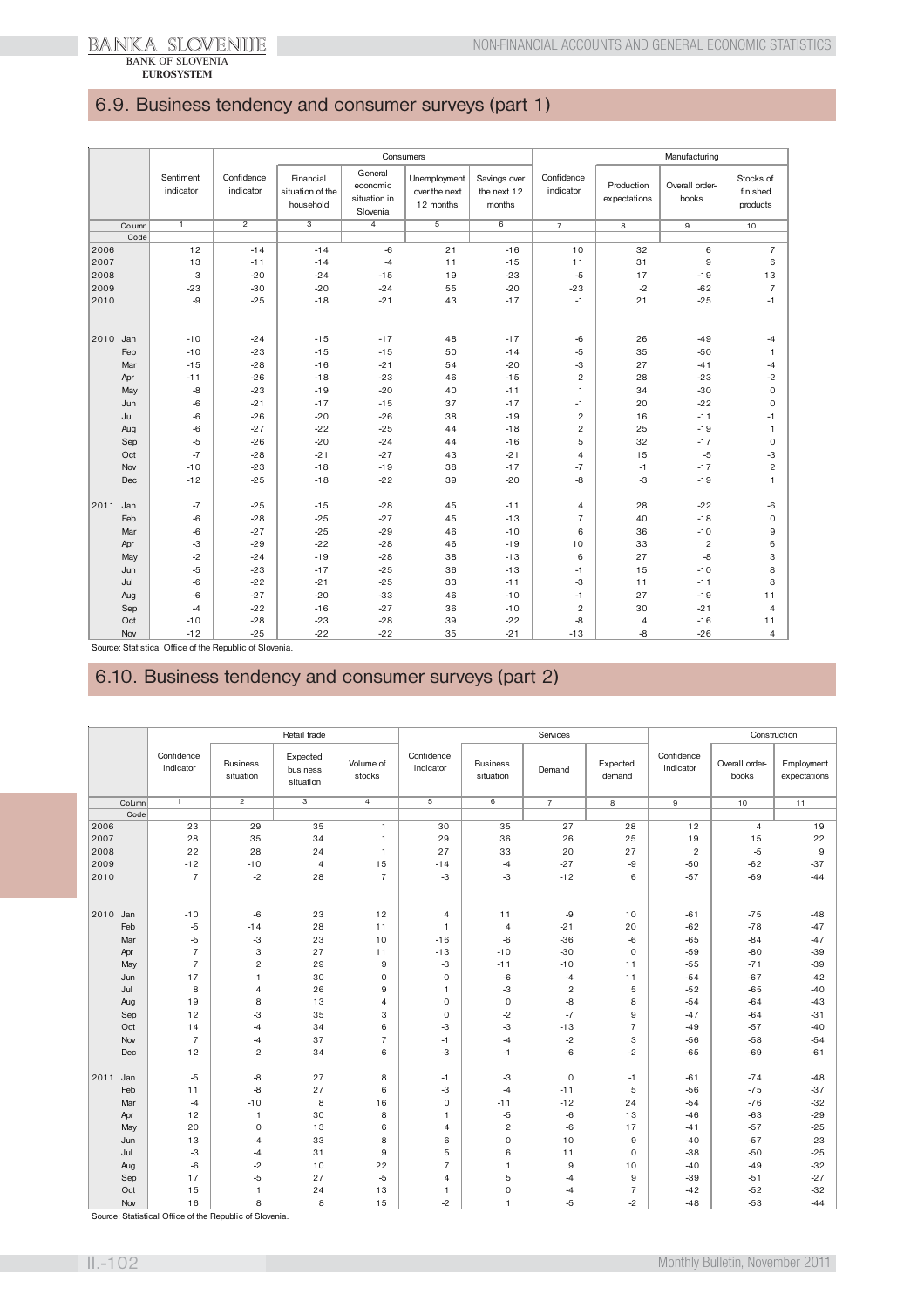### BANKA SLOVENIJE BANK OF SLOVENIA

**EUROSYSTEM**

## 6.11. Employment by Labour Force Survey (ILO)

|                                           |                                     |                | Employed                |                |                | Employment by economic activity                     |                                                                                  |                |                                                                         |                                             |                                                                       |                |  |  |
|-------------------------------------------|-------------------------------------|----------------|-------------------------|----------------|----------------|-----------------------------------------------------|----------------------------------------------------------------------------------|----------------|-------------------------------------------------------------------------|---------------------------------------------|-----------------------------------------------------------------------|----------------|--|--|
| Thousands                                 | Persons in<br>employment -<br>Total | Males          | Females                 | Employees      | Self-employed  | Agriculture,<br>hunting,<br>forestry and<br>fishing | Mining and<br>quanying;<br>Manufacturing;<br>Electricity supply;<br>Construction | Services Total | Wholesale and<br>retail trade,<br>repair; Hotels<br>and<br>restaurants; | Financial<br>intermediation;<br>Real estate | Public<br>administration;<br>Education;<br>Health and<br>social work; | Other services |  |  |
| Column                                    | $1 - 2 + 3 - 4 + 5$                 | $\overline{2}$ | $\overline{\mathbf{3}}$ | $\overline{4}$ | $\overline{5}$ | 6                                                   | $\overline{7}$                                                                   | 8              | 9                                                                       | 10                                          | 11                                                                    | 12             |  |  |
| Code                                      |                                     |                |                         |                |                |                                                     |                                                                                  |                |                                                                         |                                             |                                                                       |                |  |  |
| 2006                                      | 961                                 | 524            | 438                     | 806            | 156            | 92                                                  | 340                                                                              | 530            | 211                                                                     | 87                                          | 189                                                                   | 43             |  |  |
| 2007                                      | 985                                 | 540            | 446                     | 829            | 157            | 96                                                  | 343                                                                              | 545            | 217                                                                     | 92                                          | 185                                                                   | 50             |  |  |
| 2008                                      | 996                                 | 543            | 453                     | 855            | 141            | 85                                                  | 348                                                                              | 562            | 248                                                                     | 89                                          | 187                                                                   | 38             |  |  |
| 2009                                      | 981                                 | 531            | 450                     | 822            | 159            | 89                                                  | 323                                                                              | 568            | 250                                                                     | 93                                          | 188                                                                   | 37             |  |  |
| 2010                                      | 966                                 | 523            | 443                     | 799            | 167            | 85                                                  | 314                                                                              | 567            | 247                                                                     | 92                                          | 192                                                                   | 36             |  |  |
|                                           |                                     |                |                         |                |                |                                                     |                                                                                  |                |                                                                         |                                             |                                                                       |                |  |  |
| 2006                                      | 946                                 | 517            | 429                     | 792            | 154            | 85                                                  | 343                                                                              | 518            | 212                                                                     | 83                                          | 181                                                                   | 42             |  |  |
| $\rm H$                                   | 969                                 | 521            | 448                     | 810            | 159            | 93                                                  | 339                                                                              | 538            | 214                                                                     | 86                                          | 194                                                                   | 44             |  |  |
| III                                       | 974                                 | 533            | 441                     | 815            | 159            | 98                                                  | 341                                                                              | 534            | 214                                                                     | 86                                          | 190                                                                   | 44             |  |  |
| IV                                        | 956                                 | 524            | 432                     | 806            | 151            | 90                                                  | 336                                                                              | 530            | 206                                                                     | 91                                          | 190                                                                   | 42             |  |  |
|                                           |                                     |                |                         |                |                |                                                     |                                                                                  |                |                                                                         |                                             |                                                                       |                |  |  |
| 2007                                      | 958                                 | 524            | 434                     | 804            | 154            | 90                                                  | 332                                                                              | 536            | 207                                                                     | 91                                          | 186                                                                   | 51             |  |  |
| $\mathbf{II}$                             | 994                                 | 542            | 452                     | 831            | 163            | 102                                                 | 340                                                                              | 552            | 215                                                                     | 88                                          | 194                                                                   | 54             |  |  |
| $\ensuremath{\mathsf{III}}\xspace$        | 1,006                               | 551            | 455                     | 843            | 163            | 103                                                 | 353                                                                              | 550            | 225                                                                     | 92                                          | 184                                                                   | 49             |  |  |
| IV                                        | 983                                 | 541            | 443                     | 837            | 146            | 91                                                  | 349                                                                              | 544            | 222                                                                     | 95                                          | 178                                                                   | 48             |  |  |
|                                           |                                     |                |                         |                |                |                                                     |                                                                                  |                |                                                                         |                                             |                                                                       |                |  |  |
| 2008                                      | 971                                 | 530            | 441                     | 832            | 138            | 82                                                  | 341                                                                              | 547            | 231                                                                     | 85                                          | 191                                                                   | 40             |  |  |
| $\mathbf{II}$                             | 990                                 | 540            | 450                     | 847            | 144            | 88                                                  | 351                                                                              | 549            | 239                                                                     | 89                                          | 185                                                                   | 36             |  |  |
| III                                       | 1,023                               | 558            | 464                     | 881            | 141            | 90                                                  | 354                                                                              | 578            | 263                                                                     | 89                                          | 187                                                                   | 38             |  |  |
| IV                                        | 1,001                               | 544            | 457                     | 862            | 139            | 81                                                  | 346                                                                              | 573            | 260                                                                     | 91                                          | 185                                                                   | 37             |  |  |
|                                           |                                     |                |                         |                |                |                                                     |                                                                                  |                |                                                                         |                                             |                                                                       |                |  |  |
| 2009<br>-1                                | 962                                 | 516            | 446                     | 827            | 134            | 76                                                  | 327                                                                              | 559            | 250                                                                     | 88                                          | 184                                                                   | 37             |  |  |
| $\mathbf{II}$                             | 981                                 | 531            | 450                     | 816            | 165            | 90                                                  | 327                                                                              | 563            | 248                                                                     | 93                                          | 186                                                                   | 37             |  |  |
| $\begin{array}{c} \text{III} \end{array}$ | 998                                 | 541            | 457                     | 826            | 173            | 102                                                 | 323                                                                              | 574            | 254                                                                     | 94                                          | 188                                                                   | 39             |  |  |
| IV                                        | 982                                 | 535            | 447                     | 819            | 163            | 89                                                  | 317                                                                              | 577            | 249                                                                     | 97                                          | 193                                                                   | 38             |  |  |
|                                           |                                     |                |                         |                |                |                                                     |                                                                                  |                |                                                                         |                                             |                                                                       |                |  |  |
| 2010                                      | 965                                 | 522            | 442                     | 806            | 158            | 78                                                  | 318                                                                              | 568            | 251                                                                     | 88                                          | 196                                                                   | 34             |  |  |
| $\mathbf{H}$                              | 968                                 | 521            | 447                     | 808            | 160            | 80                                                  | 308                                                                              | 579            | 250                                                                     | 97                                          | 192                                                                   | 40             |  |  |
| $\begin{array}{c} \text{III} \end{array}$ | 968                                 | 528            | 440                     | 792            | 176            | 90                                                  | 316                                                                              | 562            | 244                                                                     | 94                                          | 189                                                                   | 34             |  |  |
| IV                                        | 963                                 | 523            | 440                     | 792            | 172            | 92                                                  | 311                                                                              | 560            | 243                                                                     | 89                                          | 191                                                                   | 37             |  |  |
|                                           |                                     |                |                         |                |                |                                                     |                                                                                  |                |                                                                         |                                             |                                                                       |                |  |  |
| 2011                                      | 928                                 | 503            | 425                     | 773            | 155            | 76                                                  | 294                                                                              | 558            | 237                                                                     | 93                                          | 190                                                                   | 37             |  |  |
| $\mathbf{II}$                             | 938                                 | 507            | 431                     | 776            | 162            | 76                                                  | 290                                                                              | 571            | 244                                                                     | 96                                          | 196                                                                   | 36             |  |  |

Source: Statistical Office of the Republic of Slovenia, Eurostat.

## 6.12. Unemployment by Labour Force Survey (ILO)

|      |                                    |                |                                                             | Unemployment rate (%)                                    |                       |         |                |                | Unemployed (Thousands)                                |                                          |                              |
|------|------------------------------------|----------------|-------------------------------------------------------------|----------------------------------------------------------|-----------------------|---------|----------------|----------------|-------------------------------------------------------|------------------------------------------|------------------------------|
|      |                                    | Total          | Pre-primary,<br>primary and<br>lower secondary<br>education | Upper<br>secondary and<br>post-secondary<br>non-tertiary | Tertiary<br>education | Total   | Males          | Females        | Long - term<br>unemployment<br>(12 months or<br>more) | Unemployed<br>between 15<br>and 24 years | Unemployed<br>above 50 years |
|      | Column                             | $\overline{1}$ | $\overline{2}$                                              | $\overline{3}$                                           | $\overline{4}$        | $5=6+7$ | $\overline{6}$ | $\overline{7}$ | 8                                                     | $\mathsf g$                              | 10                           |
|      | Code                               |                |                                                             |                                                          |                       |         |                |                |                                                       |                                          |                              |
| 2006 |                                    | 6.0            | 7.8                                                         | 6.6                                                      | 3.2                   | 61      | 27             | 34             | 18                                                    | 15                                       | 8                            |
| 2007 |                                    | 4.9            | 6.8                                                         | 5.0                                                      | 3.3                   | 50      | 22             | 28             | 13                                                    | 11                                       | 8                            |
| 2008 |                                    | 4.4            | 6.2                                                         | 4.4                                                      | 4.4                   | 46      | 23             | 23             | 11                                                    | 11                                       | $\overline{7}$               |
| 2009 |                                    | 5.9            | 8.8                                                         | 6.3                                                      | 5.9                   | 61      | 33             | 28             | 9                                                     | 14                                       | 9                            |
| 2010 |                                    | 7.3            | 11.8                                                        | 7.5                                                      | 7.3                   | 75      | 42             | 33             | 15                                                    | 14                                       | 11                           |
| 2006 |                                    | 6.9            | 8.2                                                         | 7.8                                                      | 3.6                   | 70      | 30             | 40             | 19                                                    | 18                                       | $\overline{7}$               |
|      | $\mathbf{II}$                      | 5.9            | 7.9                                                         | 6.4                                                      | 3.0                   | 60      | 28             | 32             | 19                                                    | 16                                       | 8                            |
|      | $\mathbf{III}$                     | 5.6            | 7.7                                                         | 5.9                                                      | 3.2                   | 57      | 26             | 31             | 17                                                    | 13                                       | $\overline{7}$               |
|      | IV                                 | 5.6            | 7.5                                                         | 6.1                                                      | 3.1                   | 56      | 25             | 32             | 15                                                    | 12                                       | 9                            |
| 2007 |                                    | 5.7            | 9.2                                                         | 5.7                                                      | 3.3                   | 57      | 26             | 31             | 16                                                    | 12                                       | 9                            |
|      | Ш                                  | 4.6            | 7.2                                                         | 4.6                                                      | 2.8                   | 47      | 20             | 27             | 13                                                    | 8                                        | 8                            |
|      | III                                | 4.4            | 5.3                                                         | 4.6                                                      | 3.4                   | 46      | 21             | 25             | 13                                                    | 10                                       | 8                            |
|      | IV                                 | 4.7            | 5.4                                                         | 5.0                                                      | 3.7                   | 49      | 22             | 27             | 10                                                    | 13                                       | 8                            |
|      |                                    |                |                                                             |                                                          |                       |         |                |                |                                                       |                                          |                              |
| 2008 |                                    | 5.1            | 6.4                                                         | 5.0                                                      | 4.3                   | 52      | 26             | 26             | 11                                                    | 13                                       | $\overline{7}$               |
|      | $\mathbf{II}$                      | 4.1            | 6.9                                                         | 4.0                                                      | 2.7                   | 43      | 20             | 23             | 11                                                    | 10                                       | 8                            |
|      | $\ensuremath{\mathsf{III}}\xspace$ | 4.1            | 6.2                                                         | 4.0                                                      | 3.0                   | 43      | 22             | 21             | 10                                                    | 12                                       | $\overline{7}$               |
|      | IV                                 | 4.3            | 5.1                                                         | 4.4                                                      | 3.5                   | 45      | 22             | 22             | 10                                                    | 12                                       | 8                            |
| 2009 |                                    | 5.3            | 7.3                                                         | 5.6                                                      | 3.4                   | 54      | 30             | 24             | 11                                                    | 13                                       | 9                            |
|      | $\mathbf{H}$                       | 5.6            | 8.6                                                         | $6.0\,$                                                  | 2.8                   | 58      | 32             | 26             | 10                                                    | 12                                       | 10                           |
|      | $\ensuremath{\mathsf{III}}\xspace$ | 6.2            | 9.5                                                         | 6.6                                                      | 3.4                   | 65      | 36             | 30             | 9                                                     | 15                                       | 8                            |
|      | IV                                 | 6.4            | 9.7                                                         | 7.0                                                      | 3.3                   | 67      | 36             | 31             | 8                                                     | 15                                       | 10                           |
|      |                                    |                |                                                             |                                                          |                       |         |                |                |                                                       |                                          |                              |
| 2010 |                                    | 7.1            | 11.8                                                        | 7.3                                                      | 4.2                   | 74      | 42             | 32             | 10                                                    | 14                                       | 9                            |
|      | $\mathbf{II}$                      | 7.1            | 11.7                                                        | 7.3                                                      | 4.2                   | 74      | 42             | 32             | 13                                                    | 15                                       | 11                           |
|      | $\ensuremath{\mathsf{III}}\xspace$ | 7.1            | 11.5                                                        | 7.2                                                      | 4.2                   | 73      | 40             | 33             | 17                                                    | 13                                       | 11                           |
|      | IV                                 | 7.8            | 12.0                                                        | 8.2                                                      | 4.5                   | 81      | 45             | 36             | 18                                                    | 14                                       | 12                           |
| 2011 |                                    | 8.5            | 14.5                                                        | 9.1                                                      | 4.4                   | 86      | 47             | 39             | 18                                                    | 15                                       | 15                           |
|      | $\mathbf{II}$                      | 7.7            | 11.9                                                        | 8.1                                                      | 5.1                   | 78      | 44             | 34             | 18                                                    | 11                                       | 17                           |

Source: Statistical Office of the Republic of Slovenia, Eurostat.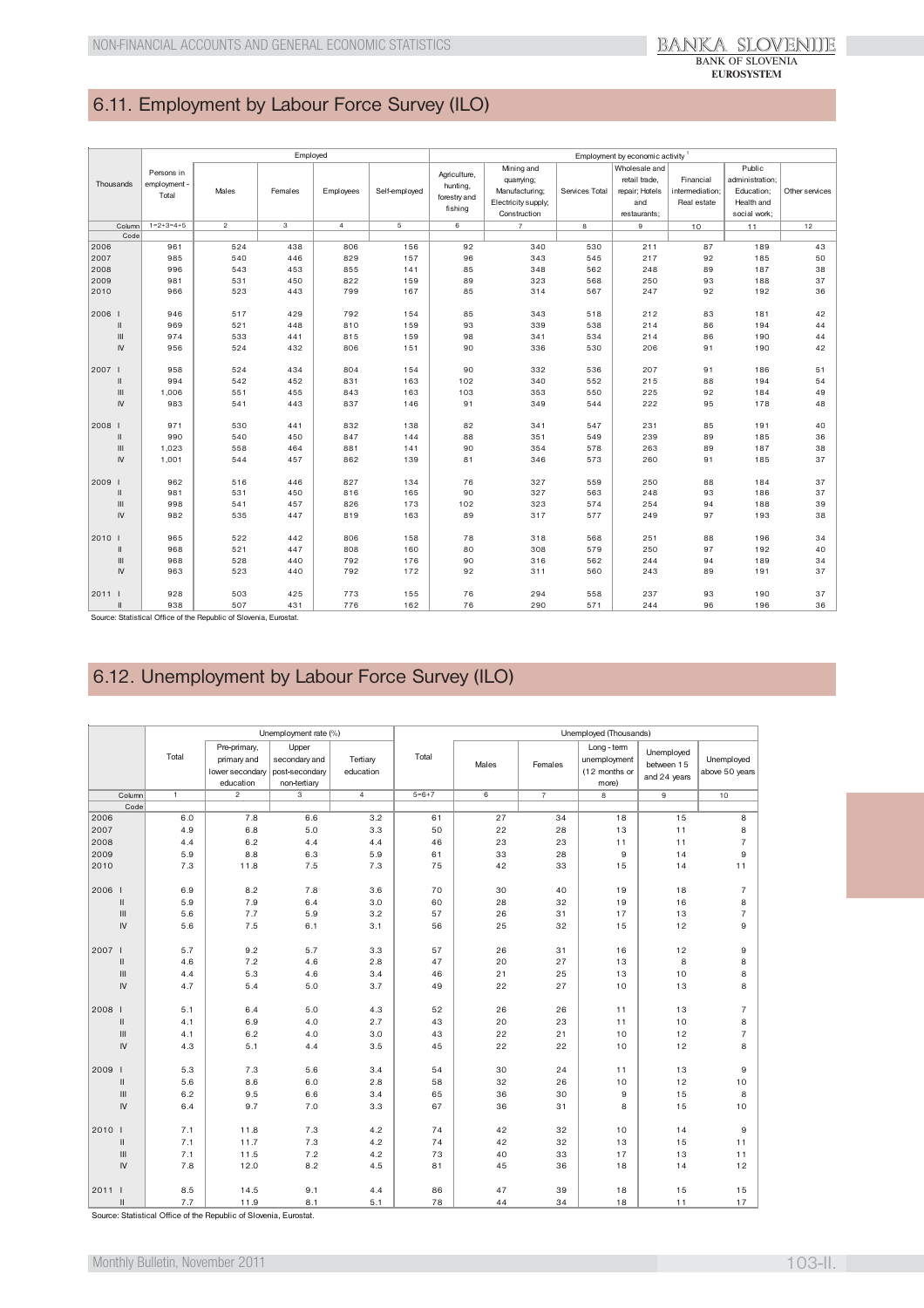BANKA SLOVENIJE BANK OF SLOVENIA

**EUROSYSTEM**

## 6.13. Average Wages and Salaries

|               | Until 31.12.2006 |              |                |              |                       | Gross Wages and Salaries |                       |                |                   |         |             | Net Wages and Salaries |                       |
|---------------|------------------|--------------|----------------|--------------|-----------------------|--------------------------|-----------------------|----------------|-------------------|---------|-------------|------------------------|-----------------------|
| in SIT from   |                  |              |                | Real         |                       |                          |                       | Manufacturing  |                   |         |             | Real                   |                       |
| 01.01.2007 in |                  | Tolars       | Annual         |              |                       |                          |                       | Real           |                   | Tolars  | Annual      |                        |                       |
| <b>EUR</b>    |                  | Euro         | growth in %    | $2000 = 100$ | Annual<br>growth in % | Tolars<br>Euro           | Annual<br>growth in % | $2000 = 100$   | An.growth<br>in % | Euro    | growth in % | $2000 = 100$           | Annual<br>growth in % |
|               | Column           | $\mathbf{1}$ | $\overline{2}$ | 3            | $\overline{4}$        | 5                        | 6                     | $\overline{7}$ | 8                 | 9       | 10          | 11                     | 12                    |
|               | Code             |              |                |              |                       |                          |                       |                |                   |         |             |                        |                       |
| 2006          |                  | 290,542      | 4.8            | 113.3        | 2.3                   | 252,109                  | 5.5                   | 116.8          | 3.0               | 185,287 | 5.1         | 114.7                  | 2.6                   |
|               |                  |              |                |              |                       |                          |                       |                |                   |         |             |                        |                       |
| 2007          |                  | 1,284        | 5.9            | 115.9        | 2.2                   | 1.778                    | 5.9                   | 134.6          | 2.2               | 834     | 7.9         | 119.5                  | 4.1                   |
| 2008          |                  | 1.391        | 8.4            | 118.8        | 2.6                   | 1.946                    | 9.9                   | 139.6          | 4.0               | 900     | 7.9         | 122.1                  | 2.1                   |
| 2009          |                  | 1.439        | 3.5            | 121.9        | 2.6                   | 2,019                    | 4.6                   | 143.7          | 3.7               | 930     | 3.4         | 125.1                  | 2.5                   |
| 2010          |                  | 1,495        | 3.9            | 124.3        | 2.0                   | 2,096                    | 3.6                   | 146.4          | 1.8               | 967     | 3.9         | 127.7                  | 2.0                   |
|               |                  |              |                |              |                       |                          |                       |                |                   |         |             |                        |                       |
| 2010          | Apr              | 1,483        | 4.2            | 122.9        | 1.9                   | 1,977                    | 3.3                   | 137.7          | 0.9               | 960     | 4.2         | 126.3                  | 1.9                   |
|               | May              | 1.475        | 4.2            | 121.8        | 2.1                   | 1,921                    | 0.8                   | 133.2          | $-1.2$            | 957     | 4.2         | 125.4                  | 2.1                   |
|               | Jun              | 1,492        | 4.4            | 122.8        | 2.5                   | 2,093                    | 3.0                   | 144.7          | 1.1               | 966     | 4.4         | 126.2                  | 2.5                   |
|               | Jul              | 1,481        | 4.0            | 122.8        | 1.9                   | 1,960                    | 1.6                   | 136.6          | $-0.5$            | 960     | 4.1         | 126.4                  | 2.0                   |
|               | Aug              | 1.487        | 5.1            | 122.9        | 2.7                   | 2,027                    | 6.5                   | 140.8          | 4.1               | 965     | 5.0         | 126.6                  | 2.6                   |
|               | Sep              | 1.486        | 3.6            | 123.4        | 1.6                   | 1.989                    | 2.7                   | 138.8          | 0.7               | 964     | 3.7         | 127.1                  | 1.7                   |
|               | Oct              | 1,488        | 2.7            | 123.6        | 0.8                   | 1,978                    | $-3.4$                | 138.0          | $-5.2$            | 964     | 3.1         | 127.2                  | 1.2                   |
|               | Nov              | 1,634        | 4.1            | 135.3        | 2.7                   | 2,966                    | 13.0                  | 206.3          | 11.4              | 1,041   | 4.2         | 136.9                  | 2.8                   |
|               | Dec              | 1,534        | 3.1            | 126.9        | 1.2                   | 2,393                    | 1.6                   | 166.4          | $-0.3$            | 989     | 3.3         | 129.9                  | 1.4                   |
|               |                  |              |                |              |                       |                          |                       |                |                   |         |             |                        |                       |
| 2011          | Jan              | 1,496        | 3.3            | 124.8        | 1.5                   | 1,987                    | $-0.2$                | 139.3          | $-2.0$            | 972     | 3.7         | 128.7                  | 1.9                   |
|               | Feb              | 1,494        | 4.3            | 124.6        | 2.9                   | 1,922                    | 1.2                   | 134.8          | $-0.2$            | 970     | 4.3         | 128.5                  | 2.9                   |
|               | Mar              | 1.524        | 1.7            | 125.1        | $-0.3$                | 2,028                    | 3.7                   | 139.9          | 1.8               | 987     | 2.0         | 128.7                  | 0.1                   |
|               | Apr              | 1.505        | 1.4            | 122.6        | $-0.3$                | 2,009                    | 1.6                   | 137.5          | $-0.1$            | 976     | 1.7         | 126.3                  | 0.0                   |
|               | May              | 1,516        | 2.8            | 122.5        | 0.6                   | 2,059                    | 7.2                   | 139.8          | 4.9               | 983     | 2.8         | 126.1                  | 0.6                   |
|               | Jun              | 1,521        | 2.0            | 123.5        | 0.6                   | 2,235                    | 6.8                   | 152.5          | 5.4               | 986     | 2.1         | 127.1                  | 0.7                   |
|               | Jul              | 1,500        | 1.3            | 123.2        | 0.4                   | 2,031                    | 3.6                   | 140.2          | 2.6               | 975     | 1.5         | 127.2                  | 0.6                   |
|               | Aug              | 1,524        | 2.5            | 124.9        | 1.6                   | 2,123                    | 4.7                   | 146.1          | 3.8               | 988     | 2.5         | 128.6                  | 1.6                   |
|               | Sep              | 1,507        | 1.4            | 122.7        | $-0.6$                | 2,032                    | 2.2                   | 139.0          | 0.1               | 978     | 1.5         | 126.4                  | $-0.6$                |

source: Statistical Office of RS and computations in BS.

## 6.14. Nominal effective exchange rate and Real harmonised competitiveness indicators

|             |        |                       | Real harmonised competitiveness indicators for |                   |
|-------------|--------|-----------------------|------------------------------------------------|-------------------|
|             |        | Nominal effective     | Slovenia; deflators                            |                   |
|             |        | exchange rate of euro | <b>Consumer Prices</b>                         | Unit labour costs |
|             |        |                       |                                                | (total economy)   |
|             |        |                       | 1999Q1=100                                     |                   |
|             | Column | 1                     | $\overline{2}$                                 | 3                 |
|             | Code   |                       |                                                |                   |
| 2006        |        | 109.4                 | 101.7                                          | 98.7              |
| 2007        |        | 113.0                 | 103.5                                          | 99.9              |
| 2008        |        | 117.9                 | 105.9                                          | 102.8             |
| 2009        |        | 120.6                 | 107.1                                          | 109.1             |
| 2010        |        | 112.3                 | 105.6                                          | 107.5             |
| 2009        | Jun    | 120.8                 | 107.1                                          | 109.0             |
|             | Jul    | 120.6                 | 106.8                                          | $\cdots$          |
|             | Aug    | 120.7                 | 106.7                                          | $\sim$            |
|             | Sep    | 122.0                 | 107.2                                          | 108.9             |
|             | Oct    | 123.0                 | 107.6                                          | $\cdots$          |
|             | Nov    | 122.9                 | 108.0                                          | $\cdots$          |
|             | Dec    | 121.7                 | 107.6                                          | 108.7             |
| 2010        | Jan    | 119.2                 | 106.8                                          |                   |
|             | Feb    | 116.3                 | 106.5                                          | $\cdots$          |
|             | Mar    | 115.2                 | 105.9                                          | 109.8             |
|             | Apr    | 113.5                 | 106.1                                          | $\ddotsc$         |
|             | May    | 109.9                 | 105.3                                          | $\cdots$          |
|             | Jun    | 107.7                 | 105.0                                          | 108.6             |
|             | Jul    | 109.9                 | 105.4                                          | $\ddotsc$         |
|             | Aug    | 109.5                 | 105.4                                          | $\ddotsc$         |
|             | Sep    | 110.0                 | 105.1                                          | 107.2             |
|             | Oct    | 113.8                 | 105.8                                          | $\ddotsc$         |
|             | Nov    | 112.5                 | 105.4                                          | $\cdots$          |
|             | Dec    | 110.1                 | 105.0                                          | 107.3             |
| 2011        | Jan    | 110.1                 | 104.7                                          | $\cdots$          |
|             | Feb    | 111.4                 | 104.6                                          | $\cdots$          |
|             | Mar    | 113.2                 | 104.9                                          | 106.8             |
|             | Apr    | 115.0                 | 105.0                                          | $\ddotsc$         |
|             | May    | 114.1                 | 105.0                                          | $\cdots$          |
|             | Jun    | 114.4                 | 104.4                                          | 105.9             |
|             | Jul    | 113.4                 | 103.8                                          | $\ddotsc$         |
|             | Aug    | 113.8                 | 104.1                                          | $\ddotsc$         |
|             | Sep    | 112.8                 | 104.5                                          | 105.6             |
|             | Oct    | 113.3                 | 104.8                                          |                   |
| Source: ECB |        |                       |                                                |                   |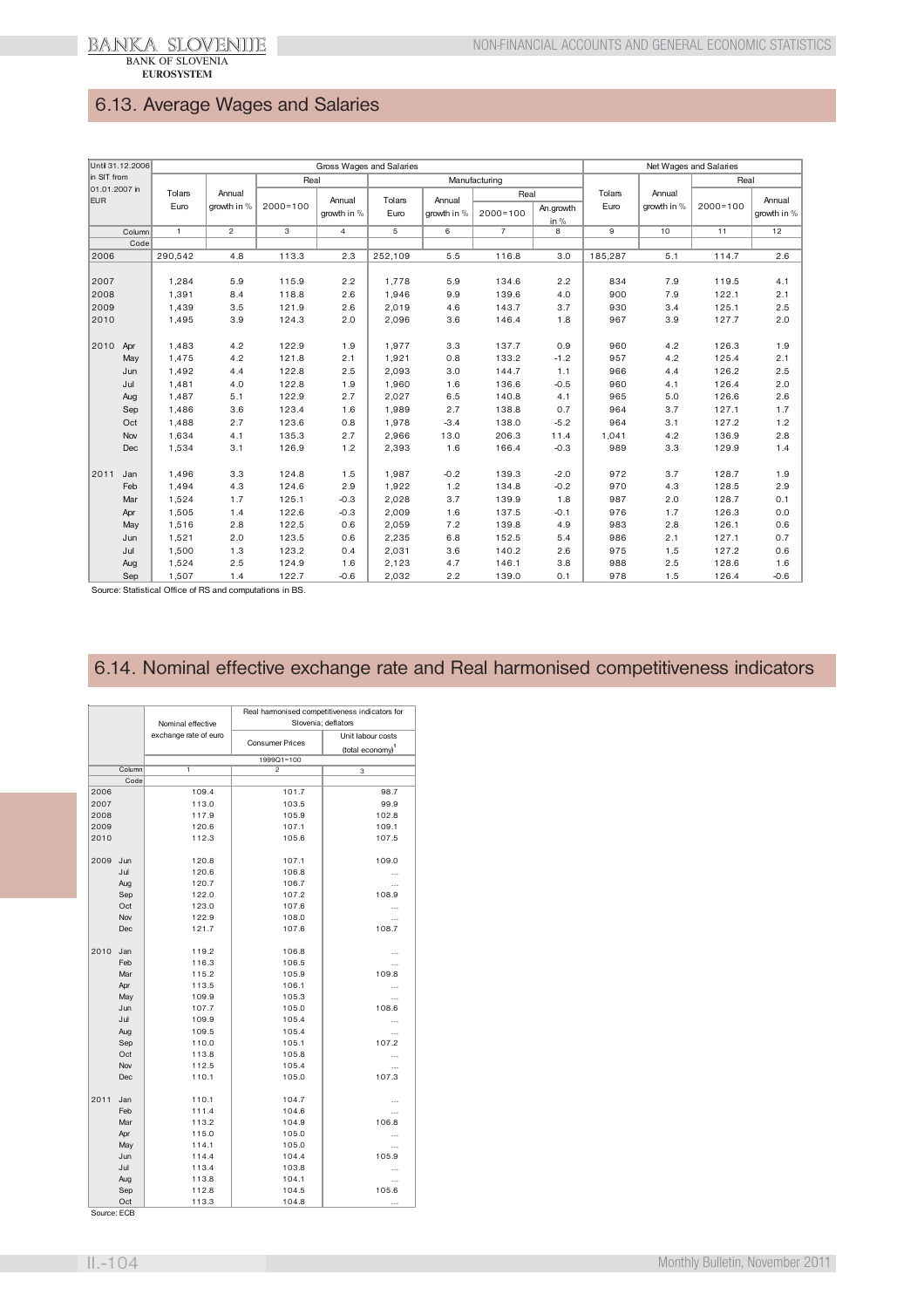## 6.15. Consumer price index

|              | Consumer price index |                                                         |                     |                      |                      |                |                |                       |                      |                |                     |                                 |                |  |  |  |
|--------------|----------------------|---------------------------------------------------------|---------------------|----------------------|----------------------|----------------|----------------|-----------------------|----------------------|----------------|---------------------|---------------------------------|----------------|--|--|--|
|              |                      |                                                         |                     |                      |                      |                |                |                       |                      |                |                     | Harmonised consumer price index |                |  |  |  |
|              |                      |                                                         |                     | Total without        |                      |                |                | Goods                 |                      |                |                     |                                 |                |  |  |  |
| $2005 = 100$ | Total                | Total without<br>fuels and energy                       | Fuels and<br>energy | seasonal<br>products | Seasonal<br>products | Total          | Durable goods  | Semi-durable<br>goods | Non-durable<br>goods | Services       | Harmonised<br>index | Goods                           | Services       |  |  |  |
| Column       | $\mathbf{1}$         | $\overline{2}$                                          | $\overline{3}$      | $\overline{4}$       | $\overline{5}$       | 6              | $\overline{7}$ | 8                     | 9                    | 10             | 11                  | 12                              | 13             |  |  |  |
| Code         |                      |                                                         |                     |                      |                      |                |                |                       |                      |                |                     |                                 |                |  |  |  |
| 2006         | 102.5                | 101.6                                                   | 108.2               | 102.4                | 104.5                | 102.0          | 96.8           | 99.6                  | 103.9                | 103.5          | 102.6               | 102.1                           | 103.5          |  |  |  |
| 2007         | 106.2                | 105.4                                                   | 111.6               | 105.7                | 118.9                | 105.3          | 95.8           | 101.8                 | 108.7                | 108.1          | 106.4               | 105.3                           | 108.6          |  |  |  |
| 2008         | 112.2                | 110.6                                                   | 123.4               | 111.7                | 124.9                | 111.5          | 95.4           | 106.3                 | 117.4                | 113.5          | 112.3               | 111.3                           | 114.3          |  |  |  |
| 2009         | 113.1                | 112.3                                                   | 119.1               | 112.8                | 123.2                | 111.6          | 93.1           | 106.3                 | 118.4                | 116.5          | 113.2               | 110.8                           | 118.0          |  |  |  |
| 2010         | 115.2                | 112.7                                                   | 134.7               | 114.8                | 127.5                | 114.1          | 87.4           | 105.0                 | 124.9                | 117.6          | 115.6               | 113.7                           | 119.3          |  |  |  |
|              |                      |                                                         |                     |                      |                      |                |                |                       |                      |                |                     |                                 |                |  |  |  |
| 2009<br>Aug  | 113.3                | 112.2                                                   | 121.6               | 113.2                | 115.8                | 110.3          | 93.2           | 98.2                  | 118.5                | 120.0          | 113.5               | 109.9                           | 120.5          |  |  |  |
| Sep          | 113.1                | 111.9                                                   | 122.0               | 113.0                | 115.2                | 111.2          | 92.3           | 103.6                 | 118.8                | 117.2          | 113.4               | 110.7                           | 118.6          |  |  |  |
| Oct          | 113.2                | 112.2                                                   | 120.7               | 113.2                | 114.4                | 111.8          | 92.0           | 109.5                 | 118.3                | 116.3          | 113.5               | 111.2                           | 118.1          |  |  |  |
| Nov          | 114.2                | 112.9                                                   | 124.5               | 114.1                | 117.0                | 113.3          | 90.7           | 111.2                 | 120.5                | 116.2          | 114.4               | 112.5                           | 118.0          |  |  |  |
| Dec          | 113.7                | 112.3                                                   | 124.3               | 113.6                | 116.5                | 112.5          | 89.7           | 108.9                 | 120.3                | 116.2          | 113.9               | 111.8                           | 118.1          |  |  |  |
|              |                      |                                                         |                     |                      |                      |                |                |                       |                      |                |                     |                                 |                |  |  |  |
| 2010<br>Jan  | 112.8                | 110.9                                                   | 127.8               | 112.6                | 120.0                | 111.1          | 89.2           | 96.4                  | 121.7                | 116.7          | 113.2               | 110.6                           | 118.5          |  |  |  |
| Feb          | 113.3                | 111.3                                                   | 129.0               | 112.9                | 124.3                | 111.6          | 89.0           | 97.1                  | 122.4                | 117.1          | 113.6               | 111.0                           | 118.8          |  |  |  |
| Mar          | 114.5                | 112.4                                                   | 130.8               | 114.1                | 123.6                | 113.3          | 88.6           | 105.8                 | 122.8                | 117.1          | 114.8               | 112.6                           | 119.0          |  |  |  |
| Apr          | 115.6                | 113.3                                                   | 133.5               | 115.3                | 126.8                | 114.8          | 88.1           | 110.1                 | 124.4                | 117.3          | 116.1               | 114.4                           | 119.3          |  |  |  |
| May          | 116.1                | 113.6                                                   | 135.2               | 115.6                | 131.1                | 115.2          | 87.3           | 110.6                 | 125.1                | 117.9          | 116.5               | 114.8                           | 119.8          |  |  |  |
| Jun          | 116.4                | 114.0                                                   | 135.6               | 116.0                | 130.2                | 115.3          | 87.5           | 110.0                 | 125.3                | 119.0          | 116.8               | 114.9                           | 120.5          |  |  |  |
| Jul          | 115.6                | 112.8                                                   | 137.2               | 115.0                | 133.7                | 113.4          | 87.0           | 97.1                  | 126.1                | 120.5          | 116.1               | 113.4                           | 121.5          |  |  |  |
| Aug          | 115.9<br>115.3       | 113.2<br>112.6                                          | 137.1<br>136.4      | 115.4<br>114.9       | 130.2<br>127.6       | 113.5          | 87.3           | 97.1<br>105.8         | 126.2<br>125.8       | 121.3          | 116.2               | 113.3<br>114.3                  | 122.0<br>118.5 |  |  |  |
| Sep          |                      |                                                         |                     |                      |                      | 114.6          | 86.6           |                       |                      | 116.8          | 115.7               |                                 |                |  |  |  |
| Oct<br>Nov   | 115.4<br>115.7       | 112.6<br>113.0                                          | 137.4<br>137.4      | 115.1                | 123.1<br>128.9       | 115.2          | 86.6<br>86.0   | 109.2                 | 125.7<br>126.2       | 115.8          | 115.9               | 114.8<br>115.3                  | 118.0<br>117.9 |  |  |  |
| Dec          | 115.8                | 112.8                                                   | 139.6               | 115.3<br>115.4       | 130.1                | 115.7<br>115.6 | 85.7           | 111.6<br>109.4        | 126.8                | 115.7<br>116.2 | 116.2<br>116.4      | 115.4                           | 118.2          |  |  |  |
|              |                      |                                                         |                     |                      |                      |                |                |                       |                      |                |                     |                                 |                |  |  |  |
| 2011<br>Jan  | 114.9                | 111.3                                                   | 143.0               | 115.2                | 121.1                | 114.5          | 85.3           | 96.7                  | 128.7                | 115.7          | 115.9               | 114.7                           | 118.0          |  |  |  |
| Feb          | 114.9                | 111.2                                                   | 143.9               | 115.2                | 120.7                | 115.1          | 86.0           | 97.0                  | 129.5                | 114.2          | 115.9               | 115.2                           | 117.1          |  |  |  |
| Mar          | 116.7                | 113.1                                                   | 144.8               | 116.5                | 127.5                | 116.7          | 86.0           | 105.3                 | 129.7                | 116.5          | 117.5               | 116.8                           | 118.7          |  |  |  |
| Apr          | 117.6                | 114.0                                                   | 146.3               | 117.2                | 131.4                | 118.0          | 86.2           | 108.8                 | 130.7                | 116.6          | 118.4               | 118.1                           | 118.8          |  |  |  |
| May          | 118.6                | 115.1                                                   | 146.5               | 117.5                | 139.0                | 119.2          | 86.2           | 110.5                 | 132.1                | 117.2          | 119.4               | 119.3                           | 119.4          |  |  |  |
| Jun          | 118.0                | 114.7                                                   | 143.7               | 117.5                | 132.4                | 118.0          | 86.3           | 108.5                 | 130.8                | 117.8          | 118.6               | 117.9                           | 119.7          |  |  |  |
| Jul          | 116.7                | 113.1                                                   | 145.0               | 117.5                | 117.0                | 115.3          | 85.8           | 94.7                  | 130.6                | 119.5          | 117.3               | 115.4                           | 121.0          |  |  |  |
| Aug          | 117.0                | 113.2                                                   | 146.9               | 118.0                | 115.6                | 115.6          | 85.5           | 94.1                  | 131.2                | 120.0          | 117.6               | 115.7                           | 121.4          |  |  |  |
| Sep          | 117.7                | 114.1                                                   | 146.4               | 118.1                | 122.6                | 117.4          | 85.6           | 103.8                 | 131.3                | 118.4          | 118.3               | 117.2                           | 120.5          |  |  |  |
| Oct          | 118.5                | 114.8                                                   | 148.5               | 118.3                | 131.0                | 119.2          | 85.3           | 111.2                 | 132.2                | 117.0          | 119.3               | 119.1                           | 119.4          |  |  |  |
|              |                      | Source: Statistical Office of the Republic of Slovenia. |                     |                      |                      |                |                |                       |                      |                |                     |                                 |                |  |  |  |

## 6.16. Consumer price index (growth rates)

|               | Harmonised consumer price index |                                   |                     |                      |                      |                      |                |                       |                      |          |                     |        |          |
|---------------|---------------------------------|-----------------------------------|---------------------|----------------------|----------------------|----------------------|----------------|-----------------------|----------------------|----------|---------------------|--------|----------|
|               |                                 |                                   |                     |                      |                      | Consumer price index |                |                       |                      |          |                     |        |          |
| Yearly growth |                                 |                                   |                     | Total without        |                      |                      |                | Goods                 |                      |          |                     |        |          |
| rate in %     | Total                           | Total without<br>fuels and energy | Fuels and<br>energy | seasonal<br>products | Seasonal<br>products | Total                | Durable goods  | Semi-durable<br>goods | Non-durable<br>goods | Services | Harmonised<br>index | Goods  | Services |
| Column        | $\overline{1}$                  | $\overline{2}$                    | $\overline{3}$      | $\overline{4}$       | $\overline{5}$       | 6                    | $\overline{7}$ | 8                     | 9                    | 10       | 11                  | 12     | 13       |
| Code          |                                 |                                   |                     |                      |                      |                      |                |                       |                      |          |                     |        |          |
| 2006          | 2.5                             | 1.6                               | 8.2                 | 2.4                  | 4.5                  | 2.0                  | $-3.2$         | $-0.4$                | 3.9                  | 3.5      | 2.5                 | 2.0    | 3.5      |
| 2007          | 3.6                             | 3.7                               | 3.1                 | 3.2                  | 13.8                 | 3.2                  | $-1.1$         | 2.2                   | 4.6                  | 4.5      | 3.7                 | 3.2    | 4.9      |
| 2008          | 5.7                             | 5.0                               | 10.6                | 5.7                  | 5.0                  | 6.0                  | $-0.4$         | 4.5                   | 8.0                  | 5.0      | 5.5                 | 5.7    | 5.3      |
| 2009          | 0.9                             | 1.6                               | $-3.5$              | 0.9                  | $-1.4$               | 0.0                  | $-2.4$         | 0.0                   | 0.8                  | 2.6      | 0.9                 | $-0.4$ | 3.2      |
| 2010          | 1.8                             | 0.3                               | 13.2                | 1.8                  | 3.5                  | 2.2                  | $-6.1$         | $-1.2$                | 5.5                  | 1.0      | 2.1                 | 2.6    | 1.2      |
|               |                                 |                                   |                     |                      |                      |                      |                |                       |                      |          |                     |        |          |
| 2009<br>Aua   | 0.0                             | 1.1                               | $-6.6$              | 0.2                  | $-5.2$               | $-1.1$               | $-2.4$         | $-1.3$                | $-0.6$               | 2.5      | 0.1                 | $-1.4$ | 3.0      |
| Sep           | $-0.1$                          | 0.6                               | $-4.4$              | 0.1                  | $-5.6$               | $-1.1$               | $-3.2$         | $-2.7$                | 0.0                  | 2.0      | 0.0                 | $-1.3$ | 2.6      |
| Oct           | 0.0                             | 0.5                               | $-3.0$              | 0.2                  | $-5.9$               | $-0.9$               | $-3.6$         | $-1.6$                | 0.0                  | 2.0      | 0.2                 | $-1.1$ | 2.6      |
| Nov           | 1.6                             | 0.8                               | 8.0                 | 1.8                  | $-4.5$               | 1.5                  | $-3.8$         | $-2.0$                | 3.9                  | 1.9      | 1.8                 | 1.5    | 2.4      |
| Dec           | 1.8                             | 0.3                               | 14.6                | 2.0                  | $-4.3$               | 1.9                  | $-5.8$         | $-2.8$                | 5.3                  | 1.6      | 2.1                 | 2.1    | 2.1      |
|               |                                 |                                   |                     |                      |                      |                      |                |                       |                      |          |                     |        |          |
| 2010<br>Jan   | 1.5                             | $-0.2$                            | 14.7                | 1.9                  | $-9.6$               | 1.2                  | $-6.0$         | $-4.4$                | 4.7                  | 1.9      | 1.8                 | 1.7    | 2.1      |
| Feb           | 1.3                             | $-0.1$                            | 12.2                | 1.6                  | $-5.4$               | 1.1                  | $-6.5$         | $-4.1$                | 4.6                  | 1.8      | 1.6                 | 1.4    | 1.9      |
| Mar           | 1.4                             | $-0.1$                            | 13.6                | 1.7                  | $-4.5$               | 1.4                  | $-6.4$         | $-3.1$                | 4.8                  | 1.6      | 1.8                 | 1.8    | 1.8      |
| Apr           | 2.3                             | 0.7                               | 15.1                | 2.5                  | $-2.2$               | 2.5                  | $-6.9$         | $-0.6$                | 6.0                  | 2.0      | 2.7                 | 3.0    | 2.1      |
| May           | 2.1                             | 0.3                               | 15.5                | 2.2                  | $-0.5$               | 2.1                  | $-6.9$         | $-1.8$                | 5.7                  | 1.9      | 2.4                 | 2.6    | 2.1      |
| Jun           | 1.9                             | 0.4                               | 12.6                | 1.7                  | 5.9                  | 2.1                  | $-6.6$         | $-1.4$                | 5.4                  | 1.4      | 2.1                 | 2.4    | 1.6      |
| Jul           | 2.1                             | 0.6                               | 13.5                | 1.8                  | 10.4                 | 2.6                  | $-6.2$         | $-1.3$                | 6.1                  | 0.9      | 2.3                 | 3.0    | 1.3      |
| Aug           | 2.3                             | 0.9                               | 12.7                | 2.0                  | 12.5                 | 2.9                  | $-6.3$         | $-1.1$                | 6.5                  | 1.1      | 2.4                 | 3.1    | 1.3      |
| Sep           | 2.0                             | 0.7                               | 11.8                | 1.7                  | 10.8                 | 3.0                  | $-6.2$         | 2.1                   | 5.9                  | $-0.3$   | 2.1                 | 3.2    | $-0.1$   |
| Oct           | 1.9                             | 0.3                               | 13.8                | 1.7                  | 7.6                  | 3.0                  | $-5.9$         | $-0.3$                | 6.3                  | $-0.4$   | 2.1                 | 3.2    | $-0.1$   |
| Nov           | 1.4                             | 0.1                               | 10.4                | 1.1                  | 10.2                 | 2.2                  | $-5.2$         | 0.3                   | 4.7                  | $-0.4$   | 1.6                 | 2.5    | $-0.1$   |
| Dec           | 1.9                             | 0.5                               | 12.3                | 1.6                  | 11.6                 | 2.7                  | $-4.5$         | 0.5                   | 5.4                  | 0.0      | 2.2                 | 3.3    | 0.2      |
|               |                                 |                                   |                     |                      |                      |                      |                |                       |                      |          |                     |        |          |
| 2011<br>Jan   | 1.8                             | 0.4                               | 11.9                | 2.3                  | 0.9                  | 3.1                  | $-4.3$         | 0.4                   | 5.8                  | $-0.9$   | 2.3                 | 3.8    | $-0.4$   |
| Feb           | 1.4                             | 0.0                               | 11.6                | 2.0                  | $-2.9$               | 3.2                  | $-3.4$         | $-0.1$                | 5.8                  | $-2.5$   | 2.0                 | 3.8    | $-1.4$   |
| Mar           | 1.9                             | 0.7                               | 10.7                | 2.1                  | 3.1                  | 3.1                  | $-2.9$         | $-0.5$                | 5.6                  | $-0.5$   | 2.4                 | 3.7    | $-0.2$   |
| Apr           | 1.7                             | 0.6                               | 9.5                 | 1.7                  | 3.7                  | 2.8                  | $-2.2$         | $-1.2$                | 5.1                  | $-0.6$   | 2.0                 | 3.2    | $-0.4$   |
| May           | 2.2                             | 1.3                               | 8.3                 | 1.7                  | 6.0                  | 3.4                  | $-1.3$         | $-0.1$                | 5.5                  | $-0.6$   | 2.4                 | 3.8    | $-0.3$   |
| Jun           | 1.3                             | 0.7                               | 6.0                 | 1.3                  | 1.6                  | 2.4                  | $-1.4$         | $-1.4$                | 4.3                  | $-1.0$   | 1.6                 | 2.7    | $-0.6$   |
| Jul           | 0.9                             | 0.2                               | 5.7                 | 2.2                  | $-12.5$              | 1.7                  | $-1.4$         | $-2.5$                | 3.5                  | $-0.8$   | 1.1                 | 1.8    | $-0.4$   |
| Aug           | 0.9                             | 0.0                               | 7.2                 | 2.2                  | $-11.3$              | 1.8                  | $-2.1$         | $-3.1$                | 4.0                  | $-1.0$   | 1.2                 | 2.1    | $-0.5$   |
| Sep           | 2.1                             | 1.3                               | 7.3                 | 2.8                  | $-4.0$               | 2.4                  | $-1.2$         | $-1.9$                | 4.3                  | 1.4      | 2.3                 | 2.6    | 1.7      |
| Oct           | 2.7                             | 1.9                               | 8.1                 | 2.7                  | 6.4                  | 3.5                  | $-1.4$         | 1.8                   | 5.2                  | 1.0      | 2.9                 | 3.8    | 1.2      |

**Source: Statistical Office of the Republic of Slovenia and computations in Bank of Slovenia.**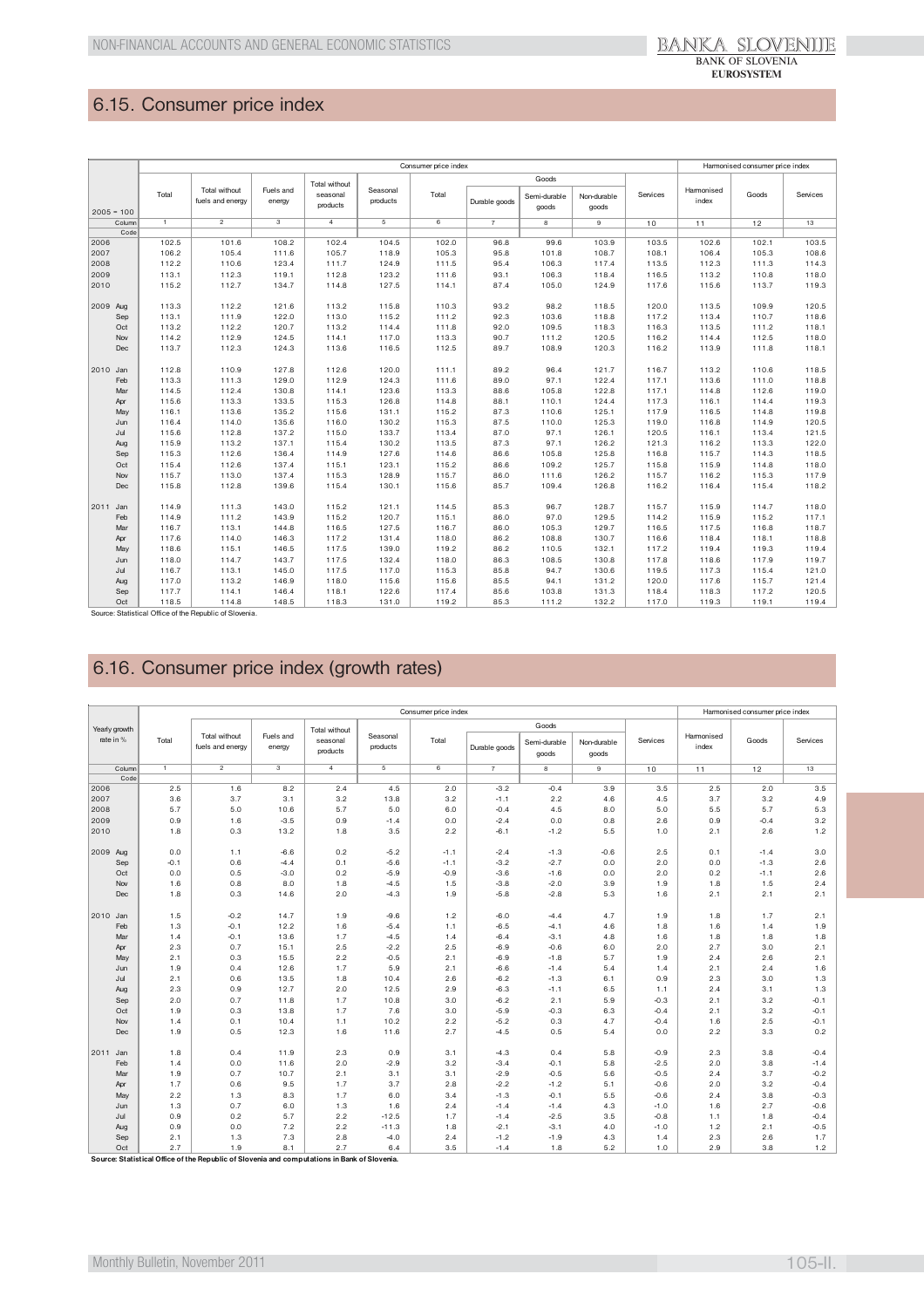## 6.17. Industrial producer price index

|              |              |                       |        |                             |       | Consumer goods industries                  |                                                |                         |               |                                         |                                                      |
|--------------|--------------|-----------------------|--------|-----------------------------|-------|--------------------------------------------|------------------------------------------------|-------------------------|---------------|-----------------------------------------|------------------------------------------------------|
| $2005 = 100$ | Total        | Intermediate<br>goods | Energy | Capital goods<br>industries | Total | Durable<br>consumer<br>goods<br>industries | Non-durable<br>consumer<br>goods<br>industries | Mining and<br>quarrying | Manufacturing | Electricity, gas<br>and steam<br>supply | Water supply,<br>sewerage and<br>waste<br>management |
| Column       | $\mathbf{1}$ | $\overline{2}$        | 3      | $\overline{4}$              | 5     | 6                                          | $\overline{7}$                                 | 8                       | 9             | 10                                      | 11                                                   |
| Code         |              |                       |        |                             |       |                                            |                                                |                         |               |                                         |                                                      |
| 2006         | 102.4        | 103.9                 | 102.8  | 100.2                       | 101.6 | 103.1                                      | 101.3                                          | 101.4                   | 102.4         | 104.1                                   | 97.7                                                 |
| 2007         | 108.0        | 110.9                 | 114.0  | 101.1                       | 104.8 | 110.7                                      | 103.8                                          | 106.1                   | 106.9         | 123.7                                   | 89.8                                                 |
| 2008         | 114.0        | 116.8                 | 122.7  | 104.7                       | 110.7 | 116.2                                      | 109.7                                          | 109.0                   | 112.5         | 136.0                                   | 92.9                                                 |
| 2009         | 113.6        | 113.0                 | 131.0  | 103.0                       | 110.2 | 123.4                                      | 108.1                                          | 112.4                   | 110.2         | 147.2                                   | 96.4                                                 |
| 2010         | 115.9        | 117.2                 | 131.5  | 102.6                       | 111.4 | 128.2                                      | 108.6                                          | 112.9                   | 112.6         | 145.3                                   | 104.6                                                |
|              |              |                       |        |                             |       |                                            |                                                |                         |               |                                         |                                                      |
| 2009 Aug     | 113.1        | 112.8                 | 130.2  | 102.7                       | 109.7 | 125.1                                      | 107.2                                          | 111.5                   | 109.9         | 147.1                                   | 94.4                                                 |
| Sep          | 113.4        | 113.3                 | 130.3  | 102.3                       | 110.0 | 125.0                                      | 107.6                                          | 111.5                   | 110.2         | 147.2                                   | 94.4                                                 |
| Oct          | 113.6        | 113.6                 | 130.2  | 102.1                       | 110.3 | 125.8                                      | 107.8                                          | 111.5                   | 110.4         | 147.0                                   | 94.6                                                 |
| Nov          | 113.5        | 112.4                 | 132.6  | 101.9                       | 110.2 | 125.2                                      | 107.7                                          | 112.0                   | 109.8         | 146.5                                   | 106.0                                                |
| Dec          | 113.5        | 112.4                 | 132.3  | 101.8                       | 110.5 | 125.2                                      | 108.0                                          | 112.0                   | 109.8         | 146.0                                   | 106.0                                                |
|              |              |                       |        |                             |       |                                            |                                                |                         |               |                                         |                                                      |
| 2010 Jan     | 113.7        | 112.6                 | 133.2  | 101.7                       | 110.8 | 126.3                                      | 108.2                                          | 112.1                   | 110.0         | 147.1                                   | 106.0                                                |
| Feb          | 114.1        | 113.3                 | 132.6  | 102.2                       | 110.8 | 126.1                                      | 108.2                                          | 113.6                   | 110.4         | 146.7                                   | 104.1                                                |
| Mar          | 114.6        | 114.5                 | 132.7  | 102.1                       | 110.8 | 126.3                                      | 108.2                                          | 113.1                   | 111.0         | 146.9                                   | 104.5                                                |
| Apr          | 114.8        | 115.6                 | 130.4  | 101.8                       | 110.7 | 126.6                                      | 108.1                                          | 113.1                   | 111.4         | 144.0                                   | 104.5                                                |
| May          | 116.2        | 117.8                 | 131.8  | 103.5                       | 110.9 | 126.6                                      | 108.2                                          | 113.0                   | 112.8         | 145.8                                   | 104.5                                                |
| Jun          | 116.5        | 118.0                 | 131.4  | 103.5                       | 111.6 | 129.4                                      | 108.6                                          | 113.0                   | 113.2         | 145.3                                   | 104.5                                                |
| Jul          | 116.3        | 118.2                 | 131.2  | 102.7                       | 111.3 | 129.7                                      | 108.2                                          | 112.8                   | 113.1         | 145.0                                   | 104.6                                                |
| Aug          | 116.4        | 118.2                 | 130.8  | 102.9                       | 111.7 | 129.5                                      | 108.7                                          | 112.6                   | 113.2         | 144.5                                   | 104.6                                                |
| Sep          | 116.6        | 118.6                 | 130.6  | 102.9                       | 111.8 | 129.3                                      | 108.9                                          | 113.1                   | 113.5         | 144.2                                   | 104.6                                                |
| Oct          | 117.1        | 119.3                 | 131.2  | 102.8                       | 112.1 | 129.0                                      | 109.3                                          | 112.9                   | 113.9         | 144.9                                   | 104.6                                                |
| Nov          | 117.1        | 119.6                 | 130.8  | 102.7                       | 111.9 | 129.6                                      | 109.0                                          | 112.7                   | 114.0         | 144.5                                   | 104.6                                                |
| Dec          | 117.4        | 120.2                 | 131.1  | 102.2                       | 112.2 | 129.8                                      | 109.2                                          | 113.0                   | 114.3         | 144.8                                   | 104.6                                                |
|              |              |                       |        |                             |       |                                            |                                                |                         |               |                                         |                                                      |
| 2011 Jan     | 118.2        | 121.6                 | 131.1  | 102.7                       | 112.6 | 129.8                                      | 109.8                                          | 112.2                   | 115.2         | 145.1                                   | 104.6                                                |
| Feb          | 119.5        | 123.5                 | 134.3  | 103.0                       | 113.0 | 130.3                                      | 110.1                                          | 112.6                   | 116.3         | 149.1                                   | 104.6                                                |
| Mar          | 120.1        | 124.4                 | 133.6  | 102.9                       | 113.6 | 131.7                                      | 110.6                                          | 113.4                   | 116.9         | 148.2                                   | 104.6                                                |
| Apr          | 120.5        | 124.8                 | 134.2  | 103.2                       | 114.2 | 132.1                                      | 111.2                                          | 113.4                   | 117.4         | 149.1                                   | 104.6                                                |
| May          | 120.3        | 124.6                 | 133.2  | 103.0                       | 114.2 | 132.6                                      | 111.2                                          | 113.3                   | 117.2         | 147.8                                   | 104.6                                                |
| Jun          | 120.8        | 125.2                 | 133.7  | 103.0                       | 114.9 | 133.3                                      | 111.8                                          | 113.5                   | 117.8         | 148.3                                   | 104.6                                                |
| Jul          | 120.6        | 124.9                 | 134.0  | 103.2                       | 114.3 | 134.1                                      | 110.9                                          | 113.5                   | 117.5         | 148.7                                   | 104.8                                                |
| Aug          | 120.8        | 125.4                 | 133.9  | 103.4                       | 114.3 | 134.1                                      | 111.0                                          | 113.2                   | 117.7         | 148.5                                   | 104.9                                                |
| Sep          | 120.8        | 125.1                 | 134.2  | 103.3                       | 114.7 | 134.7                                      | 111.3                                          | 113.2                   | 117.7         | 148.8                                   | 104.9                                                |
| Oct          | 120.7        | 124.9                 | 134.1  | 103.7                       | 114.3 | 134.7                                      | 110.9                                          | 113.4                   | 117.6         | 148.7                                   | 105.1                                                |

**Source: Statistical Office of the Republic of Slovenia and computations in Bank of Slovenia.**

## 6.18. Industrial producer price index (growth rates)

|                             |                |                       |        |                             | Consumer goods industries |                                            |                                                |                         |                |                                         |                                                      |
|-----------------------------|----------------|-----------------------|--------|-----------------------------|---------------------------|--------------------------------------------|------------------------------------------------|-------------------------|----------------|-----------------------------------------|------------------------------------------------------|
| Yearly growth<br>rates in % | Total          | Intermediate<br>goods | Energy | Capital goods<br>industries | Total                     | Durable<br>consumer<br>goods<br>industries | Non-durable<br>consumer<br>goods<br>industries | Mining and<br>quarrying | Manufacturing  | Electricity, gas<br>and steam<br>supply | Water supply,<br>sewerage and<br>waste<br>management |
| Column                      | $\overline{1}$ | $\overline{2}$        |        | $\overline{4}$              | $\overline{5}$            | 6                                          | $\overline{7}$                                 | 8                       | $\overline{9}$ | 10                                      | 11                                                   |
| Code                        |                |                       |        |                             |                           |                                            |                                                |                         |                |                                         |                                                      |
| 2006                        | 2.4            | 3.9                   | 2.8    | 0.2                         | 1.6                       | 3.1                                        | 1.3                                            | 1.4                     | 2.4            | 4.1                                     | $-2.3$                                               |
| 2007                        | 5.5            | 6.8                   | 10.9   | 0.9                         | 3.2                       | 7.4                                        | 2.4                                            | 4.6                     | 4.4            | 18.8                                    | $-8.1$                                               |
| 2008                        | 5.6            | 5.3                   | 7.6    | 3.6                         | 5.6                       | 4.9                                        | 5.7                                            | 2.7                     | 5.2            | 10.0                                    | 3.4                                                  |
| 2009                        | $-0.4$         | $-3.2$                | 6.8    | $-1.7$                      | $-0.4$                    | 6.2                                        | $-1.5$                                         | 3.1                     | $-2.0$         | 8.2                                     | 3.8                                                  |
| 2010                        | 2.0            | 3.7                   | 0.3    | $-0.4$                      | 1.0                       | 3.9                                        | 0.5                                            | 0.4                     | 2.1            | $-1.3$                                  | 8.5                                                  |
|                             |                |                       |        |                             |                           |                                            |                                                |                         |                |                                         |                                                      |
| 2009 Aug                    | $-1.7$         | $-4.9$                | 5.7    | $-3.4$                      | $-1.0$                    | 7.2                                        | $-2.5$                                         | 2.6                     | $-3.3$         | 7.5                                     | 1.0                                                  |
| Sep                         | $-1.6$         | $-4.5$                | 5.4    | $-4.5$                      | $-0.9$                    | 7.2                                        | $-2.3$                                         | 1.4                     | $-3.2$         | 7.4                                     | 1.0                                                  |
| Oct                         | $-1.4$         | $-3.7$                | 5.1    | $-4.4$                      | $-1.2$                    | 7.9                                        | $-2.8$                                         | 1.0                     | $-2.9$         | 7.1                                     | 1.2                                                  |
| Nov                         | $-1.1$         | $-3.4$                | 6.6    | $-4.4$                      | $-1.3$                    | 7.4                                        | $-2.8$                                         | 1.3                     | $-2.8$         | 6.1                                     | 13.3                                                 |
| <b>Dec</b>                  | $-0.7$         | $-2.6$                | 6.1    | $-3.4$                      | $-1.1$                    | 7.4                                        | $-2.6$                                         | 0.0                     | $-2.2$         | 6.1                                     | 12.1                                                 |
|                             |                |                       |        |                             |                           |                                            |                                                |                         |                |                                         |                                                      |
| 2010 Jan                    | $-0.1$         | $-1.5$                | 4.3    | $-3.1$                      | 0.4                       | 6.4                                        | $-0.6$                                         | $-1.7$                  | $-1.1$         | 3.9                                     | 12.1                                                 |
| Feb                         | 0.1            | $-0.5$                | 1.4    | $-2.2$                      | 0.6                       | 4.4                                        | $-0.1$                                         | 0.7                     | $-0.3$         | $-0.5$                                  | 10.0                                                 |
| Mar                         | 0.5            | 1.0                   | 0.5    | $-2.2$                      | 0.5                       | 4.7                                        | $-0.2$                                         | 0.3                     | 0.3            | $-1.6$                                  | 10.5                                                 |
| Apr                         | 0.7            | 1.5                   | $-1.1$ | $-1.0$                      | 0.5                       | 3.6                                        | $-0.1$                                         | 0.3                     | 0.7            | $-3.4$                                  | 10.5                                                 |
| May                         | 2.6            | 5.4                   | 0.1    | 0.8                         | 0.5                       | 3.2                                        | 0.0                                            | 0.1                     | 2.9            | $-2.1$                                  | 10.5                                                 |
| Jun                         | 2.7            | 5.3                   | 0.1    | 0.7                         | 0.5                       | 3.7                                        | $-0.2$                                         | 0.1                     | 2.9            | $-2.1$                                  | 10.7                                                 |
| Jul                         | 2.7            | 5.2                   | 0.0    | 0.1                         | 1.0                       | 3.9                                        | 0.5                                            | 0.5                     | 2.9            | $-2.3$                                  | 10.8                                                 |
| Aug                         | 2.9            | 4.8                   | 0.4    | 0.2                         | 1.8                       | 3.6                                        | 1.4                                            | 1.0                     | 3.1            | $-1.8$                                  | 10.8                                                 |
| Sep                         | 2.8            | 4.6                   | 0.2    | 0.5                         | 1.6                       | 3.5                                        | 1.2                                            | 1.4                     | 2.9            | $-2.1$                                  | 10.8                                                 |
| Oct                         | 3.1            | 5.0                   | 0.7    | 0.6                         | 1.6                       | 2.5                                        | 1.4                                            | 1.3                     | 3.1            | $-1.4$                                  | 10.6                                                 |
| Nov                         | 3.2            | 6.4                   | $-1.4$ | 0.7                         | 1.6                       | 3.6                                        | 1.2                                            | 0.6                     | 3.8            | $-1.4$                                  | $-1.3$                                               |
| Dec                         | 3.5            | 7.0                   | $-0.9$ | 0.4                         | 1.5                       | 3.7                                        | 1.1                                            | 0.9                     | 4.0            | $-0.8$                                  | $-1.3$                                               |
|                             |                |                       |        |                             |                           |                                            |                                                |                         |                |                                         |                                                      |
| 2010 Jan                    | 4.0            | 8.0                   | $-1.5$ | 1.0                         | 1.7                       | 2.8                                        | 1.5                                            | 0.1                     | 4.7            | $-1.3$                                  | $-1.3$                                               |
| Feb                         | 4.8            | 8.9                   | 1.3    | 0.8                         | 2.0                       | 3.4                                        | 1.7                                            | $-0.9$                  | 5.3            | 1.6                                     | 0.5                                                  |
| Mar                         | 4.8            | 8.7                   | 0.7    | 0.8                         | 2.5                       | 4.3                                        | 2.2                                            | 0.3                     | 5.3            | 0.9                                     | 0.1                                                  |
| Apr                         | 5.0            | 8.0                   | 2.9    | 1.3                         | 3.2                       | 4.4                                        | 2.9                                            | 0.2                     | 5.3            | 3.5                                     | 0.1                                                  |
| May                         | 3.6            | 5.7                   | 1.1    | $-0.5$                      | 3.1                       | 4.8                                        | 2.7                                            | 0.2                     | 3.9            | 1.4                                     | 0.1                                                  |
| Jun                         | 3.7            | 6.1                   | 1.7    | $-0.5$                      | 2.9                       | 3.0                                        | 2.9                                            | 0.4                     | 4.0            | 2.0                                     | 0.1                                                  |
| Jul                         | 3.7            | 5.7                   | 2.2    | 0.5                         | 2.7                       | 3.4                                        | 2.5                                            | 0.6                     | 3.9            | 2.5                                     | 0.2                                                  |
| Aug                         | 3.8            | 6.1                   | 2.4    | 0.5                         | 2.3                       | 3.5                                        | 2.1                                            | 0.6                     | 4.0            | 2.7                                     | 0.3                                                  |
| Sep                         | 3.6            | 5.5                   | 2.7    | 0.4                         | 2.6                       | 4.2                                        | 2.3                                            | 0.2                     | 3.7            | 3.2                                     | 0.3                                                  |
| Oct                         | 3.1            | 4.7                   | 2.3    | 0.9                         | 2.0                       | 4.4                                        | 1.5                                            | 0.4                     | 3.2            | 2.6                                     | 0.4                                                  |

Source: Statistical Office of the Republic of Slovenia.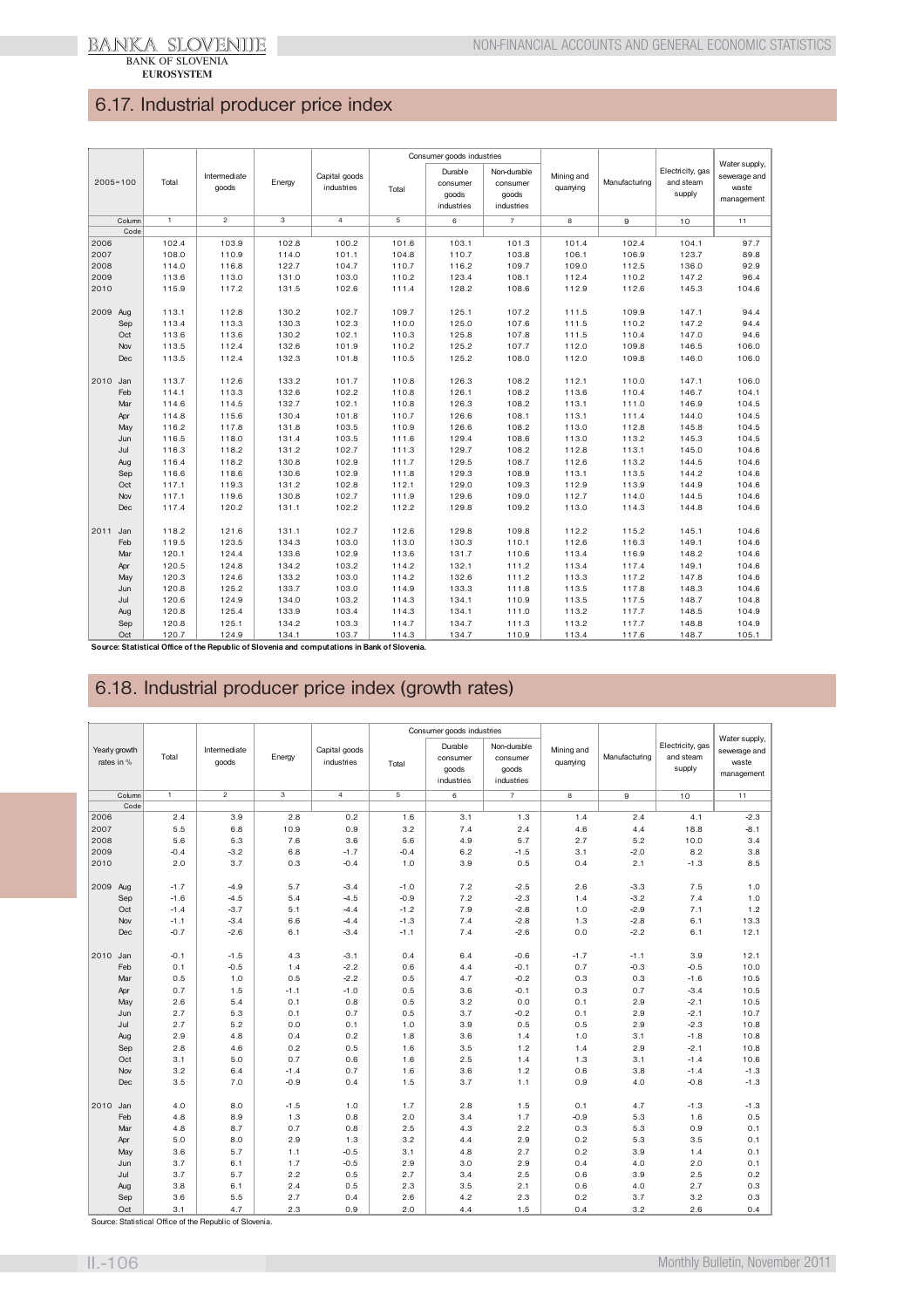# III. BANKS, SAVINGS BANKS AND REPRESENTATIVE OFFICES OF BANKS IN RS

as at 30 November 2011

#### **I. Banks**

**Abanka Vipa d.d. Slovenska cesta 58 1517 Ljubljana Phone: +386 (1) 471 81 00**

The bank may perform the following mutually recognized financial services, pursuant to Article 10 of the ZBan-1:

- 1. Receiving deposits<br>2. Granting credits that
- 2. Granting credits that also includes:
- consumer credits,
- mortgage credits.
- factoring, with or without recourse,
- financing of commercial transactions, including forfeiting,
- 4. Payment services;
- 5. Issuance and management of other payment instruments (i.e. travellers' cheques and bankers' drafts) in the part in which this service is not included in service of point 4. of this Article;
- 6. Issuing of guarantees and other commitments,
- 7. Trading for own account or for account of customers in:
- money market instruments,
- foreign exchange, including currency exchange transactions,
- financial futures and options,
- exchange and interest-rate instruments,
- transferable securities.
- 8. Participations in securities issues and the provision of services related to such issues,
- 9. Advice and services related to mergers and the purchase of undertakings,
- 11. Portfolio management and advice,
- 12. Safekeeping of securities and other services relating to the safekeeping of securities,<br>13. Credit reference services: collection, analysis and provision of information on creditw
- Credit reference services: collection, analysis and provision of information on creditworthiness,
- 14. Rental of safe deposit boxes and

15. Investment services and operations and ancillary investment services from paragraph (1) of Article 10 of the ZTFI.

The bank may perform the following supplementary financial services, pursuant to Article 11 of the ZBan-1:

- 1. Insurance brokerage in accordance with the act governing the insurance business,
- 3. Pension fund management in accordance with the act governing pension and disability insurance and
- 4. Custodian services in accordance with the law governing investment funds and management companies
- 6. Representation in financial leasing,
- administrative services for investment funds.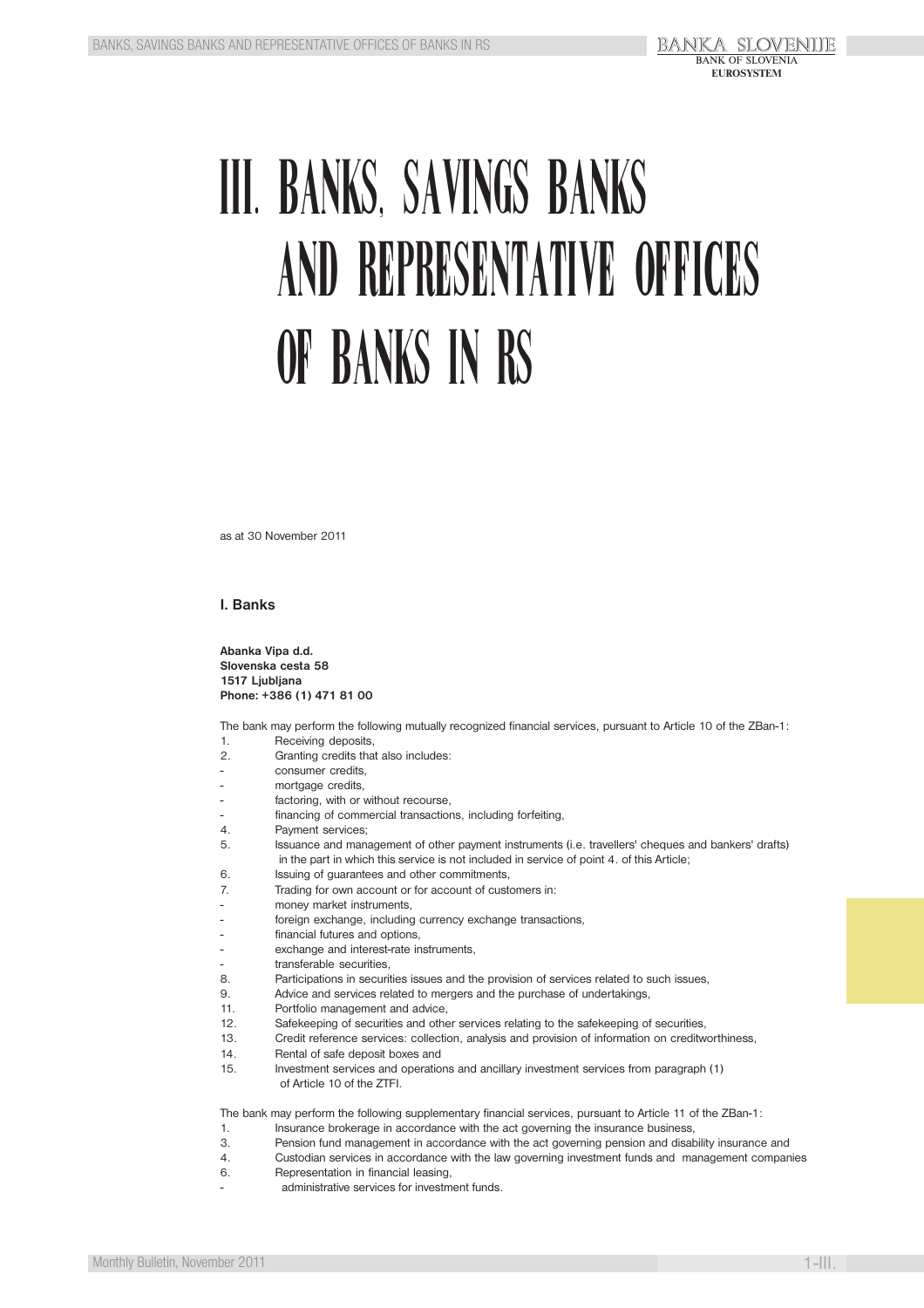#### **Banka Celje d.d. Vodnikova cesta 2 3000 Celje Phone: +386 (3) 422 10 00**

The bank may perform the following mutually recognized financial services, pursuant to Article 10 of the ZBan-1: 1. Receiving deposits,

- 2. Granting credits that also includes:
- consumer credits,
- mortgage credits,
- factoring, with or without recourse,
- financing of commercial transactions, including forfeiting
- 4. Payment services;
- 5. Issuance and management of other payment instruments (i.e. travellers' cheques and bankers' drafts) in the part in which this service is not included in service of point 4. of this Article;
- 6. Issuing of guarantees and other commitments,
- 7. Trading for own account or for account of customers in:
- foreign exchange, including currency exchange transactions,
- financial futures and options.
- exchange and interest-rate instruments,
- trading for own account:
- money market instruments
- transferable securities.
- 14. Rental of safe deposit boxes and
- 15. Investment services and operations and ancillary investment services from paragraph (1) of Article 10 of the ZTFI.

The bank may perform the following supplementary financial services, pursuant to Article 11 of the ZBan-1:

- 1. Insurance brokerage in accordance with the act governing the insurance business and
- 6. Marketing of investment funds and the sale of investment coupons or shares in investment funds.

#### **Banka Koper d.d. Pristaniška ulica 14 6502 Koper Phone: +386 (5) 666 11 00**

The bank may perform the following mutually recognized financial services, pursuant to Article 10 of the ZBan-1: 1. Receiving deposits,

- 2. Granting credits that also includes:
- consumer credits,
- mortgage credits.
- factoring, with or without recourse,
- financing of commercial transactions, including forfeiting,
- 4. Payment services and e-money issuance services;
- 5. Issuance and management of other payment instruments (i.e. travellers' cheques and bankers' drafts) in the part in which this service is not included in service of point 4. of this Article;
- 6. Issuing of guarantees and other commitments
- 7. Trading for own account or for account of customers in:
- money market instruments.
- foreign exchange, including currency exchange transactions,
- financial futures and options.
- exchange and interest-rate instruments,
- transferable securities
- 8. Participations in securities issues and the provision of services related to such issues,
- 9. Advice and services related to mergers and the purchase of undertakings,
- 11. Portfolio management and advice,
- 12. Safekeeping of securities and other services relating to the safekeeping of securities,
- 14. Rental of safe deposit boxes and
- 15. Investment services and operations and ancillary investment services from paragraph (1) of Article 10 of the ZTFI.

The bank may perform the following supplementary financial services, pursuant to Article 11 of the ZBan-1:

- 1. Insurance brokerage in accordance with the act governing the insurance business,
- 2. Administration of payment systems,
- 3. Pension fund management in accordance with the act governing pension and disability insurance,
- 4. Custodian services in accordance with the law governing investment funds and management companies and
	- custodian services in accordance with the law governing the protection of apartment and house buyers;
- 6. Representation in financial leasing,
- administrative services for investment funds.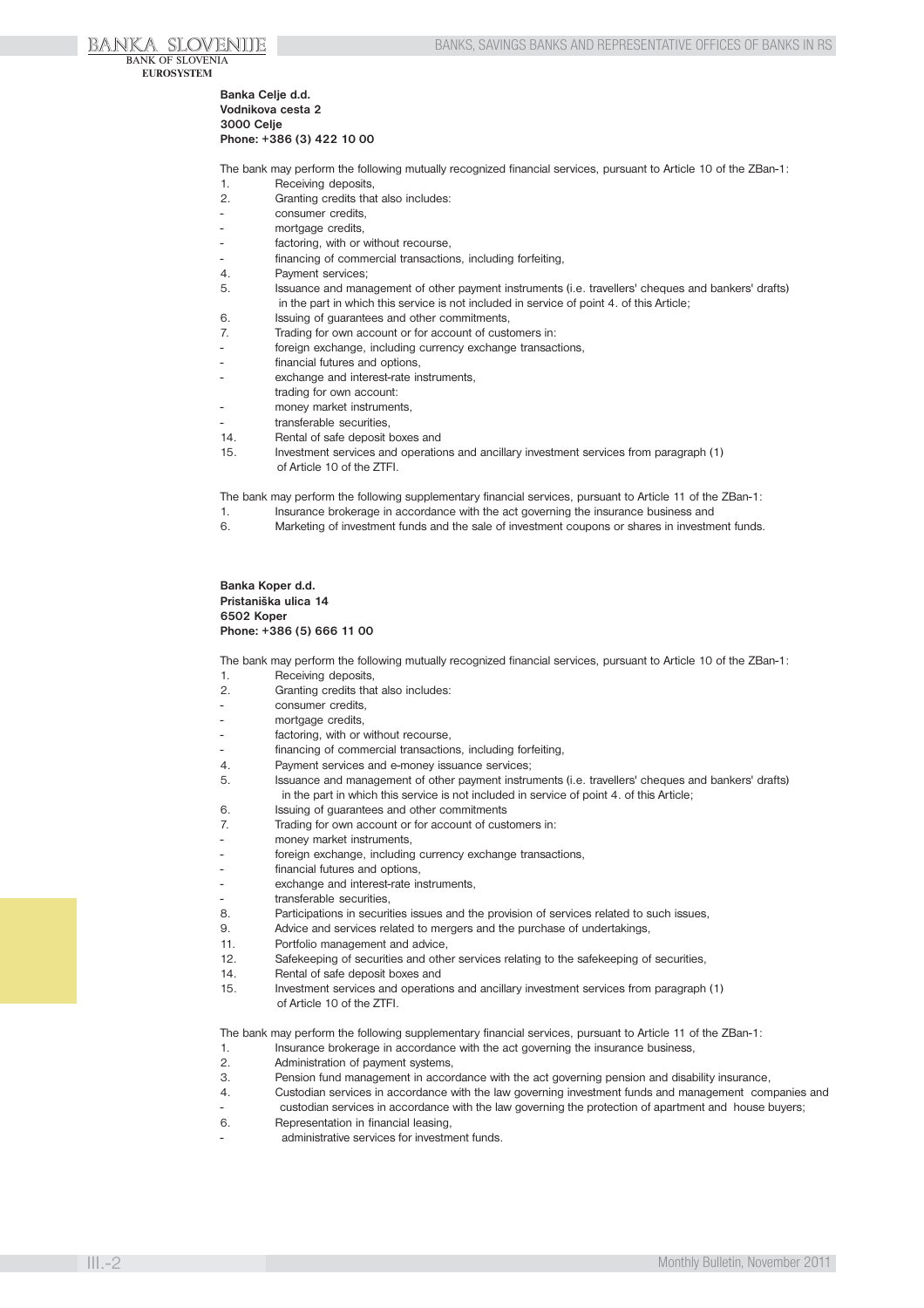

**Banka Sparkasse d.d. Cesta v Kleče 15 1000 Ljubljana Phone: +386 (1) 583 66 66**

The bank may perform the following mutually recognized financial services, pursuant to Article 10 of the ZBan-1: 1. Receiving deposits,

- 2. Granting credits that also includes:
- consumer credits,
- mortgage credits,
- financing of commercial transactions, including forfeiting,
- 4. Payment services;
- 5. Issuance and management of other payment instruments (i.e. travellers' cheques and bankers' drafts) in the part in which this service is not included in service of point 4. of this Article;
- 6. Issuing of guarantees and other commitments,
- 7. Trading for own account or for account of customers in:
- foreign exchange, including currency exchange transactions,
- trading for own account: money market instruments and
- 13. Credit reference services: collection, analysis and provision of information on creditworthiness.

The bank may perform the following supplementary financial services, pursuant to Article 11 of the ZBan-1: 1. Insurance brokerage in accordance with the act governing the insurance business and

- 5. Credit brokerage for consumer and other types of loans;
- 6. Marketing of investment funds and the sale of investment coupons or shares in investment funds,
- advice related to investments (investment advice).

**Banka Volksbank d.d. Dunajska cesta 128 a 1101 Ljubljana Phone: +386 (1) 530 74 00**

The bank may perform the following mutually recognized financial services, pursuant to Article 10 of the ZBan-1: 1. Receiving deposits,

- 2. Granting credits that also includes:
- 
- consumer credits,
- mortgage credits.
- factoring, with or without recourse,
- financing of commercial transactions, including forfeiting,<br>4. Payment services:
- Payment services;

5. Issuance and management of other payment instruments (i.e. travellers' cheques and bankers' drafts) in the part in which this service is not included in service of point 4. of this Article;

- 6. Issuing of guarantees and other commitments,
- 7. Trading for own account or for account of customers in:
- foreign exchange, including currency exchange transactions.
- exchange and interest-rate instruments,
- trading for own account:
- money market instruments,
- transferable securities and
- 8. Participations in securities issues and the provision of services related to such issues,
- 15. Investment services and operations and ancillary investment services from paragraph (1) of Article 10 of the ZTFI.

The bank may perform the following supplementary financial services, pursuant to Article 11 of the ZBan-1: 1. Insurance brokerage in accordance with the act governing the insurance business and

- 6. Marketing of investment funds and the sale of investment coupons or shares in investment funds,
- brokerage of financial leasing.

**BAWAG banka d.d. Bleiweisova cesta 30 1000 Ljubljana Phone: +386 (1) 230 07 06**

The bank may perform the following mutually recognized financial services, pursuant to Article 10 of the ZBan-1:

- 1. Receiving deposits,
- 2. Granting credits that also includes:
- mortgage credits.
- factoring, with or without recourse,<br>6. Saling of quarantees and other co
- 6. Issuing of guarantees and other commitments,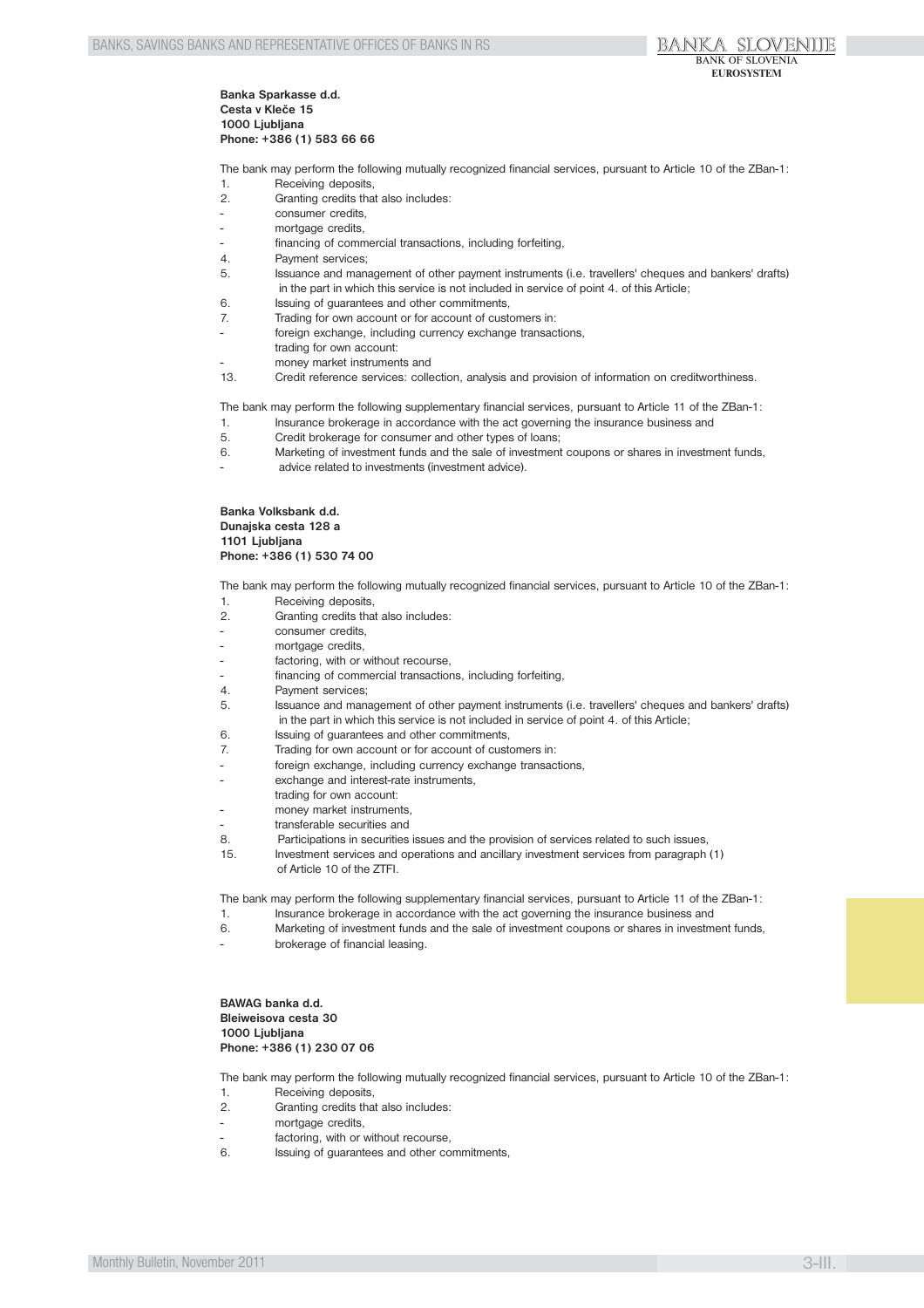**Deželna banka Slovenije d.d. Kolodvorska ulica 9 1000 Ljubljana Phone: +386 (1) 472 71 00**

The bank may perform the following mutually recognized financial services, pursuant to Article 10 of the ZBan-1:

- 1. Receiving deposits,
- 2. Granting credits that also includes:
- consumer credits.
- mortgage credits,
- factoring, with or without recourse.
- financing of commercial transactions, including forfeiting,
- 4. Payment services;
- 5. Issuance and management of other payment instruments (i.e. travellers' cheques and bankers' drafts) in the part in which this service is not included in service of point 4. of this Article;<br>6. Issuing of quarantees and other commitments.
- Issuing of guarantees and other commitments.
- 7. Trading for own account or for account of customers in:
- money market instruments.
- foreign exchange, including currency exchange transactions,
- financial futures and options.
- exchange and interest-rate instruments
- transferable securities,<br>8. Participations in securities
- Participations in securities issues and the provision of services related to such issues.
- 9. Advice and services related to mergers and the purchase of undertakings,
- 11. Portfolio management and advice,
- 12. Safekeeping of securities and other services relating to the safekeeping of securities,
- 13. Credit reference services: collection, analysis and provision of information on creditworthiness.
- 15. Investment services and operations and ancillary investment services from paragraph (1) of Article 10 of the ZTFI.

The bank may perform the following supplementary financial services, pursuant to Article 11 of the ZBan-1: 1. Insurance brokerage in accordance with the act governing the insurance business,

**Factor banka d.d. Tivolska cesta 48 1000 Ljubljana Phone: +386 (1) 230 66 00**

The bank may perform the following mutually recognized financial services, pursuant to Article 10 of the ZBan-1:

- 1. Receiving deposits<br>2. Granting credits that 2. Granting credits that also includes:
- consumer credits,
- mortgage credits.
- factoring, with or without recourse
- financing of commercial transactions, including forfeiting,
- 4. Payment services;
- 5. Issuance and management of other payment instruments (i.e. travellers' cheques and bankers' drafts) in the part in which this service is not included in service of point 4. of this Article;
- 6. Issuing of guarantees and other commitments,
- 7. Trading for own account or for account of customers in:
- money market instruments,
- foreign exchange, including currency exchange transactions,
- financial futures and options
- exchange and interest-rate instruments,
- transferable securities,
- 8. Participations in securities issues and the provision of services related to such issues,
- 9. Advice and services related to mergers and the purchase of undertakings,
- 11 Portfolio management and advice
- 13. Credit reference services: collection, analysis and provision of information on creditworthiness,
- 15. Investment services and operations and ancillary investment services from paragraph (1) of Article 10 of the ZTFI.

The bank may perform the following supplementary financial services, pursuant to Article 11 of the ZBan-1: 3. Pension fund management in accordance with the act governing pension and disability insurance.

**Gorenjska banka d.d., Kranj Bleiweisova cesta 1 4000 Kranj Phone: +386 (4) 208 40 00**

The bank may perform the following mutually recognized financial services, pursuant to Article 10 of the ZBan-1: 1. Receiving deposits,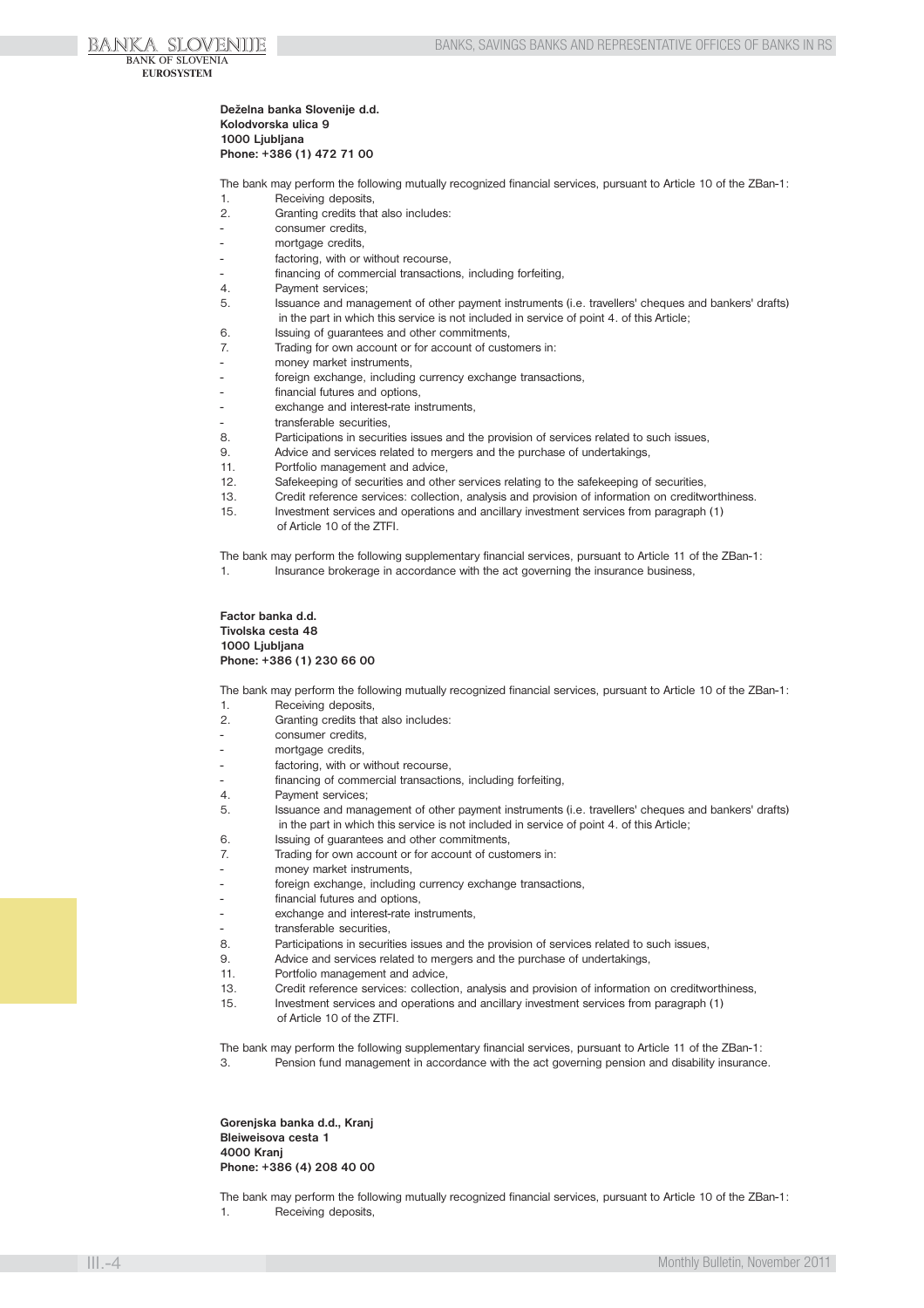

- 2. Granting credits that also includes:
- consumer credits,
- mortgage credits.
- factoring, with or without recourse,
- financing of commercial transactions, including forfeiting,
- 4. Payment services;
- 5. Issuance and management of other payment instruments (i.e. travellers' cheques and bankers' drafts) in the part in which this service is not included in service of point 4. of this Article;
- 6. Issuing of guarantees and other commitments,
- 7. Trading for own account or for account of customers in:
- money market instruments,
- foreign exchange, including currency exchange transactions,
- financial futures and options,
- exchange and interest-rate instruments,
- transferable securities.
- 8. Participations in securities issues and the provision of services related to such issues,
- 9. Advice and services related to mergers and the purchase of undertakings,
- 11. Portfolio management and advice,
- 12. Safekeeping of securities and other services relating to the safekeeping of securities,
- 14. Rental of safe deposit boxes
- 15. Investment services and operations and ancillary investment services from paragraph (1) of Article 10 of the ZTFI.

The bank may perform the following supplementary financial services, pursuant to Article 11 of the ZBan-1: 1. Insurance brokerage in accordance with the act governing the insurance business,

#### **Hypo Alpe-Adria-Bank d.d. Dunajska cesta 117 1000 Ljubljana Phone: +386 (1) 580 44 00**

The bank may perform the following mutually recognized financial services, pursuant to Article 10 of the ZBan-1:

- 1. Receiving deposits,
- 2. Granting credits that also includes:
- consumer credits, mortgage credits.
- 
- factoring, with or without recourse,
- financing of commercial transactions, including forfeiting,<br>4. Payment services:
- Payment services;
- 5. Issuance and management of other payment instruments (i.e. travellers' cheques and bankers' drafts) in the part in which this service is not included in service of point 4. of this Article;
- 6. Issuing of guarantees and other commitments,
- 7. Trading for own account or for account of customers in:
- money market instruments
- foreign exchange, including currency exchange transactions,
- financial futures and options
- exchange and interest-rate instruments,
- transferable securities,
- 8. Participations in securities issues and the provision of services related to such issues,
- 9. Advice and services related to mergers and the purchase of undertakings,
- 11. Portfolio management and advice,
- 13. Credit reference services: collection, analysis and provision of information on creditworthiness,
- 14. Rental of safe deposit boxes
- 15. Investment services and operations and ancillary investment services from paragraph (1) of Article 10 of the ZTFI.

The bank may perform the following supplementary financial services, pursuant to Article 11 of the ZBan-1:

- 1. Insurance brokerage in accordance with the act governing the insurance business,
- 6. Brokerage of financial leasing
- selling and buying brokerage in precious metals.

#### **KD Banka d.d. Neubergerjeva 30 1000 Ljubljana**

The bank may perform the following mutually recognized financial services, pursuant to Article 10 of the ZBan-1: 1. Receiving deposits,

- 2. Granting credits that also includes:
- consumer credits,
- mortgage credits,
- 4. Payment services;
- 5. Issuance and management of other payment instruments (i.e. travellers' cheques and bankers' drafts)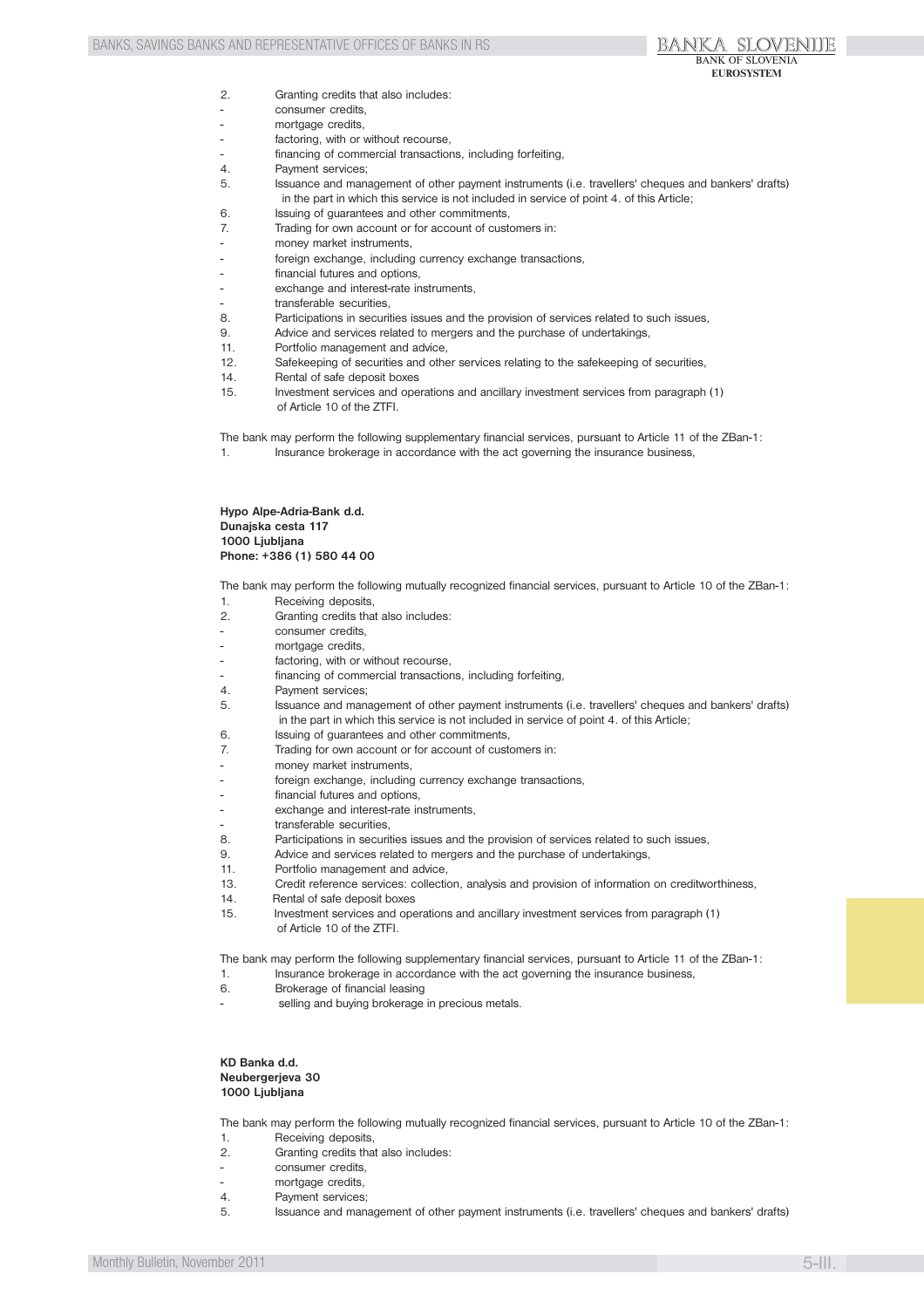- in the part in which this service is not included in service of point 4. of this Article;
- 7. Trading for own account or for account of customers in:
- money market instruments.
- foreign exchange, including currency exchange transactions,
- exchange and interest-rate instruments.
- transferable securities.
- 8. Participations in securities issues and the provision of services related to such issues,
- 9. Advice and services related to mergers and the purchase of undertakings,
- 11. Portfolio management and advice,
- 12. Safekeeping of securities and other services relating to the safekeeping of securities,
- 15. Investment services and operations and ancillary investment services from paragraph (1) of Article 10 of the ZTFI.

The bank may perform the following supplementary financial services, pursuant to Article 11 of the ZBan-1:

- 1. Insurance brokerage in accordance with the act governing the insurance business,
- 5. Credit brokerage in consumer and other credits.

**Nova Kreditna banka Maribor d.d. Ulica Vita Kraigherja 4 2505 Maribor Phone: +386 (2) 229 22 90**

The bank may perform the following mutually recognized financial services, pursuant to Article 10 of the ZBan-1:

- 1. Receiving deposits,
- 2. Granting credits that also includes:
- consumer credits,
- mortgage credits,
- factoring, with or without recourse,
- financing of commercial transactions, including forfeiting,
- 4. Payment services;
- 5. Issuance and management of other payment instruments (i.e. travellers' cheques and bankers' drafts) in the part in which this service is not included in service of point 4. of this Article;<br>6. Issuing of guarantees and other commitments,
- 6. Issuing of guarantees and other commitments,
- 7. Trading for own account or for account of customers in:
- money market instruments,
- foreign exchange, including currency exchange transactions,
- financial futures and options,
- exchange and interest-rate instruments,
- transferable securities
- 8. Participations in securities issues and the provision of services related to such issues,
- 9. Advice and services related to mergers and the purchase of undertakings,
- 11. Portfolio management and advice,
- 12. Safekeeping of securities and other services relating to the safekeeping of securities,
- 14. Rental of safe deposit boxes and
- 15. Investment services and operations and ancillary investment services from paragraph (1) of Article 10 of the ZTFI.

The bank may perform the following supplementary financial services, pursuant to Article 11 of the ZBan-1:

- 1. Insurance brokerage in accordance with the act governing the insurance business,
- 2. Administration of payment systems,
- 6. Marketing of investment funds and the sale of investment coupons or shares in investment funds:
- brokerage of voluntary supplementary retirement insurance.

**Nova Ljubljanska banka d.d., Ljubljana Trg republike 2 1520 Ljubljana Phone: +386 (1) 425 01 55**

The bank may perform the following mutually recognized financial services, pursuant to Article 10 of the ZBan-1: 1. Receiving deposits,

- 2. Granting credits that also includes:
- consumer credits,
- mortgage credits.
- factoring, with or without recourse,
- financing of commercial transactions, including forfeiting,
- 4. Payment services;
- 5. Issuance and management of other payment instruments (i.e. travellers' cheques and bankers' drafts) in the part in which this service is not included in service of point 4. of this Article;
- 6. Issuing of guarantees and other commitments,
- 7. Trading for own account or for account of customers in:
- money market instruments.
- foreign exchange, including currency exchange transactions,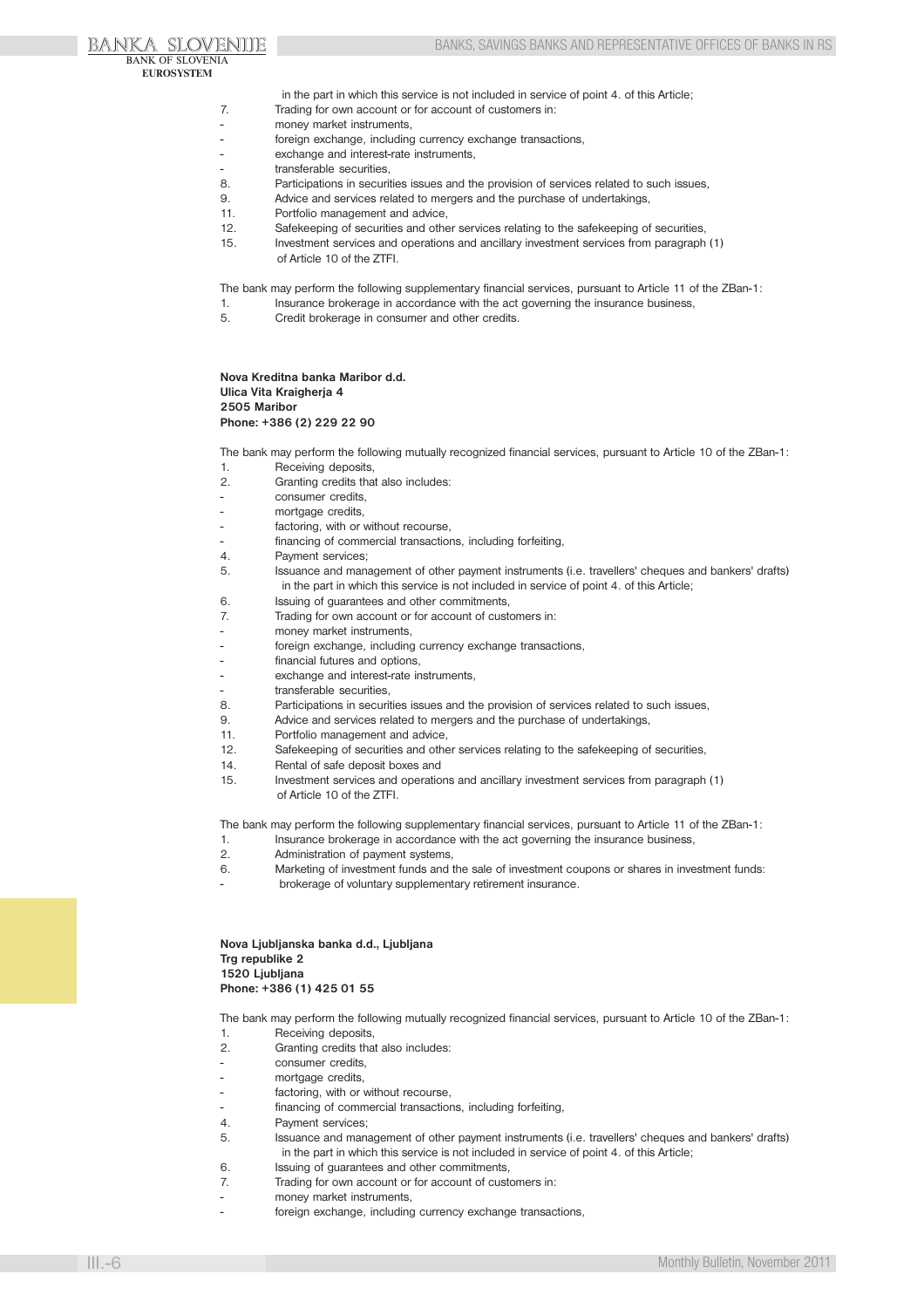

- financial futures and options,
- exchange and interest-rate instruments,
- transferable securities.
- 8. Participations in securities issues and the provision of services related to such issues,
- 9. Advice and services related to mergers and the purchase of undertakings,
- 10. Money broking on inter bank markets,
- 11 Portfolio management and advice
- 12. Safekeeping of securities and other services relating to the safekeeping of securities,
- 13. Credit reference services: collection, analysis and provision of information on creditworthiness,
- 14. Rental of safe deposit boxes and
- 15. Investment services and operations and ancillary investment services from paragraph (1) of Article 10 of the ZTFI.

The bank may perform the following supplementary financial services, pursuant to Article 11 of the ZBan-1:

- 1. Insurance brokerage in accordance with the act governing the insurance business,
- 4. Custodian services in accordance with the law governing investment funds and management companies and<br>5. Credit brokerage for consumer and other types of loans.
- 5. Credit brokerage for consumer and other types of loans.

**Poštna banka Slovenije, d.d. - b. sk. NKBM d.d. Ulica Vita Kraigherja 5 2000 Maribor Phone: +386 (2) 228 82 00**

The bank may perform the following mutually recognized financial services, pursuant to Article 10 of the ZBan-1:

- 1. Receiving deposits,
- 2. Granting credits that also includes:
- consumer credits,
- mortgage credits,
- factoring, with or without recourse,
- financing of commercial transactions, including forfeiting,
- 4. Payment services;
- 5. Issuance and management of other payment instruments (i.e. travellers' cheques and bankers' drafts) in the part in which this service is not included in service of point 4. of this Article;<br>6. Issuing of guarantees and other commitments,
- 6. Issuing of guarantees and other commitments,
- 7. Trading for own account or for account of customers in:
- foreign exchange, including currency exchange transactions, trading for own account:
- money market instruments and
- transferable securities.

**Probanka, d.d. Trg Leona Štuklja 12 2000 Maribor Phone: +386 (2) 252 05 00**

The bank may perform the following mutually recognized financial services, pursuant to Article 10 of the ZBan-1:

- 1. Receiving deposits,
- 2. Granting credits that also includes:
- consumer credits.
- mortgage credits,
- factoring, with or without recourse,
- financing of commercial transactions, including forfeiting,
- 3. Financial leasing: financial leasing of assets of which the duration approximately equals the expected useful life of the asset which is the object of the lease and for which the lessee acquires most of the benefit from the use of the asset and accepts the full risk of the transaction,
- 4. Payment services;
- 5. Issuance and management of other payment instruments (i.e. travellers' cheques and bankers' drafts) in the part in which this service is not included in service of point 4. of this Article;
- 6. Issuing of guarantees and other commitments,
- 7. Trading for own account or for account of customers in:
- money market instruments,
- foreign exchange, including currency exchange transactions,
- financial futures and options,
- exchange and interest-rate instruments,
- transferable securities,
- 8. Participations in securities issues and the provision of services related to such issues,
- 9. Advice and services related to mergers and the purchase of undertakings,
- 11. Portfolio management and advice,
- 12. Safekeeping of securities and other services relating to the safekeeping of securities,
- 14. Rental of safe deposit boxes and
- 15. Investment services and operations and ancillary investment services from paragraph (1) of Article 10 of the ZTFI.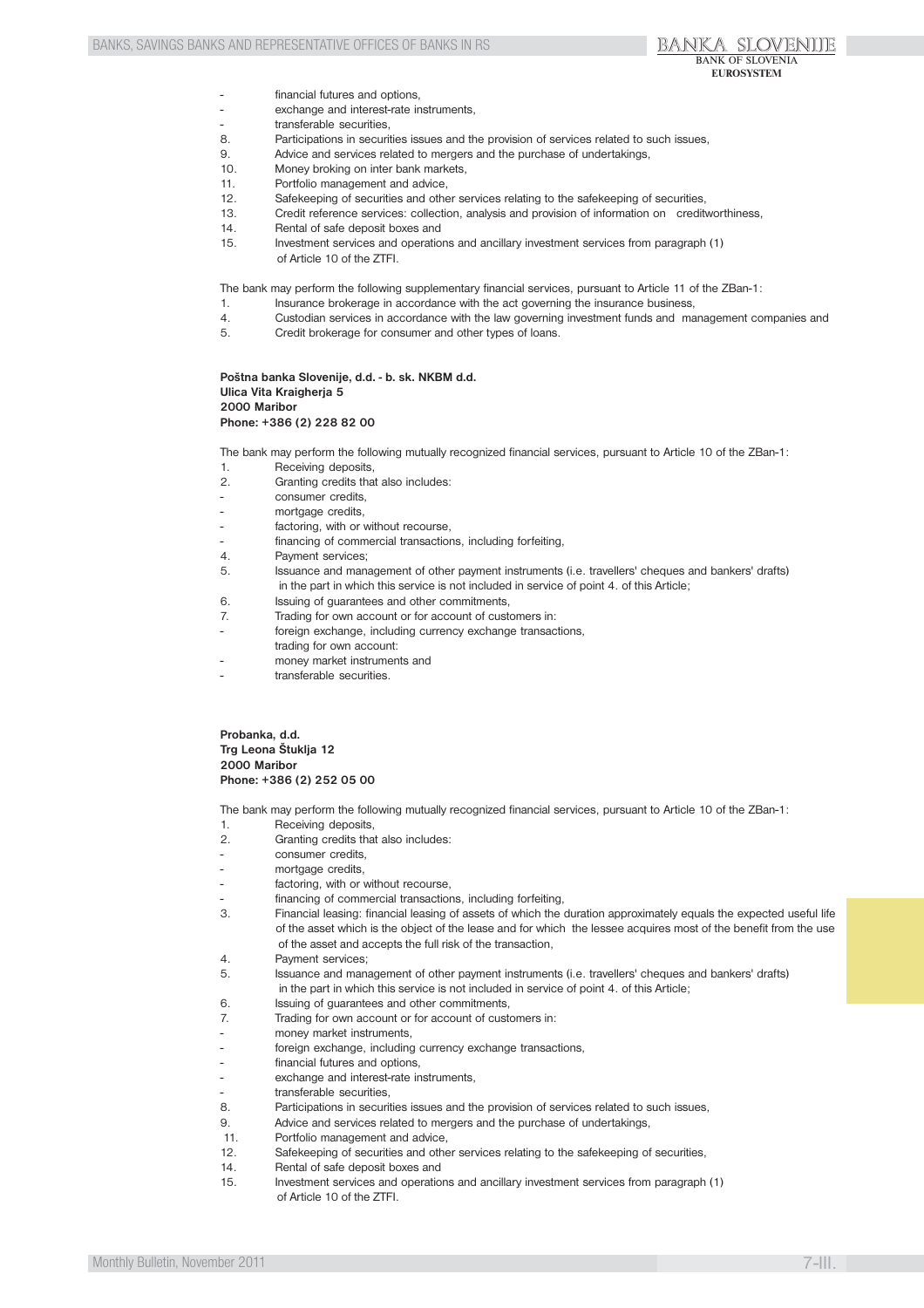The bank may perform the following supplementary financial services, pursuant to Article 11 of the ZBan-1: 1. Insurance brokerage in accordance with the act governing the insurance business and

3. Pension fund management in accordance with the act governing pension and disability insurance.

**Raiffeisen banka d.d. Zagrebška cesta 76 2000 Maribor Phone: +386 (2) 229 31 00**

The bank may perform the following mutually recognized financial services, pursuant to Article 10 of the ZBan-1: 1. Receiving deposits,

- 
- 2. Granting credits that also includes:
- consumer credits, mortgage credits.
- factoring, with or without recourse,
- financing of commercial transactions, including forfeiting,
- 4. Payment services;
- 5. Issuance and management of other payment instruments (i.e. travellers' cheques and bankers' drafts) in the part in which this service is not included in service of point 4. of this Article;
- 6. Issuing of guarantees and other commitments,
- 7. Trading for own account or for account of customers in:
- money market instruments,
- foreign exchange, including currency exchange transactions,
- financial futures and options,
- exchange and interest-rate instruments,
- transferable securities.
- 8. Participations in securities issues and the provision of services related to such issues,
- 9. Advice and services related to mergers and the purchase of undertakings,
- 11. Portfolio management and advice,
- 12. Safekeeping of securities and other services relating to the safekeeping of securities,
- 14. Rental of safe deposit boxes and
- 15. Investment services and operations and ancillary investment services from paragraph (1) of Article 10 of the ZTFI.

The bank may perform the following supplementary financial services, pursuant to Article 11 of the ZBan-1:

- 1. Insurance brokerage in accordance with the act governing the insurance business;
- 6. Brokerage of financial leasing.

**SKB Banka d.d. Ljubljana Ajdovščina 4 1513 Ljubljana Phone: +386 (1) 471 51 00**

The bank may perform the following mutually recognized financial services, pursuant to Article 10 of the ZBan-1:

- 1. Receiving deposits,
- 2. Granting credits that also includes:
- consumer credits.
- mortgage credits,
- factoring, with or without recourse,
- financing of commercial transactions, including forfeiting,
- 3. Financial leasing: financial leasing of assets of which the duration approximately equals the expected useful life of the asset which is the object of the lease and for which the lessee acquires most of the benefit from the use of the asset and accepts the full risk of the transaction,
- 4. Payment services;
- 5. Issuance and management of other payment instruments (i.e. travellers' cheques and bankers' drafts) in the part in which this service is not included in service of point 4. of this Article;
- 6. Issuing of guarantees and other commitments,
- 7. Trading for own account or for account of customers in:
- money market instruments,
- foreign exchange, including currency exchange transactions,
- financial futures and options,
- exchange and interest-rate instruments,
- transferable securities,
- 8. Participations in securities issues and the provision of services related to such issues,
- 9. Advice and services related to mergers and the purchase of undertakings,<br>10. Money broking on interbank markets,
- Money broking on interbank markets,
- 12. Safekeeping of securities and other services relating to the safekeeping of securities,
- 13. Credit reference services: collection, analysis and provision of information on creditworthiness,
- 14. Rental of safe deposit boxes and
- 15. Investment services and operations and ancillary investment services from paragraph (1) of Article 10 of the ZTFI.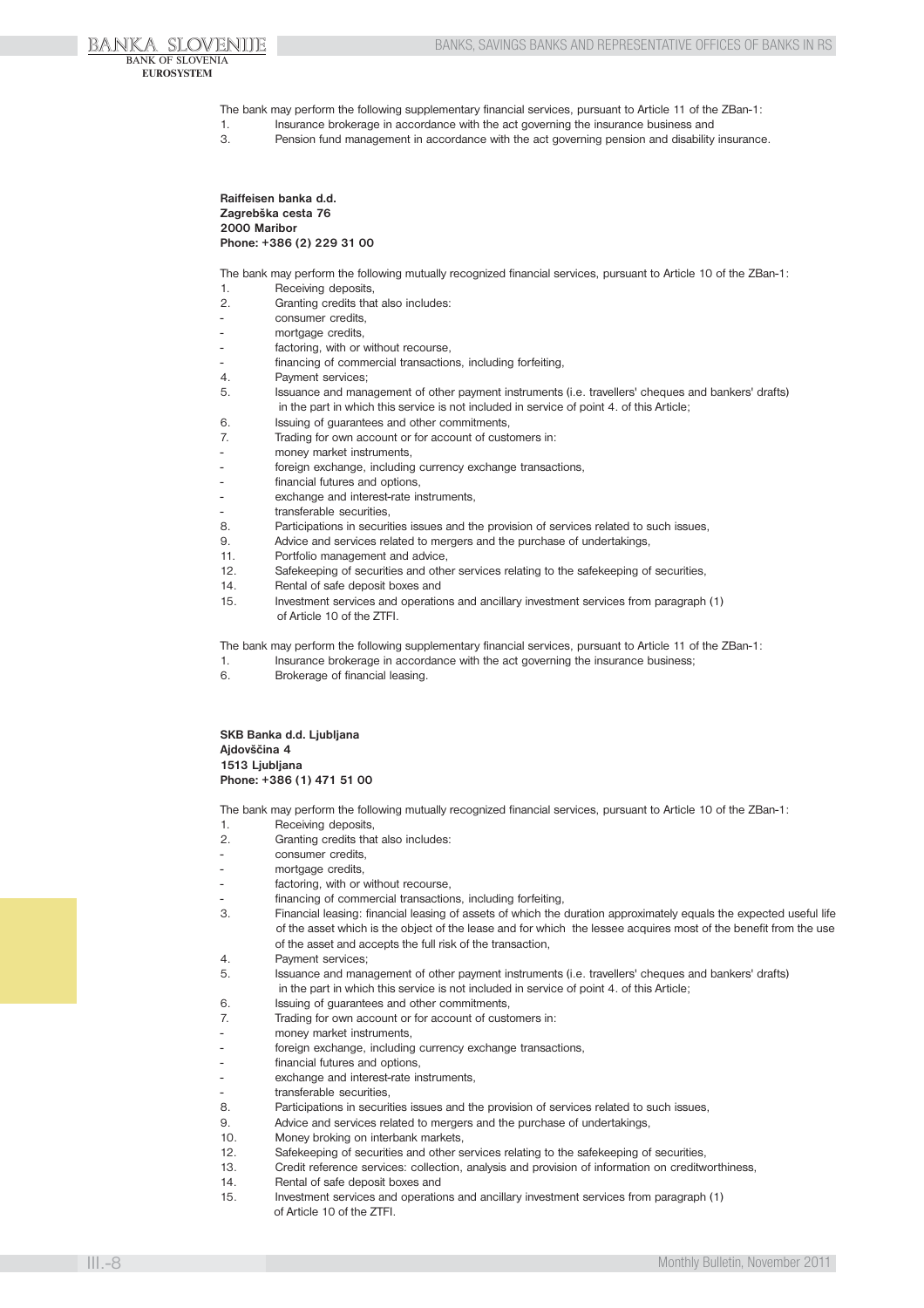BANKA SLOVENIJE BANK OF SLOVENIA **EUROSYSTEM**

The bank may perform the following supplementary financial services, pursuant to Article 11 of the ZBan-1: 1. Insurance brokerage in accordance with the act governing the insurance business and 5. Credit brokerage for consumer and other types of loans.

**Slovenska investicijska banka, d.d. – liquidation procedure Čopova ulica 38 1101 Ljubljana Phone: +386 (1) 242 03 00**

At General Meeting held on 29.12.2003 was adopted a Decision about liquidation procedure.

**SID - Slovenska izvozna in razvojna banka, d.d., Ljubljana Ulica Josipine Turnograjske 6 1000 Ljubljana Phone: +386 (1) 200 75 00**

The bank may perform the following mutually recognized financial services, pursuant to Article 10 of the ZBan-1: 2. Granting credits that also includes:

- mortgage credits.
- factoring, with or without recourse,
- financing of commercial transactions, including forfeiting,
- 6. Issuing of guarantees and other commitments,
- 7. Trading for own account or for account of customers in:
- foreign exchange, including currency exchange transactions,
- financial futures and options,
- exchange and interest-rate instruments.
- trading for own account:
- money market instruments and
- 13. Credit reference services: collection, analysis and provision of information on creditworthiness.

#### **UniCredit Banka Slovenija d.d. Šmartinska cesta 140 1000 Ljubljana Phone: +386 (1) 587 66 00**

The bank may perform the following mutually recognized financial services, pursuant to Article 10 of the ZBan-1:

- 1. Receiving deposits,
- 2. Granting credits that also includes:
- consumer credits,
- mortgage credits,
- factoring, with or without recourse.
- financing of commercial transactions, including forfeiting,
- 4. Payment services;
- 5. Issuance and management of other payment instruments (i.e. travellers' cheques and bankers' drafts) in the part in which this service is not included in service of point 4. of this Article;
- 6. Issuing of guarantees and other commitments,
- 7. Trading for own account or for account of customers in:
- money market instruments
- foreign exchange, including currency exchange transactions,
- financial futures and options,
- exchange and interest-rate instruments,
- transferable securities,
- 8. Participations in securities issues and the provision of services related to such issues,
- 9. Advice and services related to mergers and the purchase of undertakings,
- 11. Portfolio management and advice,
- 15. Investment services and operations and ancillary investment services from paragraph (1) of Article 10 of the ZTFI.

The bank may perform the following supplementary financial services, pursuant to Article 11 of the ZBan-1:

- 1. Insurance brokerage in accordance with the act governing the insurance business and
- 4. Custodian services in accordance with the law governing investment funds and management companies;
- 6. Brokerage of financial leasing.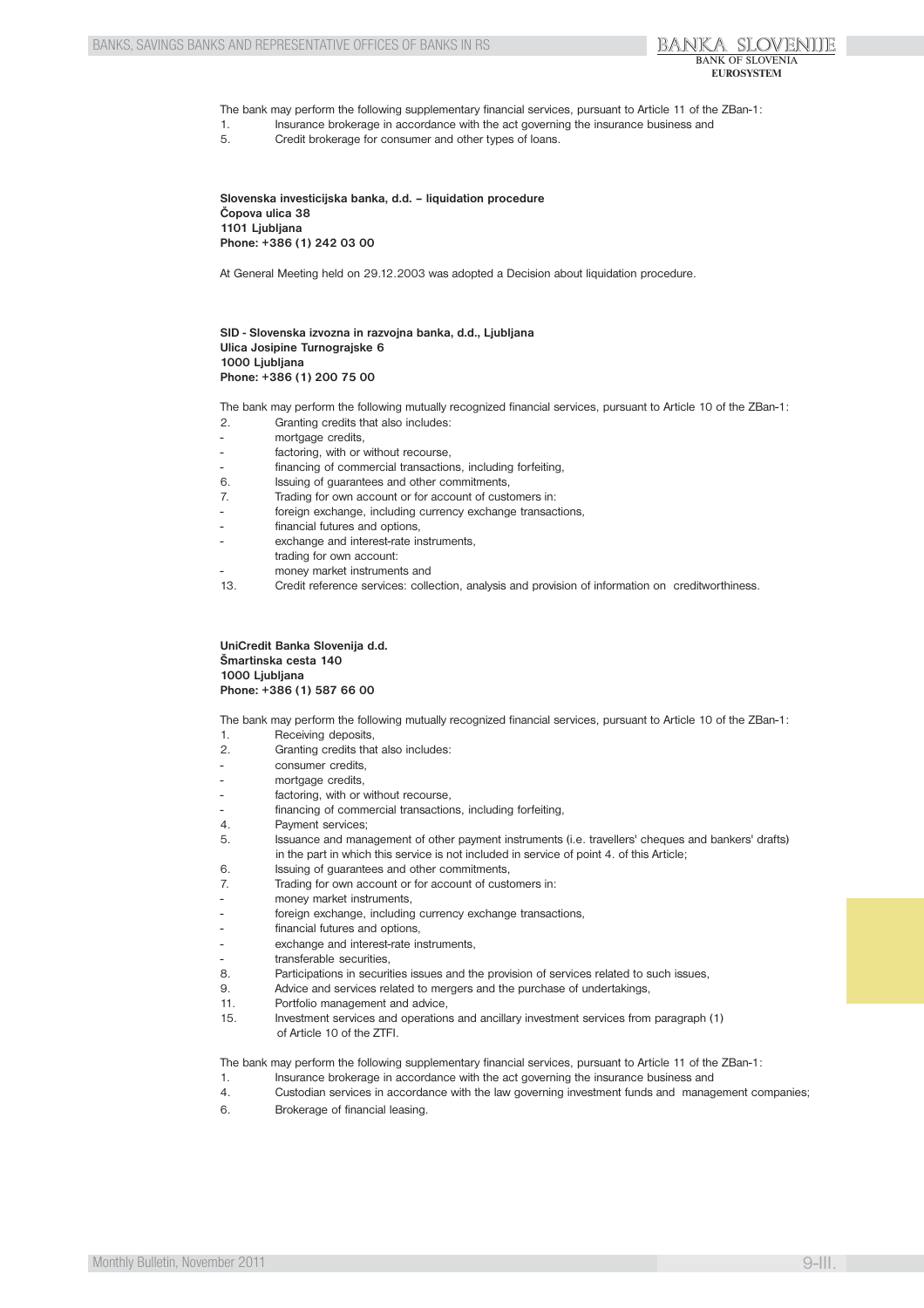#### **II. Savings banks**

**Delavska hranilnica d.d. Ljubljana Miklošičeva cesta 5 1000 Ljubljana Phone: +386 (1) 300 02 00**

The savings bank may perform the following mutually recognized financial services, pursuant to Article 10 of the ZBan-1:

- 1. Receiving deposits,
- 2. Granting credits that also includes:
- consumer credits,
- mortgage credits,
- financing of commercial transactions, including forfeiting,
- 4. Payment services;
- 5. Issuance and management of other payment instruments (i.e. travellers' cheques and bankers' drafts) in the part in which this service is not included in service of point 4. of this Article;
- 6. Issuing of guarantees and other commitments,
- 7. Trading for own account or for account of customers in:
- foreign exchange, including currency exchange transactions,
- trading for own account:
- money market instruments,
- transferable securities.

The savings bank may perform the following supplementary financial services, pursuant to Article 11 of the ZBan-1: 1. Insurance brokerage in accordance with the act governing the insurance business.

**Hranilnica LON, d.d., Kranj Bleiweisova cesta 2 4000 Kranj Phone: +386 (4) 280 07 77**

The savings bank may perform the following mutually recognized financial services, pursuant to Article 10 of the ZBan-1:

- 1. Receiving deposits,
- 2. Granting credits that also includes:
- consumer credits,
- mortgage credits,
- factoring, with or without recourse,
- financing of commercial transactions, including forfeiting,
- 4. Payment services;
- 5. Issuance and management of other payment instruments (i.e. travellers' cheques and bankers' drafts) in the part in which this service is not included in service of point 4. of this Article;<br>6. Issuing of guarantees and other commitments,
- 6. Issuing of guarantees and other commitments,
- 7. Trading for own account or for account of customers in:
- foreign exchange (only currency exchange transactions),
- trading for own account:
- money market instruments and
- 13. Credit reference services: collection, analysis and provision of information on creditworthiness.

The savings bank may perform the following supplementary financial services, pursuant to Article 11 of the ZBan-1: 5. Credit brokerage for consumer and other types of loans.

#### **Hranilnica in posojilnica Vipava d.d. Glavni trg 15 5271 Vipava Phone: +386 (5) 366 45 00**

The savings bank may perform the following mutually recognized financial services, pursuant to Article 10 of the ZBan-1:

- 1. Receiving deposits,
- 2. Granting credits that also includes:
- consumer credits,
- mortgage credits
- financing of commercial transactions, including forfeiting,
- 4. Payment services;
- 5. Issuance and management of other payment instruments (i.e. travellers' cheques and bankers' drafts) in the part in which this service is not included in service of point 4. of this Article;
- 6. Issuing of guarantees and other commitments,
- 7. Trading for own account in:
	- money market instruments.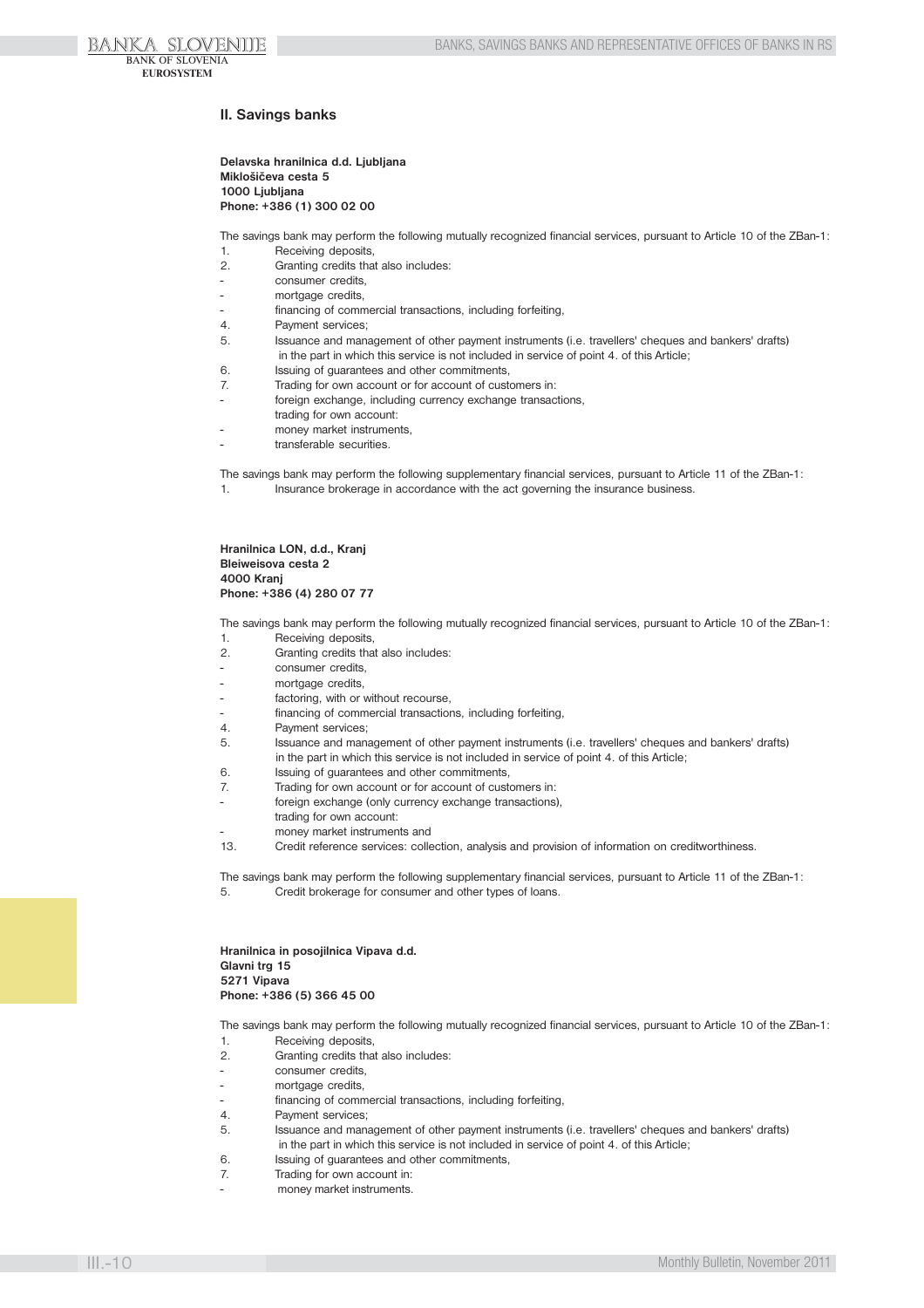BANKA SLOVENIJE BANK OF SLOVENIA **EUROSYSTEM**

#### **III. Representative offices of the member state's banks:**

#### **Bank Bank representative office address**

European Bank for Reconstruction European Bank for Reconstruction and Development and Development One Exchange Square Trg republike 3<br>
London EC2A 2JN 1000 Ljubljana London EC2A 2JN Great Britain **Phone: +386 (1) 426 36 00** 

St. Veiter Ring 43 Dunajska cesta 161 A-9020 Klagenfurt/ Celovec 1102 Ljubljana

BKS Bank AG **BKS** – Predstavništvo v Republiki Sloveniji Austria Phone: +386 (1) 589 09 10

#### **IV. Branches of the member state's banks:**

Banks, authorized in a Member State to carry out all or particular banking and other financial services, itemized in the Annex I of Directive 2006/48/ES (List of activities, for which mutual recognition is enforced) and may perform these activities within the Republic of Slovenia, through a branch or directly.

#### **Branches in Slovenia:**

BKS Bank AG Bančna podružnica Dunajska cesta 161 1102 Ljubljana

Zveza Bank Podružnica Ljubljana Bravničarjeva 13 1000 Ljubljana

RCI Banque Societe Anonyme Bančna podružnica Ljubljana Dunajska cesta 22 1511 Ljubljana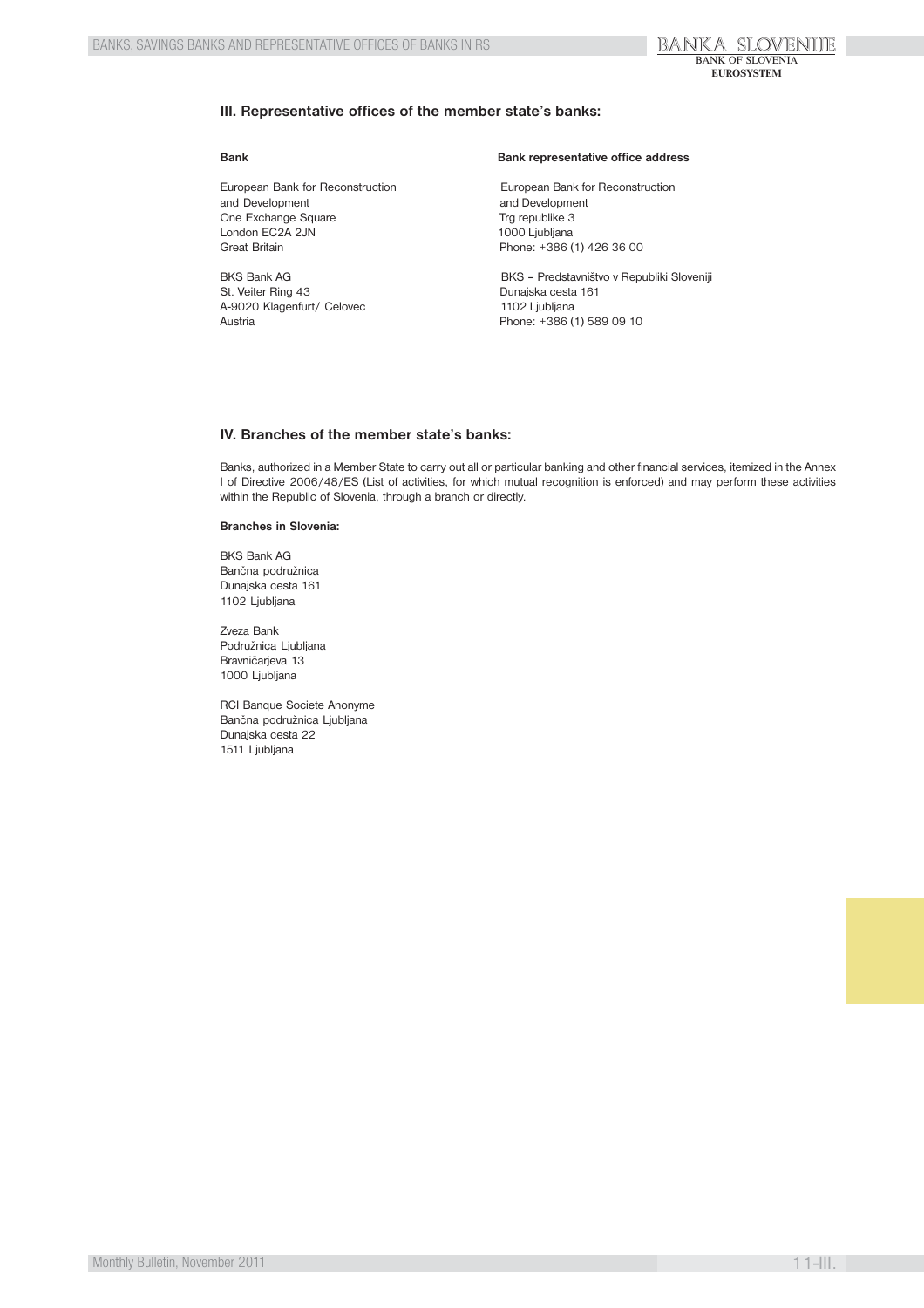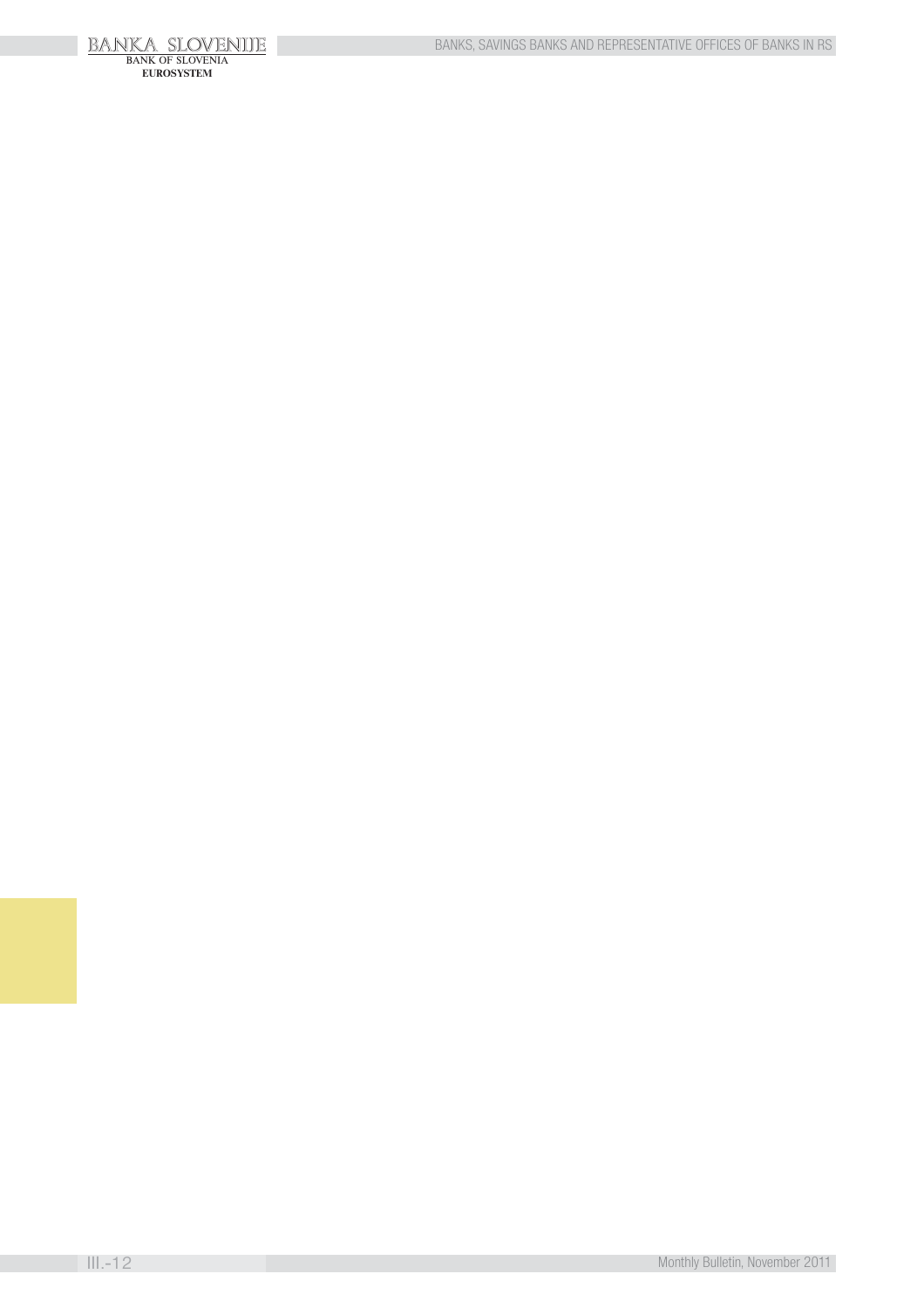## IV. NOTES ON METHODOLOGY

## **General notes**

#### **Sectors**

For data from 30 April 1999 onwards, a sectorization has been implemented according to the Regulation on Introduction and Implementation of Standard Classification of Institutional Sectors (hereinafter SKIS), published in the Official Gazette No. 56/98. SKIS, which implemented a national standard for economic sectorization, based on the European System of Accounts 95 and is in accordance with the System of National Accounts 93. According to SKIS, the economy is divided into the following sectors: non-financial corporations, financial corporations (central bank, commercial banks, and other financial institutions), general government, households, non-profit institutions serving households, and the external sector (nonresidents).

The external sector comprises non-residents; the domestic sector, residents.

Residents of the Republic of Slovenia are defined as:

- companies and other legal entities with a registered office in the Republic of Slovenia, not including their branches abroad;
- branches of foreign companies entered in the Register of Companies of the Republic of Slovenia;
- sole proprietors or natural persons independently performing business activities as their primary occupation, with a registered office in the Republic of Slovenia or having permanent residence in the Republic of Slovenia;
- natural persons with permanent residence in the Republic of Slovenia;
- natural persons temporarily residing in the Republic of Slovenia, holding a residential or working visa valid for no less than six months; and
- diplomatic, consular and other representative offices of the Republic of Slovenia abroad which are financed from the Budget, as well as Slovene citizens employed at these representative offices and their family members.

All other persons and entities shall be deemed non-residents.

The domestic sector is broken down to the monetary sector and non-monetary sectors. The monetary sector consists of the Bank of Slovenia and other monetary financial institutions (banks, savings banks and money market funds). Domestic monetary financial institutions, owned by both residents and non-residents, are included.

Non-monetary sectors are: non-financial corporations, non-monetary financial institutions, general government, households, and non-profit institutions serving households. Non-financial corporations (enterprises) are legal persons – market producers of goods and non-financial services.

The non-monetary financial institutions sector comprises other financial institutions. Other financial institutions are: other financial intermediaries, except insurance corporations and pension funds (mutual funds, investment funds and financial leasing companies), financial auxiliaries (securities brokers/dealers, stock exchanges) and insurance corporations and pension funds.

The general government consists of the central government (administrative departments of state and central government agencies), local government (local administration, local agencies) and social security funds.

"Households" refers to resident individuals as consumers, resident individuals as sole proprietorships, and partnerships being market producers and having no independent legal status. The data of the latter, prior to 30 April 1999, were included in the enterprises sector.

Non-profit institutions serving households are clubs, political parties, trade unions, churches or religious societies, humanitarian and charity organizations, and professional societies.

#### **Characteristics of the data**

- The data present stocks of assets and liabilities at the end of the period.
- Data on stocks denominated in foreign currencies are converted into domestic currency using the official end-ofperiod middle exchange rate.
- Data in tables are not seasonally adjusted.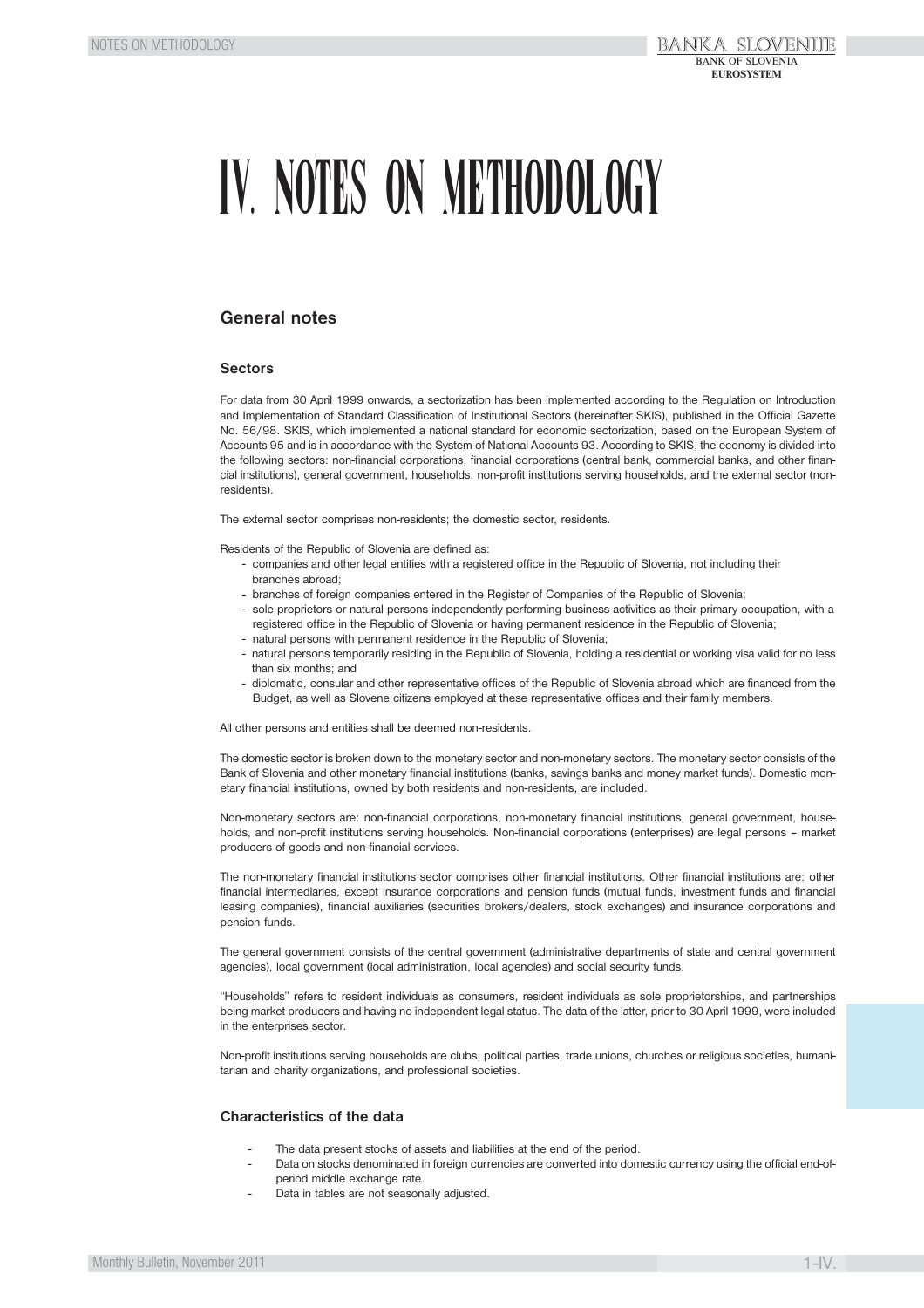#### **Table: Republic of Slovenia: General Information**

The table shows basic general data on Slovenia and its economy. In the "Latest actual" column, the latest available data for the current year are published. Sources of the data are the Bank of Slovenia, the Ministry of Finance and the Statistical Office of the Republic of Slovenia.

## **1. MONEY AND MONETARY FINANCIAL INSTITUTIONS**

Data in all tables present stocks items at the end of the period. Last published data are preliminary. The change in the reporting could cause some inconsistencies in conceptual definitions of some items in the year 2005 data.

Until the end of December 2006 the data is published in the currency SIT, from 1 January 2007 the data is published in the currency EUR. The currency EUR in the data until the end of December 2006 is considered as foreign currency, from 1 January 2007 as domestic currency.

## **Change of Methodology**

In May 2006 the tables of the Money and Monetary Financial Institutions chapter, have been changed. Structurally similar tables are based on the methodology of the European Central Bank (ECB) or of the euro area and no more on the methodology of the International Monetary Fund. The data source for the data of the MFI's in the changed tables is the report of the monetary financial institutions and not the bookkeeping report of the banks and savings banks. The main methodological changes are explained below.

The data from the new tables is available since December 2004, while the time series of the old tables up to March 2006 are still available on the Bank of Slovenia internet page (*http://www.bsi.si/en/*).

The main differences between the methodology of the ECB and the tables in the monthly bulletin up to April 2006 are as follows:

- The sector of the monetary financial institutions, MFI, contains banks, savings banks, savings and loans undertakings and money market funds, but it does not include old LB in KBM banks, while the banking sector without savings banks, savings and loans undertakings and money market funds but with the old LB and KBM is presented in the old bulletin tables.
- Balance sheet total according to the ECB's methodology differs from the balance sheet total according to the IMF's methodology mainly because of the different treatment of the loans. The loans are recorded on gross basis in the new tables and net of provisions in the old set. Consequently the stock of the loans is different.
- There is a difference among the stock of the items loans and deposits and debt securities among the claims and liabilities, because of the inclusion of the negotiable/non-negotiable securities into the items loans/deposits and debt securities. According to the ECB's methodology, the non-negotiable debt securities are included into the loans/deposits and the negotiable debt securities into the debt securities.
- According to the ECB's methodology, the deals by procuration and internal affairs are included on a net basis, while before they were shown on a gross basis.
- There are differences in the composition of monetary aggregates according to national definition and harmonized monetary aggregates according to the ECB's definition that are described below.

Since April 2006 the data of the specific balance sheet items (loans, deposits, securities other than shares and issued debt securities) are in line with the ECB's request recorded according to their nominal values. The nominal value of a specific instrument is an amount of the principal, which is owed by the debtor to the creditor:

- loans: unpaid principal, not included the accrued interest, the commissions and other expenses,
- deposits: amount of the time deposits, the accrued interest not included,
- debt securities: nominal value.

Interest, which is subscribed to the principal and thus increases it, is the component of the nominal value.

## **Description of the balance sheet instruments**

Below is a short description of the balance sheet aggregate items or instruments, as defined by the European Central bank:

#### **Cash**

Holdings of domestic and foreign banknotes and coins in circulation that are commonly used to make payments.

#### **Loans**

For the purposes of the statistical reporting scheme, this item consists of funds lent by reporting agents to borrowers, which are not evidenced by documents or are represented by a single document (even if it has become negotiable). It includes assets in the form of deposits, bad debt loans, in respect of which repayment is overdue or otherwise identified as being impaired, traded loans, subordinated debt in the form of deposits or loans and claims under reverse repos. The stock of loans is included into the item according to the "gross" principle.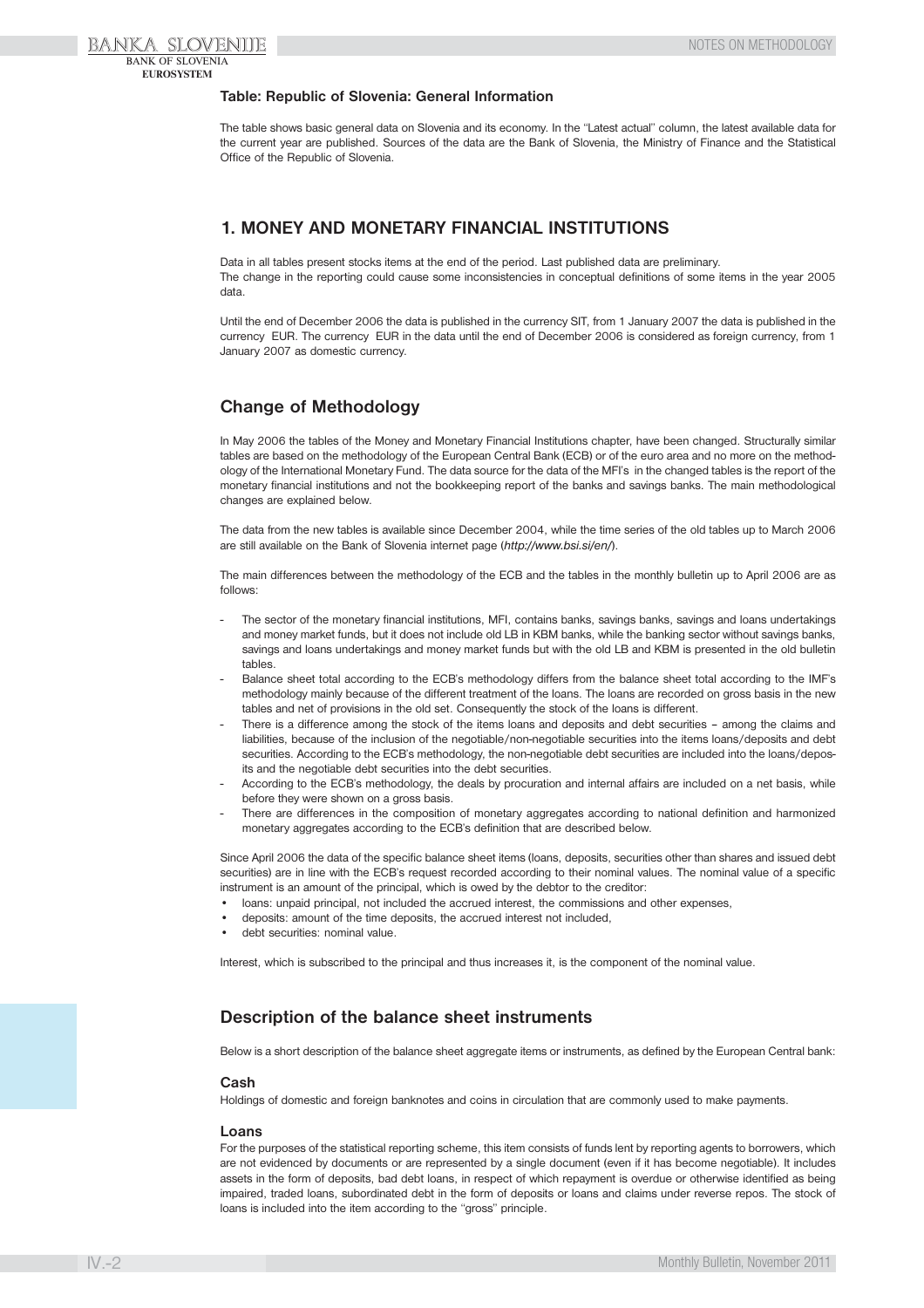#### BANKA SLOVENIJE BANK OF SLOVENIA **EUROSYSTEM**

#### **Securities other than shares**

Holdings of securities other than shares or other equity, which are negotiable and usually traded on secondary markets or can be offset on the market, and which do not grant the holder any ownership rights over the issuing institution. Besides negotiable debt securities this item includes: negotiable loans that have been restructured into a large number of identical documents and that can be traded on secondary markets and subordinated debt in the form of debt securities. The item does not include the accrued interest – which are classified into the item remaining assets, except when the separation is not possible (when the interest is the inseparable part of the market price).

#### **Shares and other equity**

Holdings of securities which represent property rights in corporations or quasi-corporations. These securities generally entitle the holders to a share in the profits of corporations or quasi-corporations and to a share in their own funds in the event of liquidation. Mutual fund shares and money market fund shares/units are included here.

#### **Remaining assets**

This item may also include: financial derivative positions with gross positive market values, non-financial assets (tangible or intangible), accrued interest receivable on loans and securities, the surplus from the deals by procuration, internal affairs.

#### **Deposits**

Amounts owed to creditors by reporting agents, other than those arising from the issue of negotiable debt securities. Deposits also cover loans as liabilities of MFIs, which represent amounts received by MFIs that are not structured in the form of deposits, non-negotiable debt securities issued, liabilities for the loans received and where they are not separately stated also deposits redeemable at notice, repos and traded loans.

#### **Debt securities issued**

Securities other than equity issued by reporting agents, which are negotiable and usually traded on secondary markets or which can be offset on the market, and which do not grant the holder any ownership rights over the issuing institution, and the subordinated debt issued by MFI's in the form of the debt securities. The accrued interest are not included in the stock data, but classified to the remaining liabilities. The amount of debt securities is shown net of own purchase.

#### **Capital and reserves**

This category comprises the amounts arising from the issue of equity capital, including also non-distributed benefits or funds, specific and general provisions against loans, securities and other types of assets. The item is adequately netted for the own shares owned. This item also includes the difference between the revenues and expenditures during the year and the money market fund shares/units issued.

#### **Remaining liabilities**

The remaining liabilities consist of accrued interest payable on deposits and debt securities, provisions representing the liabilities vis-ŕ-vis third persons, gross amounts payable in respect of transit items, financial derivative positions. The surplus of the liabilities over claims from the deals by procuration, internal affairs is also included here.

## **Tables**

In May 2006 the tables from 1.1. to 1.8 have been changed and substituted with the new ones, which enables partial continuity of the old time series.

The entry to the euro area (on 1,1.2007) caused a break in the time series of the statistical tables in the Monthly bulletin in cases where the "currency" is an attribute. An expected reclassification of the data between the individual columns in the tables, which keep the same name takes place, for example of the stock of outstanding loans in euros from the time series of "foreign currency" before the introduction to the time series of "domestic currency" after the introduction of euro. To enable easier reconstruction of this change, the shares of the Euro amounts in stocks of the foreign currency on 31.12.2004, 31.12.2005 and 31.12.2006 are published in the Methodological notes for the tables 1.3, 1.4, 1.5 in 1.6, where the reclassification occurred.

*Note 1:* With the publication of April 2011data the corrected time series on Deposit with agreed maturity and Deposit redeemable at notice (Tables 1.2., 1.4., 1.6.) were published for the period January 2009 to May 2010 due to the change on the source of the data.

#### **Table 1.1.: Monetary Aggregates**

The table shows stock data at the end of month for monetary aggregates M1, M2 and M3, calculated according to the definition of the European Central Bank.

The main characteristics of monetary aggregates under the ECB's definition:

- Inclusion of liabilities of MFI sectors to EMU non-monetary sectors,
- Exclusion of the monetary neutral sector (the central government has the status of a monetary neutral sector),
- Limited maturity of items included (liabilities of up to 2 years and deposits redeemable at notice of up to 3 months only),
- Equal treatment of the liabilities in domestic and foreign currency,
- Inclusion of the money market fund shares/units into M3.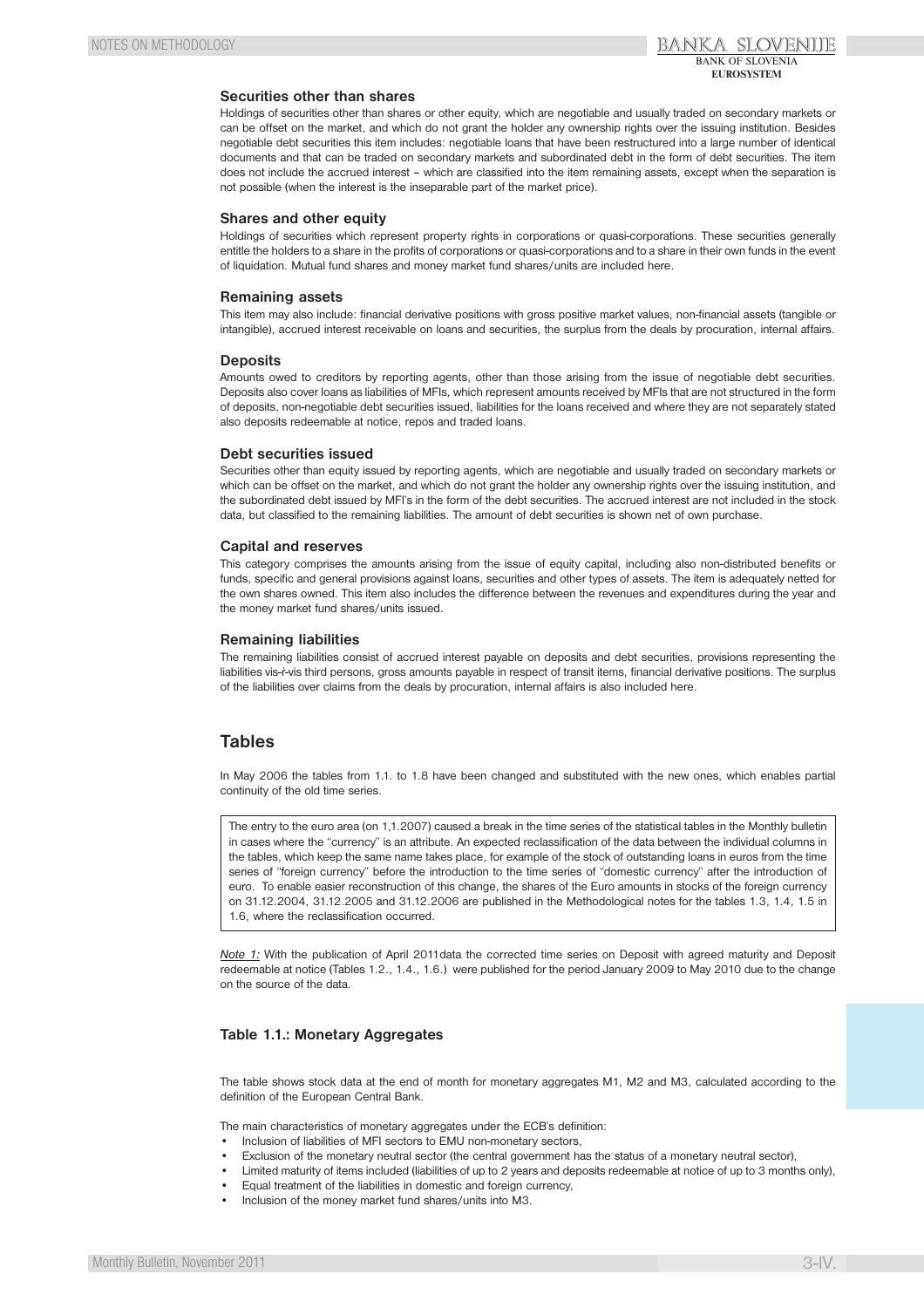Composition of monetary aggregates, as defined by the ECB is:

- M1 contains currency in circulation and overnight deposits,
- M2 includes beside M1 also deposits with agreed maturity of up to 2 years and deposits redeemable at notice of up to 3 months,
- M3 includes M2, repurchase agreements and debt securities with the maturity of up to 2 years and money market fund shares/units.

The table is split into two parts: the first part (before the entry of Slovenia into EMU until the end of December 2006) presents Monetary aggregates of Slovenia and the second part (after the entry of Slovenia into EMU from 1 January 2007 onwards) presents the contribution of Slovenia to monetary aggregates of EMU.

The item 'Currency in circulation' is calculated on the basis of the Capital Share Mechanism (CSM) which foresees the split of the total amount of issued banknotes in the euro area between the different national central banks of the euro area with respect to their share in the capital of the ECB (8% of the total value of the euro area banknotes in circulation is allotted to the ECB). Coins (which are in fact the liability of the central government) are added to the total amount of banknotes. The item 'Cash' held by the MFIs is deducted from the total amount of currency (banknotes and coins).

The contribution of the Slovenia to the euro area monetary aggregates does not represent monetary aggregates of Slovenia. The concept of residency is the one of the euro area. Due to the consolidation within the MFI sector on the level of euro area countries the aggregate M3 could become smaller than M2.

#### **Table 1.2.: Consolidated Balance Sheet of the Monetary Financial Institutions**

The table shows the end of the month consolidated balance sheet of Bank of Slovenia and other monetary financial institutions, presented in the tables 1.3. and 1.4. The bilateral claims and liabilities of the sectors S.122 and S.121 are netted out. On the liability side of the balance sheet the liabilities to the central government sector (S.1311) in certain items are excluded and are included in the remaining liabilities.

The item 'Banknotes and coins' is for series after 1 January 2007 calculated on the basis of the Capital Share Mechanism (CSM) which foresees to split of the total amount issued in the euro area between the different National central banks of the euro area with respect to their share in the capital of the ECB (8% of the total value of the euro area banknotes in circulation is allotted to the ECB). Coins (which are in fact the liability of the central government) are added to the total amount of banknotes.

#### **Table 1.3.: Balance Sheet of the Bank of Slovenia**

The table shows the Bank of Slovenia's assets and liabilities at the end of month in line with the methodology of the ECB. According to the ECB's methodology the item 'Banknotes and coins' includes the data of coins in circulation (which are in fact the liability of the central government) and excludes the data of issued payment notes, which are included in the remaining assets.

The item 'Banknotes and coins' is for series after 1 January 2007 calculated on the basis of the Capital Share Mechanism (CSM) which foresees to split of the total amount issued in the euro area between the different National central banks of the euro area with respect to their share in the capital of the ECB (8% of the total value of the euro area banknotes in circulation is allotted to the ECB). Coins are added to the total amount of banknotes.

| no. | table | column         | sector | title                                                            | share of euro |            |            |
|-----|-------|----------------|--------|------------------------------------------------------------------|---------------|------------|------------|
|     |       |                |        |                                                                  | 31.12.2004    | 31.12.2005 | 31.12.2006 |
|     | 1.3   | assets/3       |        | Claims on foreign sectors (foreign assets)/ Foreign cash         | 58%           | 48%        | 54%        |
|     | 1.3   | liabilities/4  |        | Liabilities / Deposits / Domestic sectors / Other MFIs / Foreign | 100%          | 100%       |            |
|     |       |                |        | currency                                                         |               |            |            |
| з   | 1.3.  | liabilities/8  |        | Liabilities / Deposits / Domestic sectors / General government/  | 74%           | 72%        | 82%        |
|     |       |                |        | Foreign currency                                                 |               |            |            |
|     | 1.3   | liabilities/15 |        | Liabilties/ Securities issued/ Foreion currency                  | 92%           | 89%        | 100%       |

#### **Table 1.4.: Balance Sheet of other Monetary Financial Institutions**

The table summarizes data on assets and liabilities of other Monetary Financial Institutions, i.e. banks, savings banks, savings and loans undertakings and money market funds, at the end of the month. Detailed survey of assets and liabilities of the monetary financial institutions is in the tables 1.5. and 1.6.

|     | table | column             | sector | title                                                              | share of euro |            |            |
|-----|-------|--------------------|--------|--------------------------------------------------------------------|---------------|------------|------------|
| no. |       |                    |        |                                                                    | 31.12.2004    | 31.12.2005 | 31.12.2006 |
|     | 1.4.  | . liabilities/ $7$ |        | Liabilities to domestic sectors/ Liabilities to non-MFIs/ Deposits | 88%           | 88%        | 90%        |
|     |       |                    |        | in foreign currency                                                |               |            |            |

#### **Table 1.5.: Selected claims of other Monetary Financial Institutions by sectors**

The table shows claims from loans and debt securities of the Other Monetary Financial Institutions (from the table 1.4) broken down by domestic/foreign sectors, type of loans and domestic/foreign currency.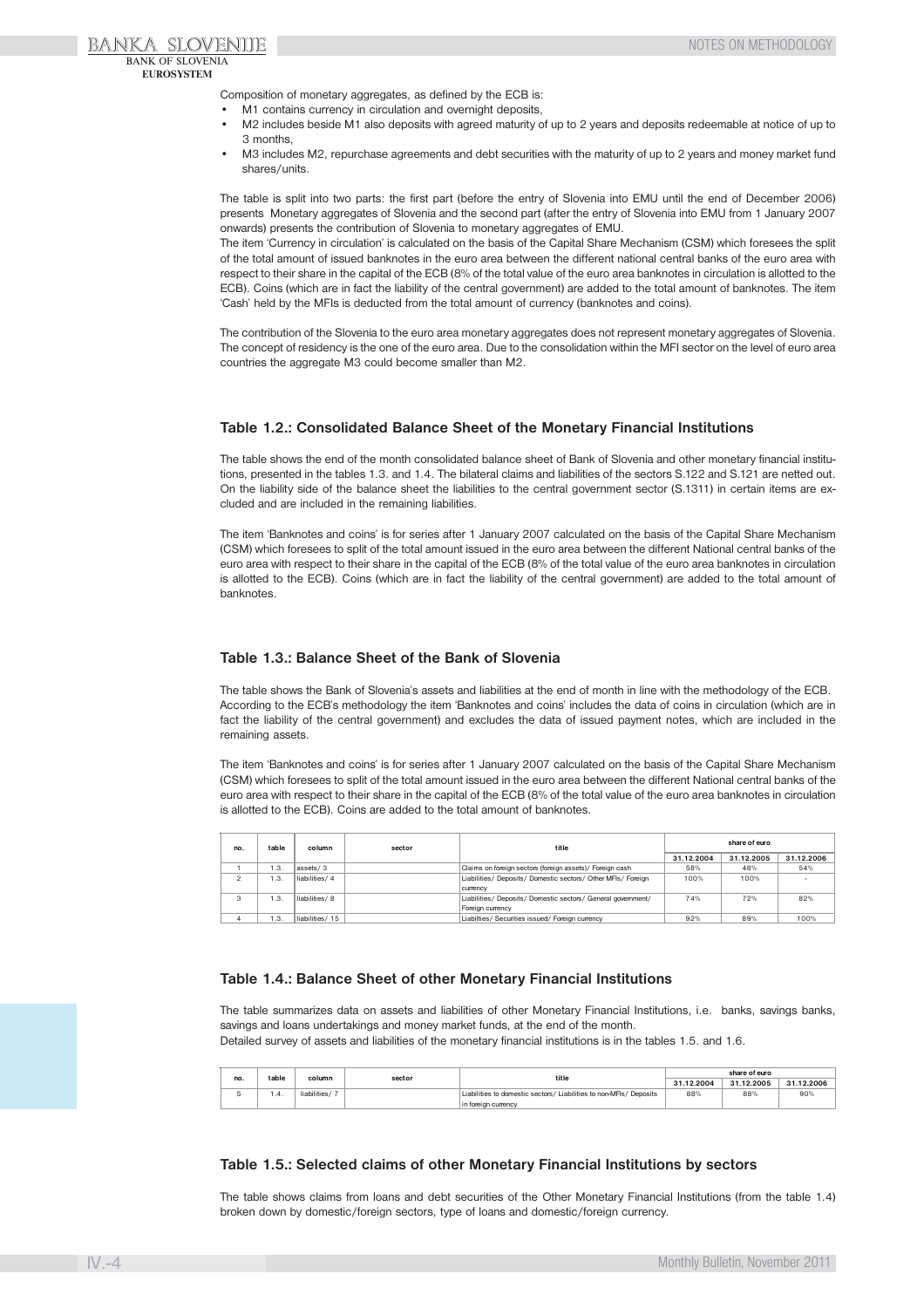#### BANKA SLOVENIJE BANK OF SLOVENIA

## **EUROSYSTEM**

|                | table | column           | sector                 | title                                                                                 | share of euro |            |            |
|----------------|-------|------------------|------------------------|---------------------------------------------------------------------------------------|---------------|------------|------------|
| no.            |       |                  |                        |                                                                                       | 31.12.2004    | 31.12.2005 | 31.12.2006 |
| 6              | 1.5.  | $\overline{c}$   | Total                  | Claims on domestic sectors (domestic assets)/ Loans/ By<br>currency/ Foreign currency | 95%           | 94%        | 92%        |
| $\overline{7}$ | 1.5.  | $\overline{7}$   | Total                  | Claims on domestic sectors (domestic assets)/ Debt securities/<br>Foreign currency    | 98%           | 91%        | 100%       |
| 8              | 1.5.  | 11               | Total                  | Claims on foreign sectors (foreign assets)/ Loans/ Foreign<br>currency                | 76%           | 82%        | 79%        |
| 9              | 1.5.  | 13               | Total                  | Claims on foreign sectors (foreign assets)/ Debt securities/<br>Foreign currency      | 84%           | 91%        | 93%        |
| 10             | 1.5.  | $\mathfrak{p}$   | S.121, S.122           | Claims on domestic sectors (domestic assets)/ Loans/ By<br>currency/ Foreign currency | 87%           | 94%        | 91%        |
| 11             | 1.5.  | $\boldsymbol{7}$ | S.121, S.122           | Claims on domestic sectors (domestic assets)/ Debt securities/<br>Foreign currency    | 100%          | 89%        | 100%       |
| 12             | 1.5.  | 11               | S.121, S.122           | Claims on foreign sectors (foreign assets)/ Loans/ Foreign<br>currency                | 74%           | 80%        | 75%        |
| 13             | 1.5.  | 13               | S.121, S.122           | Claims on foreign sectors (foreign assets)/ Debt securities/<br>Foreign currency      | 76%           | 82%        | 94%        |
| 14             | 1.5.  | $\overline{c}$   | S.123, S.124, S.125    | Claims on domestic sectors (domestic assets)/ Loans/ By<br>currency/ Foreign currency | 96%           | 95%        | 97%        |
| 15             | 1.5.  | $\overline{7}$   | S.123, S.124, S.125    | Claims on domestic sectors (domestic assets)/ Debt securities/<br>Foreign currency    | 100%          | 100%       | 100%       |
| 16             | 1.5.  | 11               | S.123, S.124, S.125    | Claims on foreign sectors (foreign assets)/ Loans/ Foreign<br>currency                | 63%           | 58%        | 69%        |
| 17             | 1.5.  | 13               | S.123, S.124, S.125    | Claims on foreign sectors (foreign assets)/ Debt securities/<br>Foreign currency      | 82%           | 100%       | 93%        |
| 18             | 1.5.  | $\overline{2}$   | S.11                   | Claims on domestic sectors (domestic assets)/ Loans/ By<br>currency/ Foreign currency | 95%           | 96%        | 96%        |
| 19             | 1.5.  | $\overline{7}$   | S.11                   | Claims on domestic sectors (domestic assets)/ Debt securities/<br>Foreign currency    | 100%          | 100%       | 100%       |
| 20             | 1.5.  | 11               | S.11                   | Claims on foreign sectors (foreign assets)/ Loans/ Foreign<br>currency                | 86%           | 89%        | 90%        |
| 21             | 1.5.  | 13               | S.11                   | Claims on foreign sectors (foreign assets)/ Debt securities/<br>Foreign currency      | 92%           | 89%        | 96%        |
| 22             | 1.5.  | $\overline{c}$   | S.1311                 | Claims on domestic sectors (domestic assets)/ Loans/ By<br>currency/ Foreign currency | 94%           | 94%        | 92%        |
| 23             | 1.5.  | $\overline{7}$   | S.1311                 | Claims on domestic sectors (domestic assets)/ Debt securities/<br>Foreign currency    | 97%           | 99%        | 100%       |
| 24             | 1.5.  | 11               | S.1311                 | Claims on foreign sectors (foreign assets)/ Loans/ Foreign<br>currency                | 100%          |            | 100%       |
| 25             | 1.5.  | 13               | S.1311                 | Claims on foreign sectors (foreign assets)/ Debt securities/<br>Foreign currency      | 100%          | 100%       | 93%        |
| 26             | 1.5.  | $\overline{c}$   | S.1312, S.1313, S.1314 | Claims on domestic sectors (domestic assets)/ Loans/ By<br>currency/ Foreign currency | 97%           | 90%        | 90%        |
| 27             | 1.5.  | $\overline{7}$   | S.1312, S.1313, S.1314 | Claims on domestic sectors (domestic assets)/ Debt securities/<br>Foreign currency    |               | ÷.         |            |
| 28             | 1.5.  | 11               | S.1312, S.1313, S.1314 | Claims on foreign sectors (foreign assets)/ Loans/ Foreign<br>currency                | 100%          | ٠          | 100%       |
| 29             | 1.5.  | 13               | S.1312, S.1313, S.1314 | Claims on foreign sectors (foreign assets)/ Debt securities/<br>Foreign currency      |               | 100%       |            |
| 30             | 1.5.  | $\overline{c}$   | S.14, S.15             | Claims on domestic sectors (domestic assets)/ Loans/ By<br>currency/ Foreign currency | 94%           | 85%        | 78%        |
| 31             | 1.5.  | $\overline{7}$   | S.14, S.15             | Claims on domestic sectors (domestic assets)/ Debt securities/<br>Foreign currency    |               | ٠          |            |
| 32             | 1.5.  | 11               | S.14, S.15             | Claims on foreign sectors (foreign assets)/ Loans/ Foreign<br>currency                | 100%          | 100%       | 92%        |
| 33             | 1.5.  | 13               | S.14, S.15             | Claims on foreign sectors (foreign assets)/ Debt securities/<br>Foreign currency      |               |            |            |

#### **Table 1.6.: Selected liabilities of other Monetary Financial Institutions by sectors**

The table shows liabilities from deposits and securities of the Other Monetary Financial Institutions (from the table 1.4) broken down by domestic/foreign sectors, type of deposits and domestic/foreign currency.

| no. | table | column         | sector       | title                                                               | share of euro |            |            |
|-----|-------|----------------|--------------|---------------------------------------------------------------------|---------------|------------|------------|
|     |       |                |              |                                                                     | 31.12.2004    | 31.12.2005 | 31.12.2006 |
| 34  | 1.6.  | 5              | Total        | Liabilities to domestic sectors / Deposits/ Foreign currency/       | 85%           | 86%        | 87%        |
|     |       |                |              | Ovemight                                                            |               |            |            |
| 35  | 1.6.  | 6              | Total        | Liabilities to domestic sectors / Deposits/ Foreign currency/ With  | 88%           | 89%        | 90%        |
|     |       |                |              | agreed maturity/ Short-term                                         |               |            |            |
| 36  | 1.6.  | $\overline{7}$ | Total        | Liabilities to domestic sectors / Deposits/ Foreign currency/ With  | 94%           | 94%        | 95%        |
|     |       |                |              | agreed maturity/ Long-term                                          |               |            |            |
| 37  | 1.6.  | 8              | Total        | Liabilities to domestic sectors / Deposits/ Foreign currency/       | 91%           | 94%        | 88%        |
|     |       |                |              | Redeeemable at notice                                               |               |            |            |
| 38  | 1.6.  | 10             | Total        | Liabilities to domestic sectors / Debt securities issued/ Foreign   | 100%          | 100%       | 100%       |
|     |       |                |              | currency                                                            |               |            |            |
| 39  | 1.6.  | 16             | Total        | Liabilities to foreign sectors / Deposits/ Foreign currency/        | 73%           | 73%        | 78%        |
|     |       |                |              | Ovemight                                                            |               |            |            |
| 40  | 1.6.  | 17             | Total        | Liabilities to foreign sectors / Deposits/ Foreign currency/ With   | 89%           | 93%        | 93%        |
|     |       |                |              | agreed maturity/ Short-term                                         |               |            |            |
| 41  | 1.6.  | 18             | Total        | Liabilities to foreign sectors / Deposits/ Foreign currency/ With   | 96%           | 95%        | 93%        |
|     |       |                |              | agreed maturity/ Long-term                                          |               |            |            |
| 42  | 1.6.  | 19             | Total        | Liabilities to foreign sectors / Deposits/ Foreign currency/        | 97%           | 99%        | 71%        |
|     |       |                |              | Redeeemable at notice                                               |               |            |            |
| 43  | 1.6.  | 21             | Total        | Liabilities to foreign sectors / Debt securities issued/ Foreign    | 100%          | 100%       | 100%       |
|     |       |                |              | currency                                                            |               |            |            |
| 44  | 1.6.  | 5              | S.121, S.122 | Liabilities to domestic sectors / Deposits/ Foreign currency/       | 62%           | 77%        | 78%        |
|     |       |                |              | Ovemiaht                                                            |               |            |            |
| 45  | 1.6.  | 6              | S.121.S.122  | Liabilities to domestic sectors / Deposits / Foreign currency/ With | 86%           | 94%        | 79%        |
|     |       |                |              | agreed maturity/ Short-term                                         |               |            |            |
| 46  | 1.6.  | $\overline{7}$ | S.121.S.122  | Liabilities to domestic sectors / Deposits/ Foreign currency/ With  | 93%           | 95%        | 96%        |
|     |       |                |              | agreed maturity/ Long-term                                          |               |            |            |
| 47  | 1.6.  | 8              | S.121. S.122 | Liabilities to domestic sectors / Deposits/ Foreign currency/       | 100%          | ٠          | ٠          |
|     |       |                |              | Redeeemable at notice                                               |               |            |            |
| 48  | 1.6.  | 10             | S.121, S.122 | Liabilities to domestic sectors / Debt securities issued/ Foreign   | 100%          | 100%       | 100%       |
|     |       |                |              | currency                                                            |               |            |            |
| 49  | 1.6.  | 16             | S.121, S.122 | Liabilities to foreign sectors / Deposits/ Foreign currency/        | 65%           | 73%        | 79%        |
|     |       |                |              | Ovemight                                                            |               |            |            |
| 50  | 1.6.  | 17             | S.121, S.122 | Liabilities to foreign sectors / Deposits/ Foreign currency/ With   | 96%           | 94%        | 94%        |
|     |       |                |              | agreed maturity/ Short-term                                         |               |            |            |
| 51  | 1.6.  | 18             | S.121, S.122 | Liabilities to foreign sectors / Deposits/ Foreign currency/ With   | 98%           | 96%        | 93%        |
|     |       |                |              | agreed maturity/ Long-term                                          |               |            |            |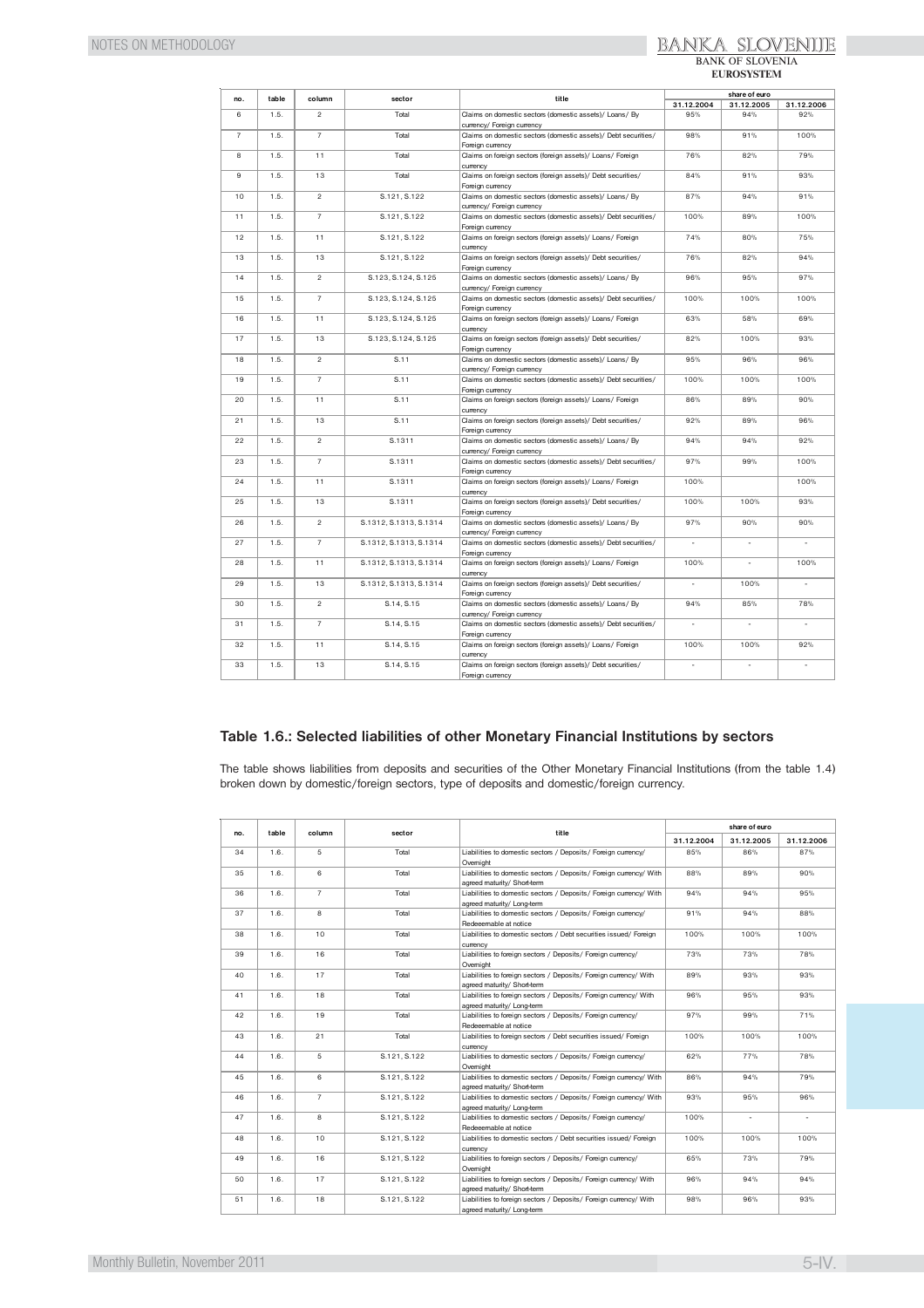#### BANK OF SLOVENIA **EUROSYSTEM**

| table<br>column<br>sector<br>title<br>no.<br>31.12.2004<br>31.12.2005<br>31.12.2006<br>S.121, S.122<br>100%<br>52<br>1.6.<br>19<br>Liabilities to foreign sectors / Deposits/ Foreign currency/<br>Redeeemable at notice<br>53<br>1.6.<br>21<br>S.121, S.122<br>Liabilities to foreign sectors / Debt securities issued/ Foreign<br>100%<br>100%<br>100%<br>currency<br>5<br>54<br>1.6.<br>S.123, S.124, S.125<br>Liabilities to domestic sectors / Deposits/ Foreign currency/<br>91%<br>74%<br>72%<br>Ovemight<br>6<br>55<br>1.6.<br>S.123, S.124, S.125<br>Liabilities to domestic sectors / Deposits/ Foreign currency/ With<br>82%<br>93%<br>93%<br>agreed maturity/ Short-term<br>$\overline{7}$<br>97%<br>99%<br>56<br>1.6.<br>S.123, S.124, S.125<br>Liabilities to domestic sectors / Deposits/ Foreign currency/ With<br>98%<br>agreed maturity/ Long-term<br>57<br>1.6.<br>8<br>S.123, S.124, S.125<br>Liabilities to domestic sectors / Deposits/ Foreign currency/<br>100%<br>100%<br>100%<br>Redeeemable at notice<br>58<br>1.6.<br>10<br>S.123, S.124, S.125<br>Liabilities to domestic sectors / Debt securities issued/ Foreign<br>100%<br>100%<br>100%<br>currency<br>1.6.<br>16<br>S.123, S.124, S.125<br>100%<br>99%<br>59<br>Liabilities to foreign sectors / Deposits/ Foreign currency/<br>20%<br>Ovemight<br>1.6.<br>17<br>100%<br>60<br>S.123, S.124, S.125<br>Liabilities to foreign sectors / Deposits/ Foreign currency/ With<br>100%<br>÷,<br>agreed maturity/ Short-term<br>61<br>1.6.<br>18<br>S.123, S.124, S.125<br>Liabilities to foreign sectors / Deposits/ Foreign currency/ With<br>24%<br>0%<br>$O\%$<br>agreed maturity/ Long-term<br>62<br>1.6.<br>19<br>S.123, S.124, S.125<br>0%<br>$O\%$<br>Liabilities to foreign sectors / Deposits/ Foreign currency/<br>$\overline{\phantom{a}}$<br>Redeeemable at notice<br>21<br>100%<br>63<br>1.6.<br>S.123, S.124, S.125<br>Liabilities to foreign sectors / Debt securities issued/ Foreign<br>×<br>currency<br>64<br>1.6.<br>5<br>S.11<br>84%<br>85%<br>84%<br>Liabilities to domestic sectors / Deposits/ Foreign currency/<br>Ovemight<br>6<br>65<br>1.6.<br>S.11<br>Liabilities to domestic sectors / Deposits/ Foreign currency/ With<br>81%<br>85%<br>89%<br>agreed maturity/ Short-term<br>$\overline{7}$<br>66<br>1.6.<br>S.11<br>Liabilities to domestic sectors / Deposits/ Foreign currency/ With<br>99%<br>100%<br>99%<br>agreed maturity/ Long-term<br>1.6.<br>8<br>S.11<br>Liabilities to domestic sectors / Deposits/ Foreign currency/<br>74%<br>69%<br>67<br>98%<br>Redeeemable at notice<br>10<br>100%<br>68<br>1.6.<br>S.11<br>Liabilities to domestic sectors / Debt securities issued/ Foreign<br>100%<br>99%<br>currency<br>85%<br>79%<br>69<br>1.6.<br>16<br>S.11<br>Liabilities to foreign sectors / Deposits/ Foreign currency/<br>78%<br>Ovemight<br>70<br>1.6.<br>17<br>S.11<br>Liabilities to foreign sectors / Deposits/ Foreign currency/ With<br>70%<br>53%<br>89%<br>agreed maturity/ Short-term<br>71<br>1.6.<br>18<br>S.11<br>Liabilities to foreign sectors / Deposits/ Foreign currency/ With<br>86%<br>20%<br>82%<br>agreed maturity/ Long-term<br>72<br>1.6.<br>19<br>S.11<br>100%<br>80%<br>Liabilities to foreign sectors / Deposits/ Foreign currency/<br>99%<br>Redeeemable at notice<br>S.11<br>73<br>1.6.<br>21<br>Liabilities to foreign sectors / Debt securities issued/ Foreign<br>×.<br>$\sim$<br>currency<br>74<br>1.6.<br>5<br>S.1311<br>Liabilities to domestic sectors / Deposits/ Foreign currency/<br>91%<br>91%<br>96%<br>Overnight<br>6<br>75<br>1.6.<br>S.1311<br>Liabilities to domestic sectors / Deposits/ Foreign currency/ With<br>100%<br>100%<br>100%<br>agreed maturity/ Short-term<br>76<br>$\overline{7}$<br>Liabilities to domestic sectors / Deposits/ Foreign currency/ With<br>1.6.<br>S.1311<br>49%<br>55%<br>100%<br>agreed maturity/ Long-term<br>8<br>100%<br>77<br>1.6.<br>S.1311<br>Liabilities to domestic sectors / Deposits/ Foreign currency/<br>100%<br>100%<br>Redeeemable at notice<br>78<br>1.6.<br>10<br>S.1311<br>Liabilities to domestic sectors / Debt securities issued/ Foreign<br>100%<br>100%<br>100%<br>currency<br>52%<br>69%<br>79<br>1.6.<br>16<br>S.1311<br>Liabilities to foreign sectors / Deposits/ Foreign currency/<br>33%<br>Overnight<br>80<br>1.6.<br>17<br>S.1311<br>Liabilities to foreign sectors / Deposits/ Foreign currency/ With<br>×,<br>٠<br>agreed maturity/ Short-term<br>53%<br>81<br>1.6.<br>18<br>S.1311<br>Liabilities to foreign sectors / Deposits/ Foreign currency/ With<br>51%<br>61%<br>agreed maturity/ Long-term<br>82<br>1.6.<br>19<br>S.1311<br>Liabilities to foreign sectors / Deposits/ Foreign currency/<br>÷,<br>÷<br>÷<br>Redeeemable at notice<br>83<br>21<br>S.1311<br>Liabilities to foreign sectors / Debt securities issued/ Foreign<br>100%<br>1.6.<br>currency<br>1.6.<br>S.1312, S.1313, S.1314<br>48%<br>98%<br>84<br>5<br>Liabilities to domestic sectors / Deposits/ Foreign currency/<br>69%<br>Overnight<br>S.1312, S.1313, S.1314<br>85<br>1.6.<br>6<br>Liabilities to domestic sectors / Deposits/ Foreign currency/ With<br>59%<br>35%<br>37%<br>agreed maturity/ Short-term<br>86<br>1.6.<br>$\overline{7}$<br>S.1312, S.1313, S.1314<br>Liabilities to domestic sectors / Deposits/ Foreign currency/ With<br>100%<br>100%<br>100%<br>agreed maturity/ Long-term<br>87<br>1.6.<br>8<br>S.1312, S.1313, S.1314<br>Liabilities to domestic sectors / Deposits/ Foreign currency/<br>O%<br>$\overline{\phantom{a}}$<br>÷<br>Redeeemable at notice<br>10<br>S.1312, S.1313, S.1314<br>Liabilities to domestic sectors / Debt securities issued/ Foreign<br>100%<br>88<br>1.6.<br>100%<br>ä,<br>currency<br>16<br>S.1312, S.1313, S.1314<br>Liabilities to foreign sectors / Deposits/ Foreign currency/<br>89<br>1.6.<br>ä,<br>Overnight<br>Liabilities to foreign sectors / Deposits/ Foreign currency/ With<br>90<br>1.6.<br>17<br>S.1312, S.1313, S.1314<br>agreed maturity/ Short-term<br>91<br>1.6.<br>18<br>S.1312, S.1313, S.1314<br>Liabilities to foreign sectors / Deposits/ Foreign currency/ With<br>$\overline{\phantom{a}}$<br>÷<br>$\overline{\phantom{a}}$<br>agreed maturity/ Long-term<br>1.6.<br>19<br>Liabilities to foreign sectors / Deposits/ Foreign currency/<br>92<br>S.1312, S.1313, S.1314<br>÷,<br>÷,<br>÷.<br>Redeeemable at notice<br>21<br>93<br>1.6.<br>S.1312, S.1313, S.1314<br>Liabilities to foreign sectors / Debt securities issued/ Foreign<br>ä,<br>$\sim$<br>÷,<br>currency<br>S.14, S.15<br>Liabilities to domestic sectors / Deposits/ Foreign currency/<br>94<br>1.6.<br>5<br>86%<br>86%<br>88%<br>Overnight<br>95<br>1.6.<br>6<br>S.14, S.15<br>Liabilities to domestic sectors / Deposits/ Foreign currency/ With<br>89%<br>89%<br>90%<br>agreed maturity/ Short-term<br>$\overline{\mathfrak{c}}$<br>1.6.<br>S.14, S.15<br>Liabilities to domestic sectors / Deposits/ Foreign currency/ With<br>91%<br>90%<br>90%<br>96<br>agreed maturity/ Long-term<br>8<br>93%<br>93%<br>97<br>1.6.<br>S.14, S.15<br>Liabilities to domestic sectors / Deposits/ Foreign currency/<br>93%<br>Redeeemable at notice<br>10<br>S.14, S.15<br>100%<br>100%<br>100%<br>98<br>1.6.<br>Liabilities to domestic sectors / Debt securities issued/ Foreign<br>currency<br>99<br>1.6.<br>16<br>S.14, S.15<br>Liabilities to foreign sectors / Deposits/ Foreign currency/<br>71%<br>72%<br>78%<br>Overnight<br>17<br>Liabilities to foreign sectors / Deposits/ Foreign currency/ With<br>63%<br>82%<br>100<br>1.6.<br>S.14, S.15<br>78%<br>agreed maturity/ Short-term<br>101<br>1.6.<br>18<br>S.14, S.15<br>Liabilities to foreign sectors / Deposits/ Foreign currency/ With<br>84%<br>76%<br>76%<br>agreed maturity/ Long-term<br>102<br>1.6.<br>19<br>S.14, S.15<br>Liabilities to foreign sectors / Deposits/ Foreign currency/<br>94%<br>100%<br>100%<br>Redeeemable at notice<br>103<br>1.6.<br>21<br>S.14, S.15<br>Liabilities to foreign sectors / Debt securities issued/ Foreign<br>100%<br>100%<br>100%<br>currency |  |  |  | share of euro |  |
|---------------------------------------------------------------------------------------------------------------------------------------------------------------------------------------------------------------------------------------------------------------------------------------------------------------------------------------------------------------------------------------------------------------------------------------------------------------------------------------------------------------------------------------------------------------------------------------------------------------------------------------------------------------------------------------------------------------------------------------------------------------------------------------------------------------------------------------------------------------------------------------------------------------------------------------------------------------------------------------------------------------------------------------------------------------------------------------------------------------------------------------------------------------------------------------------------------------------------------------------------------------------------------------------------------------------------------------------------------------------------------------------------------------------------------------------------------------------------------------------------------------------------------------------------------------------------------------------------------------------------------------------------------------------------------------------------------------------------------------------------------------------------------------------------------------------------------------------------------------------------------------------------------------------------------------------------------------------------------------------------------------------------------------------------------------------------------------------------------------------------------------------------------------------------------------------------------------------------------------------------------------------------------------------------------------------------------------------------------------------------------------------------------------------------------------------------------------------------------------------------------------------------------------------------------------------------------------------------------------------------------------------------------------------------------------------------------------------------------------------------------------------------------------------------------------------------------------------------------------------------------------------------------------------------------------------------------------------------------------------------------------------------------------------------------------------------------------------------------------------------------------------------------------------------------------------------------------------------------------------------------------------------------------------------------------------------------------------------------------------------------------------------------------------------------------------------------------------------------------------------------------------------------------------------------------------------------------------------------------------------------------------------------------------------------------------------------------------------------------------------------------------------------------------------------------------------------------------------------------------------------------------------------------------------------------------------------------------------------------------------------------------------------------------------------------------------------------------------------------------------------------------------------------------------------------------------------------------------------------------------------------------------------------------------------------------------------------------------------------------------------------------------------------------------------------------------------------------------------------------------------------------------------------------------------------------------------------------------------------------------------------------------------------------------------------------------------------------------------------------------------------------------------------------------------------------------------------------------------------------------------------------------------------------------------------------------------------------------------------------------------------------------------------------------------------------------------------------------------------------------------------------------------------------------------------------------------------------------------------------------------------------------------------------------------------------------------------------------------------------------------------------------------------------------------------------------------------------------------------------------------------------------------------------------------------------------------------------------------------------------------------------------------------------------------------------------------------------------------------------------------------------------------------------------------------------------------------------------------------------------------------------------------------------------------------------------------------------------------------------------------------------------------------------------------------------------------------------------------------------------------------------------------------------------------------------------------------------------------------------------------------------------------------------------------------------------------------------------------------------------------------------------------------------------------------------------------------------------------------------------------------------------------------------------------------------------------------------------------------------------------------------------------------------------------------------------------------------------------------------------------------------------------------------------------------------------------------------------------------------------------------------------------------------------------------------------------------------------------------------------------------------------------------------------------------------------------------------------------------------------------------------------------------------------------------------------------------------------------------------------------------------------------------------------------------------------------------------------------------------------------------------------------------------------------------------------------------------------------------------------------------------------------------------------------------------------------------------------------------------------------------------------------------------------------------------------------------------------------------------------------------------------------------------------------------------------------------------------------------------------------------------------------------------------------------------------------------------------------------------------------------------------------------------------------------------------------------------------------|--|--|--|---------------|--|
|                                                                                                                                                                                                                                                                                                                                                                                                                                                                                                                                                                                                                                                                                                                                                                                                                                                                                                                                                                                                                                                                                                                                                                                                                                                                                                                                                                                                                                                                                                                                                                                                                                                                                                                                                                                                                                                                                                                                                                                                                                                                                                                                                                                                                                                                                                                                                                                                                                                                                                                                                                                                                                                                                                                                                                                                                                                                                                                                                                                                                                                                                                                                                                                                                                                                                                                                                                                                                                                                                                                                                                                                                                                                                                                                                                                                                                                                                                                                                                                                                                                                                                                                                                                                                                                                                                                                                                                                                                                                                                                                                                                                                                                                                                                                                                                                                                                                                                                                                                                                                                                                                                                                                                                                                                                                                                                                                                                                                                                                                                                                                                                                                                                                                                                                                                                                                                                                                                                                                                                                                                                                                                                                                                                                                                                                                                                                                                                                                                                                                                                                                                                                                                                                                                                                                                                                                                                                                                                                                                                                                                                                                                                                                                                                                                                                                                                                                                                                                                                                                                                                                                                                                                                                                                                                                                                                                                                                                                                                                                                                                                                                                                         |  |  |  |               |  |
|                                                                                                                                                                                                                                                                                                                                                                                                                                                                                                                                                                                                                                                                                                                                                                                                                                                                                                                                                                                                                                                                                                                                                                                                                                                                                                                                                                                                                                                                                                                                                                                                                                                                                                                                                                                                                                                                                                                                                                                                                                                                                                                                                                                                                                                                                                                                                                                                                                                                                                                                                                                                                                                                                                                                                                                                                                                                                                                                                                                                                                                                                                                                                                                                                                                                                                                                                                                                                                                                                                                                                                                                                                                                                                                                                                                                                                                                                                                                                                                                                                                                                                                                                                                                                                                                                                                                                                                                                                                                                                                                                                                                                                                                                                                                                                                                                                                                                                                                                                                                                                                                                                                                                                                                                                                                                                                                                                                                                                                                                                                                                                                                                                                                                                                                                                                                                                                                                                                                                                                                                                                                                                                                                                                                                                                                                                                                                                                                                                                                                                                                                                                                                                                                                                                                                                                                                                                                                                                                                                                                                                                                                                                                                                                                                                                                                                                                                                                                                                                                                                                                                                                                                                                                                                                                                                                                                                                                                                                                                                                                                                                                                                         |  |  |  |               |  |
|                                                                                                                                                                                                                                                                                                                                                                                                                                                                                                                                                                                                                                                                                                                                                                                                                                                                                                                                                                                                                                                                                                                                                                                                                                                                                                                                                                                                                                                                                                                                                                                                                                                                                                                                                                                                                                                                                                                                                                                                                                                                                                                                                                                                                                                                                                                                                                                                                                                                                                                                                                                                                                                                                                                                                                                                                                                                                                                                                                                                                                                                                                                                                                                                                                                                                                                                                                                                                                                                                                                                                                                                                                                                                                                                                                                                                                                                                                                                                                                                                                                                                                                                                                                                                                                                                                                                                                                                                                                                                                                                                                                                                                                                                                                                                                                                                                                                                                                                                                                                                                                                                                                                                                                                                                                                                                                                                                                                                                                                                                                                                                                                                                                                                                                                                                                                                                                                                                                                                                                                                                                                                                                                                                                                                                                                                                                                                                                                                                                                                                                                                                                                                                                                                                                                                                                                                                                                                                                                                                                                                                                                                                                                                                                                                                                                                                                                                                                                                                                                                                                                                                                                                                                                                                                                                                                                                                                                                                                                                                                                                                                                                                         |  |  |  |               |  |
|                                                                                                                                                                                                                                                                                                                                                                                                                                                                                                                                                                                                                                                                                                                                                                                                                                                                                                                                                                                                                                                                                                                                                                                                                                                                                                                                                                                                                                                                                                                                                                                                                                                                                                                                                                                                                                                                                                                                                                                                                                                                                                                                                                                                                                                                                                                                                                                                                                                                                                                                                                                                                                                                                                                                                                                                                                                                                                                                                                                                                                                                                                                                                                                                                                                                                                                                                                                                                                                                                                                                                                                                                                                                                                                                                                                                                                                                                                                                                                                                                                                                                                                                                                                                                                                                                                                                                                                                                                                                                                                                                                                                                                                                                                                                                                                                                                                                                                                                                                                                                                                                                                                                                                                                                                                                                                                                                                                                                                                                                                                                                                                                                                                                                                                                                                                                                                                                                                                                                                                                                                                                                                                                                                                                                                                                                                                                                                                                                                                                                                                                                                                                                                                                                                                                                                                                                                                                                                                                                                                                                                                                                                                                                                                                                                                                                                                                                                                                                                                                                                                                                                                                                                                                                                                                                                                                                                                                                                                                                                                                                                                                                                         |  |  |  |               |  |
|                                                                                                                                                                                                                                                                                                                                                                                                                                                                                                                                                                                                                                                                                                                                                                                                                                                                                                                                                                                                                                                                                                                                                                                                                                                                                                                                                                                                                                                                                                                                                                                                                                                                                                                                                                                                                                                                                                                                                                                                                                                                                                                                                                                                                                                                                                                                                                                                                                                                                                                                                                                                                                                                                                                                                                                                                                                                                                                                                                                                                                                                                                                                                                                                                                                                                                                                                                                                                                                                                                                                                                                                                                                                                                                                                                                                                                                                                                                                                                                                                                                                                                                                                                                                                                                                                                                                                                                                                                                                                                                                                                                                                                                                                                                                                                                                                                                                                                                                                                                                                                                                                                                                                                                                                                                                                                                                                                                                                                                                                                                                                                                                                                                                                                                                                                                                                                                                                                                                                                                                                                                                                                                                                                                                                                                                                                                                                                                                                                                                                                                                                                                                                                                                                                                                                                                                                                                                                                                                                                                                                                                                                                                                                                                                                                                                                                                                                                                                                                                                                                                                                                                                                                                                                                                                                                                                                                                                                                                                                                                                                                                                                                         |  |  |  |               |  |
|                                                                                                                                                                                                                                                                                                                                                                                                                                                                                                                                                                                                                                                                                                                                                                                                                                                                                                                                                                                                                                                                                                                                                                                                                                                                                                                                                                                                                                                                                                                                                                                                                                                                                                                                                                                                                                                                                                                                                                                                                                                                                                                                                                                                                                                                                                                                                                                                                                                                                                                                                                                                                                                                                                                                                                                                                                                                                                                                                                                                                                                                                                                                                                                                                                                                                                                                                                                                                                                                                                                                                                                                                                                                                                                                                                                                                                                                                                                                                                                                                                                                                                                                                                                                                                                                                                                                                                                                                                                                                                                                                                                                                                                                                                                                                                                                                                                                                                                                                                                                                                                                                                                                                                                                                                                                                                                                                                                                                                                                                                                                                                                                                                                                                                                                                                                                                                                                                                                                                                                                                                                                                                                                                                                                                                                                                                                                                                                                                                                                                                                                                                                                                                                                                                                                                                                                                                                                                                                                                                                                                                                                                                                                                                                                                                                                                                                                                                                                                                                                                                                                                                                                                                                                                                                                                                                                                                                                                                                                                                                                                                                                                                         |  |  |  |               |  |
|                                                                                                                                                                                                                                                                                                                                                                                                                                                                                                                                                                                                                                                                                                                                                                                                                                                                                                                                                                                                                                                                                                                                                                                                                                                                                                                                                                                                                                                                                                                                                                                                                                                                                                                                                                                                                                                                                                                                                                                                                                                                                                                                                                                                                                                                                                                                                                                                                                                                                                                                                                                                                                                                                                                                                                                                                                                                                                                                                                                                                                                                                                                                                                                                                                                                                                                                                                                                                                                                                                                                                                                                                                                                                                                                                                                                                                                                                                                                                                                                                                                                                                                                                                                                                                                                                                                                                                                                                                                                                                                                                                                                                                                                                                                                                                                                                                                                                                                                                                                                                                                                                                                                                                                                                                                                                                                                                                                                                                                                                                                                                                                                                                                                                                                                                                                                                                                                                                                                                                                                                                                                                                                                                                                                                                                                                                                                                                                                                                                                                                                                                                                                                                                                                                                                                                                                                                                                                                                                                                                                                                                                                                                                                                                                                                                                                                                                                                                                                                                                                                                                                                                                                                                                                                                                                                                                                                                                                                                                                                                                                                                                                                         |  |  |  |               |  |
|                                                                                                                                                                                                                                                                                                                                                                                                                                                                                                                                                                                                                                                                                                                                                                                                                                                                                                                                                                                                                                                                                                                                                                                                                                                                                                                                                                                                                                                                                                                                                                                                                                                                                                                                                                                                                                                                                                                                                                                                                                                                                                                                                                                                                                                                                                                                                                                                                                                                                                                                                                                                                                                                                                                                                                                                                                                                                                                                                                                                                                                                                                                                                                                                                                                                                                                                                                                                                                                                                                                                                                                                                                                                                                                                                                                                                                                                                                                                                                                                                                                                                                                                                                                                                                                                                                                                                                                                                                                                                                                                                                                                                                                                                                                                                                                                                                                                                                                                                                                                                                                                                                                                                                                                                                                                                                                                                                                                                                                                                                                                                                                                                                                                                                                                                                                                                                                                                                                                                                                                                                                                                                                                                                                                                                                                                                                                                                                                                                                                                                                                                                                                                                                                                                                                                                                                                                                                                                                                                                                                                                                                                                                                                                                                                                                                                                                                                                                                                                                                                                                                                                                                                                                                                                                                                                                                                                                                                                                                                                                                                                                                                                         |  |  |  |               |  |
|                                                                                                                                                                                                                                                                                                                                                                                                                                                                                                                                                                                                                                                                                                                                                                                                                                                                                                                                                                                                                                                                                                                                                                                                                                                                                                                                                                                                                                                                                                                                                                                                                                                                                                                                                                                                                                                                                                                                                                                                                                                                                                                                                                                                                                                                                                                                                                                                                                                                                                                                                                                                                                                                                                                                                                                                                                                                                                                                                                                                                                                                                                                                                                                                                                                                                                                                                                                                                                                                                                                                                                                                                                                                                                                                                                                                                                                                                                                                                                                                                                                                                                                                                                                                                                                                                                                                                                                                                                                                                                                                                                                                                                                                                                                                                                                                                                                                                                                                                                                                                                                                                                                                                                                                                                                                                                                                                                                                                                                                                                                                                                                                                                                                                                                                                                                                                                                                                                                                                                                                                                                                                                                                                                                                                                                                                                                                                                                                                                                                                                                                                                                                                                                                                                                                                                                                                                                                                                                                                                                                                                                                                                                                                                                                                                                                                                                                                                                                                                                                                                                                                                                                                                                                                                                                                                                                                                                                                                                                                                                                                                                                                                         |  |  |  |               |  |
|                                                                                                                                                                                                                                                                                                                                                                                                                                                                                                                                                                                                                                                                                                                                                                                                                                                                                                                                                                                                                                                                                                                                                                                                                                                                                                                                                                                                                                                                                                                                                                                                                                                                                                                                                                                                                                                                                                                                                                                                                                                                                                                                                                                                                                                                                                                                                                                                                                                                                                                                                                                                                                                                                                                                                                                                                                                                                                                                                                                                                                                                                                                                                                                                                                                                                                                                                                                                                                                                                                                                                                                                                                                                                                                                                                                                                                                                                                                                                                                                                                                                                                                                                                                                                                                                                                                                                                                                                                                                                                                                                                                                                                                                                                                                                                                                                                                                                                                                                                                                                                                                                                                                                                                                                                                                                                                                                                                                                                                                                                                                                                                                                                                                                                                                                                                                                                                                                                                                                                                                                                                                                                                                                                                                                                                                                                                                                                                                                                                                                                                                                                                                                                                                                                                                                                                                                                                                                                                                                                                                                                                                                                                                                                                                                                                                                                                                                                                                                                                                                                                                                                                                                                                                                                                                                                                                                                                                                                                                                                                                                                                                                                         |  |  |  |               |  |
|                                                                                                                                                                                                                                                                                                                                                                                                                                                                                                                                                                                                                                                                                                                                                                                                                                                                                                                                                                                                                                                                                                                                                                                                                                                                                                                                                                                                                                                                                                                                                                                                                                                                                                                                                                                                                                                                                                                                                                                                                                                                                                                                                                                                                                                                                                                                                                                                                                                                                                                                                                                                                                                                                                                                                                                                                                                                                                                                                                                                                                                                                                                                                                                                                                                                                                                                                                                                                                                                                                                                                                                                                                                                                                                                                                                                                                                                                                                                                                                                                                                                                                                                                                                                                                                                                                                                                                                                                                                                                                                                                                                                                                                                                                                                                                                                                                                                                                                                                                                                                                                                                                                                                                                                                                                                                                                                                                                                                                                                                                                                                                                                                                                                                                                                                                                                                                                                                                                                                                                                                                                                                                                                                                                                                                                                                                                                                                                                                                                                                                                                                                                                                                                                                                                                                                                                                                                                                                                                                                                                                                                                                                                                                                                                                                                                                                                                                                                                                                                                                                                                                                                                                                                                                                                                                                                                                                                                                                                                                                                                                                                                                                         |  |  |  |               |  |
|                                                                                                                                                                                                                                                                                                                                                                                                                                                                                                                                                                                                                                                                                                                                                                                                                                                                                                                                                                                                                                                                                                                                                                                                                                                                                                                                                                                                                                                                                                                                                                                                                                                                                                                                                                                                                                                                                                                                                                                                                                                                                                                                                                                                                                                                                                                                                                                                                                                                                                                                                                                                                                                                                                                                                                                                                                                                                                                                                                                                                                                                                                                                                                                                                                                                                                                                                                                                                                                                                                                                                                                                                                                                                                                                                                                                                                                                                                                                                                                                                                                                                                                                                                                                                                                                                                                                                                                                                                                                                                                                                                                                                                                                                                                                                                                                                                                                                                                                                                                                                                                                                                                                                                                                                                                                                                                                                                                                                                                                                                                                                                                                                                                                                                                                                                                                                                                                                                                                                                                                                                                                                                                                                                                                                                                                                                                                                                                                                                                                                                                                                                                                                                                                                                                                                                                                                                                                                                                                                                                                                                                                                                                                                                                                                                                                                                                                                                                                                                                                                                                                                                                                                                                                                                                                                                                                                                                                                                                                                                                                                                                                                                         |  |  |  |               |  |
|                                                                                                                                                                                                                                                                                                                                                                                                                                                                                                                                                                                                                                                                                                                                                                                                                                                                                                                                                                                                                                                                                                                                                                                                                                                                                                                                                                                                                                                                                                                                                                                                                                                                                                                                                                                                                                                                                                                                                                                                                                                                                                                                                                                                                                                                                                                                                                                                                                                                                                                                                                                                                                                                                                                                                                                                                                                                                                                                                                                                                                                                                                                                                                                                                                                                                                                                                                                                                                                                                                                                                                                                                                                                                                                                                                                                                                                                                                                                                                                                                                                                                                                                                                                                                                                                                                                                                                                                                                                                                                                                                                                                                                                                                                                                                                                                                                                                                                                                                                                                                                                                                                                                                                                                                                                                                                                                                                                                                                                                                                                                                                                                                                                                                                                                                                                                                                                                                                                                                                                                                                                                                                                                                                                                                                                                                                                                                                                                                                                                                                                                                                                                                                                                                                                                                                                                                                                                                                                                                                                                                                                                                                                                                                                                                                                                                                                                                                                                                                                                                                                                                                                                                                                                                                                                                                                                                                                                                                                                                                                                                                                                                                         |  |  |  |               |  |
|                                                                                                                                                                                                                                                                                                                                                                                                                                                                                                                                                                                                                                                                                                                                                                                                                                                                                                                                                                                                                                                                                                                                                                                                                                                                                                                                                                                                                                                                                                                                                                                                                                                                                                                                                                                                                                                                                                                                                                                                                                                                                                                                                                                                                                                                                                                                                                                                                                                                                                                                                                                                                                                                                                                                                                                                                                                                                                                                                                                                                                                                                                                                                                                                                                                                                                                                                                                                                                                                                                                                                                                                                                                                                                                                                                                                                                                                                                                                                                                                                                                                                                                                                                                                                                                                                                                                                                                                                                                                                                                                                                                                                                                                                                                                                                                                                                                                                                                                                                                                                                                                                                                                                                                                                                                                                                                                                                                                                                                                                                                                                                                                                                                                                                                                                                                                                                                                                                                                                                                                                                                                                                                                                                                                                                                                                                                                                                                                                                                                                                                                                                                                                                                                                                                                                                                                                                                                                                                                                                                                                                                                                                                                                                                                                                                                                                                                                                                                                                                                                                                                                                                                                                                                                                                                                                                                                                                                                                                                                                                                                                                                                                         |  |  |  |               |  |
|                                                                                                                                                                                                                                                                                                                                                                                                                                                                                                                                                                                                                                                                                                                                                                                                                                                                                                                                                                                                                                                                                                                                                                                                                                                                                                                                                                                                                                                                                                                                                                                                                                                                                                                                                                                                                                                                                                                                                                                                                                                                                                                                                                                                                                                                                                                                                                                                                                                                                                                                                                                                                                                                                                                                                                                                                                                                                                                                                                                                                                                                                                                                                                                                                                                                                                                                                                                                                                                                                                                                                                                                                                                                                                                                                                                                                                                                                                                                                                                                                                                                                                                                                                                                                                                                                                                                                                                                                                                                                                                                                                                                                                                                                                                                                                                                                                                                                                                                                                                                                                                                                                                                                                                                                                                                                                                                                                                                                                                                                                                                                                                                                                                                                                                                                                                                                                                                                                                                                                                                                                                                                                                                                                                                                                                                                                                                                                                                                                                                                                                                                                                                                                                                                                                                                                                                                                                                                                                                                                                                                                                                                                                                                                                                                                                                                                                                                                                                                                                                                                                                                                                                                                                                                                                                                                                                                                                                                                                                                                                                                                                                                                         |  |  |  |               |  |
|                                                                                                                                                                                                                                                                                                                                                                                                                                                                                                                                                                                                                                                                                                                                                                                                                                                                                                                                                                                                                                                                                                                                                                                                                                                                                                                                                                                                                                                                                                                                                                                                                                                                                                                                                                                                                                                                                                                                                                                                                                                                                                                                                                                                                                                                                                                                                                                                                                                                                                                                                                                                                                                                                                                                                                                                                                                                                                                                                                                                                                                                                                                                                                                                                                                                                                                                                                                                                                                                                                                                                                                                                                                                                                                                                                                                                                                                                                                                                                                                                                                                                                                                                                                                                                                                                                                                                                                                                                                                                                                                                                                                                                                                                                                                                                                                                                                                                                                                                                                                                                                                                                                                                                                                                                                                                                                                                                                                                                                                                                                                                                                                                                                                                                                                                                                                                                                                                                                                                                                                                                                                                                                                                                                                                                                                                                                                                                                                                                                                                                                                                                                                                                                                                                                                                                                                                                                                                                                                                                                                                                                                                                                                                                                                                                                                                                                                                                                                                                                                                                                                                                                                                                                                                                                                                                                                                                                                                                                                                                                                                                                                                                         |  |  |  |               |  |
|                                                                                                                                                                                                                                                                                                                                                                                                                                                                                                                                                                                                                                                                                                                                                                                                                                                                                                                                                                                                                                                                                                                                                                                                                                                                                                                                                                                                                                                                                                                                                                                                                                                                                                                                                                                                                                                                                                                                                                                                                                                                                                                                                                                                                                                                                                                                                                                                                                                                                                                                                                                                                                                                                                                                                                                                                                                                                                                                                                                                                                                                                                                                                                                                                                                                                                                                                                                                                                                                                                                                                                                                                                                                                                                                                                                                                                                                                                                                                                                                                                                                                                                                                                                                                                                                                                                                                                                                                                                                                                                                                                                                                                                                                                                                                                                                                                                                                                                                                                                                                                                                                                                                                                                                                                                                                                                                                                                                                                                                                                                                                                                                                                                                                                                                                                                                                                                                                                                                                                                                                                                                                                                                                                                                                                                                                                                                                                                                                                                                                                                                                                                                                                                                                                                                                                                                                                                                                                                                                                                                                                                                                                                                                                                                                                                                                                                                                                                                                                                                                                                                                                                                                                                                                                                                                                                                                                                                                                                                                                                                                                                                                                         |  |  |  |               |  |
|                                                                                                                                                                                                                                                                                                                                                                                                                                                                                                                                                                                                                                                                                                                                                                                                                                                                                                                                                                                                                                                                                                                                                                                                                                                                                                                                                                                                                                                                                                                                                                                                                                                                                                                                                                                                                                                                                                                                                                                                                                                                                                                                                                                                                                                                                                                                                                                                                                                                                                                                                                                                                                                                                                                                                                                                                                                                                                                                                                                                                                                                                                                                                                                                                                                                                                                                                                                                                                                                                                                                                                                                                                                                                                                                                                                                                                                                                                                                                                                                                                                                                                                                                                                                                                                                                                                                                                                                                                                                                                                                                                                                                                                                                                                                                                                                                                                                                                                                                                                                                                                                                                                                                                                                                                                                                                                                                                                                                                                                                                                                                                                                                                                                                                                                                                                                                                                                                                                                                                                                                                                                                                                                                                                                                                                                                                                                                                                                                                                                                                                                                                                                                                                                                                                                                                                                                                                                                                                                                                                                                                                                                                                                                                                                                                                                                                                                                                                                                                                                                                                                                                                                                                                                                                                                                                                                                                                                                                                                                                                                                                                                                                         |  |  |  |               |  |
|                                                                                                                                                                                                                                                                                                                                                                                                                                                                                                                                                                                                                                                                                                                                                                                                                                                                                                                                                                                                                                                                                                                                                                                                                                                                                                                                                                                                                                                                                                                                                                                                                                                                                                                                                                                                                                                                                                                                                                                                                                                                                                                                                                                                                                                                                                                                                                                                                                                                                                                                                                                                                                                                                                                                                                                                                                                                                                                                                                                                                                                                                                                                                                                                                                                                                                                                                                                                                                                                                                                                                                                                                                                                                                                                                                                                                                                                                                                                                                                                                                                                                                                                                                                                                                                                                                                                                                                                                                                                                                                                                                                                                                                                                                                                                                                                                                                                                                                                                                                                                                                                                                                                                                                                                                                                                                                                                                                                                                                                                                                                                                                                                                                                                                                                                                                                                                                                                                                                                                                                                                                                                                                                                                                                                                                                                                                                                                                                                                                                                                                                                                                                                                                                                                                                                                                                                                                                                                                                                                                                                                                                                                                                                                                                                                                                                                                                                                                                                                                                                                                                                                                                                                                                                                                                                                                                                                                                                                                                                                                                                                                                                                         |  |  |  |               |  |
|                                                                                                                                                                                                                                                                                                                                                                                                                                                                                                                                                                                                                                                                                                                                                                                                                                                                                                                                                                                                                                                                                                                                                                                                                                                                                                                                                                                                                                                                                                                                                                                                                                                                                                                                                                                                                                                                                                                                                                                                                                                                                                                                                                                                                                                                                                                                                                                                                                                                                                                                                                                                                                                                                                                                                                                                                                                                                                                                                                                                                                                                                                                                                                                                                                                                                                                                                                                                                                                                                                                                                                                                                                                                                                                                                                                                                                                                                                                                                                                                                                                                                                                                                                                                                                                                                                                                                                                                                                                                                                                                                                                                                                                                                                                                                                                                                                                                                                                                                                                                                                                                                                                                                                                                                                                                                                                                                                                                                                                                                                                                                                                                                                                                                                                                                                                                                                                                                                                                                                                                                                                                                                                                                                                                                                                                                                                                                                                                                                                                                                                                                                                                                                                                                                                                                                                                                                                                                                                                                                                                                                                                                                                                                                                                                                                                                                                                                                                                                                                                                                                                                                                                                                                                                                                                                                                                                                                                                                                                                                                                                                                                                                         |  |  |  |               |  |
|                                                                                                                                                                                                                                                                                                                                                                                                                                                                                                                                                                                                                                                                                                                                                                                                                                                                                                                                                                                                                                                                                                                                                                                                                                                                                                                                                                                                                                                                                                                                                                                                                                                                                                                                                                                                                                                                                                                                                                                                                                                                                                                                                                                                                                                                                                                                                                                                                                                                                                                                                                                                                                                                                                                                                                                                                                                                                                                                                                                                                                                                                                                                                                                                                                                                                                                                                                                                                                                                                                                                                                                                                                                                                                                                                                                                                                                                                                                                                                                                                                                                                                                                                                                                                                                                                                                                                                                                                                                                                                                                                                                                                                                                                                                                                                                                                                                                                                                                                                                                                                                                                                                                                                                                                                                                                                                                                                                                                                                                                                                                                                                                                                                                                                                                                                                                                                                                                                                                                                                                                                                                                                                                                                                                                                                                                                                                                                                                                                                                                                                                                                                                                                                                                                                                                                                                                                                                                                                                                                                                                                                                                                                                                                                                                                                                                                                                                                                                                                                                                                                                                                                                                                                                                                                                                                                                                                                                                                                                                                                                                                                                                                         |  |  |  |               |  |
|                                                                                                                                                                                                                                                                                                                                                                                                                                                                                                                                                                                                                                                                                                                                                                                                                                                                                                                                                                                                                                                                                                                                                                                                                                                                                                                                                                                                                                                                                                                                                                                                                                                                                                                                                                                                                                                                                                                                                                                                                                                                                                                                                                                                                                                                                                                                                                                                                                                                                                                                                                                                                                                                                                                                                                                                                                                                                                                                                                                                                                                                                                                                                                                                                                                                                                                                                                                                                                                                                                                                                                                                                                                                                                                                                                                                                                                                                                                                                                                                                                                                                                                                                                                                                                                                                                                                                                                                                                                                                                                                                                                                                                                                                                                                                                                                                                                                                                                                                                                                                                                                                                                                                                                                                                                                                                                                                                                                                                                                                                                                                                                                                                                                                                                                                                                                                                                                                                                                                                                                                                                                                                                                                                                                                                                                                                                                                                                                                                                                                                                                                                                                                                                                                                                                                                                                                                                                                                                                                                                                                                                                                                                                                                                                                                                                                                                                                                                                                                                                                                                                                                                                                                                                                                                                                                                                                                                                                                                                                                                                                                                                                                         |  |  |  |               |  |
|                                                                                                                                                                                                                                                                                                                                                                                                                                                                                                                                                                                                                                                                                                                                                                                                                                                                                                                                                                                                                                                                                                                                                                                                                                                                                                                                                                                                                                                                                                                                                                                                                                                                                                                                                                                                                                                                                                                                                                                                                                                                                                                                                                                                                                                                                                                                                                                                                                                                                                                                                                                                                                                                                                                                                                                                                                                                                                                                                                                                                                                                                                                                                                                                                                                                                                                                                                                                                                                                                                                                                                                                                                                                                                                                                                                                                                                                                                                                                                                                                                                                                                                                                                                                                                                                                                                                                                                                                                                                                                                                                                                                                                                                                                                                                                                                                                                                                                                                                                                                                                                                                                                                                                                                                                                                                                                                                                                                                                                                                                                                                                                                                                                                                                                                                                                                                                                                                                                                                                                                                                                                                                                                                                                                                                                                                                                                                                                                                                                                                                                                                                                                                                                                                                                                                                                                                                                                                                                                                                                                                                                                                                                                                                                                                                                                                                                                                                                                                                                                                                                                                                                                                                                                                                                                                                                                                                                                                                                                                                                                                                                                                                         |  |  |  |               |  |
|                                                                                                                                                                                                                                                                                                                                                                                                                                                                                                                                                                                                                                                                                                                                                                                                                                                                                                                                                                                                                                                                                                                                                                                                                                                                                                                                                                                                                                                                                                                                                                                                                                                                                                                                                                                                                                                                                                                                                                                                                                                                                                                                                                                                                                                                                                                                                                                                                                                                                                                                                                                                                                                                                                                                                                                                                                                                                                                                                                                                                                                                                                                                                                                                                                                                                                                                                                                                                                                                                                                                                                                                                                                                                                                                                                                                                                                                                                                                                                                                                                                                                                                                                                                                                                                                                                                                                                                                                                                                                                                                                                                                                                                                                                                                                                                                                                                                                                                                                                                                                                                                                                                                                                                                                                                                                                                                                                                                                                                                                                                                                                                                                                                                                                                                                                                                                                                                                                                                                                                                                                                                                                                                                                                                                                                                                                                                                                                                                                                                                                                                                                                                                                                                                                                                                                                                                                                                                                                                                                                                                                                                                                                                                                                                                                                                                                                                                                                                                                                                                                                                                                                                                                                                                                                                                                                                                                                                                                                                                                                                                                                                                                         |  |  |  |               |  |
|                                                                                                                                                                                                                                                                                                                                                                                                                                                                                                                                                                                                                                                                                                                                                                                                                                                                                                                                                                                                                                                                                                                                                                                                                                                                                                                                                                                                                                                                                                                                                                                                                                                                                                                                                                                                                                                                                                                                                                                                                                                                                                                                                                                                                                                                                                                                                                                                                                                                                                                                                                                                                                                                                                                                                                                                                                                                                                                                                                                                                                                                                                                                                                                                                                                                                                                                                                                                                                                                                                                                                                                                                                                                                                                                                                                                                                                                                                                                                                                                                                                                                                                                                                                                                                                                                                                                                                                                                                                                                                                                                                                                                                                                                                                                                                                                                                                                                                                                                                                                                                                                                                                                                                                                                                                                                                                                                                                                                                                                                                                                                                                                                                                                                                                                                                                                                                                                                                                                                                                                                                                                                                                                                                                                                                                                                                                                                                                                                                                                                                                                                                                                                                                                                                                                                                                                                                                                                                                                                                                                                                                                                                                                                                                                                                                                                                                                                                                                                                                                                                                                                                                                                                                                                                                                                                                                                                                                                                                                                                                                                                                                                                         |  |  |  |               |  |
|                                                                                                                                                                                                                                                                                                                                                                                                                                                                                                                                                                                                                                                                                                                                                                                                                                                                                                                                                                                                                                                                                                                                                                                                                                                                                                                                                                                                                                                                                                                                                                                                                                                                                                                                                                                                                                                                                                                                                                                                                                                                                                                                                                                                                                                                                                                                                                                                                                                                                                                                                                                                                                                                                                                                                                                                                                                                                                                                                                                                                                                                                                                                                                                                                                                                                                                                                                                                                                                                                                                                                                                                                                                                                                                                                                                                                                                                                                                                                                                                                                                                                                                                                                                                                                                                                                                                                                                                                                                                                                                                                                                                                                                                                                                                                                                                                                                                                                                                                                                                                                                                                                                                                                                                                                                                                                                                                                                                                                                                                                                                                                                                                                                                                                                                                                                                                                                                                                                                                                                                                                                                                                                                                                                                                                                                                                                                                                                                                                                                                                                                                                                                                                                                                                                                                                                                                                                                                                                                                                                                                                                                                                                                                                                                                                                                                                                                                                                                                                                                                                                                                                                                                                                                                                                                                                                                                                                                                                                                                                                                                                                                                                         |  |  |  |               |  |
|                                                                                                                                                                                                                                                                                                                                                                                                                                                                                                                                                                                                                                                                                                                                                                                                                                                                                                                                                                                                                                                                                                                                                                                                                                                                                                                                                                                                                                                                                                                                                                                                                                                                                                                                                                                                                                                                                                                                                                                                                                                                                                                                                                                                                                                                                                                                                                                                                                                                                                                                                                                                                                                                                                                                                                                                                                                                                                                                                                                                                                                                                                                                                                                                                                                                                                                                                                                                                                                                                                                                                                                                                                                                                                                                                                                                                                                                                                                                                                                                                                                                                                                                                                                                                                                                                                                                                                                                                                                                                                                                                                                                                                                                                                                                                                                                                                                                                                                                                                                                                                                                                                                                                                                                                                                                                                                                                                                                                                                                                                                                                                                                                                                                                                                                                                                                                                                                                                                                                                                                                                                                                                                                                                                                                                                                                                                                                                                                                                                                                                                                                                                                                                                                                                                                                                                                                                                                                                                                                                                                                                                                                                                                                                                                                                                                                                                                                                                                                                                                                                                                                                                                                                                                                                                                                                                                                                                                                                                                                                                                                                                                                                         |  |  |  |               |  |
|                                                                                                                                                                                                                                                                                                                                                                                                                                                                                                                                                                                                                                                                                                                                                                                                                                                                                                                                                                                                                                                                                                                                                                                                                                                                                                                                                                                                                                                                                                                                                                                                                                                                                                                                                                                                                                                                                                                                                                                                                                                                                                                                                                                                                                                                                                                                                                                                                                                                                                                                                                                                                                                                                                                                                                                                                                                                                                                                                                                                                                                                                                                                                                                                                                                                                                                                                                                                                                                                                                                                                                                                                                                                                                                                                                                                                                                                                                                                                                                                                                                                                                                                                                                                                                                                                                                                                                                                                                                                                                                                                                                                                                                                                                                                                                                                                                                                                                                                                                                                                                                                                                                                                                                                                                                                                                                                                                                                                                                                                                                                                                                                                                                                                                                                                                                                                                                                                                                                                                                                                                                                                                                                                                                                                                                                                                                                                                                                                                                                                                                                                                                                                                                                                                                                                                                                                                                                                                                                                                                                                                                                                                                                                                                                                                                                                                                                                                                                                                                                                                                                                                                                                                                                                                                                                                                                                                                                                                                                                                                                                                                                                                         |  |  |  |               |  |
|                                                                                                                                                                                                                                                                                                                                                                                                                                                                                                                                                                                                                                                                                                                                                                                                                                                                                                                                                                                                                                                                                                                                                                                                                                                                                                                                                                                                                                                                                                                                                                                                                                                                                                                                                                                                                                                                                                                                                                                                                                                                                                                                                                                                                                                                                                                                                                                                                                                                                                                                                                                                                                                                                                                                                                                                                                                                                                                                                                                                                                                                                                                                                                                                                                                                                                                                                                                                                                                                                                                                                                                                                                                                                                                                                                                                                                                                                                                                                                                                                                                                                                                                                                                                                                                                                                                                                                                                                                                                                                                                                                                                                                                                                                                                                                                                                                                                                                                                                                                                                                                                                                                                                                                                                                                                                                                                                                                                                                                                                                                                                                                                                                                                                                                                                                                                                                                                                                                                                                                                                                                                                                                                                                                                                                                                                                                                                                                                                                                                                                                                                                                                                                                                                                                                                                                                                                                                                                                                                                                                                                                                                                                                                                                                                                                                                                                                                                                                                                                                                                                                                                                                                                                                                                                                                                                                                                                                                                                                                                                                                                                                                                         |  |  |  |               |  |
|                                                                                                                                                                                                                                                                                                                                                                                                                                                                                                                                                                                                                                                                                                                                                                                                                                                                                                                                                                                                                                                                                                                                                                                                                                                                                                                                                                                                                                                                                                                                                                                                                                                                                                                                                                                                                                                                                                                                                                                                                                                                                                                                                                                                                                                                                                                                                                                                                                                                                                                                                                                                                                                                                                                                                                                                                                                                                                                                                                                                                                                                                                                                                                                                                                                                                                                                                                                                                                                                                                                                                                                                                                                                                                                                                                                                                                                                                                                                                                                                                                                                                                                                                                                                                                                                                                                                                                                                                                                                                                                                                                                                                                                                                                                                                                                                                                                                                                                                                                                                                                                                                                                                                                                                                                                                                                                                                                                                                                                                                                                                                                                                                                                                                                                                                                                                                                                                                                                                                                                                                                                                                                                                                                                                                                                                                                                                                                                                                                                                                                                                                                                                                                                                                                                                                                                                                                                                                                                                                                                                                                                                                                                                                                                                                                                                                                                                                                                                                                                                                                                                                                                                                                                                                                                                                                                                                                                                                                                                                                                                                                                                                                         |  |  |  |               |  |
|                                                                                                                                                                                                                                                                                                                                                                                                                                                                                                                                                                                                                                                                                                                                                                                                                                                                                                                                                                                                                                                                                                                                                                                                                                                                                                                                                                                                                                                                                                                                                                                                                                                                                                                                                                                                                                                                                                                                                                                                                                                                                                                                                                                                                                                                                                                                                                                                                                                                                                                                                                                                                                                                                                                                                                                                                                                                                                                                                                                                                                                                                                                                                                                                                                                                                                                                                                                                                                                                                                                                                                                                                                                                                                                                                                                                                                                                                                                                                                                                                                                                                                                                                                                                                                                                                                                                                                                                                                                                                                                                                                                                                                                                                                                                                                                                                                                                                                                                                                                                                                                                                                                                                                                                                                                                                                                                                                                                                                                                                                                                                                                                                                                                                                                                                                                                                                                                                                                                                                                                                                                                                                                                                                                                                                                                                                                                                                                                                                                                                                                                                                                                                                                                                                                                                                                                                                                                                                                                                                                                                                                                                                                                                                                                                                                                                                                                                                                                                                                                                                                                                                                                                                                                                                                                                                                                                                                                                                                                                                                                                                                                                                         |  |  |  |               |  |
|                                                                                                                                                                                                                                                                                                                                                                                                                                                                                                                                                                                                                                                                                                                                                                                                                                                                                                                                                                                                                                                                                                                                                                                                                                                                                                                                                                                                                                                                                                                                                                                                                                                                                                                                                                                                                                                                                                                                                                                                                                                                                                                                                                                                                                                                                                                                                                                                                                                                                                                                                                                                                                                                                                                                                                                                                                                                                                                                                                                                                                                                                                                                                                                                                                                                                                                                                                                                                                                                                                                                                                                                                                                                                                                                                                                                                                                                                                                                                                                                                                                                                                                                                                                                                                                                                                                                                                                                                                                                                                                                                                                                                                                                                                                                                                                                                                                                                                                                                                                                                                                                                                                                                                                                                                                                                                                                                                                                                                                                                                                                                                                                                                                                                                                                                                                                                                                                                                                                                                                                                                                                                                                                                                                                                                                                                                                                                                                                                                                                                                                                                                                                                                                                                                                                                                                                                                                                                                                                                                                                                                                                                                                                                                                                                                                                                                                                                                                                                                                                                                                                                                                                                                                                                                                                                                                                                                                                                                                                                                                                                                                                                                         |  |  |  |               |  |
|                                                                                                                                                                                                                                                                                                                                                                                                                                                                                                                                                                                                                                                                                                                                                                                                                                                                                                                                                                                                                                                                                                                                                                                                                                                                                                                                                                                                                                                                                                                                                                                                                                                                                                                                                                                                                                                                                                                                                                                                                                                                                                                                                                                                                                                                                                                                                                                                                                                                                                                                                                                                                                                                                                                                                                                                                                                                                                                                                                                                                                                                                                                                                                                                                                                                                                                                                                                                                                                                                                                                                                                                                                                                                                                                                                                                                                                                                                                                                                                                                                                                                                                                                                                                                                                                                                                                                                                                                                                                                                                                                                                                                                                                                                                                                                                                                                                                                                                                                                                                                                                                                                                                                                                                                                                                                                                                                                                                                                                                                                                                                                                                                                                                                                                                                                                                                                                                                                                                                                                                                                                                                                                                                                                                                                                                                                                                                                                                                                                                                                                                                                                                                                                                                                                                                                                                                                                                                                                                                                                                                                                                                                                                                                                                                                                                                                                                                                                                                                                                                                                                                                                                                                                                                                                                                                                                                                                                                                                                                                                                                                                                                                         |  |  |  |               |  |
|                                                                                                                                                                                                                                                                                                                                                                                                                                                                                                                                                                                                                                                                                                                                                                                                                                                                                                                                                                                                                                                                                                                                                                                                                                                                                                                                                                                                                                                                                                                                                                                                                                                                                                                                                                                                                                                                                                                                                                                                                                                                                                                                                                                                                                                                                                                                                                                                                                                                                                                                                                                                                                                                                                                                                                                                                                                                                                                                                                                                                                                                                                                                                                                                                                                                                                                                                                                                                                                                                                                                                                                                                                                                                                                                                                                                                                                                                                                                                                                                                                                                                                                                                                                                                                                                                                                                                                                                                                                                                                                                                                                                                                                                                                                                                                                                                                                                                                                                                                                                                                                                                                                                                                                                                                                                                                                                                                                                                                                                                                                                                                                                                                                                                                                                                                                                                                                                                                                                                                                                                                                                                                                                                                                                                                                                                                                                                                                                                                                                                                                                                                                                                                                                                                                                                                                                                                                                                                                                                                                                                                                                                                                                                                                                                                                                                                                                                                                                                                                                                                                                                                                                                                                                                                                                                                                                                                                                                                                                                                                                                                                                                                         |  |  |  |               |  |
|                                                                                                                                                                                                                                                                                                                                                                                                                                                                                                                                                                                                                                                                                                                                                                                                                                                                                                                                                                                                                                                                                                                                                                                                                                                                                                                                                                                                                                                                                                                                                                                                                                                                                                                                                                                                                                                                                                                                                                                                                                                                                                                                                                                                                                                                                                                                                                                                                                                                                                                                                                                                                                                                                                                                                                                                                                                                                                                                                                                                                                                                                                                                                                                                                                                                                                                                                                                                                                                                                                                                                                                                                                                                                                                                                                                                                                                                                                                                                                                                                                                                                                                                                                                                                                                                                                                                                                                                                                                                                                                                                                                                                                                                                                                                                                                                                                                                                                                                                                                                                                                                                                                                                                                                                                                                                                                                                                                                                                                                                                                                                                                                                                                                                                                                                                                                                                                                                                                                                                                                                                                                                                                                                                                                                                                                                                                                                                                                                                                                                                                                                                                                                                                                                                                                                                                                                                                                                                                                                                                                                                                                                                                                                                                                                                                                                                                                                                                                                                                                                                                                                                                                                                                                                                                                                                                                                                                                                                                                                                                                                                                                                                         |  |  |  |               |  |
|                                                                                                                                                                                                                                                                                                                                                                                                                                                                                                                                                                                                                                                                                                                                                                                                                                                                                                                                                                                                                                                                                                                                                                                                                                                                                                                                                                                                                                                                                                                                                                                                                                                                                                                                                                                                                                                                                                                                                                                                                                                                                                                                                                                                                                                                                                                                                                                                                                                                                                                                                                                                                                                                                                                                                                                                                                                                                                                                                                                                                                                                                                                                                                                                                                                                                                                                                                                                                                                                                                                                                                                                                                                                                                                                                                                                                                                                                                                                                                                                                                                                                                                                                                                                                                                                                                                                                                                                                                                                                                                                                                                                                                                                                                                                                                                                                                                                                                                                                                                                                                                                                                                                                                                                                                                                                                                                                                                                                                                                                                                                                                                                                                                                                                                                                                                                                                                                                                                                                                                                                                                                                                                                                                                                                                                                                                                                                                                                                                                                                                                                                                                                                                                                                                                                                                                                                                                                                                                                                                                                                                                                                                                                                                                                                                                                                                                                                                                                                                                                                                                                                                                                                                                                                                                                                                                                                                                                                                                                                                                                                                                                                                         |  |  |  |               |  |
|                                                                                                                                                                                                                                                                                                                                                                                                                                                                                                                                                                                                                                                                                                                                                                                                                                                                                                                                                                                                                                                                                                                                                                                                                                                                                                                                                                                                                                                                                                                                                                                                                                                                                                                                                                                                                                                                                                                                                                                                                                                                                                                                                                                                                                                                                                                                                                                                                                                                                                                                                                                                                                                                                                                                                                                                                                                                                                                                                                                                                                                                                                                                                                                                                                                                                                                                                                                                                                                                                                                                                                                                                                                                                                                                                                                                                                                                                                                                                                                                                                                                                                                                                                                                                                                                                                                                                                                                                                                                                                                                                                                                                                                                                                                                                                                                                                                                                                                                                                                                                                                                                                                                                                                                                                                                                                                                                                                                                                                                                                                                                                                                                                                                                                                                                                                                                                                                                                                                                                                                                                                                                                                                                                                                                                                                                                                                                                                                                                                                                                                                                                                                                                                                                                                                                                                                                                                                                                                                                                                                                                                                                                                                                                                                                                                                                                                                                                                                                                                                                                                                                                                                                                                                                                                                                                                                                                                                                                                                                                                                                                                                                                         |  |  |  |               |  |
|                                                                                                                                                                                                                                                                                                                                                                                                                                                                                                                                                                                                                                                                                                                                                                                                                                                                                                                                                                                                                                                                                                                                                                                                                                                                                                                                                                                                                                                                                                                                                                                                                                                                                                                                                                                                                                                                                                                                                                                                                                                                                                                                                                                                                                                                                                                                                                                                                                                                                                                                                                                                                                                                                                                                                                                                                                                                                                                                                                                                                                                                                                                                                                                                                                                                                                                                                                                                                                                                                                                                                                                                                                                                                                                                                                                                                                                                                                                                                                                                                                                                                                                                                                                                                                                                                                                                                                                                                                                                                                                                                                                                                                                                                                                                                                                                                                                                                                                                                                                                                                                                                                                                                                                                                                                                                                                                                                                                                                                                                                                                                                                                                                                                                                                                                                                                                                                                                                                                                                                                                                                                                                                                                                                                                                                                                                                                                                                                                                                                                                                                                                                                                                                                                                                                                                                                                                                                                                                                                                                                                                                                                                                                                                                                                                                                                                                                                                                                                                                                                                                                                                                                                                                                                                                                                                                                                                                                                                                                                                                                                                                                                                         |  |  |  |               |  |
|                                                                                                                                                                                                                                                                                                                                                                                                                                                                                                                                                                                                                                                                                                                                                                                                                                                                                                                                                                                                                                                                                                                                                                                                                                                                                                                                                                                                                                                                                                                                                                                                                                                                                                                                                                                                                                                                                                                                                                                                                                                                                                                                                                                                                                                                                                                                                                                                                                                                                                                                                                                                                                                                                                                                                                                                                                                                                                                                                                                                                                                                                                                                                                                                                                                                                                                                                                                                                                                                                                                                                                                                                                                                                                                                                                                                                                                                                                                                                                                                                                                                                                                                                                                                                                                                                                                                                                                                                                                                                                                                                                                                                                                                                                                                                                                                                                                                                                                                                                                                                                                                                                                                                                                                                                                                                                                                                                                                                                                                                                                                                                                                                                                                                                                                                                                                                                                                                                                                                                                                                                                                                                                                                                                                                                                                                                                                                                                                                                                                                                                                                                                                                                                                                                                                                                                                                                                                                                                                                                                                                                                                                                                                                                                                                                                                                                                                                                                                                                                                                                                                                                                                                                                                                                                                                                                                                                                                                                                                                                                                                                                                                                         |  |  |  |               |  |
|                                                                                                                                                                                                                                                                                                                                                                                                                                                                                                                                                                                                                                                                                                                                                                                                                                                                                                                                                                                                                                                                                                                                                                                                                                                                                                                                                                                                                                                                                                                                                                                                                                                                                                                                                                                                                                                                                                                                                                                                                                                                                                                                                                                                                                                                                                                                                                                                                                                                                                                                                                                                                                                                                                                                                                                                                                                                                                                                                                                                                                                                                                                                                                                                                                                                                                                                                                                                                                                                                                                                                                                                                                                                                                                                                                                                                                                                                                                                                                                                                                                                                                                                                                                                                                                                                                                                                                                                                                                                                                                                                                                                                                                                                                                                                                                                                                                                                                                                                                                                                                                                                                                                                                                                                                                                                                                                                                                                                                                                                                                                                                                                                                                                                                                                                                                                                                                                                                                                                                                                                                                                                                                                                                                                                                                                                                                                                                                                                                                                                                                                                                                                                                                                                                                                                                                                                                                                                                                                                                                                                                                                                                                                                                                                                                                                                                                                                                                                                                                                                                                                                                                                                                                                                                                                                                                                                                                                                                                                                                                                                                                                                                         |  |  |  |               |  |
|                                                                                                                                                                                                                                                                                                                                                                                                                                                                                                                                                                                                                                                                                                                                                                                                                                                                                                                                                                                                                                                                                                                                                                                                                                                                                                                                                                                                                                                                                                                                                                                                                                                                                                                                                                                                                                                                                                                                                                                                                                                                                                                                                                                                                                                                                                                                                                                                                                                                                                                                                                                                                                                                                                                                                                                                                                                                                                                                                                                                                                                                                                                                                                                                                                                                                                                                                                                                                                                                                                                                                                                                                                                                                                                                                                                                                                                                                                                                                                                                                                                                                                                                                                                                                                                                                                                                                                                                                                                                                                                                                                                                                                                                                                                                                                                                                                                                                                                                                                                                                                                                                                                                                                                                                                                                                                                                                                                                                                                                                                                                                                                                                                                                                                                                                                                                                                                                                                                                                                                                                                                                                                                                                                                                                                                                                                                                                                                                                                                                                                                                                                                                                                                                                                                                                                                                                                                                                                                                                                                                                                                                                                                                                                                                                                                                                                                                                                                                                                                                                                                                                                                                                                                                                                                                                                                                                                                                                                                                                                                                                                                                                                         |  |  |  |               |  |
|                                                                                                                                                                                                                                                                                                                                                                                                                                                                                                                                                                                                                                                                                                                                                                                                                                                                                                                                                                                                                                                                                                                                                                                                                                                                                                                                                                                                                                                                                                                                                                                                                                                                                                                                                                                                                                                                                                                                                                                                                                                                                                                                                                                                                                                                                                                                                                                                                                                                                                                                                                                                                                                                                                                                                                                                                                                                                                                                                                                                                                                                                                                                                                                                                                                                                                                                                                                                                                                                                                                                                                                                                                                                                                                                                                                                                                                                                                                                                                                                                                                                                                                                                                                                                                                                                                                                                                                                                                                                                                                                                                                                                                                                                                                                                                                                                                                                                                                                                                                                                                                                                                                                                                                                                                                                                                                                                                                                                                                                                                                                                                                                                                                                                                                                                                                                                                                                                                                                                                                                                                                                                                                                                                                                                                                                                                                                                                                                                                                                                                                                                                                                                                                                                                                                                                                                                                                                                                                                                                                                                                                                                                                                                                                                                                                                                                                                                                                                                                                                                                                                                                                                                                                                                                                                                                                                                                                                                                                                                                                                                                                                                                         |  |  |  |               |  |
|                                                                                                                                                                                                                                                                                                                                                                                                                                                                                                                                                                                                                                                                                                                                                                                                                                                                                                                                                                                                                                                                                                                                                                                                                                                                                                                                                                                                                                                                                                                                                                                                                                                                                                                                                                                                                                                                                                                                                                                                                                                                                                                                                                                                                                                                                                                                                                                                                                                                                                                                                                                                                                                                                                                                                                                                                                                                                                                                                                                                                                                                                                                                                                                                                                                                                                                                                                                                                                                                                                                                                                                                                                                                                                                                                                                                                                                                                                                                                                                                                                                                                                                                                                                                                                                                                                                                                                                                                                                                                                                                                                                                                                                                                                                                                                                                                                                                                                                                                                                                                                                                                                                                                                                                                                                                                                                                                                                                                                                                                                                                                                                                                                                                                                                                                                                                                                                                                                                                                                                                                                                                                                                                                                                                                                                                                                                                                                                                                                                                                                                                                                                                                                                                                                                                                                                                                                                                                                                                                                                                                                                                                                                                                                                                                                                                                                                                                                                                                                                                                                                                                                                                                                                                                                                                                                                                                                                                                                                                                                                                                                                                                                         |  |  |  |               |  |
|                                                                                                                                                                                                                                                                                                                                                                                                                                                                                                                                                                                                                                                                                                                                                                                                                                                                                                                                                                                                                                                                                                                                                                                                                                                                                                                                                                                                                                                                                                                                                                                                                                                                                                                                                                                                                                                                                                                                                                                                                                                                                                                                                                                                                                                                                                                                                                                                                                                                                                                                                                                                                                                                                                                                                                                                                                                                                                                                                                                                                                                                                                                                                                                                                                                                                                                                                                                                                                                                                                                                                                                                                                                                                                                                                                                                                                                                                                                                                                                                                                                                                                                                                                                                                                                                                                                                                                                                                                                                                                                                                                                                                                                                                                                                                                                                                                                                                                                                                                                                                                                                                                                                                                                                                                                                                                                                                                                                                                                                                                                                                                                                                                                                                                                                                                                                                                                                                                                                                                                                                                                                                                                                                                                                                                                                                                                                                                                                                                                                                                                                                                                                                                                                                                                                                                                                                                                                                                                                                                                                                                                                                                                                                                                                                                                                                                                                                                                                                                                                                                                                                                                                                                                                                                                                                                                                                                                                                                                                                                                                                                                                                                         |  |  |  |               |  |
|                                                                                                                                                                                                                                                                                                                                                                                                                                                                                                                                                                                                                                                                                                                                                                                                                                                                                                                                                                                                                                                                                                                                                                                                                                                                                                                                                                                                                                                                                                                                                                                                                                                                                                                                                                                                                                                                                                                                                                                                                                                                                                                                                                                                                                                                                                                                                                                                                                                                                                                                                                                                                                                                                                                                                                                                                                                                                                                                                                                                                                                                                                                                                                                                                                                                                                                                                                                                                                                                                                                                                                                                                                                                                                                                                                                                                                                                                                                                                                                                                                                                                                                                                                                                                                                                                                                                                                                                                                                                                                                                                                                                                                                                                                                                                                                                                                                                                                                                                                                                                                                                                                                                                                                                                                                                                                                                                                                                                                                                                                                                                                                                                                                                                                                                                                                                                                                                                                                                                                                                                                                                                                                                                                                                                                                                                                                                                                                                                                                                                                                                                                                                                                                                                                                                                                                                                                                                                                                                                                                                                                                                                                                                                                                                                                                                                                                                                                                                                                                                                                                                                                                                                                                                                                                                                                                                                                                                                                                                                                                                                                                                                                         |  |  |  |               |  |
|                                                                                                                                                                                                                                                                                                                                                                                                                                                                                                                                                                                                                                                                                                                                                                                                                                                                                                                                                                                                                                                                                                                                                                                                                                                                                                                                                                                                                                                                                                                                                                                                                                                                                                                                                                                                                                                                                                                                                                                                                                                                                                                                                                                                                                                                                                                                                                                                                                                                                                                                                                                                                                                                                                                                                                                                                                                                                                                                                                                                                                                                                                                                                                                                                                                                                                                                                                                                                                                                                                                                                                                                                                                                                                                                                                                                                                                                                                                                                                                                                                                                                                                                                                                                                                                                                                                                                                                                                                                                                                                                                                                                                                                                                                                                                                                                                                                                                                                                                                                                                                                                                                                                                                                                                                                                                                                                                                                                                                                                                                                                                                                                                                                                                                                                                                                                                                                                                                                                                                                                                                                                                                                                                                                                                                                                                                                                                                                                                                                                                                                                                                                                                                                                                                                                                                                                                                                                                                                                                                                                                                                                                                                                                                                                                                                                                                                                                                                                                                                                                                                                                                                                                                                                                                                                                                                                                                                                                                                                                                                                                                                                                                         |  |  |  |               |  |
|                                                                                                                                                                                                                                                                                                                                                                                                                                                                                                                                                                                                                                                                                                                                                                                                                                                                                                                                                                                                                                                                                                                                                                                                                                                                                                                                                                                                                                                                                                                                                                                                                                                                                                                                                                                                                                                                                                                                                                                                                                                                                                                                                                                                                                                                                                                                                                                                                                                                                                                                                                                                                                                                                                                                                                                                                                                                                                                                                                                                                                                                                                                                                                                                                                                                                                                                                                                                                                                                                                                                                                                                                                                                                                                                                                                                                                                                                                                                                                                                                                                                                                                                                                                                                                                                                                                                                                                                                                                                                                                                                                                                                                                                                                                                                                                                                                                                                                                                                                                                                                                                                                                                                                                                                                                                                                                                                                                                                                                                                                                                                                                                                                                                                                                                                                                                                                                                                                                                                                                                                                                                                                                                                                                                                                                                                                                                                                                                                                                                                                                                                                                                                                                                                                                                                                                                                                                                                                                                                                                                                                                                                                                                                                                                                                                                                                                                                                                                                                                                                                                                                                                                                                                                                                                                                                                                                                                                                                                                                                                                                                                                                                         |  |  |  |               |  |
|                                                                                                                                                                                                                                                                                                                                                                                                                                                                                                                                                                                                                                                                                                                                                                                                                                                                                                                                                                                                                                                                                                                                                                                                                                                                                                                                                                                                                                                                                                                                                                                                                                                                                                                                                                                                                                                                                                                                                                                                                                                                                                                                                                                                                                                                                                                                                                                                                                                                                                                                                                                                                                                                                                                                                                                                                                                                                                                                                                                                                                                                                                                                                                                                                                                                                                                                                                                                                                                                                                                                                                                                                                                                                                                                                                                                                                                                                                                                                                                                                                                                                                                                                                                                                                                                                                                                                                                                                                                                                                                                                                                                                                                                                                                                                                                                                                                                                                                                                                                                                                                                                                                                                                                                                                                                                                                                                                                                                                                                                                                                                                                                                                                                                                                                                                                                                                                                                                                                                                                                                                                                                                                                                                                                                                                                                                                                                                                                                                                                                                                                                                                                                                                                                                                                                                                                                                                                                                                                                                                                                                                                                                                                                                                                                                                                                                                                                                                                                                                                                                                                                                                                                                                                                                                                                                                                                                                                                                                                                                                                                                                                                                         |  |  |  |               |  |
|                                                                                                                                                                                                                                                                                                                                                                                                                                                                                                                                                                                                                                                                                                                                                                                                                                                                                                                                                                                                                                                                                                                                                                                                                                                                                                                                                                                                                                                                                                                                                                                                                                                                                                                                                                                                                                                                                                                                                                                                                                                                                                                                                                                                                                                                                                                                                                                                                                                                                                                                                                                                                                                                                                                                                                                                                                                                                                                                                                                                                                                                                                                                                                                                                                                                                                                                                                                                                                                                                                                                                                                                                                                                                                                                                                                                                                                                                                                                                                                                                                                                                                                                                                                                                                                                                                                                                                                                                                                                                                                                                                                                                                                                                                                                                                                                                                                                                                                                                                                                                                                                                                                                                                                                                                                                                                                                                                                                                                                                                                                                                                                                                                                                                                                                                                                                                                                                                                                                                                                                                                                                                                                                                                                                                                                                                                                                                                                                                                                                                                                                                                                                                                                                                                                                                                                                                                                                                                                                                                                                                                                                                                                                                                                                                                                                                                                                                                                                                                                                                                                                                                                                                                                                                                                                                                                                                                                                                                                                                                                                                                                                                                         |  |  |  |               |  |
|                                                                                                                                                                                                                                                                                                                                                                                                                                                                                                                                                                                                                                                                                                                                                                                                                                                                                                                                                                                                                                                                                                                                                                                                                                                                                                                                                                                                                                                                                                                                                                                                                                                                                                                                                                                                                                                                                                                                                                                                                                                                                                                                                                                                                                                                                                                                                                                                                                                                                                                                                                                                                                                                                                                                                                                                                                                                                                                                                                                                                                                                                                                                                                                                                                                                                                                                                                                                                                                                                                                                                                                                                                                                                                                                                                                                                                                                                                                                                                                                                                                                                                                                                                                                                                                                                                                                                                                                                                                                                                                                                                                                                                                                                                                                                                                                                                                                                                                                                                                                                                                                                                                                                                                                                                                                                                                                                                                                                                                                                                                                                                                                                                                                                                                                                                                                                                                                                                                                                                                                                                                                                                                                                                                                                                                                                                                                                                                                                                                                                                                                                                                                                                                                                                                                                                                                                                                                                                                                                                                                                                                                                                                                                                                                                                                                                                                                                                                                                                                                                                                                                                                                                                                                                                                                                                                                                                                                                                                                                                                                                                                                                                         |  |  |  |               |  |
|                                                                                                                                                                                                                                                                                                                                                                                                                                                                                                                                                                                                                                                                                                                                                                                                                                                                                                                                                                                                                                                                                                                                                                                                                                                                                                                                                                                                                                                                                                                                                                                                                                                                                                                                                                                                                                                                                                                                                                                                                                                                                                                                                                                                                                                                                                                                                                                                                                                                                                                                                                                                                                                                                                                                                                                                                                                                                                                                                                                                                                                                                                                                                                                                                                                                                                                                                                                                                                                                                                                                                                                                                                                                                                                                                                                                                                                                                                                                                                                                                                                                                                                                                                                                                                                                                                                                                                                                                                                                                                                                                                                                                                                                                                                                                                                                                                                                                                                                                                                                                                                                                                                                                                                                                                                                                                                                                                                                                                                                                                                                                                                                                                                                                                                                                                                                                                                                                                                                                                                                                                                                                                                                                                                                                                                                                                                                                                                                                                                                                                                                                                                                                                                                                                                                                                                                                                                                                                                                                                                                                                                                                                                                                                                                                                                                                                                                                                                                                                                                                                                                                                                                                                                                                                                                                                                                                                                                                                                                                                                                                                                                                                         |  |  |  |               |  |
|                                                                                                                                                                                                                                                                                                                                                                                                                                                                                                                                                                                                                                                                                                                                                                                                                                                                                                                                                                                                                                                                                                                                                                                                                                                                                                                                                                                                                                                                                                                                                                                                                                                                                                                                                                                                                                                                                                                                                                                                                                                                                                                                                                                                                                                                                                                                                                                                                                                                                                                                                                                                                                                                                                                                                                                                                                                                                                                                                                                                                                                                                                                                                                                                                                                                                                                                                                                                                                                                                                                                                                                                                                                                                                                                                                                                                                                                                                                                                                                                                                                                                                                                                                                                                                                                                                                                                                                                                                                                                                                                                                                                                                                                                                                                                                                                                                                                                                                                                                                                                                                                                                                                                                                                                                                                                                                                                                                                                                                                                                                                                                                                                                                                                                                                                                                                                                                                                                                                                                                                                                                                                                                                                                                                                                                                                                                                                                                                                                                                                                                                                                                                                                                                                                                                                                                                                                                                                                                                                                                                                                                                                                                                                                                                                                                                                                                                                                                                                                                                                                                                                                                                                                                                                                                                                                                                                                                                                                                                                                                                                                                                                                         |  |  |  |               |  |
|                                                                                                                                                                                                                                                                                                                                                                                                                                                                                                                                                                                                                                                                                                                                                                                                                                                                                                                                                                                                                                                                                                                                                                                                                                                                                                                                                                                                                                                                                                                                                                                                                                                                                                                                                                                                                                                                                                                                                                                                                                                                                                                                                                                                                                                                                                                                                                                                                                                                                                                                                                                                                                                                                                                                                                                                                                                                                                                                                                                                                                                                                                                                                                                                                                                                                                                                                                                                                                                                                                                                                                                                                                                                                                                                                                                                                                                                                                                                                                                                                                                                                                                                                                                                                                                                                                                                                                                                                                                                                                                                                                                                                                                                                                                                                                                                                                                                                                                                                                                                                                                                                                                                                                                                                                                                                                                                                                                                                                                                                                                                                                                                                                                                                                                                                                                                                                                                                                                                                                                                                                                                                                                                                                                                                                                                                                                                                                                                                                                                                                                                                                                                                                                                                                                                                                                                                                                                                                                                                                                                                                                                                                                                                                                                                                                                                                                                                                                                                                                                                                                                                                                                                                                                                                                                                                                                                                                                                                                                                                                                                                                                                                         |  |  |  |               |  |
|                                                                                                                                                                                                                                                                                                                                                                                                                                                                                                                                                                                                                                                                                                                                                                                                                                                                                                                                                                                                                                                                                                                                                                                                                                                                                                                                                                                                                                                                                                                                                                                                                                                                                                                                                                                                                                                                                                                                                                                                                                                                                                                                                                                                                                                                                                                                                                                                                                                                                                                                                                                                                                                                                                                                                                                                                                                                                                                                                                                                                                                                                                                                                                                                                                                                                                                                                                                                                                                                                                                                                                                                                                                                                                                                                                                                                                                                                                                                                                                                                                                                                                                                                                                                                                                                                                                                                                                                                                                                                                                                                                                                                                                                                                                                                                                                                                                                                                                                                                                                                                                                                                                                                                                                                                                                                                                                                                                                                                                                                                                                                                                                                                                                                                                                                                                                                                                                                                                                                                                                                                                                                                                                                                                                                                                                                                                                                                                                                                                                                                                                                                                                                                                                                                                                                                                                                                                                                                                                                                                                                                                                                                                                                                                                                                                                                                                                                                                                                                                                                                                                                                                                                                                                                                                                                                                                                                                                                                                                                                                                                                                                                                         |  |  |  |               |  |
|                                                                                                                                                                                                                                                                                                                                                                                                                                                                                                                                                                                                                                                                                                                                                                                                                                                                                                                                                                                                                                                                                                                                                                                                                                                                                                                                                                                                                                                                                                                                                                                                                                                                                                                                                                                                                                                                                                                                                                                                                                                                                                                                                                                                                                                                                                                                                                                                                                                                                                                                                                                                                                                                                                                                                                                                                                                                                                                                                                                                                                                                                                                                                                                                                                                                                                                                                                                                                                                                                                                                                                                                                                                                                                                                                                                                                                                                                                                                                                                                                                                                                                                                                                                                                                                                                                                                                                                                                                                                                                                                                                                                                                                                                                                                                                                                                                                                                                                                                                                                                                                                                                                                                                                                                                                                                                                                                                                                                                                                                                                                                                                                                                                                                                                                                                                                                                                                                                                                                                                                                                                                                                                                                                                                                                                                                                                                                                                                                                                                                                                                                                                                                                                                                                                                                                                                                                                                                                                                                                                                                                                                                                                                                                                                                                                                                                                                                                                                                                                                                                                                                                                                                                                                                                                                                                                                                                                                                                                                                                                                                                                                                                         |  |  |  |               |  |
|                                                                                                                                                                                                                                                                                                                                                                                                                                                                                                                                                                                                                                                                                                                                                                                                                                                                                                                                                                                                                                                                                                                                                                                                                                                                                                                                                                                                                                                                                                                                                                                                                                                                                                                                                                                                                                                                                                                                                                                                                                                                                                                                                                                                                                                                                                                                                                                                                                                                                                                                                                                                                                                                                                                                                                                                                                                                                                                                                                                                                                                                                                                                                                                                                                                                                                                                                                                                                                                                                                                                                                                                                                                                                                                                                                                                                                                                                                                                                                                                                                                                                                                                                                                                                                                                                                                                                                                                                                                                                                                                                                                                                                                                                                                                                                                                                                                                                                                                                                                                                                                                                                                                                                                                                                                                                                                                                                                                                                                                                                                                                                                                                                                                                                                                                                                                                                                                                                                                                                                                                                                                                                                                                                                                                                                                                                                                                                                                                                                                                                                                                                                                                                                                                                                                                                                                                                                                                                                                                                                                                                                                                                                                                                                                                                                                                                                                                                                                                                                                                                                                                                                                                                                                                                                                                                                                                                                                                                                                                                                                                                                                                                         |  |  |  |               |  |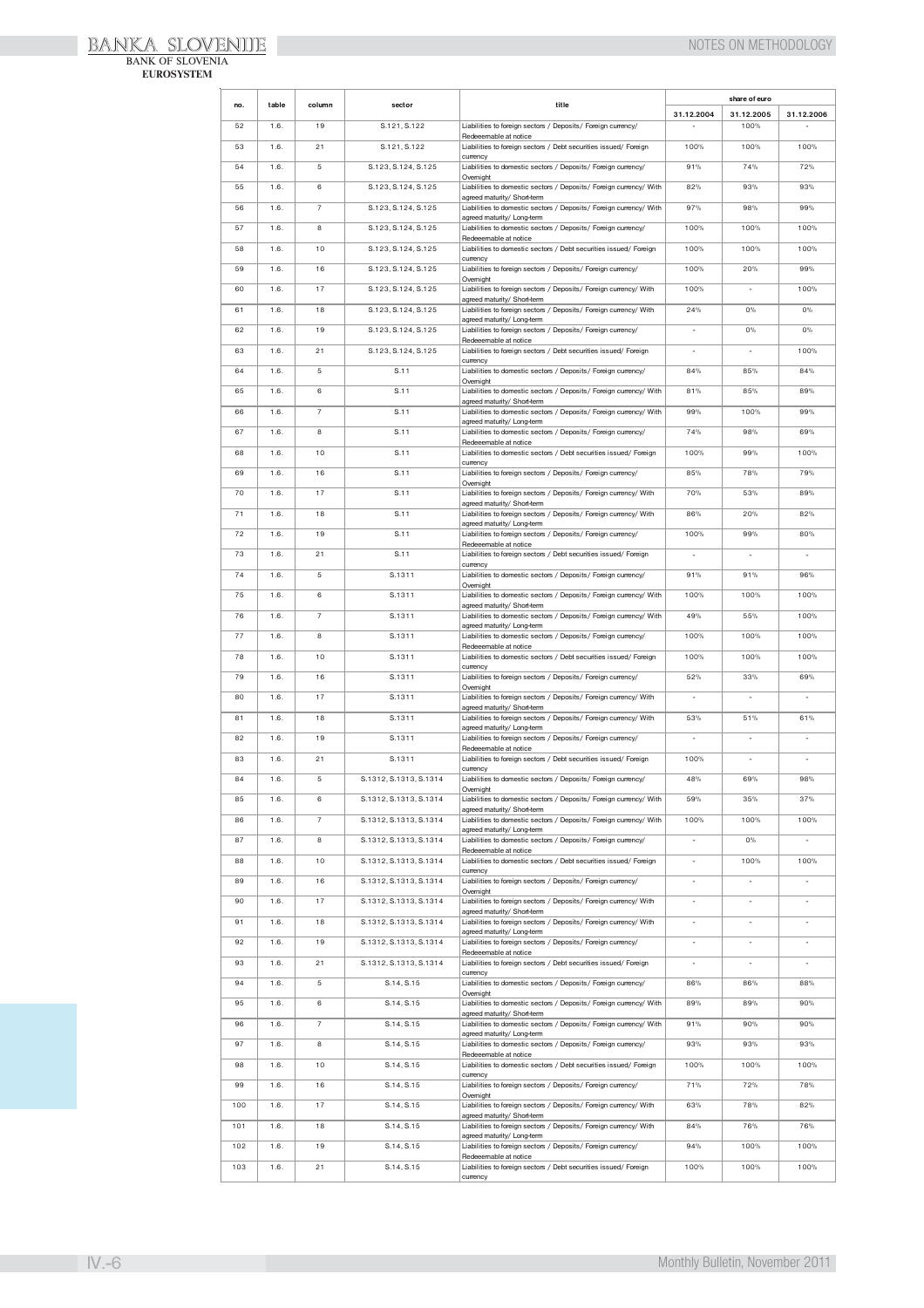#### **Table 1.7.: Balance sheet of the Bank of Slovenia – by instruments**

The table shows the data of the balance sheet of the Bank of Slovenia, split by instruments of the monetary policy. The table is composed according to accounting rules of the ECB an differs from the table 1.3. Balance Sheet of the Bank of Slovenia, which is composed according to the statistical methodology of the ECB.

#### **Table 1.8.: Investment funds**

#### **General**

Methodology of investment fund statistics in Slovenia is based on Regulation (EC) No 958/2007 of the ECB of 27 July 2007 concerning statistics on the assets and liabilities of investment funds and Guideline of the ECB of 1 August 2007 on monetary, financial institutions and markets statistics (recast). Time series in tables are available from December 2008 on, when the new reporting of investment funds was introduced. The data is revised when publishing data for the next period.

*Note 1:* Financial sectors comprise Bank of Slovenia, other monetary financial institutions (banks, saving banks and monetary funds) and other financial institutions (other financial intermediaries, except insurance corporation and pension funds, financial auxiliaries and insurance corporations and pension funds).

*Note 2:* Non-financial sectors are formed by non-financial corporations, general government, households and non-profit institutions serving households.

*Note 3:* Monetary funds are included in the sector of other monetary financial institutions and not in the other financial intermediaries, where investment funds are classified.

#### **Deposit**

This item consists of transferable deposits (sight deposits) and other deposits. Other deposits are deposits, which cannot be used for payments and cannot be exchanged for transferable deposits without significant constraints or extra costs. They comprise deposits with agreed maturity, certificates of deposits, which are non-tradable or whose tradability, although theoretically possible, is very limited and other non-transferable deposits.

#### **Debt securities**

Debt securities are short-term or long-term.

Short-term ones include all instruments of monetary market with original maturity of one year or less.

Long-term debt securities are securities with original maturity of more than one year and include bonds, instruments of monetary market with original maturity of more than one year and other debt securities.

Interest-bearing securities are shown including interests. In case interests cannot be included with debt securities, they are shown separately under the item other assets.

#### **Shares and other equity**

The item includes shares and units/shares of investment fund.

Shares are financial assets, which represent the right of ownership to the joint-stock companies. These financial assets usually give the owners the right to certain share in profit of the joint-stock companies and to certain share in their net assets when winding up.

Units/shares of investment fund include units or shares of open-end and closed-end investment funds.

#### **Other assets**

Under this item the claims on sold or mature investment, claims on Asset Management Company and trustee, interest and dividend claims, claims on securities' obligations, other corporate claims, accruals and prepaid expenditure are reported. Accruals and prepaid expenditure include deferred expenses or costs, short-term accrued revenues and also deferred interests.

Financial derivatives are either financial assets or financial liabilities; in balance sheet they are recorded as unnetted.

#### **Loans**

The item includes loans borrowed, covering loans, repurchase agreements and other forms of loan as techniques and tools for managing the investments of investment funds.

#### **Investment fund shares/units**

Investment fund shares/units represent total liability to shareholders or investors of investment fund.

#### **Other liabilities**

The item other liabilities include corporate liabilities of investment fund, namely liabilities from financial instruments' purchase, management liabilities, tax liabilities, liabilities of distribution of profits or other payments to holders of units or shareholders, other corporate liabilities, accruals and income collected in advance and financial derivatives. Accruals and income collected in advance include accrued costs or accrued charges and prepaid income. Under this item

deferred interests are also reported.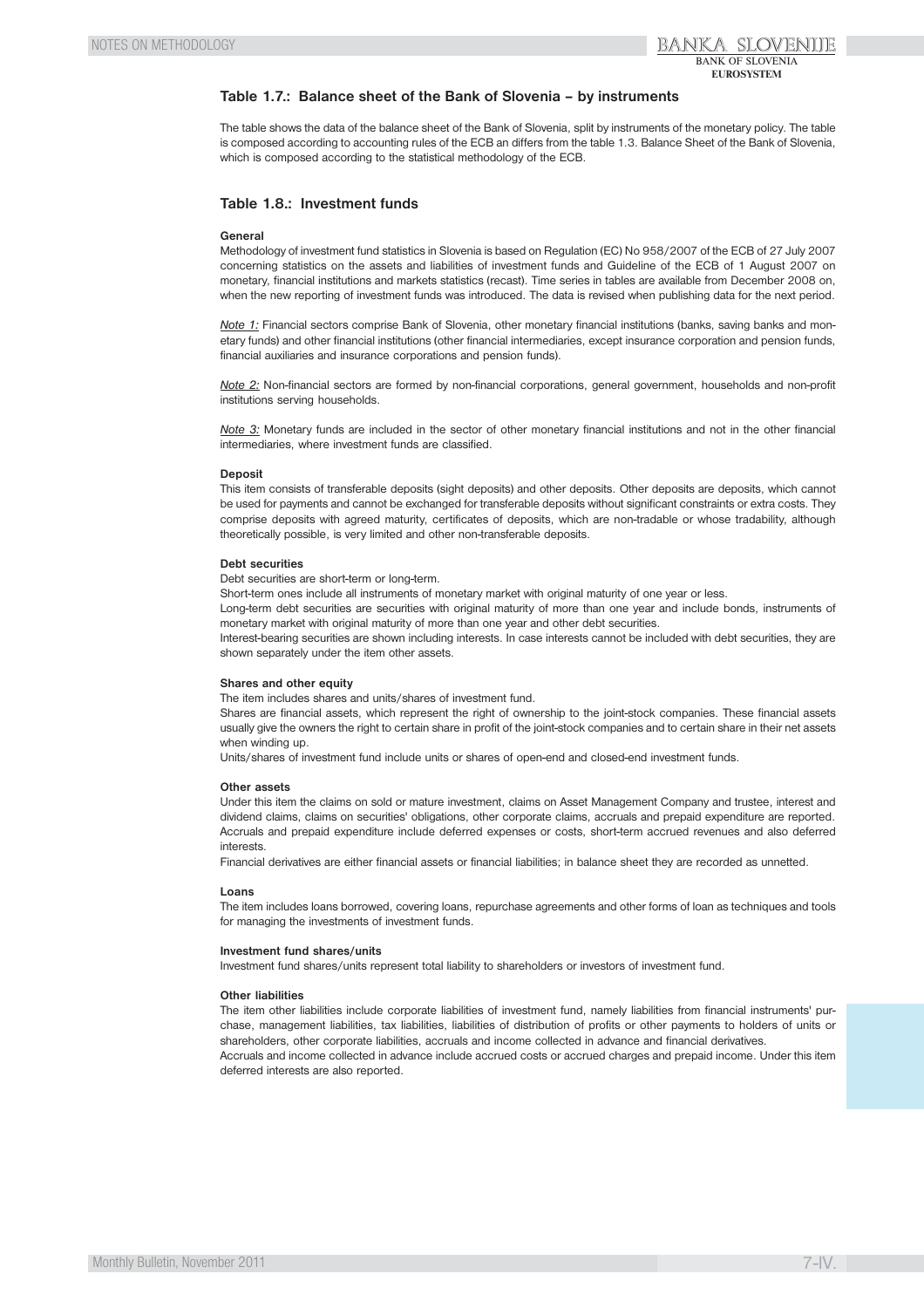## **2. FINANCIAL MARKETS AND PAYMENT SYSTEMS**

## **Interest rates (tables 2.1–2.4)**

#### **Table 2.1: Bank of Slovenia Interest Rates**

*Lombard loan*: Within the framework of a standing Lombard facility, the Bank of Slovenia provides one-day Lombard loans to banks and savings banks with securities used as collateral. The pledged securities should amount to 110% of the amount of the Lombard loan.

The *repo interest rate* for the temporary purchase of treasury bills and tolar and foreign currency bills of the Bank of Slovenia with obligatory repurchase in seven days was the weighted arithmetic average of daily repo interest rates until March 2004 (effective interest rate). The new seven-day repo was introduced in March 2004; it is offered on a closed basis. The interest rate given is the latest valid interest rate.

*Interest rate on banks' obligatory reserves*: 1 percent per year since October 1991.

*The overnight-deposit interest rate* is an interest rate applying to deposits placed by banks and savings banks on an overnight term with the Bank of Slovenia.

*Long-term deposit* at the Bank of Slovenia was established in July 2004. The variable interest rate is defined once every two months for the next two-month period. It refers to the interest rate for 60-day tolar bills valid at the time of quotation, increased by 0.2 percentage points.

*Tolar bills* are registered securities subscribed by banks and savings banks with a maturity of 60 or 270 days. Sixty-day bills are offered on a permanent basis; 270-day bills were sold by auction until February 2004, and since then have been offered on a closed basis. Interest rates for tolar bills are given nominally; in the case of auctions they are effective rates. Offers of 270-tolar bills have been frozen since November 2004.

*Foreign currency bills* are transferable registered securities not issued in series. They are offered on a permanent basis and can be purchased by banks (or by other legal persons through banks until 3 May 2000). They are sold for euros (or German marks until February 1999, or U.S. dollars until June 2006) at a discount with maturities of two to four months.

*A penalty rate* is generally employed in cases of overdue payments. The penalty rate has been determined by the Law on the Legal Penalty Rate since 28 June 2003.

*Interest rates* for a certain type of instrument in the table are those last valid in a period (except in the case of effective interest rates). The annual averages of interest rates are computed as simple arithmetic averages of monthly data, if such data are available.

#### **Table 2.2: Interbank Money Market Rates and Indexation Clause**

#### **Interbank market**

#### SIONIA/SITIBOR

Until 31 December 2006, the figures are annual nominal interest rates for unsecured Slovenian tolar deposits on the Slovenian interbank market. The interest rate for overnight deposits (SIONIA) is the weighted average interest rate for overnight deposits.

SITIBOR is the rate at which Slovenian interbank term deposits are offered by one prime bank to another prime bank.

SIONIA and SITIBOR were valid from 14 July 2003 to 31 December 2006. Break of series in January 2007.

#### EONIA/EURIBOR

Eonia® (Euro OverNight Index Average) is the effective overnight reference rate for the euro. It is computed as a weighted average of all overnight unsecured lending transactions undertaken in the interbank market, initiated within the euro area by the contributing banks.

The Euro Interbank Offered Rate – "Euribor®" – is the money market reference rate for the euro. It is sponsored by the European Banking Federation, which represents the interests of 4,500 banks in 24 Member States of the European Union and Iceland, Norway and Switzerland, as well as the Financial Markets Association. Euribor® is the rate at which euro interbank term deposits are being offered within the EMU zone by one prime bank to another **Indexation clauses**

#### **TOM**

The tolar indexation clause (TOM) is an annual interest rate calculated by the Statistical Office of the Republic of Slovenia and used for preserving the value of financial liabilities and assets in domestic currency.

TOM (monthly): since 5 August 1995, the average of the previous 3 months' inflation. (Until June 1995, indexation was based on the so-called R, which was equal to the previous month's inflation rate; from 1 June to 4 August 1995, indexation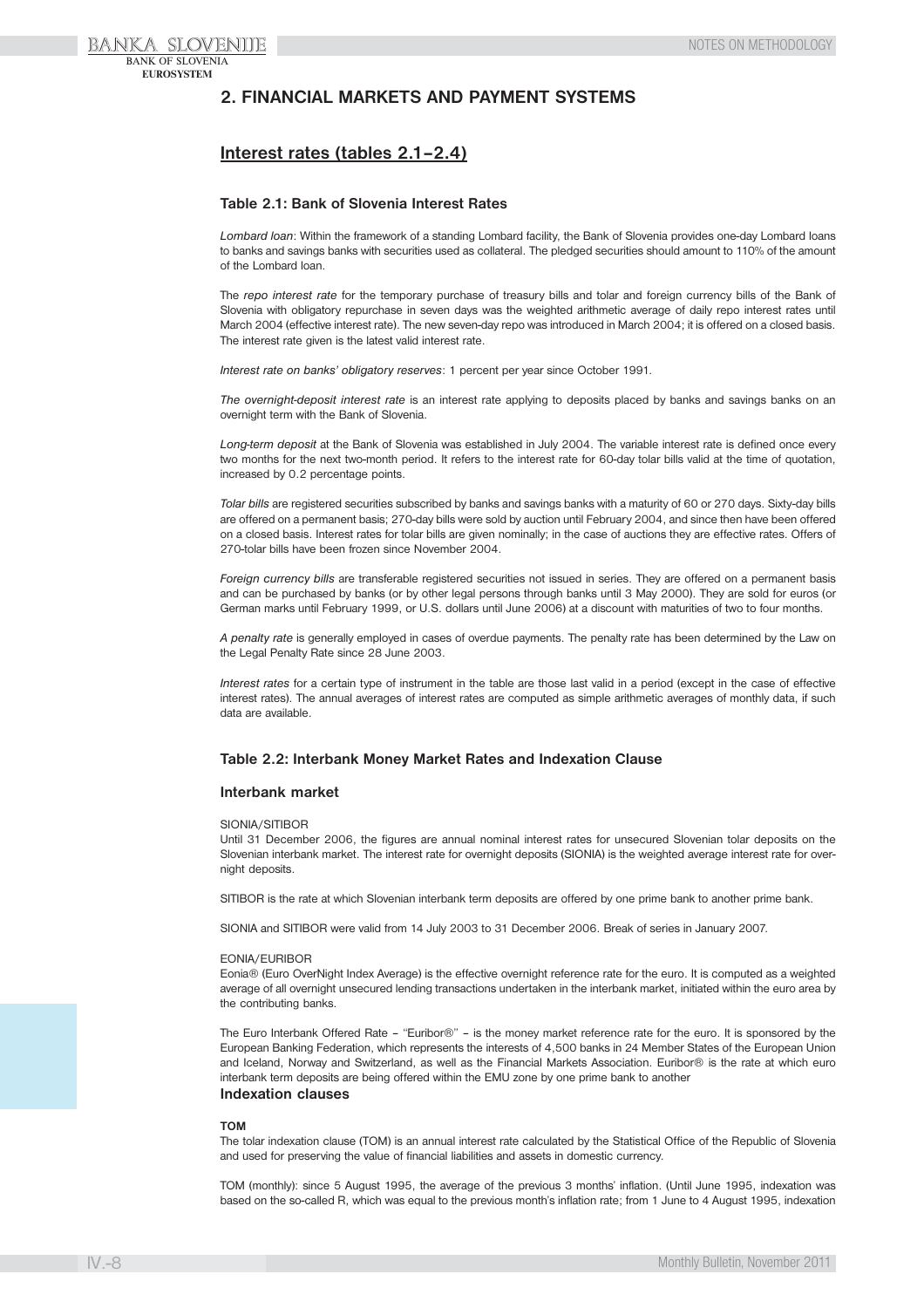was based on the average of the previous 3 months' inflation.) From February 1996, 4 months; from December 1996, 6 months; and from May 1997, 12 months. Financial liabilities and assets in domestic currency with maturity less than 1 year have not been revalued since July 2002.

#### **Foreign exchange indexation clause USD and CHF**

The monthly rate is the growth rate of the end-of-month exchange rate for USD and CHF.

The annual rate is computed from the monthly rate on the conform basis, taking into account the actual number of days in the month and the year.

#### **Table 2.3: European Central Bank Interest Rates**

Counterparties can use the **deposit facility** to make overnight deposits with the NCBs. The interest rate on the deposit facility normally provides a floor for the overnight market interest rate.

**Main refinancing operations** are regular liquidity-providing reverse transactions with a frequency and maturity of one week. They are executed by the NCBs on the basis of standard tenders and according to a pre-specified calendar. The main refinancing operations play a pivotal role in fulfilling the aims of the Eurosystem's open market operations and provide the bulk of refinancing to the financial sector.

Counterparties can use the **marginal lending facility** to obtain overnight liquidity from NCBs against eligible assets. The interest rate on the marginal lending facility normally provides a ceiling for the overnight market interest rate.

#### **Table 2.3.1.: Harmonised long-term interest rates for convergence assessment purposes**

The long-term interest rate statistics refer to the monthly average interest rates for long-term government bonds issued by the central government, quoted as percentages per annum.

The fourth Maastricht criterion is based on the level of long-term interest rates. Article 4 of the Protocol on the convergence criteria, as referred to in Article 121 of the Treaty, states that compliance with the fourth convergence criterion "shall mean that, observed over a period of one year before the examination, a Member State has had an average nominal long-term interest rate that does not exceed by more than 2 percentage points that of, at most, the three best performing Member States in terms of price stability. Interest rates shall be measured on the basis of long-term government bonds or comparable securities, taking into account differences in national definitions."

The European Central Bank and the European Commission have, together with the national central banks, identified the representative debt securities that can be used to measure long-term nominal interest rates and, if necessary, alternative long-term interest rate indicators where suitable government bonds are not available

Data until December 2006 refer to the yield to maturity on a reference long-term general government bond, issued in Slovenian tolars and with a nominal interest rate. Since 1.1.2007 the data show the yield to maturity on a basket of long-term general government bonds, issued in euro and with a nominal interest rate.

Until 2003 a yield to maturity on a primary market is presented, and afterwards a yield to maturity on a secondary market.

#### **2.4: Monetary Financial Institutions Interest Rates**

#### **Data from January 2003–April 2005**

Estimates on MIR statistics refer to interest rates on new business applied by the eight biggest resident banks (selected by balance-sheet-total criterion) to loans denominated in Slovenian tolars vis-ŕ-vis domestic households and non-financial corporations.

Interest rates are calculated as a weighted average of all interest rates on new business in the instrument category.

Loans to non-financial corporations (breakdown by amount category): loans in SIT are converted into EUR by the monthly average exchange rate and then classified according to amount up to and including EUR 1 million, or over EUR 1 million.

"Loans to households for other purposes" include only loans to sole proprietors for current and capital assets. Data on APRC in the period from January to August 2003 refer to six respondents, and from August 2003 to December 2003, to seven out of eight total respondents. **Data from May 2005–December 2006 covers business conducted in SIT by the total MFI population in Slovenia.**

MFI interest rate statistics cover those interest rates that resident monetary financial institutions (MFIs, i.e. "credit institutions") apply to euro-denominated deposits and loans by households and non-financial corporations which are residents of the euro area.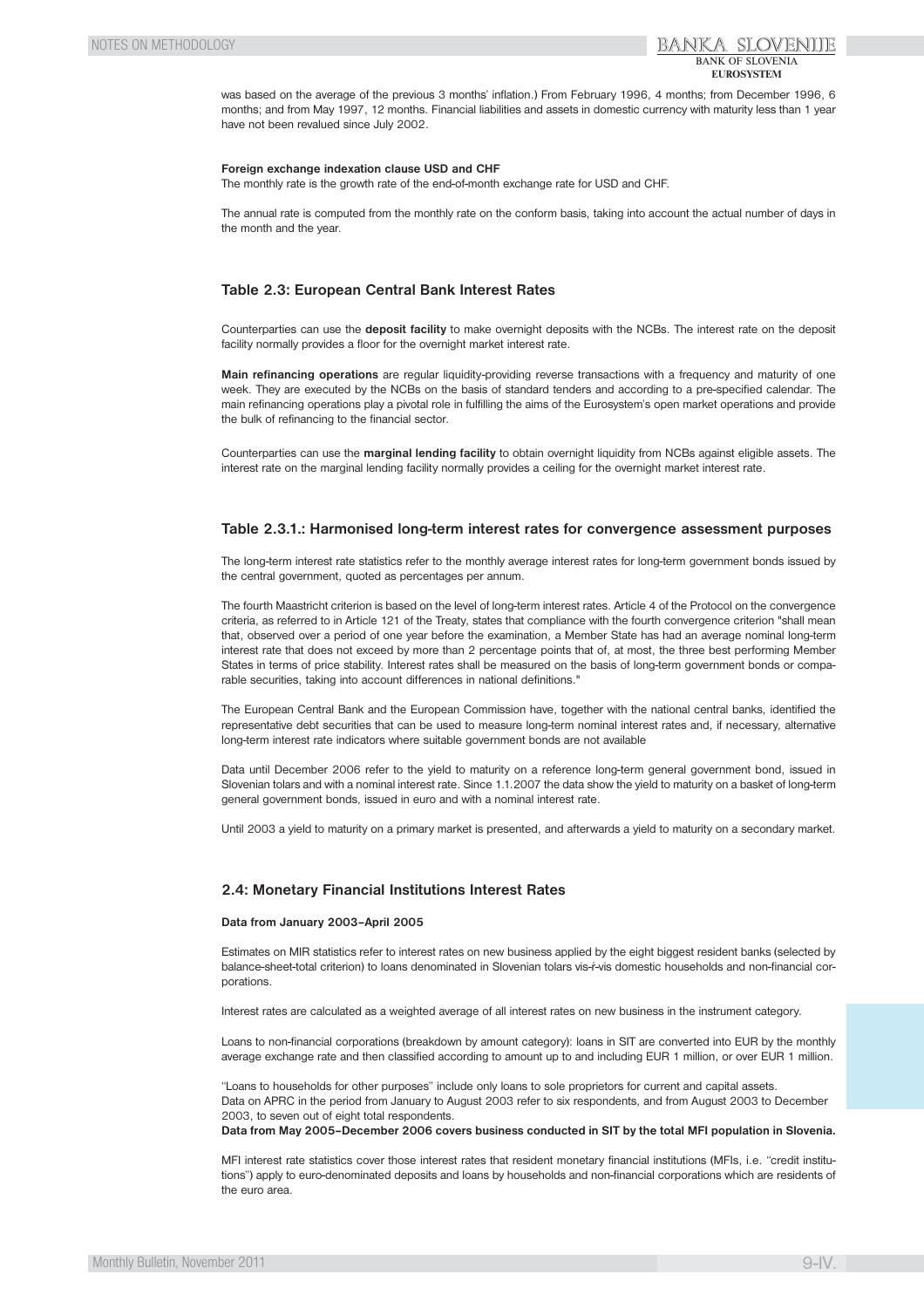The legal requirements for MFI interest rate statistics are laid down in Regulation ECB/2001/18, which defines the statistical standards according to which monetary financial institutions must report their interest rate statistics. This regulation is complemented by the Manual on MFI Interest Rate Statistics, which further clarifies and illustrates the statistical requirements. The MFI interest rate statistics refer to the interest rates individually agreed between a credit institution or other institution and its customer. They are converted to an annual basis, taking into account the frequency of interest payments, and are quoted in percentages per annum. At the euro area level 45 interest rate indicators with the corresponding volumes are collected, of which 31 refer to new business and 14 to outstanding amounts.

**Outstanding amounts** are defined as the stock of all deposits placed by customers, i.e. households and non-financial corporations, with credit institutions or other MFIs, and the stock of all loans granted by credit institutions to customers. An interest rate on outstanding amounts reflects the weighted average interest rate applied to the stock of deposits or loans in the relevant instrument category in the time reference period. Interest rates on outstanding deposits cover all deposits placed and not yet withdrawn by customers in all periods up to and including the reporting date. Interest rates on outstanding loans cover all loans used and not yet repaid by customers in all periods up to and including the reporting date, although excluding bad loans and loans for debt restructuring at rates below market conditions. MFI interest rates on outstanding amounts are hence statistics on the interest rates actually applied to all "open" deposits and loans.

**New business** is defined as any new agreement between the household or non-financial corporation and the credit or other institution. New agreements comprise all financial contracts, the terms and conditions of which specify for the first time the interest rate on the deposit or loan, and all new negotiations of existing deposits and loans. The prolongation of existing deposit and loan contracts which are carried out automatically, i.e. without any active involvement of the household or nonfinancial corporation, and which do not involve any renegotiating of the terms and conditions of the contracts, including the interest rate, are not considered new business.

**The annual percentage rate of charge (APRC)** is an effective lending rate that covers the total cost of credit to the consumer, i.e. the interest payments as well as all other related charges. It covers the total cost of credit to the consumer, as defined in Article 18(2) of the Consumer Credit Act. Charges defined in Article 18 of the Consumer Credit Act are excluded. APRC is compiled only for consumer credit and loans to households for house purchases (sole proprietors excluded).

**Weighting method**: The interest rates on new business are weighted by the size of the individual agreement.

The new interest rate statistics replace the average bank interest rates published by the Bank of Slovenia. The coverage and definition of the new statistics differ substantially from those previously published. Therefore, a direct comparison of the new and old rates is not possible.

\* Households = sole proprietorships + individuals + non-profit institutions serving households

\*\*APRC data includes households without sole proprietorships and without non-profit institutions serving households

**Note 1:** For this instrument category, new business and outstanding amounts coincide.

*Note 2:* For this instrument category, households and non-financial corporations are merged and shown under the household sector.

## **Exchange rates (Tables 2.6.1–2.6.2)**

#### **Table 2.6.1: Selected Bank of Slovenia Exchange Rates – Average Rates to 31.12.2006**

These tables show the Bank of Slovenia middle rates until 31 December 2006. Annual rates are computed as arithmetical averages of monthly rates. Monthly averages are computed as arithmetical averages of daily rates (Sundays and holidays excluded).

A new currency, the Croatian kuna (= 1,000 former Croatian dinars) was introduced on 30 May 1994. The Polish złoty was denominated on 1 January 1995 at the exchange rate of 1 new złoty for 10,000 old złotys.

#### **Table 2.6.2: European Central Bank exchange rates**

Reference exchange rates of the European Central Bank are shown, representing middle exchange rates of the Bank of Slovenia. The average yearly and monthly exchange rates are calculated as the arithmetical average of daily exchange rates, excluding days on which the TARGET system was closed. This includes Saturdays, Sundays and the following holidays: New Year's Day (1 January), Good Friday, Easter Monday, Labour Day (1 May), Christmas (25 December) and 26 December.

Conversion rates between the euro and the currencies of EU Member States that have adopted the euro are irrevocably fixed and valid since 1 January 1999 (since 1 January 2001 for the Greek drachma).

The conversion rate for the Slovenian tolar is valid as of 1 January 2007, the conversion rate for the Cyprus pound and Maltese lira as of 1 January 2008 and the conversion rate for the Slovak koruna as of 1 January 2009.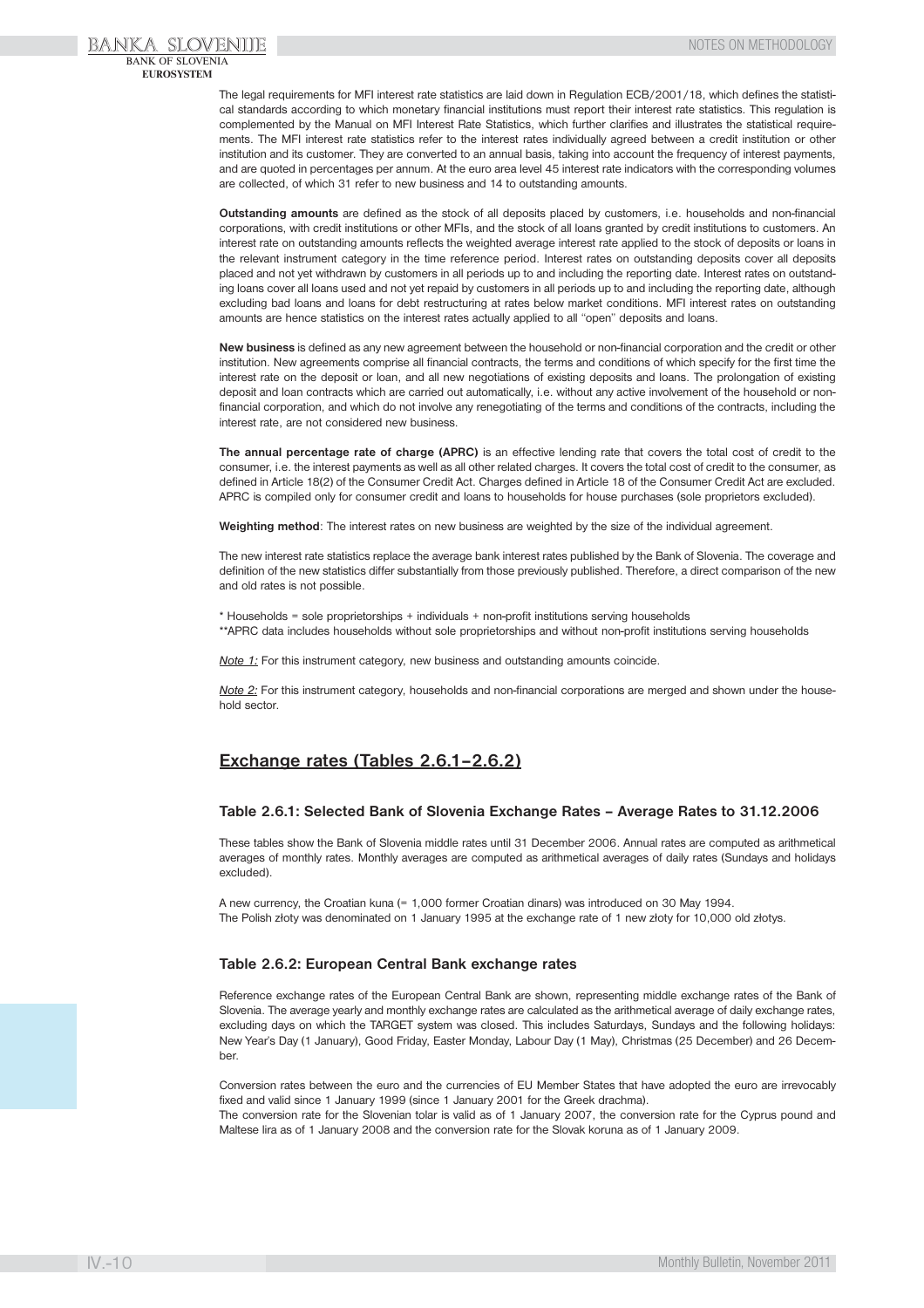- 
- 1 EUR = 40.339900 BEF 1.955830 DEM 340.750000 GRD 166.386000 ESP 6.559570 FRF 0.787564 IEP 1936.270000 ITL 40.339900 LUF 2.203710 NLG 13.760300 ATS 200.482000 PTE 5.945730 FIM 239.640000 SIT 0.585274 CYP 0.429300 MTL 30.126000 SKK

#### BANKA SLOVENIJE **BANK OF SLOVENIA EUROSYSTEM**

### **Payment systems (Tables 2.7 to 2.13)**

#### **General**

Data prior to 2007 are published in tolars; from 2007, data are published in euros.

Due to rounding in Tables 2.11 to 2.15, sums of quarterly data do not always totally comply with relevant yearly data.

#### **Table 2.7: TARGET2 and SEPA internal credit transfer (SEPA IKP) transactions**

*Note 1:* On 1st January 2007 the transaction limit for payments submitted to the Giro Clearing system (multilateral net system for small value payments), raised from EUR 8.354,21 to EUR 50.000.

*Note 2:* SEPA internal credit transfer system (the SEPA IKP) is operated by the clearing company Bankart d.o.o. SEPA IKP system was established on 4 March 2009. Before SEPA IKP establishement the same transactions were processed in Giro Clearing payment system, operated by Banka Slovenije. Giro Clearing payment system was closed down on 1 August 2009. Data regarding transactions in the Giro Clearing payment system are published until March 2009. Data regarding transactions in both systems are published together (the sum of transactions in the Giro Clearing and SEPA IKP systems) for the period from March to July 2009. Data regarding payments in the SEPA IKP system are published from August 2009 on.

*Note 3:* Until 29th December 2006 payments data on domestic payments between Slovenian participants are published for domestic Slovenian RTGS system (values in billion Slovenian tolars). As of 1st January 2007 domestic payments of Slovenian TARGET participants represents payments sent from Slovenian credit institutions to another Slovenian payment institution, direct participated in the TARGET system.

As of 19th November 2007 payments in TARGET 2 system are considered.

*Note 4:* As of 1st January 2007 cross-border payments of Slovenian TARGET participants represents payments sent from Slovenian credit institutions to non-Slovenian credit institutions, direct participated in the TARGET system. As of 19th November 2007 payments in TARGET 2 system are considered.

*Note 5:* Gross value is the total value of all payment orders executed in the payment system.

*Note 6:* Net value is the amount required for the settlement of the gross value of payments in a payment system that uses netting. It represents the sum of the net monetary liabilities of all participants of the payment system to other participants of the payment system, calculated as the positive difference between the payment orders sent to the system and the payment orders received from the system for each participants of the payment system in an individual settlement cycle.

#### **Table 2.8 Payment Cards**

*Note 1: Credit card*: A card indicating that the holder has been granted a line of credit. The credit granted may be settled in full by a specific date each month (delayed debit card, i.e. charge card), or may be settled in part, with the balance taken as extended credit (credit card).

*Note 2: Debit card*: A card which enables the holder to have purchases directly charged to funds on the cardholder's bank account.

*Note 3: Cards issued abroad*: Payment cards issued abroad and used for payments in Slovenia, mostly by non-residents.

*Note 4: Volume and value of transactions abroad*: Use of cards issued in Slovenia for payments abroad.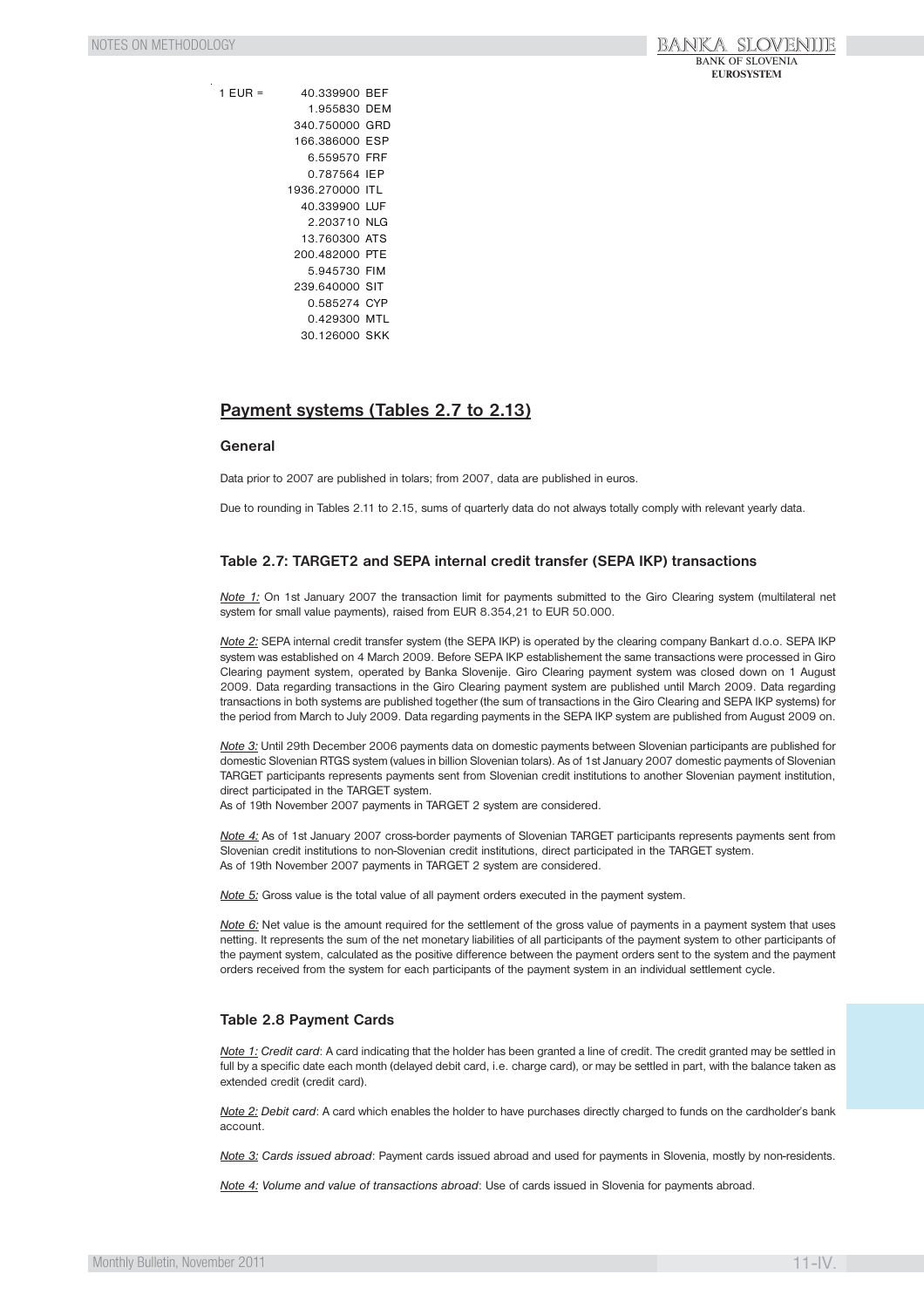#### BANKA SLOVENIJE BANK OF SLOVENIA

## **EUROSYSTEM**

**Number of payment cards** *in circulation*: Number of valid payment cards held by residents and non-residents issued in Slovenia. Data refer to the end of each quarter/year.

**Number and value of payments refer** to the use of payment cards in each quarter/year.

**Domestic card**: Payment card issued by banks and enterprises resident in Slovenia without licence agreements with foreign issuers.

**Licence card**: Payment card issued by banks and enterprises resident in Slovenia under licence agreements with foreign issuers.

**Bank card**: Payment card issued by banks.

**Retailer card**: Payment card issued by non-banking institutions, mostly for use at specific retail outlets.

Personal card: Payment card issued to a natural person (family cards included).

**Business card**: Payment card issued to a legal entity.

#### **Table 2.9 Other Payment Instruments and Innovative Payment Schemes**

*Note 1*: Data refer to the end of each quarter.

*Note 2*: Prior to 2007 the data refer to payment transactions and money withdrawals at manual POS and EFT POS terminals in Slovenia. From 2007 on, the data on money withdrawals are not included.

#### **Table 2.10 Electronic Banking**

*Note 1*: Only debt transactions are included.

#### **Table 2.11 Credit Transfers**

**A paper-based order** is a payment instrument related to a credit or debit transfer, in which the payer submits an order on a paper-based form. In case of credit transfer it means any instruction by an account holder to his payment service provider requesting the transfer of funds from his account to another account (also between accounts of the same account holder). Includes submissions by telefax if they require manual intervention in order to be transformed into electronic payments.

**Special payment order** is a special form of paper-based payment order, which is issued by a payee (beneficiary) to be paid by the debtor. The special payment order is presented by the payer at the bank, which then debits his transaction account and transfers the amount to the account of the payee, potentially via several other credit institutions as intermediaries and/ or one or more payment and settlement systems. A contemporary form can assure automated processing with ICR technology (Intelligent Character Recognition) or classic manual processing.

**A non-paper-based credit transfer** is any credit transfer which the payer submits without the use of paper forms i.e. electronically. Includes submissions by telefax or other means if they are transformed into electronic payments without manual intervention.

**A standing order** is a non-paper-based credit transfer and means an instruction from a payer to his bank to make a regular payment of a fixed amount to a named creditor. The payer authorises his bank (the bank at which he maintains a transaction account) to pay a specified amount regularly to another account. The payment must be repeated at least five times. The execution of payments occurs under exact conditions on a particular day of the month.

**Direct credit** is special form of payment instrument related to a credit transfer, initiated by the payer, which enables a cashless fund transfer from payer to payee. Direct credit is used for the execution of small value payments, e.g., salaries, pensions, dividends and similar payments, to a large number of creditors.

#### **Table 2.12 Debit Transfers**

**Direct debit** is an authorised debit on the payer's bank account initiated by the payee. It is a payment instrument consisting of automatic debiting of the debtor's account for goods and services delivered by the creditor. The debtor (payer) authorises his bank to transfer funds from his bank account to the creditor's account and the creditor to submit a payment order to the creditor's bank to be paid. A typical example is an electricity bill payment.

**A special money order** is a standardised paper-based debit instrument used to remit money to the named payee. A special money order is issued by a bank, allowing the individual named on the order form to receive a specified amount of cash on demand.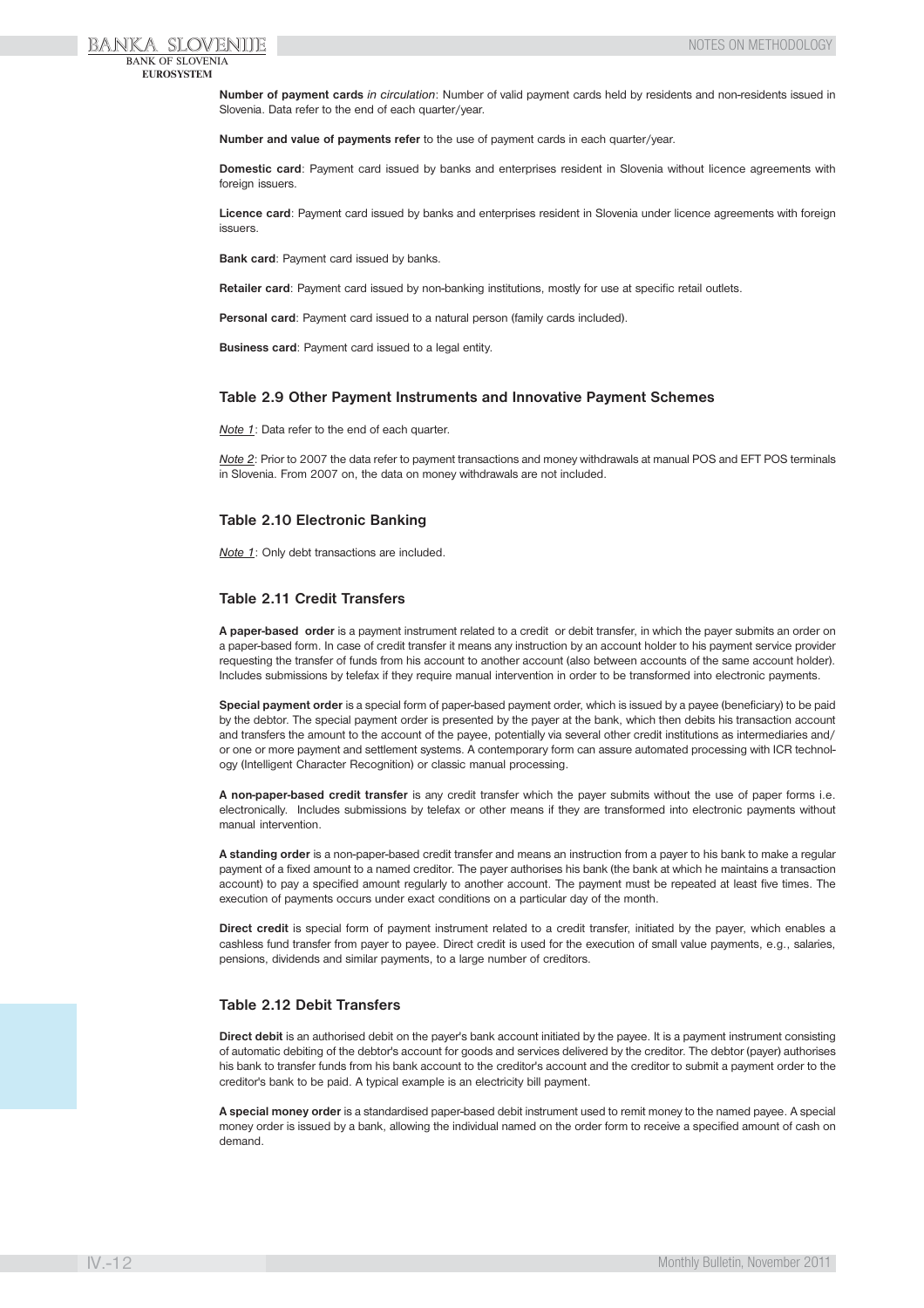#### **Table 2.13: Network of Commercial Banks**

*Note 1*: Statistical regions, source: Statistical Office of the Republic of Slovenia, 31March 2000.

Map of Slovenia by Geodetic Institute of Slovenia

*Note 2*: Data referring to the Post Bank of Slovenia do not include units of the Post of Slovenia that operate for the Post Bank of Slovenia on a contractual basis.

## **3. BALANCE OF PAYMENTS AND EXTERNAL POSITION**

## **Balance of Payments**

#### **General notes**

In most respects the Slovenian Balance of Payments (BOP) conforms to the methodology of the IMF's Balance of Payments Manual, fifth edition (1993).

#### **Characteristics of the Data**

Minus sign (-) indicates imports or surplus of imports over exports in the current account, increase in assets or decrease in liabilities in the capital and financial accounts, and growth of reserve assets. Data on transactions are converted from the original currencies to EUR using the daily Bank of Slovenia or ECB's exchange rates, or average exchange rates for the period if the exact date of transaction is not known.

#### **Revision policy**

Revision of balance of payments, the international investment position and gross external debt data occur as follows:

Revisions in **monthly data** are published with the release of:

- the following month's data;
- the corresponding quarterly data;
- the corresponding revised quarterly data;
- the international investment position and external debt data for the corresponding year; and
- the revised international investment position and external debt data for the corresponding year.

Revisions in **quarterly data** are published with the release of:

- the following month's data;
- the data on the following quarter;
- the international investment position and external debt data for the corresponding year; and
- the revised international investment position and external debt data for the corresponding year.

Revisions for the **annual** balance of payments, international investment position and external debt data are published with the release of the data for the following years.

Annual data are revised for the year t-1 and t-2. In the case of major methodological changes or discrepancies among the data sources, data for the year t-3 will be revised as well.

#### **Data sources**

- · **The external trade statistics (Statistical Office of the Republic of Slovenia)** is the main source of data on trade in goods. Since 1 May 2004, the source of data on trade in goods among Slovenia and EU Member States is the Intrastat reporting. The source of data on trade in goods with other countries is the single administrative document (Exstrastat reporting).
- · **Reports on account balances and transactions between residents and non-residents (C, PPT, PPV):**
	- report on account balances at domestic banks PPV (until 31 December 2004),
	- report on account balances abroad C (until 31 December 2006),
	- report on transactions through accounts at domestic banks PPT (until 31 December 2008),
	- report on transactions through accounts abroad C (until 31 December 2008).

All banks which conducted international payment transactions and all residents with open accounts abroad were obliged to report. The resident issuer/beneficiary of the payment was obliged to forward data on the type of transaction. Since 2009 only banks which conduct international payment transactions report transactions with nonresidents that exceed threshold EUR 50.000. Data are used for quality control purposes only.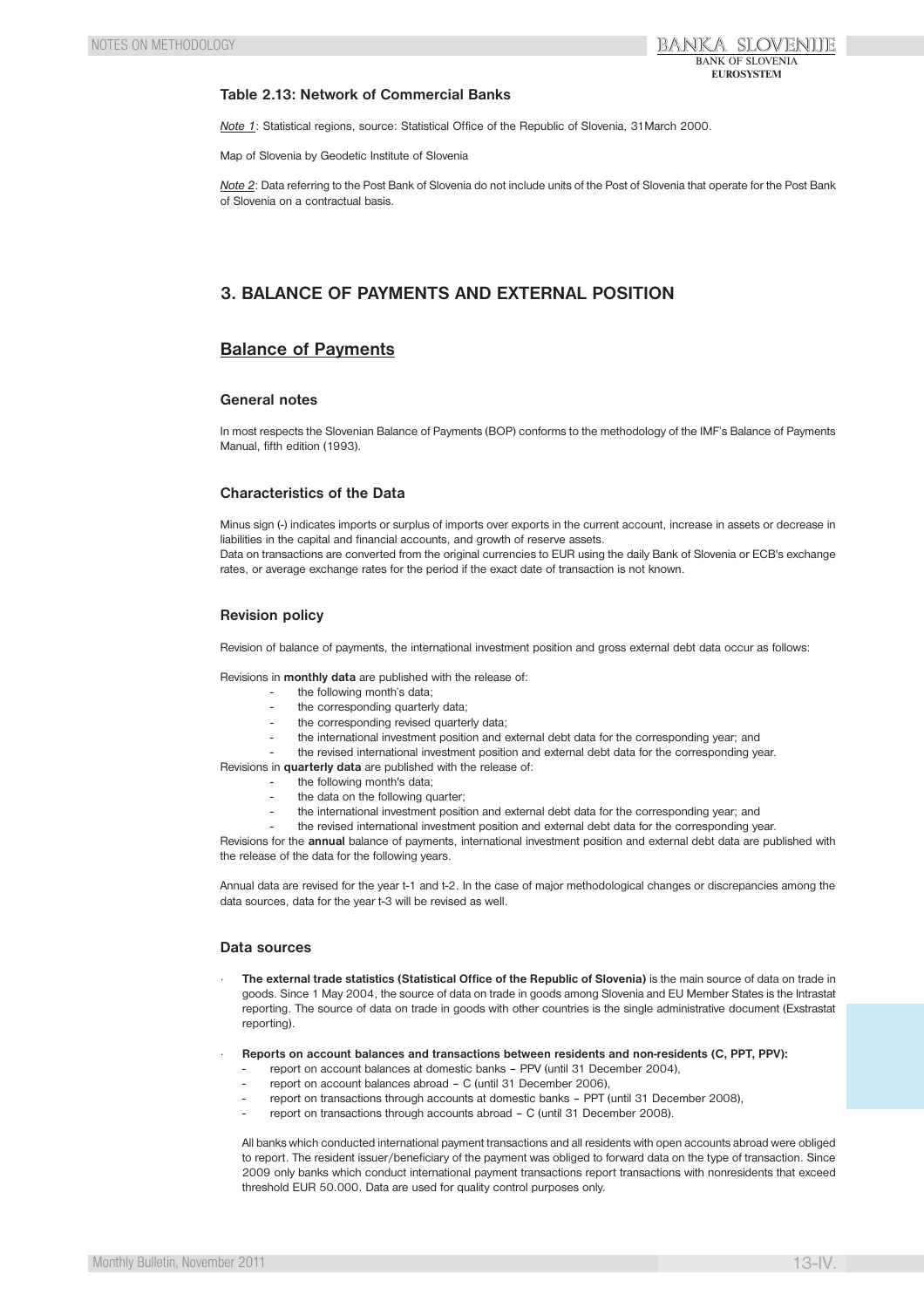- · **Reports on trade in services, part of trade in goods and on current/capital transfers with nonresidents (BST)** are the sources of data on services (excl. travel), data on coverage adjustments of goods item and data on current and capital transfers (excl. transfers with EU budget) from 2008 onwards.
- **Reports on transactions with securities (VRP) and data from the Securities Clearing Corporation (KDD)** are the sources of portfolio investments (debt and equity securities) and financial derivates since 2004.
- · **Reports on purchased/sold foreign debt securities without domestic brokers (DVP)** are the sources of portfolio investments in foreign debt securities, carried out without domestic brokers, from 2007 onwards.
- Data regarding drawn/un-drawn credit transactions from foreign credit registration forms (KR) are the source of data on loans of all sectors until 2004; in 2005 and 2006 they are only the source for the non-banking sector. A registration was obligatory for all financial credits and long-term commercial credits; since 1997 from the same source are also obtained the data on the purpose of direct payments of foreign lenders, used to settle the obligations of domestic borrowers to other non-residents.
- · **Reports on monetary financial institutions (PORFI)** are the source for data on loans, cash and deposits of the banking sector since 2005.
- · **Reports on credits received and granted and deposits with non-residents (KRD)** are the source for data regarding loans and deposit of all sectors, except banks, since 2007.
- · **Reports on short-term receivables and liabilities from operations with non-residents (SKV)** are the source for short-term trade credits and advances since 2002.
- · **Reports on investments (SN)** are until 2007 the source for reinvested earnings of direct investments. From 2008 onwards these reports are source also for all other direct investment transactions in equity and related income as well as for portfolio equity transactions without involvement of domestic dealers.
- · **Accounting data of the Bank of Slovenia**
- · **Accounting data of banks (KNB)**
- · **Budget data on the transactions of government sector between the Republic of Slovenia and EU** (from 2004 onwards)

Qarterly data on financial account's statistics are source for financial derivatives for all sectors except the central bank (since 2007).

- **Estimates and other sources** 
	- estimate of purchases of foreign currency and cheques from foreigners in exchange offices (part of the travel category) - until 2004,
	- estimate of expenditures on travel abroad including purchases of goods abroad until 2004
	- estimate of Italian pensions (UMAR) until the end of 1998,
	- estimate of transactions with foreign currencies and the deposits of Slovene households (until 2006),
	- estimate of labour income (SURS),
	- data on pensions paid to non-residents (ZPIZ),
	- survey on the write-downs of debt from trade in goods and services abroad,
	- estimates for exports and imports of travel from 2005 onwards (detailed explanation under item Travel),
	- estimate of cash transactions on tourism and labour income (from 2007 onwards),
	- quarterly data on consumption of foreign embassies in Slovenia (SURS, from 2008 onwards),
	- migrants' transfers outflows (bilateral data between countries, from 2008 onwards),
	- households' transfers (SURS, from 2008 onwards),
	- assets acquired directly by tenders and programms of EU (SURS, from 2008 onwards),
	- data on nonresidents' investments in real-estate in Slovenia (GURS, from 2008 onwards),
	- data on purchases/sales of real-estate in Croatia (Croatian National Bank, from 2008 onwards),

- data on purchases/sales of emission allowances between residents and nonresidents (Slovenian Environment Agency, from 2008 onwards).

### **Current account**

#### **Goods**

Data regarding general goods can be obtained from the Statistical Office of the Republic of Slovenia. Prior to Slovenia's accession to the EU data were available from standard customs documents. Since 1 May 2004, data are available from single administrative documents for trade in goods with non-EU countries and from Intrastat reports for trade with EU Member States.

**Adjustments of CIF/FOB** – data on import by CIF value were adjusted to FOB value with the help of a coefficient which is equal to the weighted average of coefficients between CIF and FOB values of the goods imported (in an available sample), separated with regard to type of goods, type of transport and partner's country. For 2004, a new CIF/FOB coefficient was calculated (1.0306); prior to that the coefficient was 1.0393. Since 2004 on, the coefficient is calculated every year based on a five year average.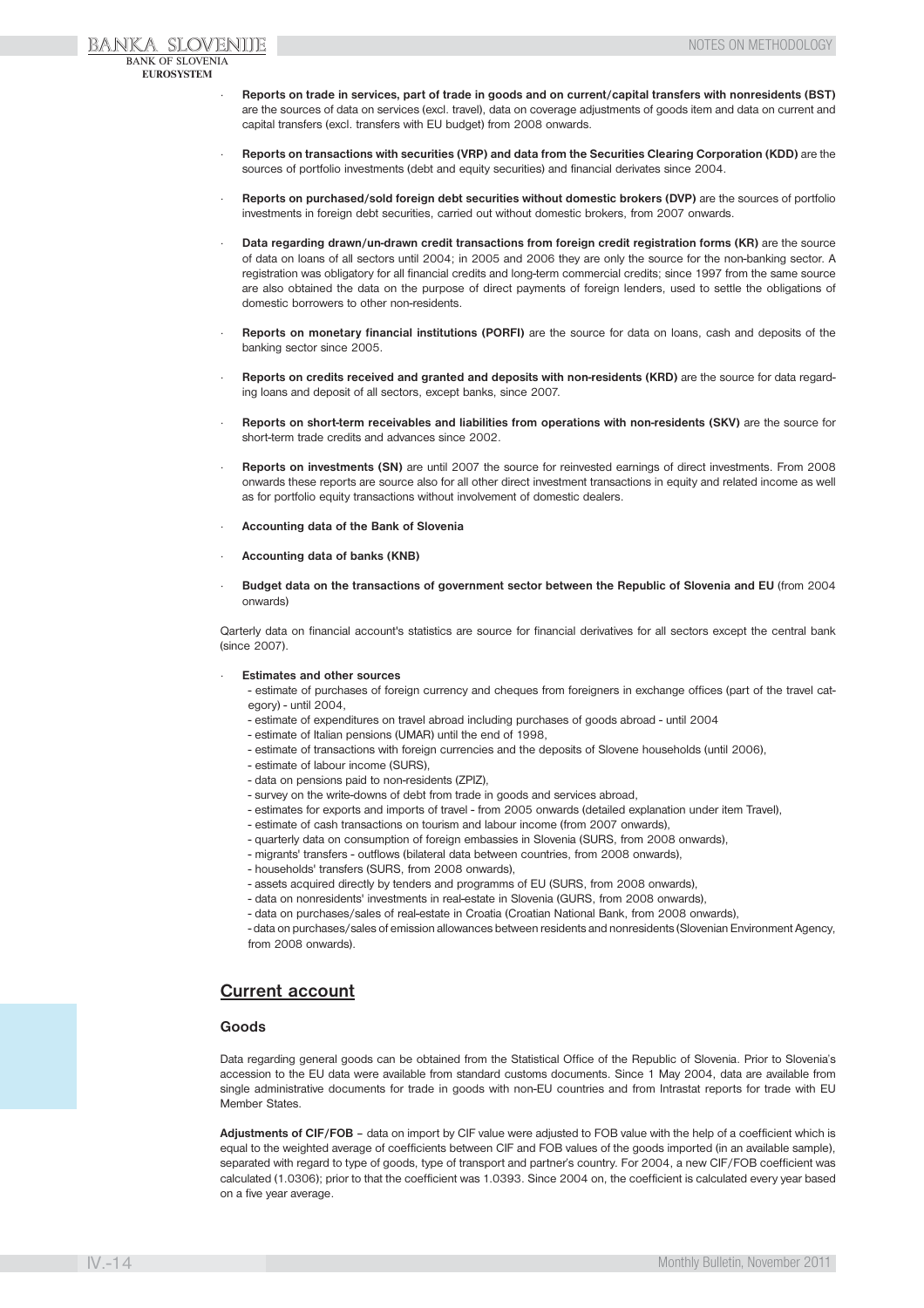#### BANKA SLOVENIJE BANK OF SLOVENIA **EUROSYSTEM**

**Coverage adjustments** - made for goods exported and imported without customs declarations (the ITRS source until 2007,the reports of duty free shops and consignment warehouses until 2005, BST reports as source from 2008 onwards). Since 1 May 2004, coverage adjustments also include estimated data on imports of motor vehicles from EU by natural persons not covered by Intrastat System.

#### **Services**

#### **Transport**

Transportation services are classified according to mode of transport and furthermore according to what is carried. The source of records on transportation services is the ITRS until 2007 and BST reports from 2008 onwards.

#### **Travel - methodology until 2004**

The ITRS sources used in the compilation of the "Incoming travel" category include: a.) health- and education-related services; b.) payments made by non-residents to Slovenian tourist agencies; c.) net withdrawals in tolars from non-resident accounts; d.) money spent in casinos by non-residents; e.) data on sales of goods to non-residents in duty-free shops and consignment warehouses; f.) payments with credit cards; and g.) sales of tolars to non-residents abroad.

The data on sales of tolars to non-residents in Slovenia are estimated based on the number of border crossings by foreign travellers and on the number of nights spent in the country by foreign tourists.

Data for the category "Expenditure on travel" come from the ITRS and estimations.

#### **Travel - methodology since 2005 onwards**

**Main data sources** to estimate the **export** of travel are the following surveys and researches conducted by Statistical Office of the Republic of Slovenia (SURS):

- Survey on foreign tourists in summer season is used to define the structure of foreign tourists according to their primary aim of travel (business travel, health care, education, other) and expenditures of each type of foreign tourists ; three-year's survey -last conducted in 2009)
- Survey on foreign travelers (to define the structure of travelers broken down by same-day travelers and transit travelers and their respective expenditures).
- Arrivals and over-night stays of foreign tourists broken down by countries of their residency (monthly survey).
- Number of border crossings (to define the population of foreigners entering Slovenia).

Based on data sources the following six categories of data are calculated and finally broken down by countries using data on mobile phone operators;

- Business travel,
- Health related travel,
- Education,
- Other.
- Same- day travelers,
- Transit travelers.

**Main data source** to estimate the **import** of travel is SURS's survey TU\_ČAP (Quarterly survey on travel of domestic citizens). The Survey provides the value of expenditures of domestic population traveling abroad (same - day trips and longer trips) and the amount spent for transportation to and from the foreign destination, which is then subtracted from total expenditures in order to avoid double counting (since it is already included in transport services).

Based on TU\_ČAP data source the following five categories of data are calculated and finally broken down by countries using data on mobile phone operators;

- Business travel
- Health related travel,
- Education.
- Other,
- Same day travelers.

#### **Construction services**

The source of data is the ITRS until 2007, all construction undertakings are recorded under construction services on net basis (the revenues earned on works performed abroad are recorded net of the corresponding expenditures). From 2008 onwards the sources of data on construction services are BST reports.

#### **Insurance services**

Premiums on life and non-life insurance are split into two components: (i) the service charge included in insurance services; and (ii) the premium in a narrow sense, recorded as a current transfer. The calculation of the service charge is based on a fixed percentage of premium payments. The source of data on insurance services is ITRS until 2007, this source was replaced by BST reports for 2008 data onwards. Insurance services include commissions of insurance companies and 45 % of premium payments. Insurance claims and other part of nonlife insurance premiums are included in current transfers, claims and part of life insurance premiums represent assets/liabilities of financial account.

#### **Government services**

All transactions settled through the accounts of Slovenian embassies abroad, as well as transactions coded as government services settled through the accounts of Slovenian banks with foreign correspondents, are included in this item until 2007 with the ITRS as the source of data. From 2008 onwards the source of data is BST report, government services include all services of slovenian representative bodies abroad. From the same year there are included data on consumption of foreign embassies in Slovenia. Data are provided by SURS (on the basis of taxation data).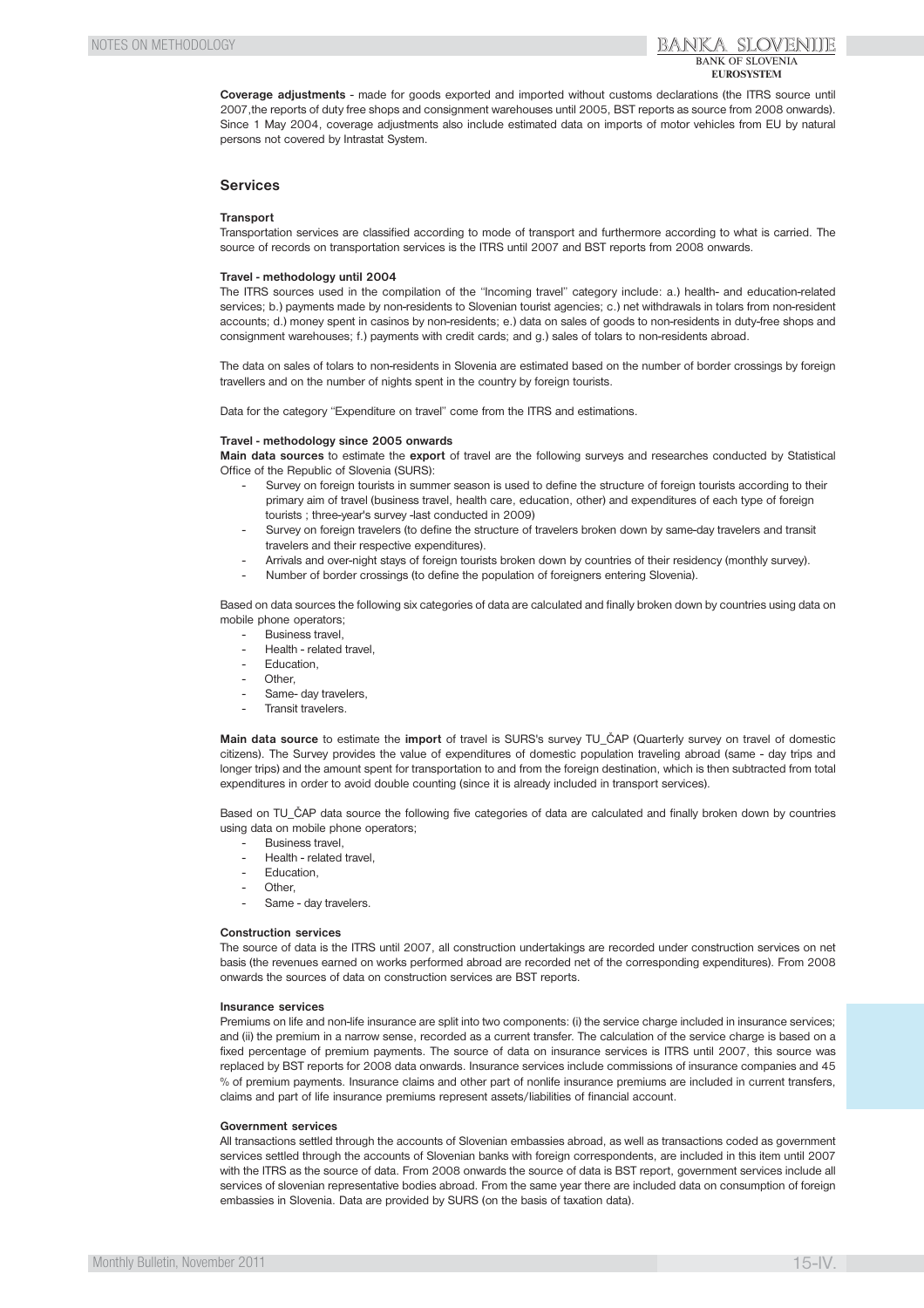Also for all other types of services the ITRS source has been discontinued as of 2008, when the new source (BST report) for data on trade in services (excl. travel) has been introduced.

#### **Income**

**Labour income** – **receipts**. Since 2002, data from the Labour Force Survey (SURS) and Eurostat data have replaced ITRS and estimates as sources of labour income for the work of Slovene residents abroad.

**Labour income - expenditures.** ITRS is the source for labour income - expenditures until 2004. Data relating to 2005 onwards are provided by SURS on the basis of Labour Office register for the number of nonresidents, who at the end of each quarter possess valid work permits and who actually worked in Slovenia less than one year and data by The Health Insurance Institute of Slovenia for nonresidents, who at the end of each quarter don't need valid work permits and who actually worked in Slovenia less than one year. Data on daily migrant workers from Austria, Italy, Hungary and Croatia are also included.

Since 2002, labour income (receipts and expenditures) is included according to the gross principle (including taxes and social contributions).

**Capital income** – Since 2004, VRP reports have replaced ITRS as a source for income from equity securities. Annual reports on capital investments are the source for data regarding reinvested earnings. Data on reinvested earnings in the current year are estimated - (a three year monthly average of actual data on total earnings, less extraordinary incomes [the source being annual reports on investments], is decreased by dividends and other incomes, paid in the current month (the source being monthly reports on investments from 1.1.2008 onwards, previously the source was ITRS). The estimate is replaced by actual data only when these data are available. Data on disproportionally large exceptional payments of profits relative to the recent level of dividends and earnings (superdividends) are excluded from income and included in direct investment as withdrawals of equity (from 2008 onwards). Until 2003, the source of income from debt securities was ITRS; since 2004 the sources are reports on securities transactions (VRP reports) and KDD data. Until 2004, the source on income from other investments was ITRS for the banking sector; the source was later changed to reports on monetary financial institutions (PORFI). Until 2006, the source on income from other investments for the non-banking sector was ITRS; since 2007, the source is KDD reports. Income from loans (including long-tern commercial credits) and cash reserves have been managed according to the accrual principle since 2002; since 2007, total income from other investments is managed according to the same principle. Since 2004, the accrual principle is used for income from bonds and notes.

#### **Current transfers**

Current transfers of other sectors are subdivided into workers' remittances, insurance and other transfers. Current transfers of the government sector and other transfers of other sectors are from 2002 onwards subdivided into taxes, subsidies, social contributions, social benefits and other transfers. The main data sources are the ITRS and estimates until 2007, from 2008 onwards the sources are BST reports and from 2004 onwards, data on EU transfers of the government sector are obtained directly from the Ministry of Finance (budget data). Migrants' transfers - outflows (data provided by foreign central banks) and transfers of households (SURS survey) are included from 2008 onwards.

## **Capital and financial account**

#### **Capital account**

#### **Capital transfers**

The ITRS is the source of data until 2007. Migrants' transfers cover not only payments recorded by domestic banks, but also the changes in residency of accounts held with these banks. From 2008 onwards data are obtained from BST reports, but data on capital transfers between the Republic of Slovenia and the EU are from 2004 onwards obtained directly from the Ministry of Finance (budget data). Since 2002, the Bank of Slovenia also estimates the value of write-downs of debt from trade in goods and services abroad. From 2008 onwards, there are also included data on assets acquired directly by tenders and programms of EU (SURS, Annual survey on investment in tangible assets).

#### **Financial account**

#### **Direct investment**

Direct investment is until 2007 recorded on the basis of reported payments through domestic banks and data from customs declarations, from 2008 the source is direct monthly report SN. Data on reinvested earnings are based on yearly surveys on balance and transactions with affiliated enterprises (SN) and are included monthly as one-twelfth of the yearly figure. Data regarding reinvested earnings for the current year are estimated. Until 1997, the purchase and sale of all shares and equity were included in this item. Data on disproportionally large exceptional payments of profits relative to the recent level of dividends and earnings (superdividends) are included in direct investment as withdrawals of equity (from 2008 onwards).

From the beginning of 1997, purchase and sale of shares that assure more than 50 percent of a company's equity (a controlling interest of shares) and shares issued by domestic companies on the primary markets with the purpose of increasing the nominal capital of the company are included in this item, due to capital control measures. With the new Foreign Exchange Act in 1999, the 10% rule is applied to direct investment. Data of Surveying and Mapping Authority of the Repub-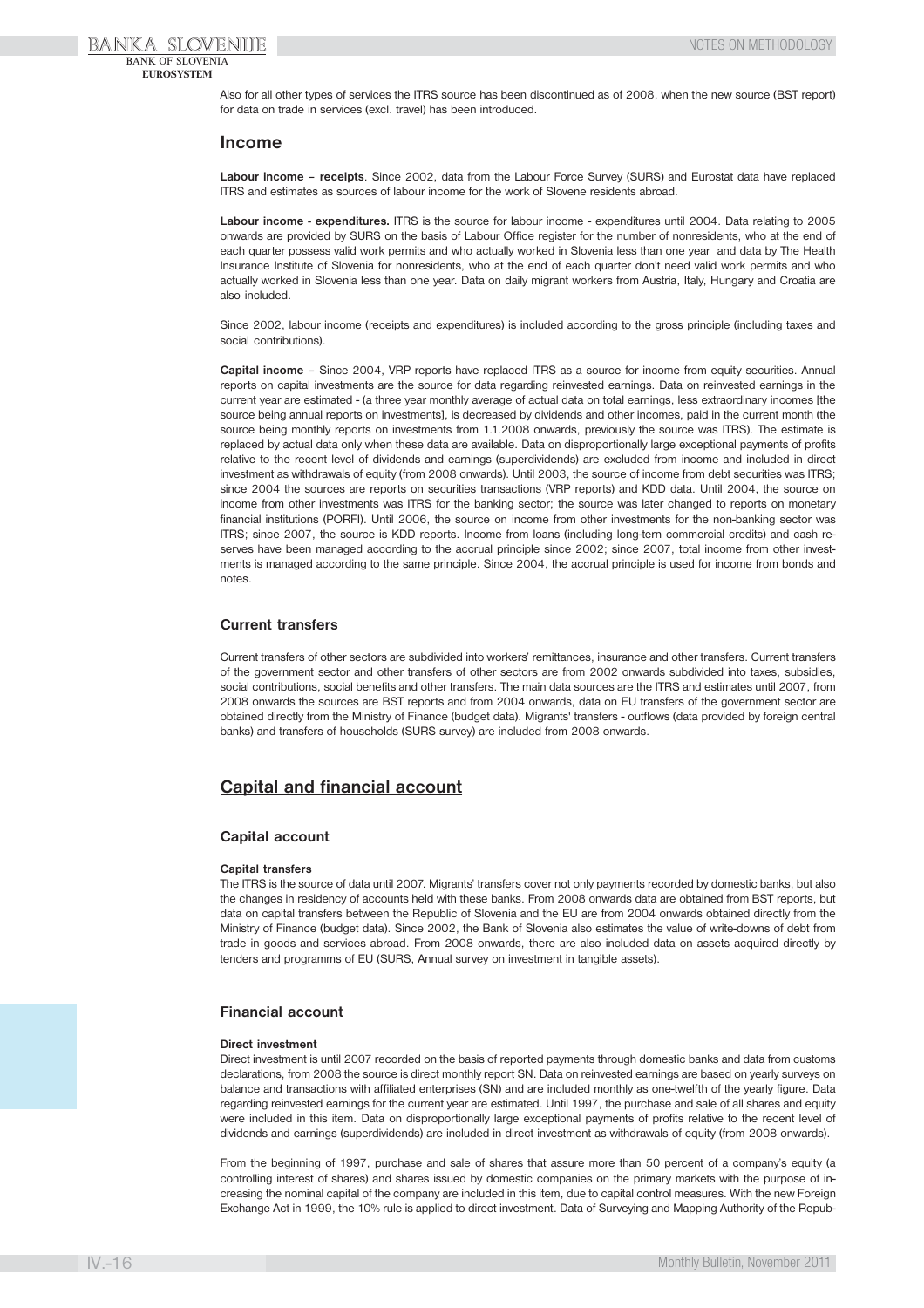#### BANKA SLOVENIJE BANK OF SLOVENIA **EUROSYSTEM**

lic of Slovenia on nonresidents' investments in real-estate in Slovenia are included from 2008 onwards. From the same year data on Slovenian residents' purchases/sales of real-estate in Croatia are included (data source is Croatian National Bank).

Since 2001, there is a break in the data series in the category "Direct Investments - Other Capital". Since that time, loans and long-term commercial credits between affiliated companies (10% or more of capital share) are included in this category. Until 2000, these types of transactions were included in the category "Other Investments". Since 2002, the category "Direct Investments - Other Capital" also includes short-term commercial credits between affiliated companies. Since 2005 other capital claims / liabilities does not include banking sector's claims/liabilities with direct investment relationship (these data are included in item other investment/loans.

#### **Portfolio investment**

Transactions are divided into assets and liabilities, with further breakdown into equity and debt portfolio investment. Until 1997 only data on sales and purchases of debt securities through banks were included in this item. Since February 1997 the equity securities with the exception of direct investment are included in this item too. With the new Foreign Exchange Act in 1999, portfolio investment transactions include all transactions below the 10% rule. Equity portfolio investment to individual sectors is subdivided into mutual funds and other investment. VRP and KDD data are the main sources from 2004 onwards. Since 2007 on this item includes also assets of debt portfolio instruments held by Bank of Slovenia, which are no longer considered as international reserves, but as claims to EMU member states and claims in EUR currency to all other nonresidents. From 2007 onwards data on transactions in assets of foreign debt instruments that occur without involvement of domestic dealers are collected on a report DVP, and from 2008 onwards assets and liabilities in portfolio equity investments deriving from transactions without involvement of domestic dealers are collected on report SN.

#### **Financial derivatives**

From 2004 until 2006 these types of transactions are included in VRP and KDD sources. Since 2007 qarterly data on financial account's statistics are source for financial derivatives for all sectors except the central bank. From 2009 onwards financial derivatives of Bank of Slovenia are included in other investment/financial derivatives item or international monetary reserves item (depending on the residency of the counterpart).

#### **Other investments**

#### **Short-term trade credits**

Until 2002, short-term trade credits were estimated based on the following calculation:

- {[export of goods FOB + coverage adjustments - (export payments + free export of goods + direct investments in goods + drawings of granted long-term trade credits)]

- {[import of goods FOB + coverage adjustments - (import payments + free import of goods + direct investments in goods + drawings of received long-term trade credits)]

Since 2002, short-term commercial credits and advances are included based on SKV reports. Short-term trade credits between affiliated companies are included in direct investments.

#### **Loans and long-term trade credits**

From 2001 onwards, inter-company debt transactions between affiliated enterprises (10% or more capital share) are not recorded as loans, but are recorded as direct investment – other capital transactions. Loans (including long-term trade credits) and related income have been calculated according to the accrual principle from 2002 onwards, and according to the cash principle prior to 2002.From 2005 onwards claims/liabilities of banking sector regardless of capital affiliation to nonresidents are included in this item (the direct investment relationships are not distinguished in the data source).

#### **Currency and deposits**

Until the adoption of Euro currency (1.1.2007) the foreign currency of residents is estimated based on the following formula: deposited currency and cheques on foreign currency accounts of individuals - withdrawals of cash and cheques from foreign currency accounts of individuals + the estimated net purchase of foreign currency by residents + estimated expenditures for tourist travel abroad + estimated expenditures of tourist travel to the former Yugoslavia + the estimated purchase of goods abroad - estimated labour expenditures abroad - estimated Italian pensions (until the end of 1998) + net withdrawals from non-resident accounts in local currency + the change of deposit balances of residents on accounts at BIS Member State banks (before 2002).

From the adoption of Euro currency (1.1.2007) onwards item foreign currency of households is estimated by using data on net inflows of foreign currency from tourism, data on net income on compensation of employees (decreased by consumption abroad/in the economy) and BIS (Bank for International Settlements) data on deposits held by residents with the banks abroad.

Since 2002, the category "Accounts Abroad of Other Sectors" also includes BIS data regarding deposits of residents on accounts at BIS Member State banks.

With adoption of EUR in 2007 as a national currency Slovenia became a member of EMU which affects the following changes in currency and deposits item;

- the item currency and deposits/ claims includes also estimated counterpart of the transactions in cash in current account of the balance of payments (tourism and labour income),

- claims of the Bank of Slovenia to EMU member states and all claims in EUR currency to all other states are included in the item currency and deposits/ claims.

 - net position of the Bank of Slovenia to the Eurosystem (net result of incoming and outgoing payments conducted in EUR currency through TARGET and STEP2 system) is included in the item currency and deposits/ other liabilities.

#### **International monetary reserves**

Reserve assets and related income have been calculated according to the accrual principle from 2002 onwards, and according to the cash principle prior to 2002.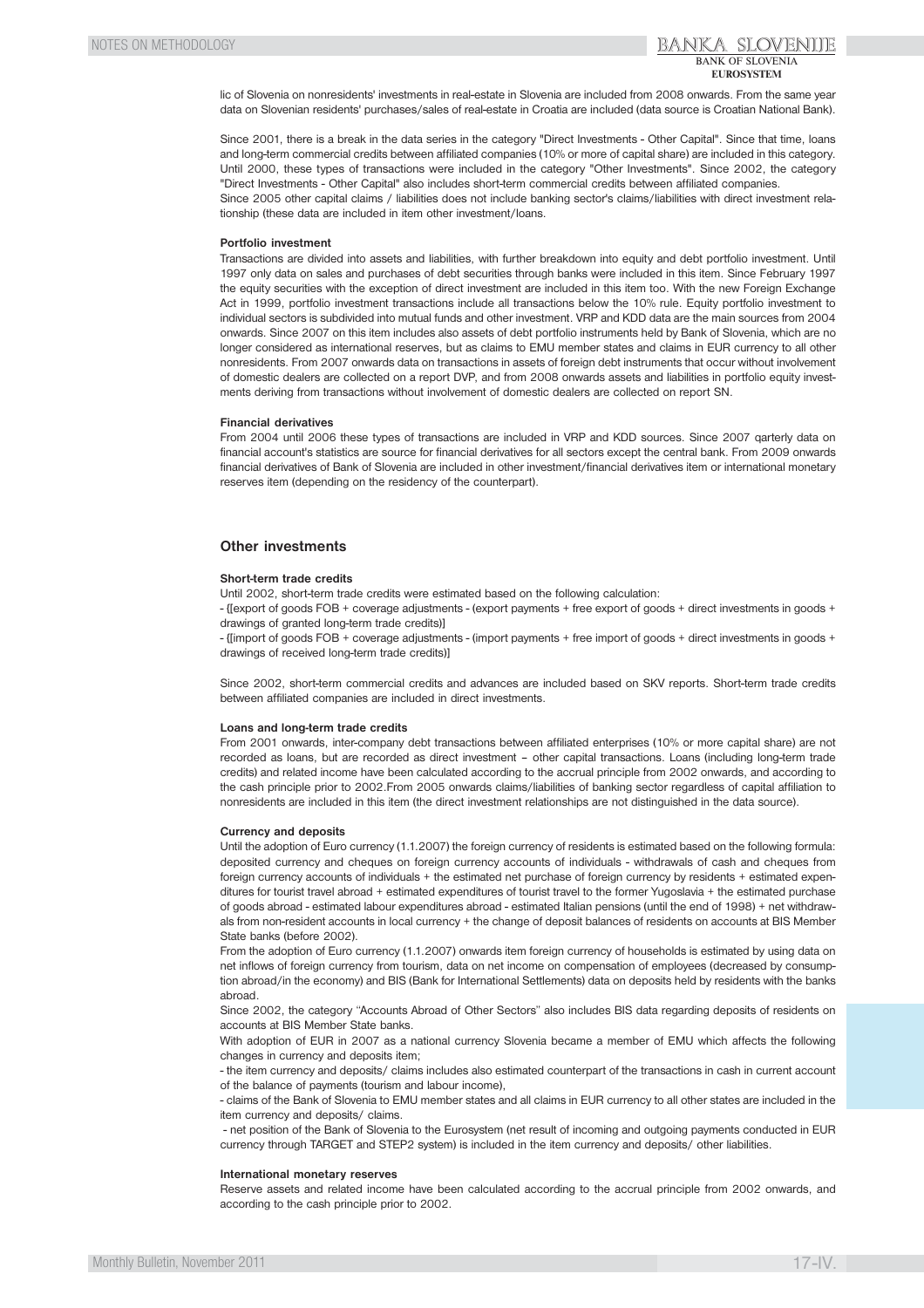Following Slovenia's entry to the EMU in 2007, claims to other residents of the euro area (denominated in euros and in other currencies) and claims in euros to EMU non-residents are not included in reserve holdings. From 2007 onwards, these transactions are shown in the appropriate categories of the capital and financial account sector of the Bank of Slovenia (investments in securities and other investments).

International monetary reserves item includes also financial derivatives (from 2009 onwards).

#### **Table 3.1: Balance of Payments 1988–1993**

The balance of payments is based on the methodology of the International Monetary Fund (Balance of Payments Manual, IMF, 1993). The balance of payments for the period 1998 - 1991 does not include transactions with republics of the former Yugoslavia. The import and export of goods is shown without processing transactions, processing is included in services.

*Note 1*: For 1988 and 1989, official sector data is included in "Other sectors".

*Note 2*: For 1988 through 1990, "Statistical errors" include sales of claims from bilateral agreements to the former National Bank of Yugoslavia and its purchases of foreign currency through Slovenian foreign currency exchange offices.

*Note 3*: Reserve assets of the Bank of Slovenia.

#### **Table 3.2: Balance of Payments**

The data for the current year are revised monthly. Data become final according to the revision practice (see revision practice).

In June 2001, Slovenia acquired a 16.39% share in the holdings of the former Yugoslavia with the Bank for International Settlements (BIS), consisting of gold SIT 16.9 mio (EUR 77.8 million), foreign currencies SIT 1.1 mio SIT (EUR 5.3 million) and shares SIT 3.0 mio (EUR 13.8 million). This transaction is not considered to be a flow of the balance of payments, but rather a part of the "Other changes" category, which reconciles the international investment position in consecutive periods.

\* Years 1994 in 1995: Data for balance of payments in ECU for years 1994 and 1995 are not obtained in the same manner as data for other years. The data for merchandise trade are converted from US dollar to ECU using average monthly exchange rates. The data for merchandise trade in Euros or ECU since 1996 are computed from values in original currencies using daily exchange rates for Euro or ECU.

*Note 1*: Exports and imports of goods - f.o.b. parity

*Note 2*: June 1996: Includes the issue of government bonds in exchange for a part of allocated foreign debt in the amount of SIT 63.7 mio (EUR 374.9 million). Banks' liabilities under foreign loans are decreased for the same amount and transferred to "Liabilities to government".

*Note 3*: Issues of eurobonds:

- August 1996 (EUR 253.7 million)
- June 1997 (EUR 205.1 million)
- May 1998 (EUR 500.0 million)
- March 1999 (EUR 400.0 million)
- March 2000 (EUR 400.0 million)
- February 2001 (EUR 100.0 million)
- April 2001 (EUR 450.0 million)

Issues of government bonds since 2007:

- March 2007, SLOVEN4 (EUR 1000.0 million)
- February 2008, RS63 (EUR 1000.0 million)
- February 2009, RS64 (EUR 1000.0 million)
- March 2009, RS65 (EUR 1500.0 million)
- September 2009, RS66 (EUR 1500.0 million)
- January 2010, RS67 (EUR 1500.0 million)
- March 2010, RS68 (EUR 1000.0 million)
- January 2011, RS69 (EUR 1000.0 million)
- March 2011, RS70 (EUR 1000.0 million)

*Note 4*: For 1993–2001, short-term claims include net changes in commercial credits (received and granted). From 2002 onwards, short-term commercial credits are included on the basis of SKV reports on the assets and liabilities side of the balance of payments. Short-term commercial credits between affiliated enterprises are included under the heading "Direct investments", while other commercial credits are included in "Other investments/trade credits".

*Note 5*: Includes mostly Bank of Slovenia fiduciary accounts. In June 1996 the amount of 21.2 mio SIT (EUR 124.9 million) was transferred to regular Bank of Slovenia reserve accounts.

*Note 6*: Use of IMF credit (assumed upon membership in January 1993).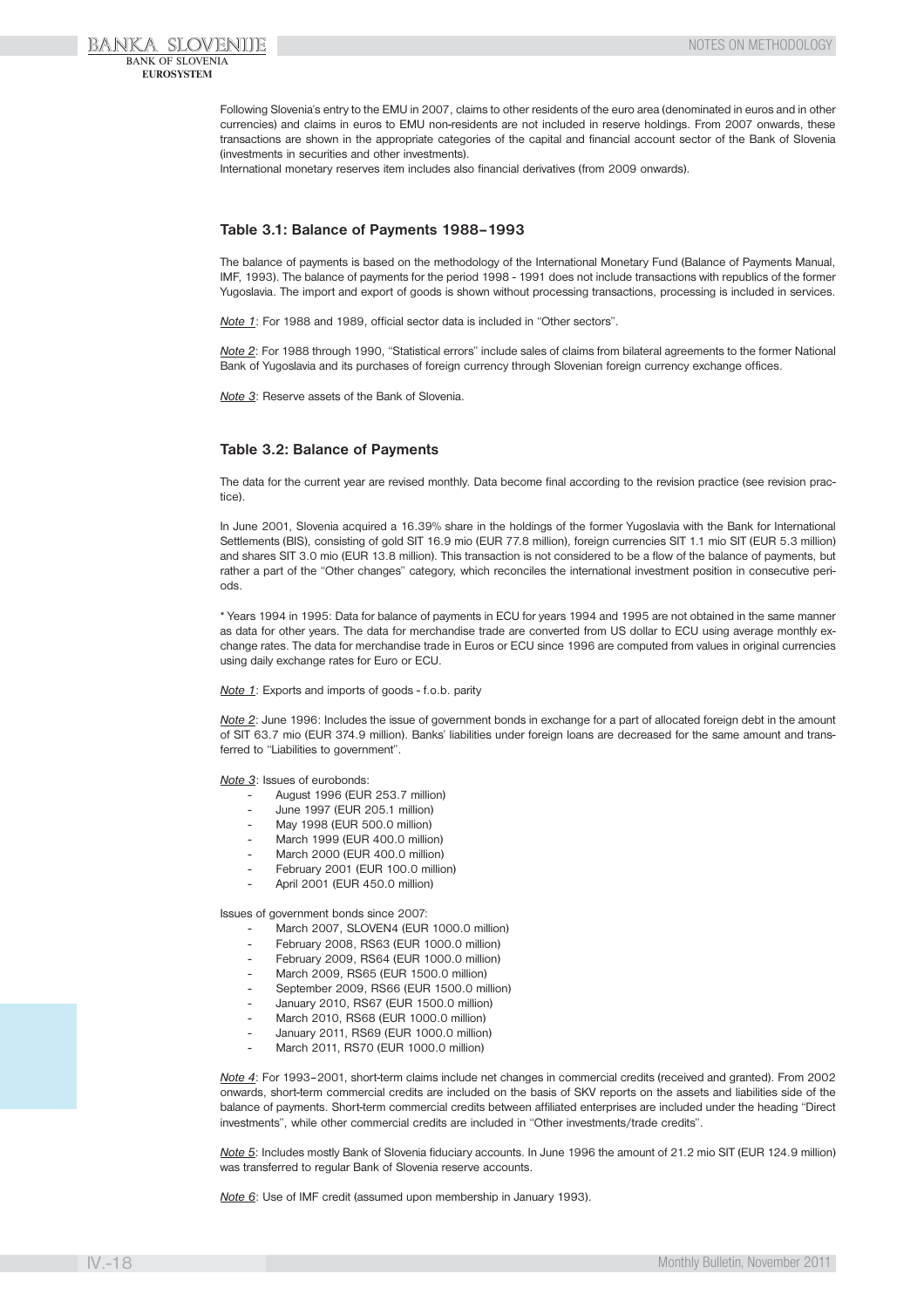#### BANKA SLOVENIJE BANK OF SLOVENIA **EUROSYSTEM**

*Note 7*: Reserve assets of the Bank of Slovenia. Following Slovenia's entry to the EMU in 2007, claims to other residents of the euro area (denominated in euros and other currencies) and claims in euros to EMU non-residents are not included in reserve holdings. From 2007 onwards, these transactions are shown in the appropriate categories of the capital and financial account sector of the Bank of Slovenia (investments in securities and other investments). More explanation is available in: "The statistical treatment of the international monetary reserves at the entry of Slovenia to the euro area" (slovenian), in the chapter Methodological information on the internet page: *http://www.bsi.si/en/financial-data.asp?MapaId=64* .

*Note 8*: The data on reinvested earnings for 2011 are not yet available. Therefore, the balance of payments includes an estimate (from the three year monthly average for the period 2008 to 2010 of actual data on total earnings less extraordinary incomes [the source being annual reports on investments], less dividends and other incomes paid in the current month). In 2012, the estimate will be replaced with actual data on reinvestment of earnings; the estimate for 2012 shall take into consideration the new three year average (2009 to 2011).

*Note 9*: From 2001 onwards, there is a time series break in the categories "Direct investment" and "Loans". From 2001, inter-company debt transactions between affiliated enterprises (10% or more capital share) are included in the "Direct investment" category; before that they were included under the heading "Loans". Since 2002, the category "Direct investments" also includes short-term trade credits between affiliated enterprises.

*Note 10*: Transfers from the EU budget since 2004 have been recorded as either current or capital transfers, according to the nature of their use. Data are provided by the Ministry of Finance.

*Note 11*: In the balance of payment of Slovenia to the EMU the presentation of the category net of errors and omissions does not make sense.

# **Tables 3.3 and 3.4: Current account and capital and financial account by countries**

The tables show the main categories of current and capital and financial account of the balance of payments, by countries, for the last available year. The most important countries and/or groups of countries are shown.

## **Table 3.5.: Trade in goods by countries**

The data source is the Statistical Office of the Republic of Slovenia (external trade statistics). Import is valued at FOB parity; export is valued at CIF parity.

# **International Investment Position of Slovenia**

#### **General notes**

The international investment position is the balance sheet of the stock of external financial assets and liabilities. The financial items that constitute the position consist of claims on non-residents, liabilities to non-residents, monetary gold and SDRs.

The methodology of the international investment position (IIP) of Slovenia is based on the fifth edition of the Balance of Payments Manual, IMF, 1993. The manual distinguishes four sectors – monetary authorities, general government, banks and other sectors.

The structure of the statement is similar to the balance of payments (financial account): here as well are holdings and liabilities, first classified by instruments, followed by sectors and finally by maturity. The change to the balance of holdings and liabilities in a specific period is the result of transactions or flows shown in the balance of payments and also exchange rate changes, price changes and other changes.

#### **Revision policy**

See note "Revision policy" in the section "Balance of Payments".

#### **Data sources**

Data sources for the international investment position of Slovenia are mainly the same as those for the financial account of the balance of payments.

#### **Direct investment**

Data on direct investment are collected from:

- concessional surveys on equity investment (SN),
- reports on loans granted to or received from non-residents (KR) until 2006,
- reports on accounts abroad (C) until 2006,
- short-term commercial credits with non-residents (SKV), and
- assets and liabilities in loans and deposits to nonresidents (KRD) for non-bank sectors since 2007.

In accordance with the recommendations of the IMF, this item comprises investment where the direct investor owns 10% or more of ordinary shares or voting power. Equity shares are until 2006 valued at book value according to accounting standards. From 2007 the equity of listed companies is recorded according to market value and equity of unlisted companies is recorded according to book value in line with accounting standards. Reinvested earnings are included. Data of Surveying and Mapping Authority of the Republic of Slovenia on nonresidents' investments in real-estate in Slovenia are included from 2008 onwards.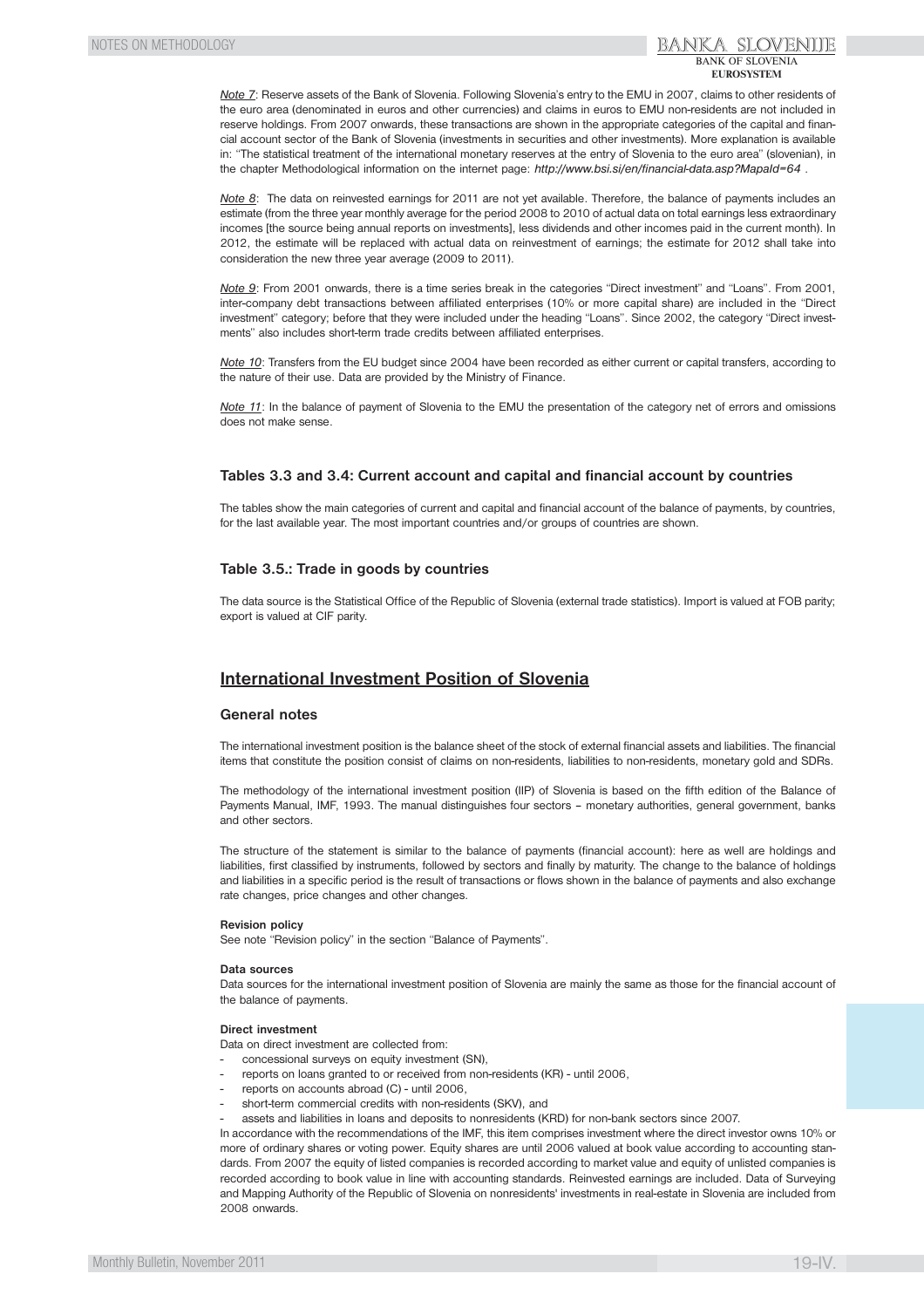# **EUROSYSTEM**

Claims on and liabilities to affiliated enterprises are included in the category "Direct investment–other capital". Intercompany claims or liabilities between affiliated banks and affiliated financial intermediaries recorded under direct investment capital are limited to those associated with permanent debt (loan capital respresenting a permanent interest). Until 2000, all long-term intercompany claims were considered liabilities between affiliated banks, and affiliated financial intermediaries were included in this item as well as permanent debt. From 2005 onwards other capital item of direct investment does not include claims/liabilities of banking sector to affiliated enterprises (those data are included in item other investment/ loans).

Data on claims and liabilities of Slovene enterprises in indirectly-affiliated enterprises from 1996 onwards are included in the category "Direct investment abroad" (in cases where an enterprise abroad having Slovene direct investment holds 10% or more equity in another foreign enterprise). In the category "Direct investment in Slovenia", data on the investment of foreign enterprises in indirectly-affiliated enterprises in Slovenia are included (in the case that a Slovene enterprise with foreign direct investment holds 10% or more equity in another Slovene enterprise). From 2007 all claims and liabilities to foreign direct investors/ direct investment enterprise and fellow companies that belong to the same foreign direct investor / direct investment enterprise are included.

#### **Portfolio investment**

Until 2002, data on equity securities and other equity shares were available from enterprises' surveys (form SN), but only data from surveys where the direct investor owns less than 10% of ordinary shares or voting power are included. (In the balance of payments, transactions with equity securities and other shares are collected from the ITRS [see note to tables 3.1–3.4] /Capital and financial account/Portofolio investment.) From 2007 data on equity shares bellow 10% that are traded without involvement of domestic dealers are collected (report SN).

From 2003 onwards, data from the reports VRP (operations in securities reported by brokerage houses, banks and investment companies) and KDD (Central Securities Clearing Corporation) are included. Also data on investments in mutual funds and investments of households in other equity securities are available since 2003. From 2007 data on assets of foreign debt secuirities that are traded without involvement of domestic dealers are collected (report DVP).

Data on residents' holdings of debt securities are available from VRP direct reports.

Liabilities of debt securities of the government, banking and other sectors are available from credit registration and Central Securities Clearing Corporation data (KDD). For domestic securities issued abroad, the source is VRP reports.

#### **Financial derivates**

From 2004 until 2006 these data are included in VRP and KDD sources. Since 2007 qarterly data on financial account's statistics are source for financial derivatives for all sectors except the central bank. From 2009 onwards financial derivatives of Bank of Slovenia are included in other investment/financial derivatives item or international monetary reserves item (depending on the residency of the counterpart).

#### **Trade credits and loans**

The source for short-term trade credits is a report of enterprises on the stock of external assets and liabilities (form SKV).

Until 2006 sources for long-term trade credits and loans are credit registration forms (forms KR) and from 2007 onwards statistical reports on assets and liabilities in loans and deposits to nonresidents for non-bank sectors (forms KRD) and are the same for the international investment position and the balance of payments. Until 2000, the balance of payments did not distinguish loans between affiliated companies from loans between unaffiliated companies and included all loans in other investment items.

From 2005 onwards monetary statistics (PORFI) is the source for banking sector data (claims and liabilities are included regardless of direct investment affiliation).

#### **Currency and deposits, other assets, other liabilities and reserve assets**

For these categories, the sources largely coincide with the sources for the balance of payments:

- the accounting data of commercial banks (KNB) until 2004,
- the account balances of banks in original currencies (PPV) until 2004,
- the account balances abroad of companies (C) until 2006,
- assets and liabilities in loans and deposits to nonresidents (KRD) for non-bank sectors since 2007
- the source for banking sector data (PORFI) since 2005,
- the accounts of the Bank of Slovenia.

In the International Investment Position, mature, unpaid loans and long-term commercial credits are included in other holdings and liabilities as short-term items. These transactions are not included in the balance of payments.

Until 2002, there is a difference between the International Investment Position and the balance of payments for other liabilities and holdings of other sectors, where contractual joint ventures are shown in the investment position. The source for this item is a JV report.

The International Investment Position includes data of the Bank for International Settlements (BIS) on deposits of local residents at BIS Member State banks. Since 2001, an estimate of the balance of foreign currency held by households is also included. However, any further investments of foreign currencies (primarily investments in real estate abroad and foreign securities, without domestic brokers) are not excluded from this estimate, since data of this type are not available.

Net position of the Bank of Slovenia to the Eurosystem (net result of incoming and outgoing payments conducted in EUR currency through TARGET and STEP2 system) is also included in the item liabilities/currency and deposits.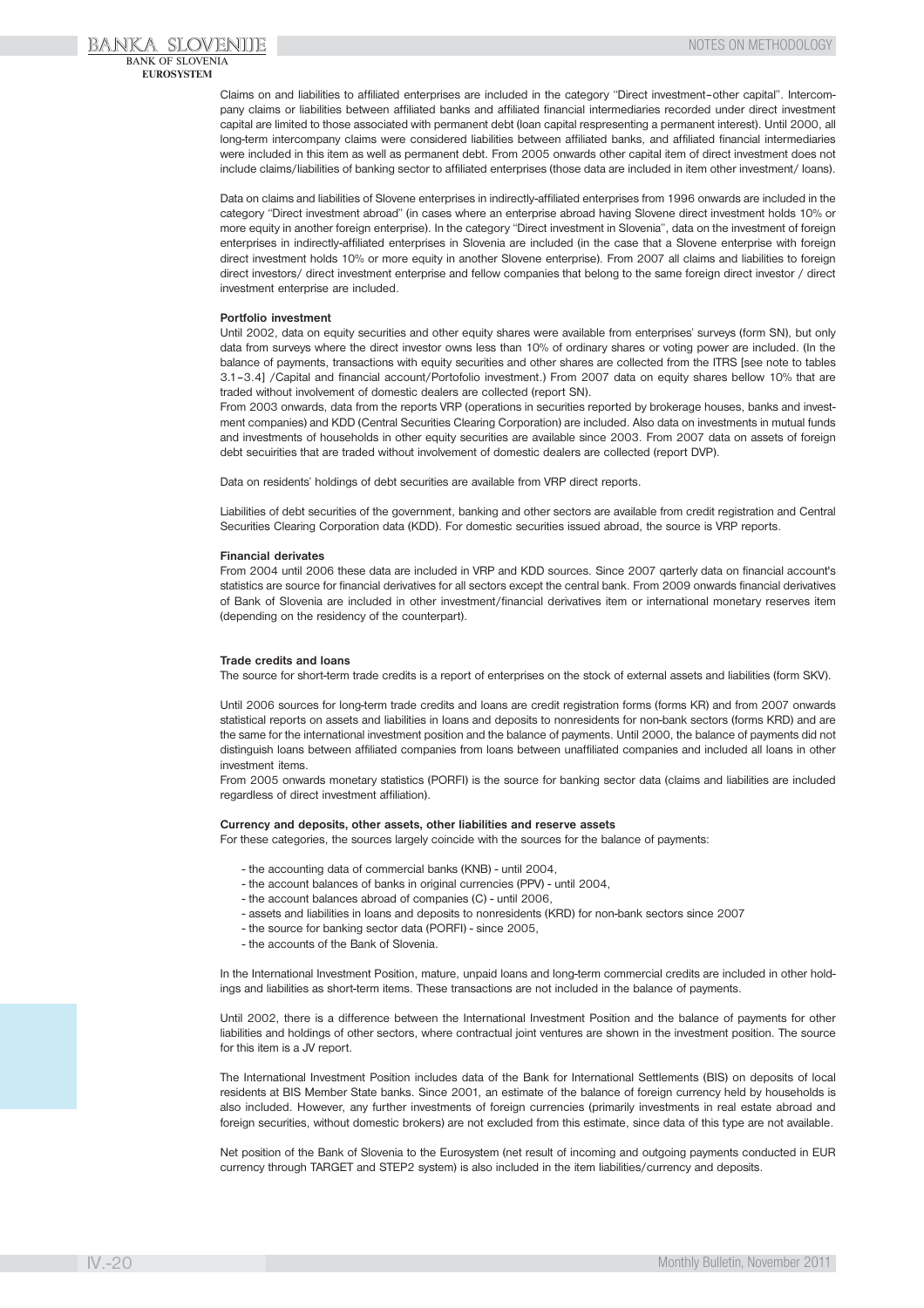# **Table 3.6: International Investment Position of Slovenia**

IIP data do not include:

- data on real estate owned by Slovenian households abroad (mainly real estate in Croatia); from 2001 onwards, these data are partially included under the heading "Assets/other investment/currency and deposits/households"; and
- claims on other countries in the territory of the former Socialist Federal Republic of Yugoslavia, subject to negotiations on succession (except the part reported by the Fund of the Republic of Slovenia for Succession from 2001 onwards), expropriated assets in these territories and other assets transferred to the Slovenian government during the process of privatization. In December 2006 claims subject to succession to former Yugoslavia were revalued and 'Sklad RS za sukcesijo' was transformed into 'Javna Agencija Republike Slovenije za nasledstvo'.

Additional data on direct investment are available in a special publication of the Bank of Slovenia: "Neposredne naložbe – Direct Investment", and on the Bank of Slovenia Web site: http://www.bsi.si/iskalniki/ecb\_en.asp?MapaId=714.

## **Table 3.7: International Investment Position by countries**

The table includes data for the last available year by countries in which Slovenes invest (in holdings) and includes data from which countries foreigners invest in Slovenia (in liabilities). The most important countries and/or groups of countries are shown.

# **Gross External Debt**

#### **General notes**

The methodology is based on External Debt Statistics: Guide for Compilers and Users, IMF, 2003. The guide is available at the following Web address: *http://www.imf.org/external/pubs/ft/eds/Eng/Guide/index.htm*.

#### **Revision policy**

See note "Revision policy" in the section "Balance of Payments".

#### **Data sources**

In order to maintain consistency, the data sources are the same as those for the International Investment Position. The sources for equities and financial derivates are not used because these types of instruments are not included in the balance of external debt according to the IMF definition.

## **Tables 3.8 and 3.9: Net External Debt**

The tables present gross external debt, gross external assets in debt instruments, and net debt position. The data are the same as presented in the international investment position (IIP). In the table "Net External Debt", data are sorted by sectors, maturities and instruments; in the table "International Investment Position", data are sorted by instrument, sectors and maturities.

#### **Tables 3.10 and 3.11: Gross External Debt**

Gross external debt, at any given data, is the outstanding amount of those current, and not contingent, liabilities that require payment(s) of principal and/or interest by the debtor at some point(s) in the future and are owed to non-residents by residents of an economy. The types of financial instruments included in the presentation of the gross external debt position are as follows: debt securities (money market instruments, bonds and notes), trade credits (short- and long-term), loans (shortand long-term), cash, deposits and other debt liabilities. Maturity of debt liabilities is based on the formal criterion of original maturity. Long-term debt is defined as debt with an original maturity of more than one year or with no maturity stated. Shortterm debt, which includes cash, is debt repayable at notice or with an original maturity of one year or less.

#### **International reserves**

# **Table 3.12.: International reserves**

Until December 2006, the Bank of Slovenia's foreign exchange reserves included convertible foreign currencies, deposits abroad and first-class securities of foreign issuers.

From 1 January 2007, the Bank of Slovenia's foreign exchange reserves include convertible foreign currencies, deposits in foreign currencies outside the euro area and first-class securities in foreign currencies of issuers outside the euro area. The decline of value presented in the data is due to Slovenia's inclusion in the EMU.

Since 2009 foreign exchange reserves of the Bank of Slovenia include also positions on financial derivatives based on daily pricing of these instruments. The value of financial derivatives may also be negative.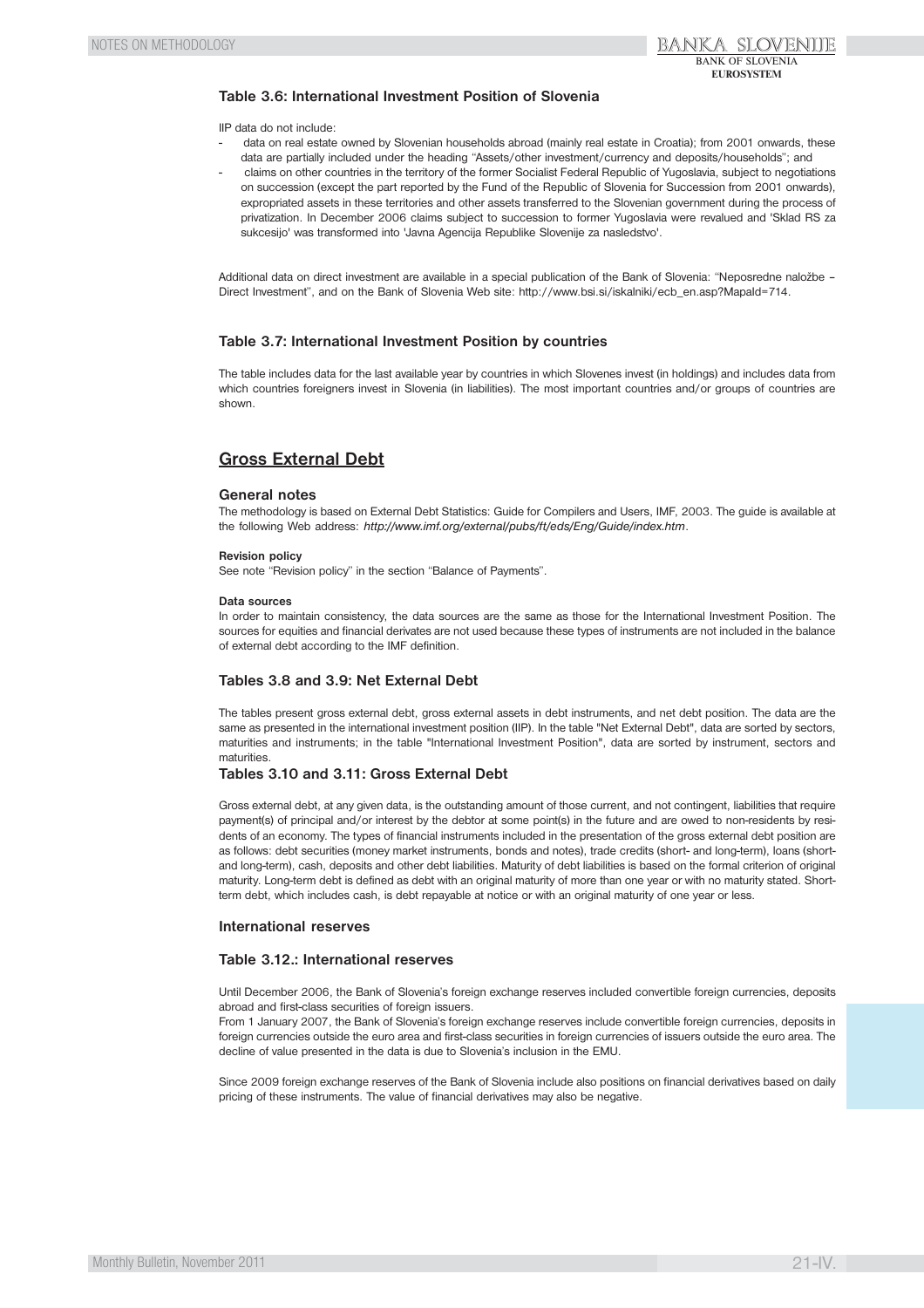**EUROSYSTEM**

# **4. PUBLIC FINANCE**

# **General**

Data prior to 2007 are published in tolars; from 2007, data are published in euros. Quarterly and yearly data on Gross domestic product are not yet reconciled.

#### **General - methodology ESA 95**

Non-financial and financial data are prepared in compliance with the European System of Accounts from the year 1995 (ESA 95). This methodology was adopted by Council Regulation (EC) No. 2223/96 of 25 June on the European System of Accounts in the Community.

ESA 95 methodology is the central economic methodology of each EU member state and therefore ensures comparability of data.

Data on non-financial accounts of general government are prepared by the Statistical Office of the Republic of Slovenia. In accordance with a memorandum of understanding between the Ministry of Finance, the Bank of Slovenia and the Statistical Office of the Republic of Slovenia, the data on financial accounts are compiled by the Bank of Slovenia. The data on financial accounts are consolidated.

# **Table 4.1: Non-financial and Financial Accounts (ESA 95) of the General Government sector**

**EDP debt** is gross debt as defined in the Maastricht treaty. It comprises general government liabilities in the form of currency (coins), deposits, debt securities (securities other than shares and other equity) and loans only.

# **Tables 4.2 and 4.3: Non-financial Account of the General Government sector**

Fiscal burden is a sum of the direct taxes, indirect taxes, social contributions and capital taxes.

**Intermediate consumption** consists of the value of the goods and services consumed as inputs by a process of production. The goods and services may be either transformed or used up by the production process.

# **Tables 4.4 and 4.5: Financial Account of the General Government sector**

**Change in EDP** debt is a difference between the current and preceding EDP debt figure.

**Deficit-debt adjustment (DDA)** is a sum of the deficit/surplus of non-financial account and change in EDP debt. DDA can be also calculated as a sum of the difference between financial assets and liabilities (which are not included in EDP debt) and other flows.

**Other liabilities** consist of data, which are not included in the EDP debt: financial derivatives, shares and other equity, insurance technical reserves and other liabilities.

**Other flows** are sum of the statistical discrepancy (difference between deficit/surplus of non-financial and financial account) and changes of the debt which are not transactions (foreign exchange holding gains and losses, other valuation effects, other changes in volume of debt).

**Borrowing requirement** consists of a negative deficit/surplus of financial account plus financial assets minus financial liabilities.

#### **Table 4.6: Revenues and Expenditures of the General Government**

*Note 1:* The data of the current and previous year are revised monthly until the data on the previous year become final.

*Note 2:* Total revenue excludes receipts from the EU, and likewise, total expenditure excludes payments to the EU budget.

*Note 3:* Current expenditure also includes social security contributions (besides of the expenditures on goods and services, interest payments, current reserves and current transfers).

#### **Tables 4.7: Lending, Repayments and Financing of the General Government**

General government operations (consolidated state budget, local governments, pension fund and health insurance fund).

*Note 1:* The data of the current and previous year are revised monthly until the data on the previous year become final.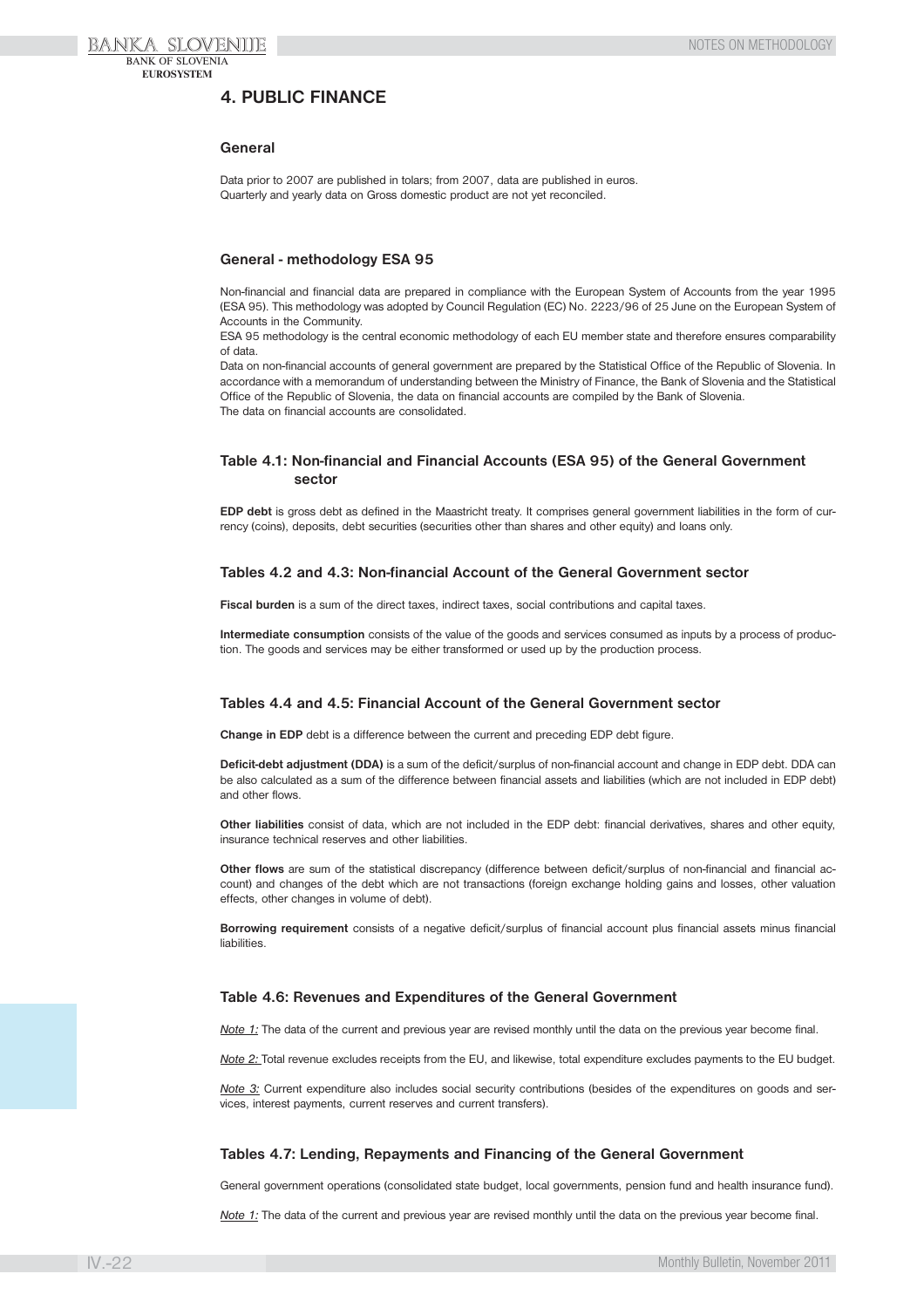#### BANKA SLOVENIJE BANK OF SLOVENIA **EUROSYSTEM**

# **Table 4.8: Central budget debt**

The Republic of Slovenia is defined as a legal person. The data from tables 4.6., 4.7. and 4.8. originate in the Bulletin of Government Finance published by the Ministry of Finance.

The obligation of the Central budget of Republic of Slovenia to Bank of Slovenia is due to settlement of the Special drawing rights of the International monetary fund by Bank of Slovenia as a fiscal agent, in line with the agreement between the Ministry of finance of Republic of Slovenia and Bank of Slovenia.

# **5. FINANCIAL ACCOUNTS**

### **Financial accounts (Tables 5.1 to 5.6)**

**Tables 5.1, 5.2, 5.4 and 5.5** show stocks and transactions in financial assets and liabilities held by individual institutional sectors, by individual financial instruments. The basis for the financial accounts methodology is ESA95.

#### **Tables 5.3 and 5.6** present net items by individual sectors.

Net financial assets present difference between financial assets and liabilities (stocks). Net financial transactions present difference between transactions in financial assets and transactions in liabilities.

The general principle for stocks and transactions is valuation at the current market price. As a rule accrued interest is included in the instrument to which it relates (deposits, loans, securities).

The transactions represent the difference between increases (acquisitions) and decreases (disposals) or the net turnover in an individual financial instrument. Changes in market prices and exchange rates, and other changes (reallocations of financial instruments/sectors, changes in methodology, write-downs of claims/debts, etc.) are excluded from the transactions.

Sectors, according to SKIS, are used.

#### **Financial instruments in financial accounts**

Individual financial instruments are the same among assets and liabilities, except Monetary gold and SDRs which only appear in financial asset tables.

Monetary gold and SDRs represent financial assets of the central bank. No other institutional unit or sector shall show a liability from the above mentioned instruments.

Currency and deposits consists of three sub-categories of financial instruments:

- currency represents bank notes and coins normally used for payments and includes bank notes and coins in circulation and represents the liability of the unit which issued them (as a rule, the central bank). The category "Household Currency and NIPSH (non-profit institutions serving households)" includes the foreign currency of residents which is estimated based on net purchases.
- transferable deposits consist of sight deposits in domestic or foreign currency. Transferable deposits can be converted into currency or transferred by cheque, payment order, debit entry or the like, without significant restrictions or additional costs.
- other deposits consist of deposits that cannot be used to make payments at any time and are not convertible into currency or transferable deposits without significant restrictions or additional costs.

Securities, excluding shares, are comprised of the following:

- short-term debt securities (with an original maturity of up to one year bills and other short-term debt securities);
- long-term debt securities (with an original maturity of more than one year: bonds);
- financial derivatives (options, swaps, standardised futures, interest rate futures and warrants).

Loans consist of all types of loans created when creditors lend funds to debtors, either directly or through brokers, that are either evidenced by non-negotiable documents or not evidenced by documents. The initiative concerning a loan normally lies with the borrower. Loans also include loans for financing trade credits, financial leasing, repurchase agreements, and repayable margin payments related to financial instruments when these agreements and payments are liabilities of corporations that are not monetary financial institutions. Loans do not include trade credits or advances.

Loans are broken down into short-term loans (with an original maturity of up to one year) and long-term loans (with an original maturity of more than one year).

Shares and other equities represent:

- Shares which are quoted (on a domestic of foreign market);
- Unquoted shares;
- Other equities:
- Shares/units of investment funds.

Shares/units of investment funds include shares of investment companies, investment coupons (referring to one or more units of mutual funds) and units of pension funds.

Insurance technical reserves comprise the insurance technical reserves of insurance corporations and pension funds against policyholders and beneficiaries, and are divided into three sub-categories of financial instruments.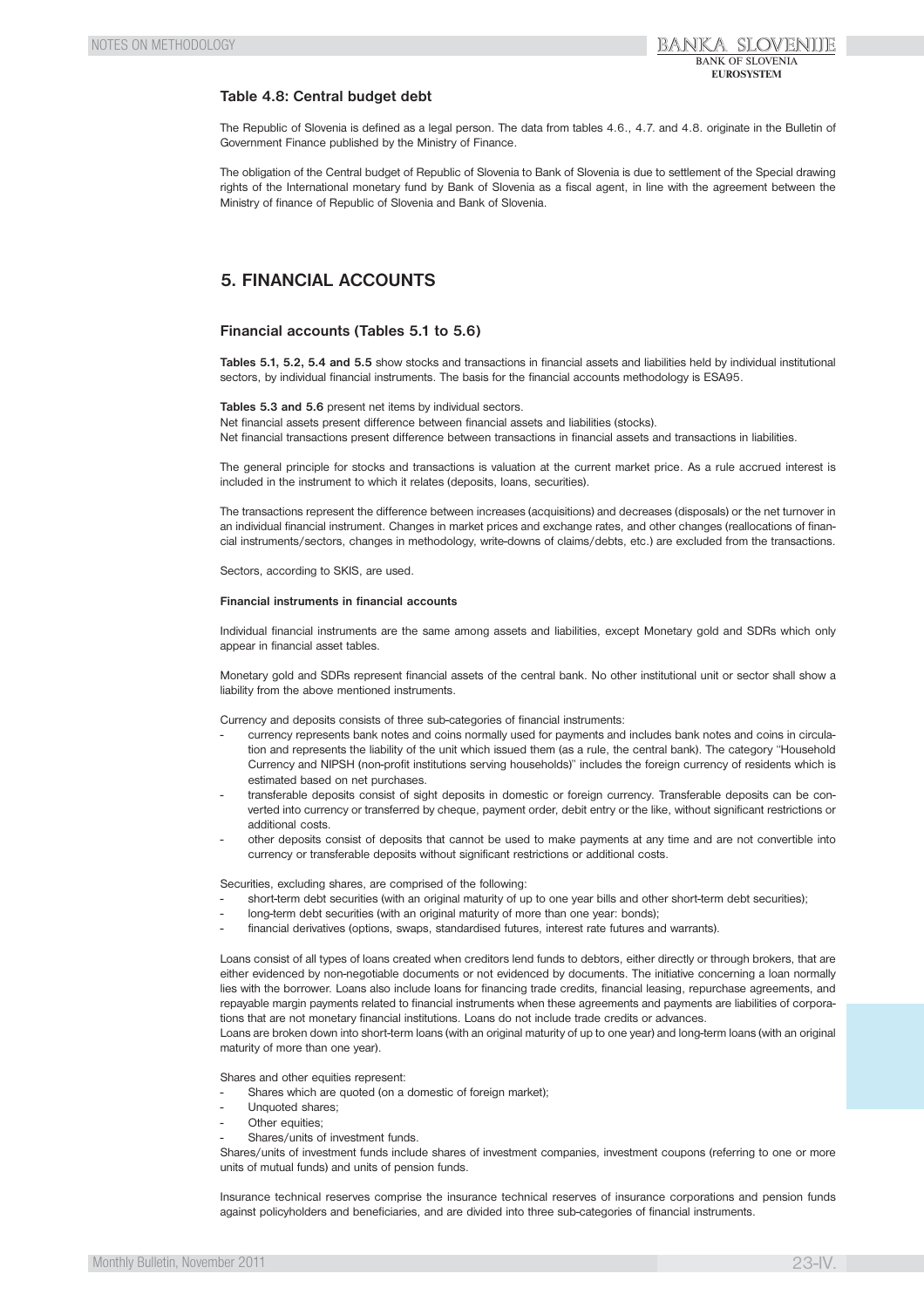**EUROSYSTEM**

Net equity of households in life insurance reserves including:

- net life insurance provisions;
- net provisions for life insurance policies where the investment risk is borne by the policyholders;

net health insurance provisions. Net equity of households in pension fund reserves consists of provisions deriving from pensions. Prepayments of insurance premiums and reserves for outstanding claims represent net prepayments of insurance policies, net reserves for outstanding claims and other net insurance technical reserves.

Other assets and liabilities are broken down as follows:

- Commercial credits and advances;
- Other (other assets and liabilities, excluding commercial credits and advances).

Commercial credits and advances consist of financial claims or liabilities arising from the direct extension of credit by suppliers or buyers for goods and services transactions, and advance payments for work that is in progress or to be undertaken and associated with such transactions.

Other (other assets and liabilities excluding commercial credits and advances) consists of all other claims and liabilities arising from timing differences between transactions and payments made in respect of taxes, social contributions, wages, rents, dividends, interest and transactions in financial assets on the secondary market. As a rule, accrued interest is included in the instrument to which it relates. However, should it be impossible to include the interest in the relevant instrument, it is disclosed in the category "Other".

Financial accounts data may differ from other statistical data because of:

- valuation method (current market value),
- data sources,
- time of data recording,
- time of data revision,
- methodological differences in financial instrument classification and
- other methodological differences.

Data for the period before the 1st of January 2007 are converted into EUR based on exchange rate 1 EUR = 239,64 SIT.

# **6. NON-FINANCIAL ACCOUNTS AND GENERAL ECONOMIC STATIS-TICS**

#### **General notes**

The Standard Classification of Activities is defined by the Decree on the Introduction and Use of the Standard Classification of Activities (Official Gazette of the Republic of Slovenia, No. 69/2007, 17/2008) and is in line with the classification of activities NACE Rev.2(Nomenclature statistique des activités économiques dans la Communanté européenne) as a compulsory statistical standard of the European Union, which is directly connected to the international classification of the activities of United Nations ISIC Rev. 4(International Standard Industrial Classification).

The basic activities of an economy are:

- A Agriculture, forestry and fishing
- B Mining and quarrying
- C Manufacturing
- D Electricity, gas steam and air conditioning supply
- E Water supply, sewerage, waste management and remediation activities
- F Construction
- G Wholesale and retail trade; repair of motor vehicles and motorcycles
- H Transportation and storage
- I Accommodation and food service
- J Information and communication
- K Financial and insurance activities
- L Real estate activities
- M Professional, scientific and technical activities
- N Administrative and support service activities
- O Public administration and defence, compulsory social security
- P Education
- Q Human health and social work activities
- R Arts, entertainment and recreation
- S Other service activities

T Activities of private households as employers, undifferentiated goods- and services- production activities of households for own use

U Activities of extraterritorial organizations and bodies

Methodological notes and a detailed classification for the real sector are published on the Statistical Office's Web site:

http://www.stat.si/skd\_nace\_2008.asp (in Slovene).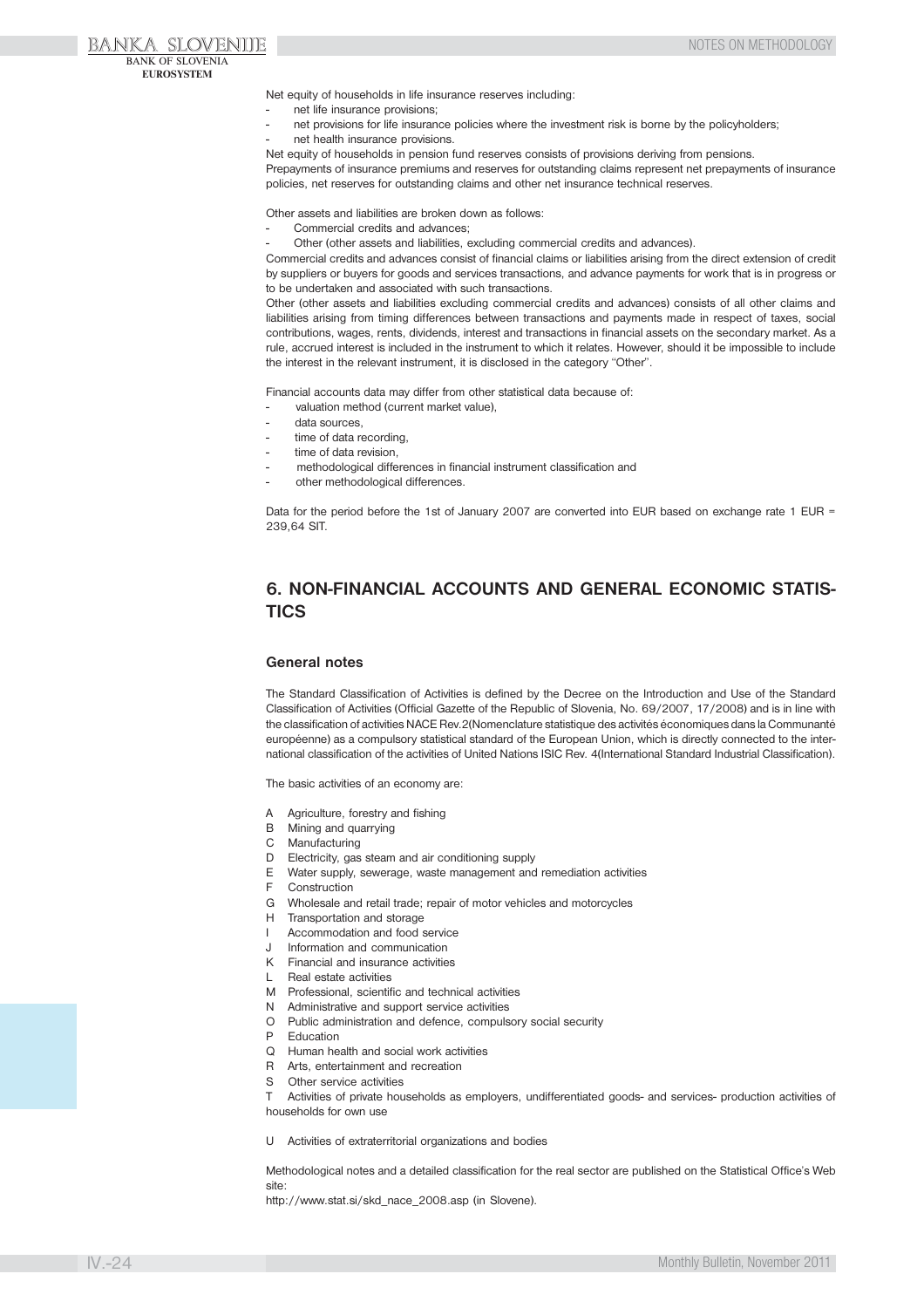# **General**

Data prior to 2007 are published in tolars; from 2007, data are published in euros.

# **Non-financial accounts and general economic statistics**

## **Tables 6.1 and 6.2: Expenditure of Gross Domestic Product**

Real yearly growth rates are calculated from the GDP data in constant prices, reference year 2005.

## **Tables 6.3 and 6.4: Gross Domestic Product by Activity**

Real yearly growth rates are calculated from the GDP data in constant prices, reference year 2005.

## **Tables 6.5 and 6.6: Industrial Production Index**

For the period from January 1992 to January 2004, industrial production indices are calculated from quantitative data on the production of industrial products. From February 2004 onwards, the basis for calculating the production indices are data on the value of production.

# **Tables 6.7 and 6.8: Turnover and New Orders in Industry**

Data for the year 2010 are provisional.

For the period from January 1998 to January 2003, indices on turnover are estimated on the basis of the monthly data on the quantity of sold industrial products and the average annual prices of industrial products. Data from February 2003 onwards are gathered with the regular monthly survey on turnover, new orders and value of stocks in industry.

Real yearly growth rates are calculated from the real index on turnover and new orders in industry. The deflator is the industrial producer prices index.

#### **Tables 6.9 and 6.10: Business Tendency and Consumer Surveys**

The sentiment indicator is the weighted average of the confidence indicator in manufacturing and retail trade, plus the consumer confidence indicator. Sentiment indicators of certain activities or consumers are calculated from answers shown in the table.

The results are shown as a balance by individual questions. The balance is the difference between positive and negative answers, expressed as percentages. The balance shows the movement of the observed economic indicator (present situation or future expectations), and not the real size of economic indicators.

#### **Table 6.11: Employment by Labour Force Survey (ILO)**

The Slovene Labour Force Survey was carried out in compliance with International Labour Organisation (ILO) guidelines for labour force statistics and with Eurostat requirements. This enables the comparability of our data to the data of other countries.

Data in column 5 – self-employed persons include family-member assistants as well.

*Note 1:* From 2008 onwards the revised classification of activities SKD 2008 is used, which is internationally comparable with the NACE Rev. 2 classification of activities.

#### **Table 6.12: Unemployment by Labour Force Survey (ILO)**

The Slovene Labour Force Survey was carried out in compliance with International Labour Organisation (ILO) guidelines for labour force statistics and with Eurostat requirements. This enables the comparability of our data to the data of other countries.

#### **Table 6.13: Average Wages and Salaries**

Real wages and salaries are deflated by the consumer price index (CPI).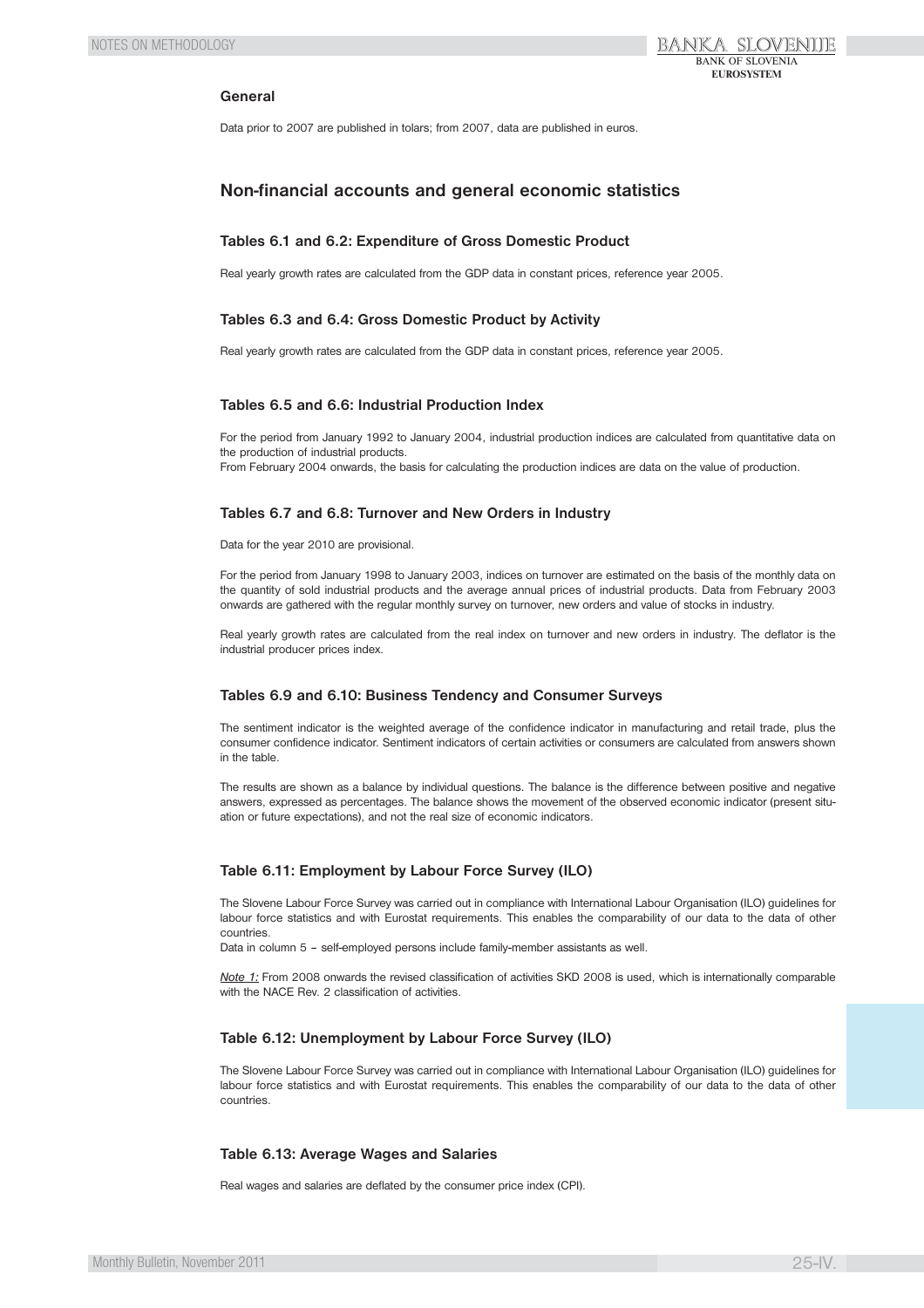From January 2005 onwards a new methodology for the calculations of average monthly wages and salaries has been used. The statistical survey also includes legal entities with one or two persons in paid employment in the private sector. Individual private entrepreneurs and persons employed by them, own account workers and farmers are not covered.

Published data are the results of new research: the Monthly Report on Earnings at Legal Entities. Data are collected by the Agency of the Republic of Slovenia for Public Legal Records and Related Services (with the common questionnaire (Form 1–ZAP/M). Statistical work was done by SORS. SORS also calculated the average monthly wages and salaries data for 2004 according to the new methodology.

# **Table 6.14 Nominal effective exchange rate and Real harmonised competitiveness indicators**

Nominal effective exchange rate, Euro area-17 countries vis-a-vis the EER-40 group of trading partners (AU, CA, DK, HK, JP, NO, SG, KR, SE, CH, GB, US, BG, CZ, LV, LT, HU, PL, RO, CN, DZ, AR, BR, CL, HR, IS, IN, ID, IL, MY, MX, MA, NZ, PH, RU, ZA, TW, TH, TR, VE); Currency denominator: Euro.

Real harmonised competitiveness indicators consumer prices and unit labour costs in total economy deflated; ECB EER-20 group of currencies and Euro area 17 country currencies (FR, BE, LU, NL, DE, IT, IE, PT, ES, FI, AT, GR, SI, AU, CA, CN, DK, HK, JP, NO, SG, KR, SE, CH, GB, US, CY, CZ, EE, HU, LV, LT, MT, PL, SK, BG, RO); Currency denominator: until 31.12.2006 Slovenian tolar, from 01.01.2007 Euro.

The growth of the index value represents decrease of competitiveness.

*Note 1:* Data for harmonised competitiveness indicators unit labour costs in total economy deflated are quarterly.

Explanations to harmonised competitiveness indicators calculations are available in special methodological paper "Calculations of harmonised competitiveness indicators", on the Web site of Bank of Slovenia: *http://www.bsi.si/publikacije-in-raziskave.asp?MapaId=1039.*

#### **Tables 6.15 and 6.16: Consumer Price Index**

The Harmonized Index of Consumer Prices (HICP) is a comparable index of consumer prices produced by each Member State and used for international comparison of consumer price inflation. In Slovenia it is available from the year 2001 onwards.

### **Tables 6.17 and 6.18: Industrial Producer Price Index**

The index of industrial producer prices measures changes in the level of producer prices of industrial products that are sold by producers on the Slovenian market. The tables show the price indices and growth rates by end-use of products , as well as by main divisions of activities, v2 (2008).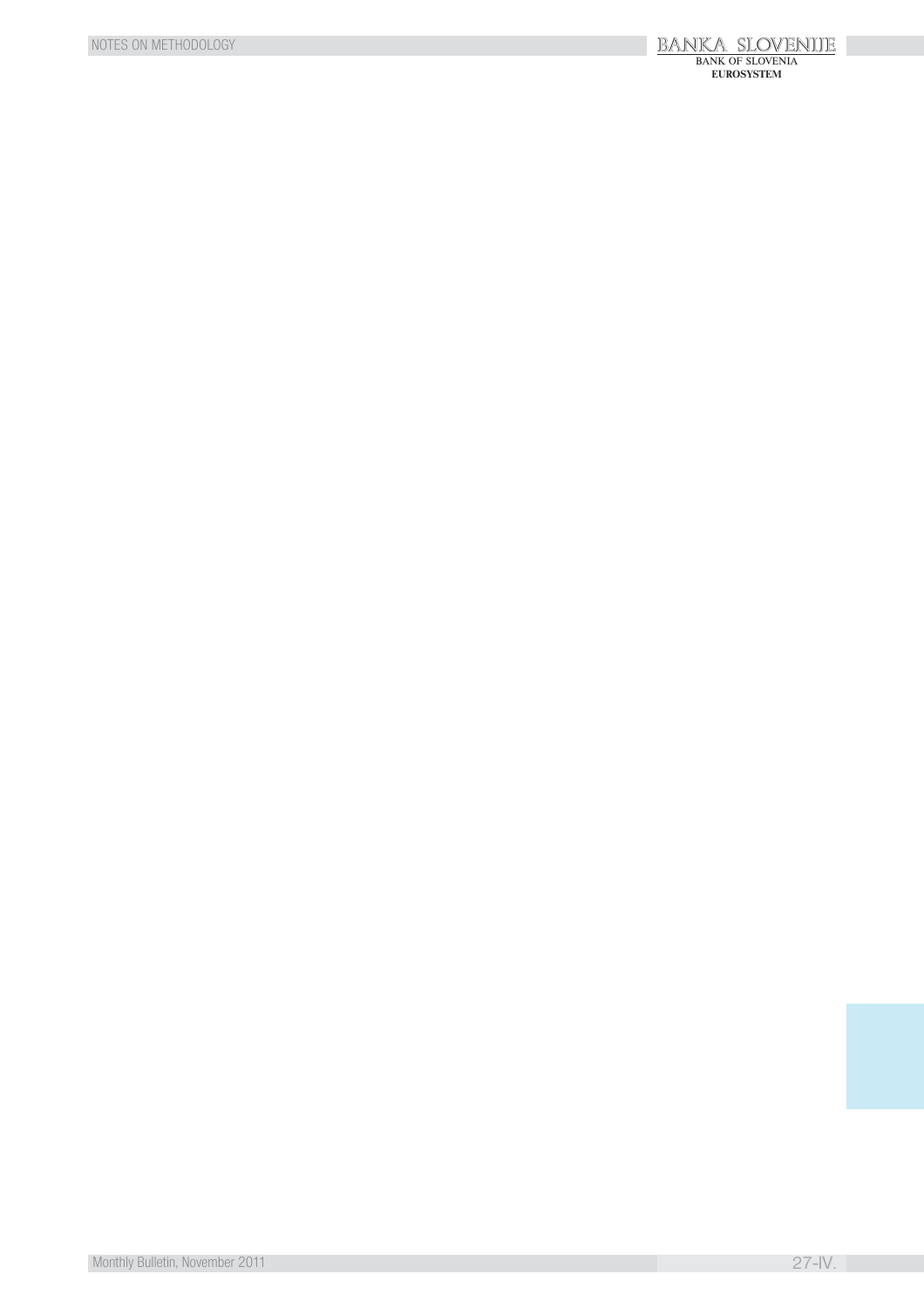BANKA SLOVENIJE

BANK OF SLOVENIA **EUROSYSTEM**

# **Review of the links between the data on Slovenia in the Bulletin of the Bank of Slovenia and the Euro area data in the ECB's Bulletin**

The table below shows the correspondence between the statistical tables on Slovenia in the Bulletin of the Bank of Slovenia and on the Euro area in the ECB's Bulletin, i.e. where are the data on Slovenia included into the Euro area aggregates. The ECB's Bulletin is available on the internet address: *http://www.ecb.int/pub/mb/html/index.en.html*.

| Tabels in Monthly Bulletin of the Bank of Slovenia                                 | Tabels in Monthly Bulletin of the ECB                                                       |  |  |
|------------------------------------------------------------------------------------|---------------------------------------------------------------------------------------------|--|--|
| 1.1. Monetary aggregates                                                           | 2.3 Monetary statistics (Monetary aggregates and counterparts)                              |  |  |
| 1.2. Consolidated Balance Sheet of Monetary Financial Institutions                 | 2.2 Consolidated balance sheet of euro area MFI s                                           |  |  |
| 1.4. Balance Sheet of Other Monetary Financial Institutions or                     | 2.4 MFI loans, breakdown                                                                    |  |  |
| 1.5. Selected Assets of Other Monetary Financial Institutions by Sector            | 2.6 MFI holdings of securities, breakdown                                                   |  |  |
| 1.6. Selected Obligations of Other Monetary Financial Institutions by Sector or    | 2.5 Deposits held with MFIs, breakdown                                                      |  |  |
| 1.4. Balance Sheet of Other Monetary Financial Institutions                        |                                                                                             |  |  |
| 1.8. Investment funds                                                              | 2.9. Aggregated balance sheet of euro area investment funds                                 |  |  |
|                                                                                    | 2.10. Securities held by investment funds broken down by issuer of securities               |  |  |
| 2.2. Interbank Money Market Rates and Indexation Clause                            | 4.6 Money market interest rates                                                             |  |  |
| 2.3. European Central Bank Interest Rates                                          | 1.2 Key ECB interest rates                                                                  |  |  |
| 2.6.2a. European Central Bank exchange rates - Average Rates                       | 8.2 Bilateral exchange rates                                                                |  |  |
| 3.2. Balance of payments, capital and financial account                            | 7.1 Balance of payments - summary                                                           |  |  |
|                                                                                    | 7.2 Current and capital account                                                             |  |  |
|                                                                                    | 7.3 Financial account                                                                       |  |  |
| 3.3. Current Account by countries                                                  | 7.2.3 Current and capital account - geographical breakdown                                  |  |  |
| 3.4. Capital and Financial Account by countries                                    | 7.3.8 Financial account - geographical breakdown                                            |  |  |
| 3.5. Trade in goods by countries                                                   | 7.5 Trade in goods                                                                          |  |  |
| 3.6. International Investment Position of Slovenia; assets, liabilities            | 7.3 Financial account                                                                       |  |  |
| 3.7. International Investment Position by countries; assets, liabilities           | 7.3.8 Financial account - geographical breakdown                                            |  |  |
| 3.12. International reserves                                                       | 7.3.7. Reserve assets                                                                       |  |  |
| 4.1. General Government Non-financial and Financial Accounts (ESA 95)              | 6.1 Revenue, expenditure and deficit/surplus                                                |  |  |
|                                                                                    | 6.2 Debt                                                                                    |  |  |
|                                                                                    | 6.3 Change in debt                                                                          |  |  |
| 4.2. Non-financial account general government sector (ESA 95)                      | 6.4. Quarterly revenue, expenditure and deficit/surplus                                     |  |  |
| 4.4. Financial account general government sector (ESA 95)                          | 6.5. Quarterly debt and change in debt                                                      |  |  |
| 6.1. Expenditure on gross domestic product                                         | 5.2.1. GDP and expenditure components                                                       |  |  |
| 6.2. Expenditure on gross domestic product (growth rates)                          |                                                                                             |  |  |
| 6.3. Gross domestic product by activity                                            | 5.2.2. Value added by economic activity                                                     |  |  |
| 6.4. Gross domestic product by activity (growth rates)                             |                                                                                             |  |  |
| 6.5. Industrial production index and productivity index in industry                | 5.2.3. Industrial production                                                                |  |  |
| 6.6. Industrial production index and productivity index in industry (growth rates) |                                                                                             |  |  |
| 6.7. Tumover and new orders in industry                                            | 5.2.4. Industrial new orders and turnover, retail sales and new passenger car registrations |  |  |
| 6.8. Tumover and new orders in industry (growth rates)                             |                                                                                             |  |  |
| 6.9. Business tendency and consumer surveys (part 1)                               | 5.2.5. Business and Consumer Surveys                                                        |  |  |
| 6.10. Business tendency and consumer surveys (part 2)                              |                                                                                             |  |  |
| 6.11. Employment by Labour Force Survey (ILO)                                      | 5.3.1. Employment                                                                           |  |  |
| 6.12. Unemployment by Labour Force Survey (ILO)                                    | 5.3.2. Unemployment                                                                         |  |  |
| 6.14. The Effective Exchange Rate - Nominal, Real                                  | 8.1 Effective exchange rates                                                                |  |  |
| 6.15. Consumer price index                                                         | 5.1.1. Harmonised Index of Consumer Prices                                                  |  |  |
| 6.16. Consumer price index (growth rates)                                          |                                                                                             |  |  |
| 6.17. Industrial producer price index                                              | 5.1.2. Industry, construction, residential property and commodity prices                    |  |  |
| 6.18. Industrial producer price index (growth rates)                               |                                                                                             |  |  |